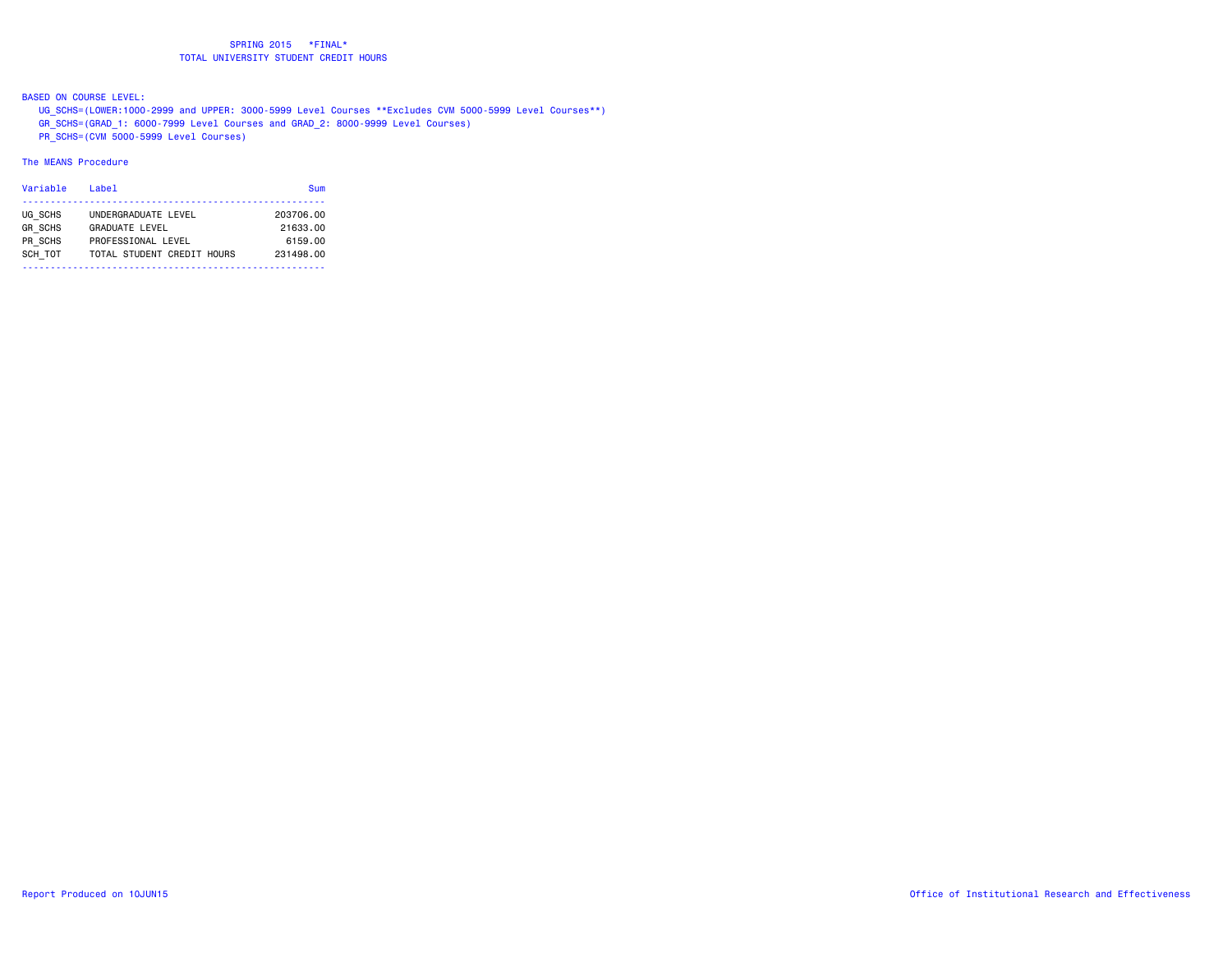BASED ON COURSE LEVEL:

UG\_SCHS=(LOWER:1000-2999 and UPPER: 3000-5999 Level Courses \*\*Excludes CVM 5000-5999 Level Courses\*\*)

GR\_SCHS=(GRAD\_1: 6000-7999 Level Courses and GRAD\_2: 8000-9999 Level Courses)

PR\_SCHS=(CVM 5000-5999 Level Courses)

# The MEANS Procedure

#### na na kaominina amin'ny fivondronan-kaominin'i No

| <b>CAMPUS</b> | <b>Obs</b> | Variable       | Label                      | Sum       |
|---------------|------------|----------------|----------------------------|-----------|
| Main          | 4767       | UG SCHS        | UNDERGRADUATE LEVEL        | 198702.00 |
|               |            | <b>GR SCHS</b> | <b>GRADUATE LEVEL</b>      | 21144.00  |
|               |            | PR SCHS        | PROFESSIONAL LEVEL         | 6159.00   |
|               |            | SCH TOT        | TOTAL STUDENT CREDIT HOURS | 226005.00 |
| Meridian      | 179        | UG SCHS        | UNDERGRADUATE LEVEL        | 5004.00   |
|               |            | <b>GR SCHS</b> | <b>GRADUATE LEVEL</b>      | 489.00    |
|               |            | PR SCHS        | PROFESSIONAL LEVEL         | 0.00      |
|               |            | SCH TOT        | TOTAL STUDENT CREDIT HOURS | 5493.00   |
|               |            |                |                            |           |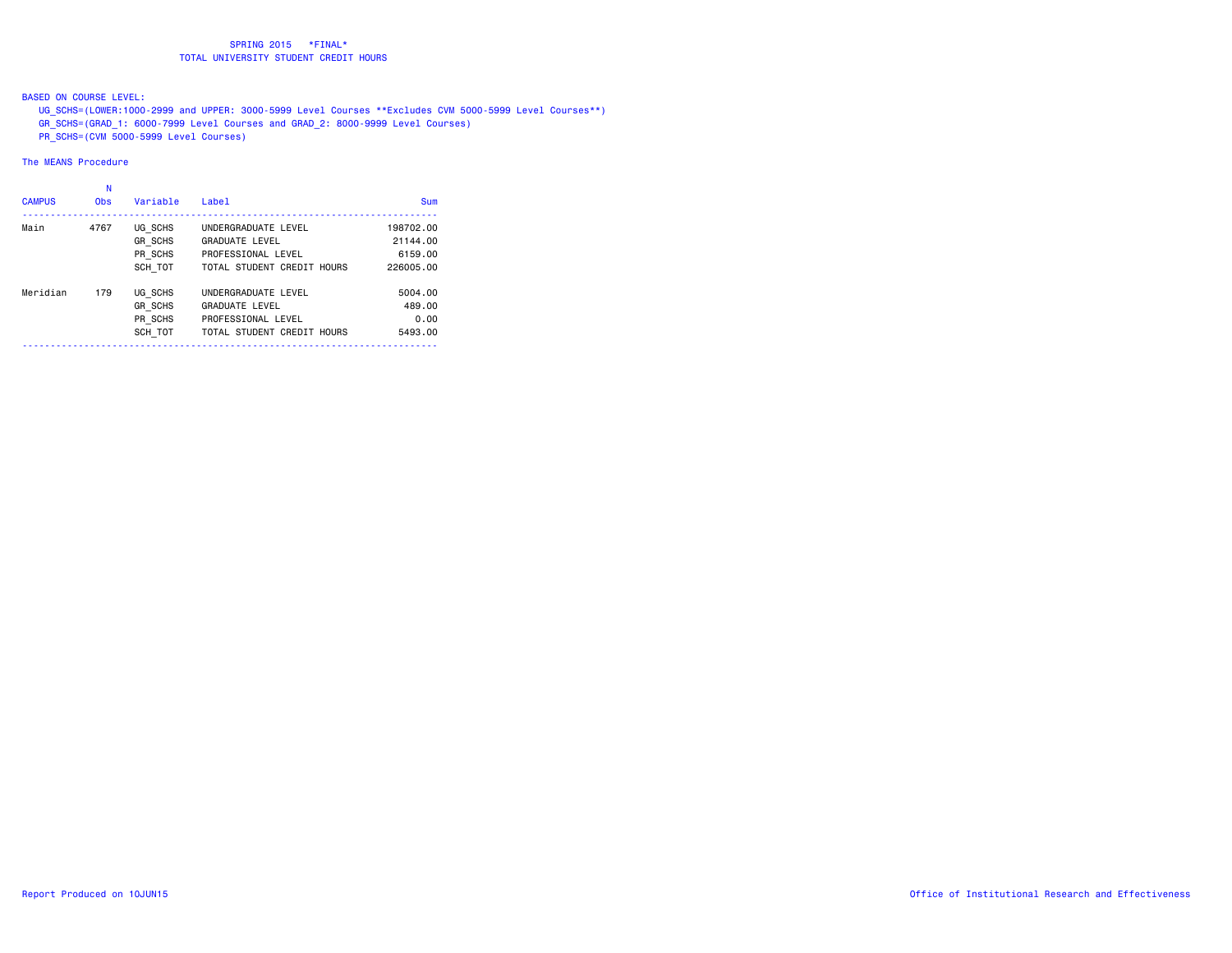BASED ON COURSE LEVEL:

 UG\_SCHS=(LOWER:1000-2999 and UPPER: 3000-5999 Level Courses \*\*Excludes CVM 5000-5999 Level Courses\*\*) GR\_SCHS=(GRAD\_1: 6000-7999 Level Courses and GRAD\_2: 8000-9999 Level Courses)

PR\_SCHS=(CVM 5000-5999 Level Courses)

#### The MEANS Procedure

| <b>ACADEMIC COLLEGE</b>     | N<br><b>Obs</b> | Variable                      | Label                                                       | <b>Sum</b>                    |
|-----------------------------|-----------------|-------------------------------|-------------------------------------------------------------|-------------------------------|
| Agriculture & Life Sciences | 634             | UG SCHS<br>GR_SCHS<br>PR_SCHS | UNDERGRADUATE LEVEL<br>GRADUATE LEVEL<br>PROFESSIONAL LEVEL | 14634.50<br>2856.85<br>123.00 |
|                             |                 | SCH TOT                       | TOTAL STUDENT CREDIT HOURS 17614.35                         |                               |
| Architecture, Art & Design  | 177             | UG SCHS                       | UNDERGRADUATE LEVEL                                         | 7434.00                       |
|                             |                 | GR SCHS                       | <b>GRADUATE LEVEL</b>                                       | 8.00                          |
|                             |                 | PR SCHS<br>SCH TOT            | PROFESSIONAL LEVEL<br>TOTAL STUDENT CREDIT HOURS            | 0.00<br>7442.00               |
|                             |                 |                               |                                                             |                               |
| Arts & Sciences             | 2072            | UG SCHS                       | UNDERGRADUATE LEVEL                                         | 102820.00                     |
|                             |                 | GR SCHS                       | GRADUATE LEVEL                                              | 6526.00                       |
|                             |                 | PR_SCHS                       | PROFESSIONAL LEVEL                                          | 0.00                          |
|                             |                 | SCH TOT                       | TOTAL STUDENT CREDIT HOURS                                  | 109346.00                     |
| Business                    | 262             | UG SCHS                       | UNDERGRADUATE LEVEL                                         | 25843.50                      |
|                             |                 | GR SCHS                       | GRADUATE LEVEL                                              | 1878.00                       |
|                             |                 | PR SCHS                       | PROFESSIONAL LEVEL                                          | 0.00                          |
|                             |                 | SCH TOT                       | TOTAL STUDENT CREDIT HOURS                                  | 27721.50                      |
| Education                   | 789             | UG SCHS                       | UNDERGRADUATE LEVEL                                         | 29385.00                      |
|                             |                 | GR SCHS                       | GRADUATE LEVEL                                              | 4753.00                       |
|                             |                 | PR SCHS                       | PROFESSIONAL LEVEL                                          | 0.00                          |
|                             |                 | SCH TOT                       | TOTAL STUDENT CREDIT HOURS                                  | 34138.00                      |
| Engineering                 | 649             | UG SCHS                       | UNDERGRADUATE LEVEL                                         | 20264.00                      |
|                             |                 | GR SCHS                       | GRADUATE LEVEL                                              | 3977.15                       |
|                             |                 | PR SCHS                       | PROFESSIONAL LEVEL                                          | 0.00                          |
|                             |                 | SCH TOT                       | TOTAL STUDENT CREDIT HOURS                                  | 24241.15                      |
| Forest Resources            | 161             | UG SCHS                       | UNDERGRADUATE LEVEL                                         | 2202.00                       |
|                             |                 | GR_SCHS                       | GRADUATE LEVEL                                              | 1076.00                       |
|                             |                 | PR SCHS                       | PROFESSIONAL LEVEL                                          | 0.00                          |
|                             |                 | SCH TOT                       | TOTAL STUDENT CREDIT HOURS                                  | 3278.00                       |
| Veterinary Medicine         | 197             | UG SCHS                       | UNDERGRADUATE LEVEL                                         | 799.00                        |
|                             |                 | GR SCHS                       | GRADUATE LEVEL                                              | 558.00                        |
|                             |                 | PR SCHS                       | PROFESSIONAL LEVEL                                          | 6036.00                       |
|                             |                 | SCH TOT                       | TOTAL STUDENT CREDIT HOURS                                  | 7393.00                       |
| Academic Affairs            | 5               | UG SCHS                       | UNDERGRADUATE LEVEL                                         | 324.00                        |
|                             |                 | GR SCHS                       | GRADUATE LEVEL                                              | 0.00                          |
|                             |                 | PR_SCHS                       | PROFESSIONAL LEVEL                                          | 0.00                          |
|                             |                 | SCH_TOT                       | TOTAL STUDENT CREDIT HOURS                                  | 324.00                        |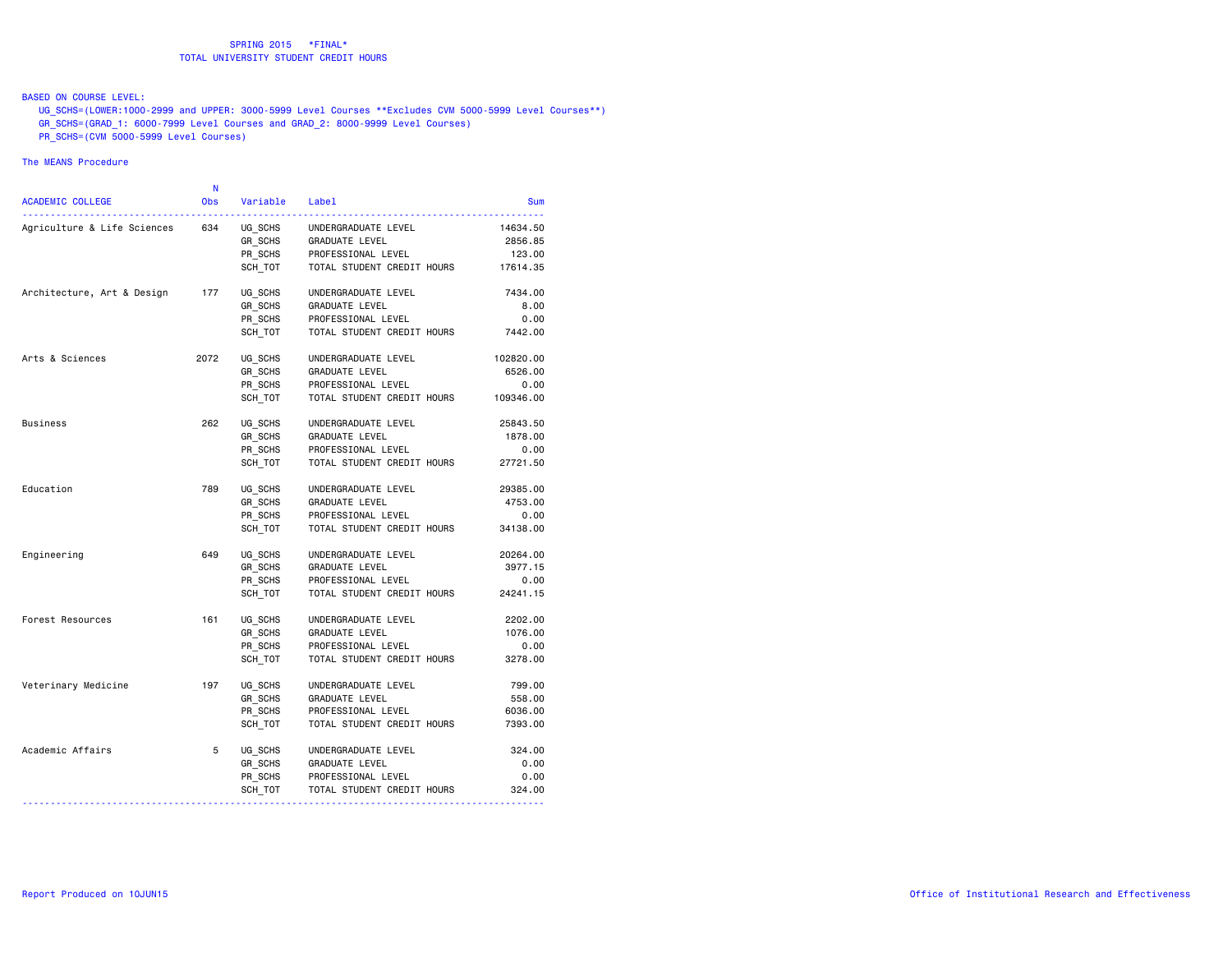# BASED ON COURSE LEVEL:

 UG\_SCHS=(LOWER:1000-2999 and UPPER: 3000-5999 Level Courses \*\*Excludes CVM 5000-5999 Level Courses\*\*) GR\_SCHS=(GRAD\_1: 6000-7999 Level Courses and GRAD\_2: 8000-9999 Level Courses) PR\_SCHS=(CVM 5000-5999 Level Courses)

| <b>ACADEMIC DEPARTMENT</b>                                    | <b>UNDERGRADUATE</b><br><b>LEVEL</b> | <b>GRADUATE</b><br><b>LEVEL</b> | PROFESSIONAL<br><b>LEVEL</b> | <b>TOTAL</b> |
|---------------------------------------------------------------|--------------------------------------|---------------------------------|------------------------------|--------------|
|                                                               |                                      |                                 |                              |              |
| Ag & Bio Engineering                                          | 366.00                               | 58.25                           | 0.00                         | 424.25       |
| Agricultural Economics                                        | 870.00                               | 126.00                          | 0.00                         | 996,00       |
| Animal Dairy Science                                          | 1765.00                              | 126,00                          | 0.00                         | 1891.00      |
| Biochemistry, Molecular Biology, Entomology & Plant Pathology | 1508.00                              | 556.60                          | 123.00                       | 2187.60      |
| Dean of Ag & Life Sciences                                    | 31.00                                | 0.00                            | 0.00                         | 31,00        |
| Food Science, Nutrition & Health Promotion                    | 1959.00                              | 671.00                          | 0.00                         | 2630.00      |
| Landscape Architecture                                        | 922.00                               | 167.00                          | 0.00                         | 1089.00      |
| Plant & Soil Sciences                                         | 2175.50                              | 505,00                          | 0.00                         | 2680.50      |
| Poultry Science                                               | 886.00                               | 92.00                           | 0.00                         | 978,00       |
| School of Human Sciences                                      | 4152.00                              | 555.00                          | 0.00                         | 4707.00      |
|                                                               |                                      |                                 |                              |              |
|                                                               | 14634.50                             | 2856.85                         | 123.00                       | 17614.35     |
|                                                               |                                      |                                 |                              |              |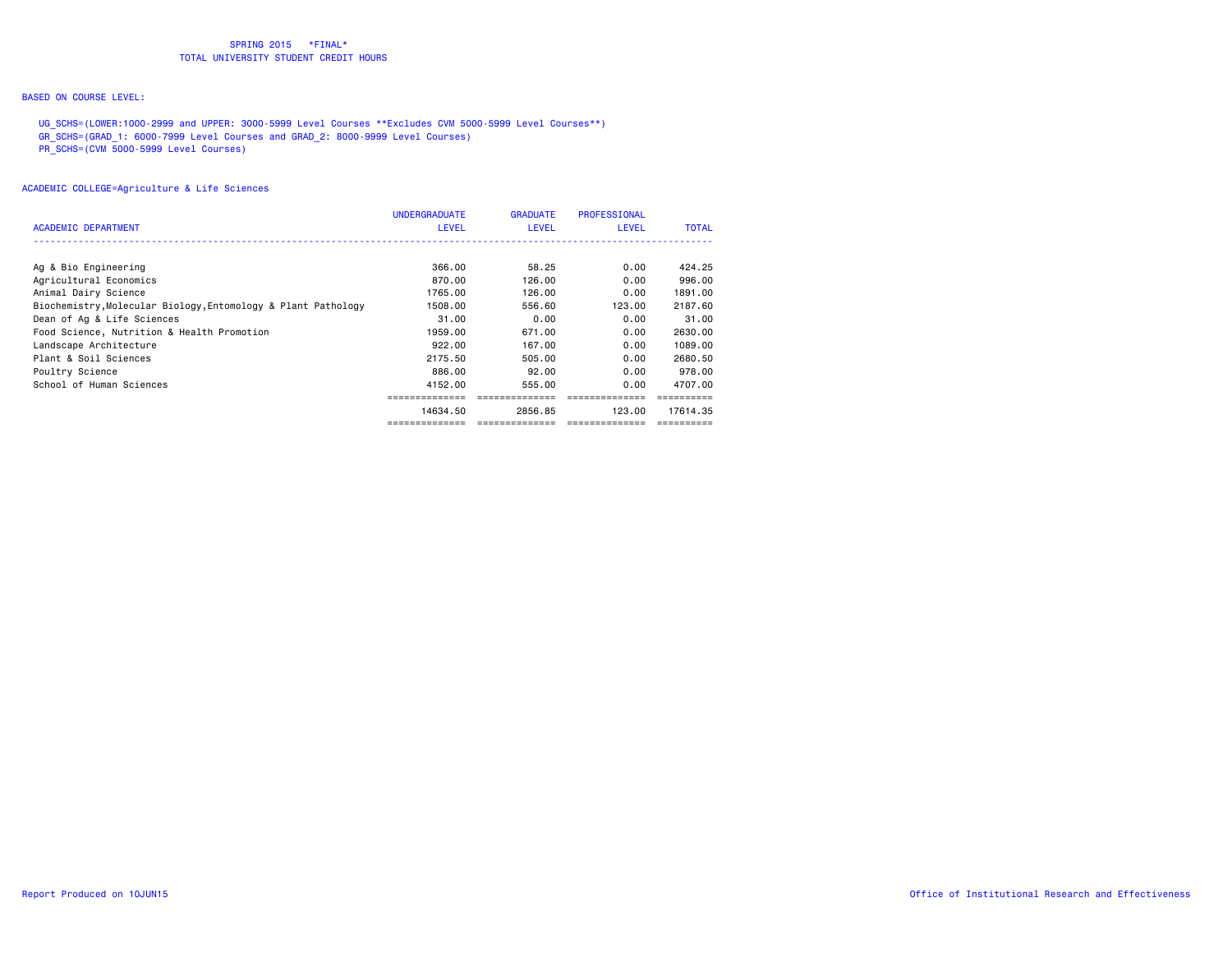# BASED ON COURSE LEVEL:

 UG\_SCHS=(LOWER:1000-2999 and UPPER: 3000-5999 Level Courses \*\*Excludes CVM 5000-5999 Level Courses\*\*) GR\_SCHS=(GRAD\_1: 6000-7999 Level Courses and GRAD\_2: 8000-9999 Level Courses)

PR\_SCHS=(CVM 5000-5999 Level Courses)

ACADEMIC COLLEGE=Architecture, Art & Design

| <b>ACADEMIC DEPARTMENT</b>                                                            | <b>UNDERGRADUATE</b><br><b>LEVEL</b>              | <b>GRADUATE</b><br><b>LEVEL</b>      | PROFESSIONAL<br>LEVEL                | <b>TOTAL</b>                                      |
|---------------------------------------------------------------------------------------|---------------------------------------------------|--------------------------------------|--------------------------------------|---------------------------------------------------|
| Art AAD<br>Building Construction Science<br>Interior Design<br>School of Architecture | 3243.00<br>364.68<br>712.00<br>3114.32<br>7434.00 | 0.00<br>0.00<br>2.00<br>6.00<br>8.00 | 0.00<br>0.00<br>0.00<br>0.00<br>0.00 | 3243.00<br>364.68<br>714.00<br>3120.32<br>7442.00 |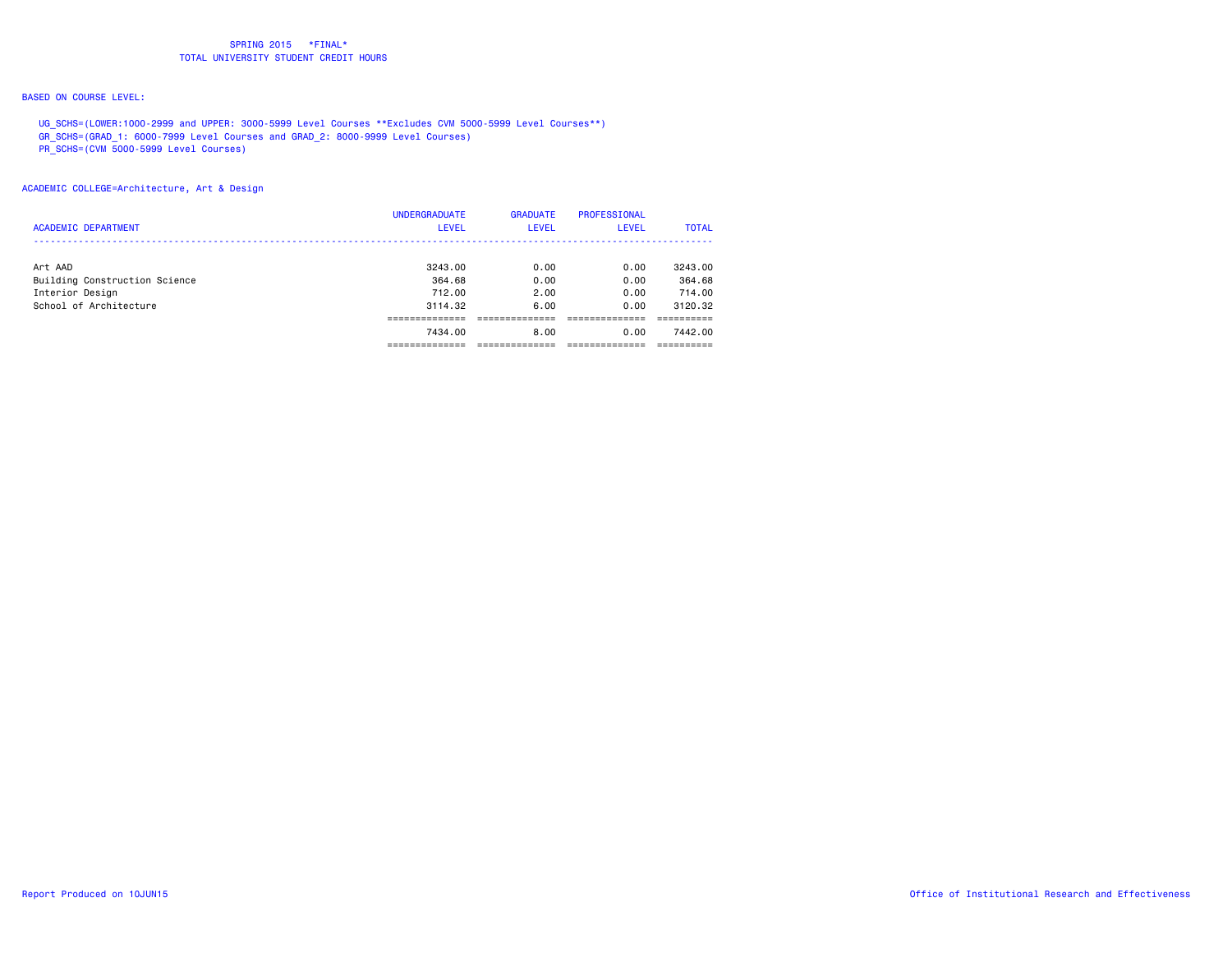# BASED ON COURSE LEVEL:

 UG\_SCHS=(LOWER:1000-2999 and UPPER: 3000-5999 Level Courses \*\*Excludes CVM 5000-5999 Level Courses\*\*) GR\_SCHS=(GRAD\_1: 6000-7999 Level Courses and GRAD\_2: 8000-9999 Level Courses) PR\_SCHS=(CVM 5000-5999 Level Courses)

#### ACADEMIC COLLEGE=Arts & Sciences

|                                            | <b>UNDERGRADUATE</b> | <b>GRADUATE</b> | PROFESSIONAL                   |              |
|--------------------------------------------|----------------------|-----------------|--------------------------------|--------------|
| <b>ACADEMIC DEPARTMENT</b>                 | <b>LEVEL</b>         | <b>LEVEL</b>    | <b>LEVEL</b>                   | <b>TOTAL</b> |
|                                            |                      |                 |                                |              |
| Aerospace Studies                          | 185.00               | 0.00            | 0.00                           | 185,00       |
| Anthropology & Middle Eastern Cultures     | 1467.00              | 226,00          | 0.00                           | 1693.00      |
| Biological Sciences                        | 13638,00             | 731.00          | 0.00                           | 14369,00     |
| Chemistry                                  | 7871.00              | 603,00          | 0.00                           | 8474.00      |
| Classical & Modern Languages & Literatures | 4659.00              | 57.00           | 0.00                           | 4716.00      |
| Communication                              | 8510.00              | 40.00           | 0.00                           | 8550.00      |
| Dean of Arts & Sciences                    | 63.00                | 0.00            | 0.00                           | 63.00        |
| English                                    | 10028.50             | 271.00          | 0.00                           | 10299.50     |
| Geosciences                                | 7408.00              | 1444.00         | 0.00                           | 8852.00      |
| History                                    | 5235.50              | 553,00          | 0.00                           | 5788.50      |
| Mathematics & Statistics                   | 14439.00             | 891,00          | 0.00                           | 15330.00     |
| Military Science                           | 335,00               | 0.00            | 0.00                           | 335.00       |
| Philosophy & Religion                      | 4599.00              | 0.00            | 0.00                           | 4599.00      |
| Physics & Astronomy                        | 4908.00              | 446.00          | 0.00                           | 5354.00      |
| Political Science & Public Administration  | 3273.00              | 478.00          | 0.00                           | 3751.00      |
| Psychology                                 | 7154.00              | 487.00          | 0.00                           | 7641.00      |
| Shackouls Honors College                   | 138,00               | 0.00            | 0.00                           | 138,00       |
| Sociology                                  | 8909.00              | 299,00          | 0.00                           | 9208,00      |
|                                            | ==============       | ==============  | ---------------                | ==========   |
|                                            | 102820.0             | 6526.00         | 0.00                           | 109346.00    |
|                                            | ==============       |                 | ============================== | ==========   |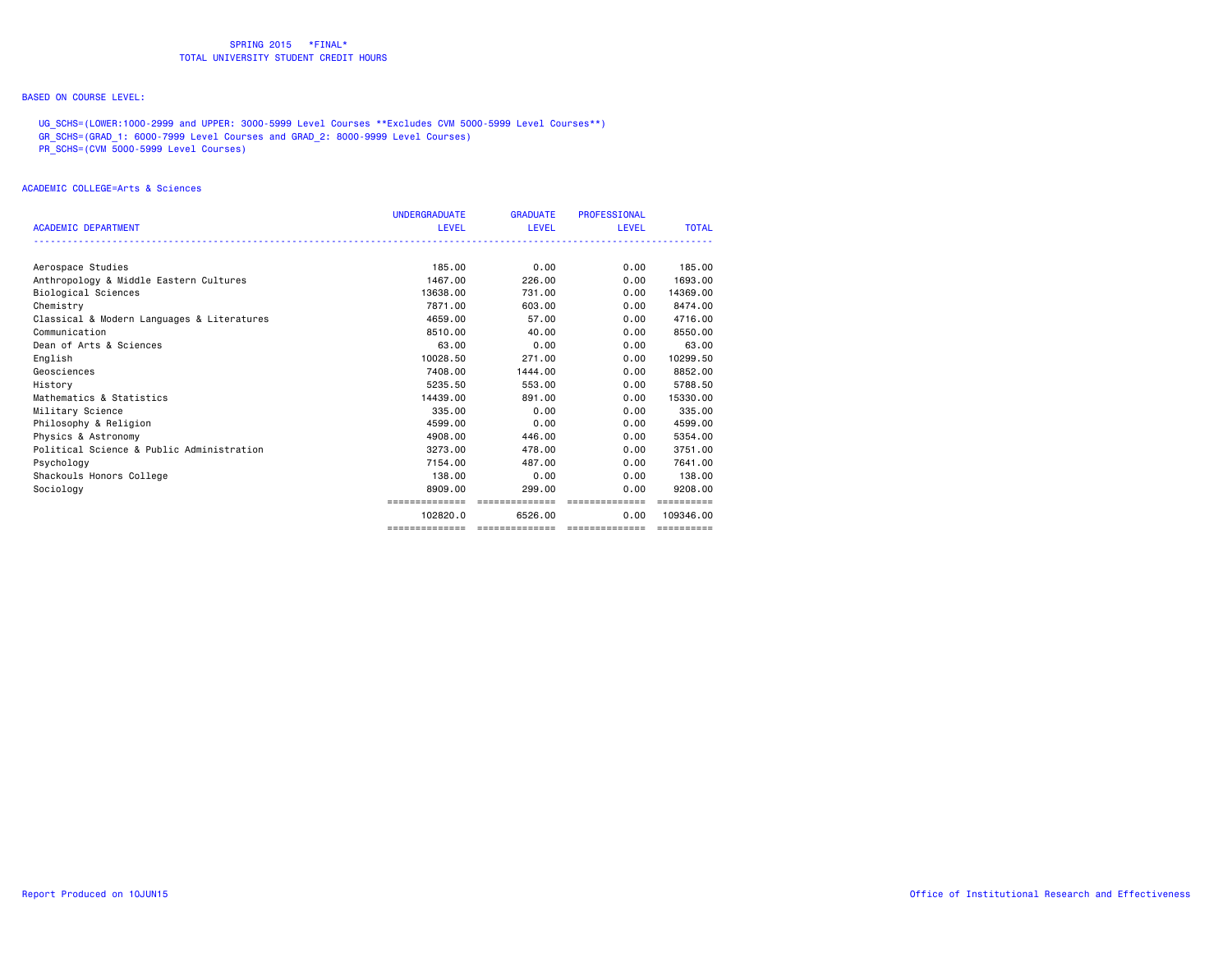# BASED ON COURSE LEVEL:

 UG\_SCHS=(LOWER:1000-2999 and UPPER: 3000-5999 Level Courses \*\*Excludes CVM 5000-5999 Level Courses\*\*) GR\_SCHS=(GRAD\_1: 6000-7999 Level Courses and GRAD\_2: 8000-9999 Level Courses)

PR\_SCHS=(CVM 5000-5999 Level Courses)

### ACADEMIC COLLEGE=Business

| Finance & Economics<br>7279.00<br>Management & Information Systems<br>7986.50<br>Marketing, Quantitative Analysis & Business Law<br>6861.00<br>School of Accountancy<br>3717.00<br>25843.50 | 265.00<br>607.00<br>596.00<br>410.00<br>1878.00 | 0.00<br>0.00<br>0.00<br>0.00<br>0.00 | 7544.00<br>8593.50<br>7457.00<br>4127.00<br>27721.50 |
|---------------------------------------------------------------------------------------------------------------------------------------------------------------------------------------------|-------------------------------------------------|--------------------------------------|------------------------------------------------------|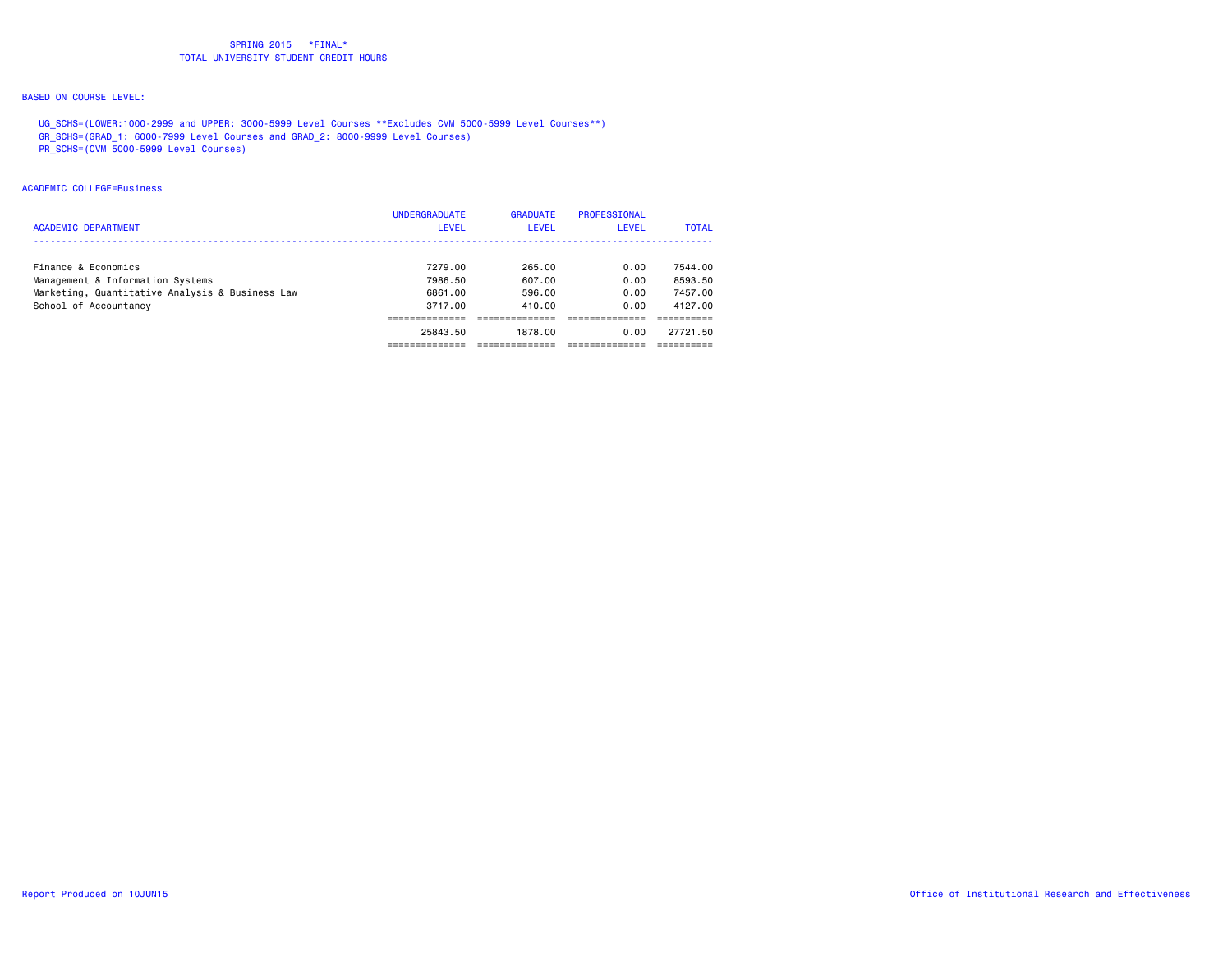# BASED ON COURSE LEVEL:

 UG\_SCHS=(LOWER:1000-2999 and UPPER: 3000-5999 Level Courses \*\*Excludes CVM 5000-5999 Level Courses\*\*) GR\_SCHS=(GRAD\_1: 6000-7999 Level Courses and GRAD\_2: 8000-9999 Level Courses)

PR\_SCHS=(CVM 5000-5999 Level Courses)

#### ACADEMIC COLLEGE=Education

| <b>ACADEMIC DEPARTMENT</b>                    | <b>UNDERGRADUATE</b><br><b>LEVEL</b> | <b>GRADUATE</b><br><b>LEVEL</b> | PROFESSIONAL<br>LEVEL | <b>TOTAL</b> |
|-----------------------------------------------|--------------------------------------|---------------------------------|-----------------------|--------------|
| Counseling & Educational Psychology           | 4549.00                              | 1721.00                         | 0.00                  | 6270.00      |
| Curriculum, Instruction & Special Education   | 8026.00                              | 1230.00                         | 0.00                  | 9256.00      |
| Dean of Education                             | 332.00                               | 0.00                            | 0.00                  | 332.00       |
| Instructional Systems & Workforce Development | 3786.00                              | 530.00                          | 0.00                  | 4316.00      |
| Kinesiology                                   | 8552.00                              | 403.00                          | 0.00                  | 8955.00      |
| Leadership and Foundations                    | 1266.00                              | 869.00                          | 0.00                  | 2135.00      |
| Music                                         | 2874.00                              | 0.00                            | 0.00                  | 2874.00      |
|                                               |                                      |                                 |                       |              |
|                                               | 29385.00                             | 4753.00                         | 0.00                  | 34138.00     |
|                                               | --------------                       | -------------                   |                       |              |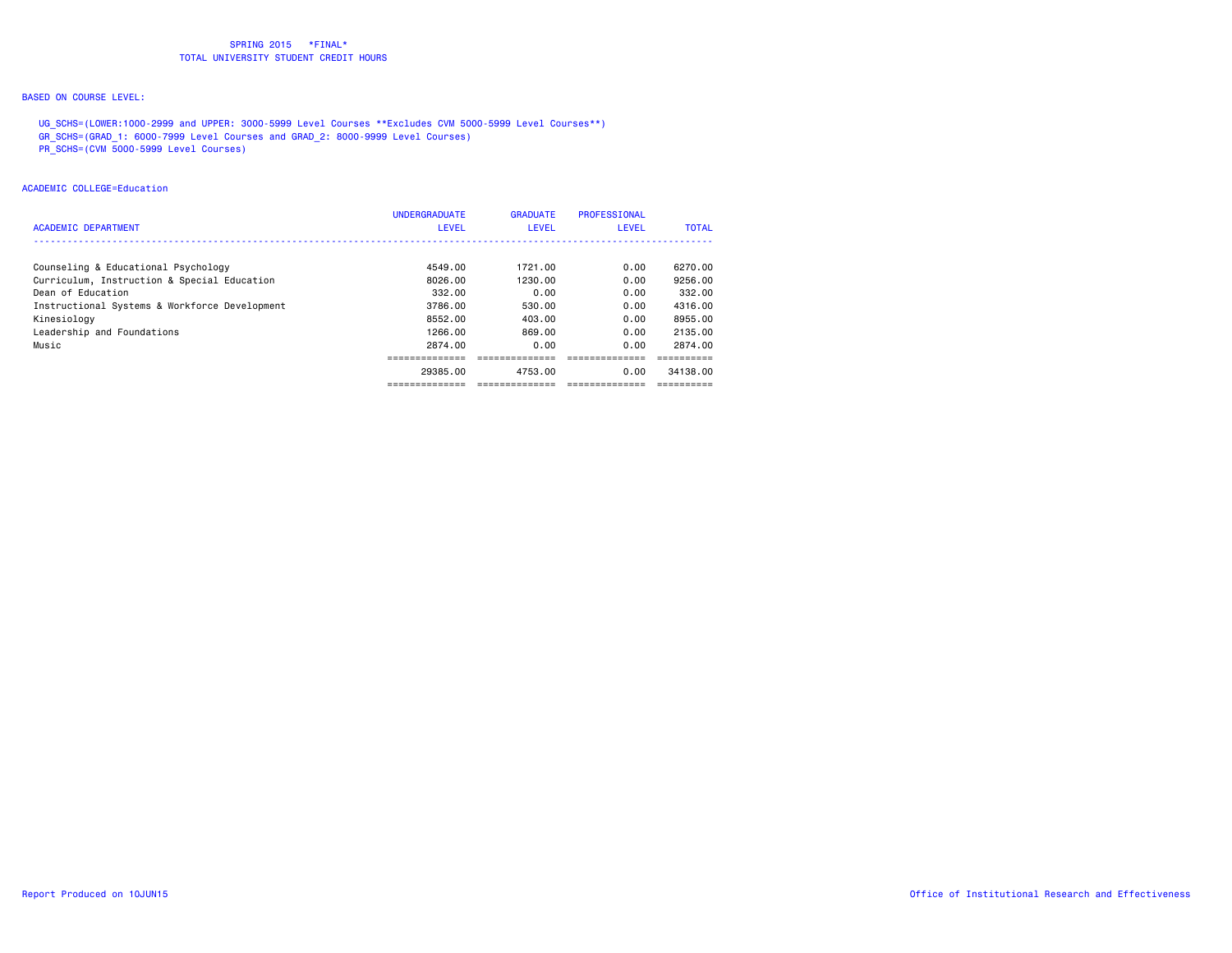# BASED ON COURSE LEVEL:

 UG\_SCHS=(LOWER:1000-2999 and UPPER: 3000-5999 Level Courses \*\*Excludes CVM 5000-5999 Level Courses\*\*) GR\_SCHS=(GRAD\_1: 6000-7999 Level Courses and GRAD\_2: 8000-9999 Level Courses)

PR\_SCHS=(CVM 5000-5999 Level Courses)

### ACADEMIC COLLEGE=Engineering

| ACADEMIC DEPARTMENT               | <b>UNDERGRADUATE</b><br><b>LEVEL</b> | <b>GRADUATE</b><br>LEVEL | PROFESSIONAL<br><b>LEVEL</b> | <b>TOTAL</b> |
|-----------------------------------|--------------------------------------|--------------------------|------------------------------|--------------|
|                                   |                                      |                          |                              |              |
| Aerospace Engineering             | 3206.50                              | 395.00                   | 0.00                         | 3601.50      |
| Ag & Bio Engineering              | 937.00                               | 172.75                   | 0.00                         | 1109.75      |
| Civil & Environmental Engineering | 2081.00                              | 448.00                   | 0.00                         | 2529.00      |
| Computer Science & Engineering    | 3411.00                              | 684.00                   | 0.00                         | 4095.00      |
| Electrical & Computer Engineering | 2514.50                              | 740.85                   | 0.00                         | 3255.35      |
| General Engineering               | 229.00                               | 0.00                     | 0.00                         | 229,00       |
| Industrial & Systems Engineering  | 2703.00                              | 545.15                   | 0.00                         | 3248.15      |
| Mechanical Engineering            | 3048.00                              | 829.40                   | 0.00                         | 3877.40      |
| School of Chemical Engineering    | 2134.00                              | 162,00                   | 0.00                         | 2296.00      |
|                                   |                                      |                          |                              |              |
|                                   | 20264.00                             | 3977.15                  | 0.00                         | 24241.15     |
|                                   |                                      | ==============           |                              |              |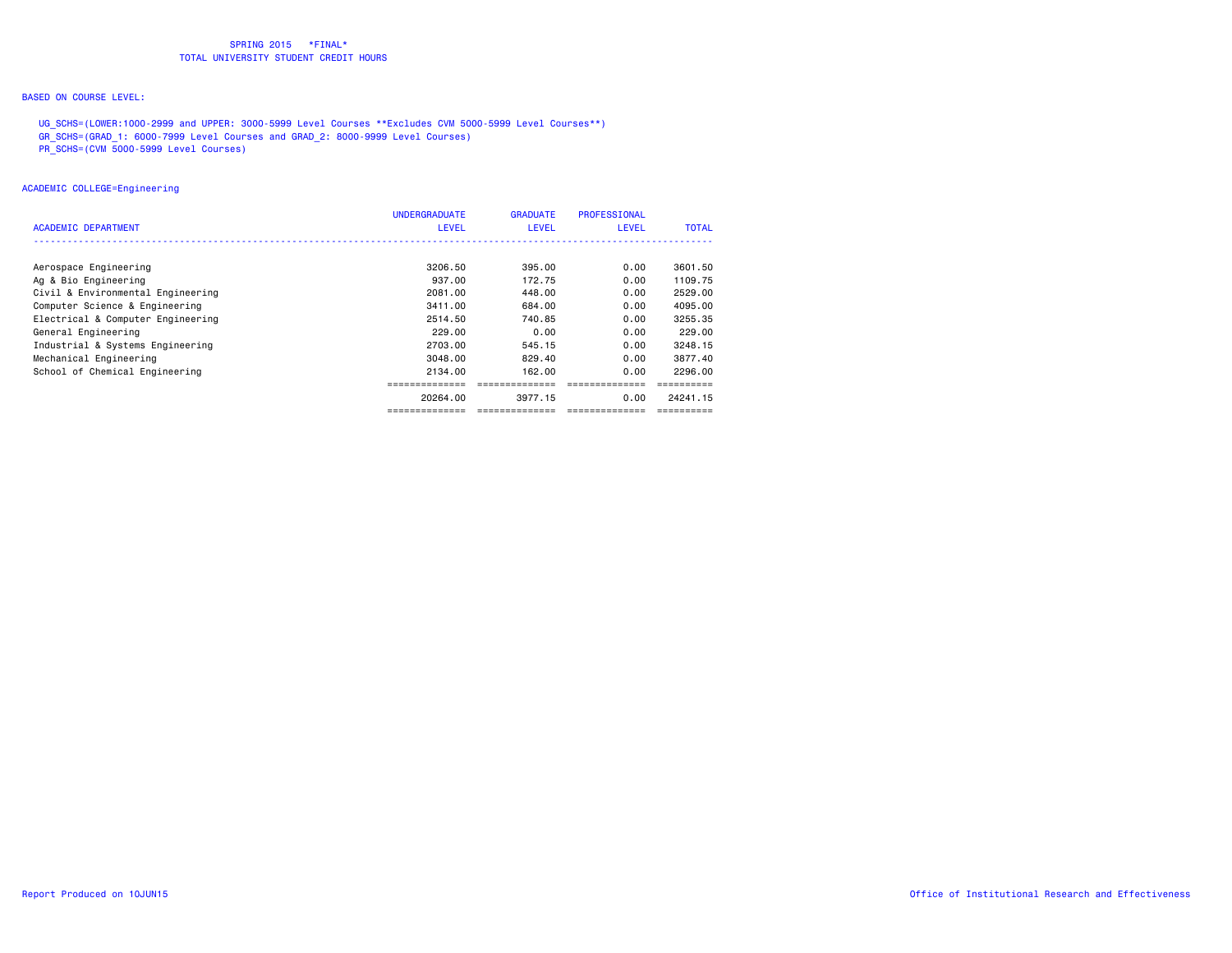# BASED ON COURSE LEVEL:

 UG\_SCHS=(LOWER:1000-2999 and UPPER: 3000-5999 Level Courses \*\*Excludes CVM 5000-5999 Level Courses\*\*) GR\_SCHS=(GRAD\_1: 6000-7999 Level Courses and GRAD\_2: 8000-9999 Level Courses)

PR\_SCHS=(CVM 5000-5999 Level Courses)

#### ACADEMIC COLLEGE=Forest Resources

| <b>ACADEMIC DEPARTMENT</b>        | <b>UNDERGRADUATE</b><br><b>LEVEL</b> | <b>GRADUATE</b><br><b>LEVEL</b> | <b>PROFESSIONAL</b><br>LEVEL | <b>TOTAL</b> |
|-----------------------------------|--------------------------------------|---------------------------------|------------------------------|--------------|
| Forestry                          | 1235.00                              | 312.00                          | 0.00                         | 1547.00      |
| Sustainable Bioproducts           | 37.00                                | 277.00                          | 0.00                         | 314,00       |
| Wildlife, Fisheries & Aquaculture | 930.00                               | 487.00                          | 0.00                         | 1417.00      |
|                                   |                                      |                                 |                              |              |
|                                   | 2202.00                              | 1076.00                         | 0.00                         | 3278.00      |
|                                   |                                      |                                 |                              |              |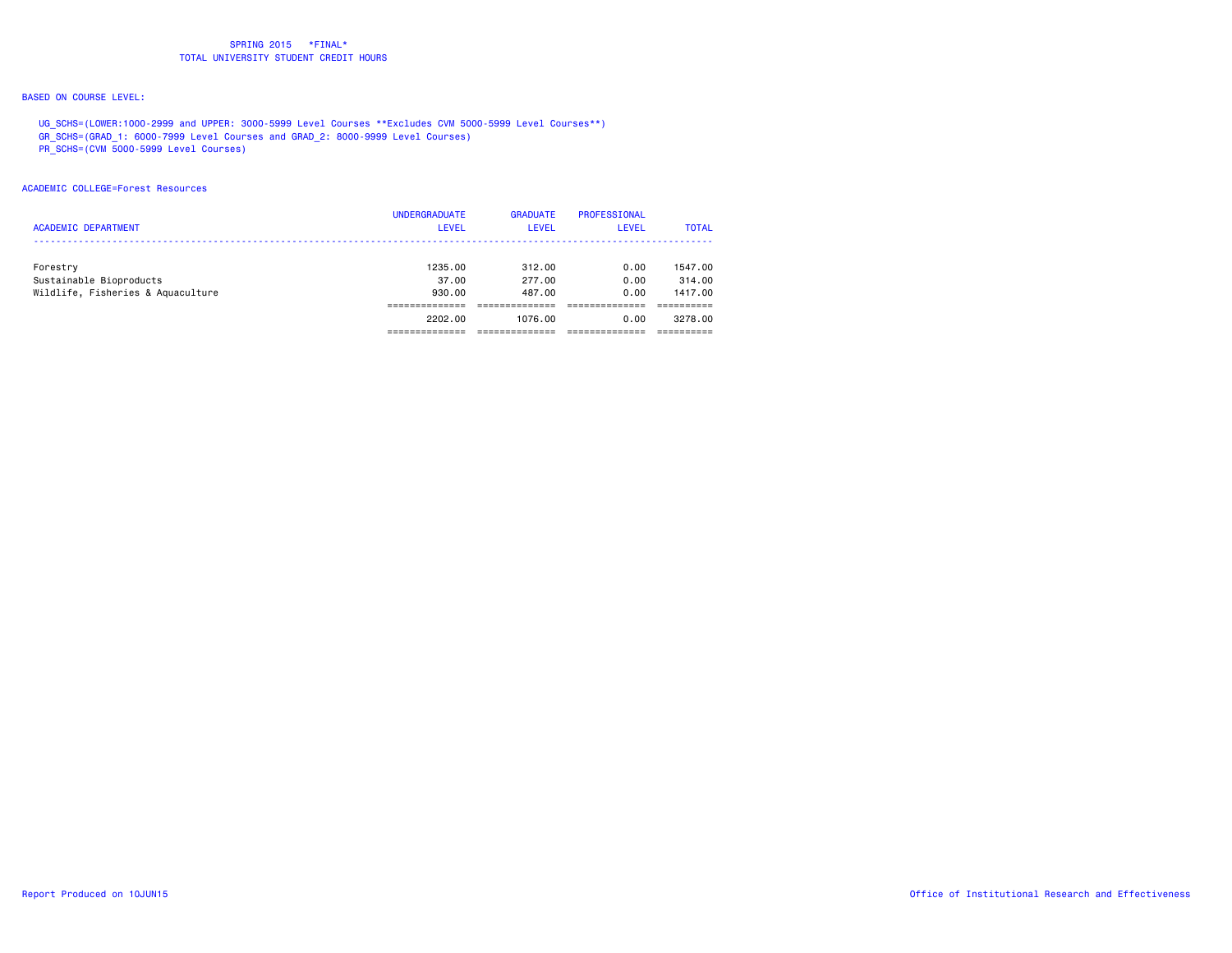# BASED ON COURSE LEVEL:

 UG\_SCHS=(LOWER:1000-2999 and UPPER: 3000-5999 Level Courses \*\*Excludes CVM 5000-5999 Level Courses\*\*) GR\_SCHS=(GRAD\_1: 6000-7999 Level Courses and GRAD\_2: 8000-9999 Level Courses)

- 
- PR\_SCHS=(CVM 5000-5999 Level Courses)

### ACADEMIC COLLEGE=Veterinary Medicine

| <b>ACADEMIC DEPARTMENT</b> | <b>UNDERGRADUATE</b><br><b>LEVEL</b> | <b>GRADUATE</b><br><b>LEVEL</b> | PROFESSIONAL<br>LEVEL | <b>TOTAL</b> |
|----------------------------|--------------------------------------|---------------------------------|-----------------------|--------------|
| Veterinary Medicine        | 799.00                               | 558.00                          | 6036.00               | 7393.00      |
|                            | 799.00                               | 558.00                          | 6036.00               | 7393.00      |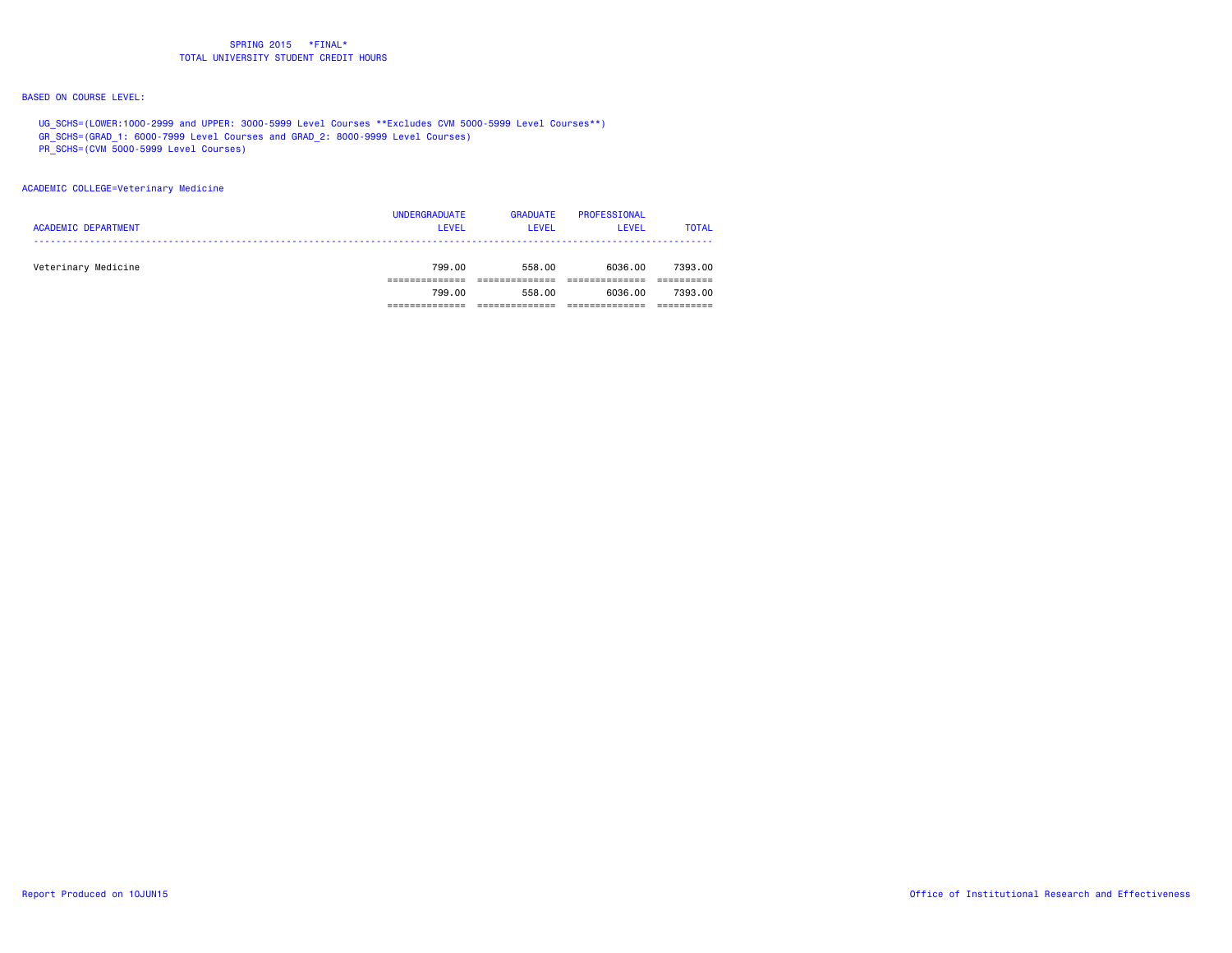# BASED ON COURSE LEVEL:

 UG\_SCHS=(LOWER:1000-2999 and UPPER: 3000-5999 Level Courses \*\*Excludes CVM 5000-5999 Level Courses\*\*) GR\_SCHS=(GRAD\_1: 6000-7999 Level Courses and GRAD\_2: 8000-9999 Level Courses)

PR\_SCHS=(CVM 5000-5999 Level Courses)

### ACADEMIC COLLEGE=Academic Affairs

| <b>ACADEMIC DEPARTMENT</b> | <b>UNDERGRADUATE</b><br>LEVEL | <b>GRADUATE</b><br><b>LEVEL</b> | PROFESSIONAL<br><b>LEVEL</b> | <b>TOTAL</b> |
|----------------------------|-------------------------------|---------------------------------|------------------------------|--------------|
| Provost Office             | 324.00                        | 0.00                            | 0.00                         | 324.00       |
|                            | 324.00                        | 0.00                            | 0.00                         | 324.00       |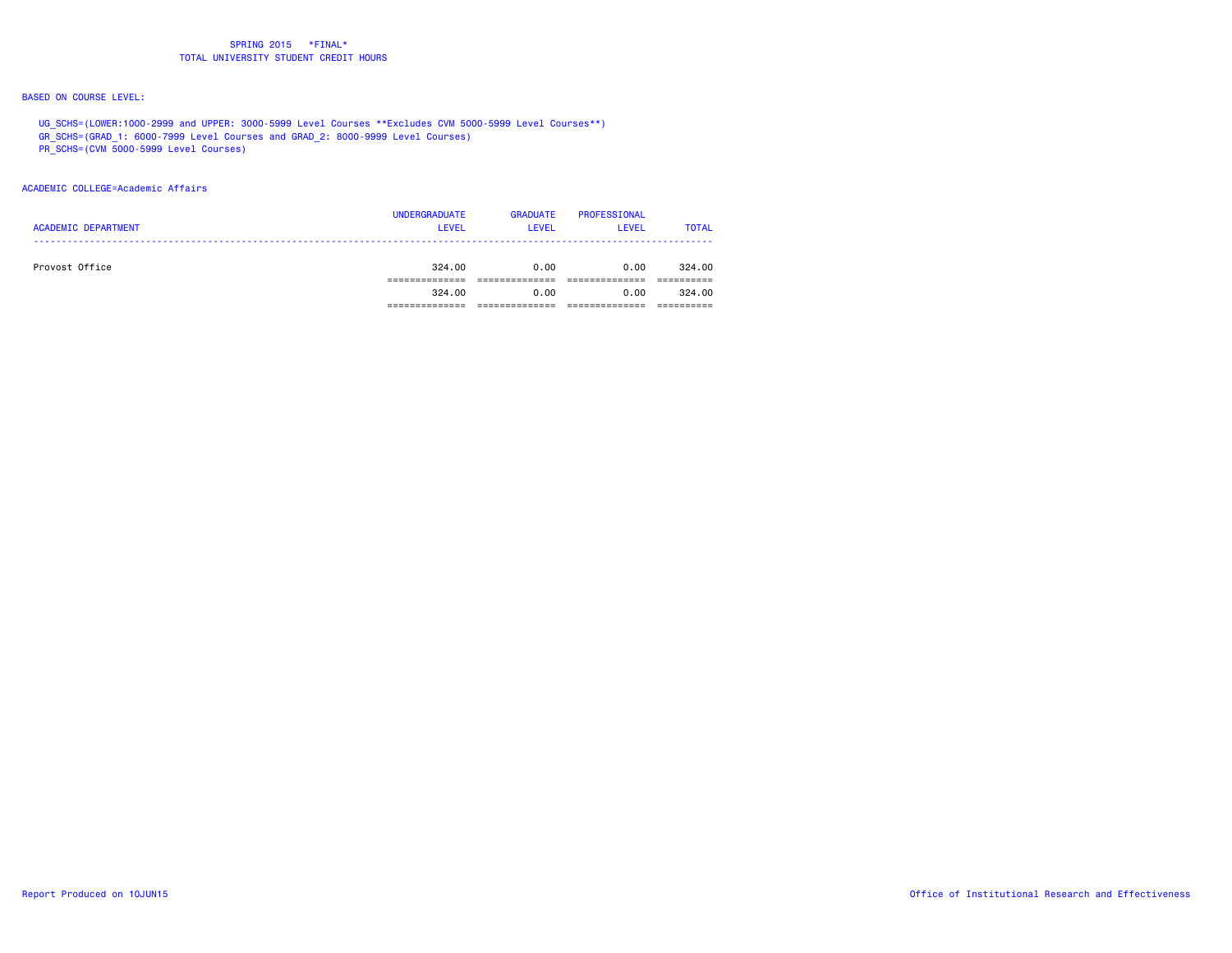|                            |                    |                                   | <b>Tenure</b>  | <b>Course</b> |                |                      |              |                  |                                           | Inst         | <b>UG</b>                                            | <b>GR</b>                                                                                                                                                    | PR           | Total                      |
|----------------------------|--------------------|-----------------------------------|----------------|---------------|----------------|----------------------|--------------|------------------|-------------------------------------------|--------------|------------------------------------------------------|--------------------------------------------------------------------------------------------------------------------------------------------------------------|--------------|----------------------------|
| <b>ACADEMIC DEPARTMENT</b> | Instructor Name    | Rank                              | <b>Status</b>  | Cip#          | <b>CRN</b>     | Course #             |              |                  | Sec Type Title                            | Per          | <b>SCHS</b>                                          | <b>SCHS</b>                                                                                                                                                  | <b>SCHS</b>  | <b>SCHS</b><br>$2 - 2 - 1$ |
| Ag & Bio Engineering       | Chesser, Gary      | Non-Faculty                       | Not Applicable | 150699        | 14955          | ABE 1083             | 01           | C                | Technology Design II 1.00                 |              | 21.00                                                | 0.00                                                                                                                                                         | 0.00         | 21.00                      |
|                            |                    |                                   |                |               | 14956          | ABE 1083             | 02           | К                | Technology Design II 1.00                 |              | 0.00                                                 | 0.00                                                                                                                                                         | 0.00         | 0.00                       |
|                            |                    |                                   |                |               |                | 14957 ABE 1083       | 03           | К                | Technology Design II 1.00                 |              | 0.00                                                 | 0.00                                                                                                                                                         | 0.00         | 0.00                       |
|                            |                    |                                   |                |               |                |                      |              |                  |                                           |              | <u>.</u><br>21.00                                    | $- - - - -$<br>0.00                                                                                                                                          | .<br>0.00    | .<br>21.00                 |
|                            | Linhoss, Anna      | Assistant Professor Ten Track     |                | 140301        | 10043          | ABE 8911             | 01           | -S               | Agr/Bio Engr Seminar                      | 0.25         | 0.00                                                 | 1.75                                                                                                                                                         | 0.00         | 1.75                       |
|                            |                    |                                   |                |               | 10044          | ABE 8921             | 01           | S                | Agr/Bio Engr Seminar                      | 0.25         | 0.00                                                 | 1.50                                                                                                                                                         | 0.00         | 1.50                       |
|                            |                    |                                   |                |               | 15216          | ABE 8000             | 05           | D                | Research / Thesis                         | 1.00         | 0.00                                                 | 1.00                                                                                                                                                         | 0.00         | 1.00                       |
|                            |                    |                                   |                |               |                | 16007 ABE 7000       | $02 \quad I$ |                  | Directed Indiv Study 1.00                 |              | 0.00<br>$- - - - -$<br>$\sim$ $\sim$ $\sim$          | 3.00<br>$\frac{1}{2} \left( \frac{1}{2} \right) \left( \frac{1}{2} \right) \left( \frac{1}{2} \right) \left( \frac{1}{2} \right) \left( \frac{1}{2} \right)$ | 0.00<br>.    | 3.00<br>$- - - - -$        |
|                            |                    |                                   |                |               |                |                      |              |                  |                                           |              | 0.00                                                 | 7.25                                                                                                                                                         | 0.00         | 7.25                       |
|                            | Paz, Joel          | Associate Professor Tenured       |                | 140301        | 10026          | ABE 4263             | 01           | C                | Soil & Water Mgt                          | 1.00         | 63.00                                                | 0.00                                                                                                                                                         | 0.00         | 63.00                      |
|                            |                    |                                   |                |               | 10027          | ABE 4263             | 02           | К                | Soil & Water Mgt                          | 1.00         | 0.00                                                 | 0.00                                                                                                                                                         | 0.00         | 0.00                       |
|                            |                    |                                   |                |               | 15207          | ABE 9000             | 06           | D                | Research / Diss                           | 1.00         | 0.00                                                 | 10.00                                                                                                                                                        | 0.00         | 10.00                      |
|                            |                    |                                   |                |               | 15218<br>15829 | ABE 8000<br>ABE 4000 | 07<br>12     | D<br>$\mathbf I$ | Research / Thesis<br>Directed Indiv Study | 1.00         | 0.00<br>3.00                                         | 3.00                                                                                                                                                         | 0.00<br>0.00 | 3.00<br>3.00               |
|                            |                    |                                   |                | 143801        | 10016          | ABE 2873             | 01           | C                | Land Surveying                            | 1.00<br>1.00 | 66.00                                                | 0.00<br>0.00                                                                                                                                                 | 0.00         | 66.00                      |
|                            |                    |                                   |                |               | 10017          | ABE 2873             | 02           | К                | Land Surveying                            | 1.00         | 0.00                                                 | 0.00                                                                                                                                                         | 0.00         | 0.00                       |
|                            |                    |                                   |                |               | 10018          | ABE 2873             | 03           | K                | Land Surveying                            | 1.00         | 0.00                                                 | 0.00                                                                                                                                                         | 0.00         | 0.00                       |
|                            |                    |                                   |                |               | 10019          | ABE 2873             | H01          | $\mathbf{C}$     | Land Surveying                            | 1.00         | 6.00                                                 | 0.00                                                                                                                                                         | 0.00         | 6.00                       |
|                            |                    |                                   |                | 150699        | 10034          | ABE 6263             | 01           | C                | Soil & Water Mgt                          | 1.00         | 0.00                                                 | 6.00                                                                                                                                                         | 0.00         | 6.00                       |
|                            |                    |                                   |                |               | 10035          | ABE 6263             | 02           | K                | Soil & Water Mgt                          | 1.00         | 0.00                                                 | 0.00                                                                                                                                                         | 0.00         | 0.00                       |
|                            |                    |                                   |                |               |                |                      |              |                  |                                           |              | .<br>138.00                                          | .<br>19.00                                                                                                                                                   | .<br>0.00    | .<br>157.00                |
|                            | Purswell, Joseph   | Non-Employee                      | Not Applicable | 140301        |                | 16197 ABE 9000       | 15           | D                | Research / Diss                           | 1.00         | 0.00                                                 | 5.00                                                                                                                                                         | 0.00         | 5.00                       |
|                            |                    |                                   |                |               |                |                      |              |                  |                                           |              | $\sim$ $\sim$<br>$\sim$ $\sim$ $\sim$ $\sim$<br>0.00 | .<br>5.00                                                                                                                                                    | .<br>0.00    | -----<br>5.00              |
|                            | Simpson, Chartrisa | Assistant Professor Ten Track     |                | 010000        | 15158          | GA 4000              | 13           | $\mathbf I$      | Dis in Agriculture                        | 1.00         | 3.00                                                 | 0.00                                                                                                                                                         | 0.00         | 3.00                       |
|                            |                    |                                   |                | 140301        | 15199          | ABE 4000             | 03           | $\mathbf{I}$     | Directed Indiv Study 1.00                 |              | 2.00                                                 | 0.00                                                                                                                                                         | 0.00         | 2.00                       |
|                            |                    |                                   |                |               | 15220          | ABE 8000             | 09           | D                | Research / Thesis                         | 1.00         | 0.00                                                 | 18.00                                                                                                                                                        | 0.00         | 18.00                      |
|                            |                    |                                   |                |               | 15271          | ABE 4000             | 05           | $\mathbf{I}$     | Directed Indiv Study 1.00                 |              | 3.00                                                 | 0.00                                                                                                                                                         | 0.00         | 3.00                       |
|                            |                    |                                   |                |               | 15537          | ABE 4000             | 10           | $\mathbf{I}$     | Directed Indiv Study                      | 1.00         | 1.00                                                 | 0.00                                                                                                                                                         | 0.00         | 1.00                       |
|                            |                    |                                   |                | 140501        | 10023          | ABE 3813             | 01           | C                | Bio Prop Of Mat                           | 1.00         | 195.00                                               | 0.00                                                                                                                                                         | 0.00         | 195.00                     |
|                            |                    |                                   |                |               | 10024<br>10025 | ABE 3813<br>ABE 3813 | 02<br>03     | К<br>К           | Bio Prop Of Mat<br>Bio Prop Of Mat        | 1.00<br>1.00 | 0.00<br>0.00                                         | 0.00<br>0.00                                                                                                                                                 | 0.00<br>0.00 | 0.00<br>0.00               |
|                            |                    |                                   |                |               |                |                      |              |                  |                                           |              | .<br>204.00                                          | $- - - - -$<br>18.00                                                                                                                                         | .<br>0.00    | .<br>222.00                |
|                            | Ward, Jason        | Extension Assist Pr Non-Ten Track |                | 140301        | 16038          | ABE 9000             | 14           | D                | Research / Diss                           | 1.00         | 0.00                                                 | 5.00                                                                                                                                                         | 0.00         | 5.00                       |
|                            |                    |                                   |                |               | 16344          | ABE 7000             | 03           | $\mathbf{I}$     | Directed Indiv Study 1.00                 |              | 0.00<br><u>.</u>                                     | 1.00<br>. <u>.</u>                                                                                                                                           | 0.00<br>.    | 1.00<br>.<br>$  -$         |
|                            |                    |                                   |                |               |                |                      |              |                  |                                           |              | 0.00                                                 | 6.00                                                                                                                                                         | 0.00         | 6.00                       |
|                            | Yu, Fei            | Associate Professor Tenured       |                | 140301        | 15225          | ABE 9000             | 12           | D                | Research / Diss                           | 1.00         | 0.00                                                 | 3.00                                                                                                                                                         | 0.00         | 3.00                       |
|                            |                    |                                   |                |               | 16023          | ABE 4000             | 13           | $\mathbf{I}$     | Directed Indiv Study 1.00                 |              | 3.00<br>-----<br>$-$                                 | 0.00<br>$- - - - -$                                                                                                                                          | 0.00<br>.    | 3.00<br>.                  |
|                            |                    |                                   |                |               |                |                      |              |                  |                                           |              | 3.00                                                 | 3.00                                                                                                                                                         | 0.00         | 6.00                       |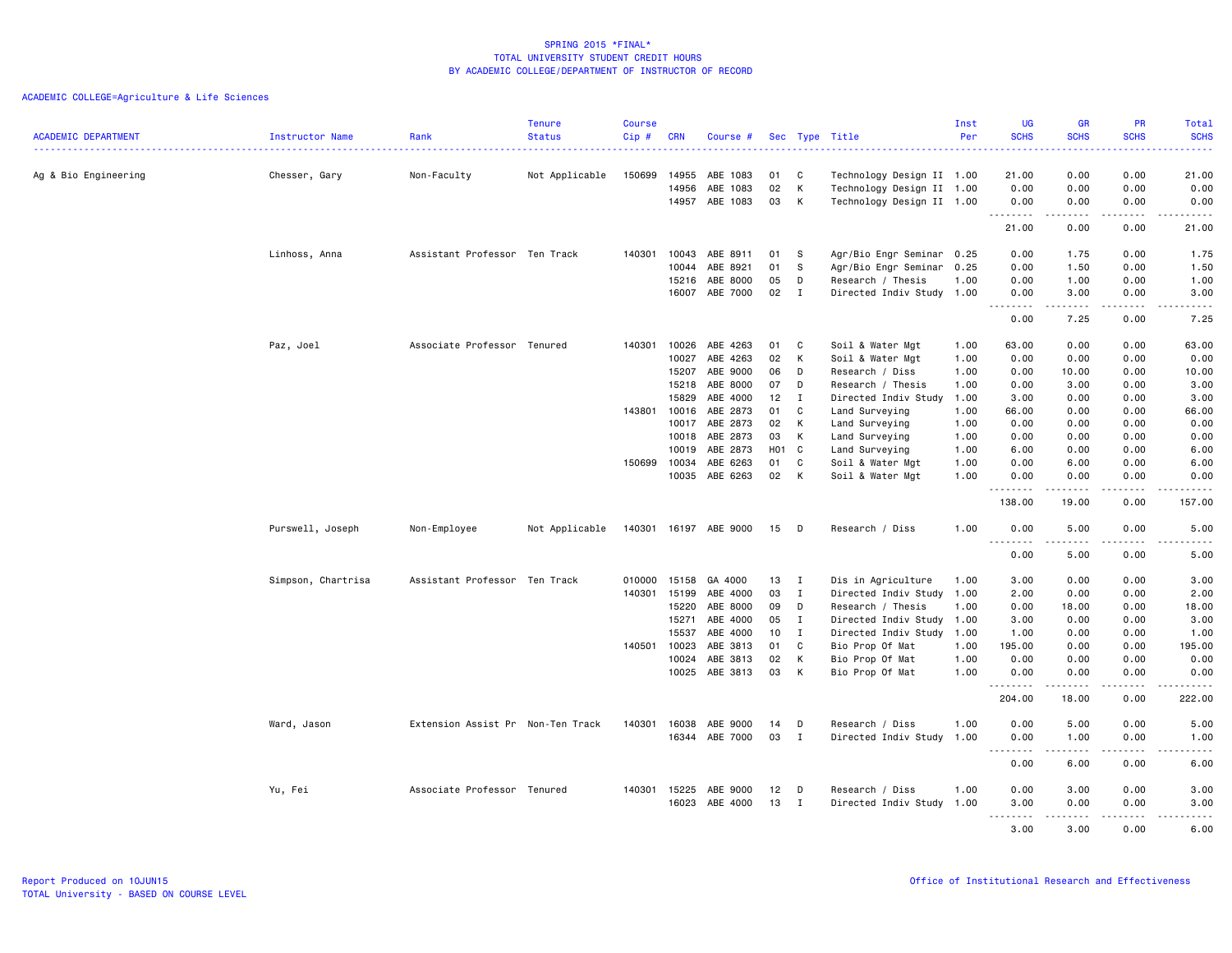## ACADEMIC COLLEGE=Agriculture & Life Sciences

|                     |                        |      |        |  |                                   |  | Tnet |               |           | Total |
|---------------------|------------------------|------|--------|--|-----------------------------------|--|------|---------------|-----------|-------|
| ACADEMIC DEPARTMENT | <b>Tnstructor Name</b> | Rank | Status |  | Cip # CRN Course # Sec Type Title |  |      | Per SCHS SCHS | SCHS SCHS |       |
|                     |                        |      |        |  |                                   |  |      |               |           |       |

======================================== ======== ======== ======== ==========

 Ag & Bio Engineering 366.00 58.25 0.00 424.25 ======================================== ======== ======== ======== ==========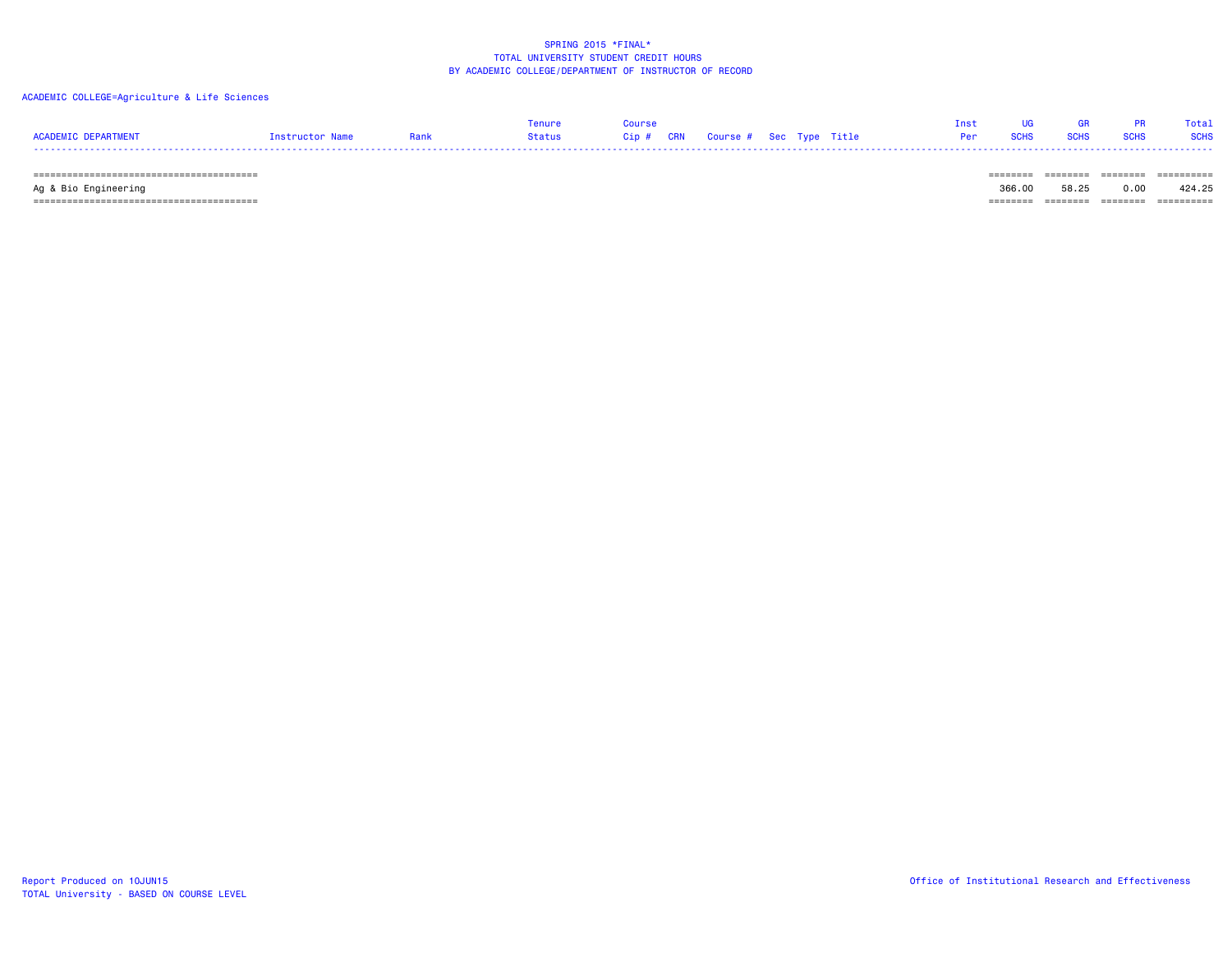| Agricultural Economics<br>Barefield, Danny<br>Extension Professor Non-Ten Track<br>010103 13642 AEC 8713<br>501 C<br>Rural Comm & Econ De 1.00<br>0.00<br>33.00<br>0.00<br>33.00<br>.<br>.<br>.<br>.<br>0.00<br>33.00<br>0.00<br>33.00<br>010103 15735 AEC 8000<br>0.00<br>1.00<br>Barnett, Barry<br>Professor<br>Tenured<br>01<br>D<br>Research / Thesis<br>1.00<br>0.00<br>1.00<br>.<br>0.00<br>1.00<br>0.00<br>1.00<br>Assistant Professor Ten Track<br>20<br>3.00<br>0.00<br>010000<br>GA 4000<br>Dis in Agriculture<br>1.00<br>0.00<br>3.00<br>Coatney, Kalyn<br>15879<br>I<br>02<br>010103<br>15736<br>AEC 8000<br>D<br>Research / Thesis<br>1.00<br>0.00<br>1.00<br>0.00<br>1.00<br>.<br>.<br>$\sim$ $\sim$ $\sim$<br>.<br>3.00<br>1.00<br>0.00<br>4.00<br>Professor<br>Tenured<br>010000<br>15585<br>GA 4000<br>15<br>Dis in Agriculture<br>1.00<br>3.00<br>0.00<br>0.00<br>3.00<br>Coble, Keith<br>$\mathbf{I}$<br>01<br>Public Problems of A 1.00<br>123.00<br>010103 10128<br>AEC 4413<br>C<br>123.00<br>0.00<br>0.00<br>10133<br>AEC 6413<br>01<br>C<br>Public Problem Of Ag 1.00<br>0.00<br>6.00<br>0.00<br>6.00<br>10136<br>AEC 8143<br>01<br>C<br>Ag Prod Economics<br>0.00<br>0.00<br>15.00<br>1.00<br>15.00<br>10138 AEC 8621<br>01<br>C<br>Research Seminar II 1.00<br>0.00<br>5.00<br>0.00<br>5.00<br>.<br>.<br>.<br>.<br>126.00<br>26.00<br>0.00<br>152.00<br>Collart Dinarte, Alba<br>Extension Assist Pr Non-Ten Track<br>010103 10130 AEC 4711<br>Agri-marketing Pract 1.00<br>9.00<br>0.00<br>0.00<br>9.00<br>01 L<br>$\sim$ $\sim$ $\sim$<br>$\frac{1}{2} \left( \frac{1}{2} \right) \left( \frac{1}{2} \right) \left( \frac{1}{2} \right) \left( \frac{1}{2} \right) \left( \frac{1}{2} \right) \left( \frac{1}{2} \right)$<br>. <b>.</b> .<br>-----<br><u>.</u><br>9.00<br>0.00<br>0.00<br>9.00<br>Freeman, Matthew<br>Assistant Professor Ten Track<br>010103 15899 AEC 4000<br>01 I<br>Directed Indiv Study 1.00<br>3.00<br>0.00<br>0.00<br>3.00<br>.<br>.<br>.<br>$\sim$ $\sim$ $\sim$<br>3.00<br>0.00<br>0.00<br>3.00<br>010103 15737 AEC 8000<br>Harri, Ardian<br>Associate Professor Tenured<br>03<br>D<br>Research / Thesis<br>1.00<br>0.00<br>1.00<br>0.00<br>1.00<br>.<br>$\sim$ $\sim$ $\sim$<br>.<br>0.00<br>1.00<br>0.00<br>1.00<br>Assistant Professor Ten Track<br>GA 4000<br>08<br>Dis in Agriculture<br>3.00<br>0.00<br>0.00<br>3.00<br>Interis, Matthew<br>010000<br>15036<br>$\mathbf{I}$<br>1.00<br>01<br>1.00<br>0.00<br>010103 10132<br>AEC 6233<br>C<br>Environmental Econom<br>0.00<br>3.00<br>3.00<br>15738<br>AEC 8000<br>04<br>D<br>Research / Thesis<br>1.00<br>0.00<br>9.00<br>0.00<br>9.00<br>030103 10124<br>AEC 3233<br>01<br>C<br>198.00<br>0.00<br>198.00<br>Intro to Env Econ &<br>1.00<br>0.00<br>AEC 3233<br>H01<br>3.00<br>10125<br>$\mathbf{C}$<br>Honors Intro Env Eco 1.00<br>3.00<br>0.00<br>0.00<br>AEC 4233<br>01<br>C<br>10127<br>Environmental Econom 1.00<br>21.00<br>0.00<br>0.00<br>21.00<br>.<br>.<br>.<br>225.00<br>12.00<br>0.00<br>237.00<br>Little, Randall<br>Professor<br>Tenured<br>010101<br>10129<br>AEC 4530<br>01<br>E<br>Internship AEC-AGBM<br>1.00<br>3.00<br>0.00<br>0.00<br>3.00<br>C<br>450603<br>10122 AEC 3113<br>01<br>Intro To Quant Econ<br>1.00<br>81.00<br>0.00<br>0.00<br>81.00<br>-----<br>84.00<br>0.00<br>0.00<br>84.00<br>3.00<br>Parman, Bryon<br>Extension Assist Pr Non-Ten Track<br>010103 15298 AEC 7000<br>01<br>$\blacksquare$<br>Directed Indiv Study 1.00<br>0.00<br>0.00<br>3.00<br>.<br>$- - - -$<br>.<br>0.00<br>3.00<br>0.00<br>3.00<br>Associate Professor Tenured<br>3.00<br>Petrolia, Daniel<br>010000<br>GA 4000<br>17<br>Dis in Agriculture<br>1.00<br>0.00<br>0.00<br>3.00<br>15663<br>$\mathbf{I}$ | <b>ACADEMIC DEPARTMENT</b> | Instructor Name | Rank | Tenure<br><b>Status</b> | <b>Course</b><br>$Cip \#$ | CRN   | Course # |    |   | Sec Type Title    | Inst<br>Per | UG<br><b>SCHS</b><br>222 L | <b>GR</b><br><b>SCHS</b> | PR<br><b>SCHS</b> | Total<br><b>SCHS</b><br>$- - - - -$ |
|---------------------------------------------------------------------------------------------------------------------------------------------------------------------------------------------------------------------------------------------------------------------------------------------------------------------------------------------------------------------------------------------------------------------------------------------------------------------------------------------------------------------------------------------------------------------------------------------------------------------------------------------------------------------------------------------------------------------------------------------------------------------------------------------------------------------------------------------------------------------------------------------------------------------------------------------------------------------------------------------------------------------------------------------------------------------------------------------------------------------------------------------------------------------------------------------------------------------------------------------------------------------------------------------------------------------------------------------------------------------------------------------------------------------------------------------------------------------------------------------------------------------------------------------------------------------------------------------------------------------------------------------------------------------------------------------------------------------------------------------------------------------------------------------------------------------------------------------------------------------------------------------------------------------------------------------------------------------------------------------------------------------------------------------------------------------------------------------------------------------------------------------------------------------------------------------------------------------------------------------------------------------------------------------------------------------------------------------------------------------------------------------------------------------------------------------------------------------------------------------------------------------------------------------------------------------------------------------------------------------------------------------------------------------------------------------------------------------------------------------------------------------------------------------------------------------------------------------------------------------------------------------------------------------------------------------------------------------------------------------------------------------------------------------------------------------------------------------------------------------------------------------------------------------------------------------------------------------------------------------------------------------------------------------------------------------------------------------------------------------------------------------------------------------------------------------------------------------------------------------------------------------------------------------------------------------------------------------------------------------------------------------------------------------------------------------------------------------------------|----------------------------|-----------------|------|-------------------------|---------------------------|-------|----------|----|---|-------------------|-------------|----------------------------|--------------------------|-------------------|-------------------------------------|
|                                                                                                                                                                                                                                                                                                                                                                                                                                                                                                                                                                                                                                                                                                                                                                                                                                                                                                                                                                                                                                                                                                                                                                                                                                                                                                                                                                                                                                                                                                                                                                                                                                                                                                                                                                                                                                                                                                                                                                                                                                                                                                                                                                                                                                                                                                                                                                                                                                                                                                                                                                                                                                                                                                                                                                                                                                                                                                                                                                                                                                                                                                                                                                                                                                                                                                                                                                                                                                                                                                                                                                                                                                                                                                                                 |                            |                 |      |                         |                           |       |          |    |   |                   |             |                            |                          |                   |                                     |
|                                                                                                                                                                                                                                                                                                                                                                                                                                                                                                                                                                                                                                                                                                                                                                                                                                                                                                                                                                                                                                                                                                                                                                                                                                                                                                                                                                                                                                                                                                                                                                                                                                                                                                                                                                                                                                                                                                                                                                                                                                                                                                                                                                                                                                                                                                                                                                                                                                                                                                                                                                                                                                                                                                                                                                                                                                                                                                                                                                                                                                                                                                                                                                                                                                                                                                                                                                                                                                                                                                                                                                                                                                                                                                                                 |                            |                 |      |                         |                           |       |          |    |   |                   |             |                            |                          |                   |                                     |
|                                                                                                                                                                                                                                                                                                                                                                                                                                                                                                                                                                                                                                                                                                                                                                                                                                                                                                                                                                                                                                                                                                                                                                                                                                                                                                                                                                                                                                                                                                                                                                                                                                                                                                                                                                                                                                                                                                                                                                                                                                                                                                                                                                                                                                                                                                                                                                                                                                                                                                                                                                                                                                                                                                                                                                                                                                                                                                                                                                                                                                                                                                                                                                                                                                                                                                                                                                                                                                                                                                                                                                                                                                                                                                                                 |                            |                 |      |                         |                           |       |          |    |   |                   |             |                            |                          |                   |                                     |
|                                                                                                                                                                                                                                                                                                                                                                                                                                                                                                                                                                                                                                                                                                                                                                                                                                                                                                                                                                                                                                                                                                                                                                                                                                                                                                                                                                                                                                                                                                                                                                                                                                                                                                                                                                                                                                                                                                                                                                                                                                                                                                                                                                                                                                                                                                                                                                                                                                                                                                                                                                                                                                                                                                                                                                                                                                                                                                                                                                                                                                                                                                                                                                                                                                                                                                                                                                                                                                                                                                                                                                                                                                                                                                                                 |                            |                 |      |                         |                           |       |          |    |   |                   |             |                            |                          |                   |                                     |
|                                                                                                                                                                                                                                                                                                                                                                                                                                                                                                                                                                                                                                                                                                                                                                                                                                                                                                                                                                                                                                                                                                                                                                                                                                                                                                                                                                                                                                                                                                                                                                                                                                                                                                                                                                                                                                                                                                                                                                                                                                                                                                                                                                                                                                                                                                                                                                                                                                                                                                                                                                                                                                                                                                                                                                                                                                                                                                                                                                                                                                                                                                                                                                                                                                                                                                                                                                                                                                                                                                                                                                                                                                                                                                                                 |                            |                 |      |                         |                           |       |          |    |   |                   |             |                            |                          |                   |                                     |
|                                                                                                                                                                                                                                                                                                                                                                                                                                                                                                                                                                                                                                                                                                                                                                                                                                                                                                                                                                                                                                                                                                                                                                                                                                                                                                                                                                                                                                                                                                                                                                                                                                                                                                                                                                                                                                                                                                                                                                                                                                                                                                                                                                                                                                                                                                                                                                                                                                                                                                                                                                                                                                                                                                                                                                                                                                                                                                                                                                                                                                                                                                                                                                                                                                                                                                                                                                                                                                                                                                                                                                                                                                                                                                                                 |                            |                 |      |                         |                           |       |          |    |   |                   |             |                            |                          |                   |                                     |
|                                                                                                                                                                                                                                                                                                                                                                                                                                                                                                                                                                                                                                                                                                                                                                                                                                                                                                                                                                                                                                                                                                                                                                                                                                                                                                                                                                                                                                                                                                                                                                                                                                                                                                                                                                                                                                                                                                                                                                                                                                                                                                                                                                                                                                                                                                                                                                                                                                                                                                                                                                                                                                                                                                                                                                                                                                                                                                                                                                                                                                                                                                                                                                                                                                                                                                                                                                                                                                                                                                                                                                                                                                                                                                                                 |                            |                 |      |                         |                           |       |          |    |   |                   |             |                            |                          |                   |                                     |
|                                                                                                                                                                                                                                                                                                                                                                                                                                                                                                                                                                                                                                                                                                                                                                                                                                                                                                                                                                                                                                                                                                                                                                                                                                                                                                                                                                                                                                                                                                                                                                                                                                                                                                                                                                                                                                                                                                                                                                                                                                                                                                                                                                                                                                                                                                                                                                                                                                                                                                                                                                                                                                                                                                                                                                                                                                                                                                                                                                                                                                                                                                                                                                                                                                                                                                                                                                                                                                                                                                                                                                                                                                                                                                                                 |                            |                 |      |                         |                           |       |          |    |   |                   |             |                            |                          |                   |                                     |
|                                                                                                                                                                                                                                                                                                                                                                                                                                                                                                                                                                                                                                                                                                                                                                                                                                                                                                                                                                                                                                                                                                                                                                                                                                                                                                                                                                                                                                                                                                                                                                                                                                                                                                                                                                                                                                                                                                                                                                                                                                                                                                                                                                                                                                                                                                                                                                                                                                                                                                                                                                                                                                                                                                                                                                                                                                                                                                                                                                                                                                                                                                                                                                                                                                                                                                                                                                                                                                                                                                                                                                                                                                                                                                                                 |                            |                 |      |                         |                           |       |          |    |   |                   |             |                            |                          |                   |                                     |
|                                                                                                                                                                                                                                                                                                                                                                                                                                                                                                                                                                                                                                                                                                                                                                                                                                                                                                                                                                                                                                                                                                                                                                                                                                                                                                                                                                                                                                                                                                                                                                                                                                                                                                                                                                                                                                                                                                                                                                                                                                                                                                                                                                                                                                                                                                                                                                                                                                                                                                                                                                                                                                                                                                                                                                                                                                                                                                                                                                                                                                                                                                                                                                                                                                                                                                                                                                                                                                                                                                                                                                                                                                                                                                                                 |                            |                 |      |                         |                           |       |          |    |   |                   |             |                            |                          |                   |                                     |
|                                                                                                                                                                                                                                                                                                                                                                                                                                                                                                                                                                                                                                                                                                                                                                                                                                                                                                                                                                                                                                                                                                                                                                                                                                                                                                                                                                                                                                                                                                                                                                                                                                                                                                                                                                                                                                                                                                                                                                                                                                                                                                                                                                                                                                                                                                                                                                                                                                                                                                                                                                                                                                                                                                                                                                                                                                                                                                                                                                                                                                                                                                                                                                                                                                                                                                                                                                                                                                                                                                                                                                                                                                                                                                                                 |                            |                 |      |                         |                           |       |          |    |   |                   |             |                            |                          |                   |                                     |
|                                                                                                                                                                                                                                                                                                                                                                                                                                                                                                                                                                                                                                                                                                                                                                                                                                                                                                                                                                                                                                                                                                                                                                                                                                                                                                                                                                                                                                                                                                                                                                                                                                                                                                                                                                                                                                                                                                                                                                                                                                                                                                                                                                                                                                                                                                                                                                                                                                                                                                                                                                                                                                                                                                                                                                                                                                                                                                                                                                                                                                                                                                                                                                                                                                                                                                                                                                                                                                                                                                                                                                                                                                                                                                                                 |                            |                 |      |                         |                           |       |          |    |   |                   |             |                            |                          |                   |                                     |
|                                                                                                                                                                                                                                                                                                                                                                                                                                                                                                                                                                                                                                                                                                                                                                                                                                                                                                                                                                                                                                                                                                                                                                                                                                                                                                                                                                                                                                                                                                                                                                                                                                                                                                                                                                                                                                                                                                                                                                                                                                                                                                                                                                                                                                                                                                                                                                                                                                                                                                                                                                                                                                                                                                                                                                                                                                                                                                                                                                                                                                                                                                                                                                                                                                                                                                                                                                                                                                                                                                                                                                                                                                                                                                                                 |                            |                 |      |                         |                           |       |          |    |   |                   |             |                            |                          |                   |                                     |
|                                                                                                                                                                                                                                                                                                                                                                                                                                                                                                                                                                                                                                                                                                                                                                                                                                                                                                                                                                                                                                                                                                                                                                                                                                                                                                                                                                                                                                                                                                                                                                                                                                                                                                                                                                                                                                                                                                                                                                                                                                                                                                                                                                                                                                                                                                                                                                                                                                                                                                                                                                                                                                                                                                                                                                                                                                                                                                                                                                                                                                                                                                                                                                                                                                                                                                                                                                                                                                                                                                                                                                                                                                                                                                                                 |                            |                 |      |                         |                           |       |          |    |   |                   |             |                            |                          |                   |                                     |
|                                                                                                                                                                                                                                                                                                                                                                                                                                                                                                                                                                                                                                                                                                                                                                                                                                                                                                                                                                                                                                                                                                                                                                                                                                                                                                                                                                                                                                                                                                                                                                                                                                                                                                                                                                                                                                                                                                                                                                                                                                                                                                                                                                                                                                                                                                                                                                                                                                                                                                                                                                                                                                                                                                                                                                                                                                                                                                                                                                                                                                                                                                                                                                                                                                                                                                                                                                                                                                                                                                                                                                                                                                                                                                                                 |                            |                 |      |                         |                           |       |          |    |   |                   |             |                            |                          |                   |                                     |
|                                                                                                                                                                                                                                                                                                                                                                                                                                                                                                                                                                                                                                                                                                                                                                                                                                                                                                                                                                                                                                                                                                                                                                                                                                                                                                                                                                                                                                                                                                                                                                                                                                                                                                                                                                                                                                                                                                                                                                                                                                                                                                                                                                                                                                                                                                                                                                                                                                                                                                                                                                                                                                                                                                                                                                                                                                                                                                                                                                                                                                                                                                                                                                                                                                                                                                                                                                                                                                                                                                                                                                                                                                                                                                                                 |                            |                 |      |                         |                           |       |          |    |   |                   |             |                            |                          |                   |                                     |
|                                                                                                                                                                                                                                                                                                                                                                                                                                                                                                                                                                                                                                                                                                                                                                                                                                                                                                                                                                                                                                                                                                                                                                                                                                                                                                                                                                                                                                                                                                                                                                                                                                                                                                                                                                                                                                                                                                                                                                                                                                                                                                                                                                                                                                                                                                                                                                                                                                                                                                                                                                                                                                                                                                                                                                                                                                                                                                                                                                                                                                                                                                                                                                                                                                                                                                                                                                                                                                                                                                                                                                                                                                                                                                                                 |                            |                 |      |                         |                           |       |          |    |   |                   |             |                            |                          |                   |                                     |
|                                                                                                                                                                                                                                                                                                                                                                                                                                                                                                                                                                                                                                                                                                                                                                                                                                                                                                                                                                                                                                                                                                                                                                                                                                                                                                                                                                                                                                                                                                                                                                                                                                                                                                                                                                                                                                                                                                                                                                                                                                                                                                                                                                                                                                                                                                                                                                                                                                                                                                                                                                                                                                                                                                                                                                                                                                                                                                                                                                                                                                                                                                                                                                                                                                                                                                                                                                                                                                                                                                                                                                                                                                                                                                                                 |                            |                 |      |                         |                           |       |          |    |   |                   |             |                            |                          |                   |                                     |
|                                                                                                                                                                                                                                                                                                                                                                                                                                                                                                                                                                                                                                                                                                                                                                                                                                                                                                                                                                                                                                                                                                                                                                                                                                                                                                                                                                                                                                                                                                                                                                                                                                                                                                                                                                                                                                                                                                                                                                                                                                                                                                                                                                                                                                                                                                                                                                                                                                                                                                                                                                                                                                                                                                                                                                                                                                                                                                                                                                                                                                                                                                                                                                                                                                                                                                                                                                                                                                                                                                                                                                                                                                                                                                                                 |                            |                 |      |                         |                           |       |          |    |   |                   |             |                            |                          |                   |                                     |
|                                                                                                                                                                                                                                                                                                                                                                                                                                                                                                                                                                                                                                                                                                                                                                                                                                                                                                                                                                                                                                                                                                                                                                                                                                                                                                                                                                                                                                                                                                                                                                                                                                                                                                                                                                                                                                                                                                                                                                                                                                                                                                                                                                                                                                                                                                                                                                                                                                                                                                                                                                                                                                                                                                                                                                                                                                                                                                                                                                                                                                                                                                                                                                                                                                                                                                                                                                                                                                                                                                                                                                                                                                                                                                                                 |                            |                 |      |                         |                           |       |          |    |   |                   |             |                            |                          |                   |                                     |
|                                                                                                                                                                                                                                                                                                                                                                                                                                                                                                                                                                                                                                                                                                                                                                                                                                                                                                                                                                                                                                                                                                                                                                                                                                                                                                                                                                                                                                                                                                                                                                                                                                                                                                                                                                                                                                                                                                                                                                                                                                                                                                                                                                                                                                                                                                                                                                                                                                                                                                                                                                                                                                                                                                                                                                                                                                                                                                                                                                                                                                                                                                                                                                                                                                                                                                                                                                                                                                                                                                                                                                                                                                                                                                                                 |                            |                 |      |                         |                           |       |          |    |   |                   |             |                            |                          |                   |                                     |
|                                                                                                                                                                                                                                                                                                                                                                                                                                                                                                                                                                                                                                                                                                                                                                                                                                                                                                                                                                                                                                                                                                                                                                                                                                                                                                                                                                                                                                                                                                                                                                                                                                                                                                                                                                                                                                                                                                                                                                                                                                                                                                                                                                                                                                                                                                                                                                                                                                                                                                                                                                                                                                                                                                                                                                                                                                                                                                                                                                                                                                                                                                                                                                                                                                                                                                                                                                                                                                                                                                                                                                                                                                                                                                                                 |                            |                 |      |                         |                           |       |          |    |   |                   |             |                            |                          |                   |                                     |
|                                                                                                                                                                                                                                                                                                                                                                                                                                                                                                                                                                                                                                                                                                                                                                                                                                                                                                                                                                                                                                                                                                                                                                                                                                                                                                                                                                                                                                                                                                                                                                                                                                                                                                                                                                                                                                                                                                                                                                                                                                                                                                                                                                                                                                                                                                                                                                                                                                                                                                                                                                                                                                                                                                                                                                                                                                                                                                                                                                                                                                                                                                                                                                                                                                                                                                                                                                                                                                                                                                                                                                                                                                                                                                                                 |                            |                 |      |                         |                           |       |          |    |   |                   |             |                            |                          |                   |                                     |
|                                                                                                                                                                                                                                                                                                                                                                                                                                                                                                                                                                                                                                                                                                                                                                                                                                                                                                                                                                                                                                                                                                                                                                                                                                                                                                                                                                                                                                                                                                                                                                                                                                                                                                                                                                                                                                                                                                                                                                                                                                                                                                                                                                                                                                                                                                                                                                                                                                                                                                                                                                                                                                                                                                                                                                                                                                                                                                                                                                                                                                                                                                                                                                                                                                                                                                                                                                                                                                                                                                                                                                                                                                                                                                                                 |                            |                 |      |                         |                           |       |          |    |   |                   |             |                            |                          |                   |                                     |
|                                                                                                                                                                                                                                                                                                                                                                                                                                                                                                                                                                                                                                                                                                                                                                                                                                                                                                                                                                                                                                                                                                                                                                                                                                                                                                                                                                                                                                                                                                                                                                                                                                                                                                                                                                                                                                                                                                                                                                                                                                                                                                                                                                                                                                                                                                                                                                                                                                                                                                                                                                                                                                                                                                                                                                                                                                                                                                                                                                                                                                                                                                                                                                                                                                                                                                                                                                                                                                                                                                                                                                                                                                                                                                                                 |                            |                 |      |                         |                           |       |          |    |   |                   |             |                            |                          |                   |                                     |
|                                                                                                                                                                                                                                                                                                                                                                                                                                                                                                                                                                                                                                                                                                                                                                                                                                                                                                                                                                                                                                                                                                                                                                                                                                                                                                                                                                                                                                                                                                                                                                                                                                                                                                                                                                                                                                                                                                                                                                                                                                                                                                                                                                                                                                                                                                                                                                                                                                                                                                                                                                                                                                                                                                                                                                                                                                                                                                                                                                                                                                                                                                                                                                                                                                                                                                                                                                                                                                                                                                                                                                                                                                                                                                                                 |                            |                 |      |                         |                           |       |          |    |   |                   |             |                            |                          |                   |                                     |
|                                                                                                                                                                                                                                                                                                                                                                                                                                                                                                                                                                                                                                                                                                                                                                                                                                                                                                                                                                                                                                                                                                                                                                                                                                                                                                                                                                                                                                                                                                                                                                                                                                                                                                                                                                                                                                                                                                                                                                                                                                                                                                                                                                                                                                                                                                                                                                                                                                                                                                                                                                                                                                                                                                                                                                                                                                                                                                                                                                                                                                                                                                                                                                                                                                                                                                                                                                                                                                                                                                                                                                                                                                                                                                                                 |                            |                 |      |                         |                           |       |          |    |   |                   |             |                            |                          |                   |                                     |
|                                                                                                                                                                                                                                                                                                                                                                                                                                                                                                                                                                                                                                                                                                                                                                                                                                                                                                                                                                                                                                                                                                                                                                                                                                                                                                                                                                                                                                                                                                                                                                                                                                                                                                                                                                                                                                                                                                                                                                                                                                                                                                                                                                                                                                                                                                                                                                                                                                                                                                                                                                                                                                                                                                                                                                                                                                                                                                                                                                                                                                                                                                                                                                                                                                                                                                                                                                                                                                                                                                                                                                                                                                                                                                                                 |                            |                 |      |                         |                           |       |          |    |   |                   |             |                            |                          |                   |                                     |
|                                                                                                                                                                                                                                                                                                                                                                                                                                                                                                                                                                                                                                                                                                                                                                                                                                                                                                                                                                                                                                                                                                                                                                                                                                                                                                                                                                                                                                                                                                                                                                                                                                                                                                                                                                                                                                                                                                                                                                                                                                                                                                                                                                                                                                                                                                                                                                                                                                                                                                                                                                                                                                                                                                                                                                                                                                                                                                                                                                                                                                                                                                                                                                                                                                                                                                                                                                                                                                                                                                                                                                                                                                                                                                                                 |                            |                 |      |                         |                           |       |          |    |   |                   |             |                            |                          |                   |                                     |
|                                                                                                                                                                                                                                                                                                                                                                                                                                                                                                                                                                                                                                                                                                                                                                                                                                                                                                                                                                                                                                                                                                                                                                                                                                                                                                                                                                                                                                                                                                                                                                                                                                                                                                                                                                                                                                                                                                                                                                                                                                                                                                                                                                                                                                                                                                                                                                                                                                                                                                                                                                                                                                                                                                                                                                                                                                                                                                                                                                                                                                                                                                                                                                                                                                                                                                                                                                                                                                                                                                                                                                                                                                                                                                                                 |                            |                 |      |                         |                           |       |          |    |   |                   |             |                            |                          |                   |                                     |
|                                                                                                                                                                                                                                                                                                                                                                                                                                                                                                                                                                                                                                                                                                                                                                                                                                                                                                                                                                                                                                                                                                                                                                                                                                                                                                                                                                                                                                                                                                                                                                                                                                                                                                                                                                                                                                                                                                                                                                                                                                                                                                                                                                                                                                                                                                                                                                                                                                                                                                                                                                                                                                                                                                                                                                                                                                                                                                                                                                                                                                                                                                                                                                                                                                                                                                                                                                                                                                                                                                                                                                                                                                                                                                                                 |                            |                 |      |                         | 010103                    | 15739 | AEC 8000 | 05 | D | Research / Thesis | 1.00        | 0.00                       | 9.00                     | 0.00              | 9.00                                |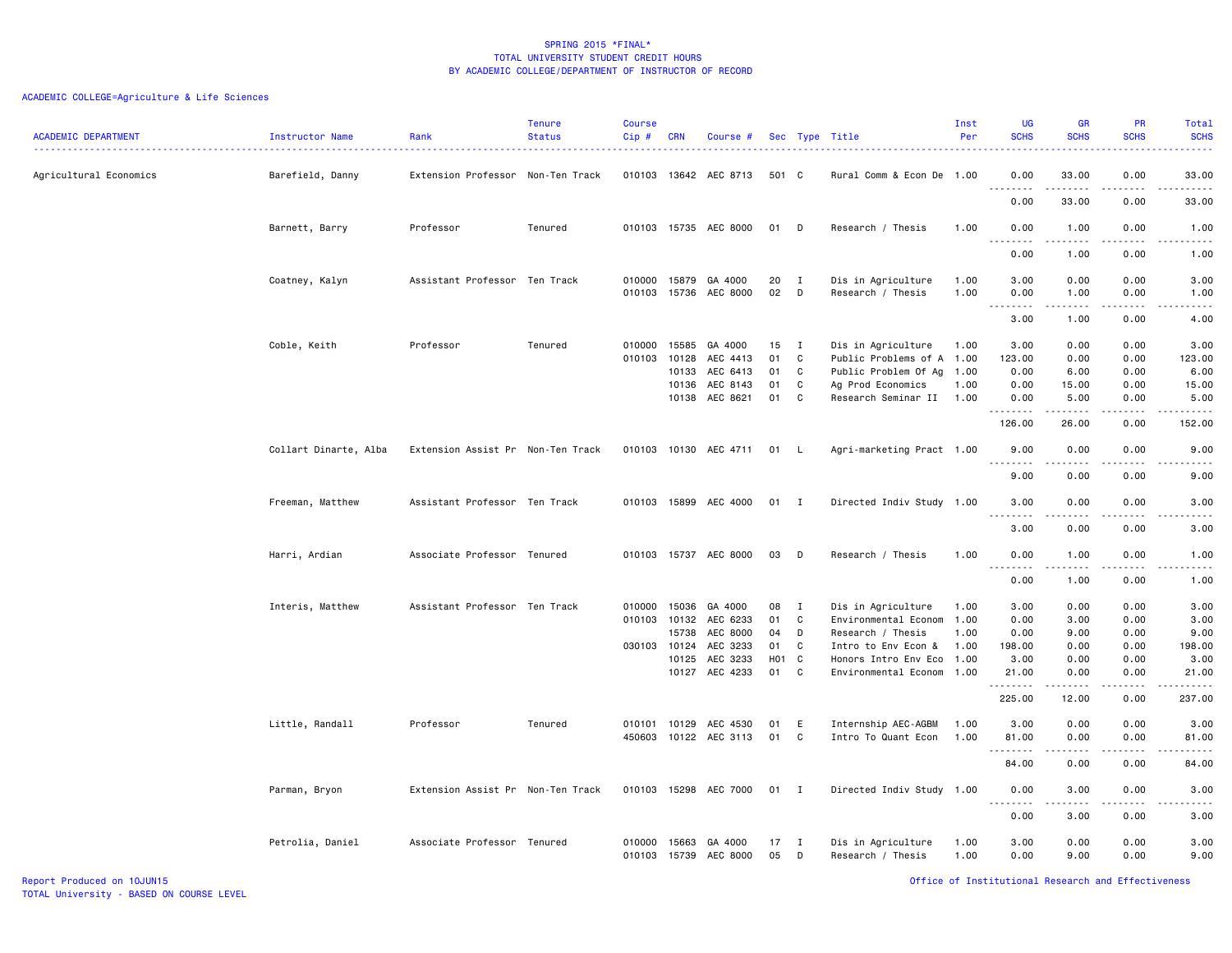| <b>ACADEMIC DEPARTMENT</b> | <b>Instructor Name</b> | Rank                          | <b>Tenure</b><br><b>Status</b> | <b>Course</b><br>$Cip$ # | <b>CRN</b> | Course #       |      |              | Sec Type Title            | Inst<br>Per | <b>UG</b><br><b>SCHS</b> | <b>GR</b><br><b>SCHS</b> | <b>PR</b><br><b>SCHS</b> | Total<br><b>SCHS</b> |
|----------------------------|------------------------|-------------------------------|--------------------------------|--------------------------|------------|----------------|------|--------------|---------------------------|-------------|--------------------------|--------------------------|--------------------------|----------------------|
|                            |                        |                               |                                |                          |            |                |      |              |                           |             |                          |                          |                          |                      |
| Agricultural Economics     | Petrolia, Daniel       | Associate Professor Tenured   |                                | 450602                   |            | 10137 AEC 8233 | 01   | $\mathbf{C}$ | App Welf & Env Econo 1.00 |             | 0.00                     | 18.00                    | 0.00                     | 18.00                |
|                            |                        |                               |                                |                          |            |                |      |              |                           |             | 3.00                     | 27.00                    | 0.00                     | 30.00                |
|                            | Tack, Jesse            | Assistant Professor Ten Track |                                | 010103                   | 10131      | AEC 6223       | 01   | C C          | Applied Quant Anal I 1.00 |             | 0.00                     | 3.00                     | 0.00                     | 3.00                 |
|                            |                        |                               |                                |                          | 10135      | AEC 8123       | 01   | $\mathbf{C}$ | Market Org & Struc        | 1.00        | 0.00                     | 15.00                    | 0.00                     | 15.00                |
|                            |                        |                               |                                |                          |            | 15740 AEC 8000 | 06   | D.           | Research / Thesis         | 1.00        | 0.00                     | 1.00                     | 0.00                     | 1.00                 |
|                            |                        |                               |                                | 450603                   |            | 10126 AEC 4223 | 01   | C C          | Applied Quant Anal i 1.00 |             | 99.00                    | 0.00                     | 0.00                     | 99.00                |
|                            |                        |                               |                                |                          |            |                |      |              |                           |             | --------                 |                          | -----                    |                      |
|                            |                        |                               |                                |                          |            |                |      |              |                           |             | 99.00                    | 19.00                    | 0.00                     | 118.00               |
|                            | Walters, Lurleen       | Assistant Professor Ten Track |                                | 010101                   |            | 10123 AEC 3133 | 01   | $\mathbf{C}$ | Introductory Agribus 1.00 |             | 177.00                   | 0.00                     | 0.00                     | 177.00               |
|                            |                        |                               |                                | 010103                   |            | 16313 AEC 7000 | 02 I |              | Directed Indiv Study 1.00 |             | 0.00                     | 3.00                     | 0.00                     | 3.00                 |
|                            |                        |                               |                                | 450605                   |            | 14018 AEC 3213 | 01   | C.           | International Trade       | 1.00        | 141.00                   | 0.00                     | 0.00                     | 141.00               |
|                            |                        |                               |                                |                          |            |                |      |              |                           |             | --------                 |                          | .                        | -------              |
|                            |                        |                               |                                |                          |            |                |      |              |                           |             | 318.00                   | 3.00                     | 0.00                     | 321.00               |
|                            |                        |                               |                                |                          |            |                |      |              |                           |             | $=$ = = = = = = =        | ========                 | ========                 | ==========           |
| Agricultural Economics     |                        |                               |                                |                          |            |                |      |              |                           |             | 870.00                   | 126.00                   | 0.00                     | 996.00               |
|                            |                        |                               |                                |                          |            |                |      |              |                           |             | ========                 | ========                 | --------                 | ==========           |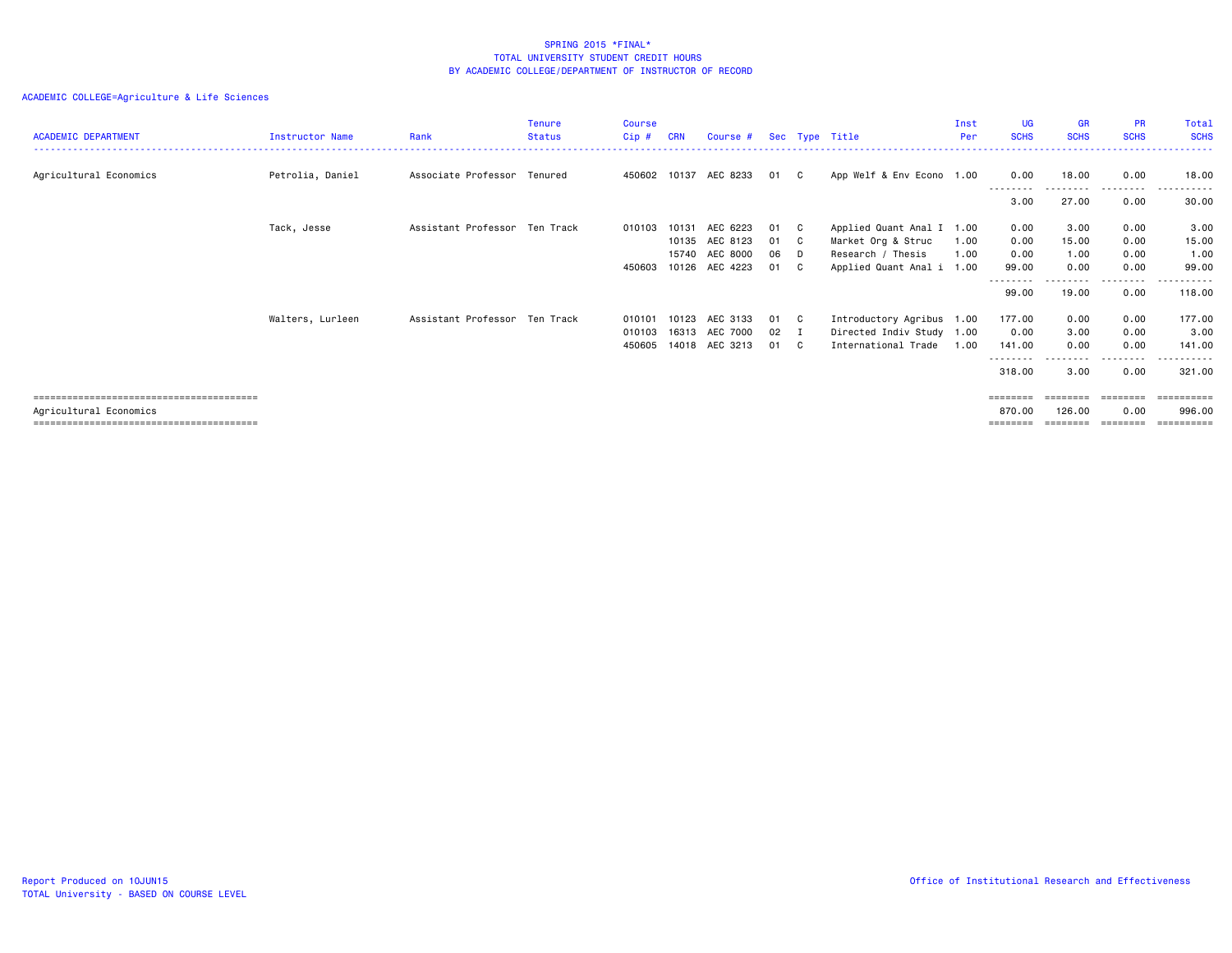| <b>ACADEMIC DEPARTMENT</b> | Instructor Name | Rank                              | <b>Tenure</b><br><b>Status</b> | <b>Course</b><br>Cip# | <b>CRN</b>   | Course #              |    |              | Sec Type Title            | Inst<br>Per | <b>UG</b><br><b>SCHS</b> | <b>GR</b><br><b>SCHS</b>                                                                                                                                     | PR<br><b>SCHS</b>     | Total<br><b>SCHS</b>                                                                                                      |
|----------------------------|-----------------|-----------------------------------|--------------------------------|-----------------------|--------------|-----------------------|----|--------------|---------------------------|-------------|--------------------------|--------------------------------------------------------------------------------------------------------------------------------------------------------------|-----------------------|---------------------------------------------------------------------------------------------------------------------------|
|                            |                 |                                   |                                |                       |              |                       |    |              |                           |             |                          |                                                                                                                                                              |                       | $\frac{1}{2} \left( \frac{1}{2} \right) \left( \frac{1}{2} \right) \left( \frac{1}{2} \right) \left( \frac{1}{2} \right)$ |
| Animal Dairy Science       | Blanton, John   | Professor                         | Tenured                        | 010401                | 10086        | ADS 3314              | 01 | C            | Intro to Meat Scienc 1.00 |             | 188.00                   | 0.00                                                                                                                                                         | 0.00                  | 188.00                                                                                                                    |
|                            |                 |                                   |                                |                       | 10088        | ADS 3314              | 03 | K            | Intro to Meat Scienc 1.00 |             | 0.00                     | 0.00                                                                                                                                                         | 0.00                  | 0.00                                                                                                                      |
|                            |                 |                                   |                                |                       | 10089        | ADS 3314              | 04 | к            | Intro to Meat Scienc 1.00 |             | 0.00                     | 0.00                                                                                                                                                         | 0.00                  | 0.00                                                                                                                      |
|                            |                 |                                   |                                |                       | 11854        | FNH 3314              | 01 | C            | Intro to Meat Scienc 1.00 |             | 16.00                    | 0.00                                                                                                                                                         | 0.00                  | 16.00                                                                                                                     |
|                            |                 |                                   |                                |                       | 14607        | FNH 3314              | 04 | К            | Intro to Meat Scienc 1.00 |             | 0.00                     | 0.00                                                                                                                                                         | 0.00                  | 0.00                                                                                                                      |
|                            |                 |                                   |                                | 010901                | 14692        | ADS 8000              | 01 | D            | Research/Thesis           | 1.00        | 0.00                     | 1.00                                                                                                                                                         | 0.00                  | 1.00                                                                                                                      |
|                            |                 |                                   |                                | 010904                | 10115        | ADS 8111              | 01 | s            | Nutrition Seminar         | 1.00        | 0.00                     | 2.00                                                                                                                                                         | 0.00                  | 2.00                                                                                                                      |
|                            |                 |                                   |                                |                       |              | 011001 10116 ADS 8121 | 01 | S.           | Nutrition Seminar         | 1.00        | 0.00<br>.                | 1.00<br>$\frac{1}{2} \left( \frac{1}{2} \right) \left( \frac{1}{2} \right) \left( \frac{1}{2} \right) \left( \frac{1}{2} \right) \left( \frac{1}{2} \right)$ | 0.00<br>.             | 1.00<br>.                                                                                                                 |
|                            |                 |                                   |                                |                       |              |                       |    |              |                           |             | 204.00                   | 4.00                                                                                                                                                         | 0.00                  | 208.00                                                                                                                    |
|                            | Crow, Brett     | Instructor                        | Non-Ten Track                  | 010901                | 10095        | ADS 4212              | 01 | - L          | Livestock Eval            | 1.00        | 42.00                    | 0.00                                                                                                                                                         | 0.00                  | 42.00                                                                                                                     |
|                            |                 |                                   |                                |                       | 10097        | ADS 4232              | 01 | L.           | Adv Livestk Eval          | 1.00        | 14.00                    | 0.00                                                                                                                                                         | 0.00                  | 14.00                                                                                                                     |
|                            |                 |                                   |                                | 010905                | 10091        | ADS 3812              | 01 | L.           | Dairy Cattle Apprais      | 1.00        | 36.00                    | 0.00                                                                                                                                                         | 0.00                  | 36.00                                                                                                                     |
|                            |                 |                                   |                                | 010906                | 10085        | ADS 3312              | 01 | - L          | Livestock Mgt Prac        | 1.00        | 38.00                    | 0.00                                                                                                                                                         | 0.00                  | 38.00                                                                                                                     |
|                            |                 |                                   |                                |                       |              |                       |    |              |                           |             | .<br>130.00              | .<br>0.00                                                                                                                                                    | .<br>0.00             | د د د د د<br>130.00                                                                                                       |
|                            | Dinh, Thu       | Assistant Professor Ten Track     |                                | 010401                | 14829        | ADS 4313              | 01 | C            | Adv Science of Muscl      | 1.00        | 6.00                     | 0.00                                                                                                                                                         | 0.00                  | 6.00                                                                                                                      |
|                            |                 |                                   |                                |                       | 15682        | ADS 6313              | 01 | C            | Adv Science of Muscl      | 1.00        | 0.00                     | 12.00                                                                                                                                                        | 0.00                  | 12.00                                                                                                                     |
|                            |                 |                                   |                                | 010901                | 14693        | ADS 8000              | 02 | D            | Research/Thesis           | 1.00        | 0.00                     | 6.00                                                                                                                                                         | 0.00                  | 6.00                                                                                                                      |
|                            |                 |                                   |                                |                       |              | 14712 ADS 9000        | 02 | D            | Research/Diss             | 1.00        | 0.00                     | 3.00                                                                                                                                                         | 0.00                  | 3.00                                                                                                                      |
|                            |                 |                                   |                                |                       |              |                       |    |              |                           |             | .<br>6.00                | .<br>21.00                                                                                                                                                   | -----<br>0.00         | .<br>27.00                                                                                                                |
|                            | Graves, Jessica | Instructor                        | Non-Ten Track                  | 010101                | 14304        | ADS 4420              | 01 | E            | ADS Internship            | 1.00        | 19.00                    | 0.00                                                                                                                                                         | 0.00                  | 19.00                                                                                                                     |
|                            |                 |                                   |                                | 010901                | 10096        | ADS 4221              | 01 | S            | Capstone in Animal &      | 1.00        | 13.00                    | 0.00                                                                                                                                                         | 0.00                  | 13.00                                                                                                                     |
|                            |                 |                                   |                                |                       | 14303        | ADS 1111              | 01 | C            | Orientation to ADS        | 1.00        | 38.00                    | 0.00                                                                                                                                                         | 0.00                  | 38.00                                                                                                                     |
|                            |                 |                                   |                                |                       |              |                       |    |              |                           |             | .<br>70.00               | 0.00                                                                                                                                                         | $\frac{1}{2}$<br>0.00 | .<br>70.00                                                                                                                |
|                            | Karisch, Brandi | Extension Assist Pr Non-Ten Track |                                |                       |              | 010901 14694 ADS 8000 | 03 | D            | Research/Thesis           | 1.00        | 0.00<br>.                | 8.00                                                                                                                                                         | 0.00<br>.             | 8.00<br>والأمام                                                                                                           |
|                            |                 |                                   |                                |                       |              |                       |    |              |                           |             | 0.00                     | 8.00                                                                                                                                                         | 0.00                  | 8.00                                                                                                                      |
|                            | Larson, Jamie   | Assistant Professor Ten Track     |                                | 010000                | 15035        | GA 4000               | 07 | $\mathbf{I}$ | Dis in Agriculture        | 1.00        | 3.00                     | 0.00                                                                                                                                                         | 0.00                  | 3.00                                                                                                                      |
|                            |                 |                                   |                                | 010901                | 14714        | ADS 9000              | 04 | D            | Research/Diss             | 1.00        | 0.00                     | 6.00                                                                                                                                                         | 0.00                  | 6.00                                                                                                                      |
|                            |                 |                                   |                                | 020205                | 10111        | ADS 6611              | 01 | L            | Prac In Phy & Repro       | 1.00        | 0.00                     | 1.00                                                                                                                                                         | 0.00                  | 1.00                                                                                                                      |
|                            |                 |                                   |                                |                       | 10112        | ADS 6613              | 01 | C            | Physiology Of Repro       | 1.00        | 0.00                     | 3.00                                                                                                                                                         | 0.00                  | 3.00                                                                                                                      |
|                            |                 |                                   |                                |                       | 260707 10103 | ADS 4611              | 01 | L.           | Prac In Phy & Repro       | 1.00        | 22.00                    | 0.00                                                                                                                                                         | 0.00                  | 22.00                                                                                                                     |
|                            |                 |                                   |                                |                       | 10104        | ADS 4613              | 01 | C            | Physiology Of Repro       | 1.00        | 75.00                    | 0.00                                                                                                                                                         | 0.00                  | 75.00                                                                                                                     |
|                            |                 |                                   |                                |                       |              | 14970 PHY 9000        | 01 | D            | Research / Diss           | 1.00        | 0.00<br><u>.</u>         | 6.00<br>-----                                                                                                                                                | 0.00<br>.             | 6.00<br>.                                                                                                                 |
|                            |                 |                                   |                                |                       |              |                       |    |              |                           |             | 100.00                   | 16.00                                                                                                                                                        | 0.00                  | 116.00                                                                                                                    |
|                            | Lemley, Caleb   | Assistant Professor Ten Track     |                                | 010000                | 15033        | GA 4000               | 05 | $\mathbf{I}$ | Dis in Agriculture        | 1.00        | 3.00                     | 0.00                                                                                                                                                         | 0.00                  | 3.00                                                                                                                      |
|                            |                 |                                   |                                | 010901                |              | 14715 ADS 9000        | 05 | D            | Research/Diss             | 1.00        | 0.00                     | 6.00                                                                                                                                                         | 0.00                  | 6.00                                                                                                                      |
|                            |                 |                                   |                                | 010999                | 14834        | ADS 4440              | 06 | E            | Research Exp Pract        | 1.00        | 2.00                     | 0.00                                                                                                                                                         | 0.00                  | 2.00                                                                                                                      |
|                            |                 |                                   |                                | 260707                | 14840        | ADS 8243              | 01 | C            | Adv Physiol Of Repro      | 1.00        | 0.00                     | 21.00                                                                                                                                                        | 0.00                  | 21.00                                                                                                                     |
|                            |                 |                                   |                                | 512501                | 13420        | VS 3014               | 03 | B            | Anatomy & Physiology 1.00 |             | 116.00<br>.              | 0.00<br>.                                                                                                                                                    | 0.00<br>.             | 116.00<br><u>.</u>                                                                                                        |
|                            |                 |                                   |                                |                       |              |                       |    |              |                           |             | 121.00                   | 27.00                                                                                                                                                        | 0.00                  | 148.00                                                                                                                    |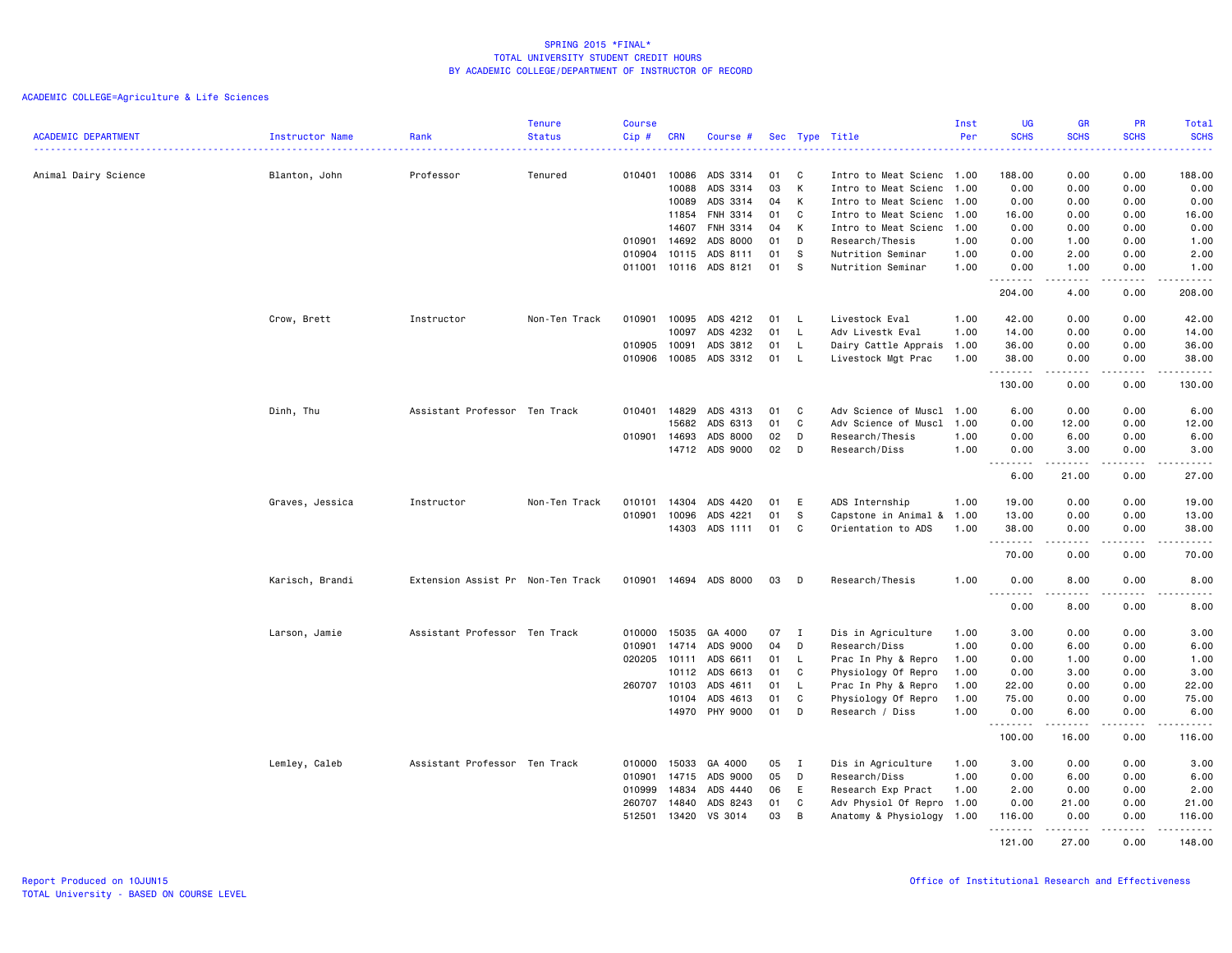## ACADEMIC COLLEGE=Agriculture & Life Sciences

|                            |                  |                               | <b>Tenure</b>  | <b>Course</b> |              |                       |     |              |                           | Inst | <b>UG</b>                                                                                                                                                                | <b>GR</b>                                                                                                                                                    | PR                                                                                                                                | <b>Total</b>                                                                                                                             |
|----------------------------|------------------|-------------------------------|----------------|---------------|--------------|-----------------------|-----|--------------|---------------------------|------|--------------------------------------------------------------------------------------------------------------------------------------------------------------------------|--------------------------------------------------------------------------------------------------------------------------------------------------------------|-----------------------------------------------------------------------------------------------------------------------------------|------------------------------------------------------------------------------------------------------------------------------------------|
| <b>ACADEMIC DEPARTMENT</b> | Instructor Name  | Rank                          | <b>Status</b>  | Cip#          | <b>CRN</b>   | Course #              | Sec |              | Type Title                | Per  | <b>SCHS</b>                                                                                                                                                              | <b>SCHS</b>                                                                                                                                                  | <b>SCHS</b>                                                                                                                       | <b>SCHS</b><br>$\frac{1}{2} \left( \frac{1}{2} \right) \left( \frac{1}{2} \right) \left( \frac{1}{2} \right) \left( \frac{1}{2} \right)$ |
| Animal Dairy Science       | Liao, Shengfa    | Assistant Professor Ten Track |                | 010302        | 14307        | ADS 4111              | 01  | -L           | Swine Production & M      | 1.00 | 16.00                                                                                                                                                                    | 0.00                                                                                                                                                         | 0.00                                                                                                                              | 16.00                                                                                                                                    |
|                            |                  |                               |                | 010901        | 10093        | ADS 4113              | 01  | C            | Swine Science             | 1.00 | 108.00                                                                                                                                                                   | 0.00                                                                                                                                                         | 0.00                                                                                                                              | 108.00                                                                                                                                   |
|                            |                  |                               |                |               | 14697        | ADS 8000              | 06  | D            | Research/Thesis           | 1.00 | 0.00                                                                                                                                                                     | 6.00                                                                                                                                                         | 0.00                                                                                                                              | 6.00                                                                                                                                     |
|                            |                  |                               |                |               | 14716        | ADS 9000              | 06  | D            | Research/Diss             | 1.00 | 0.00                                                                                                                                                                     | 9.00                                                                                                                                                         | 0.00                                                                                                                              | 9.00                                                                                                                                     |
|                            |                  |                               |                |               |              |                       |     |              |                           |      | .                                                                                                                                                                        |                                                                                                                                                              |                                                                                                                                   | .                                                                                                                                        |
|                            |                  |                               |                |               |              |                       |     |              |                           |      | 124.00                                                                                                                                                                   | 15.00                                                                                                                                                        | 0.00                                                                                                                              | 139.00                                                                                                                                   |
|                            | Martin, James M. | Non-Faculty                   | Not Applicable |               |              | 190501 11853 FNH 3111 | 01  | -S           | FNH Seminar               | 1.00 | 46.00<br>.                                                                                                                                                               | 0.00<br>.                                                                                                                                                    | 0.00                                                                                                                              | 46.00<br>.                                                                                                                               |
|                            |                  |                               |                |               |              |                       |     |              |                           |      | 46.00                                                                                                                                                                    | 0.00                                                                                                                                                         | 0.00                                                                                                                              | 46.00                                                                                                                                    |
|                            | Memili, Erdogan  | Associate Professor Tenured   |                | 010901        | 14718        | ADS 9000              | 08  | D            | Research/Diss             | 1.00 | 0.00                                                                                                                                                                     | 3.00                                                                                                                                                         | 0.00                                                                                                                              | 3.00                                                                                                                                     |
|                            |                  |                               |                | 010999        | 14836        | ADS 4440              | 08  | E            | Research Exp Pract        | 1.00 | 1.00                                                                                                                                                                     | 0.00                                                                                                                                                         | 0.00                                                                                                                              | 1.00                                                                                                                                     |
|                            |                  |                               |                |               |              |                       |     |              |                           |      | $\frac{1}{2} \left( \frac{1}{2} \right) \left( \frac{1}{2} \right) \left( \frac{1}{2} \right) \left( \frac{1}{2} \right) \left( \frac{1}{2} \right)$<br>$\cdots$<br>1.00 | .<br>3.00                                                                                                                                                    | $\sim$ $\sim$ $\sim$<br>0.00                                                                                                      | .<br>4.00                                                                                                                                |
|                            | Nicodemus, Molly | Associate Professor Tenured   |                | 010302        | 14828        | ADS 3221              | 02  | L            | Prac. In Horse Care       | 1.00 | 11.00                                                                                                                                                                    | 0.00                                                                                                                                                         | 0.00                                                                                                                              | 11.00                                                                                                                                    |
|                            |                  |                               |                | 010507        | 10079        | ADS 1132              | 01  | C            | Intro to Horsemanshi      | 1.00 | 20.00                                                                                                                                                                    | 0.00                                                                                                                                                         | 0.00                                                                                                                              | 20.00                                                                                                                                    |
|                            |                  |                               |                |               | 10080        | ADS 1132              | 02  | К            | Intro to Horsemanshi 1.00 |      | 0.00                                                                                                                                                                     | 0.00                                                                                                                                                         | 0.00                                                                                                                              | 0.00                                                                                                                                     |
|                            |                  |                               |                |               | 10081        | ADS 2102              | 01  | L            | Equine Conf/Perf Ev       | 1.00 | 66.00                                                                                                                                                                    | 0.00                                                                                                                                                         | 0.00                                                                                                                              | 66.00                                                                                                                                    |
|                            |                  |                               |                |               | 14826        | ADS 3223              | 01  | B            | Horse Management          | 1.00 | 126.00                                                                                                                                                                   | 0.00                                                                                                                                                         | 0.00                                                                                                                              | 126.00                                                                                                                                   |
|                            |                  |                               |                |               | 15702        | ADS 2312              | 01  | B            | Advanced Horsemanshi 1.00 |      | 16.00                                                                                                                                                                    | 0.00                                                                                                                                                         | 0.00                                                                                                                              | 16.00                                                                                                                                    |
|                            |                  |                               |                |               | 010901 10082 | ADS 2111              | 01  | C            | ADS Career Planning       | 1.00 | 33.00                                                                                                                                                                    | 0.00                                                                                                                                                         | 0.00                                                                                                                              | 33.00                                                                                                                                    |
|                            |                  |                               |                |               | 14719        | ADS 9000              | 09  | D            | Research/Diss             | 1.00 | 0.00                                                                                                                                                                     | 9.00                                                                                                                                                         | 0.00                                                                                                                              | 9.00                                                                                                                                     |
|                            |                  |                               |                | 010999        | 15689        | ADS 4440              | 12  | E            | Research Exp Pract        | 1.00 | 2.00                                                                                                                                                                     | 0.00                                                                                                                                                         | 0.00                                                                                                                              | 2.00                                                                                                                                     |
|                            |                  |                               |                | 020201        | 16028        | ADS 4000              | 01  | $\mathbf I$  | Directed Indiv Study 1.00 |      | 3.00                                                                                                                                                                     | 0.00                                                                                                                                                         | 0.00                                                                                                                              | 3.00                                                                                                                                     |
|                            |                  |                               |                |               |              |                       |     |              |                           |      | . <b>.</b><br>277.00                                                                                                                                                     | $\frac{1}{2} \left( \frac{1}{2} \right) \left( \frac{1}{2} \right) \left( \frac{1}{2} \right) \left( \frac{1}{2} \right) \left( \frac{1}{2} \right)$<br>9.00 | المستبد<br>0.00                                                                                                                   | .<br>286.00                                                                                                                              |
|                            |                  |                               |                |               |              |                       |     |              |                           |      |                                                                                                                                                                          |                                                                                                                                                              |                                                                                                                                   |                                                                                                                                          |
|                            | Rude, Brian      | Professor                     | Tenured        | 010901        | 14291        | ADS 1113              | 01  | C            | Animal Science            | 1.00 | 216.00                                                                                                                                                                   | 0.00                                                                                                                                                         | 0.00                                                                                                                              | 216.00                                                                                                                                   |
|                            |                  |                               |                |               | 14292        | ADS 1113              | 02  | C            | Animal Science            | 1.00 | 54.00                                                                                                                                                                    | 0.00                                                                                                                                                         | 0.00                                                                                                                              | 54.00                                                                                                                                    |
|                            |                  |                               |                |               | 14293        | ADS 1121              | 01  | L.           | Animal Science Labor 1.00 |      | 18.00                                                                                                                                                                    | 0.00                                                                                                                                                         | 0.00                                                                                                                              | 18.00                                                                                                                                    |
|                            |                  |                               |                |               | 14294        | ADS 1121              | 02  | L.           | Animal Science Labor 1.00 |      | 21.00                                                                                                                                                                    | 0.00                                                                                                                                                         | 0.00                                                                                                                              | 21.00                                                                                                                                    |
|                            |                  |                               |                |               | 14295        | ADS 1121              | 03  | $\mathsf{L}$ | Animal Science Labor 1.00 |      | 22.00                                                                                                                                                                    | 0.00                                                                                                                                                         | 0.00                                                                                                                              | 22.00                                                                                                                                    |
|                            |                  |                               |                |               | 14296        | ADS 1121              | 04  | L.           | Animal Science Labor 1.00 |      | 18.00                                                                                                                                                                    | 0.00                                                                                                                                                         | 0.00                                                                                                                              | 18.00                                                                                                                                    |
|                            |                  |                               |                |               | 14704        | ADS 8000              | 13  | D            | Research/Thesis           | 1.00 | 0.00                                                                                                                                                                     | 5.00                                                                                                                                                         | 0.00                                                                                                                              | 5.00                                                                                                                                     |
|                            |                  |                               |                | 010904 14939  |              | ADS 4213              | 01  | B            | Feeds and Feeding         | 1.00 | 45.00                                                                                                                                                                    | 0.00                                                                                                                                                         | 0.00                                                                                                                              | 45.00                                                                                                                                    |
|                            |                  |                               |                | 010999        | 14837        | ADS 4440              | 09  | E            | Research Exp Pract        | 1.00 | 1.00<br>.                                                                                                                                                                | 0.00<br>د د د د                                                                                                                                              | 0.00<br>----                                                                                                                      | 1.00<br>.                                                                                                                                |
|                            |                  |                               |                |               |              |                       |     |              |                           |      | 395.00                                                                                                                                                                   | 5.00                                                                                                                                                         | 0.00                                                                                                                              | 400.00                                                                                                                                   |
|                            | Ryan, Peter      | Non-Faculty                   | Tenured        |               | 260707 14971 | PHY 9000              | 02  | D            | Research / Diss           | 1.00 | 0.00                                                                                                                                                                     | 1.00                                                                                                                                                         | 0.00                                                                                                                              | 1.00                                                                                                                                     |
|                            |                  |                               |                | 512501        | 16267        | CVM 8000              | 09  | D            | Research / Thesis         | 1.00 | 0.00<br>$\sim$ $\sim$ $\sim$<br>.                                                                                                                                        | 1.00<br>-----                                                                                                                                                | 0.00<br>$\frac{1}{2} \left( \frac{1}{2} \right) \left( \frac{1}{2} \right) \left( \frac{1}{2} \right) \left( \frac{1}{2} \right)$ | 1.00<br>.                                                                                                                                |
|                            |                  |                               |                |               |              |                       |     |              |                           |      | 0.00                                                                                                                                                                     | 2.00                                                                                                                                                         | 0.00                                                                                                                              | 2.00                                                                                                                                     |
|                            | Smith, Trent     | Associate Professor Tenured   |                | 010902        | 10094        | ADS 4123              | 01  | C            | Animal Breeding           | 1.00 | 171.00                                                                                                                                                                   | 0.00                                                                                                                                                         | 0.00                                                                                                                              | 171.00                                                                                                                                   |
|                            |                  |                               |                |               |              | 020202 10106 ADS 6123 | 01  | C            | Animal Breeding           | 1.00 | 0.00                                                                                                                                                                     | 3.00                                                                                                                                                         | 0.00                                                                                                                              | 3.00                                                                                                                                     |
|                            |                  |                               |                |               |              |                       |     |              |                           |      |                                                                                                                                                                          | .                                                                                                                                                            | بالأباد                                                                                                                           | ------                                                                                                                                   |
|                            |                  |                               |                |               |              |                       |     |              |                           |      | 171.00                                                                                                                                                                   | 3.00                                                                                                                                                         | 0.00                                                                                                                              | 174.00                                                                                                                                   |
|                            | Ward, Stephanie  | Assistant Professor Ten Track |                | 010901        | 10083        | ADS 2223              | 01  | C            | Companion Animal          | 1.00 | 117.00                                                                                                                                                                   | 0.00                                                                                                                                                         | 0.00                                                                                                                              | 117.00                                                                                                                                   |
|                            |                  |                               |                |               | 14708        | ADS 8000              | 17  | D            | Research/Thesis           | 1.00 | 0.00                                                                                                                                                                     | 1.00                                                                                                                                                         | 0.00                                                                                                                              | 1.00                                                                                                                                     |

Report Produced on 10JUN15 Office of Institutional Research and Effectiveness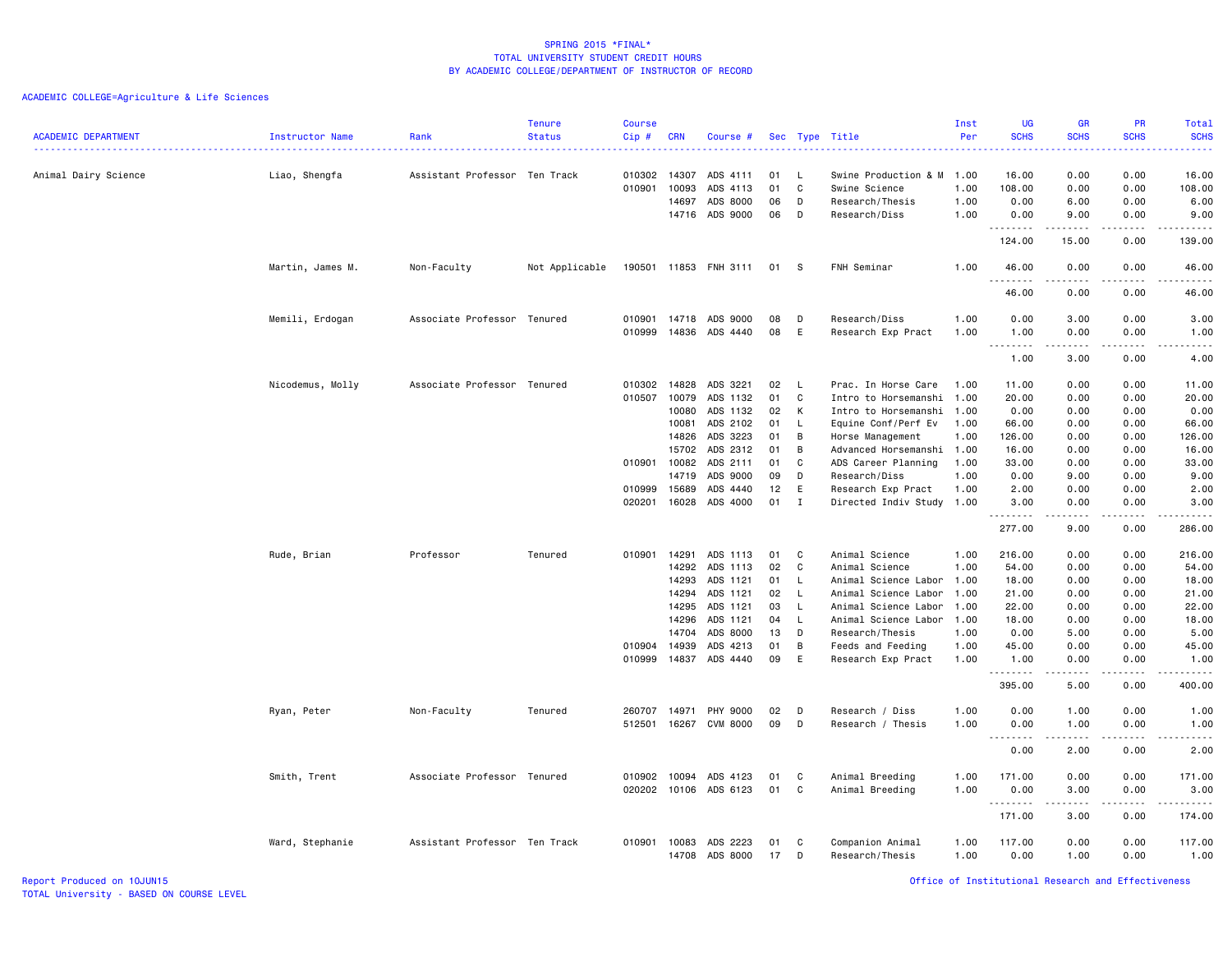| <b>ACADEMIC DEPARTMENT</b>           | <b>Instructor Name</b> | Rank                          | Tenure<br>Status | Course<br>Cip #  | <b>CRN</b> | Course # Sec Type Title    |          |            |                                                 | Inst<br><b>Per</b> | <b>UG</b><br><b>SCHS</b>    | <b>GR</b><br><b>SCHS</b>    | <b>PR</b><br><b>SCHS</b>  | Total<br><b>SCHS</b>         |
|--------------------------------------|------------------------|-------------------------------|------------------|------------------|------------|----------------------------|----------|------------|-------------------------------------------------|--------------------|-----------------------------|-----------------------------|---------------------------|------------------------------|
| Animal Dairy Science                 | Ward, Stephanie        | Assistant Professor Ten Track |                  | 010904<br>010999 | 15681      | ADS 8463<br>14839 ADS 4440 | 01<br>11 | - B<br>- F | Adv Animal Nutrition 1.00<br>Research Exp Pract | 1.00               | 0.00<br>3.00<br>.<br>120.00 | 12.00<br>0.00<br>.<br>13.00 | 0.00<br>0.00<br>.<br>0.00 | 12.00<br>3,00<br>.<br>133.00 |
| Animal Dairy Science                 |                        |                               |                  |                  |            |                            |          |            |                                                 |                    | ========<br>1765.00         | ========<br>126.00          | 0.00                      | ==========<br>1891.00        |
| ==================================== |                        |                               |                  |                  |            |                            |          |            |                                                 |                    | ========                    | ========                    | ========                  | ==========                   |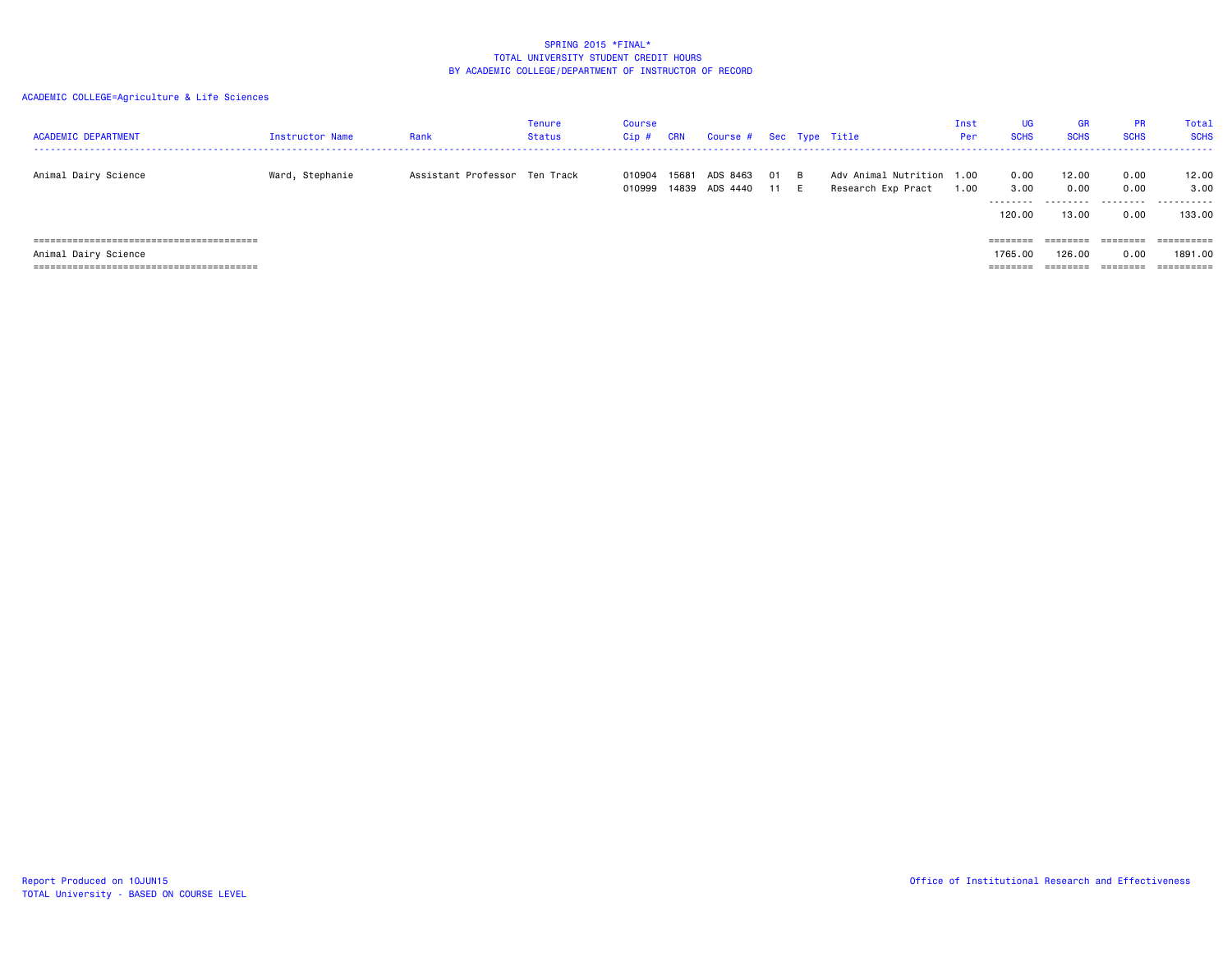## ACADEMIC COLLEGE=Agriculture & Life Sciences

| <b>ACADEMIC DEPARTMENT</b>                               | Instructor Name      | Rank                              | <b>Tenure</b><br><b>Status</b> | Course<br>Cip# | <b>CRN</b> | Course #             |          |              | Sec Type Title                       | Inst<br>Per  | <b>UG</b><br><b>SCHS</b><br>$\frac{1}{2} \left( \frac{1}{2} \right) \left( \frac{1}{2} \right) \left( \frac{1}{2} \right) \left( \frac{1}{2} \right)$ | <b>GR</b><br><b>SCHS</b> | <b>PR</b><br><b>SCHS</b>                                                                                                          | Total<br><b>SCHS</b><br>$\frac{1}{2}$                                                                                             |
|----------------------------------------------------------|----------------------|-----------------------------------|--------------------------------|----------------|------------|----------------------|----------|--------------|--------------------------------------|--------------|-------------------------------------------------------------------------------------------------------------------------------------------------------|--------------------------|-----------------------------------------------------------------------------------------------------------------------------------|-----------------------------------------------------------------------------------------------------------------------------------|
| Biochemistry, Molecular Biology, Entomolog Allen, Thomas |                      | Extension Assoc Pro Non-Ten Track |                                | 260702 15380   |            | EPP 9000             | 01       | D            | Research / Diss                      | 1.00         | 0.00                                                                                                                                                  | 3.00                     | 0.00                                                                                                                              | 3.00                                                                                                                              |
|                                                          |                      |                                   |                                |                | 16348      | EPP 7000             | 07       | $\mathbf{I}$ | Directed Indiv Study 1.00            |              | 0.00<br>$\sim$ $\sim$ $\sim$                                                                                                                          | 2.00<br>.                | 0.00<br>$\sim$ $\sim$ $\sim$ $\sim$                                                                                               | 2.00<br>.                                                                                                                         |
|                                                          |                      |                                   |                                |                |            |                      |          |              |                                      |              | 0.00                                                                                                                                                  | 5.00                     | 0.00                                                                                                                              | 5.00                                                                                                                              |
|                                                          | Baird, Richard       | Professor                         | Tenured                        | 260702         | 15349      | EPP 8000             | 03       | D            | Research / Thesis                    | 1.00         | 0.00                                                                                                                                                  | 9.00                     | 0.00                                                                                                                              | 9.00                                                                                                                              |
|                                                          |                      |                                   |                                |                | 15862      | EPP 7000             | 04       | $\mathbf{I}$ | Directed Indiv Study                 | 1.00         | 0.00                                                                                                                                                  | 2.00                     | 0.00                                                                                                                              | 2.00                                                                                                                              |
|                                                          |                      |                                   |                                |                | 15863      | EPP 7000             | 05       | $\mathbf{I}$ | Directed Indiv Study 1.00            |              | 0.00                                                                                                                                                  | 3.00<br>.                | 0.00<br>.                                                                                                                         | 3.00<br>.                                                                                                                         |
|                                                          |                      |                                   |                                |                |            |                      |          |              |                                      |              | 0.00                                                                                                                                                  | 14.00                    | 0.00                                                                                                                              | 14.00                                                                                                                             |
|                                                          | Baker, Gerald        | Professor                         | Tenured                        | 260101         | 11630      | EPP 8144             | 01       | C            | Transmission E M                     | 0.60         | 0.00                                                                                                                                                  | 7.20                     | 0.00                                                                                                                              | 7.20                                                                                                                              |
|                                                          |                      |                                   |                                |                | 11631      | EPP 8144             | 02       | К            | Transmission E M                     | 1.00         | 0.00                                                                                                                                                  | 0.00                     | 0.00                                                                                                                              | 0.00                                                                                                                              |
|                                                          |                      |                                   |                                |                | 12550      | ME 8144              | 01       | $\mathbf c$  | Transmission E M                     | 0.60         | 0.00                                                                                                                                                  | 14.40                    | 0.00                                                                                                                              | 14.40                                                                                                                             |
|                                                          |                      |                                   |                                |                | 12551      | ME 8144              | 02       | K            | Transmission E M                     | 0.60         | 0.00                                                                                                                                                  | 0.00                     | 0.00                                                                                                                              | 0.00                                                                                                                              |
|                                                          |                      |                                   |                                | 260702 11599   | 11600      | EPP 2213<br>EPP 2213 | 01<br>02 | C<br>K       | Intro To Insects<br>Intro To Insects | 1.00<br>1.00 | 99.00<br>0.00                                                                                                                                         | 0.00<br>0.00             | 0.00<br>0.00                                                                                                                      | 99.00<br>0.00                                                                                                                     |
|                                                          |                      |                                   |                                |                | 11601      | EPP 2213             | 03       | к            | Intro To Insects                     | 1.00         | 0.00                                                                                                                                                  | 0.00                     | 0.00                                                                                                                              | 0.00                                                                                                                              |
|                                                          |                      |                                   |                                |                | 11602      | EPP 2213             | 04       | К            | Intro To Insects                     | 1.00         | 0.00                                                                                                                                                  | 0.00                     | 0.00                                                                                                                              | 0.00                                                                                                                              |
|                                                          |                      |                                   |                                |                | 11603      | EPP 2213             | 05       | K            | Intro To Insects                     | 1.00         | 0.00                                                                                                                                                  | 0.00                     | 0.00                                                                                                                              | 0.00                                                                                                                              |
|                                                          |                      |                                   |                                |                |            |                      |          |              |                                      |              | .<br>99.00                                                                                                                                            | .<br>21.60               | .<br>0.00                                                                                                                         | .<br>120.60                                                                                                                       |
|                                                          |                      |                                   |                                |                |            |                      |          |              |                                      |              |                                                                                                                                                       |                          |                                                                                                                                   |                                                                                                                                   |
|                                                          | Brown Johnson, Ashli | Non-Faculty                       | Tenured                        | 260202 10337   |            | <b>BCH 1001</b>      | 01       | C            | Intro To Biochem                     | 1.00         | 118.00                                                                                                                                                | 0.00                     | 0.00                                                                                                                              | 118.00                                                                                                                            |
|                                                          |                      |                                   |                                |                | 15758      | <b>BCH 9000</b>      | 02       | D            | Research/Diss                        | 1.00         | 0.00                                                                                                                                                  | 24.00                    | 0.00                                                                                                                              | 24.00                                                                                                                             |
|                                                          |                      |                                   |                                |                | 15883      | <b>BCH 4000</b>      | 01       | $\mathbf{I}$ | Directed Indiv Study                 | 1.00         | 4.00<br>.                                                                                                                                             | 0.00<br>.                | 0.00<br>$- - - -$                                                                                                                 | 4.00<br>$\begin{array}{cccccccccccccc} \bullet & \bullet & \bullet & \bullet & \bullet & \bullet & \bullet & \bullet \end{array}$ |
|                                                          |                      |                                   |                                |                |            |                      |          |              |                                      |              | 122.00                                                                                                                                                | 24.00                    | 0.00                                                                                                                              | 146.00                                                                                                                            |
|                                                          | Brown, Richard       | Professor                         | Tenured                        | 260702 11615   |            | EPP 6164             | 01       | C            | Insect Taxonomy                      | 1.00         | 0.00                                                                                                                                                  | 24.00                    | 0.00                                                                                                                              | 24.00                                                                                                                             |
|                                                          |                      |                                   |                                |                | 11616      | EPP 6164             | 02       | K            | Insect Taxonomy                      | 1.00         | 0.00                                                                                                                                                  | 0.00                     | 0.00                                                                                                                              | 0.00                                                                                                                              |
|                                                          |                      |                                   |                                |                | 15353      | EPP 8000             | 07       | D            | Research / Thesis                    | 1.00         | 0.00                                                                                                                                                  | 10.00                    | 0.00                                                                                                                              | 10.00                                                                                                                             |
|                                                          |                      |                                   |                                |                | 15384      | EPP 9000             | 05       | D            | Research / Diss                      | 1.00         | 0.00<br>$\sim$ $\sim$ $\sim$<br>-----                                                                                                                 | 6.00<br>.                | 0.00<br>.                                                                                                                         | 6.00<br>.                                                                                                                         |
|                                                          |                      |                                   |                                |                |            |                      |          |              |                                      |              | 0.00                                                                                                                                                  | 40.00                    | 0.00                                                                                                                              | 40.00                                                                                                                             |
|                                                          | Caprio, Michael      | Professor                         | Tenured                        | 020499         | 11626      | EPP 8111             | 01       | s.           | Seminar                              | 1.00         | 0.00                                                                                                                                                  | 7.00                     | 0.00                                                                                                                              | 7.00                                                                                                                              |
|                                                          |                      |                                   |                                |                | 11627      | EPP 8121             | 01       | - S          | Seminar                              | 1.00         | 0.00                                                                                                                                                  | 7.00                     | 0.00                                                                                                                              | 7.00                                                                                                                              |
|                                                          |                      |                                   |                                | 260702 15385   |            | EPP 9000             | 06       | D            | Research / Diss                      | 1.00         | 0.00                                                                                                                                                  | 1.00                     | 0.00                                                                                                                              | 1.00                                                                                                                              |
|                                                          |                      |                                   |                                |                | 15909      | EPP 8483             | 01       | C            | Ecological Genetics                  | 1.00         | 0.00<br>. <b>.</b>                                                                                                                                    | 3.00<br>.                | 0.00<br>.                                                                                                                         | 3.00<br>.                                                                                                                         |
|                                                          |                      |                                   |                                |                |            |                      |          |              |                                      |              | 0.00                                                                                                                                                  | 18.00                    | 0.00                                                                                                                              | 18.00                                                                                                                             |
|                                                          | Catchot, Angus       | Extension Professor Non-Ten Track |                                | 260702         |            | 15355 EPP 8000       | 09       | D            | Research / Thesis                    | 1.00         | 0.00                                                                                                                                                  | 48.00                    | 0.00                                                                                                                              | 48.00                                                                                                                             |
|                                                          |                      |                                   |                                |                |            |                      |          |              |                                      |              | $\sim$ $\sim$<br>$\frac{1}{2} \left( \frac{1}{2} \right) \left( \frac{1}{2} \right) \left( \frac{1}{2} \right) \left( \frac{1}{2} \right)$<br>0.00    | .<br>48.00               | $\frac{1}{2} \left( \frac{1}{2} \right) \left( \frac{1}{2} \right) \left( \frac{1}{2} \right) \left( \frac{1}{2} \right)$<br>0.00 | وعاعات<br>48.00                                                                                                                   |
|                                                          | Chambers, Howard     | Professor                         | Tenured                        | 260702 11624   |            | EPP 6543             | 01       | C            | Tox & Insect Chem                    | 1.00         | 0.00                                                                                                                                                  | 9.00                     | 0.00                                                                                                                              | 9.00                                                                                                                              |
|                                                          |                      |                                   |                                |                | 11625      | EPP 6543             | 02       | К            | Tox & Insect Chem                    | 1.00         | 0.00                                                                                                                                                  | 0.00                     | 0.00                                                                                                                              | 0.00                                                                                                                              |
|                                                          |                      |                                   |                                |                |            |                      |          |              |                                      |              | $  -$<br>0.00                                                                                                                                         | 9.00                     | 0.00                                                                                                                              | .<br>9.00                                                                                                                         |
|                                                          |                      |                                   |                                |                |            |                      |          |              |                                      |              |                                                                                                                                                       |                          |                                                                                                                                   |                                                                                                                                   |
|                                                          | Edwards, Kristine    | Research Assist Pro Non-Ten Track |                                | 512401         | 11059      | CVM 5163             | 01       | B            | Vet Parasitology                     | 0.50         | 0.00                                                                                                                                                  | 0.00                     | 123.00                                                                                                                            | 123.00                                                                                                                            |

Report Produced on 10JUN15 Office of Institutional Research and Effectiveness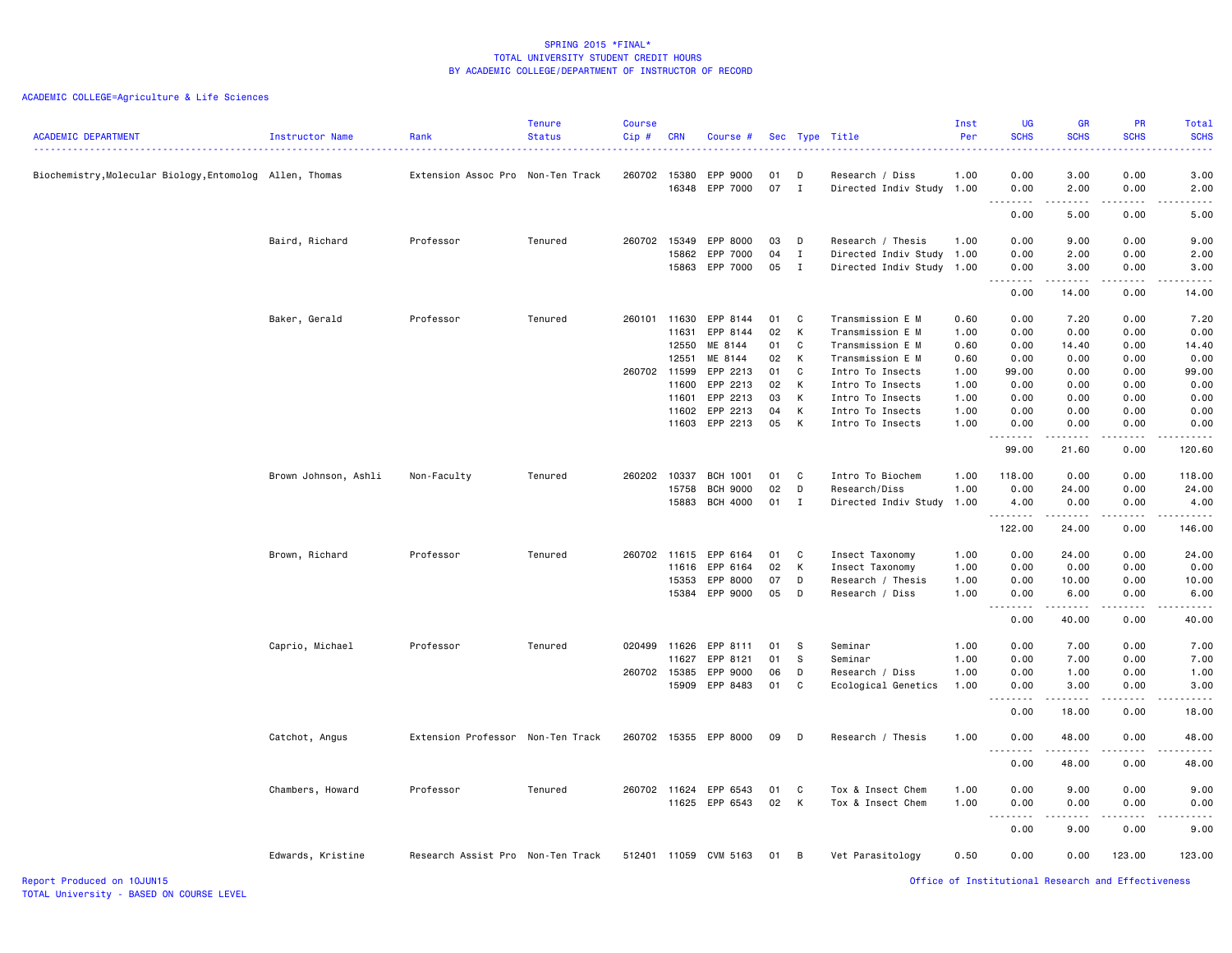| <b>ACADEMIC DEPARTMENT</b>                                | Instructor Name    | Rank                              | <b>Tenure</b><br><b>Status</b> | <b>Course</b><br>Cip# | <b>CRN</b> | Course #                  |          |                   | Sec Type Title                          | Inst<br>Per  | <b>UG</b><br><b>SCHS</b>   | <b>GR</b><br><b>SCHS</b>                                                                                                                                     | <b>PR</b><br><b>SCHS</b> | Total<br><b>SCHS</b><br><u>.</u>           |
|-----------------------------------------------------------|--------------------|-----------------------------------|--------------------------------|-----------------------|------------|---------------------------|----------|-------------------|-----------------------------------------|--------------|----------------------------|--------------------------------------------------------------------------------------------------------------------------------------------------------------|--------------------------|--------------------------------------------|
|                                                           |                    |                                   |                                |                       |            |                           |          |                   |                                         |              | .                          |                                                                                                                                                              |                          |                                            |
|                                                           |                    |                                   |                                |                       |            |                           |          |                   |                                         |              | 0.00                       | 0.00                                                                                                                                                         | 123.00                   | 123.00                                     |
| Biochemistry, Molecular Biology, Entomolog Farnell, Yuhua |                    | Assistant Professor Ten Track     |                                | 010000<br>260202      | 15038      | GA 4000<br>15747 BCH 8000 | 10<br>03 | $\mathbf{I}$<br>D | Dis in Agriculture<br>Research / Thesis | 1.00<br>1.00 | 3.00<br>0.00               | 0.00<br>2.00                                                                                                                                                 | 0.00<br>0.00             | 3.00<br>2.00                               |
|                                                           |                    |                                   |                                |                       |            |                           |          |                   |                                         |              | .<br>$\sim$ $\sim$<br>3.00 | $\frac{1}{2} \left( \frac{1}{2} \right) \left( \frac{1}{2} \right) \left( \frac{1}{2} \right) \left( \frac{1}{2} \right) \left( \frac{1}{2} \right)$<br>2.00 | .<br>0.00                | .<br>5.00                                  |
|                                                           | Goddard, Jerome    | Extension Professor Non-Ten Track |                                | 260702                | 15390      | EPP 9000                  | 11       | D                 | Research / Diss                         | 1.00         | 0.00                       | 10.00                                                                                                                                                        | 0.00                     | 10.00                                      |
|                                                           |                    |                                   |                                |                       | 15742      | EPP 7000                  | 03       | I                 | Directed Indiv Study 1.00               |              | 0.00                       | 2.00                                                                                                                                                         | 0.00                     | 2.00                                       |
|                                                           |                    |                                   |                                | 430106 11609          |            | EPP 4313                  | 01       | B                 | Forensic Entomology                     | 1.00         | 33.00                      | 0.00                                                                                                                                                         | 0.00                     | 33.00                                      |
|                                                           |                    |                                   |                                |                       | 11622      | EPP 6313                  | 01       | B                 | Forensic Entomology                     | 1.00         | 0.00<br>.                  | 6.00<br>$- - - - -$                                                                                                                                          | 0.00<br>.                | 6.00<br>$\frac{1}{2}$                      |
|                                                           |                    |                                   |                                |                       |            |                           |          |                   |                                         |              | 33.00                      | 18.00                                                                                                                                                        | 0.00                     | 51.00                                      |
|                                                           | Harris, Jeffrey    | Extension Assist Pr Non-Ten Track |                                | 260702                |            | 15167 EPP 8000            | 01       | D                 | Research / Thesis                       | 1.00         | 0.00<br>.                  | 4.00<br>.                                                                                                                                                    | 0.00<br>$\frac{1}{2}$    | 4.00<br>-----                              |
|                                                           |                    |                                   |                                |                       |            |                           |          |                   |                                         |              | 0.00                       | 4.00                                                                                                                                                         | 0.00                     | 4.00                                       |
|                                                           | Hoffmann, Federico | Assistant Professor Ten Track     |                                | 260202                | 10339      | <b>BCH 3901</b>           | 01       | - S               | Senior Seminar                          | 1.00         | 29.00                      | 0.00                                                                                                                                                         | 0.00                     | 29.00                                      |
|                                                           |                    |                                   |                                |                       | 15760      | <b>BCH 9000</b>           | 04       | D                 | Research/Diss                           | 1.00         | 0.00<br>.                  | 8.00<br>----                                                                                                                                                 | 0.00<br>.                | 8.00<br>-----                              |
|                                                           |                    |                                   |                                |                       |            |                           |          |                   |                                         |              | 29.00                      | 8.00                                                                                                                                                         | 0.00                     | 37.00                                      |
|                                                           | Krishnan, Natraj   | Assistant Professor Ten Track     |                                | 240101                | 16008      | HON 4093                  | H04 E    |                   | Honors Thesis                           | 1.00         | 3.00                       | 0.00                                                                                                                                                         | 0.00                     | 3.00                                       |
|                                                           |                    |                                   |                                | 260202                | 10347      | BCH 4623                  | 01       | C                 | Biochem Spec Tissues                    | 0.50         | 73.50                      | 0.00                                                                                                                                                         | 0.00                     | 73.50                                      |
|                                                           |                    |                                   |                                |                       | 10348      | BCH 4623                  | H01 C    |                   | Honors Biochem Spec                     | 0.50         | 4.50                       | 0.00                                                                                                                                                         | 0.00                     | 4.50                                       |
|                                                           |                    |                                   |                                |                       | 15799      | <b>BCH 7000</b>           | 03       | I                 | Directed Indiv Study 1.00               |              | 0.00                       | 4.00                                                                                                                                                         | 0.00                     | 4.00                                       |
|                                                           |                    |                                   |                                |                       | 16253      | <b>BCH 7000</b>           | 07       | $\mathbf{I}$      | Directed Indiv Study 1.00               |              | 0.00                       | 3.00                                                                                                                                                         | 0.00                     | 3.00                                       |
|                                                           |                    |                                   |                                | 260702                | 15362      | EPP 8000                  | 16       | D                 | Research / Thesis                       | 1.00         | 0.00<br>.                  | 4.00<br>$\frac{1}{2} \left( \frac{1}{2} \right) \left( \frac{1}{2} \right) \left( \frac{1}{2} \right) \left( \frac{1}{2} \right) \left( \frac{1}{2} \right)$ | 0.00<br>د د د د          | 4.00<br>$\sim$ $\sim$ $\sim$ $\sim$ $\sim$ |
|                                                           |                    |                                   |                                |                       |            |                           |          |                   |                                         |              | 81.00                      | 11.00                                                                                                                                                        | 0.00                     | 92.00                                      |
|                                                           | Lawrence, Gary     | Associate Professor Tenured       |                                | 260702                |            | 15394 EPP 9000            | 15       | D                 | Research / Diss                         | 1.00         | 0.00<br>.                  | 2.00<br>.                                                                                                                                                    | 0.00<br>$- - - -$        | 2.00<br>.                                  |
|                                                           |                    |                                   |                                |                       |            |                           |          |                   |                                         |              | 0.00                       | 2.00                                                                                                                                                         | 0.00                     | 2.00                                       |
|                                                           | Li, Jiaxu          | Associate Professor Tenured       |                                | 260202                | 10340      | BCH 4013                  | 01       | C                 | Principles of Bioche                    | 1.00         | 390.00                     | 0.00                                                                                                                                                         | 0.00                     | 390.00                                     |
|                                                           |                    |                                   |                                |                       | 15761      | <b>BCH 9000</b>           | 05       | D                 | Research/Diss                           | 1.00         | 0.00                       | 9.00                                                                                                                                                         | 0.00<br>.                | 9.00<br>$\frac{1}{2}$                      |
|                                                           |                    |                                   |                                |                       |            |                           |          |                   |                                         |              | .<br>390.00                | 9.00                                                                                                                                                         | 0.00                     | 399.00                                     |
|                                                           | Lu, Shien          | Associate Professor Tenured       |                                | 020406                | 14952      | EPP 6163                  | 01       | B                 | Plant Dis Mgmt                          | 1.00         | 0.00                       | 24.00                                                                                                                                                        | 0.00                     | 24.00                                      |
|                                                           |                    |                                   |                                | 260305                | 14951      | EPP 4163                  | 01       | B                 | Plant Dis Mgmt                          | 1.00         | 66.00                      | 0.00                                                                                                                                                         | 0.00                     | 66.00                                      |
|                                                           |                    |                                   |                                | 260702                | 15366      | EPP 8000                  | 20       | D                 | Research / Thesis                       | 1.00         | 0.00                       | 4.00                                                                                                                                                         | 0.00                     | 4.00                                       |
|                                                           |                    |                                   |                                |                       | 15397      | EPP 9000                  | 18       | D                 | Research / Diss                         | 1.00         | 0.00                       | 11.00                                                                                                                                                        | 0.00                     | 11.00                                      |
|                                                           |                    |                                   |                                |                       |            |                           |          |                   |                                         |              | .<br>66.00                 | .<br>39.00                                                                                                                                                   | .<br>0.00                | .<br>105.00                                |
|                                                           | Ma, Din-Pow        | Professor                         | Tenured                        | 260202                | 10355      | <b>BCH 6804</b>           | 01       | C                 | Molecular Biology Me 1.00               |              | 0.00                       | 32.00                                                                                                                                                        | 0.00                     | 32.00                                      |
|                                                           |                    |                                   |                                |                       | 10356      | <b>BCH 6804</b>           | 02       | K                 | Molecular Biology Me 1.00               |              | 0.00                       | 0.00                                                                                                                                                         | 0.00                     | 0.00                                       |
|                                                           |                    |                                   |                                |                       | 14334      | <b>BCH 6804</b>           | 03       | K                 | Molecular Biology Me 1.00               |              | 0.00                       | 0.00                                                                                                                                                         | 0.00                     | 0.00                                       |
|                                                           |                    |                                   |                                |                       | 15762      | <b>BCH 9000</b>           | 06       | D                 | Research/Diss                           | 1.00         | 0.00                       | 9.00                                                                                                                                                         | 0.00                     | 9.00                                       |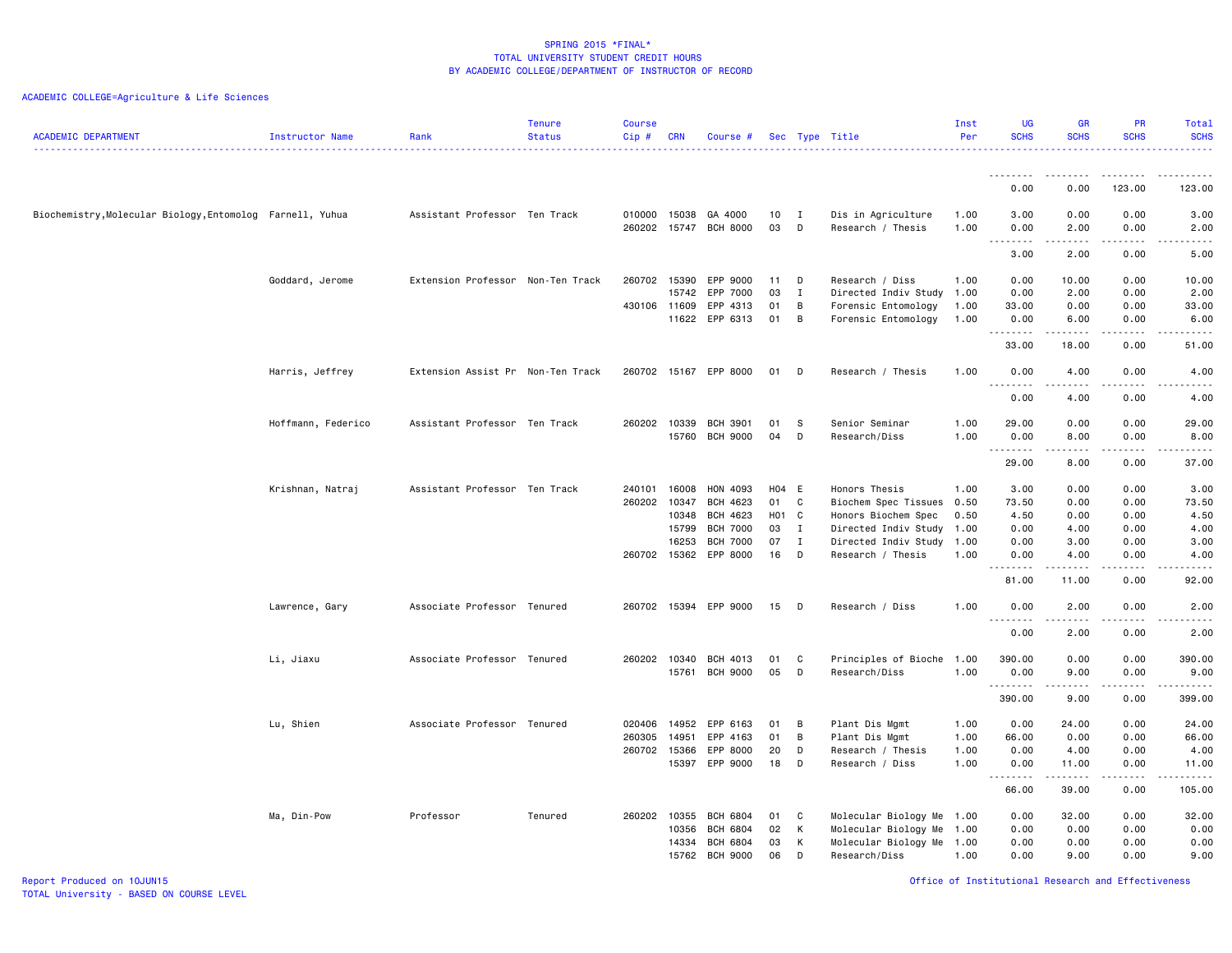| <b>ACADEMIC DEPARTMENT</b>                             | Instructor Name    | Rank                              | <b>Tenure</b><br><b>Status</b> | <b>Course</b><br>Cip# | <b>CRN</b> | Course #              |       |              | Sec Type Title            | Inst<br>Per | <b>UG</b><br><b>SCHS</b><br>$\sim$ $\sim$ $\sim$ $\sim$ | <b>GR</b><br><b>SCHS</b> | <b>PR</b><br><b>SCHS</b> | <b>Total</b><br><b>SCHS</b><br>$\frac{1}{2} \left( \frac{1}{2} \right) \left( \frac{1}{2} \right) \left( \frac{1}{2} \right) \left( \frac{1}{2} \right)$      |
|--------------------------------------------------------|--------------------|-----------------------------------|--------------------------------|-----------------------|------------|-----------------------|-------|--------------|---------------------------|-------------|---------------------------------------------------------|--------------------------|--------------------------|---------------------------------------------------------------------------------------------------------------------------------------------------------------|
| Biochemistry, Molecular Biology, Entomolog Ma, Din-Pow |                    | Professor                         | Tenured                        | 260202                | 15916      | <b>BCH 4000</b>       | 02    | $\mathbf{I}$ | Directed Indiv Study 1.00 |             | 1.00                                                    | 0.00                     | 0.00                     | 1.00                                                                                                                                                          |
|                                                        |                    |                                   |                                |                       | 15986      | <b>BCH 7000</b>       | 04    | $\mathbf I$  | Directed Indiv Study 1.00 |             | 0.00                                                    | 3.00                     | 0.00                     | 3.00                                                                                                                                                          |
|                                                        |                    |                                   |                                | 260210 10349          |            | <b>BCH 4804</b>       | 01    | C            | Molecular Biology Me 1.00 |             | 212.00                                                  | 0.00                     | 0.00                     | 212.00                                                                                                                                                        |
|                                                        |                    |                                   |                                |                       | 10350      | BCH 4804              | 02    | К            | Molecular Biology Me 1.00 |             | 0.00                                                    | 0.00                     | 0.00                     | 0.00                                                                                                                                                          |
|                                                        |                    |                                   |                                |                       | 14333      | BCH 4804              | 03    | К            | Molecular Biology Me 1.00 |             | 0.00<br>.                                               | 0.00<br>-----            | 0.00<br>.                | 0.00<br>.                                                                                                                                                     |
|                                                        |                    |                                   |                                |                       |            |                       |       |              |                           |             | 213.00                                                  | 44.00                    | 0.00                     | 257.00                                                                                                                                                        |
|                                                        | Meyer, Florencia   | Assistant Professor Ten Track     |                                | 010000                | 15029      | GA 4000               | 01 I  |              | Dis in Agriculture        | 1.00        | 3.00                                                    | 0.00                     | 0.00                     | 3.00                                                                                                                                                          |
|                                                        |                    |                                   |                                |                       | 15030      | GA 4000               | 02    | $\mathbf{I}$ | Dis in Agriculture        | 1.00        | 3.00                                                    | 0.00                     | 0.00                     | 3.00                                                                                                                                                          |
|                                                        |                    |                                   |                                | 260202 10343          |            | <b>BCH 4603</b>       | 01    | C            | Gen Biochem               | 1.00        | 45.00                                                   | 0.00                     | 0.00                     | 45.00                                                                                                                                                         |
|                                                        |                    |                                   |                                |                       | 10352      | <b>BCH 6603</b>       | 01    | C            | Gen Biochem               | 1.00        | 0.00                                                    | 12.00                    | 0.00                     | 12.00                                                                                                                                                         |
|                                                        |                    |                                   |                                |                       | 15539      | <b>BCH 7000</b>       | 02    | $\mathbf{I}$ | Directed Indiv Study      | 1.00        | 0.00                                                    | 3.00                     | 0.00                     | 3.00                                                                                                                                                          |
|                                                        |                    |                                   |                                |                       | 15751      | <b>BCH 8000</b>       | 07    | D            | Research / Thesis         | 1.00        | 0.00                                                    | 3.00                     | 0.00                     | 3.00                                                                                                                                                          |
|                                                        |                    |                                   |                                | 260802                | 10342      | <b>BCH 4100</b>       | 01    | F            | Biochem Mol Bio Inte      | 1.00        | 5.00                                                    | 0.00                     | 0.00                     | 5.00                                                                                                                                                          |
|                                                        |                    |                                   |                                | 400510                | 10338      | BCH 2013              | 01    | C            | Intro to Forensic Sc 1.00 |             | 81.00<br>.                                              | 0.00<br>.                | 0.00<br>.                | 81.00<br>.                                                                                                                                                    |
|                                                        |                    |                                   |                                |                       |            |                       |       |              |                           |             | 137.00                                                  | 18.00                    | 0.00                     | 155.00                                                                                                                                                        |
|                                                        | Musser, Fred       | Associate Professor Tenured       |                                | 011102                | 13089      | PSS 3423              | 01    | E            | Agronomy Internship       | 1.00        | 3.00                                                    | 0.00                     | 0.00                     | 3.00                                                                                                                                                          |
|                                                        |                    |                                   |                                | 260702                | 11608      | EPP 4263              | 01    | B            | Prin Insect Pest Mgt 1.00 |             | 78.00                                                   | 0.00                     | 0.00                     | 78.00                                                                                                                                                         |
|                                                        |                    |                                   |                                |                       | 11621      | EPP 6263              | 01    | B            | Prin Insect Pest Mgt 1.00 |             | 0.00                                                    | 6.00                     | 0.00                     | 6.00                                                                                                                                                          |
|                                                        |                    |                                   |                                |                       | 15369      | EPP 8000              | 23    | D            | Research / Thesis         | 1.00        | 0.00                                                    | 3.00                     | 0.00                     | 3.00                                                                                                                                                          |
|                                                        |                    |                                   |                                |                       | 15400      | EPP 9000              | 21    | D            | Research / Diss           | 1.00        | 0.00                                                    | 8.00                     | 0.00                     | 8.00                                                                                                                                                          |
|                                                        |                    |                                   |                                |                       |            |                       |       |              |                           |             | 81.00                                                   | 17.00                    | 0.00                     | 98.00                                                                                                                                                         |
|                                                        | Peng, Zhaohua      | Professor                         | Tenured                        | 260202 10357          |            | BCH 8101              | 01    | S            | Seminar                   | 1.00        | 0.00                                                    | 5.00                     | 0.00                     | 5.00                                                                                                                                                          |
|                                                        |                    |                                   |                                |                       |            | 15764 BCH 9000        | 08    | D            | Research/Diss             | 1.00        | 0.00                                                    | 11.00                    | 0.00                     | 11.00                                                                                                                                                         |
|                                                        |                    |                                   |                                |                       |            |                       |       |              |                           |             | 0.00                                                    | 16.00                    | 2.2.2.2.2<br>0.00        | .<br>16.00                                                                                                                                                    |
|                                                        | Riggins, John      | Assistant Professor Ten Track     |                                | 010000                | 15157      | GA 4000               | 12    | $\mathbf{I}$ | Dis in Agriculture        | 1.00        | 3.00                                                    | 0.00                     | 0.00                     | 3.00                                                                                                                                                          |
|                                                        |                    |                                   |                                | 260702                | 15402      | EPP 9000              | 23    | D            | Research / Diss           | 1.00        | 0.00                                                    | 9.00                     | 0.00                     | 9.00                                                                                                                                                          |
|                                                        |                    |                                   |                                |                       |            | 15592 EPP 7000        | 02    | $\mathbf{I}$ | Directed Indiv Study      | 1.00        | 0.00                                                    | 3.00                     | 0.00                     | 3.00                                                                                                                                                          |
|                                                        |                    |                                   |                                |                       |            |                       |       |              |                           |             | -----<br>$  -$<br>3.00                                  | ------<br>12.00          | .<br>0.00                | $\frac{1}{2} \left( \frac{1}{2} \right) \left( \frac{1}{2} \right) \left( \frac{1}{2} \right) \left( \frac{1}{2} \right) \left( \frac{1}{2} \right)$<br>15.00 |
|                                                        | Sabanadzovic, Sead | Professor                         | Tenured                        | 020406 11619          |            | EPP 6214              | 01    | C            | Diseases Of Crops         | 1.00        | 0.00                                                    | 20.00                    | 0.00                     | 20.00                                                                                                                                                         |
|                                                        |                    |                                   |                                |                       | 11620      | EPP 6214              | 02    | К            | Diseases Of Crops         | 1.00        | 0.00                                                    | 0.00                     | 0.00                     | 0.00                                                                                                                                                          |
|                                                        |                    |                                   |                                | 260305 11606          |            | EPP 4214              | 01    | C            | Diseases Of Crops         | 1.00        | 20.00                                                   | 0.00                     | 0.00                     | 20.00                                                                                                                                                         |
|                                                        |                    |                                   |                                |                       | 11607      | EPP 4214              | 02    | K            | Diseases Of Crops         | 1.00        | 0.00                                                    | 0.00                     | 0.00                     | 0.00                                                                                                                                                          |
|                                                        |                    |                                   |                                | 260702 15372          |            | EPP 8000              | 26    | D            | Research / Thesis         | 1.00        | 0.00                                                    | 2.00                     | 0.00                     | 2.00                                                                                                                                                          |
|                                                        |                    |                                   |                                |                       |            |                       |       |              |                           |             | $\frac{1}{2}$<br>20.00                                  | -----<br>22.00           | .<br>0.00                | $\frac{1}{2}$<br>42.00                                                                                                                                        |
|                                                        | Shan, Xueyan       | Research Assist Pro Non-Ten Track |                                |                       |            | 260202 10358 BCH 8633 | 01    | C            | Enzymes                   | 1.00        | 0.00                                                    | 39.00                    | 0.00                     | 39.00                                                                                                                                                         |
|                                                        |                    |                                   |                                |                       |            |                       |       |              |                           |             | $- - - - - - -$<br>0.00                                 | 39.00                    | 0.00                     | 39.00                                                                                                                                                         |
|                                                        | Sparks, Darrell    | Assistant Professor Ten Track     |                                | 260202 10341          |            | <b>BCH 4013</b>       | H01 C |              | Honors - Prin. of Bi 1.00 |             | 36,00                                                   | 0.00                     | 0.00                     | 36.00                                                                                                                                                         |
|                                                        |                    |                                   |                                |                       | 10351      | BCH 6013              | 01    | C            | Principles of Bioche      | 1.00        | 0.00                                                    | 24.00                    | 0.00                     | 24.00                                                                                                                                                         |
|                                                        |                    |                                   |                                |                       | 15767      | <b>BCH 9000</b>       | 11    | D            | Research/Diss             | 1.00        | 0.00                                                    | 14.00                    | 0.00                     | 14.00                                                                                                                                                         |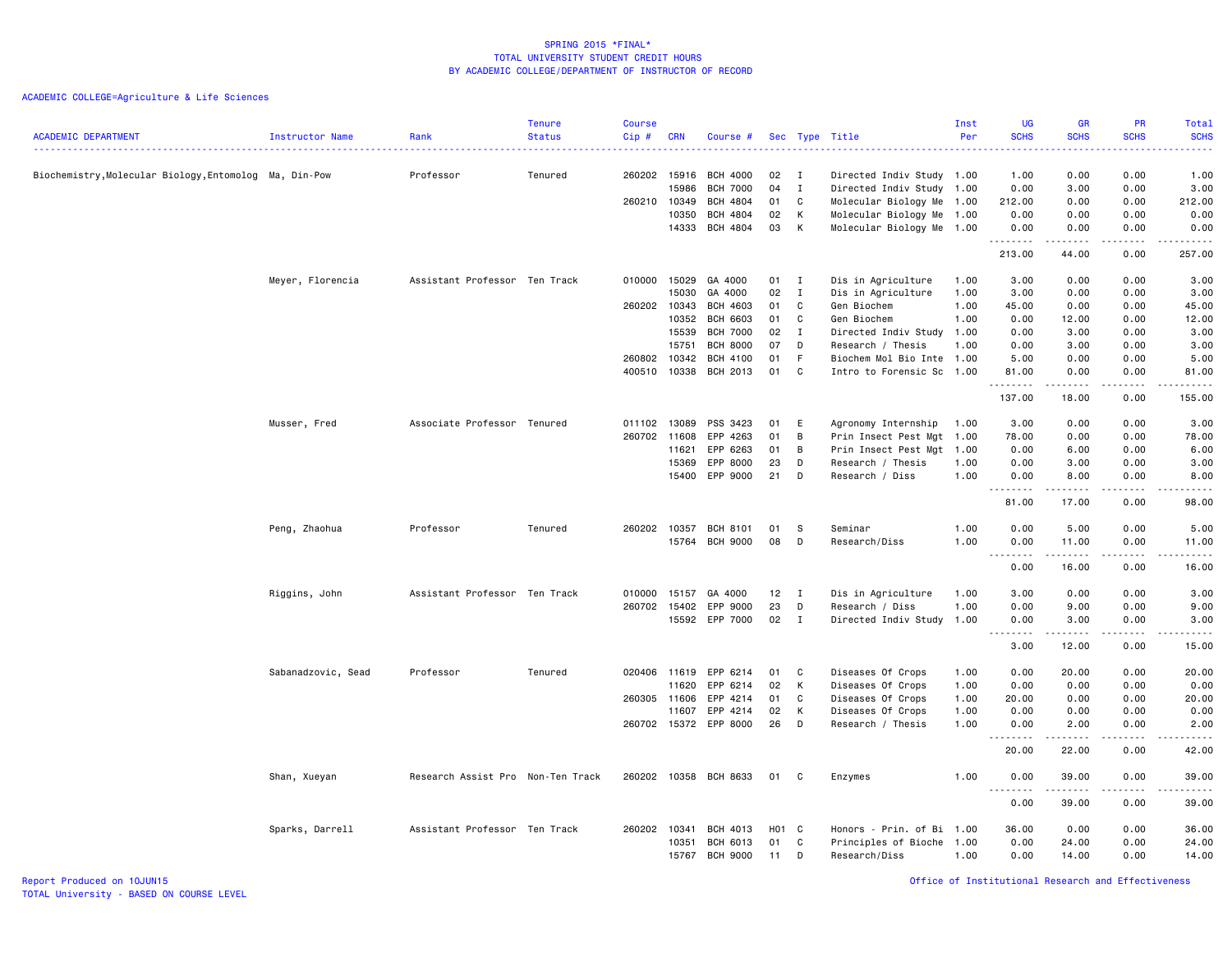| <b>ACADEMIC DEPARTMENT</b>                                 | Instructor Name        | Rank                              | Tenure<br><b>Status</b> | <b>Course</b><br>Cip# | <b>CRN</b>                                         | Course #                                                                                         | Sec                                 |                                  | Type Title                                                                                                                                  | Inst<br>Per                  | <b>UG</b><br><b>SCHS</b>                               | <b>GR</b><br><b>SCHS</b>                              | <b>PR</b><br><b>SCHS</b>                                     | Total<br><b>SCHS</b><br>.                                                                                                                                      |
|------------------------------------------------------------|------------------------|-----------------------------------|-------------------------|-----------------------|----------------------------------------------------|--------------------------------------------------------------------------------------------------|-------------------------------------|----------------------------------|---------------------------------------------------------------------------------------------------------------------------------------------|------------------------------|--------------------------------------------------------|-------------------------------------------------------|--------------------------------------------------------------|----------------------------------------------------------------------------------------------------------------------------------------------------------------|
| Biochemistry, Molecular Biology, Entomolog Sparks, Darrell |                        | Assistant Professor Ten Track     |                         | 260707                | 14969                                              | PHY 8000                                                                                         | 03                                  | D                                | Research / Thesis                                                                                                                           | 1.00                         | 0.00                                                   | 1.00                                                  | 0.00                                                         | 1.00                                                                                                                                                           |
|                                                            |                        |                                   |                         |                       |                                                    |                                                                                                  |                                     |                                  |                                                                                                                                             |                              | .<br>36.00                                             | 39.00                                                 | 0.00                                                         | 75.00                                                                                                                                                          |
|                                                            | Stokes, Carrlet        | Non-Faculty                       | Not Applicable          | 260202                | 10345                                              | BCH 4613                                                                                         | 01 C                                |                                  | Gen Biochem                                                                                                                                 | 1.00                         | 108.00                                                 | 0.00                                                  | 0.00                                                         | 108.00                                                                                                                                                         |
|                                                            |                        |                                   |                         |                       | 10346<br>10353                                     | BCH 4613<br>BCH 6613                                                                             | H01 C<br>01                         | C                                | Gen Biochem<br>Gen Biochem                                                                                                                  | 1.00<br>1.00                 | 6.00<br>0.00                                           | 0.00<br>27.00                                         | 0.00<br>0.00                                                 | 6.00<br>27.00                                                                                                                                                  |
|                                                            |                        |                                   |                         |                       |                                                    |                                                                                                  |                                     |                                  |                                                                                                                                             |                              | <u> - - - - - - - -</u><br>114.00                      | .<br>27.00                                            | .<br>0.00                                                    | $\frac{1}{2} \left( \frac{1}{2} \right) \left( \frac{1}{2} \right) \left( \frac{1}{2} \right) \left( \frac{1}{2} \right) \left( \frac{1}{2} \right)$<br>141.00 |
|                                                            | Tomaso-Peterson, Maria | Research Assoc Prof Non-Ten Track |                         | 260702                | 15377                                              | EPP 8000<br>15415 EPP 4000                                                                       | 31<br>01                            | D<br>$\mathbf{I}$                | Research / Thesis<br>Directed Indiv Study 1.00                                                                                              | 1.00                         | 0.00<br>3.00                                           | 18.00<br>0.00                                         | 0.00<br>0.00                                                 | 18.00<br>3.00                                                                                                                                                  |
|                                                            |                        |                                   |                         |                       |                                                    |                                                                                                  |                                     |                                  |                                                                                                                                             |                              | .<br>3.00                                              | 18.00                                                 | .<br>0.00                                                    | -----<br>21.00                                                                                                                                                 |
|                                                            | Willard, Scott         | Non-Faculty                       | Tenured                 | 260707                | 12994<br>14968<br>14973                            | PHY 8841<br>PHY 8000<br>PHY 9000                                                                 | 01<br>02<br>04                      | - S<br>D<br>D                    | Animal Phys Seminar<br>Research / Thesis<br>Research / Diss                                                                                 | 1.00<br>1.00<br>1.00         | 0.00<br>0.00<br>0.00                                   | 2.00<br>1.00<br>16.00                                 | 0.00<br>0.00<br>0.00                                         | 2.00<br>1.00<br>16.00                                                                                                                                          |
|                                                            |                        |                                   |                         |                       |                                                    |                                                                                                  |                                     |                                  |                                                                                                                                             |                              | .<br>0.00                                              | 19.00                                                 | .<br>0.00                                                    | 19.00                                                                                                                                                          |
|                                                            | Willeford, Kenneth     | Professor                         | Tenured                 | 260202                | 10347<br>10348<br>15281<br>15441<br>15477<br>16057 | BCH 4623<br>BCH 4623<br><b>BCH 7000</b><br><b>BCH 9000</b><br><b>BCH 8000</b><br><b>BCH 7000</b> | 01<br>H01 C<br>01<br>01<br>01<br>06 | $\mathbf{C}$<br>I<br>D<br>D<br>I | Biochem Spec Tissues 0.50<br>Honors Biochem Spec<br>Directed Indiv Study<br>Research/Diss<br>Research / Thesis<br>Directed Indiv Study 1.00 | 0.50<br>1.00<br>1.00<br>1.00 | 73.50<br>4.50<br>0.00<br>0.00<br>0.00<br>0.00<br>78.00 | 0.00<br>0.00<br>2.00<br>3.00<br>5.00<br>3.00<br>13.00 | 0.00<br>0.00<br>0.00<br>0.00<br>0.00<br>0.00<br>----<br>0.00 | 73.50<br>4.50<br>2.00<br>3.00<br>5.00<br>3.00<br>91.00                                                                                                         |
| Biochemistry, Molecular Biology, Entomolog                 |                        |                                   |                         |                       |                                                    |                                                                                                  |                                     |                                  |                                                                                                                                             |                              | ========<br>1508,00<br>========                        | ========<br>556.60<br>========                        | 123.00<br>========                                           | $=$ ==========<br>2187.60<br>==========                                                                                                                        |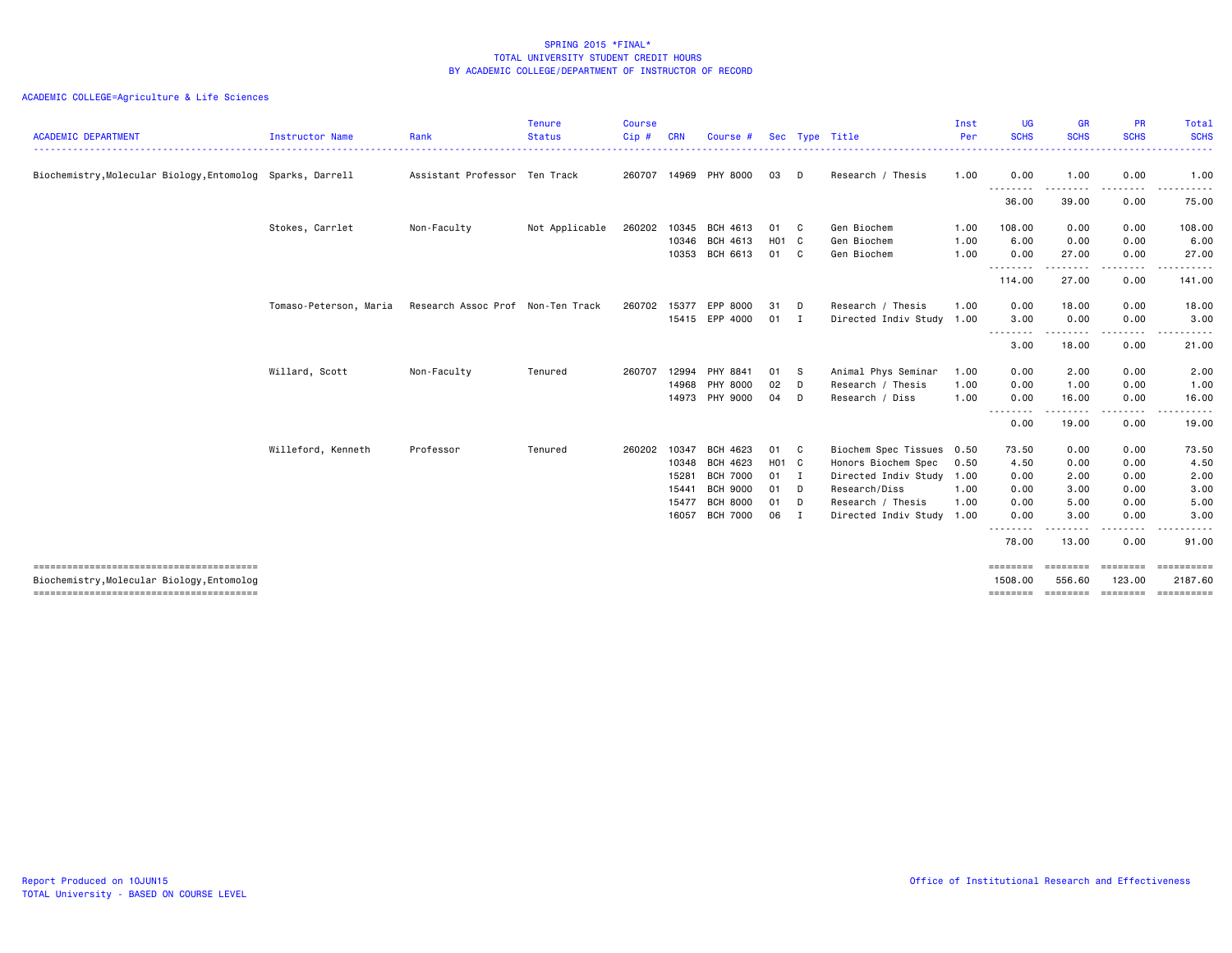| <b>ACADEMIC DEPARTMENT</b> | Instructor Name | Rank        | Tenure<br>Status | Course<br>Cip# | CRN | Course # Sec Type Title |      |                           | Inst<br>Per | <b>UG</b><br><b>SCHS</b> | <b>GR</b><br><b>SCHS</b> | <b>PR</b><br><b>SCHS</b>          | Total<br><b>SCHS</b> |
|----------------------------|-----------------|-------------|------------------|----------------|-----|-------------------------|------|---------------------------|-------------|--------------------------|--------------------------|-----------------------------------|----------------------|
| Dean of Ag & Life Sciences | North, Mary     | Non-Faculty | Not Applicable   | 020101         |     | 11944 GA 2001           | 01 C | CALS Amb. Leadership 1.00 |             | 31.00<br>.<br>31.00      | 0.00<br>.<br>0.00        | 0.00<br>- - - - - - - - -<br>0.00 | 31.00<br>.<br>31.00  |
|                            |                 |             |                  |                |     |                         |      |                           |             | ========                 | ========                 | ========                          | ==========           |
| Dean of Ag & Life Sciences |                 |             |                  |                |     |                         |      |                           |             | 31.00<br>--------        | 0.00<br>--------         | 0.00<br>========                  | 31.00<br>==========  |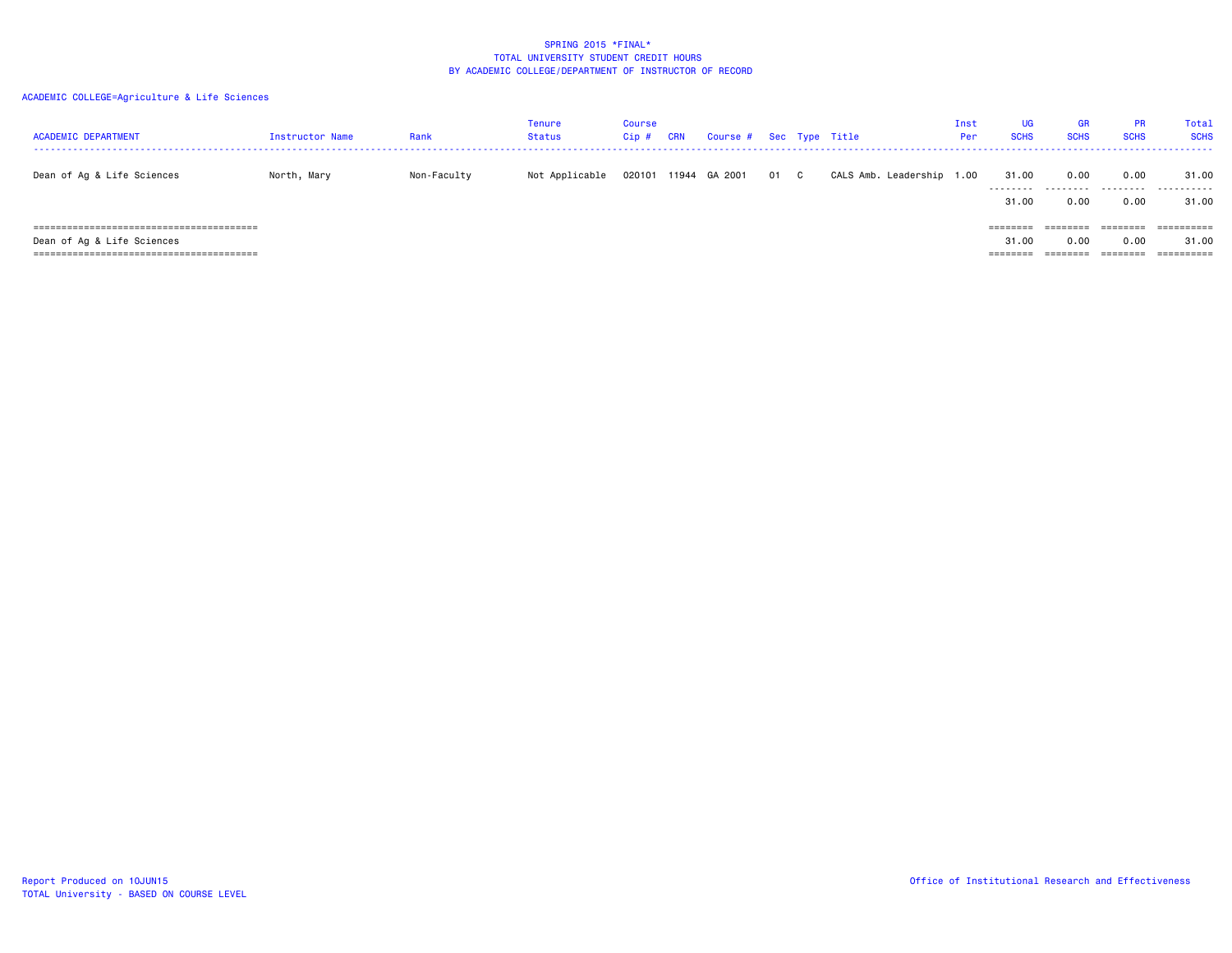|                                                       |                  |                               | <b>Tenure</b> | <b>Course</b> |              |                 |       |              |                           | Inst | <b>UG</b>                     | GR                                                                                                                                                            | PR                                                                                                                                | <b>Total</b>                                                                                                                                                  |
|-------------------------------------------------------|------------------|-------------------------------|---------------|---------------|--------------|-----------------|-------|--------------|---------------------------|------|-------------------------------|---------------------------------------------------------------------------------------------------------------------------------------------------------------|-----------------------------------------------------------------------------------------------------------------------------------|---------------------------------------------------------------------------------------------------------------------------------------------------------------|
| <b>ACADEMIC DEPARTMENT</b>                            | Instructor Name  | Rank<br>.                     | <b>Status</b> | Cip#          | <b>CRN</b>   | Course #        |       |              | Sec Type Title            | Per  | <b>SCHS</b><br>الدائد الدائد  | <b>SCHS</b>                                                                                                                                                   | <b>SCHS</b><br>.                                                                                                                  | <b>SCHS</b><br>.                                                                                                                                              |
| Food Science, Nutrition & Health Promoti Byrd, Sylvia |                  | Professor                     | Tenured       | 010000        | 15034        | GA 4000         | 06    | I            | Dis in Agriculture        | 1.00 | 3.00                          | 0.00                                                                                                                                                          | 0.00                                                                                                                              | 3.00                                                                                                                                                          |
|                                                       |                  |                               |               | 190501        | 16335        | <b>FNH 4000</b> | 01    | I            | Directed Indiv Study 1.00 |      | 1.00                          | 0.00                                                                                                                                                          | 0.00                                                                                                                              | 1.00                                                                                                                                                          |
|                                                       |                  |                               |               | 190503        | 12203        | HS 2293         | 01    | C            | Indiv & Family Nutri 1.00 |      | 210.00                        | 0.00                                                                                                                                                          | 0.00                                                                                                                              | 210.00                                                                                                                                                        |
|                                                       |                  |                               |               |               | 190504 11849 | FNH 2293        | 01    | C            | Indiv & Family Nutri 1.00 |      | 459.00                        | 0.00                                                                                                                                                          | 0.00                                                                                                                              | 459.00                                                                                                                                                        |
|                                                       |                  |                               |               | 190599        | 14652        | FNH 8000        | 01    | D            | Research/Thesis           | 1.00 | 0.00                          | 2.00                                                                                                                                                          | 0.00                                                                                                                              | 2.00                                                                                                                                                          |
|                                                       |                  |                               |               |               | 14665        | <b>FNH 9000</b> | 01    | D            | Research/Diss             | 1.00 | 0.00                          | 6.00                                                                                                                                                          | 0.00                                                                                                                              | 6.00                                                                                                                                                          |
|                                                       |                  |                               |               |               | 513102 11859 | FNH 3723        | 01    | C            | Community Nutrition       | 1.00 | 81.00<br>.                    | 0.00<br>.                                                                                                                                                     | 0.00<br>.                                                                                                                         | 81.00                                                                                                                                                         |
|                                                       |                  |                               |               |               |              |                 |       |              |                           |      | 754.00                        | 8.00                                                                                                                                                          | 0.00                                                                                                                              | 762.00                                                                                                                                                        |
|                                                       | Chang, Kow-Ching | Professor                     | Tenured       | 190599        | 14653        | <b>FNH 8000</b> | 02    | D            | Research/Thesis           | 1.00 | 0.00                          | 21.00                                                                                                                                                         | 0.00                                                                                                                              | 21.00                                                                                                                                                         |
|                                                       |                  |                               |               |               | 14666        | <b>FNH 9000</b> | 02    | D            | Research/Diss             | 1.00 | 0.00<br>$\sim$ $\sim$<br>---- | 10.00<br>$\frac{1}{2} \left( \frac{1}{2} \right) \left( \frac{1}{2} \right) \left( \frac{1}{2} \right) \left( \frac{1}{2} \right) \left( \frac{1}{2} \right)$ | 0.00<br>$\frac{1}{2} \left( \frac{1}{2} \right) \left( \frac{1}{2} \right) \left( \frac{1}{2} \right) \left( \frac{1}{2} \right)$ | 10.00<br>-----                                                                                                                                                |
|                                                       |                  |                               |               |               |              |                 |       |              |                           |      | 0.00                          | 31.00                                                                                                                                                         | 0.00                                                                                                                              | 31.00                                                                                                                                                         |
|                                                       | Cheng, Wen-Hsing | Associate Professor Ten Track |               | 020301        | 14285        | FNH 6123        | 01    | C            | Nutrition and Chroni 1.00 |      | 0.00                          | 12.00                                                                                                                                                         | 0.00                                                                                                                              | 12.00                                                                                                                                                         |
|                                                       |                  |                               |               | 190501        | 14947        | FNH 8990        | 01    | C            | Special Topic in FNH 1.00 |      | 0.00                          | 12.00                                                                                                                                                         | 0.00                                                                                                                              | 12.00                                                                                                                                                         |
|                                                       |                  |                               |               | 190599        | 14667        | <b>FNH 9000</b> | 03    | D            | Research/Diss             | 1.00 | 0.00                          | 10.00                                                                                                                                                         | 0.00                                                                                                                              | 10.00                                                                                                                                                         |
|                                                       |                  |                               |               |               | 513102 14284 | FNH 4123        | 01    | C            | Nutrition and Chroni 1.00 |      | 87.00<br>.                    | 0.00<br>$\frac{1}{2} \left( \frac{1}{2} \right) \left( \frac{1}{2} \right) \left( \frac{1}{2} \right) \left( \frac{1}{2} \right) \left( \frac{1}{2} \right)$  | 0.00<br>د د د د                                                                                                                   | 87.00<br>.                                                                                                                                                    |
|                                                       |                  |                               |               |               |              |                 |       |              |                           |      | 87.00                         | 34.00                                                                                                                                                         | 0.00                                                                                                                              | 121.00                                                                                                                                                        |
|                                                       | Gillis, William  | Lecturer                      | Non-Ten Track | 011001        | 11860        | FNH 4164        | 01    | C            | Qual Assur Food Prod 1.00 |      | 60.00                         | 0.00                                                                                                                                                          | 0.00                                                                                                                              | 60.00                                                                                                                                                         |
|                                                       |                  |                               |               |               | 11861        | FNH 4164        | 02    | К            | Qual Assur Food Prod 1.00 |      | 0.00                          | 0.00                                                                                                                                                          | 0.00                                                                                                                              | 0.00                                                                                                                                                          |
|                                                       |                  |                               |               |               | 14287        | FNH 4143        | 01    | C            | Dairy Foods Proc          | 1.00 | 51.00                         | 0.00                                                                                                                                                          | 0.00                                                                                                                              | 51.00                                                                                                                                                         |
|                                                       |                  |                               |               |               | 14289        | FNH 4143        | 02    | К            | Dairy Foods Proc          | 1.00 | 0.00                          | 0.00                                                                                                                                                          | 0.00                                                                                                                              | 0.00                                                                                                                                                          |
|                                                       |                  |                               |               |               | 020301 11877 | FNH 6164        | 01    | C            | Qual Assur Food Prod 1.00 |      | 0.00                          | 4.00                                                                                                                                                          | 0.00                                                                                                                              | 4.00                                                                                                                                                          |
|                                                       |                  |                               |               |               | 11878        | FNH 6164        | 02    | К            | Qual Assur Food Prod 1.00 |      | 0.00<br>.                     | 0.00<br>-----                                                                                                                                                 | 0.00<br>.                                                                                                                         | 0.00<br>د د د د د                                                                                                                                             |
|                                                       |                  |                               |               |               |              |                 |       |              |                           |      | 111.00                        | 4.00                                                                                                                                                          | 0.00                                                                                                                              | 115.00                                                                                                                                                        |
|                                                       | Hall, Michael    | Lecturer                      | Non-Ten Track | 190501        | 14557        | FNH 4773        | 501 C |              | Intro to Env Health       | 1.00 | 39.00                         | 0.00                                                                                                                                                          | 0.00                                                                                                                              | 39.00                                                                                                                                                         |
|                                                       |                  |                               |               | 512207        | 13763        | FNH 6773        | 501 C |              | Intro to Env Health       | 1.00 | 0.00                          | 9.00                                                                                                                                                          | 0.00                                                                                                                              | 9.00                                                                                                                                                          |
|                                                       |                  |                               |               |               |              |                 |       |              |                           |      | .<br>39.00                    | 9.00                                                                                                                                                          | 0.00                                                                                                                              | $\frac{1}{2} \left( \frac{1}{2} \right) \left( \frac{1}{2} \right) \left( \frac{1}{2} \right) \left( \frac{1}{2} \right) \left( \frac{1}{2} \right)$<br>48.00 |
|                                                       | Haque, Zahur     | Professor                     | Tenured       |               | 190504 11869 | FNH 4293        | 01    | C            | Micronutrients            | 1.00 | 27.00                         | 0.00                                                                                                                                                          | 0.00                                                                                                                              | 27.00                                                                                                                                                         |
|                                                       |                  |                               |               |               | 11884        | FNH 6293        | 01    | C            | Micronutrients            | 1.00 | 0.00                          | 9.00                                                                                                                                                          | 0.00                                                                                                                              | 9.00                                                                                                                                                          |
|                                                       |                  |                               |               |               | 13754        | FNH 1003        | 501 C |              | Intro to Vitamins &       | 1.00 | 24.00                         | 0.00                                                                                                                                                          | 0.00                                                                                                                              | 24.00                                                                                                                                                         |
|                                                       |                  |                               |               |               | 13759        | FNH 4293        | 501 C |              | Micronutrients            | 1.00 | 18.00                         | 0.00                                                                                                                                                          | 0.00                                                                                                                              | 18.00                                                                                                                                                         |
|                                                       |                  |                               |               |               | 13762        | FNH 6293        | 501 C |              | Micronutrients            | 1.00 | 0.00                          | 3.00                                                                                                                                                          | 0.00                                                                                                                              | 3.00                                                                                                                                                          |
|                                                       |                  |                               |               | 190599        | 14655        | <b>FNH 8000</b> | 04    | D            | Research/Thesis           | 1.00 | 0.00                          | 5.00                                                                                                                                                          | 0.00                                                                                                                              | 5.00                                                                                                                                                          |
|                                                       |                  |                               |               |               | 14668        | FNH 9000        | 04    | D            | Research/Diss             | 1.00 | 0.00                          | 14.00                                                                                                                                                         | 0.00                                                                                                                              | 14.00                                                                                                                                                         |
|                                                       |                  |                               |               |               | 15961        | <b>FNH 7000</b> | 01    | I            | Directed Indiv Study      | 1.00 | 0.00                          | 2.00<br>.                                                                                                                                                     | 0.00<br>-----                                                                                                                     | 2.00<br>.                                                                                                                                                     |
|                                                       |                  |                               |               |               |              |                 |       |              |                           |      | 69.00                         | 33.00                                                                                                                                                         | 0.00                                                                                                                              | 102.00                                                                                                                                                        |
|                                                       | Hunt, Barry      | Professor                     | Tenured       | 190599        | 16420        | FNH 7000        | 04    | Ι            | Directed Indiv Study 1.00 |      | 0.00                          | 3.00                                                                                                                                                          | 0.00                                                                                                                              | 3.00                                                                                                                                                          |
|                                                       |                  |                               |               | 512207        | 11896        | FNH 8553        | 01    | C            | Behavioral Epidemiol 1.00 |      | 0.00                          | 39.00                                                                                                                                                         | 0.00                                                                                                                              | 39.00                                                                                                                                                         |
|                                                       |                  |                               |               |               | 13765        | FNH 8553        | 501   | $\mathbf{C}$ | Behavioral Epidemiol 1.00 |      | 0.00                          | 48.00                                                                                                                                                         | 0.00                                                                                                                              | 48.00                                                                                                                                                         |
|                                                       |                  |                               |               |               | 13767        | FNH 8673        | 501   | I            | Appl Proj for CHES        | 1.00 | 0.00                          | 24.00                                                                                                                                                         | 0.00                                                                                                                              | 24,00                                                                                                                                                         |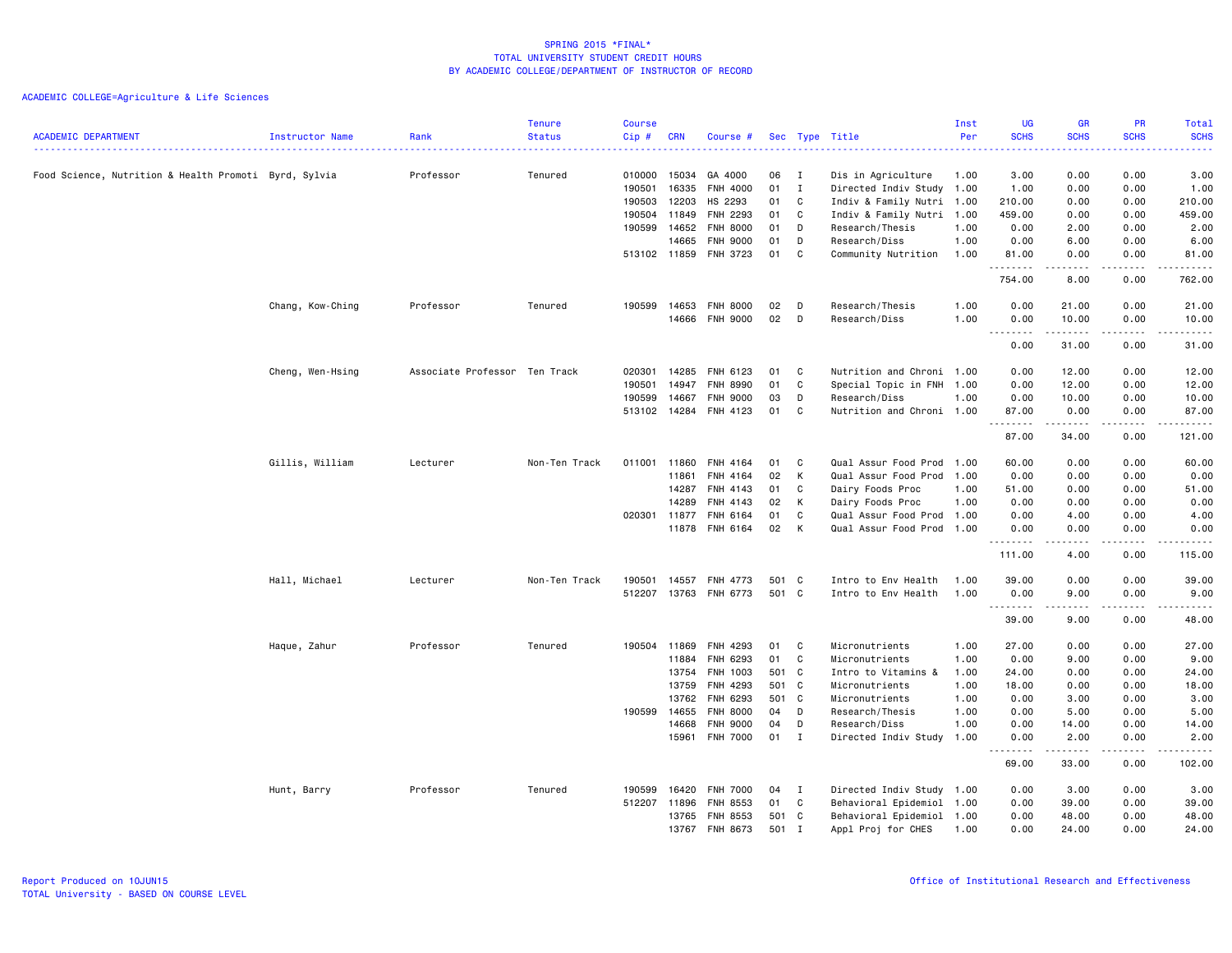|                                                       |                                                           |                                   | <b>Tenure</b>  | <b>Course</b> |                |                             |          |                |                                            | Inst | <b>UG</b>                           | <b>GR</b>                                                                                                                                                    | <b>PR</b>             | <b>Total</b>            |
|-------------------------------------------------------|-----------------------------------------------------------|-----------------------------------|----------------|---------------|----------------|-----------------------------|----------|----------------|--------------------------------------------|------|-------------------------------------|--------------------------------------------------------------------------------------------------------------------------------------------------------------|-----------------------|-------------------------|
| <b>ACADEMIC DEPARTMENT</b>                            | Instructor Name                                           | Rank                              | <b>Status</b>  | Cip#          | <b>CRN</b>     | Course #                    |          |                | Sec Type Title                             | Per  | <b>SCHS</b>                         | <b>SCHS</b>                                                                                                                                                  | <b>SCHS</b>           | <b>SCHS</b><br><u>.</u> |
|                                                       |                                                           |                                   |                |               |                |                             |          |                |                                            |      |                                     |                                                                                                                                                              |                       |                         |
|                                                       |                                                           |                                   |                |               |                |                             |          |                |                                            |      | --------<br>0.00                    | --------<br>114.00                                                                                                                                           | <u>.</u><br>0.00      | . <u>.</u><br>114.00    |
| Food Science, Nutrition & Health Promoti Khan, Fauzia |                                                           | Lecturer                          | Non-Ten Track  | 190501        | 13757          | FNH 4193                    | 501 C    |                | Soc-Cult Aspect Food 1.00                  |      | 24.00                               | 0.00                                                                                                                                                         | 0.00                  | 24.00                   |
|                                                       |                                                           |                                   |                |               | 13760          | FNH 6193                    | 501 C    |                | Soc-Cult Aspect Food 1.00                  |      | 0.00                                | 9.00                                                                                                                                                         | 0.00                  | 9.00                    |
|                                                       |                                                           |                                   |                | 190504 11870  |                | FNH 4353                    | 01       | C              | Nutrition/ Life Cycl 1.00                  |      | 39.00                               | 0.00                                                                                                                                                         | 0.00                  | 39.00                   |
|                                                       |                                                           |                                   |                |               |                |                             |          |                |                                            |      | .<br>63.00                          | $\frac{1}{2} \left( \frac{1}{2} \right) \left( \frac{1}{2} \right) \left( \frac{1}{2} \right) \left( \frac{1}{2} \right) \left( \frac{1}{2} \right)$<br>9.00 | .<br>0.00             | .<br>72.00              |
|                                                       | Kim, Tae Jo                                               | Research Assist Pro Non-Ten Track |                | 190599        |                | 14657 FNH 8000              | 06       | D              | Research/Thesis                            | 1.00 | 0.00                                | 6.00                                                                                                                                                         | 0.00                  | 6.00                    |
|                                                       |                                                           |                                   |                |               |                |                             |          |                |                                            |      | . .<br>$\sim$ $\sim$ $\sim$<br>0.00 | 6.00                                                                                                                                                         | 0.00                  | .<br>6.00               |
|                                                       | Kobler, Ingrid                                            | Lecturer                          | Non-Ten Track  |               |                | 513101 16013 FNH 4233       | 01       | C <sub>c</sub> | Medical Nutrition Th 1.00                  |      | 24.00                               | 0.00                                                                                                                                                         | 0.00                  | 24.00                   |
|                                                       |                                                           |                                   |                |               |                |                             |          |                |                                            |      | - - -<br>24.00                      | 0.00                                                                                                                                                         | 0.00                  | $- - - -$<br>24.00      |
|                                                       | Matich, June                                              | Instructor                        | Non-Ten Track  | 010000        | 15439          | GA 4000                     | 14       | I              | Dis in Agriculture                         | 1.00 | 1.00                                | 0.00                                                                                                                                                         | 0.00                  | 1.00                    |
|                                                       |                                                           |                                   |                | 190503        | 12204          | HS 2293                     | 02       | C              | Indiv & Family Nutri 1.00                  |      | 30.00                               | 0.00                                                                                                                                                         | 0.00                  | 30.00                   |
|                                                       |                                                           |                                   |                | 190504        | 11850          | FNH 2293                    | 02       | C              | Indiv & Family Nutri 1.00                  |      | 126.00                              | 0.00                                                                                                                                                         | 0.00                  | 126.00                  |
|                                                       |                                                           |                                   |                | 190505        | 11868          | FNH 4284                    | 01       | B              | Quantity Food Prod & 1.00                  |      | 64.00                               | 0.00                                                                                                                                                         | 0.00                  | 64.00                   |
|                                                       |                                                           |                                   |                |               |                | 513102 11852 FNH 3003       | 01       | E              | NTR Work Experience 1.00                   |      | 27.00<br>.                          | 0.00<br>$\frac{1}{2} \left( \frac{1}{2} \right) \left( \frac{1}{2} \right) \left( \frac{1}{2} \right) \left( \frac{1}{2} \right) \left( \frac{1}{2} \right)$ | 0.00<br>.             | 27.00<br>------         |
|                                                       |                                                           |                                   |                |               |                |                             |          |                |                                            |      | 248.00                              | 0.00                                                                                                                                                         | 0.00                  | 248.00                  |
|                                                       | Nannapaneni, Ramakrishn Research Assoc Prof Non-Ten Track |                                   |                | 190501        | 11872          | FNH 4414                    | 01       | C              | Microbiology of Food 1.00                  |      | 36.00                               | 0.00                                                                                                                                                         | 0.00                  | 36.00                   |
|                                                       |                                                           |                                   |                |               | 11873          | FNH 4414                    | 02       | K              | Microbiology of Food 1.00                  |      | 0.00                                | 0.00                                                                                                                                                         | 0.00                  | 0.00                    |
|                                                       |                                                           |                                   |                |               | 11886          | FNH 6414                    | 01       | C              | Microbiology of Food 1.00                  |      | 0.00                                | 16.00                                                                                                                                                        | 0.00                  | 16.00                   |
|                                                       |                                                           |                                   |                |               | 11887          | FNH 6414                    | 02       | K              | Microbiology in Food 1.00                  |      | 0.00                                | 0.00                                                                                                                                                         | 0.00                  | 0.00                    |
|                                                       |                                                           |                                   |                |               | 11891          | FNH 8121                    | 01       | - S            | Food Sc Ntr & Health 1.00                  |      | 0.00                                | 3.00                                                                                                                                                         | 0.00                  | 3.00                    |
|                                                       |                                                           |                                   |                | 190599        | 11892<br>14670 | FNH 8131<br><b>FNH 9000</b> | 01<br>06 | S<br>D         | Food Sc Ntr & Health 1.00<br>Research/Diss | 1.00 | 0.00<br>0.00                        | 3.00<br>8.00                                                                                                                                                 | 0.00<br>0.00          | 3.00<br>8.00            |
|                                                       |                                                           |                                   |                |               | 16435          | <b>FNH 7000</b>             | 05       | $\mathbf I$    | Directed Indiv Study 1.00                  |      | 0.00                                | 3.00                                                                                                                                                         | 0.00                  | 3.00                    |
|                                                       |                                                           |                                   |                | 260502 10469  |                | BIO 4414                    | 01       | C              | Micro Of Foods                             | 1.00 | 48.00                               | 0.00                                                                                                                                                         | 0.00                  | 48.00                   |
|                                                       |                                                           |                                   |                |               | 10470          | BIO 4414                    | 02       | K              | Micro Of Foods                             | 1.00 | 0.00                                | 0.00                                                                                                                                                         | 0.00                  | 0.00                    |
|                                                       |                                                           |                                   |                | 512207        | 11890          | <b>FNH 8111</b>             | 01       | -S             | Food Sc Nutr & Healt 1.00                  |      | 0.00                                | 13.00                                                                                                                                                        | 0.00                  | 13.00                   |
|                                                       |                                                           |                                   |                |               |                |                             |          |                |                                            |      | .<br>84.00                          | $- - - - -$<br>46.00                                                                                                                                         | .<br>0.00             | .<br>130.00             |
|                                                       | Oliver, Brittney                                          | Assistant Professor Ten Track     |                | 512207        | 11897          | FNH 8613                    | 01       | C.             | Dsgn Admin Hp Prog                         | 1.00 | 0.00                                | 33.00                                                                                                                                                        | 0.00                  | 33.00                   |
|                                                       |                                                           |                                   |                |               | 13766          | FNH 8613                    | 501 C    |                | Dsgn Admin Hp Prog                         | 1.00 | 0.00                                | 45.00                                                                                                                                                        | 0.00                  | 45.00                   |
|                                                       |                                                           |                                   |                |               | 14558          | FNH 8563                    | 501 C    |                | Prin Epic & Hlth Sci 1.00                  |      | 0.00<br>.                           | 51.00<br>$- - - - -$                                                                                                                                         | 0.00<br>$\frac{1}{2}$ | 51.00<br>.              |
|                                                       |                                                           |                                   |                |               |                |                             |          |                |                                            |      | 0.00                                | 129.00                                                                                                                                                       | 0.00                  | 129.00                  |
|                                                       | Pylate, Leah                                              | Non-Faculty                       | Not Applicable | 512207        |                | 14286 FNH 3163              | 01       | C              | Basic Principle Heal 1.00                  |      | 150.00<br>.                         | 0.00                                                                                                                                                         | 0.00                  | 150.00<br>------        |
|                                                       |                                                           |                                   |                |               |                |                             |          |                |                                            |      | 150.00                              | 0.00                                                                                                                                                         | 0.00                  | 150.00                  |
|                                                       | Schilling, Mark                                           | Professor                         | Tenured        | 011001 11866  |                | FNH 4241                    | 01       | - L            | Applied Food Chemist 1.00                  |      | 8.00                                | 0.00                                                                                                                                                         | 0.00                  | 8.00                    |
|                                                       |                                                           |                                   |                |               | 11867          | FNH 4243                    | 01       | C              | Food Comp & Reaction 1.00                  |      | 45.00                               | 0.00                                                                                                                                                         | 0.00                  | 45.00                   |
|                                                       |                                                           |                                   |                |               | 11883          | FNH 6243                    | 01       | C              | Food Comp & Reaction 1.00                  |      | 0.00                                | 15.00                                                                                                                                                        | 0.00                  | 15.00                   |
|                                                       |                                                           |                                   |                |               | 14283          | FNH 8163                    | 01       | C              | Flav & Food Accept                         | 1.00 | 0.00                                | 33.00                                                                                                                                                        | 0.00                  | 33.00                   |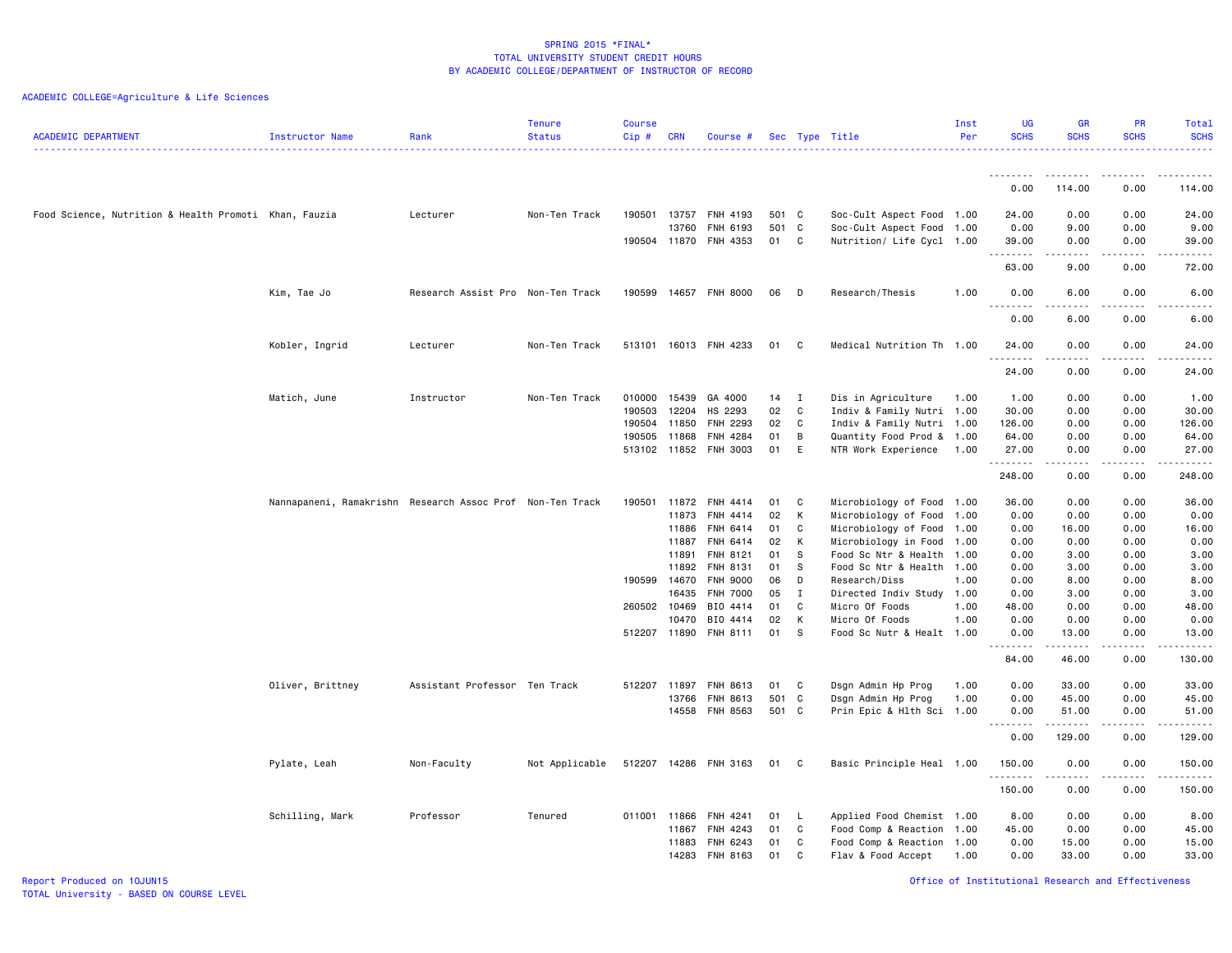| <b>ACADEMIC DEPARTMENT</b>                               | Instructor Name    | Rank<br>.                         | <b>Tenure</b><br><b>Status</b> | <b>Course</b><br>Cip# | <b>CRN</b>   | Course #              |       |              | Sec Type Title            | Inst<br>Per | <b>UG</b><br><b>SCHS</b> | <b>GR</b><br><b>SCHS</b><br>.                                                                                                     | PR<br><b>SCHS</b>                                                                                                                 | Total<br><b>SCHS</b>                                                                                                               |
|----------------------------------------------------------|--------------------|-----------------------------------|--------------------------------|-----------------------|--------------|-----------------------|-------|--------------|---------------------------|-------------|--------------------------|-----------------------------------------------------------------------------------------------------------------------------------|-----------------------------------------------------------------------------------------------------------------------------------|------------------------------------------------------------------------------------------------------------------------------------|
| Food Science, Nutrition & Health Promoti Schilling, Mark |                    | Professor                         | Tenured                        | 020301                | 11882        | FNH 6241              | 01    | $\mathsf{L}$ | Applied Food Chem         | 1.00        | 0.00                     | 4.00                                                                                                                              | 0.00                                                                                                                              | 4.00                                                                                                                               |
|                                                          |                    |                                   |                                | 120509                | 11863        | FNH 4200              | 01    | $\mathbf{C}$ | Dual Enroll MUW Culi      | 1.00        | 10.00                    | 0.00                                                                                                                              | 0.00                                                                                                                              | 10.00                                                                                                                              |
|                                                          |                    |                                   |                                | 190599                | 14660        | <b>FNH 8000</b>       | 09    | D            | Research/Thesis           | 1.00        | 0.00                     | 8.00                                                                                                                              | 0.00                                                                                                                              | 8.00                                                                                                                               |
|                                                          |                    |                                   |                                |                       | 14671        | <b>FNH 9000</b>       | 07    | D            | Research/Diss             | 1.00        | 0.00<br>.                | 34.00<br>.                                                                                                                        | 0.00<br>.                                                                                                                         | 34.00<br>.                                                                                                                         |
|                                                          |                    |                                   |                                |                       |              |                       |       |              |                           |             | 63.00                    | 94.00                                                                                                                             | 0.00                                                                                                                              | 157.00                                                                                                                             |
|                                                          | Silva, Juan        | Professor                         | Tenured                        | 190599                | 14661        | FNH 8000              | 10    | D            | Research/Thesis           | 1.00        | 0.00                     | 3.00                                                                                                                              | 0.00                                                                                                                              | 3.00                                                                                                                               |
|                                                          |                    |                                   |                                |                       |              | 14672 FNH 9000        | 08    | D            | Research/Diss             | 1.00        | 0.00<br><u>.</u>         | 4.00<br>.                                                                                                                         | 0.00<br>.                                                                                                                         | 4.00<br>.                                                                                                                          |
|                                                          |                    |                                   |                                |                       |              |                       |       |              |                           |             | 0.00                     | 7.00                                                                                                                              | 0.00                                                                                                                              | 7.00                                                                                                                               |
|                                                          | Street, Susan      | Lecturer                          | Not Applicable                 | 190503                | 13821        | HS 2293               | 501 C |              | Indiv & Family Nutri 1.00 |             | 12.00                    | 0.00                                                                                                                              | 0.00                                                                                                                              | 12.00                                                                                                                              |
|                                                          |                    |                                   |                                | 190504                |              | 13755 FNH 2283        | 501 C |              | Child Health & Nutri 1.00 |             | 36.00                    | 0.00                                                                                                                              | 0.00                                                                                                                              | 36.00                                                                                                                              |
|                                                          |                    |                                   |                                |                       |              | 13756 FNH 2293        | 501 C |              | Indiv & Family Nutri 1.00 |             | 78.00                    | 0.00                                                                                                                              | 0.00                                                                                                                              | 78.00                                                                                                                              |
|                                                          |                    |                                   |                                |                       |              | 13820 HS 2283         | 501 C |              | Child Health & Nutri 1.00 |             | 27.00<br>.               | 0.00<br>- - - - -                                                                                                                 | 0.00<br>-----                                                                                                                     | 27.00                                                                                                                              |
|                                                          |                    |                                   |                                |                       |              |                       |       |              |                           |             | 153.00                   | 0.00                                                                                                                              | 0.00                                                                                                                              | 153.00                                                                                                                             |
|                                                          | Thompson, Amy      | Lecturer                          | Non-Ten Track                  | 190501                | 14559        | FNH 4393              | 501 C |              | Prevention of Diseas 1.00 |             | 33.00                    | 0.00                                                                                                                              | 0.00                                                                                                                              | 33.00                                                                                                                              |
|                                                          |                    |                                   |                                |                       |              | 190504 14560 FNH 6393 | 501 C |              | Prevention of Diseas 1.00 |             | 0.00                     | 18.00                                                                                                                             | 0.00                                                                                                                              | 18.00                                                                                                                              |
|                                                          |                    |                                   |                                |                       |              |                       |       |              |                           |             | --------<br>33.00        | $\sim$ $\sim$ $\sim$ $\sim$ $\sim$<br>18.00                                                                                       | .<br>0.00                                                                                                                         | .<br>51.00                                                                                                                         |
|                                                          | Tidwell, Diane     | Professor                         | Tenured                        | 190599                | 14662        | <b>FNH 8000</b>       | 11    | D            | Research/Thesis           | 1.00        | 0.00                     | 4.00                                                                                                                              | 0.00                                                                                                                              | 4.00                                                                                                                               |
|                                                          |                    |                                   |                                |                       | 14673        | <b>FNH 9000</b>       | 09    | D            | Research/Diss             | 1.00        | 0.00                     | 15.00                                                                                                                             | 0.00                                                                                                                              | 15.00                                                                                                                              |
|                                                          |                    |                                   |                                | 513101 11894          |              | FNH 8273              | 01    | C            | Advan Clinical Nutri      | 1.00        | 0.00                     | 24.00                                                                                                                             | 0.00                                                                                                                              | 24.00                                                                                                                              |
|                                                          |                    |                                   |                                |                       |              | 11895 FNH 8286        | 01 E  |              | Supervised Practice       | 1.00        | 0.00<br>.                | 48.00<br>.                                                                                                                        | 0.00                                                                                                                              | 48.00<br>. <b>.</b> .                                                                                                              |
|                                                          |                    |                                   |                                |                       |              |                       |       |              |                           |             | 0.00                     | 91.00                                                                                                                             | .<br>0.00                                                                                                                         | 91.00                                                                                                                              |
|                                                          | White, Kelly       | Non-Faculty                       | Not Applicable                 |                       | 190501 11880 | FNH 6223              | 01 C  |              | Sports Nutrition          | 1.00        | 0.00                     | 18.00                                                                                                                             | 0.00                                                                                                                              | 18.00                                                                                                                              |
|                                                          |                    |                                   |                                |                       | 13761        | FNH 6223              | 501 C |              | Sports Nutrition          | 1.00        | 0.00                     | 15.00                                                                                                                             | 0.00                                                                                                                              | 15.00                                                                                                                              |
|                                                          |                    |                                   |                                | 190504 11864          |              | FNH 4223              | 01 C  |              | Sports Nutrition          | 1.00        | 27.00                    | 0.00                                                                                                                              | 0.00                                                                                                                              | 27.00                                                                                                                              |
|                                                          |                    |                                   |                                |                       |              | 13758 FNH 4223        | 501 C |              | Sports Nutrition          | 1.00        | 12.00<br>.               | 0.00<br>.                                                                                                                         | 0.00<br>$\frac{1}{2} \left( \frac{1}{2} \right) \left( \frac{1}{2} \right) \left( \frac{1}{2} \right) \left( \frac{1}{2} \right)$ | 12.00<br>$\frac{1}{2} \left( \frac{1}{2} \right) \left( \frac{1}{2} \right) \left( \frac{1}{2} \right) \left( \frac{1}{2} \right)$ |
|                                                          |                    |                                   |                                |                       |              |                       |       |              |                           |             | 39.00                    | 33.00                                                                                                                             | 0.00                                                                                                                              | 72.00                                                                                                                              |
|                                                          | Williams, J. Byron | Extension Assoc Pro Non-Ten Track |                                | 190599                |              | 14663 FNH 8000        | 12    | D D          | Research/Thesis           | 1.00        | 0.00<br>.                | 5.00                                                                                                                              | 0.00                                                                                                                              | 5.00                                                                                                                               |
|                                                          |                    |                                   |                                |                       |              |                       |       |              |                           |             | 0.00                     | 5.00                                                                                                                              | 0.00                                                                                                                              | 5.00                                                                                                                               |
|                                                          | Wilson, Julie      | Non-Faculty                       | Not Applicable                 |                       |              | 011001 11846 FNH 2112 | 01 B  |              | Food Products Evalua 1.00 |             | 42.00<br><u>.</u>        | 0.00                                                                                                                              | 0.00                                                                                                                              | 42.00                                                                                                                              |
|                                                          |                    |                                   |                                |                       |              |                       |       |              |                           |             | 42.00                    | $\frac{1}{2} \left( \frac{1}{2} \right) \left( \frac{1}{2} \right) \left( \frac{1}{2} \right) \left( \frac{1}{2} \right)$<br>0.00 | 0.00                                                                                                                              | .<br>42.00                                                                                                                         |
| Food Science, Nutrition & Health Promoti                 |                    |                                   |                                |                       |              |                       |       |              |                           |             | ========<br>1959.00      | ========<br>671.00                                                                                                                | ========<br>0.00                                                                                                                  | ==========<br>2630.00                                                                                                              |
|                                                          |                    |                                   |                                |                       |              |                       |       |              |                           |             | <b>EDESSES</b>           | ========                                                                                                                          | ========                                                                                                                          | ==========                                                                                                                         |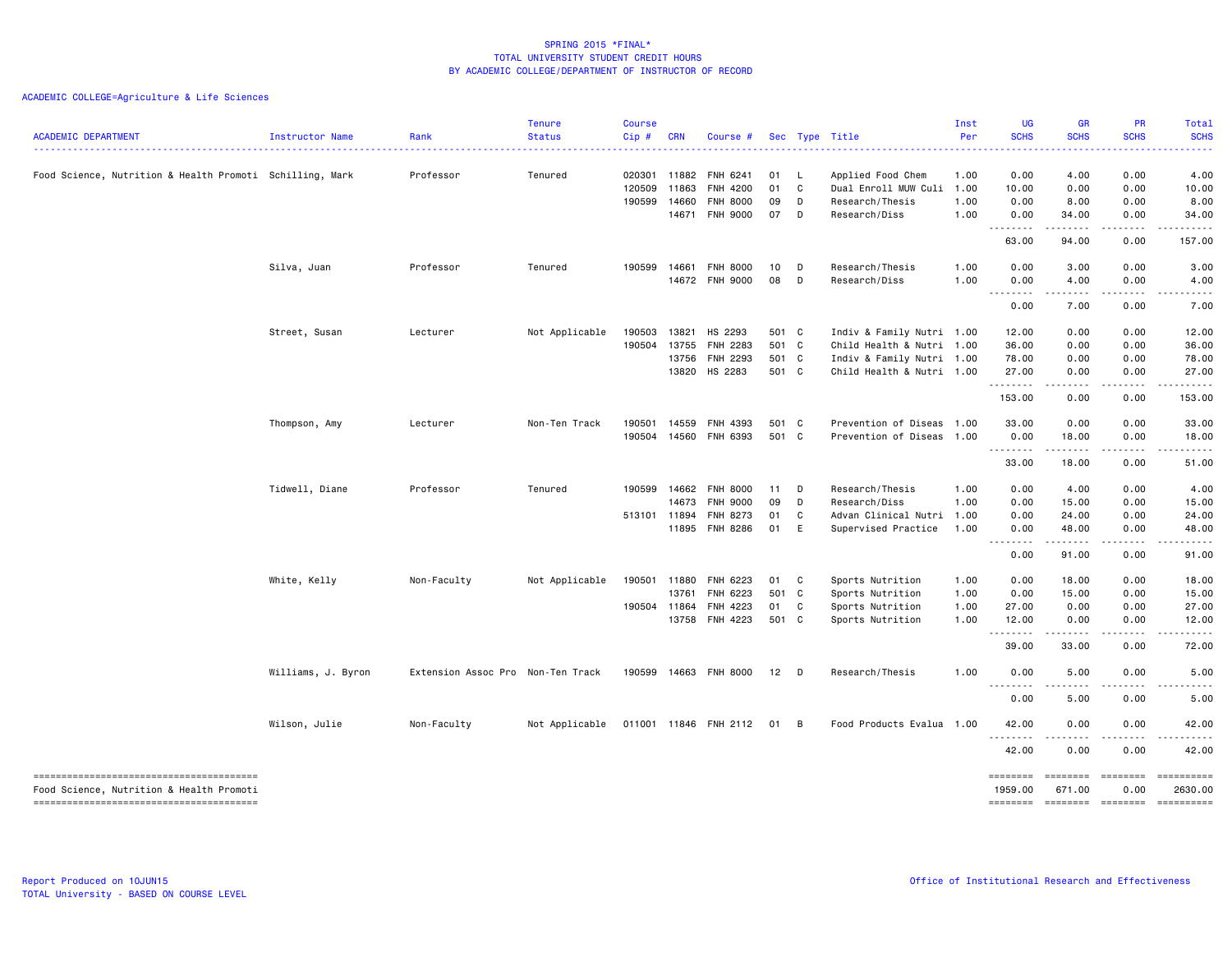| <b>ACADEMIC DEPARTMENT</b> | <b>Instructor Name</b> | Rank                          | <b>Tenure</b><br><b>Status</b> | <b>Course</b><br>$Cip \#$ | <b>CRN</b>                                | Course #                                            |                            |                                             | Sec Type Title                                                                                                                        | Inst<br>Per          | <b>UG</b><br><b>SCHS</b>               | <b>GR</b><br><b>SCHS</b>             | PR<br><b>SCHS</b><br>2222.           | Total<br><b>SCHS</b><br>$\omega = \omega = \omega$                                                                                                            |
|----------------------------|------------------------|-------------------------------|--------------------------------|---------------------------|-------------------------------------------|-----------------------------------------------------|----------------------------|---------------------------------------------|---------------------------------------------------------------------------------------------------------------------------------------|----------------------|----------------------------------------|--------------------------------------|--------------------------------------|---------------------------------------------------------------------------------------------------------------------------------------------------------------|
| Landscape Architecture     | Artunc, Sadik          | Professor                     | Tenured                        | 040601                    | 12331<br>15868<br>16372                   | LA 2644<br>LA 7000<br>LA 7000                       | 01<br>03<br>04             | в<br>$\mathbf I$<br>I                       | Construction II: Gra 1.00<br>Directed Indiv Study 1.00<br>Directed Indiv Study 1.00                                                   |                      | 80.00<br>0.00<br>0.00                  | 0.00<br>4.00<br>2.00                 | 0.00<br>0.00<br>0.00                 | 80.00<br>4.00<br>2.00                                                                                                                                         |
|                            |                        |                               |                                |                           |                                           |                                                     |                            |                                             |                                                                                                                                       |                      | .<br>80.00                             | .<br>6.00                            | .<br>0.00                            | د د د د د<br>86.00                                                                                                                                            |
|                            | Brzuszek, Robert       | Professor                     | Tenured                        | 040601                    | 12335<br>12343<br>12349                   | LA 3652<br>LA 4514<br>LA 6514                       | 01<br>01<br>01             | L.<br>Q<br>Q                                | LA Case Studies<br>Eco. Planting Desig<br>Eco Planting Design                                                                         | 1.00<br>1.00<br>1.00 | 14.00<br>24.00<br>0.00                 | 0.00<br>0.00<br>32.00                | 0.00<br>0.00<br>0.00                 | 14.00<br>24.00<br>32.00                                                                                                                                       |
|                            |                        |                               |                                |                           | 12353                                     | LA 8721<br>15837 LA 8000                            | 01<br>02                   | C<br>D                                      | Seminar Land Manage<br>Research / Thesis                                                                                              | 1.00<br>1.00         | 0.00<br>0.00<br>.                      | 11.00<br>5.00<br>$- - - - - -$       | 0.00<br>0.00<br>.                    | 11.00<br>5.00<br>.                                                                                                                                            |
|                            |                        |                               |                                |                           |                                           |                                                     |                            |                                             |                                                                                                                                       |                      | 38.00                                  | 48.00                                | 0.00                                 | 86.00                                                                                                                                                         |
|                            | Fulford, Charles       | Associate Professor Tenured   |                                | 040601                    | 12326<br>12327<br>15614<br>15838<br>15867 | LA 1223<br>LA 1223<br>LA 7000<br>LA 8000<br>LA 7000 | 01<br>02<br>01<br>03<br>02 | В<br>В<br>$\mathbf{I}$<br>D<br>$\mathbf{I}$ | Computers in Land Ar 1.00<br>Computers in Land Ar 1.00<br>Directed Indiv Study 1.00<br>Research / Thesis<br>Directed Indiv Study 1.00 | 1.00                 | 48.00<br>30.00<br>0.00<br>0.00<br>0.00 | 0.00<br>0.00<br>3.00<br>2.00<br>3.00 | 0.00<br>0.00<br>0.00<br>0.00<br>0.00 | 48.00<br>30.00<br>3.00<br>2.00<br>3.00                                                                                                                        |
|                            |                        |                               |                                |                           |                                           |                                                     |                            |                                             |                                                                                                                                       |                      | .<br>78.00                             | .<br>8.00                            | $\omega$ is a $\omega$<br>0.00       | $- - - - -$<br>86.00                                                                                                                                          |
|                            | Gallo, Warren          | Assistant Professor Ten Track |                                | 040601                    | 12342<br>12348                            | LA 4443<br>LA 6443                                  | S01<br>01                  | Q<br>Q                                      | Exterior Design/Buil 1.00<br>Exterior Design/Buil 1.00                                                                                |                      | 9.00<br>0.00                           | 0.00<br>9.00                         | 0.00<br>0.00                         | 9.00<br>9.00                                                                                                                                                  |
|                            |                        |                               |                                | 303301                    | 12350<br>15839<br>12346                   | LA 6844<br>LA 8000<br>LA 4844                       | 01<br>04<br>01             | C<br>D<br>B                                 | Sustainable Communit 1.00<br>Research / Thesis<br>Sustainable Communit 1.00                                                           | 1.00                 | 0.00<br>0.00<br>48.00                  | 8.00<br>6.00<br>0.00                 | 0.00<br>0.00<br>0.00                 | 8.00<br>6.00<br>48.00                                                                                                                                         |
|                            |                        |                               |                                |                           |                                           |                                                     |                            |                                             |                                                                                                                                       |                      | . <b>.</b><br>57.00                    | 23.00                                | $\sim$ $\sim$ $\sim$<br>0.00         | $\sim$ $\sim$ $\sim$ $\sim$ $\sim$<br>80.00                                                                                                                   |
|                            | Li, Chuo               | Assistant Professor Ten Track |                                |                           | 040601 12337<br>12351<br>15840            | LA 3654<br>LA 8523<br>LA 8000                       | 01<br>01<br>05             | Q<br>Q<br>D                                 | LA Design IV- Urban<br>LA Grad Design Studi<br>Research / Thesis                                                                      | 1.00<br>1.00<br>1.00 | 20.00<br>0.00<br>0.00                  | 0.00<br>30.00<br>6.00                | 0.00<br>0.00<br>0.00                 | 20.00<br>30.00<br>6.00                                                                                                                                        |
|                            |                        |                               |                                |                           |                                           |                                                     |                            |                                             |                                                                                                                                       |                      | <u>.</u><br>20.00                      | 36.00                                | 0.00                                 | $\frac{1}{2} \left( \frac{1}{2} \right) \left( \frac{1}{2} \right) \left( \frac{1}{2} \right) \left( \frac{1}{2} \right) \left( \frac{1}{2} \right)$<br>56.00 |
|                            | Payne, Elizabeth       | Assistant Professor Ten Track |                                |                           | 040601 12336                              | LA 3653<br>14777 LA 4854                            | 01<br>01                   | В<br>L.                                     | Plant Design Fund in 1.00<br>LA Capstone Studio                                                                                       | 1.00                 | 12.00<br>32.00<br>.                    | 0.00<br>0.00<br>.                    | 0.00<br>0.00<br>.                    | 12.00<br>32.00<br>.                                                                                                                                           |
|                            |                        |                               |                                |                           |                                           |                                                     |                            |                                             |                                                                                                                                       |                      | 44.00                                  | 0.00                                 | 0.00                                 | 44.00                                                                                                                                                         |
|                            | Rood, Cynthia          | Lecturer                      | Non-Ten Track                  | 040601                    | 12328<br>12330                            | LA 1423<br>LA 1803<br>13836 LA 1803                 | 01<br>01<br>501 C          | C<br>C                                      | Hist of Land Arch<br>Land Arch Appre<br>Land Arch Appre                                                                               | 1.00<br>1.00<br>1.00 | 81.00<br>225.00<br>144.00              | 0.00<br>0.00<br>0.00                 | 0.00<br>0.00<br>0.00                 | 81.00<br>225.00<br>144.00                                                                                                                                     |
|                            |                        |                               |                                |                           |                                           |                                                     |                            |                                             |                                                                                                                                       |                      | .<br>450.00                            | 0.00                                 | .<br>0.00                            | .<br>450.00                                                                                                                                                   |
|                            | Schauwecker, Timothy   | Associate Professor Tenured   |                                |                           | 010605 12338<br>12339                     | LA 3711<br>LA 3721                                  | 01<br>01                   | Ε<br>C                                      | LC Internship III<br>LC Field Trip I                                                                                                  | 1.00<br>0.50         | 1.00<br>4.50                           | 0.00<br>0.00                         | 0.00<br>0.00                         | 1.00<br>4.50                                                                                                                                                  |
|                            |                        |                               |                                | 040601                    | 12344<br>12345<br>12354                   | LA 4721<br>LA 4724<br>LA 8741                       | 01<br>01<br>01             | C<br>B<br>C                                 | LC Field Trip II<br>Landscape Contr II<br>Proposal Writing Sem                                                                        | 0.50<br>1.00<br>1.00 | 4.50<br>28.00<br>0.00                  | 0.00<br>0.00<br>10.00                | 0.00<br>0.00<br>0.00                 | 4.50<br>28.00<br>10.00                                                                                                                                        |
|                            |                        |                               |                                |                           | 15842                                     | LA 8000                                             | 07                         | D                                           | Research / Thesis                                                                                                                     | 1.00                 | 0.00                                   | 11.00                                | 0.00                                 | 11.00                                                                                                                                                         |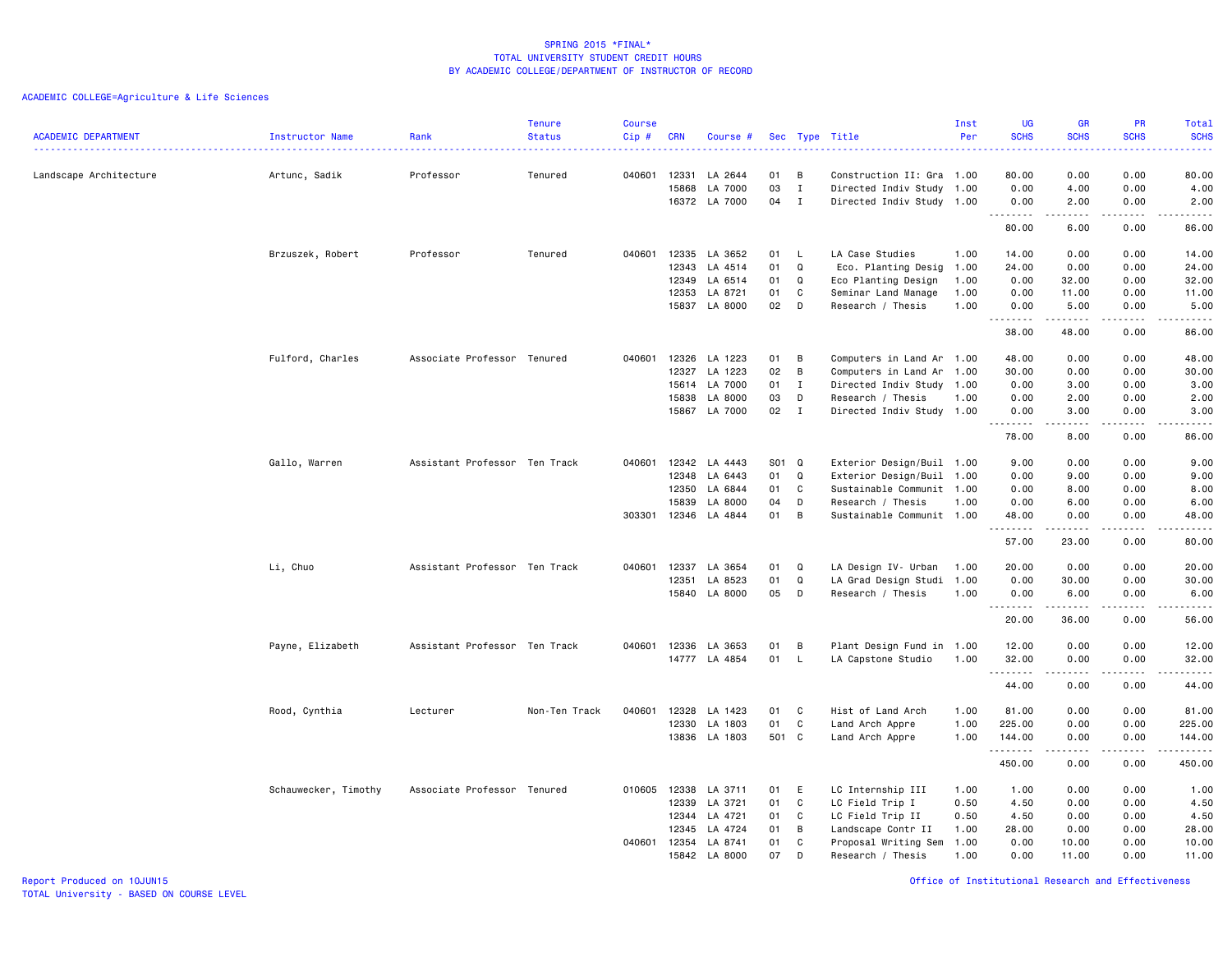| <b>ACADEMIC DEPARTMENT</b> | Instructor Name  | Rank                          | <b>Tenure</b><br>Status | <b>Course</b><br>$Cip$ # | <b>CRN</b> | Course #      |      | Sec Type Title            | Inst<br>Per | <b>UG</b><br><b>SCHS</b> | <b>GR</b><br><b>SCHS</b> | <b>PR</b><br><b>SCHS</b> | Total<br><b>SCHS</b> |
|----------------------------|------------------|-------------------------------|-------------------------|--------------------------|------------|---------------|------|---------------------------|-------------|--------------------------|--------------------------|--------------------------|----------------------|
|                            |                  |                               |                         |                          |            |               |      |                           |             |                          |                          |                          |                      |
|                            |                  |                               |                         |                          |            |               |      |                           |             | ---------<br>38.00       | .<br>21.00               | .<br>0.00                | .<br>59.00           |
| Landscape Architecture     | Summerlin, Peter | Assistant Professor Ten Track |                         | 040601                   | 12352      | LA 8545       | 01 Q | LA Studio IV-Case St 1.00 |             | 0.00                     | 15.00                    | 0.00                     | 15.00                |
|                            |                  |                               |                         |                          | 12355      | LA 8751       | 01 S | LA Seminar IV- Cont.      | 1.00        | 0.00<br>--------         | 10.00                    | 0.00<br>--------         | 10.00<br>------      |
|                            |                  |                               |                         |                          |            |               |      |                           |             | 0.00                     | 25.00                    | 0.00                     | 25.00                |
|                            | Walker, Jason    | Associate Professor Tenured   |                         | 010605                   | 12339      | LA 3721       | 01 C | LC Field Trip I           | 0.50        | 4.50                     | 0.00                     | 0.00                     | 4.50                 |
|                            |                  |                               |                         |                          |            | 12344 LA 4721 | 01 C | LC Field Trip II          | 0.50        | 4.50                     | 0.00                     | 0.00                     | 4.50                 |
|                            |                  |                               |                         | 040601                   | 12333      | LA 2654       | 01 Q | Design II:Neighborho 1.00 |             | 48.00                    | 0.00                     | 0.00                     | 48.00                |
|                            |                  |                               |                         |                          | 12341      | LA 4344       | 01 B | Land Arch Constr IV       | 1.00        | 60.00<br>--------        | 0.00                     | 0.00<br>.                | 60.00<br>------      |
|                            |                  |                               |                         |                          |            |               |      |                           |             | 117.00                   | 0.00                     | 0.00                     | 117.00               |
|                            |                  |                               |                         |                          |            |               |      |                           |             | <b>ESSESSES</b>          | $=$ = = = = = = =        |                          | ==========           |
| Landscape Architecture     |                  |                               |                         |                          |            |               |      |                           |             | 922.00                   | 167.00                   | 0.00                     | 1089.00              |
|                            |                  |                               |                         |                          |            |               |      |                           |             |                          |                          |                          |                      |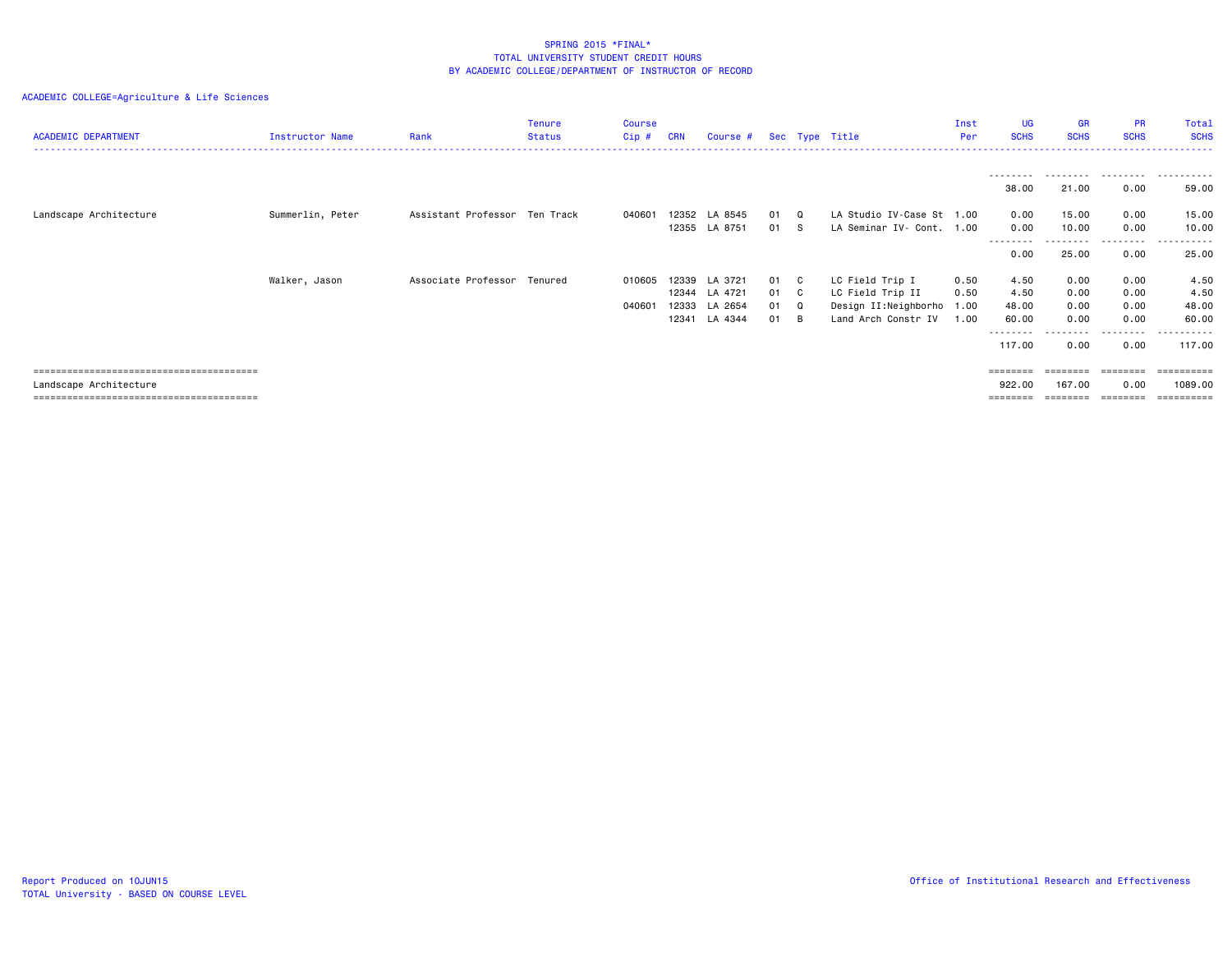| <b>ACADEMIC DEPARTMENT</b> | Instructor Name    | Rank                              | <b>Tenure</b><br><b>Status</b> | <b>Course</b><br>Cip#                  | <b>CRN</b>                                         | Course #                                                             |                                  |                            | Sec Type Title                                                                                                             | Inst<br>Per<br>.                             | <b>UG</b><br><b>SCHS</b><br>$\frac{1}{2} \left( \frac{1}{2} \right) \left( \frac{1}{2} \right) \left( \frac{1}{2} \right) \left( \frac{1}{2} \right)$ | <b>GR</b><br><b>SCHS</b>                      | PR<br><b>SCHS</b><br>2222.                   | Total<br><b>SCHS</b><br>.                                                                                                           |
|----------------------------|--------------------|-----------------------------------|--------------------------------|----------------------------------------|----------------------------------------------------|----------------------------------------------------------------------|----------------------------------|----------------------------|----------------------------------------------------------------------------------------------------------------------------|----------------------------------------------|-------------------------------------------------------------------------------------------------------------------------------------------------------|-----------------------------------------------|----------------------------------------------|-------------------------------------------------------------------------------------------------------------------------------------|
| Plant & Soil Sciences      | Baldwin, Brian     | Professor                         | Tenured                        | 020401 14841<br>020402<br>030101 11557 | 14878                                              | PSS 8000<br>PSS 9000<br>ENS 2103                                     | 01<br>02<br>01                   | D<br>D<br>C                | Research / Thesis<br>Research / Diss<br>Intro Environ Sci                                                                  | 1.00<br>1.00<br>1.00                         | 0.00<br>0.00<br>150.00                                                                                                                                | 4.00<br>1.00<br>0.00                          | 0.00<br>0.00<br>0.00                         | 4.00<br>1.00<br>150.00                                                                                                              |
|                            |                    |                                   |                                |                                        |                                                    |                                                                      |                                  |                            |                                                                                                                            |                                              | .<br>150.00                                                                                                                                           | .<br>5.00                                     | $\sim$ $\sim$ $\sim$ $\sim$<br>0.00          | .<br>155.00                                                                                                                         |
|                            | Baldwin, Christian | Assistant Professor Ten Track     |                                | 010607<br>011103 13066                 | 13106<br>13124                                     | PSS 4423<br>PSS 6423<br>PSS 1313                                     | 01<br>01<br>01                   | C<br>C<br>C                | Golf Course Oper<br>Golf Course Oper<br>Plant Science                                                                      | 1.00<br>1.00<br>1.00                         | 42.00<br>0.00<br>150.00                                                                                                                               | 0.00<br>6.00<br>0.00                          | 0.00<br>0.00<br>0.00                         | 42.00<br>6.00<br>150.00                                                                                                             |
|                            |                    |                                   |                                |                                        | 13068<br>13069                                     | PSS 1313<br>PSS 1313                                                 | 03<br>04                         | к<br>К                     | Plant Science<br>Plant Science                                                                                             | 1.00<br>1.00                                 | 0.00<br>0.00<br>.                                                                                                                                     | 0.00<br>0.00<br>.                             | 0.00<br>0.00<br>.                            | 0.00<br>0.00<br>.                                                                                                                   |
|                            |                    |                                   |                                |                                        |                                                    |                                                                      |                                  |                            |                                                                                                                            |                                              | 192.00                                                                                                                                                | 6.00                                          | 0.00                                         | 198.00                                                                                                                              |
|                            | Bi, Guihong        | Research Assoc Prof Non-Ten Track |                                | 010606<br>020402<br>020403             | 13093<br>13094<br>14879<br>13077<br>13078<br>13091 | PSS 3923<br>PSS 3923<br>PSS 9000<br>PSS 2423<br>PSS 2423<br>PSS 3473 | 01<br>02<br>03<br>01<br>02<br>01 | C<br>К<br>D<br>C<br>К<br>B | Plant Propagation<br>Plant Propagation<br>Research / Diss<br>Plant Matl I<br>Plant Matl I<br>Plant Matl II                 | 1.00<br>1.00<br>1.00<br>1.00<br>1.00<br>1.00 | 60.00<br>0.00<br>0.00<br>69.00<br>0.00<br>48.00                                                                                                       | 0.00<br>0.00<br>12.00<br>0.00<br>0.00<br>0.00 | 0.00<br>0.00<br>0.00<br>0.00<br>0.00<br>0.00 | 60.00<br>0.00<br>12.00<br>69.00<br>0.00<br>48.00                                                                                    |
|                            |                    |                                   |                                |                                        | 15473                                              | PSS 3473                                                             | 02                               | B                          | Plant Matl II                                                                                                              | 1.00                                         | 18.00<br>.<br>195.00                                                                                                                                  | 0.00<br>12.00                                 | 0.00<br>$\sim$ $\sim$ $\sim$ $\sim$<br>0.00  | 18.00<br>.<br>207.00                                                                                                                |
|                            | Bond, Jason        | Extension Assoc Pro Non-Ten Track |                                | 020401                                 |                                                    | 14846 PSS 8000                                                       | 06                               | D                          | Research / Thesis                                                                                                          | 1.00                                         | 0.00                                                                                                                                                  | 16.00                                         | 0.00                                         | 16.00                                                                                                                               |
|                            |                    |                                   |                                |                                        |                                                    |                                                                      |                                  |                            |                                                                                                                            |                                              | .<br>0.00                                                                                                                                             | .<br>16.00                                    | .<br>0.00                                    | المتمالين<br>16.00                                                                                                                  |
|                            | Byrd, John         | Extension Professor Non-Ten Track |                                | 020401<br>020402                       | 14847<br>14882                                     | PSS 8000<br>PSS 9000                                                 | 07<br>06                         | D<br>D                     | Research / Thesis<br>Research / Diss                                                                                       | 1.00<br>1.00                                 | 0.00<br>0.00<br>.                                                                                                                                     | 17.00<br>3.00                                 | 0.00<br>0.00<br>.                            | 17.00<br>3.00<br>$\sim$ $\sim$ $\sim$ $\sim$ $\sim$                                                                                 |
|                            |                    |                                   |                                |                                        |                                                    |                                                                      |                                  |                            |                                                                                                                            |                                              | 0.00                                                                                                                                                  | 20.00                                         | 0.00                                         | 20.00                                                                                                                               |
|                            | Coker, Christine   | Extension Assoc Pro Non-Ten Track |                                | 020402 14883                           |                                                    | PSS 9000                                                             | 07                               | D                          | Research / Diss                                                                                                            | 1.00                                         | 0.00<br>$\sim$ $\sim$ $\sim$<br>$\sim$ $\sim$ $\sim$<br>0.00                                                                                          | 6.00<br>6.00                                  | 0.00<br>.<br>0.00                            | 6.00<br>.<br>6.00                                                                                                                   |
|                            | Cox, Michael       | Professor                         | Tenured                        | 010605                                 | 13079<br>13080                                     | PSS 3301<br>PSS 3301                                                 | 01<br>02                         | L.<br>L.                   | Soils Laboratory<br>Soils Laboratory                                                                                       | 1.00<br>1.00                                 | 25.00<br>23.00                                                                                                                                        | 0.00<br>0.00                                  | 0.00<br>0.00                                 | 25.00<br>23.00                                                                                                                      |
|                            |                    |                                   |                                | 020401                                 | 13081<br>13082<br>14849                            | PSS 3301<br>PSS 3303<br>PSS 8000                                     | 03<br>01<br>09                   | L<br>C<br>D                | Soils Laboratory<br>Soils<br>Research / Thesis                                                                             | 1.00<br>1.00<br>1.00                         | 23.00<br>420.00<br>0.00                                                                                                                               | 0.00<br>0.00<br>6.00                          | 0.00<br>0.00<br>0.00                         | 23.00<br>420.00<br>6.00                                                                                                             |
|                            |                    |                                   |                                |                                        |                                                    |                                                                      |                                  |                            |                                                                                                                            |                                              | .<br>491.00                                                                                                                                           | .<br>6.00                                     | .<br>0.00                                    | $\begin{array}{cccccccccccccc} \bullet & \bullet & \bullet & \bullet & \bullet & \bullet & \bullet & \bullet \end{array}$<br>497.00 |
|                            | DelPrince, James   | Professor                         | Tenured                        | 010605<br>020403 13070                 | 13083<br>13084<br>13071<br>13072<br>13073          | PSS 3313<br>PSS 3313<br>PSS 2343<br>PSS 2343<br>PSS 2343<br>PSS 2343 | 01<br>02<br>01<br>02<br>03<br>04 | C<br>К<br>C<br>К<br>Κ<br>K | Int Plant Des & Mint 1.00<br>Int Plant Des & Mint 1.00<br>Floral Design<br>Floral Design<br>Floral Design<br>Floral Design | 1.00<br>1.00<br>1.00<br>1.00                 | 36.00<br>0.00<br>261.00<br>0.00<br>0.00<br>0.00                                                                                                       | 0.00<br>0.00<br>0.00<br>0.00<br>0.00<br>0.00  | 0.00<br>0.00<br>0.00<br>0.00<br>0.00<br>0.00 | 36.00<br>0.00<br>261.00<br>0.00<br>0.00<br>0.00                                                                                     |
|                            |                    |                                   |                                |                                        | 13074<br>13075                                     | PSS 2343<br>PSS 2343                                                 | 05<br>06                         | К<br>K                     | Floral Design<br>Floral Design                                                                                             | 1.00<br>1.00                                 | 0.00<br>0.00                                                                                                                                          | 0.00<br>0.00                                  | 0.00<br>0.00                                 | 0.00<br>0.00                                                                                                                        |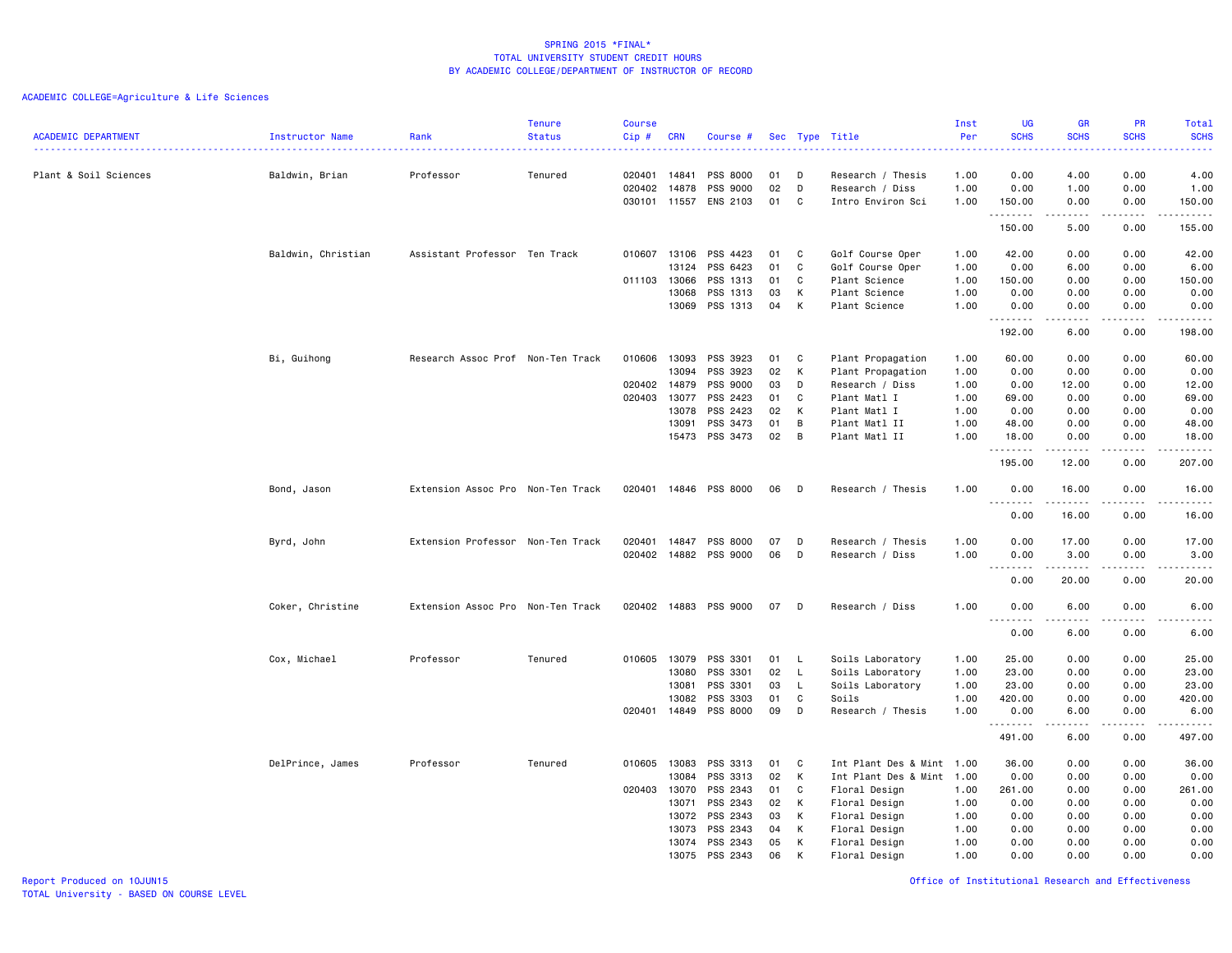|                            |                  |                                   | <b>Tenure</b> | <b>Course</b> |            |                       |     |              |                           | Inst | <b>UG</b>                                                                                                                                                         | <b>GR</b>                                                                                                                                                    | <b>PR</b>                                  | <b>Total</b>                                                                                                                             |
|----------------------------|------------------|-----------------------------------|---------------|---------------|------------|-----------------------|-----|--------------|---------------------------|------|-------------------------------------------------------------------------------------------------------------------------------------------------------------------|--------------------------------------------------------------------------------------------------------------------------------------------------------------|--------------------------------------------|------------------------------------------------------------------------------------------------------------------------------------------|
| <b>ACADEMIC DEPARTMENT</b> | Instructor Name  | Rank                              | <b>Status</b> | Cip#          | <b>CRN</b> | Course #              |     |              | Sec Type Title            | Per  | <b>SCHS</b>                                                                                                                                                       | <b>SCHS</b>                                                                                                                                                  | <b>SCHS</b><br>$\sim$ $\sim$ $\sim$ $\sim$ | <b>SCHS</b><br>$\frac{1}{2} \left( \frac{1}{2} \right) \left( \frac{1}{2} \right) \left( \frac{1}{2} \right) \left( \frac{1}{2} \right)$ |
| Plant & Soil Sciences      | DelPrince, James | Professor                         | Tenured       | 020403        | 13076      | PSS 2343              | 07  | K            | Floral Design             | 0.50 | 0.00                                                                                                                                                              | 0.00                                                                                                                                                         | 0.00                                       | 0.00                                                                                                                                     |
|                            |                  |                                   |               |               | 13085      | PSS 3343              | 01  | C            | Wedding Floral Desig 1.00 |      | 42.00                                                                                                                                                             | 0.00                                                                                                                                                         | 0.00                                       | 42.00                                                                                                                                    |
|                            |                  |                                   |               |               | 13086      | PSS 3343              | 02  | K            | Wedding Floral Desig 1.00 |      | 0.00                                                                                                                                                              | 0.00                                                                                                                                                         | 0.00                                       | 0.00                                                                                                                                     |
|                            |                  |                                   |               |               |            |                       |     |              |                           |      | --------                                                                                                                                                          | $\frac{1}{2} \left( \frac{1}{2} \right) \left( \frac{1}{2} \right) \left( \frac{1}{2} \right) \left( \frac{1}{2} \right) \left( \frac{1}{2} \right)$         | .                                          | .                                                                                                                                        |
|                            |                  |                                   |               |               |            |                       |     |              |                           |      | 339.00                                                                                                                                                            | 0.00                                                                                                                                                         | 0.00                                       | 339.00                                                                                                                                   |
|                            | Dodds, Darrin    | Extension Assoc Pro Non-Ten Track |               | 020401        | 14851      | PSS 8000              | 11  | D            | Research / Thesis         | 1.00 | 0.00                                                                                                                                                              | 5.00                                                                                                                                                         | 0.00                                       | 5.00                                                                                                                                     |
|                            |                  |                                   |               | 020402        | 14885      | PSS 9000              | 09  | D            | Research / Diss           | 1.00 | 0.00<br>$\sim$ $\sim$<br>$\sim$ $\sim$ $\sim$ $\sim$ $\sim$                                                                                                       | 3.00<br>.                                                                                                                                                    | 0.00<br>د د د د                            | 3.00<br>.                                                                                                                                |
|                            |                  |                                   |               |               |            |                       |     |              |                           |      | 0.00                                                                                                                                                              | 8.00                                                                                                                                                         | 0.00                                       | 8.00                                                                                                                                     |
|                            | Golden, Bobby    | Research Assist Pro Non-Ten Track |               |               |            | 020401 14854 PSS 8000 | 14  | D            | Research / Thesis         | 1.00 | 0.00<br>$\sim$ $\sim$ $\sim$<br>.                                                                                                                                 | 3.00<br>.                                                                                                                                                    | 0.00<br>.                                  | 3.00<br>.                                                                                                                                |
|                            |                  |                                   |               |               |            |                       |     |              |                           |      | 0.00                                                                                                                                                              | 3.00                                                                                                                                                         | 0.00                                       | 3.00                                                                                                                                     |
|                            | Harkess, Richard | Professor                         | Tenured       | 010603 14160  |            | PSS 4613              | 01  | C            | Flo Crop Prog             | 1.00 | 48.00                                                                                                                                                             | 0.00                                                                                                                                                         | 0.00                                       | 48.00                                                                                                                                    |
|                            |                  |                                   |               |               | 14161      | PSS 6613              | 01  | C            | Flo Crop Prog             | 1.00 | 0.00                                                                                                                                                              | 3.00                                                                                                                                                         | 0.00                                       | 3.00                                                                                                                                     |
|                            |                  |                                   |               |               | 14166      | PSS 4613              | 02  | K            | Flo Crop Prog             | 1.00 | 0.00                                                                                                                                                              | 0.00                                                                                                                                                         | 0.00                                       | 0.00                                                                                                                                     |
|                            |                  |                                   |               |               | 14168      | PSS 6613              | 02  | K            | Flo Crop Prog             | 1.00 | 0.00                                                                                                                                                              | 0.00                                                                                                                                                         | 0.00                                       | 0.00                                                                                                                                     |
|                            |                  |                                   |               | 010606        | 13105      | PSS 4363              | 01  | C            | Sustain Nursery Prod 1.00 |      | 33.00                                                                                                                                                             | 0.00                                                                                                                                                         | 0.00                                       | 33.00                                                                                                                                    |
|                            |                  |                                   |               | 011103        | 13095      | PSS 4113              | 01  | C            | Agricultural Crop Ph 1.00 |      | 102.00                                                                                                                                                            | 0.00                                                                                                                                                         | 0.00                                       | 102.00                                                                                                                                   |
|                            |                  |                                   |               |               | 13113      | PSS 6113              | 01  | C            | Agricultural Crop Ph 1.00 |      | 0.00                                                                                                                                                              | 24.00                                                                                                                                                        | 0.00                                       | 24.00                                                                                                                                    |
|                            |                  |                                   |               |               | 14154      | PSS 4043              | 01  | C            | International Hortic 1.00 |      | 15.00                                                                                                                                                             | 0.00                                                                                                                                                         | 0.00                                       | 15.00                                                                                                                                    |
|                            |                  |                                   |               |               | 14155      | PSS 6043              | 01  | C.           | International Hortic      | 1.00 | 0.00                                                                                                                                                              | 3.00                                                                                                                                                         | 0.00                                       | 3.00                                                                                                                                     |
|                            |                  |                                   |               | 020401 14855  |            | PSS 8000              | 15  | D            | Research / Thesis         | 1.00 | 0.00                                                                                                                                                              | 19.00                                                                                                                                                        | 0.00                                       | 19.00                                                                                                                                    |
|                            |                  |                                   |               | 020402        | 14888      | PSS 9000              | 12  | D            | Research / Diss           | 1.00 | 0.00<br>.                                                                                                                                                         | 21.00<br>.                                                                                                                                                   | 0.00<br>.                                  | 21.00<br>.                                                                                                                               |
|                            |                  |                                   |               |               |            |                       |     |              |                           |      | 198.00                                                                                                                                                            | 70.00                                                                                                                                                        | 0.00                                       | 268.00                                                                                                                                   |
|                            | Henry, William   | Associate Professor Ten Track     |               | 010304        | 13096      | PSS 4123              | 01  | C            | Grain Crops               | 1.00 | 66.00                                                                                                                                                             | 0.00                                                                                                                                                         | 0.00                                       | 66.00                                                                                                                                    |
|                            |                  |                                   |               |               | 13097      | PSS 4123              | 02  | К            | Grain Crops               | 1.00 | 0.00                                                                                                                                                              | 0.00                                                                                                                                                         | 0.00                                       | 0.00                                                                                                                                     |
|                            |                  |                                   |               | 020401 14856  |            | PSS 8000              | 16  | D            | Research / Thesis         | 1.00 | 0.00                                                                                                                                                              | 15.00                                                                                                                                                        | 0.00                                       | 15.00                                                                                                                                    |
|                            |                  |                                   |               | 020402 13114  |            | PSS 6123              | 01  | C            | Grain Crops               | 1.00 | 0.00                                                                                                                                                              | 39.00                                                                                                                                                        | 0.00                                       | 39.00                                                                                                                                    |
|                            |                  |                                   |               |               | 13115      | PSS 6123              | 02  | K            | Grain Crops               | 1.00 | 0.00                                                                                                                                                              | 0.00                                                                                                                                                         | 0.00                                       | 0.00                                                                                                                                     |
|                            |                  |                                   |               |               |            | 15527 PSS 9000        | 25  | D            | Research / Diss           | 1.00 | 0.00<br>$\frac{1}{2} \left( \frac{1}{2} \right) \left( \frac{1}{2} \right) \left( \frac{1}{2} \right) \left( \frac{1}{2} \right) \left( \frac{1}{2} \right)$      | 3.00<br>$\frac{1}{2} \left( \frac{1}{2} \right) \left( \frac{1}{2} \right) \left( \frac{1}{2} \right) \left( \frac{1}{2} \right) \left( \frac{1}{2} \right)$ | 0.00<br>د د د د                            | 3.00<br>.                                                                                                                                |
|                            |                  |                                   |               |               |            |                       |     |              |                           |      | 66.00                                                                                                                                                             | 57.00                                                                                                                                                        | 0.00                                       | 123.00                                                                                                                                   |
|                            | Kingery, William | Professor                         | Tenured       | 020402        | 15966      | PSS 4000              | 01  | $\mathbf{I}$ | Directed Indiv Study 1.00 |      | 3.00                                                                                                                                                              | 0.00                                                                                                                                                         | 0.00                                       | 3.00                                                                                                                                     |
|                            |                  |                                   |               | 020501        | 13100      | PSS 4314              | 01  | C            | Micro and Ecology of 1.00 |      | 16.00                                                                                                                                                             | 0.00                                                                                                                                                         | 0.00                                       | 16.00                                                                                                                                    |
|                            |                  |                                   |               |               | 13101      | PSS 4314              | 02  | K            | Micro and Ecology of 1.00 |      | 0.00                                                                                                                                                              | 0.00                                                                                                                                                         | 0.00                                       | 0.00                                                                                                                                     |
|                            |                  |                                   |               |               | 13118      | PSS 6314              | 01  | C            | Microbiology & Ecolo 1.00 |      | 0.00                                                                                                                                                              | 8.00                                                                                                                                                         | 0.00                                       | 8.00                                                                                                                                     |
|                            |                  |                                   |               |               | 13119      | PSS 6314              | 02  | K            | Microbiology & Ecolo 1.00 |      | 0.00<br>$\frac{1}{2} \left( \frac{1}{2} \right) \left( \frac{1}{2} \right) \left( \frac{1}{2} \right) \left( \frac{1}{2} \right) \left( \frac{1}{2} \right)$<br>. | 0.00<br>.                                                                                                                                                    | 0.00<br>$- - -$                            | 0.00<br>$- - - - -$                                                                                                                      |
|                            |                  |                                   |               |               |            |                       |     |              |                           |      | 19.00                                                                                                                                                             | 8.00                                                                                                                                                         | 0.00                                       | 27.00                                                                                                                                    |
|                            | Krutz, Larry     | Extension Assoc Pro Non-Ten Track |               | 020401        | 14859      | PSS 8000              | 19  | D            | Research / Thesis         | 1.00 | 0.00                                                                                                                                                              | 6.00                                                                                                                                                         | 0.00                                       | 6.00                                                                                                                                     |
|                            |                  |                                   |               | 020402        | 15898      | PSS 9000              | 26  | D            | Research / Diss           | 1.00 | 0.00                                                                                                                                                              | 2.00                                                                                                                                                         | 0.00                                       | 2.00                                                                                                                                     |
|                            |                  |                                   |               |               |            |                       |     |              |                           |      | $\sim$ $\sim$ $\sim$<br>.<br>0.00                                                                                                                                 | .<br>8.00                                                                                                                                                    | $\sim$ $\sim$ $\sim$ $\sim$<br>0.00        | .<br>8.00                                                                                                                                |
|                            | Lang, David      | Professor                         | Tenured       | 020402 14175  |            | PSS 8123              | 01  | C            | Crop Ecology              | 1.00 | 0.00                                                                                                                                                              | 30.00                                                                                                                                                        | 0.00                                       | 30.00                                                                                                                                    |
|                            |                  |                                   |               |               | 14959      | PSS 8123              | 501 | C            | Crop Ecology              | 1.00 | 0.00                                                                                                                                                              | 3.00                                                                                                                                                         | 0.00                                       | 3.00                                                                                                                                     |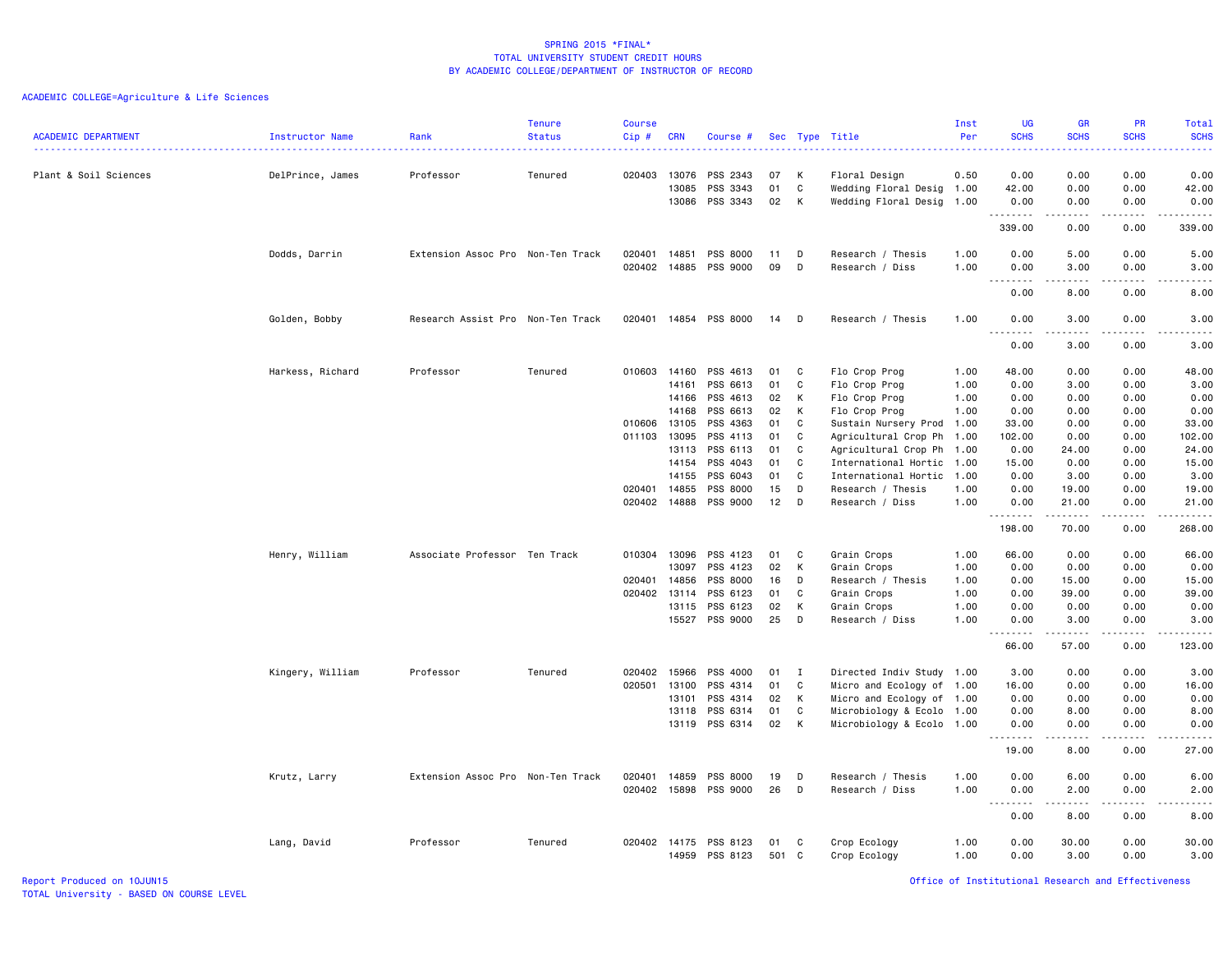# ACADEMIC COLLEGE=Agriculture & Life Sciences

| <b>ACADEMIC DEPARTMENT</b> | Instructor Name    | Rank                              | <b>Tenure</b><br><b>Status</b> | <b>Course</b><br>Cip# | <b>CRN</b> | Course #              |          |              | Sec Type Title                 | Inst<br>Per  | <b>UG</b><br><b>SCHS</b>                             | <b>GR</b><br><b>SCHS</b>                                                                                                                                     | <b>PR</b><br><b>SCHS</b> | Total<br><b>SCHS</b> |
|----------------------------|--------------------|-----------------------------------|--------------------------------|-----------------------|------------|-----------------------|----------|--------------|--------------------------------|--------------|------------------------------------------------------|--------------------------------------------------------------------------------------------------------------------------------------------------------------|--------------------------|----------------------|
|                            |                    |                                   |                                |                       |            |                       |          |              |                                |              | <b></b>                                              | . <b>.</b>                                                                                                                                                   | -----                    | .                    |
|                            |                    |                                   |                                |                       |            |                       |          |              |                                |              | 0.00                                                 | 33.00                                                                                                                                                        | 0.00                     | 33.00                |
| Plant & Soil Sciences      | Larson, Erick      | Extension Assoc Pro Non-Ten Track |                                | 020401                |            | 14860 PSS 8000        | 20       | D            | Research / Thesis              | 1.00         | 0.00<br>$\sim$ $\sim$<br>$\sim$ $\sim$ $\sim$ $\sim$ | 2.00                                                                                                                                                         | 0.00                     | 2.00                 |
|                            |                    |                                   |                                |                       |            |                       |          |              |                                |              | 0.00                                                 | 2.00                                                                                                                                                         | 0.00                     | 2.00                 |
|                            | Lemus, Rocky       | Extension Assoc Pro Non-Ten Track |                                |                       |            | 020402 15318 PSS 9000 | 24       | D            | Research / Diss                | 1.00         | 0.00                                                 | 2.00                                                                                                                                                         | 0.00                     | 2.00                 |
|                            |                    |                                   |                                |                       |            |                       |          |              |                                |              | 0.00                                                 | 2.00                                                                                                                                                         | 0.00                     | 2.00                 |
|                            | Matta, Frank       | Professor                         | Tenured                        | 010304 14156          | 14158      | PSS 4143<br>PSS 4143  | 01<br>02 | C<br>K       | Adv Fruit Sci<br>Adv Fruit Sci | 1.00<br>1.00 | 12.00<br>0.00                                        | 0.00<br>0.00                                                                                                                                                 | 0.00<br>0.00             | 12.00<br>0.00        |
|                            |                    |                                   |                                | 020401 14863          |            | PSS 8000              | 23       | D            | Research / Thesis              | 1.00         | 0.00                                                 | 2.00                                                                                                                                                         | 0.00                     | 2.00                 |
|                            |                    |                                   |                                |                       |            |                       |          |              |                                |              |                                                      |                                                                                                                                                              |                          |                      |
|                            |                    |                                   |                                | 020402                | 14891      | PSS 9000              | 15       | D            | Research / Diss                | 1.00         | 0.00                                                 | 1.00                                                                                                                                                         | 0.00                     | 1.00                 |
|                            |                    |                                   |                                | 020403 14157          |            | PSS 6143              | 01       | C            | Adv Fruit Sci                  | 1.00         | 0.00                                                 | 3.00                                                                                                                                                         | 0.00                     | 3.00                 |
|                            |                    |                                   |                                |                       | 14159      | PSS 6143              | 02       | К            | Adv Fruit Sci                  | 1.00         | 0.00                                                 | 0.00<br>$\frac{1}{2} \left( \frac{1}{2} \right) \left( \frac{1}{2} \right) \left( \frac{1}{2} \right) \left( \frac{1}{2} \right) \left( \frac{1}{2} \right)$ | 0.00<br>.                | 0.00<br>د د د د د    |
|                            |                    |                                   |                                |                       |            |                       |          |              |                                |              | 12.00                                                | 6.00                                                                                                                                                         | 0.00                     | 18,00                |
|                            | McCurdy, James     | Assistant Professor Ten Track     |                                |                       |            | 010000 15832 GA 4000  | 18       | $\mathbf{I}$ | Dis in Agriculture             | 1.00         | 3.00<br>-----<br>$\sim$ $\sim$ $\sim$                | 0.00<br>.                                                                                                                                                    | 0.00<br>د د د د          | 3.00<br>-----        |
|                            |                    |                                   |                                |                       |            |                       |          |              |                                |              | 3.00                                                 | 0.00                                                                                                                                                         | 0.00                     | 3.00                 |
|                            | McDougald, Lynette | Instructor                        | Non-Ten Track                  | 020403                | 13076      | PSS 2343              | 07       | K            | Floral Design                  | 0.50         | 0.00                                                 | 0.00                                                                                                                                                         | 0.00                     | 0.00                 |
|                            |                    |                                   |                                |                       |            | 13092 PSS 3511        | 01       | s.           | Seminar                        | 1.00         | 10.00                                                | 0.00                                                                                                                                                         | 0.00                     | 10.00                |
|                            |                    |                                   |                                |                       |            |                       |          |              |                                |              |                                                      | $\frac{1}{2} \left( \frac{1}{2} \right) \left( \frac{1}{2} \right) \left( \frac{1}{2} \right) \left( \frac{1}{2} \right) \left( \frac{1}{2} \right)$         | $\sim$ $\sim$ $\sim$     | .                    |
|                            |                    |                                   |                                |                       |            |                       |          |              |                                |              | 10.00                                                | 0.00                                                                                                                                                         | 0.00                     | 10.00                |
|                            | Meyers, Stephen    | Extension Assist Pr Non-Ten Track |                                | 020401                |            | 14865 PSS 8000        | 25       | D            | Research / Thesis              | 1.00         | 0.00                                                 | 1.00                                                                                                                                                         | 0.00                     | 1.00                 |
|                            |                    |                                   |                                |                       |            |                       |          |              |                                |              | 0.00                                                 | 1.00                                                                                                                                                         | 0.00                     | 1.00                 |
|                            | Peterson, Daniel   | Non-Faculty                       | Tenured                        |                       |            | 260202 15765 BCH 9000 | 09       | D            | Research/Diss                  | 1.00         | 0.00<br>$\sim$ $\sim$<br>.                           | 6.00<br>$\frac{1}{2} \left( \frac{1}{2} \right) \left( \frac{1}{2} \right) \left( \frac{1}{2} \right) \left( \frac{1}{2} \right) \left( \frac{1}{2} \right)$ | 0.00<br>.                | 6.00<br>.            |
|                            |                    |                                   |                                |                       |            |                       |          |              |                                |              | 0.00                                                 | 6.00                                                                                                                                                         | 0.00                     | 6.00                 |
|                            | Phillips, Jerry    | Professor                         | Tenured                        | 020402 13142          |            | PSS 8811              | 01       | s            | Seminar                        | 1.00         | 0.00                                                 | 8.00                                                                                                                                                         | 0.00                     | 8.00                 |
|                            |                    |                                   |                                |                       | 13143      | PSS 8821              | 01       | -S           | Seminar                        | 1.00         | 0.00                                                 | 3.00                                                                                                                                                         | 0.00                     | 3.00                 |
|                            |                    |                                   |                                |                       | 13144      | PSS 8831              | 01       | s            | Seminar                        | 1.00         | 0.00                                                 | 5.00                                                                                                                                                         | 0.00                     | 5.00                 |
|                            |                    |                                   |                                |                       | 14893      | PSS 9000              | 17       | D            | Research / Diss                | 1.00         | 0.00                                                 | 3.00                                                                                                                                                         | 0.00                     | 3.00                 |
|                            |                    |                                   |                                | 030101 11559          |            | ENS 4102              | 01       | E            | Practicum                      | 1.00         | 2.00                                                 | 0.00                                                                                                                                                         | 0.00                     | 2.00                 |
|                            |                    |                                   |                                |                       |            |                       |          |              |                                |              |                                                      | . <b>.</b>                                                                                                                                                   | .                        | .                    |
|                            |                    |                                   |                                |                       |            |                       |          |              |                                |              | 2.00                                                 | 19.00                                                                                                                                                        | 0.00                     | 21.00                |
|                            | Reddy, Kambham     | Research Professor                | Non-Ten Track                  | 020401                | 14868      | PSS 8000              | 28       | D            | Research / Thesis              | 1.00         | 0.00                                                 | 9.00                                                                                                                                                         | 0.00                     | 9.00                 |
|                            |                    |                                   |                                | 020402 14894          |            | PSS 9000              | 18       | D            | Research / Diss                | 1.00         | 0.00                                                 | 6.00                                                                                                                                                         | 0.00                     | 6.00                 |
|                            |                    |                                   |                                |                       | 16104      | PSS 7000              | 01       | $\mathbf I$  | Directed Indiv Study 1.00      |              | 0.00                                                 | 3.00                                                                                                                                                         | 0.00                     | 3.00                 |
|                            |                    |                                   |                                | 260307                | 13132      | PSS 8163              | 01       | C            | Environment Plt Phys           | 1.00         | 0.00<br>.<br>$\frac{1}{2}$                           | 30.00<br>.                                                                                                                                                   | 0.00<br>.                | 30.00<br>.           |
|                            |                    |                                   |                                |                       |            |                       |          |              |                                |              | 0.00                                                 | 48.00                                                                                                                                                        | 0.00                     | 48.00                |
|                            | Reynolds, Daniel   | Professor                         | Tenured                        | 020401                |            | 14869 PSS 8000        | 29       | D            | Research / Thesis              | 1.00         | 0.00                                                 | 9.00                                                                                                                                                         | 0.00                     | 9.00                 |

Report Produced on 10JUN15 Office of Institutional Research and Effectiveness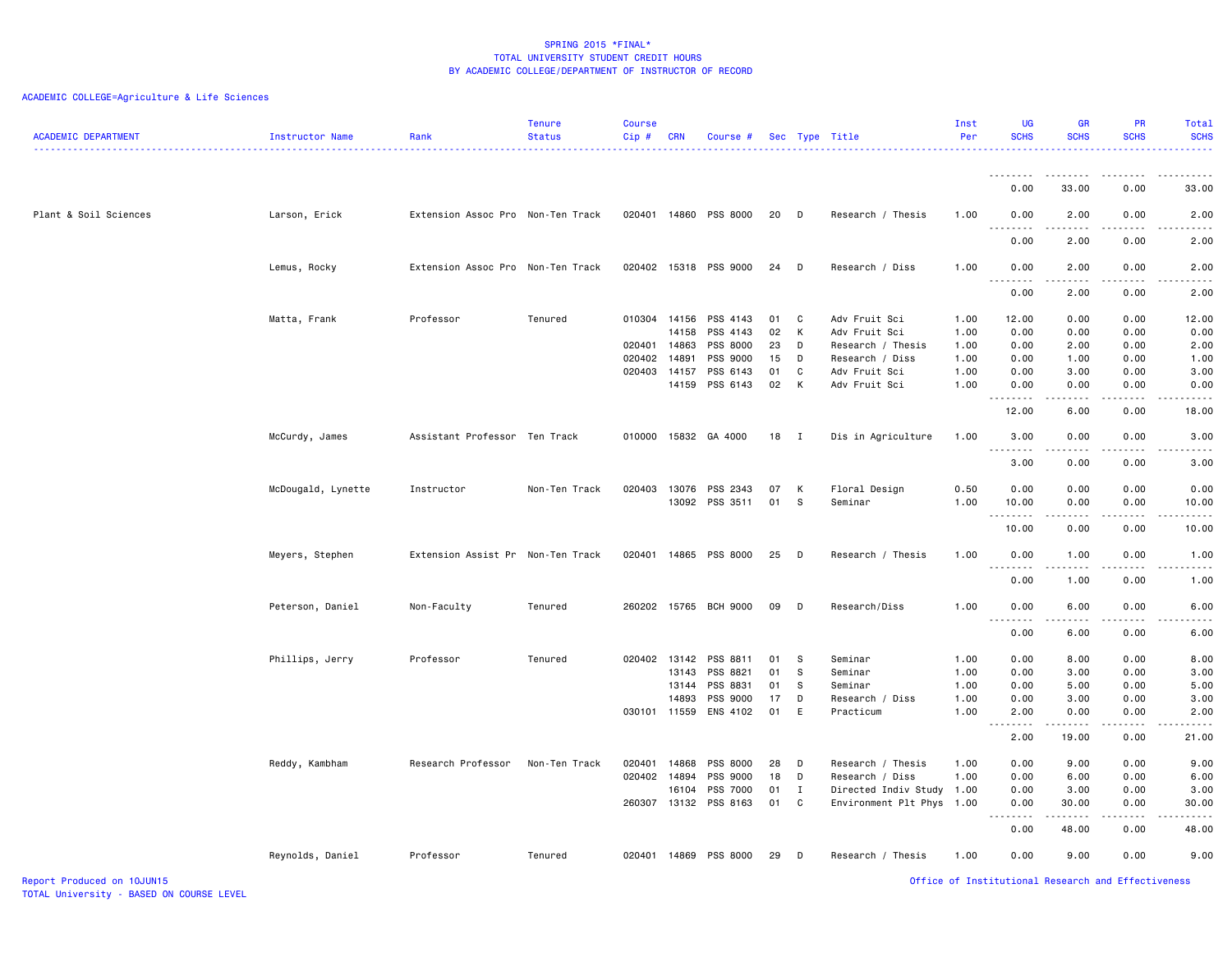|                            |                    |                               | <b>Tenure</b>  | <b>Course</b> |            |                       |       |          |                           | Inst | <b>UG</b>                                                                                                                                                         | <b>GR</b>                                                                                                                                                    | PR                                                                                                                                | Total                                                                                                                                                         |
|----------------------------|--------------------|-------------------------------|----------------|---------------|------------|-----------------------|-------|----------|---------------------------|------|-------------------------------------------------------------------------------------------------------------------------------------------------------------------|--------------------------------------------------------------------------------------------------------------------------------------------------------------|-----------------------------------------------------------------------------------------------------------------------------------|---------------------------------------------------------------------------------------------------------------------------------------------------------------|
| <b>ACADEMIC DEPARTMENT</b> | Instructor Name    | Rank                          | <b>Status</b>  | Cip#          | <b>CRN</b> | Course #              |       |          | Sec Type Title            | Per  | <b>SCHS</b>                                                                                                                                                       | <b>SCHS</b>                                                                                                                                                  | <b>SCHS</b>                                                                                                                       | <b>SCHS</b><br>.                                                                                                                                              |
| Plant & Soil Sciences      | Reynolds, Daniel   | Professor                     | Tenured        | 020402        | 13110      | PSS 4813              | 01    | C        | Herbicide Technology 1.00 |      | 42.00                                                                                                                                                             | 0.00                                                                                                                                                         | 0.00                                                                                                                              | 42.00                                                                                                                                                         |
|                            |                    |                               |                |               | 13111      | PSS 4813              | 02    | K        | Herbicide Technology 1.00 |      | 0.00                                                                                                                                                              | 0.00                                                                                                                                                         | 0.00                                                                                                                              | 0.00                                                                                                                                                          |
|                            |                    |                               |                |               | 13128      | PSS 6813              | 01    | C        | Herbicide Technology 1.00 |      | 0.00                                                                                                                                                              | 51.00                                                                                                                                                        | 0.00                                                                                                                              | 51.00                                                                                                                                                         |
|                            |                    |                               |                |               | 13129      | PSS 6813              | 02    | K        | Herbicide Technology      | 1.00 | 0.00                                                                                                                                                              | 0.00                                                                                                                                                         | 0.00                                                                                                                              | 0.00                                                                                                                                                          |
|                            |                    |                               |                |               | 14895      | PSS 9000              | 19    | D        | Research / Diss           | 1.00 | 0.00<br>$\frac{1}{2} \left( \frac{1}{2} \right) \left( \frac{1}{2} \right) \left( \frac{1}{2} \right) \left( \frac{1}{2} \right) \left( \frac{1}{2} \right)$<br>. | 26.00<br>.                                                                                                                                                   | 0.00<br>.                                                                                                                         | 26.00<br>$\frac{1}{2}$                                                                                                                                        |
|                            |                    |                               |                |               |            |                       |       |          |                           |      | 42.00                                                                                                                                                             | 86.00                                                                                                                                                        | 0.00                                                                                                                              | 128.00                                                                                                                                                        |
|                            | Shaw, David        | Non-Faculty                   | Tenured        | 020402        |            | 14897 PSS 9000        | 21    | D        | Research / Diss           | 1.00 | 0.00<br>.                                                                                                                                                         | 2.00<br>$\frac{1}{2} \left( \frac{1}{2} \right) \left( \frac{1}{2} \right) \left( \frac{1}{2} \right) \left( \frac{1}{2} \right) \left( \frac{1}{2} \right)$ | 0.00<br>المتماما                                                                                                                  | 2.00<br>$\frac{1}{2} \left( \frac{1}{2} \right) \left( \frac{1}{2} \right) \left( \frac{1}{2} \right) \left( \frac{1}{2} \right) \left( \frac{1}{2} \right)$  |
|                            |                    |                               |                |               |            |                       |       |          |                           |      | 0.00                                                                                                                                                              | 2.00                                                                                                                                                         | 0.00                                                                                                                              | 2.00                                                                                                                                                          |
|                            | Smith, Marshall    | Non-Faculty                   | Not Applicable | 521003        | 14311      | FYE 1001              | F01 C |          | Freshman Year Experi 0.25 |      | 60.00                                                                                                                                                             | 0.00                                                                                                                                                         | 0.00                                                                                                                              | 60.00                                                                                                                                                         |
|                            |                    |                               |                |               | 15559      | FYE 1001              | F02 C |          | Freshman Year Experi 0.25 |      | 39.50<br>.                                                                                                                                                        | 0.00                                                                                                                                                         | 0.00<br>$\frac{1}{2} \left( \frac{1}{2} \right) \left( \frac{1}{2} \right) \left( \frac{1}{2} \right) \left( \frac{1}{2} \right)$ | 39.50<br>$\frac{1}{2} \left( \frac{1}{2} \right) \left( \frac{1}{2} \right) \left( \frac{1}{2} \right) \left( \frac{1}{2} \right) \left( \frac{1}{2} \right)$ |
|                            |                    |                               |                |               |            |                       |       |          |                           |      | 99.50                                                                                                                                                             | 0.00                                                                                                                                                         | 0.00                                                                                                                              | 99.50                                                                                                                                                         |
|                            | Sneed, James       | Non-Faculty                   | Not Applicable | 010607        | 13107      | PSS 4423              | 02    | K        | Golf Course Oper          | 1.00 | 0.00                                                                                                                                                              | 0.00                                                                                                                                                         | 0.00                                                                                                                              | 0.00                                                                                                                                                          |
|                            |                    |                               |                |               | 13125      | PSS 6423              | 02    | K        | Golf Course Oper          | 1.00 | 0.00<br>$\sim$ $\sim$ $\sim$<br>$\sim$ $\sim$ $\sim$ $\sim$ $\sim$                                                                                                | 0.00                                                                                                                                                         | 0.00                                                                                                                              | 0.00<br>-----                                                                                                                                                 |
|                            |                    |                               |                |               |            |                       |       |          |                           |      | 0.00                                                                                                                                                              | 0.00                                                                                                                                                         | 0.00                                                                                                                              | 0.00                                                                                                                                                          |
|                            | Stewart, Barry     | Associate Professor Tenured   |                | 010607        | 13108      | PSS 4443              | 01    | C        | Athletic Field Mgt        | 1.00 | 57.00                                                                                                                                                             | 0.00                                                                                                                                                         | 0.00                                                                                                                              | 57.00                                                                                                                                                         |
|                            |                    |                               |                |               | 14948      | PSS 4443              | 02    | <b>C</b> | Athletic Field Mgt-A 1.00 |      | 12.00                                                                                                                                                             | 0.00                                                                                                                                                         | 0.00                                                                                                                              | 12.00                                                                                                                                                         |
|                            |                    |                               |                |               | 14962      | PSS 6443              | 01    | B        | Athletic Field Mgt        | 1.00 | 0.00                                                                                                                                                              | 6.00                                                                                                                                                         | 0.00                                                                                                                              | 6.00                                                                                                                                                          |
|                            |                    |                               |                |               | 14963      | PSS 6443              | 02    | B        | Athletic Field Mgt-       | 1.00 | 0.00                                                                                                                                                              | 3.00                                                                                                                                                         | 0.00                                                                                                                              | 3.00                                                                                                                                                          |
|                            |                    |                               |                | 011103        | 13067      | PSS 1313              | 02    | K        | Plant Science             | 1.00 | 0.00                                                                                                                                                              | 0.00                                                                                                                                                         | 0.00                                                                                                                              | 0.00                                                                                                                                                          |
|                            |                    |                               |                | 020401        | 13088      | PSS 3421              | 01    | <b>S</b> | Turf Seminar II           | 1.00 | 18.00<br>.                                                                                                                                                        | 0.00                                                                                                                                                         | 0.00                                                                                                                              | 18.00<br>-----                                                                                                                                                |
|                            |                    |                               |                |               |            |                       |       |          |                           |      | 87.00                                                                                                                                                             | 9.00                                                                                                                                                         | 0.00                                                                                                                              | 96.00                                                                                                                                                         |
|                            | Tseng, Te Ming     | Assistant Professor Ten Track |                | 011105        | 14169      | PSS 4633              | 01    | C        | Weed Biology/Ecology 1.00 |      | 39.00                                                                                                                                                             | 0.00                                                                                                                                                         | 0.00                                                                                                                              | 39.00                                                                                                                                                         |
|                            |                    |                               |                |               | 14171      | PSS 4633              | 02    | K        | Weed Biology/Ecology 1.00 |      | 0.00                                                                                                                                                              | 0.00                                                                                                                                                         | 0.00                                                                                                                              | 0.00                                                                                                                                                          |
|                            |                    |                               |                | 020499        | 14170      | PSS 6633              | 01    | C        | Weed Biology/Ecology 1.00 |      | 0.00                                                                                                                                                              | 9.00                                                                                                                                                         | 0.00                                                                                                                              | 9.00                                                                                                                                                          |
|                            |                    |                               |                |               |            | 14172 PSS 6633        | 02    | K        | Weed Biology/Ecology 1.00 |      | 0.00<br>.                                                                                                                                                         | 0.00<br>.                                                                                                                                                    | 0.00<br>$\sim$ $\sim$ $\sim$                                                                                                      | 0.00<br>$\frac{1}{2} \left( \frac{1}{2} \right) \left( \frac{1}{2} \right) \left( \frac{1}{2} \right) \left( \frac{1}{2} \right) \left( \frac{1}{2} \right)$  |
|                            |                    |                               |                |               |            |                       |       |          |                           |      | 39.00                                                                                                                                                             | 9.00                                                                                                                                                         | 0.00                                                                                                                              | 48.00                                                                                                                                                         |
|                            | Varco, Jac         | Professor                     | Tenured        | 020401        | 14875      | PSS 8000              | 35    | D        | Research / Thesis         | 1.00 | 0.00                                                                                                                                                              | 7.00                                                                                                                                                         | 0.00                                                                                                                              | 7.00                                                                                                                                                          |
|                            |                    |                               |                | 020402        | 14898      | PSS 9000              | 22    | D        | Research / Diss           | 1.00 | 0.00                                                                                                                                                              | 9.00                                                                                                                                                         | 0.00                                                                                                                              | 9.00                                                                                                                                                          |
|                            |                    |                               |                | 020501 13099  |            | PSS 4313              | 01    | C        | Soil Fertility            | 1.00 | 102.00                                                                                                                                                            | 0.00                                                                                                                                                         | 0.00                                                                                                                              | 102.00                                                                                                                                                        |
|                            |                    |                               |                |               |            | 13117 PSS 6313        | 01    | C        | Soil Fertility            | 1.00 | 0.00<br>.                                                                                                                                                         | 27.00<br>.                                                                                                                                                   | 0.00<br>.                                                                                                                         | 27.00                                                                                                                                                         |
|                            |                    |                               |                |               |            |                       |       |          |                           |      | 102.00                                                                                                                                                            | 43.00                                                                                                                                                        | 0.00                                                                                                                              | 145.00                                                                                                                                                        |
|                            | Wallace, Teddy     | Associate Professor Tenured   |                | 010304        | 13098      | PSS 4133              | 01    | C        | Fiber&Oilseed Crops       | 1.00 | 129.00                                                                                                                                                            | 0.00                                                                                                                                                         | 0.00                                                                                                                              | 129.00                                                                                                                                                        |
|                            |                    |                               |                | 020401        | 14876      | PSS 8000              | 36    | D        | Research / Thesis         | 1.00 | 0.00                                                                                                                                                              | 2.00                                                                                                                                                         | 0.00                                                                                                                              | 2.00                                                                                                                                                          |
|                            |                    |                               |                |               |            | 020402 13116 PSS 6133 | 01    | C        | Fiber&Oilseed Crops       | 1.00 | 0.00<br>.                                                                                                                                                         | 9.00<br>.                                                                                                                                                    | 0.00<br>.                                                                                                                         | 9.00<br>------                                                                                                                                                |
|                            |                    |                               |                |               |            |                       |       |          |                           |      | 129.00                                                                                                                                                            | 11.00                                                                                                                                                        | 0.00                                                                                                                              | 140.00                                                                                                                                                        |
|                            | Warburton, Marilyn | Non-Employee                  | Not Applicable | 260202        |            | 15768 BCH 9000        | 12    | D        | Research/Diss             | 1.00 | 0.00                                                                                                                                                              | 3.00                                                                                                                                                         | 0.00                                                                                                                              | 3.00                                                                                                                                                          |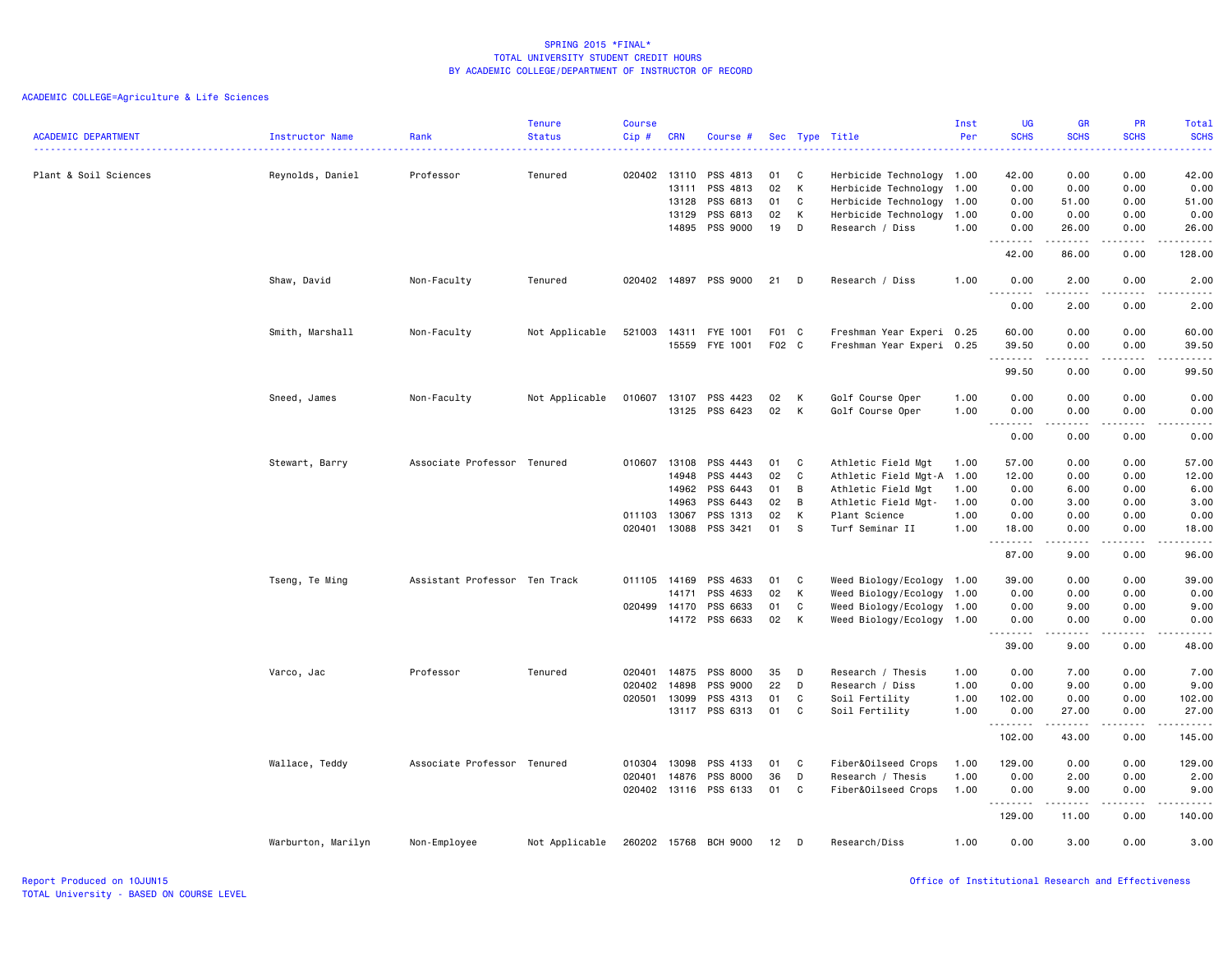| <b>ACADEMIC DEPARTMENT</b> | Instructor Name | Rank | Tenure<br>Status | Course<br>$Cip$ # | <b>CRN</b> | Course # Sec Type Title |  | Inst<br>Per | <b>UG</b><br><b>SCHS</b> | <b>GR</b><br><b>SCHS</b> | <b>PR</b><br><b>SCHS</b> | Total<br><b>SCHS</b> |
|----------------------------|-----------------|------|------------------|-------------------|------------|-------------------------|--|-------------|--------------------------|--------------------------|--------------------------|----------------------|
|                            |                 |      |                  |                   |            |                         |  |             | .<br>0.00                | 3.00                     | 0.00                     | 3.00                 |
|                            |                 |      |                  |                   |            |                         |  |             | $=$ = = = = = = =        | ========                 | ========                 | ==========           |
| Plant & Soil Sciences      |                 |      |                  |                   |            |                         |  |             | 2175.50                  | 505.00                   | 0.00                     | 2680.50              |
|                            |                 |      |                  |                   |            |                         |  |             | --------<br>--------     | ---------<br>--------    | ========                 |                      |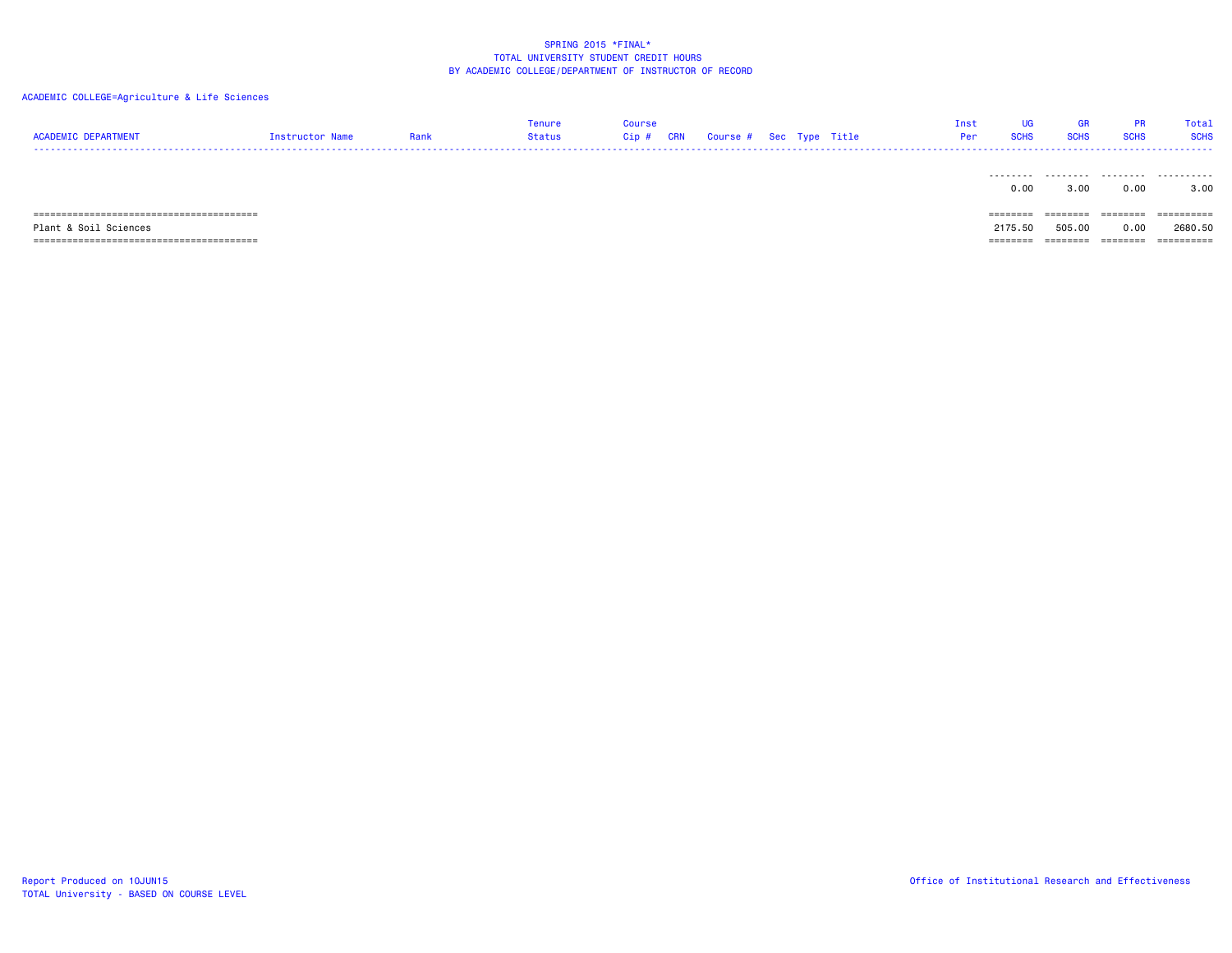| <b>ACADEMIC DEPARTMENT</b> | Instructor Name       | Rank                          | <b>Tenure</b><br><b>Status</b> | <b>Course</b><br>Cip# | <b>CRN</b>     | Course #                 |          |              | Sec Type Title                                         | Inst<br>Per  | <b>UG</b><br><b>SCHS</b> | <b>GR</b><br><b>SCHS</b>                                                                                                                                      | PR<br><b>SCHS</b>                   | Total<br><b>SCHS</b>                                                                                                                                         |
|----------------------------|-----------------------|-------------------------------|--------------------------------|-----------------------|----------------|--------------------------|----------|--------------|--------------------------------------------------------|--------------|--------------------------|---------------------------------------------------------------------------------------------------------------------------------------------------------------|-------------------------------------|--------------------------------------------------------------------------------------------------------------------------------------------------------------|
|                            |                       |                               |                                |                       |                |                          |          |              |                                                        |              |                          |                                                                                                                                                               |                                     | $\frac{1}{2} \left( \frac{1}{2} \right) \left( \frac{1}{2} \right) \left( \frac{1}{2} \right) \left( \frac{1}{2} \right)$                                    |
| Poultry Science            | Beck, Mary            | Professor                     | Tenured                        | 020209                |                | 15575 PO 8990            | 01 S     |              | Special Topic In PO                                    | 1.00         | 0.00                     | 4.00<br>$\frac{1}{2} \left( \frac{1}{2} \right) \left( \frac{1}{2} \right) \left( \frac{1}{2} \right) \left( \frac{1}{2} \right) \left( \frac{1}{2} \right)$  | 0.00<br>$\sim$ $\sim$ $\sim$ $\sim$ | 4.00<br>$\frac{1}{2} \left( \frac{1}{2} \right) \left( \frac{1}{2} \right) \left( \frac{1}{2} \right) \left( \frac{1}{2} \right) \left( \frac{1}{2} \right)$ |
|                            |                       |                               |                                |                       |                |                          |          |              |                                                        |              | 0.00                     | 4.00                                                                                                                                                          | 0.00                                | 4.00                                                                                                                                                         |
|                            | Farnell, Morgan       | Associate Professor Tenured   |                                | 020209                | 13002          | PO 4313                  | 01       | C            | Mgt Comm Layers                                        | 1.00         | 57.00                    | 0.00                                                                                                                                                          | 0.00                                | 57.00                                                                                                                                                        |
|                            |                       |                               |                                |                       |                | 13007 PO 6313            | 01       | C            | Mgt Comm Layers                                        | 1.00         | 0.00<br>.                | 9.00<br>$\frac{1}{2} \left( \frac{1}{2} \right) \left( \frac{1}{2} \right) \left( \frac{1}{2} \right) \left( \frac{1}{2} \right) \left( \frac{1}{2} \right)$  | 0.00<br>الأعامات                    | 9.00<br>$\frac{1}{2} \left( \frac{1}{2} \right) \left( \frac{1}{2} \right) \left( \frac{1}{2} \right) \left( \frac{1}{2} \right) \left( \frac{1}{2} \right)$ |
|                            |                       |                               |                                |                       |                |                          |          |              |                                                        |              | 57.00                    | 9.00                                                                                                                                                          | 0.00                                | 66.00                                                                                                                                                        |
|                            | Kiess, Aaron          | Associate Professor Tenured   |                                | 010907                | 13005          | P0 4844                  | 01       | C            | Avian Anatomy & Phys 1.00                              |              | 104.00                   | 0.00                                                                                                                                                          | 0.00                                | 104.00                                                                                                                                                       |
|                            |                       |                               |                                |                       | 13006          | P0 4844                  | 02       | K            | Avian Anatomy & Phys 1.00                              |              | 0.00                     | 0.00                                                                                                                                                          | 0.00                                | 0.00                                                                                                                                                         |
|                            |                       |                               |                                |                       | 13010<br>13011 | PO 6844<br>PO 6844       | 01<br>02 | C<br>K       | Avian Anatomy & Phys 1.00<br>Avian Anatomy & Phys 1.00 |              | 0.00<br>0.00             | 8.00<br>0.00                                                                                                                                                  | 0.00<br>0.00                        | 8.00<br>0.00                                                                                                                                                 |
|                            |                       |                               |                                | 020209                | 15426          | PO 9000                  | 03       | D            | Research / Diss                                        | 1.00         | 0.00                     | 9.00                                                                                                                                                          | 0.00                                | 9.00                                                                                                                                                         |
|                            |                       |                               |                                |                       | 16368          | PO 4000                  | 04       | $\mathbf I$  | Directed Indiv Study 1.00                              |              | 3.00                     | 0.00                                                                                                                                                          | 0.00                                | 3.00                                                                                                                                                         |
|                            |                       |                               |                                |                       |                |                          |          |              |                                                        |              | .<br>107.00              | .<br>17.00                                                                                                                                                    | .<br>0.00                           | .<br>124.00                                                                                                                                                  |
|                            | McDaniel, Christopher | Professor                     | Tenured                        | 010000                | 15037          | GA 4000                  | 09       | $\mathbf{I}$ | Dis in Agriculture                                     | 1.00         | 3.00                     | 0.00                                                                                                                                                          | 0.00                                | 3.00                                                                                                                                                         |
|                            |                       |                               |                                | 020209                |                | 15427 PO 9000            | 04       | D            | Research / Diss                                        | 1.00         | 0.00                     | 3.00                                                                                                                                                          | 0.00                                | 3.00                                                                                                                                                         |
|                            |                       |                               |                                |                       |                |                          |          |              |                                                        |              | .<br>3.00                | $\frac{1}{2} \left( \frac{1}{2} \right) \left( \frac{1}{2} \right) \left( \frac{1}{2} \right) \left( \frac{1}{2} \right) \left( \frac{1}{2} \right)$<br>3.00  | .<br>0.00                           | $\frac{1}{2} \left( \frac{1}{2} \right) \left( \frac{1}{2} \right) \left( \frac{1}{2} \right) \left( \frac{1}{2} \right) \left( \frac{1}{2} \right)$<br>6.00 |
|                            | Peebles, Edgar        | Professor                     | Tenured                        | 020209                | 15420          | PO 8000                  | 05       | D            | Research / Thesis                                      | 1.00         | 0.00                     | 5.00                                                                                                                                                          | 0.00                                | 5.00                                                                                                                                                         |
|                            |                       |                               |                                |                       | 15428          | PO 9000                  | 05       | D            | Research / Diss                                        | 1.00         | 0.00                     | 10.00                                                                                                                                                         | 0.00                                | 10.00                                                                                                                                                        |
|                            |                       |                               |                                | 260613                | 12009          | GNS 3103                 | 01       | C            | Genetics I                                             | 1.00         | 51.00                    | 0.00                                                                                                                                                          | 0.00                                | 51.00                                                                                                                                                        |
|                            |                       |                               |                                |                       | 12010          | GNS 3103                 | 02       | K            | Genetics I                                             | 1.00         | 0.00                     | 0.00                                                                                                                                                          | 0.00                                | 0.00                                                                                                                                                         |
|                            |                       |                               |                                |                       | 12011          | GNS 3103                 | 03       | K            | Genetics I                                             | 1.00         | 0.00                     | 0.00                                                                                                                                                          | 0.00                                | 0.00                                                                                                                                                         |
|                            |                       |                               |                                |                       | 12996          | PO 3103                  | 01       | C            | Genetics I                                             | 1.00         | 171.00                   | 0.00                                                                                                                                                          | 0.00                                | 171.00                                                                                                                                                       |
|                            |                       |                               |                                |                       | 12997<br>12998 | PO 3103<br>PO 3103       | 02       | K<br>K       | Genetics I<br>Genetics I                               | 1.00<br>1.00 | 0.00                     | 0.00<br>0.00                                                                                                                                                  | 0.00                                | 0.00<br>0.00                                                                                                                                                 |
|                            |                       |                               |                                | 260801                | 10439          | BIO 3103                 | 03<br>01 | C            | Genetics I                                             | 1.00         | 0.00<br>321.00           | 0.00                                                                                                                                                          | 0.00<br>0.00                        | 321.00                                                                                                                                                       |
|                            |                       |                               |                                |                       | 10440          | BIO 3103                 | 02       | K            | Genetics I                                             | 1.00         | 0.00                     | 0.00                                                                                                                                                          | 0.00                                | 0.00                                                                                                                                                         |
|                            |                       |                               |                                |                       |                | 10441 BIO 3103           | 03       | К            | Genetics I                                             | 1.00         | 0.00                     | 0.00                                                                                                                                                          | 0.00                                | 0.00                                                                                                                                                         |
|                            |                       |                               |                                |                       |                |                          |          |              |                                                        |              | .<br>543.00              | $\frac{1}{2} \left( \frac{1}{2} \right) \left( \frac{1}{2} \right) \left( \frac{1}{2} \right) \left( \frac{1}{2} \right) \left( \frac{1}{2} \right)$<br>15.00 | $\sim$ $\sim$ $\sim$<br>0.00        | .<br>558.00                                                                                                                                                  |
|                            | Sharma, Chander       | Assistant Professor Ten Track |                                | 010907                | 11875          | FNH 4512                 | 01       | C            | Poult. Prod. Safety                                    | 1.00         | 6.00                     | 0.00                                                                                                                                                          | 0.00                                | 6.00                                                                                                                                                         |
|                            |                       |                               |                                |                       | 11888          | FNH 6512                 | 01       | C            | Poult. Prod. Safety                                    | 1.00         | 0.00                     | 6.00                                                                                                                                                          | 0.00                                | 6.00                                                                                                                                                         |
|                            |                       |                               |                                |                       |                | 13004 PO 4512            | 01       | C            | Poult. Prod. Safety                                    | 1.00         | 22.00                    | 0.00                                                                                                                                                          | 0.00                                | 22.00                                                                                                                                                        |
|                            |                       |                               |                                |                       | 13009          | PO 6512                  | 01       | C            | Poult. Prod. Safety                                    | 1.00         | 0.00                     | 2.00                                                                                                                                                          | 0.00                                | 2.00                                                                                                                                                         |
|                            |                       |                               |                                | 020209                | 12995          | PO 3021                  | 01       | - S          | Seminar                                                | 1.00         | 17.00                    | 0.00                                                                                                                                                          | 0.00                                | 17.00                                                                                                                                                        |
|                            |                       |                               |                                |                       | 13000          | PO 4031                  | 01       | <b>S</b>     | Seminar                                                | 1.00         | 6.00                     | 0.00                                                                                                                                                          | 0.00                                | 6.00                                                                                                                                                         |
|                            |                       |                               |                                |                       | 13001<br>15421 | P0 4041<br>PO 8000       | 01       | s<br>D       | Seminar                                                | 1.00<br>1.00 | 12.00<br>0.00            | 0.00                                                                                                                                                          | 0.00<br>0.00                        | 12.00                                                                                                                                                        |
|                            |                       |                               |                                |                       |                | 15429 PO 9000            | 06<br>06 | D            | Research / Thesis<br>Research / Diss                   | 1.00         | 0.00                     | 9.00<br>7.00                                                                                                                                                  | 0.00                                | 9.00<br>7.00                                                                                                                                                 |
|                            |                       |                               |                                |                       |                |                          |          |              |                                                        |              | .                        | $\frac{1}{2} \left( \frac{1}{2} \right) \left( \frac{1}{2} \right) \left( \frac{1}{2} \right) \left( \frac{1}{2} \right) \left( \frac{1}{2} \right)$          | د د د د                             | $-$ - - - - - $-$                                                                                                                                            |
|                            |                       |                               |                                |                       |                |                          |          |              |                                                        |              | 63.00                    | 24.00                                                                                                                                                         | 0.00                                | 87.00                                                                                                                                                        |
|                            | Wamsley, Kelley       | Assistant Professor Ten Track |                                | 010000                | 15872          | GA 4000                  | 19       | $\mathbf{I}$ | Dis in Agriculture                                     | 1.00         | 3.00                     | 0.00                                                                                                                                                          | 0.00                                | 3.00                                                                                                                                                         |
|                            |                       |                               |                                | 010904                | 13003          | P0 4423                  | 01       | C            | Feed Manufacturing                                     | 1.00         | 78.00                    | 0.00                                                                                                                                                          | 0.00                                | 78.00                                                                                                                                                        |
|                            |                       |                               |                                | 020209                | 13008          | PO 6423<br>15422 PO 8000 | 01<br>07 | C<br>D       | Feed Manufacturing<br>Research / Thesis                | 1.00<br>1.00 | 0.00<br>0.00             | 3.00<br>12.00                                                                                                                                                 | 0.00<br>0.00                        | 3.00<br>12.00                                                                                                                                                |
|                            |                       |                               |                                |                       |                |                          |          |              |                                                        |              |                          |                                                                                                                                                               |                                     |                                                                                                                                                              |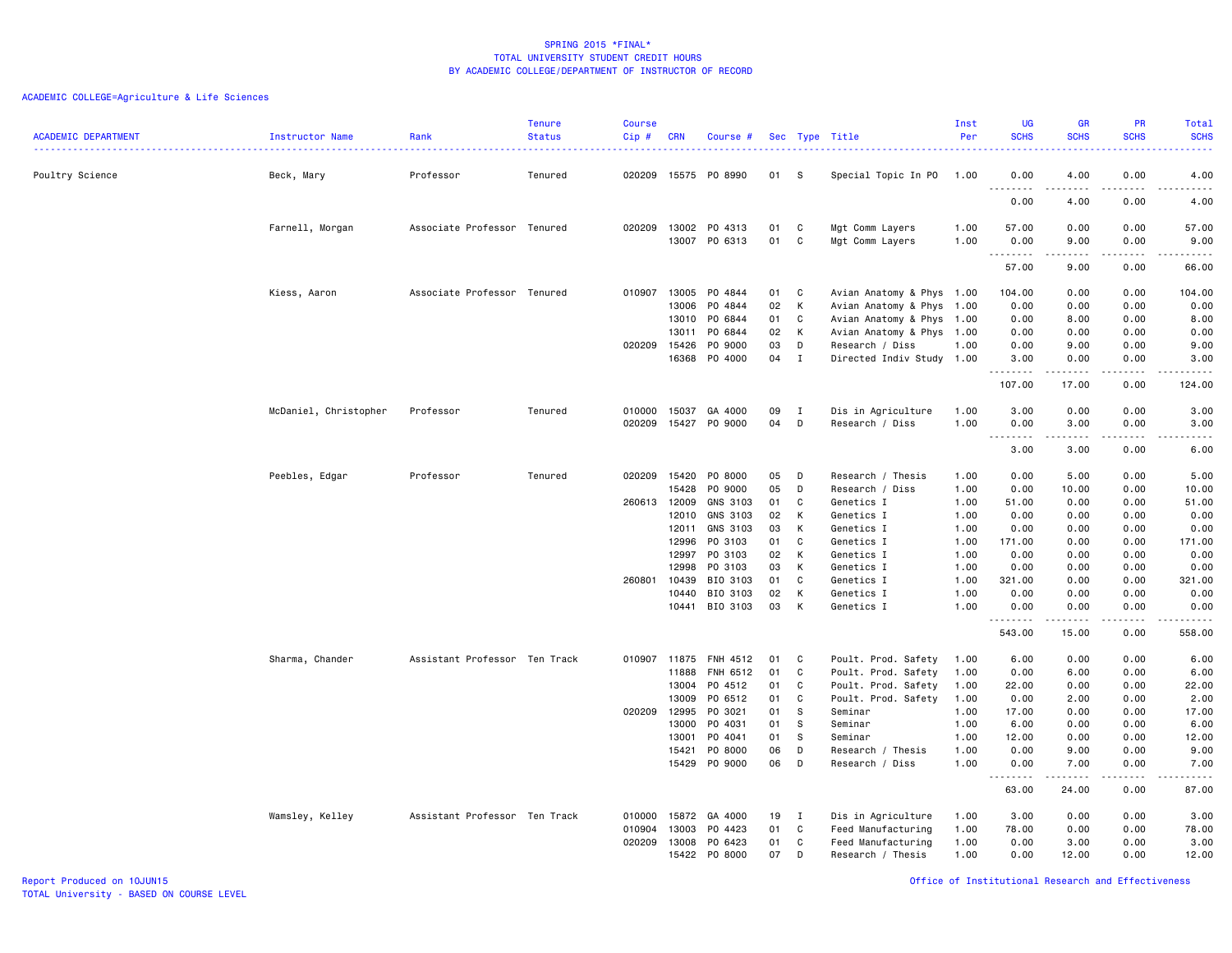| <b>ACADEMIC DEPARTMENT</b> | Instructor Name | Rank                              | <b>Tenure</b><br><b>Status</b> | <b>Course</b><br>Cip # | <b>CRN</b>              | Course #                            |                    |                    | Sec Type Title                                                                      | Inst<br>Per | <b>UG</b><br><b>SCHS</b>  | <b>GR</b><br><b>SCHS</b> | <b>PR</b><br><b>SCHS</b> | Total<br><b>SCHS</b>  |
|----------------------------|-----------------|-----------------------------------|--------------------------------|------------------------|-------------------------|-------------------------------------|--------------------|--------------------|-------------------------------------------------------------------------------------|-------------|---------------------------|--------------------------|--------------------------|-----------------------|
| Poultry Science            | Wamsley, Kelley | Assistant Professor Ten Track     |                                | 020209                 | 16190<br>16369<br>16371 | PO 4000<br>PO 4000<br>PO 4000       | 03 I<br>05<br>06   | $\mathbf I$<br>- I | Directed Indiv Study 1.00<br>Directed Indiv Study 1.00<br>Directed Indiv Study 1.00 |             | 3.00<br>3.00<br>3.00      | 0.00<br>0.00<br>0.00     | 0.00<br>0.00<br>0.00     | 3.00<br>3.00<br>3.00  |
|                            |                 |                                   |                                |                        |                         |                                     |                    |                    |                                                                                     |             | ---------<br>90.00        | .<br>15.00               | .<br>0.00                | .<br>105.00           |
|                            | Wells, Jessica  | Extension Instructo Non-Ten Track |                                | 010907<br>020209       | 12999<br>16123          | PO 3423<br>PO 4000<br>16132 PO 4000 | 01 B<br>01<br>02 I | $\mathbf I$        | Poultry Evaluation I 1.00<br>Directed Indiv Study 1.00<br>Directed Indiv Study 1.00 |             | 15.00<br>3.00<br>5.00     | 0.00<br>0.00<br>0.00     | 0.00<br>0.00<br>0.00     | 15.00<br>3.00<br>5.00 |
|                            |                 |                                   |                                |                        |                         |                                     |                    |                    |                                                                                     |             | 23.00                     | 0.00                     | -----<br>0.00            | 23.00                 |
|                            | Zhai, Wei       | Assistant Professor Ten Track     |                                | 020209                 | 15431                   | PO 9000                             | 08                 | D                  | Research / Diss                                                                     | 1.00        | 0.00<br>---------<br>0.00 | 5.00<br>.<br>5.00        | 0.00<br>.<br>0.00        | 5.00<br>.<br>5.00     |
| Poultry Science            |                 |                                   |                                |                        |                         |                                     |                    |                    |                                                                                     |             | 886.00<br>========        | 92.00<br>========        | 0.00<br>========         | 978.00                |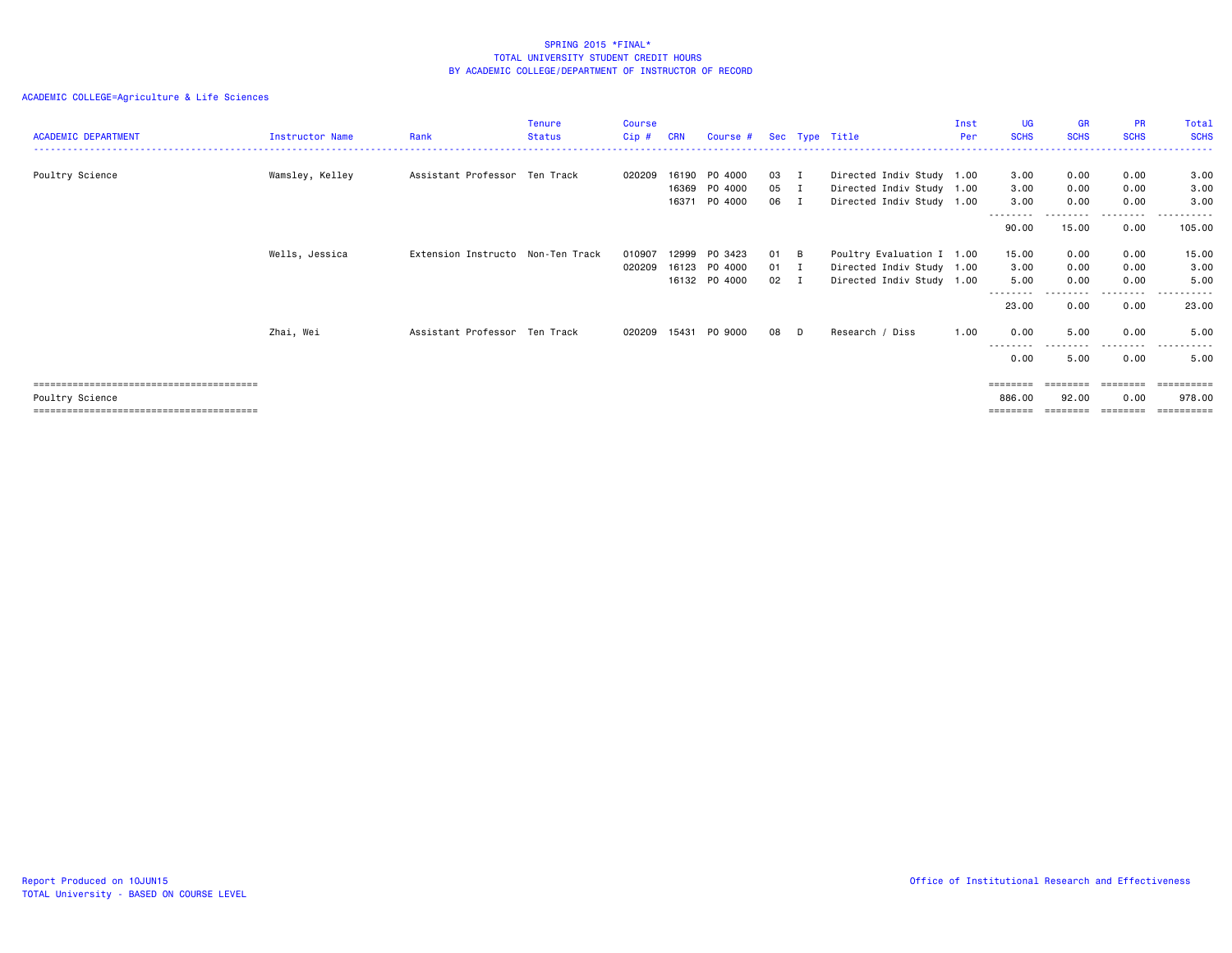| <b>ACADEMIC DEPARTMENT</b> | Instructor Name     | Rank                               | <b>Tenure</b><br><b>Status</b> | <b>Course</b><br>Cip# | <b>CRN</b>     | Course #                  |          |                             | Sec Type Title                                         | Inst<br>Per  | <b>UG</b><br><b>SCHS</b> | <b>GR</b><br><b>SCHS</b> | <b>PR</b><br><b>SCHS</b> | <b>Total</b><br><b>SCHS</b><br>. |
|----------------------------|---------------------|------------------------------------|--------------------------------|-----------------------|----------------|---------------------------|----------|-----------------------------|--------------------------------------------------------|--------------|--------------------------|--------------------------|--------------------------|----------------------------------|
| School of Human Sciences   | Akande, Katrina     | Assistant Professor Ten Track      |                                |                       | 190101 15774   | HS 7000                   | 05       | $\mathbf{I}$                | Directed Indiv Study 1.00                              |              | 0.00<br>.                | 3.00                     | 0.00                     | 3.00<br>.                        |
|                            |                     |                                    |                                |                       |                |                           |          |                             |                                                        |              | 0.00                     | 3.00                     | 0.00                     | 3.00                             |
|                            | Belgrave, Louise    | Grad Research Assis Not Applicable |                                |                       |                | 190402 12213 HS 3303      | 01 C     |                             | Consumer Economics                                     | 1.00         | 123.00                   | 0.00                     | 0.00                     | 123.00                           |
|                            |                     |                                    |                                |                       |                |                           |          |                             |                                                        |              | 123.00                   | 0.00                     | 0.00                     | 123.00                           |
|                            | Boutwell, Angela    | Lecturer                           | Non-Ten Track                  |                       |                | 190706 13822 HS 2813      | 501 B    |                             | Child Development                                      | 1.00         | 21.00<br>.               | 0.00<br>.                | 0.00                     | 21.00<br>.                       |
|                            |                     |                                    |                                |                       |                |                           |          |                             |                                                        |              | 21.00                    | 0.00                     | 0.00                     | 21.00                            |
|                            | Browning, Ned       | Lecturer                           | Not Applicable                 |                       |                | 090101 10786 CO 1013      | 20       | C                           | Intro to Communicati 1.00                              |              | 105.00<br>. <b>.</b>     | 0.00                     | 0.00                     | 105.00<br>.                      |
|                            |                     |                                    |                                |                       |                |                           |          |                             |                                                        |              | 105.00                   | 0.00                     | 0.00                     | 105.00                           |
|                            | Calico, Carley      | Grad Research Assis Not Applicable |                                |                       |                | 010801 10143 AIS 3333     | 01 C     |                             | Present Ag and Life                                    | 1.00         | 66.00                    | 0.00                     | 0.00                     | 66.00<br>-----                   |
|                            |                     |                                    |                                |                       |                |                           |          |                             |                                                        |              | 66.00                    | 0.00                     | 0.00                     | 66.00                            |
|                            | Downey, Laura       | Extension Assist Pr Non-Ten Track  |                                | 131301<br>190701      | 14966          | AIS 9000<br>15772 HS 8000 | 02<br>05 | D<br>D                      | Research/Diss<br>Research/Thesis                       | 1.00<br>1.00 | 0.00<br>0.00             | 17.00<br>3.00            | 0.00<br>0.00             | 17.00<br>3.00                    |
|                            |                     |                                    |                                |                       |                |                           |          |                             |                                                        |              | $- - - -$<br>0.00        | -----<br>20.00           | $\frac{1}{2}$<br>0.00    | -----<br>20.00                   |
|                            | Elmore-Staton, Lori | Assistant Professor Ten Track      |                                | 190101                | 15413          | HS 7000                   | 03       | I                           | Directed Indiv Study 1.00                              |              | 0.00                     | 1.00                     | 0.00                     | 1.00                             |
|                            |                     |                                    |                                |                       | 15414<br>15816 | HS 7000<br>HS 7000        | 04<br>08 | $\mathbf I$<br>$\mathbf{I}$ | Directed Indiv Study 1.00<br>Directed Indiv Study 1.00 |              | 0.00<br>0.00             | 1.00<br>3.00             | 0.00<br>0.00             | 1.00<br>3.00                     |
|                            |                     |                                    |                                | 190403                | 15691          | HS 4333                   | 03       | C                           | Family Public Policy 0.50                              |              | 27.00                    | 0.00                     | 0.00                     | 27.00                            |
|                            |                     |                                    |                                | 190701                | 12202          | HS 1813                   | 01       | C                           | Devel through Lifesp 1.00                              |              | 147.00                   | 0.00                     | 0.00                     | 147.00                           |
|                            |                     |                                    |                                |                       | 15272          | <b>HS 8000</b>            | 02       | D                           | Research/Thesis                                        | 1.00         | 0.00                     | 6.00                     | 0.00                     | 6.00                             |
|                            |                     |                                    |                                |                       | 199999 15469   | HS 8990                   | 01       | C                           | Special Topic In HS                                    | 1.00         | 0.00<br>.                | 27.00<br>.               | 0.00<br>.                | 27.00<br>.                       |
|                            |                     |                                    |                                |                       |                |                           |          |                             |                                                        |              | 174.00                   | 38.00                    | 0.00                     | 212.00                           |
|                            | Fason, Angel        | Instructor                         | Non-Ten Track                  | 010101                | 12233          | HS 4750                   | 01       | E                           | Internship                                             | 1.00         | 24.00                    | 0.00                     | 0.00                     | 24.00                            |
|                            |                     |                                    |                                | 190101                | 12230          | HS 4701                   | 01       | C                           | Internship Placement 1.00                              |              | 16.00                    | 0.00                     | 0.00                     | 16.00                            |
|                            |                     |                                    |                                |                       | 14476          | HS 3000                   | 02       | E                           | Field Experience                                       | 1.00         | 3.00                     | 0.00                     | 0.00                     | 3.00                             |
|                            |                     |                                    |                                | 190701                | 12232          | HS 4740                   | 01       | E                           | PreK-K Teacher Cand                                    | 1.00         | 96.00                    | 0.00                     | 0.00                     | 96.00                            |
|                            |                     |                                    |                                |                       | 12234          | HS 4760                   | 01       | E                           | Child Studies Intern                                   | 1.00         | 36.00                    | 0.00                     | 0.00                     | 36.00                            |
|                            |                     |                                    |                                |                       | 12236          | HS 4780                   | 01<br>01 | E                           | Youth Studies Intern 1.00                              |              | 48.00                    | 0.00                     | 0.00                     | 48.00                            |
|                            |                     |                                    |                                | 190706                | 12237<br>12210 | HS 4790<br>HS 2803        | 01       | E<br>B                      | Family Studies Inter 1.00<br>Prenatal & Infant De 1.00 |              | 36.00<br>114.00          | 0.00<br>0.00             | 0.00<br>0.00             | 36.00<br>114.00                  |
|                            |                     |                                    |                                |                       | 12212          | HS 2813                   | 01       | В                           | Child Development                                      | 1.00         | 117.00                   | 0.00                     | 0.00                     | 117.00                           |
|                            |                     |                                    |                                | 190708                | 15583          | HS 3803                   | 01       | B                           | Creat & Play Young C 1.00                              |              | 36.00                    | 0.00                     | 0.00                     | 36.00                            |
|                            |                     |                                    |                                |                       |                |                           |          |                             |                                                        |              | .<br>526.00              | .<br>0.00                | .<br>0.00                | <u>.</u><br>526.00               |
|                            | Freeman, Charles    | Assistant Professor Ten Track      |                                | 190101                | 15161          | HS 4000                   | 01       | $\mathbf{I}$                | Directed Indiv Study 1.00                              |              | 3.00                     | 0.00                     | 0.00                     | 3.00                             |
|                            |                     |                                    |                                |                       | 15556          | HS 4000                   | 02       | $\mathbf{I}$                | Directed Indiv Study 1.00                              |              | 3.00                     | 0.00                     | 0.00                     | 3.00                             |
|                            |                     |                                    |                                |                       | 15557          | HS 4000                   | 03       | $\mathbf{I}$                | Directed Indiv Study 1.00                              |              | 3.00                     | 0.00                     | 0.00                     | 3.00                             |
|                            |                     |                                    |                                |                       | 15603          | HS 4000                   | 04       | $\mathbf{I}$                | Directed Indiv Study 1.00                              |              | 3.00                     | 0.00                     | 0.00                     | 3.00                             |
|                            |                     |                                    |                                | 190403                | 14332          | HS 4343                   | 01       | B                           | Apparel Design II                                      | 1.00         | 48.00                    | 0.00                     | 0.00                     | 48.00                            |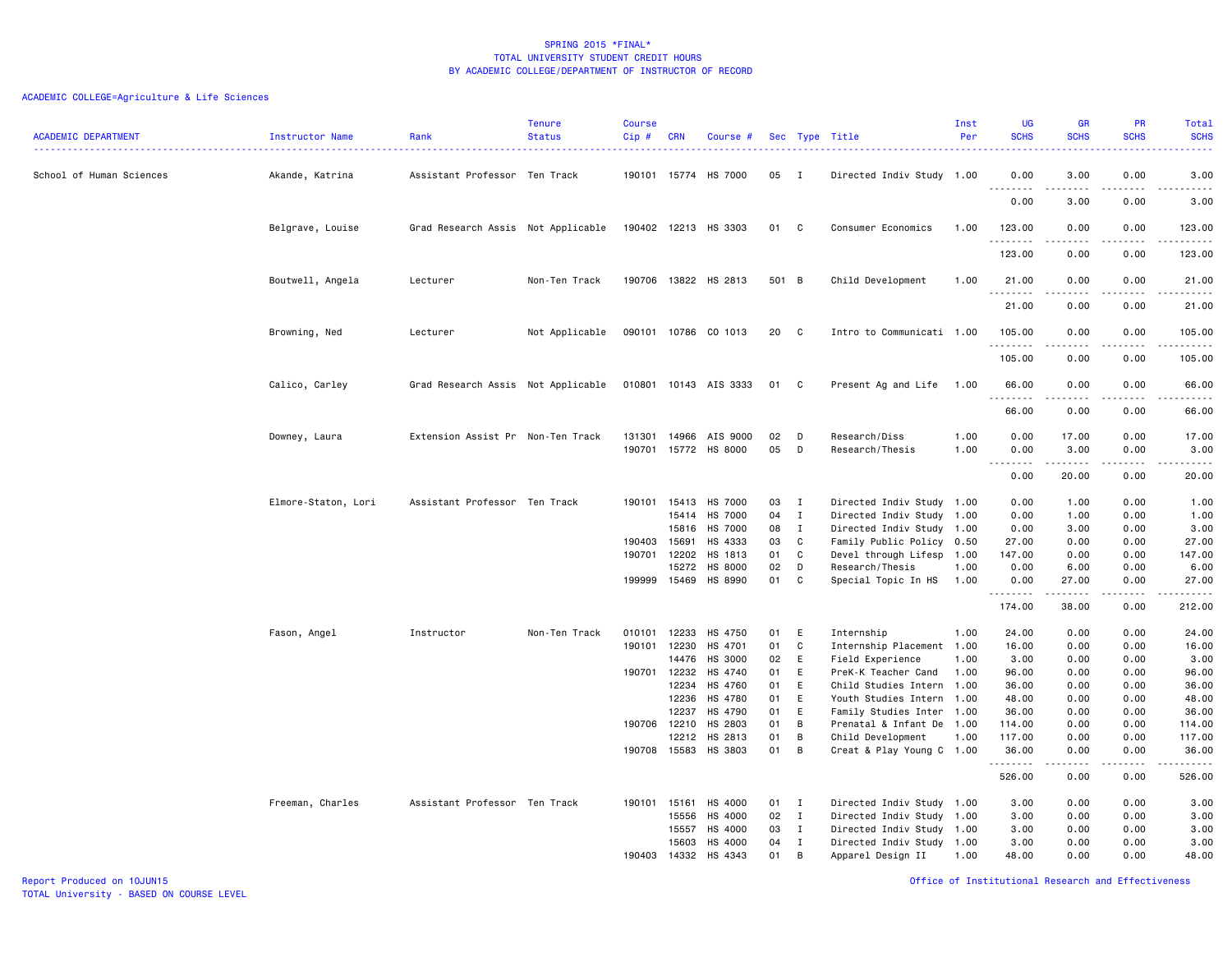|                            |                  |                               | <b>Tenure</b> | Course       |                |                      |          |              |                                                        | Inst | <b>UG</b>    | GR            | PR                | <b>Total</b>         |
|----------------------------|------------------|-------------------------------|---------------|--------------|----------------|----------------------|----------|--------------|--------------------------------------------------------|------|--------------|---------------|-------------------|----------------------|
| <b>ACADEMIC DEPARTMENT</b> | Instructor Name  | Rank                          | <b>Status</b> | Cip#         | <b>CRN</b>     | Course #             |          |              | Sec Type Title                                         | Per  | <b>SCHS</b>  | <b>SCHS</b>   | <b>SCHS</b>       | <b>SCHS</b><br>22222 |
|                            |                  |                               |               |              |                |                      |          |              |                                                        |      |              |               |                   |                      |
| School of Human Sciences   | Freeman, Charles | Assistant Professor Ten Track |               | 190901       | 12214          | HS 3563              | 01       | в            | Visual Merchandising 1.00                              |      | 99.00        | 0.00          | 0.00              | 99.00                |
|                            |                  |                               |               |              | 14329          | HS 4711              | 01       | $\mathsf{L}$ | ATM Senior Portfolio 0.33                              |      | 6.93         | 0.00          | 0.00              | 6.93                 |
|                            |                  |                               |               |              |                |                      |          |              |                                                        |      | .            | $- - - - -$   | .                 | .                    |
|                            |                  |                               |               |              |                |                      |          |              |                                                        |      | 165.93       | 0.00          | 0.00              | 165.93               |
|                            | Fulton, Glen     | Lecturer                      | Non-Ten Track | 040501       | 12258          | ID 1694              | 02       | B            | Interior Design I                                      | 1.00 | 44.00        | 0.00          | 0.00              | 44.00                |
|                            |                  |                               |               | 500408       | 15471          | ID 4990              | 01       | C            | Special Topics In ID 1.00                              |      | 54.00        | 0.00          | 0.00              | 54.00                |
|                            |                  |                               |               |              |                |                      |          |              |                                                        |      | .            | <u>.</u>      | .                 | $\sim$               |
|                            |                  |                               |               |              |                |                      |          |              |                                                        |      | 98.00        | 0.00          | 0.00              | 98.00                |
|                            |                  |                               |               |              |                |                      |          |              |                                                        |      |              |               |                   |                      |
|                            | Hardman, Alisha  | Assistant Professor Ten Track |               | 190402       | 12245          | HS 6333              | 01       | C            | Family Public Policy 1.00                              |      | 0.00         | 24.00         | 0.00              | 24.00                |
|                            |                  |                               |               | 190403       | 12221          | HS 4333              | 01       | C            | Family Public Policy 1.00                              |      | 75.00        | 0.00          | 0.00              | 75.00                |
|                            |                  |                               |               |              | 15685          | HS 4333              | 02       | C            | Family Public Policy 0.50                              |      | 28.50        | 0.00          | 0.00              | 28.50                |
|                            |                  |                               |               |              | 15691          | HS 4333              | 03       | C            | Family Public Policy 0.50                              |      | 27.00<br>.   | 0.00<br>.     | 0.00<br>.         | 27.00<br>.           |
|                            |                  |                               |               |              |                |                      |          |              |                                                        |      | 130.50       | 24.00         | 0.00              | 154.50               |
|                            |                  |                               |               |              |                |                      |          |              |                                                        |      |              |               |                   |                      |
|                            | Hock, Gaea       | Assistant Professor Ten Track |               | 010801       | 10148          | AIS 4403             | 01       | C            | Dev of Youth Program                                   | 1.00 | 81.00        | 0.00          | 0.00              | 81.00                |
|                            |                  |                               |               |              | 10154          | AIS 4873             | 01       | C            | Prof Seminar In AIS                                    | 1.00 | 6.00         | 0.00          | 0.00              | 6.00                 |
|                            |                  |                               |               |              | 14954          | AIS 3013             | 01       | E            | Field Experience in                                    | 1.00 | 27.00        | 0.00          | 0.00              | 27.00                |
|                            |                  |                               |               | 131301       | 10149          | AIS 4424             | 01       | C            | Teach Meth in Ag & H 1.00                              |      | 48.00        | 0.00          | 0.00              | 48.00                |
|                            |                  |                               |               |              | 10151          | AIS 4424             | 03       | К            | Teach Meth in Ag & H 1.00                              |      | 0.00         | 0.00          | 0.00              | 0.00                 |
|                            |                  |                               |               |              | 10152          | AIS 4424             | 04       | К            | Teach Meth in Ag & H 1.00                              |      | 0.00         | 0.00          | 0.00              | 0.00                 |
|                            |                  |                               |               |              | 10153          | AIS 4424             | 05       | К            | Teach Meth in Ag & H 1.00                              |      | 0.00         | 0.00          | 0.00              | 0.00                 |
|                            |                  |                               |               |              | 10155          | AIS 4886             | 01       | -F<br>F      | Stu Teach AIS                                          | 1.00 | 12.00        | 0.00          | 0.00              | 12.00                |
|                            |                  |                               |               |              | 10156          | AIS 4896<br>AIS 6403 | 01       | C            | Stu Teach AIS                                          | 1.00 | 12.00        | 0.00          | 0.00              | 12.00<br>9.00        |
|                            |                  |                               |               |              | 10158<br>14315 | AIS 4424             | 01<br>06 | К            | Dev of Youth Program 1.00<br>Teach Meth in Ag & H 1.00 |      | 0.00<br>0.00 | 9.00<br>0.00  | 0.00<br>0.00      | 0.00                 |
|                            |                  |                               |               |              | 15440          | AIS 9000             | 04       | D            | Research/Diss                                          | 1.00 | 0.00         | 5.00          | 0.00              | 5.00                 |
|                            |                  |                               |               |              | 16406          | AIS 4000             | 02       | $\mathbf I$  | Directed Indiv Study                                   | 1.00 | 2.00         | 0.00          | 0.00              | 2.00                 |
|                            |                  |                               |               | 131308 12223 |                | HS 4424              | 01       | C            | Teach Methods in Ag                                    | 1.00 | 120.00       | 0.00          | 0.00              | 120.00               |
|                            |                  |                               |               |              | 12224          | HS 4424              | 02       | К            | Teach Methods in Ag                                    | 1.00 | 0.00         | 0.00          | 0.00              | 0.00                 |
|                            |                  |                               |               |              | 12225          | HS 4424              | 03       | К            | Teach Methods in Ag                                    | 1.00 | 0.00         | 0.00          | 0.00              | 0.00                 |
|                            |                  |                               |               |              | 12226          | HS 4424              | 04       | К            | Teach Methods in Ag                                    | 1.00 | 0.00         | 0.00          | 0.00              | 0.00                 |
|                            |                  |                               |               |              | 12227          | HS 4424              | 05       | К            | Teach Methods in Ag                                    | 1.00 | 0.00         | 0.00          | 0.00              | 0.00                 |
|                            |                  |                               |               |              |                | 14316 HS 4424        | 06       | К            | Teach Methods in Ag                                    | 1.00 | 0.00         | 0.00          | 0.00              | 0.00                 |
|                            |                  |                               |               |              |                |                      |          |              |                                                        |      | --------     | $\frac{1}{2}$ | .                 | .                    |
|                            |                  |                               |               |              |                |                      |          |              |                                                        |      | 308.00       | 14.00         | 0.00              | 322.00               |
|                            | Kobia, Caroline  | Instructor                    | Non-Ten Track | 190101       | 14324          | HS 4701              | 03       | C            | Internship Placement 1.00                              |      | 21.00        | 0.00          | 0.00              | 21.00                |
|                            |                  |                               |               | 190901       | 12228          | HS 4533              | 01       | C            | Merchandise Plan and 1.00                              |      | 66.00        | 0.00          | 0.00              | 66.00                |
|                            |                  |                               |               |              | 14329          | HS 4711              | 01       | L.           | ATM Senior Portfolio 0.33                              |      | 6.93         | 0.00          | 0.00              | 6.93                 |
|                            |                  |                               |               | 190904 12205 |                | HS 2524              | 01       | C            | Textiles for Apparel 1.00                              |      | 120.00       | 0.00          | 0.00              | 120.00               |
|                            |                  |                               |               |              | 12206          | HS 2524              | 02       | К            | Textiles for Apparel 1.00                              |      | 0.00         | 0.00          | 0.00              | 0.00                 |
|                            |                  |                               |               |              | 12207          | HS 2524              | 03       | К            | Textiles for Apparel 1.00                              |      | 0.00         | 0.00          | 0.00              | 0.00                 |
|                            |                  |                               |               | 500407 12198 |                | HS 1533              | S01 B    |              | Apparel Design I                                       | 1.00 | 48.00<br>.   | 0.00          | 0.00<br>$- - - -$ | 48.00<br>$- - - - -$ |
|                            |                  |                               |               |              |                |                      |          |              |                                                        |      | 261.93       | 0.00          | 0.00              | 261.93               |
|                            | Lee, JuYoung     | Assistant Professor Ten Track |               | 190901       | 12208          | HS 2553              | 01       | C.           | Fashion Msd                                            | 1.00 | 141.00       | 0.00          | 0.00              | 141.00               |
|                            |                  |                               |               |              | 14328          | HS 3553              | 01       | B            | Fashion Retailing                                      | 1.00 | 36.00        | 0.00          | 0.00              | 36.00                |
|                            |                  |                               |               |              | 14330          | HS 2593              | 01       | B            | Product Development                                    | 1.00 | 84.00        | 0.00          | 0.00              | 84.00                |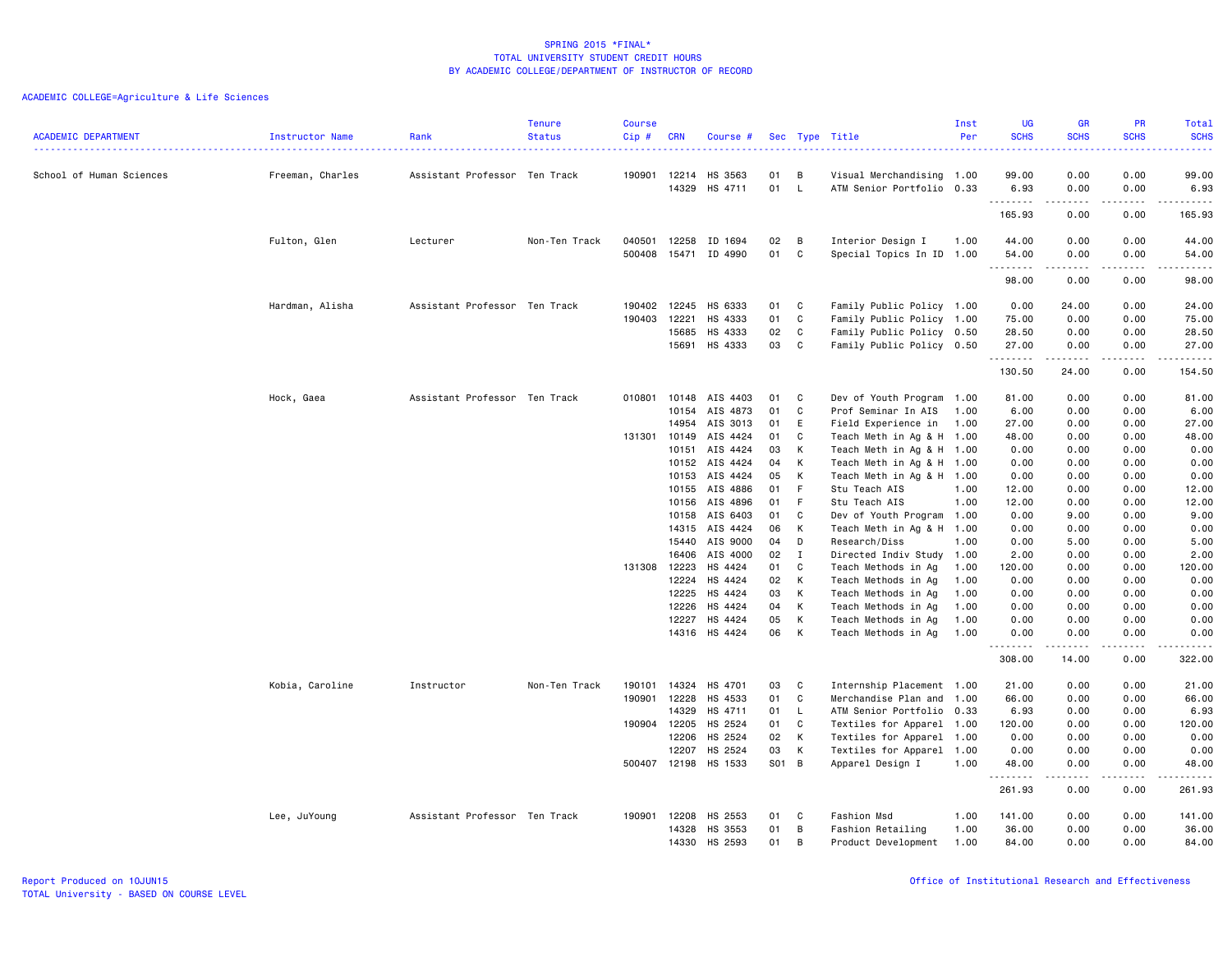| <b>ACADEMIC DEPARTMENT</b> | Instructor Name  | Rank                              | <b>Tenure</b><br><b>Status</b> | <b>Course</b><br>Cip# | <b>CRN</b>   | Course #             |    |              | Sec Type Title            | Inst<br>Per | <b>UG</b><br><b>SCHS</b> | <b>GR</b><br><b>SCHS</b>                                                                                                                                     | PR<br><b>SCHS</b>                                                                                                         | <b>Total</b><br><b>SCHS</b><br><u>.</u>                                                                                                                      |
|----------------------------|------------------|-----------------------------------|--------------------------------|-----------------------|--------------|----------------------|----|--------------|---------------------------|-------------|--------------------------|--------------------------------------------------------------------------------------------------------------------------------------------------------------|---------------------------------------------------------------------------------------------------------------------------|--------------------------------------------------------------------------------------------------------------------------------------------------------------|
|                            |                  |                                   |                                |                       |              |                      |    |              |                           |             | .                        | .                                                                                                                                                            | $\frac{1}{2} \left( \frac{1}{2} \right) \left( \frac{1}{2} \right) \left( \frac{1}{2} \right) \left( \frac{1}{2} \right)$ | .                                                                                                                                                            |
|                            |                  |                                   |                                |                       |              |                      |    |              |                           |             | 261.00                   | 0.00                                                                                                                                                         | 0.00                                                                                                                      | 261.00                                                                                                                                                       |
| School of Human Sciences   | Lemons, Laura    | Assistant Professor Ten Track     |                                | 010000                | 15032        | GA 4000              | 04 | $\mathbf{I}$ | Dis in Agriculture        | 1.00        | 3.00                     | 0.00                                                                                                                                                         | 0.00                                                                                                                      | 3.00                                                                                                                                                         |
|                            |                  |                                   |                                | 010801                |              | 14314 AIS 3813       | 01 | C            | Team Leadership AIS       | 1.00        | 60.00                    | 0.00                                                                                                                                                         | 0.00                                                                                                                      | 60.00                                                                                                                                                        |
|                            |                  |                                   |                                | 020102                | 14322        | AIS 4990             | 01 | C            | Special Topics in AI 1.00 |             | 78.00                    | 0.00                                                                                                                                                         | 0.00                                                                                                                      | 78.00                                                                                                                                                        |
|                            |                  |                                   |                                |                       | 131301 10145 | AIS 3500             | 01 | E            | Internship                | 1.00        | 9.00                     | 0.00                                                                                                                                                         | 0.00                                                                                                                      | 9.00                                                                                                                                                         |
|                            |                  |                                   |                                |                       | 15475        | AIS 4000<br>AIS 9000 | 01 | $\mathbf I$  | Directed Indiv Study 1.00 |             | 3.00                     | 0.00                                                                                                                                                         | 0.00                                                                                                                      | 3.00                                                                                                                                                         |
|                            |                  |                                   |                                |                       | 15476        |                      | 05 | D            | Research/Diss             | 1.00        | 0.00<br>.                | 9.00                                                                                                                                                         | 0.00<br>$\sim$ $\sim$ $\sim$ $\sim$                                                                                       | 9.00<br>$\frac{1}{2} \left( \frac{1}{2} \right) \left( \frac{1}{2} \right) \left( \frac{1}{2} \right) \left( \frac{1}{2} \right) \left( \frac{1}{2} \right)$ |
|                            |                  |                                   |                                |                       |              |                      |    |              |                           |             | 153.00                   | 9.00                                                                                                                                                         | 0.00                                                                                                                      | 162.00                                                                                                                                                       |
|                            | Miller, Phyllis  | Professor                         | Tenured                        | 190101                | 15908        | HS 4990              | 01 | B            | Special Topic In HS       | 1.00        | 39.00                    | 0.00                                                                                                                                                         | 0.00                                                                                                                      | 39.00                                                                                                                                                        |
|                            |                  |                                   |                                | 190901                | 14329        | HS 4711              | 01 | L.           | ATM Senior Portfolio 0.34 |             | 7.14                     | 0.00                                                                                                                                                         | 0.00                                                                                                                      | 7.14                                                                                                                                                         |
|                            |                  |                                   |                                | 500407                | 12199        | HS 1533              | 02 | B            | Apparel Design I          | 1.00        | 57.00                    | 0.00                                                                                                                                                         | 0.00                                                                                                                      | 57.00                                                                                                                                                        |
|                            |                  |                                   |                                |                       | 14331        | HS 1523              | 01 | C            | Visual Dsgn & Dress       | 1.00        | 54.00<br>.               | 0.00<br>$- - - - -$                                                                                                                                          | 0.00<br>.                                                                                                                 | 54.00<br>.                                                                                                                                                   |
|                            |                  |                                   |                                |                       |              |                      |    |              |                           |             | 157.14                   | 0.00                                                                                                                                                         | 0.00                                                                                                                      | 157.14                                                                                                                                                       |
|                            | Neuenfeldt, Lori | Instructor                        | Non-Ten Track                  | 500407                | 12215        | HS 3573              | 01 | <b>C</b>     | Historic Costume          | 1.00        | 96.00                    | 0.00                                                                                                                                                         | 0.00                                                                                                                      | 96.00                                                                                                                                                        |
|                            |                  |                                   |                                |                       | 12216        | HS 3573              | 02 | K            | Historic Costume          | 1.00        | 0.00                     | 0.00                                                                                                                                                         | 0.00                                                                                                                      | 0.00                                                                                                                                                         |
|                            |                  |                                   |                                |                       | 12217        | HS 3573              | 03 | K            | Historic Costume          | 1.00        | 0.00                     | 0.00                                                                                                                                                         | 0.00                                                                                                                      | 0.00                                                                                                                                                         |
|                            |                  |                                   |                                |                       | 500703 10237 | ART 1013             | 01 | C            | History Of Art I          | 1.00        | 141.00<br>.              | 0.00<br>$\frac{1}{2} \left( \frac{1}{2} \right) \left( \frac{1}{2} \right) \left( \frac{1}{2} \right) \left( \frac{1}{2} \right) \left( \frac{1}{2} \right)$ | 0.00<br>د د د د                                                                                                           | 141.00<br>$\begin{array}{cccccccccc} \bullet & \bullet & \bullet & \bullet & \bullet & \bullet & \bullet \end{array}$                                        |
|                            |                  |                                   |                                |                       |              |                      |    |              |                           |             | 237.00                   | 0.00                                                                                                                                                         | 0.00                                                                                                                      | 237.00                                                                                                                                                       |
|                            | Newman, Michael  | Professor                         | Tenured                        | 131301                | 14965        | AIS 9000             | 01 | D            | Research/Diss             | 1.00        | 0.00                     | 17.00                                                                                                                                                        | 0.00                                                                                                                      | 17.00                                                                                                                                                        |
|                            |                  |                                   |                                | 190101                | 12200        | HS 1701              | 01 | C            | Survey Of Human Sci       | 0.95        | 48.45                    | 0.00                                                                                                                                                         | 0.00                                                                                                                      | 48.45                                                                                                                                                        |
|                            |                  |                                   |                                |                       |              |                      |    |              |                           |             | <u>.</u><br>48.45        | $- - - - -$<br>17.00                                                                                                                                         | $\frac{1}{2}$<br>0.00                                                                                                     | $- - - - -$<br>65.45                                                                                                                                         |
|                            |                  |                                   |                                |                       |              |                      |    |              |                           |             |                          |                                                                                                                                                              |                                                                                                                           |                                                                                                                                                              |
|                            | Noffsinger, Rick | Non-Faculty                       | Not Applicable                 | 231303                | 10139        | AIS 3203             | 01 | C            | Prof Writing ANR Hum 1.00 |             | 78.00                    | 0.00                                                                                                                                                         | 0.00                                                                                                                      | 78.00                                                                                                                                                        |
|                            |                  |                                   |                                |                       |              | 10141 AIS 3203       | 03 | C.           | Prof Writing ANR Hum 1.00 |             | 75.00<br>.               | 0.00<br>. <b>.</b> .                                                                                                                                         | 0.00<br>.                                                                                                                 | 75.00<br>.                                                                                                                                                   |
|                            |                  |                                   |                                |                       |              |                      |    |              |                           |             | 153.00                   | 0.00                                                                                                                                                         | 0.00                                                                                                                      | 153.00                                                                                                                                                       |
|                            | Owen, Sean       | Research Assoc Prof Non-Ten Track |                                | 130901                | 11303        | EDF 3333             | 04 | C            | Social Foundation Ed      | 1.00        | 51.00                    | 0.00                                                                                                                                                         | 0.00                                                                                                                      | 51.00                                                                                                                                                        |
|                            |                  |                                   |                                |                       |              | 11307 EDF 3333       | 08 | C            | Social Foundation Ed 1.00 |             | 39.00                    | 0.00                                                                                                                                                         | 0.00                                                                                                                      | 39.00                                                                                                                                                        |
|                            |                  |                                   |                                |                       |              |                      |    |              |                           |             | .<br>90.00               | -----<br>0.00                                                                                                                                                | $\sim$ $\sim$ $\sim$<br>0.00                                                                                              | $\sim$ $\sim$ $\sim$ $\sim$ $\sim$<br>90.00                                                                                                                  |
|                            | Parker, Julie    | Assistant Professor Ten Track     |                                | 190101                | 15800        | HS 7000              | 06 | $\mathbf{I}$ | Directed Indiv Study 1.00 |             | 0.00                     | 3.00                                                                                                                                                         | 0.00                                                                                                                      | 3.00                                                                                                                                                         |
|                            |                  |                                   |                                |                       | 15802        | HS 4000              | 07 | $\mathbf{I}$ | Directed Indiv Study 1.00 |             | 2.00                     | 0.00                                                                                                                                                         | 0.00                                                                                                                      | 2.00                                                                                                                                                         |
|                            |                  |                                   |                                | 190701                | 15574        | HS 8000              | 04 | D            | Research/Thesis           | 1.00        | 0.00                     | 12.00                                                                                                                                                        | 0.00                                                                                                                      | 12.00                                                                                                                                                        |
|                            |                  |                                   |                                | 190706                | 14325        | HS 4832              | 01 | H            | Child Life Clinical       | 1.00        | 4.00                     | 0.00                                                                                                                                                         | 0.00                                                                                                                      | 4.00                                                                                                                                                         |
|                            |                  |                                   |                                |                       | 14326        | HS 4832              | 02 | H            | Child Life Clinical       | 1.00        | 6.00                     | 0.00                                                                                                                                                         | 0.00                                                                                                                      | 6.00                                                                                                                                                         |
|                            |                  |                                   |                                | 190708                | 12238        | HS 4823              | 01 | C            | Dev Child Serv Prog       | 1.00        | 114.00                   | 0.00                                                                                                                                                         | 0.00                                                                                                                      | 114.00                                                                                                                                                       |
|                            |                  |                                   |                                | 200203                | 16229        | HS 6823              | 01 | C            | Dev Child Serv Prog       | 1.00        | 0.00<br>--------         | 3.00<br>.                                                                                                                                                    | 0.00<br>.                                                                                                                 | 3.00<br>------                                                                                                                                               |
|                            |                  |                                   |                                |                       |              |                      |    |              |                           |             | 126.00                   | 18.00                                                                                                                                                        | 0.00                                                                                                                      | 144.00                                                                                                                                                       |
|                            | Peterson, Donna  | Extension Assist Pr Non-Ten Track |                                | 010801                |              | 10163 AIS 8703       | 01 | C            | Eval of Ag & Ext Ed       | 1.00        | 0.00                     | 84.00                                                                                                                                                        | 0.00                                                                                                                      | 84.00                                                                                                                                                        |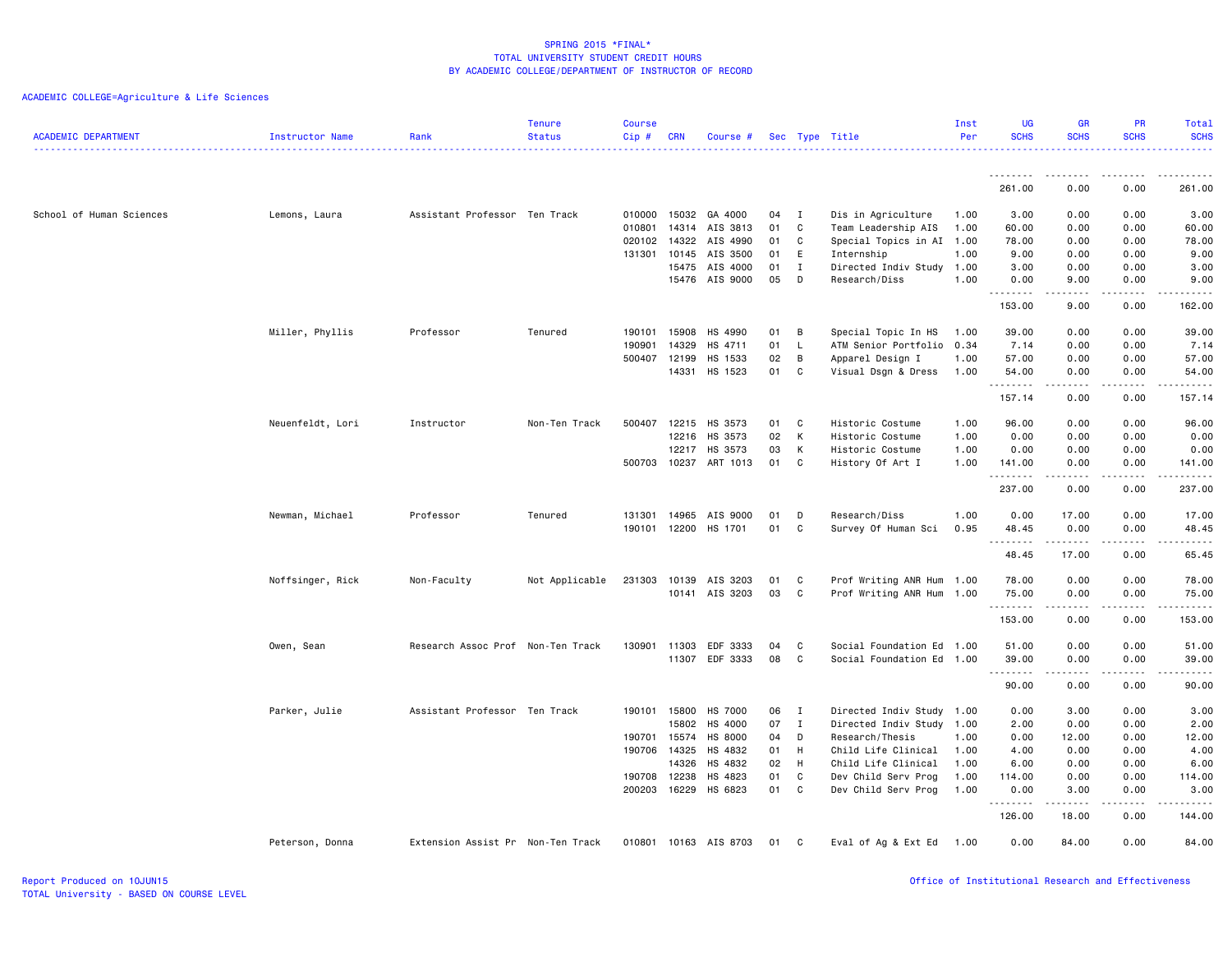# ACADEMIC COLLEGE=Agriculture & Life Sciences

| <b>ACADEMIC DEPARTMENT</b> | Instructor Name      | Rank                              | <b>Tenure</b><br><b>Status</b> | <b>Course</b><br>Cip# | <b>CRN</b>     | Course #                   |          |                   | Sec Type Title                                           | Inst<br>Per  | <b>UG</b><br><b>SCHS</b>                                                                                                                                                                                                                                                                                                                                                                                                                                                               | <b>GR</b><br><b>SCHS</b> | <b>PR</b><br><b>SCHS</b>            | <b>Total</b><br><b>SCHS</b>                                                                                                                                   |
|----------------------------|----------------------|-----------------------------------|--------------------------------|-----------------------|----------------|----------------------------|----------|-------------------|----------------------------------------------------------|--------------|----------------------------------------------------------------------------------------------------------------------------------------------------------------------------------------------------------------------------------------------------------------------------------------------------------------------------------------------------------------------------------------------------------------------------------------------------------------------------------------|--------------------------|-------------------------------------|---------------------------------------------------------------------------------------------------------------------------------------------------------------|
|                            |                      |                                   |                                |                       |                |                            |          |                   |                                                          |              | 0.00                                                                                                                                                                                                                                                                                                                                                                                                                                                                                   | 84.00                    | 0.00                                | 84.00                                                                                                                                                         |
|                            |                      |                                   |                                |                       |                |                            |          |                   |                                                          |              |                                                                                                                                                                                                                                                                                                                                                                                                                                                                                        |                          |                                     |                                                                                                                                                               |
| School of Human Sciences   | Phillips, Tommy      | Assistant Professor Ten Track     |                                | 190101                | 14327          | HS 3000                    | 01       | E                 | Field Experience                                         | 0.50         | 14.50                                                                                                                                                                                                                                                                                                                                                                                                                                                                                  | 0.00                     | 0.00                                | 14.50                                                                                                                                                         |
|                            |                      |                                   |                                |                       | 15412          | HS 7000                    | 02       | $\mathbf{I}$      | Directed Indiv Study 1.00                                |              | 0.00                                                                                                                                                                                                                                                                                                                                                                                                                                                                                   | 3.00                     | 0.00                                | 3.00                                                                                                                                                          |
|                            |                      |                                   |                                |                       | 15610          | HS 4000                    | 06       | $\mathbf{I}$      | Directed Indiv Study 1.00                                |              | 3.00                                                                                                                                                                                                                                                                                                                                                                                                                                                                                   | 0.00                     | 0.00                                | 3.00                                                                                                                                                          |
|                            |                      |                                   |                                | 190701                | 12220<br>12242 | HS 3813<br>HS 4883         | 01<br>01 | C<br>C            | Lifespan Theory                                          | 1.00         | 222.00<br>108.00                                                                                                                                                                                                                                                                                                                                                                                                                                                                       | 0.00<br>0.00             | 0.00<br>0.00                        | 222.00<br>108.00                                                                                                                                              |
|                            |                      |                                   |                                |                       | 12251          | HS 6883                    | 01       | C                 | Risk, Resilience & Pr 1.00<br>Risk, Resilience & Pr 1.00 |              | 0.00                                                                                                                                                                                                                                                                                                                                                                                                                                                                                   | 39.00                    | 0.00                                | 39.00                                                                                                                                                         |
|                            |                      |                                   |                                |                       | 14941          | HS 8000                    | 01       | D                 | Research/Thesis                                          | 1.00         | 0.00                                                                                                                                                                                                                                                                                                                                                                                                                                                                                   | 9.00                     | 0.00                                | 9.00                                                                                                                                                          |
|                            |                      |                                   |                                |                       |                |                            |          |                   |                                                          |              | $\begin{array}{cccccccccccccc} \multicolumn{2}{c}{} & \multicolumn{2}{c}{} & \multicolumn{2}{c}{} & \multicolumn{2}{c}{} & \multicolumn{2}{c}{} & \multicolumn{2}{c}{} & \multicolumn{2}{c}{} & \multicolumn{2}{c}{} & \multicolumn{2}{c}{} & \multicolumn{2}{c}{} & \multicolumn{2}{c}{} & \multicolumn{2}{c}{} & \multicolumn{2}{c}{} & \multicolumn{2}{c}{} & \multicolumn{2}{c}{} & \multicolumn{2}{c}{} & \multicolumn{2}{c}{} & \multicolumn{2}{c}{} & \multicolumn{2}{c}{} & \$ |                          | .                                   | $\frac{1}{2} \left( \frac{1}{2} \right) \left( \frac{1}{2} \right) \left( \frac{1}{2} \right) \left( \frac{1}{2} \right)$                                     |
|                            |                      |                                   |                                |                       |                |                            |          |                   |                                                          |              | 347.50                                                                                                                                                                                                                                                                                                                                                                                                                                                                                 | 51.00                    | 0.00                                | 398.50                                                                                                                                                        |
|                            | Settle, Quisto       | Assistant Professor Ten Track     |                                | 010000                | 15031          | GA 4000                    | 03       | $\mathbf{I}$      | Dis in Agriculture                                       | 1.00         | 3.00                                                                                                                                                                                                                                                                                                                                                                                                                                                                                   | 0.00                     | 0.00                                | 3.00                                                                                                                                                          |
|                            |                      |                                   |                                | 010801                | 10159          | AIS 8203                   | 01       | C                 | Adv Commun In AIS                                        | 1.00         | 0.00                                                                                                                                                                                                                                                                                                                                                                                                                                                                                   | 36.00                    | 0.00                                | 36.00                                                                                                                                                         |
|                            |                      |                                   |                                |                       | 10161          | AIS 8413                   | 01       | C                 | Methods of Planned C 0.50                                |              | 0.00                                                                                                                                                                                                                                                                                                                                                                                                                                                                                   | 36.00                    | 0.00                                | 36.00                                                                                                                                                         |
|                            |                      |                                   |                                |                       |                | 231303 10142 AIS 3203      | 04       | C                 | Prof Writing ANR Hum                                     | 1.00         | 75.00                                                                                                                                                                                                                                                                                                                                                                                                                                                                                  | 0.00                     | 0.00                                | 75.00                                                                                                                                                         |
|                            |                      |                                   |                                |                       |                |                            |          |                   |                                                          |              | .<br>78.00                                                                                                                                                                                                                                                                                                                                                                                                                                                                             | .<br>72.00               | 0.00                                | .<br>150.00                                                                                                                                                   |
|                            | Sexton, Julie        | Extension Professor Non-Ten Track |                                | 010801                |                | 10161 AIS 8413             | 01       | C                 | Methods of Planned C 0.50                                |              | 0.00                                                                                                                                                                                                                                                                                                                                                                                                                                                                                   | 36.00                    | 0.00                                | 36.00                                                                                                                                                         |
|                            |                      |                                   |                                |                       |                |                            |          |                   |                                                          |              | 0.00                                                                                                                                                                                                                                                                                                                                                                                                                                                                                   | 36.00                    | 0.00                                | $\frac{1}{2} \left( \frac{1}{2} \right) \left( \frac{1}{2} \right) \left( \frac{1}{2} \right) \left( \frac{1}{2} \right) \left( \frac{1}{2} \right)$<br>36.00 |
|                            | Shaw, Emily          | Non-Faculty                       | Not Applicable                 | 190101                |                | 12200 HS 1701              | 01       | C                 | Survey Of Human Sci                                      | 0.05         | 2.55                                                                                                                                                                                                                                                                                                                                                                                                                                                                                   | 0.00                     | 0.00                                | 2.55                                                                                                                                                          |
|                            |                      |                                   |                                |                       |                |                            |          |                   |                                                          |              | $\sim$ $\sim$ $\sim$<br>$\frac{1}{2} \left( \frac{1}{2} \right) \left( \frac{1}{2} \right) \left( \frac{1}{2} \right) \left( \frac{1}{2} \right) \left( \frac{1}{2} \right)$<br>2.55                                                                                                                                                                                                                                                                                                   | .<br>0.00                | $\sim$ $\sim$ $\sim$ $\sim$<br>0.00 | $\frac{1}{2} \left( \frac{1}{2} \right) \left( \frac{1}{2} \right) \left( \frac{1}{2} \right) \left( \frac{1}{2} \right) \left( \frac{1}{2} \right)$<br>2.55  |
|                            | Swortzel, Kirk       | Professor                         | Tenured                        | 010801                | 14319          | AIS 4703                   | 01       | C                 | Experiential Learnin 1.00                                |              | 72.00                                                                                                                                                                                                                                                                                                                                                                                                                                                                                  | 0.00                     | 0.00                                | 72.00                                                                                                                                                         |
|                            |                      |                                   |                                |                       | 14320          | AIS 6703                   | 01       | C                 | Experiential Learnin                                     | 1.00         | 0.00                                                                                                                                                                                                                                                                                                                                                                                                                                                                                   | 30.00                    | 0.00                                | 30.00                                                                                                                                                         |
|                            |                      |                                   |                                |                       | 14321          | AIS 8693                   | 01       | C                 | Philos Found of AEE                                      | 1.00         | 0.00                                                                                                                                                                                                                                                                                                                                                                                                                                                                                   | 42.00                    | 0.00                                | 42.00                                                                                                                                                         |
|                            |                      |                                   |                                | 131301 15191          |                | AIS 9000                   | 03       | D                 | Research/Diss                                            | 1.00         | 0.00                                                                                                                                                                                                                                                                                                                                                                                                                                                                                   | 46.00                    | 0.00                                | 46.00                                                                                                                                                         |
|                            |                      |                                   |                                |                       | 15865          | AIS 7000                   | 01       | $\mathbf{I}$      | Directed Indiv Study 1.00                                |              | 0.00                                                                                                                                                                                                                                                                                                                                                                                                                                                                                   | 6.00                     | 0.00                                | 6.00                                                                                                                                                          |
|                            |                      |                                   |                                |                       | 15991          | AIS 7000                   | 02       | $\mathbf{I}$      | Directed Indiv Study 1.00                                |              | 0.00                                                                                                                                                                                                                                                                                                                                                                                                                                                                                   | 1.00                     | 0.00                                | 1.00                                                                                                                                                          |
|                            |                      |                                   |                                |                       |                |                            |          |                   |                                                          |              | 72.00                                                                                                                                                                                                                                                                                                                                                                                                                                                                                  | د د د د د<br>125.00      | $\sim$ $\sim$ $\sim$ $\sim$<br>0.00 | .<br>197.00                                                                                                                                                   |
|                            | Tenhet, Melissa      | Instructor                        | Non-Ten Track                  | 200201                |                | 14323 HS 3823              | 01       | B                 | Early Child Mthd/Mtr 1.00                                |              | 84.00                                                                                                                                                                                                                                                                                                                                                                                                                                                                                  | 0.00                     | 0.00                                | 84.00                                                                                                                                                         |
|                            |                      |                                   |                                |                       |                |                            |          |                   |                                                          |              | 1.1.1.1.1.1.1<br>84.00                                                                                                                                                                                                                                                                                                                                                                                                                                                                 | 0.00                     | 0.00                                | $\frac{1}{2} \left( \frac{1}{2} \right) \left( \frac{1}{2} \right) \left( \frac{1}{2} \right) \left( \frac{1}{2} \right)$<br>84.00                            |
|                            | Washington, Adrienne | Non-Faculty                       | Not Applicable                 | 190101                |                | 12201 HS 1711              | 01       | C                 | Profess Protocol                                         | 1.00         | 48.00                                                                                                                                                                                                                                                                                                                                                                                                                                                                                  | 0.00                     | 0.00                                | 48.00                                                                                                                                                         |
|                            |                      |                                   |                                |                       |                |                            |          |                   |                                                          |              | 48.00                                                                                                                                                                                                                                                                                                                                                                                                                                                                                  | $- - - - -$<br>0.00      | .<br>0.00                           | .<br>48.00                                                                                                                                                    |
|                            |                      |                                   |                                |                       |                |                            |          |                   |                                                          |              |                                                                                                                                                                                                                                                                                                                                                                                                                                                                                        |                          |                                     |                                                                                                                                                               |
|                            | White, Ronnie        | Extension Professor Non-Ten Track |                                | 010801<br>131301      | 10147          | AIS 4103<br>10157 AIS 6103 | 01<br>01 | C<br>$\mathbf{C}$ | Programs of Ag Info<br>Programs of Ag Info               | 1.00<br>1.00 | 72.00<br>0.00                                                                                                                                                                                                                                                                                                                                                                                                                                                                          | 0.00<br>6.00             | 0.00<br>0.00                        | 72.00<br>6.00                                                                                                                                                 |
|                            |                      |                                   |                                |                       |                |                            |          |                   |                                                          |              |                                                                                                                                                                                                                                                                                                                                                                                                                                                                                        |                          |                                     | .                                                                                                                                                             |
|                            |                      |                                   |                                |                       |                |                            |          |                   |                                                          |              | 72.00                                                                                                                                                                                                                                                                                                                                                                                                                                                                                  | 6.00                     | 0.00                                | 78.00                                                                                                                                                         |
|                            | Wilmoth, Joe         | Associate Professor Tenured       |                                | 190101                | 12231          | HS 4702                    | 01       | C                 | HS Senior Seminar                                        | 1.00         | 68.00                                                                                                                                                                                                                                                                                                                                                                                                                                                                                  | 0.00                     | 0.00                                | 68.00                                                                                                                                                         |
|                            |                      |                                   |                                |                       | 14327          | HS 3000                    | 01       | E                 | Field Experience                                         | 0.50         | 14.50                                                                                                                                                                                                                                                                                                                                                                                                                                                                                  | 0.00                     | 0.00                                | 14.50                                                                                                                                                         |
|                            |                      |                                   |                                | 190403                | 15685          | HS 4333                    | 02       | С                 | Family Public Policy                                     | 0.50         | 28.50                                                                                                                                                                                                                                                                                                                                                                                                                                                                                  | 0.00                     | 0.00                                | 28.50                                                                                                                                                         |

Report Produced on 10JUN15 Office of Institutional Research and Effectiveness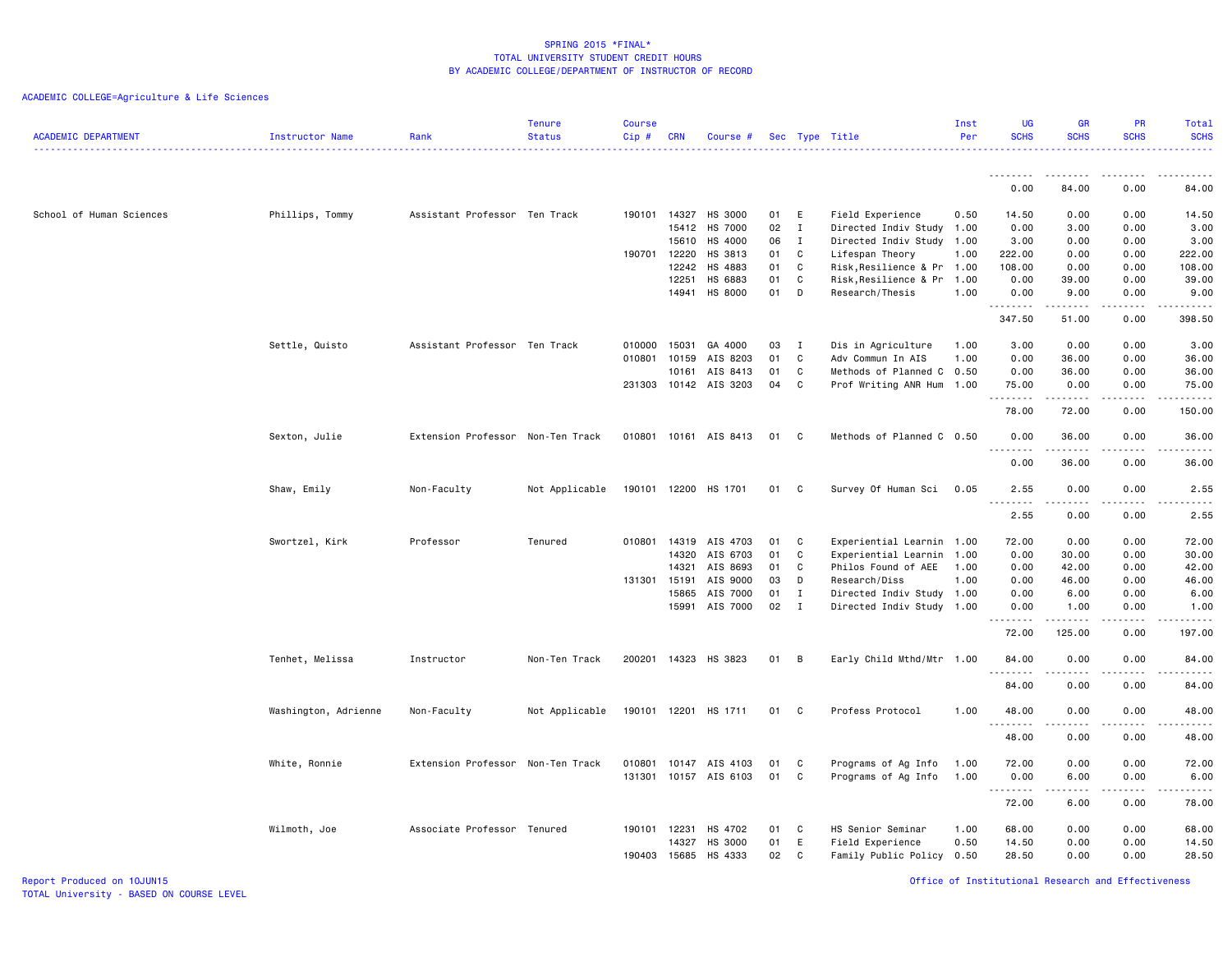| <b>ACADEMIC DEPARTMENT</b> | <b>Instructor Name</b> | Rank                        | Tenure<br>Status | Course<br>Cip#             | <b>CRN</b>              | Course #                                       |                        |                          | Sec Type Title                                                                                         | Inst<br>Per: | UG.<br><b>SCHS</b>                                    | <b>GR</b><br><b>SCHS</b>                     | <b>PR</b><br><b>SCHS</b>                  | Total<br><b>SCHS</b>                            |
|----------------------------|------------------------|-----------------------------|------------------|----------------------------|-------------------------|------------------------------------------------|------------------------|--------------------------|--------------------------------------------------------------------------------------------------------|--------------|-------------------------------------------------------|----------------------------------------------|-------------------------------------------|-------------------------------------------------|
| School of Human Sciences   | Wilmoth, Joe           | Associate Professor Tenured |                  | 190701<br>190702<br>190705 | 15534<br>15538<br>12222 | HS 8000<br>HS 9000<br>HS 4403<br>12246 HS 6403 | 03<br>02 D<br>01<br>01 | D.<br>C.<br>$\mathbf{C}$ | Research/Thesis<br>Research/Dissertatio 1.00<br>Intro To Gerontology 1.00<br>Intro to Gerontology 1.00 | 1.00         | 0.00<br>0.00<br>132.00<br>0.00<br>---------<br>243.00 | 24.00<br>2.00<br>0.00<br>12.00<br>.<br>38.00 | 0.00<br>0.00<br>0.00<br>0.00<br>.<br>0.00 | 24.00<br>2.00<br>132.00<br>12.00<br>.<br>281.00 |
|                            |                        |                             |                  |                            |                         |                                                |                        |                          |                                                                                                        |              | $=$ = = = = = = =                                     | $=$ = = = = = = =                            | ========                                  | ==========                                      |
| School of Human Sciences   |                        |                             |                  |                            |                         |                                                |                        |                          |                                                                                                        |              | 4152.00                                               | 555.00                                       | 0.00                                      | 4707.00                                         |
|                            |                        |                             |                  |                            |                         |                                                |                        |                          |                                                                                                        |              | $=$ = = = = = = =                                     |                                              | ========                                  |                                                 |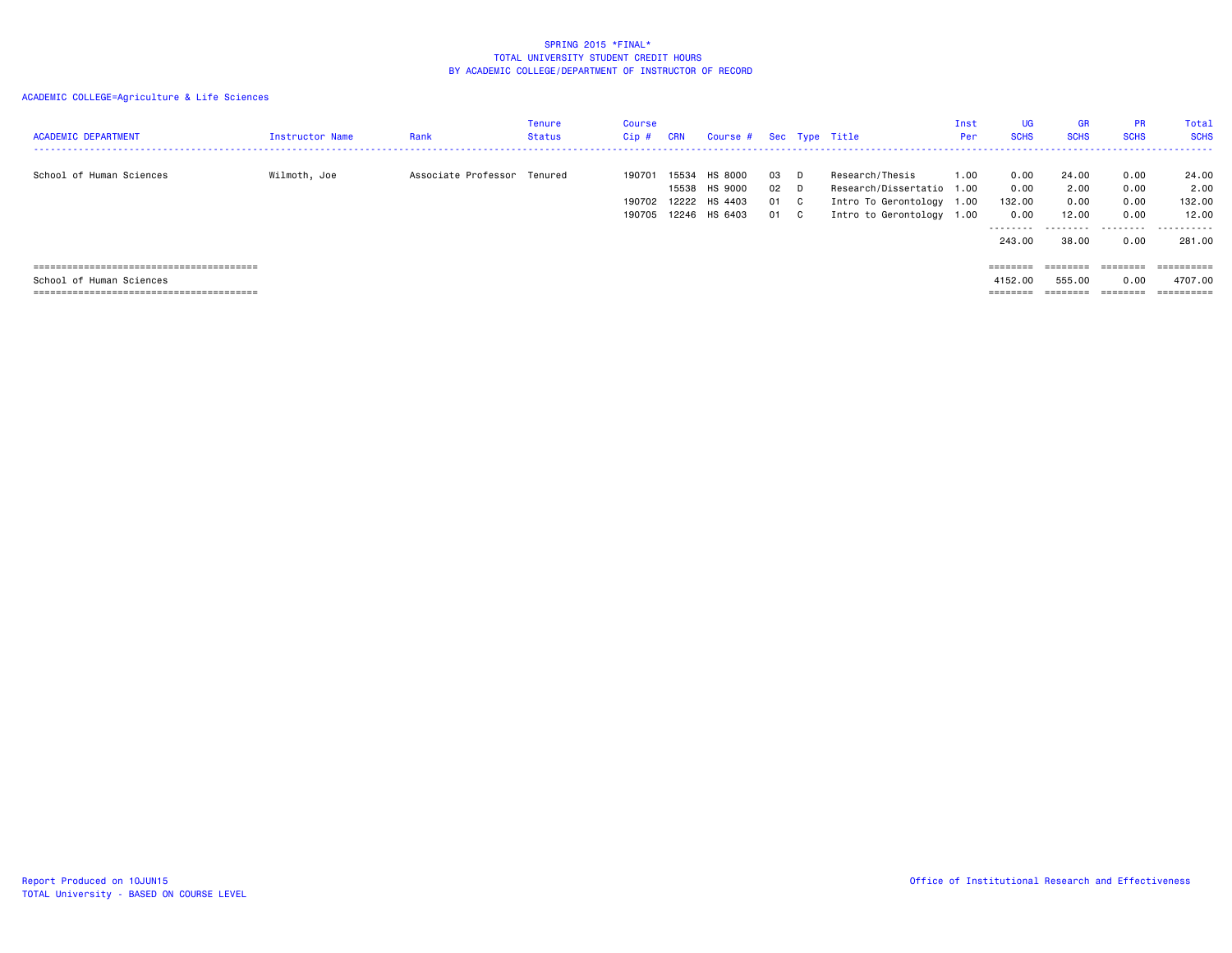| <b>ACADEMIC DEPARTMENT</b> | Instructor Name     | Rank                          | <b>Tenure</b><br><b>Status</b> | <b>Course</b><br>Cip# | <b>CRN</b>     | Course #              |          |              | Sec Type Title                                         | Inst<br>Per | <b>UG</b><br><b>SCHS</b> | <b>GR</b><br><b>SCHS</b> | PR<br><b>SCHS</b><br>.                                                                                                            | Total<br><b>SCHS</b><br>22222                                                                                                  |
|----------------------------|---------------------|-------------------------------|--------------------------------|-----------------------|----------------|-----------------------|----------|--------------|--------------------------------------------------------|-------------|--------------------------|--------------------------|-----------------------------------------------------------------------------------------------------------------------------------|--------------------------------------------------------------------------------------------------------------------------------|
| Art AAD                    | Baham, Tracey       | Non-Faculty                   | Not Applicable                 | 500409                | 10309<br>10310 | ART 4883<br>ART 4883  | 01<br>02 | в<br>В       | Graphic Design for W 1.00<br>Graphic Design for W 1.00 |             | 39.00<br>42.00           | 0.00<br>0.00             | 0.00<br>0.00                                                                                                                      | 39.00<br>42.00                                                                                                                 |
|                            |                     |                               |                                |                       |                |                       |          |              |                                                        |             | .<br>81.00               | .<br>0.00                | $\frac{1}{2}$<br>0.00                                                                                                             | .<br>81.00                                                                                                                     |
|                            | Bain, Peter         | Assistant Professor Ten Track |                                | 500401                | 10275          | ART 2813              | 03       | B            | Intermed Comp for De 1.00                              |             | 36.00                    | 0.00                     | 0.00                                                                                                                              | 36.00                                                                                                                          |
|                            |                     |                               |                                | 500402<br>500703      | 10297<br>10279 | ART 4113<br>ART 3163  | 02<br>01 | L<br>C       | Typography II<br>History of Graphic D 1.00             | 1.00        | 45.00<br>69.00           | 0.00<br>0.00             | 0.00<br>0.00                                                                                                                      | 45.00<br>69.00                                                                                                                 |
|                            |                     |                               |                                |                       |                |                       |          |              |                                                        |             | .<br>150.00              | .<br>0.00                | $\sim$ $\sim$ $\sim$ $\sim$<br>0.00                                                                                               | .<br>150.00                                                                                                                    |
|                            | Bostic, Alexander   | Associate Professor Tenured   |                                |                       | 500701 16151   | ART 4000              | 04       | I            | Directed Indiv Study 1.00                              |             | 3.00                     | 0.00                     | 0.00                                                                                                                              | 3.00                                                                                                                           |
|                            |                     |                               |                                |                       | 16319          | ART 4000              | 07       | $\mathbf{I}$ | Directed Indiv Study 1.00                              |             | 3.00                     | 0.00                     | 0.00                                                                                                                              | 3.00                                                                                                                           |
|                            |                     |                               |                                |                       | 16322          | ART 4000              | 08       | $\mathbf I$  | Directed Indiv Study 1.00                              |             | 3.00                     | 0.00                     | 0.00                                                                                                                              | 3.00                                                                                                                           |
|                            |                     |                               |                                |                       | 16358          | ART 4000              | 09       | $\mathbf I$  | Directed Indiv Study 1.00                              |             | 3.00                     | 0.00                     | 0.00                                                                                                                              | 3.00                                                                                                                           |
|                            |                     |                               |                                |                       | 500705 10255   | ART 1213              | 02       | L.           | Drawing I                                              | 1.00        | 51.00                    | 0.00                     | 0.00                                                                                                                              | 51.00                                                                                                                          |
|                            |                     |                               |                                |                       | 10264          | ART 2213              | 01       | L            | Life Drawing I                                         | 1.00        | 48.00                    | 0.00                     | 0.00                                                                                                                              | 48.00                                                                                                                          |
|                            |                     |                               |                                |                       | 14938          | ART 4343              | 01       | L            | Drawing IV                                             | 1.00        | 30.00<br>.               | 0.00<br>.                | 0.00<br>$\cdots$                                                                                                                  | 30.00<br>. <u>.</u>                                                                                                            |
|                            |                     |                               |                                |                       |                |                       |          |              |                                                        |             | 141.00                   | 0.00                     | 0.00                                                                                                                              | 141.00                                                                                                                         |
|                            | Bourgeois, Angi     | Associate Professor Tenured   |                                |                       |                | 500703 14126 ART 3683 | 01       | C.           | Art and Religion                                       | 1.00        | 90.00<br>.               | 0.00<br>.                | 0.00<br>$- - - -$                                                                                                                 | 90.00<br>د د د د د                                                                                                             |
|                            |                     |                               |                                |                       |                |                       |          |              |                                                        |             | 90.00                    | 0.00                     | 0.00                                                                                                                              | 90.00                                                                                                                          |
|                            | Callander, Adrienne | Non-Faculty                   | Not Applicable                 | 500703                | 10241          | ART 1113              | 01       | C            | Art Appreciation                                       | 1.00        | 441.00                   | 0.00                     | 0.00                                                                                                                              | 441.00                                                                                                                         |
|                            |                     |                               |                                |                       | 13644          | ART 1113              | 501      | $\mathbf{C}$ | Art Appreciation                                       | 1.00        | 69.00<br>.               | 0.00<br>.                | 0.00<br>$\sim$ $\sim$ $\sim$ $\sim$                                                                                               | 69.00<br>$\begin{array}{cccccccccc} \bullet & \bullet & \bullet & \bullet & \bullet & \bullet & \bullet & \bullet \end{array}$ |
|                            |                     |                               |                                |                       |                |                       |          |              |                                                        |             | 510.00                   | 0.00                     | 0.00                                                                                                                              | 510.00                                                                                                                         |
|                            | Callander, Neil     | Assistant Professor Ten Track |                                | 500401                | 10250          | ART 1133              | 04       | L.           | Design II                                              | 1.00        | 36.00                    | 0.00                     | 0.00                                                                                                                              | 36.00                                                                                                                          |
|                            |                     |                               |                                |                       | 500705 10258   | ART 1223              | 03       | L.           | Drawing II                                             | 1.00        | 45.00<br>.               | 0.00<br>.                | 0.00<br>$\frac{1}{2} \left( \frac{1}{2} \right) \left( \frac{1}{2} \right) \left( \frac{1}{2} \right) \left( \frac{1}{2} \right)$ | 45.00<br>-----                                                                                                                 |
|                            |                     |                               |                                |                       |                |                       |          |              |                                                        |             | 81.00                    | 0.00                     | 0.00                                                                                                                              | 81.00                                                                                                                          |
|                            | Campbell, Frank     | Associate Professor Tenured   |                                | 500701                | 15846          | ART 4000              | 02       | $\mathbf{I}$ | Directed Indiv Study 1.00                              |             | 3.00                     | 0.00                     | 0.00                                                                                                                              | 3.00                                                                                                                           |
|                            |                     |                               |                                | 500709                | 10268          | ART 2403              | 01       | L            | Sculpture Survey                                       | 1.00        | 36.00                    | 0.00                     | 0.00                                                                                                                              | 36.00                                                                                                                          |
|                            |                     |                               |                                |                       | 10269          | ART 2403              | 02       | L.           | Sculpture Survey                                       | 1.00        | 33.00                    | 0.00                     | 0.00                                                                                                                              | 33.00                                                                                                                          |
|                            |                     |                               |                                |                       | 14124          | ART 4733              | 01       | Q            | Sculp.Furniture Maki 1.00                              |             | 36.00<br>.               | 0.00                     | 0.00                                                                                                                              | 36.00<br>.                                                                                                                     |
|                            |                     |                               |                                |                       |                |                       |          |              |                                                        |             | 108.00                   | 0.00                     | 0.00                                                                                                                              | 108.00                                                                                                                         |
|                            | Funderburk, Thomas  | Professor                     | Tenured                        |                       | 500708 10260   | ART 2013              | 01       | L            | Painting Survey                                        | 1.00        | 36.00                    | 0.00                     | 0.00                                                                                                                              | 36.00                                                                                                                          |
|                            |                     |                               |                                |                       | 14122          | ART 4053              | 01       | Q            | Watermedia Painting                                    | 1.00        | 39.00                    | 0.00                     | 0.00                                                                                                                              | 39.00                                                                                                                          |
|                            |                     |                               |                                | 500799                | 10295          | ART 4093              | 01       | S.           | Senior Thesis                                          | 1.00        | 42.00<br>--------        | 0.00<br>.                | 0.00<br>.                                                                                                                         | 42.00<br>------                                                                                                                |
|                            |                     |                               |                                |                       |                |                       |          |              |                                                        |             | 117.00                   | 0.00                     | 0.00                                                                                                                              | 117.00                                                                                                                         |
|                            | Gootee, Marita      | Professor                     | Tenured                        |                       | 500605 10301   | ART 4583              | 01       | Q            | Photographic Portfol 1.00                              |             | 6.00                     | 0.00                     | 0.00                                                                                                                              | 6.00                                                                                                                           |
|                            |                     |                               |                                |                       | 14120          | ART 3243              | 01       | Q            | Intermediate Darkroo 1.00                              |             | 24.00                    | 0.00                     | 0.00                                                                                                                              | 24.00                                                                                                                          |
|                            |                     |                               |                                |                       |                | 14121 ART 4660        | 01       | L.           | Advanced Photography 1.00                              |             | 36.00                    | 0.00                     | 0.00                                                                                                                              | 36.00                                                                                                                          |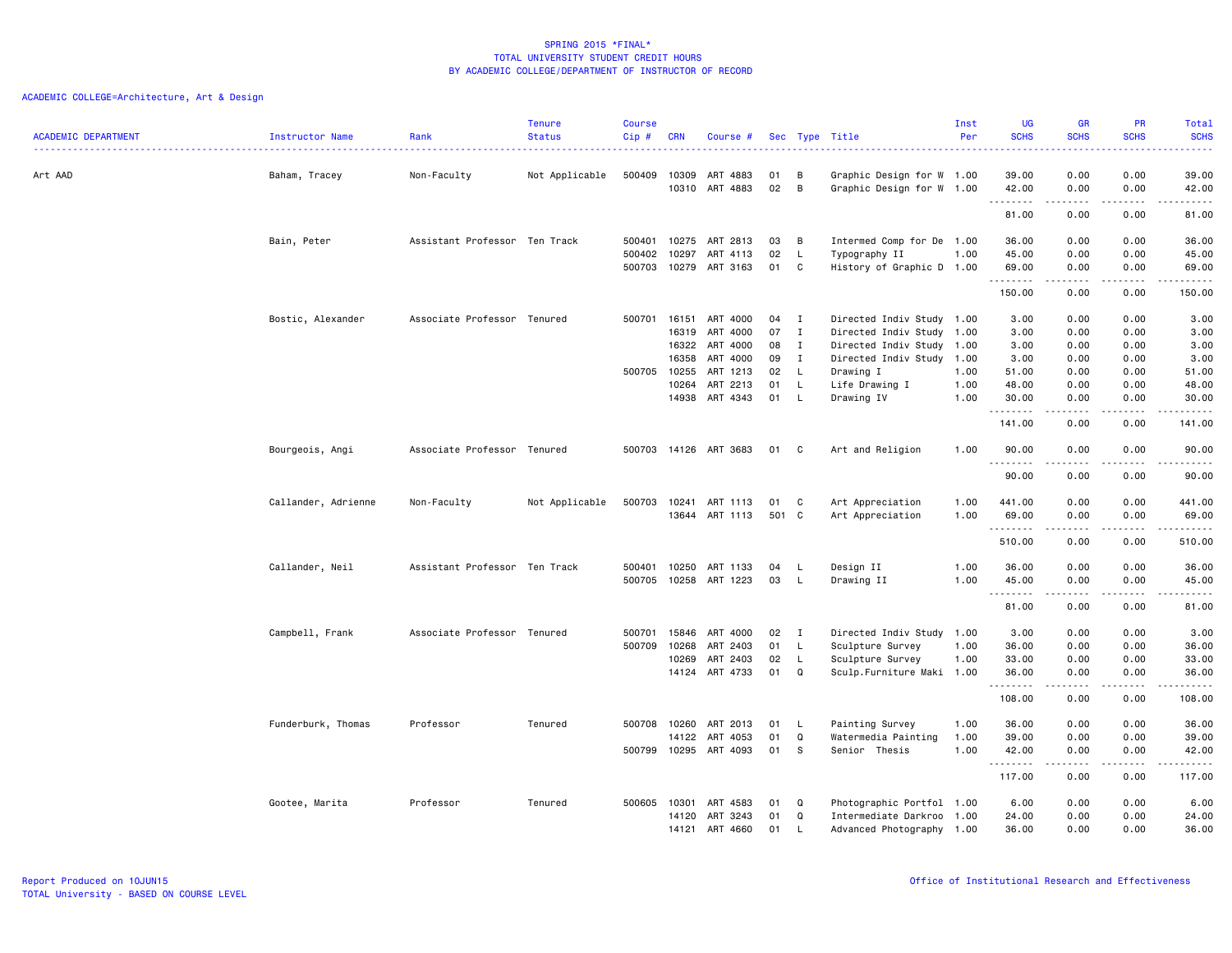| <b>ACADEMIC DEPARTMENT</b><br>Instructor Name | Rank                          | <b>Tenure</b><br><b>Status</b> | <b>Course</b><br>Cip# | <b>CRN</b> | Course #              |                         |              | Sec Type Title                      | Inst<br>Per  | <b>UG</b><br><b>SCHS</b> | <b>GR</b><br><b>SCHS</b>                                                                                                                                     | PR<br><b>SCHS</b>     | Total<br><b>SCHS</b><br><u>.</u> |
|-----------------------------------------------|-------------------------------|--------------------------------|-----------------------|------------|-----------------------|-------------------------|--------------|-------------------------------------|--------------|--------------------------|--------------------------------------------------------------------------------------------------------------------------------------------------------------|-----------------------|----------------------------------|
|                                               |                               |                                |                       |            |                       |                         |              |                                     |              | <u>.</u>                 | $  -$                                                                                                                                                        |                       |                                  |
|                                               |                               |                                |                       |            |                       |                         |              |                                     |              | 66.00                    | 0.00                                                                                                                                                         | 0.00                  | 66.00                            |
| Art AAD<br>Harvey, Benjamin                   | Associate Professor Tenured   |                                | 500701                | 15162      | ART 4000              | 01                      | $\mathbf{I}$ | Directed Indiv Study 1.00           |              | 3.00                     | 0.00                                                                                                                                                         | 0.00                  | 3.00                             |
|                                               |                               |                                | 500703                | 10238      | ART 1023              | 01                      | C            | History Of Art II                   | 1.00         | 84.00                    | 0.00                                                                                                                                                         | 0.00                  | 84.00                            |
|                                               |                               |                                |                       | 10239      | ART 1023              | 02                      | $\mathbf{C}$ | History Of Art II                   | 1.00         | 96.00                    | 0.00                                                                                                                                                         | 0.00                  | 96.00                            |
|                                               |                               |                                |                       | 10240      | ART 1023              | <b>HO1</b>              | $\mathbf{C}$ | Honors History Of Ar 1.00           |              | 3.00                     | 0.00                                                                                                                                                         | 0.00                  | 3.00                             |
|                                               |                               |                                |                       | 10289      | ART 3613<br>ART 3613  | 01<br>H <sub>01</sub> C | C            | Art and Film<br>Art and Film-Honors | 1.00<br>1.00 | 99.00                    | 0.00<br>0.00                                                                                                                                                 | 0.00<br>0.00          | 99.00<br>12.00                   |
|                                               |                               |                                |                       | 10290      |                       |                         |              |                                     |              | 12.00<br>.               |                                                                                                                                                              |                       | .                                |
|                                               |                               |                                |                       |            |                       |                         |              |                                     |              | 297.00                   | 0.00                                                                                                                                                         | 0.00                  | 297.00                           |
| Haug, Rowan                                   | Lecturer                      | Non-Ten Track                  | 500401                | 10252      | ART 1153              | 01 L                    |              | Three-Dimen Design                  | 1.00         | 42.00                    | 0.00                                                                                                                                                         | 0.00                  | 42.00                            |
|                                               |                               |                                |                       | 10253      | ART 1153              | 03                      | L.           | Three-Dimen Design                  | 1.00         | 42.00                    | 0.00                                                                                                                                                         | 0.00                  | 42.00                            |
|                                               |                               |                                |                       | 14111      | ART 1153              | 02                      | L.           | Three-Dimen Design                  | 1.00         | 39.00<br>.               | 0.00                                                                                                                                                         | 0.00                  | 39.00<br>.                       |
|                                               |                               |                                |                       |            |                       |                         |              |                                     |              | 123.00                   | 0.00                                                                                                                                                         | 0.00                  | 123.00                           |
| Haupt, Jeffrey                                | Professor                     | Tenured                        |                       |            | 500701 15954 ART 4000 | 03                      | $\mathbf{I}$ | Directed Indiv Study 1.00           |              | 3.00<br><u>.</u>         | 0.00<br>.                                                                                                                                                    | 0.00<br>$- - - -$     | 3.00<br>-----                    |
|                                               |                               |                                |                       |            |                       |                         |              |                                     |              | 3.00                     | 0.00                                                                                                                                                         | 0.00                  | 3.00                             |
| Hester, Cassie                                | Assistant Professor Ten Track |                                | 500402                | 10296      | ART 4113              | 01                      | L.           | Typography II                       | 1.00         | 33.00                    | 0.00                                                                                                                                                         | 0.00                  | 33.00                            |
|                                               |                               |                                | 500409                | 14115      | ART 4640              | 02                      | Q            | Adv Studio - Graphic 1.00           |              | 36.00                    | 0.00                                                                                                                                                         | 0.00                  | 36.00                            |
|                                               |                               |                                | 500701                | 16365      | ART 4000              | 10                      | $\mathbf{I}$ | Directed Indiv Study 1.00           |              | 3.00                     | 0.00                                                                                                                                                         | 0.00                  | 3.00                             |
|                                               |                               |                                | 500710                | 10293      | ART 3913              | 01                      | Q            | Intro to Print Produ 1.00           |              | 42.00<br>.               | 0.00<br>$\frac{1}{2} \left( \frac{1}{2} \right) \left( \frac{1}{2} \right) \left( \frac{1}{2} \right) \left( \frac{1}{2} \right) \left( \frac{1}{2} \right)$ | 0.00<br>د د د د       | 42.00<br>.                       |
|                                               |                               |                                |                       |            |                       |                         |              |                                     |              | 114.00                   | 0.00                                                                                                                                                         | 0.00                  | 114.00                           |
| Hitt, Candace                                 | Lecturer                      | Non-Ten Track                  | 500605                | 10261      | ART 2103              | 01                      | B            | Photography Survey                  | 1.00         | 42.00                    | 0.00                                                                                                                                                         | 0.00                  | 42.00                            |
|                                               |                               |                                |                       |            | 10262 ART 2103        | 02                      | B            | Photography Survey                  | 1.00         | 36.00                    | 0.00                                                                                                                                                         | 0.00                  | 36.00                            |
|                                               |                               |                                |                       |            |                       |                         |              |                                     |              | .<br>78.00               | $\frac{1}{2} \left( \frac{1}{2} \right) \left( \frac{1}{2} \right) \left( \frac{1}{2} \right) \left( \frac{1}{2} \right) \left( \frac{1}{2} \right)$<br>0.00 | .<br>0.00             | .<br>78.00                       |
| Koch, Zachary                                 | Lecturer                      | Non-Ten Track                  | 500401                | 10245      | ART 1123              | 03                      | L.           | Design I                            | 1.00         | 45.00                    | 0.00                                                                                                                                                         | 0.00                  | 45.00                            |
|                                               |                               |                                |                       | 10249      | ART 1133              | 03                      | L            | Design II                           | 1.00         | 48.00                    | 0.00                                                                                                                                                         | 0.00                  | 48.00                            |
|                                               |                               |                                |                       | 14127      | ART 1123              | 04                      | L.           | Design I                            | 1.00         | 45.00                    | 0.00                                                                                                                                                         | 0.00                  | 45.00                            |
|                                               |                               |                                | 500708                | 10277      | ART 3043              | 01                      | L.           | Figurative Painting                 | 1.00         | 30.00                    | 0.00                                                                                                                                                         | 0.00                  | 30.00                            |
|                                               |                               |                                |                       |            |                       |                         |              |                                     |              | .<br>168.00              | $- - - - -$<br>0.00                                                                                                                                          | .<br>0.00             | .<br>168.00                      |
| Lippillo, Dominic                             | Assistant Professor Ten Track |                                | 500701                | 16370      | ART 4000              | 11                      | $\mathbf{I}$ | Directed Indiv Study 1.00           |              | 3.00                     | 0.00                                                                                                                                                         | 0.00                  | 3.00                             |
|                                               |                               |                                | 500703                | 10291      | ART 3633              | 01                      | C            | History of Photograp 1.00           |              | 93.00                    | 0.00                                                                                                                                                         | 0.00                  | 93.00                            |
|                                               |                               |                                |                       |            |                       |                         |              |                                     |              | .<br>96.00               | .<br>0.00                                                                                                                                                    | $\frac{1}{2}$<br>0.00 | .<br>96.00                       |
| Long, Robert                                  | Professor                     | Tenured                        | 500711 10270          |            | ART 2503              | 01                      | L.           | Ceramic Art Survey                  | 1.00         | 39.00                    | 0.00                                                                                                                                                         | 0.00                  | 39.00                            |
|                                               |                               |                                |                       | 10271      | ART 2503              | 02                      | $\mathsf{L}$ | Ceramic Art Survey                  | 1.00         | 42.00                    | 0.00                                                                                                                                                         | 0.00                  | 42.00                            |
|                                               |                               |                                |                       | 10305      | ART 4650              | 01                      | L.           | Advanced Studio-Cera                | 1.00         | 66.00                    | 0.00                                                                                                                                                         | 0.00                  | 66.00                            |
|                                               |                               |                                |                       |            |                       |                         |              |                                     |              | .<br>147.00              | 0.00                                                                                                                                                         | 0.00                  | .<br>147.00                      |
| Martin, Gregory                               | Assistant Professor Ten Track |                                |                       |            | 500401 10244 ART 1123 | 02                      | L.           | Design I                            | 1.00         | 48.00                    | 0.00                                                                                                                                                         | 0.00                  | 48.00                            |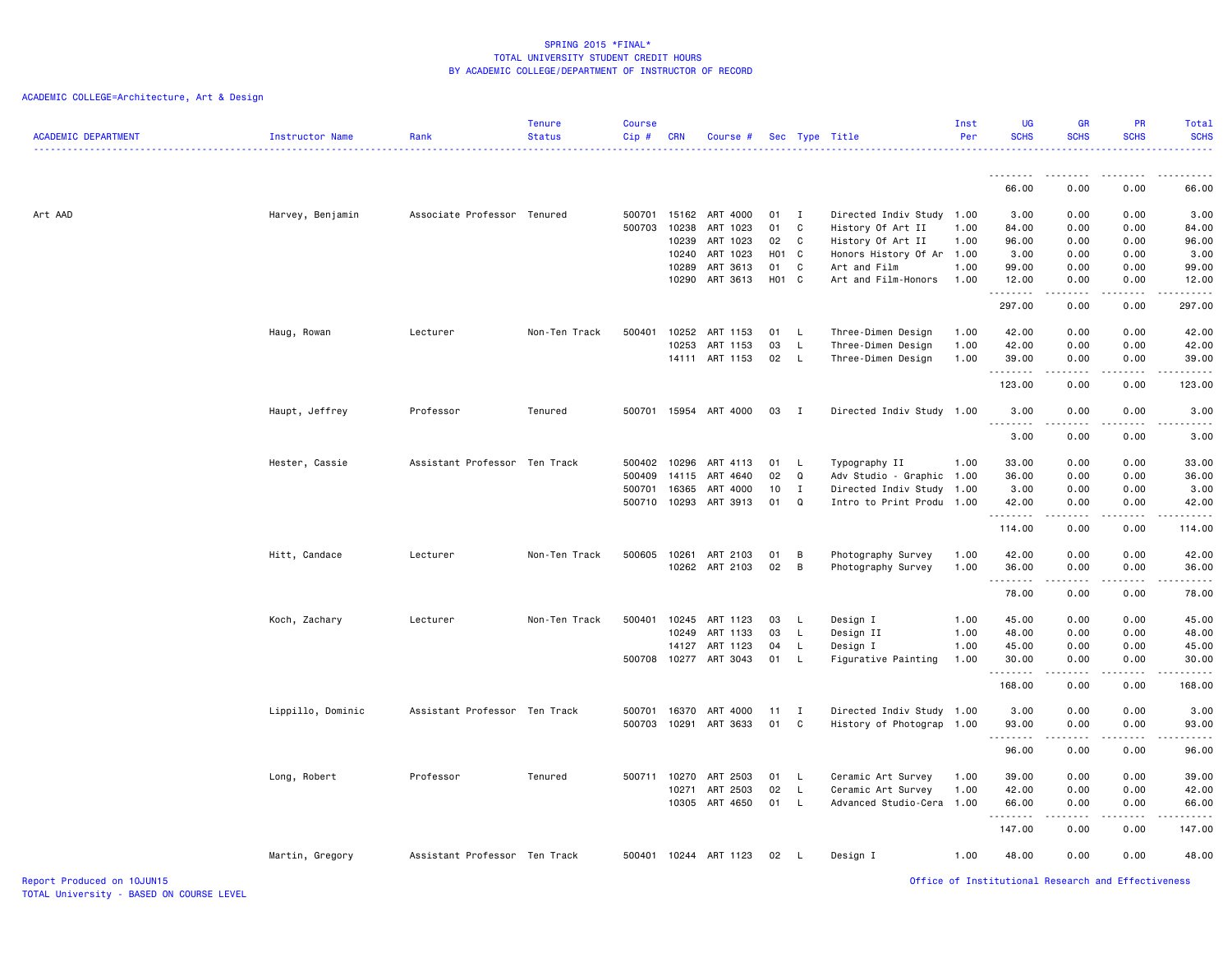| <b>ACADEMIC DEPARTMENT</b> | Instructor Name   | Rank                          | <b>Tenure</b><br><b>Status</b> | <b>Course</b><br>Cip# | <b>CRN</b>     | Course #             |          |                | Sec Type Title            | Inst<br>Per<br>$\cdots$ | <b>UG</b><br><b>SCHS</b> | <b>GR</b><br><b>SCHS</b><br>.       | PR<br><b>SCHS</b>  | Total<br><b>SCHS</b><br>.                                                                                           |
|----------------------------|-------------------|-------------------------------|--------------------------------|-----------------------|----------------|----------------------|----------|----------------|---------------------------|-------------------------|--------------------------|-------------------------------------|--------------------|---------------------------------------------------------------------------------------------------------------------|
| Art AAD                    | Martin, Gregory   | Assistant Professor Ten Track |                                | 500705                | 10254<br>14128 | ART 1213<br>ART 1213 | 01<br>03 | L.<br>L        | Drawing I<br>Drawing I    | 1.00<br>1.00            | 48.00<br>39.00           | 0.00<br>0.00                        | 0.00<br>0.00       | 48.00<br>39.00                                                                                                      |
|                            |                   |                               |                                |                       |                |                      |          |                |                           |                         | .<br>135.00              | $\sim$ $\sim$ $\sim$ $\sim$<br>0.00 | .<br>0.00          | .<br>135.00                                                                                                         |
|                            | McCourt, Timothy  | Professor                     | Tenured                        | 500401                | 10247          | ART 1133             | 01       | - L            | Design II                 | 1.00                    | 36.00                    | 0.00                                | 0.00               | 36.00                                                                                                               |
|                            |                   |                               |                                |                       | 10248          | ART 1133             | 02       | - L            | Design II                 | 1.00                    | 27.00                    | 0.00                                | 0.00               | 27.00                                                                                                               |
|                            |                   |                               |                                |                       | 10251          | ART 1133             | 05       | L.             | Design II                 | 1.00                    | 42.00<br>.               | 0.00<br>$\sim$ $\sim$ $\sim$ $\sim$ | 0.00<br>.          | 42.00<br>.                                                                                                          |
|                            |                   |                               |                                |                       |                |                      |          |                |                           |                         | 105.00                   | 0.00                                | 0.00               | 105.00                                                                                                              |
|                            | Mixon, Jamie      | Professor                     | Tenured                        | 500409                | 10283          | ART 3323             | 01       | - L            | Graphic Art Des II        | 1.00                    | 30.00                    | 0.00                                | 0.00               | 30.00                                                                                                               |
|                            |                   |                               |                                |                       |                | 10284 ART 3323       | 02       | $\mathsf{L}$   | Graphic Art Des II        | 1.00                    | 39.00                    | 0.00                                | 0.00               | 39.00                                                                                                               |
|                            |                   |                               |                                |                       | 10300          | ART 4523             | 01       | L.             | Graphic Art Intern        | 1.00                    | 51.00                    | 0.00                                | 0.00               | 51.00                                                                                                               |
|                            |                   |                               |                                | 500701                | 16285          | ART 4000             | 05       | I              | Directed Indiv Study 1.00 |                         | 3.00                     | 0.00                                | 0.00               | 3.00                                                                                                                |
|                            |                   |                               |                                |                       | 16286          | ART 4000             | 06       | $\mathbf{I}$   | Directed Indiv Study 1.00 |                         | 3.00<br>.                | 0.00<br>.                           | 0.00<br>-----      | 3.00<br>$\begin{array}{cccccccccc} \bullet & \bullet & \bullet & \bullet & \bullet & \bullet & \bullet \end{array}$ |
|                            |                   |                               |                                |                       |                |                      |          |                |                           |                         | 126.00                   | 0.00                                | 0.00               | 126.00                                                                                                              |
|                            | Ngoh, Soon        | Professor                     | Tenured                        | 500701                | 14125          | ART 4620             | 01       | Q              | Advanced Studio - Fi 1.00 |                         | 51.00                    | 0.00                                | 0.00               | 51.00                                                                                                               |
|                            |                   |                               |                                | 500705                | 10257          | ART 1223             | 02       | L              | Drawing II                | 1.00                    | 33.00                    | 0.00                                | 0.00               | 33.00                                                                                                               |
|                            |                   |                               |                                |                       | 10259          | ART 1223             | 04       | L.             | Drawing II                | 1.00                    | 45.00<br>.               | 0.00<br>.                           | 0.00<br>. <b>.</b> | 45.00<br>.                                                                                                          |
|                            |                   |                               |                                |                       |                |                      |          |                |                           |                         | 129.00                   | 0.00                                | 0.00               | 129.00                                                                                                              |
|                            | Powney, Jeralyn   | Assistant Professor Ten Track |                                | 500409                | 10285          | ART 3323             | 03       | - L            | Graphic Art Des II        | 1.00                    | 27.00                    | 0.00                                | 0.00               | 27.00                                                                                                               |
|                            |                   |                               |                                |                       |                | 10304 ART 4640       | 01 Q     |                | Adv Studio - Graphic 1.00 |                         | 42.00                    | 0.00                                | 0.00               | 42.00                                                                                                               |
|                            |                   |                               |                                |                       |                |                      |          |                |                           |                         | .<br>69.00               | $\sim$ $\sim$ $\sim$ $\sim$<br>0.00 | .<br>0.00          | .<br>69.00                                                                                                          |
|                            | Seckinger, Linda  | Professor                     | Tenured                        | 500710                | 10265          | ART 2303             | 01       | - L            | Printmaking Survey        | 1.00                    | 33.00                    | 0.00                                | 0.00               | 33.00                                                                                                               |
|                            |                   |                               |                                |                       | 10267          | ART 2303             | 03       | L              | Printmaking Survey        | 1.00                    | 33.00                    | 0.00                                | 0.00               | 33.00                                                                                                               |
|                            |                   |                               |                                |                       |                | 14123 ART 3303       | 01       | - L            | Printmaking II            | 1.00                    | 27.00                    | 0.00                                | 0.00               | 27.00                                                                                                               |
|                            |                   |                               |                                |                       |                |                      |          |                |                           |                         | .<br>93.00               | .<br>0.00                           | .<br>0.00          | .<br>93.00                                                                                                          |
|                            | Shafer, Debra     | Lecturer                      | Non-Ten Track                  | 500402                | 10299          | ART 4413             | 02       | - L            | Advertising Dsgn II       | 1.00                    | 33.00                    | 0.00                                | 0.00               | 33.00                                                                                                               |
|                            |                   |                               |                                |                       |                | 14113 ART 4723       | 01       | $\mathbf{Q}$   | Adv Concept Dev.          | 1.00                    | 33.00                    | 0.00                                | 0.00               | 33.00                                                                                                               |
|                            |                   |                               |                                |                       |                |                      |          |                |                           |                         | .<br>66.00               | .<br>0.00                           | .<br>0.00          | .<br>66.00                                                                                                          |
|                            | Spencer, Brittany | Lecturer                      | Non-Ten Track                  | 500401                |                | 10243 ART 1123       | 01       | - L            | Design I                  | 1.00                    | 45.00                    | 0.00                                | 0.00               | 45.00                                                                                                               |
|                            |                   |                               |                                |                       | 10272          | ART 2803             | 01       | B              | Intro to Computing A 1.00 |                         | 36.00                    | 0.00                                | 0.00               | 36.00                                                                                                               |
|                            |                   |                               |                                |                       | 10273          | ART 2813             | 01       | $\overline{B}$ | Intermed Comp for De      | 1.00                    | 45.00                    | 0.00                                | 0.00               | 45.00                                                                                                               |
|                            |                   |                               |                                |                       |                | 14129 ART 4863       | 01       | $\mathsf{L}$   | Adv Computer Studio       | 1.00                    | 24.00<br>.               | 0.00<br>.                           | 0.00<br>-----      | 24.00                                                                                                               |
|                            |                   |                               |                                |                       |                |                      |          |                |                           |                         | 150.00                   | 0.00                                | 0.00               | 150.00                                                                                                              |
| Art AAD                    |                   |                               |                                |                       |                |                      |          |                |                           |                         | ========<br>3243.00      | ========<br>0.00                    | ========<br>0.00   | ==========<br>3243.00                                                                                               |
|                            |                   |                               |                                |                       |                |                      |          |                |                           |                         | ========                 | <b>ESSESSE</b>                      | $=$                |                                                                                                                     |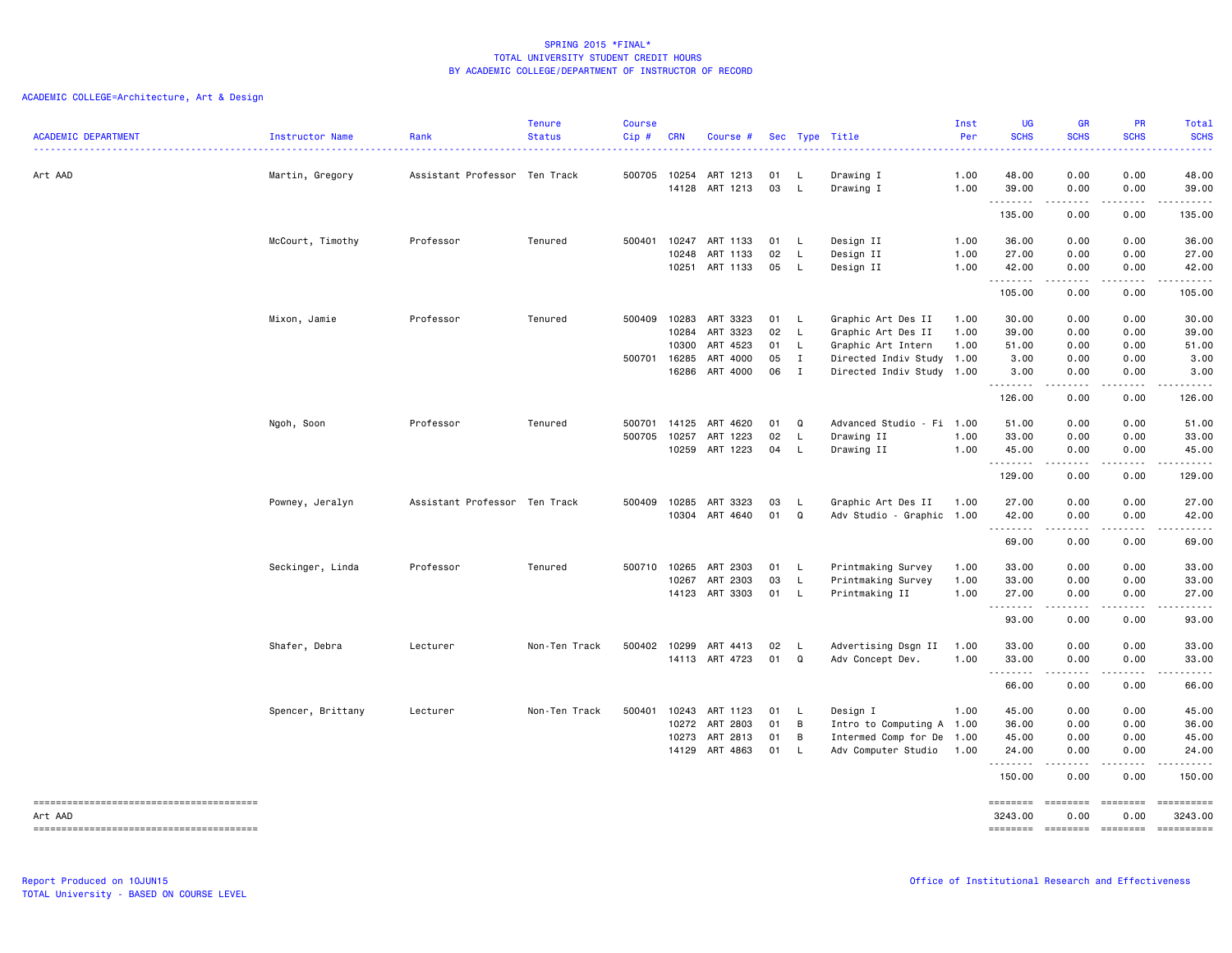| <b>ACADEMIC DEPARTMENT</b>    | Instructor Name   | Rank                          | <b>Tenure</b><br><b>Status</b> | <b>Course</b><br>Cip# | <b>CRN</b> | Course # |              |                | Sec Type Title            | Inst<br>Per | <b>UG</b><br><b>SCHS</b> | <b>GR</b><br><b>SCHS</b> | <b>PR</b><br><b>SCHS</b> | Total<br><b>SCHS</b>       |
|-------------------------------|-------------------|-------------------------------|--------------------------------|-----------------------|------------|----------|--------------|----------------|---------------------------|-------------|--------------------------|--------------------------|--------------------------|----------------------------|
|                               |                   |                               |                                |                       |            |          |              |                |                           |             |                          |                          |                          |                            |
| Building Construction Science | Capano, Craig     | Professor                     | Tenured                        | 522001                | 10364      | BCS 3323 | 01 C         |                | High Perform Constru 0.25 |             | 12.00<br>.               | 0.00                     | 0.00<br>.                | 12.00                      |
|                               |                   |                               |                                |                       |            |          |              |                |                           |             | 12.00                    | 0.00                     | 0.00                     | 12.00                      |
|                               | Gheisari, Masoud  | Assistant Professor Ten Track |                                | 151303                | 12264      | ID 3363  | 02           | B              | 3/D & CAD Modeling i 1.00 |             | 69.00                    | 0.00                     | 0.00                     | 69.00                      |
|                               |                   |                               |                                | 522001                | 10362      | BCS 2226 | 01           | Q              | Build Construct Stud 1.00 |             | 54.00                    | 0.00                     | 0.00                     | 54.00                      |
|                               |                   |                               |                                |                       |            |          |              |                |                           |             | --------<br>123.00       | 0.00                     | $- - - -$<br>0.00        | $\cdots$<br>123.00         |
|                               | Herrmann, Michele | Assistant Professor Ten Track |                                | 522001                | 10367      | BCS 4126 | 01 L         |                | Build Contruct Studi 1.00 |             | 114,00                   | 0.00                     | 0.00                     | 114.00                     |
|                               |                   |                               |                                |                       | 15437      | BCS 4000 | 01 I         |                | Directed Indiv Study 1.00 |             | 3.00                     | 0.00                     | 0.00                     | 3.00                       |
|                               |                   |                               |                                |                       | 15438      | BCS 4000 | $02 \quad I$ |                | Directed Indiv Study 1.00 |             | 3.00                     | 0.00                     | 0.00                     | 3.00                       |
|                               |                   |                               |                                |                       |            |          |              |                |                           |             | --------<br>120.00       | 0.00                     | ----<br>0.00             | .<br>120.00                |
|                               | Leathem, Thomas   | Assistant Professor Ten Track |                                | 040201                | 10214      | ARC 3546 | 01 B         |                | Arch Design III-B         | 0.01        | 0.84                     | 0.00                     | 0.00                     | 0.84                       |
|                               |                   |                               |                                |                       | 10215      | ARC 3546 | 02           | - B            | Arch Design III-B         | 0.01        | 0.84                     | 0.00                     | 0.00                     | 0.84                       |
|                               |                   |                               |                                | 522001                | 10363      | BCS 3126 | 01           | - L            | Build Construct Stud      | 1.00        | 78.00                    | 0.00                     | 0.00                     | 78.00                      |
|                               |                   |                               |                                |                       | 10364      | BCS 3323 | 01 C         |                | High Perform Constru 0.50 |             | 24.00                    | 0.00                     | 0.00                     | 24.00                      |
|                               |                   |                               |                                |                       | 15977      | BCS 4000 | 03 I         |                | Directed Indiv Study 1.00 |             | 3.00                     | 0.00                     | 0.00                     | 3.00                       |
|                               |                   |                               |                                |                       | 16350      | BCS 4000 | 04           | $\blacksquare$ | Directed Indiv Study 1.00 |             | 3.00                     | 0.00                     | 0.00                     | 3.00                       |
|                               |                   |                               |                                |                       |            |          |              |                |                           |             | $\cdots$<br>109.68       | 0.00                     | 0.00                     | 109.68                     |
|                               |                   |                               |                                |                       |            |          |              |                |                           |             | ========                 | ---------                | ========                 |                            |
| Building Construction Science |                   |                               |                                |                       |            |          |              |                |                           |             | 364,68<br>========       | 0.00<br>========         | 0.00<br>========         | 364.68<br><b>CONSESSED</b> |
|                               |                   |                               |                                |                       |            |          |              |                |                           |             |                          |                          |                          |                            |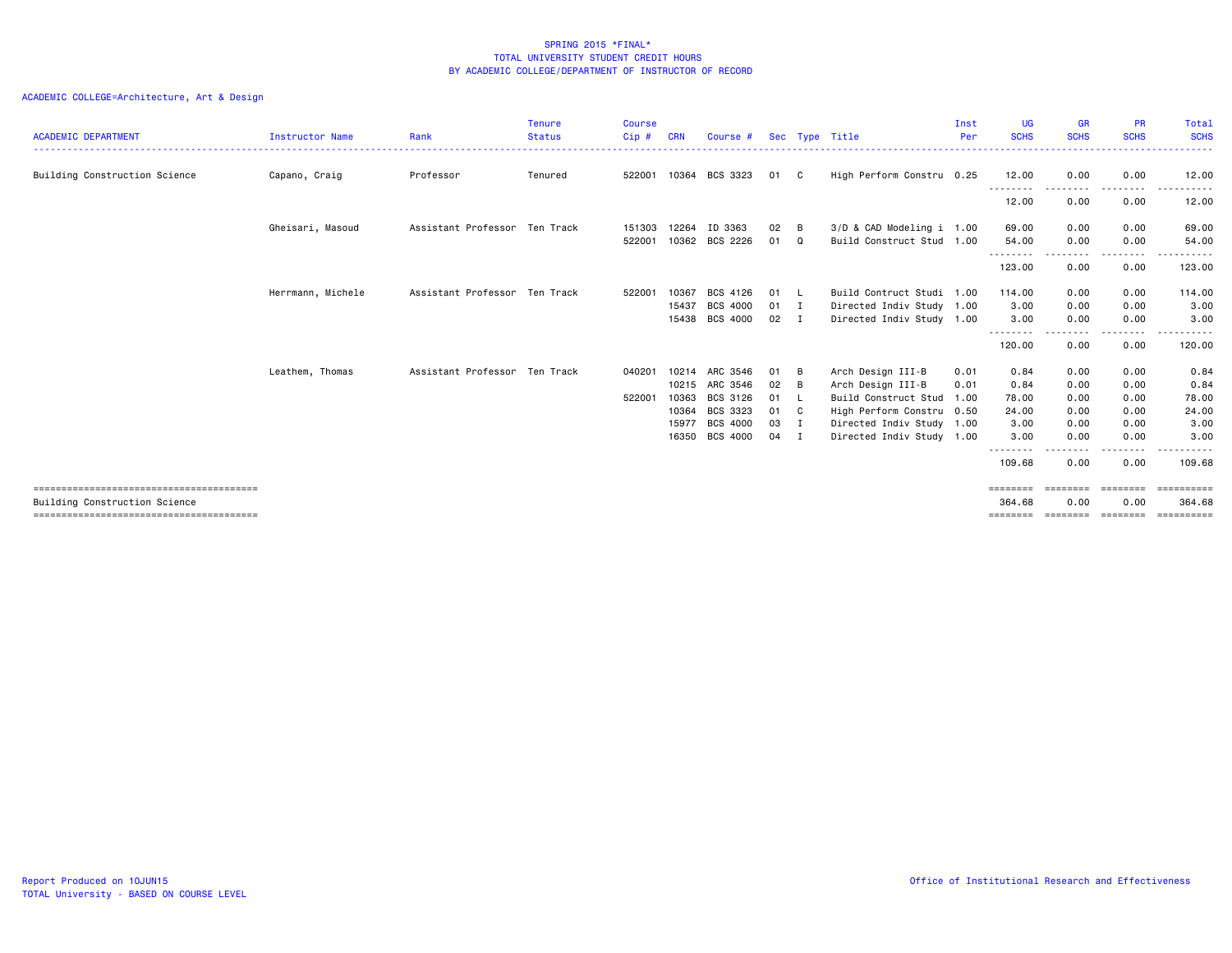| <b>ACADEMIC DEPARTMENT</b> | <b>Instructor Name</b> | Rank                          | <b>Tenure</b><br><b>Status</b> | Course<br>Cip# | <b>CRN</b>   | Course #      |               |   | Sec Type Title            | Inst<br>Per | <b>UG</b><br><b>SCHS</b> | <b>GR</b><br><b>SCHS</b>                                                                                                          | <b>PR</b><br><b>SCHS</b>                                                                                                | Total<br><b>SCHS</b>                                                                                                                                 |
|----------------------------|------------------------|-------------------------------|--------------------------------|----------------|--------------|---------------|---------------|---|---------------------------|-------------|--------------------------|-----------------------------------------------------------------------------------------------------------------------------------|-------------------------------------------------------------------------------------------------------------------------|------------------------------------------------------------------------------------------------------------------------------------------------------|
|                            |                        |                               |                                |                |              |               |               |   |                           |             |                          | ----                                                                                                                              |                                                                                                                         | $\frac{1}{2} \left( \frac{1}{2} \right) \left( \frac{1}{2} \right) \left( \frac{1}{2} \right) \left( \frac{1}{2} \right) \left( \frac{1}{2} \right)$ |
| Interior Design            | Carroll, Robin         | Instructor                    | Non-Ten Track                  | 040501         | 12257        | ID 1694       | 01 B          |   | Interior Design I         | 1.00        | 48.00                    | 0.00                                                                                                                              | 0.00                                                                                                                    | 48.00                                                                                                                                                |
|                            |                        |                               |                                | 190601         | 12262        | ID 2603       | 01 C          |   | Interior Design Fund 1.00 |             | 45.00                    | 0.00                                                                                                                              | 0.00                                                                                                                    | 45.00                                                                                                                                                |
|                            |                        |                               |                                |                | 13823        | ID 2603       | 501 C         |   | Interior Design Fund 1.00 |             | 27.00                    | 0.00                                                                                                                              | 0.00                                                                                                                    | 27.00                                                                                                                                                |
|                            |                        |                               |                                |                | 500408 12209 | HS 2603       | 01 C          |   | Inter Design Fundame 1.00 |             | 54.00                    | 0.00                                                                                                                              | 0.00                                                                                                                    | 54.00                                                                                                                                                |
|                            |                        |                               |                                |                | 12265        | ID 3603       | 01 C          |   | Digital Design for I 1.00 |             | 39.00<br>.               | 0.00<br>----                                                                                                                      | 0.00<br>-----                                                                                                           | 39.00<br>------                                                                                                                                      |
|                            |                        |                               |                                |                |              |               |               |   |                           |             | 213.00                   | 0.00                                                                                                                              | 0.00                                                                                                                    | 213.00                                                                                                                                               |
|                            | Crumpton, Amy          | Associate Professor Tenured   |                                | 151303         | 12259        | ID 2103       | 01 B          |   | CAD for Interior Des 1.00 |             | 69.00                    | 0.00                                                                                                                              | 0.00                                                                                                                    | 69.00                                                                                                                                                |
|                            |                        |                               |                                | 190699         | 16086        | ID 7000       | 01 I          |   | Directed Individual       | 1.00        | 0.00                     | 1.00                                                                                                                              | 0.00                                                                                                                    | 1.00                                                                                                                                                 |
|                            |                        |                               |                                |                | 16087        | ID 7000       | $02 \qquad I$ |   | Directed Individual       | 1.00        | 0.00                     | 1.00                                                                                                                              | 0.00                                                                                                                    | 1.00                                                                                                                                                 |
|                            |                        |                               |                                | 500408         | 12266        | ID 3611       | 01 C          |   | Portfolio Pres: Meth 1.00 |             | 18.00                    | 0.00                                                                                                                              | 0.00                                                                                                                    | 18.00                                                                                                                                                |
|                            |                        |                               |                                |                | 12267        | ID 3624       | 01            | B | Interior Design Stud 1.00 |             | 60.00                    | 0.00                                                                                                                              | 0.00                                                                                                                    | 60.00                                                                                                                                                |
|                            |                        |                               |                                |                |              | 12271 ID 4611 | 01 C          |   | Principles of LEED        | 1.00        | 17.00<br>.               | 0.00<br>$\frac{1}{2} \left( \frac{1}{2} \right) \left( \frac{1}{2} \right) \left( \frac{1}{2} \right) \left( \frac{1}{2} \right)$ | 0.00<br>. <b>.</b>                                                                                                      | 17.00<br>.                                                                                                                                           |
|                            |                        |                               |                                |                |              |               |               |   |                           |             | 164.00                   | 2.00                                                                                                                              | 0.00                                                                                                                    | 166.00                                                                                                                                               |
|                            | Ketchum, Deborah       | Lecturer                      | Non-Ten Track                  | 190601         |              | 12273 ID 4654 | 01 C          |   | Interior Design Stud 1.00 |             | 76.00<br>.               | 0.00                                                                                                                              | 0.00                                                                                                                    | 76.00                                                                                                                                                |
|                            |                        |                               |                                |                |              |               |               |   |                           |             | 76.00                    | $\frac{1}{2} \left( \frac{1}{2} \right) \left( \frac{1}{2} \right) \left( \frac{1}{2} \right) \left( \frac{1}{2} \right)$<br>0.00 | -----<br>0.00                                                                                                           | .<br>76.00                                                                                                                                           |
|                            | Miller, Beth           | Professor                     | Tenured                        | 040501         | 12272        | ID 4651       | 01            | C | ID Internship Placem      | 1.00        | 19.00                    | 0.00                                                                                                                              | 0.00                                                                                                                    | 19.00                                                                                                                                                |
|                            |                        |                               |                                | 500410         |              | 12261 ID 2203 | 01 Q          |   | Rendering                 | 1.00        | 45.00<br>--------        | 0.00<br>.                                                                                                                         | 0.00                                                                                                                    | 45.00                                                                                                                                                |
|                            |                        |                               |                                |                |              |               |               |   |                           |             | 64.00                    | 0.00                                                                                                                              | 0.00                                                                                                                    | 64.00                                                                                                                                                |
|                            | Miller, Lyndsey        | Assistant Professor Ten Track |                                | 151303         |              | 12263 ID 3363 | 01            | B | 3/D & CAD Modeling i 1.00 |             | 39.00                    | 0.00                                                                                                                              | 0.00                                                                                                                    | 39.00                                                                                                                                                |
|                            |                        |                               |                                |                |              |               |               |   |                           |             | .<br>39.00               | $\frac{1}{2} \left( \frac{1}{2} \right) \left( \frac{1}{2} \right) \left( \frac{1}{2} \right) \left( \frac{1}{2} \right)$<br>0.00 | .<br>0.00                                                                                                               | 39.00                                                                                                                                                |
|                            | Riehm, William         | Assistant Professor Ten Track |                                | 040501         | 12269        | ID 3633       | 01 C          |   | ID Detail & Constr D 1.00 |             | 45.00                    | 0.00                                                                                                                              | 0.00                                                                                                                    | 45.00                                                                                                                                                |
|                            |                        |                               |                                |                | 12270        | ID 3653       | 01            | C | History of Interiors      | 1.00        | 81.00                    | 0.00                                                                                                                              | 0.00                                                                                                                    | 81.00                                                                                                                                                |
|                            |                        |                               |                                | 190603         |              | 12275 ID 4693 | 01 B          |   | Furniture Design          | 1.00        | 30.00                    | 0.00                                                                                                                              | 0.00                                                                                                                    | 30.00                                                                                                                                                |
|                            |                        |                               |                                |                |              |               |               |   |                           |             | .<br>156.00              | .<br>0.00                                                                                                                         | $\begin{array}{cccccccccccccc} \bullet & \bullet & \bullet & \bullet & \bullet & \bullet & \bullet \end{array}$<br>0.00 | ------<br>156.00                                                                                                                                     |
|                            |                        |                               |                                |                |              |               |               |   |                           |             | ========                 | <b>ESSESSE</b>                                                                                                                    | ========                                                                                                                | ==========                                                                                                                                           |
| Interior Design            |                        |                               |                                |                |              |               |               |   |                           |             | 712.00                   | 2.00                                                                                                                              | 0.00                                                                                                                    | 714.00<br>-------- ------- -------- ---------                                                                                                        |
|                            |                        |                               |                                |                |              |               |               |   |                           |             |                          |                                                                                                                                   |                                                                                                                         |                                                                                                                                                      |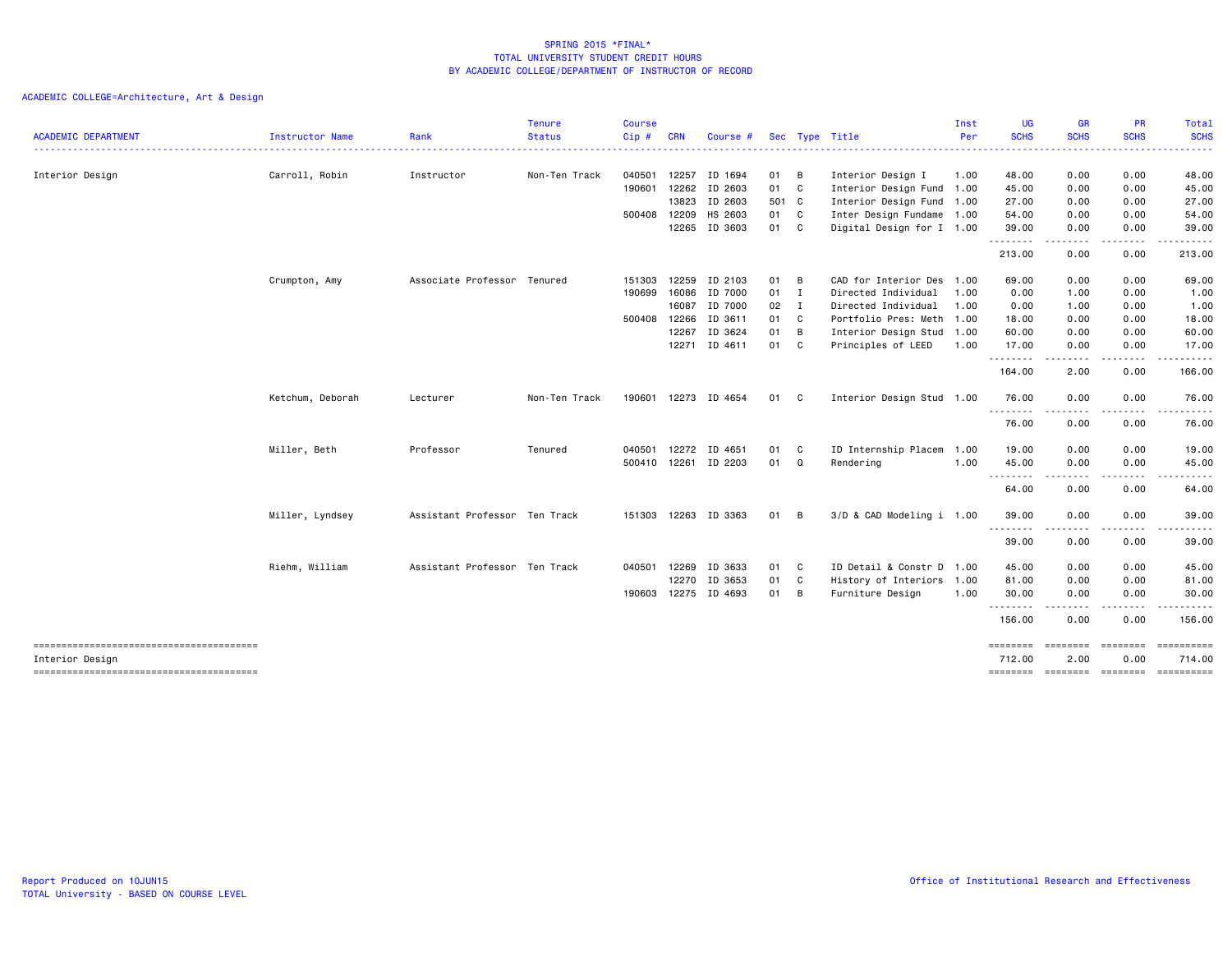| <b>ACADEMIC DEPARTMENT</b> | <b>Instructor Name</b> | Rank                              | <b>Tenure</b><br><b>Status</b> | <b>Course</b><br>Cip# | <b>CRN</b> | Course #                   |          |             | Sec Type Title                                   | Inst<br>Per | <b>UG</b><br><b>SCHS</b> | <b>GR</b><br><b>SCHS</b> | PR<br><b>SCHS</b><br>.              | Total<br><b>SCHS</b><br>$\frac{1}{2} \left( \frac{1}{2} \right) \left( \frac{1}{2} \right) \left( \frac{1}{2} \right) \left( \frac{1}{2} \right)$            |
|----------------------------|------------------------|-----------------------------------|--------------------------------|-----------------------|------------|----------------------------|----------|-------------|--------------------------------------------------|-------------|--------------------------|--------------------------|-------------------------------------|--------------------------------------------------------------------------------------------------------------------------------------------------------------|
| School of Architecture     | Ammon, Theodore        | Lecturer                          | Non-Ten Track                  |                       |            | 040201 10227 ARC 5353      | 01       | C           | Philosophy Of Arch                               | 1.00        | 96.00<br>.               | 0.00<br>.                | 0.00<br>.                           | 96.00<br>$\omega$ is a $\omega$ in $\omega$                                                                                                                  |
|                            |                        |                                   |                                |                       |            |                            |          |             |                                                  |             | 96.00                    | 0.00                     | 0.00                                | 96.00                                                                                                                                                        |
|                            | Ayub, Zulaikha         | Visiting Assist Pro Non-Ten Track |                                | 040201                | 10209      | ARC 2546                   | 02       | B           | Arch Design II-B                                 | 0.99        | 77.22                    | 0.00                     | 0.00                                | 77.22                                                                                                                                                        |
|                            |                        |                                   |                                |                       | 10213      | ARC 3323<br>15111 ARC 4000 | 01<br>01 | C<br>Ι.     | History Of Arch III<br>Directed Indiv Study 1.00 | 1.00        | 114.00<br>3.00           | 0.00<br>0.00             | 0.00<br>0.00                        | 114.00<br>3,00                                                                                                                                               |
|                            |                        |                                   |                                |                       |            |                            |          |             |                                                  |             | .<br>194.22              | .<br>0.00                | .<br>0.00                           | .<br>194.22                                                                                                                                                  |
|                            | Berk, Michael          | Professor                         | Tenured                        |                       |            | 040201 10217 ARC 3573      | 01       | C           | Portfolio Packaging                              | 1.00        | 24.00                    | 0.00                     | 0.00                                | 24.00                                                                                                                                                        |
|                            |                        |                                   |                                |                       |            |                            |          |             |                                                  |             | .<br>24.00               | .<br>0.00                | $\frac{1}{2}$<br>0.00               | .<br>24.00                                                                                                                                                   |
|                            | Callender, Jassen      | Associate Professor Tenured       |                                | 040201                | 10230      | ARC 5589                   | 01       | В           | Arch Design V-B                                  | 1.00        | 180.00                   | 0.00                     | 0.00                                | 180.00                                                                                                                                                       |
|                            |                        |                                   |                                |                       | 16463      | ARC 4000                   | 28       | $\mathbf I$ | Directed Indiv Study 1.00                        |             | 3.00                     | 0.00                     | 0.00                                | 3.00                                                                                                                                                         |
|                            |                        |                                   |                                |                       | 16464      | ARC 4000                   | 29       | I           | Directed Indiv Study 1.00                        |             | 3.00                     | 0.00                     | 0.00                                | 3.00                                                                                                                                                         |
|                            |                        |                                   |                                |                       | 16465      | ARC 4000                   | 30       | $\mathbf I$ | Directed Indiv Study 1.00                        |             | 3.00                     | 0.00                     | 0.00                                | 3.00                                                                                                                                                         |
|                            |                        |                                   |                                |                       | 16473      | ARC 4000                   | 31       | I           | Directed Indiv Study 1.00                        |             | 3.00<br>.                | 0.00<br>.                | 0.00<br>.                           | 3.00<br>.                                                                                                                                                    |
|                            |                        |                                   |                                |                       |            |                            |          |             |                                                  |             | 192.00                   | 0.00                     | 0.00                                | 192.00                                                                                                                                                       |
|                            | Carson, Foster         | Lecturer                          | Non-Ten Track                  | 522001                | 10361      | BCS 1126                   | 01       | Q           | Build Construct Stud 1.00                        |             | 120.00<br>.              | 0.00                     | 0.00<br>$- - - -$                   | 120.00<br>.                                                                                                                                                  |
|                            |                        |                                   |                                |                       |            |                            |          |             |                                                  |             | 120.00                   | 0.00                     | 0.00                                | 120.00                                                                                                                                                       |
|                            | Gines, Jacob           | Assistant Professor Ten Track     |                                | 040201                | 10211      | ARC 2723                   | 01       | C           | Materials                                        | 1.00        | 120.00                   | 0.00                     | 0.00                                | 120.00                                                                                                                                                       |
|                            |                        |                                   |                                |                       | 10222      | ARC 4546                   | 01       | В           | Arch Design IV-B                                 | 0.99        | 83.16                    | 0.00                     | 0.00                                | 83.16                                                                                                                                                        |
|                            |                        |                                   |                                |                       | 15973      | ARC 4000                   | 10       | I           | Directed Indiv Study 1.00                        |             | 1.00                     | 0.00                     | 0.00                                | 1.00                                                                                                                                                         |
|                            |                        |                                   |                                |                       | 15974      | ARC 4000                   | 11       | I           | Directed Indiv Study 1.00                        |             | 1.00                     | 0.00                     | 0.00                                | 1.00                                                                                                                                                         |
|                            |                        |                                   |                                |                       | 15975      | ARC 4000                   | 12       | Ι.          | Directed Indiv Study 1.00                        |             | 1.00                     | 0.00                     | 0.00                                | 1.00                                                                                                                                                         |
|                            |                        |                                   |                                |                       | 15976      | ARC 4000                   | 13       | I           | Directed Indiv Study 1.00                        |             | 1.00<br>.                | 0.00<br>2.2.2.2.2        | 0.00<br>.                           | 1.00<br>.                                                                                                                                                    |
|                            |                        |                                   |                                |                       |            |                            |          |             |                                                  |             | 207.16                   | 0.00                     | 0.00                                | 207.16                                                                                                                                                       |
|                            | Gregory, Alexis        | Assistant Professor Ten Track     |                                | 040201                | 10214      | ARC 3546                   | 01       | в           | Arch Design III-B                                | 0.98        | 82.32                    | 0.00                     | 0.00                                | 82.32                                                                                                                                                        |
|                            |                        |                                   |                                |                       | 15892      | ARC 4000                   | 02       | Ι.          | Directed Indiv Study 1.00                        |             | 1.00                     | 0.00                     | 0.00                                | 1.00                                                                                                                                                         |
|                            |                        |                                   |                                |                       | 15893      | ARC 4000                   | 03       | T           | Directed Indiv Study 1.00                        |             | 1.00                     | 0.00                     | 0.00                                | 1.00                                                                                                                                                         |
|                            |                        |                                   |                                |                       | 16195      | ARC 4990                   | 02       | S           | Special Topic In ARC 1.00                        |             | 9.00                     | 0.00                     | 0.00                                | 9.00                                                                                                                                                         |
|                            |                        |                                   |                                |                       |            | 16343 ARC 4000             | 27       | $\mathbf I$ | Directed Indiv Study 1.00                        |             | 1.00<br>.                | 0.00<br>.                | 0.00<br>.                           | 1.00<br>$\frac{1}{2} \left( \frac{1}{2} \right) \left( \frac{1}{2} \right) \left( \frac{1}{2} \right) \left( \frac{1}{2} \right) \left( \frac{1}{2} \right)$ |
|                            |                        |                                   |                                |                       |            |                            |          |             |                                                  |             | 94.32                    | 0.00                     | 0.00                                | 94.32                                                                                                                                                        |
|                            | Herman, Erik           | Visiting Assist Pro Non-Ten Track |                                | 040201                | 10203      | ARC 1013                   | 02       | C           | Arch Appreciation                                | 1.00        | 312.00                   | 0.00                     | 0.00                                | 312.00                                                                                                                                                       |
|                            |                        |                                   |                                |                       | 10204      | ARC 1013                   | H01      | C           | Arch Appreciation-Ho 1.00                        |             | 27.00                    | 0.00                     | 0.00                                | 27.00                                                                                                                                                        |
|                            |                        |                                   |                                |                       | 10360      | BCS 1013                   | 02       | C           | Architecture Appreci                             | 1.00        | 9.00                     | 0.00                     | 0.00                                | 9.00                                                                                                                                                         |
|                            |                        |                                   |                                |                       |            | 14130 ARC 1546             | 03       | В           | Arch Design I-B                                  | 0.99        | 53.46<br>.               | 0.00<br>.                | 0.00<br>$\sim$ $\sim$ $\sim$ $\sim$ | 53.46<br>.                                                                                                                                                   |
|                            |                        |                                   |                                |                       |            |                            |          |             |                                                  |             | 401.46                   | 0.00                     | 0.00                                | 401.46                                                                                                                                                       |
|                            | Herrmann, Hans         | Associate Professor Tenured       |                                | 040201 10222          |            | ARC 4546                   | 01       | В           | Arch Design IV-B                                 | 0.01        | 0.84                     | 0.00                     | 0.00                                | 0.84                                                                                                                                                         |
|                            |                        |                                   |                                |                       | 10223      | ARC 4546                   | 02       | B           | Arch Design IV-B                                 | 1.00        | 84.00                    | 0.00                     | 0.00                                | 84.00                                                                                                                                                        |
|                            |                        |                                   |                                |                       | 10226      | ARC 4733                   | 01       | C           | Site Planning                                    | 1.00        | 81.00                    | 0.00                     | 0.00                                | 81.00                                                                                                                                                        |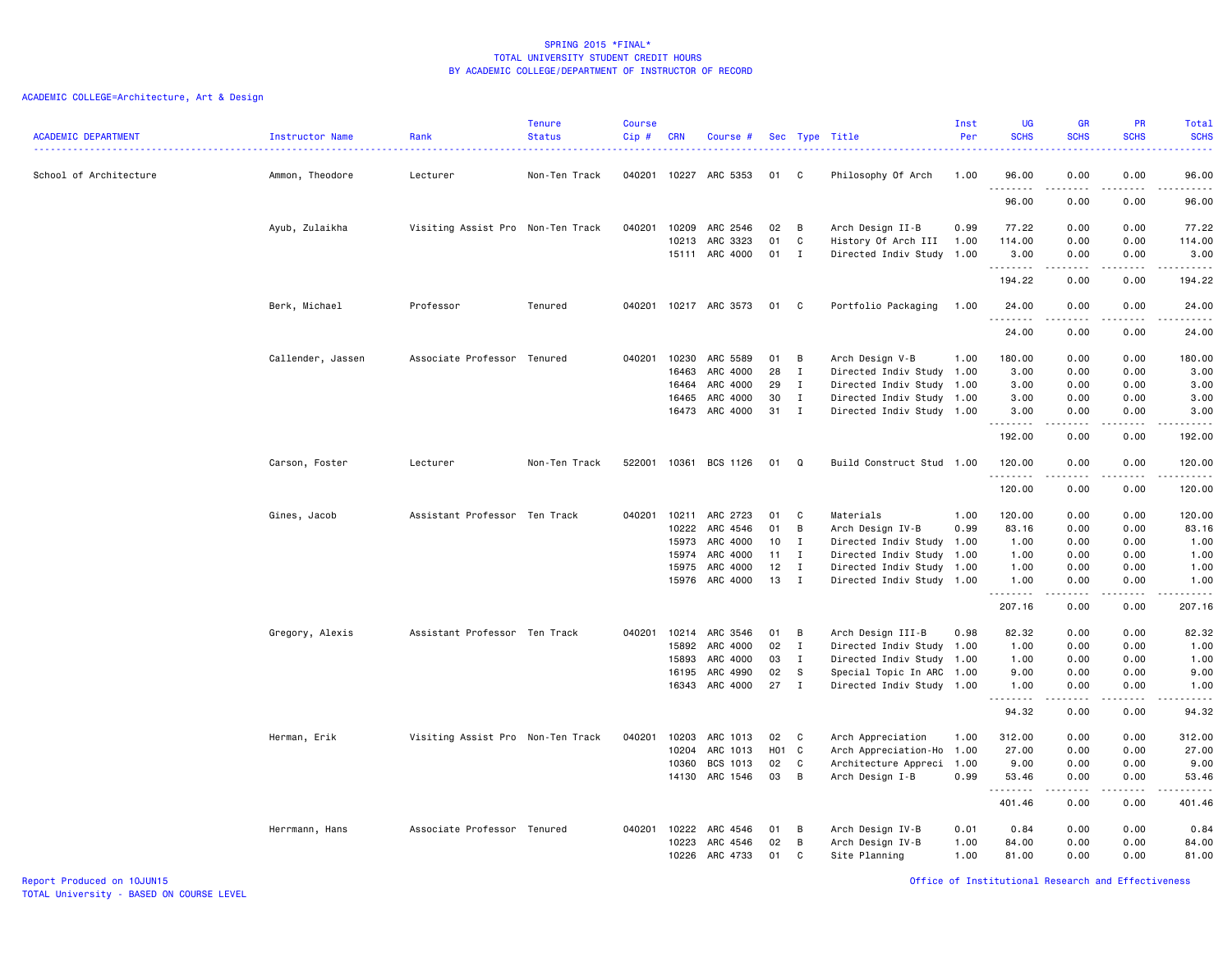| <b>ACADEMIC DEPARTMENT</b> | <b>Instructor Name</b> | Rank                              | <b>Tenure</b><br><b>Status</b> | <b>Course</b><br>$Cip \#$ | <b>CRN</b>            | Course #              |          |                   | Sec Type Title                                         | Inst<br>Per | <b>UG</b><br><b>SCHS</b><br>المتمالين               | <b>GR</b><br><b>SCHS</b> | PR<br><b>SCHS</b>           | Total<br><b>SCHS</b><br>.                                                                                                                                     |
|----------------------------|------------------------|-----------------------------------|--------------------------------|---------------------------|-----------------------|-----------------------|----------|-------------------|--------------------------------------------------------|-------------|-----------------------------------------------------|--------------------------|-----------------------------|---------------------------------------------------------------------------------------------------------------------------------------------------------------|
| School of Architecture     | Herrmann, Hans         | Associate Professor Tenured       |                                |                           | 040201 15967<br>16337 | ARC 4000<br>ARC 4000  | 04<br>25 | Ι.<br>$\mathbf I$ | Directed Indiv Study 1.00<br>Directed Indiv Study 1.00 |             | 1.00<br>1.00                                        | 0.00<br>0.00             | 0.00<br>0.00                | 1.00<br>1.00                                                                                                                                                  |
|                            |                        |                                   |                                |                           |                       |                       |          |                   |                                                        |             | .<br>167.84                                         | 0.00                     | $- - - -$<br>0.00           | .<br>167.84                                                                                                                                                   |
|                            | Kemp, Leah             | Non-Faculty                       | Not Applicable                 |                           |                       | 040201 13643 ARC 1013 | 501 C    |                   | Arch Appreciation                                      | 1.00        | 33.00                                               | 0.00                     | 0.00                        | 33.00                                                                                                                                                         |
|                            |                        |                                   |                                |                           |                       |                       |          |                   |                                                        |             | .<br>33.00                                          | .<br>0.00                | .<br>0.00                   | .<br>33.00                                                                                                                                                    |
|                            | McGlohn, Emily         | Assistant Professor Ten Track     |                                | 040201                    | 10214                 | ARC 3546              | 01       | в                 | Arch Design III-B                                      | 0.01        | 0.84                                                | 0.00                     | 0.00                        | 0.84                                                                                                                                                          |
|                            |                        |                                   |                                |                           | 10215                 | ARC 3546              | 02       | B                 | Arch Design III-B                                      | 0.99        | 83.16                                               | 0.00                     | 0.00                        | 83.16                                                                                                                                                         |
|                            |                        |                                   |                                |                           | 10218                 | ARC 3723              | 01       | C                 | Active Bldg Systems                                    | 1.00        | 84.00                                               | 0.00                     | 0.00                        | 84.00                                                                                                                                                         |
|                            |                        |                                   |                                |                           | 10365                 | BCS 3723              | 01       | C                 | Active Building Syst 1.00                              |             | 27.00                                               | 0.00                     | 0.00                        | 27.00                                                                                                                                                         |
|                            |                        |                                   |                                |                           | 15968                 | ARC 4000              | 05       | I                 | Directed Indiv Study 1.00                              |             | 1.00                                                | 0.00                     | 0.00                        | 1.00                                                                                                                                                          |
|                            |                        |                                   |                                |                           | 15969                 | ARC 4000              | 06       | T                 | Directed Indiv Study 1.00                              |             | 1.00                                                | 0.00                     | 0.00                        | 1.00                                                                                                                                                          |
|                            |                        |                                   |                                |                           | 15970                 | ARC 4000              | 07       | $\mathbf{I}$      | Directed Indiv Study 1.00                              |             | 1.00                                                | 0.00                     | 0.00                        | 1.00                                                                                                                                                          |
|                            |                        |                                   |                                |                           | 15971                 | ARC 4000              | 08       | $\mathbf I$       | Directed Indiv Study 1.00                              |             | 1.00                                                | 0.00                     | 0.00                        | 1.00                                                                                                                                                          |
|                            |                        |                                   |                                |                           | 16198                 | ARC 4000              | 18       | $\mathbf I$       | Directed Indiv Study 1.00                              |             | 1.00                                                | 0.00                     | 0.00                        | 1.00                                                                                                                                                          |
|                            |                        |                                   |                                |                           | 16299                 | ARC 4000              | 19       | $\mathbf I$       | Directed Indiv Study 1.00                              |             | 1.00                                                | 0.00                     | 0.00                        | 1.00                                                                                                                                                          |
|                            |                        |                                   |                                |                           | 16301                 | ARC 4000              | 21       | $\mathbf I$       | Directed Indiv Study 1.00                              |             | 1.00                                                | 0.00                     | 0.00                        | 1.00                                                                                                                                                          |
|                            |                        |                                   |                                |                           | 16303                 | ARC 4000              | 23       | I                 | Directed Indiv Study 1.00                              |             | 1.00                                                | 0.00                     | 0.00                        | 1.00                                                                                                                                                          |
|                            |                        |                                   |                                |                           | 16304                 | ARC 4000              | 24       | $\mathbf I$       | Directed Indiv Study 1.00                              |             | 2.00<br>.                                           | 0.00                     | 0.00<br>$\frac{1}{2}$       | 2.00<br>-----                                                                                                                                                 |
|                            |                        |                                   |                                |                           |                       |                       |          |                   |                                                        |             | 205.00                                              | 0.00                     | 0.00                        | 205.00                                                                                                                                                        |
|                            | Mockbee, David         | Lecturer                          | Non-Ten Track                  | 040201                    |                       | 10228 ARC 5383        | 01       | C                 | Legal Aspects Arch                                     | 1.00        | 96.00<br>.                                          | 0.00                     | 0.00                        | 96.00<br>$\frac{1}{2} \left( \frac{1}{2} \right) \left( \frac{1}{2} \right) \left( \frac{1}{2} \right) \left( \frac{1}{2} \right) \left( \frac{1}{2} \right)$ |
|                            |                        |                                   |                                |                           |                       |                       |          |                   |                                                        |             | 96.00                                               | 0.00                     | 0.00                        | 96.00                                                                                                                                                         |
|                            | Perkes, David          | Professor                         | Tenured                        | 040201                    | 10234                 | ARC 6823              | 01       | C                 | Public Design II                                       | 1.00        | 0.00                                                | 3.00                     | 0.00                        | 3.00                                                                                                                                                          |
|                            |                        |                                   |                                |                           | 10236                 | ARC 6863              | 01       | B                 | Public Practice II                                     | 1.00        | 0.00                                                | 3.00                     | 0.00                        | 3.00                                                                                                                                                          |
|                            |                        |                                   |                                |                           |                       |                       |          |                   |                                                        |             | $\sim$ $\sim$ $\sim$<br>$\sim$ $\sim$ $\sim$ $\sim$ | .                        | $\sim$ $\sim$ $\sim$ $\sim$ | د د د د                                                                                                                                                       |
|                            |                        |                                   |                                |                           |                       |                       |          |                   |                                                        |             | 0.00                                                | 6.00                     | 0.00                        | 6.00                                                                                                                                                          |
|                            | Poros, John            | Associate Professor Tenured       |                                | 040201                    | 10219                 | ARC 3914              | 01       | C                 | Structures II                                          | 1.00        | 104.00                                              | 0.00                     | 0.00                        | 104.00                                                                                                                                                        |
|                            |                        |                                   |                                |                           | 10366                 | BCS 3914              | 01       | C                 | Structures II                                          | 1.00        | 44.00<br>.                                          | 0.00                     | 0.00                        | 44.00<br>د د د د د                                                                                                                                            |
|                            |                        |                                   |                                |                           |                       |                       |          |                   |                                                        |             | 148.00                                              | 0.00                     | 0.00                        | 148.00                                                                                                                                                        |
|                            | Roberson, Jeffery      | Visiting Assist Pro Non-Ten Track |                                | 040201                    | 10206                 | ARC 1546              | 02       | B                 | Arch Design I-B                                        | 0.99        | 41.58                                               | 0.00                     | 0.00                        | 41.58                                                                                                                                                         |
|                            |                        |                                   |                                |                           | 10220                 | ARC 4313              | 01       | C                 | Architectural Theory 1.00                              |             | 24.00                                               | 0.00                     | 0.00                        | 24.00                                                                                                                                                         |
|                            |                        |                                   |                                |                           | 16302                 | ARC 4000              | 22       | I                 | Directed Indiv Study 1.00                              |             | 3.00                                                | 0.00                     | 0.00                        | 3.00                                                                                                                                                          |
|                            |                        |                                   |                                |                           |                       |                       |          |                   |                                                        |             | <u>.</u>                                            | .                        | $\cdots$                    | $\frac{1}{2} \left( \frac{1}{2} \right) \left( \frac{1}{2} \right) \left( \frac{1}{2} \right) \left( \frac{1}{2} \right) \left( \frac{1}{2} \right)$          |
|                            |                        |                                   |                                |                           |                       |                       |          |                   |                                                        |             | 68.58                                               | 0.00                     | 0.00                        | 68.58                                                                                                                                                         |
|                            | Taylor, Justin         | Clinical Assist Pro Non-Ten Track |                                | 040201                    | 10208                 | ARC 2546              | 01       | В                 | Arch Design II-B                                       | 1.00        | 72.00                                               | 0.00                     | 0.00                        | 72.00                                                                                                                                                         |
|                            |                        |                                   |                                |                           | 10209                 | ARC 2546              | 02       | в                 | Arch Design II-B                                       | 0.01        | 0.78                                                | 0.00                     | 0.00                        | 0.78                                                                                                                                                          |
|                            |                        |                                   |                                |                           | 10210                 | ARC 2546              | 03       | В                 | Arch Design II-B                                       | 0.01        | 0.84                                                | 0.00                     | 0.00                        | 0.84                                                                                                                                                          |
|                            |                        |                                   |                                |                           | 10225                 | ARC 4633              | 01       | C                 | Arc & Virtual Spaces                                   | 1.00        | 21.00                                               | 0.00                     | 0.00                        | 21.00                                                                                                                                                         |
|                            |                        |                                   |                                |                           | 16109                 | ARC 4000              | 14       | Ι.                | Directed Indiv Study 1.00                              |             | 3.00                                                | 0.00                     | 0.00                        | 3.00                                                                                                                                                          |
|                            |                        |                                   |                                |                           | 16110                 | ARC 4000              | 15       | I                 | Directed Indiv Study 1.00                              |             | 3.00                                                | 0.00                     | 0.00                        | 3.00                                                                                                                                                          |
|                            |                        |                                   |                                |                           | 16111                 | ARC 4000              | 16       | Ι.                | Directed Indiv Study 1.00                              |             | 3.00                                                | 0.00                     | 0.00                        | 3.00                                                                                                                                                          |
|                            |                        |                                   |                                |                           | 16112                 | ARC 4000              | 17       | Ι.                | Directed Indiv Study 1.00                              |             | 3.00                                                | 0.00                     | 0.00                        | 3.00                                                                                                                                                          |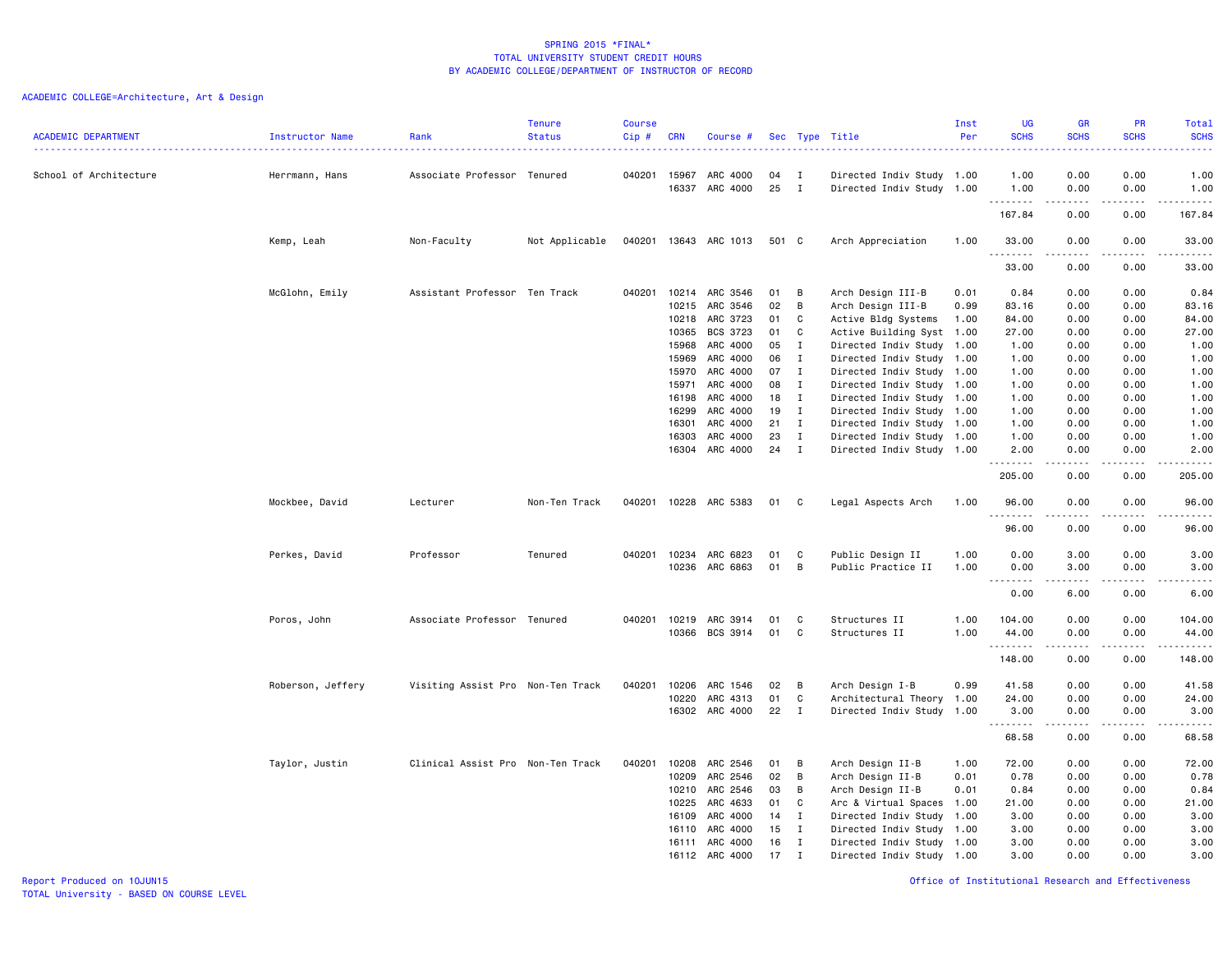| <b>ACADEMIC DEPARTMENT</b> | <b>Instructor Name</b> | Rank                              | <b>Tenure</b><br><b>Status</b> | <b>Course</b><br>$Cip$ # | CRN   | Course #       |    |                | Sec Type Title            | Inst<br>Per | <b>UG</b><br><b>SCHS</b> | <b>GR</b><br><b>SCHS</b> | <b>PR</b><br><b>SCHS</b> | Total<br><b>SCHS</b> |
|----------------------------|------------------------|-----------------------------------|--------------------------------|--------------------------|-------|----------------|----|----------------|---------------------------|-------------|--------------------------|--------------------------|--------------------------|----------------------|
|                            |                        |                                   |                                |                          |       |                |    |                |                           |             |                          |                          |                          |                      |
|                            |                        |                                   |                                |                          |       |                |    |                |                           |             | <br>106.62               | 0.00                     | 0.00                     | .<br>106.62          |
| School of Architecture     | Taylor, Laura          | Visiting Assist Pro Non-Ten Track |                                | 040201                   | 10202 | ARC 1013       | 01 | - C            | Arch Appreciation         | 1.00        | 378.00                   | 0.00                     | 0.00                     | 378.00               |
|                            |                        |                                   |                                |                          |       | 10210 ARC 2546 | 03 | B              | Arch Design II-B          | 0.99        | 83.16                    | 0.00                     | 0.00                     | 83.16                |
|                            |                        |                                   |                                |                          | 10359 | BCS 1013       | 01 | - C            | Architecture Appreci 1.00 |             | 12.00<br>---------       | 0.00                     | 0.00                     | 12.00                |
|                            |                        |                                   |                                |                          |       |                |    |                |                           |             | 473.16                   | 0.00                     | 0.00                     | 473.16               |
|                            | Tripp, Andrew          | Assistant Professor Ten Track     |                                | 040201                   | 10205 | ARC 1546       | 01 | B              | Arch Design I-B           | 1.00        | 114.00                   | 0.00                     | 0.00                     | 114.00               |
|                            |                        |                                   |                                |                          | 10206 | ARC 1546       | 02 | B              | Arch Design I-B           | 0.01        | 0.42                     | 0.00                     | 0.00                     | 0.42                 |
|                            |                        |                                   |                                |                          | 10207 | ARC 2313       | 01 | - C            | History Of Arch I         | 1.00        | 234.00                   | 0.00                     | 0.00                     | 234.00               |
|                            |                        |                                   |                                |                          |       | 14130 ARC 1546 | 03 | B              | Arch Design I-B           | 0.01        | 0.54                     | 0.00                     | 0.00                     | 0.54                 |
|                            |                        |                                   |                                |                          |       |                |    |                |                           |             | ---------<br>348.96      | 0.00                     | 0.00                     | 348.96               |
|                            | Vaughan, Mark          | Lecturer                          | Non-Ten Track                  | 040201                   | 10231 | ARC 5589       | 02 | B              | Arch Design V-B           | 1.00        | 126.00                   | 0.00                     | 0.00                     | 126.00               |
|                            |                        |                                   |                                |                          |       |                |    |                |                           |             | --------<br>126.00       | -----<br>0.00            | .<br>0.00                | .<br>126.00          |
|                            | West, James            | Non-Faculty                       | Tenured                        | 522001                   |       | 10364 BCS 3323 | 01 | C <sub>1</sub> | High Perform Constru 0.25 |             | 12.00                    | 0.00                     | 0.00                     | 12.00                |
|                            |                        |                                   |                                |                          |       |                |    |                |                           |             | --------<br>12.00        | .<br>0.00                | -----<br>0.00            | ------<br>12.00      |
|                            |                        |                                   |                                |                          |       |                |    |                |                           |             | ========                 | ========                 | ========                 | ==========           |
| School of Architecture     |                        |                                   |                                |                          |       |                |    |                |                           |             | 3114.32                  | 6.00                     | 0.00                     | 3120.32              |
|                            |                        |                                   |                                |                          |       |                |    |                |                           |             | ========                 | ========                 | ========                 | ==========           |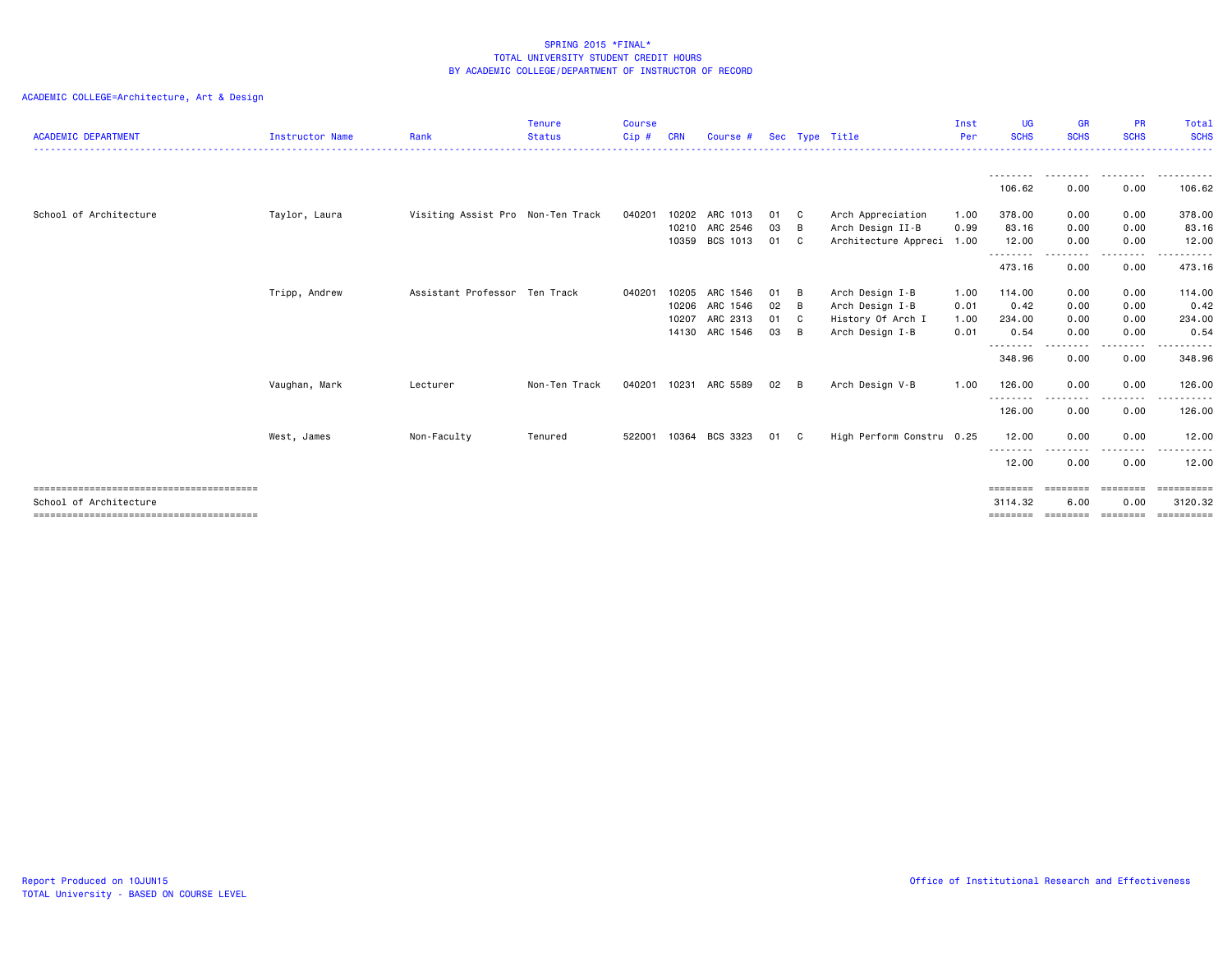|                            |                        |              | <b>Tenure</b>  | Course |            |               |      |                         |                            | Inst | <b>UG</b>                | <b>GR</b>      | <b>PR</b>      | <b>Total</b>       |
|----------------------------|------------------------|--------------|----------------|--------|------------|---------------|------|-------------------------|----------------------------|------|--------------------------|----------------|----------------|--------------------|
| <b>ACADEMIC DEPARTMENT</b> | <b>Instructor Name</b> | Rank         | <b>Status</b>  | Cip#   | <b>CRN</b> | Course #      |      |                         | Sec Type Title             | Per  | <b>SCHS</b>              | <b>SCHS</b>    | <b>SCHS</b>    | <b>SCHS</b>        |
|                            |                        |              |                |        |            |               |      |                         |                            |      |                          |                |                |                    |
| Aerospace Studies          | Charney, Nicholas      | Non-Employee | Not Applicable | 131314 |            | 12790 PE 3111 | 02   | - L                     | Adv Mil Phy Fit            | 1.00 | 17.00                    | 0.00           | 0.00           | 17.00              |
|                            |                        |              |                | 280101 |            | 10312 AS 1022 | 01   | - в                     | Foundations of USAF-       | 0.90 | 18.00                    | 0.00           | 0.00           | 18.00              |
|                            |                        |              |                |        |            | 10313 AS 1022 | 02   | B                       | Foundations of USAF-       | 0.90 | 16.20                    | 0.00           | 0.00           | 16.20              |
|                            |                        |              |                |        |            | 10314 AS 2022 | 01   | B                       | Air & Space Power -I 0.90  |      | 16.20                    | 0.00           | 0.00           | 16.20              |
|                            |                        |              |                |        |            | 10315 AS 2022 | 02   | - B                     | Air & Space Power - I 0.90 |      | 9.00                     | 0.00           | 0.00           | 9.00               |
|                            |                        |              |                |        |            | 10316 AS 3023 | 01   | $\overline{\mathbf{C}}$ | Af Leadership Stud I 0.90  |      | 27.00                    | 0.00           | 0.00           | 27.00              |
|                            |                        |              |                |        |            | 10317 AS 4023 | 01   | B                       | NSE/Prep for Act Dut 0.90  |      | 37.80                    | 0.00           | 0.00           | 37.80              |
|                            |                        |              |                |        | 14198      | AS 1022       | 03   | B                       | Foundations of USAF- 0.90  |      | 19.80                    | 0.00           | 0.00           | 19.80              |
|                            |                        |              |                |        |            | 14199 AS 2022 | 03   | B                       | Air & Space Power -I 0.90  |      | 7.20                     | 0.00           | 0.00           | 7.20               |
|                            |                        |              |                |        |            |               |      |                         |                            |      | 168.20                   | -----<br>0.00  | .<br>0.00      | $\cdots$<br>168.20 |
|                            |                        |              |                |        |            |               |      |                         |                            |      |                          |                |                |                    |
|                            | Nicholson, Roberta     | Non-Employee | Not Applicable | 280101 |            | 10312 AS 1022 | 01 B |                         | Foundations of USAF- 0.10  |      | 2.00                     | 0.00           | 0.00           | 2.00               |
|                            |                        |              |                |        |            | 10313 AS 1022 | 02   | - B                     | Foundations of USAF- 0.10  |      | 1.80                     | 0.00           | 0.00           | 1.80               |
|                            |                        |              |                |        |            | 10314 AS 2022 | 01   | B                       | Air & Space Power - I 0.10 |      | 1.80                     | 0.00           | 0.00           | 1.80               |
|                            |                        |              |                |        |            | 10315 AS 2022 | 02   | B                       | Air & Space Power - I 0.10 |      | 1.00                     | 0.00           | 0.00           | 1.00               |
|                            |                        |              |                |        |            | 10316 AS 3023 | 01   | C <sub>c</sub>          | Af Leadership Stud I 0.10  |      | 3.00                     | 0.00           | 0.00           | 3.00               |
|                            |                        |              |                |        |            | 10317 AS 4023 | 01   | B                       | NSE/Prep for Act Dut 0.10  |      | 4.20                     | 0.00           | 0.00           | 4.20               |
|                            |                        |              |                |        |            | 14198 AS 1022 | 03   | - B                     | Foundations of USAF- 0.10  |      | 2.20                     | 0.00           | 0.00           | 2.20               |
|                            |                        |              |                |        |            | 14199 AS 2022 | 03   | - B                     | Air & Space Power - I 0.10 |      | 0.80                     | 0.00           | 0.00           | 0.80               |
|                            |                        |              |                |        |            |               |      |                         |                            |      | - - - - - - - -<br>16.80 | 0.00           | 0.00           | 16.80              |
|                            |                        |              |                |        |            |               |      |                         |                            |      | ========                 | <b>ESSESSE</b> | ========       | ==========         |
| Aerospace Studies          |                        |              |                |        |            |               |      |                         |                            |      | 185,00                   | 0.00           | 0.00           | 185.00             |
|                            |                        |              |                |        |            |               |      |                         |                            |      | ========                 | ========       | <b>ESSESSE</b> | $= 22222222222$    |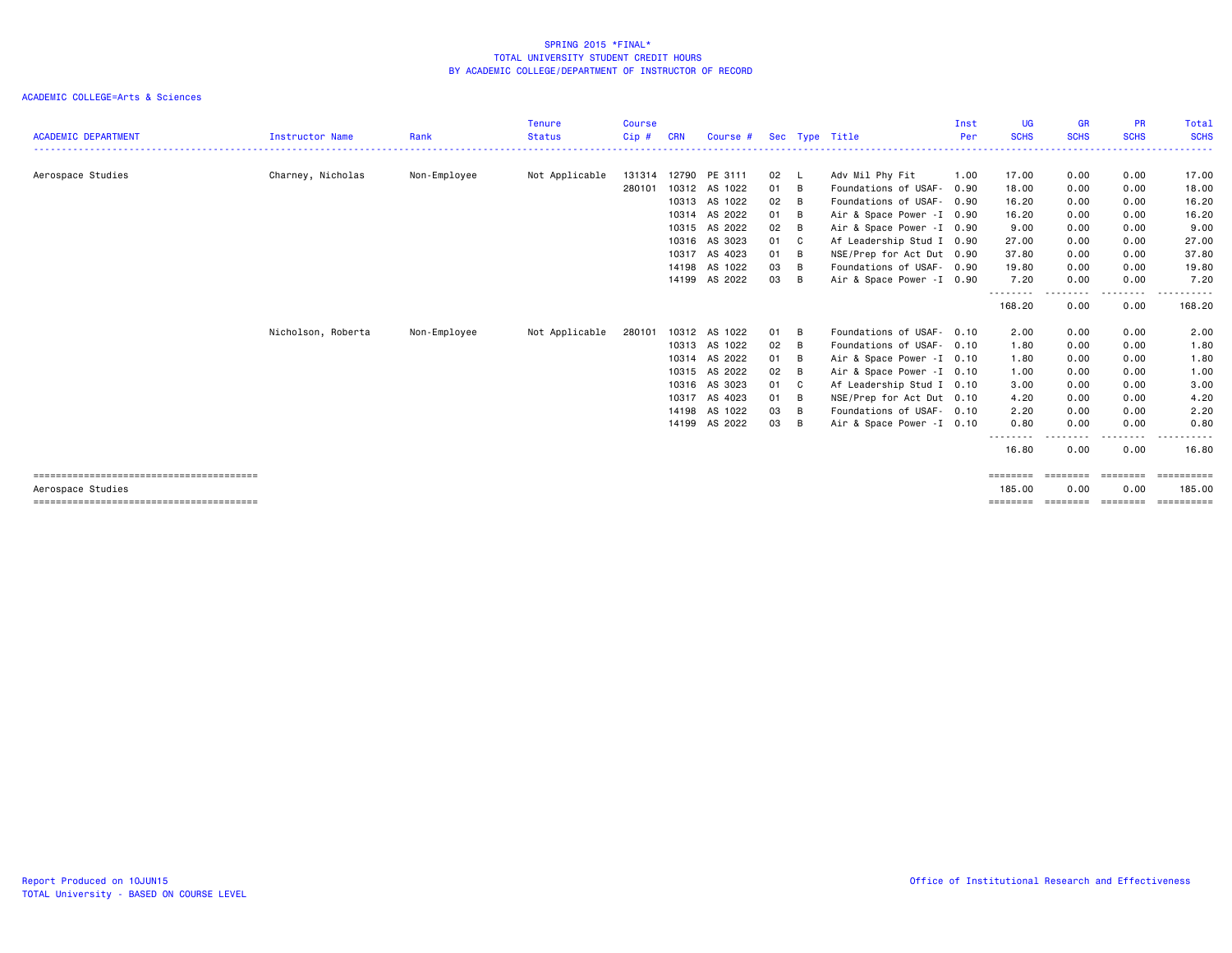# ACADEMIC COLLEGE=Arts & Sciences

| <b>ACADEMIC DEPARTMENT</b>             | Instructor Name    | Rank                          | <b>Tenure</b><br><b>Status</b> | <b>Course</b><br>Cip# | <b>CRN</b> | Course #             |                   |              | Sec Type Title            | Inst<br>Per | <b>UG</b><br><b>SCHS</b>                                                                                                                                                        | <b>GR</b><br><b>SCHS</b> | PR<br><b>SCHS</b>            | Total<br><b>SCHS</b>  |
|----------------------------------------|--------------------|-------------------------------|--------------------------------|-----------------------|------------|----------------------|-------------------|--------------|---------------------------|-------------|---------------------------------------------------------------------------------------------------------------------------------------------------------------------------------|--------------------------|------------------------------|-----------------------|
|                                        |                    |                               |                                |                       |            |                      |                   |              |                           |             |                                                                                                                                                                                 |                          |                              | والمستناب             |
| Anthropology & Middle Eastern Cultures | Anderson, Derek    | Non-Faculty                   | Not Applicable                 |                       |            | 450201 16227 AN 4000 | 03 I              |              | Directed Indiv Study 1.00 |             | 3.00<br>$\sim$ $\sim$ .<br>$\frac{1}{2} \left( \frac{1}{2} \right) \left( \frac{1}{2} \right) \left( \frac{1}{2} \right) \left( \frac{1}{2} \right) \left( \frac{1}{2} \right)$ | 0.00                     | 0.00                         | 3.00<br>$\frac{1}{2}$ |
|                                        |                    |                               |                                |                       |            |                      |                   |              |                           |             | 3.00                                                                                                                                                                            | 0.00                     | 0.00                         | 3.00                  |
|                                        | Copeland, Toni     | Assistant Professor Ten Track |                                | 450201                | 10199      | AN 8215              | 06                | E            | Internship in Applie 1.00 |             | 0.00                                                                                                                                                                            | 5.00                     | 0.00                         | 5.00                  |
|                                        |                    |                               |                                |                       | 14257      | AN 6133              | 01                | C            | Medical Anthropology      | 1.00        | 0.00                                                                                                                                                                            | 6.00                     | 0.00                         | 6.00                  |
|                                        |                    |                               |                                |                       | 15116      | AN 7000              | 01                | $\mathbf{I}$ | Directed Indiv Study      | 1.00        | 0.00                                                                                                                                                                            | 3.00                     | 0.00                         | 3.00                  |
|                                        |                    |                               |                                |                       | 15310      | AN 8000              | 01                | D            | Thesis Research           | 1.00        | 0.00                                                                                                                                                                            | 29.00                    | 0.00                         | 29.00                 |
|                                        |                    |                               |                                | 450203                | 14256      | AN 4133              | 01                | C            | Medical Anthropology      | 1.00        | 39.00                                                                                                                                                                           | 0.00                     | 0.00                         | 39.00                 |
|                                        |                    |                               |                                | 450204                | 14246      | AN 1143              | 05                | C            | Cultural Anthro           | 1.00        | 75.00<br>.                                                                                                                                                                      | 0.00<br>.                | 0.00<br>.                    | 75.00<br>.            |
|                                        |                    |                               |                                |                       |            |                      |                   |              |                           |             | 114.00                                                                                                                                                                          | 43.00                    | 0.00                         | 157.00                |
|                                        | Galaty, Michael    | Professor                     | Tenured                        | 450201                | 15118      | AN 7000              | 02 I              |              | Directed Indiv Study 1.00 |             | 0.00<br><u>.</u>                                                                                                                                                                | 9.00<br>-----            | 0.00                         | 9.00<br>$- - - - -$   |
|                                        |                    |                               |                                |                       |            |                      |                   |              |                           |             | 0.00                                                                                                                                                                            | 9.00                     | 0.00                         | 9.00                  |
|                                        | Galaty, Sylvia     | Non-Faculty                   | Not Applicable                 | 450201                | 10176      | AN 1344              | 01                | C            | Intro to Biol Anthro 1.00 |             | 84.00                                                                                                                                                                           | 0.00                     | 0.00                         | 84.00                 |
|                                        |                    |                               |                                |                       | 10179      | AN 1344              | 05                | K            | Intro to Biol Anthro      | 1.00        | 0.00                                                                                                                                                                            | 0.00                     | 0.00                         | 0.00                  |
|                                        |                    |                               |                                |                       | 15024      | AN 4990              | 01                | C            | Special Topic In AN       | 1.00        | 42.00<br>.                                                                                                                                                                      | 0.00<br><b>.</b>         | 0.00<br>.                    | 42.00<br>.            |
|                                        |                    |                               |                                |                       |            |                      |                   |              |                           |             | 126.00                                                                                                                                                                          | 0.00                     | 0.00                         | 126.00                |
|                                        | Hardin, James      | Associate Professor Tenured   |                                | 380101                | 14253      | MEC 3553             | 01                | C            | Near East Archaeolog 1.00 |             | 3.00                                                                                                                                                                            | 0.00                     | 0.00                         | 3.00                  |
|                                        |                    |                               |                                |                       | 14345      | REL 3553             | 01                | C            | Near East Archaeolog 1.00 |             | 15.00                                                                                                                                                                           | 0.00                     | 0.00                         | 15.00                 |
|                                        |                    |                               |                                | 450201 15312          |            | AN 8000              | 03                | D            | Thesis Research           | 1.00        | 0.00                                                                                                                                                                            | 6.00                     | 0.00                         | 6.00                  |
|                                        |                    |                               |                                |                       | 16212      | AN 4000              | 02                | $\mathbf{I}$ | Directed Indiv Study 1.00 |             | 1.00                                                                                                                                                                            | 0.00                     | 0.00                         | 1.00                  |
|                                        |                    |                               |                                |                       | 16367      | AN 4000              | 04                | $\mathbf{I}$ | Directed Indiv Study 1.00 |             | 2.00                                                                                                                                                                            | 0.00                     | 0.00                         | 2.00                  |
|                                        |                    |                               |                                | 450202 14260          |            | AN 8543              | 01                | C            | Household Archaeolog 1.00 |             | 0.00                                                                                                                                                                            | 21.00                    | 0.00                         | 21.00                 |
|                                        |                    |                               |                                | 450301 14252          |            | AN 3553              | 01                | C            | Near East Archaeolog 1.00 |             | 45.00<br>.                                                                                                                                                                      | 0.00<br>د د د د د        | 0.00<br>$\sim$ $\sim$ $\sim$ | 45.00<br>د د د د د    |
|                                        |                    |                               |                                |                       |            |                      |                   |              |                           |             | 66.00                                                                                                                                                                           | 27.00                    | 0.00                         | 93.00                 |
|                                        | Herrmann, Nicholas | Associate Professor Tenured   |                                | 450201                |            | 15313 AN 8000        | 04                | D            | Thesis Research           | 1.00        | 0.00                                                                                                                                                                            | 23.00                    | 0.00                         | 23.00                 |
|                                        |                    |                               |                                |                       |            |                      |                   |              |                           |             | $\sim$ $\sim$<br>0.00                                                                                                                                                           | 23.00                    | 0.00                         | .<br>23.00            |
|                                        | Hoffman, David     | Associate Professor Tenured   |                                | 450201                | 14245      | AN 3133              | 01                | C            | Anth Latin America        | 1.00        | 51.00                                                                                                                                                                           | 0.00                     | 0.00                         | 51.00                 |
|                                        |                    |                               |                                |                       | 15314      | AN 8000              | 05                | D            | Thesis Research           | 1.00        | 0.00                                                                                                                                                                            | 3.00                     | 0.00                         | 3.00                  |
|                                        |                    |                               |                                | 450204                | 10169      | AN 1143              | 01                | C            | Cultural Anthro           | 1.00        | 57.00                                                                                                                                                                           | 0.00                     | 0.00                         | 57.00                 |
|                                        |                    |                               |                                |                       | 10170      | AN 1143              | 02                | C            | Cultural Anthro           | 1.00        | 57.00                                                                                                                                                                           | 0.00                     | 0.00                         | 57.00                 |
|                                        |                    |                               |                                |                       |            | 10172 AN 1143        | 04                | C            | Cultural Anthro           | 1.00        | 36.00<br>.                                                                                                                                                                      | 0.00                     | 0.00                         | 36.00<br>.            |
|                                        |                    |                               |                                |                       |            |                      |                   |              |                           |             | 201.00                                                                                                                                                                          | 3.00                     | 0.00                         | 204.00                |
|                                        | Marcus, Jean       | Instructor                    | Non-Ten Track                  | 450201                | 10164      | AN 1103              | 01                | C            | Intro To Anthro           | 1.00        | 126.00                                                                                                                                                                          | 0.00                     | 0.00                         | 126.00                |
|                                        |                    |                               |                                |                       | 10165      | AN 1103              | 02                | C            | Intro To Anthro           | 1.00        | 129.00                                                                                                                                                                          | 0.00                     | 0.00                         | 129.00                |
|                                        |                    |                               |                                |                       |            | 14251 AN 3333        | 01                | C            | Primate Behavior          | 1.00        | 48.00<br>.                                                                                                                                                                      | 0.00<br>.                | 0.00<br>.                    | 48.00<br>.            |
|                                        |                    |                               |                                |                       |            |                      |                   |              |                           |             | 303.00                                                                                                                                                                          | 0.00                     | 0.00                         | 303.00                |
|                                        | McClellan, Laura   | Assistant Professor Ten Track |                                | 450201                | 10166      | AN 1103              | 03                | C            | Intro To Anthro           | 1.00        | 180.00                                                                                                                                                                          | 0.00                     | 0.00                         | 180.00                |
|                                        |                    |                               |                                | 450204                | 10173      | AN 1143              | H <sub>01</sub> C |              | Cultural Anthro-Hono      | 1.00        | 27.00                                                                                                                                                                           | 0.00                     | 0.00                         | 27.00                 |

Report Produced on 10JUN15 Office of Institutional Research and Effectiveness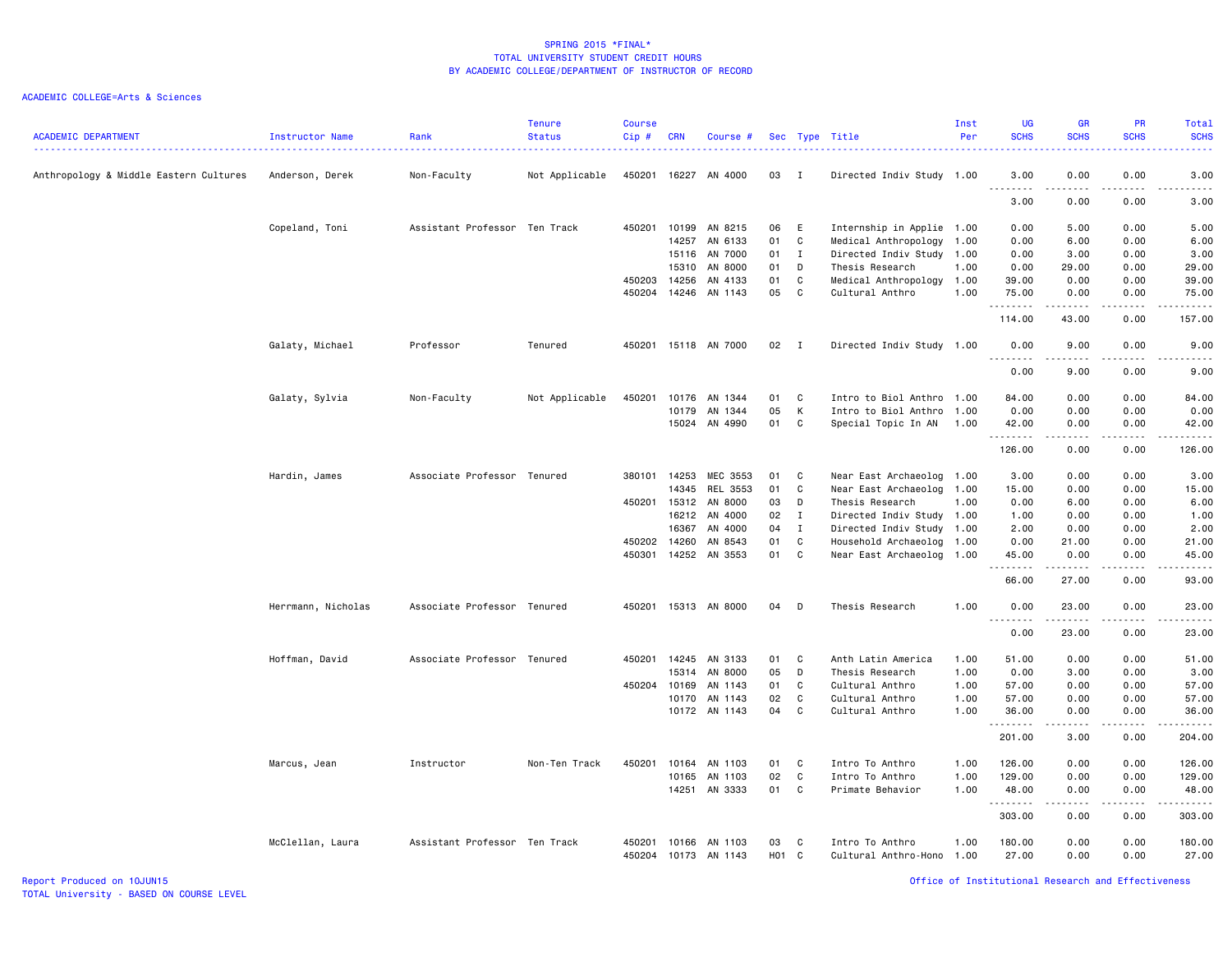| <b>ACADEMIC DEPARTMENT</b>             | <b>Instructor Name</b> | Rank                          | <b>Tenure</b><br><b>Status</b> | <b>Course</b><br>$C$ ip $#$ | <b>CRN</b> | Course #      |        |              | Sec Type Title            | Inst<br>Per | <b>UG</b><br><b>SCHS</b>   | <b>GR</b><br><b>SCHS</b> | <b>PR</b><br><b>SCHS</b> | Total<br><b>SCHS</b>  |
|----------------------------------------|------------------------|-------------------------------|--------------------------------|-----------------------------|------------|---------------|--------|--------------|---------------------------|-------------|----------------------------|--------------------------|--------------------------|-----------------------|
|                                        |                        |                               |                                |                             |            |               |        |              |                           |             |                            |                          |                          |                       |
|                                        |                        |                               |                                |                             |            |               |        |              |                           |             | <u>.</u><br>207.00         | 0.00                     | 0.00                     | 207.00                |
| Anthropology & Middle Eastern Cultures | Miller, Darcy          | Assistant Professor Ten Track |                                | 450201                      |            | 15905 AN 7000 | 05 I   |              | Directed Indiv Study 1.00 |             | 0.00                       | 3.00                     | 0.00                     | 3.00                  |
|                                        |                        |                               |                                |                             |            | 16135 AN 4000 | $01$ I |              | Directed Indiv Study 1.00 |             | 3.00                       | 0.00                     | 0.00                     | 3.00                  |
|                                        |                        |                               |                                | 450301                      |            | 10180 AN 1543 | 01 C   |              | Intro To Archaeology 1.00 |             | 42.00                      | 0.00                     | 0.00                     | 42.00                 |
|                                        |                        |                               |                                |                             |            | 10201 AN 8513 | 01 C   |              | Southeastern Arch         | 1.00        | 0.00                       | 21.00                    | 0.00                     | 21.00                 |
|                                        |                        |                               |                                |                             |            | 14248 AN 1543 | 02 C   |              | Intro To Archaeology 1.00 |             | 60.00                      | 0.00                     | 0.00                     | 60.00                 |
|                                        |                        |                               |                                |                             |            | 14249 AN 1543 | 03 C   |              | Intro To Archaeology 1.00 |             | 57.00                      | 0.00                     | 0.00                     | 57.00                 |
|                                        |                        |                               |                                |                             |            |               |        |              |                           |             | <u>.</u>                   |                          |                          |                       |
|                                        |                        |                               |                                |                             |            |               |        |              |                           |             | 162.00                     | 24.00                    | 0.00                     | 186.00                |
|                                        | Peacock, Claude        | Professor                     | Tenured                        | 450201                      | 14254      | AN 3513       | 01 C   |              | Artifact Analysis         | 1.00        | 57.00                      | 0.00                     | 0.00                     | 57.00                 |
|                                        |                        |                               |                                |                             |            | 14255 AN 3513 | 02 K   |              | Artifact Analysis         | 1.00        | 0.00                       | 0.00                     | 0.00                     | 0.00                  |
|                                        |                        |                               |                                |                             |            | 15316 AN 8000 | 07 D   |              | Thesis Research           | 1.00        | 0.00                       | 23.00                    | 0.00                     | 23.00                 |
|                                        |                        |                               |                                | 450301                      |            | 14259 AN 8533 | 01     | $\mathbf{C}$ | Archaeological Theor 1.00 |             | 0.00                       | 51.00                    | 0.00                     | 51.00                 |
|                                        |                        |                               |                                |                             |            |               |        |              |                           |             | 57.00                      | 74.00                    | 0.00                     | 131.00                |
|                                        | Turner, James          | Lecturer                      | Non-Ten Track                  | 450201                      |            | 13454 AN 3113 | 201 C  |              | Societies Of World        | 1.00        | 84.00                      | 0.00                     | 0.00                     | 84.00                 |
|                                        |                        |                               |                                |                             |            |               |        |              |                           |             | - - - - - - - - -<br>84.00 | 0.00                     | 0.00                     | 84.00                 |
|                                        | Zuckerman, Molly       | Assistant Professor Ten Track |                                | 450201                      |            | 10167 AN 1103 | 04 C   |              | Intro To Anthro           | 1.00        | 111.00                     | 0.00                     | 0.00                     | 111.00                |
|                                        |                        |                               |                                |                             |            | 10168 AN 1103 | H01 C  |              | Intro To Anthro-Hono      | 1.00        | 33,00                      | 0.00                     | 0.00                     | 33.00                 |
|                                        |                        |                               |                                |                             |            | 14258 AN 8990 | 01 C   |              | Special Topic In AN       | 1.00        | 0.00                       | 18.00                    | 0.00                     | 18.00                 |
|                                        |                        |                               |                                |                             |            | 15317 AN 8000 | 08     | D            | Thesis Research           | 1.00        | 0.00                       | 5.00                     | 0.00                     | 5.00                  |
|                                        |                        |                               |                                |                             |            |               |        |              |                           |             | .<br>144.00                | 23.00                    | 0.00                     | 167.00                |
|                                        |                        |                               |                                |                             |            |               |        |              |                           |             |                            |                          |                          |                       |
| Anthropology & Middle Eastern Cultures |                        |                               |                                |                             |            |               |        |              |                           |             | ========<br>1467.00        | ========<br>226.00       | ========<br>0.00         | ==========<br>1693.00 |
|                                        |                        |                               |                                |                             |            |               |        |              |                           |             |                            |                          |                          | <b>CONSESSED</b>      |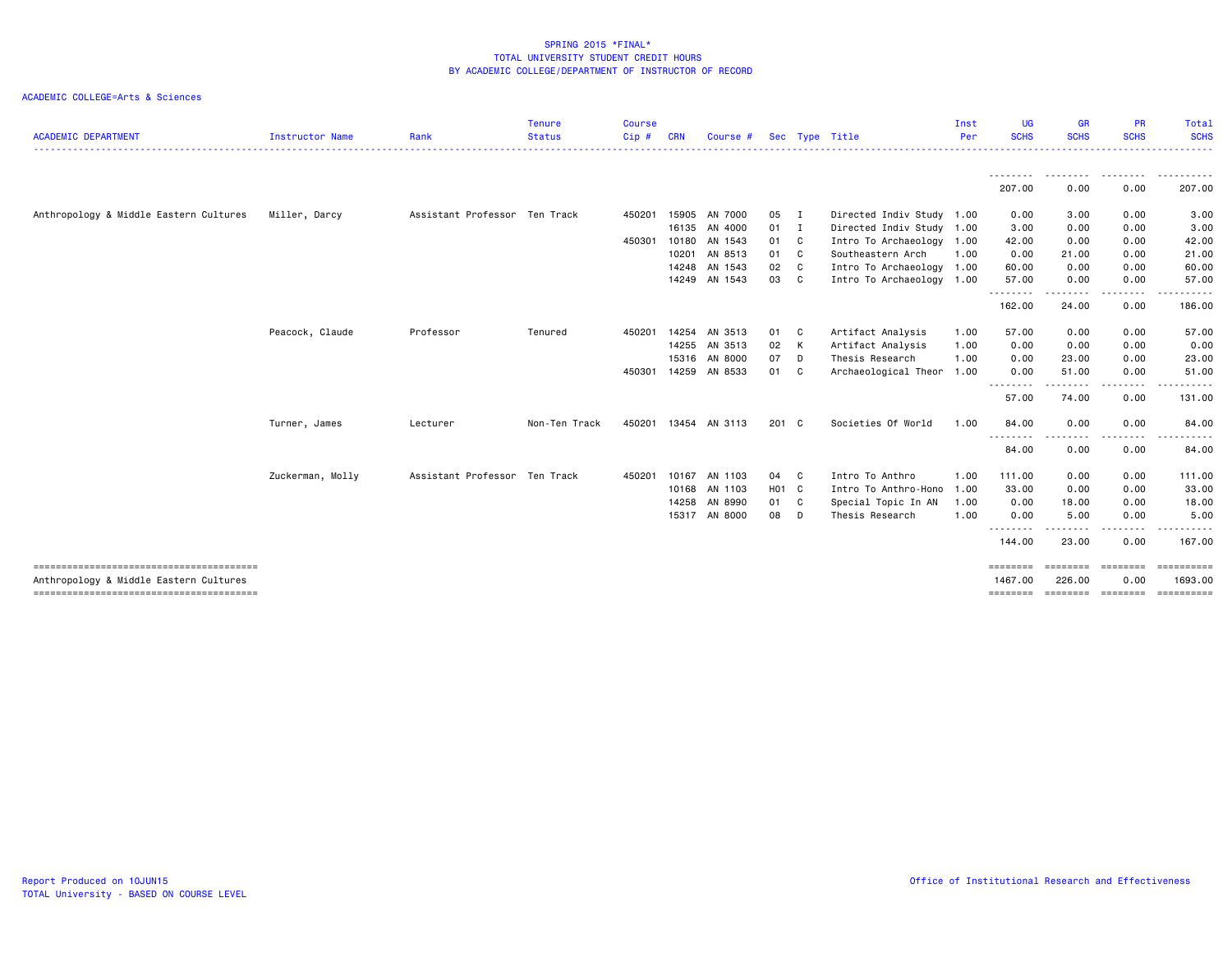# ACADEMIC COLLEGE=Arts & Sciences

| <b>ACADEMIC DEPARTMENT</b> | Instructor Name     | Rank                          | <b>Tenure</b><br><b>Status</b> | <b>Course</b><br>Cip# | <b>CRN</b>     | Course #             |          |              | Sec Type Title            | Inst<br>Per | <b>UG</b><br><b>SCHS</b>         | <b>GR</b><br><b>SCHS</b> | PR<br><b>SCHS</b>                   | Total<br><b>SCHS</b><br>.                                                                                                                                    |
|----------------------------|---------------------|-------------------------------|--------------------------------|-----------------------|----------------|----------------------|----------|--------------|---------------------------|-------------|----------------------------------|--------------------------|-------------------------------------|--------------------------------------------------------------------------------------------------------------------------------------------------------------|
| Biological Sciences        | Brooks, Christopher | Associate Professor Tenured   |                                | 269999                | 15644          | BIO 9000             | 01       | - D          | Research / Diss           | 1.00        | 0.00<br>$\sim$ $\sim$            | 8.00                     | 0.00                                | 8.00                                                                                                                                                         |
|                            |                     |                               |                                |                       |                |                      |          |              |                           |             | 0.00                             | 8.00                     | 0.00                                | 8.00                                                                                                                                                         |
|                            | Brown, Matthew      | Assistant Professor Ten Track |                                | 269999                | 14728          | BIO 4990             | 01       | B            | Special Topic in BIO 1.00 |             | 32.00                            | 0.00                     | 0.00                                | 32.00                                                                                                                                                        |
|                            |                     |                               |                                |                       | 14729          | BIO 6990             | 01       | B            | Special Topic in BIO      | 1.00        | 0.00                             | 8.00                     | 0.00                                | 8.00                                                                                                                                                         |
|                            |                     |                               |                                |                       | 15627          | BIO 8000             | 02       | D            | Research/Thesis           | 1.00        | 0.00                             | 5.00                     | 0.00                                | 5.00                                                                                                                                                         |
|                            |                     |                               |                                |                       | 15645          | BIO 9000             | 02       | D            | Research / Diss           | 1.00        | 0.00                             | 1.00                     | 0.00                                | 1.00                                                                                                                                                         |
|                            |                     |                               |                                |                       | 16030          | BIO 4000             | 12       | $\mathbf{I}$ | Directed Indiv Study 1.00 |             | 1.00<br>$- - -$                  | 0.00                     | 0.00<br>$\sim$ $\sim$ $\sim$ $\sim$ | 1.00                                                                                                                                                         |
|                            |                     |                               |                                |                       |                |                      |          |              |                           |             | 33.00                            | 14.00                    | 0.00                                | 47.00                                                                                                                                                        |
|                            | Chevalier, David    | Lecturer                      | Non-Ten Track                  | 260301                |                | 13647 BIO 8063       | 501 C    |              | Comp Study of Plants 1.00 |             | 0.00<br>$\sim$ $\sim$ .<br>----- | 72.00<br>.               | 0.00<br>.                           | 72.00<br>.                                                                                                                                                   |
|                            |                     |                               |                                |                       |                |                      |          |              |                           |             | 0.00                             | 72.00                    | 0.00                                | 72.00                                                                                                                                                        |
|                            | Counterman, Brian   | Assistant Professor Ten Track |                                | 269999                | 14730          | BIO 8990             | 01       | C            | Special Topic in BIO 1.00 |             | 0.00                             | 21.00                    | 0.00                                | 21.00                                                                                                                                                        |
|                            |                     |                               |                                |                       | 15628          | BIO 8000             | 03       | D            | Research/Thesis           | 1.00        | 0.00                             | 2.00                     | 0.00                                | 2.00                                                                                                                                                         |
|                            |                     |                               |                                |                       | 15646          | BIO 9000             | 03       | D            | Research / Diss           | 1.00        | 0.00                             | 28.00                    | 0.00                                | 28.00                                                                                                                                                        |
|                            |                     |                               |                                |                       | 16172          | BIO 4000             | 15       | $\mathbf{I}$ | Directed Indiv Study 1.00 |             | 3.00                             | 0.00                     | 0.00                                | 3.00                                                                                                                                                         |
|                            |                     |                               |                                |                       | 16173          | BIO 4000             | 16       | $\mathbf{I}$ | Directed Indiv Study 1.00 |             | 1.00                             | 0.00                     | 0.00                                | 1.00                                                                                                                                                         |
|                            |                     |                               |                                |                       |                | 16177 BIO 4000       | 18       | $\mathbf{I}$ | Directed Indiv Study 1.00 |             | 2.00<br>.                        | 0.00<br>.                | 0.00<br>.                           | 2.00<br>$\frac{1}{2} \left( \frac{1}{2} \right) \left( \frac{1}{2} \right) \left( \frac{1}{2} \right) \left( \frac{1}{2} \right) \left( \frac{1}{2} \right)$ |
|                            |                     |                               |                                |                       |                |                      |          |              |                           |             | 6.00                             | 51.00                    | 0.00                                | 57.00                                                                                                                                                        |
|                            | Donaldson, Janet    | Associate Professor Tenured   |                                | 240101                | 15999          | HON 4093             | H02 E    |              | Honors Thesis             | 1.00        | 3.00                             | 0.00                     | 0.00                                | 3.00                                                                                                                                                         |
|                            |                     |                               |                                | 260503                | 14096          | BIO 4463             | 01       | C            | Bacterial Physiology      | 1.00        | 177.00                           | 0.00                     | 0.00                                | 177.00                                                                                                                                                       |
|                            |                     |                               |                                | 269999                | 14097          | BIO 6463             | 01       | C            | Bacterial Physiology      | 1.00        | 0.00                             | 21.00                    | 0.00                                | 21.00                                                                                                                                                        |
|                            |                     |                               |                                |                       | 15629          | BIO 8000             | 04       | D            | Research/Thesis           | 1.00        | 0.00                             | 10.00                    | 0.00                                | 10.00                                                                                                                                                        |
|                            |                     |                               |                                |                       | 15648          | BIO 9000             | 05       | D            | Research / Diss           | 1.00        | 0.00<br>-----                    | 14.00<br>.               | 0.00<br>.                           | 14.00<br>.                                                                                                                                                   |
|                            |                     |                               |                                |                       |                |                      |          |              |                           |             | 180.00                           | 45.00                    | 0.00                                | 225.00                                                                                                                                                       |
|                            | Echols, Jeffrey     | Instructor                    | Non-Ten Track                  | 260502                | 10444          | BIO 3304             | 02       | K            | General Microbiology 1.00 |             | 0.00                             | 0.00                     | 0.00                                | 0.00                                                                                                                                                         |
|                            |                     |                               |                                |                       | 10445          | BIO 3304             | 03       | K            | General Microbiology 1.00 |             | 0.00                             | 0.00                     | 0.00                                | 0.00                                                                                                                                                         |
|                            |                     |                               |                                |                       | 10446          | BIO 3304             | 04       | к            | General Microbiology 1.00 |             | 0.00                             | 0.00                     | 0.00                                | 0.00                                                                                                                                                         |
|                            |                     |                               |                                |                       | 10447          | BIO 3304             | 05       | K            | General Microbiology 1.00 |             | 0.00                             | 0.00                     | 0.00                                | 0.00                                                                                                                                                         |
|                            |                     |                               |                                |                       | 10449          | BIO 3304             | 07       | K            | General Microbiology      | 1.00        | 0.00                             | 0.00                     | 0.00                                | 0.00                                                                                                                                                         |
|                            |                     |                               |                                |                       | 10450          | BIO 3304             | 08       | K            | General Microbiology 1.00 |             | 0.00                             | 0.00                     | 0.00                                | 0.00                                                                                                                                                         |
|                            |                     |                               |                                |                       | 14094          | BIO 3304             | 09       | K            | General Microbiology 1.00 |             | 0.00                             | 0.00                     | 0.00                                | 0.00                                                                                                                                                         |
|                            |                     |                               |                                |                       | 14095          | BIO 3304             | 10       | K            | General Microbiology 1.00 |             | 0.00                             | 0.00                     | 0.00                                | 0.00                                                                                                                                                         |
|                            |                     |                               |                                | 260701                | 10368          | BIO 1004             | 01       | C            | Anatomy & Physiology 1.00 |             | 784.00                           | 0.00                     | 0.00                                | 784.00                                                                                                                                                       |
|                            |                     |                               |                                |                       | 10369          | BIO 1004             | 02       | К            | Anatomy & Physiology      | 1.00        | 0.00                             | 0.00                     | 0.00                                | 0.00                                                                                                                                                         |
|                            |                     |                               |                                |                       | 10370          | BIO 1004             | 03       | K            | Anatomy & Physiology 1.00 |             | 0.00                             | 0.00                     | 0.00                                | 0.00                                                                                                                                                         |
|                            |                     |                               |                                |                       | 10371          | BIO 1004             | 04       | K            | Anatomy & Physiology      | 1.00        | 0.00                             | 0.00                     | 0.00                                | 0.00                                                                                                                                                         |
|                            |                     |                               |                                |                       | 10372          | BIO 1004             | 05       | K            | Anatomy & Physiology 1.00 |             | 0.00                             | 0.00                     | 0.00                                | 0.00                                                                                                                                                         |
|                            |                     |                               |                                |                       | 10373          | BIO 1004             | 06       | K            | Anatomy & Physiology 1.00 |             | 0.00                             | 0.00                     | 0.00                                | 0.00                                                                                                                                                         |
|                            |                     |                               |                                |                       | 10374<br>10376 | BIO 1004<br>BIO 1004 | 07<br>09 | K<br>K       | Anatomy & Physiology      | 1.00        | 0.00<br>0.00                     | 0.00<br>0.00             | 0.00<br>0.00                        | 0.00<br>0.00                                                                                                                                                 |
|                            |                     |                               |                                |                       |                |                      |          |              | Anatomy & Physiology 1.00 |             |                                  | .                        |                                     | .                                                                                                                                                            |
|                            |                     |                               |                                |                       |                |                      |          |              |                           |             | 784.00                           | 0.00                     | 0.00                                | 784.00                                                                                                                                                       |
|                            | Ervin, Gary         | Professor                     | Tenured                        | 269999                |                | 15630 BIO 8000       | 05       | D            | Research/Thesis           | 1.00        | 0.00                             | 2.00                     | 0.00                                | 2.00                                                                                                                                                         |

Report Produced on 10JUN15 Office of Institutional Research and Effectiveness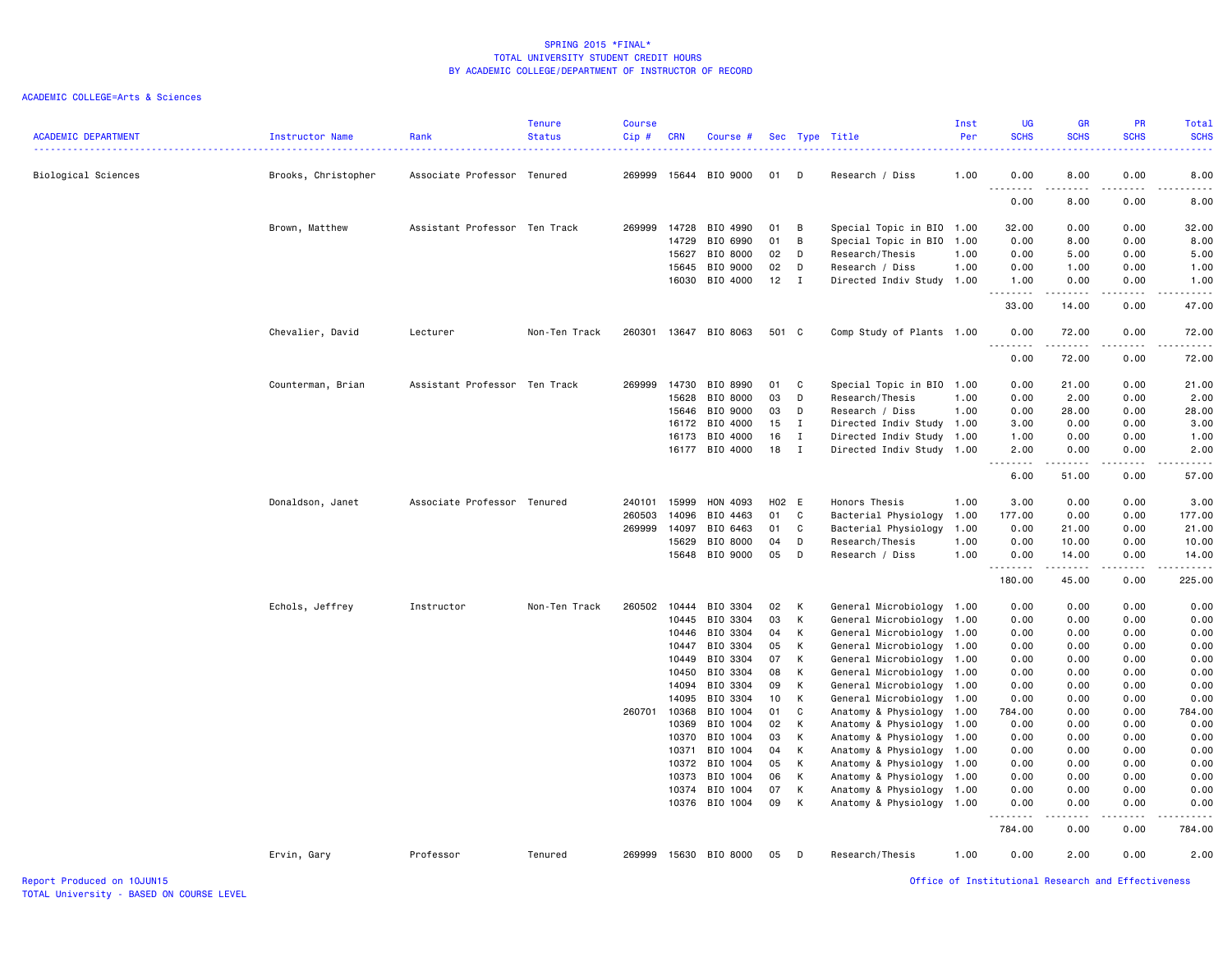# ACADEMIC COLLEGE=Arts & Sciences

| <b>ACADEMIC DEPARTMENT</b> | Instructor Name | Rank                        | <b>Tenure</b><br><b>Status</b> | <b>Course</b><br>Cip# | <b>CRN</b> | Course #       |       |              | Sec Type Title            | Inst<br>Per | <b>UG</b><br><b>SCHS</b>           | <b>GR</b><br><b>SCHS</b> | <b>PR</b><br><b>SCHS</b> | Total<br><b>SCHS</b>                                                                                                                                           |
|----------------------------|-----------------|-----------------------------|--------------------------------|-----------------------|------------|----------------|-------|--------------|---------------------------|-------------|------------------------------------|--------------------------|--------------------------|----------------------------------------------------------------------------------------------------------------------------------------------------------------|
| Biological Sciences        | Ervin, Gary     | Professor                   | Tenured                        | 269999                |            | 15649 BIO 9000 | 06    | D            | Research / Diss           | 1.00        | 0.00                               | 3.00                     | 0.00                     | 3.00                                                                                                                                                           |
|                            |                 |                             |                                |                       |            |                |       |              |                           |             | $\sim$ $\sim$<br>$- - - -$<br>0.00 | $- - - -$<br>5.00        | $\frac{1}{2}$<br>0.00    | .<br>5.00                                                                                                                                                      |
|                            | Fogarty, Jarrod | Instructor                  | Non-Ten Track                  | 240102 14075          |            | IDS 4111       | 201 C |              | Professional Seminar      | 1.00        | 24.00                              | 0.00                     | 0.00                     | 24.00                                                                                                                                                          |
|                            |                 |                             |                                | 260701                | 13455      | BIO 1023       | 201 B |              | Plants & Humans           | 1.00        | 36.00                              | 0.00                     | 0.00                     | 36.00                                                                                                                                                          |
|                            |                 |                             |                                | 260705                | 14071      | BIO 3233       | 201 B |              | Biology of Birds          | 1.00        | 33.00                              | 0.00                     | 0.00                     | 33.00                                                                                                                                                          |
|                            |                 |                             |                                | 261302                | 15847      | BIO 3113       | 201 C |              | Marine Biology            | 1.00        | 3.00                               | 0.00                     | 0.00                     | 3.00                                                                                                                                                           |
|                            |                 |                             |                                | 270501                | 13587      | MA 2113        | 201 C |              | Intro to Stats            | 1.00        | 21.00                              | 0.00                     | 0.00                     | 21.00                                                                                                                                                          |
|                            |                 |                             |                                |                       | 13588      | MA 2113        | 202 C |              | Intro to Stats            | 1.00        | 18.00                              | 0.00                     | 0.00                     | 18.00                                                                                                                                                          |
|                            |                 |                             |                                |                       | 13630      | ST 2113        | 201 C |              | Intro to Stats            | 1.00        | 6.00                               | 0.00                     | 0.00                     | 6.00                                                                                                                                                           |
|                            |                 |                             |                                |                       | 13631      | ST 2113        | 202 C |              | Intro to Stats            | 1.00        | 30.00<br>.                         | 0.00<br>$- - - - -$      | 0.00<br>.                | 30.00<br>.                                                                                                                                                     |
|                            |                 |                             |                                |                       |            |                |       |              |                           |             | 171.00                             | 0.00                     | 0.00                     | 171.00                                                                                                                                                         |
|                            | Gordon, Donna   | Associate Professor Tenured |                                | 240101                | 16338      | HON 4000       | 16    | $\mathbf{I}$ | Directed Individual       | 1.00        | 2.00                               | 0.00                     | 0.00                     | 2.00                                                                                                                                                           |
|                            |                 |                             |                                | 260401                | 13646      | BIO 8033       | 501 C |              | Adv. Cell Biology         | 1.00        | 0.00                               | 39.00                    | 0.00                     | 39.00                                                                                                                                                          |
|                            |                 |                             |                                | 260402                | 14651      | BIO 8233       | 01    | B            | Molecular Applicatio 1.00 |             | 0.00                               | 69.00                    | 0.00                     | 69.00                                                                                                                                                          |
|                            |                 |                             |                                | 269999                | 15631      | BIO 8000       | 06    | D            | Research/Thesis           | 1.00        | 0.00                               | 6.00                     | 0.00                     | 6.00                                                                                                                                                           |
|                            |                 |                             |                                |                       | 15775      | BIO 4000       | 01    | $\mathbf{I}$ | Directed Indiv Study 1.00 |             | 1.00                               | 0.00                     | 0.00                     | 1.00                                                                                                                                                           |
|                            |                 |                             |                                |                       |            |                |       |              |                           |             | .<br>3.00                          | .<br>114.00              | .<br>0.00                | $\frac{1}{2} \left( \frac{1}{2} \right) \left( \frac{1}{2} \right) \left( \frac{1}{2} \right) \left( \frac{1}{2} \right) \left( \frac{1}{2} \right)$<br>117.00 |
|                            |                 |                             |                                |                       |            |                |       |              |                           |             |                                    |                          |                          |                                                                                                                                                                |
|                            | Holder, Thomas  | Instructor                  | Non-Ten Track                  | 260101                | 10411      | BIO 1144       | 01    | C            | Biology II                | 1.00        | 864.00                             | 0.00                     | 0.00                     | 864.00                                                                                                                                                         |
|                            |                 |                             |                                |                       | 10413      | BIO 1144       | 03    | C            | Biology II                | 1.00        | 852.00                             | 0.00                     | 0.00                     | 852.00                                                                                                                                                         |
|                            |                 |                             |                                |                       | 10414      | BIO 1144       | 04    | K            | Biology II                | 0.50        | 0.00                               | 0.00                     | 0.00                     | 0.00                                                                                                                                                           |
|                            |                 |                             |                                |                       | 10415      | BIO 1144       | 05    | К            | Biology II                | 0.50        | 0.00                               | 0.00                     | 0.00                     | 0.00                                                                                                                                                           |
|                            |                 |                             |                                |                       | 10416      | BIO 1144       | 06    | K            | Biology II                | 0.50        | 0.00                               | 0.00                     | 0.00                     | 0.00                                                                                                                                                           |
|                            |                 |                             |                                |                       | 10417      | BIO 1144       | 07    | K            | Biology II                | 0.50        | 0.00                               | 0.00                     | 0.00                     | 0.00                                                                                                                                                           |
|                            |                 |                             |                                |                       | 10418      | BIO 1144       | 08    | К            | Biology II                | 0.50        | 0.00                               | 0.00                     | 0.00                     | 0.00                                                                                                                                                           |
|                            |                 |                             |                                |                       | 10419      | BIO 1144       | 09    | K            | Biology II                | 0.50        | 0.00                               | 0.00                     | 0.00                     | 0.00                                                                                                                                                           |
|                            |                 |                             |                                |                       | 10420      | BIO 1144       | 10    | K            | Biology II                | 0.50        | 0.00                               | 0.00                     | 0.00                     | 0.00                                                                                                                                                           |
|                            |                 |                             |                                |                       | 10421      | BIO 1144       | 11    | К            | Biology II                | 0.50        | 0.00                               | 0.00                     | 0.00                     | 0.00                                                                                                                                                           |
|                            |                 |                             |                                |                       | 10422      | BIO 1144       | 13    | К            | Biology II                | 0.50        | 0.00                               | 0.00                     | 0.00                     | 0.00                                                                                                                                                           |
|                            |                 |                             |                                |                       | 10423      | BIO 1144       | 14    | K            | Biology II                | 0.50        | 0.00                               | 0.00                     | 0.00                     | 0.00                                                                                                                                                           |
|                            |                 |                             |                                |                       | 10424      | BIO 1144       | 15    | К            | Biology II                | 0.50        | 0.00                               | 0.00                     | 0.00                     | 0.00                                                                                                                                                           |
|                            |                 |                             |                                |                       | 10425      | BIO 1144       | 16    | K            | Biology II                | 0.50        | 0.00                               | 0.00                     | 0.00                     | 0.00                                                                                                                                                           |
|                            |                 |                             |                                |                       | 10426      | BIO 1144       | 17    | K            | Biology II                | 0.50        | 0.00                               | 0.00                     | 0.00                     | 0.00                                                                                                                                                           |
|                            |                 |                             |                                |                       | 10427      | BIO 1144       | 18    | К            | Biology II                | 0.50        | 0.00                               | 0.00                     | 0.00                     | 0.00                                                                                                                                                           |
|                            |                 |                             |                                |                       | 10428      | BIO 1144       | 19    | К            | Biology II                | 0.50        | 0.00                               | 0.00                     | 0.00                     | 0.00                                                                                                                                                           |
|                            |                 |                             |                                |                       | 10429      | BIO 1144       | 20    | K            | Biology II                | 0.50        | 0.00                               | 0.00                     | 0.00                     | 0.00                                                                                                                                                           |
|                            |                 |                             |                                | 260301                | 14092      | BIO 2213       | 01    | $\mathbb C$  | Survey Plant Kingdom      | 1.00        | 99.00                              | 0.00                     | 0.00                     | 99.00                                                                                                                                                          |
|                            |                 |                             |                                |                       | 14093      | BIO 2213       | 02    | К            | Survey Plant Kingdom      | 1.00        | 0.00                               | 0.00                     | 0.00                     | 0.00                                                                                                                                                           |
|                            |                 |                             |                                | 260701                | 10379      | BIO 1023       | 03    | K            | Plants & Humans           | 0.50        | 0.00                               | 0.00                     | 0.00                     | 0.00                                                                                                                                                           |
|                            |                 |                             |                                |                       | 10380      | BIO 1023       | 04    | K            | Plants & Humans           | 0.50        | 0.00                               | 0.00                     | 0.00                     | 0.00                                                                                                                                                           |
|                            |                 |                             |                                |                       | 10381      | BIO 1023       | 05    | К            | Plants & Humans           | 0.50        | 0.00                               | 0.00                     | 0.00                     | 0.00                                                                                                                                                           |
|                            |                 |                             |                                |                       | 10382      | BIO 1023       | 06    | K            | Plants & Humans           | 0.50        | 0.00                               | 0.00                     | 0.00                     | 0.00                                                                                                                                                           |
|                            |                 |                             |                                |                       | 10383      | BIO 1023       | 07    | K            | Plants & Humans           | 0.50        | 0.00                               | 0.00                     | 0.00                     | 0.00                                                                                                                                                           |
|                            |                 |                             |                                |                       | 10384      | BIO 1023       | 08    | K            | Plants & Humans           | 0.50        | 0.00                               | 0.00                     | 0.00                     | 0.00                                                                                                                                                           |
|                            |                 |                             |                                |                       | 10385      | BIO 1023       | 09    | K            | Plants & Humans           | 0.50        | 0.00                               | 0.00                     | 0.00                     | 0.00                                                                                                                                                           |
|                            |                 |                             |                                |                       | 10386      | BIO 1023       | 10    | К            | Plants & Humans           | 0.50        | 0.00                               | 0.00                     | 0.00                     | 0.00                                                                                                                                                           |
|                            |                 |                             |                                |                       | 10452      | BIO 3524       | 01    | C            | Biol Of Vertebrates       | 1.00        | 236.00                             | 0.00                     | 0.00                     | 236.00                                                                                                                                                         |
|                            |                 |                             |                                |                       | 10453      | BIO 3524       | 02    | к            | Biol Of Vertebrates       | 1.00        | 0.00                               | 0.00                     | 0.00                     | 0.00                                                                                                                                                           |

Report Produced on 10JUN15 Office of Institutional Research and Effectiveness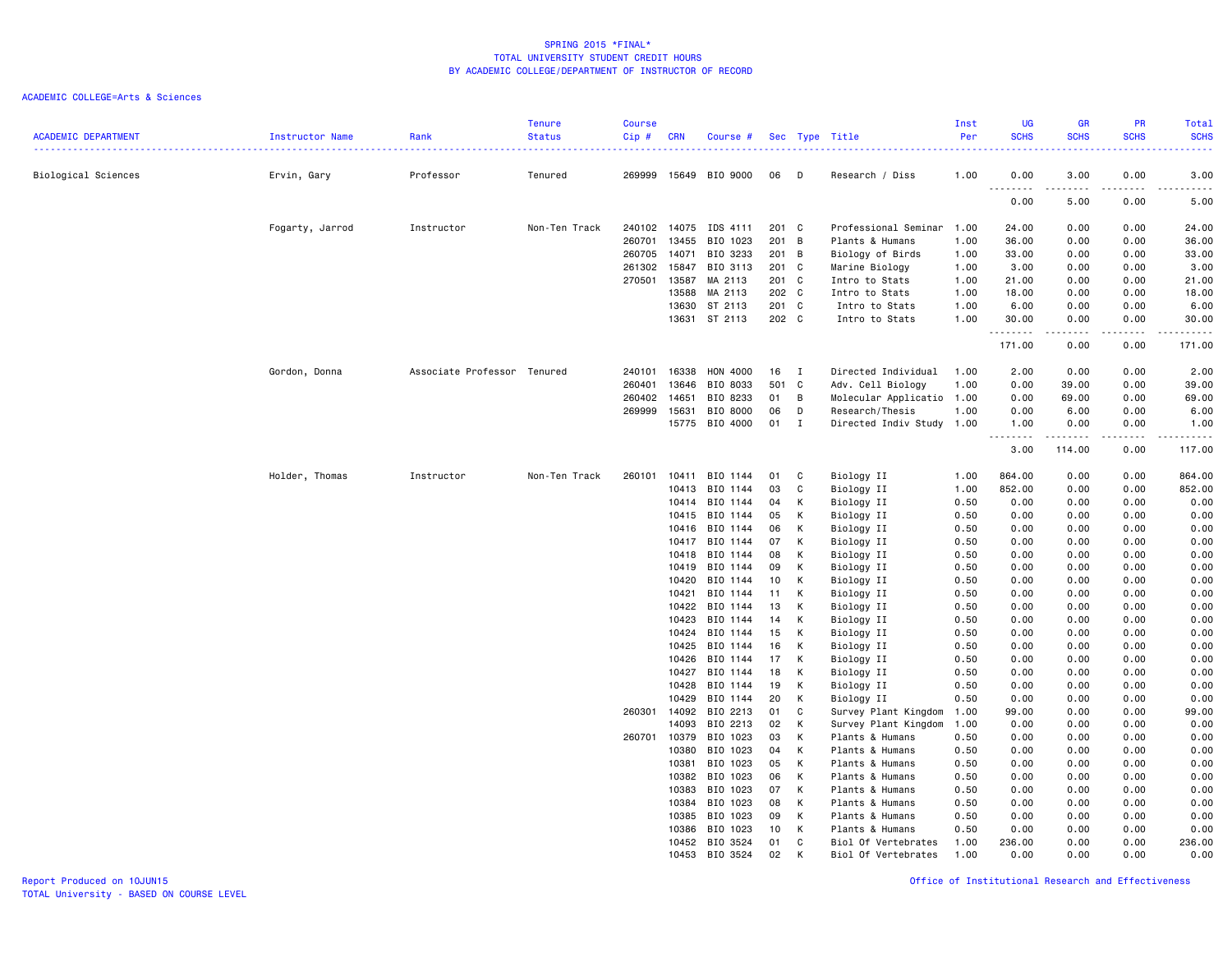|                            |                   |                               | <b>Tenure</b>  | <b>Course</b> |                |                      |          |                              |                                                   | Inst | <b>UG</b>          | <b>GR</b>        | PR                           | Total                                   |
|----------------------------|-------------------|-------------------------------|----------------|---------------|----------------|----------------------|----------|------------------------------|---------------------------------------------------|------|--------------------|------------------|------------------------------|-----------------------------------------|
| <b>ACADEMIC DEPARTMENT</b> | Instructor Name   | Rank                          | <b>Status</b>  | Cip#          | <b>CRN</b>     | Course #             |          |                              | Sec Type Title                                    | Per  | <b>SCHS</b>        | <b>SCHS</b>      | <b>SCHS</b>                  | <b>SCHS</b><br>$\omega = \omega/\omega$ |
| Biological Sciences        | Holder, Thomas    | Instructor                    | Non-Ten Track  | 260701        |                | 10454 BIO 3524       | 03       | K                            | Biol Of Vertebrates                               | 1.00 | 0.00               | 0.00             | 0.00                         | 0.00                                    |
|                            |                   |                               |                |               |                |                      |          |                              |                                                   |      | .<br>2051.00       | 0.00             | 0.00                         | .<br>2051.00                            |
|                            | Jordan, Heather   | Assistant Professor Ten Track |                | 260502        | 10443          | BIO 3304             | 01       | C                            | General Microbiology                              | 1.00 | 1252.00            | 0.00             | 0.00                         | 1252.00                                 |
|                            |                   |                               |                | 269999        | 15651          | BIO 9000             | 08       | D                            | Research / Diss                                   | 1.00 | 0.00               | 5.00             | 0.00                         | 5.00                                    |
|                            |                   |                               |                |               | 16171          | BIO 4000             | 14       | $\mathbf{I}$                 | Directed Indiv Study 1.00                         |      | 3.00<br>.          | 0.00<br><b>.</b> | 0.00<br>.                    | 3.00<br>1.1.1.1.1.1                     |
|                            |                   |                               |                |               |                |                      |          |                              |                                                   |      | 1255.00            | 5.00             | 0.00                         | 1260.00                                 |
|                            | Kaplan, Evan      | Instructor                    | Non-Ten Track  | 260101        | 10400          | BIO 1134             | 01       | C                            | Biology I                                         | 1.00 | 864.00             | 0.00             | 0.00                         | 864.00                                  |
|                            |                   |                               |                | 260401        | 10430          | BIO 2103             | 01       | C                            | Cell Biology                                      | 1.00 | 657.00             | 0.00             | 0.00                         | 657.00                                  |
|                            |                   |                               |                | 511005        | 14648          | BIO 4303             | 01       | B                            | Bioinstrumentation                                | 1.00 | 33.00              | 0.00             | 0.00                         | 33.00                                   |
|                            |                   |                               |                |               | 14649          | BIO 6303             | 01       | B                            | Bioinstrumentation                                | 1.00 | 0.00<br>.          | 12.00<br>.       | 0.00<br>.                    | 12.00<br>.                              |
|                            |                   |                               |                |               |                |                      |          |                              |                                                   |      | 1554.00            | 12.00            | 0.00                         | 1566.00                                 |
|                            | Klink, Vincent    | Associate Professor Tenured   |                | 260307        | 10465          | BIO 4214             | 01       | C                            | Gen Plant Physiology 1.00                         |      | 96.00              | 0.00             | 0.00                         | 96.00                                   |
|                            |                   |                               |                |               | 10466          | BIO 4214             | 02       | К                            | Gen Plant Physiology                              | 1.00 | 0.00               | 0.00             | 0.00                         | 0.00                                    |
|                            |                   |                               |                |               | 10486          | BIO 6214             | 01       | C                            | Gen Plant Physiology                              | 1.00 | 0.00               | 28.00            | 0.00                         | 28.00                                   |
|                            |                   |                               |                |               | 10487          | BIO 6214             | 02       | K                            | Gen Plant Physiology 1.00                         |      | 0.00               | 0.00             | 0.00                         | 0.00                                    |
|                            |                   |                               |                | 269999        | 15633          | BIO 8000             | 08       | D                            | Research/Thesis                                   | 1.00 | 0.00               | 17.00            | 0.00                         | 17.00                                   |
|                            |                   |                               |                |               | 15652<br>15776 | BIO 9000<br>BIO 4000 | 09<br>02 | D                            | Research / Diss                                   | 1.00 | 0.00               | 22.00            | 0.00<br>0.00                 | 22.00                                   |
|                            |                   |                               |                |               | 15777          | BIO 4000             | 03       | $\mathbf{I}$<br>$\mathbf{I}$ | Directed Indiv Study 1.00<br>Directed Indiv Study | 1.00 | 3.00<br>2.00       | 0.00<br>0.00     | 0.00                         | 3.00<br>2.00                            |
|                            |                   |                               |                |               | 15779          | BIO 4000             | 04       | $\mathbf{I}$                 | Directed Indiv Study 1.00                         |      | 3.00               | 0.00             | 0.00                         | 3.00                                    |
|                            |                   |                               |                |               | 15780          | BIO 4000             | 05       | Ι.                           | Directed Indiv Study 1.00                         |      | 1.00               | 0.00             | 0.00                         | 1.00                                    |
|                            |                   |                               |                |               | 15781          | BIO 4000             | 06       | $\mathbf{I}$                 | Directed Indiv Study 1.00                         |      | 1.00               | 0.00             | 0.00                         | 1.00                                    |
|                            |                   |                               |                |               |                |                      |          |                              |                                                   |      | <u>.</u><br>106.00 | .<br>67.00       | .<br>0.00                    | .<br>173.00                             |
|                            | Larson, David     | Grad Teach Assist             | Not Applicable | 260101        | 10402          | BIO 1134             | 03       | К                            | Biology I                                         | 0.50 | 0.00               | 0.00             | 0.00                         | 0.00                                    |
|                            |                   |                               |                |               | 10403          | BIO 1134             | 04       | к                            | Biology I                                         | 0.50 | 0.00               | 0.00             | 0.00                         | 0.00                                    |
|                            |                   |                               |                |               | 10404          | BIO 1134             | 05       | к                            | Biology I                                         | 0.50 | 0.00               | 0.00             | 0.00                         | 0.00                                    |
|                            |                   |                               |                |               | 10405          | BIO 1134             | 06       | K                            | Biology I                                         | 0.50 | 0.00               | 0.00             | 0.00                         | 0.00                                    |
|                            |                   |                               |                |               | 10406          | BIO 1134             | 07       | K                            | Biology I                                         | 0.50 | 0.00               | 0.00             | 0.00                         | 0.00                                    |
|                            |                   |                               |                |               | 10407          | BIO 1134             | 08       | К                            | Biology I                                         | 0.50 | 0.00               | 0.00             | 0.00                         | 0.00                                    |
|                            |                   |                               |                |               | 10408          | BIO 1134             | 09       | K                            | Biology I                                         | 0.50 | 0.00               | 0.00             | 0.00                         | 0.00                                    |
|                            |                   |                               |                |               | 10409          | BIO 1134             | 10       | K                            | Biology I                                         | 0.50 | 0.00               | 0.00             | 0.00                         | 0.00                                    |
|                            |                   |                               |                |               | 10410          | BIO 1134             | 12       | K                            | Biology I                                         | 0.50 | 0.00<br><u>.</u>   | 0.00             | 0.00                         | 0.00                                    |
|                            |                   |                               |                |               |                |                      |          |                              |                                                   |      | 0.00               | .<br>0.00        | $\sim$ $\sim$ $\sim$<br>0.00 | -----<br>0.00                           |
|                            | McCurdy, Victoria | Instructor                    | Non-Ten Track  | 260101        | 10401          | BIO 1134             | 02       | C                            | Biology I                                         | 1.00 | 728.00             | 0.00             | 0.00                         | 728.00                                  |
|                            |                   |                               |                | 260501        | 10489          | BIO 6413             | 01       | C                            | Immunology                                        | 1.00 | 0.00               | 12.00            | 0.00                         | 12.00                                   |
|                            |                   |                               |                | 260507        | 10468          | BIO 4413             | 01       | C                            | Immunology                                        | 1.00 | 615.00             | 0.00             | 0.00                         | 615.00                                  |
|                            |                   |                               |                | 260613 10482  |                | BIO 6133             | 01       | C                            | Human Genetics                                    | 1.00 | 0.00               | 6.00             | 0.00                         | 6.00                                    |
|                            |                   |                               |                |               | 12012          | GNS 4133             | 01       | C                            | Human Genetics                                    | 1.00 | 30.00              | 0.00             | 0.00                         | 30.00                                   |
|                            |                   |                               |                | 260806        | 10460          | BIO 4133             | 01       | C                            | Human Genetics                                    | 1.00 | 540.00<br>.        | 0.00<br>.        | 0.00<br>$- - - -$            | 540.00<br><u>.</u>                      |
|                            |                   |                               |                |               |                |                      |          |                              |                                                   |      | 1913.00            | 18.00            | 0.00                         | 1931.00                                 |
|                            | Outlaw, Diana     | Assistant Professor Ten Track |                | 260706        |                | 10475 BIO 4514       | 01       | C                            | Animal Physiology                                 | 1.00 | 536.00             | 0.00             | 0.00                         | 536.00                                  |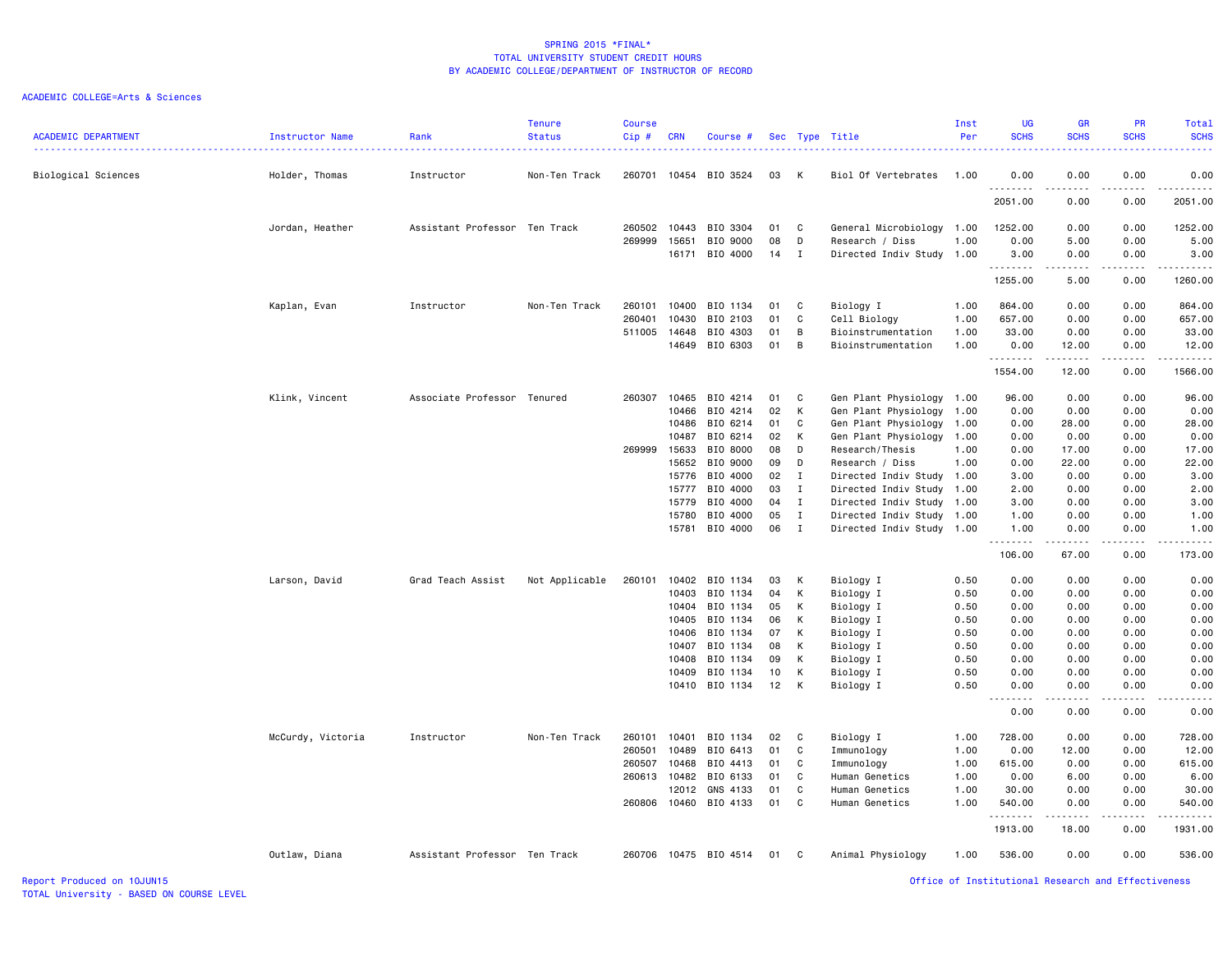| <b>ACADEMIC DEPARTMENT</b> | <b>Instructor Name</b> | Rank                          | <b>Tenure</b><br><b>Status</b> | <b>Course</b><br>Cip # | <b>CRN</b>     | Course #             |             |              | Sec Type Title                               | Inst<br>Per  | <b>UG</b><br><b>SCHS</b> | <b>GR</b><br><b>SCHS</b> | <b>PR</b><br><b>SCHS</b> | Total<br><b>SCHS</b>                                 |
|----------------------------|------------------------|-------------------------------|--------------------------------|------------------------|----------------|----------------------|-------------|--------------|----------------------------------------------|--------------|--------------------------|--------------------------|--------------------------|------------------------------------------------------|
| Biological Sciences        | Outlaw, Diana          | Assistant Professor Ten Track | .                              | 260706                 | 10494          | BIO 6514             | 01          | C            | Animal Physiology                            | 1.00         | 2222<br>0.00             | 16.00                    | 0.00                     | $\omega_{\rm{eff}}$ and $\omega_{\rm{eff}}$<br>16.00 |
|                            |                        |                               |                                | 269999                 | 15636          | BIO 8000             | 11          | D            | Research/Thesis                              | 1.00         | 0.00                     | 10.00                    | 0.00                     | 10.00                                                |
|                            |                        |                               |                                |                        | 15655          | BIO 9000             | 12          | D            | Research / Diss                              | 1.00         | 0.00                     | 8.00                     | 0.00                     | 8.00                                                 |
|                            |                        |                               |                                |                        | 16251          | BIO 4000             | 20          | $\mathbf{I}$ | Directed Indiv Study 1.00                    |              | 3.00                     | 0.00                     | 0.00                     | 3.00                                                 |
|                            |                        |                               |                                |                        |                | 16252 BIO 4000       | 21          | $\mathbf{I}$ | Directed Indiv Study 1.00                    |              | 4.00<br>.                | 0.00                     | 0.00<br>.                | 4.00<br>.                                            |
|                            |                        |                               |                                |                        |                |                      |             |              |                                              |              | 543.00                   | 34.00                    | 0.00                     | 577.00                                               |
|                            | Outlaw, Robert         | Instructor                    | Non-Ten Track                  | 260101                 | 10402          | BIO 1134             | 03          | K            | Biology I                                    | 0.50         | 0.00                     | 0.00                     | 0.00                     | 0.00                                                 |
|                            |                        |                               |                                |                        | 10403          | BIO 1134             | 04          | К            | Biology I                                    | 0.50         | 0.00                     | 0.00                     | 0.00                     | 0.00                                                 |
|                            |                        |                               |                                |                        | 10404          | BIO 1134             | 05          | Κ            | Biology I                                    | 0.50         | 0.00                     | 0.00                     | 0.00                     | 0.00                                                 |
|                            |                        |                               |                                |                        | 10405          | BIO 1134             | 06          | K            | Biology I                                    | 0.50         | 0.00                     | 0.00                     | 0.00                     | 0.00                                                 |
|                            |                        |                               |                                |                        | 10406          | BIO 1134             | 07          | К            | Biology I                                    | 0.50         | 0.00                     | 0.00                     | 0.00                     | 0.00                                                 |
|                            |                        |                               |                                |                        | 10407          | BIO 1134             | 08          | K            | Biology I                                    | 0.50         | 0.00                     | 0.00                     | 0.00                     | 0.00                                                 |
|                            |                        |                               |                                |                        | 10408          | BIO 1134             | 09          | K            | Biology I                                    | 0.50         | 0.00                     | 0.00                     | 0.00                     | 0.00                                                 |
|                            |                        |                               |                                |                        | 10409          | BIO 1134             | 10          | K            | Biology I                                    | 0.50         | 0.00                     | 0.00                     | 0.00                     | 0.00                                                 |
|                            |                        |                               |                                |                        | 10410          | BIO 1134             | 12          | K            | Biology I                                    | 0.50         | 0.00                     | 0.00                     | 0.00                     | 0.00                                                 |
|                            |                        |                               |                                | 260701                 | 10377          | BIO 1023             | 01          | C            | Plants & Humans                              | 1.00         | 606.00                   | 0.00                     | 0.00                     | 606.00                                               |
|                            |                        |                               |                                |                        | 10378          | BIO 1023             | 02          | C            | Plants & Humans                              | 1.00         | 612.00                   | 0.00                     | 0.00                     | 612.00                                               |
|                            |                        |                               |                                |                        | 10379          | BIO 1023             | 03          | К            | Plants & Humans                              | 0.50         | 0.00                     | 0.00                     | 0.00                     | 0.00                                                 |
|                            |                        |                               |                                |                        | 10380          | BIO 1023             | 04          | K            | Plants & Humans                              | 0.50         | 0.00                     | 0.00                     | 0.00                     | 0.00                                                 |
|                            |                        |                               |                                |                        | 10381          | BIO 1023             | 05          | K            | Plants & Humans                              | 0.50         | 0.00                     | 0.00                     | 0.00                     | 0.00                                                 |
|                            |                        |                               |                                |                        | 10382          | BIO 1023             | 06          | К            | Plants & Humans                              | 0.50         | 0.00                     | 0.00                     | 0.00                     | 0.00                                                 |
|                            |                        |                               |                                |                        | 10383          | BIO 1023             | 07          | K            | Plants & Humans                              | 0.50         | 0.00                     | 0.00                     | 0.00                     | 0.00                                                 |
|                            |                        |                               |                                |                        | 10384          | BIO 1023             | 08          | К            | Plants & Humans                              | 0.50         | 0.00                     | 0.00                     | 0.00                     | 0.00                                                 |
|                            |                        |                               |                                |                        | 10385          | BIO 1023             | 09          | K            | Plants & Humans                              | 0.50         | 0.00                     | 0.00                     | 0.00                     | 0.00                                                 |
|                            |                        |                               |                                |                        | 10386          | BIO 1023             | 10          | K            | Plants & Humans                              | 0.50         | 0.00                     | 0.00                     | 0.00                     | 0.00                                                 |
|                            |                        |                               |                                | 260706                 | 10476          | BIO 4514             | 02          | K            | Animal Physiology                            | 1.00         | 0.00                     | 0.00                     | 0.00                     | 0.00                                                 |
|                            |                        |                               |                                |                        | 10477<br>10478 | BIO 4514<br>BIO 4514 | 03<br>04    | К            | Animal Physiology                            | 1.00<br>1.00 | 0.00<br>0.00             | 0.00                     | 0.00<br>0.00             | 0.00                                                 |
|                            |                        |                               |                                |                        |                | BIO 6514             | 02          | K<br>K       | Animal Physiology                            |              |                          | 0.00                     |                          | 0.00                                                 |
|                            |                        |                               |                                |                        | 10495<br>10497 | BIO 6514             | 04          | к            | Animal Physiology                            | 1.00<br>1.00 | 0.00<br>0.00             | 0.00<br>0.00             | 0.00<br>0.00             | 0.00<br>0.00                                         |
|                            |                        |                               |                                |                        |                |                      |             |              | Animal Physiology                            |              | --------                 | .                        | .                        | -------                                              |
|                            |                        |                               |                                |                        |                |                      |             |              |                                              |              | 1218.00                  | 0.00                     | 0.00                     | 1218.00                                              |
|                            | Range, Ryan            | Assistant Professor Ten Track |                                | 260101                 | 10499          | BIO 8021             | 01          | s.           | Seminar II                                   | 1.00         | 0.00                     | 14.00                    | 0.00                     | 14.00                                                |
|                            |                        |                               |                                | 260701                 | 10474          | BIO 4504             | 01          | C            | Compar Verte Embryo                          | 1.00         | 64.00                    | 0.00                     | 0.00                     | 64.00                                                |
|                            |                        |                               |                                |                        | 14090          | BIO 4504             | 02          | К            | Compar Verte Embryo                          | 1.00         | 0.00                     | 0.00                     | 0.00                     | 0.00                                                 |
|                            |                        |                               |                                | 269999                 | 10498          | BIO 8011             | 01          | s            | Seminar I                                    | 1.00         | 0.00                     | 30.00                    | 0.00                     | 30.00                                                |
|                            |                        |                               |                                |                        | 15656          | BIO 9000             | 13          | D            | Research / Diss                              | 1.00         | 0.00<br>.                | 6.00<br>.                | 0.00<br>.                | 6.00<br><u>.</u>                                     |
|                            |                        |                               |                                |                        |                |                      |             |              |                                              |              | 64.00                    | 50.00                    | 0.00                     | 114.00                                               |
|                            | Reese, Mary            | Instructor                    | Non-Ten Track                  | 269999                 | 16235          | BIO 4000             | 19          | $\mathbf{I}$ | Directed Indiv Study 1.00                    |              | 2.00                     | 0.00                     | 0.00                     | 2.00                                                 |
|                            |                        |                               |                                |                        | 16468          | BIO 4000             | 24          | $\mathbf{I}$ | Directed Indiv Study                         | 1.00         | 1.00                     | 0.00                     | 0.00                     | 1.00                                                 |
|                            |                        |                               |                                |                        | 16470          | BIO 4000             | 26          | $\mathbf{I}$ | Directed Indiv Study 1.00                    |              | 1.00                     | 0.00                     | 0.00                     | 1.00                                                 |
|                            |                        |                               |                                | 511005                 | 10457          | BIO 4100             | 01          | H            | Med Tech Clinicals                           | 1.00         | 168.00<br>.              | 0.00<br>.                | 0.00<br>.                | 168.00                                               |
|                            |                        |                               |                                |                        |                |                      |             |              |                                              |              | 172.00                   | 0.00                     | 0.00                     | 172.00                                               |
|                            | Reichert, Nancy        | Professor                     | Tenured                        | 261102<br>269999       | 13648<br>15638 | BIO 8093<br>BIO 8000 | 501 C<br>13 | D            | Experm Bio & Biostat 0.50<br>Research/Thesis | 1.00         | 0.00<br>0.00             | 37.50<br>1.00            | 0.00<br>0.00             | 37.50<br>1.00                                        |
|                            |                        |                               |                                |                        |                |                      |             |              |                                              |              |                          |                          |                          |                                                      |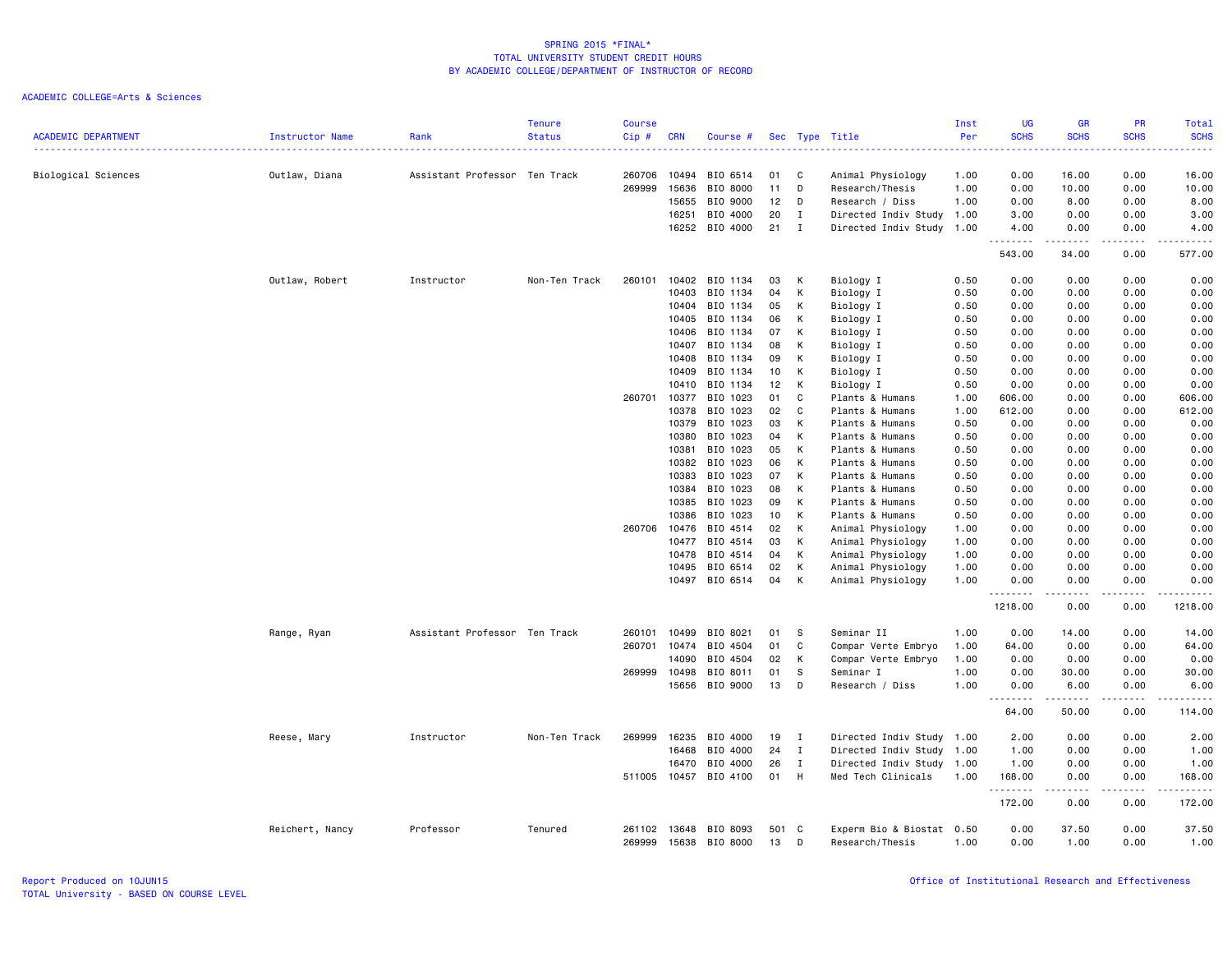| <b>ACADEMIC DEPARTMENT</b> | Instructor Name  | Rank                          | <b>Tenure</b><br><b>Status</b> | <b>Course</b><br>Cip# | <b>CRN</b>     | Course #              |          |                             | Sec Type Title                                         | Inst<br>Per | <b>UG</b><br><b>SCHS</b> | <b>GR</b><br><b>SCHS</b> | <b>PR</b><br><b>SCHS</b> | <b>Total</b><br><b>SCHS</b> |
|----------------------------|------------------|-------------------------------|--------------------------------|-----------------------|----------------|-----------------------|----------|-----------------------------|--------------------------------------------------------|-------------|--------------------------|--------------------------|--------------------------|-----------------------------|
|                            |                  |                               |                                |                       |                |                       |          |                             |                                                        |             |                          |                          |                          | . <u>.</u> .                |
|                            |                  |                               |                                |                       |                |                       |          |                             |                                                        |             | <u>.</u><br>0.00         | <u>--------</u><br>38.50 | .<br>0.00                | $\cdots$<br>38.50           |
| Biological Sciences        | Schartel, Tyler  | Grad Teach Assist             | Not Applicable                 |                       |                | 261102 13648 BIO 8093 | 501 C    |                             | Experm Bio & Biostat 0.50                              |             | 0.00<br><b></b>          | 37.50<br>.               | 0.00<br>.                | 37.50<br>.                  |
|                            |                  |                               |                                |                       |                |                       |          |                             |                                                        |             | 0.00                     | 37.50                    | 0.00                     | 37.50                       |
|                            | Stewart, James   | Assistant Professor Ten Track |                                | 240101 12194          |                | HON 4003              | H03 I    |                             | Oxbridge Tutorial                                      | 1.00        | 3.00                     | 0.00                     | 0.00                     | 3.00                        |
|                            |                  |                               |                                |                       | 16024          | HON 4000              | 09       | $\mathbf{I}$                | Directed Individual                                    | 1.00        | 3.00                     | 0.00                     | 0.00                     | 3.00                        |
|                            |                  |                               |                                |                       | 16025          | HON 4000              | 10       | $\mathbf{I}$                | Directed Individual                                    | 1.00        | 3.00                     | 0.00                     | 0.00                     | 3.00                        |
|                            |                  |                               |                                | 260701                | 10431          | BIO 3014              | 01       | C                           | Human Physiology                                       | 1.00        | 1304.00                  | 0.00                     | 0.00                     | 1304.00                     |
|                            |                  |                               |                                |                       | 10432          | BIO 3014              | 02       | K                           | Human Physiology                                       | 1.00        | 0.00                     | 0.00                     | 0.00                     | 0.00                        |
|                            |                  |                               |                                |                       | 10433          | BIO 3014              | 03       | K                           | Human Physiology                                       | 1.00        | 0.00                     | 0.00                     | 0.00                     | 0.00                        |
|                            |                  |                               |                                |                       | 10434          | BIO 3014              | 04       | K                           | Human Physiology                                       | 1.00        | 0.00                     | 0.00                     | 0.00                     | 0.00                        |
|                            |                  |                               |                                |                       | 10435          | BIO 3014              | 05       | K                           | Human Physiology                                       | 1.00        | 0.00                     | 0.00                     | 0.00                     | 0.00                        |
|                            |                  |                               |                                |                       | 10436          | BIO 3014              | 06       | K                           | Human Physiology                                       | 1.00        | 0.00                     | 0.00                     | 0.00                     | 0.00                        |
|                            |                  |                               |                                |                       | 10437          | BIO 3014              | 07       | K                           | Human Physiology                                       | 1.00        | 0.00                     | 0.00                     | 0.00                     | 0.00                        |
|                            |                  |                               |                                |                       | 10438          | BIO 3014              | 08       | K                           | Human Physiology                                       | 1.00        | 0.00                     | 0.00                     | 0.00                     | 0.00                        |
|                            |                  |                               |                                | 269999                | 15639          | BIO 8000              | 14       | D                           | Research/Thesis                                        | 1.00        | 0.00                     | 6.00                     | 0.00                     | 6.00                        |
|                            |                  |                               |                                |                       | 15658          | BIO 9000              | 15       | D                           | Research / Diss                                        | 1.00        | 0.00                     | 18.00                    | 0.00                     | 18.00                       |
|                            |                  |                               |                                |                       | 15978<br>15979 | BIO 4000<br>BIO 4000  | 09<br>10 | $\mathbf{I}$<br>$\mathbf I$ | Directed Indiv Study 1.00<br>Directed Indiv Study 1.00 |             | 3.00<br>3.00             | 0.00<br>0.00             | 0.00<br>0.00             | 3.00<br>3.00                |
|                            |                  |                               |                                |                       | 16443          | BIO 4000              | 23       | $\mathbf{I}$                | Directed Indiv Study 1.00                              |             | 3.00                     | 0.00                     | 0.00                     | 3.00                        |
|                            |                  |                               |                                |                       |                |                       |          |                             |                                                        |             | <u>.</u>                 | $- - - - -$              | .                        | .                           |
|                            |                  |                               |                                |                       |                |                       |          |                             |                                                        |             | 1322.00                  | 24.00                    | 0.00                     | 1346.00                     |
|                            | Thornton, Justin | Assistant Professor Ten Track |                                | 240101                | 15809          | HON 4000              | 01       | I                           | Directed Individual                                    | 1.00        | 3.00                     | 0.00                     | 0.00                     | 3.00                        |
|                            |                  |                               |                                | 269999                | 15640          | BIO 8000              | 15       | D                           | Research/Thesis                                        | 1.00        | 0.00                     | 9.00                     | 0.00                     | 9.00                        |
|                            |                  |                               |                                |                       | 15659          | BIO 9000              | 16       | D                           | Research / Diss                                        | 1.00        | 0.00                     | 5.00                     | 0.00                     | 5.00                        |
|                            |                  |                               |                                |                       | 16389          | BIO 4000              | 22       | I                           | Directed Indiv Study 1.00                              |             | 3.00                     | 0.00                     | 0.00                     | 3.00                        |
|                            |                  |                               |                                |                       |                |                       |          |                             |                                                        |             | .<br>6.00                | .<br>14.00               | -----<br>0.00            | .<br>20.00                  |
|                            | Wallace, Lisa    | Associate Professor Tenured   |                                | 260399                | 10461          | BIO 4203              | 01       | C                           | Tax Of Spermatophyte 1.00                              |             | 108.00                   | 0.00                     | 0.00                     | 108.00                      |
|                            |                  |                               |                                |                       | 10462          | BIO 4203              | 02       | K                           | Tax Of Spermatophyte 1.00                              |             | 0.00                     | 0.00                     | 0.00                     | 0.00                        |
|                            |                  |                               |                                |                       | 10463          | BIO 4203              | 03       | K                           | Tax Of Spermatophyte 1.00                              |             | 0.00                     | 0.00                     | 0.00                     | 0.00                        |
|                            |                  |                               |                                |                       | 10483          | BIO 6203              | 01       | C                           | Tax Of Spermatophyte 1.00                              |             | 0.00                     | 9.00                     | 0.00                     | 9.00                        |
|                            |                  |                               |                                |                       | 10484          | BIO 6203              | 02       | K                           | Tax Of Spermatophyte 1.00                              |             | 0.00                     | 0.00                     | 0.00                     | 0.00                        |
|                            |                  |                               |                                |                       | 10485          | BIO 6203              | 03       | K                           | Tax Of Spermatophyte 1.00                              |             | 0.00                     | 0.00                     | 0.00                     | 0.00                        |
|                            |                  |                               |                                | 269999                | 15641          | BIO 8000              | 16       | D                           | Research/Thesis                                        | 1.00        | 0.00                     | 8.00                     | 0.00                     | 8.00                        |
|                            |                  |                               |                                |                       | 15660          | BIO 9000              | 17       | D                           | Research / Diss                                        | 1.00        | 0.00                     | 5.00                     | 0.00                     | 5.00                        |
|                            |                  |                               |                                |                       |                | 15792 BIO 4000        | 08       | $\mathbf{I}$                | Directed Indiv Study 1.00                              |             | 3.00<br>.                | 0.00<br>.                | 0.00<br>.                | 3.00<br>------              |
|                            |                  |                               |                                |                       |                |                       |          |                             |                                                        |             | 111.00                   | 22.00                    | 0.00                     | 133.00                      |
|                            | Welch, Mark      | Associate Professor Tenured   |                                | 260101                | 10480          | BIO 6113              | 01       | C                           | Evolution                                              | 1.00        | 0.00                     | 9.00                     | 0.00                     | 9.00                        |
|                            |                  |                               |                                | 261310                | 10458          | BIO 4113              | 01       | C                           | Evolution                                              | 1.00        | 180.00                   | 0.00                     | 0.00                     | 180.00                      |
|                            |                  |                               |                                |                       | 13645          | BIO 6023              | 501      | $\mathbf{C}$                | Prin Evolutionary Bi 1.00                              |             | 0.00                     | 48.00                    | 0.00                     | 48.00                       |
|                            |                  |                               |                                | 269999                | 15642          | BIO 8000              | 17       | D                           | Research/Thesis                                        | 1.00        | 0.00                     | 15.00                    | 0.00                     | 15.00                       |
|                            |                  |                               |                                |                       | 15661          | BIO 9000              | 18       | D                           | Research / Diss                                        | 1.00        | 0.00                     | 28.00<br><u>.</u>        | 0.00<br><u>.</u>         | 28.00<br><u>.</u>           |
|                            |                  |                               |                                |                       |                |                       |          |                             |                                                        |             | .<br>180.00              | 100.00                   | 0.00                     | 280.00                      |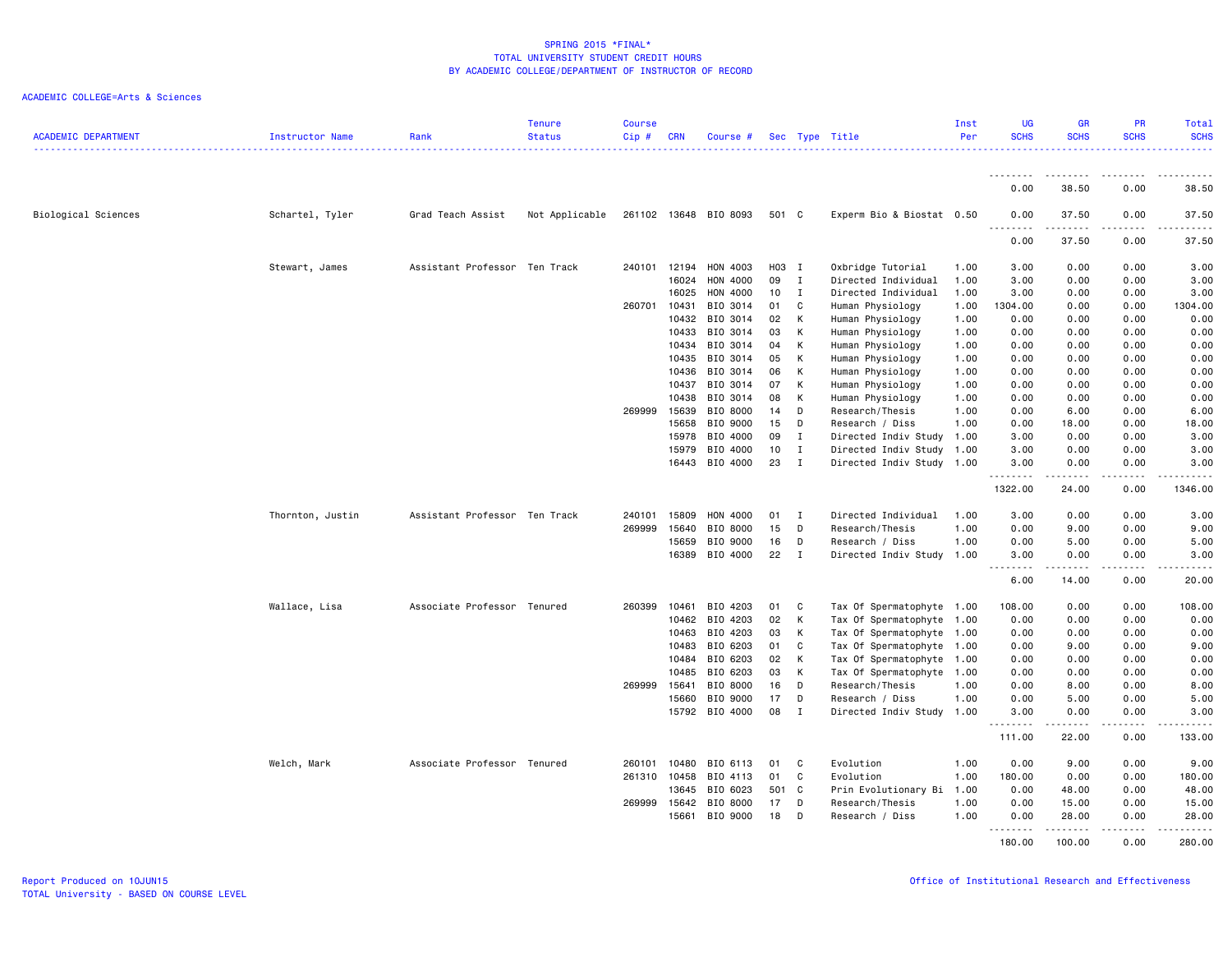|                                        |                   |            | <b>Tenure</b> | <b>Course</b> |            |                |      |              |                          | Inst | <b>UG</b>   | <b>GR</b>          | <b>PR</b>     | Total            |
|----------------------------------------|-------------------|------------|---------------|---------------|------------|----------------|------|--------------|--------------------------|------|-------------|--------------------|---------------|------------------|
| <b>ACADEMIC DEPARTMENT</b>             | Instructor Name   | Rank       | <b>Status</b> | Cip#          | <b>CRN</b> | Course #       |      |              | Sec Type Title           | Per  | <b>SCHS</b> | <b>SCHS</b>        | <b>SCHS</b>   | <b>SCHS</b>      |
|                                        |                   | Instructor | Non-Ten Track | 260101        |            | 10412 BIO 1144 | 02   | $\mathbf{C}$ |                          | 1.00 | 760.00      | 0.00               | 0.00          | 760.00           |
| Biological Sciences                    | Williamson, Emily |            |               |               | 10414      | BIO 1144       | 04   | K            | Biology II<br>Biology II | 0.50 | 0.00        | 0.00               | 0.00          | 0.00             |
|                                        |                   |            |               |               | 10415      | BIO 1144       | 05   | K            | Biology II               | 0.50 | 0.00        | 0.00               | 0.00          | 0.00             |
|                                        |                   |            |               |               | 10416      | BIO 1144       | 06   | K            | Biology II               | 0.50 | 0.00        | 0.00               | 0.00          | 0.00             |
|                                        |                   |            |               |               | 10417      | BIO 1144       | 07   | K            | Biology II               | 0.50 | 0.00        | 0.00               | 0.00          | 0.00             |
|                                        |                   |            |               |               | 10418      | BIO 1144       | 08   | K            | Biology II               | 0.50 | 0.00        | 0.00               | 0.00          | 0.00             |
|                                        |                   |            |               |               | 10419      | BIO 1144       | 09   | K            | Biology II               | 0.50 | 0.00        | 0.00               | 0.00          | 0.00             |
|                                        |                   |            |               |               | 10420      | BIO 1144       | 10   | K            | Biology II               | 0.50 | 0.00        | 0.00               | 0.00          | 0.00             |
|                                        |                   |            |               |               | 10421      | BIO 1144       | 11   | <b>K</b>     | Biology II               | 0.50 | 0.00        | 0.00               | 0.00          | 0.00             |
|                                        |                   |            |               |               | 10422      | BIO 1144       | 13   | K            | Biology II               | 0.50 | 0.00        | 0.00               | 0.00          | 0.00             |
|                                        |                   |            |               |               | 10423      | BIO 1144       | 14   | K            | Biology II               | 0.50 | 0.00        | 0.00               | 0.00          | 0.00             |
|                                        |                   |            |               |               | 10424      | BIO 1144       | 15   | K            | Biology II               | 0.50 | 0.00        | 0.00               | 0.00          | 0.00             |
|                                        |                   |            |               |               | 10425      | BIO 1144       | 16   | K            | Biology II               | 0.50 | 0.00        | 0.00               | 0.00          | 0.00             |
|                                        |                   |            |               |               | 10426      | BIO 1144       | 17   | K            | Biology II               | 0.50 | 0.00        | 0.00               | 0.00          | 0.00             |
|                                        |                   |            |               |               | 10427      | BIO 1144       | 18   | K            | Biology II               | 0.50 | 0.00        | 0.00               | 0.00          | 0.00             |
|                                        |                   |            |               |               | 10428      | BIO 1144       | 19   | K            | Biology II               | 0.50 | 0.00        | 0.00               | 0.00          | 0.00             |
|                                        |                   |            |               |               | 10429      | BIO 1144       | 20   | K            | Biology II               | 0.50 | 0.00        | 0.00               | 0.00          | 0.00             |
|                                        |                   |            |               | 260701        | 10388      | BIO 1123       | 01 C |              | Animal Biology           | 1.00 | 603.00      | 0.00               | 0.00          | 603.00           |
|                                        |                   |            |               |               | 10389      | BIO 1123       | 02 C |              | Animal Biology           | 1.00 | 603.00      | 0.00               | 0.00          | 603.00           |
|                                        |                   |            |               |               | 10390      | BIO 1123       | 03 K |              | Animal Biology           | 1.00 | 0.00        | 0.00               | 0.00          | 0.00             |
|                                        |                   |            |               |               | 10391      | BIO 1123       | 04   | K            | Animal Biology           | 1.00 | 0.00        | 0.00               | 0.00          | 0.00             |
|                                        |                   |            |               |               | 10392      | BIO 1123       | 05   | $\mathsf{K}$ | Animal Biology           | 1.00 | 0.00        | 0.00               | 0.00          | 0.00             |
|                                        |                   |            |               |               | 10393      | BIO 1123       | 06 K |              | Animal Biology           | 1.00 | 0.00        | 0.00               | 0.00          | 0.00             |
|                                        |                   |            |               |               | 10394      | BIO 1123       | 07 K |              | Animal Biology           | 1.00 | 0.00        | 0.00               | 0.00          | 0.00             |
|                                        |                   |            |               |               | 10395      | BIO 1123       | 08   | $\mathsf{K}$ | Animal Biology           | 1.00 | 0.00        | 0.00               | 0.00          | 0.00             |
|                                        |                   |            |               |               | 10396      | BIO 1123       | 09   | $\mathsf{K}$ | Animal Biology           | 1.00 | 0.00        | 0.00               | 0.00          | 0.00             |
|                                        |                   |            |               |               | 10397      | BIO 1123       | 10 K |              | Animal Biology           | 1.00 | 0.00<br>.   | 0.00               | 0.00<br>.     | 0.00<br>------   |
|                                        |                   |            |               |               |            |                |      |              |                          |      | 1966.00     | 0.00               | 0.00          | 1966.00          |
| -------------------------------------- |                   |            |               |               |            |                |      |              |                          |      | ========    | ========           | $= 222222222$ |                  |
| Biological Sciences                    |                   |            |               |               |            |                |      |              |                          |      | 13638.00    | 731.00             | 0.00          | 14369.00         |
|                                        |                   |            |               |               |            |                |      |              |                          |      | ========    | --------- -------- |               | <b>CONSESSED</b> |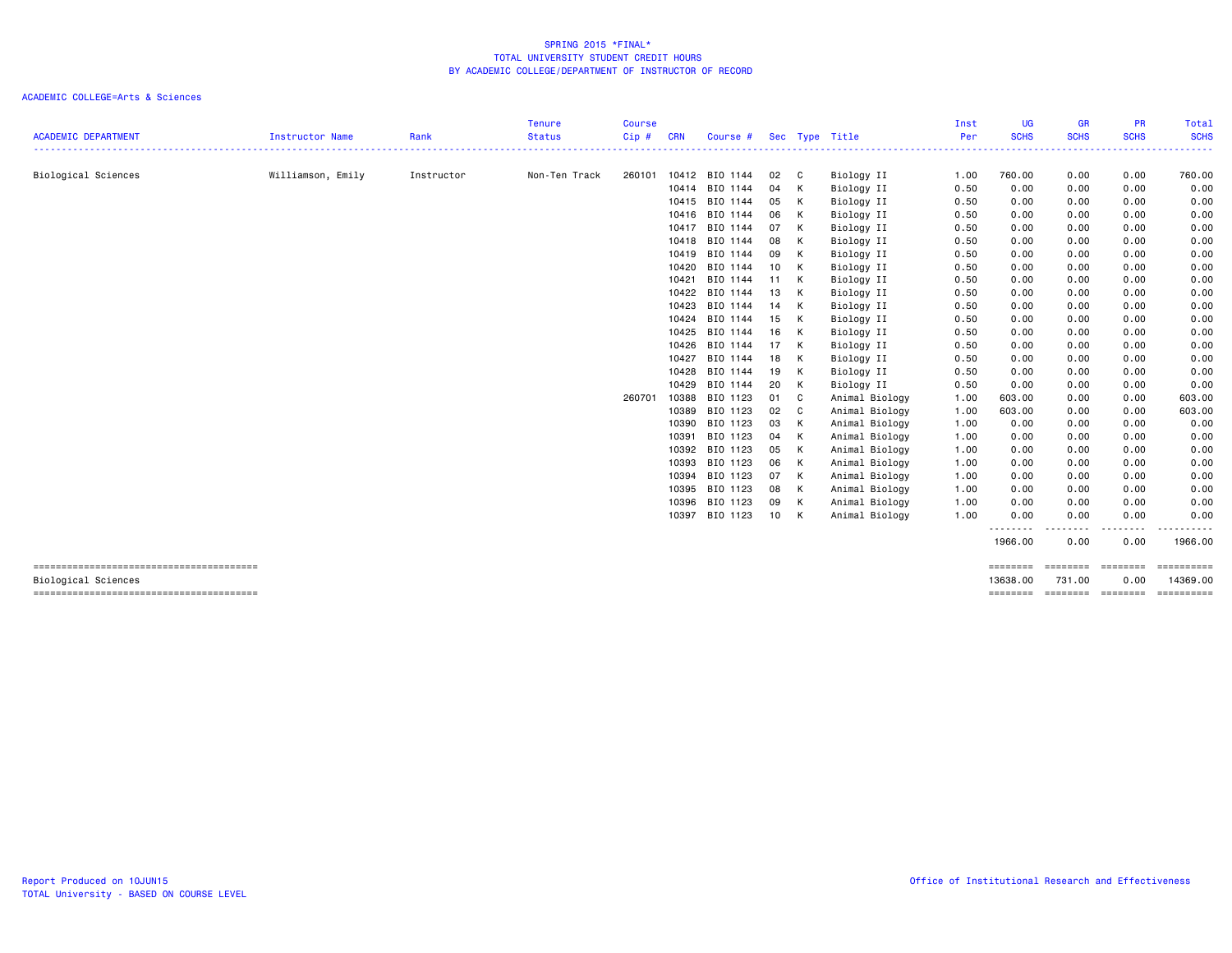| <b>ACADEMIC DEPARTMENT</b> | Instructor Name     | Rank                              | <b>Tenure</b><br><b>Status</b> | <b>Course</b><br>Cip# | <b>CRN</b>     | Course #           |          |                    | Sec Type Title                                   | Inst<br>Per | <b>UG</b><br><b>SCHS</b>   | <b>GR</b><br><b>SCHS</b>                                                                                                                                     | PR<br><b>SCHS</b>                           | Total<br><b>SCHS</b><br>.                                                                                                                                       |
|----------------------------|---------------------|-----------------------------------|--------------------------------|-----------------------|----------------|--------------------|----------|--------------------|--------------------------------------------------|-------------|----------------------------|--------------------------------------------------------------------------------------------------------------------------------------------------------------|---------------------------------------------|-----------------------------------------------------------------------------------------------------------------------------------------------------------------|
| Chemistry                  | Beard, Debbie       | Research Assoc Prof Non-Ten Track |                                | 400501                | 10633          | CH 1213            | 01       | C                  | Chemistry I                                      | 1.00        | 519.00                     | 0.00                                                                                                                                                         | 0.00                                        | 519.00                                                                                                                                                          |
|                            |                     |                                   |                                |                       | 10634          | CH 1213            | 02       | C                  | Chemistry I                                      | 1.00        | 522.00                     | 0.00                                                                                                                                                         | 0.00                                        | 522.00                                                                                                                                                          |
|                            |                     |                                   |                                |                       | 10635          | CH 1213            | 03       | C                  | Chemistry I                                      | 1.00        | 543.00                     | 0.00                                                                                                                                                         | 0.00                                        | 543.00                                                                                                                                                          |
|                            |                     |                                   |                                |                       |                |                    |          |                    |                                                  |             | .<br>1584.00               | $\frac{1}{2} \left( \frac{1}{2} \right) \left( \frac{1}{2} \right) \left( \frac{1}{2} \right) \left( \frac{1}{2} \right) \left( \frac{1}{2} \right)$<br>0.00 | .<br>0.00                                   | .<br>1584.00                                                                                                                                                    |
|                            | Dornshuld, Eric     | Non-Faculty                       | Not Applicable                 | 400501                | 10667          | CH 1223            | 02       | C                  | Chemistry II                                     | 1.00        | 363.00                     | 0.00                                                                                                                                                         | 0.00                                        | 363.00                                                                                                                                                          |
|                            |                     |                                   |                                |                       | 10668          | CH 1223            | 03       | C                  | Chemistry II                                     | 1.00        | 705.00<br>.                | 0.00<br>-----                                                                                                                                                | 0.00<br>.                                   | 705.00<br>.                                                                                                                                                     |
|                            |                     |                                   |                                |                       |                |                    |          |                    |                                                  |             | 1068.00                    | 0.00                                                                                                                                                         | 0.00                                        | 1068.00                                                                                                                                                         |
|                            | Emerson, Joseph     | Assistant Professor Ten Track     |                                | 400501                | 15723          | CH 9000            | 01       | D                  | Research / Diss                                  | 1.00        | 0.00                       | 43.00                                                                                                                                                        | 0.00                                        | 43.00                                                                                                                                                           |
|                            |                     |                                   |                                |                       | 16103          | CH 8000            | 05       | D                  | Research / Thesis                                | 1.00        | 0.00                       | 12.00                                                                                                                                                        | 0.00                                        | 12.00                                                                                                                                                           |
|                            |                     |                                   |                                |                       | 16258          | CH 4000            | 05       | $\mathbf{I}$       | Directed Indiv Study 1.00                        |             | 1.00                       | 0.00                                                                                                                                                         | 0.00                                        | 1.00                                                                                                                                                            |
|                            |                     |                                   |                                |                       |                | 16392 CH 7000      | 05       | I                  | Directed Indiv Study 1.00                        |             | 0.00<br>.<br>$\sim$ $\sim$ | 4.00<br>-----                                                                                                                                                | 0.00<br>$\omega$ $\omega$ $\omega$ $\omega$ | 4.00<br>-----                                                                                                                                                   |
|                            |                     |                                   |                                |                       |                |                    |          |                    |                                                  |             | 1.00                       | 59.00                                                                                                                                                        | 0.00                                        | 60.00                                                                                                                                                           |
|                            | Fitzkee, Nicholas   | Assistant Professor Ten Track     |                                | 400501                | 10675          | CH 2141            | 01       | C                  | Prof Chem:Tools                                  | 1.00        | 33.00                      | 0.00                                                                                                                                                         | 0.00                                        | 33.00                                                                                                                                                           |
|                            |                     |                                   |                                |                       | 10714          | CH 4603            | 08       | L                  | Undergraduate Resear                             | 1.00        | 3.00                       | 0.00                                                                                                                                                         | 0.00                                        | 3.00                                                                                                                                                            |
|                            |                     |                                   |                                |                       | 15724          | CH 9000            | 02       | D                  | Research / Diss                                  | 1.00        | 0.00                       | 65.00                                                                                                                                                        | 0.00                                        | 65.00                                                                                                                                                           |
|                            |                     |                                   |                                |                       | 16102          | CH 8000            | 04       | D                  | Research / Thesis                                | 1.00        | 0.00                       | 3.00                                                                                                                                                         | 0.00                                        | 3.00                                                                                                                                                            |
|                            |                     |                                   |                                | 400599                | 15073          | CH 2990            | 01       | C                  | Special Topic in CH                              | 1.00        | 3.00<br>.                  | 0.00<br>د د د د د                                                                                                                                            | 0.00<br>$\sim$ $\sim$ $\sim$ $\sim$         | 3.00<br>$\frac{1}{2} \left( \frac{1}{2} \right) \left( \frac{1}{2} \right) \left( \frac{1}{2} \right) \left( \frac{1}{2} \right) \left( \frac{1}{2} \right)$    |
|                            |                     |                                   |                                |                       |                |                    |          |                    |                                                  |             | 39.00                      | 68.00                                                                                                                                                        | 0.00                                        | 107.00                                                                                                                                                          |
|                            | Foster, Stephen     | Associate Professor Tenured       |                                | 400501                | 10666          | CH 1223            | 01       | C                  | Chemistry II                                     | 1.00        | 528.00                     | 0.00                                                                                                                                                         | 0.00                                        | 528.00                                                                                                                                                          |
|                            |                     |                                   |                                |                       | 10669          | CH 1223            | 04       | C                  | Chemistry II                                     | 1.00        | 474.00                     | 0.00                                                                                                                                                         | 0.00                                        | 474.00                                                                                                                                                          |
|                            |                     |                                   |                                |                       | 15725          | CH 9000            | 03       | D                  | Research / Diss                                  | 1.00        | 0.00                       | 25.00                                                                                                                                                        | 0.00                                        | 25.00                                                                                                                                                           |
|                            |                     |                                   |                                |                       | 15727          | CH 9000            | 05       | D                  | Research / Diss                                  | 1.00        | 0.00                       | 46.00                                                                                                                                                        | 0.00                                        | 46.00                                                                                                                                                           |
|                            |                     |                                   |                                |                       | 16026          | CH 8000            | 02       | D                  | Research / Thesis                                | 1.00        | 0.00                       | 18.00                                                                                                                                                        | 0.00                                        | 18.00                                                                                                                                                           |
|                            |                     |                                   |                                |                       | 16048          | CH 8000            | 03       | D                  | Research / Thesis                                | 1.00        | 0.00                       | 9.00                                                                                                                                                         | 0.00                                        | 9.00                                                                                                                                                            |
|                            |                     |                                   |                                |                       | 16076          | CH 7000            | 01       | $\mathbf{I}$       | Directed Indiv Study                             | 1.00        | 0.00                       | 4.00                                                                                                                                                         | 0.00                                        | 4.00                                                                                                                                                            |
|                            |                     |                                   |                                | 400502                | 16120<br>10681 | CH 7000<br>CH 4351 | 03<br>02 | $\mathbf{I}$<br>L. | Directed Indiv Study 1.00<br>Analytical Chem Lab | 0.50        | 0.00<br>6.50               | 1.00<br>0.00                                                                                                                                                 | 0.00<br>0.00                                | 1.00<br>6.50                                                                                                                                                    |
|                            |                     |                                   |                                | 400506                | 10683          | CH 4421            | 01       | L                  | Physical Chem-Lab II 0.50                        |             | 3.00                       | 0.00                                                                                                                                                         | 0.00                                        | 3.00                                                                                                                                                            |
|                            |                     |                                   |                                | 400599                | 16124          | CH 8990            | 04       | C                  | Special Topic In CH                              | 1.00        | 0.00                       | 15.00                                                                                                                                                        | 0.00                                        | 15.00                                                                                                                                                           |
|                            |                     |                                   |                                |                       |                |                    |          |                    |                                                  |             | .<br>1011.50               | 118.00                                                                                                                                                       | .<br>0.00                                   | $\frac{1}{2} \left( \frac{1}{2} \right) \left( \frac{1}{2} \right) \left( \frac{1}{2} \right) \left( \frac{1}{2} \right) \left( \frac{1}{2} \right)$<br>1129.50 |
|                            | Gwaltney, Steven    | Associate Professor Tenured       |                                | 400501                | 15726          | CH 9000            | 04       | D                  | Research / Diss                                  | 1.00        | 0.00                       | 13.00                                                                                                                                                        | 0.00                                        | 13.00                                                                                                                                                           |
|                            |                     |                                   |                                | 400599                | 15705          | CH 8990            | 01       | C                  | Special Topic In CH                              | 1.00        | 0.00                       | 27.00                                                                                                                                                        | 0.00                                        | 27.00                                                                                                                                                           |
|                            |                     |                                   |                                |                       |                |                    |          |                    |                                                  |             | -----<br>$\sim$ $\sim$ .   | .                                                                                                                                                            | .                                           | .                                                                                                                                                               |
|                            |                     |                                   |                                |                       |                |                    |          |                    |                                                  |             | 0.00                       | 40.00                                                                                                                                                        | 0.00                                        | 40.00                                                                                                                                                           |
|                            | Hillesheim, Patrick | Instructor                        | Non-Ten Track                  | 240101                | 15814          | HON 4000           | 06       | $\mathbf{I}$       | Directed Individual                              | 1.00        | 3.00                       | 0.00                                                                                                                                                         | 0.00                                        | 3.00                                                                                                                                                            |
|                            |                     |                                   |                                | 400501                | 10610          | CH 1211            | 01       | L                  | Invst In Chemistry I 1.00                        |             | 23.00                      | 0.00                                                                                                                                                         | 0.00                                        | 23.00                                                                                                                                                           |
|                            |                     |                                   |                                |                       | 10611          | CH 1211            | 02       | L                  | Invst In Chemistry I 1.00                        |             | 23.00                      | 0.00                                                                                                                                                         | 0.00                                        | 23.00                                                                                                                                                           |
|                            |                     |                                   |                                |                       | 10612          | CH 1211            | 03       | $\mathsf{L}$       | Invst In Chemistry I 1.00                        |             | 24.00                      | 0.00                                                                                                                                                         | 0.00                                        | 24.00                                                                                                                                                           |
|                            |                     |                                   |                                |                       | 10613          | CH 1211            | 04       | L.                 | Invst In Chemistry I 1.00                        |             | 24.00                      | 0.00                                                                                                                                                         | 0.00                                        | 24.00                                                                                                                                                           |
|                            |                     |                                   |                                |                       | 10614          | CH 1211            | 05       | L.                 | Invst In Chemistry I 1.00                        |             | 23.00                      | 0.00                                                                                                                                                         | 0.00                                        | 23.00                                                                                                                                                           |
|                            |                     |                                   |                                |                       | 10615          | CH 1211            | 06       | L                  | Invst In Chemistry I 1.00                        |             | 23.00                      | 0.00                                                                                                                                                         | 0.00                                        | 23.00                                                                                                                                                           |
|                            |                     |                                   |                                |                       |                | 10616 CH 1211      | 07       | L                  | Invst In Chemistry I 1.00                        |             | 23.00                      | 0.00                                                                                                                                                         | 0.00                                        | 23.00                                                                                                                                                           |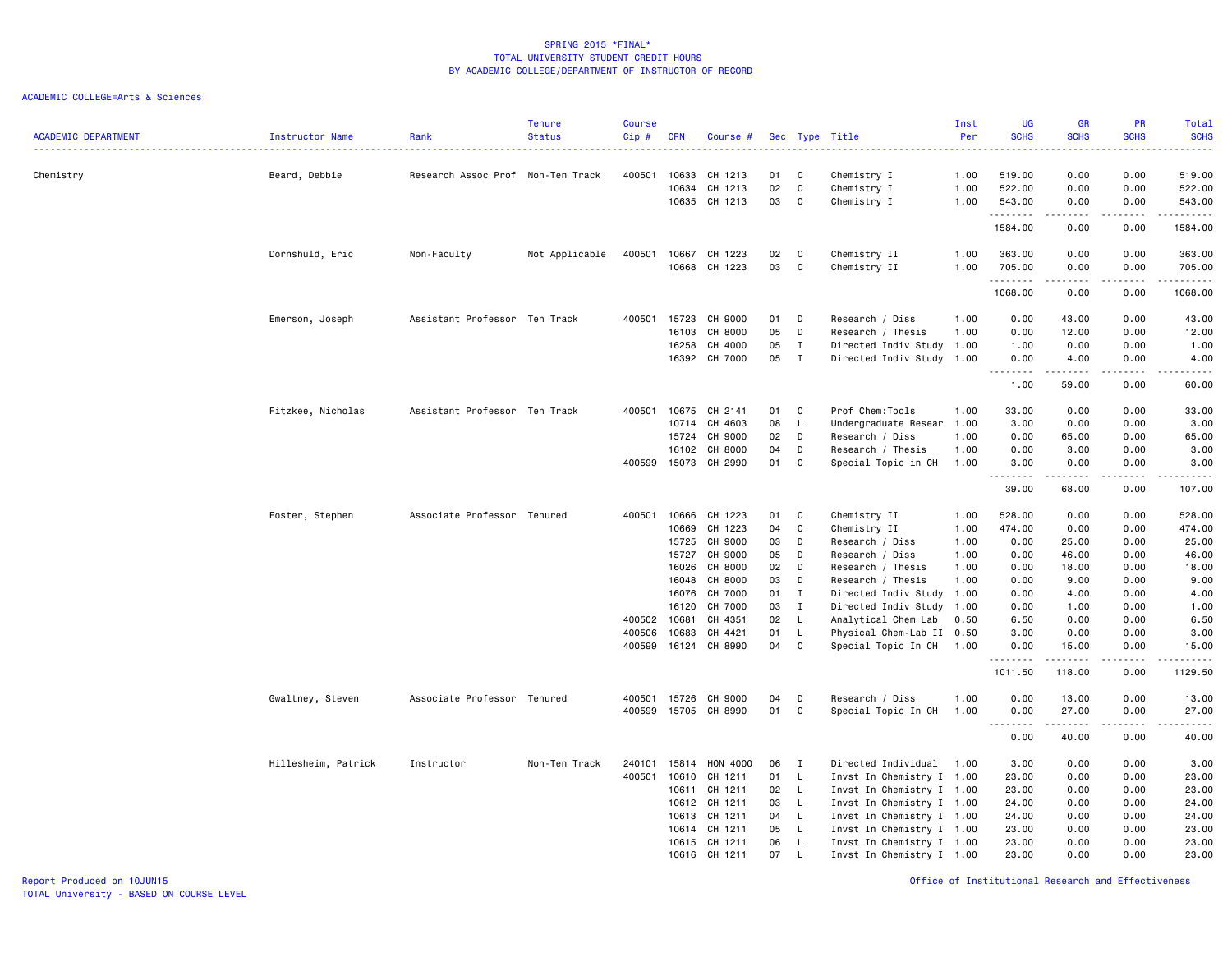|                            |                     |                             | <b>Tenure</b> | <b>Course</b> |              |               |    |              |                           | Inst | <b>UG</b>    | <b>GR</b>                                                                                                                                            | PR                  | Total                                                                                                                                                                                                                                                                                                                                                                                                                                                                                  |
|----------------------------|---------------------|-----------------------------|---------------|---------------|--------------|---------------|----|--------------|---------------------------|------|--------------|------------------------------------------------------------------------------------------------------------------------------------------------------|---------------------|----------------------------------------------------------------------------------------------------------------------------------------------------------------------------------------------------------------------------------------------------------------------------------------------------------------------------------------------------------------------------------------------------------------------------------------------------------------------------------------|
| <b>ACADEMIC DEPARTMENT</b> | Instructor Name     | Rank                        | <b>Status</b> | Cip#          | <b>CRN</b>   | Course #      |    |              | Sec Type Title            | Per  | <b>SCHS</b>  | <b>SCHS</b>                                                                                                                                          | <b>SCHS</b>         | <b>SCHS</b><br>$\frac{1}{2} \left( \frac{1}{2} \right) \left( \frac{1}{2} \right) \left( \frac{1}{2} \right) \left( \frac{1}{2} \right)$                                                                                                                                                                                                                                                                                                                                               |
| Chemistry                  | Hillesheim, Patrick | Instructor                  | Non-Ten Track | 400501        | 10617        | CH 1211       | 08 | L.           | Invst In Chemistry I 1.00 |      | 24.00        | 0.00                                                                                                                                                 | 0.00                | 24.00                                                                                                                                                                                                                                                                                                                                                                                                                                                                                  |
|                            |                     |                             |               |               | 10618        | CH 1211       | 09 | $\mathsf{L}$ | Invst In Chemistry I 1.00 |      | 23.00        | 0.00                                                                                                                                                 | 0.00                | 23.00                                                                                                                                                                                                                                                                                                                                                                                                                                                                                  |
|                            |                     |                             |               |               | 10619        | CH 1211       | 10 | $\mathsf{L}$ | Invst In Chemistry I 1.00 |      | 22.00        | 0.00                                                                                                                                                 | 0.00                | 22.00                                                                                                                                                                                                                                                                                                                                                                                                                                                                                  |
|                            |                     |                             |               |               | 10620        | CH 1211       | 11 | L.           | Invst In Chemistry I 1.00 |      | 22.00        | 0.00                                                                                                                                                 | 0.00                | 22.00                                                                                                                                                                                                                                                                                                                                                                                                                                                                                  |
|                            |                     |                             |               |               | 10622        | CH 1211       | 13 | L.           | Invst In Chemistry I 1.00 |      | 23.00        | 0.00                                                                                                                                                 | 0.00                | 23.00                                                                                                                                                                                                                                                                                                                                                                                                                                                                                  |
|                            |                     |                             |               |               | 10623        | CH 1211       | 14 | $\mathsf{L}$ | Invst In Chemistry I 1.00 |      | 19.00        | 0.00                                                                                                                                                 | 0.00                | 19.00                                                                                                                                                                                                                                                                                                                                                                                                                                                                                  |
|                            |                     |                             |               |               | 10624        | CH 1211       | 15 | L            | Invst In Chemistry I 1.00 |      | 22.00        | 0.00                                                                                                                                                 | 0.00                | 22.00                                                                                                                                                                                                                                                                                                                                                                                                                                                                                  |
|                            |                     |                             |               |               | 10625        | CH 1211       | 16 | L.           | Invst In Chemistry I 1.00 |      | 23.00        | 0.00                                                                                                                                                 | 0.00                | 23.00                                                                                                                                                                                                                                                                                                                                                                                                                                                                                  |
|                            |                     |                             |               |               | 10626        | CH 1211       | 17 | $\mathsf{L}$ | Invst In Chemistry I 1.00 |      | 23.00        | 0.00                                                                                                                                                 | 0.00                | 23.00                                                                                                                                                                                                                                                                                                                                                                                                                                                                                  |
|                            |                     |                             |               |               | 10628        | CH 1211       | 19 | L            | Invst In Chemistry I 1.00 |      | 22.00        | 0.00                                                                                                                                                 | 0.00                | 22.00                                                                                                                                                                                                                                                                                                                                                                                                                                                                                  |
|                            |                     |                             |               |               | 10630        | CH 1211       | 21 | $\mathsf{L}$ | Invst In Chemistry I 1.00 |      | 16.00        | 0.00                                                                                                                                                 | 0.00                | 16.00                                                                                                                                                                                                                                                                                                                                                                                                                                                                                  |
|                            |                     |                             |               |               | 10631        | CH 1211       | 24 | $\mathsf{L}$ | Invst In Chemistry I 1.00 |      | 9.00         | 0.00                                                                                                                                                 | 0.00                | 9.00                                                                                                                                                                                                                                                                                                                                                                                                                                                                                   |
|                            |                     |                             |               |               | 10632        | CH 1211       | 25 | L            | Invst In Chemistry I 1.00 |      | 23.00        | 0.00                                                                                                                                                 | 0.00                | 23.00                                                                                                                                                                                                                                                                                                                                                                                                                                                                                  |
|                            |                     |                             |               |               | 10637        | CH 1221       | 01 | $\mathsf{L}$ | Invst Chemistry II        | 1.00 | 24.00        | 0.00                                                                                                                                                 | 0.00                | 24.00                                                                                                                                                                                                                                                                                                                                                                                                                                                                                  |
|                            |                     |                             |               |               | 10638        | CH 1221       | 02 | $\mathsf{L}$ | Invst Chemistry II        | 1.00 | 24.00        | 0.00                                                                                                                                                 | 0.00                | 24.00                                                                                                                                                                                                                                                                                                                                                                                                                                                                                  |
|                            |                     |                             |               |               | 10639        | CH 1221       | 03 | L            | Invst Chemistry II        | 1.00 | 23.00        | 0.00                                                                                                                                                 | 0.00                | 23.00                                                                                                                                                                                                                                                                                                                                                                                                                                                                                  |
|                            |                     |                             |               |               | 10640        | CH 1221       | 04 | $\mathsf{L}$ | Invst Chemistry II        | 1.00 | 22.00        | 0.00                                                                                                                                                 | 0.00                | 22.00                                                                                                                                                                                                                                                                                                                                                                                                                                                                                  |
|                            |                     |                             |               |               | 10641        | CH 1221       | 05 | L.           | Invst Chemistry II        | 1.00 | 23.00        | 0.00                                                                                                                                                 | 0.00                | 23.00                                                                                                                                                                                                                                                                                                                                                                                                                                                                                  |
|                            |                     |                             |               |               | 10642        | CH 1221       | 06 | L            | Invst Chemistry II        | 1.00 | 22.00        | 0.00                                                                                                                                                 | 0.00                | 22.00                                                                                                                                                                                                                                                                                                                                                                                                                                                                                  |
|                            |                     |                             |               |               | 10643        | CH 1221       | 07 | $\mathsf{L}$ | Invst Chemistry II        | 1.00 | 22.00        | 0.00                                                                                                                                                 | 0.00                | 22.00                                                                                                                                                                                                                                                                                                                                                                                                                                                                                  |
|                            |                     |                             |               |               | 10644        | CH 1221       | 08 | L.           | Invst Chemistry II        | 1.00 | 21.00        | 0.00                                                                                                                                                 | 0.00                | 21.00                                                                                                                                                                                                                                                                                                                                                                                                                                                                                  |
|                            |                     |                             |               |               | 10645        | CH 1221       | 09 | L.           | Invst Chemistry II        | 1.00 | 24.00        | 0.00                                                                                                                                                 | 0.00                | 24.00                                                                                                                                                                                                                                                                                                                                                                                                                                                                                  |
|                            |                     |                             |               |               | 10646        | CH 1221       | 10 | $\mathsf{L}$ | Invst Chemistry II        | 1.00 | 24.00        | 0.00                                                                                                                                                 | 0.00                | 24.00                                                                                                                                                                                                                                                                                                                                                                                                                                                                                  |
|                            |                     |                             |               |               | 10647        | CH 1221       | 11 | $\mathsf{L}$ | Invst Chemistry II        | 1.00 | 24.00        | 0.00                                                                                                                                                 | 0.00                | 24.00                                                                                                                                                                                                                                                                                                                                                                                                                                                                                  |
|                            |                     |                             |               |               | 10648        | CH 1221       | 12 | $\mathsf{L}$ | Invst Chemistry II        | 1.00 | 22.00        | 0.00                                                                                                                                                 | 0.00                | 22.00                                                                                                                                                                                                                                                                                                                                                                                                                                                                                  |
|                            |                     |                             |               |               | 10649        | CH 1221       | 13 | $\mathsf L$  | Invst Chemistry II        | 1.00 | 24.00        | 0.00                                                                                                                                                 | 0.00                | 24.00                                                                                                                                                                                                                                                                                                                                                                                                                                                                                  |
|                            |                     |                             |               |               | 10650        | CH 1221       | 14 | $\mathsf{L}$ | Invst Chemistry II        | 1.00 | 22.00        | 0.00                                                                                                                                                 | 0.00                | 22.00                                                                                                                                                                                                                                                                                                                                                                                                                                                                                  |
|                            |                     |                             |               |               | 10651        | CH 1221       | 15 | $\mathbf{L}$ | Invst Chemistry II        | 1.00 | 10.00        | 0.00                                                                                                                                                 | 0.00                | 10.00                                                                                                                                                                                                                                                                                                                                                                                                                                                                                  |
|                            |                     |                             |               |               | 10653        | CH 1221       | 17 | L            | Invst Chemistry II        | 1.00 | 23.00        | 0.00                                                                                                                                                 | 0.00                | 23.00                                                                                                                                                                                                                                                                                                                                                                                                                                                                                  |
|                            |                     |                             |               |               | 10655        | CH 1221       | 19 | L.           | Invst Chemistry II        | 1.00 | 23.00        | 0.00                                                                                                                                                 | 0.00                | 23.00                                                                                                                                                                                                                                                                                                                                                                                                                                                                                  |
|                            |                     |                             |               |               | 10656        | CH 1221       | 20 | L.           | Invst Chemistry II        | 1.00 | 18.00        | 0.00                                                                                                                                                 | 0.00                | 18.00                                                                                                                                                                                                                                                                                                                                                                                                                                                                                  |
|                            |                     |                             |               |               | 10657        | CH 1221       | 21 | L.           | Invst Chemistry II        | 1.00 | 19.00        | 0.00                                                                                                                                                 | 0.00                | 19.00                                                                                                                                                                                                                                                                                                                                                                                                                                                                                  |
|                            |                     |                             |               |               | 10658        | CH 1221       | 22 | L.           | Invst Chemistry II        | 1.00 | 19.00        | 0.00                                                                                                                                                 | 0.00                | 19.00                                                                                                                                                                                                                                                                                                                                                                                                                                                                                  |
|                            |                     |                             |               |               | 10659        | CH 1221       | 23 | $\mathsf{L}$ | Invst Chemistry II        | 1.00 | 15.00        | 0.00                                                                                                                                                 | 0.00                | 15.00                                                                                                                                                                                                                                                                                                                                                                                                                                                                                  |
|                            |                     |                             |               |               | 10661        | CH 1221       | 25 | $\mathsf{L}$ | Invst Chemistry II        | 1.00 | 12.00        | 0.00                                                                                                                                                 | 0.00                | 12.00                                                                                                                                                                                                                                                                                                                                                                                                                                                                                  |
|                            |                     |                             |               |               | 10663        | CH 1221       | 27 | $\mathsf{L}$ | Invst Chemistry II        | 1.00 | 2.00         | 0.00                                                                                                                                                 | 0.00                | 2.00                                                                                                                                                                                                                                                                                                                                                                                                                                                                                   |
|                            |                     |                             |               |               | 10665        | CH 1221       | 29 | $\mathsf{L}$ | Invst Chemistry II        | 1.00 | 7.00         | 0.00                                                                                                                                                 | 0.00                | 7.00                                                                                                                                                                                                                                                                                                                                                                                                                                                                                   |
|                            |                     |                             |               |               | 14378        | CH 1211       | 22 | $\mathsf{L}$ | Invst In Chemistry I 1.00 |      | 24.00        | 0.00                                                                                                                                                 | 0.00                | 24.00                                                                                                                                                                                                                                                                                                                                                                                                                                                                                  |
|                            |                     |                             |               | 400504        | 10691        | CH 4513       | 01 | C            | Organic Chemistry I       | 1.00 | 231.00       | 0.00                                                                                                                                                 | 0.00                | 231.00                                                                                                                                                                                                                                                                                                                                                                                                                                                                                 |
|                            |                     |                             |               |               |              | 10692 CH 4513 | 02 | C            | Organic Chemistry I       | 1.00 | 222.00       | 0.00                                                                                                                                                 | 0.00<br>$- - - - -$ | 222.00<br>.                                                                                                                                                                                                                                                                                                                                                                                                                                                                            |
|                            |                     |                             |               |               |              |               |    |              |                           |      | .<br>1383.00 | $- - - - -$<br>0.00                                                                                                                                  | 0.00                | 1383.00                                                                                                                                                                                                                                                                                                                                                                                                                                                                                |
|                            | Hollis, Thedford    | Associate Professor Tenured |               | 400501        | 16121        | CH 4000       | 02 | $\mathbf{I}$ | Directed Indiv Study 1.00 |      | 2.00         | 0.00                                                                                                                                                 | 0.00                | 2.00                                                                                                                                                                                                                                                                                                                                                                                                                                                                                   |
|                            |                     |                             |               |               |              | 16144 CH 4000 | 04 | $\mathbf{I}$ | Directed Indiv Study 1.00 |      | 3.00         | 0.00                                                                                                                                                 | 0.00                | 3.00                                                                                                                                                                                                                                                                                                                                                                                                                                                                                   |
|                            |                     |                             |               |               |              |               |    |              |                           |      | .            | $\frac{1}{2} \left( \frac{1}{2} \right) \left( \frac{1}{2} \right) \left( \frac{1}{2} \right) \left( \frac{1}{2} \right) \left( \frac{1}{2} \right)$ | .                   | -----                                                                                                                                                                                                                                                                                                                                                                                                                                                                                  |
|                            |                     |                             |               |               |              |               |    |              |                           |      | 5.00         | 0.00                                                                                                                                                 | 0.00                | 5.00                                                                                                                                                                                                                                                                                                                                                                                                                                                                                   |
|                            | Lewis, Edwin        | Professor                   | Tenured       |               | 400501 10709 | CH 4603       | 03 | L            | Undergraduate Resear 1.00 |      | 3.00         | 0.00                                                                                                                                                 | 0.00                | 3.00                                                                                                                                                                                                                                                                                                                                                                                                                                                                                   |
|                            |                     |                             |               |               | 15728        | CH 9000       | 06 | D            | Research / Diss           | 1.00 | 0.00         | 34.00                                                                                                                                                | 0.00                | 34.00                                                                                                                                                                                                                                                                                                                                                                                                                                                                                  |
|                            |                     |                             |               |               |              |               |    |              |                           |      | . <b>.</b>   | <u>.</u>                                                                                                                                             | .                   | $\begin{array}{cccccccccccccc} \multicolumn{2}{c}{} & \multicolumn{2}{c}{} & \multicolumn{2}{c}{} & \multicolumn{2}{c}{} & \multicolumn{2}{c}{} & \multicolumn{2}{c}{} & \multicolumn{2}{c}{} & \multicolumn{2}{c}{} & \multicolumn{2}{c}{} & \multicolumn{2}{c}{} & \multicolumn{2}{c}{} & \multicolumn{2}{c}{} & \multicolumn{2}{c}{} & \multicolumn{2}{c}{} & \multicolumn{2}{c}{} & \multicolumn{2}{c}{} & \multicolumn{2}{c}{} & \multicolumn{2}{c}{} & \multicolumn{2}{c}{} & \$ |
|                            |                     |                             |               |               |              |               |    |              |                           |      | 3.00         | 34.00                                                                                                                                                | 0.00                | 37.00                                                                                                                                                                                                                                                                                                                                                                                                                                                                                  |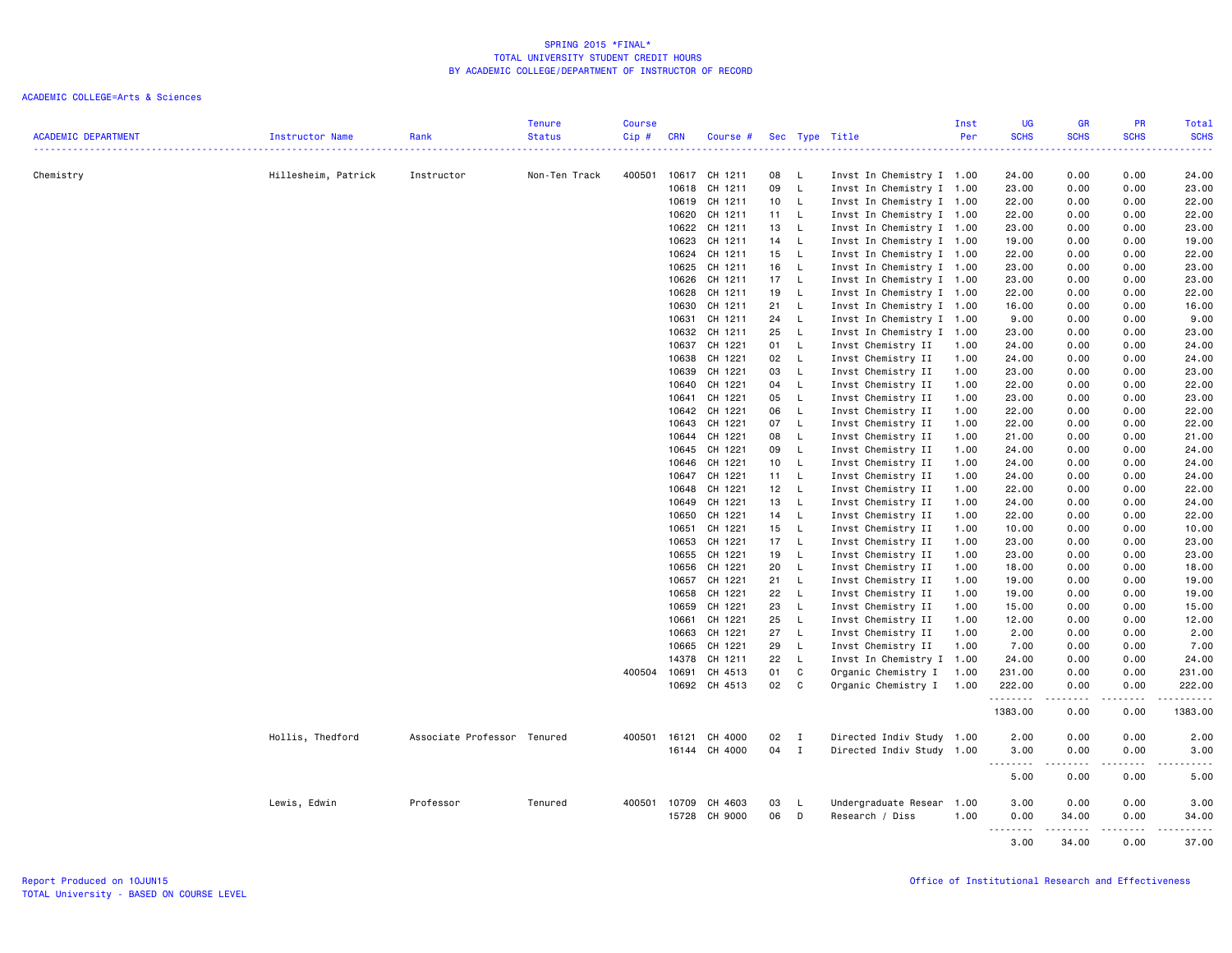|                            |                 |                               | <b>Tenure</b> | <b>Course</b> |            |          |            |              |                           | Inst | <b>UG</b>            | <b>GR</b>        | PR          | Total                                                                                                                 |
|----------------------------|-----------------|-------------------------------|---------------|---------------|------------|----------|------------|--------------|---------------------------|------|----------------------|------------------|-------------|-----------------------------------------------------------------------------------------------------------------------|
| <b>ACADEMIC DEPARTMENT</b> | Instructor Name | Rank                          | <b>Status</b> | Cip#          | <b>CRN</b> | Course # | <b>Sec</b> |              | Type Title                | Per  | <b>SCHS</b>          | <b>SCHS</b>      | <b>SCHS</b> | <b>SCHS</b><br>22222                                                                                                  |
| Chemistry                  | Mead, Keith     | Professor                     | Tenured       | 400501        | 15729      | CH 9000  | 07         | D            | Research / Diss           | 1.00 | 0.00                 | 12.00            | 0.00        | 12.00                                                                                                                 |
|                            |                 |                               |               | 400504        | 10702      | CH 4523  | 02         | $\mathbb C$  | Organic Chemistry II 1.00 |      | 255.00               | 0.00             | 0.00        | 255.00                                                                                                                |
|                            |                 |                               |               | 400599        | 16082      | CH 8990  | 02         | C            | Special Topic In CH       | 1.00 | 0.00                 | 21.00            | 0.00        | 21.00                                                                                                                 |
|                            |                 |                               |               |               |            |          |            |              |                           |      | .<br>255.00          | .<br>33.00       | .<br>0.00   | $\begin{array}{cccccccccc} \bullet & \bullet & \bullet & \bullet & \bullet & \bullet & \bullet \end{array}$<br>288.00 |
|                            | Mlsna, Debra    | Assistant Professor Ten Track |               | 400501        | 16321      | CH 4000  | 06         | I            | Directed Indiv Study 1.00 |      | 1.00                 | 0.00             | 0.00        | 1.00                                                                                                                  |
|                            |                 |                               |               | 400504        | 10671      | CH 1244  | 01         | C            | Integrated Chem II        | 1.00 | 136.00               | 0.00             | 0.00        | 136.00                                                                                                                |
|                            |                 |                               |               |               | 10672      | CH 1244  | 02         | К            | Integrated Chem II        | 1.00 | 0.00                 | 0.00             | 0.00        | 0.00                                                                                                                  |
|                            |                 |                               |               |               | 10673      | CH 1244  | 03         | К            | Integrated Chem II        | 1.00 | 0.00                 | 0.00             | 0.00        | 0.00                                                                                                                  |
|                            |                 |                               |               |               | 10674      | CH 1244  | 04         | K            | Integrated Chem II        | 1.00 | 0.00                 | 0.00             | 0.00        | 0.00                                                                                                                  |
|                            |                 |                               |               |               | 15580      | CH 1244  | H01        | C            | Integrated Chem II        | 1.00 | 4.00                 | 0.00             | 0.00        | 4.00                                                                                                                  |
|                            |                 |                               |               | 400599        | 14904      | CH 4990  | 01         | C            | Special Topic In CH       | 1.00 | 24.00                | 0.00             | 0.00        | 24.00                                                                                                                 |
|                            |                 |                               |               |               |            |          |            |              |                           |      | . <b>.</b><br>165.00 | .<br>0.00        | .<br>0.00   | .<br>165.00                                                                                                           |
|                            | Mlsna, Todd     | Associate Professor Ten Track |               | 400501        | 10716      | CH 4603  | 10         | L            | Undergraduate Resear 1.00 |      | 6.00                 | 0.00             | 0.00        | 6.00                                                                                                                  |
|                            |                 |                               |               |               | 15531      | CH 4000  | 01         | $\mathbf{I}$ | Directed Indiv Study 1.00 |      | 1.00                 | 0.00             | 0.00        | 1.00                                                                                                                  |
|                            |                 |                               |               |               | 15730      | CH 9000  | 08         | D            | Research / Diss           | 1.00 | 0.00                 | 58.00            | 0.00        | 58.00                                                                                                                 |
|                            |                 |                               |               | 400509        | 10679      | CH 4303  | 01         | C            | Environmental Chem        | 1.00 | 93.00                | 0.00             | 0.00        | 93.00                                                                                                                 |
|                            |                 |                               |               |               |            |          |            |              |                           |      | .                    | .                | .           | د د د د د                                                                                                             |
|                            |                 |                               |               |               |            |          |            |              |                           |      | 100.00               | 58.00            | 0.00        | 158.00                                                                                                                |
|                            | Rowland, Emily  | Instructor                    | Non-Ten Track | 400504        | 10677      | CH 2503  | 01         | C            | Elem Organic Chem         | 1.00 | 225.00               | 0.00             | 0.00        | 225.00                                                                                                                |
|                            |                 |                               |               |               | 10703      | CH 4523  | 03         | C            | Organic Chemistry II 1.00 |      | 255.00               | 0.00             | 0.00        | 255.00                                                                                                                |
|                            |                 |                               |               |               | 10704      | CH 4564  | 01         | C            | Integrated Organic I 1.00 |      | 92.00                | 0.00             | 0.00        | 92.00                                                                                                                 |
|                            |                 |                               |               |               | 10705      | CH 4564  | 02         | K            | Integrated Organic I 1.00 |      | 0.00                 | 0.00             | 0.00        | 0.00                                                                                                                  |
|                            |                 |                               |               |               | 10706      | CH 4564  | 03         | К            | Integrated Organic I 1.00 |      | 0.00                 | 0.00             | 0.00        | 0.00                                                                                                                  |
|                            |                 |                               |               |               | 15581      | CH 4564  | H01 B      |              | Integrated Organic I 1.00 |      | 4.00<br>.            | 0.00<br><b>.</b> | 0.00<br>.   | 4.00<br>$\sim$ $\sim$ $\sim$ $\sim$ $\sim$                                                                            |
|                            |                 |                               |               |               |            |          |            |              |                           |      | 576.00               | 0.00             | 0.00        | 576.00                                                                                                                |
|                            | Saebo, Svein    | Professor                     | Tenured       | 400506        | 10684      | CH 4423  | 01         | C            | Quantum Mech & Spect 1.00 |      | 63.00<br>.           | 0.00             | 0.00        | 63.00<br>$\frac{1}{2}$                                                                                                |
|                            |                 |                               |               |               |            |          |            |              |                           |      | 63.00                | 0.00             | 0.00        | 63.00                                                                                                                 |
|                            | Smith, Laura    | Instructor                    | Non-Ten Track | 400501        | 10607      | CH 1043  | 01         | C            | Survey of Chemistry       | 1.00 | 597.00               | 0.00             | 0.00        | 597.00                                                                                                                |
|                            |                 |                               |               |               | 10608      | CH 1051  | 01         | L            | Experimental Chem         | 1.00 | 87.00                | 0.00             | 0.00        | 87.00                                                                                                                 |
|                            |                 |                               |               |               | 10609      | CH 1053  | 01         | C            | Survey of Chemistry       | 1.00 | 285.00               | 0.00             | 0.00        | 285.00                                                                                                                |
|                            |                 |                               |               | 400502        | 10681      | CH 4351  | 02         | L.           | Analytical Chem Lab       | 0.50 | 6.50                 | 0.00             | 0.00        | 6.50                                                                                                                  |
|                            |                 |                               |               |               | 15582      | CH 4351  | 01         | L            | Analytical Chem Lab       | 1.00 | 7.00                 | 0.00             | 0.00        | 7.00                                                                                                                  |
|                            |                 |                               |               | 400506        | 10683      | CH 4421  | 01         | L            | Physical Chem-Lab II 0.50 |      | 3.00<br>.            | 0.00<br>.        | 0.00<br>.   | 3.00<br>عام ما ما ما                                                                                                  |
|                            |                 |                               |               |               |            |          |            |              |                           |      | 985.50               | 0.00             | 0.00        | 985.50                                                                                                                |
|                            | Stokes, Sean    | Instructor                    | Non-Ten Track | 400504        | 10676      | CH 2501  | 01         | L            | Elem Org Chem-Lab         | 1.00 | 66.00                | 0.00             | 0.00        | 66.00                                                                                                                 |
|                            |                 |                               |               |               | 10685      | CH 4511  | 01         | L            | Org Chem Lab I            | 1.00 | 22.00                | 0.00             | 0.00        | 22.00                                                                                                                 |
|                            |                 |                               |               |               | 10686      | CH 4511  | 02         | $\mathsf{L}$ | Org Chem Lab I            | 1.00 | 23.00                | 0.00             | 0.00        | 23.00                                                                                                                 |
|                            |                 |                               |               |               | 10687      | CH 4511  | 03         | L            | Org Chem Lab I            | 1.00 | 22.00                | 0.00             | 0.00        | 22.00                                                                                                                 |
|                            |                 |                               |               |               | 10688      | CH 4511  | 04         | L            | Org Chem Lab I            | 1.00 | 16.00                | 0.00             | 0.00        | 16.00                                                                                                                 |
|                            |                 |                               |               |               | 10689      | CH 4511  | 06         | $\mathsf{L}$ | Org Chem Lab I            | 1.00 | 22.00                | 0.00             | 0.00        | 22.00                                                                                                                 |
|                            |                 |                               |               |               | 10690      | CH 4511  | 07         | L            | Org Chem Lab I            | 1.00 | 24.00                | 0.00             | 0.00        | 24.00                                                                                                                 |
|                            |                 |                               |               |               | 10693      | CH 4521  | 01         | L            | Org Chem Lab II           | 1.00 | 24.00                | 0.00             | 0.00        | 24.00                                                                                                                 |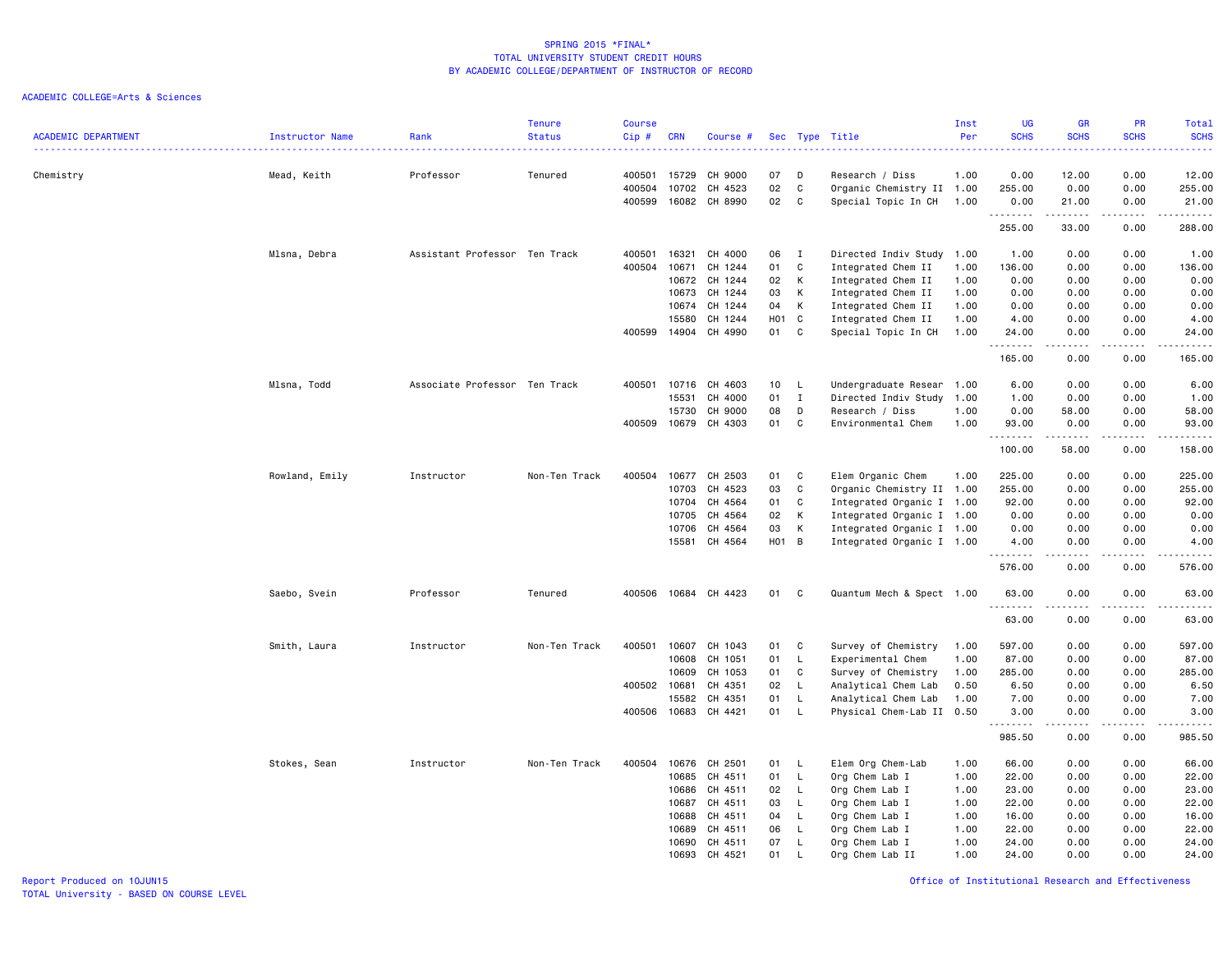| <b>ACADEMIC DEPARTMENT</b> | <b>Instructor Name</b>   | Rank                        | <b>Tenure</b><br><b>Status</b> | <b>Course</b><br>Cip# | <b>CRN</b> | Course #             |        |                | Sec Type Title            | Inst<br>Per | <b>UG</b><br><b>SCHS</b> | <b>GR</b><br><b>SCHS</b>       | <b>PR</b><br><b>SCHS</b> | Total<br><b>SCHS</b>        |
|----------------------------|--------------------------|-----------------------------|--------------------------------|-----------------------|------------|----------------------|--------|----------------|---------------------------|-------------|--------------------------|--------------------------------|--------------------------|-----------------------------|
|                            | ------------------------ |                             |                                |                       |            |                      |        |                |                           |             |                          |                                |                          |                             |
| Chemistry                  | Stokes, Sean             | Instructor                  | Non-Ten Track                  | 400504                |            | 10694 CH 4521        | 03 L   |                | Org Chem Lab II           | 1.00        | 24.00                    | 0.00                           | 0.00                     | 24.00                       |
|                            |                          |                             |                                |                       | 10695      | CH 4521              | 04 L   |                | Org Chem Lab II           | 1.00        | 21.00                    | 0.00                           | 0.00                     | 21.00                       |
|                            |                          |                             |                                |                       |            | 10696 CH 4521        | 05 L   |                | Org Chem Lab II           | 1.00        | 21.00                    | 0.00                           | 0.00                     | 21.00                       |
|                            |                          |                             |                                |                       |            | 10697 CH 4521        | 06 L   |                | Org Chem Lab II           | 1.00        | 23.00                    | 0.00                           | 0.00                     | 23.00                       |
|                            |                          |                             |                                |                       |            | 10698 CH 4521        | 07 L   |                | Org Chem Lab II           | 1.00        | 22.00                    | 0.00                           | 0.00                     | 22.00                       |
|                            |                          |                             |                                |                       | 10699      | CH 4521              | 08 L   |                | Org Chem Lab II           | 1.00        | 17.00                    | 0.00                           | 0.00                     | 17.00                       |
|                            |                          |                             |                                |                       |            | 14710 CH 4521        | 10 L   |                | Org Chem Lab II           | 1.00        | 16.00<br>.               | 0.00<br>-----                  | 0.00<br>.                | 16.00<br>.                  |
|                            |                          |                             |                                |                       |            |                      |        |                |                           |             | 363.00                   | 0.00                           | 0.00                     | 363.00                      |
|                            | Sygula, Andrzej          | Professor                   | Tenured                        | 400501                | 15731      | CH 9000              | 09     | D              | Research / Diss           | 1.00        | 0.00                     | 25.00                          | 0.00                     | 25.00                       |
|                            |                          |                             |                                | 400504                | 10701      | CH 4523              | 01 C   |                | Organic Chemistry II 1.00 |             | 174.00<br>--------       | 0.00<br>-----                  | 0.00<br>.                | 174.00<br>.                 |
|                            |                          |                             |                                |                       |            |                      |        |                |                           |             | 174.00                   | 25.00                          | 0.00                     | 199.00                      |
|                            | Webster, Charles         | Associate Professor Tenured |                                | 400501                |            | 15732 CH 9000        | 10 D   |                | Research / Diss           | 1.00        | 0.00                     | 14.00                          | 0.00                     | 14.00                       |
|                            |                          |                             |                                | 400599                |            | 16083 CH 8990        | 03     | C <sub>1</sub> | Special Topic In CH       | 1.00        | 0.00<br>--------         | 27.00<br>.                     | 0.00                     | 27.00                       |
|                            |                          |                             |                                |                       |            |                      |        |                |                           |             | 0.00                     | 41.00                          | 0.00                     | 41.00                       |
|                            | Wipf, David              | Professor                   | Tenured                        | 400501                | 10678      | CH 4141              | 01 C   |                | Prof Chem: Research       | 1.00        | 20.00                    | 0.00                           | 0.00                     | 20.00                       |
|                            |                          |                             |                                |                       | 10721      | CH 4711              | 01 C   |                | Senior Seminar            | 1.00        | 12.00                    | 0.00                           | 0.00                     | 12.00                       |
|                            |                          |                             |                                |                       | 10725      | CH 8711              | 01 S   |                | Seminar                   | 1.00        | 0.00                     | 7.00                           | 0.00                     | 7.00                        |
|                            |                          |                             |                                |                       | 10726      | CH 8721              | 01 S   |                | Seminar                   | 1.00        | 0.00                     | 5.00                           | 0.00                     | 5.00                        |
|                            |                          |                             |                                |                       |            | 10727 CH 8731        | 01     | - S            | Seminar                   | 1.00        | 0.00                     | 5.00                           | 0.00                     | 5.00                        |
|                            |                          |                             |                                |                       | 15606      | CH 8000              | 01     | D              | Research / Thesis         | 1.00        | 0.00                     | 21.00                          | 0.00                     | 21.00                       |
|                            |                          |                             |                                |                       | 15733      | CH 9000              | $11 -$ | D              | Research / Diss           | 1.00        | 0.00                     | 21.00                          | 0.00                     | 21.00                       |
|                            |                          |                             |                                |                       | 16284      | CH 7000              | 04     | I              | Directed Indiv Study      | 1.00        | 0.00                     | 3.00                           | 0.00                     | 3.00                        |
|                            |                          |                             |                                | 400502                |            | 10682 CH 4353        | 01 C   |                | Analytical Chem II        | 1.00        | 63.00<br>.               | 0.00<br>$\cdots \cdots \cdots$ | 0.00<br>.                | 63.00                       |
|                            |                          |                             |                                |                       |            |                      |        |                |                           |             | 95.00                    | 62.00                          | 0.00                     | 157.00                      |
|                            | Zhang, Dongmao           | Associate Professor Tenured |                                |                       |            | 400501 15734 CH 9000 | $12$ D |                | Research / Diss           | 1.00        | 0.00                     | 65.00                          | 0.00                     | 65.00                       |
|                            |                          |                             |                                |                       |            |                      |        |                |                           |             | --------<br>0.00         | -----<br>65.00                 | 0.00                     | .<br>65.00                  |
|                            |                          |                             |                                |                       |            |                      |        |                |                           |             | ========<br>7871.00      | ========<br>603.00             | ========<br>0.00         | 8474.00                     |
| Chemistry                  |                          |                             |                                |                       |            |                      |        |                |                           |             |                          |                                |                          |                             |
|                            |                          |                             |                                |                       |            |                      |        |                |                           |             | ========                 |                                |                          | ======== ======== ========= |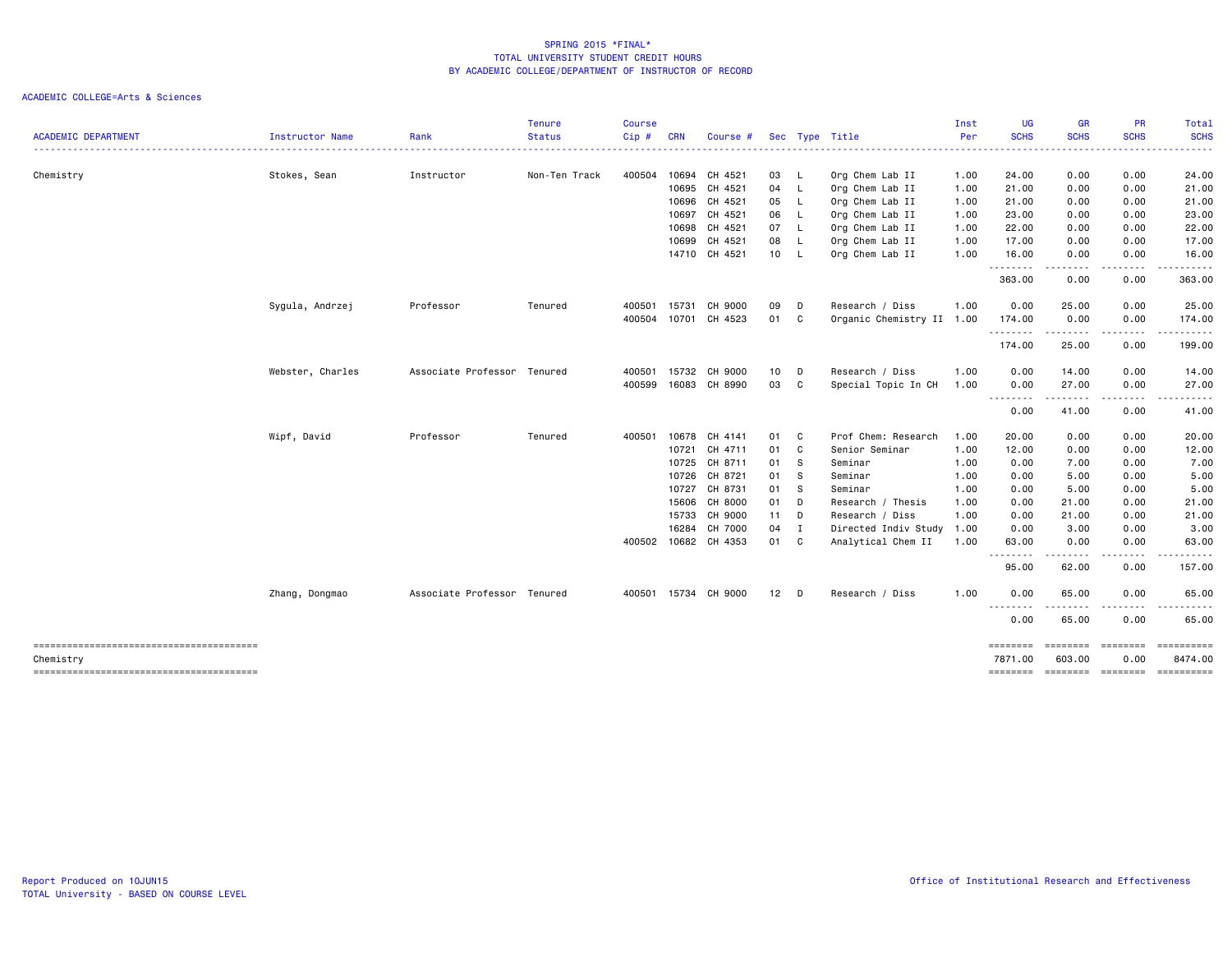ACADEMIC COLLEGE=Arts & Sciences

| <b>ACADEMIC DEPARTMENT</b>                               | Instructor Name     | Rank                          | <b>Tenure</b><br><b>Status</b> | <b>Course</b><br>Cip# | <b>CRN</b> | Course #              |       |              | Sec Type Title            | Inst<br>Per | <b>UG</b><br><b>SCHS</b> | <b>GR</b><br><b>SCHS</b>       | PR<br><b>SCHS</b>            | <b>Total</b><br><b>SCHS</b>                 |
|----------------------------------------------------------|---------------------|-------------------------------|--------------------------------|-----------------------|------------|-----------------------|-------|--------------|---------------------------|-------------|--------------------------|--------------------------------|------------------------------|---------------------------------------------|
|                                                          |                     |                               |                                |                       |            |                       |       |              |                           |             | .                        |                                |                              | والمستناب                                   |
| Classical & Modern Languages & Literatur Acker, Geoffrey |                     | Lecturer                      | Non-Ten Track                  | 160501 11752          |            | FLG 1113              | 01    | C            | German I                  | 1.00        | 45.00                    | 0.00                           | 0.00                         | 45.00                                       |
|                                                          |                     |                               |                                |                       | 14494      | FLG 1123              | 02    | C            | German II                 | 1.00        | 42.00                    | 0.00                           | 0.00                         | 42.00                                       |
|                                                          |                     |                               |                                | 160905 11790          |            | FLS 1113              | 04    | C            | Spanish I                 | 0.75        | 56.25                    | 0.00                           | 0.00                         | 56.25                                       |
|                                                          |                     |                               |                                |                       | 11799      | FLS 1123              | 01    | C            | Spanish II                | 0.75        | 54.00<br>. <b>.</b>      | 0.00                           | 0.00                         | 54.00<br>$\cdots$                           |
|                                                          |                     |                               |                                |                       |            |                       |       |              |                           |             | 197.25                   | 0.00                           | 0.00                         | 197.25                                      |
|                                                          | Aju Tzunun, Magda   | Grad Teach Assist             | Not Applicable                 | 160905                | 11799      | FLS 1123              | 01    | C            | Spanish II                | 0.25        | 18.00                    | 0.00                           | 0.00                         | 18.00                                       |
|                                                          |                     |                               |                                |                       | 11808      | FLS 1123              | 10    | C            | Spanish II                | 0.25        | 19.50                    | 0.00                           | 0.00                         | 19.50                                       |
|                                                          |                     |                               |                                |                       | 11809      | FLS 1123              | 11    | C            | Spanish II                | 0.25        | 21.75                    | 0.00                           | 0.00                         | 21.75                                       |
|                                                          |                     |                               |                                |                       | 11810      | FLS 1123              | 12    | C            | Spanish II                | 0.25        | 20.25                    | 0.00                           | 0.00                         | 20.25                                       |
|                                                          |                     |                               |                                |                       | 11813      | FLS 1123              | 15    | C            | Spanish II                | 0.25        | 19.50                    | 0.00                           | 0.00                         | 19.50                                       |
|                                                          |                     |                               |                                |                       |            | 11814 FLS 1123        | 16    | C            | Spanish II                | 0.25        | 19.50<br>.               | 0.00<br>.                      | 0.00<br>.                    | 19.50<br>.                                  |
|                                                          |                     |                               |                                |                       |            |                       |       |              |                           |             | 118.50                   | 0.00                           | 0.00                         | 118.50                                      |
|                                                          | Arroyo, Silvia      | Assistant Professor Ten Track |                                | 160905                | 11796      | FLS 1113              | 10    | C            | Spanish I                 | 0.75        | 56.25                    | 0.00                           | 0.00                         | 56.25                                       |
|                                                          |                     |                               |                                |                       |            | 11810 FLS 1123        | 12    | C            | Spanish II                | 0.75        | 60.75                    | 0.00                           | 0.00                         | 60.75                                       |
|                                                          |                     |                               |                                |                       |            |                       |       |              |                           |             |                          | $-2 - 2 - 2 - 1$               | .                            | <u>.</u>                                    |
|                                                          |                     |                               |                                |                       |            |                       |       |              |                           |             | 117.00                   | 0.00                           | 0.00                         | 117.00                                      |
|                                                          | Bartera, Salvador   | Assistant Professor Ten Track |                                | 161202                | 11766      | FLH 2143              | H01 C |              | Greek IV                  | 1.00        | 6.00                     | 0.00                           | 0.00                         | 6.00                                        |
|                                                          |                     |                               |                                | 161203                | 11778      | FLL 1123              | 02    | C            | Latin II                  | 1.00        | 21.00                    | 0.00                           | 0.00                         | 21.00                                       |
|                                                          |                     |                               |                                |                       | 14818      | <b>FLL 4000</b>       | 01    | $\mathbf{I}$ | Directed Indiv Study 1.00 |             | 3.00                     | 0.00                           | 0.00                         | 3.00                                        |
|                                                          |                     |                               |                                |                       |            | 14819 FLL 4000        | 02    | $\mathbf{I}$ | Directed Indiv Study 1.00 |             | 3.00                     | 0.00                           | 0.00                         | 3.00                                        |
|                                                          |                     |                               |                                |                       |            | 15995 FLL 4000        | 04    | $\mathbf{I}$ | Directed Indiv Study 1.00 |             | 3.00                     | 0.00<br><b><i><u>.</u></i></b> | 0.00<br>.                    | 3.00<br>والمستحدث                           |
|                                                          |                     |                               |                                |                       |            |                       |       |              |                           |             | 36.00                    | 0.00                           | 0.00                         | 36.00                                       |
|                                                          | Blackbourn, Forrest | Lecturer                      | Non-Ten Track                  | 160901                | 11739      | FLF 1123              | 01    | C            | French II                 | 0.75        | 45.00                    | 0.00                           | 0.00                         | 45.00                                       |
|                                                          |                     |                               |                                |                       | 14477      | FLF 1113              | 03    | C            | French I                  | 0.75        | 54.00                    | 0.00                           | 0.00                         | 54.00                                       |
|                                                          |                     |                               |                                | 160905 11817          |            | FLS 1123              | 19    | C            | Spanish II                | 0.75        | 31.50                    | 0.00                           | 0.00                         | 31.50                                       |
|                                                          |                     |                               |                                |                       | 11821      | FLS 2133              | 01    | C            | Spanish III               | 1.00        | 69.00                    | 0.00                           | 0.00                         | 69.00                                       |
|                                                          |                     |                               |                                |                       |            | 15703 FLS 1113        | 11    | C            | Spanish I                 | 0.75        | 51.75<br><u>.</u>        | 0.00<br><u>.</u>               | 0.00                         | 51.75<br>.                                  |
|                                                          |                     |                               |                                |                       |            |                       |       |              |                           |             | 251.25                   | 0.00                           | 0.00                         | 251.25                                      |
|                                                          | Calderon, Beth      | Lecturer                      | Non-Ten Track                  | 160905                | 16168      | FLS 1123              | 201 C |              | Spanish II                | 1.00        | 9.00                     | 0.00                           | 0.00                         | 9.00                                        |
|                                                          |                     |                               |                                |                       | 16226      | FLS 1113              | 201 C |              | Spanish I                 | 1.00        | 6.00                     | 0.00                           | 0.00                         | 6.00                                        |
|                                                          |                     |                               |                                | 169999                |            | 14084 FLS 2990        | 201 C |              | Special Topic In FLS 1.00 |             | 21.00<br>.               | 0.00<br>.                      | 0.00<br>$\sim$ $\sim$ $\sim$ | 21.00<br>$\sim$ $\sim$ $\sim$ $\sim$ $\sim$ |
|                                                          |                     |                               |                                |                       |            |                       |       |              |                           |             | 36.00                    | 0.00                           | 0.00                         | 36.00                                       |
|                                                          | Clark, Mark         | Associate Professor Tenured   |                                | 161202 11765          |            | FLH 1123              | 01    | C            | Greek II                  | 1.00        | 33.00                    | 0.00                           | 0.00                         | 33.00                                       |
|                                                          |                     |                               |                                |                       | 14816      | FLH 4000              | 01    | $\mathbf{I}$ | Directed Individual       | 1.00        | 2.00                     | 0.00                           | 0.00                         | 2.00                                        |
|                                                          |                     |                               |                                |                       | 14817      | <b>FLH 4000</b>       | 02    | $\mathbf{I}$ | Directed Individual       | 1.00        | 2.00                     | 0.00                           | 0.00                         | 2.00                                        |
|                                                          |                     |                               |                                |                       | 15907      | <b>FLH 4000</b>       | 03    | $\mathbf{I}$ | Directed Individual       | 1.00        | 3.00                     | 0.00                           | 0.00                         | 3.00                                        |
|                                                          |                     |                               |                                |                       |            | 161203 14512 FLL 1123 | 03    | C            | Latin II                  | 1.00        | 87.00<br>.               | 0.00<br>.                      | 0.00<br>.                    | 87.00<br>.                                  |
|                                                          |                     |                               |                                |                       |            |                       |       |              |                           |             | 127.00                   | 0.00                           | 0.00                         | 127.00                                      |
|                                                          | Cui, Xiangshan      | Lecturer                      | Non-Ten Track                  |                       |            | 160101 11734 FLC 1123 | 01    | B            | Chinese II                | 1.00        | 30.00                    | 0.00                           | 0.00                         | 30.00                                       |
|                                                          |                     |                               |                                |                       |            | 11735 FLC 2143        | 01    | C            | Chinese IV                | 1.00        | 9.00                     | 0.00                           | 0.00                         | 9.00                                        |

Report Produced on 10JUN15 Office of Institutional Research and Effectiveness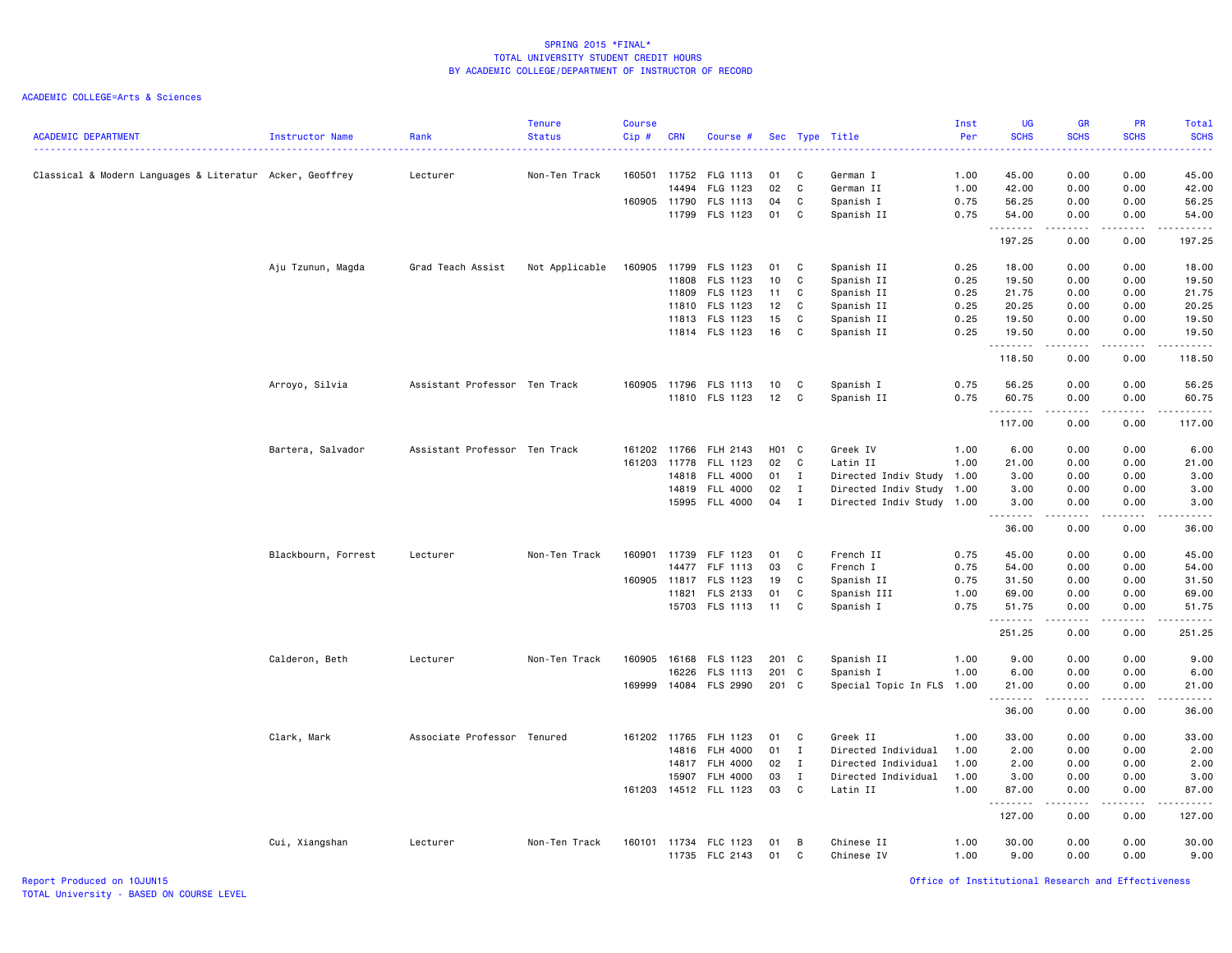| <b>ACADEMIC DEPARTMENT</b>                              | Instructor Name  | Rank                          | <b>Tenure</b><br><b>Status</b> | <b>Course</b><br>Cip# | <b>CRN</b> | Course #              |       |              | Sec Type Title            | Inst<br>Per | <b>UG</b><br><b>SCHS</b> | <b>GR</b><br><b>SCHS</b> | PR<br><b>SCHS</b>                                                                                                                                            | Total<br><b>SCHS</b><br>. |
|---------------------------------------------------------|------------------|-------------------------------|--------------------------------|-----------------------|------------|-----------------------|-------|--------------|---------------------------|-------------|--------------------------|--------------------------|--------------------------------------------------------------------------------------------------------------------------------------------------------------|---------------------------|
| Classical & Modern Languages & Literatur Cui, Xiangshan |                  | Lecturer                      | Non-Ten Track                  | 169999                | 15900      | <b>FLC 4000</b>       | 01    | $\mathbf{I}$ | Directed Indiv Study 1.00 |             | 3.00                     | 0.00                     | 0.00                                                                                                                                                         | 3.00                      |
|                                                         |                  |                               |                                |                       | 16242      | <b>FLC 4000</b>       | 03    | $\mathbf{I}$ | Directed Indiv Study      | 1.00        | 3.00                     | 0.00                     | 0.00                                                                                                                                                         | 3.00                      |
|                                                         |                  |                               |                                |                       | 16243      | FLC 4000              | 04    | $\mathbf{I}$ | Directed Indiv Study 1.00 |             | 3.00                     | 0.00                     | 0.00                                                                                                                                                         | 3.00                      |
|                                                         |                  |                               |                                |                       | 16244      | <b>FLC 4000</b>       | 05    | $\mathbf{I}$ | Directed Indiv Study 1.00 |             | 3.00                     | 0.00                     | 0.00                                                                                                                                                         | 3.00                      |
|                                                         |                  |                               |                                |                       |            | 16245 FLC 4000        | 06    | $\mathbf{I}$ | Directed Indiv Study 1.00 |             | 3.00                     | 0.00<br>.                | 0.00                                                                                                                                                         | 3.00                      |
|                                                         |                  |                               |                                |                       |            |                       |       |              |                           |             | 54.00                    | 0.00                     | 0.00                                                                                                                                                         | 54.00                     |
|                                                         | Davisson, Brian  | Assistant Professor Ten Track |                                | 160905                | 14479      | FLS 1113              | H01 C |              | Spanish I-Honors          | 0.75        | 38.25                    | 0.00                     | 0.00                                                                                                                                                         | 38.25                     |
|                                                         |                  |                               |                                |                       | 14486      | <b>FLS 4293</b>       | 01    | C            | Cinema in Span Cultu      | 1.00        | 72.00                    | 0.00                     | 0.00                                                                                                                                                         | 72.00                     |
|                                                         |                  |                               |                                |                       | 14487      | FLS 6293              | 01    | C            | Cinema in Span Cultu 1.00 |             | 0.00                     | 3.00                     | 0.00                                                                                                                                                         | 3.00                      |
|                                                         |                  |                               |                                |                       | 16255      | <b>FLS 7000</b>       | 01    | $\mathbf{I}$ | Directed Indiv Study      | 1.00        | 0.00                     | 3.00                     | 0.00                                                                                                                                                         | 3.00                      |
|                                                         |                  |                               |                                |                       | 16256      | <b>FLS 7000</b>       | 02    | $\mathbf{I}$ | Directed Indiv Study 1.00 |             | 0.00<br>.                | 3.00<br>.                | 0.00<br>$   -$                                                                                                                                               | 3.00<br>المتمام المتحدة   |
|                                                         |                  |                               |                                |                       |            |                       |       |              |                           |             | 110.25                   | 9.00                     | 0.00                                                                                                                                                         | 119.25                    |
|                                                         | Dunlap, Monika   | Instructor                    | Non-Ten Track                  | 160901                | 11736      | FLF 1113              | 01    | C            | French I                  | 0.75        | 58.50                    | 0.00                     | 0.00                                                                                                                                                         | 58.50                     |
|                                                         |                  |                               |                                |                       | 11740      | FLF 1123              | 02    | C            | French II                 | 0.75        | 67.50                    | 0.00                     | 0.00                                                                                                                                                         | 67.50                     |
|                                                         |                  |                               |                                |                       | 11741      | FLF 1123              | 03    | C            | French II                 | 0.75        | 63.00                    | 0.00                     | 0.00                                                                                                                                                         | 63.00                     |
|                                                         |                  |                               |                                |                       |            | 11746 FLF 2143        | 01    | C            | French IV                 | 1.00        | 42.00                    | 0.00                     | 0.00                                                                                                                                                         | 42.00                     |
|                                                         |                  |                               |                                |                       |            |                       |       |              |                           |             | .                        | 0.00                     | .<br>0.00                                                                                                                                                    | .<br>231.00               |
|                                                         |                  |                               |                                |                       |            |                       |       |              |                           |             | 231.00                   |                          |                                                                                                                                                              |                           |
|                                                         | Espinosa, Carlos | Associate Professor Tenured   |                                |                       |            | 160905 11823 FLS 2133 | 03    | C            | Spanish III               | 1.00        | 33.00<br>.               | 0.00                     | 0.00                                                                                                                                                         | 33.00                     |
|                                                         |                  |                               |                                |                       |            |                       |       |              |                           |             | 33.00                    | 0.00                     | 0.00                                                                                                                                                         | 33.00                     |
|                                                         | Fabel, Ekaterina | Lecturer                      | Non-Ten Track                  |                       |            | 160402 11784 FLR 1123 | 01    | C            | Russian II                | 1.00        | 27.00                    | 0.00                     | 0.00                                                                                                                                                         | 27.00                     |
|                                                         |                  |                               |                                |                       |            | 11786 FLR 2143        | 01    | C            | Russian IV                | 1.00        | 21.00<br>.               | 0.00<br>.                | 0.00<br>$\frac{1}{2} \left( \frac{1}{2} \right) \left( \frac{1}{2} \right) \left( \frac{1}{2} \right) \left( \frac{1}{2} \right) \left( \frac{1}{2} \right)$ | 21.00<br>.                |
|                                                         |                  |                               |                                |                       |            |                       |       |              |                           |             | 48.00                    | 0.00                     | 0.00                                                                                                                                                         | 48.00                     |
|                                                         | Franca, Thales   | Grad Teach Assist             | Not Applicable                 | 160901                | 11736      | FLF 1113              | 01    | C            | French I                  | 0.25        | 19.50                    | 0.00                     | 0.00                                                                                                                                                         | 19.50                     |
|                                                         |                  |                               |                                |                       | 11737      | FLF 1113              | 02    | C            | French I                  | 0.25        | 19.50                    | 0.00                     | 0.00                                                                                                                                                         | 19.50                     |
|                                                         |                  |                               |                                |                       | 11739      | FLF 1123              | 01    | C            | French II                 | 0.25        | 15.00                    | 0.00                     | 0.00                                                                                                                                                         | 15.00                     |
|                                                         |                  |                               |                                |                       | 11740      | FLF 1123              | 02    | C            | French II                 | 0.25        | 22.50                    | 0.00                     | 0.00                                                                                                                                                         | 22.50                     |
|                                                         |                  |                               |                                |                       | 11741      | FLF 1123              | 03    | C            | French II                 | 0.25        | 21.00                    | 0.00                     | 0.00                                                                                                                                                         | 21.00                     |
|                                                         |                  |                               |                                |                       |            | 14477 FLF 1113        | 03    | C            | French I                  | 0.25        | 18.00                    | 0.00                     | 0.00                                                                                                                                                         | 18.00<br>.                |
|                                                         |                  |                               |                                |                       |            |                       |       |              |                           |             | .<br>115.50              | .<br>0.00                | -----<br>0.00                                                                                                                                                | 115.50                    |
|                                                         | Gray, Sally      | Associate Professor Tenured   |                                | 160501                | 11755      | FLG 1123              | 03    | C            | German II                 | 1.00        | 54.00                    | 0.00                     | 0.00                                                                                                                                                         | 54.00                     |
|                                                         |                  |                               |                                |                       | 14499      | FLG 4533              | 01    | C            | Art, Politics, & Pro      | 1.00        | 30.00                    | 0.00                     | 0.00                                                                                                                                                         | 30.00                     |
|                                                         |                  |                               |                                |                       | 14507      | FLG 6533              | 01    | C            | Art, Politics, & Pro      | 1.00        | 0.00                     | 6.00                     | 0.00                                                                                                                                                         | 6.00                      |
|                                                         |                  |                               |                                |                       |            | 15945 FLG 8000        | 01    | D            | Research / Thesis         | 1.00        | 0.00<br>.                | 3.00<br>.                | 0.00<br>.                                                                                                                                                    | 3.00<br>المتمامين         |
|                                                         |                  |                               |                                |                       |            |                       |       |              |                           |             | 84.00                    | 9.00                     | 0.00                                                                                                                                                         | 93.00                     |
|                                                         | Guerra, Victor   | Grad Teach Assist             | Not Applicable                 | 160905                | 11790      | FLS 1113              | 04    | C            | Spanish I                 | 0.25        | 18.75                    | 0.00                     | 0.00                                                                                                                                                         | 18.75                     |
|                                                         |                  |                               |                                |                       | 11796      | FLS 1113              | 10    | C            | Spanish I                 | 0.25        | 18.75                    | 0.00                     | 0.00                                                                                                                                                         | 18.75                     |
|                                                         |                  |                               |                                |                       | 11811      | FLS 1123              | 13    | C            | Spanish II                | 0.25        | 19.50                    | 0.00                     | 0.00                                                                                                                                                         | 19.50                     |
|                                                         |                  |                               |                                |                       | 11817      | FLS 1123              | 19    | C            | Spanish II                | 0.25        | 10.50                    | 0.00                     | 0.00                                                                                                                                                         | 10.50                     |
|                                                         |                  |                               |                                |                       | 14480      | FLS 1123              | H01 C |              | Spanish II-Honors         | 0.25        | 6.75                     | 0.00                     | 0.00                                                                                                                                                         | 6.75                      |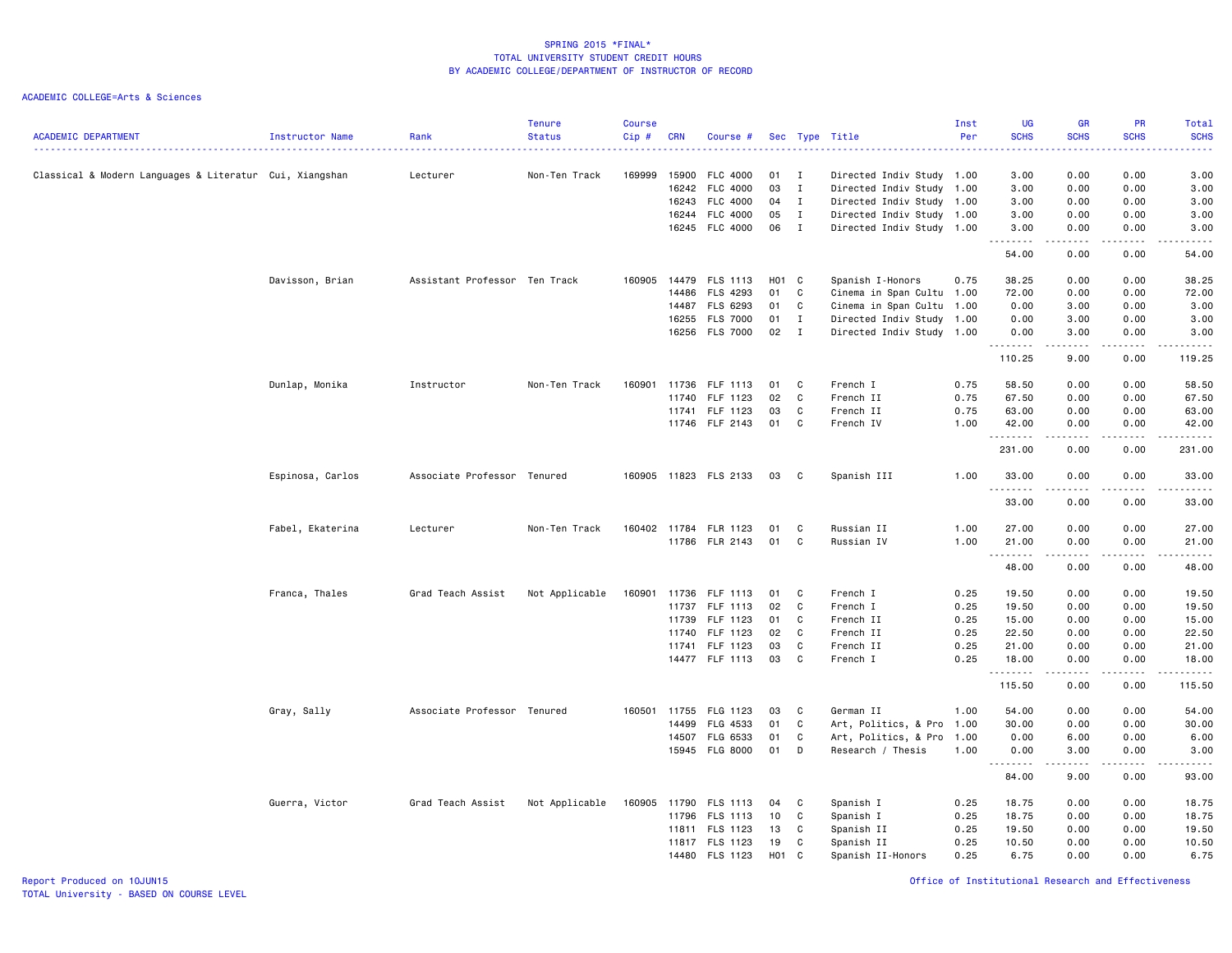| <b>ACADEMIC DEPARTMENT</b>                              | Instructor Name     | Rank                        | <b>Tenure</b><br><b>Status</b> | <b>Course</b><br>Cip# | <b>CRN</b>     | Course #                    |                 |              | Sec Type Title                                         | Inst<br>Per | <b>UG</b><br><b>SCHS</b> | <b>GR</b><br><b>SCHS</b> | PR<br><b>SCHS</b>                   | Total<br><b>SCHS</b>   |
|---------------------------------------------------------|---------------------|-----------------------------|--------------------------------|-----------------------|----------------|-----------------------------|-----------------|--------------|--------------------------------------------------------|-------------|--------------------------|--------------------------|-------------------------------------|------------------------|
| Classical & Modern Languages & Literatur Guerra, Victor |                     | Grad Teach Assist           | Not Applicable                 | 160905                |                | 15703 FLS 1113              | 11              | C.           | Spanish I                                              | 0.25        | 17.25<br>.               | 0.00<br>.                | 0.00<br>$\sim$ $\sim$ $\sim$        | 17.25<br>.             |
|                                                         |                     |                             |                                |                       |                |                             |                 |              |                                                        |             | 91.50                    | 0.00                     | 0.00                                | 91.50                  |
|                                                         | Harland, Robert     | Associate Professor Tenured |                                | 160901                | 11737          | FLF 1113                    | 02              | C.           | French I                                               | 0.75        | 58.50                    | 0.00                     | 0.00                                | 58.50                  |
|                                                         |                     |                             |                                | 160905                | 11811          | FLS 1123                    | 13              | C            | Spanish II                                             | 0.75        | 58.50                    | 0.00                     | 0.00                                | 58.50                  |
|                                                         |                     |                             |                                |                       | 11822          | FLS 2133                    | 02              | C            | Spanish III                                            | 1.00        | 45.00                    | 0.00                     | 0.00                                | 45.00                  |
|                                                         |                     |                             |                                |                       |                | 14480 FLS 1123              | H01 C           |              | Spanish II-Honors                                      | 0.75        | 20.25<br>.               | 0.00<br>.                | 0.00<br>.                           | 20.25<br>.             |
|                                                         |                     |                             |                                |                       |                |                             |                 |              |                                                        |             | 182.25                   | 0.00                     | 0.00                                | 182.25                 |
|                                                         | Kraker, Julia       | Lecturer                    | Non-Ten Track                  | 160905                | 11801          | FLS 1123                    | 03              | C            | Spanish II                                             | 0.75        | 63.00                    | 0.00                     | 0.00                                | 63.00                  |
|                                                         |                     |                             |                                |                       | 11802          | FLS 1123                    | 04              | C            | Spanish II                                             | 0.75        | 51.75<br>.               | 0.00<br>.                | 0.00<br>$\sim$ $\sim$ $\sim$ $\sim$ | 51.75<br>.             |
|                                                         |                     |                             |                                |                       |                |                             |                 |              |                                                        |             | 114.75                   | 0.00                     | 0.00                                | 114.75                 |
|                                                         | Lee, Victoria       | Grad Teach Assist           | Not Applicable                 | 160501                |                | 14492 FLG 1113              | 02              | C            | German I                                               | 1.00        | 81.00<br>.               | 0.00                     | 0.00                                | 81.00<br>$\frac{1}{2}$ |
|                                                         |                     |                             |                                |                       |                |                             |                 |              |                                                        |             | 81.00                    | 0.00                     | 0.00                                | 81.00                  |
|                                                         | Little, Chitose     | Instructor                  | Non-Ten Track                  | 160302                | 11770          | FLJ 1123                    | 01              | C            | Japanese II                                            | 1.00        | 45.00                    | 0.00                     | 0.00                                | 45.00                  |
|                                                         |                     |                             |                                |                       | 11771          | FLJ 1123                    | 02              | C            | Japanese II                                            | 1.00        | 39.00                    | 0.00                     | 0.00                                | 39.00                  |
|                                                         |                     |                             |                                |                       | 11773          | FLJ 2143                    | 01              | C            | Japanese IV                                            | 1.00        | 15.00                    | 0.00                     | 0.00                                | 15.00                  |
|                                                         |                     |                             |                                |                       | 15926          | FLJ 4000                    | 02              | $\mathbf{I}$ |                                                        | 1.00        | 3.00                     | 0.00                     | 0.00                                | 3.00                   |
|                                                         |                     |                             |                                |                       | 15927          | <b>FLJ 4000</b>             | 03              | $\mathbf{I}$ | Directed Indiv Study<br>Directed Indiv Study 1.00      |             | 3.00                     | 0.00                     | 0.00                                | 3.00                   |
|                                                         |                     |                             |                                |                       |                |                             | 04              | $\mathbf{I}$ |                                                        |             |                          |                          | 0.00                                |                        |
|                                                         |                     |                             |                                |                       | 15928          | FLJ 4000<br><b>FLJ 4000</b> | 05              | $\mathbf{I}$ | Directed Indiv Study 1.00                              |             | 3.00                     | 0.00                     | 0.00                                | 3.00                   |
|                                                         |                     |                             |                                |                       | 15929<br>15930 | FLJ 4000                    | 06              | $\mathbf{I}$ | Directed Indiv Study 1.00<br>Directed Indiv Study 1.00 |             | 3.00<br>3.00             | 0.00<br>0.00             | 0.00                                | 3.00<br>3.00           |
|                                                         |                     |                             |                                |                       |                | <b>FLJ 4000</b>             | 07              | $\mathbf{I}$ |                                                        |             |                          | 0.00                     | 0.00                                | 3.00                   |
|                                                         |                     |                             |                                |                       | 15931<br>15933 |                             | 08              | $\mathbf{I}$ | Directed Indiv Study 1.00                              |             | 3.00<br>3.00             | 0.00                     | 0.00                                |                        |
|                                                         |                     |                             |                                |                       |                | <b>FLJ 4000</b>             |                 |              | Directed Indiv Study 1.00                              |             |                          |                          |                                     | 3.00                   |
|                                                         |                     |                             |                                |                       | 15935          | FLJ 4000                    | 10 <sub>1</sub> | $\mathbf{I}$ | Directed Indiv Study 1.00                              |             | 3.00<br>.                | 0.00<br>-----            | 0.00<br>.                           | 3.00<br>.              |
|                                                         |                     |                             |                                |                       |                |                             |                 |              |                                                        |             | 123.00                   | 0.00                     | 0.00                                | 123.00                 |
|                                                         | Little, Christopher | Lecturer                    | Non-Ten Track                  | 160905                | 11792          | FLS 1113                    | 06              | C            | Spanish I                                              | 0.25        | 20.25                    | 0.00                     | 0.00                                | 20.25                  |
|                                                         |                     |                             |                                |                       | 11794          | FLS 1113                    | 08              | C            | Spanish I                                              | 0.25        | 19.50                    | 0.00                     | 0.00                                | 19.50                  |
|                                                         |                     |                             |                                |                       | 11795          | FLS 1113                    | 09              | C            | Spanish I                                              | 1.00        | 81.00                    | 0.00                     | 0.00                                | 81.00                  |
|                                                         |                     |                             |                                |                       | 11807          | FLS 1123                    | 09              | C            | Spanish II                                             | 1.00        | 69.00                    | 0.00                     | 0.00                                | 69.00                  |
|                                                         |                     |                             |                                |                       | 11834          | FLS 3121                    | 01              | L.           | Advan Spanish Conv P                                   | 1.00        | 12.00                    | 0.00                     | 0.00                                | 12.00                  |
|                                                         |                     |                             |                                |                       |                | 14479 FLS 1113              | H01 C           |              | Spanish I-Honors                                       | 0.25        | 12.75<br>.               | 0.00<br>المتمالين        | 0.00<br>.                           | 12.75<br>.             |
|                                                         |                     |                             |                                |                       |                |                             |                 |              |                                                        |             | 214.50                   | 0.00                     | 0.00                                | 214.50                 |
|                                                         | McFadden, Michael   | Lecturer                    | Non-Ten Track                  | 160905                | 11787          | FLS 1113                    | 01              | C            | Spanish I                                              | 0.25        | 21.00                    | 0.00                     | 0.00                                | 21.00                  |
|                                                         |                     |                             |                                |                       | 11788          | FLS 1113                    | 02              | C            | Spanish I                                              | 0.25        | 20.25                    | 0.00                     | 0.00                                | 20.25                  |
|                                                         |                     |                             |                                |                       | 11791          | FLS 1113                    | 05              | C            | Spanish I                                              | 0.25        | 20.25                    | 0.00                     | 0.00                                | 20.25                  |
|                                                         |                     |                             |                                |                       | 11815          | FLS 1123                    | 17              | C            | Spanish II                                             | 1.00        | 66.00                    | 0.00                     | 0.00                                | 66.00                  |
|                                                         |                     |                             |                                |                       | 11831          | FLS 3111                    | 01              | L.           | Adv Spanish Lab I                                      | 1.00        | 6.00                     | 0.00                     | 0.00                                | 6.00                   |
|                                                         |                     |                             |                                |                       |                | 15922 FLS 1113              | 12              | C            | Spanish I                                              | 1.00        | 78.00<br><u>.</u>        | 0.00                     | 0.00                                | 78.00<br>.             |
|                                                         |                     |                             |                                |                       |                |                             |                 |              |                                                        |             | 211.50                   | 0.00                     | 0.00                                | 211.50                 |
|                                                         | Moser, Keith        | Associate Professor Tenured |                                | 160901                |                | 14478 FLF 2133              | H01 C           |              | French III-Honors                                      | 1.00        | 33.00                    | 0.00                     | 0.00                                | 33.00                  |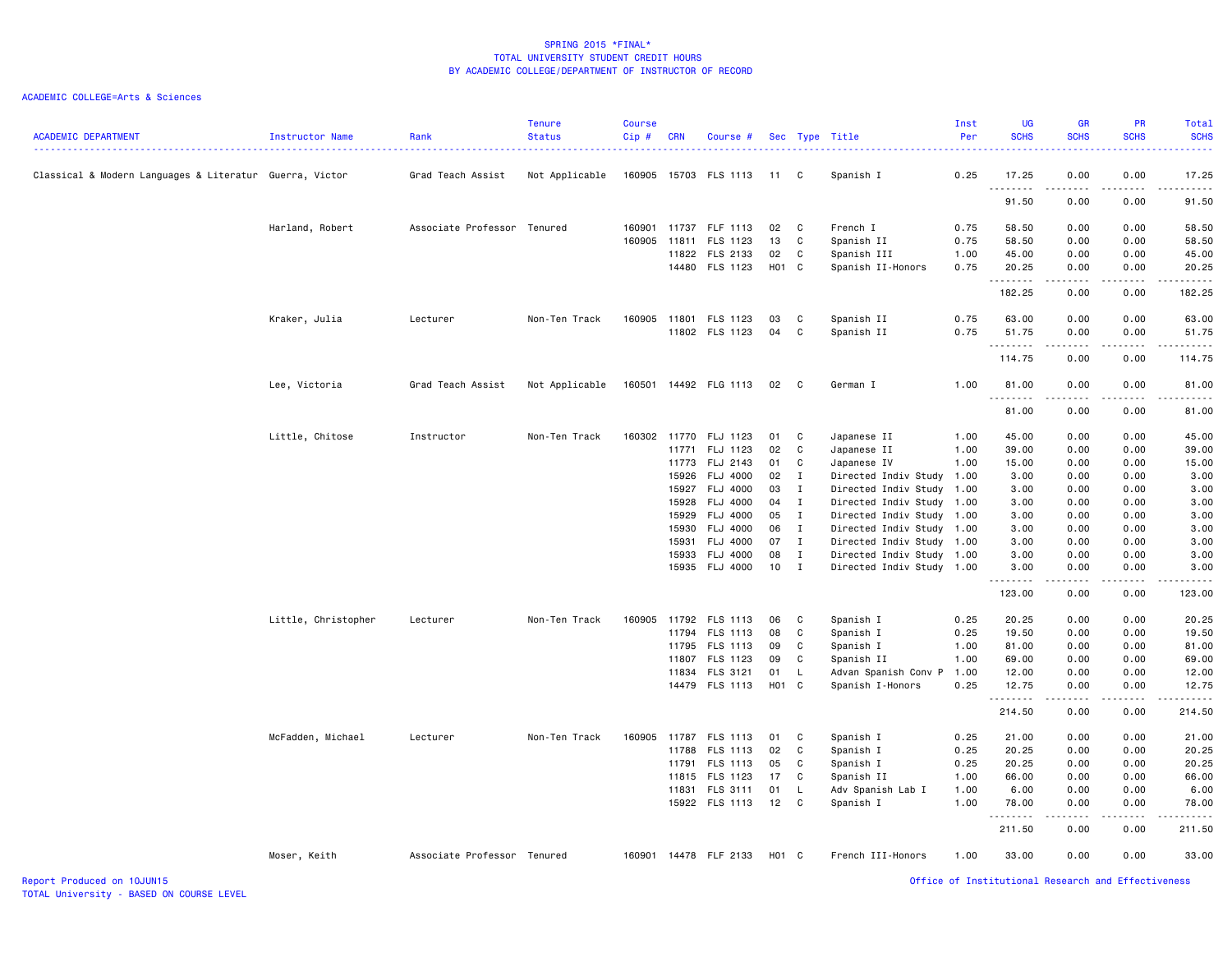ACADEMIC COLLEGE=Arts & Sciences

| <b>ACADEMIC DEPARTMENT</b>                            | Instructor Name    | Rank                          | <b>Tenure</b><br><b>Status</b> | <b>Course</b><br>Cip# | <b>CRN</b> | Course #              |      |              | Sec Type Title            | Inst<br>Per | <b>UG</b><br><b>SCHS</b> | <b>GR</b><br><b>SCHS</b>                                                                                                                                     | PR<br><b>SCHS</b> | Total<br><b>SCHS</b><br>. |
|-------------------------------------------------------|--------------------|-------------------------------|--------------------------------|-----------------------|------------|-----------------------|------|--------------|---------------------------|-------------|--------------------------|--------------------------------------------------------------------------------------------------------------------------------------------------------------|-------------------|---------------------------|
| Classical & Modern Languages & Literatur Moser, Keith |                    | Associate Professor Tenured   |                                | 160901                | 15815      | FLF 4000              | 01   | $\mathbf{I}$ | Directed Indiv Study 1.00 |             | 1.00                     | 0.00                                                                                                                                                         | 0.00              | 1.00                      |
|                                                       |                    |                               |                                |                       | 16397      | <b>FLF 4000</b>       | 02   | $\mathbf{I}$ | Directed Indiv Study      | 1.00        | 1.00                     | 0.00                                                                                                                                                         | 0.00              | 1.00                      |
|                                                       |                    |                               |                                | 169999                | 14731      | FLF 4990              | 01   | C            | Special Topic In FLF 1.00 |             | 15.00                    | 0.00                                                                                                                                                         | 0.00              | 15.00                     |
|                                                       |                    |                               |                                |                       |            | 14732 FLF 6990        | 01   | $\mathbf{C}$ | Special Topic In FLF 1.00 |             | 0.00<br>.                | 15.00<br>.                                                                                                                                                   | 0.00              | 15.00<br>. <u>.</u> .     |
|                                                       |                    |                               |                                |                       |            |                       |      |              |                           |             | 50.00                    | 15.00                                                                                                                                                        | 0.00              | 65.00                     |
|                                                       | Moya, Arleana      | Instructor                    | Non-Ten Track                  | 160905                | 11808      | <b>FLS 1123</b>       | 10   | C            | Spanish II                | 0.75        | 58.50                    | 0.00                                                                                                                                                         | 0.00              | 58.50                     |
|                                                       |                    |                               |                                |                       | 11809      | FLS 1123              | 11   | C            | Spanish II                | 0.75        | 65.25                    | 0.00                                                                                                                                                         | 0.00              | 65.25                     |
|                                                       |                    |                               |                                |                       | 11813      | FLS 1123              | 15   | C            | Spanish II                | 0.75        | 58.50                    | 0.00                                                                                                                                                         | 0.00              | 58.50                     |
|                                                       |                    |                               |                                |                       |            | 11814 FLS 1123        | 16   | C            | Spanish II                | 0.75        | 58.50<br>.               | 0.00<br>.                                                                                                                                                    | 0.00<br>.         | 58.50<br>.                |
|                                                       |                    |                               |                                |                       |            |                       |      |              |                           |             | 240.75                   | 0.00                                                                                                                                                         | 0.00              | 240.75                    |
|                                                       | Munn, David        | Lecturer                      | Non-Ten Track                  | 160905                | 11787      | FLS 1113              | 01   | C            | Spanish I                 | 0.75        | 63.00                    | 0.00                                                                                                                                                         | 0.00              | 63.00                     |
|                                                       |                    |                               |                                |                       | 11788      | FLS 1113              | 02   | C            | Spanish I                 | 0.75        | 60.75                    | 0.00                                                                                                                                                         | 0.00              | 60.75                     |
|                                                       |                    |                               |                                |                       | 11789      | FLS 1113              | 03   | C            | Spanish I                 | 0.75        | 60.75                    | 0.00                                                                                                                                                         | 0.00              | 60.75                     |
|                                                       |                    |                               |                                |                       |            | 11791 FLS 1113        | 05   | C            | Spanish I                 | 0.75        | 60.75<br><b></b>         | 0.00<br>$\frac{1}{2} \left( \frac{1}{2} \right) \left( \frac{1}{2} \right) \left( \frac{1}{2} \right) \left( \frac{1}{2} \right) \left( \frac{1}{2} \right)$ | 0.00<br>.         | 60.75<br>.                |
|                                                       |                    |                               |                                |                       |            |                       |      |              |                           |             | 245.25                   | 0.00                                                                                                                                                         | 0.00              | 245.25                    |
|                                                       | Nigro, Rosa        | Lecturer                      | Non-Ten Track                  |                       |            | 160902 11767 FLI 1123 | 01   | $\mathbf{C}$ | Italian II                | 1.00        | 30.00                    | 0.00                                                                                                                                                         | 0.00              | 30.00                     |
|                                                       |                    |                               |                                |                       | 14508      | FLI 1113              | 01   | C            | Italian I                 | 1.00        | 78.00                    | 0.00                                                                                                                                                         | 0.00              | 78.00                     |
|                                                       |                    |                               |                                |                       | 14509      | FLI 1123              | 02   | $\mathbf{C}$ | Italian II                | 1.00        | 21.00<br>.               | 0.00                                                                                                                                                         | 0.00              | 21.00<br>.                |
|                                                       |                    |                               |                                |                       |            |                       |      |              |                           |             | 129.00                   | 0.00                                                                                                                                                         | 0.00              | 129.00                    |
|                                                       | Pelaez, Sol        | Assistant Professor Ten Track |                                |                       |            | 160101 14510 FL 4023  | 01   | C            | Intro to Lit Critici 1.00 |             | 3.00                     | 0.00                                                                                                                                                         | 0.00              | 3.00                      |
|                                                       |                    |                               |                                |                       | 14511      | FL 6023               | 01   | $\mathbf C$  | Intro to Lit Critici      | 1.00        | 0.00                     | 18.00                                                                                                                                                        | 0.00              | 18.00                     |
|                                                       |                    |                               |                                | 160905                | 11838      | FLS 3613              | 01   | C            | Span Lit:Mid-Golden       | 1.00        | 27.00                    | 0.00                                                                                                                                                         | 0.00              | 27.00                     |
|                                                       |                    |                               |                                |                       |            | 16381 FLS 4000        | 02 I |              | Directed Indiv Study 1.00 |             | 3.00<br>.                | 0.00<br>.                                                                                                                                                    | 0.00<br>.         | 3.00<br>.                 |
|                                                       |                    |                               |                                |                       |            |                       |      |              |                           |             | 33.00                    | 18.00                                                                                                                                                        | 0.00              | 51.00                     |
|                                                       | Potter, Edward     | Associate Professor Tenured   |                                | 160501                | 11757      | FLG 2133              | 01   | C            | German III                | 1.00        | 24.00                    | 0.00                                                                                                                                                         | 0.00              | 24.00                     |
|                                                       |                    |                               |                                |                       | 11759      | FLG 2143              | 01   | C            | German IV                 | 1.00        | 18.00                    | 0.00                                                                                                                                                         | 0.00              | 18.00                     |
|                                                       |                    |                               |                                |                       | 14495      | FLG 4463              | 01   | C            | 20th Cen Ger Drama        | 1.00        | 21.00                    | 0.00                                                                                                                                                         | 0.00              | 21.00                     |
|                                                       |                    |                               |                                |                       |            | 14498 FLG 6463        | 01   | C            | 20th Cen Ger Drama        | 1.00        | 0.00<br>.                | 6.00<br>.                                                                                                                                                    | 0.00<br>.         | 6.00<br>.                 |
|                                                       |                    |                               |                                |                       |            |                       |      |              |                           |             | 63.00                    | 6.00                                                                                                                                                         | 0.00              | 69.00                     |
|                                                       | Ricketts, Maria    | Lecturer                      | Non-Ten Track                  |                       |            | 160905 11792 FLS 1113 | 06   | $\mathbf{C}$ | Spanish I                 | 0.75        | 60.75                    | 0.00                                                                                                                                                         | 0.00              | 60.75                     |
|                                                       |                    |                               |                                |                       | 11793      | FLS 1113              | 07   | C            | Spanish I                 | 0.75        | 56.25                    | 0.00                                                                                                                                                         | 0.00              | 56.25                     |
|                                                       |                    |                               |                                |                       | 11794      | FLS 1113              | 08   | C            | Spanish I                 | 0.75        | 58.50                    | 0.00                                                                                                                                                         | 0.00              | 58.50                     |
|                                                       |                    |                               |                                |                       | 11800      | FLS 1123              | 02   | C            | Spanish II                | 0.75        | 60.75                    | 0.00                                                                                                                                                         | 0.00              | 60.75                     |
|                                                       |                    |                               |                                |                       |            | 15025 FLS 4000        | 01   | $\mathbf{I}$ | Directed Indiv Study 1.00 |             | 3.00<br>.                | 0.00<br>$-2 - 2 - 2 - 2$                                                                                                                                     | 0.00<br>2.2.2.2.2 | 3.00<br><u>.</u>          |
|                                                       |                    |                               |                                |                       |            |                       |      |              |                           |             | 239.25                   | 0.00                                                                                                                                                         | 0.00              | 239.25                    |
|                                                       | Rodriguez, Adriana | Grad Teach Assist             | Not Applicable                 | 160905                | 11789      | FLS 1113              | 03   | C            | Spanish I                 | 0.25        | 20.25                    | 0.00                                                                                                                                                         | 0.00              | 20.25                     |
|                                                       |                    |                               |                                |                       | 11793      | FLS 1113              | 07   | C            | Spanish I                 | 0.25        | 18.75                    | 0.00                                                                                                                                                         | 0.00              | 18.75                     |
|                                                       |                    |                               |                                |                       |            | 11800 FLS 1123        | 02   | C            | Spanish II                | 0.25        | 20.25                    | 0.00                                                                                                                                                         | 0.00              | 20.25                     |
|                                                       |                    |                               |                                |                       |            | 11801 FLS 1123        | 03   | C            | Spanish II                | 0.25        | 21.00                    | 0.00                                                                                                                                                         | 0.00              | 21.00                     |

Report Produced on 10JUN15 Office of Institutional Research and Effectiveness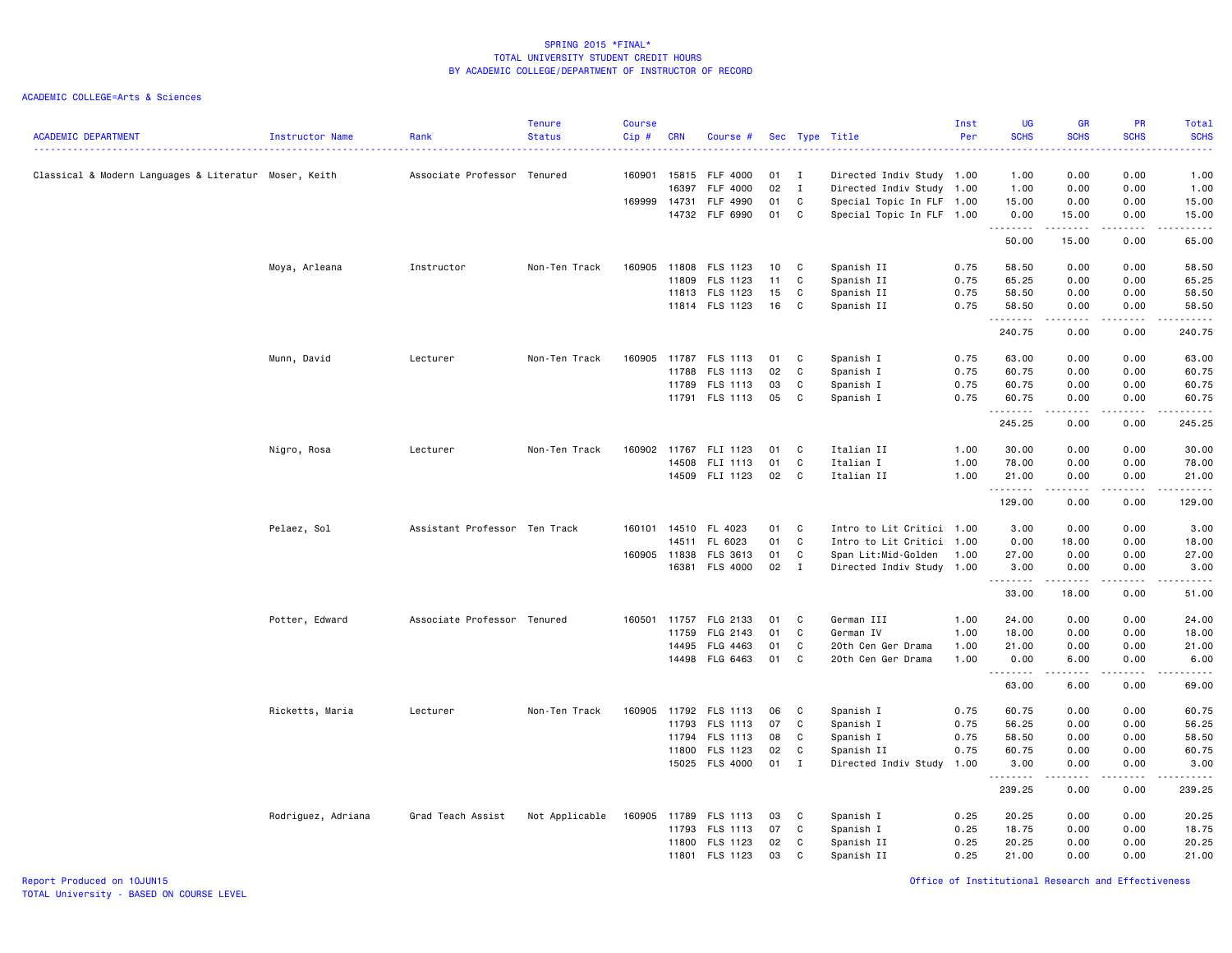| <b>ACADEMIC DEPARTMENT</b>                                  | Instructor Name   | Rank                              | <b>Tenure</b><br><b>Status</b> | <b>Course</b><br>Cip# | <b>CRN</b> | Course #              |      |              | Sec Type Title            | Inst<br>Per | <b>UG</b><br><b>SCHS</b> | <b>GR</b><br><b>SCHS</b>                                                                                              | <b>PR</b><br><b>SCHS</b> | Total<br><b>SCHS</b>  |
|-------------------------------------------------------------|-------------------|-----------------------------------|--------------------------------|-----------------------|------------|-----------------------|------|--------------|---------------------------|-------------|--------------------------|-----------------------------------------------------------------------------------------------------------------------|--------------------------|-----------------------|
|                                                             |                   |                                   |                                |                       |            |                       |      |              | <u>.</u>                  |             |                          |                                                                                                                       |                          |                       |
| Classical & Modern Languages & Literatur Rodriguez, Adriana |                   | Grad Teach Assist                 | Not Applicable                 |                       |            | 160905 11802 FLS 1123 | 04   | $\mathbf{C}$ | Spanish II                | 0.25        | 17.25                    | 0.00                                                                                                                  | 0.00                     | 17.25                 |
|                                                             |                   |                                   |                                |                       | 11805      | FLS 1123              | 07   | $\mathbf{C}$ | Spanish II                | 0.25        | 21.75                    | 0.00                                                                                                                  | 0.00                     | 21.75                 |
|                                                             |                   |                                   |                                |                       |            | 11806 FLS 1123        | 08 C |              | Spanish II                | 0.25        | 20.25<br>.               | 0.00<br>----                                                                                                          | 0.00                     | 20.25                 |
|                                                             |                   |                                   |                                |                       |            |                       |      |              |                           |             | 139.50                   | 0.00                                                                                                                  | 0.00                     | 139.50                |
|                                                             | Russell, Amie     | Instructor                        | Non-Ten Track                  | 160905                |            | 11805 FLS 1123        | 07   | $\mathbf{C}$ | Spanish II                | 0.75        | 65.25                    | 0.00                                                                                                                  | 0.00                     | 65.25                 |
|                                                             |                   |                                   |                                |                       |            | 11806 FLS 1123        | 08 C |              | Spanish II                | 0.75        | 60.75<br>.               | 0.00<br>$- - - -$                                                                                                     | 0.00                     | 60.75                 |
|                                                             |                   |                                   |                                |                       |            |                       |      |              |                           |             | 126.00                   | 0.00                                                                                                                  | 0.00                     | 126.00                |
|                                                             | Simpore, Karim    | Assistant Professor Ten Track     |                                | 160901                | 11743      | FLF 2133              | 01   | $\mathbf{C}$ | French III                | 1.00        | 72.00                    | 0.00                                                                                                                  | 0.00                     | 72.00                 |
|                                                             |                   |                                   |                                |                       |            | 14588 FLF 3313        | 01 C |              | Business French I         | 1.00        | 39,00                    | 0.00                                                                                                                  | 0.00                     | 39.00                 |
|                                                             |                   |                                   |                                |                       |            |                       |      |              |                           |             | .<br>111.00              | .<br>$\sim$ $-$<br>0.00                                                                                               | . <b>.</b><br>0.00       | . <u>.</u><br>111.00  |
|                                                             | Vozzo, Rosa       | Instructor                        | Non-Ten Track                  | 160905                |            | 11825 FLS 2133        | 04   | $\mathbf{C}$ | Spanish III               | 1.00        | 66.00                    | 0.00                                                                                                                  | 0.00                     | 66.00                 |
|                                                             |                   |                                   |                                |                       |            | 11826 FLS 2133        | 06 C |              | Spanish III               | 1.00        | 69.00                    | 0.00                                                                                                                  | 0.00                     | 69.00                 |
|                                                             |                   |                                   |                                |                       |            | 11835 FLS 3233        | 01 C |              | Adv Spanish Conversa 1.00 |             | 72.00                    | 0.00                                                                                                                  | 0.00                     | 72.00                 |
|                                                             |                   |                                   |                                |                       |            | 11836 FLS 3323        | 01 C |              | Entrprs Span-Speak W 1.00 |             | 36.00<br>.               | 0.00<br>$\frac{1}{2} \frac{1}{2} \frac{1}{2} \frac{1}{2} \frac{1}{2} \frac{1}{2} \frac{1}{2} \frac{1}{2} \frac{1}{2}$ | 0.00<br>.                | 36.00                 |
|                                                             |                   |                                   |                                |                       |            |                       |      |              |                           |             | 243.00                   | 0.00                                                                                                                  | 0.00                     | 243.00                |
|                                                             | Wolverton, Robert | Professor                         | Tenured                        | 160101                |            | 11731 FL 4143         | 01 C |              | Classical Mythology       | 1.00        | 96.00                    | 0.00                                                                                                                  | 0.00                     | 96.00                 |
|                                                             |                   |                                   |                                |                       |            | 161203 11777 FLL 1123 | 01 C |              | Latin II                  | 1.00        | 75.00                    | 0.00                                                                                                                  | 0.00                     | 75.00                 |
|                                                             |                   |                                   |                                |                       |            | 11782 FLL 2143        | 01 C |              | Latin IV                  | 1.00        | 33.00                    | 0.00                                                                                                                  | 0.00                     | 33.00                 |
|                                                             |                   |                                   |                                |                       |            | 15170 FLL 4000        | 03 I |              | Directed Indiv Study      | 1.00        | 3.00                     | 0.00                                                                                                                  | 0.00                     | 3.00                  |
|                                                             |                   |                                   |                                | 380201                |            | 15479 REL 4143        | 01   | C            | Classical Mythology       | 1.00        | 27.00                    | 0.00                                                                                                                  | 0.00                     | 27.00                 |
|                                                             |                   |                                   |                                |                       |            |                       |      |              |                           |             | 234.00                   | 0.00                                                                                                                  | 0.00                     | 234.00                |
|                                                             | Zelaya, Karina    | Visiting Assist Pro Non-Ten Track |                                | 160905                | 11828      | FLS 2143              | 01 C |              | Spanish IV                | 1.00        | 75.00                    | 0.00                                                                                                                  | 0.00                     | 75.00                 |
|                                                             |                   |                                   |                                |                       |            | 11829 FLS 2143        | 02   | $\mathbf{C}$ | Spanish IV                | 1.00        | 78.00                    | 0.00                                                                                                                  | 0.00                     | 78.00                 |
|                                                             |                   |                                   |                                |                       |            | 11832 FLS 3113        | 01 C |              | Advanced Spanish Com      | 1.00        | 75.00<br>.               | 0.00                                                                                                                  | 0.00                     | 75.00                 |
|                                                             |                   |                                   |                                |                       |            |                       |      |              |                           |             | 228.00                   | 0.00                                                                                                                  | 0.00                     | 228.00                |
| Classical & Modern Languages & Literatur                    |                   |                                   |                                |                       |            |                       |      |              |                           |             | ========<br>4659.00      | ========<br>57.00                                                                                                     | ========<br>0.00         | ==========<br>4716.00 |
| --------------------------------------                      |                   |                                   |                                |                       |            |                       |      |              |                           |             | ========                 | ========                                                                                                              | ========                 | ==========            |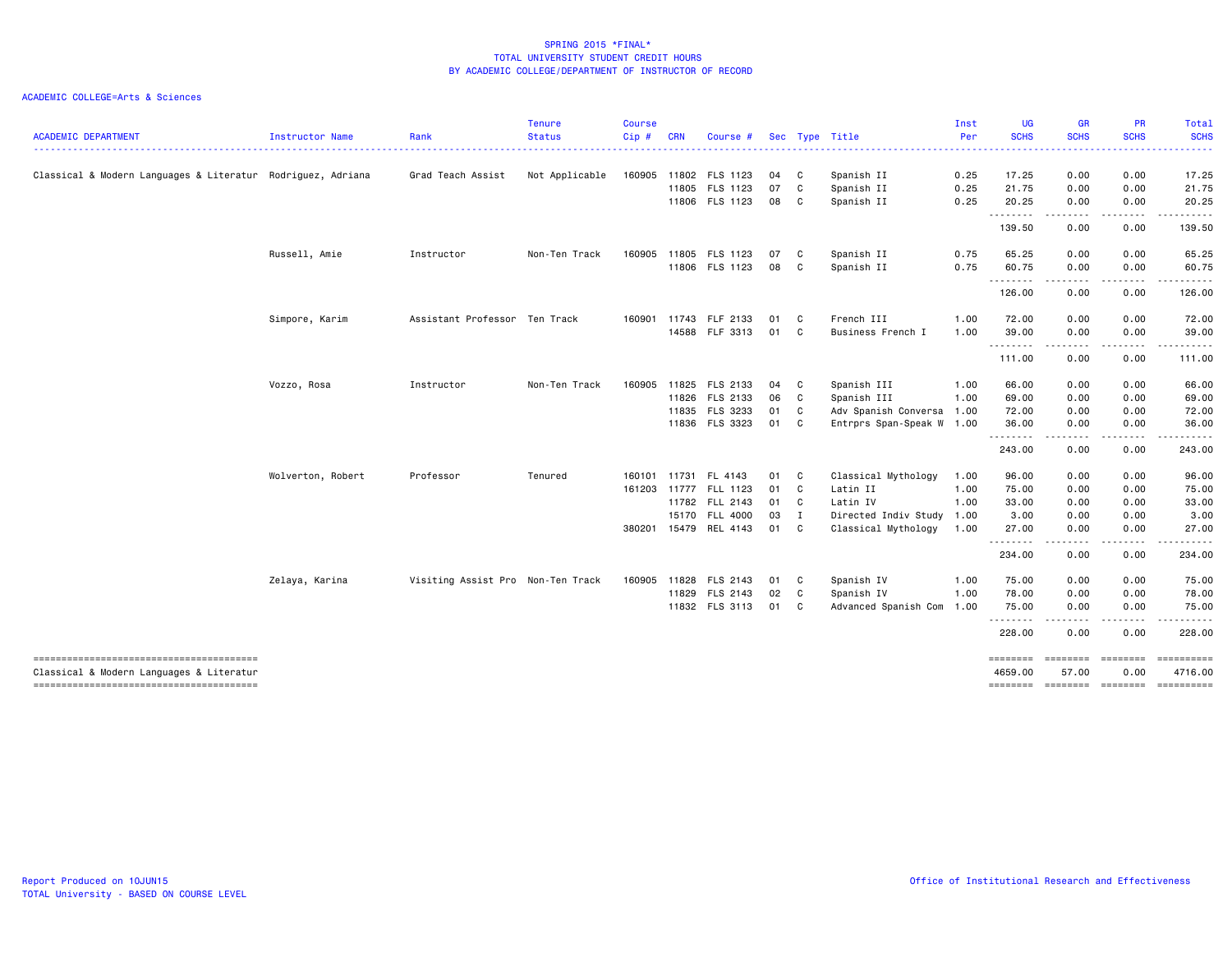| <b>ACADEMIC DEPARTMENT</b> | Instructor Name  | Rank                          | <b>Tenure</b><br><b>Status</b> | <b>Course</b><br>Cip# | <b>CRN</b> | Course #      |                 |              | Sec Type Title            | Inst<br>Per | UG<br><b>SCHS</b>                                  | <b>GR</b><br><b>SCHS</b>                                                                                                          | PR<br><b>SCHS</b> | Total<br><b>SCHS</b><br>والمناصبات |
|----------------------------|------------------|-------------------------------|--------------------------------|-----------------------|------------|---------------|-----------------|--------------|---------------------------|-------------|----------------------------------------------------|-----------------------------------------------------------------------------------------------------------------------------------|-------------------|------------------------------------|
| Communication              | Anthony, Kelli   | Instructor                    | Non-Ten Track                  | 090101                |            | 10769 CO 1013 | 03              | $\mathbf{C}$ | Intro to Communicati 0.50 |             | 51.00                                              | 0.00                                                                                                                              | 0.00              | 51.00                              |
|                            |                  |                               |                                |                       | 13674      | CO 1223       | 501 C           |              | Intro Comm Theory         | 1.00        | 84.00                                              | 0.00                                                                                                                              | 0.00              | 84.00                              |
|                            |                  |                               |                                |                       |            | 13678 CO 3833 | 501 C           |              | Interviewing              | 1.00        | 69.00                                              | 0.00                                                                                                                              | 0.00              | 69.00                              |
|                            |                  |                               |                                | 090401                | 13675      | CO 1403       | 501 C           |              | Intro Mass Media          | 1.00        | 141.00                                             | 0.00                                                                                                                              | 0.00              | 141.00                             |
|                            |                  |                               |                                | 090900                | 13677      | CO 3813       | 501 C           |              | PR Case Problems          | 1.00        | 30.00                                              | 0.00                                                                                                                              | 0.00              | 30.00                              |
|                            |                  |                               |                                | 231304                |            | 10794 CO 2253 | 01              | C            | Fund Interprsn Comm       | 0.50        | 27.00<br>.                                         | 0.00<br>$\sim$ $\sim$ $\sim$                                                                                                      | 0.00              | 27.00<br>. <u>.</u> .              |
|                            |                  |                               |                                |                       |            |               |                 |              |                           |             | 402.00                                             | 0.00                                                                                                                              | 0.00              | 402.00                             |
|                            | Blount, Anna     | Lecturer                      | Non-Ten Track                  | 090101                |            | 10770 CO 1013 | 04              | $\mathbf{C}$ | Intro to Communicati 1.00 |             | 102.00<br>.                                        | 0.00<br>----                                                                                                                      | 0.00<br>.         | 102.00                             |
|                            |                  |                               |                                |                       |            |               |                 |              |                           |             | 102.00                                             | 0.00                                                                                                                              | 0.00              | 102.00                             |
|                            | Brown, Karyn     | Instructor                    | Non-Ten Track                  | 090900                |            | 10862 CO 4813 | 01              | C            | PR Organizations          | 1.00        | 75.00                                              | 0.00                                                                                                                              | 0.00              | 75.00                              |
|                            |                  |                               |                                |                       |            | 10863 CO 4813 | 02              | C            | PR Organizations          | 1.00        | 72.00                                              | 0.00                                                                                                                              | 0.00              | 72.00                              |
|                            |                  |                               |                                |                       |            |               |                 |              |                           |             | .<br>147.00                                        | .<br>0.00                                                                                                                         | .<br>0.00         | .<br>147.00                        |
|                            | Cain, Emily      | Instructor                    | Non-Ten Track                  | 090900                |            | 10842 CO 3863 | 01              | B            | PR Production             | 1.00        | 39.00                                              | 0.00                                                                                                                              | 0.00              | 39.00                              |
|                            |                  |                               |                                |                       | 10843      | CO 3863       | 02              | B            | PR Production             | 1.00        | 48.00                                              | 0.00                                                                                                                              | 0.00              | 48.00                              |
|                            |                  |                               |                                |                       | 10844      | CO 3863       | 03              | В            | PR Production             | 1.00        | 48.00                                              | 0.00                                                                                                                              | 0.00              | 48.00                              |
|                            |                  |                               |                                | 231304                | 10755      | CO 1003       | 03              | C            | Fund Of Public Speak      | 0.50        | 36.00                                              | 0.00                                                                                                                              | 0.00              | 36.00                              |
|                            |                  |                               |                                |                       | 10760      | CO 1003       | 08              | C            | Fund Of Public Speak      | 0.50        | 34.50                                              | 0.00                                                                                                                              | 0.00              | 34.50                              |
|                            |                  |                               |                                |                       |            |               |                 |              |                           |             | .<br>205.50                                        | $- - - -$<br>0.00                                                                                                                 | .<br>0.00         | .<br>205.50                        |
|                            | Chambers, Cheryl | Instructor                    | Non-Ten Track                  | 090101                | 10771      | CO 1013       | 05              | C            | Intro to Communicati      | 1.00        | 102.00                                             | 0.00                                                                                                                              | 0.00              | 102.00                             |
|                            |                  |                               |                                |                       | 10773      | CO 1013       | 07              | C            | Intro to Communicati      | 1.00        | 105.00                                             | 0.00                                                                                                                              | 0.00              | 105.00                             |
|                            |                  |                               |                                |                       |            | 10774 CO 1013 | 08              | C            | Intro to Communicati      | 1.00        | 96.00                                              | 0.00                                                                                                                              | 0.00              | 96.00                              |
|                            |                  |                               |                                |                       |            | 10775 CO 1013 | 09              | C            | Intro to Communicati 1.00 |             | 102.00                                             | 0.00                                                                                                                              | 0.00              | 102.00                             |
|                            |                  |                               |                                |                       |            | 10776 CO 1013 | 10 <sub>1</sub> | C            | Intro to Communicati 1.00 |             | 102.00<br>.                                        | 0.00                                                                                                                              | 0.00              | 102.00                             |
|                            |                  |                               |                                |                       |            |               |                 |              |                           |             | 507.00                                             | 0.00                                                                                                                              | 0.00              | 507.00                             |
|                            | Clevinger, Donna | Professor                     | Tenured                        | 240101                | 12184      | HON 1173      | H03 S           |              | The Quest II              | 1.00        | 12.00                                              | 0.00                                                                                                                              | 0.00              | 12.00                              |
|                            |                  |                               |                                | 500506                |            | 10811 CO 2503 | H01 C           |              | Acting- Honors            | 1.00        | 27.00                                              | 0.00                                                                                                                              | 0.00              | 27.00                              |
|                            |                  |                               |                                |                       |            |               |                 |              |                           |             | --------<br>39.00                                  | $\sim$ $\sim$ $\sim$ $\sim$<br>0.00                                                                                               | 0.00              | .<br>39.00                         |
|                            | Cooley, Skye     | Assistant Professor Ten Track |                                | 090900                | 10834      | CO 3813       | 02              | C            | PR Case Problems          | 1.00        | 63.00                                              | 0.00                                                                                                                              | 0.00              | 63.00                              |
|                            |                  |                               |                                |                       | 10860      | CO 4803       | 01              | C            | Research in PR & Adv      | 1.00        | 57.00                                              | 0.00                                                                                                                              | 0.00              | 57.00                              |
|                            |                  |                               |                                |                       | 10861      | CO 4803       | 02              | C            | Research in PR & Adv      | 1.00        | 63.00<br>.                                         | 0.00<br>$\sim$ $\sim$ $\sim$ $\sim$                                                                                               | 0.00              | 63.00                              |
|                            |                  |                               |                                |                       |            |               |                 |              |                           |             | 183.00                                             | 0.00                                                                                                                              | 0.00              | 183.00                             |
|                            | Cutrer, Angela   | Lecturer                      | Non-Ten Track                  | 090101                |            | 10778 CO 1013 | 12              | $\mathbf{C}$ | Intro to Communicati 1.00 |             | 105.00                                             | 0.00                                                                                                                              | 0.00              | 105.00                             |
|                            |                  |                               |                                |                       | 10779      | CO 1013       | 13              | C            | Intro to Communicati      | 1.00        | 105.00                                             | 0.00                                                                                                                              | 0.00              | 105.00                             |
|                            |                  |                               |                                |                       | 10781      | CO 1013       | 15              | C            | Intro to Communicati 1.00 |             | 102.00                                             | 0.00                                                                                                                              | 0.00              | 102.00                             |
|                            |                  |                               |                                | 090701                | 10809      | CO 2423       | 01              | C            | News Edit-Typo-Mkup       | 1.00        | 42.00<br>.                                         | 0.00<br>$\frac{1}{2} \left( \frac{1}{2} \right) \left( \frac{1}{2} \right) \left( \frac{1}{2} \right) \left( \frac{1}{2} \right)$ | 0.00<br>.         | 42.00<br>.                         |
|                            |                  |                               |                                |                       |            |               |                 |              |                           |             | 354.00                                             | 0.00                                                                                                                              | 0.00              | 354.00                             |
|                            | Denton, Raymond  | Lecturer                      | Non-Ten Track                  | 090101                | 14821      | CO 3833       | 201 C           |              | Interviewing              | 1.00        | 45.00                                              | 0.00                                                                                                                              | 0.00              | 45.00                              |
| Report Produced on 10JUN15 |                  |                               |                                |                       |            |               |                 |              |                           |             | Office of Institutional Research and Effectiveness |                                                                                                                                   |                   |                                    |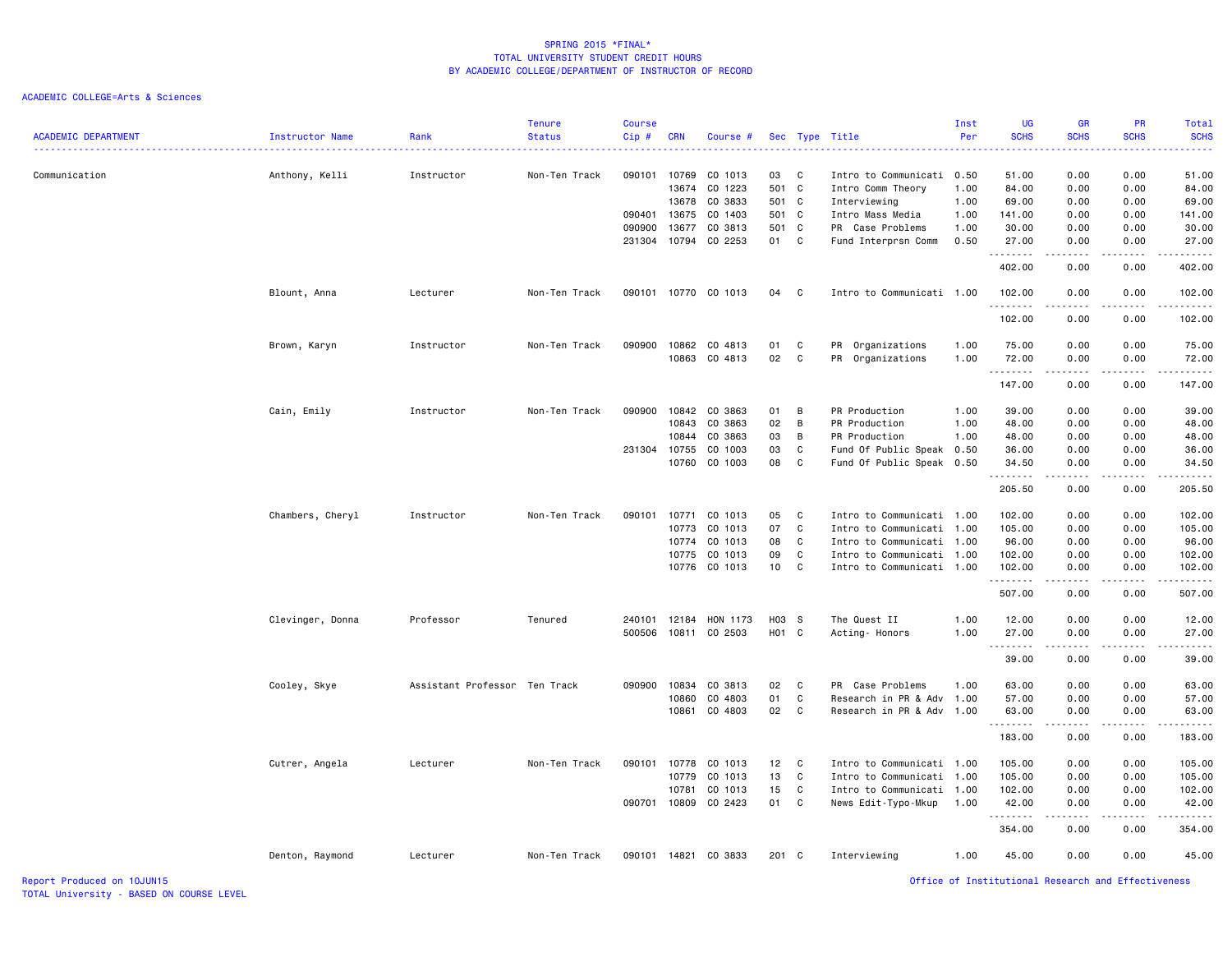|                            |                    |                               | <b>Tenure</b>  | <b>Course</b> |                       |                    |                 |              |                                            | Inst         | <b>UG</b>                                  | <b>GR</b>           | <b>PR</b>                                                                                                                         | Total                                                                                                                                                          |
|----------------------------|--------------------|-------------------------------|----------------|---------------|-----------------------|--------------------|-----------------|--------------|--------------------------------------------|--------------|--------------------------------------------|---------------------|-----------------------------------------------------------------------------------------------------------------------------------|----------------------------------------------------------------------------------------------------------------------------------------------------------------|
| <b>ACADEMIC DEPARTMENT</b> | Instructor Name    | Rank                          | <b>Status</b>  | Cip#          | <b>CRN</b>            | Course #           |                 |              | Sec Type Title                             | Per          | <b>SCHS</b><br>$\sim$ $\sim$ $\sim$ $\sim$ | <b>SCHS</b>         | <b>SCHS</b>                                                                                                                       | <b>SCHS</b><br>.                                                                                                                                               |
| Communication              |                    | Lecturer                      | Non-Ten Track  | 090101        | 15578                 | CO 1013            | 201 C           |              | Intro to Communicati 1.00                  |              | 3.00                                       | 0.00                | 0.00                                                                                                                              | 3.00                                                                                                                                                           |
|                            | Denton, Raymond    |                               |                |               | 16336                 | CO 7000            | 201 I           |              | Directed Indiv Study                       | 1.00         | 0.00                                       | 3.00                | 0.00                                                                                                                              | 3.00                                                                                                                                                           |
|                            |                    |                               |                |               | 090401 14076          | CO 3313            | 201 C           |              | News Write for Elec                        | 1.00         | 6.00                                       | 0.00                | 0.00                                                                                                                              | 6.00                                                                                                                                                           |
|                            |                    |                               |                |               |                       |                    |                 |              |                                            |              |                                            |                     |                                                                                                                                   |                                                                                                                                                                |
|                            |                    |                               |                |               | 14820                 | CO 1403            | 201 C           |              | Intro Mass Media                           | 1.00         | 60.00                                      | 0.00                | 0.00                                                                                                                              | 60.00                                                                                                                                                          |
|                            |                    |                               |                |               | 090701 14782<br>15942 | CO 3333<br>CO 4433 | 201 C<br>201 C  |              | Adv Television Prd<br>Television Criticism | 1.00<br>1.00 | 36.00<br>3.00                              | 0.00<br>0.00        | 0.00<br>0.00                                                                                                                      | 36.00<br>3.00                                                                                                                                                  |
|                            |                    |                               |                |               |                       |                    |                 |              |                                            |              | .<br>153.00                                | .<br>3.00           | $\frac{1}{2} \left( \frac{1}{2} \right) \left( \frac{1}{2} \right) \left( \frac{1}{2} \right) \left( \frac{1}{2} \right)$<br>0.00 | $\frac{1}{2} \left( \frac{1}{2} \right) \left( \frac{1}{2} \right) \left( \frac{1}{2} \right) \left( \frac{1}{2} \right) \left( \frac{1}{2} \right)$<br>156.00 |
|                            | Edmonds, Khristina | Instructor                    | Non-Ten Track  | 231304        | 10757                 | CO 1003            | 05              | C            | Fund Of Public Speak 1.00                  |              | 72.00                                      | 0.00                | 0.00                                                                                                                              | 72.00                                                                                                                                                          |
|                            |                    |                               |                |               |                       | CO 1003            | 09              | C            |                                            |              |                                            |                     |                                                                                                                                   |                                                                                                                                                                |
|                            |                    |                               |                |               | 10761                 |                    |                 |              | Fund Of Public Speak 1.00                  |              | 72.00                                      | 0.00                | 0.00                                                                                                                              | 72.00                                                                                                                                                          |
|                            |                    |                               |                |               | 10764<br>10765        | CO 1003<br>CO 1003 | 12<br>13        | C<br>C       | Fund Of Public Speak 1.00                  |              | 72.00                                      | 0.00                | 0.00<br>0.00                                                                                                                      | 72.00                                                                                                                                                          |
|                            |                    |                               |                |               |                       |                    |                 |              | Fund Of Public Speak 1.00                  |              | 75.00                                      | 0.00                |                                                                                                                                   | 75.00                                                                                                                                                          |
|                            |                    |                               |                |               |                       | 10766 CO 1003      | 14              | C            | Fund Of Public Speak 1.00                  |              | 72.00<br>.                                 | 0.00<br>-----       | 0.00<br>.                                                                                                                         | 72.00<br>.                                                                                                                                                     |
|                            |                    |                               |                |               |                       |                    |                 |              |                                            |              | 363.00                                     | 0.00                | 0.00                                                                                                                              | 363.00                                                                                                                                                         |
|                            | Fisher, Melody     | Assistant Professor Ten Track |                | 090900        | 10833                 | CO 3813            | 01              | C            | PR Case Problems                           | 1.00         | 63.00                                      | 0.00                | 0.00                                                                                                                              | 63.00                                                                                                                                                          |
|                            |                    |                               |                |               | 10835                 | CO 3813            | 03              | C            | PR Case Problems                           | 1.00         | 72.00                                      | 0.00                | 0.00                                                                                                                              | 72.00                                                                                                                                                          |
|                            |                    |                               |                |               |                       |                    |                 |              |                                            |              | <u>.</u><br>135.00                         | $- - - - -$<br>0.00 | .<br>0.00                                                                                                                         | <u>.</u><br>135.00                                                                                                                                             |
|                            | Flick, Harry       | Professor                     | Tenured        |               | 090101 10816          | CO 3213            | 01              | $\mathbf{C}$ | Small Group Coummuni 1.00                  |              | 69.00                                      | 0.00                | 0.00                                                                                                                              | 69.00                                                                                                                                                          |
|                            |                    |                               |                |               | 10836                 | CO 3833            | 01              | C            | Interviewing                               | 1.00         | 66.00                                      | 0.00                | 0.00                                                                                                                              | 66.00                                                                                                                                                          |
|                            |                    |                               |                |               | 10837                 | CO 3833            | 02              | C            | Interviewing                               | 1.00         | 66.00                                      | 0.00                | 0.00                                                                                                                              | 66.00                                                                                                                                                          |
|                            |                    |                               |                |               | 10838                 | CO 3833            | 03              | C            | Interviewing                               | 1.00         | 69.00                                      | 0.00                | 0.00                                                                                                                              | 69.00                                                                                                                                                          |
|                            |                    |                               |                |               |                       |                    |                 |              |                                            |              | .<br>270.00                                | -----<br>0.00       | .<br>0.00                                                                                                                         | .<br>270.00                                                                                                                                                    |
|                            | Forde, John        | Associate Professor Tenured   |                | 090101        | 10769                 | CO 1013            | 03              | C            | Intro to Communicati 0.50                  |              | 51.00                                      | 0.00                | 0.00                                                                                                                              | 51.00                                                                                                                                                          |
|                            |                    |                               |                | 090900        | 10832                 | CO 3803            | 01              | C            | Prin Public Relation 1.00                  |              | 285.00                                     | 0.00                | 0.00                                                                                                                              | 285.00                                                                                                                                                         |
|                            |                    |                               |                |               | 13676                 | CO 3803            | 501             | $\mathbf{C}$ | Prin Public Relation 1.00                  |              | 87.00                                      | 0.00                | 0.00                                                                                                                              | 87.00                                                                                                                                                          |
|                            |                    |                               |                | 231304        | 10755                 | CO 1003            | 03              | C            | Fund Of Public Speak 0.50                  |              | 36.00                                      | 0.00                | 0.00                                                                                                                              | 36.00                                                                                                                                                          |
|                            |                    |                               |                |               | 10760                 | CO 1003            | 08              | C            | Fund Of Public Speak 0.50                  |              | 34.50                                      | 0.00                | 0.00                                                                                                                              | 34.50                                                                                                                                                          |
|                            |                    |                               |                |               | 10762                 | CO 1003            | 10              | C            | Fund Of Public Speak 0.50                  |              | 37.50                                      | 0.00                | 0.00                                                                                                                              | 37.50                                                                                                                                                          |
|                            |                    |                               |                |               |                       | 10794 CO 2253      | 01              | $\mathbf{C}$ | Fund Interprsn Comm                        | 0.50         | 27.00                                      | 0.00                | 0.00                                                                                                                              | 27.00                                                                                                                                                          |
|                            |                    |                               |                |               |                       |                    |                 |              |                                            |              | .<br>558.00                                | -----<br>0.00       | .<br>0.00                                                                                                                         | .<br>558.00                                                                                                                                                    |
|                            |                    |                               | Non-Ten Track  | 090101        | 13672                 | CO 1013            | 501 C           |              | Intro to Communicati 1.00                  |              | 96.00                                      | 0.00                | 0.00                                                                                                                              | 96.00                                                                                                                                                          |
|                            | Fountain, Amy      | Instructor                    |                | 090401        | 10845                 |                    | 01              |              |                                            | 1.00         |                                            |                     | 0.00                                                                                                                              |                                                                                                                                                                |
|                            |                    |                               |                |               |                       | CO 4053            |                 | E            | Internship Comm                            |              | 39.00                                      | 0.00                |                                                                                                                                   | 39.00                                                                                                                                                          |
|                            |                    |                               |                | 231304        | 10756                 | CO 1003            | 04              | C            | Fund Of Public Speak 1.00                  |              | 72.00                                      | 0.00                | 0.00                                                                                                                              | 72.00                                                                                                                                                          |
|                            |                    |                               |                |               | 10758                 | CO 1003            | 06              | C            | Fund Of Public Speak 1.00                  |              | 75.00                                      | 0.00                | 0.00                                                                                                                              | 75.00                                                                                                                                                          |
|                            |                    |                               |                |               | 10759                 | CO 1003            | 07              | C            | Fund Of Public Speak 1.00                  |              | 72.00                                      | 0.00                | 0.00                                                                                                                              | 72.00                                                                                                                                                          |
|                            |                    |                               |                |               |                       | 10762 CO 1003      | 10 <sub>1</sub> | C            | Fund Of Public Speak 0.50                  |              | 37.50<br>.                                 | 0.00<br>-----       | 0.00<br>.                                                                                                                         | 37.50<br>------                                                                                                                                                |
|                            |                    |                               |                |               |                       |                    |                 |              |                                            |              | 391.50                                     | 0.00                | 0.00                                                                                                                              | 391.50                                                                                                                                                         |
|                            | Gardner, Daniel    | Lecturer                      | Not Applicable | 231304        | 10753                 | CO 1003            | 01              | C            | Fund Of Public Speak 1.00                  |              | 75.00                                      | 0.00                | 0.00                                                                                                                              | 75.00                                                                                                                                                          |
|                            |                    |                               |                |               | 10754                 | CO 1003            | 02              | C            | Fund Of Public Speak 1.00                  |              | 75.00                                      | 0.00                | 0.00                                                                                                                              | 75.00                                                                                                                                                          |
|                            |                    |                               |                |               |                       |                    |                 |              |                                            |              | .                                          | $- - - - -$         | .                                                                                                                                 | <u>.</u>                                                                                                                                                       |
|                            |                    |                               |                |               |                       |                    |                 |              |                                            |              | 150.00                                     | 0.00                | 0.00                                                                                                                              | 150.00                                                                                                                                                         |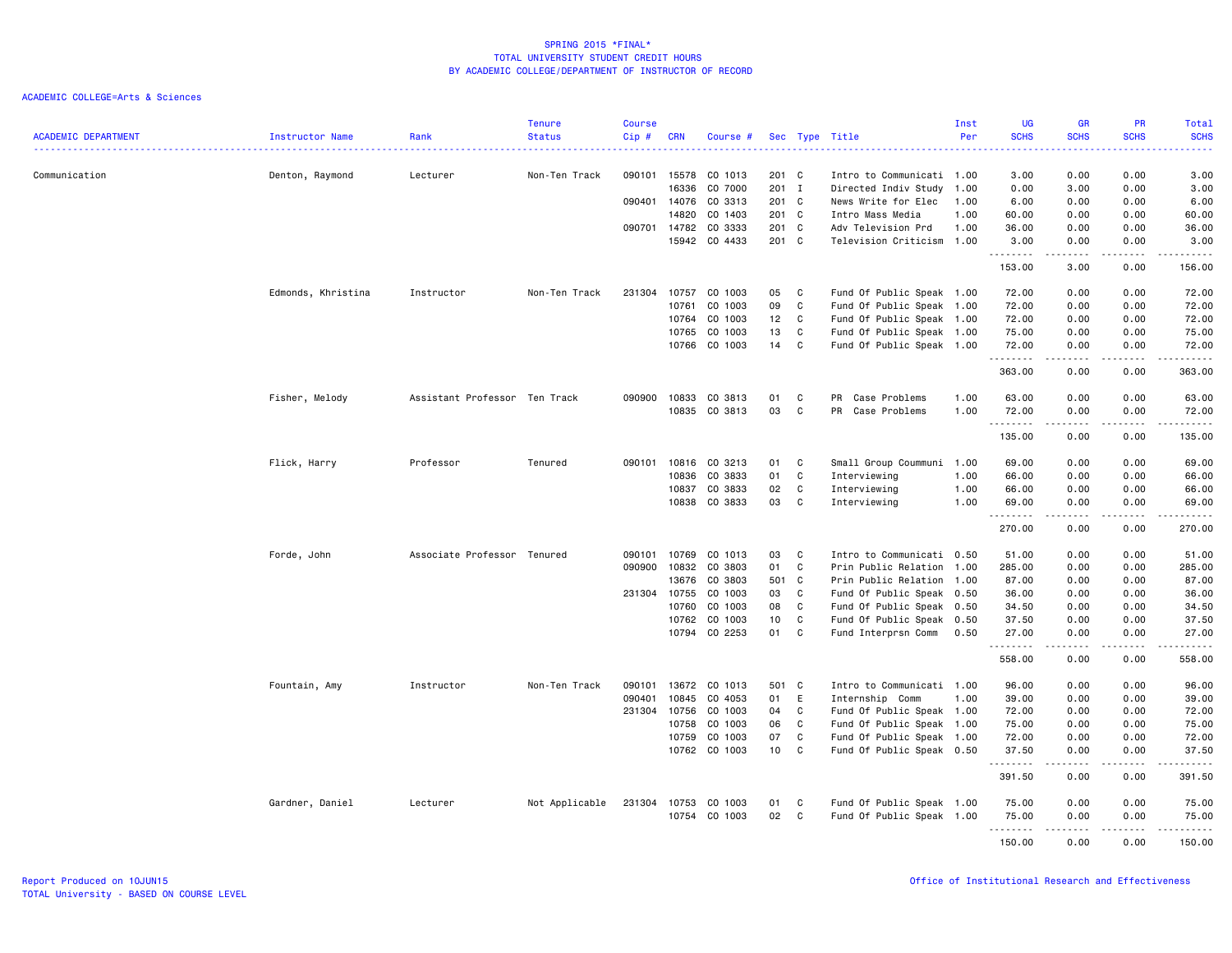|                            |                   |                               | <b>Tenure</b>  | <b>Course</b> |            |                      |       |              |                           | Inst | <b>UG</b>            | <b>GR</b>                                                                                                                                                    | <b>PR</b>                                                                                                                         | Total                                                                                                                                                                                    |
|----------------------------|-------------------|-------------------------------|----------------|---------------|------------|----------------------|-------|--------------|---------------------------|------|----------------------|--------------------------------------------------------------------------------------------------------------------------------------------------------------|-----------------------------------------------------------------------------------------------------------------------------------|------------------------------------------------------------------------------------------------------------------------------------------------------------------------------------------|
| <b>ACADEMIC DEPARTMENT</b> | Instructor Name   | Rank                          | <b>Status</b>  | Cip #         | <b>CRN</b> | Course #             |       |              | Sec Type Title            | Per  | <b>SCHS</b>          | <b>SCHS</b>                                                                                                                                                  | <b>SCHS</b>                                                                                                                       | <b>SCHS</b><br>.                                                                                                                                                                         |
| Communication              | Gawrych, Teresa   | Instructor                    | Non-Ten Track  | 090101        | 16390      | CO 4000              | 07    | I            | Directed Indiv Study 1.00 |      | 1.00                 | 0.00                                                                                                                                                         | 0.00                                                                                                                              | 1.00                                                                                                                                                                                     |
|                            |                   |                               |                |               | 16396      | CO 4000              | 08    | $\mathbf{I}$ | Directed Indiv Study 1.00 |      | 3.00                 | 0.00                                                                                                                                                         | 0.00                                                                                                                              | 3.00                                                                                                                                                                                     |
|                            |                   |                               |                |               | 16441      | CO 4000              | 09    | $\mathbf{I}$ | Directed Indiv Study      | 1.00 | 1.00                 | 0.00                                                                                                                                                         | 0.00                                                                                                                              | 1.00                                                                                                                                                                                     |
|                            |                   |                               |                | 090404        | 10826      | CO 3403              | 03    | C            | Photographic Communi      | 1.00 | 45.00                | 0.00                                                                                                                                                         | 0.00                                                                                                                              | 45.00                                                                                                                                                                                    |
|                            |                   |                               |                | 090701        | 10820      | CO 3333              | 01    | B            | Adv Television Prd        | 1.00 | 45.00                | 0.00                                                                                                                                                         | 0.00                                                                                                                              | 45.00                                                                                                                                                                                    |
|                            |                   |                               |                |               | 10821      | CO 3333              | 02    | B            | Adv Television Prd        | 1.00 | 48.00                | 0.00                                                                                                                                                         | 0.00                                                                                                                              | 48.00                                                                                                                                                                                    |
|                            |                   |                               |                |               | 10855      | CO 4373              | 01    | В            | Prac In Tv News           | 1.00 | 48.00<br>--------    | 0.00<br>$\frac{1}{2} \left( \frac{1}{2} \right) \left( \frac{1}{2} \right) \left( \frac{1}{2} \right) \left( \frac{1}{2} \right)$                            | 0.00<br>$\frac{1}{2} \left( \frac{1}{2} \right) \left( \frac{1}{2} \right) \left( \frac{1}{2} \right) \left( \frac{1}{2} \right)$ | 48.00<br>$\frac{1}{2} \left( \frac{1}{2} \right) \left( \frac{1}{2} \right) \left( \frac{1}{2} \right) \left( \frac{1}{2} \right) \left( \frac{1}{2} \right) \left( \frac{1}{2} \right)$ |
|                            |                   |                               |                |               |            |                      |       |              |                           |      | 191.00               | 0.00                                                                                                                                                         | 0.00                                                                                                                              | 191.00                                                                                                                                                                                   |
|                            | Goodman, Mark     | Professor                     | Tenured        | 090102        | 10851      | CO 4313              | 01    | C            | Mass Media Law            | 1.00 | 108.00               | 0.00                                                                                                                                                         | 0.00                                                                                                                              | 108.00                                                                                                                                                                                   |
|                            |                   |                               |                | 090404        | 10825      | CO 3403              | 02    | C            | Photographic Communi 1.00 |      | 48.00                | 0.00                                                                                                                                                         | 0.00                                                                                                                              | 48.00                                                                                                                                                                                    |
|                            |                   |                               |                | 090701        | 13680      | CO 4433              | 501 C |              | Television Criticism      | 1.00 | 60.00                | 0.00                                                                                                                                                         | 0.00                                                                                                                              | 60.00                                                                                                                                                                                    |
|                            |                   |                               |                | 090702        | 13682      | CO 6433              | 501 C |              | Television Criticism      | 1.00 | 0.00                 | 9.00                                                                                                                                                         | 0.00                                                                                                                              | 9.00                                                                                                                                                                                     |
|                            |                   |                               |                | 240101        | 12008      | GLA 4001             | 01    | C            | Senior Project            | 1.00 | 2.00                 | 0.00                                                                                                                                                         | 0.00                                                                                                                              | 2.00                                                                                                                                                                                     |
|                            |                   |                               |                | 521003        | 16450      | GLA 4000             | 01 I  |              | Directed Indiv Study 1.00 |      | 3.00<br>.            | 0.00<br>-----                                                                                                                                                | 0.00<br>.                                                                                                                         | 3.00<br>.                                                                                                                                                                                |
|                            |                   |                               |                |               |            |                      |       |              |                           |      | 221.00               | 9.00                                                                                                                                                         | 0.00                                                                                                                              | 230.00                                                                                                                                                                                   |
|                            | Gordon, Meaghan   | Instructor                    | Non-Ten Track  | 090900        | 10839      | CO 3853              | 01    | C            | Public Relations Wri 1.00 |      | 48.00                | 0.00                                                                                                                                                         | 0.00                                                                                                                              | 48.00                                                                                                                                                                                    |
|                            |                   |                               |                |               | 10840      | CO 3853              | 02    | C            | Public Relations Wri 1.00 |      | 48.00                | 0.00                                                                                                                                                         | 0.00                                                                                                                              | 48.00                                                                                                                                                                                    |
|                            |                   |                               |                |               | 10841      | CO 3853              | 03    | C            | Public Relations Wri 1.00 |      | 42.00                | 0.00                                                                                                                                                         | 0.00                                                                                                                              | 42.00                                                                                                                                                                                    |
|                            |                   |                               |                |               | 10864      | CO 4813              | 03    | $\mathbf c$  | PR Organizations          | 1.00 | 39.00<br>.           | 0.00                                                                                                                                                         | 0.00                                                                                                                              | 39.00<br>.                                                                                                                                                                               |
|                            |                   |                               |                |               |            |                      |       |              |                           |      | 177.00               | 0.00                                                                                                                                                         | 0.00                                                                                                                              | 177.00                                                                                                                                                                                   |
|                            | Hamilton, Brian   | Lecturer                      | Non-Ten Track  | 090101        | 10782      | CO 1013              | 16    | C            | Intro to Communicati 0.50 |      | 51.00                | 0.00                                                                                                                                                         | 0.00                                                                                                                              | 51.00                                                                                                                                                                                    |
|                            |                   |                               |                |               | 10785      | CO 1013              | 19    | C            | Intro to Communicati      | 0.50 | 52.50                | 0.00                                                                                                                                                         | 0.00                                                                                                                              | 52.50                                                                                                                                                                                    |
|                            |                   |                               |                |               |            |                      |       |              |                           |      | . <b>.</b><br>103.50 | $\frac{1}{2} \left( \frac{1}{2} \right) \left( \frac{1}{2} \right) \left( \frac{1}{2} \right) \left( \frac{1}{2} \right) \left( \frac{1}{2} \right)$<br>0.00 | .<br>0.00                                                                                                                         | .<br>103.50                                                                                                                                                                              |
|                            | Harmon, Nicole    | Lecturer                      | Non-Ten Track  | 090101        | 10777      | CO 1013              | 11    | C.           | Intro to Communicati 1.00 |      | 102.00               | 0.00                                                                                                                                                         | 0.00                                                                                                                              | 102.00                                                                                                                                                                                   |
|                            |                   |                               |                |               |            |                      |       |              |                           |      | .<br>102.00          | .<br>0.00                                                                                                                                                    | $\sim$ $\sim$ $\sim$<br>0.00                                                                                                      | .<br>102.00                                                                                                                                                                              |
|                            | Harris, Melanie   | Instructor                    | Non-Ten Track  | 090101        | 16217      | CO 4000              | 04    | $\mathbf{I}$ | Directed Indiv Study 1.00 |      | 3.00                 | 0.00                                                                                                                                                         | 0.00                                                                                                                              | 3.00                                                                                                                                                                                     |
|                            |                   |                               |                | 500501        | 10790      | CO 1503              | 01    | $\mathbb{C}$ | Intro To Theatre          | 1.00 | 480.00               | 0.00                                                                                                                                                         | 0.00                                                                                                                              | 480.00                                                                                                                                                                                   |
|                            |                   |                               |                |               | 10791      | CO 1533              | 01    | E            | Theatre Practicum #3      | 0.80 | 33.60<br>. <b>.</b>  | 0.00                                                                                                                                                         | 0.00                                                                                                                              | 33.60<br>$- - - - - - -$                                                                                                                                                                 |
|                            |                   |                               |                |               |            |                      |       |              |                           |      | 516.60               | $- - - - -$<br>0.00                                                                                                                                          | $- - - -$<br>0.00                                                                                                                 | 516.60                                                                                                                                                                                   |
|                            | Lindley, William  | Lecturer                      | Non-Ten Track  | 090101        |            | 10768 CO 1013        | 02    | C            | Intro to Communicati 1.00 |      | 96.00                | 0.00                                                                                                                                                         | 0.00                                                                                                                              | 96.00                                                                                                                                                                                    |
|                            |                   |                               |                |               |            |                      |       |              |                           |      | 96.00                | -----<br>0.00                                                                                                                                                | .<br>0.00                                                                                                                         | .<br>96.00                                                                                                                                                                               |
|                            |                   |                               |                |               |            |                      |       |              |                           |      |                      |                                                                                                                                                              |                                                                                                                                   |                                                                                                                                                                                          |
|                            | Loehwing, Melanie | Assistant Professor Ten Track |                | 231304        | 10848      | CO 4253              | 01    | C            | Elements Of Persuasn      | 1.00 | 90.00                | 0.00                                                                                                                                                         | 0.00                                                                                                                              | 90.00                                                                                                                                                                                    |
|                            |                   |                               |                |               | 10849      | CO 4253              | 02    | $\mathbf c$  | Elements Of Persuasn 1.00 |      | 87.00                | 0.00                                                                                                                                                         | 0.00                                                                                                                              | 87.00                                                                                                                                                                                    |
|                            |                   |                               |                |               |            |                      |       |              |                           |      | 177.00               | 0.00                                                                                                                                                         | 0.00                                                                                                                              | 177.00                                                                                                                                                                                   |
|                            | Mabry, Paula      | Non-Faculty                   | Not Applicable |               |            | 231304 10792 CO 2013 | 01    | C            | Voice & Articulation 1.00 |      | 51.00                | 0.00                                                                                                                                                         | 0.00                                                                                                                              | 51.00                                                                                                                                                                                    |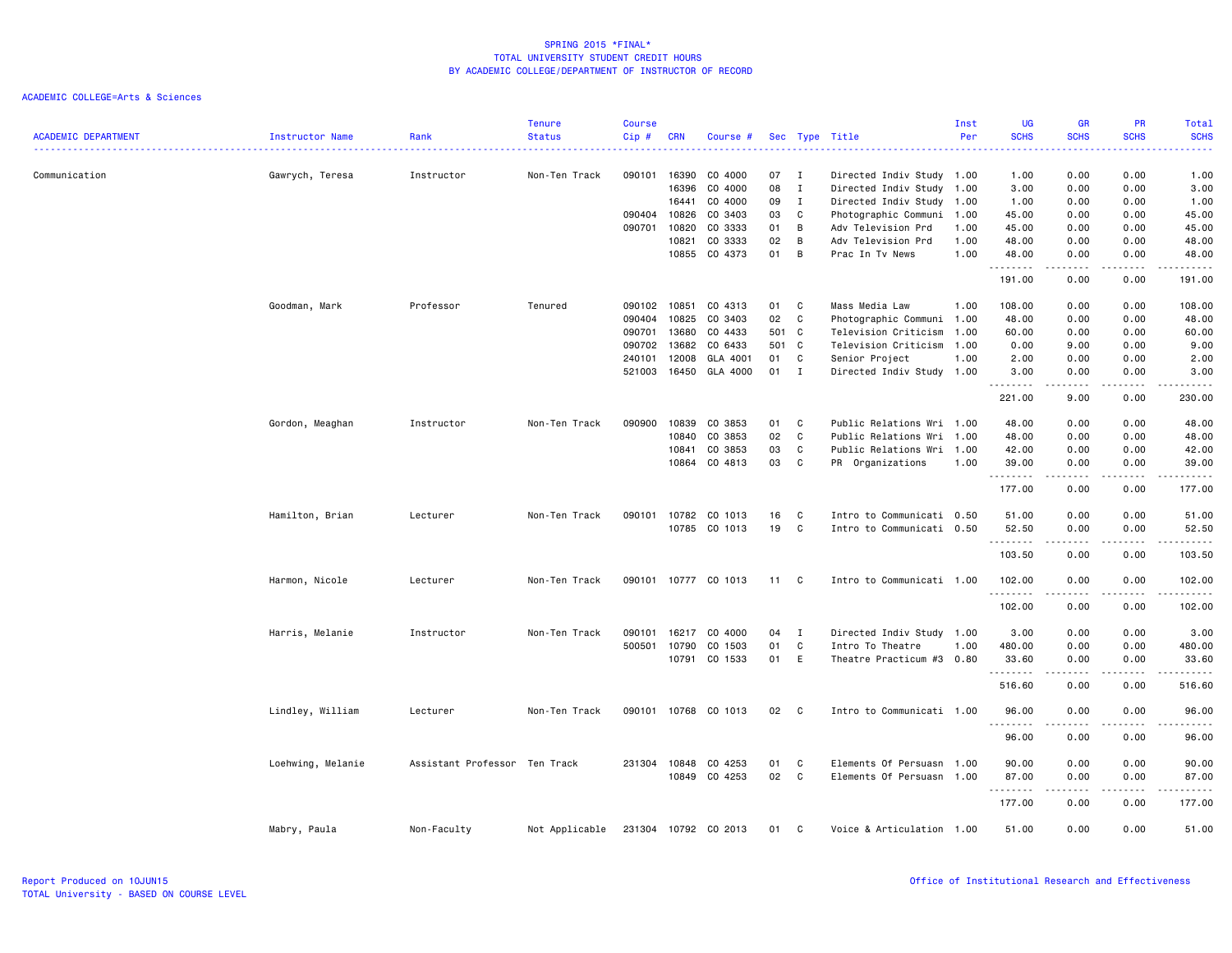# ACADEMIC COLLEGE=Arts & Sciences

| <b>ACADEMIC DEPARTMENT</b> | Instructor Name      | Rank                              | <b>Tenure</b><br><b>Status</b> | <b>Course</b><br>Cip# | <b>CRN</b>     | Course #           |          |              | Sec Type Title                                         | Inst<br>Per  | <b>UG</b><br><b>SCHS</b> | <b>GR</b><br><b>SCHS</b>                                                                                                          | PR<br><b>SCHS</b>             | Total<br><b>SCHS</b>  |
|----------------------------|----------------------|-----------------------------------|--------------------------------|-----------------------|----------------|--------------------|----------|--------------|--------------------------------------------------------|--------------|--------------------------|-----------------------------------------------------------------------------------------------------------------------------------|-------------------------------|-----------------------|
|                            |                      |                                   |                                |                       |                |                    |          |              |                                                        |              | <u>.</u>                 | $  -$                                                                                                                             | بالمستعاد                     | .                     |
|                            |                      |                                   |                                |                       |                |                    |          |              |                                                        |              | 51.00                    | 0.00                                                                                                                              | 0.00                          | 51.00                 |
| Communication              | McDavid, Frances     | Instructor                        | Non-Ten Track                  | 090401                | 10829<br>10857 | CO 3443<br>CO 4403 | 01<br>01 | C<br>C       | Adv News Writ-Report 1.00<br>Journalism Ethics         | 1.00         | 39.00<br>51.00<br>.      | 0.00<br>0.00<br>$- - - -$                                                                                                         | 0.00<br>0.00<br>$\frac{1}{2}$ | 39.00<br>51.00<br>.   |
|                            |                      |                                   |                                |                       |                |                    |          |              |                                                        |              | 90.00                    | 0.00                                                                                                                              | 0.00                          | 90.00                 |
|                            | Morschauser, Lindsey | Instructor                        | Non-Ten Track                  | 400404                | 12044          | GR 4512            | 01       | C            | Practicum Bd Met II                                    | 1.00         | 34.00                    | 0.00                                                                                                                              | 0.00                          | 34.00                 |
|                            |                      |                                   |                                |                       | 12045          | GR 4512            | 02       | K            | Practicum Bd Meth II                                   | 1.00         | 0.00                     | 0.00                                                                                                                              | 0.00                          | 0.00                  |
|                            |                      |                                   |                                |                       | 12046          | GR 4512            | 03       | K            | Practicum Bd Meth II                                   | 1.00         | 0.00                     | 0.00                                                                                                                              | 0.00                          | 0.00                  |
|                            |                      |                                   |                                |                       | 12047          | GR 4532            | 01       | C            | Practicum Bd Met IV                                    | 1.00         | 28.00                    | 0.00                                                                                                                              | 0.00                          | 28.00                 |
|                            |                      |                                   |                                |                       | 12048          | GR 4532            | 02       | K            | Practicum Bd Met IV                                    | 1.00         | 0.00                     | 0.00                                                                                                                              | 0.00                          | 0.00                  |
|                            |                      |                                   |                                |                       | 12049          | GR 4532            | 03       | К            | Practicum Bd Met IV                                    | 1.00         | 0.00                     | 0.00                                                                                                                              | 0.00                          | 0.00                  |
|                            |                      |                                   |                                |                       | 12051          | GR 4640            | 01       | C            | Met Internship                                         | 1.00         | 13.00                    | 0.00                                                                                                                              | 0.00                          | 13.00                 |
|                            |                      |                                   |                                | 450701                | 12064          | GR 6512            | 01       | $\mathbf{C}$ | Practicum Bd Met II                                    | 1.00         | 0.00                     | 12.00                                                                                                                             | 0.00                          | 12.00                 |
|                            |                      |                                   |                                |                       | 12065          | GR 6512            | 02       | К            | Practicum Bd Meth II                                   | 1.00         | 0.00                     | 0.00                                                                                                                              | 0.00                          | 0.00                  |
|                            |                      |                                   |                                |                       | 12066          | GR 6512            | 03       | К            | Practicum Bd Meth II                                   | 1.00         | 0.00                     | 0.00                                                                                                                              | 0.00                          | 0.00                  |
|                            |                      |                                   |                                |                       | 12067          | GR 6532            | 01       | C            | Practicum Bd Met IV                                    | 1.00<br>1.00 | 0.00                     | 4.00                                                                                                                              | 0.00                          | 4.00                  |
|                            |                      |                                   |                                |                       | 12068          | GR 6532<br>GR 6532 | 02<br>03 | K<br>K       | Practicum Bd Met IV                                    | 1.00         | 0.00                     | 0.00                                                                                                                              | 0.00                          | 0.00                  |
|                            |                      |                                   |                                |                       | 12069          |                    |          |              | Practicum Bd Met IV                                    |              | 0.00                     | 0.00                                                                                                                              | 0.00                          | 0.00                  |
|                            |                      |                                   |                                |                       |                |                    |          |              |                                                        |              | 75.00                    | 16.00                                                                                                                             | 0.00                          | 91.00                 |
|                            | Nara, John           | Visiting Assist Pro Non-Ten Track |                                | 090101                | 15794          | CO 4000            | 01       | $\mathbf{I}$ | Directed Indiv Study 1.00                              |              | 3.00                     | 0.00                                                                                                                              | 0.00                          | 3.00                  |
|                            |                      |                                   |                                | 500506                | 10810          | CO 2503            | 01       | C            | Acting                                                 | 1.00         | 48.00                    | 0.00                                                                                                                              | 0.00                          | 48.00                 |
|                            |                      |                                   |                                | 500507                | 10858          | CO 4524            | 01       | В            | Directing                                              | 1.00         | 36.00                    | 0.00                                                                                                                              | 0.00                          | 36.00                 |
|                            |                      |                                   |                                | 501004                | 14906          | CO 4573            | 01       | В            | Theatre Management                                     | 1.00         | 45.00<br>.               | 0.00<br>د د د د د                                                                                                                 | 0.00<br>.                     | 45.00<br><u>.</u>     |
|                            |                      |                                   |                                |                       |                |                    |          |              |                                                        |              | 132.00                   | 0.00                                                                                                                              | 0.00                          | 132.00                |
|                            | Nicholson, John      | Associate Professor Tenured       |                                | 090101                | 10788          | CO 1223            | 01       | C            | Intro Comm Theory                                      | 1.00         | 474.00                   | 0.00                                                                                                                              | 0.00                          | 474.00                |
|                            |                      |                                   |                                |                       | 10847          | CO 4223            | 01       | C            | Adv Comm Theory                                        | 1.00         | 78.00                    | 0.00                                                                                                                              | 0.00                          | 78.00                 |
|                            |                      |                                   |                                |                       | 10866          | CO 6223            | 01       | C            | Adv Comm Theory                                        | 1.00         | 0.00                     | 6.00                                                                                                                              | 0.00                          | 6.00                  |
|                            |                      |                                   |                                | 099999                | 14691          | CO 4990            | 01       | C            | Special Topic In CO                                    | 1.00         | 60.00<br>.               | 0.00<br>$\frac{1}{2} \left( \frac{1}{2} \right) \left( \frac{1}{2} \right) \left( \frac{1}{2} \right) \left( \frac{1}{2} \right)$ | 0.00<br>$- - - -$             | 60.00<br>. <u>.</u> . |
|                            |                      |                                   |                                |                       |                |                    |          |              |                                                        |              | 612.00                   | 6.00                                                                                                                              | 0.00                          | 618.00                |
|                            | Poe, Philip          | Assistant Professor Ten Track     |                                | 090101                | 10782          | CO 1013            | 16       | C            | Intro to Communicati 0.50                              |              | 51.00                    | 0.00                                                                                                                              | 0.00                          | 51.00                 |
|                            |                      |                                   |                                |                       | 10785          | CO 1013            | 19       | C            | Intro to Communicati 0.50                              |              | 52.50                    | 0.00                                                                                                                              | 0.00                          | 52.50                 |
|                            |                      |                                   |                                | 090401                | 10828          | CO 3423            | 01       | C            | Feature Writing                                        | 1.00         | 45.00                    | 0.00                                                                                                                              | 0.00                          | 45.00                 |
|                            |                      |                                   |                                | 090701                | 10802          | CO 2413            | 01       | C            | Intro News Writ-Repo 1.00                              |              | 270.00                   | 0.00                                                                                                                              | 0.00                          | 270.00                |
|                            |                      |                                   |                                |                       | 10803          | CO 2413            | 02       | K            | Intro News Writ-Repo                                   | 1.00         | 0.00                     | 0.00                                                                                                                              | 0.00                          | 0.00                  |
|                            |                      |                                   |                                |                       | 10804          | CO 2413            | 03       | К            | Intro News Writ-Repo                                   | 1.00         | 0.00                     | 0.00                                                                                                                              | 0.00                          | 0.00                  |
|                            |                      |                                   |                                |                       | 10805          | CO 2413            | 04       | К            | Intro News Writ-Repo 1.00                              |              | 0.00                     | 0.00                                                                                                                              | 0.00                          | 0.00                  |
|                            |                      |                                   |                                |                       | 10806          | CO 2413            | 05       | К            | Intro News Writ-Repo 1.00                              |              | 0.00                     | 0.00                                                                                                                              | 0.00                          | 0.00                  |
|                            |                      |                                   |                                |                       | 10807          | CO 2413            | 06       | к            | Intro News Writ-Repo                                   | 1.00         | 0.00                     | 0.00                                                                                                                              | 0.00                          | 0.00                  |
|                            |                      |                                   |                                |                       | 10808          | CO 2413            | 07       | K            | Intro News Writ-Repo 1.00                              |              | 0.00<br>.                | 0.00<br>د د د د د                                                                                                                 | 0.00<br>.                     | 0.00                  |
|                            |                      |                                   |                                |                       |                |                    |          |              |                                                        |              | 418.50                   | 0.00                                                                                                                              | 0.00                          | 418.50                |
|                            | Roussin, Wendy       | Assistant Professor Ten Track     |                                | 090101<br>090404      | 16451<br>10827 | CO 4000<br>CO 3403 | 10<br>04 | Ι<br>С       | Directed Indiv Study 1.00<br>Photographic Communi 1.00 |              | 3.00<br>45.00            | 0.00<br>0.00                                                                                                                      | 0.00<br>0.00                  | 3.00<br>45.00         |
|                            |                      |                                   |                                |                       |                |                    |          |              |                                                        |              |                          |                                                                                                                                   |                               |                       |

Report Produced on 10JUN15 Office of Institutional Research and Effectiveness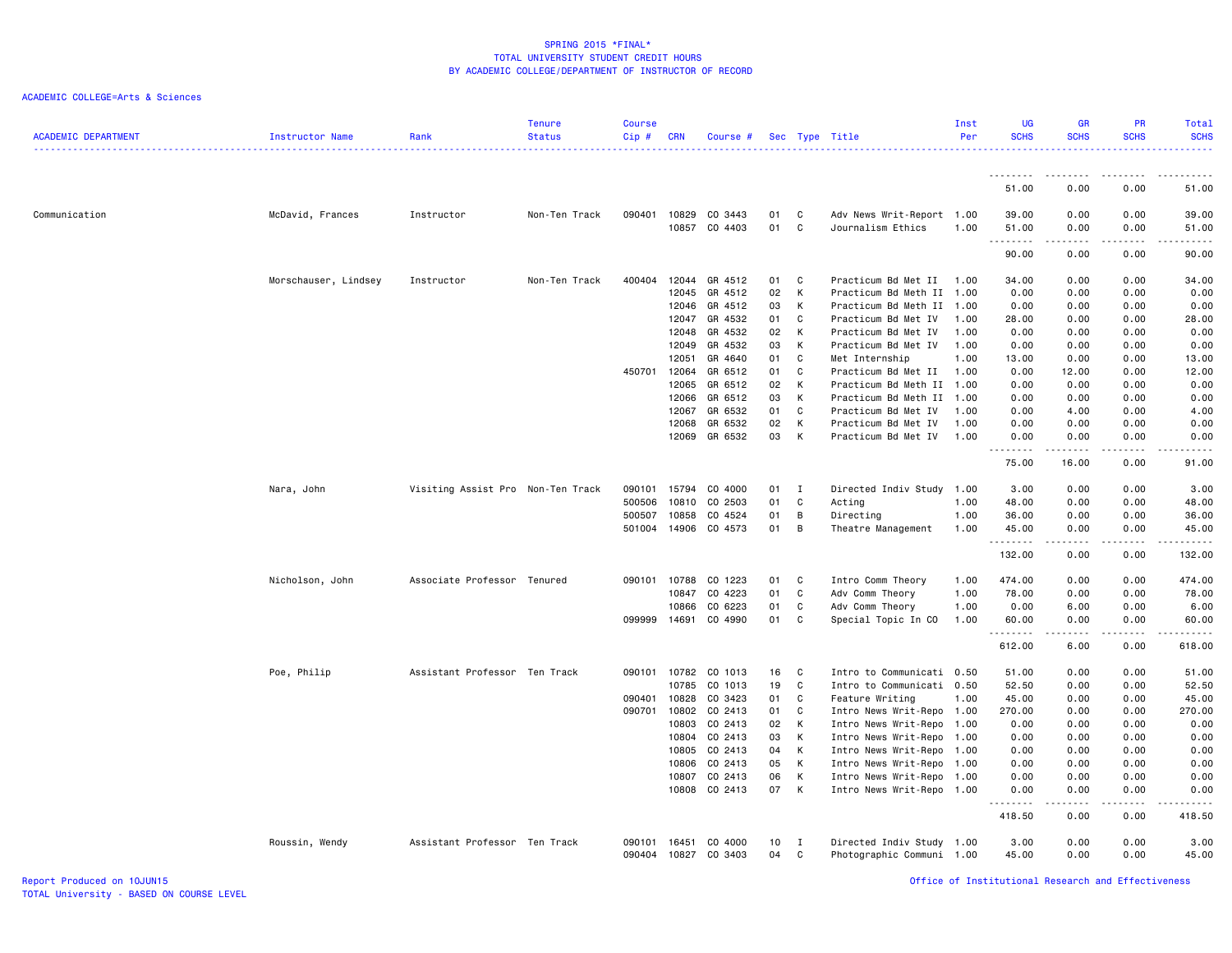| <b>ACADEMIC DEPARTMENT</b> | Instructor Name     | Rank                              | <b>Tenure</b><br><b>Status</b> | <b>Course</b><br>Cip# | <b>CRN</b>     | Course #           |          |                   | Sec Type Title                                         | Inst<br>Per | <b>UG</b><br><b>SCHS</b> | <b>GR</b><br><b>SCHS</b>                                                                                                | <b>PR</b><br><b>SCHS</b> | Total<br><b>SCHS</b>                                                                                                                                          |
|----------------------------|---------------------|-----------------------------------|--------------------------------|-----------------------|----------------|--------------------|----------|-------------------|--------------------------------------------------------|-------------|--------------------------|-------------------------------------------------------------------------------------------------------------------------|--------------------------|---------------------------------------------------------------------------------------------------------------------------------------------------------------|
|                            |                     | .                                 |                                |                       |                |                    |          |                   |                                                        |             | .                        |                                                                                                                         | $- - -$                  | .                                                                                                                                                             |
| Communication              | Roussin, Wendy      | Assistant Professor Ten Track     |                                | 090702                | 10831<br>14428 | CO 3713<br>CO 3713 | 02<br>03 | C<br>C            | Digital Communicatio 1.00<br>Digital Communicatio 1.00 |             | 45.00<br>45.00<br>.      | 0.00<br>0.00<br>-----                                                                                                   | 0.00<br>0.00<br>.        | 45.00<br>45.00<br>.                                                                                                                                           |
|                            |                     |                                   |                                |                       |                |                    |          |                   |                                                        |             | 138.00                   | 0.00                                                                                                                    | 0.00                     | 138.00                                                                                                                                                        |
|                            | Rupp, Jeffrey       | Non-Faculty                       | Not Applicable                 | 090101                | 16266<br>16287 | CO 4000<br>CO 4000 | 05<br>06 | $\mathbf{I}$      | Directed Indiv Study 1.00                              |             | 3.00<br>3.00             | 0.00<br>0.00                                                                                                            | 0.00<br>0.00             | 3.00<br>3.00                                                                                                                                                  |
|                            |                     |                                   |                                | 090701 10856          |                | CO 4393            | 01       | $\mathbf{I}$<br>C | Directed Indiv Study 1.00<br>Broadcast Performanc 1.00 |             | 45.00                    | 0.00<br>-----                                                                                                           | 0.00<br>.                | 45.00<br>$\frac{1}{2} \left( \frac{1}{2} \right) \left( \frac{1}{2} \right) \left( \frac{1}{2} \right) \left( \frac{1}{2} \right) \left( \frac{1}{2} \right)$ |
|                            |                     |                                   |                                |                       |                |                    |          |                   |                                                        |             | .<br>51.00               | 0.00                                                                                                                    | 0.00                     | 51.00                                                                                                                                                         |
|                            | Ryalls, Emily       | Assistant Professor Ten Track     |                                | 050207                | 10175          | AN 1173            | 02       | C                 | Intro Gender Studies                                   | 1.00        | 21.00                    | 0.00                                                                                                                    | 0.00                     | 21.00                                                                                                                                                         |
|                            |                     |                                   |                                |                       | 12079          | GS 1173            | 02       | C                 | Introduction to Gend                                   | 1.00        | 63.00                    | 0.00                                                                                                                    | 0.00                     | 63.00                                                                                                                                                         |
|                            |                     |                                   |                                |                       | 13281          | SO 1173            | 02       | $\mathbf{C}$      | Intro Gender Studies 1.00                              |             | 45.00                    | 0.00                                                                                                                    | 0.00                     | 45.00                                                                                                                                                         |
|                            |                     |                                   |                                |                       | 15805          | GS 4990            | 02       | C                 | Special Topics in Ge                                   | 1.00        | 3.00                     | 0.00                                                                                                                    | 0.00                     | 3.00                                                                                                                                                          |
|                            |                     |                                   |                                | 099999                | 15804          | CO 4990            | 02       | C                 | Special Topic In CO                                    | 1.00        | 66.00<br>.               | 0.00<br>.                                                                                                               | 0.00<br>.                | 66.00<br>.                                                                                                                                                    |
|                            |                     |                                   |                                |                       |                |                    |          |                   |                                                        |             | 198.00                   | 0.00                                                                                                                    | 0.00                     | 198.00                                                                                                                                                        |
|                            | Smith, Glenn        | Associate Professor Tenured       |                                | 090102                | 10852          | CO 4323            | 01       | C                 | Mass Media-Society                                     | 1.00        | 108.00                   | 0.00                                                                                                                    | 0.00                     | 108.00                                                                                                                                                        |
|                            |                     |                                   |                                | 090401                | 10789          | CO 1403            | 01       | C                 | Intro Mass Media                                       | 1.00        | 471.00                   | 0.00                                                                                                                    | 0.00                     | 471.00                                                                                                                                                        |
|                            |                     |                                   |                                | 090701                | 10823          | CO 3343            | 02       | C                 | Writing for the Medi 1.00                              |             | 39.00<br>--------        | 0.00<br>$\begin{array}{cccccccccccccc} \bullet & \bullet & \bullet & \bullet & \bullet & \bullet & \bullet \end{array}$ | 0.00<br>.                | 39.00                                                                                                                                                         |
|                            |                     |                                   |                                |                       |                |                    |          |                   |                                                        |             | 618.00                   | 0.00                                                                                                                    | 0.00                     | 618.00                                                                                                                                                        |
|                            | Snyder, Andrew      | Lecturer                          | Non-Ten Track                  | 090404                |                | 10824 CO 3403      | 01       | C                 | Photographic Communi 1.00                              |             | 33.00<br>.               | 0.00<br>.                                                                                                               | 0.00<br>.                | 33.00<br>.                                                                                                                                                    |
|                            |                     |                                   |                                |                       |                |                    |          |                   |                                                        |             | 33.00                    | 0.00                                                                                                                    | 0.00                     | 33.00                                                                                                                                                         |
|                            | Spann, Leighton     | Non-Faculty                       | Not Applicable                 | 090701                | 10795          | CO 2333            | 01       | C                 | Tv Production                                          | 1.00        | 135.00                   | 0.00                                                                                                                    | 0.00                     | 135.00                                                                                                                                                        |
|                            |                     |                                   |                                |                       | 10796          | CO 2333            | 02       | K                 | Tv Production                                          | 1.00        | 0.00                     | 0.00                                                                                                                    | 0.00                     | 0.00                                                                                                                                                          |
|                            |                     |                                   |                                |                       | 10798          | CO 2333            | 04       | K                 | Tv Production                                          | 1.00        | 0.00                     | 0.00                                                                                                                    | 0.00                     | 0.00                                                                                                                                                          |
|                            |                     |                                   |                                |                       | 10799          | CO 2333            | 05       | K                 | Tv Production                                          | 1.00        | 0.00                     | 0.00                                                                                                                    | 0.00                     | 0.00                                                                                                                                                          |
|                            |                     |                                   |                                |                       | 10800          | CO 2333            | 06       | K                 | Tv Production                                          | 1.00        | 0.00                     | 0.00                                                                                                                    | 0.00                     | 0.00                                                                                                                                                          |
|                            |                     |                                   |                                |                       | 10801          | CO 2333            | 07       | K                 | Tv Production                                          | 1.00        | 0.00<br>.                | 0.00<br>.                                                                                                               | 0.00<br>د د د د          | 0.00<br>$\frac{1}{2} \left( \frac{1}{2} \right) \left( \frac{1}{2} \right) \left( \frac{1}{2} \right) \left( \frac{1}{2} \right) \left( \frac{1}{2} \right)$  |
|                            |                     |                                   |                                |                       |                |                    |          |                   |                                                        |             | 135.00                   | 0.00                                                                                                                    | 0.00                     | 135.00                                                                                                                                                        |
|                            | Stockstill, William | Visiting Assist Pro Non-Ten Track |                                | 090101                | 15952          | CO 4000            | 02       | $\mathbf{I}$      | Directed Indiv Study 1.00                              |             | 4.00                     | 0.00                                                                                                                    | 0.00                     | 4.00                                                                                                                                                          |
|                            |                     |                                   |                                | 500501                | 10791          | CO 1533            | 01       | E                 | Theatre Practicum #3                                   | 0.20        | 8.40                     | 0.00                                                                                                                    | 0.00                     | 8.40                                                                                                                                                          |
|                            |                     |                                   |                                | 500505                | 14429          | CO 4504            | 01       | C                 | History Of Theatre                                     | 1.00        | 60.00<br>.               | 0.00<br>.                                                                                                               | 0.00<br>$\frac{1}{2}$    | 60.00<br>$    -$                                                                                                                                              |
|                            |                     |                                   |                                |                       |                |                    |          |                   |                                                        |             | 72.40                    | 0.00                                                                                                                    | 0.00                     | 72.40                                                                                                                                                         |
|                            | Strout, Lawrence    | Associate Professor Tenured       |                                | 090401                | 10818          | CO 3313            | 01       | C                 | News Write for Elec                                    | 1.00        | 36.00                    | 0.00                                                                                                                    | 0.00                     | 36.00                                                                                                                                                         |
|                            |                     |                                   |                                |                       | 10819          | CO 3313            | 02       | C                 | News Write for Elec                                    | 1.00        | 36.00                    | 0.00                                                                                                                    | 0.00                     | 36.00                                                                                                                                                         |
|                            |                     |                                   |                                | 090701                | 10822          | CO 3343            | 01       | C                 | Writing for the Medi 1.00                              |             | 36.00<br>.               | 0.00                                                                                                                    | 0.00                     | 36.00<br>.                                                                                                                                                    |
|                            |                     |                                   |                                |                       |                |                    |          |                   |                                                        |             | 108.00                   | 0.00                                                                                                                    | 0.00                     | 108.00                                                                                                                                                        |
|                            | Williams, Kevin     | Associate Professor Tenured       |                                | 090102 10853          |                | CO 4323            | 02       | C.                | Mass Media-Society                                     | 1.00        | 102.00                   | 0.00                                                                                                                    | 0.00                     | 102.00                                                                                                                                                        |
|                            |                     |                                   |                                |                       | 13679          | CO 4323            | 501 C    |                   | Mass Media-Society                                     | 1.00        | 84.00                    | 0.00                                                                                                                    | 0.00                     | 84.00                                                                                                                                                         |
|                            |                     |                                   |                                | 090401                | 10871          | CO 6323            | 02       | C                 | Mass Media-Society                                     | 1.00        | 0.00                     | 3.00                                                                                                                    | 0.00                     | 3.00                                                                                                                                                          |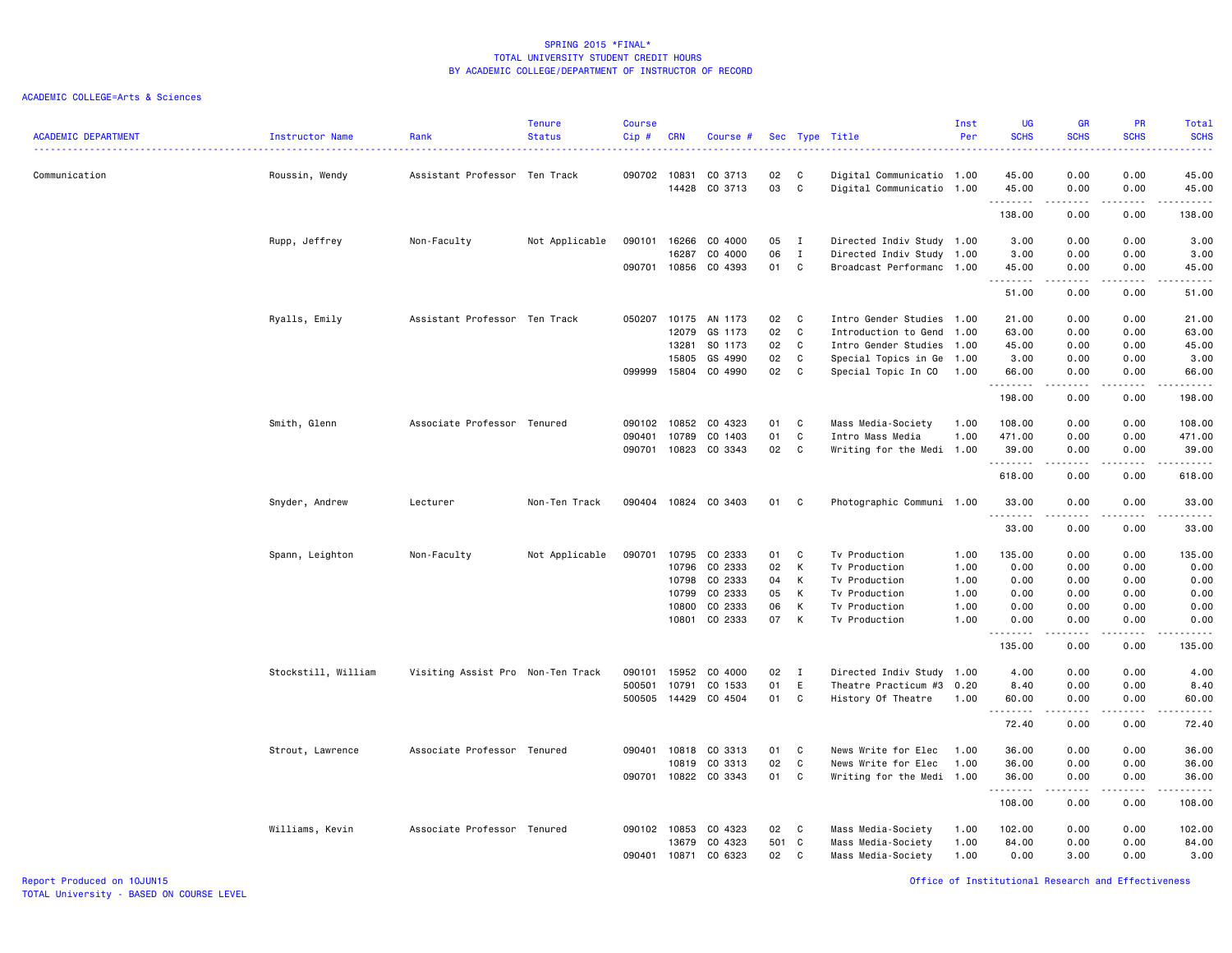| <b>ACADEMIC DEPARTMENT</b> | <b>Instructor Name</b> | Rank                        | Tenure<br>Status | Course<br>$Cip$ # | <b>CRN</b>     | Course # Sec Type Title |             |                                                 | Inst<br>Per | <b>UG</b><br><b>SCHS</b>     | <b>GR</b><br><b>SCHS</b>          | <b>PR</b><br><b>SCHS</b>  | Total<br><b>SCHS</b>         |
|----------------------------|------------------------|-----------------------------|------------------|-------------------|----------------|-------------------------|-------------|-------------------------------------------------|-------------|------------------------------|-----------------------------------|---------------------------|------------------------------|
| Communication              | Williams, Kevin        | Associate Professor Tenured |                  | 090401<br>090702  | 13681<br>10830 | CO 6323<br>CO 3713      | 501 C<br>01 | Mass Media-Society<br>Digital Communicatio 1.00 | 1.00        | 0.00<br>48.00<br>.<br>234.00 | 3.00<br>0.00<br>---------<br>6.00 | 0.00<br>0.00<br>.<br>0.00 | 3.00<br>48.00<br>.<br>240.00 |
|                            |                        |                             |                  |                   |                |                         |             |                                                 |             | ========                     | --------                          | eeeeeee                   | ==========                   |
| Communication              |                        |                             |                  |                   |                |                         |             |                                                 |             | 8510.00                      | 40.00                             | 0.00                      | 8550.00                      |
|                            |                        |                             |                  |                   |                |                         |             |                                                 |             | ========                     | ========                          | ========                  | ==========                   |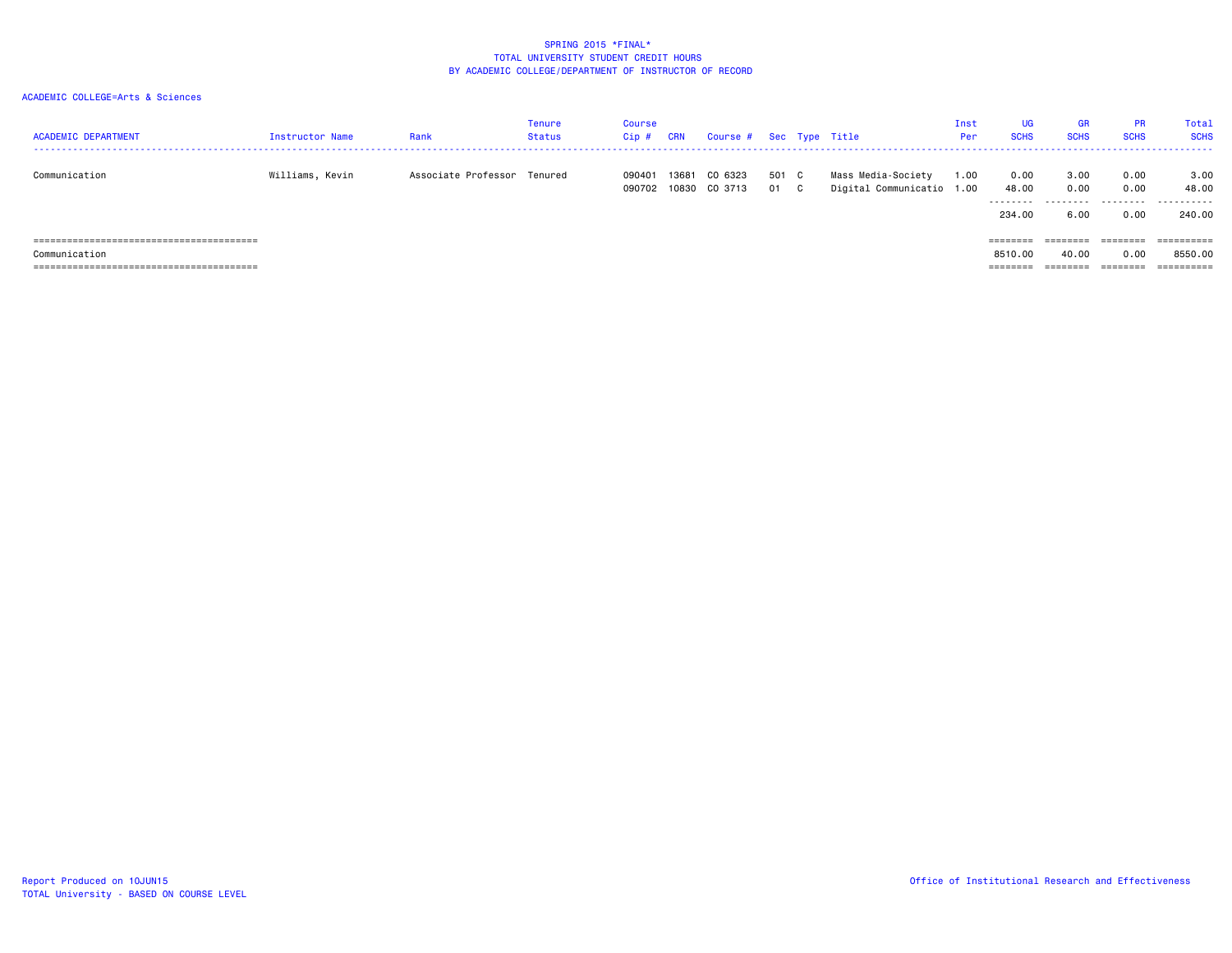| <b>ACADEMIC DEPARTMENT</b> | Instructor Name    | Rank              | <b>Tenure</b><br><b>Status</b> | Course<br>$Cip$ # | <b>CRN</b> | Course #                   |              | Sec Type Title                                    | Inst<br>Per | <b>UG</b><br><b>SCHS</b> | <b>GR</b><br><b>SCHS</b> | <b>PR</b><br><b>SCHS</b> | Total<br><b>SCHS</b> |
|----------------------------|--------------------|-------------------|--------------------------------|-------------------|------------|----------------------------|--------------|---------------------------------------------------|-------------|--------------------------|--------------------------|--------------------------|----------------------|
| Dean of Arts & Sciences    | Busby, Michael     | Non-Faculty       | Not Applicable                 |                   |            | 240102 14943 IDS 4111      | 501 C        | Professional Seminar 0.50                         |             | 12.00                    | 0.00                     | 0.00                     | 12.00<br>------      |
|                            |                    |                   |                                |                   |            |                            |              |                                                   |             | ---------<br>12.00       | 0.00                     | 0.00                     | 12.00                |
|                            | Montgomery, Marian | Non-Faculty       | Not Applicable                 |                   |            | 240102 14943 IDS 4111      | 501 C        | Professional Seminar 0.50                         |             | 12.00                    | 0.00                     | 0.00<br>---------        | 12.00<br>------      |
|                            |                    |                   |                                |                   |            |                            |              |                                                   |             | 12.00                    | 0.00                     | 0.00                     | 12.00                |
|                            | Tan, Elaine        | Grad Teach Assist | Not Applicable                 | 240102            | 14194      | IDS 4111<br>14942 IDS 4111 | 01 C<br>02 C | Professional Seminar 1.00<br>Professional Seminar | 1.00        | 20.00<br>19.00           | 0.00<br>0.00             | 0.00<br>0.00             | 20.00<br>19.00       |
|                            |                    |                   |                                |                   |            |                            |              |                                                   |             | ---------<br>39.00       | .<br>0.00                | .<br>0.00                | .<br>39.00           |
|                            |                    |                   |                                |                   |            |                            |              |                                                   |             | $=$ = = = = = = =        |                          |                          | =========            |
| Dean of Arts & Sciences    |                    |                   |                                |                   |            |                            |              |                                                   |             | 63.00                    | 0.00                     | 0.00                     | 63.00<br>----------- |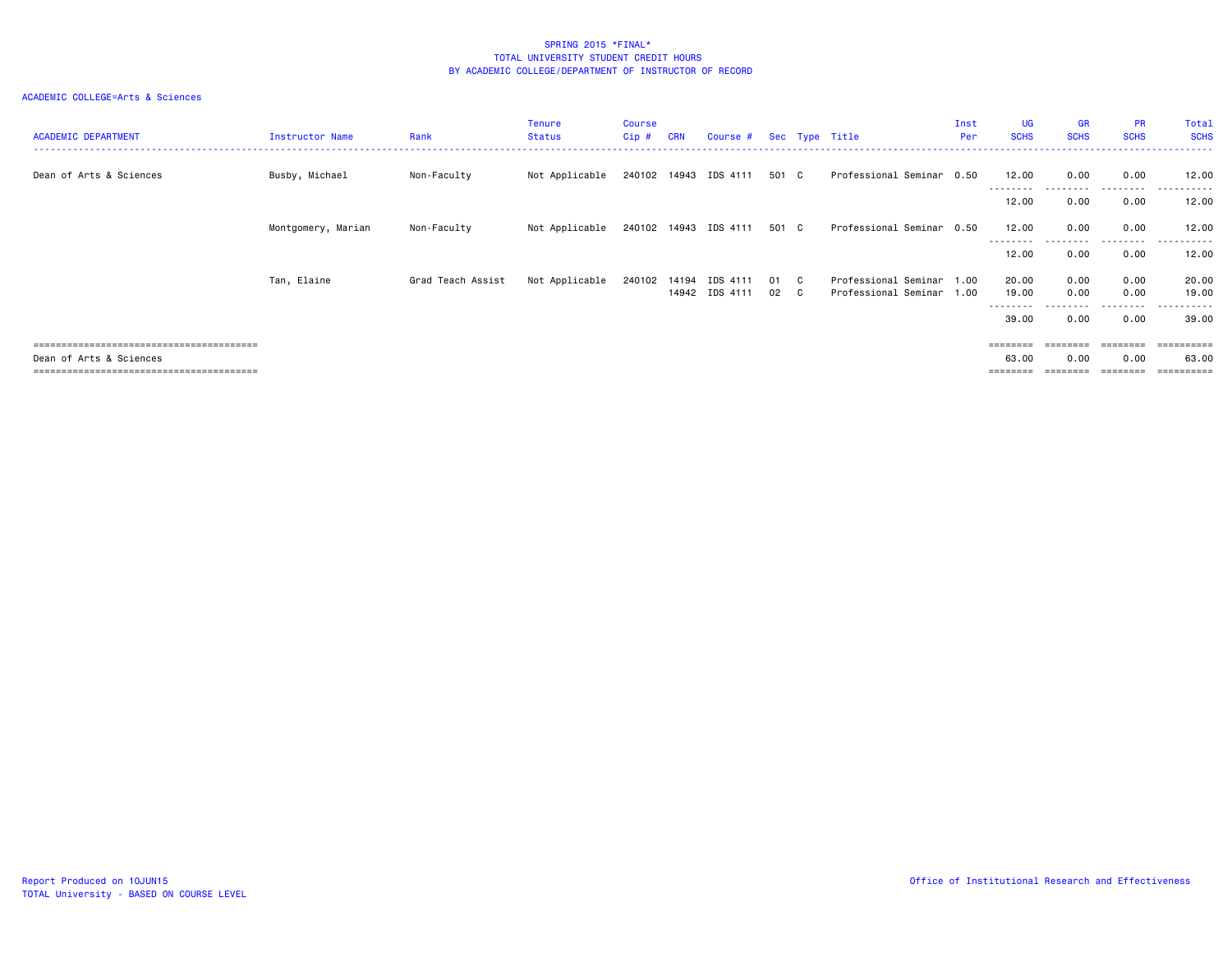|                            |                    |                             | <b>Tenure</b> | <b>Course</b> |                       |                      |                   |                |                                            | Inst         | UG                | <b>GR</b>                                                                                                                                                                                                                                                                                                                                    | PR                | <b>Total</b>                                                                                                                                                  |
|----------------------------|--------------------|-----------------------------|---------------|---------------|-----------------------|----------------------|-------------------|----------------|--------------------------------------------|--------------|-------------------|----------------------------------------------------------------------------------------------------------------------------------------------------------------------------------------------------------------------------------------------------------------------------------------------------------------------------------------------|-------------------|---------------------------------------------------------------------------------------------------------------------------------------------------------------|
| <b>ACADEMIC DEPARTMENT</b> | Instructor Name    | Rank                        | <b>Status</b> | Cip#          | <b>CRN</b>            | Course #             | Sec               |                | Type Title                                 | Per          | <b>SCHS</b>       | <b>SCHS</b>                                                                                                                                                                                                                                                                                                                                  | <b>SCHS</b>       | <b>SCHS</b>                                                                                                                                                   |
| English                    | Atkinson, Theodore | Associate Professor Tenured |               |               | 231402 11499          | EN 2253              | 02                | C <sub>c</sub> | American Lit After 1 1.00                  |              | 84.00             | 0.00                                                                                                                                                                                                                                                                                                                                         | 0.00              | 84.00                                                                                                                                                         |
|                            |                    |                             |               |               | 11501                 | EN 2253              | 05                | C              | American Lit After 1 1.00                  |              | 81.00<br>.        | 0.00<br>.                                                                                                                                                                                                                                                                                                                                    | 0.00<br>.         | 81.00<br>.                                                                                                                                                    |
|                            |                    |                             |               |               |                       |                      |                   |                |                                            |              | 165.00            | 0.00                                                                                                                                                                                                                                                                                                                                         | 0.00              | 165.00                                                                                                                                                        |
|                            | Austin, Daniel     | Instructor                  | Non-Ten Track | 231301        | 11448                 | EN 1113              | 37                | C              | En Composition II                          | 1.00         | 72.00             | 0.00                                                                                                                                                                                                                                                                                                                                         | 0.00              | 72.00                                                                                                                                                         |
|                            |                    |                             |               |               | 11465                 | EN 1113              | 55                | C              | En Composition II                          | 1.00         | 66.00             | 0.00                                                                                                                                                                                                                                                                                                                                         | 0.00              | 66.00                                                                                                                                                         |
|                            |                    |                             |               |               |                       | 231401 11478 EN 2203 | 04                | C              | Intro To Literature                        | 1.00         | 78.00<br>.        | 0.00<br>$\frac{1}{2} \left( \begin{array}{ccc} 1 & 0 & 0 & 0 \\ 0 & 0 & 0 & 0 \\ 0 & 0 & 0 & 0 \\ 0 & 0 & 0 & 0 \\ 0 & 0 & 0 & 0 \\ 0 & 0 & 0 & 0 \\ 0 & 0 & 0 & 0 \\ 0 & 0 & 0 & 0 \\ 0 & 0 & 0 & 0 \\ 0 & 0 & 0 & 0 \\ 0 & 0 & 0 & 0 & 0 \\ 0 & 0 & 0 & 0 & 0 \\ 0 & 0 & 0 & 0 & 0 \\ 0 & 0 & 0 & 0 & 0 \\ 0 & 0 & 0 & 0 & 0 \\ 0 & 0 & 0$ | 0.00<br>.         | 78.00<br>------                                                                                                                                               |
|                            |                    |                             |               |               |                       |                      |                   |                |                                            |              | 216.00            | 0.00                                                                                                                                                                                                                                                                                                                                         | 0.00              | 216.00                                                                                                                                                        |
|                            | Barton, Amy        | Instructor                  | Non-Ten Track | 231303        | 11946                 | GE 3513              | 01                | C              | Technical Writing                          | 1.00         | 63.00             | 0.00                                                                                                                                                                                                                                                                                                                                         | 0.00              | 63.00                                                                                                                                                         |
|                            |                    |                             |               |               | 11949                 | GE 3513              | 04                | C              | Technical Writing                          | 1.00         | 63.00             | 0.00                                                                                                                                                                                                                                                                                                                                         | 0.00              | 63.00                                                                                                                                                         |
|                            |                    |                             |               |               | 11953                 | GE 3513              | 08                | C              | Technical Writing                          | 1.00         | 33.00             | 0.00                                                                                                                                                                                                                                                                                                                                         | 0.00              | 33.00                                                                                                                                                         |
|                            |                    |                             |               |               | 11957                 | GE 3513              | H <sub>01</sub> C |                | Honors - Technical W 1.00                  |              | 33.00<br><u>.</u> | 0.00<br>.                                                                                                                                                                                                                                                                                                                                    | 0.00<br>.         | 33.00<br>.                                                                                                                                                    |
|                            |                    |                             |               |               |                       |                      |                   |                |                                            |              | 192.00            | 0.00                                                                                                                                                                                                                                                                                                                                         | 0.00              | 192.00                                                                                                                                                        |
|                            | Bentley, Gregory   | Associate Professor Tenured |               | 230301        | 14351                 | EN 6803              | 01                | C.             | Types of Drama Since 1.00                  |              | 0.00              | 6.00                                                                                                                                                                                                                                                                                                                                         | 0.00              | 6.00                                                                                                                                                          |
|                            |                    |                             |               | 230801        | 11532                 | EN 4513              | 01                | C              | Shakespeare                                | 1.00         | 42.00             | 0.00                                                                                                                                                                                                                                                                                                                                         | 0.00              | 42.00                                                                                                                                                         |
|                            |                    |                             |               |               | 11548                 | EN 6513              | 01                | C              | Shakespeare                                | 1.00         | 0.00              | 3.00                                                                                                                                                                                                                                                                                                                                         | 0.00              | 3.00                                                                                                                                                          |
|                            |                    |                             |               |               | 231401 14350          | EN 4803              | 01                | C              | Types of Drama Since 1.00                  |              | 24.00<br>.        | 0.00<br>.                                                                                                                                                                                                                                                                                                                                    | 0.00<br>$- - - -$ | 24.00<br>-----                                                                                                                                                |
|                            |                    |                             |               |               |                       |                      |                   |                |                                            |              | 66.00             | 9.00                                                                                                                                                                                                                                                                                                                                         | 0.00              | 75.00                                                                                                                                                         |
|                            | Bogard, LaToya     | Instructor                  | Non-Ten Track | 231301        | 11404                 | EN 1103              | 09                | C              | En Composition I                           | 1.00         | 66.00             | 0.00                                                                                                                                                                                                                                                                                                                                         | 0.00              | 66.00                                                                                                                                                         |
|                            |                    |                             |               |               | 11447                 | EN 1113              | 36                | C              | En Composition II                          | 1.00         | 72.00             | 0.00                                                                                                                                                                                                                                                                                                                                         | 0.00              | 72.00                                                                                                                                                         |
|                            |                    |                             |               |               | 16114                 | EN 1103              | 60                | C              | En Composition I                           | 1.00         | 48.00             | 0.00                                                                                                                                                                                                                                                                                                                                         | 0.00              | 48.00                                                                                                                                                         |
|                            |                    |                             |               |               | 231401 11482<br>11483 | EN 2203<br>EN 2203   | 08<br>09          | C<br>C         | Intro To Literature<br>Intro To Literature | 1.00<br>1.00 | 42.00<br>90.00    | 0.00<br>0.00                                                                                                                                                                                                                                                                                                                                 | 0.00<br>0.00      | 42.00<br>90.00                                                                                                                                                |
|                            |                    |                             |               |               |                       |                      |                   |                |                                            |              | .                 | .                                                                                                                                                                                                                                                                                                                                            | $\frac{1}{2}$     | .                                                                                                                                                             |
|                            |                    |                             |               |               |                       |                      |                   |                |                                            |              | 318.00            | 0.00                                                                                                                                                                                                                                                                                                                                         | 0.00              | 318.00                                                                                                                                                        |
|                            | Brandon, Stephen   | Lecturer                    | Non-Ten Track | 231301        | 11401                 | EN 1103              | 06                | C              | En Composition I                           | 1.00         | 69.00             | 0.00                                                                                                                                                                                                                                                                                                                                         | 0.00              | 69.00                                                                                                                                                         |
|                            |                    |                             |               |               | 11415                 | EN 1113              | 03                | C              | En Composition II                          | 1.00         | 72.00             | 0.00                                                                                                                                                                                                                                                                                                                                         | 0.00              | 72.00                                                                                                                                                         |
|                            |                    |                             |               |               | 11429                 | EN 1113              | 17                | C              | En Composition II                          | 1.00         | 69.00             | 0.00                                                                                                                                                                                                                                                                                                                                         | 0.00              | 69.00                                                                                                                                                         |
|                            |                    |                             |               |               |                       | 11461 EN 1113        | 51                | C              | En Composition II                          | 1.00         | 75.00<br>.        | 0.00<br>.                                                                                                                                                                                                                                                                                                                                    | 0.00<br>.         | 75.00<br>.                                                                                                                                                    |
|                            |                    |                             |               |               |                       |                      |                   |                |                                            |              | 285.00            | 0.00                                                                                                                                                                                                                                                                                                                                         | 0.00              | 285.00                                                                                                                                                        |
|                            | Brocato, John      | Instructor                  | Non-Ten Track | 140101        | 16479                 | GE 4000              | 01                | I              | Directed Indiv Study 1.00                  |              | 3.00              | 0.00                                                                                                                                                                                                                                                                                                                                         | 0.00              | 3.00                                                                                                                                                          |
|                            |                    |                             |               | 231303        | 11948                 | GE 3513              | 03                | C              | Technical Writing                          | 1.00         | 63.00             | 0.00                                                                                                                                                                                                                                                                                                                                         | 0.00              | 63.00                                                                                                                                                         |
|                            |                    |                             |               |               |                       | 11954 GE 3513        | 09                | C              | Technical Writing                          | 1.00         | 60.00<br>.        | 0.00<br>$- - - - -$                                                                                                                                                                                                                                                                                                                          | 0.00<br>.         | 60.00<br>.                                                                                                                                                    |
|                            |                    |                             |               |               |                       |                      |                   |                |                                            |              | 126.00            | 0.00                                                                                                                                                                                                                                                                                                                                         | 0.00              | 126.00                                                                                                                                                        |
|                            | Brown, Angela      | Lecturer                    | Non-Ten Track | 231401        | 13546                 | EN 2283              | 201 C             |                | World Literature Aft 1.00                  |              | 51.00             | 0.00                                                                                                                                                                                                                                                                                                                                         | 0.00              | 51.00                                                                                                                                                         |
|                            |                    |                             |               |               |                       |                      |                   |                |                                            |              | .<br>51.00        | 0.00                                                                                                                                                                                                                                                                                                                                         | 0.00              | $\frac{1}{2} \left( \frac{1}{2} \right) \left( \frac{1}{2} \right) \left( \frac{1}{2} \right) \left( \frac{1}{2} \right) \left( \frac{1}{2} \right)$<br>51.00 |
|                            | Claggett, Shalyn   | Associate Professor Tenured |               | 231301        | 11516                 | EN 3414              | 01                | C              | Crit Writ/Resrch Lit 1.00                  |              | 52.00             | 0.00                                                                                                                                                                                                                                                                                                                                         | 0.00              | 52.00                                                                                                                                                         |
|                            |                    |                             |               |               | 11517                 | EN 3414              | 02                | C              | Crit Writ/Resrch Lit 1.00                  |              | 64.00             | 0.00                                                                                                                                                                                                                                                                                                                                         | 0.00              | 64.00                                                                                                                                                         |
|                            |                    |                             |               | 239999        |                       | 16167 EN 8000        | 05                | D              | Research / Thesis                          | 1.00         | 0.00              | 1.00                                                                                                                                                                                                                                                                                                                                         | 0.00              | 1.00                                                                                                                                                          |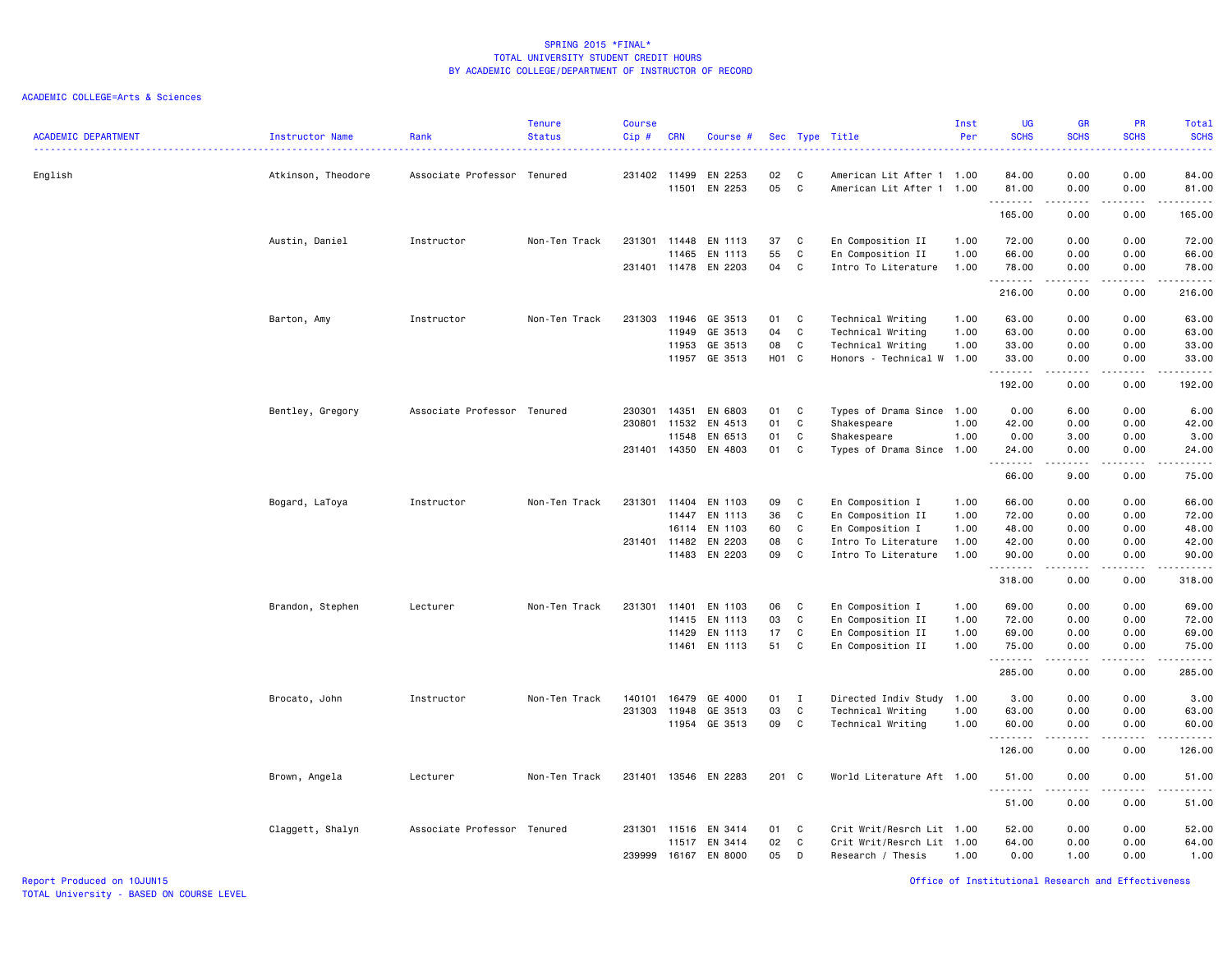# ACADEMIC COLLEGE=Arts & Sciences

| <b>ACADEMIC DEPARTMENT</b> | Instructor Name    | Rank                          | <b>Tenure</b><br><b>Status</b> | <b>Course</b><br>Cip#  | <b>CRN</b>              | Course #                                       |                      |                             | Sec Type Title                                                                      | Inst<br>Per                  | <b>UG</b><br><b>SCHS</b>         | <b>GR</b><br><b>SCHS</b>          | <b>PR</b><br><b>SCHS</b>                                                                                                                          | Total<br><b>SCHS</b><br>.        |
|----------------------------|--------------------|-------------------------------|--------------------------------|------------------------|-------------------------|------------------------------------------------|----------------------|-----------------------------|-------------------------------------------------------------------------------------|------------------------------|----------------------------------|-----------------------------------|---------------------------------------------------------------------------------------------------------------------------------------------------|----------------------------------|
|                            |                    |                               |                                |                        |                         |                                                |                      |                             |                                                                                     |                              |                                  |                                   |                                                                                                                                                   |                                  |
|                            |                    |                               |                                |                        |                         |                                                |                      |                             |                                                                                     |                              | 116.00                           | 1.00                              | 0.00                                                                                                                                              | 117.00                           |
| English                    | Cook, Susan        | Lecturer                      | Non-Ten Track                  | 231301                 | 11458                   | EN 1113<br>231402 11496 EN 2243                | 47<br>02             | $\mathbf{C}$<br>C           | En Composition II<br>American Lit Before                                            | 1.00<br>1.00                 | 54.00<br>75.00<br>.              | 0.00<br>0.00<br>د د د د           | 0.00<br>0.00<br>.                                                                                                                                 | 54.00<br>75.00<br>.              |
|                            |                    |                               |                                |                        |                         |                                                |                      |                             |                                                                                     |                              | 129.00                           | 0.00                              | 0.00                                                                                                                                              | 129.00                           |
|                            | Creevy, Patrick    | Lecturer                      | Non-Ten Track                  | 231404                 | 11492<br>11493          | EN 2223<br>EN 2223                             | 02<br>03             | C<br>C                      | English Lit After 18 1.00<br>English Lit After 18 1.00                              |                              | 78.00<br>78.00<br>.              | 0.00<br>0.00                      | 0.00<br>0.00                                                                                                                                      | 78.00<br>78.00<br>المتمامين      |
|                            |                    |                               |                                |                        |                         |                                                |                      |                             |                                                                                     |                              | 156.00                           | 0.00                              | 0.00                                                                                                                                              | 156.00                           |
|                            | Crescenzo, Michele | Lecturer                      | Non-Ten Track                  | 231301<br>231401       | 11453<br>11484<br>11487 | EN 1113<br>EN 2203<br>EN 2203<br>11520 EN 3533 | 42<br>10<br>13<br>01 | C<br>C<br>C<br>$\mathbf{C}$ | En Composition II<br>Intro To Literature<br>Intro To Literature<br>Selected Authors | 1.00<br>1.00<br>1.00<br>1.00 | 72.00<br>90.00<br>93.00<br>24.00 | 0.00<br>0.00<br>0.00<br>0.00      | 0.00<br>0.00<br>0.00<br>0.00                                                                                                                      | 72.00<br>90.00<br>93.00<br>24.00 |
|                            |                    |                               |                                |                        |                         |                                                |                      |                             |                                                                                     |                              | .<br>279.00                      | 0.00                              | .<br>0.00                                                                                                                                         | .<br>279.00                      |
|                            | De Gabriele, Peter | Assistant Professor Ten Track |                                | 230801<br>231404 11489 | 14349                   | EN 6723<br>EN 2213<br>14348 EN 4723            | 01<br>02<br>01       | C<br>C<br>C                 | Brit Lit/Cult 1660-1 1.00<br>English Lit Before 1 1.00<br>Brit Lit/Cult 1660-1 1.00 |                              | 0.00<br>87.00<br>42.00<br>.      | 3.00<br>0.00<br>0.00<br>$- - - -$ | 0.00<br>0.00<br>0.00<br>$\frac{1}{2} \left( \frac{1}{2} \right) \left( \frac{1}{2} \right) \left( \frac{1}{2} \right) \left( \frac{1}{2} \right)$ | 3.00<br>87.00<br>42.00<br>.      |
|                            |                    |                               |                                |                        |                         |                                                |                      |                             |                                                                                     |                              | 129.00                           | 3.00                              | 0.00                                                                                                                                              | 132.00                           |
|                            | Dechert, Francis   | Instructor                    | Non-Ten Track                  | 231303                 | 11951<br>11952          | GE 3513<br>GE 3513<br>11956 GE 3513            | 06<br>07<br>11       | C<br>C<br>C                 | Technical Writing<br>Technical Writing<br>Technical Writing                         | 1.00<br>1.00<br>1.00         | 114.00<br>60.00<br>63.00         | 0.00<br>0.00<br>0.00              | 0.00<br>0.00<br>0.00                                                                                                                              | 114.00<br>60.00<br>63.00         |
|                            |                    |                               |                                |                        |                         |                                                |                      |                             |                                                                                     |                              | 237.00                           | .<br>0.00                         | .<br>0.00                                                                                                                                         | .<br>237.00                      |
|                            | Doughty, Catherine | Instructor                    | Non-Ten Track                  | 230101<br>231301       | 11395<br>11414          | EN 0103<br>EN 1113<br>11473 EN 1173            | 03<br>02<br>01       | C<br>C<br>C                 | Basic English<br>En Composition II<br>Accelerated Comp II                           | 1.00<br>1.00<br>1.00         | 24.00<br>69.00<br>54.00          | 0.00<br>0.00<br>0.00              | 0.00<br>0.00<br>0.00                                                                                                                              | 24.00<br>69.00<br>54.00          |
|                            |                    |                               |                                |                        |                         |                                                |                      |                             |                                                                                     |                              | .<br>147.00                      | .<br>0.00                         | .<br>0.00                                                                                                                                         | .<br>147.00                      |
|                            | Dueitt, Courtney   | Instructor                    | Non-Ten Track                  | 231301                 | 11423<br>11427          | EN 1113<br>EN 1113<br>231401 11475 EN 2203     | 11<br>15<br>01       | C<br>C<br>$\mathbf{C}$      | En Composition II<br>En Composition II<br>Intro To Literature                       | 1.00<br>1.00<br>1.00         | 63.00<br>63.00<br>81.00          | 0.00<br>0.00<br>0.00              | 0.00<br>0.00<br>0.00                                                                                                                              | 63.00<br>63.00<br>81.00          |
|                            |                    |                               |                                |                        |                         |                                                |                      |                             |                                                                                     |                              | .<br>207.00                      | .<br>0.00                         | .<br>0.00                                                                                                                                         | .<br>207.00                      |
|                            | Few, Kayleigh      | Lecturer                      | Non-Ten Track                  |                        |                         | 231301 11441 EN 1113<br>11463 EN 1113          | 30<br>53             | C<br>C                      | En Composition II<br>En Composition II                                              | 1.00<br>1.00                 | 72.00<br>72.00                   | 0.00<br>0.00                      | 0.00<br>0.00                                                                                                                                      | 72.00<br>72.00                   |
|                            |                    |                               |                                |                        |                         |                                                |                      |                             |                                                                                     |                              | <u>.</u><br>144.00               | .<br>0.00                         | .<br>0.00                                                                                                                                         | .<br>144.00                      |
|                            | Fogle, Evelyn      | Assistant Professor Ten Track |                                | 160102 11529           | 11530<br>11546<br>11547 | EN 4433<br>EN 4443<br>EN 6433<br>EN 6443       | 01<br>01<br>01<br>01 | C<br>C<br>C<br>C            | Approaches to TESOL<br>English Syntax<br>Approaches to TESOL<br>English Syntax      | 1.00<br>1.00<br>1.00<br>1.00 | 42.00<br>57.00<br>0.00<br>0.00   | 0.00<br>0.00<br>9.00<br>3.00      | 0.00<br>0.00<br>0.00<br>0.00                                                                                                                      | 42.00<br>57.00<br>9.00<br>3.00   |

Report Produced on 10JUN15 Office of Institutional Research and Effectiveness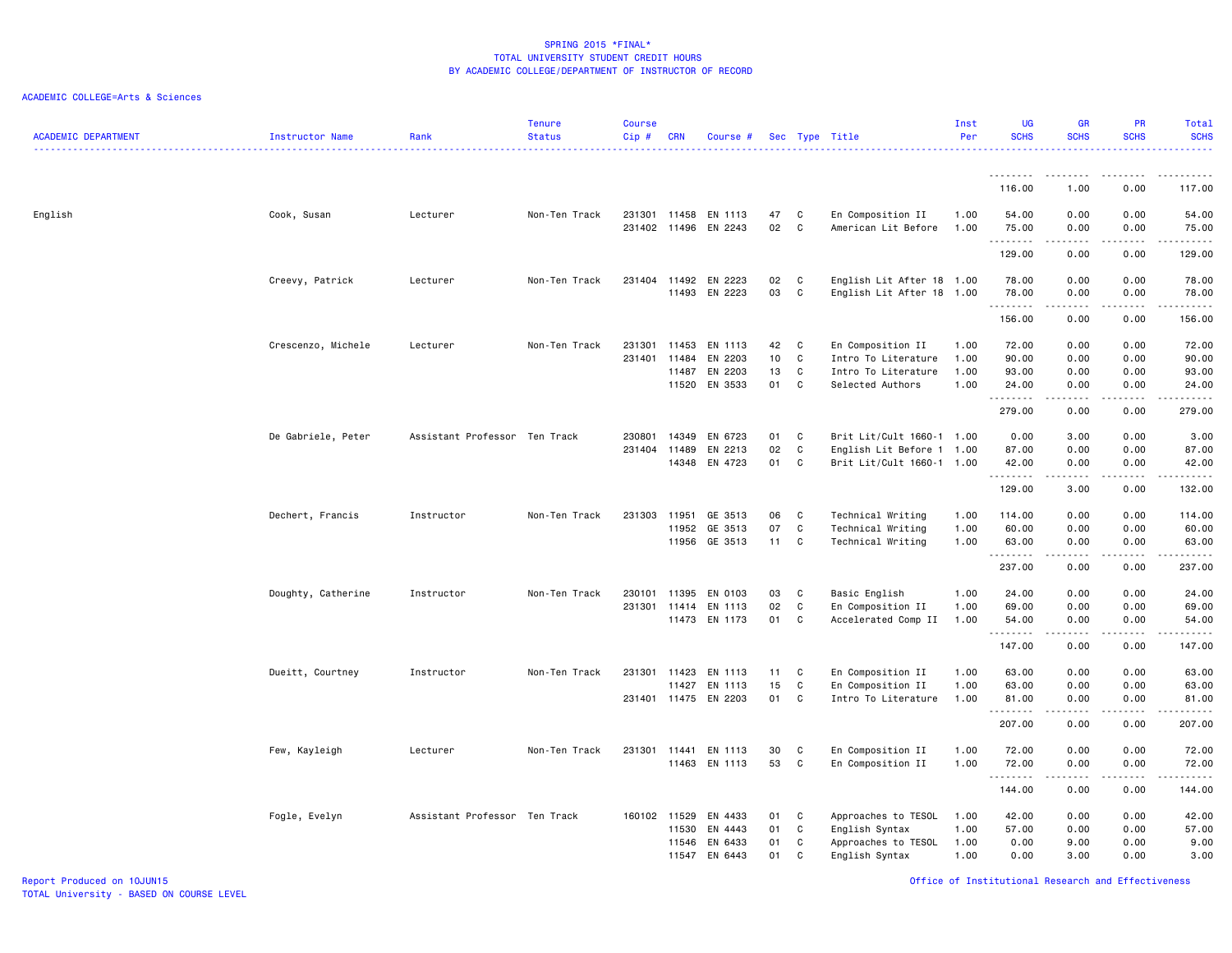| <b>ACADEMIC DEPARTMENT</b> | Instructor Name                  | Rank                          | <b>Tenure</b><br><b>Status</b> | Course<br>Cip# | <b>CRN</b> | Course #             |                 |              | Sec Type Title            | Inst<br>Per | <b>UG</b><br><b>SCHS</b> | <b>GR</b><br><b>SCHS</b>                                                                                                                                     | PR<br><b>SCHS</b>                   | <b>Total</b><br><b>SCHS</b>                                                                                               |
|----------------------------|----------------------------------|-------------------------------|--------------------------------|----------------|------------|----------------------|-----------------|--------------|---------------------------|-------------|--------------------------|--------------------------------------------------------------------------------------------------------------------------------------------------------------|-------------------------------------|---------------------------------------------------------------------------------------------------------------------------|
|                            |                                  |                               |                                |                |            |                      |                 |              |                           |             | د د د د                  |                                                                                                                                                              | وبالاناداد                          | $\frac{1}{2} \left( \frac{1}{2} \right) \left( \frac{1}{2} \right) \left( \frac{1}{2} \right) \left( \frac{1}{2} \right)$ |
| English                    | Fogle, Evelyn                    | Assistant Professor Ten Track |                                | 239999         | 15268      | EN 4000              | 02              | $\mathbf{I}$ | Directed Indiv Study 1.00 |             | 3.00                     | 0.00                                                                                                                                                         | 0.00                                | 3.00                                                                                                                      |
|                            |                                  |                               |                                |                | 15684      | EN 7000              | 01              | $\mathbf{I}$ | Directed Indiv Study 1.00 |             | 0.00<br>.                | 3.00                                                                                                                                                         | 0.00<br>$  -$                       | 3.00<br>$\sim 100$ and $\sim 100$                                                                                         |
|                            |                                  |                               |                                |                |            |                      |                 |              |                           |             | 102.00                   | 15.00                                                                                                                                                        | 0.00                                | 117.00                                                                                                                    |
|                            | Forsythe, Kiley                  | Lecturer                      | Non-Ten Track                  | 231301         | 11437      | EN 1113              | 25              | C            | En Composition II         | 1.00        | 63.00                    | 0.00                                                                                                                                                         | 0.00                                | 63.00                                                                                                                     |
|                            |                                  |                               |                                |                | 11443      | EN 1113              | 32              | C            | En Composition II         | 1.00        | 66.00<br>.               | 0.00                                                                                                                                                         | 0.00<br>$\sim$ $\sim$ $\sim$ $\sim$ | 66.00<br>.                                                                                                                |
|                            |                                  |                               |                                |                |            |                      |                 |              |                           |             | 129.00                   | 0.00                                                                                                                                                         | 0.00                                | 129.00                                                                                                                    |
|                            | Garner, William                  | Lecturer                      | Non-Ten Track                  |                |            | 231301 11445 EN 1113 | 34              | C            | En Composition II         | 1.00        | 66.00                    | 0.00                                                                                                                                                         | 0.00                                | 66.00                                                                                                                     |
|                            |                                  |                               |                                |                |            |                      |                 |              |                           |             | .<br>66.00               | 0.00                                                                                                                                                         | 0.00                                | .<br>66.00                                                                                                                |
|                            | Gibson, Marie                    | Lecturer                      | Non-Ten Track                  | 231301         | 11417      | EN 1113              | 05              | C            | En Composition II         | 1.00        | 66.00                    | 0.00                                                                                                                                                         | 0.00                                | 66.00                                                                                                                     |
|                            |                                  |                               |                                |                | 11421      | EN 1113              | 09              | C            | En Composition II         | 1.00        | 69.00                    | 0.00                                                                                                                                                         | 0.00                                | 69.00                                                                                                                     |
|                            |                                  |                               |                                |                | 11428      | EN 1113              | 16              | C            | En Composition II         | 1.00        | 66.00                    | 0.00                                                                                                                                                         | 0.00                                | 66.00                                                                                                                     |
|                            |                                  |                               |                                |                |            | 11433 EN 1113        | 21              | C            | En Composition II         | 1.00        | 66.00<br>.               | 0.00<br>.                                                                                                                                                    | 0.00<br>$- - - -$                   | 66.00<br>.                                                                                                                |
|                            |                                  |                               |                                |                |            |                      |                 |              |                           |             | 267.00                   | 0.00                                                                                                                                                         | 0.00                                | 267.00                                                                                                                    |
|                            | Gordon, Jennifer                 | Lecturer                      | Non-Ten Track                  |                |            | 231301 11434 EN 1113 | 22              | C            | En Composition II         | 1.00        | 69.00                    | 0.00                                                                                                                                                         | 0.00                                | 69.00                                                                                                                     |
|                            |                                  |                               |                                |                | 11460      | EN 1113              | 50              | C            | En Composition II         | 1.00        | 72.00<br>.               | 0.00                                                                                                                                                         | 0.00<br>----                        | 72.00<br>.                                                                                                                |
|                            |                                  |                               |                                |                |            |                      |                 |              |                           |             | 141.00                   | 0.00                                                                                                                                                         | 0.00                                | 141.00                                                                                                                    |
|                            | Gregory, Katherine               | Lecturer                      | Non-Ten Track                  | 231301         | 11398      | EN 1103              | 02              | <b>C</b>     | En Composition I          | 1.00        | 63.00                    | 0.00                                                                                                                                                         | 0.00                                | 63.00                                                                                                                     |
|                            |                                  |                               |                                |                | 11402      | EN 1103              | 07              | C            | En Composition I          | 1.00        | 66.00                    | 0.00                                                                                                                                                         | 0.00                                | 66.00                                                                                                                     |
|                            |                                  |                               |                                |                | 11455      | EN 1113              | 44              | C            | En Composition II         | 1.00        | 69.00                    | 0.00                                                                                                                                                         | 0.00                                | 69.00                                                                                                                     |
|                            |                                  |                               |                                |                |            | 11457 EN 1113        | 46              | C            | En Composition II         | 1.00        | 69.00<br>.               | 0.00                                                                                                                                                         | 0.00<br>$\frac{1}{2}$               | 69.00<br>.                                                                                                                |
|                            |                                  |                               |                                |                |            |                      |                 |              |                           |             | 267.00                   | 0.00                                                                                                                                                         | 0.00                                | 267.00                                                                                                                    |
|                            | Grimes, John Aaron               | Lecturer                      | Non-Ten Track                  |                |            | 231301 11424 EN 1113 | 12 <sub>2</sub> | C            | En Composition II         | 1.00        | 72.00                    | 0.00                                                                                                                                                         | 0.00                                | 72.00                                                                                                                     |
|                            |                                  |                               |                                |                |            | 11454 EN 1113        | 43              | C            | En Composition II         | 1.00        | 63.00<br><u>.</u>        | 0.00<br>$- - - - -$                                                                                                                                          | 0.00<br>.                           | 63.00<br>.                                                                                                                |
|                            |                                  |                               |                                |                |            |                      |                 |              |                           |             | 135.00                   | 0.00                                                                                                                                                         | 0.00                                | 135.00                                                                                                                    |
|                            | Hagenston, Becky                 | Associate Professor Tenured   |                                | 230501 11542   |            | EN 6313              | 01              | C            | Craft Of Fiction          | 1.00        | 0.00                     | 21.00                                                                                                                                                        | 0.00                                | 21.00                                                                                                                     |
|                            |                                  |                               |                                | 231302         | 11509      | EN 3303              | 01              | C            | Creative Writing          | 1.00        | 24.00                    | 0.00                                                                                                                                                         | 0.00                                | 24.00                                                                                                                     |
|                            |                                  |                               |                                | 231401         | 11523      | EN 4313              | 01              | C            | Craft Of Fiction          | 1.00        | 21.00                    | 0.00                                                                                                                                                         | 0.00                                | 21.00                                                                                                                     |
|                            |                                  |                               |                                | 239999         |            | 15274 EN 8000        | 01              | D            | Research / Thesis         | 1.00        | 0.00<br>.                | 3.00<br>$\frac{1}{2} \left( \frac{1}{2} \right) \left( \frac{1}{2} \right) \left( \frac{1}{2} \right) \left( \frac{1}{2} \right) \left( \frac{1}{2} \right)$ | 0.00<br>$\sim$ $\sim$ $\sim$ $\sim$ | 3.00<br>.                                                                                                                 |
|                            |                                  |                               |                                |                |            |                      |                 |              |                           |             | 45.00                    | 24.00                                                                                                                                                        | 0.00                                | 69.00                                                                                                                     |
|                            | Harmon Threatt, Elizabe Lecturer |                               | Non-Ten Track                  | 231303         |            | 13548 EN 3313        | 202 C           |              | Writing for the Work 1.00 |             | 81.00<br>$\sim$<br>.     | 0.00                                                                                                                                                         | 0.00                                | 81.00<br>.                                                                                                                |
|                            |                                  |                               |                                |                |            |                      |                 |              |                           |             | 81.00                    | 0.00                                                                                                                                                         | 0.00                                | 81.00                                                                                                                     |
|                            | Herd, Wendy                      | Assistant Professor Ten Track |                                | 160102         | 10181      | AN 2403              | 01              | C            | Intro to Study of La 1.00 |             | 15.00                    | 0.00                                                                                                                                                         | 0.00                                | 15.00                                                                                                                     |
|                            |                                  |                               |                                |                | 10186      | AN 4403              | 01              | C            | Intro To Linguistics 1.00 |             | 12.00                    | 0.00                                                                                                                                                         | 0.00                                | 12.00                                                                                                                     |
|                            |                                  |                               |                                |                | 11505      | EN 2403              | 01              | C            | Intro to Study of La 1.00 |             | 42.00                    | 0.00                                                                                                                                                         | 0.00                                | 42.00                                                                                                                     |
|                            |                                  |                               |                                |                | 11525      | EN 4403              | 01              | C            | Intro To Linguistics 1.00 |             | 45.00                    | 0.00                                                                                                                                                         | 0.00                                | 45.00                                                                                                                     |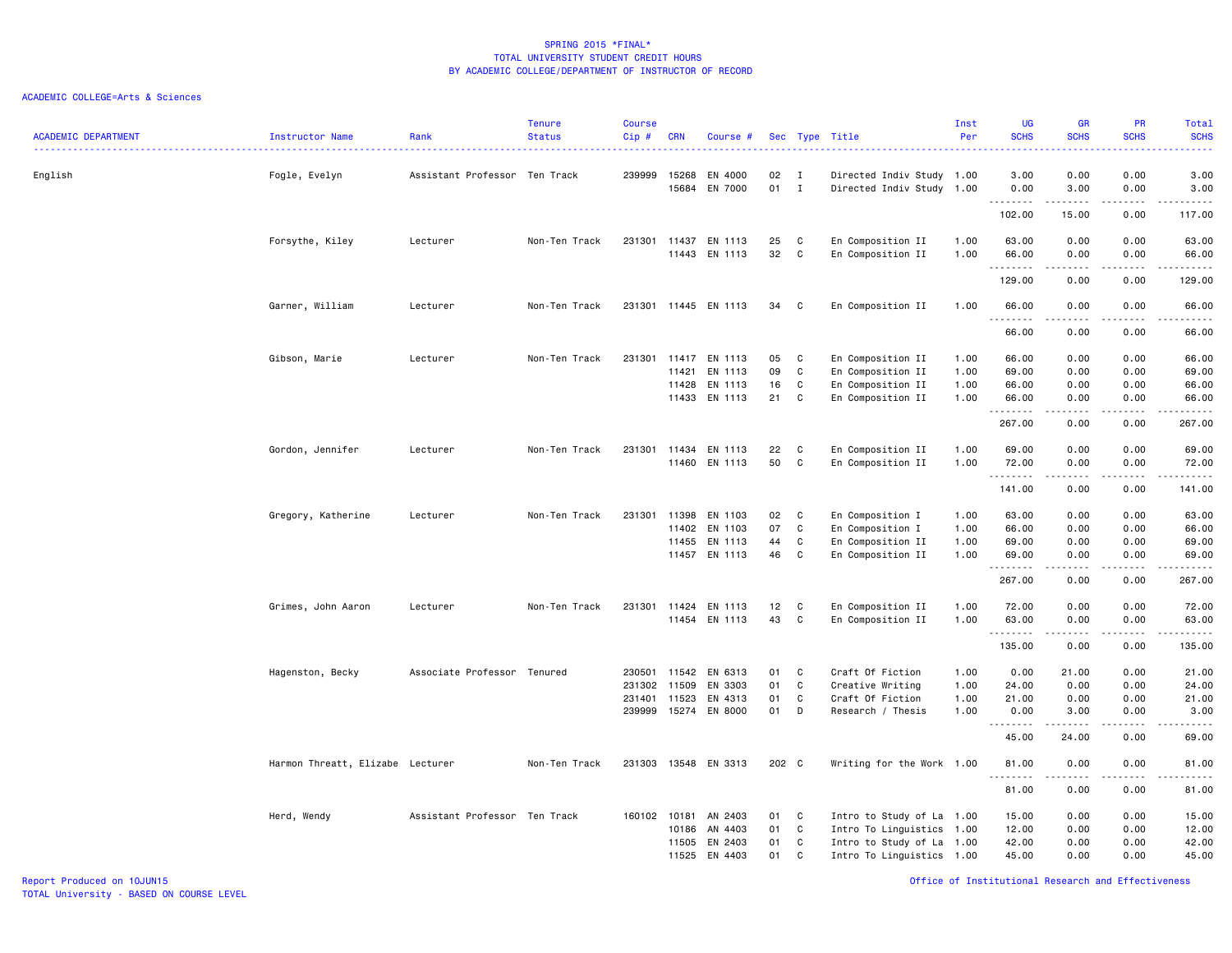|                            |                 |                               | <b>Tenure</b>  | <b>Course</b> |            |                      |       |              |                           | Inst | <b>UG</b>                     | <b>GR</b>                                                                                                           | PR                             | <b>Total</b>                                                                                                                                                 |
|----------------------------|-----------------|-------------------------------|----------------|---------------|------------|----------------------|-------|--------------|---------------------------|------|-------------------------------|---------------------------------------------------------------------------------------------------------------------|--------------------------------|--------------------------------------------------------------------------------------------------------------------------------------------------------------|
| <b>ACADEMIC DEPARTMENT</b> | Instructor Name | Rank                          | <b>Status</b>  | Cip#          | <b>CRN</b> | Course #             |       |              | Sec Type Title            | Per  | <b>SCHS</b><br>المتمالين      | <b>SCHS</b>                                                                                                         | <b>SCHS</b><br>والمرامين مرابط | <b>SCHS</b><br>$\frac{1}{2} \left( \frac{1}{2} \right) \left( \frac{1}{2} \right) \left( \frac{1}{2} \right) \left( \frac{1}{2} \right)$                     |
| English                    | Herd, Wendy     | Assistant Professor Ten Track |                | 160102        | 11544      | EN 6403              | 01    | C            | Intro To Linguistics 1.00 |      | 0.00                          | 3.00                                                                                                                | 0.00                           | 3.00                                                                                                                                                         |
|                            |                 |                               |                |               | 14250      | AN 2403              | 02    | C            | Intro to Study of La 1.00 |      | 27.00                         | 0.00                                                                                                                | 0.00                           | 27.00                                                                                                                                                        |
|                            |                 |                               |                |               | 14335      | EN 2403              | 02    | C            | Intro to Study of La 1.00 |      | 33.00<br>.                    | 0.00<br>$\begin{array}{cccccccccc} \bullet & \bullet & \bullet & \bullet & \bullet & \bullet & \bullet \end{array}$ | 0.00<br>.                      | 33.00<br>.                                                                                                                                                   |
|                            |                 |                               |                |               |            |                      |       |              |                           |      | 174.00                        | 3.00                                                                                                                | 0.00                           | 177.00                                                                                                                                                       |
|                            | Hogan, Carolyn  | Lecturer                      | Non-Ten Track  | 231301        | 11420      | EN 1113              | 08    | C            | En Composition II         | 1.00 | 66.00                         | 0.00                                                                                                                | 0.00                           | 66.00                                                                                                                                                        |
|                            |                 |                               |                |               |            | 11446 EN 1113        | 35    | C            | En Composition II         | 1.00 | 51.00<br>.                    | 0.00<br>.                                                                                                           | 0.00<br>المتمامين              | 51.00<br>.                                                                                                                                                   |
|                            |                 |                               |                |               |            |                      |       |              |                           |      | 117.00                        | 0.00                                                                                                                | 0.00                           | 117.00                                                                                                                                                       |
|                            | Johnson, Holly  | Associate Professor Tenured   |                | 230801        | 14347      | EN 6523              | 01    | C.           | Chaucer                   | 1.00 | 0.00                          | 6.00                                                                                                                | 0.00                           | 6.00                                                                                                                                                         |
|                            |                 |                               |                | 231404        | 14337      | EN 2213              | H01   | $\mathbf{C}$ | English Lit Before 1      | 1.00 | 30.00                         | 0.00                                                                                                                | 0.00                           | 30.00                                                                                                                                                        |
|                            |                 |                               |                |               |            | 14346 EN 4523        | 01    | C            | Chaucer                   | 1.00 | 45.00<br>.                    | 0.00<br>.                                                                                                           | 0.00<br>$\frac{1}{2}$          | 45.00<br>.                                                                                                                                                   |
|                            |                 |                               |                |               |            |                      |       |              |                           |      | 75.00                         | 6.00                                                                                                                | 0.00                           | 81.00                                                                                                                                                        |
|                            | Kardos, Michael | Associate Professor Tenured   |                | 239999        | 15602      | EN 8000              | 04    | D            | Research / Thesis         | 1.00 | 0.00                          | 6.00                                                                                                                | 0.00                           | 6.00                                                                                                                                                         |
|                            |                 |                               |                | 240101        | 14265      | HON 3183             | H02 S |              | Honors Seminar - Hum 0.50 |      | 13.50                         | 0.00                                                                                                                | 0.00                           | 13.50                                                                                                                                                        |
|                            |                 |                               |                |               | 16000      | HON 4093             | H03 E |              | Honors Thesis             | 1.00 | 3.00<br>.                     | 0.00<br>.                                                                                                           | 0.00<br>. <b>.</b>             | 3.00<br>$\frac{1}{2} \left( \frac{1}{2} \right) \left( \frac{1}{2} \right) \left( \frac{1}{2} \right) \left( \frac{1}{2} \right) \left( \frac{1}{2} \right)$ |
|                            |                 |                               |                |               |            |                      |       |              |                           |      | 16.50                         | 6.00                                                                                                                | 0.00                           | 22.50                                                                                                                                                        |
|                            | Kastner, Stacy  | Assistant Professor Ten Track |                | 131305        | 11522      | EN 4233              | 01    | C            | Composition Pedogogy 1.00 |      | 12.00                         | 0.00                                                                                                                | 0.00                           | 12.00                                                                                                                                                        |
|                            |                 |                               |                |               |            | 11541 EN 6233        | 01    | C            | Composition Pedagogy 1.00 |      | 0.00                          | 3.00                                                                                                                | 0.00                           | 3.00                                                                                                                                                         |
|                            |                 |                               |                |               |            |                      |       |              |                           |      | .<br>12.00                    | $- - - - -$<br>3.00                                                                                                 | .<br>0.00                      | د د د د د<br>15.00                                                                                                                                           |
|                            | Kelley, James   | Associate Professor Tenured   |                | 160102        | 14069      | EN 4413              | 201 C |              | Hist Of The Eng Lang 1.00 |      | 39.00                         | 0.00                                                                                                                | 0.00                           | 39.00                                                                                                                                                        |
|                            |                 |                               |                |               | 14070      | EN 6413              | 201 C |              | Hist Of The Eng Lang 1.00 |      | 0.00                          | 3.00                                                                                                                | 0.00                           | 3.00                                                                                                                                                         |
|                            |                 |                               |                | 230101 13551  |            | EN 4353              | 201 C |              | Critical Theory Sinc 1.00 |      | 21.00                         | 0.00                                                                                                                | 0.00                           | 21.00                                                                                                                                                        |
|                            |                 |                               |                | 230701        | 16062      | EN 6833              | 201 C |              | American Short Story 1.00 |      | 0.00                          | 6.00                                                                                                                | 0.00                           | 6.00                                                                                                                                                         |
|                            |                 |                               |                | 231301        | 15103      | EN 4111              | 201 C |              | Portfol & Reflec Wri 1.00 |      | 2.00                          | 0.00                                                                                                                | 0.00                           | 2.00                                                                                                                                                         |
|                            |                 |                               |                | 231404        | 15104      | EN 4833              | 201 C |              | American Short Story 1.00 |      | 24.00                         | 0.00                                                                                                                | 0.00                           | 24.00                                                                                                                                                        |
|                            |                 |                               |                | 239999        |            | 13555 EN 6353        | 201 C |              | Critical Theory Sinc 1.00 |      | 0.00<br>.                     | 6.00<br>.                                                                                                           | 0.00<br>.                      | 6.00<br>.                                                                                                                                                    |
|                            |                 |                               |                |               |            |                      |       |              |                           |      | 86.00                         | 15.00                                                                                                               | 0.00                           | 101.00                                                                                                                                                       |
|                            | Knight, Whitney | Grad Teach Assist             | Not Applicable |               |            | 231301 11470 EN 1113 | 60    | C            | En Composition II         | 1.00 | 69.00<br><u>.</u>             | 0.00<br><u>.</u>                                                                                                    | 0.00<br>.                      | 69.00<br>.                                                                                                                                                   |
|                            |                 |                               |                |               |            |                      |       |              |                           |      | 69.00                         | 0.00                                                                                                                | 0.00                           | 69.00                                                                                                                                                        |
|                            | Kolev, Sava     | Grad Teach Assist             | Not Applicable |               |            | 231301 11413 EN 1113 | 01 C  |              | En Composition II         | 1.00 | 60.00<br>$\sim$ $\sim$ $\sim$ | 0.00                                                                                                                | 0.00                           | 60.00<br>.                                                                                                                                                   |
|                            |                 |                               |                |               |            |                      |       |              |                           |      | 60.00                         | 0.00                                                                                                                | 0.00                           | 60.00                                                                                                                                                        |
|                            | Lammert, Thomas | Grad Teach Assist             | Not Applicable |               |            | 231301 11452 EN 1113 | 41    | C            | En Composition II         | 1.00 | 72.00<br><u>.</u>             | 0.00<br><u>.</u>                                                                                                    | 0.00<br>$- - - -$              | 72.00<br>.                                                                                                                                                   |
|                            |                 |                               |                |               |            |                      |       |              |                           |      | 72.00                         | 0.00                                                                                                                | 0.00                           | 72.00                                                                                                                                                        |
|                            | Leonard, Ashley | Instructor                    | Non-Ten Track  | 230101        | 11508      | EN 2503              | 01    | C            | Teaching Grammar          | 1.00 | 186.00                        | 0.00                                                                                                                | 0.00                           | 186.00                                                                                                                                                       |
|                            |                 |                               |                | 231301        | 11451      | EN 1113              | 40    | C            | En Composition II         | 1.00 | 72.00                         | 0.00                                                                                                                | 0.00                           | 72.00                                                                                                                                                        |
|                            |                 |                               |                | 231401 11485  |            | EN 2203              | 11    | C            | Intro To Literature       | 1.00 | 84.00                         | 0.00                                                                                                                | 0.00                           | 84.00                                                                                                                                                        |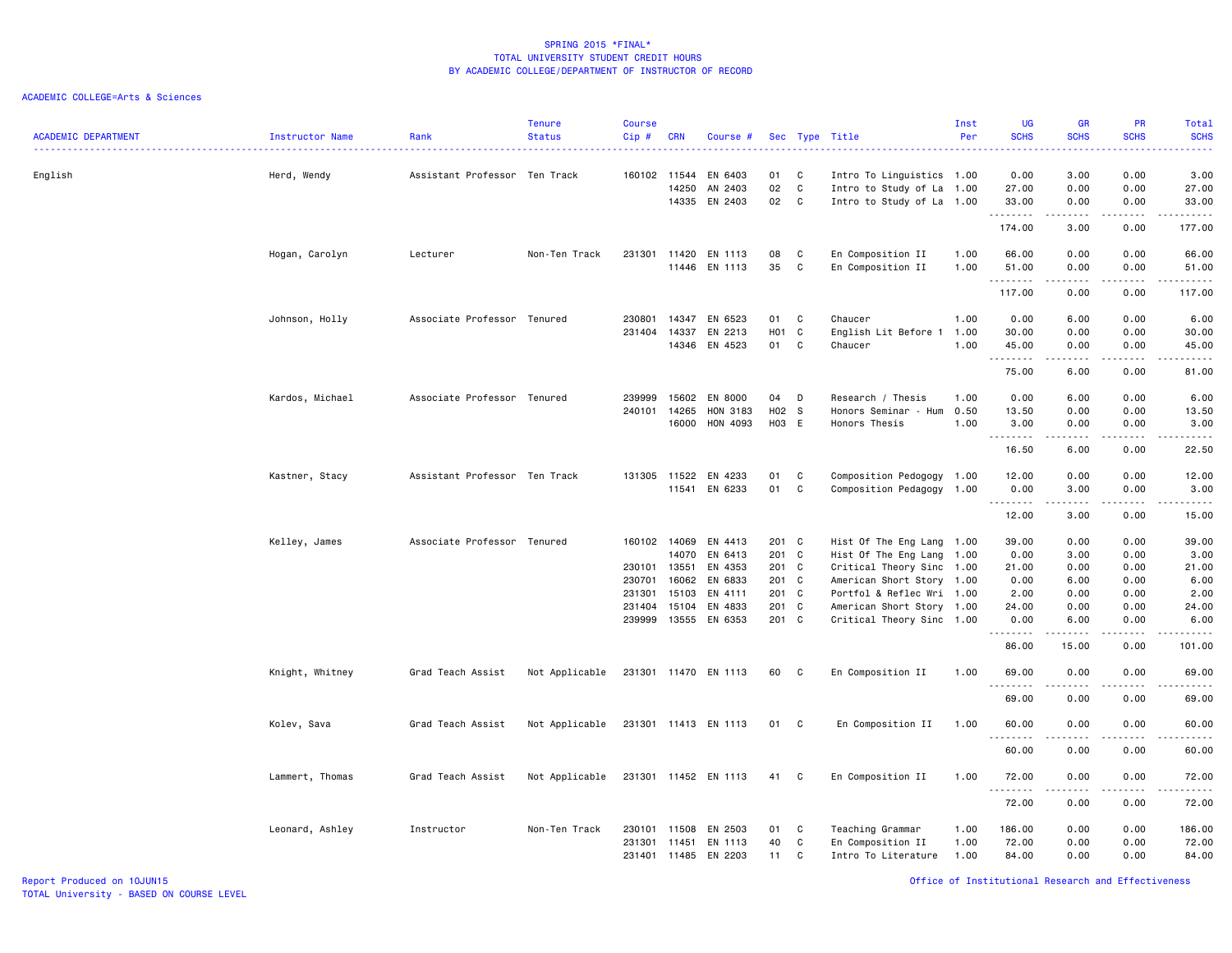| <b>ACADEMIC DEPARTMENT</b> | Instructor Name   | Rank                          | <b>Tenure</b><br><b>Status</b> | <b>Course</b><br>$Cip$ # | <b>CRN</b>   | Course #                 |          |              | Sec Type Title                                    | Inst<br>Per | <b>UG</b><br><b>SCHS</b>                                                                                                                                                                                                                                                                                                                                                                                                                                                               | <b>GR</b><br><b>SCHS</b> | <b>PR</b><br><b>SCHS</b>     | Total<br><b>SCHS</b>                                                                                                                                 |
|----------------------------|-------------------|-------------------------------|--------------------------------|--------------------------|--------------|--------------------------|----------|--------------|---------------------------------------------------|-------------|----------------------------------------------------------------------------------------------------------------------------------------------------------------------------------------------------------------------------------------------------------------------------------------------------------------------------------------------------------------------------------------------------------------------------------------------------------------------------------------|--------------------------|------------------------------|------------------------------------------------------------------------------------------------------------------------------------------------------|
|                            |                   |                               |                                |                          |              |                          |          |              |                                                   |             | .                                                                                                                                                                                                                                                                                                                                                                                                                                                                                      |                          | $   -$                       | . <u>.</u> .                                                                                                                                         |
|                            |                   |                               |                                |                          |              |                          |          |              |                                                   |             | 342.00                                                                                                                                                                                                                                                                                                                                                                                                                                                                                 | 0.00                     | 0.00                         | 342.00                                                                                                                                               |
| English                    | Little, Matthew   | Associate Professor Tenured   |                                |                          | 231101 11540 | EN 6223                  | 01       | C            | Prin Legal Writing                                | 1.00        | 0.00                                                                                                                                                                                                                                                                                                                                                                                                                                                                                   | 6.00                     | 0.00                         | 6.00                                                                                                                                                 |
|                            |                   |                               |                                | 231303                   | 11521        | EN 4223                  | 01       | C            | Prin Legal Writing                                | 1.00        | 51.00                                                                                                                                                                                                                                                                                                                                                                                                                                                                                  | 0.00                     | 0.00                         | 51.00                                                                                                                                                |
|                            |                   |                               |                                |                          | 231402 11500 | EN 2253                  | 04       | C            | American Lit After 1 1.00                         |             | 39.00                                                                                                                                                                                                                                                                                                                                                                                                                                                                                  | 0.00<br>د د د د د        | 0.00<br>.                    | 39.00<br>.                                                                                                                                           |
|                            |                   |                               |                                |                          |              |                          |          |              |                                                   |             | 90.00                                                                                                                                                                                                                                                                                                                                                                                                                                                                                  | 6.00                     | 0.00                         | 96.00                                                                                                                                                |
|                            | Lockhart, Cory    | Lecturer                      | Non-Ten Track                  |                          | 231301 11469 | EN 1113                  | 59       | C            | En Composition II                                 | 1.00        | 66.00                                                                                                                                                                                                                                                                                                                                                                                                                                                                                  | 0.00                     | 0.00                         | 66.00                                                                                                                                                |
|                            |                   |                               |                                |                          | 11471        | EN 1113                  | 61       | C            | En Composition II                                 | 1.00        | 69.00                                                                                                                                                                                                                                                                                                                                                                                                                                                                                  | 0.00                     | 0.00                         | 69.00                                                                                                                                                |
|                            |                   |                               |                                |                          |              |                          |          |              |                                                   |             | .<br>135.00                                                                                                                                                                                                                                                                                                                                                                                                                                                                            | 0.00                     | 0.00                         | والمستحدث<br>135.00                                                                                                                                  |
|                            | Long, Jeffrey     | Lecturer                      | Non-Ten Track                  |                          |              | 231301 11444 EN 1113     | 33       | C            | En Composition II                                 | 1.00        | 66.00                                                                                                                                                                                                                                                                                                                                                                                                                                                                                  | 0.00                     | 0.00                         | 66.00                                                                                                                                                |
|                            |                   |                               |                                |                          |              | 11464 EN 1113            | 54       | C            | En Composition II                                 | 1.00        | 63.00                                                                                                                                                                                                                                                                                                                                                                                                                                                                                  | 0.00                     | 0.00                         | 63.00                                                                                                                                                |
|                            |                   |                               |                                |                          |              |                          |          |              |                                                   |             | .<br>129.00                                                                                                                                                                                                                                                                                                                                                                                                                                                                            | د د د د د<br>0.00        | .<br>0.00                    | .<br>129.00                                                                                                                                          |
|                            | Long, Loreeda     | Grad Teach Assist             | Not Applicable                 |                          |              | 231301 11436 EN 1113     | 24       | C            | En Composition II                                 | 1.00        | 69.00                                                                                                                                                                                                                                                                                                                                                                                                                                                                                  | 0.00                     | 0.00                         | 69.00                                                                                                                                                |
|                            |                   |                               |                                |                          |              |                          |          |              |                                                   |             | $\begin{array}{cccccccccccccc} \multicolumn{2}{c}{} & \multicolumn{2}{c}{} & \multicolumn{2}{c}{} & \multicolumn{2}{c}{} & \multicolumn{2}{c}{} & \multicolumn{2}{c}{} & \multicolumn{2}{c}{} & \multicolumn{2}{c}{} & \multicolumn{2}{c}{} & \multicolumn{2}{c}{} & \multicolumn{2}{c}{} & \multicolumn{2}{c}{} & \multicolumn{2}{c}{} & \multicolumn{2}{c}{} & \multicolumn{2}{c}{} & \multicolumn{2}{c}{} & \multicolumn{2}{c}{} & \multicolumn{2}{c}{} & \multicolumn{2}{c}{} & \$ |                          |                              | .                                                                                                                                                    |
|                            |                   |                               |                                |                          |              |                          |          |              |                                                   |             | 69.00                                                                                                                                                                                                                                                                                                                                                                                                                                                                                  | 0.00                     | 0.00                         | 69.00                                                                                                                                                |
|                            | Lyons, Richard    | Professor                     | Tenured                        |                          | 231302 11511 | EN 3303                  | 03       | C            | Creative Writing                                  | 1.00        | 42.00                                                                                                                                                                                                                                                                                                                                                                                                                                                                                  | 0.00                     | 0.00                         | 42.00                                                                                                                                                |
|                            |                   |                               |                                | 239999                   | 15599        | EN 8000                  | 03       | D            | Research / Thesis                                 | 1.00        | 0.00<br>.                                                                                                                                                                                                                                                                                                                                                                                                                                                                              | 9.00                     | 0.00<br>----                 | 9.00<br>$\sim$ $\sim$ $\sim$ $\sim$ $\sim$                                                                                                           |
|                            |                   |                               |                                |                          |              |                          |          |              |                                                   |             | 42.00                                                                                                                                                                                                                                                                                                                                                                                                                                                                                  | 9.00                     | 0.00                         | 51.00                                                                                                                                                |
|                            | Mallory-Kani, Amy | Assistant Professor Ten Track |                                | 231401                   | 14353        | EN 8533                  | 01       | s            | Stu En Lit 1660-1832                              | 1.00        | 0.00                                                                                                                                                                                                                                                                                                                                                                                                                                                                                   | 24.00                    | 0.00                         | 24.00                                                                                                                                                |
|                            |                   |                               |                                | 231404                   |              | 11494 EN 2223            | 04       | C            | English Lit After 18 1.00                         |             | 75.00                                                                                                                                                                                                                                                                                                                                                                                                                                                                                  | 0.00                     | 0.00                         | 75.00                                                                                                                                                |
|                            |                   |                               |                                |                          |              |                          |          |              |                                                   |             | .<br>75.00                                                                                                                                                                                                                                                                                                                                                                                                                                                                             | .<br>24.00               | .<br>0.00                    | $\sim$<br>99.00                                                                                                                                      |
|                            |                   |                               |                                |                          |              |                          |          |              |                                                   |             |                                                                                                                                                                                                                                                                                                                                                                                                                                                                                        |                          |                              |                                                                                                                                                      |
|                            | Marsh, Kelly      | Associate Professor Tenured   |                                | 231401                   | 11518        | EN 3513<br>11556 EN 8593 | 01<br>01 | C<br>s       | Women and Literature<br>Stu Postcolonial Lit 1.00 | 1.00        | 51.00<br>0.00                                                                                                                                                                                                                                                                                                                                                                                                                                                                          | 0.00<br>27.00            | 0.00<br>0.00                 | 51.00<br>27.00                                                                                                                                       |
|                            |                   |                               |                                |                          |              |                          |          |              |                                                   |             | .                                                                                                                                                                                                                                                                                                                                                                                                                                                                                      |                          | .                            | $\frac{1}{2} \left( \frac{1}{2} \right) \left( \frac{1}{2} \right) \left( \frac{1}{2} \right) \left( \frac{1}{2} \right) \left( \frac{1}{2} \right)$ |
|                            |                   |                               |                                |                          |              |                          |          |              |                                                   |             | 51.00                                                                                                                                                                                                                                                                                                                                                                                                                                                                                  | 27.00                    | 0.00                         | 78.00                                                                                                                                                |
|                            | Mattison, Suzanne | Non-Faculty                   | Not Applicable                 | 231303                   |              | 10140 AIS 3203           | 02       | $\mathbf{C}$ | Prof Writing ANR Hum                              | 1.00        | 78.00                                                                                                                                                                                                                                                                                                                                                                                                                                                                                  | 0.00                     | 0.00                         | 78.00                                                                                                                                                |
|                            |                   |                               |                                |                          |              |                          |          |              |                                                   |             | .<br>78.00                                                                                                                                                                                                                                                                                                                                                                                                                                                                             | .<br>0.00                | $\sim$ $\sim$ $\sim$<br>0.00 | .<br>78.00                                                                                                                                           |
|                            |                   |                               |                                |                          |              |                          |          |              |                                                   |             |                                                                                                                                                                                                                                                                                                                                                                                                                                                                                        |                          |                              |                                                                                                                                                      |
|                            | McCool, Brenda    | Lecturer                      | Not Applicable                 |                          |              | 231301 11397 EN 1103     | 01 C     |              | En Composition I                                  | 1.00        | 66.00<br>.                                                                                                                                                                                                                                                                                                                                                                                                                                                                             | 0.00                     | 0.00                         | 66.00<br>$    -$                                                                                                                                     |
|                            |                   |                               |                                |                          |              |                          |          |              |                                                   |             | 66.00                                                                                                                                                                                                                                                                                                                                                                                                                                                                                  | 0.00                     | 0.00                         | 66.00                                                                                                                                                |
|                            | Mears, Nicklaus   | Grad Teach Assist             | Not Applicable                 |                          |              | 231301 11450 EN 1113     | 39 C     |              | En Composition II                                 | 1.00        | 72.00                                                                                                                                                                                                                                                                                                                                                                                                                                                                                  | 0.00                     | 0.00                         | 72.00                                                                                                                                                |
|                            |                   |                               |                                |                          |              |                          |          |              |                                                   |             | .<br>72.00                                                                                                                                                                                                                                                                                                                                                                                                                                                                             | <u>.</u><br>0.00         | .<br>0.00                    | .<br>72.00                                                                                                                                           |
|                            |                   |                               |                                |                          |              |                          |          |              |                                                   |             |                                                                                                                                                                                                                                                                                                                                                                                                                                                                                        |                          |                              |                                                                                                                                                      |
|                            | Morgan, Matthew   | Grad Teach Assist             | Not Applicable                 |                          |              | 231301 11440 EN 1113     | 29       | C            | En Composition II                                 | 1.00        | 72.00                                                                                                                                                                                                                                                                                                                                                                                                                                                                                  | 0.00                     | 0.00                         | 72.00                                                                                                                                                |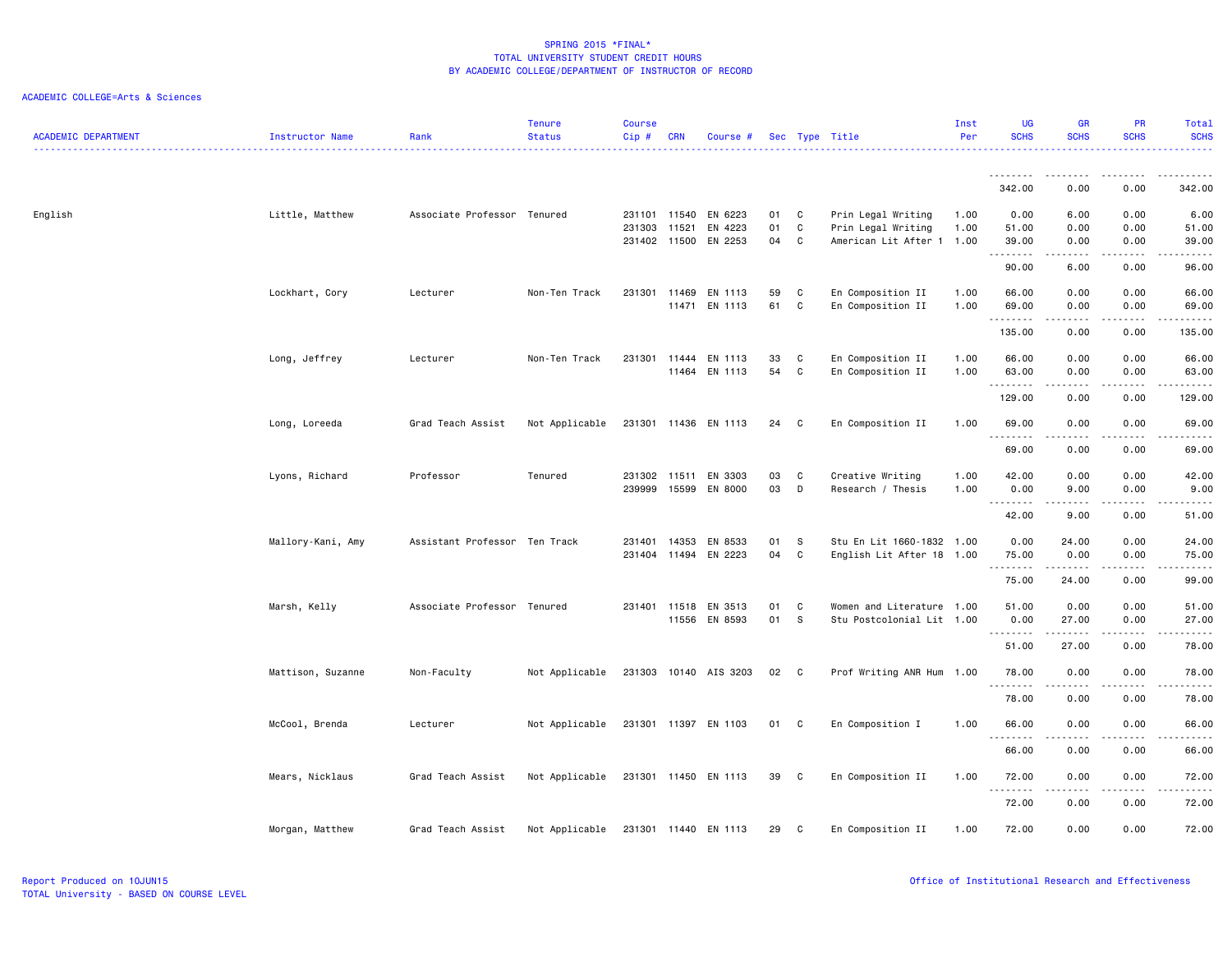| <b>ACADEMIC DEPARTMENT</b> | Instructor Name   | Rank                        | <b>Tenure</b><br><b>Status</b> | <b>Course</b><br>Cip#      | <b>CRN</b>              | Course #                      |                         |                        | Sec Type Title                                                                | Inst<br>Per          | <b>UG</b><br><b>SCHS</b> | <b>GR</b><br><b>SCHS</b>                                                                                                                                     | PR<br><b>SCHS</b>            | Total<br><b>SCHS</b><br>$\frac{1}{2} \left( \frac{1}{2} \right) \left( \frac{1}{2} \right) \left( \frac{1}{2} \right) \left( \frac{1}{2} \right)$ |
|----------------------------|-------------------|-----------------------------|--------------------------------|----------------------------|-------------------------|-------------------------------|-------------------------|------------------------|-------------------------------------------------------------------------------|----------------------|--------------------------|--------------------------------------------------------------------------------------------------------------------------------------------------------------|------------------------------|---------------------------------------------------------------------------------------------------------------------------------------------------|
|                            |                   |                             |                                |                            |                         |                               |                         |                        |                                                                               |                      |                          |                                                                                                                                                              |                              |                                                                                                                                                   |
|                            |                   |                             |                                |                            |                         |                               |                         |                        |                                                                               |                      | 72.00                    | 0.00                                                                                                                                                         | 0.00                         | 72.00                                                                                                                                             |
| English                    | Moseley, Jessica  | Lecturer                    | Non-Ten Track                  | 231301 11416               | 11431                   | EN 1113<br>EN 1113            | 04<br>19                | C<br>C                 | En Composition II<br>En Composition II                                        | 1.00<br>1.00         | 66.00<br>72.00<br>.      | 0.00<br>0.00<br>.                                                                                                                                            | 0.00<br>0.00<br>د د د د      | 66.00<br>72.00<br>.                                                                                                                               |
|                            |                   |                             |                                |                            |                         |                               |                         |                        |                                                                               |                      | 138.00                   | 0.00                                                                                                                                                         | 0.00                         | 138.00                                                                                                                                            |
|                            | O'Neill, Bonnie   | Associate Professor Tenured |                                | 231402<br>239999           | 11495<br>14195          | EN 2243<br>EN 4990            | 01<br>01                | C<br>C                 | American Lit Before<br>Special Topic In EN                                    | 1.00<br>1.00         | 84.00<br>36.00           | 0.00<br>0.00                                                                                                                                                 | 0.00<br>0.00                 | 84.00<br>36.00                                                                                                                                    |
|                            |                   |                             |                                |                            |                         |                               |                         |                        |                                                                               |                      | .<br>120.00              | 0.00                                                                                                                                                         | $- - -$<br>0.00              | .<br>120.00                                                                                                                                       |
|                            | Olson, Peter      | Lecturer                    | Non-Ten Track                  | 231301<br>231303<br>231404 | 13744<br>13746<br>13745 | EN 1113<br>EN 3313<br>EN 2223 | 501 C<br>501 C<br>501 C |                        | En Composition II<br>Writing for the Work 1.00<br>English Lit After 18 1.00   | 1.00                 | 60.00<br>54.00<br>48.00  | 0.00<br>0.00<br>0.00                                                                                                                                         | 0.00<br>0.00<br>0.00         | 60.00<br>54.00<br>48.00                                                                                                                           |
|                            |                   |                             |                                |                            |                         |                               |                         |                        |                                                                               |                      | <u>.</u><br>162.00       | <u>.</u><br>0.00                                                                                                                                             | .<br>0.00                    | .<br>162.00                                                                                                                                       |
|                            | Pierce, Catherine | Associate Professor Tenured |                                | 231302<br>239999           | 11510<br>14197<br>14958 | EN 3303<br>EN 4990<br>EN 4000 | 02<br>02<br>01          | C<br>C<br>$\mathbf{I}$ | Creative Writing<br>Special Topic In EN<br>Directed Indiv Study 1.00          | 1.00<br>1.00         | 42.00<br>24.00<br>3.00   | 0.00<br>0.00<br>0.00                                                                                                                                         | 0.00<br>0.00<br>0.00         | 42.00<br>24.00<br>3.00                                                                                                                            |
|                            |                   |                             |                                |                            |                         |                               |                         |                        |                                                                               |                      | .<br>69.00               | $\frac{1}{2} \left( \frac{1}{2} \right) \left( \frac{1}{2} \right) \left( \frac{1}{2} \right) \left( \frac{1}{2} \right) \left( \frac{1}{2} \right)$<br>0.00 | .<br>0.00                    | .<br>69.00                                                                                                                                        |
|                            | Pizer, Ginger     | Associate Professor Tenured |                                | 160102                     | 11526<br>11533          | EN 4413<br>EN 4633            | 01<br>01                | C<br>C                 | Hist Of The Eng Lang 1.00<br>Language & Society                               | 1.00                 | 30.00<br>12.00           | 0.00<br>0.00                                                                                                                                                 | 0.00<br>0.00                 | 30.00<br>12.00                                                                                                                                    |
|                            |                   |                             |                                | 239999<br>451101           | 11545<br>16411<br>10188 | EN 6413<br>EN 4000<br>AN 4633 | 01<br>04<br>01          | C<br>$\mathbf{I}$<br>C | Hist Of The Eng Lang 1.00<br>Directed Indiv Study 1.00<br>Language & Society  | 1.00                 | 0.00<br>1.00<br>9.00     | 9.00<br>0.00<br>0.00                                                                                                                                         | 0.00<br>0.00<br>0.00         | 9.00<br>1.00<br>9.00                                                                                                                              |
|                            |                   |                             |                                |                            | 10192<br>11549<br>13303 | AN 6633<br>EN 6633<br>SO 4633 | 01<br>01<br>01          | C<br>C<br>C            | Language & Society<br>Language & Society<br>Language & Society                | 1.00<br>1.00<br>1.00 | 0.00<br>0.00<br>15.00    | 3.00<br>15.00<br>0.00                                                                                                                                        | 0.00<br>0.00<br>0.00         | 3.00<br>15.00<br>15.00                                                                                                                            |
|                            |                   |                             |                                |                            |                         |                               |                         |                        |                                                                               |                      | .<br>67.00               | .<br>27.00                                                                                                                                                   | .<br>0.00                    | .<br>94.00                                                                                                                                        |
|                            | Price, Marty      | Instructor                  | Non-Ten Track                  | 231402<br>231404 11488     | 11497<br>11491          | EN 2243<br>EN 2213<br>EN 2213 | 03<br>01<br>04          | C<br>C<br>$\mathbf c$  | American Lit Before<br>English Lit Before 1 1.00<br>English Lit Before 1 1.00 | 1.00                 | 78.00<br>63.00<br>84.00  | 0.00<br>0.00<br>0.00<br>.                                                                                                                                    | 0.00<br>0.00<br>0.00<br>---- | 78.00<br>63.00<br>84.00                                                                                                                           |
|                            |                   |                             |                                |                            |                         |                               |                         |                        |                                                                               |                      | .<br>225.00              | 0.00                                                                                                                                                         | 0.00                         | .<br>225.00                                                                                                                                       |
|                            | Purl, Laura       | Grad Teach Assist           | Not Applicable                 |                            |                         | 231301 11439 EN 1113          | 27                      | C.                     | En Composition II                                                             | 1.00                 | 60.00<br>--------        | 0.00                                                                                                                                                         | 0.00                         | 60.00<br>.                                                                                                                                        |
|                            |                   |                             |                                |                            |                         |                               |                         |                        |                                                                               |                      | 60.00                    | 0.00                                                                                                                                                         | 0.00                         | 60.00                                                                                                                                             |
|                            | Raymond, Richard  | Professor                   | Tenured                        |                            |                         | 231303 11515 EN 3313          | 01                      | C                      | Writing for the Work 1.00                                                     |                      | 60.00<br><u>.</u>        | 0.00<br>.                                                                                                                                                    | 0.00<br>$\frac{1}{2}$        | 60.00<br>.                                                                                                                                        |
|                            |                   |                             |                                |                            |                         |                               |                         |                        |                                                                               |                      | 60.00                    | 0.00                                                                                                                                                         | 0.00                         | 60.00                                                                                                                                             |
|                            | Redd, James       | Lecturer                    | Non-Ten Track                  | 231301 11400               | 11410<br>11411          | EN 1103<br>EN 1103<br>EN 1103 | 04<br>16<br>17          | C<br>C<br>C            | En Composition I<br>En Composition I<br>En Composition I                      | 1.00<br>1.00<br>1.00 | 66.00<br>66.00<br>69.00  | 0.00<br>0.00<br>0.00                                                                                                                                         | 0.00<br>0.00<br>0.00         | 66.00<br>66.00<br>69.00                                                                                                                           |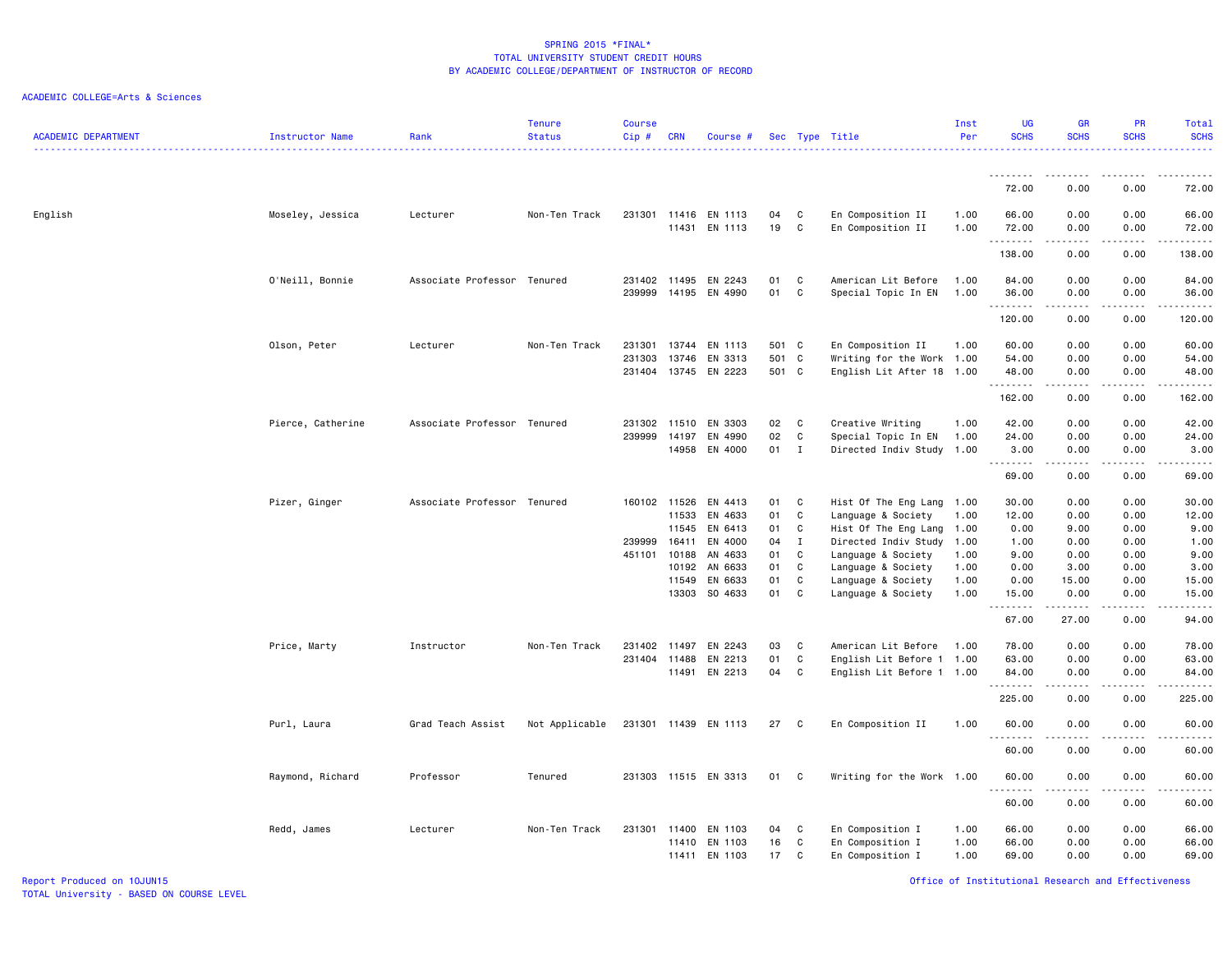| <b>ACADEMIC DEPARTMENT</b> | Instructor Name      | Rank<br>. <u>.</u>            | <b>Tenure</b><br><b>Status</b> | <b>Course</b><br>Cip#  | <b>CRN</b>                                | Course #                                                 |                            |                       | Sec Type Title                                                                                                                    | Inst<br>Per                  | <b>UG</b><br><b>SCHS</b>               | GR<br><b>SCHS</b>                    | PR<br><b>SCHS</b>                    | <b>Total</b><br><b>SCHS</b><br>بالمحامي                                                                                                                        |
|----------------------------|----------------------|-------------------------------|--------------------------------|------------------------|-------------------------------------------|----------------------------------------------------------|----------------------------|-----------------------|-----------------------------------------------------------------------------------------------------------------------------------|------------------------------|----------------------------------------|--------------------------------------|--------------------------------------|----------------------------------------------------------------------------------------------------------------------------------------------------------------|
| English                    | Redd, James          | Lecturer                      | Non-Ten Track                  | 231401                 |                                           | 14336 EN 2273                                            | 01                         | C                     | World Literature Bef 1.00                                                                                                         |                              | 66.00<br>.                             | 0.00                                 | 0.00                                 | 66.00<br>$\begin{array}{cccccccccccccc} \bullet & \bullet & \bullet & \bullet & \bullet & \bullet & \bullet & \bullet \end{array}$                             |
|                            |                      |                               |                                |                        |                                           |                                                          |                            |                       |                                                                                                                                   |                              | 267.00                                 | 0.00                                 | 0.00                                 | 267.00                                                                                                                                                         |
|                            | Robinson, Kristopher | Lecturer                      | Non-Ten Track                  | 231301                 | 11435<br>11466                            | EN 1113<br>EN 1113                                       | 23<br>56                   | C<br>C                | En Composition II<br>En Composition II                                                                                            | 1.00<br>1.00                 | 66.00<br>72.00                         | 0.00<br>0.00                         | 0.00<br>0.00                         | 66.00<br>72.00                                                                                                                                                 |
|                            |                      |                               |                                |                        |                                           |                                                          |                            |                       |                                                                                                                                   |                              | .<br>138.00                            | -----<br>0.00                        | بالأباد<br>0.00                      | .<br>138.00                                                                                                                                                    |
|                            | Sanders, Shelly      | Instructor                    | Non-Ten Track                  | 231301<br>231401       | 11432<br>11481                            | EN 1113<br>EN 2203                                       | 20<br>07                   | C<br>C                | En Composition II<br>Intro To Literature                                                                                          | 1.00<br>1.00                 | 51.00<br>87.00                         | 0.00<br>0.00                         | 0.00<br>0.00                         | 51.00<br>87.00                                                                                                                                                 |
|                            |                      |                               |                                |                        |                                           |                                                          |                            |                       |                                                                                                                                   |                              | .<br>138.00                            | 0.00                                 | 0.00                                 | .<br>138.00                                                                                                                                                    |
|                            | Shaffer, Donald      | Associate Professor Tenured   |                                | 050201<br>231402       | 10002<br>16017                            | AAS 1063<br>EN 2253                                      | 01<br>01                   | C<br>C                | Intro to African Ame 1.00<br>American Lit After 1 1.00                                                                            |                              | 162.00<br>42.00                        | 0.00<br>0.00                         | 0.00<br>0.00                         | 162.00<br>42.00                                                                                                                                                |
|                            |                      |                               |                                |                        |                                           |                                                          |                            |                       |                                                                                                                                   |                              | .<br>204.00                            | -----<br>0.00                        | .<br>0.00                            | .<br>204.00                                                                                                                                                    |
|                            | Sheperis, Claire     | Instructor                    | Non-Ten Track                  | 231301<br>231401 11480 | 11399<br>11407<br>11449                   | EN 1103<br>EN 1103<br>EN 1113<br>EN 2203                 | 03<br>12<br>38<br>06       | C<br>C<br>C<br>C      | En Composition I<br>En Composition I<br>En Composition II<br>Intro To Literature                                                  | 1.00<br>1.00<br>1.00<br>1.00 | 69.00<br>57.00<br>69.00<br>87.00       | 0.00<br>0.00<br>0.00<br>0.00         | 0.00<br>0.00<br>0.00<br>0.00         | 69.00<br>57.00<br>69.00<br>87.00                                                                                                                               |
|                            |                      |                               |                                |                        |                                           |                                                          |                            |                       |                                                                                                                                   |                              | .<br>282.00                            | 0.00                                 | 0.00                                 | $\frac{1}{2} \left( \frac{1}{2} \right) \left( \frac{1}{2} \right) \left( \frac{1}{2} \right) \left( \frac{1}{2} \right) \left( \frac{1}{2} \right)$<br>282.00 |
|                            | Slimp, Cynthia       | Lecturer                      | Non-Ten Track                  | 231303<br>231401       | 13547                                     | EN 3313<br>13545 EN 2203                                 | 201 C<br>201 C             |                       | Writing for the Work 1.00<br>Intro To Literature                                                                                  | 1.00                         | 33.00<br>24.00                         | 0.00<br>0.00                         | 0.00<br>0.00                         | 33.00<br>24.00                                                                                                                                                 |
|                            |                      |                               |                                |                        |                                           |                                                          |                            |                       |                                                                                                                                   |                              | .<br>57.00                             | 0.00                                 | $\sim$ $\sim$ $\sim$ $\sim$<br>0.00  | $\frac{1}{2} \left( \frac{1}{2} \right) \left( \frac{1}{2} \right) \left( \frac{1}{2} \right) \left( \frac{1}{2} \right) \left( \frac{1}{2} \right)$<br>57.00  |
|                            | Sneed, Sarah         | Instructor                    | Non-Ten Track                  | 231301                 | 11408<br>11409                            | EN 1103<br>EN 1103                                       | 13<br>15                   | C<br>C                | En Composition I<br>En Composition I                                                                                              | 1.00<br>1.00                 | 69.00<br>72.00<br>. <b>.</b>           | 0.00<br>0.00<br>.                    | 0.00<br>0.00<br>.                    | 69.00<br>72.00<br>.                                                                                                                                            |
|                            |                      |                               |                                |                        |                                           |                                                          |                            |                       |                                                                                                                                   |                              | 141.00                                 | 0.00                                 | 0.00                                 | 141.00                                                                                                                                                         |
|                            | Spain, Andrea        | Assistant Professor Ten Track |                                | 231401<br>239999       | 11503<br>11506<br>15276                   | EN 2283<br>EN 2434<br>EN 8000                            | 01<br>01<br>02             | C<br>B<br>D           | World Literature Aft 1.00<br>Literature And Film<br>Research / Thesis                                                             | 1.00<br>1.00                 | 63.00<br>68.00<br>0.00                 | 0.00<br>0.00<br>3.00                 | 0.00<br>0.00<br>0.00                 | 63.00<br>68.00<br>3.00                                                                                                                                         |
|                            |                      |                               |                                |                        |                                           |                                                          |                            |                       |                                                                                                                                   |                              | 131.00                                 | $- - - - -$<br>3.00                  | .<br>0.00                            | ------<br>134.00                                                                                                                                               |
|                            | Spurlock, Ann        | Instructor                    | Non-Ten Track                  |                        |                                           | 231301 11539 EN 6013                                     | 01                         | E                     | Tchng Col Writing                                                                                                                 | 1.00                         | 0.00                                   | 48.00                                | 0.00                                 | 48.00                                                                                                                                                          |
|                            |                      |                               |                                |                        |                                           |                                                          |                            |                       |                                                                                                                                   |                              | . <b>.</b><br>0.00                     | 48.00                                | 0.00                                 | .<br>48.00                                                                                                                                                     |
|                            | Stamps, Alison       | Non-Faculty                   | Not Applicable                 | 131401                 | 11673<br>11680<br>11681<br>11682<br>11684 | ESL 5110<br>ESL 5120<br>ESL 5313<br>ESL 5313<br>ESL 5313 | 01<br>04<br>01<br>02<br>04 | C<br>C<br>C<br>C<br>C | American Lang & Cul<br>American Lang & Cul<br>Classroom Comm & Pre 1.00<br>Classroom Comm & Pre 1.00<br>Classroom Comm & Pre 1.00 | 1.00<br>1.00                 | 3.00<br>36.00<br>3.00<br>3.00<br>12.00 | 0.00<br>0.00<br>0.00<br>0.00<br>0.00 | 0.00<br>0.00<br>0.00<br>0.00<br>0.00 | 3.00<br>36.00<br>3.00<br>3.00<br>12.00                                                                                                                         |
|                            |                      |                               |                                |                        | 11685<br>11688                            | ESL 5323<br>ESL 5323                                     | 01<br>04                   | C<br>C                | Academic Research an 1.00<br>Academic Research an 1.00                                                                            |                              | 3.00<br>66.00                          | 0.00<br>0.00                         | 0.00<br>0.00                         | 3.00<br>66.00                                                                                                                                                  |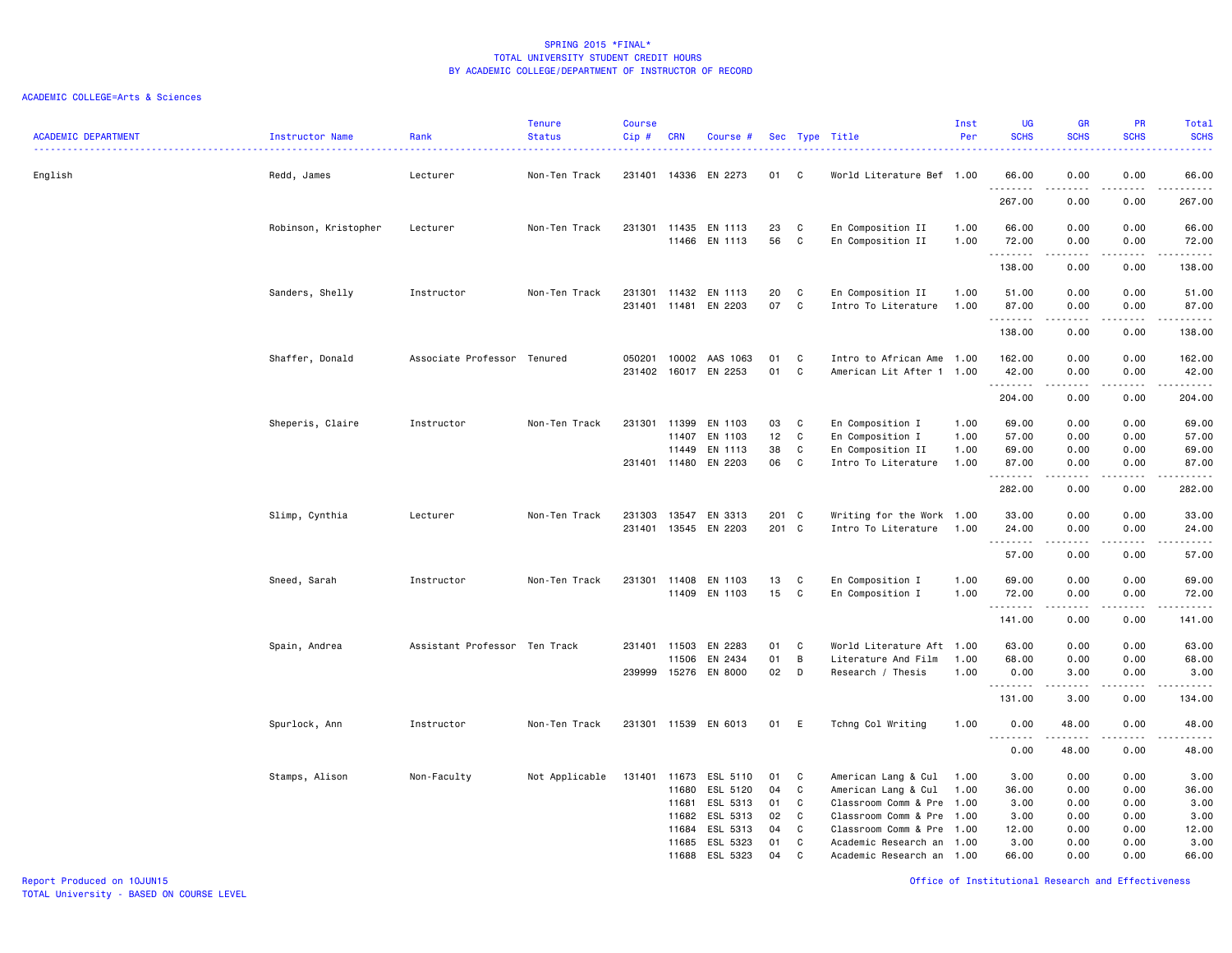| <b>ACADEMIC DEPARTMENT</b> | Instructor Name    | Rank<br>.                     | <b>Tenure</b><br><b>Status</b> | <b>Course</b><br>Cip# | <b>CRN</b> | Course #              |                 |              | Sec Type Title            | Inst<br>Per | <b>UG</b><br><b>SCHS</b><br>$\frac{1}{2} \left( \frac{1}{2} \right) \left( \frac{1}{2} \right) \left( \frac{1}{2} \right)$ | <b>GR</b><br><b>SCHS</b>                                                                                                                                                                                                                                                                                                                     | PR<br><b>SCHS</b><br>.              | <b>Total</b><br><b>SCHS</b><br>$\frac{1}{2} \left( \frac{1}{2} \right) \left( \frac{1}{2} \right) \left( \frac{1}{2} \right) \left( \frac{1}{2} \right)$      |
|----------------------------|--------------------|-------------------------------|--------------------------------|-----------------------|------------|-----------------------|-----------------|--------------|---------------------------|-------------|----------------------------------------------------------------------------------------------------------------------------|----------------------------------------------------------------------------------------------------------------------------------------------------------------------------------------------------------------------------------------------------------------------------------------------------------------------------------------------|-------------------------------------|---------------------------------------------------------------------------------------------------------------------------------------------------------------|
| English                    | Stamps, Alison     | Non-Faculty                   | Not Applicable                 |                       |            | 131401 11689 ESL 5333 | 01              | C            | Critical Reading          | 1.00        | 3.00<br>--------                                                                                                           | 0.00                                                                                                                                                                                                                                                                                                                                         | 0.00<br>.                           | 3.00<br>.                                                                                                                                                     |
|                            |                    |                               |                                |                       |            |                       |                 |              |                           |             | 129.00                                                                                                                     | 0.00                                                                                                                                                                                                                                                                                                                                         | 0.00                                | 129.00                                                                                                                                                        |
|                            | Stinson, Emily     | Lecturer                      | Non-Ten Track                  | 130301                | 13839      | LSK 6013              | 501 C           |              | Academic Writing for 1.00 |             | 0.00                                                                                                                       | 18.00                                                                                                                                                                                                                                                                                                                                        | 0.00                                | 18.00                                                                                                                                                         |
|                            |                    |                               |                                | 231301                | 11425      | EN 1113               | 13              | C.           | En Composition II         | 1.00        | 69.00                                                                                                                      | 0.00                                                                                                                                                                                                                                                                                                                                         | 0.00                                | 69.00                                                                                                                                                         |
|                            |                    |                               |                                |                       | 11438      | EN 1113               | 26              | C            | En Composition II         | 1.00        | 69.00                                                                                                                      | 0.00                                                                                                                                                                                                                                                                                                                                         | 0.00                                | 69.00                                                                                                                                                         |
|                            |                    |                               |                                | 231401 11476          |            | EN 2203               | 02              | C            | Intro To Literature       | 1.00        | 90.00                                                                                                                      | 0.00                                                                                                                                                                                                                                                                                                                                         | 0.00                                | 90.00                                                                                                                                                         |
|                            |                    |                               |                                |                       | 11479      | EN 2203               | 05              | $\mathbf{C}$ | Intro To Literature       | 1.00        | 90.00<br>.                                                                                                                 | 0.00<br>$\frac{1}{2} \left( \frac{1}{2} \right) \left( \frac{1}{2} \right) \left( \frac{1}{2} \right) \left( \frac{1}{2} \right) \left( \frac{1}{2} \right)$                                                                                                                                                                                 | 0.00                                | 90.00<br>.                                                                                                                                                    |
|                            |                    |                               |                                |                       |            |                       |                 |              |                           |             | 318.00                                                                                                                     | 18.00                                                                                                                                                                                                                                                                                                                                        | 0.00                                | 336.00                                                                                                                                                        |
|                            | Stubbs, Tia        | Lecturer                      | Non-Ten Track                  | 231301                | 11405      | EN 1103               | 10 <sub>1</sub> | C            | En Composition I          | 1.00        | 69.00                                                                                                                      | 0.00                                                                                                                                                                                                                                                                                                                                         | 0.00                                | 69.00                                                                                                                                                         |
|                            |                    |                               |                                |                       | 11459      | EN 1113               | 49              | C            | En Composition II         | 1.00        | 72.00<br>.                                                                                                                 | 0.00                                                                                                                                                                                                                                                                                                                                         | 0.00                                | 72.00<br>.                                                                                                                                                    |
|                            |                    |                               |                                |                       |            |                       |                 |              |                           |             | 141.00                                                                                                                     | 0.00                                                                                                                                                                                                                                                                                                                                         | 0.00                                | 141.00                                                                                                                                                        |
|                            | Thompson, Jermaine | Grad Teach Assist             | Not Applicable                 |                       |            | 231301 11462 EN 1113  | 52              | $\mathbf{C}$ | En Composition II         | 1.00        | 72.00<br>.                                                                                                                 | 0.00                                                                                                                                                                                                                                                                                                                                         | 0.00<br>.                           | 72.00<br>$\frac{1}{2}$                                                                                                                                        |
|                            |                    |                               |                                |                       |            |                       |                 |              |                           |             | 72.00                                                                                                                      | 0.00                                                                                                                                                                                                                                                                                                                                         | 0.00                                | 72.00                                                                                                                                                         |
|                            | Thompson, Jessica  | Instructor                    | Non-Ten Track                  | 230101                | 11396      | EN 0103               | 04              | C            | Basic English             | 1.00        | 36.00                                                                                                                      | 0.00                                                                                                                                                                                                                                                                                                                                         | 0.00                                | 36.00                                                                                                                                                         |
|                            |                    |                               |                                | 231301                | 11403      | EN 1103               | 08              | C            | En Composition I          | 1.00        | 69.00                                                                                                                      | 0.00                                                                                                                                                                                                                                                                                                                                         | 0.00                                | 69.00                                                                                                                                                         |
|                            |                    |                               |                                |                       | 11406      | EN 1103               | 11              | C            | En Composition I          | 1.00        | 66.00                                                                                                                      | 0.00                                                                                                                                                                                                                                                                                                                                         | 0.00                                | 66.00                                                                                                                                                         |
|                            |                    |                               |                                | 231401 11486          |            | EN 2203               | 12              | C            | Intro To Literature       | 1.00        | 87.00<br>.                                                                                                                 | 0.00<br>.                                                                                                                                                                                                                                                                                                                                    | 0.00<br>$\sim$ $\sim$ $\sim$ $\sim$ | 87.00<br>.                                                                                                                                                    |
|                            |                    |                               |                                |                       |            |                       |                 |              |                           |             | 258.00                                                                                                                     | 0.00                                                                                                                                                                                                                                                                                                                                         | 0.00                                | 258.00                                                                                                                                                        |
|                            | Townsend, Amanda   | Lecturer                      | Non-Ten Track                  | 231301                | 11442      | EN 1113               | 31              | C            | En Composition II         | 1.00        | 72.00                                                                                                                      | 0.00                                                                                                                                                                                                                                                                                                                                         | 0.00                                | 72.00                                                                                                                                                         |
|                            |                    |                               |                                |                       |            | 11456 EN 1113         | 45              | C            | En Composition II         | 1.00        | 66.00                                                                                                                      | 0.00                                                                                                                                                                                                                                                                                                                                         | 0.00                                | 66.00                                                                                                                                                         |
|                            |                    |                               |                                |                       |            |                       |                 |              |                           |             | .<br>138.00                                                                                                                | $\frac{1}{2} \left( \begin{array}{ccc} 1 & 0 & 0 & 0 \\ 0 & 0 & 0 & 0 \\ 0 & 0 & 0 & 0 \\ 0 & 0 & 0 & 0 \\ 0 & 0 & 0 & 0 \\ 0 & 0 & 0 & 0 \\ 0 & 0 & 0 & 0 \\ 0 & 0 & 0 & 0 \\ 0 & 0 & 0 & 0 \\ 0 & 0 & 0 & 0 \\ 0 & 0 & 0 & 0 & 0 \\ 0 & 0 & 0 & 0 & 0 \\ 0 & 0 & 0 & 0 & 0 \\ 0 & 0 & 0 & 0 & 0 \\ 0 & 0 & 0 & 0 & 0 \\ 0 & 0 & 0$<br>0.00 | .<br>0.00                           | .<br>138.00                                                                                                                                                   |
|                            | Trimm, James       | Lecturer                      | Non-Ten Track                  | 231301                | 11418      | EN 1113               | 06              | C            | En Composition II         | 1.00        | 69.00                                                                                                                      | 0.00                                                                                                                                                                                                                                                                                                                                         | 0.00                                | 69.00                                                                                                                                                         |
|                            |                    |                               |                                |                       | 11422      | EN 1113               | 10              | C            | En Composition II         | 1.00        | 72.00                                                                                                                      | 0.00                                                                                                                                                                                                                                                                                                                                         | 0.00                                | 72.00                                                                                                                                                         |
|                            |                    |                               |                                |                       |            | 231401 11477 EN 2203  | 03              | C            | Intro To Literature       | 1.00        | 90.00<br>.                                                                                                                 | 0.00<br>.                                                                                                                                                                                                                                                                                                                                    | 0.00<br>د د د د                     | 90.00<br>.                                                                                                                                                    |
|                            |                    |                               |                                |                       |            |                       |                 |              |                           |             | 231.00                                                                                                                     | 0.00                                                                                                                                                                                                                                                                                                                                         | 0.00                                | 231.00                                                                                                                                                        |
|                            | Vivier, Eric       | Assistant Professor Ten Track |                                | 240101                | 12182      | HON 1173              | H01 S           |              | The Quest II              | 1.00        | 45.00                                                                                                                      | 0.00                                                                                                                                                                                                                                                                                                                                         | 0.00                                | 45.00                                                                                                                                                         |
|                            |                    |                               |                                |                       |            | 12183 HON 1173        | H02 S           |              | The Quest II              | 1.00        | 45.00<br>$\sim$ $\sim$ $\sim$<br>$\sim$ $\sim$ $\sim$                                                                      | 0.00                                                                                                                                                                                                                                                                                                                                         | 0.00<br>$- - -$                     | 45.00<br>$\frac{1}{2} \left( \frac{1}{2} \right) \left( \frac{1}{2} \right) \left( \frac{1}{2} \right) \left( \frac{1}{2} \right) \left( \frac{1}{2} \right)$ |
|                            |                    |                               |                                |                       |            |                       |                 |              |                           |             | 90.00                                                                                                                      | 0.00                                                                                                                                                                                                                                                                                                                                         | 0.00                                | 90.00                                                                                                                                                         |
|                            | Voller, Leslie     | Instructor                    | Non-Ten Track                  | 230101                | 11394      | EN 0103               | 02              | C            | Basic English             | 1.00        | 30.00                                                                                                                      | 0.00                                                                                                                                                                                                                                                                                                                                         | 0.00                                | 30.00                                                                                                                                                         |
|                            |                    |                               |                                | 231301                | 11430      | EN 1113               | 18              | C            | En Composition II         | 1.00        | 66.00                                                                                                                      | 0.00                                                                                                                                                                                                                                                                                                                                         | 0.00                                | 66.00                                                                                                                                                         |
|                            |                    |                               |                                |                       |            | 231401 11507 EN 2443  | 01              | C            | Intro To Sci Fiction 1.00 |             | 48.00<br>.                                                                                                                 | 0.00<br>$\frac{1}{2} \left( \frac{1}{2} \right) \left( \frac{1}{2} \right) \left( \frac{1}{2} \right) \left( \frac{1}{2} \right) \left( \frac{1}{2} \right)$                                                                                                                                                                                 | 0.00<br>.                           | 48.00<br>.                                                                                                                                                    |
|                            |                    |                               |                                |                       |            |                       |                 |              |                           |             | 144.00                                                                                                                     | 0.00                                                                                                                                                                                                                                                                                                                                         | 0.00                                | 144.00                                                                                                                                                        |
|                            | Walden, Robin      | Grad Teach Assist             | Not Applicable                 |                       |            | 231301 11419 EN 1113  | 07              | C            | En Composition II         | 1.00        | 69.00                                                                                                                      | 0.00                                                                                                                                                                                                                                                                                                                                         | 0.00                                | 69.00                                                                                                                                                         |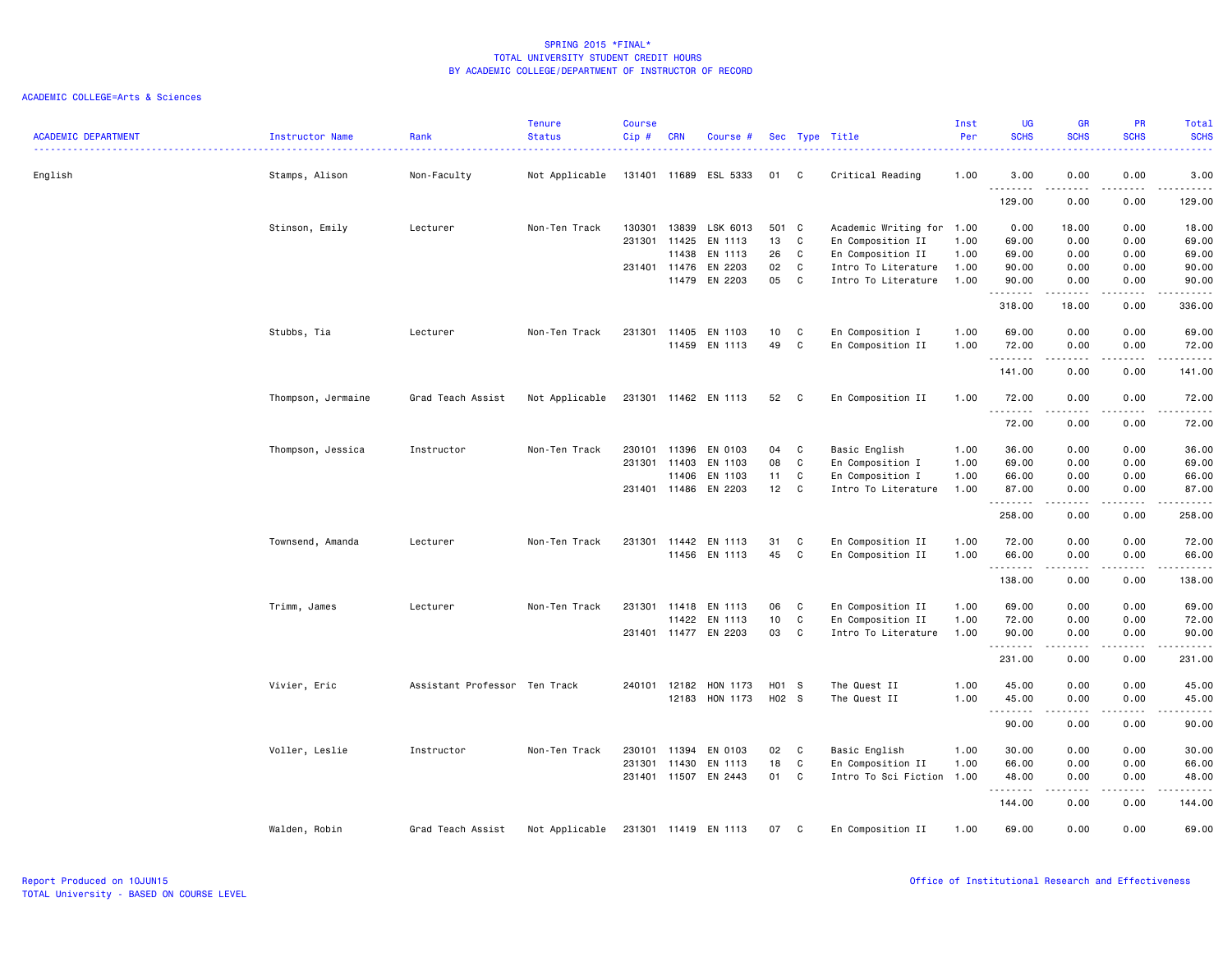| <b>ACADEMIC DEPARTMENT</b> | Instructor Name | Rank                        | Tenure<br>Status | Course<br>Cip #            | <b>CRN</b> | Course # Sec Type Title                                          |                              |                                                                                                      | Inst<br>Per  | <b>UG</b><br><b>SCHS</b>                             | <b>GR</b><br><b>SCHS</b>                            | <b>PR</b><br><b>SCHS</b>                  | Total<br><b>SCHS</b>                                                                                                                                                                                                                                                                                                                                                                                                                                                                                             |
|----------------------------|-----------------|-----------------------------|------------------|----------------------------|------------|------------------------------------------------------------------|------------------------------|------------------------------------------------------------------------------------------------------|--------------|------------------------------------------------------|-----------------------------------------------------|-------------------------------------------|------------------------------------------------------------------------------------------------------------------------------------------------------------------------------------------------------------------------------------------------------------------------------------------------------------------------------------------------------------------------------------------------------------------------------------------------------------------------------------------------------------------|
|                            |                 |                             |                  |                            |            |                                                                  |                              |                                                                                                      |              | ---------<br>69.00                                   | 0.00                                                | 0.00                                      | 69.00                                                                                                                                                                                                                                                                                                                                                                                                                                                                                                            |
| English                    | West, Robert    | Associate Professor Tenured |                  | 230701<br>231401<br>239999 |            | 14339 EN 6333<br>11538 EN 4953<br>14338 EN 4333<br>11554 EN 6953 | 01 C<br>01 C<br>01 C<br>01 C | Southern Literature<br>Form & Theory Poetry 1.00<br>Southern Literature<br>Form & Theory Poetry 1.00 | 1.00<br>1.00 | 0.00<br>33.00<br>48.00<br>0.00<br>---------<br>81.00 | 9.00<br>0.00<br>0.00<br>15.00<br>---------<br>24.00 | 0.00<br>0.00<br>0.00<br>0.00<br>.<br>0.00 | 9.00<br>33.00<br>48.00<br>15.00<br>.<br>105,00                                                                                                                                                                                                                                                                                                                                                                                                                                                                   |
| English                    |                 |                             |                  |                            |            |                                                                  |                              |                                                                                                      |              | $=$ = = = = = = =<br>10028.50<br>$=$ = = = = = = =   | ========<br>271.00                                  | 0.00<br>========                          | ==========<br>10299.50<br>$\begin{array}{cccccccccc} \multicolumn{2}{c}{} & \multicolumn{2}{c}{} & \multicolumn{2}{c}{} & \multicolumn{2}{c}{} & \multicolumn{2}{c}{} & \multicolumn{2}{c}{} & \multicolumn{2}{c}{} & \multicolumn{2}{c}{} & \multicolumn{2}{c}{} & \multicolumn{2}{c}{} & \multicolumn{2}{c}{} & \multicolumn{2}{c}{} & \multicolumn{2}{c}{} & \multicolumn{2}{c}{} & \multicolumn{2}{c}{} & \multicolumn{2}{c}{} & \multicolumn{2}{c}{} & \multicolumn{2}{c}{} & \multicolumn{2}{c}{} & \mult$ |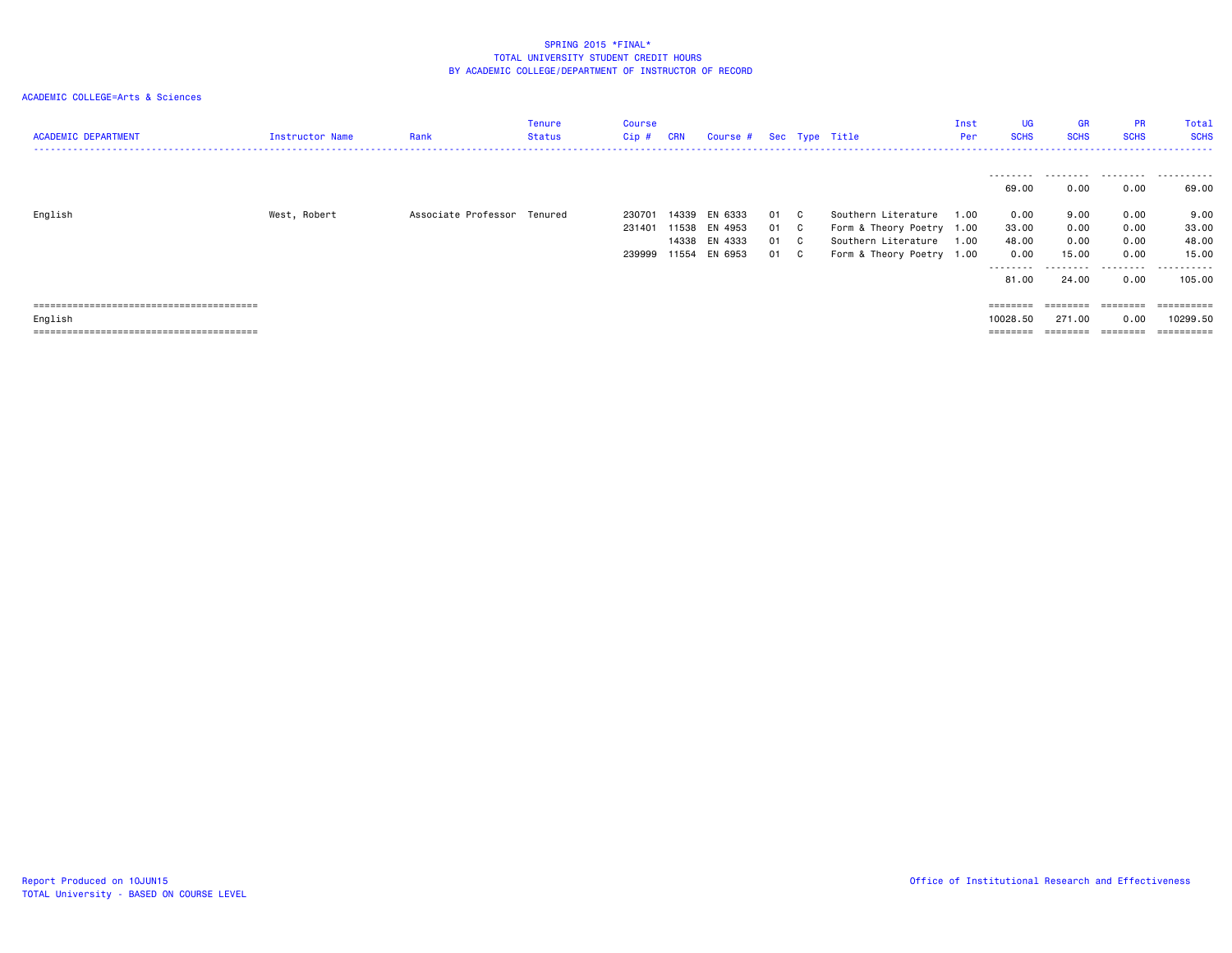| <b>ACADEMIC DEPARTMENT</b> | Instructor Name                                     | Rank                        | <b>Tenure</b><br><b>Status</b> | <b>Course</b><br>Cip# | <b>CRN</b> | Course #      |            |                | Sec Type Title            | Inst<br>Per<br><u>.</u> | <b>UG</b><br><b>SCHS</b><br>د د د د                                                                    | <b>GR</b><br><b>SCHS</b> | PR<br><b>SCHS</b><br>$\omega$ is a $\omega$ | Total<br><b>SCHS</b><br>$\frac{1}{2} \left( \frac{1}{2} \right) \left( \frac{1}{2} \right) \left( \frac{1}{2} \right) \left( \frac{1}{2} \right)$             |
|----------------------------|-----------------------------------------------------|-----------------------------|--------------------------------|-----------------------|------------|---------------|------------|----------------|---------------------------|-------------------------|--------------------------------------------------------------------------------------------------------|--------------------------|---------------------------------------------|---------------------------------------------------------------------------------------------------------------------------------------------------------------|
| Geosciences                | Ambinakudige, Shrinidhi Associate Professor Tenured |                             |                                | 450701                | 12056      | GR 6303       | 01         | C              | Principles of GIS         | 1.00                    | 0.00                                                                                                   | 15.00                    | 0.00                                        | 15.00                                                                                                                                                         |
|                            |                                                     |                             |                                |                       | 12057      | GR 6303       | 02         | К              | Principles of GIS         | 0.80                    | 0.00                                                                                                   | 0.00                     | 0.00                                        | 0.00                                                                                                                                                          |
|                            |                                                     |                             |                                |                       | 12058      | GR 6303       | 03         | К              | Principles of GIS         | 0.80                    | 0.00                                                                                                   | 0.00                     | 0.00                                        | 0.00                                                                                                                                                          |
|                            |                                                     |                             |                                |                       | 16043      | GR 8000       | 08         | D              | Research / Thesis         | 1.00                    | 0.00                                                                                                   | 1.00                     | 0.00                                        | 1.00                                                                                                                                                          |
|                            |                                                     |                             |                                |                       | 16044      | GR 9000       | 09         | D              | Research/Dissertatio      | 1.00                    | 0.00                                                                                                   | 1.00                     | 0.00                                        | 1.00                                                                                                                                                          |
|                            |                                                     |                             |                                |                       | 16046      | GR 4000       | 01         | $\mathbf{I}$   | Directed Indiv Study      | 1.00                    | 3.00                                                                                                   | 0.00                     | 0.00                                        | 3.00                                                                                                                                                          |
|                            |                                                     |                             |                                |                       | 16127      | GR 7000       | 01         | $\mathbf{I}$   | Directed Indiv Study      | 1.00                    | 0.00                                                                                                   | 3.00                     | 0.00                                        | 3.00                                                                                                                                                          |
|                            |                                                     |                             |                                | 450702                | 12035      | GR 4303       | 01         | C              | Principles of GIS         | 1.00                    | 222.00                                                                                                 | 0.00                     | 0.00                                        | 222.00                                                                                                                                                        |
|                            |                                                     |                             |                                |                       | 12036      | GR 4303       | 02         | К              | Principles of GIS         | 0.80                    | 0.00                                                                                                   | 0.00                     | 0.00                                        | 0.00                                                                                                                                                          |
|                            |                                                     |                             |                                |                       | 12037      | GR 4303       | 03         | К              | Principles of GIS         | 0.80                    | 0.00                                                                                                   | 0.00                     | 0.00                                        | 0.00                                                                                                                                                          |
|                            |                                                     |                             |                                |                       | 12038      | GR 4303       | 04         | к              | Principles of GIS         | 0.80                    | 0.00<br>.                                                                                              | 0.00<br>.                | 0.00<br>.                                   | 0.00                                                                                                                                                          |
|                            |                                                     |                             |                                |                       |            |               |            |                |                           |                         | 225.00                                                                                                 | 20.00                    | 0.00                                        | 245.00                                                                                                                                                        |
|                            | Babineaux, Claire                                   | Grad Teach Assist           | Not Applicable                 | 400601                | 11972      | GG 1113       | 02         | C              | Survey Earth Sci I        | 1.00                    | 117.00                                                                                                 | 0.00                     | 0.00                                        | 117.00                                                                                                                                                        |
|                            |                                                     |                             |                                |                       | 11978      | GG 1113       | <b>HO1</b> | $\mathbf{C}$   | Honors Earth Sci I        | 1.00                    | 18.00                                                                                                  | 0.00                     | 0.00                                        | 18.00                                                                                                                                                         |
|                            |                                                     |                             |                                |                       | 11979      | GG 1121       | 01         | L              | Earth Science II Lab      | 1.00                    | 9.00                                                                                                   | 0.00                     | 0.00                                        | 9.00                                                                                                                                                          |
|                            |                                                     |                             |                                |                       | 11981      | GG 1123       | 01         | C              | Survey Earth Sci II       | 1.00                    | 90.00                                                                                                  | 0.00<br>.                | 0.00<br>$\frac{1}{2}$                       | 90.00<br>.                                                                                                                                                    |
|                            |                                                     |                             |                                |                       |            |               |            |                |                           |                         | 234.00                                                                                                 | 0.00                     | 0.00                                        | 234.00                                                                                                                                                        |
|                            | Baldwin, William                                    | Lecturer                    | Non-Ten Track                  | 400404                | 13806      | GR 8133       | 501 C      |                | Foundations Forecast 0.90 |                         | 0.00                                                                                                   | 99.90                    | 0.00                                        | 99.90                                                                                                                                                         |
|                            |                                                     |                             |                                |                       | 13808      | GR 8143       | 501 C      |                | Adv Forecasting Tech      | 0.90                    | 0.00                                                                                                   | 81.00                    | 0.00                                        | 81.00                                                                                                                                                         |
|                            |                                                     |                             |                                | 450701                | 12021      | GR 1123       | 02         | C              | Intro World Geog          | 1.00                    | 297.00                                                                                                 | 0.00                     | 0.00                                        | 297.00                                                                                                                                                        |
|                            |                                                     |                             |                                |                       | 12023      | GR 1123       | 04         | C              | Intro World Geog          | 1.00                    | 285.00                                                                                                 | 0.00                     | 0.00                                        | 285.00<br>.                                                                                                                                                   |
|                            |                                                     |                             |                                |                       |            |               |            |                |                           |                         | 582.00                                                                                                 | 180.90                   | 0.00                                        | 762.90                                                                                                                                                        |
|                            | Brown, Michael E.                                   | Professor                   | Tenured                        | 400404                | 12054      | GR 4963       | 01         | C              | Mesoscale Meteorolog 1.00 |                         | 66.00                                                                                                  | 0.00                     | 0.00                                        | 66.00                                                                                                                                                         |
|                            |                                                     |                             |                                |                       | 13804      | GR 8123       | 501 C      |                | Met II: Fore and St 0.10  |                         | 0.00                                                                                                   | 6.30                     | 0.00                                        | 6.30                                                                                                                                                          |
|                            |                                                     |                             |                                |                       | 13805      | GR 8123       | 502 C      |                | Met II: Fore and St 0.10  |                         | 0.00                                                                                                   | 2.10                     | 0.00                                        | 2.10                                                                                                                                                          |
|                            |                                                     |                             |                                | 400699                | 14462      | GR 8843       | 01         | s              | Mesoscale Meteorolog      | 1.00                    | 0.00                                                                                                   | 18.00                    | 0.00                                        | 18.00                                                                                                                                                         |
|                            |                                                     |                             |                                | 450701                | 13802      | GR 6753       | 501 C      |                | Satellite & Radar Me      | 0.10                    | 0.00                                                                                                   | 8.10                     | 0.00                                        | 8.10                                                                                                                                                          |
|                            |                                                     |                             |                                |                       | 15022      | GR 8000       | 06         | D              | Research / Thesis         | 1.00                    | 0.00                                                                                                   | 3.00                     | 0.00                                        | 3.00                                                                                                                                                          |
|                            |                                                     |                             |                                |                       | 15023      | GR 9000       | 06         | D              | Research/Dissertatio 1.00 |                         | 0.00<br>$\frac{1}{2} \left( \frac{1}{2} \right) \left( \frac{1}{2} \right) \left( \frac{1}{2} \right)$ | 13.00<br>-----           | 0.00<br>$\sim$ $\sim$ $\sim$ $\sim$         | 13.00<br>$\frac{1}{2} \left( \frac{1}{2} \right) \left( \frac{1}{2} \right) \left( \frac{1}{2} \right) \left( \frac{1}{2} \right) \left( \frac{1}{2} \right)$ |
|                            |                                                     |                             |                                |                       |            |               |            |                |                           |                         | 66.00                                                                                                  | 50.50                    | 0.00                                        | 116.50                                                                                                                                                        |
|                            | Carter, William                                     | Lecturer                    | Non-Ten Track                  | 400404                |            | 13794 GR 4753 | 502 C      |                | Satellite & Radar Me 1.00 |                         | 132.00<br>.                                                                                            | 0.00                     | 0.00<br>.                                   | 132.00<br>$- - - - - - -$                                                                                                                                     |
|                            |                                                     |                             |                                |                       |            |               |            |                |                           |                         | 132.00                                                                                                 | 0.00                     | 0.00                                        | 132.00                                                                                                                                                        |
|                            | Clary, Renee                                        | Associate Professor Tenured |                                | 400601                | 14528      | GG 8733       | 501 C      |                | Geology of North Ame      | 1.00                    | 0.00                                                                                                   | 24.00                    | 0.00                                        | 24.00                                                                                                                                                         |
|                            |                                                     |                             |                                |                       | 14529      | GG 8313       | 501 C      |                | History of Life           | 1.00                    | 0.00                                                                                                   | 30.00                    | 0.00                                        | 30.00                                                                                                                                                         |
|                            |                                                     |                             |                                |                       | 14555      | GG 8000       | 501 D      |                | Research / Thesis         | 1.00                    | 0.00                                                                                                   | 3.00                     | 0.00                                        | 3.00                                                                                                                                                          |
|                            |                                                     |                             |                                |                       | 14982      | GG 8000       | 03         | D              | Research / Thesis         | 1.00                    | 0.00                                                                                                   | 2.00                     | 0.00                                        | 2.00                                                                                                                                                          |
|                            |                                                     |                             |                                |                       | 14983      | GG 9000       | 02         | D              | Research/Dissertatio      | 1.00                    | 0.00<br>$\sim$ $\sim$                                                                                  | 7.00                     | 0.00                                        | 7.00<br>.                                                                                                                                                     |
|                            |                                                     |                             |                                |                       |            |               |            |                |                           |                         | 0.00                                                                                                   | 66.00                    | 0.00                                        | 66.00                                                                                                                                                         |
|                            | Cooke, William                                      | Professor                   | Tenured                        | 400699                | 12077      | GR 8913       | 01         | C              | Phil & Ethics in Ge       | 1.00                    | 0.00                                                                                                   | 48.00                    | 0.00                                        | 48.00                                                                                                                                                         |
|                            |                                                     |                             |                                | 450701                | 13800      | GR 6313       | 501        | $\overline{B}$ | Advanced GIS              | 0.10                    | 0.00                                                                                                   | 2.70                     | 0.00                                        | 2.70                                                                                                                                                          |
|                            |                                                     |                             |                                |                       | 14987      | GR 8000       | 02         | D              | Research / Thesis         | 1.00                    | 0.00                                                                                                   | 4.00                     | 0.00                                        | 4.00                                                                                                                                                          |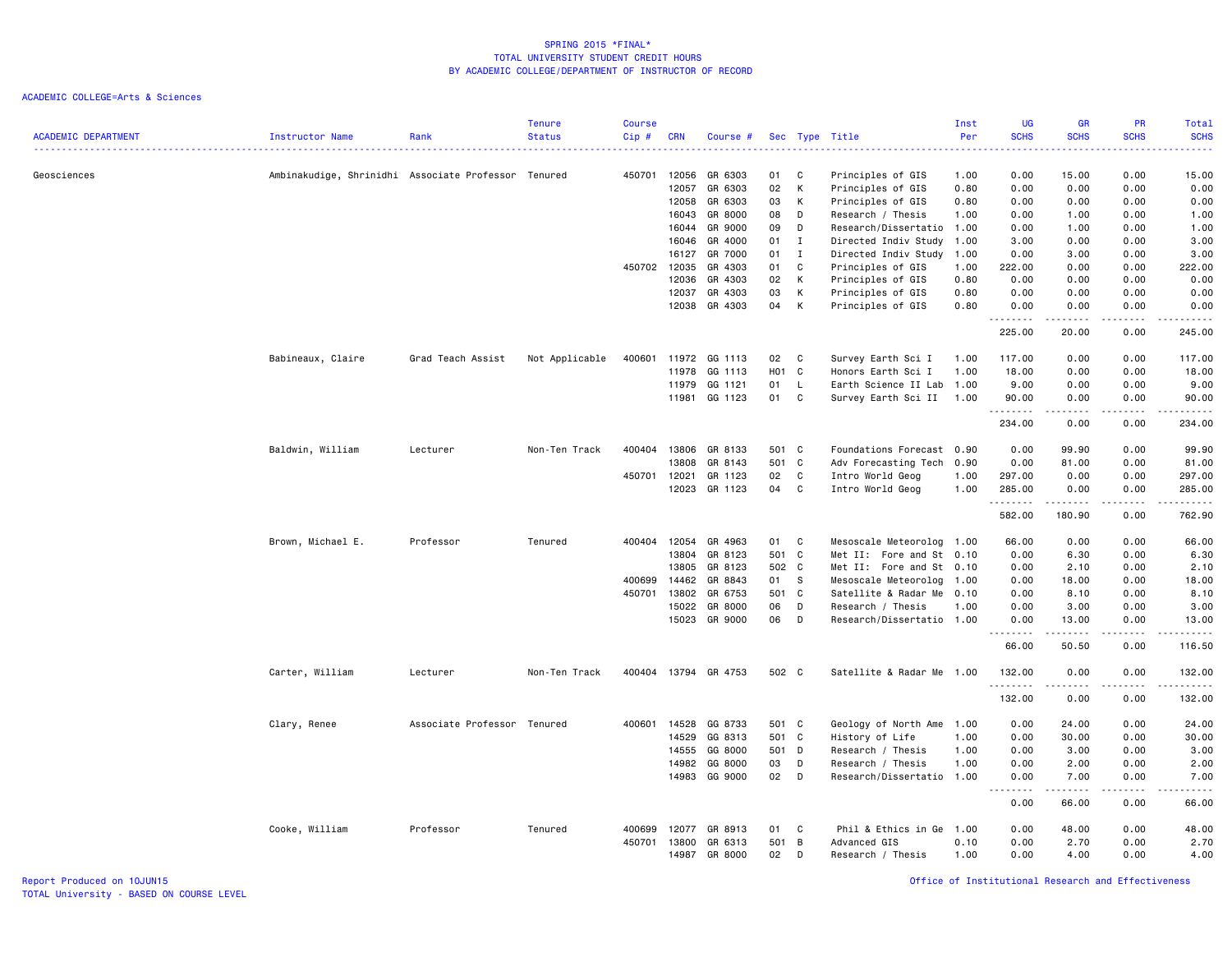|                            |                       |                               | <b>Tenure</b>  | <b>Course</b> |              |                      |          |                |                                                       | Inst | <b>UG</b>                             | <b>GR</b>           | <b>PR</b>            | Total                                                                                                                                                        |
|----------------------------|-----------------------|-------------------------------|----------------|---------------|--------------|----------------------|----------|----------------|-------------------------------------------------------|------|---------------------------------------|---------------------|----------------------|--------------------------------------------------------------------------------------------------------------------------------------------------------------|
| <b>ACADEMIC DEPARTMENT</b> | Instructor Name       | Rank<br>.                     | <b>Status</b>  | Cip#          | <b>CRN</b>   | Course #             |          |                | Sec Type Title                                        | Per  | <b>SCHS</b><br>----                   | <b>SCHS</b>         | <b>SCHS</b><br>$  -$ | <b>SCHS</b><br>2222.                                                                                                                                         |
| Geosciences                | Cooke, William        | Professor                     | Tenured        | 450701        | 14988        | GR 9000              | 02       | D              | Research/Dissertatio                                  | 1.00 | 0.00                                  | 1.00                | 0.00                 | 1.00                                                                                                                                                         |
|                            |                       |                               |                | 450702        | 13788        | GR 4313              | 501 B    |                | Advanced GIS                                          | 0.10 | 0.30<br>.                             | 0.00                | 0.00<br>.            | 0.30<br>.                                                                                                                                                    |
|                            |                       |                               |                |               |              |                      |          |                |                                                       |      | 0.30                                  | .<br>55.70          | 0.00                 | 56.00                                                                                                                                                        |
|                            | Dash, Padmanava       | Assistant Professor Ten Track |                | 400601        | 11984        | GG 3133              | 01       | C              | Intro Environ Geol                                    | 1.00 | 99.00                                 | 0.00                | 0.00                 | 99.00                                                                                                                                                        |
|                            |                       |                               |                | 450701        | 12061        | GR 6343              | 01       | B              | Adv Remot Sensing/Ge 1.00                             |      | 0.00                                  | 18.00               | 0.00                 | 18.00                                                                                                                                                        |
|                            |                       |                               |                |               | 16015        | GR 9000              | 08       | D              | Research/Dissertatio                                  | 1.00 | 0.00                                  | 9.00                | 0.00                 | 9.00                                                                                                                                                         |
|                            |                       |                               |                |               | 450702 12040 | GR 4343              | 01       | B              | Adv Remot Sensing/Ge 1.00                             |      | 33.00<br>.                            | 0.00<br>.           | 0.00<br>.            | 33.00<br>.                                                                                                                                                   |
|                            |                       |                               |                |               |              |                      |          |                |                                                       |      | 132.00                                | 27.00               | 0.00                 | 159.00                                                                                                                                                       |
|                            | Domenech, Julia       | Grad Teach Assist             | Not Applicable |               |              | 400601 11974 GG 1113 | 04       | $\mathbf{C}$   | Survey Earth Sci I                                    | 1.00 | 294.00<br>.                           | 0.00<br>$- - - - -$ | 0.00<br>.            | 294.00                                                                                                                                                       |
|                            |                       |                               |                |               |              |                      |          |                |                                                       |      | 294.00                                | 0.00                | 0.00                 | 294.00                                                                                                                                                       |
|                            | Dudley, Jerry         | Non-Faculty                   | Not Applicable |               |              | 400601 11973 GG 1113 | 03 C     |                | Survey Earth Sci I                                    | 1.00 | 294.00<br>.                           | 0.00                | 0.00                 | 294.00<br>.                                                                                                                                                  |
|                            |                       |                               |                |               |              |                      |          |                |                                                       |      | 294.00                                | 0.00                | 0.00                 | 294.00                                                                                                                                                       |
|                            | Dyer, Jamie           | Associate Professor Tenured   |                |               |              | 450701 15015 GR 8000 | 05       | $\mathsf{D}$   | Research / Thesis                                     | 1.00 | 0.00<br>.                             | 3.00<br>.           | 0.00<br>.            | 3.00<br>والمستحدث                                                                                                                                            |
|                            |                       |                               |                |               |              |                      |          |                |                                                       |      | 0.00                                  | 3.00                | 0.00                 | 3.00                                                                                                                                                         |
|                            | Elliott, Jack         | Lecturer                      | Not Applicable | 380201        | 13625        | REL 3213             | 201 C    |                | World Religions I                                     | 1.00 | 45.00                                 | 0.00                | 0.00                 | 45.00                                                                                                                                                        |
|                            |                       |                               |                | 450701        | 14086        | GR 2013              | 201 C    |                | Cultural Geography                                    | 1.00 | 27.00<br><u>.</u>                     | 0.00                | 0.00                 | 27.00<br>.                                                                                                                                                   |
|                            |                       |                               |                |               |              |                      |          |                |                                                       |      | 72.00                                 | 0.00                | 0.00                 | 72.00                                                                                                                                                        |
|                            | Fuhrmann, Christopher | Assistant Professor Ten Track |                | 400404        | 12042        | GR 4412              | 01       | $\overline{B}$ | Weather Analysis II 1.00                              |      | 78.00                                 | 0.00                | 0.00                 | 78.00                                                                                                                                                        |
|                            |                       |                               |                |               | 12050        | GR 4623              | 01       | C              | Physical Meteorology                                  | 1.00 | 102.00                                | 0.00                | 0.00                 | 102.00                                                                                                                                                       |
|                            |                       |                               |                |               | 13806        | GR 8133              | 501 C    |                | Foundations Forecast 0.10                             |      | 0.00                                  | 11.10               | 0.00                 | 11.10                                                                                                                                                        |
|                            |                       |                               |                | 450701 12063  | 12070        | GR 6412<br>GR 6623   | 01<br>01 | B<br>C         | Weather Analysis II 1.00<br>Physical Meteorology 1.00 |      | 0.00<br>0.00                          | 10.00<br>21.00      | 0.00<br>0.00         | 10.00<br>21.00                                                                                                                                               |
|                            |                       |                               |                |               |              |                      |          |                |                                                       |      | .<br>180.00                           | .<br>42.10          | .<br>0.00            | .<br>222.10                                                                                                                                                  |
|                            | Gabitov, Rinat        | Assistant Professor Ten Track |                | 240101        | 15812        | <b>HON 4000</b>      | 04       | $\mathbf{I}$   | Directed Individual                                   | 1.00 | 3.00                                  | 0.00                | 0.00                 | 3.00                                                                                                                                                         |
|                            |                       |                               |                | 400601        | 11987        | GG 4123              | 01       | C              | Petrology                                             | 1.00 | 42.00                                 | 0.00                | 0.00                 | 42.00                                                                                                                                                        |
|                            |                       |                               |                |               | 11988        | GG 4123              | 02       | K              | Petrology                                             | 1.00 | 0.00                                  | 0.00                | 0.00                 | 0.00                                                                                                                                                         |
|                            |                       |                               |                |               | 11989        | GG 4123              | 03       | K              | Petrology                                             | 1.00 | 0.00                                  | 0.00                | 0.00                 | 0.00                                                                                                                                                         |
|                            |                       |                               |                |               | 14404        | GG 8990              | 01       | C              | Special Topic In GG                                   | 1.00 | 0.00                                  | 15.00               | 0.00                 | 15.00                                                                                                                                                        |
|                            |                       |                               |                |               | 14989        | GG 8000              | 04       | D              | Research / Thesis                                     | 1.00 | 0.00                                  | 7.00                | 0.00                 | 7.00                                                                                                                                                         |
|                            |                       |                               |                |               | 14990        | GG 9000              | 03       | D              | Research/Dissertatio                                  | 1.00 | 0.00<br>-----<br>$\sim$ $\sim$ $\sim$ | 9.00<br>.           | 0.00<br>.            | 9.00<br>$\frac{1}{2} \left( \frac{1}{2} \right) \left( \frac{1}{2} \right) \left( \frac{1}{2} \right) \left( \frac{1}{2} \right) \left( \frac{1}{2} \right)$ |
|                            |                       |                               |                |               |              |                      |          |                |                                                       |      | 45.00                                 | 31.00               | 0.00                 | 76.00                                                                                                                                                        |
|                            | Grala, Katarzyna      | Non-Faculty                   | Not Applicable | 450701        | 13789        | GR 4353              | 501 C    |                | Geodatabase Design                                    | 0.90 | 18.90                                 | 0.00                | 0.00                 | 18.90                                                                                                                                                        |
|                            |                       |                               |                |               | 13800        | GR 6313              | 501 B    |                | Advanced GIS                                          | 0.90 | 0.00                                  | 24.30               | 0.00                 | 24.30                                                                                                                                                        |
|                            |                       |                               |                |               | 13801        | GR 6353              | 501 C    |                | Geodatabase Design                                    | 0.90 | 0.00                                  | 21.60               | 0.00                 | 21.60                                                                                                                                                        |
|                            |                       |                               |                | 450702        | 13788        | GR 4313              | 501      | $\overline{B}$ | Advanced GIS                                          | 0.90 | 2.70                                  | 0.00                | 0.00                 | 2.70                                                                                                                                                         |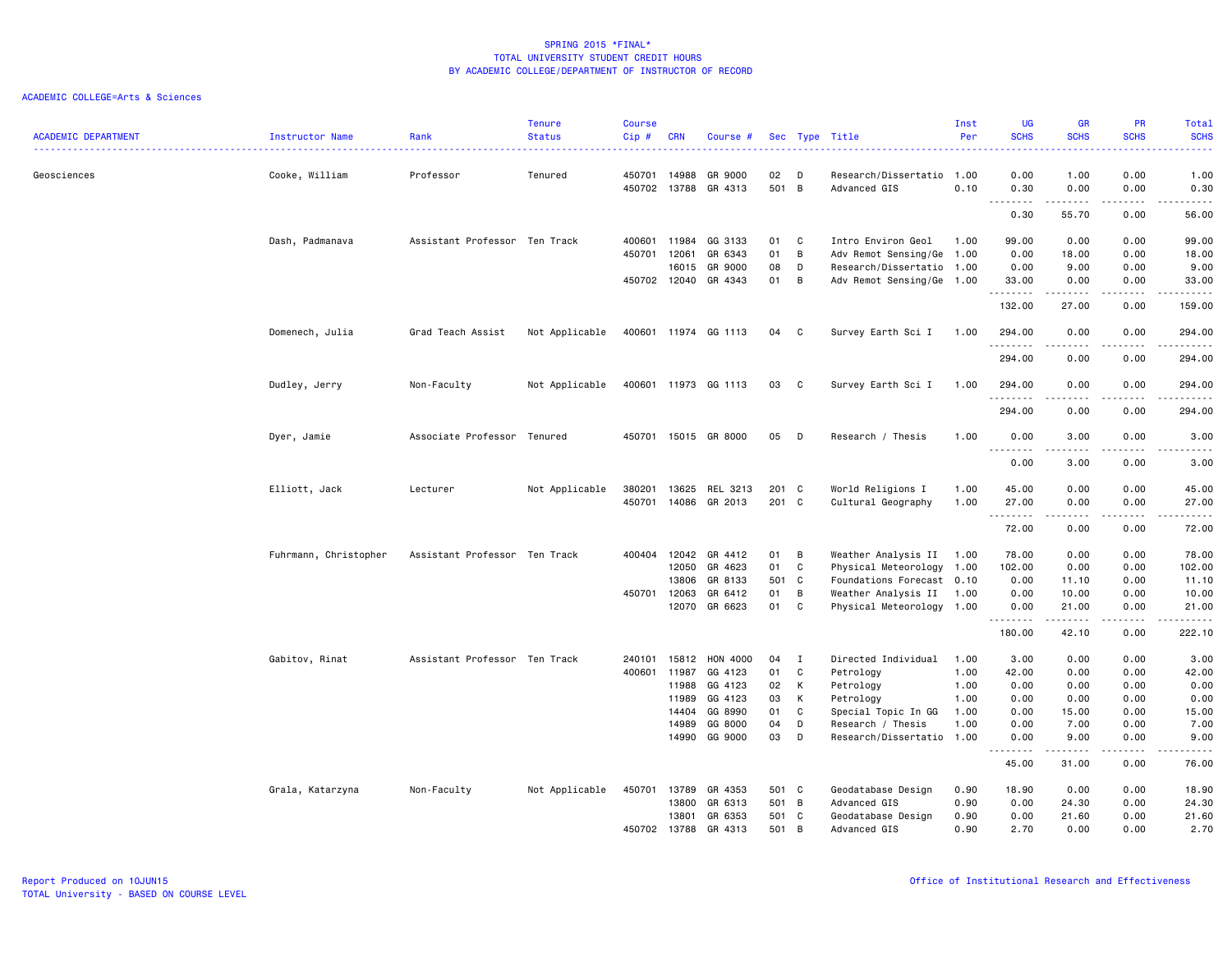## ACADEMIC COLLEGE=Arts & Sciences

| <b>ACADEMIC DEPARTMENT</b> | Instructor Name  | Rank                          | <b>Tenure</b><br><b>Status</b> | <b>Course</b><br>Cip# | <b>CRN</b>     | Course #           |          |             | Sec Type Title                                 | Inst<br>Per  | <b>UG</b><br><b>SCHS</b> | <b>GR</b><br><b>SCHS</b>                                                                                                                                      | PR<br><b>SCHS</b>                                                                                                                 | Total<br><b>SCHS</b>                                                                                                                                         |
|----------------------------|------------------|-------------------------------|--------------------------------|-----------------------|----------------|--------------------|----------|-------------|------------------------------------------------|--------------|--------------------------|---------------------------------------------------------------------------------------------------------------------------------------------------------------|-----------------------------------------------------------------------------------------------------------------------------------|--------------------------------------------------------------------------------------------------------------------------------------------------------------|
|                            |                  |                               |                                |                       |                |                    |          |             |                                                |              | <u>.</u>                 | .                                                                                                                                                             | $\frac{1}{2}$                                                                                                                     | <u>.</u><br>$- - - - -$                                                                                                                                      |
|                            |                  |                               |                                |                       |                |                    |          |             |                                                |              | 21.60                    | 45.90                                                                                                                                                         | 0.00                                                                                                                              | 67.50                                                                                                                                                        |
| Geosciences                | Gutter, Barrett  | Grad Teach Assist             | Not Applicable                 | 450701                |                | 12014 GR 1114      | 01       | C           | Physical Geography                             | 1.00         | 200.00                   | 0.00                                                                                                                                                          | 0.00                                                                                                                              | 200.00                                                                                                                                                       |
|                            |                  |                               |                                |                       | 12015          | GR 1114            | 02       | K           | Physical Geography                             | 1.00         | 0.00                     | 0.00                                                                                                                                                          | 0.00                                                                                                                              | 0.00                                                                                                                                                         |
|                            |                  |                               |                                |                       | 12016          | GR 1114            | 03       | K           | Physical Geography                             | 1.00         | 0.00                     | 0.00                                                                                                                                                          | 0.00                                                                                                                              | 0.00                                                                                                                                                         |
|                            |                  |                               |                                |                       | 12017<br>12018 | GR 1114<br>GR 1114 | 04<br>05 | C<br>K      | Physical Geography                             | 1.00<br>1.00 | 180.00<br>0.00           | 0.00<br>0.00                                                                                                                                                  | 0.00<br>0.00                                                                                                                      | 180.00<br>0.00                                                                                                                                               |
|                            |                  |                               |                                |                       |                | 12019 GR 1114      | 06       | K           | Physical Geography<br>Physical Geography       | 1.00         | 0.00                     | 0.00                                                                                                                                                          | 0.00                                                                                                                              | 0.00                                                                                                                                                         |
|                            |                  |                               |                                |                       |                |                    |          |             |                                                |              | .<br>380.00              | $- - - - -$<br>0.00                                                                                                                                           | .<br>0.00                                                                                                                         | .<br>380.00                                                                                                                                                  |
|                            | Haney, Christa   | Instructor                    | Non-Ten Track                  | 400601                | 13780          | GG 3613            | 501 C    |             | Water Resources                                | 1.00         | 120.00                   | 0.00                                                                                                                                                          | 0.00                                                                                                                              | 120.00                                                                                                                                                       |
|                            |                  |                               |                                |                       | 13781          | GG 3613            | 502 C    |             | Water Resources                                | 1.00         | 117.00                   | 0.00                                                                                                                                                          | 0.00                                                                                                                              | 117.00                                                                                                                                                       |
|                            |                  |                               |                                | 450701                | 13809          | GR 8553            | 501 S    |             | Research Methods in                            | 0.90         | 0.00                     | 62.10                                                                                                                                                         | 0.00                                                                                                                              | 62.10                                                                                                                                                        |
|                            |                  |                               |                                |                       | 13810          | GR 8553            | 502 S    |             | Research Methods in                            | 0.90         | 0.00<br>.                | 45.90<br>-------                                                                                                                                              | 0.00<br>.                                                                                                                         | 45.90<br>.                                                                                                                                                   |
|                            |                  |                               |                                |                       |                |                    |          |             |                                                |              | 237.00                   | 108.00                                                                                                                                                        | 0.00                                                                                                                              | 345.00                                                                                                                                                       |
|                            | Inamdar, Pushkar | Grad Teach Assist             | Not Applicable                 | 450702                | 12031          | GR 2313            | 01       | C           | Maps Remote                                    | 1.00         | 90.00                    | 0.00                                                                                                                                                          | 0.00                                                                                                                              | 90.00                                                                                                                                                        |
|                            |                  |                               |                                |                       | 12032          | GR 2313            | 02       | К           | Maps Remote                                    | 1.00         | 0.00                     | 0.00                                                                                                                                                          | 0.00                                                                                                                              | 0.00                                                                                                                                                         |
|                            |                  |                               |                                |                       | 12033          | GR 2313            | 03       | К           | Maps Remote                                    | 1.00         | 0.00<br>.                | 0.00<br>$\frac{1}{2} \left( \frac{1}{2} \right) \left( \frac{1}{2} \right) \left( \frac{1}{2} \right) \left( \frac{1}{2} \right) \left( \frac{1}{2} \right)$  | 0.00<br>.                                                                                                                         | 0.00<br>$\frac{1}{2} \left( \frac{1}{2} \right) \left( \frac{1}{2} \right) \left( \frac{1}{2} \right) \left( \frac{1}{2} \right) \left( \frac{1}{2} \right)$ |
|                            |                  |                               |                                |                       |                |                    |          |             |                                                |              | 90.00                    | 0.00                                                                                                                                                          | 0.00                                                                                                                              | 90.00                                                                                                                                                        |
|                            | Keeney, David    | Lecturer                      | Non-Ten Track                  | 400404                |                | 13793 GR 4753      | 501 C    |             | Satellite & Radar Me 1.00                      |              | 129,00<br>.              | 0.00<br><u>.</u>                                                                                                                                              | 0.00<br>.                                                                                                                         | 129.00<br>.                                                                                                                                                  |
|                            |                  |                               |                                |                       |                |                    |          |             |                                                |              | 129.00                   | 0.00                                                                                                                                                          | 0.00                                                                                                                              | 129.00                                                                                                                                                       |
|                            | Kirkland, Brenda | Associate Professor Tenured   |                                | 400601                | 11992          | GG 4413            | 01       | C           | Structural Geology                             | 1.00         | 54.00                    | 0.00                                                                                                                                                          | 0.00                                                                                                                              | 54.00                                                                                                                                                        |
|                            |                  |                               |                                |                       | 11993          | GG 4413            | 02       | К           | Structural Geology                             | 1.00         | 0.00                     | 0.00                                                                                                                                                          | 0.00                                                                                                                              | 0.00                                                                                                                                                         |
|                            |                  |                               |                                |                       | 11994          | GG 4413            | 03       | K           | Structural Geology                             | 1.00         | 0.00                     | 0.00                                                                                                                                                          | 0.00                                                                                                                              | 0.00                                                                                                                                                         |
|                            |                  |                               |                                |                       | 12002          | GG 6413            | 01       | C           | Structural Geology                             | 1.00         | 0.00                     | 3.00                                                                                                                                                          | 0.00                                                                                                                              | 3.00                                                                                                                                                         |
|                            |                  |                               |                                |                       | 12004          | GG 6413            | 03       | к           | Structural Geology                             | 1.00         | 0.00                     | 0.00                                                                                                                                                          | 0.00                                                                                                                              | 0.00                                                                                                                                                         |
|                            |                  |                               |                                |                       | 14992<br>14993 | GG 8000<br>GG 9000 | 05<br>04 | D<br>D      | Research / Thesis<br>Research/Dissertatio 1.00 | 1.00         | 0.00<br>0.00             | 12.00<br>24.00                                                                                                                                                | 0.00<br>0.00                                                                                                                      | 12.00<br>24.00                                                                                                                                               |
|                            |                  |                               |                                |                       | 15482          | GG 8990            | 02       | C           | Special Topic In GG                            | 1.00         | 0.00                     | 24.00                                                                                                                                                         | 0.00                                                                                                                              | 24.00                                                                                                                                                        |
|                            |                  |                               |                                |                       |                | 15884 GG 4000      | 02       | $\mathbf I$ | Directed Indiv Study 1.00                      |              | 3.00                     | 0.00                                                                                                                                                          | 0.00                                                                                                                              | 3.00                                                                                                                                                         |
|                            |                  |                               |                                |                       |                |                    |          |             |                                                |              | .<br>57.00               | $\frac{1}{2} \left( \frac{1}{2} \right) \left( \frac{1}{2} \right) \left( \frac{1}{2} \right) \left( \frac{1}{2} \right) \left( \frac{1}{2} \right)$<br>63.00 | $\frac{1}{2} \left( \frac{1}{2} \right) \left( \frac{1}{2} \right) \left( \frac{1}{2} \right) \left( \frac{1}{2} \right)$<br>0.00 | والمستحدث<br>120.00                                                                                                                                          |
|                            | Li, Tianyu       | Grad Teach Assist             | Not Applicable                 | 450701                |                | 14456 GR 1123      | 07       | - C         | Intro World Geog                               | 1.00         | 117.00                   | 0.00                                                                                                                                                          | 0.00                                                                                                                              | 117.00                                                                                                                                                       |
|                            |                  |                               |                                |                       |                |                    |          |             |                                                |              | .<br>117.00              | 0.00                                                                                                                                                          | $\sim$ $\sim$ $\sim$<br>0.00                                                                                                      | .<br>117.00                                                                                                                                                  |
|                            | Lussenden, Holly | Grad Teach Assist             | Not Applicable                 | 400404                | 12026          | GR 1603            | 01       | C           | Intro To Meteorology 1.00                      |              | 30.00                    | 0.00                                                                                                                                                          | 0.00                                                                                                                              | 30.00                                                                                                                                                        |
|                            |                  |                               |                                |                       |                | 14463 GR 1603      | 02       | C           | Intro To Meteorology 1.00                      |              | 78.00                    | 0.00                                                                                                                                                          | 0.00                                                                                                                              | 78.00                                                                                                                                                        |
|                            |                  |                               |                                |                       |                |                    |          |             |                                                |              | .<br>108.00              | 0.00                                                                                                                                                          | 0.00                                                                                                                              | .<br>108.00                                                                                                                                                  |
|                            | Meng, Qingmin    | Assistant Professor Ten Track |                                | 450701                | 12060          | GR 6313            | 01       | B           | Advanced GIS                                   | 1.00         | 0.00                     | 42.00                                                                                                                                                         | 0.00                                                                                                                              | 42.00                                                                                                                                                        |
|                            |                  |                               |                                |                       | 12062          | GR 6363            | 01       | B           | GIS Programming                                | 1.00         | 0.00                     | 6.00                                                                                                                                                          | 0.00                                                                                                                              | 6.00                                                                                                                                                         |
|                            |                  |                               |                                |                       | 13789          | GR 4353            | 501      | C           | Geodatabase Design                             | 0.10         | 2.10                     | 0.00                                                                                                                                                          | 0.00                                                                                                                              | 2.10                                                                                                                                                         |

Report Produced on 10JUN15 Office of Institutional Research and Effectiveness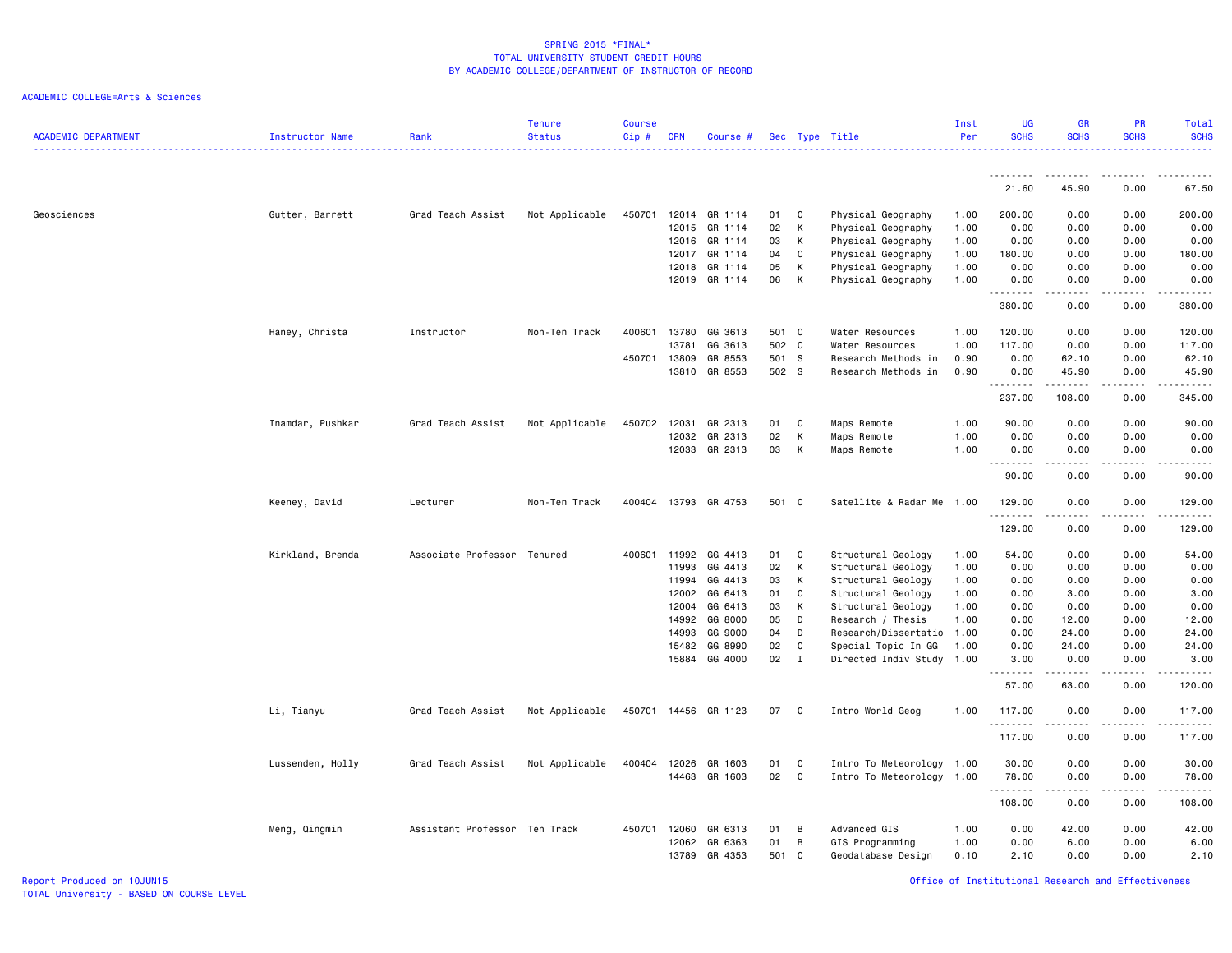| <b>ACADEMIC DEPARTMENT</b> | Instructor Name  | Rank                          | <b>Tenure</b><br><b>Status</b> | <b>Course</b><br>Cip# | <b>CRN</b> | Course #      |       |              | Sec Type Title<br>. <u>.</u> . | Inst<br>Per<br>. | <b>UG</b><br><b>SCHS</b><br>$\sim$ $\sim$ $\sim$ $\sim$ | <b>GR</b><br><b>SCHS</b>                                                                                                                                                                | <b>PR</b><br><b>SCHS</b> | Total<br><b>SCHS</b><br>2222. |
|----------------------------|------------------|-------------------------------|--------------------------------|-----------------------|------------|---------------|-------|--------------|--------------------------------|------------------|---------------------------------------------------------|-----------------------------------------------------------------------------------------------------------------------------------------------------------------------------------------|--------------------------|-------------------------------|
| Geosciences                | Meng, Qingmin    | Assistant Professor Ten Track |                                | 450701                | 13801      | GR 6353       | 501 C |              | Geodatabase Design             | 0.10             | 0.00                                                    | 2.40                                                                                                                                                                                    | 0.00                     | 2.40                          |
|                            |                  |                               |                                |                       | 15435      | GR 8000       | 07    | D            | Research / Thesis              | 1.00             | 0.00                                                    | 3.00                                                                                                                                                                                    | 0.00                     | 3.00                          |
|                            |                  |                               |                                |                       | 15436      | GR 9000       | 07    | D            | Research/Dissertatio           | 1.00             | 0.00                                                    | 3.00                                                                                                                                                                                    | 0.00                     | 3.00                          |
|                            |                  |                               |                                | 450702                | 12039      | GR 4313       | 01    | В            | Advanced GIS                   | 1.00             | 48.00                                                   | 0.00                                                                                                                                                                                    | 0.00                     | 48.00                         |
|                            |                  |                               |                                |                       | 12041      | GR 4363       | 01    | В            | GIS Programming                | 1.00             | 39.00<br>.                                              | 0.00<br>------                                                                                                                                                                          | 0.00<br>.                | 39.00<br>.                    |
|                            |                  |                               |                                |                       |            |               |       |              |                                |                  | 89.10                                                   | 56.40                                                                                                                                                                                   | 0.00                     | 145.50                        |
|                            | Mercer, Andrew   | Assistant Professor Ten Track |                                | 400401                | 14461      | GR 8453       | 01    | C            | Quant Analysis Climo 1.00      |                  | 0.00                                                    | 48.00                                                                                                                                                                                   | 0.00                     | 48.00                         |
|                            |                  |                               |                                | 400404                | 12053      | GR 4933       | 01    | C            | Dynamic Meteorology            | 1.00             | 36.00                                                   | 0.00                                                                                                                                                                                    | 0.00                     | 36.00                         |
|                            |                  |                               |                                |                       | 13797      | GR 4823       | 501 C |              | Dynamic Meteorology            | 0.10             | 1.50                                                    | 0.00                                                                                                                                                                                    | 0.00                     | 1.50                          |
|                            |                  |                               |                                |                       | 13808      | GR 8143       | 501 C |              | Adv Forecasting Tech 0.10      |                  | 0.00                                                    | 9.00                                                                                                                                                                                    | 0.00                     | 9.00                          |
|                            |                  |                               |                                | 450701                | 12073      | GR 6933       | 01    | C            | Dynamic Meteorology            | 1.00             | 0.00                                                    | 9.00                                                                                                                                                                                    | 0.00                     | 9.00                          |
|                            |                  |                               |                                |                       | 13803      | GR 6823       | 501 C |              | Dynamic Meteorolgy I           | 0.10             | 0.00                                                    | 4.50                                                                                                                                                                                    | 0.00                     | 4.50                          |
|                            |                  |                               |                                |                       | 15004      | GR 8000       | 04    | D            | Research / Thesis              | 1.00             | 0.00                                                    | 4.00                                                                                                                                                                                    | 0.00                     | 4.00                          |
|                            |                  |                               |                                |                       | 15005      | GR 9000       | 04    | D            | Research/Dissertatio 1.00      |                  | 0.00<br><b></b>                                         | 18.00<br>. <u>.</u>                                                                                                                                                                     | 0.00<br>$\cdots$         | 18.00<br>.                    |
|                            |                  |                               |                                |                       |            |               |       |              |                                |                  | 37.50                                                   | 92.50                                                                                                                                                                                   | 0.00                     | 130.00                        |
|                            | Miller, Dalton   | Instructor                    | Non-Ten Track                  | 450701                | 12024      | GR 1123       | 05    | C            | Intro World Geog               | 1.00             | 285.00                                                  | 0.00                                                                                                                                                                                    | 0.00                     | 285.00                        |
|                            |                  |                               |                                |                       | 12025      | GR 1123       | 06    | C            | Intro World Geog               | 1.00             | 282.00                                                  | 0.00                                                                                                                                                                                    | 0.00                     | 282.00                        |
|                            |                  |                               |                                |                       | 14457      | GR 4243       | 01    | C            | Geog Of Russia                 | 1.00             | 69.00                                                   | 0.00                                                                                                                                                                                    | 0.00                     | 69.00                         |
|                            |                  |                               |                                |                       |            |               |       |              |                                |                  | --------<br>636.00                                      | $\frac{1}{2} \left( \frac{1}{2} \right) \left( \frac{1}{2} \right) \left( \frac{1}{2} \right) \left( \frac{1}{2} \right) \left( \frac{1}{2} \right) \left( \frac{1}{2} \right)$<br>0.00 | .<br>0.00                | 636.00                        |
|                            | Mitchell, Joseph | Grad Teach Assist             | Not Applicable                 | 450701                | 12020      | GR 1123       | 01    | C            | Intro World Geog               | 1.00             | 297.00                                                  | 0.00                                                                                                                                                                                    | 0.00                     | 297.00                        |
|                            |                  |                               |                                |                       | 12028      | GR 2013       | 01    | C            | Cultural Geography             | 1.00             | 90.00                                                   | 0.00                                                                                                                                                                                    | 0.00                     | 90.00                         |
|                            |                  |                               |                                |                       |            |               |       |              |                                |                  | .<br>387.00                                             | 0.00                                                                                                                                                                                    | 0.00                     | .<br>387.00                   |
|                            | Moe Hoffman, Amy | Instructor                    | Non-Ten Track                  | 400601                | 11958      | GG 1111       | 01    | L.           | Earth Science I Lab            | 1.00             | 28.00                                                   | 0.00                                                                                                                                                                                    | 0.00                     | 28.00                         |
|                            |                  |                               |                                |                       | 11959      | GG 1111       | 02    | L.           | Earth Science I Lab            | 1.00             | 26.00                                                   | 0.00                                                                                                                                                                                    | 0.00                     | 26.00                         |
|                            |                  |                               |                                |                       | 11960      | GG 1111       | 03    | L.           | Earth Science I Lab            | 1.00             | 10.00                                                   | 0.00                                                                                                                                                                                    | 0.00                     | 10.00                         |
|                            |                  |                               |                                |                       | 11961      | GG 1111       | 04    | $\mathsf{L}$ | Earth Science I Lab            | 1.00             | 8.00                                                    | 0.00                                                                                                                                                                                    | 0.00                     | 8.00                          |
|                            |                  |                               |                                |                       | 11962      | GG 1111       | 05    | $\mathsf{L}$ | Earth Science I Lab            | 1.00             | 33.00                                                   | 0.00                                                                                                                                                                                    | 0.00                     | 33.00                         |
|                            |                  |                               |                                |                       | 11963      | GG 1111       | 06    | L.           | Earth Science I Lab            | 1.00             | 35.00                                                   | 0.00                                                                                                                                                                                    | 0.00                     | 35.00                         |
|                            |                  |                               |                                |                       | 11964      | GG 1111       | 07    | L.           | Earth Science I Lab            | 1.00             | 20.00                                                   | 0.00                                                                                                                                                                                    | 0.00                     | 20.00                         |
|                            |                  |                               |                                |                       | 11966      | GG 1111       | 09    | $\mathsf{L}$ | Earth Science I Lab            | 1.00             | 34.00                                                   | 0.00                                                                                                                                                                                    | 0.00                     | 34.00                         |
|                            |                  |                               |                                |                       | 11967      | GG 1111       | 10    | L.           | Earth Science I Lab            | 1.00             | 16.00                                                   | 0.00                                                                                                                                                                                    | 0.00                     | 16.00                         |
|                            |                  |                               |                                |                       | 11968      | GG 1111       | 12    | $\mathsf{L}$ | Earth Science I Lab            | 1.00             | 20.00                                                   | 0.00                                                                                                                                                                                    | 0.00                     | 20.00                         |
|                            |                  |                               |                                |                       | 11970      | GG 1111       | H01 L |              | Honors Earth Science           | 1.00             | 2.00                                                    | 0.00                                                                                                                                                                                    | 0.00                     | 2.00                          |
|                            |                  |                               |                                |                       | 13778      | GG 1111       | 501 L |              | Earth Science I Lab            | 1.00             | 28.00                                                   | 0.00                                                                                                                                                                                    | 0.00                     | 28.00                         |
|                            |                  |                               |                                |                       | 13779      | GG 1113       | 501 C |              | Survey Earth Sci I             | 1.00             | 81.00                                                   | 0.00                                                                                                                                                                                    | 0.00                     | 81.00                         |
|                            |                  |                               |                                |                       | 15704      | GG 1113       | 502 C |              | Survey Earth Sci I             | 1.00             | 117.00                                                  | 0.00                                                                                                                                                                                    | 0.00                     | 117.00                        |
|                            |                  |                               |                                |                       | 15946      | GG 4000       | 03    | $\mathbf{I}$ | Directed Indiv Study           | 1.00             | 1.00                                                    | 0.00                                                                                                                                                                                    | 0.00                     | 1.00                          |
|                            |                  |                               |                                |                       |            | 16262 GG 4000 | 05    | $\mathbf{I}$ | Directed Indiv Study 1.00      |                  | 1.00<br>.                                               | 0.00                                                                                                                                                                                    | 0.00                     | 1.00<br>.                     |
|                            |                  |                               |                                |                       |            |               |       |              |                                |                  | 460.00                                                  | 0.00                                                                                                                                                                                    | 0.00                     | 460.00                        |
|                            | Morris, John     | Instructor                    | Non-Ten Track                  | 450701                | 12057      | GR 6303       | 02    | K            | Principles of GIS              | 0.20             | 0.00                                                    | 0.00                                                                                                                                                                                    | 0.00                     | 0.00                          |
|                            |                  |                               |                                |                       | 12058      | GR 6303       | 03    | К            | Principles of GIS              | 0.20             | 0.00                                                    | 0.00                                                                                                                                                                                    | 0.00                     | 0.00                          |
|                            |                  |                               |                                | 450702                | 12036      | GR 4303       | 02    | К            | Principles of GIS              | 0.20             | 0.00                                                    | 0.00                                                                                                                                                                                    | 0.00                     | 0.00                          |
|                            |                  |                               |                                |                       | 12037      | GR 4303       | 03    | К            | Principles of GIS              | 0.20             | 0.00                                                    | 0.00                                                                                                                                                                                    | 0.00                     | 0.00                          |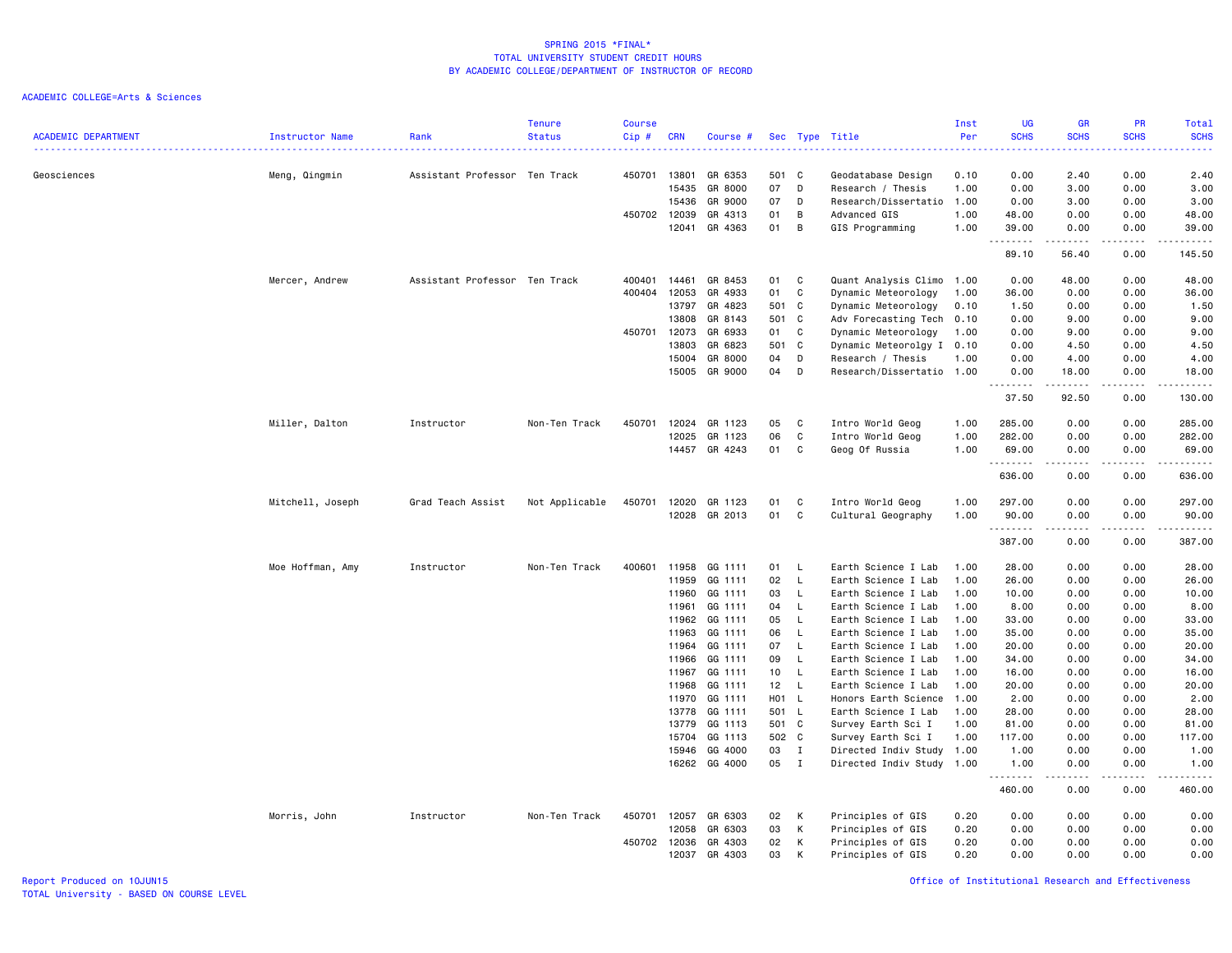| <b>ACADEMIC DEPARTMENT</b> | <b>Instructor Name</b>                              | Rank                        | <b>Tenure</b><br><b>Status</b> | <b>Course</b><br>Cip# | <b>CRN</b> | Course #             | Sec   |              | Type Title                | Inst<br>Per | <b>UG</b><br><b>SCHS</b>          | GR<br><b>SCHS</b>                                                                                                                                            | PR<br><b>SCHS</b> | Total<br><b>SCHS</b> |
|----------------------------|-----------------------------------------------------|-----------------------------|--------------------------------|-----------------------|------------|----------------------|-------|--------------|---------------------------|-------------|-----------------------------------|--------------------------------------------------------------------------------------------------------------------------------------------------------------|-------------------|----------------------|
|                            |                                                     | . <b>.</b> .                |                                |                       |            |                      |       |              |                           |             |                                   |                                                                                                                                                              |                   | .                    |
| Geosciences                | Morris, John                                        | Instructor                  | Non-Ten Track                  | 450702 12038          |            | GR 4303              | 04    | K            | Principles of GIS         | 0.20        | 0.00                              | 0.00                                                                                                                                                         | 0.00              | 0.00                 |
|                            |                                                     |                             |                                |                       |            |                      |       |              |                           |             | $\sim$ $\sim$ $\sim$<br>.<br>0.00 | 0.00                                                                                                                                                         | 0.00              | .<br>0.00            |
|                            | Nagel, Athena                                       | Instructor                  | Non-Ten Track                  | 400601                | 13782      | GG 6103              | 501 C |              | GeologyI Processes & 1.00 |             | 0.00                              | 57.00                                                                                                                                                        | 0.00              | 57.00                |
|                            |                                                     |                             |                                |                       | 13783      | GG 6103              | 502 C |              | GeologyI Processes & 1.00 |             | 0.00                              | 39.00                                                                                                                                                        | 0.00              | 39.00                |
|                            |                                                     |                             |                                | 450701                | 13795      | GR 4813              | 501 C |              | Natural Hazards           | 1.00        | 123.00                            | 0.00                                                                                                                                                         | 0.00              | 123.00               |
|                            |                                                     |                             |                                |                       | 13796      | GR 4813              | 502 C |              | Natural Hazards           | 1.00        | 141.00<br>.                       | 0.00<br>$\frac{1}{2} \left( \frac{1}{2} \right) \left( \frac{1}{2} \right) \left( \frac{1}{2} \right) \left( \frac{1}{2} \right) \left( \frac{1}{2} \right)$ | 0.00<br>.         | 141.00<br>.          |
|                            |                                                     |                             |                                |                       |            |                      |       |              |                           |             | 264.00                            | 96.00                                                                                                                                                        | 0.00              | 360.00               |
|                            | Nordstrom, Gregory                                  | Instructor                  | Non-Ten Track                  | 400404                | 12043      | GR 4432              | 01    | B            | Wx Forecasting II         | 1.00        | 48.00                             | 0.00                                                                                                                                                         | 0.00              | 48.00                |
|                            |                                                     |                             |                                |                       | 13790      | GR 4443              | 501 C |              | Weather Prediction I 1.00 |             | 120.00                            | 0.00                                                                                                                                                         | 0.00              | 120.00               |
|                            |                                                     |                             |                                |                       | 13791      | GR 4443              | 502 C |              | Weather Prediction I 1.00 |             | 111.00                            | 0.00                                                                                                                                                         | 0.00              | 111.00               |
|                            |                                                     |                             |                                |                       | 14525      | GR 1603              | 501 C |              | Intro To Meteorology 1.00 |             | 126.00                            | 0.00                                                                                                                                                         | 0.00              | 126.00               |
|                            |                                                     |                             |                                |                       | 14527      | GR 1603              | 502 C |              | Intro To Meteorology 1.00 |             | 123.00<br>.                       | 0.00                                                                                                                                                         | 0.00              | 123.00<br>.          |
|                            |                                                     |                             |                                |                       |            |                      |       |              |                           |             | 528.00                            | 0.00                                                                                                                                                         | 0.00              | 528.00               |
|                            | Rodgers, John                                       | Associate Professor Tenured |                                | 400601                | 14448      | GG 4523              | 01    | C            | Coastal Environments 1.00 |             | 114.00                            | 0.00                                                                                                                                                         | 0.00              | 114.00               |
|                            |                                                     |                             |                                |                       | 14449      | GG 6523              | 01    | C            | Coastal Environments 1.00 |             | 0.00                              | 6.00                                                                                                                                                         | 0.00              | 6.00                 |
|                            |                                                     |                             |                                | 450701                | 12052      | GR 4813              | 01    | C            | Natural Hazards           | 1.00        | 135.00                            | 0.00                                                                                                                                                         | 0.00              | 135.00               |
|                            |                                                     |                             |                                |                       | 12072      | GR 6813              | 01    | C            | Natural Hazards           | 1.00        | 0.00                              | 9.00                                                                                                                                                         | 0.00              | 9.00                 |
|                            |                                                     |                             |                                |                       | 14994      | GR 8000              | 03    | D            | Research / Thesis         | 1.00        | 0.00                              | 7.00                                                                                                                                                         | 0.00              | 7.00                 |
|                            |                                                     |                             |                                |                       | 14995      | GR 9000              | 03    | D            | Research/Dissertatio 1.00 |             | 0.00                              | 15.00                                                                                                                                                        | 0.00              | 15.00                |
|                            |                                                     |                             |                                |                       | 16224      | GR 4000              | 02    | Ι.           | Directed Indiv Study 1.00 |             | 4.00                              | 0.00                                                                                                                                                         | 0.00              | 4.00                 |
|                            |                                                     |                             |                                |                       | 16360      | GR 4000              | 03    | $\mathbf{I}$ | Directed Indiv Study 1.00 |             | 1.00<br>.                         | 0.00<br>$- - - - -$                                                                                                                                          | 0.00<br>.         | 1.00<br>.            |
|                            |                                                     |                             |                                |                       |            |                      |       |              |                           |             | 254.00                            | 37.00                                                                                                                                                        | 0.00              | 291.00               |
|                            | Schmitz, Darrel                                     | Professor                   | Tenured                        | 400601                | 14433      | GG 4153              | 01    | C            | Engineering Geology       | 1.00        | 84.00                             | 0.00                                                                                                                                                         | 0.00              | 84.00                |
|                            |                                                     |                             |                                |                       | 14435      | GG 4153              | 02    | Κ            | Engineering Geology       | 1.00        | 0.00                              | 0.00                                                                                                                                                         | 0.00              | 0.00                 |
|                            |                                                     |                             |                                |                       | 14438      | GG 4153              | 03    | Κ            | Engineering Geology       | 1.00        | 0.00                              | 0.00                                                                                                                                                         | 0.00              | 0.00                 |
|                            |                                                     |                             |                                |                       | 14450      | GG 4623              | 01    | $\mathbf{C}$ | Chem Hydrogeology         | 1.00        | 39.00                             | 0.00                                                                                                                                                         | 0.00              | 39.00                |
|                            |                                                     |                             |                                |                       | 14451      | GG 6623              | 01    | C            | Chem Hydrogeology         | 1.00        | 0.00                              | 15.00                                                                                                                                                        | 0.00              | 15.00                |
|                            |                                                     |                             |                                |                       | 14976      | GG 8000              | 01    | D            | Research / Thesis         | 1.00        | 0.00                              | 15.00                                                                                                                                                        | 0.00              | 15.00                |
|                            |                                                     |                             |                                |                       | 14977      | GG 9000              | 01    | D            | Research/Dissertatio 1.00 |             | 0.00                              | 1.00                                                                                                                                                         | 0.00              | 1.00                 |
|                            |                                                     |                             |                                |                       | 14978      | GG 7000              | 01    | $\mathbf I$  | Directed Indiv Study      | 1.00        | 0.00                              | 3.00                                                                                                                                                         | 0.00              | 3.00                 |
|                            |                                                     |                             |                                |                       | 16047      | GG 4000              | 04    | $\mathbf I$  | Directed Indiv Study 1.00 |             | 6.00<br><u> - - - - - - - -</u>   | 0.00<br>د د د د د                                                                                                                                            | 0.00<br>.         | 6.00<br>.            |
|                            |                                                     |                             |                                |                       |            |                      |       |              |                           |             | 129.00                            | 34.00                                                                                                                                                        | 0.00              | 163.00               |
|                            | Sherman-Morris, Kathlee Associate Professor Tenured |                             |                                | 400401                | 13811      | GR 8833              | 501 C |              | Weather & Society         | 1.00        | 0.00                              | 75.00                                                                                                                                                        | 0.00              | 75.00                |
|                            |                                                     |                             |                                |                       | 13812      | GR 8833              | 502 C |              | Weather & Society         | 1.00        | 0.00                              | 72.00                                                                                                                                                        | 0.00              | 72.00                |
|                            |                                                     |                             |                                | 400404                | 13792      | GR 4640              | 501 E |              | Met Internship            | 1.00        | 7.00                              | 0.00                                                                                                                                                         | 0.00              | 7.00                 |
|                            |                                                     |                             |                                | 400601                | 14554      | GR 8191              | 501 S |              | Geoscience Review         | 1.00        | 0.00                              | 2.00                                                                                                                                                         | 0.00              | 2.00                 |
|                            |                                                     |                             |                                | 450701 13809          |            | GR 8553              | 501 S |              | Research Methods in       | 0.10        | 0.00                              | 6.90                                                                                                                                                         | 0.00              | 6.90                 |
|                            |                                                     |                             |                                |                       | 13810      | GR 8553              | 502 S |              | Research Methods in       | 0.10        | 0.00                              | 5.10                                                                                                                                                         | 0.00              | 5.10                 |
|                            |                                                     |                             |                                |                       | 14980      | GR 9000              | 01    | D            | Research/Dissertatio      | 1.00        | 0.00<br><u>.</u>                  | 18.00                                                                                                                                                        | 0.00              | 18.00<br>$- - - - -$ |
|                            |                                                     |                             |                                |                       |            |                      |       |              |                           |             | 7.00                              | 179.00                                                                                                                                                       | 0.00              | 186.00               |
|                            | Singh, Shatrughan                                   | Grad Teach Assist           | Not Applicable                 |                       |            | 400601 11976 GG 1113 | 06    | C            | Survey Earth Sci I        | 1.00        | 162.00                            | 0.00                                                                                                                                                         | 0.00              | 162.00               |
|                            |                                                     |                             |                                |                       |            |                      |       |              |                           |             |                                   |                                                                                                                                                              |                   |                      |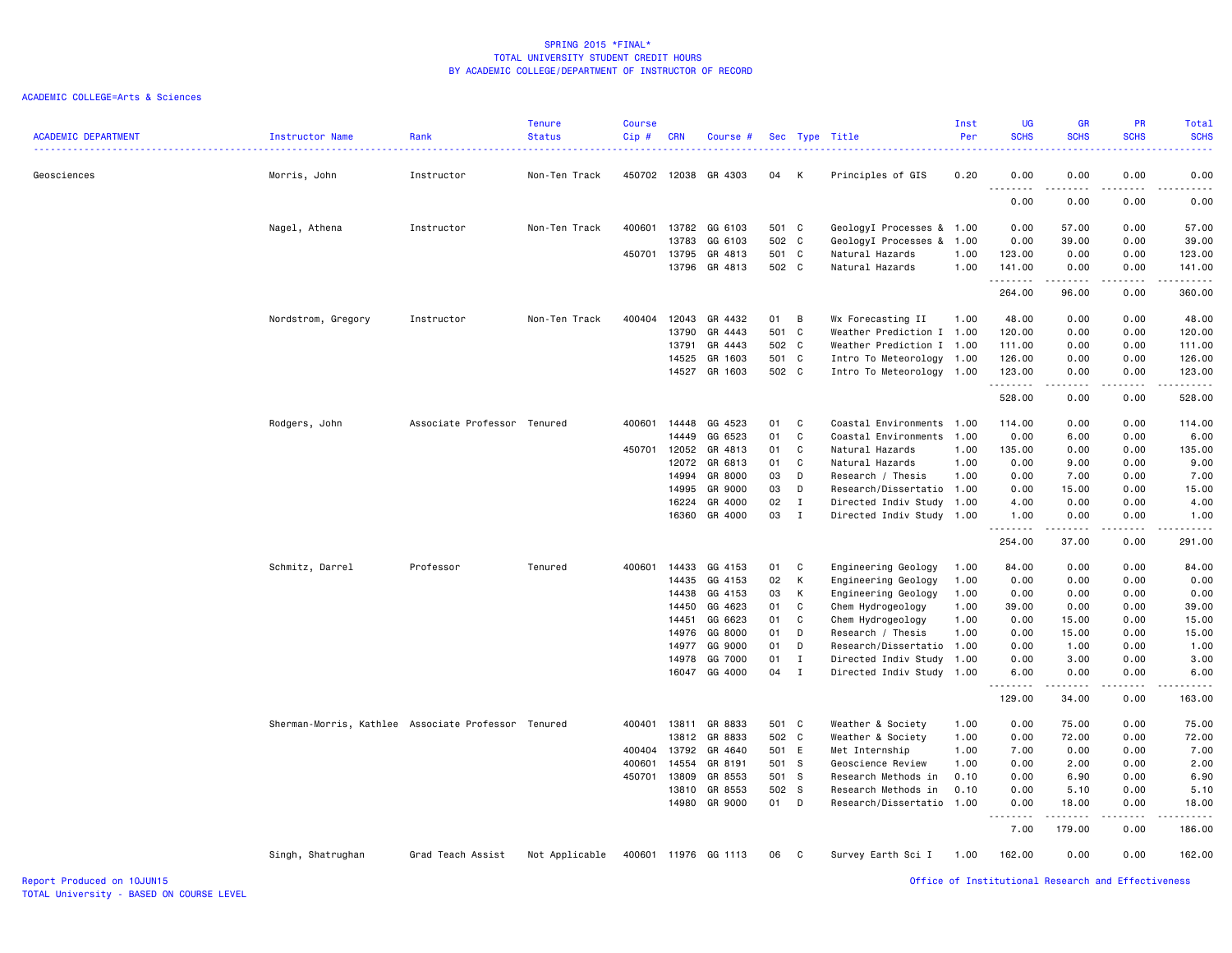| <b>ACADEMIC DEPARTMENT</b> | Instructor Name       | Rank                          | <b>Tenure</b><br><b>Status</b> | <b>Course</b><br>Cip# | <b>CRN</b>   | Course #             |       |              | Sec Type Title            | Inst<br>Per | <b>UG</b><br><b>SCHS</b> | <b>GR</b><br><b>SCHS</b>                                                                                                                                                                                           | <b>PR</b><br><b>SCHS</b> | <b>Total</b><br><b>SCHS</b>                                                                                                                                   |
|----------------------------|-----------------------|-------------------------------|--------------------------------|-----------------------|--------------|----------------------|-------|--------------|---------------------------|-------------|--------------------------|--------------------------------------------------------------------------------------------------------------------------------------------------------------------------------------------------------------------|--------------------------|---------------------------------------------------------------------------------------------------------------------------------------------------------------|
| Geosciences                | Singh, Shatrughan     | Grad Teach Assist             | Not Applicable                 | 450701                |              | 12022 GR 1123        | 03    | C            | Intro World Geog          | 1.00        | 285.00                   | 0.00                                                                                                                                                                                                               | 0.00                     | 285.00                                                                                                                                                        |
|                            |                       |                               |                                |                       |              |                      |       |              |                           |             | .<br>447.00              | 0.00                                                                                                                                                                                                               | $\cdots$<br>0.00         | .<br>447.00                                                                                                                                                   |
|                            | Skarke, Adam          | Assistant Professor Ten Track |                                | 400601                | 11995        | GG 4443              | 01    | C            | Prin Sed Dep II           | 1.00        | 48.00                    | 0.00                                                                                                                                                                                                               | 0.00                     | 48.00                                                                                                                                                         |
|                            |                       |                               |                                |                       | 12005        | GG 6443              | 01    | C            | Prin Sed Dep II           | 1.00        | 0.00                     | 12.00                                                                                                                                                                                                              | 0.00                     | 12.00                                                                                                                                                         |
|                            |                       |                               |                                |                       | 12007        | GG 8561              | 02    | $\mathbf{s}$ | Geoscience Seminar        | 1.00        | 0.00                     | 17.00                                                                                                                                                                                                              | 0.00                     | 17.00                                                                                                                                                         |
|                            |                       |                               |                                |                       | 14452        | GG 8572              | 01    | s            | Geologic Lit              | 1.00        | 0.00                     | 34.00                                                                                                                                                                                                              | 0.00                     | 34.00                                                                                                                                                         |
|                            |                       |                               |                                |                       | 14979        | GG 8000              | 02    | D            | Research / Thesis         | 1.00        | 0.00                     | 4.00                                                                                                                                                                                                               | 0.00                     | 4.00                                                                                                                                                          |
|                            |                       |                               |                                |                       | 15866        | GG 4000              | 01    | $\mathbf{I}$ | Directed Indiv Study      | 1.00        | 3.00<br>.                | 0.00<br>.                                                                                                                                                                                                          | 0.00<br>$- - - -$        | 3.00<br>.                                                                                                                                                     |
|                            |                       |                               |                                |                       |              |                      |       |              |                           |             | 51.00                    | 67.00                                                                                                                                                                                                              | 0.00                     | 118.00                                                                                                                                                        |
|                            | Templeton, Morris     | Lecturer                      | Non-Ten Track                  | 231303                | 11991        | GG 4333              | 01    | C            | Geowriting                | 1.00        | 69.00<br>.               | 0.00<br>.                                                                                                                                                                                                          | 0.00<br>$\cdots$         | 69.00<br>.                                                                                                                                                    |
|                            |                       |                               |                                |                       |              |                      |       |              |                           |             | 69.00                    | 0.00                                                                                                                                                                                                               | 0.00                     | 69.00                                                                                                                                                         |
|                            | Threatt, Patrick      | Lecturer                      | Non-Ten Track                  |                       |              | 450701 13785 GR 1123 | 501 C |              | Intro World Geog          | 1.00        | 126.00<br>.              | 0.00<br>.                                                                                                                                                                                                          | 0.00<br>.                | 126.00<br>.                                                                                                                                                   |
|                            |                       |                               |                                |                       |              |                      |       |              |                           |             | 126.00                   | 0.00                                                                                                                                                                                                               | 0.00                     | 126.00                                                                                                                                                        |
|                            | Wallace, Timothy      | Instructor                    | Non-Ten Track                  |                       | 400404 13797 | GR 4823              | 501 C |              | Dynamic Meteorology       | 0.90        | 13.50                    | 0.00                                                                                                                                                                                                               | 0.00                     | 13.50                                                                                                                                                         |
|                            |                       |                               |                                |                       | 13798        | GR 4923              | 501 C |              | Severe Weather            | 1.00        | 117.00                   | 0.00                                                                                                                                                                                                               | 0.00                     | 117.00                                                                                                                                                        |
|                            |                       |                               |                                |                       | 13799        | GR 4923              | 502 C |              | Severe Weather            | 1.00        | 63.00                    | 0.00                                                                                                                                                                                                               | 0.00                     | 63.00                                                                                                                                                         |
|                            |                       |                               |                                | 450701 13802          |              | GR 6753              | 501 C |              | Satellite & Radar Me 0.90 |             | 0.00                     | 72.90                                                                                                                                                                                                              | 0.00                     | 72.90                                                                                                                                                         |
|                            |                       |                               |                                |                       | 13803        | GR 6823              | 501 C |              | Dynamic Meteorolgy I 0.90 |             | 0.00<br>.                | 40.50<br>.                                                                                                                                                                                                         | 0.00<br>.                | 40.50<br>.                                                                                                                                                    |
|                            |                       |                               |                                |                       |              |                      |       |              |                           |             | 193.50                   | 113.40                                                                                                                                                                                                             | 0.00                     | 306.90                                                                                                                                                        |
|                            | Weeks, Brittany       | Lecturer                      | Non-Ten Track                  | 400601                | 13564        | GG 1111              | 201 L |              | Earth Science I Lab       | 1.00        | 16.00                    | 0.00                                                                                                                                                                                                               | 0.00                     | 16.00                                                                                                                                                         |
|                            |                       |                               |                                |                       |              | 13565 GG 1113        | 201 C |              | Survey Earth Sci I        | 1.00        | 75.00                    | 0.00                                                                                                                                                                                                               | 0.00                     | 75.00                                                                                                                                                         |
|                            |                       |                               |                                |                       |              |                      |       |              |                           |             | .<br>91.00               | .<br>0.00                                                                                                                                                                                                          | .<br>0.00                | $\frac{1}{2} \left( \frac{1}{2} \right) \left( \frac{1}{2} \right) \left( \frac{1}{2} \right) \left( \frac{1}{2} \right) \left( \frac{1}{2} \right)$<br>91.00 |
|                            |                       |                               |                                |                       |              |                      |       |              |                           |             |                          |                                                                                                                                                                                                                    |                          |                                                                                                                                                               |
|                            | Weremeichik, Jeremy   | Grad Teach Assist             | Not Applicable                 | 400601                | 11971        | GG 1113              | 01    | C            | Survey Earth Sci I        | 1.00        | 135.00                   | 0.00                                                                                                                                                                                                               | 0.00                     | 135.00                                                                                                                                                        |
|                            |                       |                               |                                |                       |              | 11983 GG 1133        | 01    | C            | Planetary Geology         | 1.00        | 108.00<br>.              | 0.00<br>$\frac{1}{2} \left( \frac{1}{2} \right) \left( \frac{1}{2} \right) \left( \frac{1}{2} \right) \left( \frac{1}{2} \right) \left( \frac{1}{2} \right) \left( \frac{1}{2} \right) \left( \frac{1}{2} \right)$ | 0.00<br>.                | 108.00                                                                                                                                                        |
|                            |                       |                               |                                |                       |              |                      |       |              |                           |             | 243.00                   | 0.00                                                                                                                                                                                                               | 0.00                     | 243.00                                                                                                                                                        |
|                            | Williams, Christopher | Lecturer                      | Non-Ten Track                  | 400404                |              | 13804 GR 8123        | 501 C |              | Met II: Fore and St 0.90  |             | 0.00                     | 56.70                                                                                                                                                                                                              | 0.00                     | 56.70                                                                                                                                                         |
|                            |                       |                               |                                |                       |              | 13805 GR 8123        | 502 C |              | Met II: Fore and St 0.90  |             | 0.00                     | 18.90                                                                                                                                                                                                              | 0.00                     | 18.90                                                                                                                                                         |
|                            |                       |                               |                                |                       |              |                      |       |              |                           |             | 0.00                     | 75.60                                                                                                                                                                                                              | 0.00                     | 75.60                                                                                                                                                         |
| Geosciences                |                       |                               |                                |                       |              |                      |       |              |                           |             | ========<br>7408.00      | ========<br>1444.00                                                                                                                                                                                                | 0.00                     | 8852.00                                                                                                                                                       |
|                            |                       |                               |                                |                       |              |                      |       |              |                           |             | ========                 | ======== =======                                                                                                                                                                                                   |                          | ==========                                                                                                                                                    |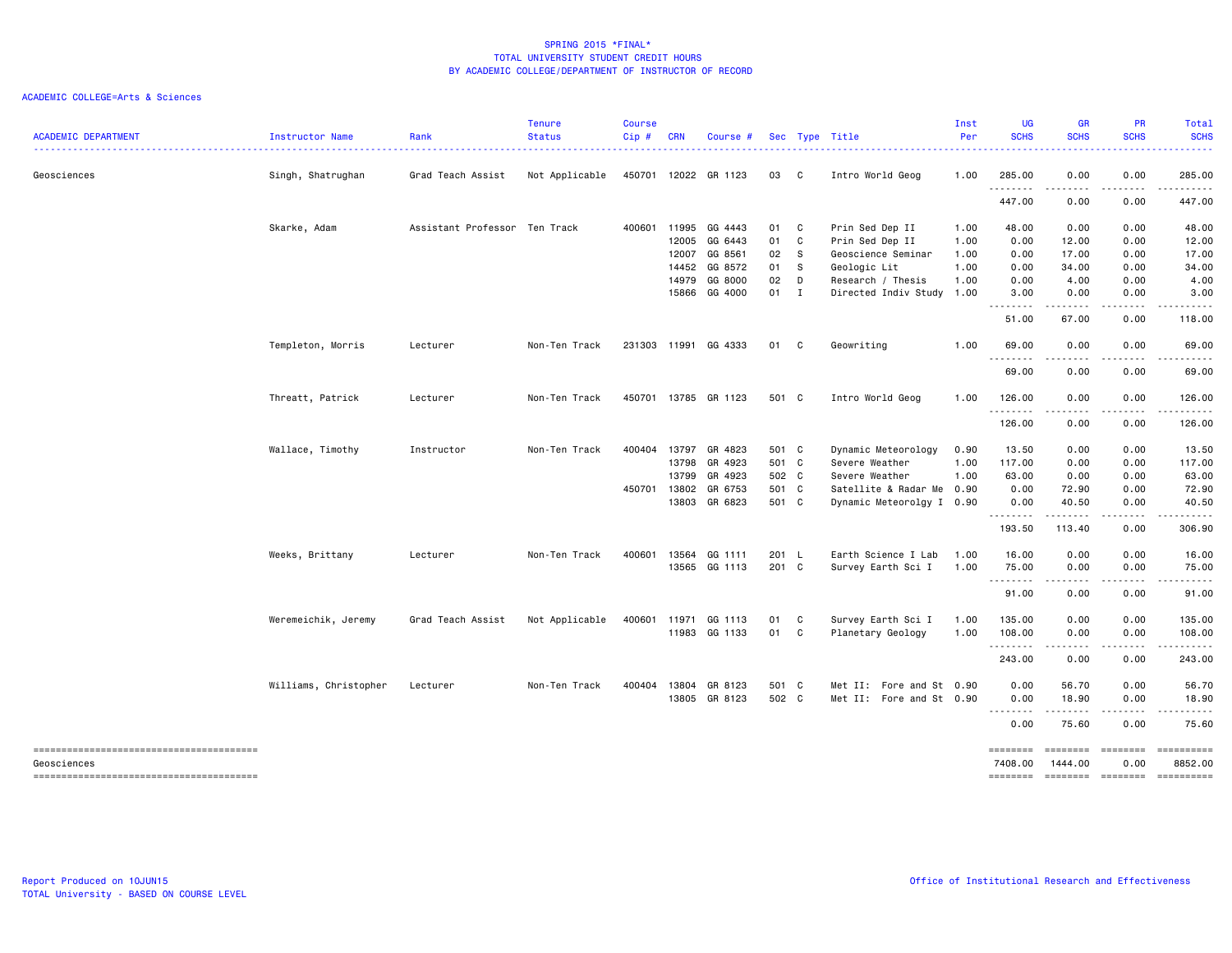| <b>ACADEMIC DEPARTMENT</b> | Instructor Name | Rank<br>. <u>.</u> .              | <b>Tenure</b><br><b>Status</b> | <b>Course</b><br>Cip#  | <b>CRN</b>                       | Course #                                                           |                            |                       | Sec Type Title                                                                                                                                | Inst<br>Per          | UG<br><b>SCHS</b><br>.                    | GR<br><b>SCHS</b>                                                                                                                                                    | PR<br><b>SCHS</b><br>.                | Total<br><b>SCHS</b><br>والمستبدات                                                                                                                                                       |
|----------------------------|-----------------|-----------------------------------|--------------------------------|------------------------|----------------------------------|--------------------------------------------------------------------|----------------------------|-----------------------|-----------------------------------------------------------------------------------------------------------------------------------------------|----------------------|-------------------------------------------|----------------------------------------------------------------------------------------------------------------------------------------------------------------------|---------------------------------------|------------------------------------------------------------------------------------------------------------------------------------------------------------------------------------------|
| History                    | Adams, Michael  | Grad Teach Assist                 | Not Applicable                 | 540102 12108           | 12111                            | HI 1073<br>HI 1073                                                 | 07<br>10                   | C<br>C                | Modern U S History<br>Modern U S History                                                                                                      | 0.25<br>0.25         | 12.75<br>17.25                            | 0.00<br>0.00                                                                                                                                                         | 0.00<br>0.00                          | 12.75<br>17.25                                                                                                                                                                           |
|                            |                 |                                   |                                |                        |                                  |                                                                    |                            |                       |                                                                                                                                               |                      | .<br>30.00                                | .<br>0.00                                                                                                                                                            | $\cdots$<br>0.00                      | $\frac{1}{2} \left( \frac{1}{2} \right) \left( \frac{1}{2} \right) \left( \frac{1}{2} \right) \left( \frac{1}{2} \right) \left( \frac{1}{2} \right) \left( \frac{1}{2} \right)$<br>30.00 |
|                            | Anderson, David | Grad Teach Assist                 | Not Applicable                 | 540102 12081           |                                  | HI 1063<br>12086 HI 1063                                           | 01<br>06                   | C<br>C                | Early U S History<br>Early U S History                                                                                                        | 0.25<br>0.25         | 15.00<br>16.50<br>.                       | 0.00<br>0.00<br>$\frac{1}{2} \left( \frac{1}{2} \right) \left( \frac{1}{2} \right) \left( \frac{1}{2} \right) \left( \frac{1}{2} \right) \left( \frac{1}{2} \right)$ | 0.00<br>0.00<br>-----                 | 15.00<br>16.50<br>.                                                                                                                                                                      |
|                            |                 |                                   |                                |                        |                                  |                                                                    |                            |                       |                                                                                                                                               |                      | 31.50                                     | 0.00                                                                                                                                                                 | 0.00                                  | 31.50                                                                                                                                                                                    |
|                            | Barbier, Mary   | Associate Professor Tenured       |                                | 450801                 | 12165<br>14629<br>450902 14390   | HI 6233<br>HI 9000<br>HI 8893                                      | 01<br>05<br>01             | C<br>D<br>-S          | American Military Hi 1.00<br>Research / Diss<br>History of ISIS                                                                               | 1.00<br>1.00<br>1.00 | 0.00<br>0.00<br>0.00                      | 9.00<br>37.00<br>21.00                                                                                                                                               | 0.00<br>0.00<br>0.00                  | 9.00<br>37.00<br>21.00                                                                                                                                                                   |
|                            |                 |                                   |                                |                        | 540101 12172                     | HI 8803<br>540108 12157 HI 4233                                    | 05<br>01                   | C<br>C                | Graduate Colloquium<br>American Military Hi 1.00                                                                                              |                      | 0.00<br>84.00<br>--------                 | 24.00<br>0.00<br>.                                                                                                                                                   | 0.00<br>0.00<br>.                     | 24.00<br>84.00<br>.                                                                                                                                                                      |
|                            |                 |                                   |                                |                        |                                  |                                                                    |                            |                       |                                                                                                                                               |                      | 84.00                                     | 91.00                                                                                                                                                                | 0.00                                  | 175.00                                                                                                                                                                                   |
|                            | Barrett, Marsha | Assistant Professor Non-Ten Track |                                | 050201<br>540101 12168 | 14229<br>14230                   | AAS 3023<br>HI 3023<br>HI 8803<br>540102 15808 HI 7000             | 01<br>01<br>01<br>501 I    | C<br>C<br>C           | Afr Am Hist since 18 1.00<br>Afr Am History since 1.00<br>Graduate Colloquium<br>Directed Indiv Study 1.00                                    | 1.00                 | 54.00<br>48.00<br>0.00<br>0.00<br>.       | 0.00<br>0.00<br>24.00<br>3.00<br>.                                                                                                                                   | 0.00<br>0.00<br>0.00<br>0.00<br>----- | 54.00<br>48.00<br>24.00<br>3.00<br>.                                                                                                                                                     |
|                            |                 |                                   |                                |                        |                                  |                                                                    |                            |                       |                                                                                                                                               |                      | 102.00                                    | 27.00                                                                                                                                                                | 0.00                                  | 129.00                                                                                                                                                                                   |
|                            | Bates, Toby     | Associate Professor Tenured       |                                |                        | 450801 14067<br>14080<br>14781   | HI 6153<br>HI 6143<br>HI 6133                                      | 201 C<br>201 C<br>201 C    |                       | U S Hist 1877-1917<br>Revolutionary Amer<br>Civil War 1850-1877                                                                               | 1.00<br>1.00<br>1.00 | 0.00<br>0.00<br>0.00                      | 3.00<br>6.00<br>9.00                                                                                                                                                 | 0.00<br>0.00<br>0.00                  | 3.00<br>6.00<br>9.00                                                                                                                                                                     |
|                            |                 |                                   |                                |                        | 540102 14066<br>14079            | HI 4153<br>HI 4143<br>14780 HI 4133                                | 201 C<br>201 C<br>201 C    |                       | U S Hist 1877-1917<br>Revolutionary Amer<br>Civil War 1850-1877                                                                               | 1.00<br>1.00<br>1.00 | 39.00<br>66.00<br>48.00                   | 0.00<br>0.00<br>0.00                                                                                                                                                 | 0.00<br>0.00<br>0.00                  | 39.00<br>66.00<br>48.00                                                                                                                                                                  |
|                            |                 |                                   |                                |                        |                                  |                                                                    |                            |                       |                                                                                                                                               |                      | .<br>153.00                               | 18.00                                                                                                                                                                | 0.00                                  | .<br>171.00                                                                                                                                                                              |
|                            | Berman, Hannah  | Grad Teach Assist                 | Not Applicable                 | 050114 12133           | 12139                            | HI 1223<br>HI 1223<br>12140 HI 1223                                | 01<br>07<br>08             | C<br>C<br>C           | Modern Western World 0.25<br>Modern Western World 0.25<br>Modern Western World 0.25                                                           |                      | 12.75<br>7.50<br>9.75                     | 0.00<br>0.00<br>0.00                                                                                                                                                 | 0.00<br>0.00<br>0.00                  | 12.75<br>7.50<br>9.75                                                                                                                                                                    |
|                            |                 |                                   |                                |                        |                                  |                                                                    |                            |                       |                                                                                                                                               |                      | .<br>30.00                                | $- - - - -$<br>0.00                                                                                                                                                  | .<br>0.00                             | .<br>30.00                                                                                                                                                                               |
|                            | Brain, Stephen  | Associate Professor Tenured       |                                |                        | 050114 12133<br>12134            | HI 1223<br>HI 1223                                                 | 01<br>02                   | C<br>C                | Modern Western World 0.75<br>Modern Western World 0.75                                                                                        |                      | 38.25<br>33.75                            | 0.00<br>0.00                                                                                                                                                         | 0.00<br>0.00                          | 38.25<br>33.75                                                                                                                                                                           |
|                            |                 |                                   |                                |                        | 12135<br>12136<br>12137<br>12138 | HI 1223<br>HI 1223<br>HI 1223<br>HI 1223<br>12139 HI 1223          | 03<br>04<br>05<br>06<br>07 | C<br>C<br>C<br>C<br>C | Modern Western World 0.75<br>Modern Western World 0.75<br>Modern Western World 0.75<br>Modern Western World 0.75<br>Modern Western World 0.75 |                      | 45.00<br>40.50<br>54.00<br>33.75<br>22.50 | 0.00<br>0.00<br>0.00<br>0.00<br>0.00                                                                                                                                 | 0.00<br>0.00<br>0.00<br>0.00<br>0.00  | 45.00<br>40.50<br>54.00<br>33.75<br>22.50                                                                                                                                                |
|                            |                 |                                   |                                | 050299                 | 12140<br>14399                   | HI 1223<br>HI 4613<br>450801 14631 HI 9000<br>540102 14611 HI 8000 | 08<br>01<br>07<br>03       | C<br>C<br>D<br>D      | Modern Western World 0.75<br>History of the Sovie 1.00<br>Research / Diss<br>Research / Thesis                                                | 1.00<br>1.00         | 29.25<br>90.00<br>0.00<br>0.00            | 0.00<br>0.00<br>10.00<br>12.00                                                                                                                                       | 0.00<br>0.00<br>0.00<br>0.00          | 29.25<br>90.00<br>10.00<br>12.00                                                                                                                                                         |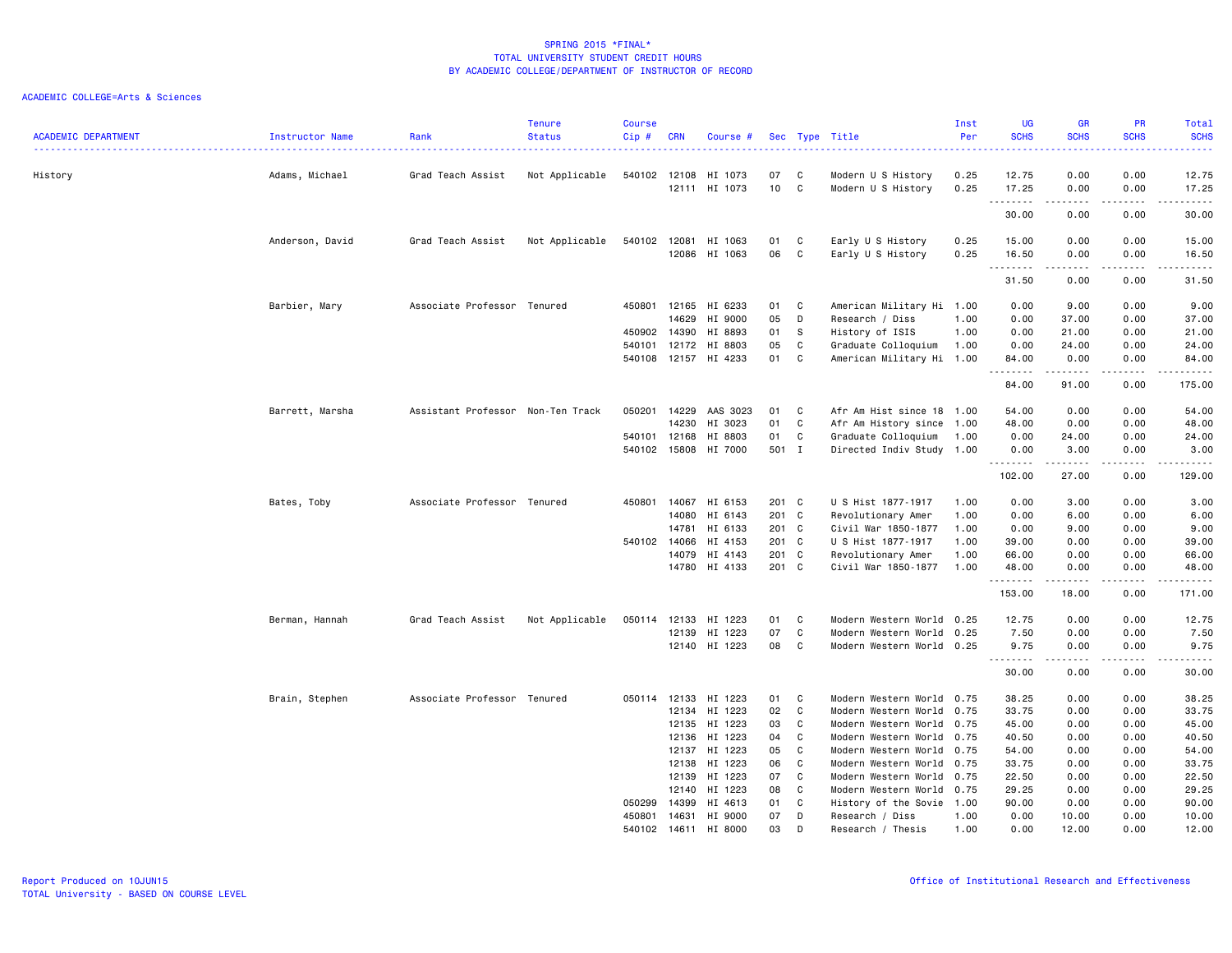| <b>ACADEMIC DEPARTMENT</b> | Instructor Name  | Rank                          | <b>Tenure</b><br><b>Status</b> | <b>Course</b><br>$Cip$ # | <b>CRN</b> | Course #                 |                 |         | Sec Type Title                             | Inst<br>Per  | <b>UG</b><br><b>SCHS</b> | <b>GR</b><br><b>SCHS</b> | <b>PR</b><br><b>SCHS</b>    | Total<br><b>SCHS</b><br>2.2.2.2.2.4 |
|----------------------------|------------------|-------------------------------|--------------------------------|--------------------------|------------|--------------------------|-----------------|---------|--------------------------------------------|--------------|--------------------------|--------------------------|-----------------------------|-------------------------------------|
|                            |                  |                               |                                |                          |            |                          |                 |         |                                            |              | .                        |                          |                             |                                     |
|                            |                  |                               |                                |                          |            |                          |                 |         |                                            |              | 387.00                   | 22.00                    | 0.00                        | 409.00                              |
| History                    | Bullard, Zachary | Grad Teach Assist             | Not Applicable                 | 540101                   | 12129      | HI 1173<br>12130 HI 1173 | 02<br>04        | C.<br>C | Wld Hist After 1500<br>Wld Hist After 1500 | 0.25<br>0.25 | 17.25<br>18.00           | 0.00<br>0.00             | 0.00<br>0.00                | 17.25<br>18.00                      |
|                            |                  |                               |                                |                          |            |                          |                 |         |                                            |              | --------<br>35.25        | .<br>0.00                | .<br>0.00                   | .<br>35.25                          |
|                            | Byrd, Brandon    | Assistant Professor Ten Track |                                | 050201                   | 14231      | AAS 3013                 | 01              | C       | Afr Am History to 18                       | 1.00         | 36.00                    | 0.00                     | 0.00                        | 36.00                               |
|                            |                  |                               |                                |                          | 14232      | HI 3013                  | 01              | C       | Afr Am History to 18                       | 1.00         | 33.00                    | 0.00                     | 0.00                        | 33.00                               |
|                            |                  |                               |                                | 540102 12089             |            | HI 1063                  | 09              | C       | Early U S History                          | 0.75         | 51.75                    | 0.00                     | 0.00                        | 51.75                               |
|                            |                  |                               |                                |                          | 12090      | HI 1063                  | 10              | C       | Early U S History                          | 0.75         | 45.00                    | 0.00                     | 0.00                        | 45.00                               |
|                            |                  |                               |                                |                          | 12091      | HI 1063                  | 11              | C       | Early U S History                          | 0.75         | 49.50                    | 0.00                     | 0.00                        | 49.50                               |
|                            |                  |                               |                                |                          | 12092      | HI 1063                  | 12 <sub>2</sub> | C       | Early U S History                          | 0.75         | 51.75                    | 0.00                     | 0.00                        | 51.75                               |
|                            |                  |                               |                                |                          | 12093      | HI 1063                  | 13              | C       | Early U S History                          | 0.75         | 51.75                    | 0.00                     | 0.00                        | 51.75                               |
|                            |                  |                               |                                |                          | 12094      | HI 1063                  | 14              | C       | Early U S History                          | 0.75         | 56.25                    | 0.00                     | 0.00                        | 56.25                               |
|                            |                  |                               |                                |                          | 12095      | HI 1063                  | 15              | C       | Early U S History                          | 0.75         | 47.25                    | 0.00                     | 0.00                        | 47.25                               |
|                            |                  |                               |                                |                          | 12096      | HI 1063                  | 16              | C       | Early U S History                          | 0.75         | 51.75                    | 0.00                     | 0.00                        | 51.75                               |
|                            |                  |                               |                                |                          | 12097      | HI 1063                  | 17              | C       | Early U S History                          | 0.75         | 47.25                    | 0.00                     | 0.00                        | 47.25                               |
|                            |                  |                               |                                |                          | 12098      | HI 1063                  | 18              | C       | Early U S History                          | 0.75         | 47.25                    | 0.00                     | 0.00                        | 47.25                               |
|                            |                  |                               |                                |                          | 12099      | HI 1063                  | 19              | C       | Early U S History                          | 0.75         | 54.00                    | 0.00                     | 0.00                        | 54.00                               |
|                            |                  |                               |                                |                          | 12100      | HI 1063                  | 20              | C       | Early U S History                          | 0.75         | 56.25                    | 0.00                     | 0.00                        | 56.25                               |
|                            |                  |                               |                                |                          |            |                          |                 |         |                                            |              | .                        | -----                    | .                           | ------                              |
|                            |                  |                               |                                |                          |            |                          |                 |         |                                            |              | 678.75                   | 0.00                     | 0.00                        | 678.75                              |
|                            | Damms, Richard   | Associate Professor Tenured   |                                | 050107                   | 14392      | HI 3853                  | 01              | C       | US & Latin America                         | 1.00         | 102.00                   | 0.00                     | 0.00                        | 102.00                              |
|                            |                  |                               |                                | 450801                   | 14633      | HI 9000                  | 09              | D       | Research / Diss                            | 1.00         | 0.00                     | 18.00                    | 0.00                        | 18.00                               |
|                            |                  |                               |                                | 540102 12178             |            | HI 8963                  | 01              | C       | U.S. History since                         | 1.00         | 0.00                     | 21.00                    | 0.00                        | 21.00                               |
|                            |                  |                               |                                |                          | 14613      | HI 8000                  | 05              | D       | Research / Thesis                          | 1.00         | 0.00<br>.                | 8.00<br>$- - - - -$      | 0.00<br>$- - - -$           | 8.00<br>.                           |
|                            |                  |                               |                                |                          |            |                          |                 |         |                                            |              | 102.00                   | 47.00                    | 0.00                        | 149.00                              |
|                            | Drake, Nathan    | Grad Teach Assist             | Not Applicable                 | 540102                   | 12089      | HI 1063                  | 09              | C       | Early U S History                          | 0.25         | 17.25                    | 0.00                     | 0.00                        | 17.25                               |
|                            |                  |                               |                                |                          |            | 12100 HI 1063            | 20              | C       | Early U S History                          | 0.25         | 18.75                    | 0.00                     | 0.00                        | 18.75                               |
|                            |                  |                               |                                |                          |            |                          |                 |         |                                            |              | <u> - - - - - - - -</u>  | .                        | $\sim$ $\sim$ $\sim$ $\sim$ | .                                   |
|                            |                  |                               |                                |                          |            |                          |                 |         |                                            |              | 36.00                    | 0.00                     | 0.00                        | 36.00                               |
|                            | Drane, Lindsay   | Grad Teach Assist             | Not Applicable                 | 540102                   | 12120      | HI 1073                  | 19              | C       | Modern U S History                         | 0.25         | 19.50                    | 0.00                     | 0.00                        | 19.50                               |
|                            |                  |                               |                                |                          |            | 12121 HI 1073            | 20              | C       | Modern U S History                         | 0.25         | 11.25                    | 0.00                     | 0.00                        | 11.25                               |
|                            |                  |                               |                                |                          |            |                          |                 |         |                                            |              | .                        |                          |                             | $    -$                             |
|                            |                  |                               |                                |                          |            |                          |                 |         |                                            |              | 30.75                    | 0.00                     | 0.00                        | 30.75                               |
|                            | Forrest, John    | Grad Teach Assist             | Not Applicable                 | 540102                   | 12102      | HI 1073                  | 01              | C       | Modern U S History                         | 0.75         | 56.25                    | 0.00                     | 0.00                        | 56.25                               |
|                            |                  |                               |                                |                          | 12103      | HI 1073                  | 02              | C       | Modern U S History                         | 0.75         | 56.25                    | 0.00                     | 0.00                        | 56.25                               |
|                            |                  |                               |                                |                          | 12104      | HI 1073                  | 03              | C       | Modern U S History                         | 0.75         | 56.25                    | 0.00                     | 0.00                        | 56.25                               |
|                            |                  |                               |                                |                          | 12105      | HI 1073                  | 04              | C       | Modern U S History                         | 0.75         | 54.00                    | 0.00                     | 0.00                        | 54.00                               |
|                            |                  |                               |                                |                          | 12106      | HI 1073                  | 05              | C       | Modern U S History                         | 0.75         | 54.00                    | 0.00                     | 0.00                        | 54.00                               |
|                            |                  |                               |                                |                          | 12107      | HI 1073                  | 06              | C       | Modern U S History                         | 0.75         | 47.25                    | 0.00                     | 0.00                        | 47.25                               |
|                            |                  |                               |                                |                          | 12108      | HI 1073                  | 07              | C       | Modern U S History                         | 0.75         | 38.25                    | 0.00                     | 0.00                        | 38.25                               |
|                            |                  |                               |                                |                          | 12109      | HI 1073                  | 08              | C       | Modern U S History                         | 0.75         | 51.75                    | 0.00                     | 0.00                        | 51.75                               |
|                            |                  |                               |                                |                          | 12110      | HI 1073                  | 09              | C       | Modern U S History                         | 0.75         | 51.75                    | 0.00                     | 0.00                        | 51.75                               |
|                            |                  |                               |                                |                          | 12111      | HI 1073                  | 10              | C       | Modern U S History                         | 0.75         | 51.75                    | 0.00                     | 0.00                        | 51.75                               |
|                            |                  |                               |                                |                          |            | 12112 HI 1073            | 11              | C       | Modern U S History                         | 0.75         | 56.25                    | 0.00                     | 0.00                        | 56.25                               |
|                            |                  |                               |                                |                          |            |                          |                 |         |                                            |              |                          |                          |                             |                                     |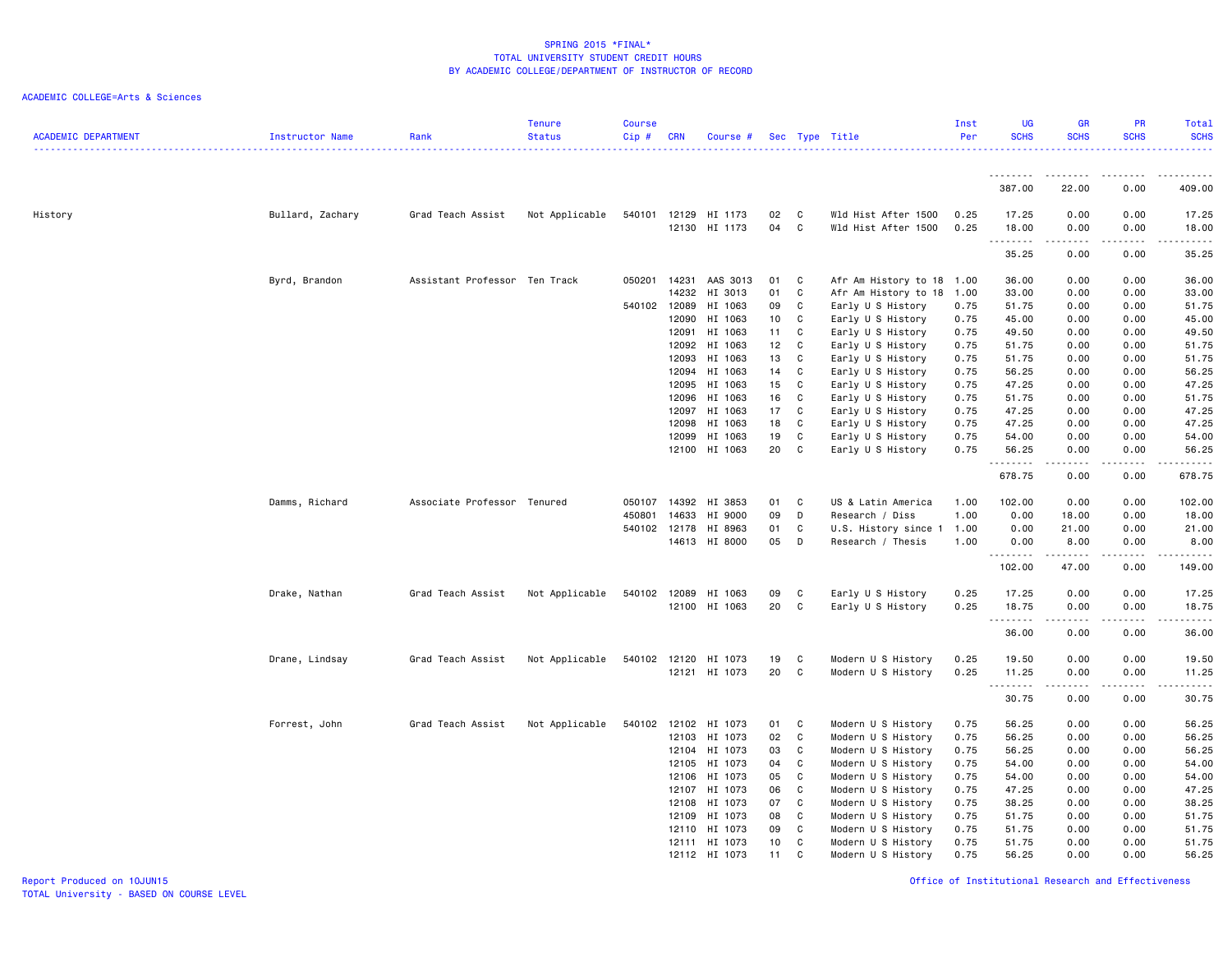| <b>ACADEMIC DEPARTMENT</b> | Instructor Name | Rank                          | <b>Tenure</b><br><b>Status</b> | <b>Course</b><br>Cip# | <b>CRN</b> | Course #                 |                 |        | Sec Type Title                                    | Inst<br>Per | <b>UG</b><br><b>SCHS</b>         | <b>GR</b><br><b>SCHS</b> | <b>PR</b><br><b>SCHS</b>     | Total<br><b>SCHS</b>   |
|----------------------------|-----------------|-------------------------------|--------------------------------|-----------------------|------------|--------------------------|-----------------|--------|---------------------------------------------------|-------------|----------------------------------|--------------------------|------------------------------|------------------------|
| History                    | Forrest, John   | Grad Teach Assist             | Not Applicable                 |                       |            | 540102 12113 HI 1073     | 12              | C.     | Modern U S History                                | 0.75        | 49.50<br><u> - - - - - - - -</u> | 0.00                     | 0.00                         | 49.50<br>------        |
|                            |                 |                               |                                |                       |            |                          |                 |        |                                                   |             | 623.25                           | 0.00                     | 0.00                         | 623.25                 |
|                            | Giesen, James   | Associate Professor Tenured   |                                | 450801                | 14634      | HI 9000                  | 10 <sub>1</sub> | D      | Research / Diss                                   | 1.00        | 0.00                             | 56.00                    | 0.00                         | 56.00                  |
|                            |                 |                               |                                | 540102                | 12173      | HI 8823                  | 01              | S.     | Sem Us Hi Since 1877                              | 1.00        | 0.00                             | 12.00                    | 0.00                         | 12.00                  |
|                            |                 |                               |                                |                       | 12177      | HI 8953                  | 01              | C      | U.S. History, 1877-19                             | 1.00        | 0.00                             | 24.00                    | 0.00                         | 24.00                  |
|                            |                 |                               |                                |                       |            | 14614 HI 8000            | 06              | D      | Research / Thesis                                 | 1.00        | 0.00<br>-----<br>$\sim$ $\sim$ . | 9.00<br>.                | 0.00<br>.                    | 9.00<br>2.2.2.2.2.2    |
|                            |                 |                               |                                |                       |            |                          |                 |        |                                                   |             | 0.00                             | 101.00                   | 0.00                         | 101.00                 |
|                            | Greene, Alison  | Assistant Professor Ten Track |                                | 050201                | 14384      | AAS 4990                 | 01              | C      | Special Topic in Af. 1.00                         |             | 15.00                            | 0.00                     | 0.00                         | 15.00                  |
|                            |                 |                               |                                | 450801                | 14635      | HI 9000                  | 11              | D      | Research / Diss                                   | 1.00        | 0.00                             | 13.00                    | 0.00                         | 13.00                  |
|                            |                 |                               |                                | 540101 12155          |            | HI 3903                  | 01              | C      | Hist & Hist Meth                                  | 1.00        | 36.00                            | 0.00                     | 0.00                         | 36.00                  |
|                            |                 |                               |                                |                       | 14382      | HI 4990                  | 01              | C      | Special Topic In HI                               | 1.00        | 27.00                            | 0.00                     | 0.00                         | 27.00                  |
|                            |                 |                               |                                | 540102 14615          |            | HI 8000                  | 07              | D      | Research / Thesis                                 | 1.00        | 0.00<br>.                        | 4.00<br>.                | 0.00<br>.                    | 4.00<br>$\sim$         |
|                            |                 |                               |                                |                       |            |                          |                 |        |                                                   |             | 78.00                            | 17.00                    | 0.00                         | 95.00                  |
|                            | Gunther, Emily  | Grad Teach Assist             | Not Applicable                 | 540102 12083          |            | HI 1063                  | 03              | C      | Early U S History                                 | 0.25        | 13.50                            | 0.00                     | 0.00                         | 13.50                  |
|                            |                 |                               |                                |                       |            |                          |                 |        |                                                   |             | <u>.</u><br>13.50                | 0.00                     | $\sim$ $\sim$ $\sim$<br>0.00 | $\frac{1}{2}$<br>13.50 |
|                            | Hauser, Jason   | Grad Teach Assist             | Not Applicable                 | 540102                | 12090      | HI 1063                  | 10              | C      | Early U S History                                 | 0.25        | 15.00                            | 0.00                     | 0.00                         | 15.00                  |
|                            |                 |                               |                                |                       |            | 12092 HI 1063            | 12              | C      | Early U S History                                 | 0.25        | 17.25                            | 0.00                     | 0.00                         | 17.25                  |
|                            |                 |                               |                                |                       |            |                          |                 |        |                                                   |             | <u> - - - - - - - -</u>          |                          | $\sim$ $\sim$ $\sim$ $\sim$  | وبالمسامين             |
|                            |                 |                               |                                |                       |            |                          |                 |        |                                                   |             | 32.25                            | 0.00                     | 0.00                         | 32.25                  |
|                            | Hay, William    | Associate Professor Tenured   |                                | 050299                | 12163      | HI 4723                  | 01              | C      | Britain Since 1688                                | 1.00        | 54.00                            | 0.00                     | 0.00                         | 54.00                  |
|                            |                 |                               |                                | 540101                | 12169      | HI 8803                  | 02              | C      | Graduate Colloquium                               | 1.00        | 0.00                             | 24.00                    | 0.00                         | 24.00                  |
|                            |                 |                               |                                |                       |            | 540102 14616 HI 8000     | 08              | D      | Research / Thesis                                 | 1.00        | 0.00                             | 18.00                    | 0.00                         | 18.00                  |
|                            |                 |                               |                                |                       |            |                          |                 |        |                                                   |             | .<br>54.00                       | .<br>42.00               | .<br>0.00                    | .<br>96.00             |
|                            | Hersey, Mark    | Associate Professor Tenured   |                                | 450801                | 12175      | HI 8923                  | 01              | S.     | Historiog & His Meth 1.00                         |             | 0.00                             | 18.00                    | 0.00                         | 18.00                  |
|                            |                 |                               |                                |                       | 14637      | HI 9000                  | 13              | D      | Research / Diss                                   | 1.00        | 0.00                             | 30.00                    | 0.00                         | 30.00                  |
|                            |                 |                               |                                | 540102 14398          |            | HI 4153                  | 01              | C      | U S Hist 1877-1917                                | 1.00        | 81.00                            | 0.00                     | 0.00                         | 81.00                  |
|                            |                 |                               |                                |                       | 14617      | HI 8000                  | 09              | D      | Research / Thesis                                 | 1.00        | 0.00                             | 12.00                    | 0.00                         | 12.00                  |
|                            |                 |                               |                                |                       |            |                          |                 |        |                                                   |             | .<br>81.00                       | .<br>60.00               | .<br>0.00                    | .<br>141.00            |
|                            | Hester, Kayla   | Grad Teach Assist             | Not Applicable                 | 540102 12097          |            | HI 1063                  | 17              | C      | Early U S History                                 | 0.25        | 15.75                            | 0.00                     | 0.00                         | 15.75                  |
|                            |                 |                               |                                |                       | 12098      | HI 1063                  | 18              | C      | Early U S History                                 | 0.25        | 15.75                            | 0.00                     | 0.00                         | 15.75                  |
|                            |                 |                               |                                |                       |            |                          |                 |        |                                                   |             | <u>.</u>                         | -----                    | .                            | .                      |
|                            |                 |                               |                                |                       |            |                          |                 |        |                                                   |             | 31.50                            | 0.00                     | 0.00                         | 31.50                  |
|                            | Holley, Brady   | Lecturer                      | Non-Ten Track                  | 050207                | 13817      | HI 4273                  | 501 C           |        | Women In Am History                               | 1.00        | 60.00                            | 0.00                     | 0.00                         | 60.00                  |
|                            |                 |                               |                                |                       |            | 540102 13818 HI 4303     | 501 C           |        | The Old South                                     | 1.00        | 51.00                            | 0.00                     | 0.00                         | 51.00                  |
|                            |                 |                               |                                |                       |            |                          |                 |        |                                                   |             | .<br>111.00                      | -----<br>0.00            | .<br>0.00                    | .<br>111.00            |
|                            |                 |                               |                                |                       |            |                          |                 |        |                                                   |             |                                  |                          |                              |                        |
|                            | Horan, Sara     | Grad Teach Assist             | Not Applicable                 | 050114 12137          |            | HI 1223<br>12138 HI 1223 | 05<br>06        | C<br>C | Modern Western World<br>Modern Western World 0.25 | 0.25        | 18.00<br>11.25                   | 0.00<br>0.00             | 0.00<br>0.00                 | 18.00<br>11.25         |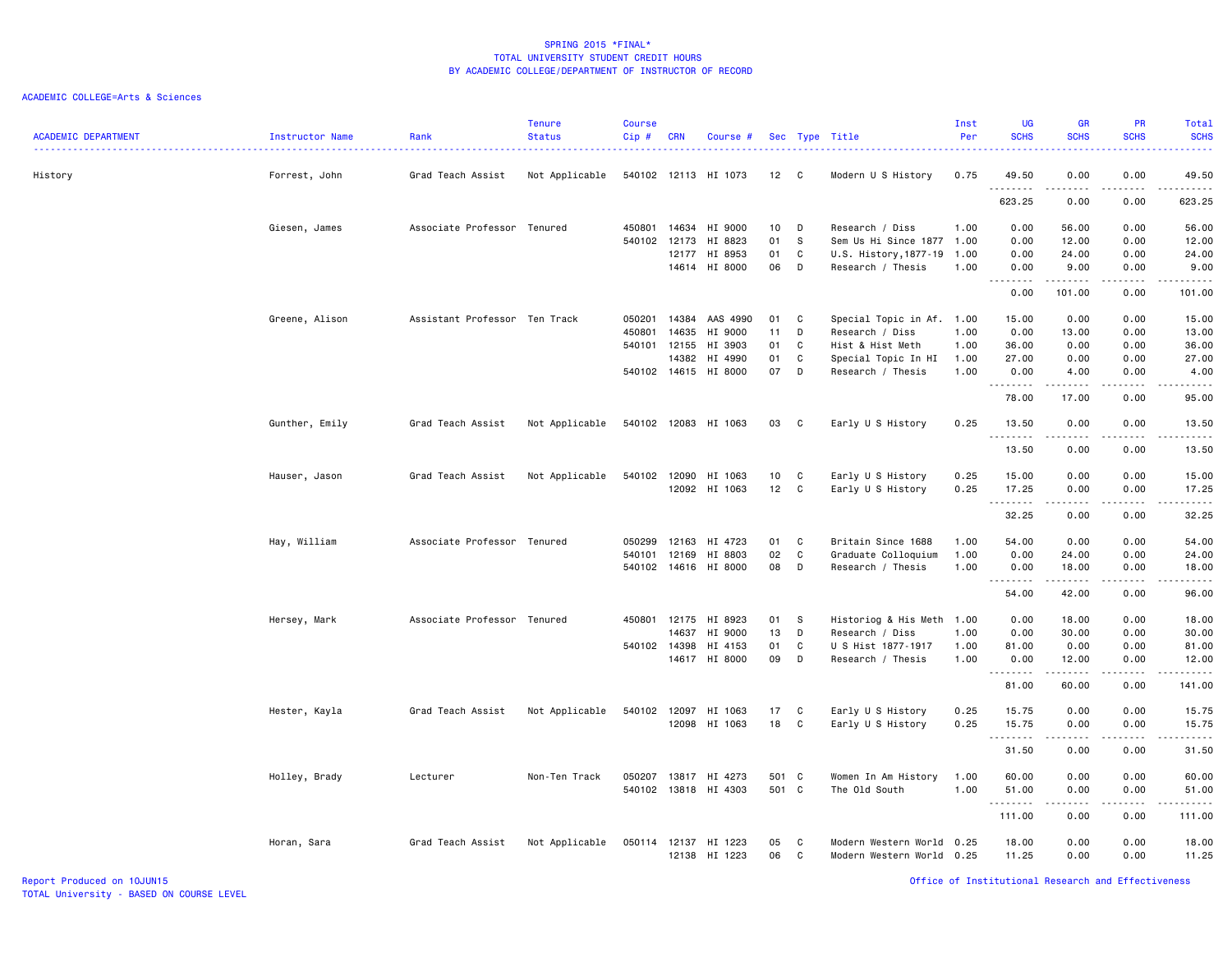### ACADEMIC COLLEGE=Arts & Sciences

| <b>ACADEMIC DEPARTMENT</b> | Instructor Name     | Rank                          | <b>Tenure</b><br><b>Status</b> | <b>Course</b><br>Cip# | <b>CRN</b>     | Course #             |             |        | Sec Type Title                         | Inst<br>Per  | <b>UG</b><br><b>SCHS</b>   | <b>GR</b><br><b>SCHS</b>                                                                                                                                     | <b>PR</b><br><b>SCHS</b>                            | Total<br><b>SCHS</b><br><u>.</u> |
|----------------------------|---------------------|-------------------------------|--------------------------------|-----------------------|----------------|----------------------|-------------|--------|----------------------------------------|--------------|----------------------------|--------------------------------------------------------------------------------------------------------------------------------------------------------------|-----------------------------------------------------|----------------------------------|
|                            |                     |                               |                                |                       |                |                      |             |        |                                        |              |                            |                                                                                                                                                              |                                                     |                                  |
|                            |                     |                               |                                |                       |                |                      |             |        |                                        |              | 29.25                      | 0.00                                                                                                                                                         | 0.00                                                | 29.25                            |
| History                    | Kraszewski, Gracjan | Grad Teach Assist             | Not Applicable                 | 540102 12096          | 12099          | HI 1063<br>HI 1063   | 16<br>19    | C<br>C | Early U S History<br>Early U S History | 0.25<br>0.25 | 17.25<br>18.00<br><u>.</u> | 0.00<br>0.00<br>.                                                                                                                                            | 0.00<br>0.00<br>$\omega$ $\omega$ $\omega$ $\omega$ | 17.25<br>18.00<br>$    -$        |
|                            |                     |                               |                                |                       |                |                      |             |        |                                        |              | 35.25                      | 0.00                                                                                                                                                         | 0.00                                                | 35.25                            |
|                            | Lang, Andrew        | Assistant Professor Ten Track |                                | 450801                | 14638          | HI 9000              | 14          | D      | Research / Diss                        | 1.00         | 0.00                       | 4.00                                                                                                                                                         | 0.00                                                | 4.00                             |
|                            |                     |                               |                                | 540102                | 12081          | HI 1063              | 01          | C      | Early U S History                      | 0.75         | 45.00                      | 0.00                                                                                                                                                         | 0.00                                                | 45.00                            |
|                            |                     |                               |                                |                       | 12082          | HI 1063              | 02          | C      | Early U S History                      | 0.75         | 45.00                      | 0.00                                                                                                                                                         | 0.00                                                | 45.00                            |
|                            |                     |                               |                                |                       | 12083          | HI 1063              | 03<br>04    | C      | Early U S History                      | 0.75         | 40.50                      | 0.00                                                                                                                                                         | 0.00<br>0.00                                        | 40.50                            |
|                            |                     |                               |                                |                       | 12084<br>12085 | HI 1063<br>HI 1063   | 05          | C<br>C | Early U S History<br>Early U S History | 0.75<br>0.75 | 49.50<br>27.00             | 0.00<br>0.00                                                                                                                                                 | 0.00                                                | 49.50<br>27.00                   |
|                            |                     |                               |                                |                       | 12086          | HI 1063              | 06          | C      | Early U S History                      | 0.75         | 49.50                      | 0.00                                                                                                                                                         | 0.00                                                | 49.50                            |
|                            |                     |                               |                                |                       | 12087          | HI 1063              | 07          | C      | Early U S History                      | 0.75         | 42.75                      | 0.00                                                                                                                                                         | 0.00                                                | 42.75                            |
|                            |                     |                               |                                |                       | 14396          | HI 4133              | 01          | C      | Civil War 1850-1877                    | 1.00         | 78.00<br>.                 | 0.00<br>$\frac{1}{2} \left( \frac{1}{2} \right) \left( \frac{1}{2} \right) \left( \frac{1}{2} \right) \left( \frac{1}{2} \right) \left( \frac{1}{2} \right)$ | 0.00<br>.                                           | 78.00<br>.                       |
|                            |                     |                               |                                |                       |                |                      |             |        |                                        |              | 377.25                     | 4.00                                                                                                                                                         | 0.00                                                | 381.25                           |
|                            | Lavine, Matthew     | Assistant Professor Ten Track |                                | 240101                | 14265          | HON 3183             | H02 S       |        | Honors Seminar - Hum                   | 0.50         | 13.50                      | 0.00                                                                                                                                                         | 0.00                                                | 13.50                            |
|                            |                     |                               |                                | 450801                | 14639          | HI 9000              | 15          | D      | Research / Diss                        | 1.00         | 0.00                       | 13.00                                                                                                                                                        | 0.00                                                | 13.00                            |
|                            |                     |                               |                                | 540102                | 14619          | HI 8000              | $11 -$      | D      | Research / Thesis                      | 1.00         | 0.00<br>.                  | 7.00<br>.                                                                                                                                                    | 0.00<br>.                                           | 7.00<br>د د د د د                |
|                            |                     |                               |                                |                       |                |                      |             |        |                                        |              | 13.50                      | 20.00                                                                                                                                                        | 0.00                                                | 33.50                            |
|                            | Livingston, Edward  | Grad Teach Assist             | Not Applicable                 | 050114                | 12134          | HI 1223              | 02          | C      | Modern Western World                   | 0.25         | 11.25                      | 0.00                                                                                                                                                         | 0.00                                                | 11.25                            |
|                            |                     |                               |                                |                       | 12135          | HI 1223              | 03          | C      | Modern Western World 0.25              |              | 15.00                      | 0.00                                                                                                                                                         | 0.00                                                | 15.00                            |
|                            |                     |                               |                                |                       |                | 12136 HI 1223        | 04          | C      | Modern Western World 0.25              |              | 13.50<br>.                 | 0.00<br>$\frac{1}{2} \left( \frac{1}{2} \right) \left( \frac{1}{2} \right) \left( \frac{1}{2} \right) \left( \frac{1}{2} \right) \left( \frac{1}{2} \right)$ | 0.00<br>.                                           | 13.50<br>.                       |
|                            |                     |                               |                                |                       |                |                      |             |        |                                        |              | 39.75                      | 0.00                                                                                                                                                         | 0.00                                                | 39.75                            |
|                            | Malone, Leigha      | Student Worker                | Not Applicable                 | 050114                | 14556          | HI 1223              | 501 C       |        | Modern Western World 0.25              |              | 14.25                      | 0.00                                                                                                                                                         | 0.00                                                | 14.25                            |
|                            |                     |                               |                                |                       |                | 540102 13813 HI 1063 | 501 C       |        | Early U S History                      | 0.25         | 22.50<br>.                 | 0.00<br><b>.</b>                                                                                                                                             | 0.00<br>.                                           | 22.50<br>.                       |
|                            |                     |                               |                                |                       |                |                      |             |        |                                        |              | 36.75                      | 0.00                                                                                                                                                         | 0.00                                                | 36.75                            |
|                            | Marcus, Alan        | Professor                     | Tenured                        | 050114                | 14556          | HI 1223              | 501 C       |        | Modern Western World 0.75              |              | 42.75                      | 0.00                                                                                                                                                         | 0.00                                                | 42.75                            |
|                            |                     |                               |                                | 450801                | 14640          | HI 9000              | 16          | D      | Research / Diss                        | 1.00         | 0.00                       | 4.00                                                                                                                                                         | 0.00                                                | 4.00                             |
|                            |                     |                               |                                | 540102 13813          |                | HI 1063              | 501 C       |        | Early U S History                      | 0.75         | 67.50                      | 0.00                                                                                                                                                         | 0.00                                                | 67.50                            |
|                            |                     |                               |                                |                       | 16458          | HI 7000              | 02 I        |        | Directed Indiv Study 1.00              |              | 0.00<br><u>.</u>           | 3.00<br>.                                                                                                                                                    | 0.00<br>$- - - -$                                   | 3.00<br>.                        |
|                            |                     |                               |                                |                       |                |                      |             |        |                                        |              | 110.25                     | 7.00                                                                                                                                                         | 0.00                                                | 117.25                           |
|                            | Martucci, Jessica   | Assistant Professor Ten Track |                                | 450801                | 14641          | HI 9000              | 17          | D      | Research / Diss                        | 1.00         | 0.00                       | 23.00                                                                                                                                                        | 0.00                                                | 23.00                            |
|                            |                     |                               |                                | 540101                | 12170          | HI 8803              | 03          | C      | Graduate Colloquium                    | 1.00         | 0.00                       | 18.00                                                                                                                                                        | 0.00                                                | 18.00                            |
|                            |                     |                               |                                |                       | 14905          | HI 4990              | 02          | C      | Special Topic In HI                    | 1.00         | 30.00                      | 0.00                                                                                                                                                         | 0.00                                                | 30.00                            |
|                            |                     |                               |                                | 540102 14621          |                | HI 8000              | 13          | D      | Research / Thesis                      | 1.00         | 0.00<br>.                  | 12.00<br>د د د د د                                                                                                                                           | 0.00<br>$\sim$ $\sim$ $\sim$                        | 12.00<br>والمستحدث               |
|                            |                     |                               |                                |                       |                |                      |             |        |                                        |              | 30.00                      | 53.00                                                                                                                                                        | 0.00                                                | 83.00                            |
|                            | Messer, Peter       | Associate Professor Tenured   |                                | 540101 13574          | 14393          | HI 3903<br>HI 3903   | 201 C<br>02 | C      | Hist & Hist Meth<br>Hist & Hist Meth   | 1.00<br>1.00 | 6.00<br>9.00               | 0.00<br>0.00                                                                                                                                                 | 0.00<br>0.00                                        | 6.00<br>9.00                     |

Report Produced on 10JUN15 Office of Institutional Research and Effectiveness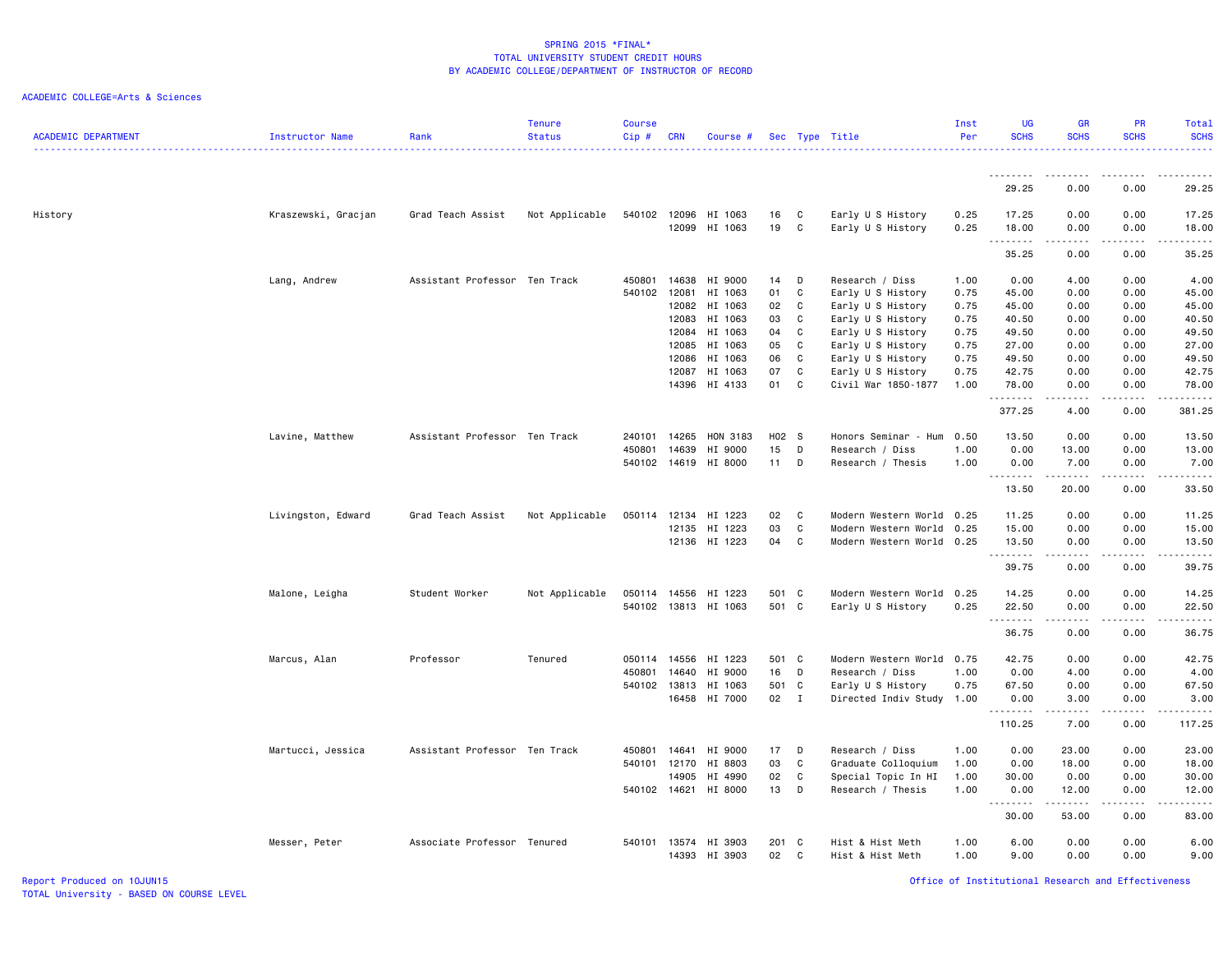| <b>ACADEMIC DEPARTMENT</b> | Instructor Name    | Rank                          | <b>Tenure</b><br><b>Status</b> | <b>Course</b><br>Cip# | <b>CRN</b> | Course #             |          |              | Sec Type Title                           | Inst<br>Per  | <b>UG</b><br><b>SCHS</b> | <b>GR</b><br><b>SCHS</b> | <b>PR</b><br><b>SCHS</b>            | Total<br><b>SCHS</b><br>$\frac{1}{2} \left( \frac{1}{2} \right) \left( \frac{1}{2} \right) \left( \frac{1}{2} \right) \left( \frac{1}{2} \right)$             |
|----------------------------|--------------------|-------------------------------|--------------------------------|-----------------------|------------|----------------------|----------|--------------|------------------------------------------|--------------|--------------------------|--------------------------|-------------------------------------|---------------------------------------------------------------------------------------------------------------------------------------------------------------|
| History                    | Messer, Peter      | Associate Professor Tenured   |                                |                       |            | 540102 14395 HI 4103 | 01       | C            | Colonial America                         | 1.00         | 48.00<br>.               | 0.00<br>د د د د د        | 0.00<br>$\sim$ $\sim$ $\sim$ $\sim$ | 48.00<br>.                                                                                                                                                    |
|                            |                    |                               |                                |                       |            |                      |          |              |                                          |              | 63.00                    | 0.00                     | 0.00                                | 63.00                                                                                                                                                         |
|                            | Middleton, Stephen | Professor                     | Tenured                        |                       |            | 540101 12171 HI 8803 | 04       | C            | Graduate Colloquium                      | 1.00         | 0.00<br>$- - -$          | 15.00<br>-----           | 0.00<br>$   -$                      | 15.00<br>$- - - -$                                                                                                                                            |
|                            |                    |                               |                                |                       |            |                      |          |              |                                          |              | 0.00                     | 15.00                    | 0.00                                | 15.00                                                                                                                                                         |
|                            | Mistretta, Matthew | Grad Teach Assist             | Not Applicable                 | 540102 12123          | 12124      | HI 1073<br>HI 1073   | 22<br>23 | C<br>C       | Modern U S History<br>Modern U S History | 0.25<br>0.25 | 12.75<br>14.25<br>.      | 0.00<br>0.00<br>-----    | 0.00<br>0.00<br>.                   | 12.75<br>14.25<br>.                                                                                                                                           |
|                            |                    |                               |                                |                       |            |                      |          |              |                                          |              | 27.00                    | 0.00                     | 0.00                                | 27.00                                                                                                                                                         |
|                            | Mitchell, Dennis   | Professor                     | Tenured                        | 050106                |            | 14072 HI 3783        | 201 C    |              | Modern European Impe                     | 1.00         | 51.00<br>.               | 0.00                     | 0.00                                | 51.00<br>$\frac{1}{2} \left( \frac{1}{2} \right) \left( \frac{1}{2} \right) \left( \frac{1}{2} \right) \left( \frac{1}{2} \right) \left( \frac{1}{2} \right)$ |
|                            |                    |                               |                                |                       |            |                      |          |              |                                          |              | 51.00                    | 0.00                     | 0.00                                | 51.00                                                                                                                                                         |
|                            | Mosley, Kasey      | Grad Teach Assist             | Not Applicable                 | 540102                | 12114      | HI 1073              | 13       | C            | Modern U S History                       | 0.75         | 54.00                    | 0.00                     | 0.00                                | 54.00                                                                                                                                                         |
|                            |                    |                               |                                |                       | 12115      | HI 1073              | 14       | C            | Modern U S History                       | 0.75         | 54.00                    | 0.00                     | 0.00                                | 54.00                                                                                                                                                         |
|                            |                    |                               |                                |                       | 12116      | HI 1073              | 15       | C            | Modern U S History                       | 0.75         | 31.50                    | 0.00                     | 0.00                                | 31.50                                                                                                                                                         |
|                            |                    |                               |                                |                       | 12117      | HI 1073              | 16       | C            | Modern U S History                       | 0.75         | 51.75                    | 0.00                     | 0.00                                | 51.75                                                                                                                                                         |
|                            |                    |                               |                                |                       | 12119      | HI 1073              | 18       | C            | Modern U S History                       | 0.75         | 29.25                    | 0.00                     | 0.00                                | 29.25                                                                                                                                                         |
|                            |                    |                               |                                |                       | 12120      | HI 1073              | 19       | C            | Modern U S History                       | 0.75         | 58.50                    | 0.00                     | 0.00                                | 58.50                                                                                                                                                         |
|                            |                    |                               |                                |                       | 12121      | HI 1073              | 20       | C            | Modern U S History                       | 0.75         | 33.75                    | 0.00                     | 0.00                                | 33.75                                                                                                                                                         |
|                            |                    |                               |                                |                       | 12122      | HI 1073              | 21       | C            | Modern U S History                       | 0.75         | 51.75                    | 0.00                     | 0.00                                | 51.75                                                                                                                                                         |
|                            |                    |                               |                                |                       | 12123      | HI 1073              | 22       | C            | Modern U S History                       | 0.75         | 38.25                    | 0.00                     | 0.00                                | 38.25                                                                                                                                                         |
|                            |                    |                               |                                |                       |            | 12124 HI 1073        | 23       | $\mathbf{C}$ | Modern U S History                       | 0.75         | 42.75<br>.               | 0.00<br>.                | 0.00<br>.                           | 42.75<br>.                                                                                                                                                    |
|                            |                    |                               |                                |                       |            |                      |          |              |                                          |              | 445.50                   | 0.00                     | 0.00                                | 445.50                                                                                                                                                        |
|                            | Murphy, Michael    | Grad Teach Assist             | Not Applicable                 |                       |            | 540102 12117 HI 1073 | 16 C     |              | Modern U S History                       | 0.25         | 17.25<br>.               | 0.00<br>-----            | 0.00<br>.                           | 17.25<br>.                                                                                                                                                    |
|                            |                    |                               |                                |                       |            |                      |          |              |                                          |              | 17.25                    | 0.00                     | 0.00                                | 17.25                                                                                                                                                         |
|                            | Nelson, Kelli      | Grad Teach Assist             | Not Applicable                 | 540102                | 12103      | HI 1073              | 02       | C            | Modern U S History                       | 0.25         | 18.75                    | 0.00                     | 0.00                                | 18.75                                                                                                                                                         |
|                            |                    |                               |                                |                       |            | 12110 HI 1073        | 09       | C            | Modern U S History                       | 0.25         | 17.25<br>.               | 0.00<br><u>.</u>         | 0.00<br>.                           | 17.25<br>.                                                                                                                                                    |
|                            |                    |                               |                                |                       |            |                      |          |              |                                          |              | 36.00                    | 0.00                     | 0.00                                | 36.00                                                                                                                                                         |
|                            | Osman, Julia       | Assistant Professor Ten Track |                                | 301301                | 14400      | HI 4643              | 01       | C            | Renaissance, Reforma                     | 1.00         | 84.00                    | 0.00                     | 0.00                                | 84.00                                                                                                                                                         |
|                            |                    |                               |                                | 540101                | 12128      | HI 1173              | 01       | C            | Wld Hist After 1500                      | 0.75         | 51.75                    | 0.00                     | 0.00                                | 51.75                                                                                                                                                         |
|                            |                    |                               |                                |                       | 12129      | HI 1173              | 02       | C            | Wld Hist After 1500                      | 0.75         | 51.75                    | 0.00                     | 0.00                                | 51.75                                                                                                                                                         |
|                            |                    |                               |                                |                       | 12130      | HI 1173              | 04       | C            | Wld Hist After 1500                      | 0.75         | 54.00                    | 0.00                     | 0.00                                | 54.00                                                                                                                                                         |
|                            |                    |                               |                                |                       |            | 14391 HI 1173        | 03       | $\mathbf{C}$ | Wld Hist After 1500                      | 0.75         | 51.75<br>.               | 0.00<br>-----            | 0.00<br>.                           | 51.75<br>.                                                                                                                                                    |
|                            |                    |                               |                                |                       |            |                      |          |              |                                          |              | 293.25                   | 0.00                     | 0.00                                | 293.25                                                                                                                                                        |
|                            | Pepper, Samantha   | Grad Teach Assist             | Not Applicable                 | 540102                | 12116      | HI 1073              | 15       | C            | Modern U S History                       | 0.25         | 10.50                    | 0.00                     | 0.00                                | 10.50                                                                                                                                                         |
|                            |                    |                               |                                |                       | 12119      | HI 1073              | 18       | C            | Modern U S History                       | 0.25         | 9.75                     | 0.00                     | 0.00                                | 9.75<br>$\frac{1}{2} \left( \frac{1}{2} \right) \left( \frac{1}{2} \right) \left( \frac{1}{2} \right) \left( \frac{1}{2} \right)$                             |
|                            |                    |                               |                                |                       |            |                      |          |              |                                          |              | 20.25                    | 0.00                     | 0.00                                | 20.25                                                                                                                                                         |
|                            | Plyler, Larsen     | Grad Teach Assist             | Not Applicable                 |                       |            | 540102 12109 HI 1073 | 08       | $\mathbf{C}$ | Modern U S History                       | 0.25         | 17.25                    | 0.00                     | 0.00                                | 17.25                                                                                                                                                         |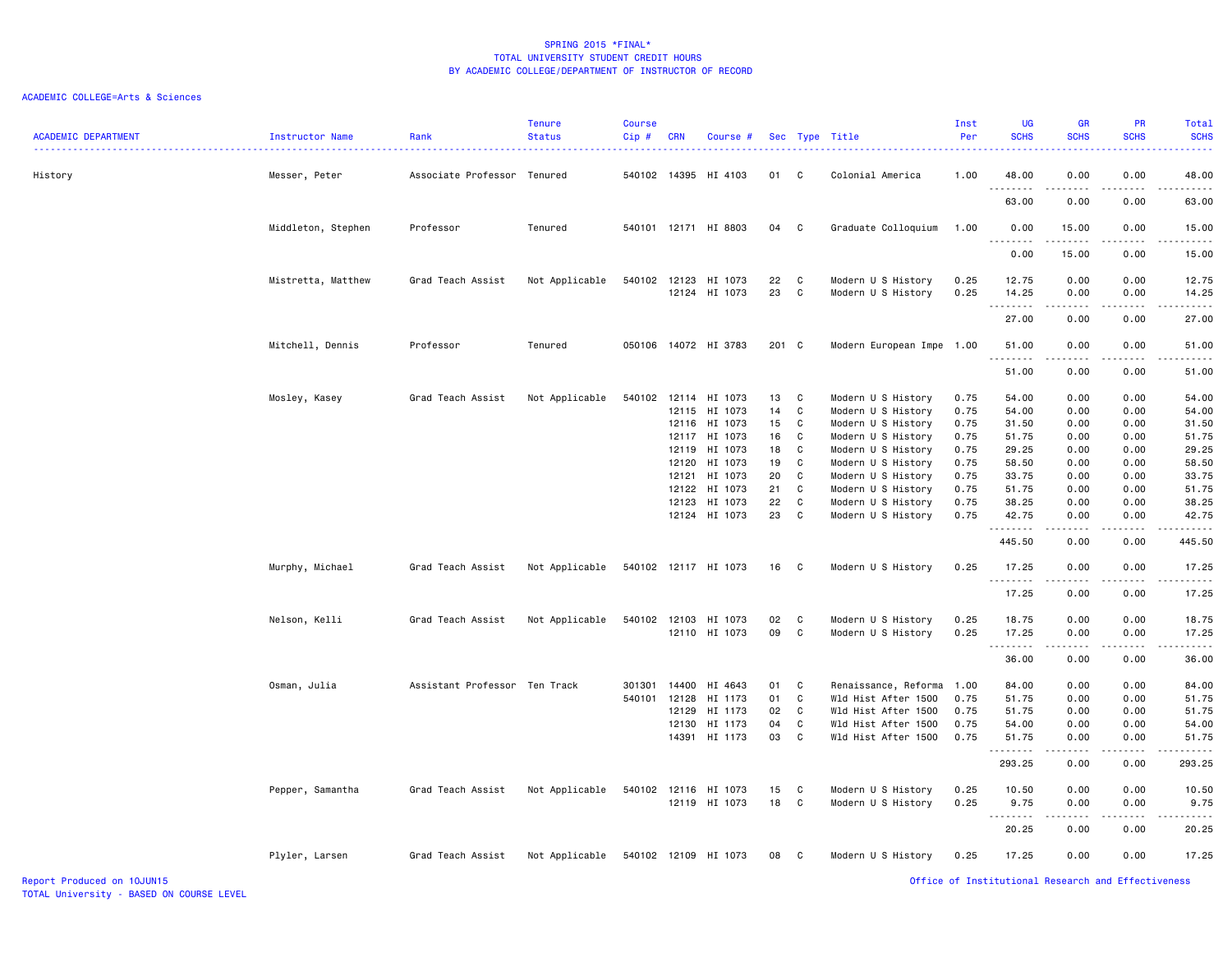| <b>ACADEMIC DEPARTMENT</b> | Instructor Name     | Rank              | <b>Tenure</b><br><b>Status</b> | <b>Course</b><br>$Cip$ # | <b>CRN</b>              | Course #                                       |                         |                  | Sec Type Title                                                                           | Inst<br>Per                  | <b>UG</b><br><b>SCHS</b>                        | <b>GR</b><br><b>SCHS</b>                                                                                                                                             | PR<br><b>SCHS</b>                               | Total<br><b>SCHS</b><br>.                                                                                                                                     |
|----------------------------|---------------------|-------------------|--------------------------------|--------------------------|-------------------------|------------------------------------------------|-------------------------|------------------|------------------------------------------------------------------------------------------|------------------------------|-------------------------------------------------|----------------------------------------------------------------------------------------------------------------------------------------------------------------------|-------------------------------------------------|---------------------------------------------------------------------------------------------------------------------------------------------------------------|
| History                    | Plyler, Larsen      | Grad Teach Assist | Not Applicable                 |                          |                         | 540102 12113 HI 1073                           | 12 <sup>2</sup>         | C.               | Modern U S History                                                                       | 0.25                         | 16.50<br><u>.</u>                               | 0.00<br>.                                                                                                                                                            | 0.00<br>$\frac{1}{2}$                           | 16.50<br>.                                                                                                                                                    |
|                            |                     |                   |                                |                          |                         |                                                |                         |                  |                                                                                          |                              | 33.75                                           | 0.00                                                                                                                                                                 | 0.00                                            | 33.75                                                                                                                                                         |
|                            | Rangel, Eduardo     | Grad Teach Assist | Not Applicable                 | 540102 12082             | 12085                   | HI 1063<br>HI 1063                             | 02<br>05                | C<br>C           | Early U S History<br>Early U S History                                                   | 0.25<br>0.25                 | 15.00<br>9.00                                   | 0.00<br>0.00                                                                                                                                                         | 0.00<br>0.00                                    | 15.00<br>9.00                                                                                                                                                 |
|                            |                     |                   |                                |                          |                         |                                                |                         |                  |                                                                                          |                              | .<br>24.00                                      | -----<br>0.00                                                                                                                                                        | د د د د<br>0.00                                 | المتمالين<br>24.00                                                                                                                                            |
|                            | Rice, Trey          | Grad Teach Assist | Not Applicable                 | 540102                   | 12104<br>12106          | HI 1073<br>HI 1073                             | 03<br>05                | C<br>C           | Modern U S History<br>Modern U S History                                                 | 0.25<br>0.25                 | 18.75<br>18.00                                  | 0.00<br>0.00                                                                                                                                                         | 0.00<br>0.00                                    | 18.75<br>18.00                                                                                                                                                |
|                            |                     |                   |                                |                          |                         |                                                |                         |                  |                                                                                          |                              | .<br>36.75                                      | .<br>0.00                                                                                                                                                            | .<br>0.00                                       | .<br>36.75                                                                                                                                                    |
|                            | Senaga, Karen       | Grad Teach Assist | Not Applicable                 |                          |                         | 540102 13816 HI 4193                           | 501 C                   |                  | US Environmental His 1.00                                                                |                              | 24.00<br>.                                      | 0.00                                                                                                                                                                 | 0.00<br>$- - - -$                               | 24.00<br>.                                                                                                                                                    |
|                            |                     |                   |                                |                          |                         |                                                |                         |                  |                                                                                          |                              | 24.00                                           | 0.00                                                                                                                                                                 | 0.00                                            | 24.00                                                                                                                                                         |
|                            | Snyder, Christopher | Non-Faculty       | Tenured                        | 240101                   | 12191<br>12192<br>14264 | HON 3193<br>HON 4003<br>HON 2091               | H01 E<br>HO1 I<br>H01 S |                  | Honors Internship<br>Oxbridge Tutorial<br>Honors Forum IV                                | 1.00<br>1.00<br>1.00         | 3.00<br>9.00<br>14.00                           | 0.00<br>0.00<br>0.00                                                                                                                                                 | 0.00<br>0.00<br>0.00                            | 3.00<br>9.00<br>14.00                                                                                                                                         |
|                            |                     |                   |                                |                          |                         |                                                |                         |                  |                                                                                          |                              | .<br>26.00                                      | .<br>0.00                                                                                                                                                            | .<br>0.00                                       | $\frac{1}{2} \left( \frac{1}{2} \right) \left( \frac{1}{2} \right) \left( \frac{1}{2} \right) \left( \frac{1}{2} \right) \left( \frac{1}{2} \right)$<br>26.00 |
|                            | Sullivan, Kathleen  | Grad Teach Assist | Not Applicable                 | 540102                   | 12115                   | HI 1073<br>12122 HI 1073                       | 14<br>21                | C<br>C           | Modern U S History<br>Modern U S History                                                 | 0.25<br>0.25                 | 18.00<br>17.25                                  | 0.00<br>0.00                                                                                                                                                         | 0.00<br>0.00                                    | 18.00<br>17.25                                                                                                                                                |
|                            |                     |                   |                                |                          |                         |                                                |                         |                  |                                                                                          |                              | .<br>35.25                                      | $\frac{1}{2} \left( \frac{1}{2} \right) \left( \frac{1}{2} \right) \left( \frac{1}{2} \right) \left( \frac{1}{2} \right) \left( \frac{1}{2} \right)$<br>0.00         | .<br>0.00                                       | .<br>35.25                                                                                                                                                    |
|                            | Theriot, Kristen    | Grad Teach Assist | Not Applicable                 | 540102                   | 12107                   | HI 1073<br>12112 HI 1073                       | 06<br>11                | C<br>C           | Modern U S History<br>Modern U S History                                                 | 0.25<br>0.25                 | 15.75<br>18.75                                  | 0.00<br>0.00<br>$\frac{1}{2} \left( \frac{1}{2} \right) \left( \frac{1}{2} \right) \left( \frac{1}{2} \right) \left( \frac{1}{2} \right) \left( \frac{1}{2} \right)$ | 0.00<br>0.00<br>د د د د                         | 15.75<br>18.75<br>.                                                                                                                                           |
|                            |                     |                   |                                |                          |                         |                                                |                         |                  |                                                                                          |                              | .<br>34.50                                      | 0.00                                                                                                                                                                 | 0.00                                            | 34.50                                                                                                                                                         |
|                            | Thomas, Tommy       | Grad Teach Assist | Not Applicable                 |                          |                         | 540102 12114 HI 1073                           | 13                      | C                | Modern U S History                                                                       | 0.25                         | 18.00                                           | 0.00                                                                                                                                                                 | 0.00                                            | 18.00                                                                                                                                                         |
|                            |                     |                   |                                |                          |                         |                                                |                         |                  |                                                                                          |                              | .<br>18.00                                      | <u>.</u><br>0.00                                                                                                                                                     | .<br>0.00                                       | .<br>18.00                                                                                                                                                    |
|                            | Timmerman, Nicholas | Grad Teach Assist | Not Applicable                 | 540102                   | 12093<br>12095          | HI 1063<br>HI 1063                             | 13<br>15                | C<br>C           | Early U S History<br>Early U S History                                                   | 0.25<br>0.25                 | 17.25<br>15.75                                  | 0.00<br>0.00                                                                                                                                                         | 0.00<br>0.00                                    | 17.25<br>15.75                                                                                                                                                |
|                            |                     |                   |                                |                          |                         |                                                |                         |                  |                                                                                          |                              | .<br>33.00                                      | $\frac{1}{2} \left( \frac{1}{2} \right) \left( \frac{1}{2} \right) \left( \frac{1}{2} \right) \left( \frac{1}{2} \right) \left( \frac{1}{2} \right)$<br>0.00         | د د د د<br>0.00                                 | .<br>33.00                                                                                                                                                    |
|                            | Traylor, Nancy      | Grad Teach Assist | Not Applicable                 | 540101                   | 12148<br>12149<br>12150 | HI 3333<br>HI 3333<br>HI 3333<br>12151 HI 3333 | 01<br>02<br>03<br>04    | C<br>C<br>C<br>C | Mississippi History<br>Mississippi History<br>Mississippi History<br>Mississippi History | 1.00<br>1.00<br>1.00<br>1.00 | 69.00<br>27.00<br>63.00<br>51.00<br>.<br>210.00 | 0.00<br>0.00<br>0.00<br>0.00<br>.<br>0.00                                                                                                                            | 0.00<br>0.00<br>0.00<br>0.00<br>د د د د<br>0.00 | 69.00<br>27.00<br>63.00<br>51.00<br>.<br>210.00                                                                                                               |
|                            | Trzaskowski, Niklas | Grad Teach Assist | Not Applicable                 | 540102                   | 12084                   | HI 1063<br>12087 HI 1063                       | 04<br>07                | C<br>C           | Early U S History<br>Early U S History                                                   | 0.25<br>0.25                 | 16.50<br>14.25                                  | 0.00<br>0.00                                                                                                                                                         | 0.00<br>0.00                                    | 16.50<br>14.25                                                                                                                                                |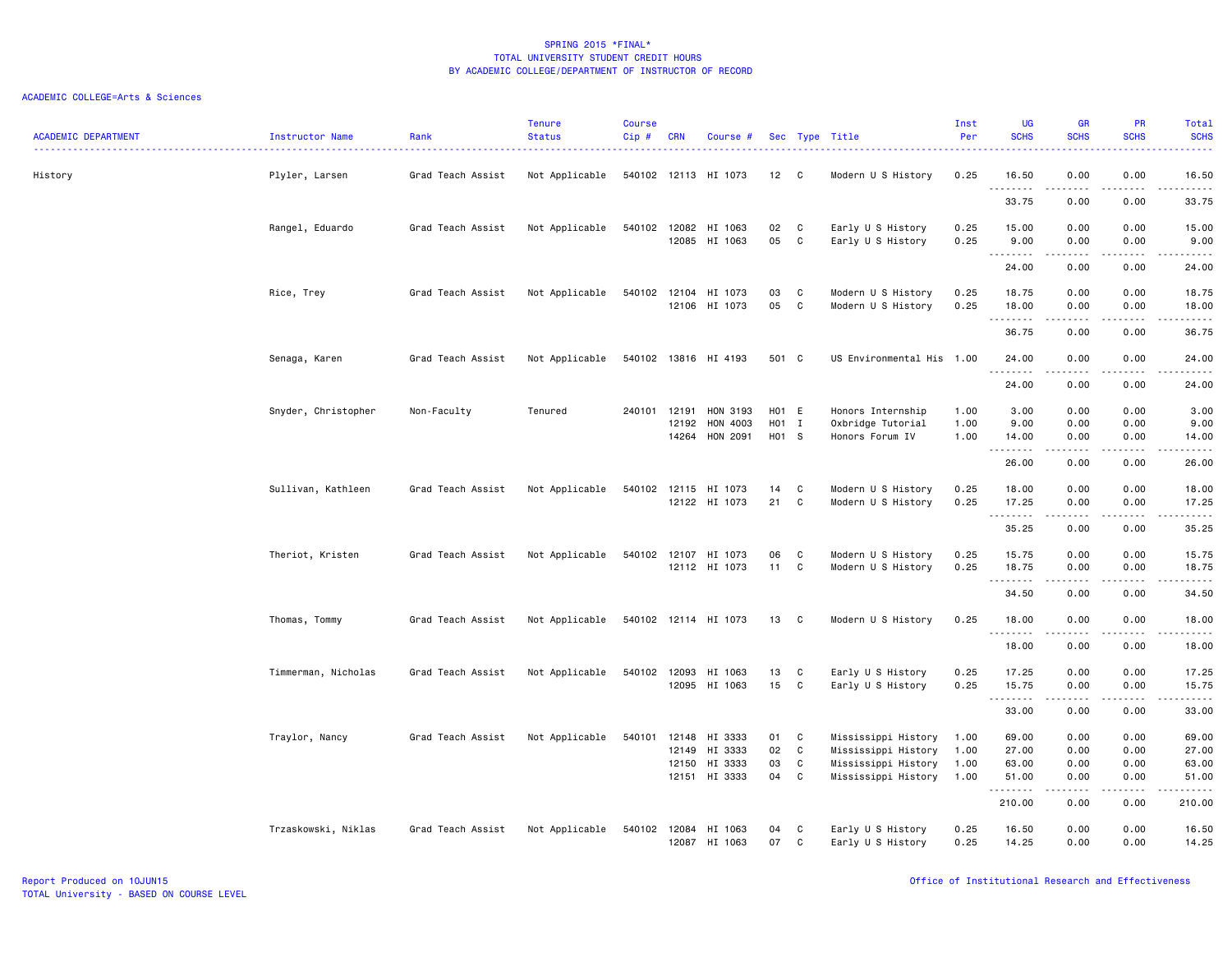| <b>ACADEMIC DEPARTMENT</b>             | Instructor Name | Rank                        | <b>Tenure</b><br><b>Status</b> | <b>Course</b><br>Cip# | <b>CRN</b> | Course #             |       |   | Sec Type Title            | Inst<br>Per | <b>UG</b><br><b>SCHS</b> | <b>GR</b><br><b>SCHS</b>                                                                                                                                      | <b>PR</b><br><b>SCHS</b> | Total<br><b>SCHS</b>                      |
|----------------------------------------|-----------------|-----------------------------|--------------------------------|-----------------------|------------|----------------------|-------|---|---------------------------|-------------|--------------------------|---------------------------------------------------------------------------------------------------------------------------------------------------------------|--------------------------|-------------------------------------------|
|                                        |                 |                             |                                |                       |            |                      |       |   |                           |             | .                        | --------                                                                                                                                                      | .                        |                                           |
|                                        |                 |                             |                                |                       |            |                      |       |   |                           |             | 30.75                    | 0.00                                                                                                                                                          | 0.00                     | 30.75                                     |
| History                                | Ward, Jason     | Associate Professor Tenured |                                | 450801                |            | 14626 HI 9000        | 03    | D | Research / Diss           | 1.00        | 0.00                     | 13.00                                                                                                                                                         | 0.00                     | 13.00                                     |
|                                        |                 |                             |                                | 540102                | 12152      | HI 3343              | S01 B |   | Delta History Servic 1.00 |             | 30.00                    | 0.00                                                                                                                                                          | 0.00                     | 30.00                                     |
|                                        |                 |                             |                                |                       |            | 14401 HI 4163        | 01 C  |   | U S Hist 1917-1945        | 1.00        | 66.00<br>.               | 0.00<br>.                                                                                                                                                     | 0.00<br>-----            | 66.00<br>.                                |
|                                        |                 |                             |                                |                       |            |                      |       |   |                           |             | 96.00                    | 13.00                                                                                                                                                         | 0.00                     | 109.00                                    |
|                                        | Warrick, Alyssa | Grad Teach Assist           | Not Applicable                 | 540102                |            | 12102 HI 1073        | 01 C  |   | Modern U S History        | 0.25        | 18.75                    | 0.00                                                                                                                                                          | 0.00                     | 18.75                                     |
|                                        |                 |                             |                                |                       |            | 12105 HI 1073        | 04 C  |   | Modern U S History        | 0.25        | 18.00<br><b></b>         | 0.00                                                                                                                                                          | 0.00<br>.                | 18.00<br>.                                |
|                                        |                 |                             |                                |                       |            |                      |       |   |                           |             | 36.75                    | -----<br>0.00                                                                                                                                                 | 0.00                     | 36.75                                     |
|                                        | Whitney, Justin | Grad Teach Assist           | Not Applicable                 | 540102                | 12091      | HI 1063              | 11    | C | Early U S History         | 0.25        | 16.50                    | 0.00                                                                                                                                                          | 0.00                     | 16.50                                     |
|                                        |                 |                             |                                |                       |            | 12094 HI 1063        | 14 C  |   | Early U S History         | 0.25        | 18.75                    | 0.00                                                                                                                                                          | 0.00                     | 18.75                                     |
|                                        |                 |                             |                                |                       |            |                      |       |   |                           |             | ---------<br>35.25       | $\frac{1}{2} \left( \frac{1}{2} \right) \left( \frac{1}{2} \right) \left( \frac{1}{2} \right) \left( \frac{1}{2} \right) \left( \frac{1}{2} \right)$<br>0.00  | 0.00                     | 35.25                                     |
|                                        | Wilder, Lucas   | Grad Teach Assist           | Not Applicable                 | 540101                |            | 12128 HI 1173        | 01    | C | Wld Hist After 1500       | 0.25        | 17.25                    | 0.00                                                                                                                                                          | 0.00                     | 17.25                                     |
|                                        |                 |                             |                                |                       |            | 14391 HI 1173        | 03    | C | Wld Hist After 1500       | 0.25        | 17.25<br>.               | 0.00<br>.                                                                                                                                                     | 0.00                     | 17.25                                     |
|                                        |                 |                             |                                |                       |            |                      |       |   |                           |             | 34.50                    | 0.00                                                                                                                                                          | 0.00                     | 34.50                                     |
|                                        | Wilson, L B     | Grad Teach Assist           | Not Applicable                 |                       |            | 050114 13815 HI 1213 | 501 C |   | Early Western World       | 1.00        | 27.00                    | 0.00                                                                                                                                                          | 0.00                     | 27.00                                     |
|                                        |                 |                             |                                |                       |            | 540102 13814 HI 1073 | 501 C |   | Modern U S History        | 1.00        | 63.00<br>--------        | 0.00<br>$\frac{1}{2} \left( \frac{1}{2} \right) \left( \frac{1}{2} \right) \left( \frac{1}{2} \right) \left( \frac{1}{2} \right) \left( \frac{1}{2} \right)$  | 0.00                     | 63.00<br>. <b>.</b> .                     |
|                                        |                 |                             |                                |                       |            |                      |       |   |                           |             | 90.00                    | 0.00                                                                                                                                                          | .<br>0.00                | 90.00                                     |
|                                        | Wu, Shu-hui     | Professor                   | Tenured                        | 050299                |            | 14380 HI 4903        | 01 C  |   | The Far East              | 1.00        | 69.00                    | 0.00                                                                                                                                                          | 0.00                     | 69.00                                     |
|                                        |                 |                             |                                | 240101                | 12190      | HON 3183             | H01 S |   | Honors Seminar - Hum      | 1.00        | 18.00                    | 0.00                                                                                                                                                          | 0.00                     | 18.00                                     |
|                                        |                 |                             |                                | 450801                | 14381      | HI 6903              | 01 C  |   | The Far East              | 1.00        | 0.00                     | 6.00                                                                                                                                                          | 0.00                     | 6.00                                      |
|                                        |                 |                             |                                | 540102                |            | 14647 HI 8000        | 19 D  |   | Research / Thesis         | 1.00        | 0.00<br>.                | 10.00<br>$\frac{1}{2} \left( \frac{1}{2} \right) \left( \frac{1}{2} \right) \left( \frac{1}{2} \right) \left( \frac{1}{2} \right) \left( \frac{1}{2} \right)$ | 0.00                     | 10.00                                     |
|                                        |                 |                             |                                |                       |            |                      |       |   |                           |             | 87.00                    | 16.00                                                                                                                                                         | 0.00                     | 103.00                                    |
| -------------------------------------- |                 |                             |                                |                       |            |                      |       |   |                           |             | ========                 | ========                                                                                                                                                      | ========                 |                                           |
| History                                |                 |                             |                                |                       |            |                      |       |   |                           |             | 5235.50<br>========      | 553.00                                                                                                                                                        | 0.00                     | 5788.50<br>========= ========= ========== |
|                                        |                 |                             |                                |                       |            |                      |       |   |                           |             |                          |                                                                                                                                                               |                          |                                           |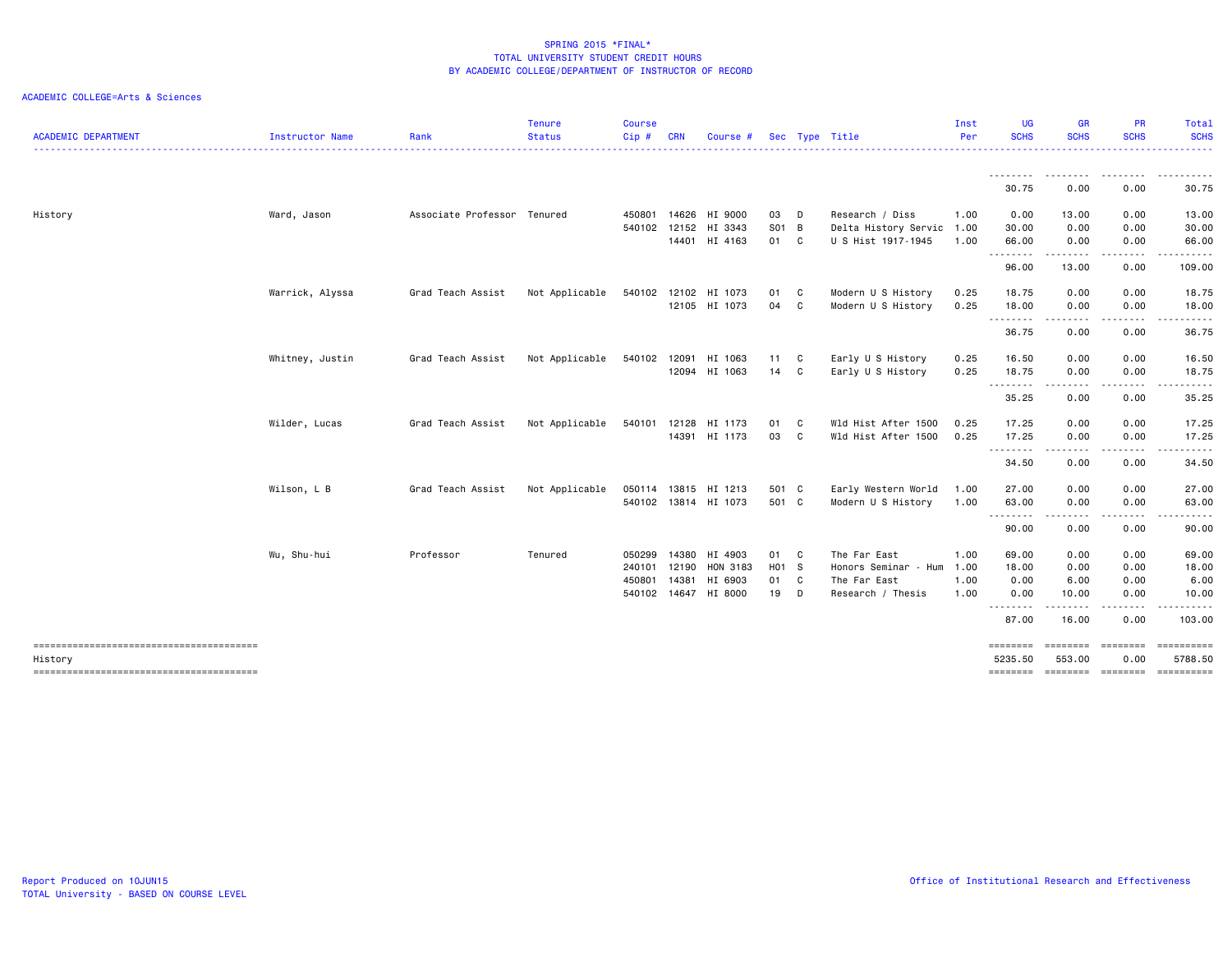| <b>ACADEMIC DEPARTMENT</b> | Instructor Name        | Rank                              | <b>Tenure</b><br><b>Status</b><br>. | <b>Course</b><br>Cip# | <b>CRN</b> | Course #             |       |                | Sec Type Title            | Inst<br>Per | <b>UG</b><br><b>SCHS</b><br>$\omega$ is $\omega$ in | <b>GR</b><br><b>SCHS</b>                                                                                                                                     | <b>PR</b><br><b>SCHS</b><br>$\omega$ is a $\omega$ | Total<br><b>SCHS</b><br>بالمحامي                                                                                                    |
|----------------------------|------------------------|-----------------------------------|-------------------------------------|-----------------------|------------|----------------------|-------|----------------|---------------------------|-------------|-----------------------------------------------------|--------------------------------------------------------------------------------------------------------------------------------------------------------------|----------------------------------------------------|-------------------------------------------------------------------------------------------------------------------------------------|
| Mathematics & Statistics   | Alvarado, Christina    | Grad Teach Assist                 | Not Applicable                      | 270501                | 12456      | MA 2113              | 04    | B              | Intro to Stats            | 0.05        | 1.65                                                | 0.00                                                                                                                                                         | 0.00                                               | 1.65                                                                                                                                |
|                            |                        |                                   |                                     |                       | 12457      | MA 2113              | 05    | B              | Intro to Stats-credi      | 0.05        | 1.20                                                | 0.00                                                                                                                                                         | 0.00                                               | 1.20                                                                                                                                |
|                            |                        |                                   |                                     |                       | 12460      | MA 2113              | 08    | B              | Intro to Stats            | 0.05        | 1.20                                                | 0.00                                                                                                                                                         | 0.00                                               | 1.20                                                                                                                                |
|                            |                        |                                   |                                     |                       | 13327      | ST 2113              | 04    | B              | Intro to Stats            | 0.05        | 2.85                                                | 0.00                                                                                                                                                         | 0.00                                               | 2.85                                                                                                                                |
|                            |                        |                                   |                                     |                       | 13328      | ST 2113              | 05    | B              | Intro to Stats cred 0.05  |             | 3.15                                                | 0.00                                                                                                                                                         | 0.00                                               | 3.15                                                                                                                                |
|                            |                        |                                   |                                     |                       |            | 13331 ST 2113        | 08    | B              | Intro to Stats            | 0.05        | 3.15<br>-----                                       | 0.00<br><u>.</u>                                                                                                                                             | 0.00<br>.                                          | 3.15<br>$    -$                                                                                                                     |
|                            |                        |                                   |                                     |                       |            |                      |       |                |                           |             | 13.20                                               | 0.00                                                                                                                                                         | 0.00                                               | 13.20                                                                                                                               |
|                            | Asili, Eda             | Grad Teach Assist                 | Not Applicable                      |                       |            | 270101 12416 MA 1323 | 07 C  |                | Trigonometry              | 0.95        | 105.45<br>.                                         | 0.00<br>.                                                                                                                                                    | 0.00<br>$\sim$ $\sim$ $\sim$                       | 105.45<br>$\begin{array}{cccccccccccccc} \bullet & \bullet & \bullet & \bullet & \bullet & \bullet & \bullet & \bullet \end{array}$ |
|                            |                        |                                   |                                     |                       |            |                      |       |                |                           |             | 105.45                                              | 0.00                                                                                                                                                         | 0.00                                               | 105.45                                                                                                                              |
|                            | Ballamoole, Snehalatha | Visiting Assist Pro Non-Ten Track |                                     | 270101 12493          |            | MA 3253              | 03    | C              | Diff Equations            | 1.00        | 126.00                                              | 0.00                                                                                                                                                         | 0.00                                               | 126.00                                                                                                                              |
|                            |                        |                                   |                                     |                       | 12494      | MA 3253              | 04    | C              | Diff Equations            | 1.00        | 129.00                                              | 0.00                                                                                                                                                         | 0.00                                               | 129.00                                                                                                                              |
|                            |                        |                                   |                                     | 270102 12483          |            | MA 3113              | 03    | C              | Intro Linear Algebra 1.00 |             | 114.00                                              | 0.00                                                                                                                                                         | 0.00                                               | 114.00                                                                                                                              |
|                            |                        |                                   |                                     |                       | 12485      | MA 3113              | 05    | C              | Intro Linear Algebra 1.00 |             | 111.00<br>.                                         | 0.00<br>د د د د د                                                                                                                                            | 0.00<br>.                                          | 111.00                                                                                                                              |
|                            |                        |                                   |                                     |                       |            |                      |       |                |                           |             | 480.00                                              | 0.00                                                                                                                                                         | 0.00                                               | 480.00                                                                                                                              |
|                            | Banik, Robert          | Instructor                        | Non-Ten Track                       | 270101                | 12446      | MA 1723              | 03    | C              | Calculus II               | 1.00        | 207.00                                              | 0.00                                                                                                                                                         | 0.00                                               | 207.00                                                                                                                              |
|                            |                        |                                   |                                     |                       | 12448      | MA 1723              | 05    | C              | Calculus II               | 1.00        | 366.00                                              | 0.00                                                                                                                                                         | 0.00                                               | 366.00                                                                                                                              |
|                            |                        |                                   |                                     |                       | 12449      | MA 1723              | 06    | C              | Calculus II               | 1.00        | 198.00                                              | 0.00                                                                                                                                                         | 0.00                                               | 198.00                                                                                                                              |
|                            |                        |                                   |                                     |                       | 14482      | MA 1723              | 08    | C              | Calculus II               | 1.00        | 201.00                                              | 0.00                                                                                                                                                         | 0.00                                               | 201.00                                                                                                                              |
|                            |                        |                                   |                                     |                       |            |                      |       |                |                           |             | .<br>972.00                                         | 0.00                                                                                                                                                         | 0.00                                               | 972.00                                                                                                                              |
|                            |                        |                                   |                                     |                       |            |                      |       |                |                           |             |                                                     |                                                                                                                                                              |                                                    |                                                                                                                                     |
|                            | Barefield, Leigh       | Grad Teach Assist                 | Not Applicable                      | 270501 12465          |            | MA 2113              | 13    | B              | Intro to Stats            | 0.05        | 1.95                                                | 0.00                                                                                                                                                         | 0.00                                               | 1.95                                                                                                                                |
|                            |                        |                                   |                                     |                       |            | 13336 ST 2113        | 13    | B              | Intro to Stats            | 0.05        | 2.85                                                | 0.00<br>.                                                                                                                                                    | 0.00<br>.                                          | 2.85<br>.                                                                                                                           |
|                            |                        |                                   |                                     |                       |            |                      |       |                |                           |             | 4.80                                                | 0.00                                                                                                                                                         | 0.00                                               | 4.80                                                                                                                                |
|                            | Beckman, Jennifer      | Lecturer                          | Non-Ten Track                       | 270101                | 12417      | MA 1323              | 08    | C              | Trigonometry              | 1.00        | 126.00                                              | 0.00                                                                                                                                                         | 0.00                                               | 126.00                                                                                                                              |
|                            |                        |                                   |                                     | 270501                | 14484      | MA 3123              | 03    | B              | Intro to Stat. Inf        | 1.00        | 24.00                                               | 0.00                                                                                                                                                         | 0.00                                               | 24.00                                                                                                                               |
|                            |                        |                                   |                                     |                       | 14485      | ST 3123              | 03    | B              | Intro to Stat. Inf.       | 1.00        | 105.00                                              | 0.00                                                                                                                                                         | 0.00                                               | 105.00                                                                                                                              |
|                            |                        |                                   |                                     |                       | 14493      | MA 2113              | 15    | $\overline{B}$ | Intro to Stats            | 1.00        | 30.00                                               | 0.00                                                                                                                                                         | 0.00                                               | 30.00                                                                                                                               |
|                            |                        |                                   |                                     |                       | 14496      | ST 2113              | 15    | $\overline{B}$ | Intro to Stats            | 1.00        | 60.00                                               | 0.00                                                                                                                                                         | 0.00                                               | 60.00                                                                                                                               |
|                            |                        |                                   |                                     |                       | 14497      | MA 2113              | 16    | B              | Intro to Stats            | 1.00        | 42.00                                               | 0.00                                                                                                                                                         | 0.00                                               | 42.00                                                                                                                               |
|                            |                        |                                   |                                     |                       | 14500      | ST 2113              | 16    | $\overline{B}$ | Intro to Stats            | 1.00        | 45.00<br>.                                          | 0.00<br>$\frac{1}{2} \left( \frac{1}{2} \right) \left( \frac{1}{2} \right) \left( \frac{1}{2} \right) \left( \frac{1}{2} \right) \left( \frac{1}{2} \right)$ | 0.00<br>.                                          | 45.00<br>------                                                                                                                     |
|                            |                        |                                   |                                     |                       |            |                      |       |                |                           |             | 432.00                                              | 0.00                                                                                                                                                         | 0.00                                               | 432.00                                                                                                                              |
|                            | Bonyo, Job             | Grad Teach Assist                 | Not Applicable                      |                       |            | 270101 12413 MA 1323 | 04 C  |                | Trigonometry              | 0.95        | 114.00<br>.                                         | 0.00                                                                                                                                                         | 0.00                                               | 114.00<br>.                                                                                                                         |
|                            |                        |                                   |                                     |                       |            |                      |       |                |                           |             | 114.00                                              | 0.00                                                                                                                                                         | 0.00                                               | 114.00                                                                                                                              |
|                            | Calvert, Velinda       | Grad Teach Assist                 | Not Applicable                      |                       |            | 270101 12427 MA 1453 | 01 C  |                | Precal w/Graphing Ca 0.95 |             | 34.20                                               | 0.00                                                                                                                                                         | 0.00                                               | 34.20                                                                                                                               |
|                            |                        |                                   |                                     |                       |            |                      |       |                |                           |             | .<br>34.20                                          | 0.00                                                                                                                                                         | 0.00                                               | 34.20                                                                                                                               |
|                            | Dang, Hai              | Professor                         | Tenured                             | 270101 12496          |            | MA 3253              | H01 C |                | Honors Diff Equation 1.00 |             | 72.00                                               | 0.00                                                                                                                                                         | 0.00                                               | 72.00                                                                                                                               |
|                            |                        |                                   |                                     |                       | 12508      | MA 4943              | 01    | C              | Math Analysis II          | 1.00        | 3.00                                                | 0.00                                                                                                                                                         | 0.00                                               | 3.00                                                                                                                                |
|                            |                        |                                   |                                     |                       | 12515      | MA 6943              | 01    | C              | Math Analysis II          | 1.00        | 0.00                                                | 21.00                                                                                                                                                        | 0.00                                               | 21.00                                                                                                                               |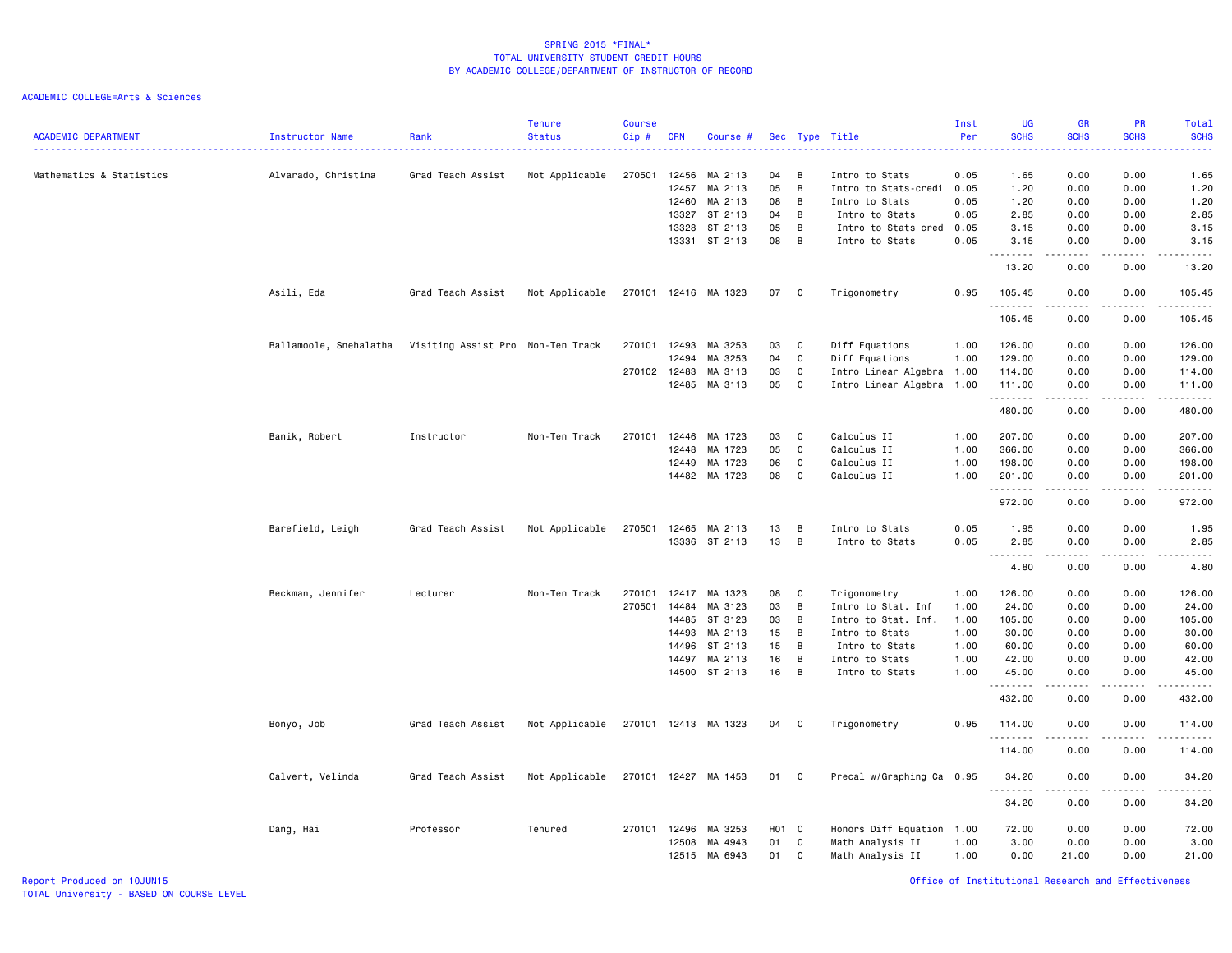| <b>ACADEMIC DEPARTMENT</b> | Instructor Name | Rank                        | <b>Tenure</b><br><b>Status</b> | <b>Course</b><br>$Cip$ # | <b>CRN</b>     | Course # Sec Type Title  |                 |                              |                                                   | Inst<br>Per  | UG<br><b>SCHS</b> | <b>GR</b><br><b>SCHS</b> | PR<br><b>SCHS</b>                                                                                                                                    | Total<br><b>SCHS</b> |
|----------------------------|-----------------|-----------------------------|--------------------------------|--------------------------|----------------|--------------------------|-----------------|------------------------------|---------------------------------------------------|--------------|-------------------|--------------------------|------------------------------------------------------------------------------------------------------------------------------------------------------|----------------------|
|                            |                 |                             |                                |                          |                |                          |                 |                              |                                                   |              | <u>.</u>          | .                        | $\frac{1}{2} \left( \frac{1}{2} \right) \left( \frac{1}{2} \right) \left( \frac{1}{2} \right) \left( \frac{1}{2} \right) \left( \frac{1}{2} \right)$ |                      |
|                            |                 |                             |                                |                          |                |                          |                 |                              |                                                   |              | 75.00             | 21.00                    | 0.00                                                                                                                                                 | 96.00                |
| Mathematics & Statistics   | Dobson, Edward  | Professor                   | Tenured                        |                          |                | 270101 16059 MA 7000     | 06 I            |                              | Directed Indiv Study 1.00                         |              | 0.00<br><u>.</u>  | 3.00<br>.                | 0.00                                                                                                                                                 | 3.00                 |
|                            |                 |                             |                                |                          |                |                          |                 |                              |                                                   |              | 0.00              | 3.00                     | 0.00                                                                                                                                                 | 3.00                 |
|                            | DuBien, Janice  | Associate Professor Tenured |                                | 270501                   | 13346          | ST 6211                  | 01              | E                            | Stat Consulting                                   | 1.00         | 0.00              | 7.00                     | 0.00                                                                                                                                                 | 7.00                 |
|                            |                 |                             |                                |                          | 13351          | ST 8114                  | 02              | B                            | Statistical Methods                               | 1.00         | 0.00              | 116.00                   | 0.00                                                                                                                                                 | 116.00               |
|                            |                 |                             |                                |                          | 13353          | ST 8214                  | 01              | В                            | Desn & Anal Of Exp                                | 1.00         | 0.00              | 112.00                   | 0.00                                                                                                                                                 | 112.00               |
|                            |                 |                             |                                |                          | 13356          | ST 8863                  | 01              | C                            | Adv Design Of Exp II                              | 1.00         | 0.00              | 27.00                    | 0.00                                                                                                                                                 | 27.00                |
|                            |                 |                             |                                |                          | 15018          | ST 7000<br>15027 ST 7000 | 01<br>02        | $\mathbf{I}$<br>$\mathbf{I}$ | Directed Indiv Study                              | 1.00<br>1.00 | 0.00<br>0.00      | 3.00<br>3.00             | 0.00<br>0.00                                                                                                                                         | 3.00<br>3.00         |
|                            |                 |                             |                                |                          |                | 15432 ST 7000            | 06 I            |                              | Directed Indiv Study<br>Directed Indiv Study 1.00 |              | 0.00              | 3.00                     | 0.00                                                                                                                                                 | 3.00                 |
|                            |                 |                             |                                |                          |                |                          |                 |                              |                                                   |              | .                 | .                        | -----                                                                                                                                                |                      |
|                            |                 |                             |                                |                          |                |                          |                 |                              |                                                   |              | 0.00              | 271.00                   | 0.00                                                                                                                                                 | 271.00               |
|                            | Eaton, Jonathan | Instructor                  | Non-Ten Track                  | 270101                   | 12380          | MA 0103                  | 01              | $\mathbf{C}$                 | Intermediate Algebra                              | 1.00         | 522.00            | 0.00                     | 0.00                                                                                                                                                 | 522.00               |
|                            |                 |                             |                                |                          | 12381          | MA 0103                  | 02              | C                            | Intermediate Algebra                              | 1.00         | 303.00            | 0.00                     | 0.00                                                                                                                                                 | 303.00               |
|                            |                 |                             |                                |                          | 12383          | MA 0103                  | 04              | К                            | Intermediate Algebra                              | 1.00         | 0.00              | 0.00                     | 0.00                                                                                                                                                 | 0.00                 |
|                            |                 |                             |                                |                          | 12384          | MA 0103                  | 05              | К                            | Intermediate Algebra                              | 1.00         | 0.00              | 0.00                     | 0.00                                                                                                                                                 | 0.00                 |
|                            |                 |                             |                                |                          | 12385<br>12386 | MA 0103<br>MA 0103       | 06<br>07        | Κ<br>К                       | Intermediate Algebra<br>Intermediate Algebra      | 1.00<br>1.00 | 0.00<br>0.00      | 0.00<br>0.00             | 0.00<br>0.00                                                                                                                                         | 0.00<br>0.00         |
|                            |                 |                             |                                |                          | 12387          | MA 0103                  | 08              | Κ                            | Intermediate Algebra                              | 1.00         | 0.00              | 0.00                     | 0.00                                                                                                                                                 | 0.00                 |
|                            |                 |                             |                                |                          | 12388          | MA 0103                  | 09              | К                            | Intermediate Algebra                              | 1.00         | 0.00              | 0.00                     | 0.00                                                                                                                                                 | 0.00                 |
|                            |                 |                             |                                |                          | 12390          | MA 0103                  | 11              | к                            | Intermediate Algebra                              | 1.00         | 0.00              | 0.00                     | 0.00                                                                                                                                                 | 0.00                 |
|                            |                 |                             |                                | 270501                   | 12453          | MA 2113                  | 01              | B                            | Intro to Stats                                    | 0.95         | 22.80             | 0.00                     | 0.00                                                                                                                                                 | 22.80                |
|                            |                 |                             |                                |                          | 12454          | MA 2113                  | 02              | B                            | Intro to Stats                                    | 0.95         | 28.50             | 0.00                     | 0.00                                                                                                                                                 | 28.50                |
|                            |                 |                             |                                |                          | 12455          | MA 2113                  | 03              | В                            | Intro to Stats                                    | 0.95         | 8.55              | 0.00                     | 0.00                                                                                                                                                 | 8.55                 |
|                            |                 |                             |                                |                          | 12456          | MA 2113                  | 04              | В                            | Intro to Stats                                    | 0.95         | 31.35             | 0.00                     | 0.00                                                                                                                                                 | 31.35                |
|                            |                 |                             |                                |                          | 12457          | MA 2113                  | 05              | B                            | Intro to Stats-credi                              | 0.95         | 22.80             | 0.00                     | 0.00                                                                                                                                                 | 22.80                |
|                            |                 |                             |                                |                          | 12458          | MA 2113                  | 06              | B                            | Intro to Stats                                    | 0.95         | 25.65             | 0.00                     | 0.00                                                                                                                                                 | 25.65                |
|                            |                 |                             |                                |                          | 12459<br>12460 | MA 2113<br>MA 2113       | 07<br>08        | В<br>В                       | Intro to Stats                                    | 0.95<br>0.95 | 39.90<br>22.80    | 0.00<br>0.00             | 0.00<br>0.00                                                                                                                                         | 39.90<br>22.80       |
|                            |                 |                             |                                |                          | 12461          | MA 2113                  | 09              | B                            | Intro to Stats<br>Intro to Stats                  | 0.95         | 34.20             | 0.00                     | 0.00                                                                                                                                                 | 34.20                |
|                            |                 |                             |                                |                          | 12462          | MA 2113                  | 10 <sub>1</sub> | В                            | Intro to Stats                                    | 0.95         | 31.35             | 0.00                     | 0.00                                                                                                                                                 | 31.35                |
|                            |                 |                             |                                |                          | 12463          | MA 2113                  | 11              | B                            | Intro to Stats                                    | 0.95         | 34.20             | 0.00                     | 0.00                                                                                                                                                 | 34.20                |
|                            |                 |                             |                                |                          |                | 12464 MA 2113            | 12              | B                            | Intro to Stats                                    | 0.95         | 31.35             | 0.00                     | 0.00                                                                                                                                                 | 31.35                |
|                            |                 |                             |                                |                          | 12465          | MA 2113                  | 13              | В                            | Intro to Stats                                    | 0.95         | 37.05             | 0.00                     | 0.00                                                                                                                                                 | 37.05                |
|                            |                 |                             |                                |                          | 12466          | MA 2113                  | 14              | B                            | Intro to Stats                                    | 0.95         | 22.80             | 0.00                     | 0.00                                                                                                                                                 | 22.80                |
|                            |                 |                             |                                |                          |                | 13324 ST 2113            | 01              | B                            | Intro to Stats                                    | 0.95         | 65.55             | 0.00                     | 0.00                                                                                                                                                 | 65.55                |
|                            |                 |                             |                                |                          | 13325          | ST 2113                  | 02              | В                            | Intro to Stats                                    | 0.95         | 57.00             | 0.00                     | 0.00                                                                                                                                                 | 57.00                |
|                            |                 |                             |                                |                          |                | 13326 ST 2113            | 03              | В                            | Intro to Stats                                    | 0.95         | 74.10             | 0.00                     | 0.00                                                                                                                                                 | 74.10                |
|                            |                 |                             |                                |                          |                | 13327 ST 2113            | 04              | В                            | Intro to Stats                                    | 0.95         | 54.15             | 0.00                     | 0.00                                                                                                                                                 | 54.15                |
|                            |                 |                             |                                |                          | 13328<br>13329 | ST 2113<br>ST 2113       | 05<br>06        | В<br>B                       | Intro to Stats cred<br>Intro to Stats             | 0.95<br>0.95 | 59.85<br>59.85    | 0.00<br>0.00             | 0.00<br>0.00                                                                                                                                         | 59.85<br>59.85       |
|                            |                 |                             |                                |                          | 13330          | ST 2113                  | 07              | В                            | Intro to Stats                                    | 0.95         | 42.75             | 0.00                     | 0.00                                                                                                                                                 | 42.75                |
|                            |                 |                             |                                |                          |                | 13331 ST 2113            | 08              | B                            | Intro to Stats                                    | 0.95         | 59.85             | 0.00                     | 0.00                                                                                                                                                 | 59.85                |
|                            |                 |                             |                                |                          | 13332          | ST 2113                  | 09              | В                            | Intro to Stats                                    | 0.95         | 48.45             | 0.00                     | 0.00                                                                                                                                                 | 48.45                |
|                            |                 |                             |                                |                          | 13333          | ST 2113                  | 10              | B                            | Intro to Stats                                    | 0.95         | 48.45             | 0.00                     | 0.00                                                                                                                                                 | 48.45                |
|                            |                 |                             |                                |                          |                | 13334 ST 2113            | 11              | B                            | Intro to Stats                                    | 0.95         | 48.45             | 0.00                     | 0.00                                                                                                                                                 | 48.45                |
|                            |                 |                             |                                |                          |                | 13335 ST 2113            | 12              | В                            | Intro to Stats                                    | 0.95         | 51.30             | 0.00                     | 0.00                                                                                                                                                 | 51.30                |
|                            |                 |                             |                                |                          |                | 13336 ST 2113            | 13              | В                            | Intro to Stats                                    | 0.95         | 54.15             | 0.00                     | 0.00                                                                                                                                                 | 54.15                |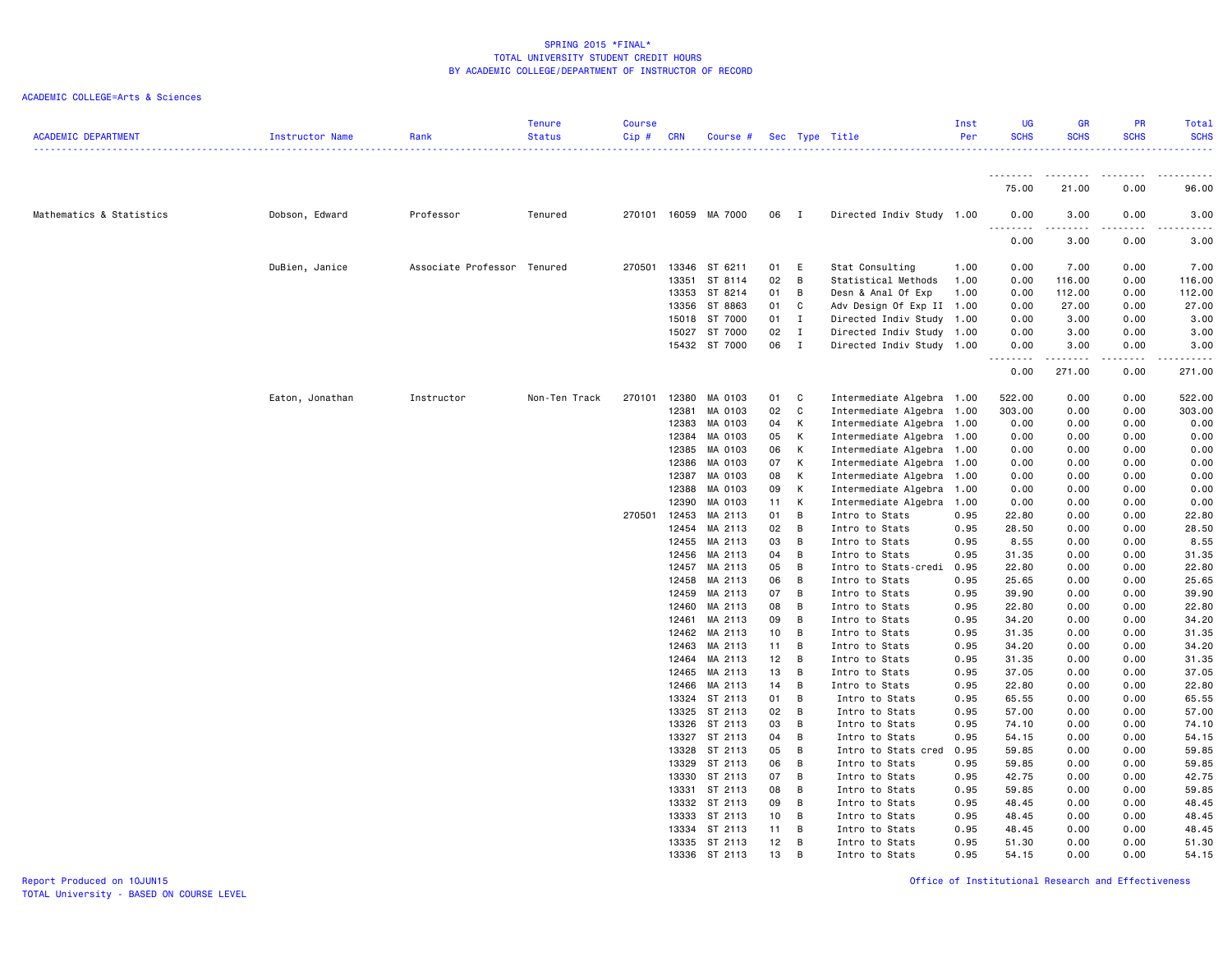| <b>ACADEMIC DEPARTMENT</b> | Instructor Name<br>. | Rank                          | <b>Tenure</b><br><b>Status</b> | <b>Course</b><br>Cip#        | <b>CRN</b>                       | Course #                                 |                         |                                            | Sec Type Title                                                           | Inst<br>Per                  | <b>UG</b><br><b>SCHS</b>                             | <b>GR</b><br><b>SCHS</b>                                                                                                                                     | <b>PR</b><br><b>SCHS</b>     | Total<br><b>SCHS</b><br>د د د د د                                                                                                                             |
|----------------------------|----------------------|-------------------------------|--------------------------------|------------------------------|----------------------------------|------------------------------------------|-------------------------|--------------------------------------------|--------------------------------------------------------------------------|------------------------------|------------------------------------------------------|--------------------------------------------------------------------------------------------------------------------------------------------------------------|------------------------------|---------------------------------------------------------------------------------------------------------------------------------------------------------------|
| Mathematics & Statistics   | Eaton, Jonathan      | Instructor                    | Non-Ten Track                  | 270501                       | 13337<br>13847<br>13894          | ST 2113<br>MA 2113<br>ST 2113            | 14<br>501<br>501 C      | B<br>$\mathbf{C}$                          | Intro to Stats<br>Intro to Stats<br>Intro to Stats                       | 0.95<br>1.00<br>1.00         | 59.85<br>33.00<br>48.00                              | 0.00<br>0.00<br>0.00                                                                                                                                         | 0.00<br>0.00<br>0.00         | 59.85<br>33.00<br>48.00                                                                                                                                       |
|                            |                      |                               |                                |                              |                                  |                                          |                         |                                            |                                                                          |                              | .<br>2083.05                                         | $\frac{1}{2} \left( \frac{1}{2} \right) \left( \frac{1}{2} \right) \left( \frac{1}{2} \right) \left( \frac{1}{2} \right) \left( \frac{1}{2} \right)$<br>0.00 | .<br>0.00                    | $- - - - - - -$<br>2083.05                                                                                                                                    |
|                            | Ebanks, Bruce        | Professor                     | Tenured                        | 270101<br>270102 12490       | 12471                            | MA 2733<br>MA 3163                       | H01 C<br>01             | C                                          | Honors Calculus III 1.00<br>Intro To Mod Algebra 1.00                    |                              | 66.00<br>69.00                                       | 0.00<br>0.00                                                                                                                                                 | 0.00<br>0.00                 | 66.00<br>69.00                                                                                                                                                |
|                            |                      |                               |                                |                              |                                  |                                          |                         |                                            |                                                                          |                              | .<br>135.00                                          | .<br>0.00                                                                                                                                                    | $- - - -$<br>0.00            | .<br>135.00                                                                                                                                                   |
|                            | Fabel, Andrew        | Associate Professor Tenured   |                                | 270101 12452                 | 12498                            | MA 1723<br>MA 3513                       | H01 C<br>01             | C                                          | Honors Calculus II<br>History Of Math                                    | 1.00<br>1.00                 | 66.00<br>63.00                                       | 0.00<br>0.00                                                                                                                                                 | 0.00<br>0.00<br>$- - - -$    | 66.00<br>63.00                                                                                                                                                |
|                            |                      |                               |                                |                              |                                  |                                          |                         |                                            |                                                                          |                              | .<br>129.00                                          | .<br>0.00                                                                                                                                                    | 0.00                         | .<br>129.00                                                                                                                                                   |
|                            | Ferguson, Joseph     | Grad Teach Assist             | Not Applicable                 | 270101 12429                 |                                  | MA 1613                                  | 01                      | $\mathbf{C}$                               | Cal Bus & Life Sc I                                                      | 0.95                         | 105.45<br><u>.</u>                                   | 0.00                                                                                                                                                         | 0.00                         | 105.45<br>.                                                                                                                                                   |
|                            |                      |                               |                                |                              |                                  |                                          |                         |                                            |                                                                          |                              | 105.45                                               | 0.00                                                                                                                                                         | 0.00                         | 105.45                                                                                                                                                        |
|                            | Ge, Lin              | Assistant Professor Ten Track |                                | 270101 13586<br>521302 13462 | 14074                            | MA 1613<br>MA 1433<br>BQA 3123           | 201 C<br>201 C<br>201 C |                                            | Cal Bus & Life Sc I<br>Informal Geom & Meas<br>Bus Stat Methods II       | 1.00<br>1.00<br>1.00         | 12.00<br>9.00<br>60.00                               | 0.00<br>0.00<br>0.00                                                                                                                                         | 0.00<br>0.00<br>0.00         | 12.00<br>9.00<br>60.00                                                                                                                                        |
|                            |                      |                               |                                |                              |                                  |                                          |                         |                                            |                                                                          |                              | .<br>81.00                                           | 0.00                                                                                                                                                         | 0.00                         | $\frac{1}{2} \left( \frac{1}{2} \right) \left( \frac{1}{2} \right) \left( \frac{1}{2} \right) \left( \frac{1}{2} \right) \left( \frac{1}{2} \right)$<br>81.00 |
|                            | He, Li               | Grad Teach Assist             | Not Applicable                 | 270501                       | 12455<br>12458<br>13326<br>13329 | MA 2113<br>MA 2113<br>ST 2113<br>ST 2113 | 03<br>06<br>03<br>06    | B<br>B<br>$\overline{B}$<br>$\overline{B}$ | Intro to Stats<br>Intro to Stats<br>Intro to Stats<br>Intro to Stats     | 0.05<br>0.05<br>0.05<br>0.05 | 0.45<br>1.35<br>3.90<br>3.15<br>$\sim$ $\sim$ .<br>. | 0.00<br>0.00<br>0.00<br>0.00                                                                                                                                 | 0.00<br>0.00<br>0.00<br>0.00 | 0.45<br>1.35<br>3.90<br>3.15<br>$\frac{1}{2}$                                                                                                                 |
|                            |                      |                               |                                |                              |                                  |                                          |                         |                                            |                                                                          |                              | 8.85                                                 | 0.00                                                                                                                                                         | 0.00                         | 8.85                                                                                                                                                          |
|                            | Hughes, Lorraine     | Instructor                    | Non-Ten Track                  | 270101                       | 12444<br>12445<br>12447<br>12450 | MA 1723<br>MA 1723<br>MA 1723<br>MA 1723 | 01<br>02<br>04<br>07    | C<br>C<br>C<br>C                           | Calculus II<br>Calculus II<br>Calculus II<br>Calculus II                 | 1.00<br>1.00<br>1.00<br>1.00 | 195.00<br>201.00<br>291.00<br>186.00<br>.            | 0.00<br>0.00<br>0.00<br>0.00<br>.                                                                                                                            | 0.00<br>0.00<br>0.00<br>0.00 | 195.00<br>201.00<br>291.00<br>186.00<br>$\begin{array}{cccccccccc} \bullet & \bullet & \bullet & \bullet & \bullet & \bullet & \bullet & \bullet \end{array}$ |
|                            | Johnson, Corlis      | Associate Professor Tenured   |                                | 270101 12427                 | 12480                            | MA 1453<br>MA 3053                       | 01<br>01                | C<br>C                                     | Precal w/Graphing Ca<br>Found Of Math I                                  | 0.05<br>1.00                 | 873.00<br>1.80<br>78.00                              | 0.00<br>0.00<br>0.00                                                                                                                                         | 0.00<br>0.00<br>0.00         | 873.00<br>1.80<br>78.00                                                                                                                                       |
|                            |                      |                               |                                |                              |                                  |                                          |                         |                                            |                                                                          |                              | .<br>79.80                                           | .<br>0.00                                                                                                                                                    | .<br>0.00                    | .<br>79.80                                                                                                                                                    |
|                            | Jones, Chartese      | Grad Teach Assist             | Not Applicable                 |                              |                                  | 270101 12415 MA 1323                     | 06                      | $\mathbf{C}$                               | Trigonometry                                                             | 0.95                         | 105.45                                               | 0.00                                                                                                                                                         | 0.00                         | 105.45                                                                                                                                                        |
|                            |                      |                               |                                |                              |                                  |                                          |                         |                                            |                                                                          |                              | .<br>105.45                                          | 0.00                                                                                                                                                         | 0.00                         | .<br>105.45                                                                                                                                                   |
|                            | Kim, Seongjai        | Professor                     | Tenured                        | 270101 12477                 | 12502<br>12511<br>15193          | MA 2743<br>MA 4323<br>MA 6323<br>MA 9000 | 06<br>01<br>01<br>01    | C<br>C<br>C<br>D                           | Calculus IV<br>Numerical Anal II<br>Numerical Anal II<br>Research / Diss | 1.00<br>1.00<br>1.00<br>1.00 | 126.00<br>42.00<br>0.00<br>0.00                      | 0.00<br>0.00<br>18.00<br>15.00                                                                                                                               | 0.00<br>0.00<br>0.00<br>0.00 | 126.00<br>42.00<br>18.00<br>15.00                                                                                                                             |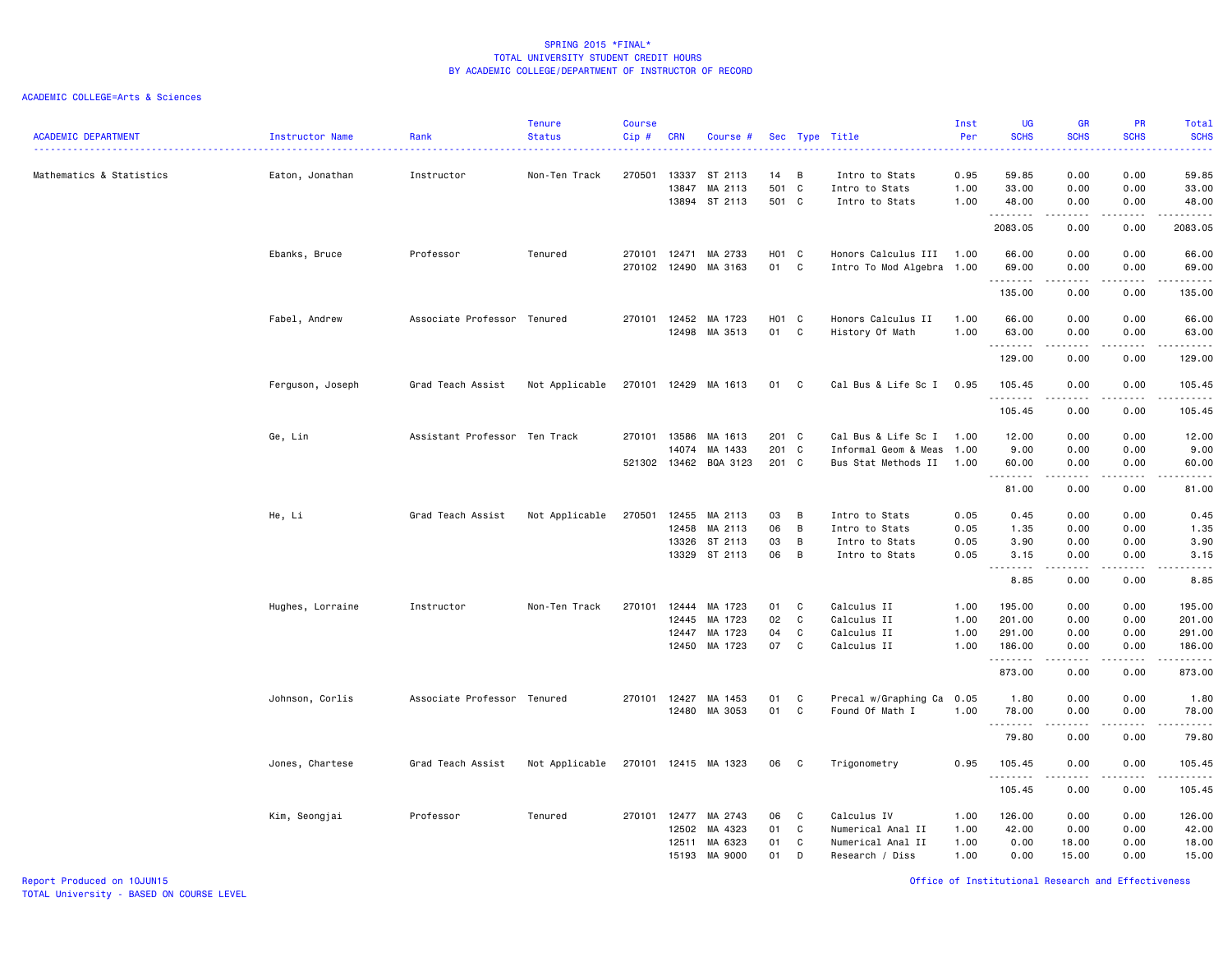| <b>ACADEMIC DEPARTMENT</b> | Instructor Name        | Rank                        | <b>Tenure</b><br><b>Status</b> | Course<br>Cip# | <b>CRN</b> | Course #      |       |              | Sec Type Title            | Inst<br>Per | <b>UG</b><br><b>SCHS</b> | <b>GR</b><br><b>SCHS</b>                                                                                                                                     | PR<br><b>SCHS</b>    | <b>Total</b><br><b>SCHS</b> |
|----------------------------|------------------------|-----------------------------|--------------------------------|----------------|------------|---------------|-------|--------------|---------------------------|-------------|--------------------------|--------------------------------------------------------------------------------------------------------------------------------------------------------------|----------------------|-----------------------------|
|                            |                        |                             |                                |                |            |               |       |              |                           |             |                          |                                                                                                                                                              |                      | <b>.</b>                    |
| Mathematics & Statistics   | Kim, Seongjai          | Professor                   | Tenured                        | 270101         | 15595      | MA 7000       | 05    | $\mathbf{I}$ | Directed Indiv Study 1.00 |             | 0.00<br>.                | 3.00                                                                                                                                                         | 0.00                 | 3.00<br>.                   |
|                            |                        |                             |                                |                |            |               |       |              |                           |             | 168.00                   | 36.00                                                                                                                                                        | 0.00                 | 204.00                      |
|                            | King, Nancy            | Instructor                  | Non-Ten Track                  | 270101         | 12425      | MA 1433       | 01    | C            | Informal Geom & Meas      | 1.00        | 93.00                    | 0.00                                                                                                                                                         | 0.00                 | 93.00                       |
|                            |                        |                             |                                |                | 12426      | MA 1433       | 02    | C            | Informal Geom & Meas      | 1.00        | 42.00                    | 0.00                                                                                                                                                         | 0.00                 | 42.00                       |
|                            |                        |                             |                                |                | 12429      | MA 1613       | 01    | C            | Cal Bus & Life Sc I       | 0.05        | 5.55                     | 0.00                                                                                                                                                         | 0.00                 | 5.55                        |
|                            |                        |                             |                                |                | 12430      | MA 1613       | 02    | C            | Cal Bus & Life Sc I       | 0.05        | 4.95                     | 0.00                                                                                                                                                         | 0.00                 | 4.95                        |
|                            |                        |                             |                                |                | 12431      | MA 1613       | 03    | C            | Cal Bus & Life Sc I       | 0.05        | 5.40                     | 0.00                                                                                                                                                         | 0.00                 | 5.40                        |
|                            |                        |                             |                                |                | 12432      | MA 1613       | 04    | $\mathbb{C}$ | Cal Bus & Life Sc I       | 1.00        | 159.00                   | 0.00                                                                                                                                                         | 0.00                 | 159.00                      |
|                            |                        |                             |                                |                | 12433      | MA 1613       | 05    | C            | Cal Bus & Life Sc I       | 1.00        | 153.00                   | 0.00                                                                                                                                                         | 0.00                 | 153.00                      |
|                            |                        |                             |                                |                | 12434      | MA 1613       | 06    | C            | Cal Bus & Life Sc I       | 0.05        | 5.10                     | 0.00                                                                                                                                                         | 0.00                 | 5.10                        |
|                            |                        |                             |                                |                | 12435      | MA 1613       | 07    | C            | Cal Bus & Life Sc I       | 0.05        | 26.55                    | 0.00                                                                                                                                                         | 0.00                 | 26.55                       |
|                            |                        |                             |                                |                |            |               |       |              |                           |             | .<br>494.55              | $\frac{1}{2} \left( \frac{1}{2} \right) \left( \frac{1}{2} \right) \left( \frac{1}{2} \right) \left( \frac{1}{2} \right) \left( \frac{1}{2} \right)$<br>0.00 | .<br>0.00            | .<br>494.55                 |
|                            | Krishnasamysaraswathy, | Grad Teach Assist           | Not Applicable                 | 270101         |            | 12434 MA 1613 | 06    | C            | Cal Bus & Life Sc I       | 0.95        | 96.90<br>.               | 0.00<br>.                                                                                                                                                    | 0.00<br>.            | 96.90<br>.                  |
|                            |                        |                             |                                |                |            |               |       |              |                           |             | 96.90                    | 0.00                                                                                                                                                         | 0.00                 | 96.90                       |
|                            | Lim, Hyeona            | Associate Professor Tenured |                                | 270101         | 12472      | MA 2743       | 01    | C            | Calculus IV               | 1.00        | 141.00                   | 0.00                                                                                                                                                         | 0.00                 | 141.00                      |
|                            |                        |                             |                                |                |            | 12473 MA 2743 | 02    | $\mathbf c$  | Calculus IV               | 1.00        | 135.00                   | 0.00                                                                                                                                                         | 0.00                 | 135.00                      |
|                            |                        |                             |                                |                |            |               |       |              |                           |             | .<br>276.00              | 0.00                                                                                                                                                         | 0.00                 | <u>.</u><br>276.00          |
|                            | Mashayekhi, Somayeh    | Grad Teach Assist           | Not Applicable                 | 270101         |            | 12430 MA 1613 | 02    | C            | Cal Bus & Life Sc I       | 0.95        | 94.05<br>. <b>.</b>      | 0.00<br>$\frac{1}{2}$                                                                                                                                        | 0.00                 | 94.05<br>.                  |
|                            |                        |                             |                                |                |            |               |       |              |                           |             | 94.05                    | 0.00                                                                                                                                                         | 0.00                 | 94.05                       |
|                            | Miller, Thomas L.      | Professor                   | Tenured                        | 270101         | 12505      | MA 4643       | 01    | C            | Adv Calculus II           | 1.00        | 66.00                    | 0.00                                                                                                                                                         | 0.00                 | 66.00                       |
|                            |                        |                             |                                |                | 12513      | MA 6643       | 01    | $\mathbf c$  | Adv Calculus II           | 1.00        | 0.00                     | 12.00                                                                                                                                                        | 0.00                 | 12.00                       |
|                            |                        |                             |                                |                | 12520      | MA 9633       | 01    | C            | Topics In Analysis        | 1.00        | 0.00                     | 3.00                                                                                                                                                         | 0.00                 | 3.00                        |
|                            |                        |                             |                                |                | 14506      | MA 8643       | 01    | C            | Real Analysis II          | 1.00        | 0.00                     | 12.00                                                                                                                                                        | 0.00                 | 12.00                       |
|                            |                        |                             |                                |                | 15195      | MA 9000       | 03    | D            | Research / Diss           | 1.00        | 0.00                     | 9.00                                                                                                                                                         | 0.00                 | 9.00                        |
|                            |                        |                             |                                |                | 15301      | MA 7000       | 03    | $\mathbf{I}$ | Directed Indiv Study      | 1.00        | 0.00                     | 3.00                                                                                                                                                         | 0.00                 | 3.00                        |
|                            |                        |                             |                                |                |            | 15302 MA 7000 | 04    | $\mathbf{I}$ | Directed Indiv Study 1.00 |             | 0.00                     | 3.00                                                                                                                                                         | 0.00                 | 3.00                        |
|                            |                        |                             |                                |                |            |               |       |              |                           |             | .<br>66.00               | .<br>42.00                                                                                                                                                   | .<br>0.00            | .<br>108.00                 |
|                            |                        | Professor                   | Tenured                        | 270101         | 12475      | MA 2743       | 04    | C            | Calculus IV               | 1.00        | 135.00                   | 0.00                                                                                                                                                         | 0.00                 | 135.00                      |
|                            | Miller, Vivien         |                             |                                |                | 12476      | MA 2743       | 05    | C            | Calculus IV               | 1.00        | 141.00                   | 0.00                                                                                                                                                         | 0.00                 | 141.00                      |
|                            |                        |                             |                                |                |            |               |       |              |                           |             | .                        | .                                                                                                                                                            | $\sim$ $\sim$ $\sim$ | .                           |
|                            |                        |                             |                                |                |            |               |       |              |                           |             | 276.00                   | 0.00                                                                                                                                                         | 0.00                 | 276.00                      |
|                            | Nation, Julie          | Instructor                  | Non-Ten Track                  | 270101         | 12410      | MA 1323       | 01    | C            | Trigonometry              | 1.00        | 516.00                   | 0.00                                                                                                                                                         | 0.00                 | 516.00                      |
|                            |                        |                             |                                |                | 12414      | MA 1323       | 05    | $\mathtt{C}$ | Trigonometry              | 1.00        | 288.00                   | 0.00                                                                                                                                                         | 0.00                 | 288.00                      |
|                            |                        |                             |                                |                | 12423      | MA 1423       | 01    | C            | Problem Solving Real      | 1.00        | 87.00                    | 0.00                                                                                                                                                         | 0.00                 | 87.00                       |
|                            |                        |                             |                                |                | 13844      | MA 1423       | 501 C |              | Problem Solving Real      | 1.00        | 54.00                    | 0.00                                                                                                                                                         | 0.00                 | 54.00                       |
|                            |                        |                             |                                | 270102 12392   |            | MA 1313       | 01    | C            | College Algebra           | 0.95        | 550.05<br>.              | 0.00                                                                                                                                                         | 0.00                 | 550.05<br>.                 |
|                            |                        |                             |                                |                |            |               |       |              |                           |             | 1495.05                  | 0.00                                                                                                                                                         | 0.00                 | 1495.05                     |
|                            | Neumann, Michael       | Professor                   | Tenured                        | 270101         |            | 12479 MA 2743 | H01 C |              | Honors Calculus IV        | 1.00        | 57.00                    | 0.00                                                                                                                                                         | 0.00                 | 57.00                       |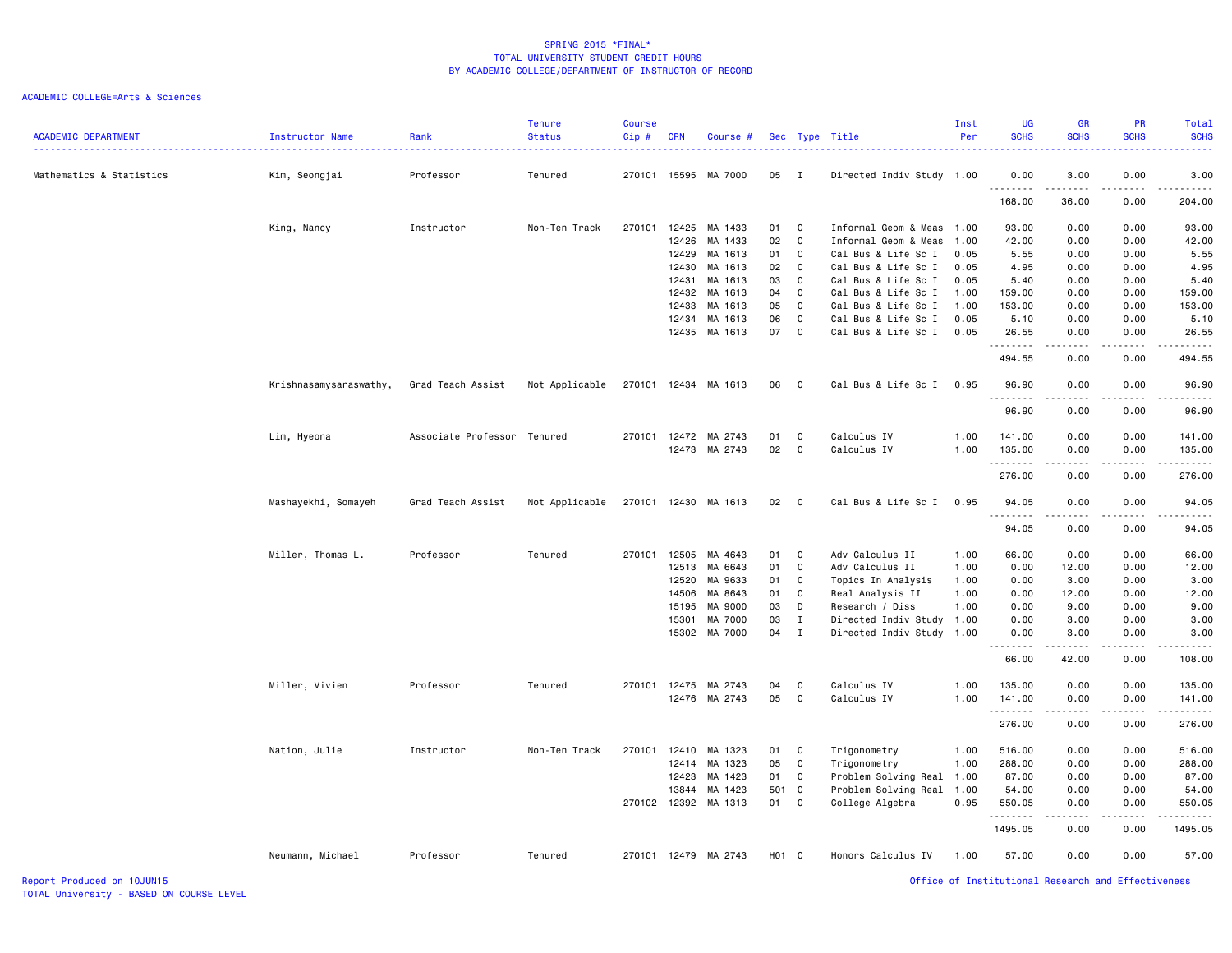| <b>ACADEMIC DEPARTMENT</b> | Instructor Name      | Rank                          | <b>Tenure</b><br><b>Status</b> | <b>Course</b><br>Cip# | CRN          | Course #             |       |              | Sec Type Title            | Inst<br>Per | <b>UG</b><br><b>SCHS</b>          | GR<br><b>SCHS</b>           | PR<br><b>SCHS</b>     | <b>Total</b><br><b>SCHS</b><br>22222 |
|----------------------------|----------------------|-------------------------------|--------------------------------|-----------------------|--------------|----------------------|-------|--------------|---------------------------|-------------|-----------------------------------|-----------------------------|-----------------------|--------------------------------------|
| Mathematics & Statistics   | Neumann, Michael     | Professor                     | Tenured                        |                       |              | 270101 12500 MA 4213 | 01    | - S          | Senior Seminar in Ma 1.00 |             | 54.00<br>.                        | 0.00                        | 0.00                  | 54.00<br>.                           |
|                            |                      |                               |                                |                       |              |                      |       |              |                           |             | 111.00                            | 0.00                        | 0.00                  | 111.00                               |
|                            | Oppenheimer, Seth    | Professor                     | Tenured                        |                       | 240101 12193 | HON 4003             | H02 I |              | Oxbridge Tutorial         | 1.00        | 3.00                              | 0.00                        | 0.00                  | 3.00                                 |
|                            |                      |                               |                                |                       |              | 270104 12497 MA 3463 | 01    | C            | Found Of Geometry         | 1.00        | 24.00<br>.                        | 0.00<br>.                   | 0.00<br>.             | 24.00<br>.                           |
|                            |                      |                               |                                |                       |              |                      |       |              |                           |             | 27.00                             | 0.00                        | 0.00                  | 27.00                                |
|                            | Patel, Kishan        | Grad Teach Assist             | Not Applicable                 | 270101 12431          |              | MA 1613              | 03    | $\mathbf{C}$ | Cal Bus & Life Sc I       | 0.95        | 102.60<br>.                       | 0.00                        | 0.00                  | 102.60<br><u>.</u>                   |
|                            |                      |                               |                                |                       |              |                      |       |              |                           |             | 102.60                            | 0.00                        | .<br>0.00             | 102.60                               |
|                            | Patil, Prakash       | Associate Professor Ten Track |                                | 270501                | 13357        | ST 8913              | 01    | C            | Recent Devs In Stat       | 1.00        | 0.00                              | 21.00                       | 0.00                  | 21.00                                |
|                            |                      |                               |                                |                       | 14515        | ST 8743              | 01    | C            | Adv Stat Inf II           | 1.00        | 0.00                              | 12.00                       | 0.00                  | 12.00                                |
|                            |                      |                               |                                |                       | 15196        | ST 9000              | 01    | D            | Research / Diss           | 1.00        | 0.00                              | 9.00                        | 0.00                  | 9.00                                 |
|                            |                      |                               |                                |                       |              | 15590 ST 7000        | 07    | $\mathbf{I}$ | Directed Indiv Study 1.00 |             | 0.00<br>.                         | 3.00<br>.                   | 0.00<br>.             | 3.00<br>.                            |
|                            |                      |                               |                                |                       |              |                      |       |              |                           |             | 0.00                              | 45.00                       | 0.00                  | 45.00                                |
|                            | Qian, Chuanxi        | Professor                     | Tenured                        | 270102 12481          |              | MA 3113              | 01    | C            | Intro Linear Algebra 1.00 |             | 123.00                            | 0.00                        | 0.00                  | 123.00                               |
|                            |                      |                               |                                |                       | 12484        | MA 3113              | 04    | C            | Intro Linear Algebra 1.00 |             | 117.00                            | 0.00                        | 0.00                  | 117.00                               |
|                            |                      |                               |                                |                       |              |                      |       |              |                           |             | .                                 | $\sim$ $\sim$ $\sim$ $\sim$ | .                     | .                                    |
|                            |                      |                               |                                |                       |              |                      |       |              |                           |             | 240.00                            | 0.00                        | 0.00                  | 240.00                               |
|                            | Razzaghi, Mohsen     | Professor                     | Tenured                        |                       |              | 270101 15194 MA 9000 | 02    | D            | Research / Diss           | 1.00        | 0.00                              | 30.00                       | 0.00                  | 30.00                                |
|                            |                      |                               |                                |                       |              |                      |       |              |                           |             | .<br>0.00                         | .<br>30.00                  | $\frac{1}{2}$<br>0.00 | د د د د د<br>30.00                   |
|                            | Riahi, Sheida        | Grad Teach Assist             | Not Applicable                 | 270501                | 12454        | MA 2113              | 02    | B            | Intro to Stats            | 0.05        | 1.50                              | 0.00                        | 0.00                  | 1.50                                 |
|                            |                      |                               |                                |                       | 12459        | MA 2113              | 07    | B            | Intro to Stats            | 0.05        | 2.10                              | 0.00                        | 0.00                  | 2.10                                 |
|                            |                      |                               |                                |                       | 12461        | MA 2113              | 09    | B            | Intro to Stats            | 0.05        | 1.80                              | 0.00                        | 0.00                  | 1.80                                 |
|                            |                      |                               |                                |                       | 13325        | ST 2113              | 02    | B            | Intro to Stats            | 0.05        | 3.00                              | 0.00                        | 0.00                  | 3.00                                 |
|                            |                      |                               |                                |                       | 13330        | ST 2113              | 07    | B            | Intro to Stats            | 0.05        | 2.25                              | 0.00                        | 0.00                  | 2.25                                 |
|                            |                      |                               |                                |                       |              | 13332 ST 2113        | 09    | B            | Intro to Stats            | 0.05        | 2.55                              | 0.00                        | 0.00                  | 2.55                                 |
|                            |                      |                               |                                |                       |              |                      |       |              |                           |             | .<br>13.20                        | $- - - - -$<br>0.00         | .<br>0.00             | -----<br>13.20                       |
|                            | Sepehrifar, Mohammad | Assistant Professor Ten Track |                                |                       |              | 270501 13349 ST 6573 | 01    | C            | Intro Math Stat II        | 1.00        | 0.00                              | 27.00                       | 0.00                  | 27.00                                |
|                            |                      |                               |                                |                       |              |                      |       |              |                           |             | <b></b><br>0.00                   | .<br>27.00                  | .<br>0.00             | .<br>27.00                           |
|                            | Shan, Xin            | Grad Teach Assist             | Not Applicable                 | 270501                | 12462        | MA 2113              | 10    | B            | Intro to Stats            | 0.05        | 1.65                              | 0.00                        | 0.00                  | 1.65                                 |
|                            |                      |                               |                                |                       | 12463        | MA 2113              | 11    | B            | Intro to Stats            | 0.05        | 1.80                              | 0.00                        | 0.00                  | 1.80                                 |
|                            |                      |                               |                                |                       | 13333        | ST 2113              | 10    | B            | Intro to Stats            | 0.05        | 2.55                              | 0.00                        | 0.00                  | 2.55                                 |
|                            |                      |                               |                                |                       |              | 13334 ST 2113        | 11    | B            | Intro to Stats            | 0.05        | 2.55                              | 0.00                        | 0.00                  | 2.55                                 |
|                            |                      |                               |                                |                       |              |                      |       |              |                           |             | .<br>$\sim$ $\sim$ $\sim$<br>8.55 | 0.00                        | 0.00                  | .<br>8.55                            |
|                            | Shaw, Patricia       | Instructor                    | Non-Ten Track                  | 270101                | 12467        | MA 2733              | 01    | C            | Calculus III              | 1.00        | 147.00                            | 0.00                        | 0.00                  | 147.00                               |
|                            |                      |                               |                                |                       | 12468        | MA 2733              | 02    | C            | Calculus III              | 1.00        | 90.00                             | 0.00                        | 0.00                  | 90.00                                |
|                            |                      |                               |                                |                       | 12469        | MA 2733              | 03    | C            | Calculus III              | 1.00        | 141.00                            | 0.00                        | 0.00                  | 141.00                               |
|                            |                      |                               |                                |                       | 12470        | MA 2733              | 04    | C            | Calculus III              | 1.00        | 84.00                             | 0.00                        | 0.00                  | 84.00                                |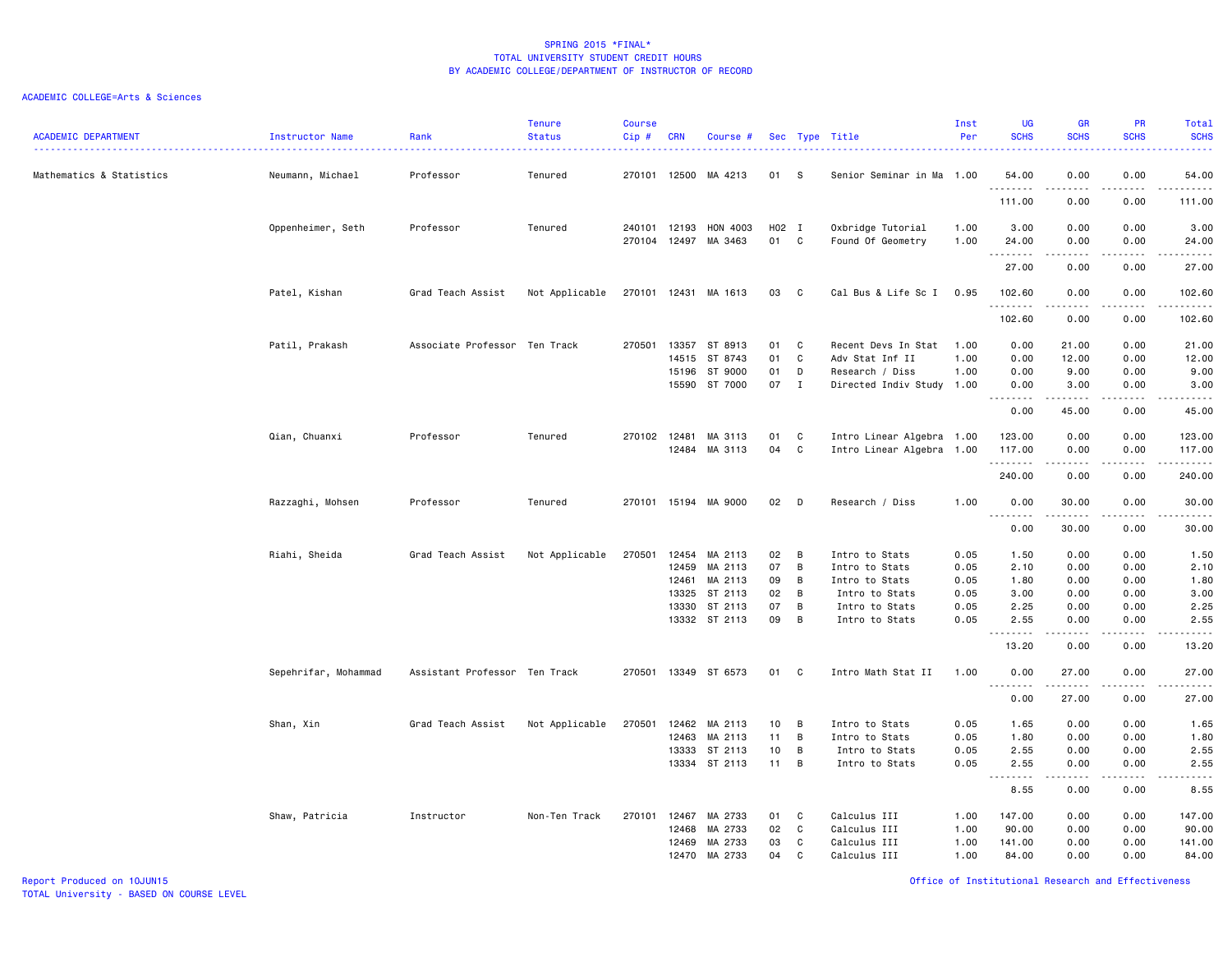| <b>SCHS</b><br><b>SCHS</b><br><b>SCHS</b><br><b>SCHS</b><br><b>ACADEMIC DEPARTMENT</b><br><b>Status</b><br>Cip#<br><b>CRN</b><br>Per<br>Instructor Name<br>Rank<br>Course #<br>Sec Type Title<br>$\frac{1}{2}$<br>Mathematics & Statistics<br>Shaw, Patricia<br>Instructor<br>Non-Ten Track<br>270101<br>14483 MA 2733<br>05<br>C<br>Calculus III<br>1.00<br>138.00<br>0.00<br>0.00<br>138.00<br>.<br>.<br>600.00<br>0.00<br>0.00<br>600.00<br>Smith, Jaclyn<br>Lecturer<br>Non-Ten Track<br>270101<br>12418<br>MA 1323<br>09<br>C<br>Trigonometry<br>1.00<br>135.00<br>0.00<br>0.00<br>135.00<br>C<br>207.00<br>207.00<br>12439<br>MA 1713<br>03<br>Calculus I<br>1.00<br>0.00<br>0.00<br>MA 1713<br>C<br>Calculus I<br>198.00<br>198.00<br>12440<br>04<br>1.00<br>0.00<br>0.00<br>14481<br>MA 1713<br>05<br>C<br>Calculus I<br>1.00<br>132.00<br>0.00<br>0.00<br>132.00<br>C<br>270102<br>12395<br>MA 1313<br>04<br>College Algebra<br>0.95<br>222.30<br>0.00<br>222.30<br>0.00<br>.<br>.<br>.<br>.<br>894.30<br>0.00<br>0.00<br>894.30<br>Associate Professor Tenured<br>Calculus IV<br>144.00<br>0.00<br>0.00<br>144.00<br>Smith, Robert<br>270101<br>12474<br>MA 2743<br>03<br>C<br>1.00<br>MA 8981<br>01<br>C<br>Teaching Seminar<br>0.00<br>0.00<br>12519<br>1.00<br>10.00<br>10.00<br>12482<br>02<br>C<br>270102<br>MA 3113<br>Intro Linear Algebra 1.00<br>129.00<br>0.00<br>0.00<br>129.00<br>.<br>.<br>$\sim$ $\sim$ $\sim$ $\sim$<br>273.00<br>10.00<br>0.00<br>283.00<br>Tschume, William<br>Lecturer<br>Non-Ten Track<br>270101<br>12411<br>MA 1323<br>02<br>C<br>Trigonometry<br>1.00<br>522.00<br>0.00<br>0.00<br>522.00<br>MA 1323<br>C<br>0.00<br>12413<br>04<br>Trigonometry<br>0.05<br>6.00<br>0.00<br>6.00<br>MA 1323<br>5.55<br>12415<br>06<br>C<br>Trigonometry<br>0.05<br>5.55<br>0.00<br>0.00<br>5.55<br>12416<br>MA 1323<br>07<br>C<br>Trigonometry<br>0.05<br>5.55<br>0.00<br>0.00<br>MA 1613<br>Cal Bus & Life Sc I<br>504.45<br>12435<br>07<br>C<br>0.95<br>504.45<br>0.00<br>0.00<br>MA 1713<br>C<br>Calculus I<br>198.00<br>12437<br>01<br>1.00<br>198.00<br>0.00<br>0.00<br>MA 1713<br>207.00<br>12438<br>02<br>C<br>Calculus I<br>1.00<br>207.00<br>0.00<br>0.00<br>13846<br>MA 1613<br>501 C<br>Cal Bus & Life Sc I<br>0.00<br>0.00<br>1.00<br>45.00<br>45.00<br>.<br>.<br>.<br>.<br>1493.55<br>0.00<br>0.00<br>1493.55<br>270101<br>12424<br>MA 1423<br>02<br>C<br>Problem Solving Real 1.00<br>93.00<br>0.00<br>93.00<br>Walters, Kimberly<br>Instructor<br>Non-Ten Track<br>0.00<br>270102<br>12392<br>MA 1313<br>01<br>C<br>College Algebra<br>0.05<br>28.95<br>0.00<br>0.00<br>28.95<br>12394<br>MA 1313<br>03<br>C<br>College Algebra<br>1.00<br>378.00<br>0.00<br>0.00<br>378.00<br>12395<br>MA 1313<br>C<br>College Algebra<br>11.70<br>0.00<br>0.00<br>11.70<br>04<br>0.05<br>12397<br>MA 1313<br>05<br>K<br>College Algebra<br>0.00<br>0.00<br>0.00<br>0.00<br>1.00<br>12398<br>MA 1313<br>06<br>K<br>College Algebra<br>1.00<br>0.00<br>0.00<br>0.00<br>0.00<br>12399<br>MA 1313<br>К<br>College Algebra<br>0.00<br>07<br>1.00<br>0.00<br>0.00<br>0.00<br>12400<br>MA 1313<br>08<br>К<br>College Algebra<br>0.00<br>0.00<br>0.00<br>0.00<br>1.00<br>12401<br>MA 1313<br>09<br>K<br>College Algebra<br>1.00<br>0.00<br>0.00<br>0.00<br>0.00<br>12402<br>MA 1313<br>К<br>College Algebra<br>0.00<br>0.00<br>10<br>1.00<br>0.00<br>0.00<br>12403<br>MA 1313<br>11<br>К<br>College Algebra<br>1.00<br>0.00<br>0.00<br>0.00<br>0.00<br>MA 1313<br>K<br>0.00<br>0.00<br>12404<br>12 <sub>2</sub><br>College Algebra<br>1.00<br>0.00<br>0.00<br>12405<br>MA 1313<br>13<br>К<br>College Algebra<br>0.00<br>0.00<br>0.00<br>0.00<br>1.00<br>12406<br>MA 1313<br>14<br>К<br>College Algebra<br>1.00<br>0.00<br>0.00<br>0.00<br>0.00<br>MA 1313<br>15<br>K<br>1.00<br>0.00<br>0.00<br>0.00<br>12407<br>College Algebra<br>0.00<br>MA 1313<br>13841<br>501 C<br>College Algebra<br>1.00<br>66.00<br>0.00<br>66.00<br>0.00<br>.<br>.<br><u>.</u><br>. <b>.</b> .<br>577.65<br>0.00<br>0.00<br>577.65<br>Wang, Wenshuang<br>Grad Teach Assist<br>Not Applicable<br>270501<br>12453<br>MA 2113<br>01<br>B<br>Intro to Stats<br>0.05<br>1.20<br>0.00<br>0.00<br>1.20<br>MA 2113<br>12<br>B<br>1.65<br>0.00<br>0.00<br>12464<br>Intro to Stats<br>0.05<br>1.65<br>3.45<br>13324 ST 2113<br>01<br>B<br>Intro to Stats<br>0.05<br>3.45<br>0.00<br>0.00<br>13335 ST 2113<br>12<br>0.05<br>2.70<br>0.00<br>0.00<br>2.70<br>B<br>Intro to Stats |  | <b>Tenure</b> | <b>Course</b> |  |  | Inst | UG | <b>GR</b> | PR | <b>Total</b> |
|------------------------------------------------------------------------------------------------------------------------------------------------------------------------------------------------------------------------------------------------------------------------------------------------------------------------------------------------------------------------------------------------------------------------------------------------------------------------------------------------------------------------------------------------------------------------------------------------------------------------------------------------------------------------------------------------------------------------------------------------------------------------------------------------------------------------------------------------------------------------------------------------------------------------------------------------------------------------------------------------------------------------------------------------------------------------------------------------------------------------------------------------------------------------------------------------------------------------------------------------------------------------------------------------------------------------------------------------------------------------------------------------------------------------------------------------------------------------------------------------------------------------------------------------------------------------------------------------------------------------------------------------------------------------------------------------------------------------------------------------------------------------------------------------------------------------------------------------------------------------------------------------------------------------------------------------------------------------------------------------------------------------------------------------------------------------------------------------------------------------------------------------------------------------------------------------------------------------------------------------------------------------------------------------------------------------------------------------------------------------------------------------------------------------------------------------------------------------------------------------------------------------------------------------------------------------------------------------------------------------------------------------------------------------------------------------------------------------------------------------------------------------------------------------------------------------------------------------------------------------------------------------------------------------------------------------------------------------------------------------------------------------------------------------------------------------------------------------------------------------------------------------------------------------------------------------------------------------------------------------------------------------------------------------------------------------------------------------------------------------------------------------------------------------------------------------------------------------------------------------------------------------------------------------------------------------------------------------------------------------------------------------------------------------------------------------------------------------------------------------------------------------------------------------------------------------------------------------------------------------------------------------------------------------------------------------------------------------------------------------------------------------------------------------------------------------------------------------------------------------------------------------------------------------------------------------------------------------------------------------------------------------------------------------------------------------------------------------------------------------------------------------------------------------------------------------------------------------|--|---------------|---------------|--|--|------|----|-----------|----|--------------|
|                                                                                                                                                                                                                                                                                                                                                                                                                                                                                                                                                                                                                                                                                                                                                                                                                                                                                                                                                                                                                                                                                                                                                                                                                                                                                                                                                                                                                                                                                                                                                                                                                                                                                                                                                                                                                                                                                                                                                                                                                                                                                                                                                                                                                                                                                                                                                                                                                                                                                                                                                                                                                                                                                                                                                                                                                                                                                                                                                                                                                                                                                                                                                                                                                                                                                                                                                                                                                                                                                                                                                                                                                                                                                                                                                                                                                                                                                                                                                                                                                                                                                                                                                                                                                                                                                                                                                                                                                                                                        |  |               |               |  |  |      |    |           |    |              |
|                                                                                                                                                                                                                                                                                                                                                                                                                                                                                                                                                                                                                                                                                                                                                                                                                                                                                                                                                                                                                                                                                                                                                                                                                                                                                                                                                                                                                                                                                                                                                                                                                                                                                                                                                                                                                                                                                                                                                                                                                                                                                                                                                                                                                                                                                                                                                                                                                                                                                                                                                                                                                                                                                                                                                                                                                                                                                                                                                                                                                                                                                                                                                                                                                                                                                                                                                                                                                                                                                                                                                                                                                                                                                                                                                                                                                                                                                                                                                                                                                                                                                                                                                                                                                                                                                                                                                                                                                                                                        |  |               |               |  |  |      |    |           |    |              |
|                                                                                                                                                                                                                                                                                                                                                                                                                                                                                                                                                                                                                                                                                                                                                                                                                                                                                                                                                                                                                                                                                                                                                                                                                                                                                                                                                                                                                                                                                                                                                                                                                                                                                                                                                                                                                                                                                                                                                                                                                                                                                                                                                                                                                                                                                                                                                                                                                                                                                                                                                                                                                                                                                                                                                                                                                                                                                                                                                                                                                                                                                                                                                                                                                                                                                                                                                                                                                                                                                                                                                                                                                                                                                                                                                                                                                                                                                                                                                                                                                                                                                                                                                                                                                                                                                                                                                                                                                                                                        |  |               |               |  |  |      |    |           |    |              |
|                                                                                                                                                                                                                                                                                                                                                                                                                                                                                                                                                                                                                                                                                                                                                                                                                                                                                                                                                                                                                                                                                                                                                                                                                                                                                                                                                                                                                                                                                                                                                                                                                                                                                                                                                                                                                                                                                                                                                                                                                                                                                                                                                                                                                                                                                                                                                                                                                                                                                                                                                                                                                                                                                                                                                                                                                                                                                                                                                                                                                                                                                                                                                                                                                                                                                                                                                                                                                                                                                                                                                                                                                                                                                                                                                                                                                                                                                                                                                                                                                                                                                                                                                                                                                                                                                                                                                                                                                                                                        |  |               |               |  |  |      |    |           |    |              |
|                                                                                                                                                                                                                                                                                                                                                                                                                                                                                                                                                                                                                                                                                                                                                                                                                                                                                                                                                                                                                                                                                                                                                                                                                                                                                                                                                                                                                                                                                                                                                                                                                                                                                                                                                                                                                                                                                                                                                                                                                                                                                                                                                                                                                                                                                                                                                                                                                                                                                                                                                                                                                                                                                                                                                                                                                                                                                                                                                                                                                                                                                                                                                                                                                                                                                                                                                                                                                                                                                                                                                                                                                                                                                                                                                                                                                                                                                                                                                                                                                                                                                                                                                                                                                                                                                                                                                                                                                                                                        |  |               |               |  |  |      |    |           |    |              |
|                                                                                                                                                                                                                                                                                                                                                                                                                                                                                                                                                                                                                                                                                                                                                                                                                                                                                                                                                                                                                                                                                                                                                                                                                                                                                                                                                                                                                                                                                                                                                                                                                                                                                                                                                                                                                                                                                                                                                                                                                                                                                                                                                                                                                                                                                                                                                                                                                                                                                                                                                                                                                                                                                                                                                                                                                                                                                                                                                                                                                                                                                                                                                                                                                                                                                                                                                                                                                                                                                                                                                                                                                                                                                                                                                                                                                                                                                                                                                                                                                                                                                                                                                                                                                                                                                                                                                                                                                                                                        |  |               |               |  |  |      |    |           |    |              |
|                                                                                                                                                                                                                                                                                                                                                                                                                                                                                                                                                                                                                                                                                                                                                                                                                                                                                                                                                                                                                                                                                                                                                                                                                                                                                                                                                                                                                                                                                                                                                                                                                                                                                                                                                                                                                                                                                                                                                                                                                                                                                                                                                                                                                                                                                                                                                                                                                                                                                                                                                                                                                                                                                                                                                                                                                                                                                                                                                                                                                                                                                                                                                                                                                                                                                                                                                                                                                                                                                                                                                                                                                                                                                                                                                                                                                                                                                                                                                                                                                                                                                                                                                                                                                                                                                                                                                                                                                                                                        |  |               |               |  |  |      |    |           |    |              |
|                                                                                                                                                                                                                                                                                                                                                                                                                                                                                                                                                                                                                                                                                                                                                                                                                                                                                                                                                                                                                                                                                                                                                                                                                                                                                                                                                                                                                                                                                                                                                                                                                                                                                                                                                                                                                                                                                                                                                                                                                                                                                                                                                                                                                                                                                                                                                                                                                                                                                                                                                                                                                                                                                                                                                                                                                                                                                                                                                                                                                                                                                                                                                                                                                                                                                                                                                                                                                                                                                                                                                                                                                                                                                                                                                                                                                                                                                                                                                                                                                                                                                                                                                                                                                                                                                                                                                                                                                                                                        |  |               |               |  |  |      |    |           |    |              |
|                                                                                                                                                                                                                                                                                                                                                                                                                                                                                                                                                                                                                                                                                                                                                                                                                                                                                                                                                                                                                                                                                                                                                                                                                                                                                                                                                                                                                                                                                                                                                                                                                                                                                                                                                                                                                                                                                                                                                                                                                                                                                                                                                                                                                                                                                                                                                                                                                                                                                                                                                                                                                                                                                                                                                                                                                                                                                                                                                                                                                                                                                                                                                                                                                                                                                                                                                                                                                                                                                                                                                                                                                                                                                                                                                                                                                                                                                                                                                                                                                                                                                                                                                                                                                                                                                                                                                                                                                                                                        |  |               |               |  |  |      |    |           |    |              |
|                                                                                                                                                                                                                                                                                                                                                                                                                                                                                                                                                                                                                                                                                                                                                                                                                                                                                                                                                                                                                                                                                                                                                                                                                                                                                                                                                                                                                                                                                                                                                                                                                                                                                                                                                                                                                                                                                                                                                                                                                                                                                                                                                                                                                                                                                                                                                                                                                                                                                                                                                                                                                                                                                                                                                                                                                                                                                                                                                                                                                                                                                                                                                                                                                                                                                                                                                                                                                                                                                                                                                                                                                                                                                                                                                                                                                                                                                                                                                                                                                                                                                                                                                                                                                                                                                                                                                                                                                                                                        |  |               |               |  |  |      |    |           |    |              |
|                                                                                                                                                                                                                                                                                                                                                                                                                                                                                                                                                                                                                                                                                                                                                                                                                                                                                                                                                                                                                                                                                                                                                                                                                                                                                                                                                                                                                                                                                                                                                                                                                                                                                                                                                                                                                                                                                                                                                                                                                                                                                                                                                                                                                                                                                                                                                                                                                                                                                                                                                                                                                                                                                                                                                                                                                                                                                                                                                                                                                                                                                                                                                                                                                                                                                                                                                                                                                                                                                                                                                                                                                                                                                                                                                                                                                                                                                                                                                                                                                                                                                                                                                                                                                                                                                                                                                                                                                                                                        |  |               |               |  |  |      |    |           |    |              |
|                                                                                                                                                                                                                                                                                                                                                                                                                                                                                                                                                                                                                                                                                                                                                                                                                                                                                                                                                                                                                                                                                                                                                                                                                                                                                                                                                                                                                                                                                                                                                                                                                                                                                                                                                                                                                                                                                                                                                                                                                                                                                                                                                                                                                                                                                                                                                                                                                                                                                                                                                                                                                                                                                                                                                                                                                                                                                                                                                                                                                                                                                                                                                                                                                                                                                                                                                                                                                                                                                                                                                                                                                                                                                                                                                                                                                                                                                                                                                                                                                                                                                                                                                                                                                                                                                                                                                                                                                                                                        |  |               |               |  |  |      |    |           |    |              |
|                                                                                                                                                                                                                                                                                                                                                                                                                                                                                                                                                                                                                                                                                                                                                                                                                                                                                                                                                                                                                                                                                                                                                                                                                                                                                                                                                                                                                                                                                                                                                                                                                                                                                                                                                                                                                                                                                                                                                                                                                                                                                                                                                                                                                                                                                                                                                                                                                                                                                                                                                                                                                                                                                                                                                                                                                                                                                                                                                                                                                                                                                                                                                                                                                                                                                                                                                                                                                                                                                                                                                                                                                                                                                                                                                                                                                                                                                                                                                                                                                                                                                                                                                                                                                                                                                                                                                                                                                                                                        |  |               |               |  |  |      |    |           |    |              |
|                                                                                                                                                                                                                                                                                                                                                                                                                                                                                                                                                                                                                                                                                                                                                                                                                                                                                                                                                                                                                                                                                                                                                                                                                                                                                                                                                                                                                                                                                                                                                                                                                                                                                                                                                                                                                                                                                                                                                                                                                                                                                                                                                                                                                                                                                                                                                                                                                                                                                                                                                                                                                                                                                                                                                                                                                                                                                                                                                                                                                                                                                                                                                                                                                                                                                                                                                                                                                                                                                                                                                                                                                                                                                                                                                                                                                                                                                                                                                                                                                                                                                                                                                                                                                                                                                                                                                                                                                                                                        |  |               |               |  |  |      |    |           |    |              |
|                                                                                                                                                                                                                                                                                                                                                                                                                                                                                                                                                                                                                                                                                                                                                                                                                                                                                                                                                                                                                                                                                                                                                                                                                                                                                                                                                                                                                                                                                                                                                                                                                                                                                                                                                                                                                                                                                                                                                                                                                                                                                                                                                                                                                                                                                                                                                                                                                                                                                                                                                                                                                                                                                                                                                                                                                                                                                                                                                                                                                                                                                                                                                                                                                                                                                                                                                                                                                                                                                                                                                                                                                                                                                                                                                                                                                                                                                                                                                                                                                                                                                                                                                                                                                                                                                                                                                                                                                                                                        |  |               |               |  |  |      |    |           |    |              |
|                                                                                                                                                                                                                                                                                                                                                                                                                                                                                                                                                                                                                                                                                                                                                                                                                                                                                                                                                                                                                                                                                                                                                                                                                                                                                                                                                                                                                                                                                                                                                                                                                                                                                                                                                                                                                                                                                                                                                                                                                                                                                                                                                                                                                                                                                                                                                                                                                                                                                                                                                                                                                                                                                                                                                                                                                                                                                                                                                                                                                                                                                                                                                                                                                                                                                                                                                                                                                                                                                                                                                                                                                                                                                                                                                                                                                                                                                                                                                                                                                                                                                                                                                                                                                                                                                                                                                                                                                                                                        |  |               |               |  |  |      |    |           |    |              |
|                                                                                                                                                                                                                                                                                                                                                                                                                                                                                                                                                                                                                                                                                                                                                                                                                                                                                                                                                                                                                                                                                                                                                                                                                                                                                                                                                                                                                                                                                                                                                                                                                                                                                                                                                                                                                                                                                                                                                                                                                                                                                                                                                                                                                                                                                                                                                                                                                                                                                                                                                                                                                                                                                                                                                                                                                                                                                                                                                                                                                                                                                                                                                                                                                                                                                                                                                                                                                                                                                                                                                                                                                                                                                                                                                                                                                                                                                                                                                                                                                                                                                                                                                                                                                                                                                                                                                                                                                                                                        |  |               |               |  |  |      |    |           |    |              |
|                                                                                                                                                                                                                                                                                                                                                                                                                                                                                                                                                                                                                                                                                                                                                                                                                                                                                                                                                                                                                                                                                                                                                                                                                                                                                                                                                                                                                                                                                                                                                                                                                                                                                                                                                                                                                                                                                                                                                                                                                                                                                                                                                                                                                                                                                                                                                                                                                                                                                                                                                                                                                                                                                                                                                                                                                                                                                                                                                                                                                                                                                                                                                                                                                                                                                                                                                                                                                                                                                                                                                                                                                                                                                                                                                                                                                                                                                                                                                                                                                                                                                                                                                                                                                                                                                                                                                                                                                                                                        |  |               |               |  |  |      |    |           |    |              |
|                                                                                                                                                                                                                                                                                                                                                                                                                                                                                                                                                                                                                                                                                                                                                                                                                                                                                                                                                                                                                                                                                                                                                                                                                                                                                                                                                                                                                                                                                                                                                                                                                                                                                                                                                                                                                                                                                                                                                                                                                                                                                                                                                                                                                                                                                                                                                                                                                                                                                                                                                                                                                                                                                                                                                                                                                                                                                                                                                                                                                                                                                                                                                                                                                                                                                                                                                                                                                                                                                                                                                                                                                                                                                                                                                                                                                                                                                                                                                                                                                                                                                                                                                                                                                                                                                                                                                                                                                                                                        |  |               |               |  |  |      |    |           |    |              |
|                                                                                                                                                                                                                                                                                                                                                                                                                                                                                                                                                                                                                                                                                                                                                                                                                                                                                                                                                                                                                                                                                                                                                                                                                                                                                                                                                                                                                                                                                                                                                                                                                                                                                                                                                                                                                                                                                                                                                                                                                                                                                                                                                                                                                                                                                                                                                                                                                                                                                                                                                                                                                                                                                                                                                                                                                                                                                                                                                                                                                                                                                                                                                                                                                                                                                                                                                                                                                                                                                                                                                                                                                                                                                                                                                                                                                                                                                                                                                                                                                                                                                                                                                                                                                                                                                                                                                                                                                                                                        |  |               |               |  |  |      |    |           |    |              |
|                                                                                                                                                                                                                                                                                                                                                                                                                                                                                                                                                                                                                                                                                                                                                                                                                                                                                                                                                                                                                                                                                                                                                                                                                                                                                                                                                                                                                                                                                                                                                                                                                                                                                                                                                                                                                                                                                                                                                                                                                                                                                                                                                                                                                                                                                                                                                                                                                                                                                                                                                                                                                                                                                                                                                                                                                                                                                                                                                                                                                                                                                                                                                                                                                                                                                                                                                                                                                                                                                                                                                                                                                                                                                                                                                                                                                                                                                                                                                                                                                                                                                                                                                                                                                                                                                                                                                                                                                                                                        |  |               |               |  |  |      |    |           |    |              |
|                                                                                                                                                                                                                                                                                                                                                                                                                                                                                                                                                                                                                                                                                                                                                                                                                                                                                                                                                                                                                                                                                                                                                                                                                                                                                                                                                                                                                                                                                                                                                                                                                                                                                                                                                                                                                                                                                                                                                                                                                                                                                                                                                                                                                                                                                                                                                                                                                                                                                                                                                                                                                                                                                                                                                                                                                                                                                                                                                                                                                                                                                                                                                                                                                                                                                                                                                                                                                                                                                                                                                                                                                                                                                                                                                                                                                                                                                                                                                                                                                                                                                                                                                                                                                                                                                                                                                                                                                                                                        |  |               |               |  |  |      |    |           |    |              |
|                                                                                                                                                                                                                                                                                                                                                                                                                                                                                                                                                                                                                                                                                                                                                                                                                                                                                                                                                                                                                                                                                                                                                                                                                                                                                                                                                                                                                                                                                                                                                                                                                                                                                                                                                                                                                                                                                                                                                                                                                                                                                                                                                                                                                                                                                                                                                                                                                                                                                                                                                                                                                                                                                                                                                                                                                                                                                                                                                                                                                                                                                                                                                                                                                                                                                                                                                                                                                                                                                                                                                                                                                                                                                                                                                                                                                                                                                                                                                                                                                                                                                                                                                                                                                                                                                                                                                                                                                                                                        |  |               |               |  |  |      |    |           |    |              |
|                                                                                                                                                                                                                                                                                                                                                                                                                                                                                                                                                                                                                                                                                                                                                                                                                                                                                                                                                                                                                                                                                                                                                                                                                                                                                                                                                                                                                                                                                                                                                                                                                                                                                                                                                                                                                                                                                                                                                                                                                                                                                                                                                                                                                                                                                                                                                                                                                                                                                                                                                                                                                                                                                                                                                                                                                                                                                                                                                                                                                                                                                                                                                                                                                                                                                                                                                                                                                                                                                                                                                                                                                                                                                                                                                                                                                                                                                                                                                                                                                                                                                                                                                                                                                                                                                                                                                                                                                                                                        |  |               |               |  |  |      |    |           |    |              |
|                                                                                                                                                                                                                                                                                                                                                                                                                                                                                                                                                                                                                                                                                                                                                                                                                                                                                                                                                                                                                                                                                                                                                                                                                                                                                                                                                                                                                                                                                                                                                                                                                                                                                                                                                                                                                                                                                                                                                                                                                                                                                                                                                                                                                                                                                                                                                                                                                                                                                                                                                                                                                                                                                                                                                                                                                                                                                                                                                                                                                                                                                                                                                                                                                                                                                                                                                                                                                                                                                                                                                                                                                                                                                                                                                                                                                                                                                                                                                                                                                                                                                                                                                                                                                                                                                                                                                                                                                                                                        |  |               |               |  |  |      |    |           |    |              |
|                                                                                                                                                                                                                                                                                                                                                                                                                                                                                                                                                                                                                                                                                                                                                                                                                                                                                                                                                                                                                                                                                                                                                                                                                                                                                                                                                                                                                                                                                                                                                                                                                                                                                                                                                                                                                                                                                                                                                                                                                                                                                                                                                                                                                                                                                                                                                                                                                                                                                                                                                                                                                                                                                                                                                                                                                                                                                                                                                                                                                                                                                                                                                                                                                                                                                                                                                                                                                                                                                                                                                                                                                                                                                                                                                                                                                                                                                                                                                                                                                                                                                                                                                                                                                                                                                                                                                                                                                                                                        |  |               |               |  |  |      |    |           |    |              |
|                                                                                                                                                                                                                                                                                                                                                                                                                                                                                                                                                                                                                                                                                                                                                                                                                                                                                                                                                                                                                                                                                                                                                                                                                                                                                                                                                                                                                                                                                                                                                                                                                                                                                                                                                                                                                                                                                                                                                                                                                                                                                                                                                                                                                                                                                                                                                                                                                                                                                                                                                                                                                                                                                                                                                                                                                                                                                                                                                                                                                                                                                                                                                                                                                                                                                                                                                                                                                                                                                                                                                                                                                                                                                                                                                                                                                                                                                                                                                                                                                                                                                                                                                                                                                                                                                                                                                                                                                                                                        |  |               |               |  |  |      |    |           |    |              |
|                                                                                                                                                                                                                                                                                                                                                                                                                                                                                                                                                                                                                                                                                                                                                                                                                                                                                                                                                                                                                                                                                                                                                                                                                                                                                                                                                                                                                                                                                                                                                                                                                                                                                                                                                                                                                                                                                                                                                                                                                                                                                                                                                                                                                                                                                                                                                                                                                                                                                                                                                                                                                                                                                                                                                                                                                                                                                                                                                                                                                                                                                                                                                                                                                                                                                                                                                                                                                                                                                                                                                                                                                                                                                                                                                                                                                                                                                                                                                                                                                                                                                                                                                                                                                                                                                                                                                                                                                                                                        |  |               |               |  |  |      |    |           |    |              |
|                                                                                                                                                                                                                                                                                                                                                                                                                                                                                                                                                                                                                                                                                                                                                                                                                                                                                                                                                                                                                                                                                                                                                                                                                                                                                                                                                                                                                                                                                                                                                                                                                                                                                                                                                                                                                                                                                                                                                                                                                                                                                                                                                                                                                                                                                                                                                                                                                                                                                                                                                                                                                                                                                                                                                                                                                                                                                                                                                                                                                                                                                                                                                                                                                                                                                                                                                                                                                                                                                                                                                                                                                                                                                                                                                                                                                                                                                                                                                                                                                                                                                                                                                                                                                                                                                                                                                                                                                                                                        |  |               |               |  |  |      |    |           |    |              |
|                                                                                                                                                                                                                                                                                                                                                                                                                                                                                                                                                                                                                                                                                                                                                                                                                                                                                                                                                                                                                                                                                                                                                                                                                                                                                                                                                                                                                                                                                                                                                                                                                                                                                                                                                                                                                                                                                                                                                                                                                                                                                                                                                                                                                                                                                                                                                                                                                                                                                                                                                                                                                                                                                                                                                                                                                                                                                                                                                                                                                                                                                                                                                                                                                                                                                                                                                                                                                                                                                                                                                                                                                                                                                                                                                                                                                                                                                                                                                                                                                                                                                                                                                                                                                                                                                                                                                                                                                                                                        |  |               |               |  |  |      |    |           |    |              |
|                                                                                                                                                                                                                                                                                                                                                                                                                                                                                                                                                                                                                                                                                                                                                                                                                                                                                                                                                                                                                                                                                                                                                                                                                                                                                                                                                                                                                                                                                                                                                                                                                                                                                                                                                                                                                                                                                                                                                                                                                                                                                                                                                                                                                                                                                                                                                                                                                                                                                                                                                                                                                                                                                                                                                                                                                                                                                                                                                                                                                                                                                                                                                                                                                                                                                                                                                                                                                                                                                                                                                                                                                                                                                                                                                                                                                                                                                                                                                                                                                                                                                                                                                                                                                                                                                                                                                                                                                                                                        |  |               |               |  |  |      |    |           |    |              |
|                                                                                                                                                                                                                                                                                                                                                                                                                                                                                                                                                                                                                                                                                                                                                                                                                                                                                                                                                                                                                                                                                                                                                                                                                                                                                                                                                                                                                                                                                                                                                                                                                                                                                                                                                                                                                                                                                                                                                                                                                                                                                                                                                                                                                                                                                                                                                                                                                                                                                                                                                                                                                                                                                                                                                                                                                                                                                                                                                                                                                                                                                                                                                                                                                                                                                                                                                                                                                                                                                                                                                                                                                                                                                                                                                                                                                                                                                                                                                                                                                                                                                                                                                                                                                                                                                                                                                                                                                                                                        |  |               |               |  |  |      |    |           |    |              |
|                                                                                                                                                                                                                                                                                                                                                                                                                                                                                                                                                                                                                                                                                                                                                                                                                                                                                                                                                                                                                                                                                                                                                                                                                                                                                                                                                                                                                                                                                                                                                                                                                                                                                                                                                                                                                                                                                                                                                                                                                                                                                                                                                                                                                                                                                                                                                                                                                                                                                                                                                                                                                                                                                                                                                                                                                                                                                                                                                                                                                                                                                                                                                                                                                                                                                                                                                                                                                                                                                                                                                                                                                                                                                                                                                                                                                                                                                                                                                                                                                                                                                                                                                                                                                                                                                                                                                                                                                                                                        |  |               |               |  |  |      |    |           |    |              |
|                                                                                                                                                                                                                                                                                                                                                                                                                                                                                                                                                                                                                                                                                                                                                                                                                                                                                                                                                                                                                                                                                                                                                                                                                                                                                                                                                                                                                                                                                                                                                                                                                                                                                                                                                                                                                                                                                                                                                                                                                                                                                                                                                                                                                                                                                                                                                                                                                                                                                                                                                                                                                                                                                                                                                                                                                                                                                                                                                                                                                                                                                                                                                                                                                                                                                                                                                                                                                                                                                                                                                                                                                                                                                                                                                                                                                                                                                                                                                                                                                                                                                                                                                                                                                                                                                                                                                                                                                                                                        |  |               |               |  |  |      |    |           |    |              |
|                                                                                                                                                                                                                                                                                                                                                                                                                                                                                                                                                                                                                                                                                                                                                                                                                                                                                                                                                                                                                                                                                                                                                                                                                                                                                                                                                                                                                                                                                                                                                                                                                                                                                                                                                                                                                                                                                                                                                                                                                                                                                                                                                                                                                                                                                                                                                                                                                                                                                                                                                                                                                                                                                                                                                                                                                                                                                                                                                                                                                                                                                                                                                                                                                                                                                                                                                                                                                                                                                                                                                                                                                                                                                                                                                                                                                                                                                                                                                                                                                                                                                                                                                                                                                                                                                                                                                                                                                                                                        |  |               |               |  |  |      |    |           |    |              |
|                                                                                                                                                                                                                                                                                                                                                                                                                                                                                                                                                                                                                                                                                                                                                                                                                                                                                                                                                                                                                                                                                                                                                                                                                                                                                                                                                                                                                                                                                                                                                                                                                                                                                                                                                                                                                                                                                                                                                                                                                                                                                                                                                                                                                                                                                                                                                                                                                                                                                                                                                                                                                                                                                                                                                                                                                                                                                                                                                                                                                                                                                                                                                                                                                                                                                                                                                                                                                                                                                                                                                                                                                                                                                                                                                                                                                                                                                                                                                                                                                                                                                                                                                                                                                                                                                                                                                                                                                                                                        |  |               |               |  |  |      |    |           |    |              |
|                                                                                                                                                                                                                                                                                                                                                                                                                                                                                                                                                                                                                                                                                                                                                                                                                                                                                                                                                                                                                                                                                                                                                                                                                                                                                                                                                                                                                                                                                                                                                                                                                                                                                                                                                                                                                                                                                                                                                                                                                                                                                                                                                                                                                                                                                                                                                                                                                                                                                                                                                                                                                                                                                                                                                                                                                                                                                                                                                                                                                                                                                                                                                                                                                                                                                                                                                                                                                                                                                                                                                                                                                                                                                                                                                                                                                                                                                                                                                                                                                                                                                                                                                                                                                                                                                                                                                                                                                                                                        |  |               |               |  |  |      |    |           |    |              |
|                                                                                                                                                                                                                                                                                                                                                                                                                                                                                                                                                                                                                                                                                                                                                                                                                                                                                                                                                                                                                                                                                                                                                                                                                                                                                                                                                                                                                                                                                                                                                                                                                                                                                                                                                                                                                                                                                                                                                                                                                                                                                                                                                                                                                                                                                                                                                                                                                                                                                                                                                                                                                                                                                                                                                                                                                                                                                                                                                                                                                                                                                                                                                                                                                                                                                                                                                                                                                                                                                                                                                                                                                                                                                                                                                                                                                                                                                                                                                                                                                                                                                                                                                                                                                                                                                                                                                                                                                                                                        |  |               |               |  |  |      |    |           |    |              |
|                                                                                                                                                                                                                                                                                                                                                                                                                                                                                                                                                                                                                                                                                                                                                                                                                                                                                                                                                                                                                                                                                                                                                                                                                                                                                                                                                                                                                                                                                                                                                                                                                                                                                                                                                                                                                                                                                                                                                                                                                                                                                                                                                                                                                                                                                                                                                                                                                                                                                                                                                                                                                                                                                                                                                                                                                                                                                                                                                                                                                                                                                                                                                                                                                                                                                                                                                                                                                                                                                                                                                                                                                                                                                                                                                                                                                                                                                                                                                                                                                                                                                                                                                                                                                                                                                                                                                                                                                                                                        |  |               |               |  |  |      |    |           |    |              |
|                                                                                                                                                                                                                                                                                                                                                                                                                                                                                                                                                                                                                                                                                                                                                                                                                                                                                                                                                                                                                                                                                                                                                                                                                                                                                                                                                                                                                                                                                                                                                                                                                                                                                                                                                                                                                                                                                                                                                                                                                                                                                                                                                                                                                                                                                                                                                                                                                                                                                                                                                                                                                                                                                                                                                                                                                                                                                                                                                                                                                                                                                                                                                                                                                                                                                                                                                                                                                                                                                                                                                                                                                                                                                                                                                                                                                                                                                                                                                                                                                                                                                                                                                                                                                                                                                                                                                                                                                                                                        |  |               |               |  |  |      |    |           |    |              |
|                                                                                                                                                                                                                                                                                                                                                                                                                                                                                                                                                                                                                                                                                                                                                                                                                                                                                                                                                                                                                                                                                                                                                                                                                                                                                                                                                                                                                                                                                                                                                                                                                                                                                                                                                                                                                                                                                                                                                                                                                                                                                                                                                                                                                                                                                                                                                                                                                                                                                                                                                                                                                                                                                                                                                                                                                                                                                                                                                                                                                                                                                                                                                                                                                                                                                                                                                                                                                                                                                                                                                                                                                                                                                                                                                                                                                                                                                                                                                                                                                                                                                                                                                                                                                                                                                                                                                                                                                                                                        |  |               |               |  |  |      |    |           |    |              |
|                                                                                                                                                                                                                                                                                                                                                                                                                                                                                                                                                                                                                                                                                                                                                                                                                                                                                                                                                                                                                                                                                                                                                                                                                                                                                                                                                                                                                                                                                                                                                                                                                                                                                                                                                                                                                                                                                                                                                                                                                                                                                                                                                                                                                                                                                                                                                                                                                                                                                                                                                                                                                                                                                                                                                                                                                                                                                                                                                                                                                                                                                                                                                                                                                                                                                                                                                                                                                                                                                                                                                                                                                                                                                                                                                                                                                                                                                                                                                                                                                                                                                                                                                                                                                                                                                                                                                                                                                                                                        |  |               |               |  |  |      |    |           |    |              |
|                                                                                                                                                                                                                                                                                                                                                                                                                                                                                                                                                                                                                                                                                                                                                                                                                                                                                                                                                                                                                                                                                                                                                                                                                                                                                                                                                                                                                                                                                                                                                                                                                                                                                                                                                                                                                                                                                                                                                                                                                                                                                                                                                                                                                                                                                                                                                                                                                                                                                                                                                                                                                                                                                                                                                                                                                                                                                                                                                                                                                                                                                                                                                                                                                                                                                                                                                                                                                                                                                                                                                                                                                                                                                                                                                                                                                                                                                                                                                                                                                                                                                                                                                                                                                                                                                                                                                                                                                                                                        |  |               |               |  |  |      |    |           |    |              |
|                                                                                                                                                                                                                                                                                                                                                                                                                                                                                                                                                                                                                                                                                                                                                                                                                                                                                                                                                                                                                                                                                                                                                                                                                                                                                                                                                                                                                                                                                                                                                                                                                                                                                                                                                                                                                                                                                                                                                                                                                                                                                                                                                                                                                                                                                                                                                                                                                                                                                                                                                                                                                                                                                                                                                                                                                                                                                                                                                                                                                                                                                                                                                                                                                                                                                                                                                                                                                                                                                                                                                                                                                                                                                                                                                                                                                                                                                                                                                                                                                                                                                                                                                                                                                                                                                                                                                                                                                                                                        |  |               |               |  |  |      |    |           |    |              |
|                                                                                                                                                                                                                                                                                                                                                                                                                                                                                                                                                                                                                                                                                                                                                                                                                                                                                                                                                                                                                                                                                                                                                                                                                                                                                                                                                                                                                                                                                                                                                                                                                                                                                                                                                                                                                                                                                                                                                                                                                                                                                                                                                                                                                                                                                                                                                                                                                                                                                                                                                                                                                                                                                                                                                                                                                                                                                                                                                                                                                                                                                                                                                                                                                                                                                                                                                                                                                                                                                                                                                                                                                                                                                                                                                                                                                                                                                                                                                                                                                                                                                                                                                                                                                                                                                                                                                                                                                                                                        |  |               |               |  |  |      |    |           |    |              |
|                                                                                                                                                                                                                                                                                                                                                                                                                                                                                                                                                                                                                                                                                                                                                                                                                                                                                                                                                                                                                                                                                                                                                                                                                                                                                                                                                                                                                                                                                                                                                                                                                                                                                                                                                                                                                                                                                                                                                                                                                                                                                                                                                                                                                                                                                                                                                                                                                                                                                                                                                                                                                                                                                                                                                                                                                                                                                                                                                                                                                                                                                                                                                                                                                                                                                                                                                                                                                                                                                                                                                                                                                                                                                                                                                                                                                                                                                                                                                                                                                                                                                                                                                                                                                                                                                                                                                                                                                                                                        |  |               |               |  |  |      |    |           |    |              |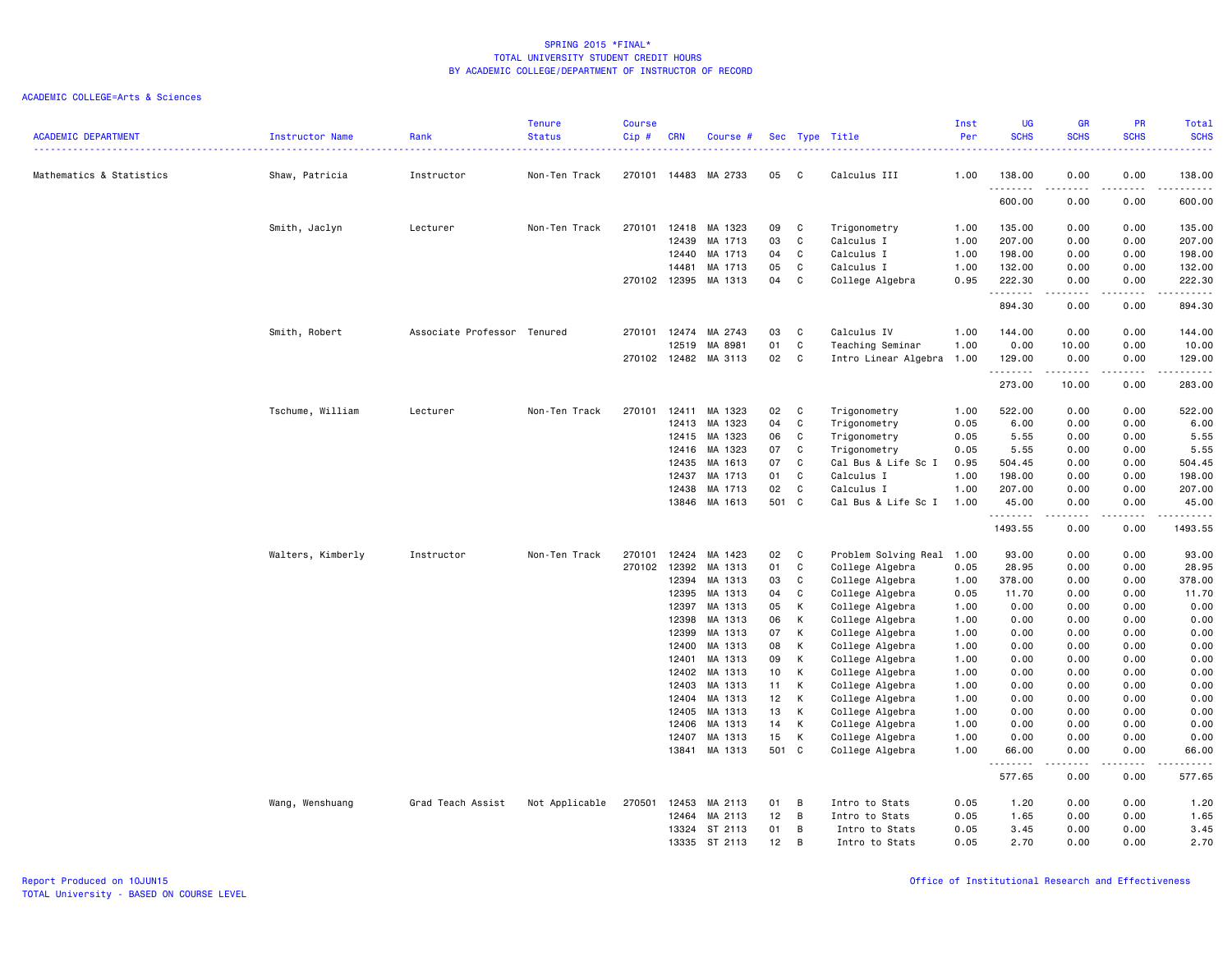|                            |                    |                               | <b>Tenure</b>  | <b>Course</b> |            |               |       |                |                           | Inst | <b>UG</b>               | <b>GR</b>                                                                                                                                                    | <b>PR</b>     | Total       |
|----------------------------|--------------------|-------------------------------|----------------|---------------|------------|---------------|-------|----------------|---------------------------|------|-------------------------|--------------------------------------------------------------------------------------------------------------------------------------------------------------|---------------|-------------|
| <b>ACADEMIC DEPARTMENT</b> | Instructor Name    | Rank                          | <b>Status</b>  | Cip#          | <b>CRN</b> | Course #      |       |                | Sec Type Title            | Per  | <b>SCHS</b>             | <b>SCHS</b>                                                                                                                                                  | <b>SCHS</b>   | <b>SCHS</b> |
|                            |                    |                               |                |               |            |               |       |                |                           |      |                         |                                                                                                                                                              |               | .           |
|                            |                    |                               |                |               |            |               |       |                |                           |      | .<br>9.00               | --------<br>0.00                                                                                                                                             | -----<br>0.00 | .<br>9.00   |
|                            |                    |                               |                |               |            |               |       |                |                           |      |                         |                                                                                                                                                              |               |             |
| Mathematics & Statistics   | Wood, Rebecca      | Lecturer                      | Non-Ten Track  | 270101 12421  |            | MA 1413       | 01    | C              | Structure Real Numbe 1.00 |      | 84.00                   | 0.00                                                                                                                                                         | 0.00          | 84.00       |
|                            |                    |                               |                |               | 12422      | MA 1413       | 02    | C              | Structure Real Numbe      | 1.00 | 96.00                   | 0.00                                                                                                                                                         | 0.00          | 96.00       |
|                            |                    |                               |                | 270501        | 12488      | MA 3123       | 01    | B              | Intro to Stat. Inf        | 1.00 | 39.00                   | 0.00                                                                                                                                                         | 0.00          | 39.00       |
|                            |                    |                               |                |               | 12489      | MA 3123       | 02    | B              | Intro to Stat. Inf        | 1.00 | 33.00                   | 0.00                                                                                                                                                         | 0.00          | 33.00       |
|                            |                    |                               |                |               | 13340      | ST 3123       | 01    | $\overline{B}$ | Intro to Stat. Inf.       | 1.00 | 90.00                   | 0.00                                                                                                                                                         | 0.00          | 90.00       |
|                            |                    |                               |                |               |            | 13341 ST 3123 | 02    | $\overline{B}$ | Intro to Stat. Inf.       | 1.00 | 102.00<br>.             | 0.00<br>$\frac{1}{2} \left( \frac{1}{2} \right) \left( \frac{1}{2} \right) \left( \frac{1}{2} \right) \left( \frac{1}{2} \right) \left( \frac{1}{2} \right)$ | 0.00<br>.     | 102.00      |
|                            |                    |                               |                |               |            |               |       |                |                           |      | 444.00                  | 0.00                                                                                                                                                         | 0.00          | 444.00      |
|                            | Woodard, Kelly     | Lecturer                      | Non-Ten Track  | 270101        | 13840      | MA 0103       | 501 C |                | Intermediate Algebra 1.00 |      | 54.00                   | 0.00                                                                                                                                                         | 0.00          | 54.00       |
|                            |                    |                               |                |               | 13842      | MA 1323       | 501   | $\mathbf{C}$   | Trigonometry              | 1.00 | 66.00                   | 0.00                                                                                                                                                         | 0.00          | 66.00       |
|                            |                    |                               |                |               | 13843      | MA 1413       | 501 C |                | Structure Real Numbe 1.00 |      | 21.00                   | 0.00                                                                                                                                                         | 0.00          | 21.00       |
|                            |                    |                               |                |               | 13845      | MA 1433       | 501 C |                | Informal Geom & Meas 1.00 |      | 27.00<br>.              | 0.00<br>$\frac{1}{2} \left( \frac{1}{2} \right) \left( \frac{1}{2} \right) \left( \frac{1}{2} \right) \left( \frac{1}{2} \right) \left( \frac{1}{2} \right)$ | 0.00<br>.     | 27.00<br>.  |
|                            |                    |                               |                |               |            |               |       |                |                           |      | 168.00                  | 0.00                                                                                                                                                         | 0.00          | 168.00      |
|                            | Woodroofe, Russell | Assistant Professor Ten Track |                | 270101        | 12499      | MA 4143       | 01    | C              | Graph Theory              | 1.00 | 36.00                   | 0.00                                                                                                                                                         | 0.00          | 36.00       |
|                            |                    |                               |                |               | 12509      | MA 6143       | 01    | C              | Graph Theory              | 1.00 | 0.00                    | 9.00                                                                                                                                                         | 0.00          | 9.00        |
|                            |                    |                               |                |               | 14501      | MA 4953       | 01    | C              | Elem Topology             | 1.00 | 18.00                   | 0.00                                                                                                                                                         | 0.00          | 18.00       |
|                            |                    |                               |                |               | 14502      | MA 6953       | 01    | C              | Elem Topology             | 1.00 | 0.00                    | 15.00                                                                                                                                                        | 0.00          | 15.00       |
|                            |                    |                               |                |               | 14503      | MA 4163       | 01    | C              | Group Theory              | 1.00 | 12.00                   | 0.00                                                                                                                                                         | 0.00          | 12.00       |
|                            |                    |                               |                |               | 14504      | MA 6163       | 01    | C              | Group Theory              | 1.00 | 0.00                    | 33.00                                                                                                                                                        | 0.00          | 33.00       |
|                            |                    |                               |                |               |            |               |       |                |                           |      | .<br>66.00              | .<br>57.00                                                                                                                                                   | .<br>0.00     | .<br>123.00 |
|                            | Woody, Jonathan    | Assistant Professor Ten Track |                | 270101        | 15573      | MA 4000       | 01    | $\mathbf{I}$   | Directed Indiv Study 1.00 |      | 3.00                    | 0.00                                                                                                                                                         | 0.00          | 3.00        |
|                            |                    |                               |                | 270501        | 13355      | ST 8533       | 01    | $\mathbf{C}$   | Applied Probability       | 1.00 | 0.00                    | 36.00                                                                                                                                                        | 0.00          | 36.00       |
|                            |                    |                               |                |               | 15197      | ST 9000       | 02    | D              | Research / Diss           | 1.00 | 0.00                    | 9.00                                                                                                                                                         | 0.00          | 9.00        |
|                            |                    |                               |                |               | 15300      | ST 7000       | 05    | $\mathbf{I}$   | Directed Indiv Study 1.00 |      | 0.00                    | 3.00                                                                                                                                                         | 0.00          | 3.00        |
|                            |                    |                               |                |               | 15593      | ST 7000       | 08    | $\mathbf{I}$   | Directed Indiv Study 1.00 |      | 0.00                    | 3.00                                                                                                                                                         | 0.00          | 3.00        |
|                            |                    |                               |                |               |            | 16326 ST 4000 | 02 I  |                | Directed Indiv Study 1.00 |      | 3.00                    | 0.00                                                                                                                                                         | 0.00          | 3.00        |
|                            |                    |                               |                |               |            |               |       |                |                           |      | $\sim$ $\sim$ .<br>6.00 | -----<br>51.00                                                                                                                                               | 0.00          | .<br>57.00  |
|                            | Wu, Tung-Lung      | Assistant Professor Ten Track |                | 270501        | 13343      | ST 4213       | 01    | C              | Nonparametric Meth        | 1.00 | 12.00                   | 0.00                                                                                                                                                         | 0.00          | 12.00       |
|                            |                    |                               |                |               | 13347      | ST 6213       | 01    | C              | Nonparametric Meth        | 1.00 | 0.00                    | 9.00                                                                                                                                                         | 0.00          | 9.00        |
|                            |                    |                               |                |               | 13350      | ST 8114       | 01    | B              | Statistical Methods       | 1.00 | 0.00                    | 132.00                                                                                                                                                       | 0.00          | 132.00      |
|                            |                    |                               |                |               |            | 15914 ST 7000 | 09    | $\mathbf{I}$   | Directed Indiv Study 1.00 |      | 0.00                    | 3.00                                                                                                                                                         | 0.00          | 3.00        |
|                            |                    |                               |                |               |            |               |       |                |                           |      | .<br>12.00              | .<br>144.00                                                                                                                                                  | .<br>0.00     | .<br>156.00 |
|                            |                    |                               |                |               |            |               |       |                |                           |      |                         |                                                                                                                                                              |               |             |
|                            | Xu, Xiangsheng     | Professor                     | Tenured        | 270101        | 12491      | MA 3253       | 01    | C              | Diff Equations            | 1.00 | 132.00                  | 0.00                                                                                                                                                         | 0.00          | 132.00      |
|                            |                    |                               |                |               |            | 12495 MA 3253 | 05    | C              | Diff Equations            | 1.00 | 123.00<br>.             | 0.00<br>-----                                                                                                                                                | 0.00<br>.     | 123.00      |
|                            |                    |                               |                |               |            |               |       |                |                           |      | 255.00                  | 0.00                                                                                                                                                         | 0.00          | 255.00      |
|                            | Xu, Yang           | Grad Teach Assist             | Not Applicable | 270501        | 12466      | MA 2113       | 14    | B              | Intro to Stats            | 0.05 | 1.20                    | 0.00                                                                                                                                                         | 0.00          | 1.20        |
|                            |                    |                               |                |               |            | 13337 ST 2113 | 14    | B              | Intro to Stats            | 0.05 | 3.15                    | 0.00                                                                                                                                                         | 0.00          | 3.15        |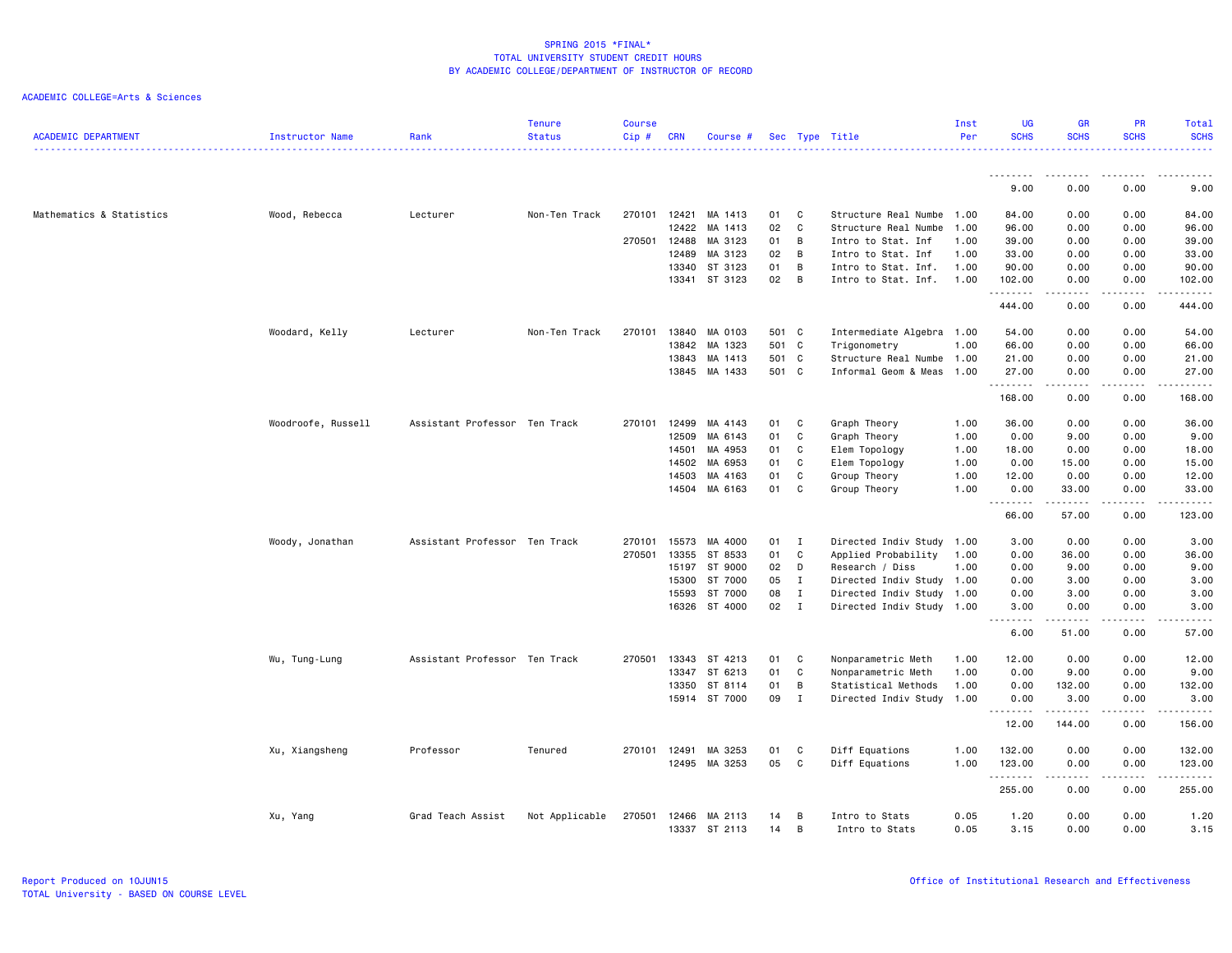| <b>ACADEMIC DEPARTMENT</b> | <b>Instructor Name</b> | Rank                          | <b>Tenure</b><br><b>Status</b> | Course<br>Cip# | CRN   | Course #      |      |                | Sec Type Title            | Inst<br>Per | UG.<br><b>SCHS</b>      | <b>GR</b><br><b>SCHS</b> | <b>PR</b><br><b>SCHS</b> | Total<br><b>SCHS</b>   |
|----------------------------|------------------------|-------------------------------|--------------------------------|----------------|-------|---------------|------|----------------|---------------------------|-------------|-------------------------|--------------------------|--------------------------|------------------------|
|                            |                        |                               |                                |                |       |               |      |                |                           |             | ---------<br>4.35       | .<br>0.00                | . <b>.</b><br>0.00       | .<br>4.35              |
|                            |                        |                               |                                |                |       |               |      |                |                           |             |                         |                          |                          |                        |
| Mathematics & Statistics   | Yang, Xingzhou         | Assistant Professor Ten Track |                                | 270101         | 12478 | MA 2743       | 07   | C.             | Calculus IV               | 1.00        | 129.00                  | 0.00                     | 0.00                     | 129.00                 |
|                            |                        |                               |                                |                | 12492 | MA 3253       | 02   | C              | Diff Equations            | 1.00        | 132.00                  | 0.00                     | 0.00                     | 132.00                 |
|                            |                        |                               |                                |                |       |               |      |                |                           |             | ---------<br>261.00     | 0.00                     | $\cdots$<br>0.00         | .<br>261.00            |
|                            | Yarahmadian, Shantia   | Assistant Professor Ten Track |                                | 270101         | 15077 | MA 7000       | 01 I |                | Directed Indiv Study      | 1.00        | 0.00                    | 3.00                     | 0.00                     | 3.00                   |
|                            |                        |                               |                                |                | 15169 | MA 7000       | 02   | $\blacksquare$ | Directed Indiv Study      | 1.00        | 0.00                    | 3.00                     | 0.00                     | 3.00                   |
|                            |                        |                               |                                |                | 15806 | MA 9000       | 04   | D              | Research / Diss           | 1.00        | 0.00                    | 10.00                    | 0.00                     | 10.00                  |
|                            |                        |                               |                                |                | 16108 | MA 3253       | 06   | C.             | Diff Equations            | 1.00        | 72.00                   | 0.00                     | 0.00                     | 72.00                  |
|                            |                        |                               |                                |                | 16327 | MA 7000       | 07   | $\mathbf{I}$   | Directed Indiv Study      | 1.00        | 0.00                    | 3.00                     | 0.00                     | 3.00                   |
|                            |                        |                               |                                |                | 16328 | MA 7000       | 08   | I              | Directed Indiv Study      | 1.00        | 0.00                    | 3.00                     | 0.00                     | 3.00                   |
|                            |                        |                               |                                |                | 16386 | MA 7000       | 09   | I              | Directed Indiv Study      | 1.00        | 0.00                    | 3.00                     | 0.00                     | 3.00                   |
|                            |                        |                               |                                | 270301         | 14505 | MA 8213       | 01 C |                | Appl Math II              | 1.00        | 0.00<br><u>--------</u> | 45.00                    | 0.00<br>. <b>.</b> .     | 45.00<br>. <b>.</b> .  |
|                            |                        |                               |                                |                |       |               |      |                |                           |             | 72.00                   | 70.00                    | 0.00                     | 142.00                 |
|                            | Zhao, Meng             | Assistant Professor Ten Track |                                | 270501         | 13354 | ST 8253       | 01   | C              | Regression Analysis       | 1.00        | 0.00                    | 66.00                    | 0.00                     | 66.00                  |
|                            |                        |                               |                                |                | 14513 | ST 8263       | 01 C |                | Adv Reg Analysis          | 1.00        | 0.00                    | 12.00                    | 0.00                     | 12.00                  |
|                            |                        |                               |                                |                | 15028 | ST 7000       | 03   | $\blacksquare$ | Directed Indiv Study 1.00 |             | 0.00                    | 3.00                     | 0.00                     | 3.00                   |
|                            |                        |                               |                                |                | 15108 | ST 7000       | 04   | $\blacksquare$ | Directed Indiv Study      | 1.00        | 0.00                    | 3.00                     | 0.00                     | 3.00                   |
|                            |                        |                               |                                |                |       | 15918 ST 4000 | 01   | I              | Directed Indiv Study 1.00 |             | 3.00<br><u>--------</u> | 0.00                     | 0.00<br>$\cdots$         | 3.00                   |
|                            |                        |                               |                                |                |       |               |      |                |                           |             | 3.00                    | 84.00                    | 0.00                     | 87.00                  |
| Mathematics & Statistics   |                        |                               |                                |                |       |               |      |                |                           |             | ========<br>14439.00    | ========<br>891,00       | ========<br>0.00         | ==========<br>15330.00 |
|                            |                        |                               |                                |                |       |               |      |                |                           |             | ========                | ==================       |                          |                        |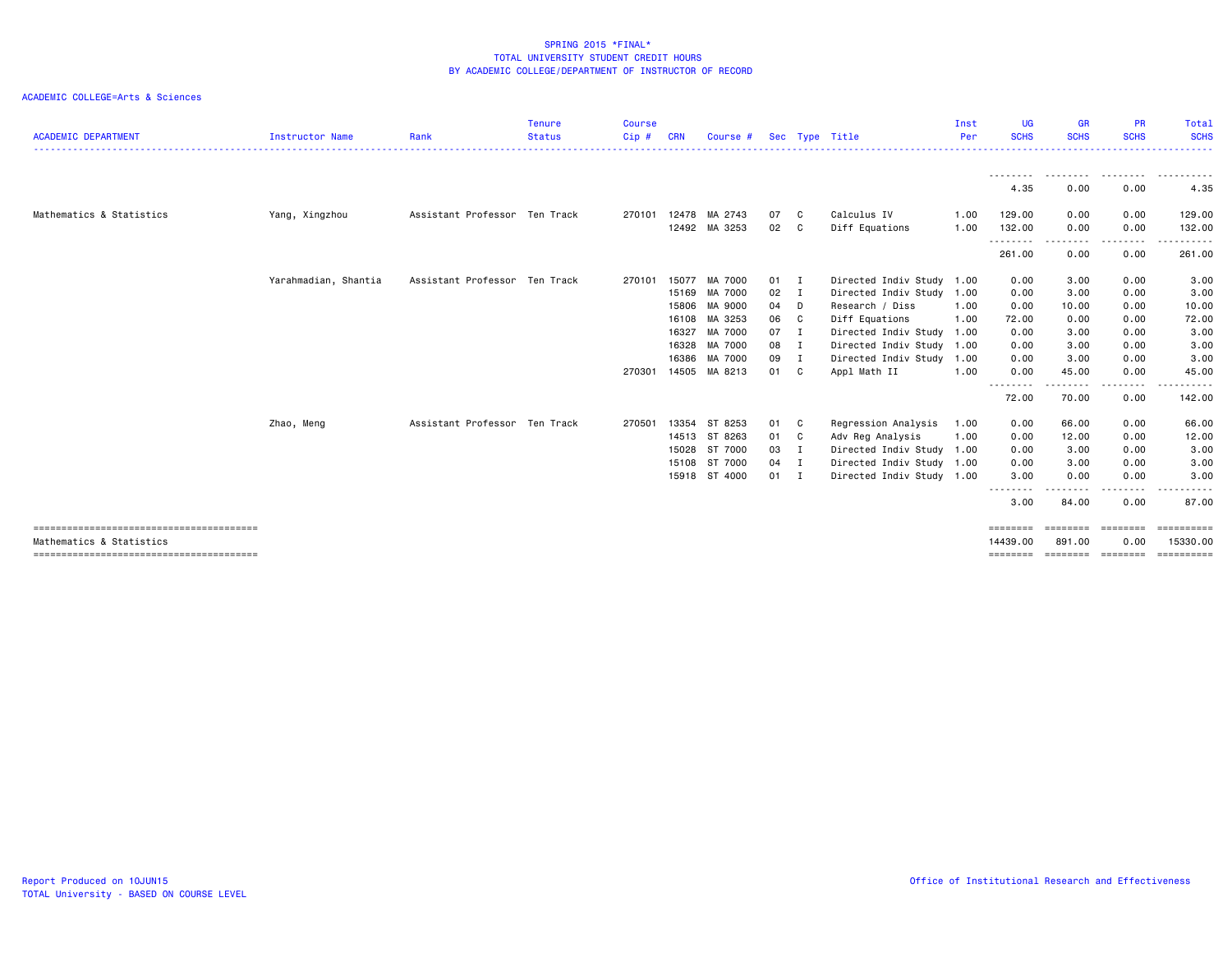| <b>ACADEMIC DEPARTMENT</b> | <b>Instructor Name</b> | Rank         | <b>Tenure</b><br><b>Status</b> | <b>Course</b><br>Cip# | <b>CRN</b> | Course # |      |                | Sec Type Title            | Inst<br>Per | <b>UG</b><br><b>SCHS</b> | <b>GR</b><br><b>SCHS</b> | <b>PR</b><br><b>SCHS</b> | Total<br><b>SCHS</b> |
|----------------------------|------------------------|--------------|--------------------------------|-----------------------|------------|----------|------|----------------|---------------------------|-------------|--------------------------|--------------------------|--------------------------|----------------------|
| Military Science           | Carter, John           | Non-Employee | Not Applicable                 | 280503                | 12625      | MS 3123  | 04   | C              | Adv Mil Skills II         | 1.00        | 42.00                    | 0.00                     | 0.00                     | 42.00                |
|                            |                        |              |                                |                       | 12626      | MS 3123  | 05   | C              | Adv Mil Skills II         | 1.00        | 42.00                    | 0.00                     | 0.00                     | 42.00                |
|                            |                        |              |                                |                       |            |          |      |                |                           |             | ---------<br>84.00       | --------<br>0.00         | .<br>0.00                | .<br>84.00           |
|                            | Locke, Brian           | Non-Employee | Not Applicable                 | 280503                | 12627      | MS 4124  | 01   | B              | Transition to Lieute      | 1,00        | 48.00                    | 0.00                     | 0.00                     | 48,00                |
|                            |                        |              |                                |                       | 12628      | MS 4124  | 02   | B              | Transition to Lieute      | 1.00        | 52.00                    | 0.00                     | 0.00                     | 52.00                |
|                            |                        |              |                                |                       | 16250      | MS 4000  | 01   | $\blacksquare$ | Dir Indiv Study           | 1.00        | 3.00                     | 0.00                     | 0.00                     | 3.00                 |
|                            |                        |              |                                |                       | 16257      | MS 4000  | 02   | I              | Dir Indiv Study           | 1.00        | 3.00<br>$\cdots$         | 0.00                     | 0.00<br>$- - - -$        | 3.00                 |
|                            |                        |              |                                |                       |            |          |      |                |                           |             | 106.00                   | 0.00                     | 0.00                     | 106.00               |
|                            | Seals, Terence         | Non-Employee | Not Applicable                 | 131314                | 12789      | PE 3111  | 01 L |                | Adv Mil Phy Fit           | 1.00        | 39.00                    | 0.00                     | 0.00                     | 39.00                |
|                            |                        |              |                                | 280503                | 12624      | MS 2123  | 01 C |                | Tactics & Officershi      | 1.00        | 18.00                    | 0.00                     | 0.00                     | 18.00                |
|                            |                        |              |                                |                       | 14455      | MS 2123  | 02   | C.             | Tactics & Officershi 1.00 |             | 36.00                    | 0.00                     | 0.00                     | 36.00                |
|                            |                        |              |                                |                       |            |          |      |                |                           |             | 93.00                    | 0.00                     | .<br>0.00                | 93.00                |
|                            | Silvers, Justin        | Non-Employee | Not Applicable                 | 280503                | 12619      | MS 1122  | 01   | C              | Leader Development 2 1.00 |             | 14.00                    | 0.00                     | 0.00                     | 14.00                |
|                            |                        |              |                                |                       | 12620      | MS 1122  | 02   | C              | Leader Development 2 1.00 |             | 16.00                    | 0.00                     | 0.00                     | 16.00                |
|                            |                        |              |                                |                       | 12621      | MS 1122  | 03   | C C            | Leader Development 2 1.00 |             | 22.00                    | 0.00                     | 0.00                     | 22.00                |
|                            |                        |              |                                |                       |            |          |      |                |                           |             | --------<br>52.00        | - - -<br>0.00            | -----<br>0.00            | .<br>52.00           |
|                            |                        |              |                                |                       |            |          |      |                |                           |             | ========                 | ========                 | ========                 | ==========           |
| Military Science           |                        |              |                                |                       |            |          |      |                |                           |             | 335.00                   | 0.00                     | 0.00                     | 335.00               |
|                            |                        |              |                                |                       |            |          |      |                |                           |             | ========                 | ========                 | eeeeeee                  |                      |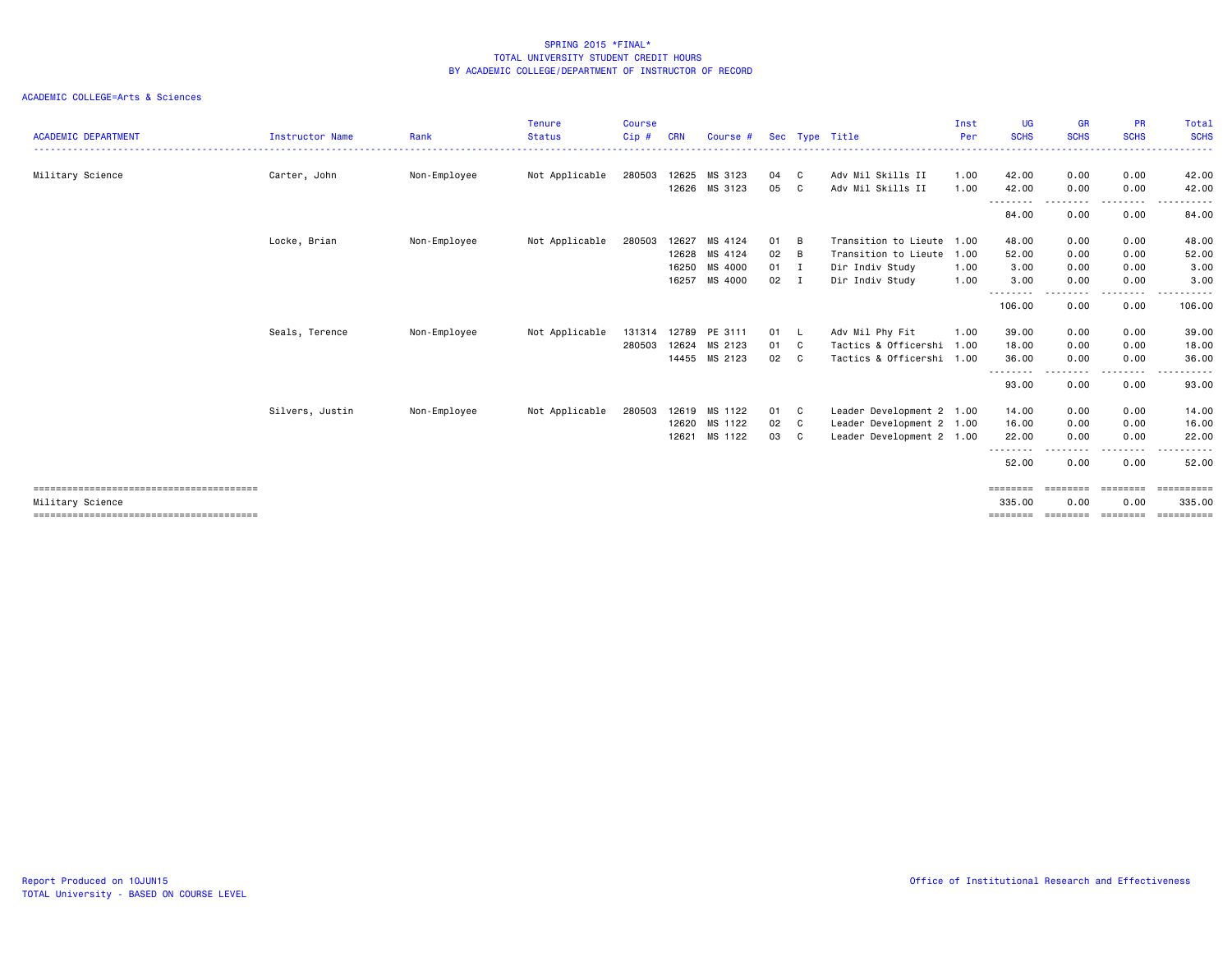|                            |                    |                               | <b>Tenure</b> | <b>Course</b> |            |                 |       |              |                           | Inst | <b>UG</b>         | GR                                                                                                                                                   | PR                                                                                                                                | <b>Total</b>                                                                                                                                                  |
|----------------------------|--------------------|-------------------------------|---------------|---------------|------------|-----------------|-------|--------------|---------------------------|------|-------------------|------------------------------------------------------------------------------------------------------------------------------------------------------|-----------------------------------------------------------------------------------------------------------------------------------|---------------------------------------------------------------------------------------------------------------------------------------------------------------|
| <b>ACADEMIC DEPARTMENT</b> | Instructor Name    | Rank                          | <b>Status</b> | Cip#          | <b>CRN</b> | Course #        |       |              | Sec Type Title            | Per  | <b>SCHS</b>       | <b>SCHS</b>                                                                                                                                          | <b>SCHS</b>                                                                                                                       | <b>SCHS</b><br>$\frac{1}{2} \left( \frac{1}{2} \right) \left( \frac{1}{2} \right) \left( \frac{1}{2} \right) \left( \frac{1}{2} \right)$                      |
| Philosophy & Religion      | Bickle, John       | Professor                     | Tenured       | 380103        |            | 12976 PHI 3013  | H01 C |              | Business Ethics-Hono 1.00 |      | 24.00             | 0.00                                                                                                                                                 | 0.00                                                                                                                              | 24.00                                                                                                                                                         |
|                            |                    |                               |               |               |            |                 |       |              |                           |      | <u>.</u><br>24.00 | 0.00                                                                                                                                                 | 0.00                                                                                                                              | $\frac{1}{2} \left( \frac{1}{2} \right) \left( \frac{1}{2} \right) \left( \frac{1}{2} \right) \left( \frac{1}{2} \right) \left( \frac{1}{2} \right)$<br>24.00 |
|                            | Bisson, Albert     | Instructor                    | Non-Ten Track | 380101        | 14341      | PHI 3123        | 01    | C            | Phil Of Religion          | 1.00 | 36.00             | 0.00                                                                                                                                                 | 0.00                                                                                                                              | 36.00                                                                                                                                                         |
|                            |                    |                               |               | 380201        | 13253      | REL 1103        | H01 C |              | Honors Intro To Reli 1.00 |      | 75.00             | 0.00                                                                                                                                                 | 0.00                                                                                                                              | 75.00                                                                                                                                                         |
|                            |                    |                               |               |               | 13257      | REL 3223        | 01    | C            | World Religions II        | 1.00 | 108.00            | 0.00                                                                                                                                                 | 0.00                                                                                                                              | 108.00                                                                                                                                                        |
|                            |                    |                               |               |               | 14354      | REL 3123        | 01    | C            | Phil Of Religion          | 1.00 | 78.00             | 0.00                                                                                                                                                 | 0.00                                                                                                                              | 78.00                                                                                                                                                         |
|                            |                    |                               |               | 380203        |            | 13254 REL 1223  | 01    | C            | Intr To New Test          | 1.00 | 135.00<br>.       | 0.00<br>.                                                                                                                                            | 0.00<br>.                                                                                                                         | 135.00<br>.                                                                                                                                                   |
|                            |                    |                               |               |               |            |                 |       |              |                           |      | 432.00            | 0.00                                                                                                                                                 | 0.00                                                                                                                              | 432.00                                                                                                                                                        |
|                            | Bruno, Michael     | Assistant Professor Ten Track |               | 380101        | 14342      | PHI 3143        | 01    | C            | Nineteenth Century        | 1.00 | 18.00             | 0.00                                                                                                                                                 | 0.00                                                                                                                              | 18.00                                                                                                                                                         |
|                            |                    |                               |               | 380103        | 12966      | PHI 1123        | 02    | C.           | Intro To Ethics           | 1.00 | 114.00            | 0.00                                                                                                                                                 | 0.00                                                                                                                              | 114.00                                                                                                                                                        |
|                            |                    |                               |               |               | 12970      | PHI 1123        | 06    | C            | Intro To Ethics           | 1.00 | 108.00<br>.       | 0.00<br>$- - - - -$                                                                                                                                  | 0.00<br>.                                                                                                                         | 108.00<br>.                                                                                                                                                   |
|                            |                    |                               |               |               |            |                 |       |              |                           |      | 240.00            | 0.00                                                                                                                                                 | 0.00                                                                                                                              | 240.00                                                                                                                                                        |
|                            | Campbell, Kristen  | Lecturer                      | Non-Ten Track | 420101        | 16268      | PSY 4000        | 51    | $\mathbf{I}$ | Directed Indiv Study 1.00 |      | 3.00              | 0.00                                                                                                                                                 | 0.00                                                                                                                              | 3.00                                                                                                                                                          |
|                            |                    |                               |               |               | 16269      | PSY 4000        | 52    | $\mathbf{I}$ | Directed Indiv Study 1.00 |      | 3.00              | 0.00                                                                                                                                                 | 0.00                                                                                                                              | 3.00                                                                                                                                                          |
|                            |                    |                               |               |               | 16270      | PSY 4000        | 53    | $\mathbf{I}$ | Directed Indiv Study 1.00 |      | 3.00              | 0.00                                                                                                                                                 | 0.00                                                                                                                              | 3.00                                                                                                                                                          |
|                            |                    |                               |               |               | 16273      | PSY 4000        | 55    | $\mathbf I$  | Directed Indiv Study 1.00 |      | 3.00              | 0.00                                                                                                                                                 | 0.00                                                                                                                              | 3.00                                                                                                                                                          |
|                            |                    |                               |               |               | 16274      | PSY 4000        | 56    | $\mathbf I$  | Directed Indiv Study 1.00 |      | 3.00              | 0.00                                                                                                                                                 | 0.00                                                                                                                              | 3.00                                                                                                                                                          |
|                            |                    |                               |               |               | 16275      | PSY 4000        | 57    | $\mathbf{I}$ | Directed Indiv Study 1.00 |      | 6.00              | 0.00                                                                                                                                                 | 0.00                                                                                                                              | 6.00                                                                                                                                                          |
|                            |                    |                               |               |               | 16276      | PSY 4000        | 58    | $\mathbf{I}$ | Directed Indiv Study 1.00 |      | 3.00              | 0.00                                                                                                                                                 | 0.00                                                                                                                              | 3.00                                                                                                                                                          |
|                            |                    |                               |               |               | 16277      | PSY 4000        | 59    | $\mathbf{I}$ | Directed Indiv Study 1.00 |      | 3.00              | 0.00                                                                                                                                                 | 0.00                                                                                                                              | 3.00                                                                                                                                                          |
|                            |                    |                               |               |               | 16279      | PSY 4000        | 61    | I            | Directed Indiv Study 1.00 |      | 3.00              | 0.00                                                                                                                                                 | 0.00                                                                                                                              | 3.00                                                                                                                                                          |
|                            |                    |                               |               | 422708        | 13153      | PSY 3104        | 01    | C            | Introductory Psychol 1.00 |      | 312.00            | 0.00                                                                                                                                                 | 0.00                                                                                                                              | 312.00                                                                                                                                                        |
|                            |                    |                               |               |               | 13154      | PSY 3104        | 02    | K            | Introductory Psychol 1.00 |      | 0.00              | 0.00                                                                                                                                                 | 0.00                                                                                                                              | 0.00                                                                                                                                                          |
|                            |                    |                               |               |               | 13155      | PSY 3104        | 03    | K            | Introductory Psychol 1.00 |      | 0.00              | 0.00                                                                                                                                                 | 0.00                                                                                                                              | 0.00                                                                                                                                                          |
|                            |                    |                               |               |               | 13156      | PSY 3104        | 04    | K            | Introductory Psychol 1.00 |      | 0.00              | 0.00                                                                                                                                                 | 0.00                                                                                                                              | 0.00                                                                                                                                                          |
|                            |                    |                               |               |               |            | 13157 PSY 3104  | 05    | K            | Introductory Psychol 1.00 |      | 0.00<br>د د د د   | 0.00                                                                                                                                                 | 0.00<br>$\sim$ $\sim$ $\sim$ $\sim$                                                                                               | 0.00<br>$\frac{1}{2} \left( \frac{1}{2} \right) \left( \frac{1}{2} \right) \left( \frac{1}{2} \right) \left( \frac{1}{2} \right) \left( \frac{1}{2} \right)$  |
|                            |                    |                               |               |               |            |                 |       |              |                           |      | 342.00            | 0.00                                                                                                                                                 | 0.00                                                                                                                              | 342.00                                                                                                                                                        |
|                            | Cappleman, Patrick | Lecturer                      | Non-Ten Track | 380201        |            | 13250 REL 1103  | 06    | C            | Intro To Religion         | 1.00 | 117.00            | 0.00                                                                                                                                                 | 0.00                                                                                                                              | 117.00                                                                                                                                                        |
|                            |                    |                               |               |               |            |                 |       |              |                           |      | .<br>117.00       | -----<br>0.00                                                                                                                                        | المتماما<br>0.00                                                                                                                  | .<br>117.00                                                                                                                                                   |
|                            | Clifford, Michael  | Professor                     | Tenured       | 380101        | 12955      | PHI 1103        | 02    | C            | Intro To Philosophy       | 1.00 | 117.00            | 0.00                                                                                                                                                 | 0.00                                                                                                                              | 117.00                                                                                                                                                        |
|                            |                    |                               |               |               | 14340      | PHI 3113        | 01    | C            | Philosophy Of Law         | 1.00 | 66.00             | 0.00                                                                                                                                                 | 0.00                                                                                                                              | 66.00                                                                                                                                                         |
|                            |                    |                               |               | 380103        |            | 13871 PHI 3013  | 501 C |              | <b>Business Ethics</b>    | 1.00 | 87.00             | 0.00                                                                                                                                                 | 0.00                                                                                                                              | 87.00                                                                                                                                                         |
|                            |                    |                               |               |               |            |                 |       |              |                           |      | .                 | $\frac{1}{2} \left( \frac{1}{2} \right) \left( \frac{1}{2} \right) \left( \frac{1}{2} \right) \left( \frac{1}{2} \right) \left( \frac{1}{2} \right)$ | .                                                                                                                                 |                                                                                                                                                               |
|                            |                    |                               |               |               |            |                 |       |              |                           |      | 270.00            | 0.00                                                                                                                                                 | 0.00                                                                                                                              | 270.00                                                                                                                                                        |
|                            | Derby, Timothy     | Lecturer                      | Non-Ten Track | 380201        |            | 13252 REL 1103  | 08    | C            | Intro To Religion         | 1.00 | 135.00<br>.       | 0.00<br>-----                                                                                                                                        | 0.00<br>$\frac{1}{2} \left( \frac{1}{2} \right) \left( \frac{1}{2} \right) \left( \frac{1}{2} \right) \left( \frac{1}{2} \right)$ | 135.00                                                                                                                                                        |
|                            |                    |                               |               |               |            |                 |       |              |                           |      | 135.00            | 0.00                                                                                                                                                 | 0.00                                                                                                                              | 135.00                                                                                                                                                        |
|                            | Edelmann, Jonathan | Assistant Professor Ten Track |               | 240101        | 12181      | HON 1163        | H01   | <b>S</b>     | The Quest I               | 1.00 | 42.00             | 0.00                                                                                                                                                 | 0.00                                                                                                                              | 42.00                                                                                                                                                         |
|                            |                    |                               |               | 380201        | 14352      | REL 3213        | H01   | $\mathbf{C}$ | World Religions I -       | 1.00 | 33.00             | 0.00                                                                                                                                                 | 0.00                                                                                                                              | 33.00                                                                                                                                                         |
|                            |                    |                               |               |               | 16238      | <b>REL 4000</b> | 01    | $\mathbf{I}$ | Directed Indiv Study 1.00 |      | 3.00              | 0.00                                                                                                                                                 | 0.00                                                                                                                              | 3.00                                                                                                                                                          |
|                            |                    |                               |               | 389999        | 14360      | REL 4990        | 01    | C            | Special Topic In REL 1.00 |      | 15.00             | 0.00                                                                                                                                                 | 0.00                                                                                                                              | 15.00                                                                                                                                                         |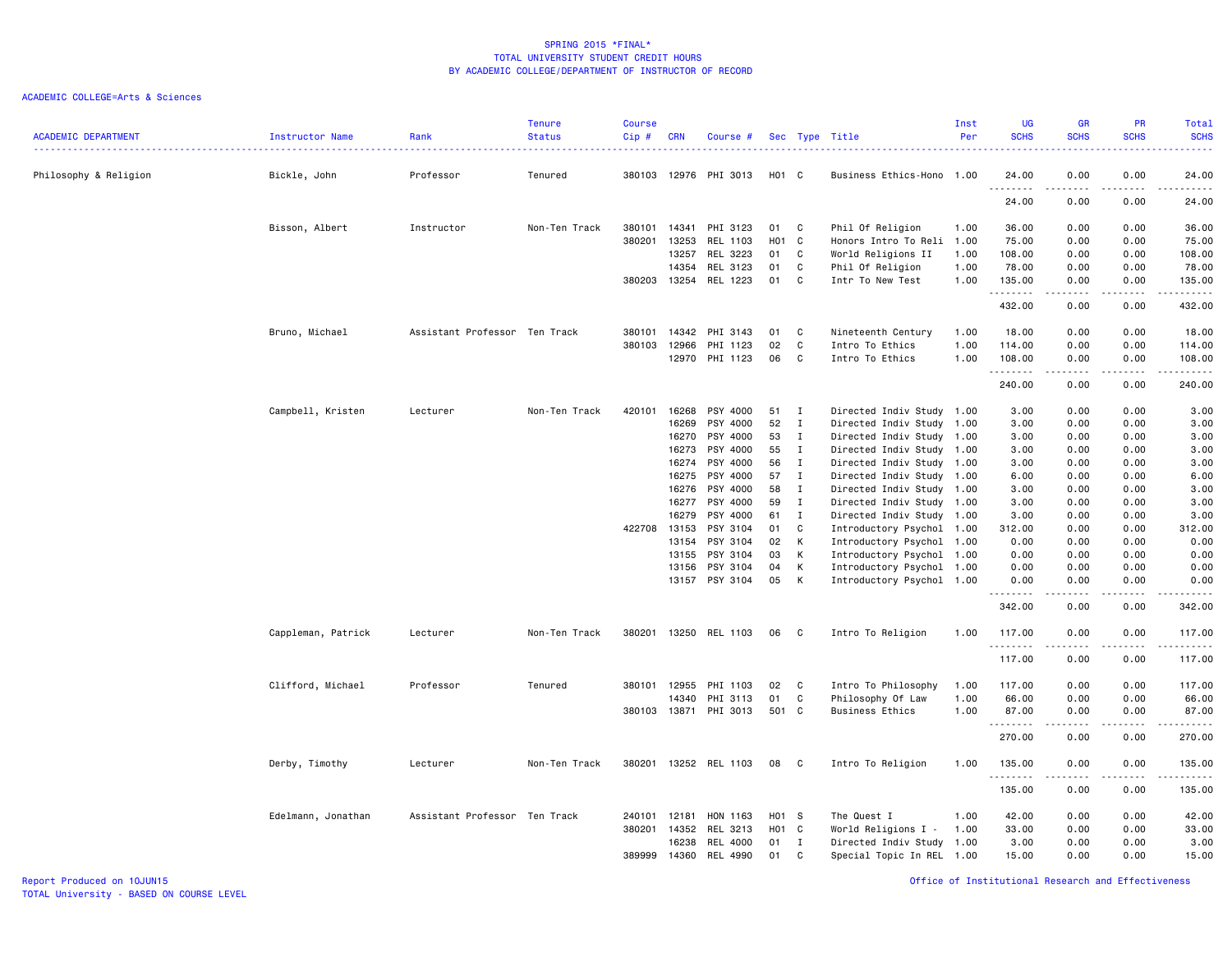## ACADEMIC COLLEGE=Arts & Sciences

| 93.00<br>0.00<br>0.00<br>93,00<br>Assistant Professor Ten Track<br>380103 12969<br>PHI 1123<br>Intro To Ethics<br>0.00<br>0.00<br>117.00<br>Philosophy & Religion<br>Hall, Alicia<br>05<br>C<br>1.00<br>117.00<br>12973<br>PHI 1123<br>H01 C<br>Intro To Ethics - Ho 1.00<br>66.00<br>0.00<br>0.00<br>66.00<br>.<br>.<br>$\sim$ $\sim$ $\sim$ $\sim$<br>.<br>183.00<br>0.00<br>0.00<br>183.00<br>380101<br>12959<br>PHI 1103<br>0.00<br>0.00<br>105.00<br>Johnson, Gregory<br>Instructor<br>Non-Ten Track<br>06<br>C<br>Intro To Philosophy<br>1.00<br>105.00<br>PHI 1103<br>07<br>$\mathbf c$<br>14355<br>Intro To Philosophy<br>1.00<br>99.00<br>0.00<br>0.00<br>99.00<br>380103 13603<br>PHI 3013<br>201 C<br>48.00<br><b>Business Ethics</b><br>1.00<br>48.00<br>0.00<br>0.00<br>PHI 1123<br>201 C<br>14068<br>Intro To Ethics<br>1.00<br>30.00<br>0.00<br>0.00<br>30.00<br>.<br>.<br>.<br>.<br>0.00<br>282.00<br>0.00<br>282.00<br>Kallfelz, William<br>Instructor<br>Non-Ten Track<br>380103<br>12975<br>PHI 3013<br>02<br>C<br>Business Ethics<br>1.00<br>84.00<br>0.00<br>0.00<br>84.00<br>380201<br>13244<br>REL 1103<br>01<br>C<br>Intro To Religion<br>1.00<br>117.00<br>0.00<br>0.00<br>117.00<br>13245<br>REL 1103<br>02<br>C<br>Intro To Religion<br>1.00<br>120.00<br>0.00<br>0.00<br>120.00<br>450301<br>14359<br>REL 2990<br>01<br>C<br>Special Topic In REL 1.00<br>0.00<br>48.00<br>0.00<br>48.00<br>.<br>د د د د د<br>.<br>369.00<br>0.00<br>0.00<br>369.00<br>Moffatt, Barton<br>Associate Professor Tenured<br>380101<br>14343<br>PHI 4173<br>01<br>C<br>Philosophy of Biolog 1.00<br>18.00<br>0.00<br>0.00<br>18.00<br>PHI 3323<br>01<br>C<br>Medical Ethics<br>1.00<br>102.00<br>0.00<br>0.00<br>102.00<br>14357<br>14358 PHI 3323<br>02<br>$\mathbf c$<br>Medical Ethics<br>1.00<br>102.00<br>0.00<br>0.00<br>102.00<br>.<br>.<br>$\sim$ $\sim$ $\sim$ $\sim$<br>$\sim$ $\sim$ $\sim$ $\sim$<br>222.00<br>0.00<br>0.00<br>222.00 | <b>ACADEMIC DEPARTMENT</b> | Instructor Name | Rank | <b>Tenure</b><br><b>Status</b> | <b>Course</b><br>Cip# | <b>CRN</b> | Course # |  | Sec Type Title | Inst<br>Per | <b>UG</b><br><b>SCHS</b> | <b>GR</b><br><b>SCHS</b> | <b>PR</b><br><b>SCHS</b> | Total<br><b>SCHS</b><br>. |
|-----------------------------------------------------------------------------------------------------------------------------------------------------------------------------------------------------------------------------------------------------------------------------------------------------------------------------------------------------------------------------------------------------------------------------------------------------------------------------------------------------------------------------------------------------------------------------------------------------------------------------------------------------------------------------------------------------------------------------------------------------------------------------------------------------------------------------------------------------------------------------------------------------------------------------------------------------------------------------------------------------------------------------------------------------------------------------------------------------------------------------------------------------------------------------------------------------------------------------------------------------------------------------------------------------------------------------------------------------------------------------------------------------------------------------------------------------------------------------------------------------------------------------------------------------------------------------------------------------------------------------------------------------------------------------------------------------------------------------------------------------------------------------------------------------------------------------------------------------------------------------------------------------------------------------------------------------------|----------------------------|-----------------|------|--------------------------------|-----------------------|------------|----------|--|----------------|-------------|--------------------------|--------------------------|--------------------------|---------------------------|
|                                                                                                                                                                                                                                                                                                                                                                                                                                                                                                                                                                                                                                                                                                                                                                                                                                                                                                                                                                                                                                                                                                                                                                                                                                                                                                                                                                                                                                                                                                                                                                                                                                                                                                                                                                                                                                                                                                                                                           |                            |                 |      |                                |                       |            |          |  |                |             |                          |                          |                          |                           |
|                                                                                                                                                                                                                                                                                                                                                                                                                                                                                                                                                                                                                                                                                                                                                                                                                                                                                                                                                                                                                                                                                                                                                                                                                                                                                                                                                                                                                                                                                                                                                                                                                                                                                                                                                                                                                                                                                                                                                           |                            |                 |      |                                |                       |            |          |  |                |             |                          |                          |                          |                           |
|                                                                                                                                                                                                                                                                                                                                                                                                                                                                                                                                                                                                                                                                                                                                                                                                                                                                                                                                                                                                                                                                                                                                                                                                                                                                                                                                                                                                                                                                                                                                                                                                                                                                                                                                                                                                                                                                                                                                                           |                            |                 |      |                                |                       |            |          |  |                |             |                          |                          |                          |                           |
|                                                                                                                                                                                                                                                                                                                                                                                                                                                                                                                                                                                                                                                                                                                                                                                                                                                                                                                                                                                                                                                                                                                                                                                                                                                                                                                                                                                                                                                                                                                                                                                                                                                                                                                                                                                                                                                                                                                                                           |                            |                 |      |                                |                       |            |          |  |                |             |                          |                          |                          |                           |
|                                                                                                                                                                                                                                                                                                                                                                                                                                                                                                                                                                                                                                                                                                                                                                                                                                                                                                                                                                                                                                                                                                                                                                                                                                                                                                                                                                                                                                                                                                                                                                                                                                                                                                                                                                                                                                                                                                                                                           |                            |                 |      |                                |                       |            |          |  |                |             |                          |                          |                          |                           |
|                                                                                                                                                                                                                                                                                                                                                                                                                                                                                                                                                                                                                                                                                                                                                                                                                                                                                                                                                                                                                                                                                                                                                                                                                                                                                                                                                                                                                                                                                                                                                                                                                                                                                                                                                                                                                                                                                                                                                           |                            |                 |      |                                |                       |            |          |  |                |             |                          |                          |                          |                           |
|                                                                                                                                                                                                                                                                                                                                                                                                                                                                                                                                                                                                                                                                                                                                                                                                                                                                                                                                                                                                                                                                                                                                                                                                                                                                                                                                                                                                                                                                                                                                                                                                                                                                                                                                                                                                                                                                                                                                                           |                            |                 |      |                                |                       |            |          |  |                |             |                          |                          |                          |                           |
|                                                                                                                                                                                                                                                                                                                                                                                                                                                                                                                                                                                                                                                                                                                                                                                                                                                                                                                                                                                                                                                                                                                                                                                                                                                                                                                                                                                                                                                                                                                                                                                                                                                                                                                                                                                                                                                                                                                                                           |                            |                 |      |                                |                       |            |          |  |                |             |                          |                          |                          |                           |
|                                                                                                                                                                                                                                                                                                                                                                                                                                                                                                                                                                                                                                                                                                                                                                                                                                                                                                                                                                                                                                                                                                                                                                                                                                                                                                                                                                                                                                                                                                                                                                                                                                                                                                                                                                                                                                                                                                                                                           |                            |                 |      |                                |                       |            |          |  |                |             |                          |                          |                          |                           |
|                                                                                                                                                                                                                                                                                                                                                                                                                                                                                                                                                                                                                                                                                                                                                                                                                                                                                                                                                                                                                                                                                                                                                                                                                                                                                                                                                                                                                                                                                                                                                                                                                                                                                                                                                                                                                                                                                                                                                           |                            |                 |      |                                |                       |            |          |  |                |             |                          |                          |                          |                           |
|                                                                                                                                                                                                                                                                                                                                                                                                                                                                                                                                                                                                                                                                                                                                                                                                                                                                                                                                                                                                                                                                                                                                                                                                                                                                                                                                                                                                                                                                                                                                                                                                                                                                                                                                                                                                                                                                                                                                                           |                            |                 |      |                                |                       |            |          |  |                |             |                          |                          |                          |                           |
|                                                                                                                                                                                                                                                                                                                                                                                                                                                                                                                                                                                                                                                                                                                                                                                                                                                                                                                                                                                                                                                                                                                                                                                                                                                                                                                                                                                                                                                                                                                                                                                                                                                                                                                                                                                                                                                                                                                                                           |                            |                 |      |                                |                       |            |          |  |                |             |                          |                          |                          |                           |
|                                                                                                                                                                                                                                                                                                                                                                                                                                                                                                                                                                                                                                                                                                                                                                                                                                                                                                                                                                                                                                                                                                                                                                                                                                                                                                                                                                                                                                                                                                                                                                                                                                                                                                                                                                                                                                                                                                                                                           |                            |                 |      |                                |                       |            |          |  |                |             |                          |                          |                          |                           |
|                                                                                                                                                                                                                                                                                                                                                                                                                                                                                                                                                                                                                                                                                                                                                                                                                                                                                                                                                                                                                                                                                                                                                                                                                                                                                                                                                                                                                                                                                                                                                                                                                                                                                                                                                                                                                                                                                                                                                           |                            |                 |      |                                |                       |            |          |  |                |             |                          |                          |                          |                           |
|                                                                                                                                                                                                                                                                                                                                                                                                                                                                                                                                                                                                                                                                                                                                                                                                                                                                                                                                                                                                                                                                                                                                                                                                                                                                                                                                                                                                                                                                                                                                                                                                                                                                                                                                                                                                                                                                                                                                                           |                            |                 |      |                                |                       |            |          |  |                |             |                          |                          |                          |                           |
|                                                                                                                                                                                                                                                                                                                                                                                                                                                                                                                                                                                                                                                                                                                                                                                                                                                                                                                                                                                                                                                                                                                                                                                                                                                                                                                                                                                                                                                                                                                                                                                                                                                                                                                                                                                                                                                                                                                                                           |                            |                 |      |                                |                       |            |          |  |                |             |                          |                          |                          |                           |
|                                                                                                                                                                                                                                                                                                                                                                                                                                                                                                                                                                                                                                                                                                                                                                                                                                                                                                                                                                                                                                                                                                                                                                                                                                                                                                                                                                                                                                                                                                                                                                                                                                                                                                                                                                                                                                                                                                                                                           |                            |                 |      |                                |                       |            |          |  |                |             |                          |                          |                          |                           |
| 380201<br>13247<br>REL 1103<br>04<br>C<br>Intro To Religion<br>1.00<br>132.00<br>0.00<br>0.00<br>132.00<br>Montgomery, Robert<br>Lecturer<br>Non-Ten Track                                                                                                                                                                                                                                                                                                                                                                                                                                                                                                                                                                                                                                                                                                                                                                                                                                                                                                                                                                                                                                                                                                                                                                                                                                                                                                                                                                                                                                                                                                                                                                                                                                                                                                                                                                                                |                            |                 |      |                                |                       |            |          |  |                |             |                          |                          |                          |                           |
| 13251<br>REL 1103<br>07<br>C<br>Intro To Religion<br>1.00<br>120.00<br>0.00<br>0.00<br>120.00                                                                                                                                                                                                                                                                                                                                                                                                                                                                                                                                                                                                                                                                                                                                                                                                                                                                                                                                                                                                                                                                                                                                                                                                                                                                                                                                                                                                                                                                                                                                                                                                                                                                                                                                                                                                                                                             |                            |                 |      |                                |                       |            |          |  |                |             |                          |                          |                          |                           |
| .<br>والمستحدث<br>252.00<br>0.00<br>0.00<br>252.00                                                                                                                                                                                                                                                                                                                                                                                                                                                                                                                                                                                                                                                                                                                                                                                                                                                                                                                                                                                                                                                                                                                                                                                                                                                                                                                                                                                                                                                                                                                                                                                                                                                                                                                                                                                                                                                                                                        |                            |                 |      |                                |                       |            |          |  |                |             |                          |                          |                          |                           |
| Roche, Michael<br>Non-Ten Track<br>380101<br>12954<br>PHI 1103<br>01<br>C<br>Intro To Philosophy<br>111.00<br>0.00<br>0.00<br>111.00<br>Lecturer<br>1.00                                                                                                                                                                                                                                                                                                                                                                                                                                                                                                                                                                                                                                                                                                                                                                                                                                                                                                                                                                                                                                                                                                                                                                                                                                                                                                                                                                                                                                                                                                                                                                                                                                                                                                                                                                                                  |                            |                 |      |                                |                       |            |          |  |                |             |                          |                          |                          |                           |
| 12956<br>PHI 1103<br>03<br>C<br>0.00<br>120.00<br>Intro To Philosophy<br>1.00<br>120.00<br>0.00                                                                                                                                                                                                                                                                                                                                                                                                                                                                                                                                                                                                                                                                                                                                                                                                                                                                                                                                                                                                                                                                                                                                                                                                                                                                                                                                                                                                                                                                                                                                                                                                                                                                                                                                                                                                                                                           |                            |                 |      |                                |                       |            |          |  |                |             |                          |                          |                          |                           |
| .<br>.<br>$\sim$ $\sim$ $\sim$ $\sim$<br>$\sim$ $\sim$ $\sim$ $\sim$<br>231.00<br>0.00<br>0.00<br>231.00                                                                                                                                                                                                                                                                                                                                                                                                                                                                                                                                                                                                                                                                                                                                                                                                                                                                                                                                                                                                                                                                                                                                                                                                                                                                                                                                                                                                                                                                                                                                                                                                                                                                                                                                                                                                                                                  |                            |                 |      |                                |                       |            |          |  |                |             |                          |                          |                          |                           |
| Spewak, David<br>Instructor<br>Non-Ten Track<br>380102 12960<br>PHI 1113<br>C<br>Intro To Logic<br>117.00<br>0.00<br>0.00<br>117.00<br>01<br>1.00                                                                                                                                                                                                                                                                                                                                                                                                                                                                                                                                                                                                                                                                                                                                                                                                                                                                                                                                                                                                                                                                                                                                                                                                                                                                                                                                                                                                                                                                                                                                                                                                                                                                                                                                                                                                         |                            |                 |      |                                |                       |            |          |  |                |             |                          |                          |                          |                           |
| 12961<br>PHI 1113<br>02<br>$\mathtt{C}$<br>117.00<br>0.00<br>0.00<br>117.00<br>Intro To Logic<br>1.00                                                                                                                                                                                                                                                                                                                                                                                                                                                                                                                                                                                                                                                                                                                                                                                                                                                                                                                                                                                                                                                                                                                                                                                                                                                                                                                                                                                                                                                                                                                                                                                                                                                                                                                                                                                                                                                     |                            |                 |      |                                |                       |            |          |  |                |             |                          |                          |                          |                           |
| 380103<br>12965<br>PHI 1123<br>01<br>C<br>Intro To Ethics<br>1.00<br>111.00<br>0.00<br>0.00<br>111.00                                                                                                                                                                                                                                                                                                                                                                                                                                                                                                                                                                                                                                                                                                                                                                                                                                                                                                                                                                                                                                                                                                                                                                                                                                                                                                                                                                                                                                                                                                                                                                                                                                                                                                                                                                                                                                                     |                            |                 |      |                                |                       |            |          |  |                |             |                          |                          |                          |                           |
| PHI 1123<br>03<br>C<br>12967<br>Intro To Ethics<br>1.00<br>120.00<br>0.00<br>0.00<br>120.00<br>.<br>.<br>.                                                                                                                                                                                                                                                                                                                                                                                                                                                                                                                                                                                                                                                                                                                                                                                                                                                                                                                                                                                                                                                                                                                                                                                                                                                                                                                                                                                                                                                                                                                                                                                                                                                                                                                                                                                                                                                |                            |                 |      |                                |                       |            |          |  |                |             |                          |                          |                          |                           |
| 465.00<br>0.00<br>0.00<br>465.00                                                                                                                                                                                                                                                                                                                                                                                                                                                                                                                                                                                                                                                                                                                                                                                                                                                                                                                                                                                                                                                                                                                                                                                                                                                                                                                                                                                                                                                                                                                                                                                                                                                                                                                                                                                                                                                                                                                          |                            |                 |      |                                |                       |            |          |  |                |             |                          |                          |                          |                           |
| Associate Professor Tenured<br>C<br>Hi West Phil: Part I 1.00<br>39.00<br>0.00<br>0.00<br>39.00<br>Thompson, James<br>380101<br>12978<br>PHI 3033<br>01                                                                                                                                                                                                                                                                                                                                                                                                                                                                                                                                                                                                                                                                                                                                                                                                                                                                                                                                                                                                                                                                                                                                                                                                                                                                                                                                                                                                                                                                                                                                                                                                                                                                                                                                                                                                   |                            |                 |      |                                |                       |            |          |  |                |             |                          |                          |                          |                           |
| 380102<br>12963<br>PHI 1113<br>04<br>C<br>Intro To Logic<br>1.00<br>114.00<br>0.00<br>0.00<br>114.00                                                                                                                                                                                                                                                                                                                                                                                                                                                                                                                                                                                                                                                                                                                                                                                                                                                                                                                                                                                                                                                                                                                                                                                                                                                                                                                                                                                                                                                                                                                                                                                                                                                                                                                                                                                                                                                      |                            |                 |      |                                |                       |            |          |  |                |             |                          |                          |                          |                           |
| 05<br>12964<br>PHI 1113<br>C<br>Intro To Logic<br>1.00<br>117.00<br>0.00<br>0.00<br>117.00<br>.<br>.<br>.                                                                                                                                                                                                                                                                                                                                                                                                                                                                                                                                                                                                                                                                                                                                                                                                                                                                                                                                                                                                                                                                                                                                                                                                                                                                                                                                                                                                                                                                                                                                                                                                                                                                                                                                                                                                                                                 |                            |                 |      |                                |                       |            |          |  |                |             |                          |                          |                          |                           |
| 270.00<br>0.00<br>0.00<br>270.00                                                                                                                                                                                                                                                                                                                                                                                                                                                                                                                                                                                                                                                                                                                                                                                                                                                                                                                                                                                                                                                                                                                                                                                                                                                                                                                                                                                                                                                                                                                                                                                                                                                                                                                                                                                                                                                                                                                          |                            |                 |      |                                |                       |            |          |  |                |             |                          |                          |                          |                           |
| Witt, Joseph<br>Assistant Professor Ten Track<br>380201<br>13246<br>REL 1103<br>03<br>C<br>Intro To Religion<br>1.00<br>123.00<br>0.00<br>0.00<br>123.00<br>13248<br>REL 1103<br>05<br>C<br>Intro To Religion<br>1.00<br>123.00<br>0.00<br>0.00<br>123.00                                                                                                                                                                                                                                                                                                                                                                                                                                                                                                                                                                                                                                                                                                                                                                                                                                                                                                                                                                                                                                                                                                                                                                                                                                                                                                                                                                                                                                                                                                                                                                                                                                                                                                 |                            |                 |      |                                |                       |            |          |  |                |             |                          |                          |                          |                           |

Report Produced on 10JUN15 Office of Institutional Research and Effectiveness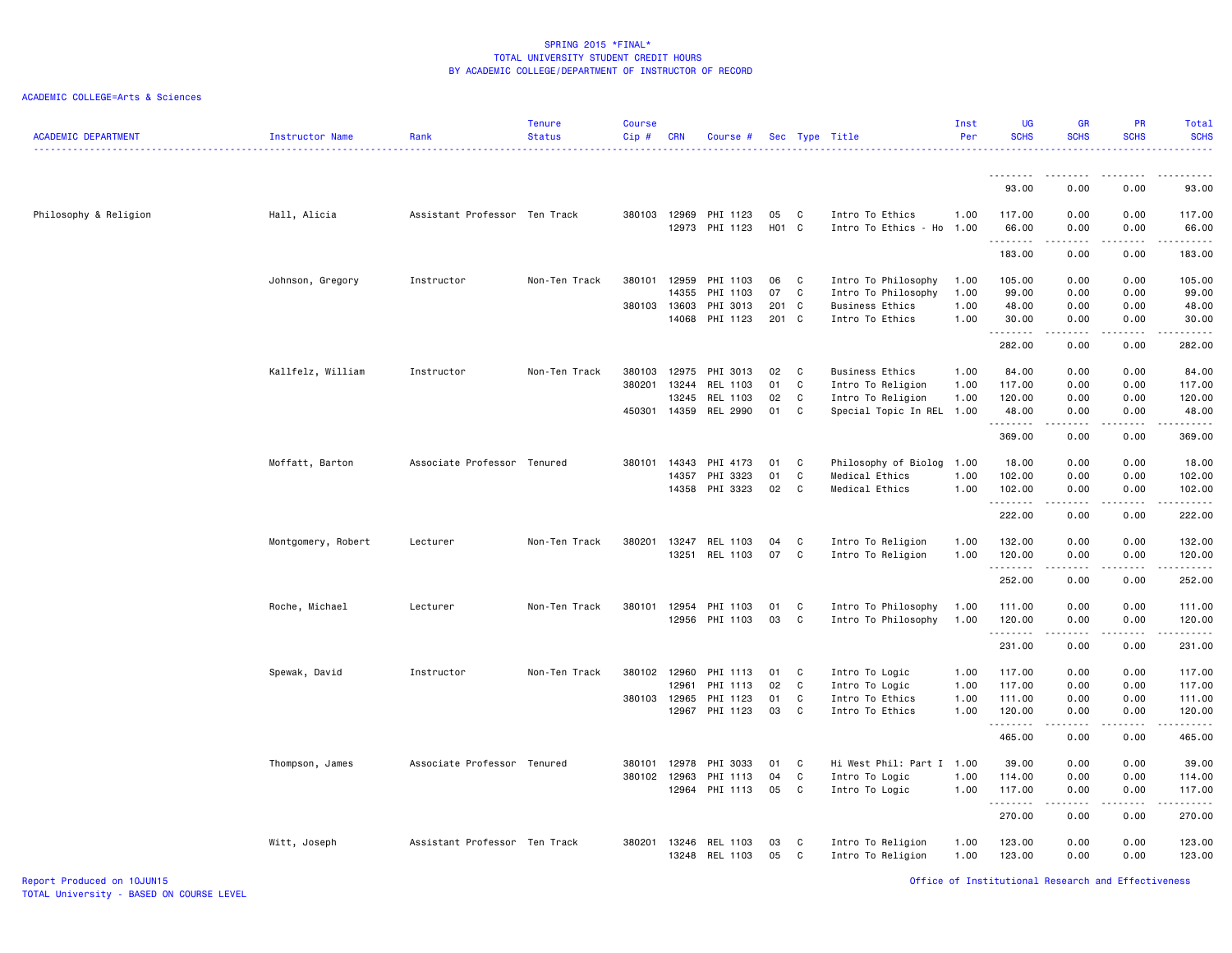| <b>ACADEMIC DEPARTMENT</b> | Instructor Name | Rank                          | Tenure<br>Status | Course<br>Cip # | <b>CRN</b>     | Course #             |          |                              | Sec Type Title                         | Inst<br>Per  | <b>UG</b><br><b>SCHS</b>     | <b>GR</b><br><b>SCHS</b> | <b>PR</b><br><b>SCHS</b>                                                        | Total<br><b>SCHS</b>  |
|----------------------------|-----------------|-------------------------------|------------------|-----------------|----------------|----------------------|----------|------------------------------|----------------------------------------|--------------|------------------------------|--------------------------|---------------------------------------------------------------------------------|-----------------------|
| Philosophy & Religion      | Witt, Joseph    | Assistant Professor Ten Track |                  | 380201          |                | 13256 REL 3113 01 C  |          |                              | Religions & Environm 1.00              |              | 84.00<br>---------           | 0.00<br>.                | 0.00<br>.                                                                       | 84.00<br>.            |
|                            |                 |                               |                  |                 |                |                      |          |                              |                                        |              | 330.00                       | 0.00                     | 0.00                                                                            | 330.00                |
|                            | Wylie, Danielle | Instructor                    | Non-Ten Track    | 380101          | 12957          | PHI 1103             | 04       | C.                           | Intro To Philosophy                    | 1.00         | 108.00                       | 0.00                     | 0.00                                                                            | 108.00                |
|                            |                 |                               |                  | 380103          | 12958<br>12968 | PHI 1103<br>PHI 1123 | 05<br>04 | $\mathbf{C}$<br>$\mathbf{C}$ | Intro To Philosophy<br>Intro To Ethics | 1.00<br>1.00 | 114.00<br>120.00             | 0.00<br>0.00             | 0.00<br>0.00                                                                    | 114.00<br>120,00      |
|                            |                 |                               |                  |                 |                |                      |          |                              |                                        |              | --------<br>342,00           | 0.00                     | 0.00                                                                            | .<br>342.00           |
|                            |                 |                               |                  |                 |                |                      |          |                              |                                        |              |                              |                          |                                                                                 |                       |
| Philosophy & Religion      |                 |                               |                  |                 |                |                      |          |                              |                                        |              | $=$ = = = = = = =<br>4599.00 | 0.00                     | $\qquad \qquad \equiv \equiv \equiv \equiv \equiv \equiv \equiv \equiv$<br>0.00 | ==========<br>4599.00 |
|                            |                 |                               |                  |                 |                |                      |          |                              |                                        |              |                              | ========                 | ========                                                                        | ==========            |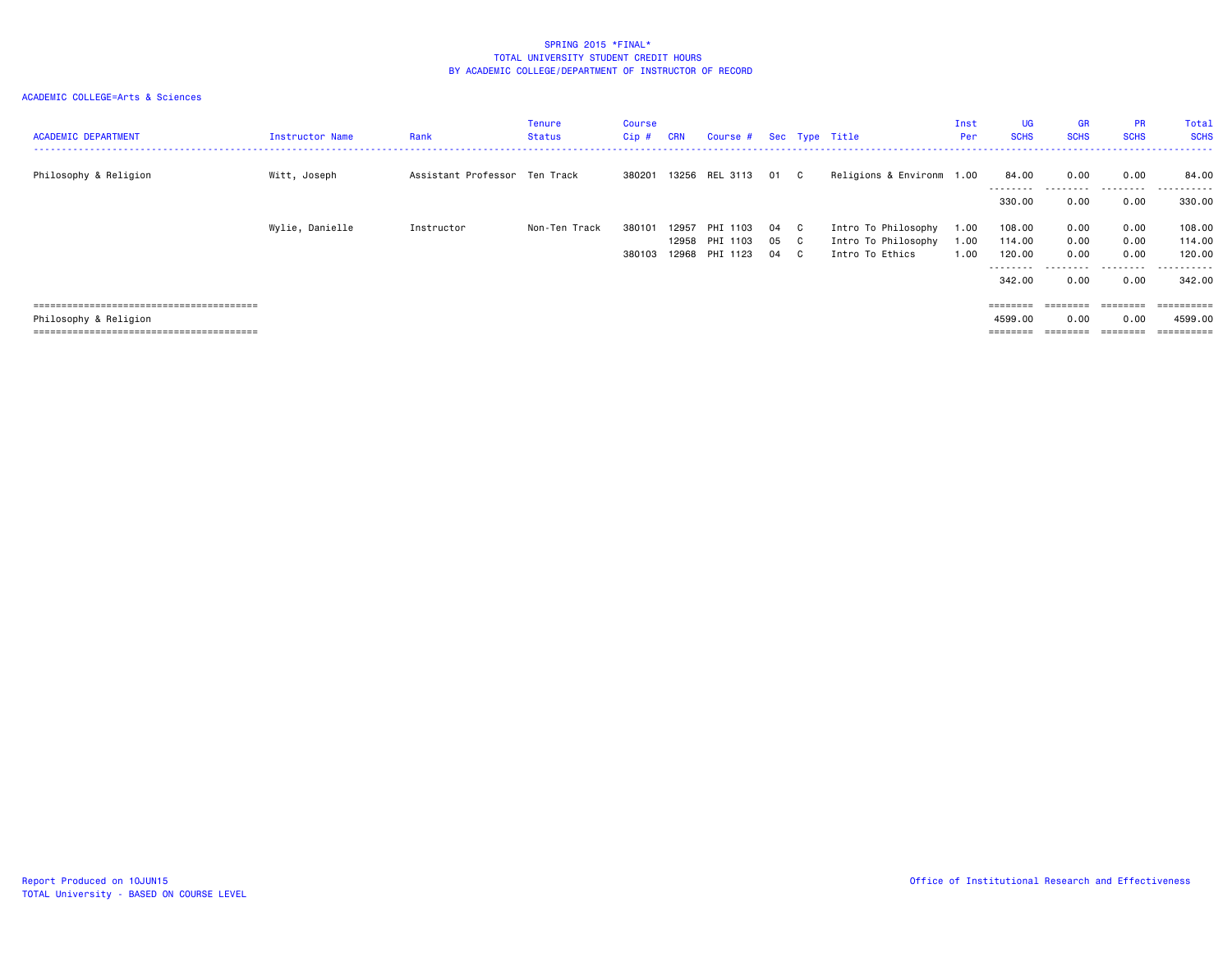# ACADEMIC COLLEGE=Arts & Sciences

| <b>ACADEMIC DEPARTMENT</b> | Instructor Name      | Rank                          | <b>Tenure</b><br><b>Status</b> | Course<br>Cip# | <b>CRN</b>     | Course #             |          |             | Sec Type Title            | Inst<br>Per  | <b>UG</b><br><b>SCHS</b><br>.                                                                                                                                | <b>GR</b><br><b>SCHS</b>                                                                                                                                     | PR<br><b>SCHS</b> | <b>Total</b><br><b>SCHS</b> |
|----------------------------|----------------------|-------------------------------|--------------------------------|----------------|----------------|----------------------|----------|-------------|---------------------------|--------------|--------------------------------------------------------------------------------------------------------------------------------------------------------------|--------------------------------------------------------------------------------------------------------------------------------------------------------------|-------------------|-----------------------------|
| Physics & Astronomy        | Afanasjev, Anatoli   | Professor                     | Tenured                        | 400801         | 12945          | PH 6333              | 01       | C           | Electromag Fields II 1.00 |              | 0.00                                                                                                                                                         | 15.00                                                                                                                                                        | 0.00              | .<br>15.00                  |
|                            |                      |                               |                                |                | 15509          | PH 9000              | 01       | D           | Research / Diss           | 1.00         | 0.00                                                                                                                                                         | 19.00                                                                                                                                                        | 0.00              | 19.00                       |
|                            |                      |                               |                                | 400805 12939   |                | PH 4333              | 01       | C           | Electromag Fields II 1.00 |              | 3.00                                                                                                                                                         | 0.00                                                                                                                                                         | 0.00              | 3.00                        |
|                            |                      |                               |                                |                |                |                      |          |             |                           |              | .                                                                                                                                                            | .                                                                                                                                                            | 2.2.2.2.2         | .                           |
|                            |                      |                               |                                |                |                |                      |          |             |                           |              | 3.00                                                                                                                                                         | 34.00                                                                                                                                                        | 0.00              | 37.00                       |
|                            | Arnoldus, Henk       | Professor                     | Tenured                        | 400801         | 15497          | PH 8000              | 01       | D           | Research / Thesis         | 1.00         | 0.00                                                                                                                                                         | 3.00                                                                                                                                                         | 0.00              | 3.00                        |
|                            |                      |                               |                                |                | 15510          | PH 9000              | 02       | D           | Research / Diss           | 1.00         | 0.00                                                                                                                                                         | 3.00                                                                                                                                                         | 0.00              | 3.00                        |
|                            |                      |                               |                                | 400810 12950   |                | PH 8243              | 01       | C           | Meth Theoret Ph II        | 1.00         | 0.00<br>$\sim$ $\sim$ $\sim$                                                                                                                                 | 27.00<br><b>.</b>                                                                                                                                            | 0.00              | 27.00                       |
|                            |                      |                               |                                |                |                |                      |          |             |                           |              | 0.00                                                                                                                                                         | 33.00                                                                                                                                                        | 0.00              | 33.00                       |
|                            | Bennett, Christopher | Non-Faculty                   | Not Applicable                 | 400801         | 12835          | PH 1021              | 01 L     |             | Physical Science Lab 1.00 |              | 23.00                                                                                                                                                        | 0.00                                                                                                                                                         | 0.00              | 23.00                       |
|                            |                      |                               |                                |                | 12847          | PH 1113              | 06       | К           | Gen Physics I             | 1.00         | 0.00                                                                                                                                                         | 0.00                                                                                                                                                         | 0.00              | 0.00                        |
|                            |                      |                               |                                |                | 12848          | PH 1113              | 07       | K           | Gen Physics I             | 1.00         | 0.00                                                                                                                                                         | 0.00                                                                                                                                                         | 0.00              | 0.00                        |
|                            |                      |                               |                                |                | 12849          | PH 1113              | 08       | К           | Gen Physics I             | 1.00         | 0.00                                                                                                                                                         | 0.00                                                                                                                                                         | 0.00              | 0.00                        |
|                            |                      |                               |                                |                | 12850          | PH 1113              | 09       | К           | Gen Physics I             | 1.00         | 0.00                                                                                                                                                         | 0.00                                                                                                                                                         | 0.00              | 0.00                        |
|                            |                      |                               |                                |                | 12852          | PH 1113              | 11       | К           | Gen Physics I             | 1.00         | 0.00                                                                                                                                                         | 0.00                                                                                                                                                         | 0.00              | 0.00                        |
|                            |                      |                               |                                |                | 12853          | PH 1113              | 12       | К           | Gen Physics I             | 1.00         | 0.00                                                                                                                                                         | 0.00                                                                                                                                                         | 0.00              | 0.00                        |
|                            |                      |                               |                                |                | 12854          | PH 1113              | 13       | К           | Gen Physics I             | 1.00         | 0.00                                                                                                                                                         | 0.00                                                                                                                                                         | 0.00              | 0.00                        |
|                            |                      |                               |                                |                | 12855          | PH 1113              | 14       | К           | Gen Physics I             | 1.00         | 0.00                                                                                                                                                         | 0.00                                                                                                                                                         | 0.00              | 0.00                        |
|                            |                      |                               |                                |                | 12856          | PH 1113              | 15       | K           | Gen Physics I             | 1.00         | 0.00                                                                                                                                                         | 0.00                                                                                                                                                         | 0.00              | 0.00                        |
|                            |                      |                               |                                |                | 12857          | PH 1113              | 16       | К           | Gen Physics I             | 1.00         | 0.00                                                                                                                                                         | 0.00                                                                                                                                                         | 0.00              | 0.00                        |
|                            |                      |                               |                                |                | 12907          | PH 2223              | 06       | К           | Physics II                | 1.00         | 0.00                                                                                                                                                         | 0.00                                                                                                                                                         | 0.00              | 0.00                        |
|                            |                      |                               |                                |                | 12908          | PH 2223              | 07       | К           | Physics II                | 1.00         | 0.00                                                                                                                                                         | 0.00                                                                                                                                                         | 0.00              | 0.00                        |
|                            |                      |                               |                                |                | 12909          | PH 2223              | 08       | K           | Physics II                | 1.00         | 0.00                                                                                                                                                         | 0.00                                                                                                                                                         | 0.00              | 0.00                        |
|                            |                      |                               |                                |                | 12910          | PH 2223              | 09       | К           | Physics II                | 1.00         | 0.00<br>0.00                                                                                                                                                 | 0.00                                                                                                                                                         | 0.00<br>0.00      | 0.00                        |
|                            |                      |                               |                                |                | 12912<br>12913 | PH 2223<br>PH 2223   | 11<br>12 | К<br>К      | Physics II                | 1.00         | 0.00                                                                                                                                                         | 0.00                                                                                                                                                         | 0.00              | 0.00<br>0.00                |
|                            |                      |                               |                                |                | 12914          | PH 2223              | 13       | К           | Physics II<br>Physics II  | 1.00<br>1.00 | 0.00                                                                                                                                                         | 0.00<br>0.00                                                                                                                                                 | 0.00              | 0.00                        |
|                            |                      |                               |                                |                | 12916          | PH 2223              | 15       | К           | Physics II                | 1.00         | 0.00                                                                                                                                                         | 0.00                                                                                                                                                         | 0.00              | 0.00                        |
|                            |                      |                               |                                |                | 12917          | PH 2223              | 16       | К           | Physics II                | 1.00         | 0.00                                                                                                                                                         | 0.00                                                                                                                                                         | 0.00              | 0.00                        |
|                            |                      |                               |                                |                | 12918          | PH 2223              | 17       | К           | Physics II                | 1.00         | 0.00                                                                                                                                                         | 0.00                                                                                                                                                         | 0.00              | 0.00                        |
|                            |                      |                               |                                |                | 12919          | PH 2223              | 18       | К           | Physics II                | 1.00         | 0.00                                                                                                                                                         | 0.00                                                                                                                                                         | 0.00              | 0.00                        |
|                            |                      |                               |                                |                | 14152          | PH 1113              | 05       | К           | Gen Physics I             | 1.00         | 0.00                                                                                                                                                         | 0.00                                                                                                                                                         | 0.00              | 0.00                        |
|                            |                      |                               |                                |                |                | 14190 PH 1021        | 501 L    |             | Physical Science Lab 1.00 |              | 14.00                                                                                                                                                        | 0.00                                                                                                                                                         | 0.00              | 14.00                       |
|                            |                      |                               |                                |                |                |                      |          |             |                           |              | .<br>37.00                                                                                                                                                   | $\frac{1}{2} \left( \frac{1}{2} \right) \left( \frac{1}{2} \right) \left( \frac{1}{2} \right) \left( \frac{1}{2} \right) \left( \frac{1}{2} \right)$<br>0.00 | .<br>0.00         | .<br>37.00                  |
|                            | Berg, Matthew        | Assistant Professor Ten Track |                                | 400801         | 12904          | PH 2223              | 03       | C           | Physics II                | 1.00         | 165.00                                                                                                                                                       | 0.00                                                                                                                                                         | 0.00              | 165.00                      |
|                            |                      |                               |                                |                | 15498          | PH 8000              | 02       | D           | Research / Thesis         | 1.00         | 0.00                                                                                                                                                         | 6.00                                                                                                                                                         | 0.00              | 6.00                        |
|                            |                      |                               |                                |                |                | 15511 PH 9000        | 03       | D           | Research / Diss           | 1.00         | 0.00                                                                                                                                                         | 39.00                                                                                                                                                        | 0.00              | 39.00                       |
|                            |                      |                               |                                |                |                |                      |          |             |                           |              | .                                                                                                                                                            | .                                                                                                                                                            | <b>.</b>          | <u>.</u>                    |
|                            |                      |                               |                                |                |                |                      |          |             |                           |              | 165.00                                                                                                                                                       | 45.00                                                                                                                                                        | 0.00              | 210.00                      |
|                            | Clay, Rudolf         | Professor                     | Tenured                        | 400801         | 14150          | PH 4413              | 01       | C           | Thermal Physics           | 1.00         | 30.00                                                                                                                                                        | 0.00                                                                                                                                                         | 0.00              | 30.00                       |
|                            |                      |                               |                                |                | 14151          | PH 6413              | 01       | $\mathbf c$ | Thermal Physics           | 1.00         | 0.00                                                                                                                                                         | 6.00                                                                                                                                                         | 0.00              | 6.00                        |
|                            |                      |                               |                                |                | 15512          | PH 9000              | 04       | D           | Research / Diss           | 1.00         | 0.00                                                                                                                                                         | 10.00                                                                                                                                                        | 0.00              | 10.00                       |
|                            |                      |                               |                                |                | 16005          | PH 8000              | 13       | D           | Research / Thesis         | 1.00         | 0.00<br>$\frac{1}{2} \left( \frac{1}{2} \right) \left( \frac{1}{2} \right) \left( \frac{1}{2} \right) \left( \frac{1}{2} \right) \left( \frac{1}{2} \right)$ | 9.00<br>المتمام المتعاد                                                                                                                                      | 0.00<br>.         | 9.00<br>.                   |
|                            |                      |                               |                                |                |                |                      |          |             |                           |              | 30.00                                                                                                                                                        | 25.00                                                                                                                                                        | 0.00              | 55.00                       |
|                            | Cuicchi, Paul        | Lecturer                      | Not Applicable                 |                |                | 400801 12833 PH 1013 | 04 C     |             | Physical Sci Survey       | 1.00         | 141.00                                                                                                                                                       | 0.00                                                                                                                                                         | 0.00              | 141.00                      |

Report Produced on 10JUN15 Office of Institutional Research and Effectiveness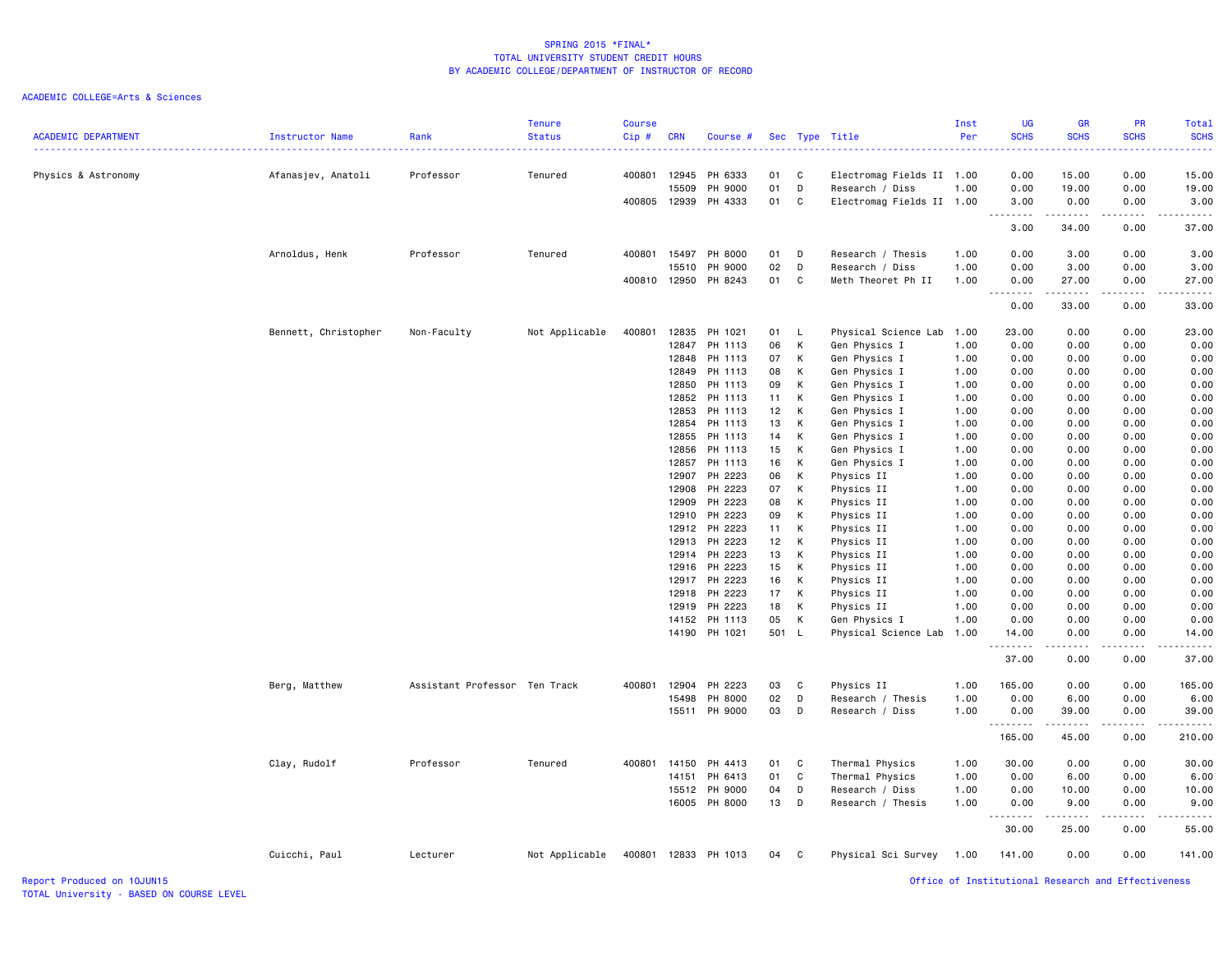| <b>ACADEMIC DEPARTMENT</b> | Instructor Name  | Rank                        | <b>Tenure</b><br><b>Status</b> | <b>Course</b><br>$Cip$ # | <b>CRN</b>     | Course #             |                           |                          | Sec Type Title                                    | Inst<br>Per  | <b>UG</b><br><b>SCHS</b> | <b>GR</b><br><b>SCHS</b> | <b>PR</b><br><b>SCHS</b>     | Total<br><b>SCHS</b>                                                                                                  |
|----------------------------|------------------|-----------------------------|--------------------------------|--------------------------|----------------|----------------------|---------------------------|--------------------------|---------------------------------------------------|--------------|--------------------------|--------------------------|------------------------------|-----------------------------------------------------------------------------------------------------------------------|
| Physics & Astronomy        | Cuicchi, Paul    | Lecturer                    | Not Applicable                 | 400801                   |                | 12834 PH 1013        | 05                        | $\mathbf{C}$             | Physical Sci Survey                               | 1.00         | 186.00<br>.              | 0.00<br>.                | 0.00<br>$\sim$ $\sim$ $\sim$ | 186.00<br>.                                                                                                           |
|                            |                  |                             |                                |                          |                |                      |                           |                          |                                                   |              | 327.00                   | 0.00                     | 0.00                         | 327.00                                                                                                                |
|                            | Dunne, James     | Professor                   | Tenured                        | 400801                   | 12901<br>15513 | PH 2213<br>PH 9000   | H <sub>10</sub> C<br>05 D |                          | Honors Physics I<br>Research / Diss               | 1.00<br>1.00 | 84.00<br>0.00            | 0.00<br>13.00            | 0.00<br>0.00                 | 84.00<br>13.00                                                                                                        |
|                            |                  |                             |                                |                          |                |                      |                           |                          |                                                   |              | .<br>84.00               | .<br>13.00               | .<br>0.00                    | .<br>97.00                                                                                                            |
|                            | Dutta, Dipangkar | Associate Professor Tenured |                                |                          |                | 400801 15514 PH 9000 | 06                        | D                        | Research / Diss                                   | 1.00         | 0.00<br>.                | 20.00<br>.               | 0.00<br>.                    | 20.00<br>.                                                                                                            |
|                            |                  |                             |                                |                          |                |                      |                           |                          |                                                   |              | 0.00                     | 20.00                    | 0.00                         | 20.00                                                                                                                 |
|                            | Ferguson, Joseph | Lecturer                    | Non-Ten Track                  |                          |                | 400801 14148 PH 2233 | 03                        | C.                       | Physics III                                       | 1.00         | 165.00<br>.              | 0.00                     | 0.00                         | 165.00<br>.                                                                                                           |
|                            |                  |                             |                                |                          |                |                      |                           |                          |                                                   |              | 165.00                   | 0.00                     | 0.00                         | 165.00                                                                                                                |
|                            | Fox, Daniel      | Lecturer                    | Non-Ten Track                  | 400801                   | 12893          | PH 2213              | 03                        | C                        | Physics I                                         | 1.00         | 195.00                   | 0.00                     | 0.00                         | 195.00                                                                                                                |
|                            |                  |                             |                                |                          | 12894          | PH 2213              | 04                        | $\mathbf{C}$             | Physics I                                         | 1.00         | 183.00                   | 0.00                     | 0.00                         | 183.00                                                                                                                |
|                            |                  |                             |                                |                          | 12905          | PH 2223              | 04                        | C                        | Physics II                                        | 1.00         | 180.00<br>.              | 0.00<br>-----            | 0.00<br>$\frac{1}{2}$        | 180.00                                                                                                                |
|                            |                  |                             |                                |                          |                |                      |                           |                          |                                                   |              | 558.00                   | 0.00                     | 0.00                         | 558.00                                                                                                                |
|                            | Ghany, Charles   | Grad Teach Assist           | Not Applicable                 | 400801                   |                | 12866 PH 1123        | 02                        | C.                       | Gen Physics II                                    | 1.00         | 162.00<br>.              | 0.00<br>.                | 0.00<br>.                    | 162.00                                                                                                                |
|                            |                  |                             |                                |                          |                |                      |                           |                          |                                                   |              | 162.00                   | 0.00                     | 0.00                         | 162.00                                                                                                                |
|                            | Kim, Seong-Gon   | Professor                   | Tenured                        | 400801                   | 15501          | PH 8000              | 05                        | D                        | Research / Thesis                                 | 1.00         | 0.00                     | 9.00                     | 0.00                         | 9.00                                                                                                                  |
|                            |                  |                             |                                |                          | 15516          | PH 9000              | 08                        | D                        | Research / Diss                                   | 1.00         | 0.00                     | 18.00                    | 0.00                         | 18.00                                                                                                                 |
|                            |                  |                             |                                | 400804                   | 12953          | PH 8753              | 01                        | C                        | Quantum Mechanics II                              | 1.00         | 0.00<br>.                | 21.00<br>.               | 0.00<br>.                    | 21.00<br>.                                                                                                            |
|                            |                  |                             |                                |                          |                |                      |                           |                          |                                                   |              | 0.00                     | 48.00                    | 0.00                         | 48.00                                                                                                                 |
|                            | Lung, Florin     | Instructor                  | Non-Ten Track                  | 400801                   | 12815          | PH 1011              | 02                        | - L                      | Physical Science Lab 1.00                         |              | 17.00                    | 0.00                     | 0.00                         | 17.00                                                                                                                 |
|                            |                  |                             |                                |                          | 12816          | PH 1011              | 03                        | <b>L</b>                 | Physical Science Lab                              | 1.00         | 18.00                    | 0.00                     | 0.00                         | 18.00                                                                                                                 |
|                            |                  |                             |                                |                          | 12817          | PH 1011              | 04                        | $\mathsf{L}$             | Physical Science Lab                              | 1.00         | 17.00                    | 0.00                     | 0.00                         | 17.00                                                                                                                 |
|                            |                  |                             |                                |                          | 12818          | PH 1011              | 05                        | - L                      | Physical Science Lab 1.00                         |              | 15.00                    | 0.00                     | 0.00                         | 15.00                                                                                                                 |
|                            |                  |                             |                                |                          | 12819          | PH 1011              | 06                        | - L                      | Physical Science Lab 1.00                         |              | 17.00                    | 0.00                     | 0.00                         | 17.00                                                                                                                 |
|                            |                  |                             |                                |                          | 12820          | PH 1011              | 07                        | $\mathsf{L}$             | Physical Science Lab                              | 1.00         | 17.00                    | 0.00                     | 0.00                         | 17.00                                                                                                                 |
|                            |                  |                             |                                |                          | 12822          | PH 1011              | 09                        | $\mathsf{L}$             | Physical Science Lab 1.00                         |              | 18.00                    | 0.00                     | 0.00                         | 18.00                                                                                                                 |
|                            |                  |                             |                                |                          | 12823<br>12824 | PH 1011<br>PH 1011   | 10 <sub>1</sub><br>11     | $\mathsf{L}$<br><b>L</b> | Physical Science Lab 1.00<br>Physical Science Lab | 1.00         | 13.00<br>16.00           | 0.00<br>0.00             | 0.00<br>0.00                 | 13.00<br>16.00                                                                                                        |
|                            |                  |                             |                                |                          | 12831          | PH 1013              | 02                        | C                        | Physical Sci Survey                               | 1.00         | 129.00                   | 0.00                     | 0.00                         | 129.00                                                                                                                |
|                            |                  |                             |                                |                          | 12832          | PH 1013              | 03                        | C                        | Physical Sci Survey                               | 1.00         | 114.00                   | 0.00                     | 0.00                         | 114.00                                                                                                                |
|                            |                  |                             |                                |                          | 12898          | PH 2213              | 08                        | C                        | Physics I                                         | 1.00         | 159.00                   | 0.00                     | 0.00                         | 159.00                                                                                                                |
|                            |                  |                             |                                |                          | 12899          | PH 2213              | 09                        | $\mathbf{C}$             | Physics I                                         | 1.00         | 162.00                   | 0.00                     | 0.00                         | 162.00                                                                                                                |
|                            |                  |                             |                                |                          |                |                      |                           |                          |                                                   |              | .<br>712.00              | -----<br>0.00            | $- - - -$<br>0.00            | $\begin{array}{cccccccccc} \bullet & \bullet & \bullet & \bullet & \bullet & \bullet & \bullet \end{array}$<br>712.00 |
|                            | Ma, Wenchao      | Professor                   | Tenured                        | 400801                   | 12949          | PH 8213              | 01                        | C                        | Mechanics                                         | 1.00         | 0.00                     | 33.00                    | 0.00                         | 33.00                                                                                                                 |
|                            |                  |                             |                                |                          | 16113          | PH 9000              | 16                        | D                        | Research / Diss                                   | 1.00         | 0.00                     | 13,00                    | 0.00                         | 13,00                                                                                                                 |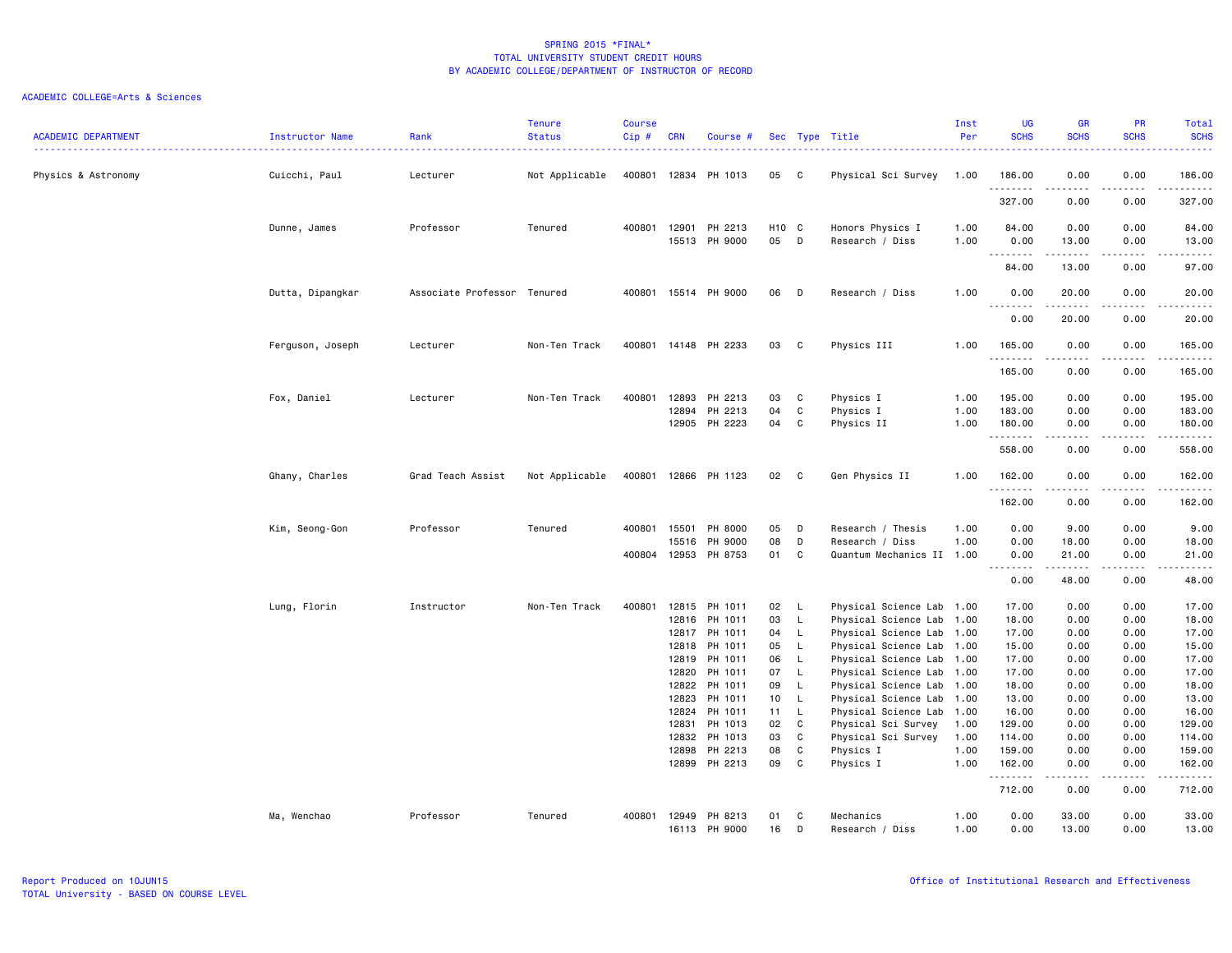# ACADEMIC COLLEGE=Arts & Sciences

| <b>ACADEMIC DEPARTMENT</b> | Instructor Name                                     | Rank                               | <b>Tenure</b><br><b>Status</b> | <b>Course</b><br>Cip# | <b>CRN</b>     | Course #                 |                 |              | Sec Type Title<br>-------------------------------- | Inst<br>Per  | <b>UG</b><br><b>SCHS</b>          | <b>GR</b><br><b>SCHS</b> | <b>PR</b><br><b>SCHS</b> | Total<br><b>SCHS</b>   |
|----------------------------|-----------------------------------------------------|------------------------------------|--------------------------------|-----------------------|----------------|--------------------------|-----------------|--------------|----------------------------------------------------|--------------|-----------------------------------|--------------------------|--------------------------|------------------------|
|                            |                                                     |                                    |                                |                       |                |                          |                 |              |                                                    |              |                                   |                          |                          |                        |
|                            |                                                     |                                    |                                |                       |                |                          |                 |              |                                                    |              | 0.00                              | 46.00                    | 0.00                     | 46.00                  |
| Physics & Astronomy        | Moody, Judith                                       | Lecturer                           | Not Applicable                 | 400801                | 12838          | PH 1023<br>13870 PH 1023 | 01<br>501 C     | C            | Physical Sci Survey<br>Physical Sci Survey         | 1.00<br>1.00 | 90.00<br>63.00                    | 0.00<br>0.00             | 0.00<br>0.00             | 90.00<br>63.00<br>.    |
|                            |                                                     |                                    |                                |                       |                |                          |                 |              |                                                    |              | .<br>153.00                       | -----<br>0.00            | .<br>0.00                | 153.00                 |
|                            | Novotny, Mark                                       | Professor                          | Tenured                        | 400801                | 15503<br>15517 | PH 8000<br>PH 9000       | 07<br>09        | D<br>D       | Research / Thesis<br>Research / Diss               | 1.00<br>1.00 | 0.00<br>0.00                      | 15.00<br>7.00            | 0.00<br>0.00             | 15.00<br>7.00          |
|                            |                                                     |                                    |                                |                       |                |                          |                 |              |                                                    |              | $\sim$ $\sim$ $\sim$<br>.<br>0.00 | 22.00                    | 0.00                     | $    -$<br>22.00       |
|                            | Pierce, Donna                                       | Associate Professor Tenured        |                                | 400202                | 14149          | PH 3063                  | 01              | C            | Astrophysics                                       | 1.00         | 48.00                             | 0.00                     | 0.00                     | 48.00                  |
|                            |                                                     |                                    |                                | 400801                | 15504<br>15518 | PH 8000<br>PH 9000       | 08<br>10        | D<br>D       | Research / Thesis<br>Research / Diss               | 1.00<br>1.00 | 0.00<br>0.00                      | 9.00<br>9.00             | 0.00<br>0.00             | 9.00<br>9.00           |
|                            |                                                     |                                    |                                |                       |                |                          |                 |              |                                                    |              | 48.00                             | .<br>18.00               | $\frac{1}{2}$<br>0.00    | $\frac{1}{2}$<br>66.00 |
|                            | Rupak Lan Tai Moong, Ga Associate Professor Tenured |                                    |                                | 400801                | 12924          | PH 2233                  | 01              | C            | Physics III                                        | 1.00         | 189.00                            | 0.00                     | 0.00                     | 189.00                 |
|                            |                                                     |                                    |                                |                       | 12926          | PH 2233                  | 04              | К            | Physics III                                        | 1.00         | 0.00                              | 0.00                     | 0.00                     | 0.00                   |
|                            |                                                     |                                    |                                |                       | 12927          | PH 2233                  | 05              | K            | Physics III                                        | 1.00         | 0.00                              | 0.00                     | 0.00                     | 0.00                   |
|                            |                                                     |                                    |                                |                       | 12928          | PH 2233                  | 06              | K            | Physics III                                        | 1.00         | 0.00                              | 0.00                     | 0.00                     | 0.00                   |
|                            |                                                     |                                    |                                |                       | 12929          | PH 2233                  | 07              | К            | Physics III                                        | 1.00         | 0.00                              | 0.00                     | 0.00                     | 0.00                   |
|                            |                                                     |                                    |                                |                       | 12930          | PH 2233                  | 08              | K            | Physics III                                        | 1.00         | 0.00                              | 0.00                     | 0.00                     | 0.00                   |
|                            |                                                     |                                    |                                |                       | 12931          | PH 2233                  | 09              | К            | Physics III                                        | 1.00         | 0.00                              | 0.00                     | 0.00                     | 0.00                   |
|                            |                                                     |                                    |                                |                       | 12932          | PH 2233                  | 10 <sub>1</sub> | K            | Physics III                                        | 1.00         | 0.00                              | 0.00                     | 0.00                     | 0.00                   |
|                            |                                                     |                                    |                                |                       | 15505          | PH 8000                  | 09              | D            | Research / Thesis                                  | 1.00         | 0.00                              | 6.00                     | 0.00                     | 6.00                   |
|                            |                                                     |                                    |                                |                       | 15519          | PH 9000                  | 11              | D            | Research / Diss                                    | 1.00         | 0.00                              | 3.00                     | 0.00                     | 3.00                   |
|                            |                                                     |                                    |                                |                       |                | 16147 PH 4000            | 01              | $\mathbf{I}$ | Directed Indiv Study 1.00                          |              | 1.00                              | 0.00<br>.                | 0.00                     | 1.00<br>.              |
|                            |                                                     |                                    |                                |                       |                |                          |                 |              |                                                    |              | 190.00                            | 9.00                     | 0.00                     | 199.00                 |
|                            | Seneviratne, Jehan                                  | Grad Research Assis Not Applicable |                                | 400801                |                | 12865 PH 1123            | 01              | C            | Gen Physics II                                     | 1.00         | 150.00                            | 0.00                     | 0.00                     | 150.00                 |
|                            |                                                     |                                    |                                |                       |                |                          |                 |              |                                                    |              | 150.00                            | 0.00                     | 0.00                     | 150.00                 |
|                            | Singh, Jagdish                                      | Research Professor                 | Not Applicable                 | 400801                | 15506          | PH 8000                  | 10              | D            | Research / Thesis                                  | 1.00         | 0.00                              | 6.00                     | 0.00                     | 6.00                   |
|                            |                                                     |                                    |                                |                       | 15520          | PH 9000                  | 12              | D            | Research / Diss                                    | 1.00         | 0.00                              | 25.00                    | 0.00                     | 25.00<br>.             |
|                            |                                                     |                                    |                                |                       |                |                          |                 |              |                                                    |              | 0.00                              | 31.00                    | 0.00                     | 31.00                  |
|                            | Solomon, Lazarus                                    | Instructor                         | Non-Ten Track                  | 400801                | 12867          | PH 1123                  | 03              | C            | Gen Physics II                                     | 1.00         | 189.00                            | 0.00                     | 0.00                     | 189.00                 |
|                            |                                                     |                                    |                                |                       | 12869          | PH 1123                  | 05              | K            | Gen Physics II                                     | 1.00         | 0.00                              | 0.00                     | 0.00                     | 0.00                   |
|                            |                                                     |                                    |                                |                       | 12870          | PH 1123                  | 06              | K            | Gen Physics II                                     | 1.00         | 0.00                              | 0.00                     | 0.00                     | 0.00                   |
|                            |                                                     |                                    |                                |                       | 12871          | PH 1123                  | 07              | K            | Gen Physics II                                     | 1.00         | 0.00                              | 0.00                     | 0.00                     | 0.00                   |
|                            |                                                     |                                    |                                |                       | 12872          | PH 1123                  | 08              | К            | Gen Physics II                                     | 1.00         | 0.00                              | 0.00                     | 0.00                     | 0.00                   |
|                            |                                                     |                                    |                                |                       | 12873          | PH 1123                  | 09              | K            | Gen Physics II                                     | 1.00         | 0.00                              | 0.00                     | 0.00                     | 0.00                   |
|                            |                                                     |                                    |                                |                       | 12874          | PH 1123                  | 10              | K            | Gen Physics II                                     | 1.00         | 0.00                              | 0.00                     | 0.00                     | 0.00                   |
|                            |                                                     |                                    |                                |                       | 12875          | PH 1123                  | 11              | K            | Gen Physics II                                     | 1.00         | 0.00                              | 0.00                     | 0.00                     | 0.00                   |
|                            |                                                     |                                    |                                |                       | 12876          | PH 1123                  | 12              | K            | Gen Physics II                                     | 1.00         | 0.00                              | 0.00                     | 0.00                     | 0.00                   |
|                            |                                                     |                                    |                                |                       | 12877          | PH 1123                  | 13              | К            | Gen Physics II                                     | 1.00         | 0.00                              | 0.00                     | 0.00                     | 0.00                   |
|                            |                                                     |                                    |                                |                       | 12878          | PH 1123                  | 14              | К            | Gen Physics II                                     | 1.00         | 0.00                              | 0.00                     | 0.00                     | 0.00                   |

Report Produced on 10JUN15 Office of Institutional Research and Effectiveness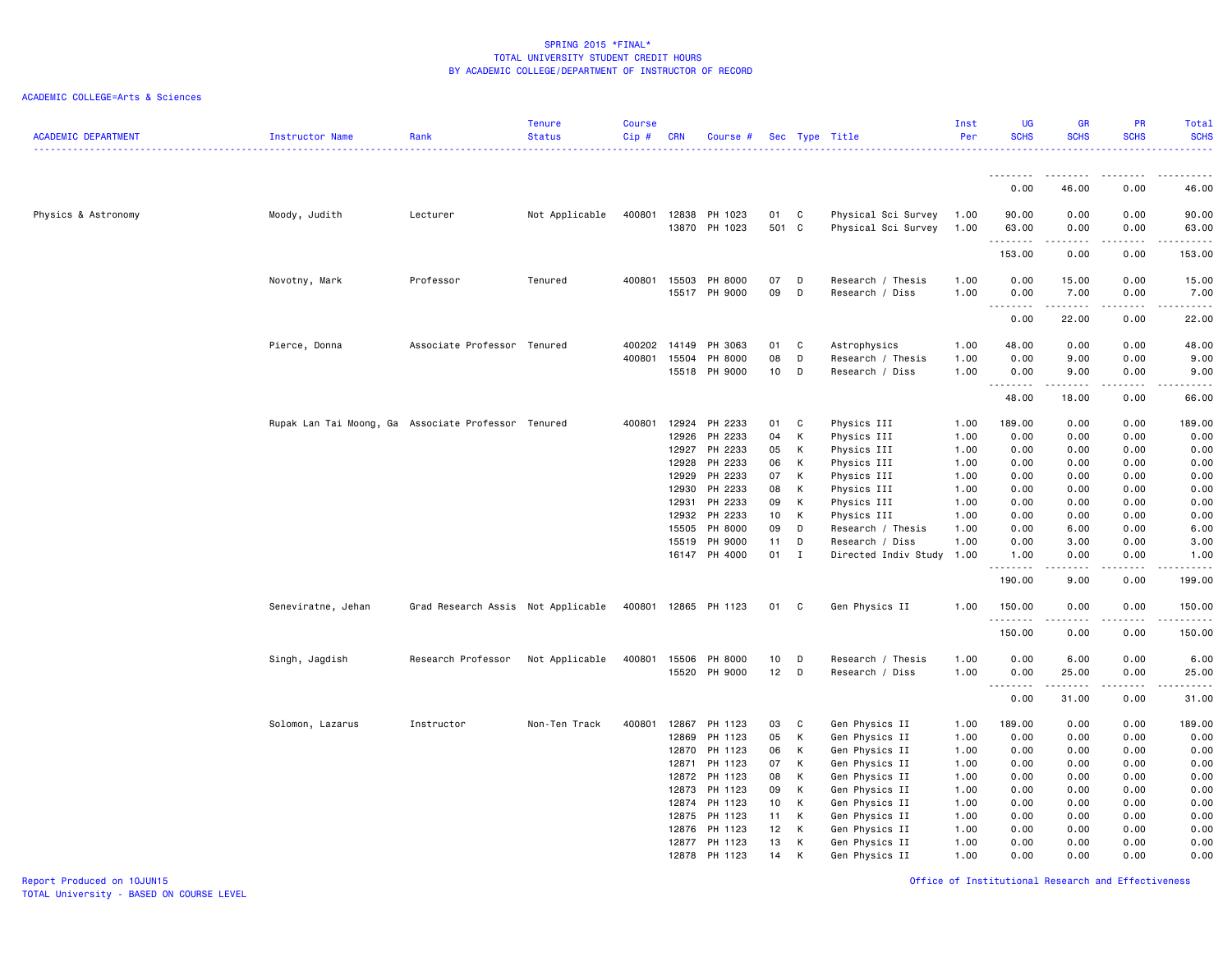| <b>ACADEMIC DEPARTMENT</b> | Instructor Name  | Rank<br>-------------------   | <b>Tenure</b><br><b>Status</b> | <b>Course</b><br>Cip# | <b>CRN</b>     | Course #                       |          |                              | Sec Type Title                             | Inst<br>Per  | <b>UG</b><br><b>SCHS</b> | <b>GR</b><br><b>SCHS</b><br>$\frac{1}{2} \left( \frac{1}{2} \right) \left( \frac{1}{2} \right) \left( \frac{1}{2} \right) \left( \frac{1}{2} \right) \left( \frac{1}{2} \right)$ | <b>PR</b><br><b>SCHS</b>                                                                                                                                                                                                                                                                                                                                                                                                                                                                                                  | Total<br><b>SCHS</b><br>.                                                                                                                                                                                                                                                                                                                                                                                                                    |
|----------------------------|------------------|-------------------------------|--------------------------------|-----------------------|----------------|--------------------------------|----------|------------------------------|--------------------------------------------|--------------|--------------------------|----------------------------------------------------------------------------------------------------------------------------------------------------------------------------------|---------------------------------------------------------------------------------------------------------------------------------------------------------------------------------------------------------------------------------------------------------------------------------------------------------------------------------------------------------------------------------------------------------------------------------------------------------------------------------------------------------------------------|----------------------------------------------------------------------------------------------------------------------------------------------------------------------------------------------------------------------------------------------------------------------------------------------------------------------------------------------------------------------------------------------------------------------------------------------|
| Physics & Astronomy        | Solomon, Lazarus | Instructor                    | Non-Ten Track                  | 400801                | 12896<br>12897 | PH 2213<br>PH 2213             | 06<br>07 | $\mathbf{C}$<br>$\mathbf{C}$ | Physics I<br>Physics I                     | 1.00<br>1.00 | 192.00<br>183.00         | 0.00<br>0.00                                                                                                                                                                     | 0.00<br>0.00                                                                                                                                                                                                                                                                                                                                                                                                                                                                                                              | 192.00<br>183.00                                                                                                                                                                                                                                                                                                                                                                                                                             |
|                            |                  |                               |                                | 400804                | 12948          | PH 6723<br>12942 PH 4723       | 01<br>01 | C<br>C                       | App Of Quantum Mech<br>App Of Quantum Mech | 1.00<br>1.00 | 0.00<br>6.00             | 9.00<br>0.00                                                                                                                                                                     | 0.00<br>0.00                                                                                                                                                                                                                                                                                                                                                                                                                                                                                                              | 9.00<br>6.00                                                                                                                                                                                                                                                                                                                                                                                                                                 |
|                            |                  |                               |                                |                       |                |                                |          |                              |                                            |              | . <b>.</b><br>570.00     | .<br>9.00                                                                                                                                                                        | .<br>0.00                                                                                                                                                                                                                                                                                                                                                                                                                                                                                                                 | $- - - - - - -$<br>579.00                                                                                                                                                                                                                                                                                                                                                                                                                    |
|                            | Su, Chun         | Lecturer                      | Non-Ten Track                  | 400801                | 12843          | PH 1113                        | 02       | $\mathbf{C}$                 | Gen Physics I                              | 1.00         | 174.00                   | 0.00                                                                                                                                                                             | 0.00                                                                                                                                                                                                                                                                                                                                                                                                                                                                                                                      | 174.00                                                                                                                                                                                                                                                                                                                                                                                                                                       |
|                            |                  |                               |                                |                       |                | 12844 PH 1113                  | 03       | $\mathbf{C}$                 | Gen Physics I                              | 1.00         | 156.00<br>.              | 0.00<br>$\frac{1}{2} \left( \frac{1}{2} \right) \left( \frac{1}{2} \right) \left( \frac{1}{2} \right) \left( \frac{1}{2} \right)$                                                | 0.00<br>.                                                                                                                                                                                                                                                                                                                                                                                                                                                                                                                 | 156.00<br>.                                                                                                                                                                                                                                                                                                                                                                                                                                  |
|                            |                  |                               |                                |                       |                |                                |          |                              |                                            |              | 330.00                   | 0.00                                                                                                                                                                             | 0.00                                                                                                                                                                                                                                                                                                                                                                                                                                                                                                                      | 330.00                                                                                                                                                                                                                                                                                                                                                                                                                                       |
|                            | Tanner, Angelle  | Assistant Professor Ten Track |                                | 240101                | 12197          | HON 4093                       | H01 E    |                              | Honors Thesis                              | 1.00         | 3.00                     | 0.00                                                                                                                                                                             | 0.00                                                                                                                                                                                                                                                                                                                                                                                                                                                                                                                      | 3.00                                                                                                                                                                                                                                                                                                                                                                                                                                         |
|                            |                  |                               |                                | 400202                | 12839          | PH 1063                        | 01       | C                            | Descrip Astronomy                          | 1.00         | 213.00                   | 0.00                                                                                                                                                                             | 0.00                                                                                                                                                                                                                                                                                                                                                                                                                                                                                                                      | 213.00                                                                                                                                                                                                                                                                                                                                                                                                                                       |
|                            |                  |                               |                                | 400801                | 12845          | PH 1113                        | 04       | C                            | Gen Physics I                              | 1.00         | 186.00                   | 0.00                                                                                                                                                                             | 0.00                                                                                                                                                                                                                                                                                                                                                                                                                                                                                                                      | 186.00                                                                                                                                                                                                                                                                                                                                                                                                                                       |
|                            |                  |                               |                                |                       |                | 15507 PH 8000                  | $11$ D   |                              | Research / Thesis                          | 1.00         | 0.00<br><u>.</u>         | 3.00<br>.                                                                                                                                                                        | 0.00<br>. <b>.</b>                                                                                                                                                                                                                                                                                                                                                                                                                                                                                                        | 3.00<br>.                                                                                                                                                                                                                                                                                                                                                                                                                                    |
|                            |                  |                               |                                |                       |                |                                |          |                              |                                            |              | 402.00                   | 3.00                                                                                                                                                                             | 0.00                                                                                                                                                                                                                                                                                                                                                                                                                                                                                                                      | 405.00                                                                                                                                                                                                                                                                                                                                                                                                                                       |
|                            | Wang, Chuji      | Professor                     | Tenured                        | 400801                | 12938          | PH 4223                        | 01       | C                            | Intermediate Mechani 1.00                  |              | 24.00                    | 0.00                                                                                                                                                                             | 0.00                                                                                                                                                                                                                                                                                                                                                                                                                                                                                                                      | 24.00                                                                                                                                                                                                                                                                                                                                                                                                                                        |
|                            |                  |                               |                                |                       | 12944          | PH 6223                        | 01       | $\mathbf c$                  | Inter Mechanics                            | 1.00         | 0.00                     | 12.00                                                                                                                                                                            | 0.00                                                                                                                                                                                                                                                                                                                                                                                                                                                                                                                      | 12.00                                                                                                                                                                                                                                                                                                                                                                                                                                        |
|                            |                  |                               |                                |                       | 15508          | PH 8000                        | 12       | D                            | Research / Thesis                          | 1.00         | 0.00                     | 6.00                                                                                                                                                                             | 0.00                                                                                                                                                                                                                                                                                                                                                                                                                                                                                                                      | 6.00                                                                                                                                                                                                                                                                                                                                                                                                                                         |
|                            |                  |                               |                                |                       | 15521          | PH 9000                        | 13       | D                            | Research / Diss                            | 1.00         | 0.00                     | 30.00                                                                                                                                                                            | 0.00                                                                                                                                                                                                                                                                                                                                                                                                                                                                                                                      | 30.00                                                                                                                                                                                                                                                                                                                                                                                                                                        |
|                            |                  |                               |                                |                       |                |                                |          |                              |                                            |              | <b></b><br>24.00         | .<br>48.00                                                                                                                                                                       | .<br>0.00                                                                                                                                                                                                                                                                                                                                                                                                                                                                                                                 | .<br>72.00                                                                                                                                                                                                                                                                                                                                                                                                                                   |
|                            | Winger, Jeffry   | Professor                     | Tenured                        | 400801                | 12936          | PH 4143                        | 01 L     |                              | Inter Laboratory                           | 1.00         | 12.00                    | 0.00                                                                                                                                                                             | 0.00                                                                                                                                                                                                                                                                                                                                                                                                                                                                                                                      | 12.00                                                                                                                                                                                                                                                                                                                                                                                                                                        |
|                            |                  |                               |                                |                       | 12937          | PH 4152                        | 01       | <b>L</b>                     | Mod Physics Lab                            | 1.00         | 12.00                    | 0.00                                                                                                                                                                             | 0.00                                                                                                                                                                                                                                                                                                                                                                                                                                                                                                                      | 12.00                                                                                                                                                                                                                                                                                                                                                                                                                                        |
|                            |                  |                               |                                |                       |                | 15522 PH 9000                  | $14$ D   |                              | Research / Diss                            | 1.00         | 0.00<br><b></b>          | 24.00<br>$- - - - -$                                                                                                                                                             | 0.00<br>.                                                                                                                                                                                                                                                                                                                                                                                                                                                                                                                 | 24.00<br>.                                                                                                                                                                                                                                                                                                                                                                                                                                   |
|                            |                  |                               |                                |                       |                |                                |          |                              |                                            |              | 24.00                    | 24.00                                                                                                                                                                            | 0.00                                                                                                                                                                                                                                                                                                                                                                                                                                                                                                                      | 48.00                                                                                                                                                                                                                                                                                                                                                                                                                                        |
|                            | Worthy, Mark     | Instructor                    | Non-Ten Track                  | 400801                |                | 12885 PH 1133                  | 01 C     |                              | Gen Physics III                            | 1.00         | 93.00                    | 0.00                                                                                                                                                                             | 0.00                                                                                                                                                                                                                                                                                                                                                                                                                                                                                                                      | 93.00                                                                                                                                                                                                                                                                                                                                                                                                                                        |
|                            |                  |                               |                                |                       | 12886          | PH 1133                        | 02 K     |                              | Gen Physics III                            | 1.00         | 0.00                     | 0.00                                                                                                                                                                             | 0.00                                                                                                                                                                                                                                                                                                                                                                                                                                                                                                                      | 0.00                                                                                                                                                                                                                                                                                                                                                                                                                                         |
|                            |                  |                               |                                |                       | 12887          | PH 1133                        | 03       | K                            | Gen Physics III                            | 1.00         | 0.00                     | 0.00                                                                                                                                                                             | 0.00                                                                                                                                                                                                                                                                                                                                                                                                                                                                                                                      | 0.00                                                                                                                                                                                                                                                                                                                                                                                                                                         |
|                            |                  |                               |                                |                       | 12888          | PH 1133                        | 04       | K                            | Gen Physics III                            | 1.00         | 0.00                     | 0.00                                                                                                                                                                             | 0.00                                                                                                                                                                                                                                                                                                                                                                                                                                                                                                                      | 0.00                                                                                                                                                                                                                                                                                                                                                                                                                                         |
|                            |                  |                               |                                |                       | 12891          | PH 2213                        | 01       | C                            | Physics I                                  | 1.00         | 186.00                   | 0.00                                                                                                                                                                             | 0.00                                                                                                                                                                                                                                                                                                                                                                                                                                                                                                                      | 186.00                                                                                                                                                                                                                                                                                                                                                                                                                                       |
|                            |                  |                               |                                |                       |                | 12892 PH 2213<br>12895 PH 2213 | 02<br>05 | C<br>C                       | Physics I<br>Physics I                     | 1.00<br>1.00 | 171.00<br>171.00         | 0.00<br>0.00                                                                                                                                                                     | 0.00<br>0.00                                                                                                                                                                                                                                                                                                                                                                                                                                                                                                              | 171.00<br>171.00                                                                                                                                                                                                                                                                                                                                                                                                                             |
|                            |                  |                               |                                |                       |                |                                |          |                              |                                            |              | .                        | .                                                                                                                                                                                | .                                                                                                                                                                                                                                                                                                                                                                                                                                                                                                                         | .                                                                                                                                                                                                                                                                                                                                                                                                                                            |
|                            |                  |                               |                                |                       |                |                                |          |                              |                                            |              | 621.00                   | 0.00                                                                                                                                                                             | 0.00                                                                                                                                                                                                                                                                                                                                                                                                                                                                                                                      | 621.00                                                                                                                                                                                                                                                                                                                                                                                                                                       |
|                            | Ye, Jinwu        | Associate Professor Ten Track |                                | 400801                | 12902          | PH 2223                        | 01       | C                            | Physics II                                 | 1.00         | 48.00                    | 0.00                                                                                                                                                                             | 0.00                                                                                                                                                                                                                                                                                                                                                                                                                                                                                                                      | 48.00                                                                                                                                                                                                                                                                                                                                                                                                                                        |
|                            |                  |                               |                                |                       | 12903          | PH 2223                        | 02       | C                            | Physics II                                 | 1.00         | 105.00                   | 0.00                                                                                                                                                                             | 0.00                                                                                                                                                                                                                                                                                                                                                                                                                                                                                                                      | 105.00                                                                                                                                                                                                                                                                                                                                                                                                                                       |
|                            |                  |                               |                                |                       | 15523          | PH 9000                        | 15       | D                            | Research / Diss                            | 1.00         | 0.00<br>.                | 18.00<br>د د د د د                                                                                                                                                               | 0.00                                                                                                                                                                                                                                                                                                                                                                                                                                                                                                                      | 18.00                                                                                                                                                                                                                                                                                                                                                                                                                                        |
|                            |                  |                               |                                |                       |                |                                |          |                              |                                            |              | 153.00                   | 18.00                                                                                                                                                                            | 0.00                                                                                                                                                                                                                                                                                                                                                                                                                                                                                                                      | 171.00                                                                                                                                                                                                                                                                                                                                                                                                                                       |
|                            |                  |                               |                                |                       |                |                                |          |                              |                                            |              |                          | ========                                                                                                                                                                         | $\begin{array}{c} \multicolumn{3}{c} {\small \texttt{m}} = \multicolumn{3}{c} {\small \texttt{m}} = \multicolumn{3}{c} {\small \texttt{m}} = \multicolumn{3}{c} {\small \texttt{m}} = \multicolumn{3}{c} {\small \texttt{m}} = \multicolumn{3}{c} {\small \texttt{m}} = \multicolumn{3}{c} {\small \texttt{m}} = \multicolumn{3}{c} {\small \texttt{m}} = \multicolumn{3}{c} {\small \texttt{m}} = \multicolumn{3}{c} {\small \texttt{m}} = \multicolumn{3}{c} {\small \texttt{m}} = \multicolumn{3}{c} {\small \texttt{$ | ==========                                                                                                                                                                                                                                                                                                                                                                                                                                   |
| Physics & Astronomy        |                  |                               |                                |                       |                |                                |          |                              |                                            |              | 4908.00                  | 446.00                                                                                                                                                                           | 0.00                                                                                                                                                                                                                                                                                                                                                                                                                                                                                                                      | 5354.00                                                                                                                                                                                                                                                                                                                                                                                                                                      |
|                            |                  |                               |                                |                       |                |                                |          |                              |                                            |              | ========                 | ========                                                                                                                                                                         | $=$ ========                                                                                                                                                                                                                                                                                                                                                                                                                                                                                                              | $\begin{minipage}{0.9\linewidth} \begin{tabular}{l} \multicolumn{2}{c}{\textbf{5.66}} \multicolumn{2}{c}{\textbf{6.66}} \multicolumn{2}{c}{\textbf{6.66}} \multicolumn{2}{c}{\textbf{7.66}} \multicolumn{2}{c}{\textbf{8.66}} \multicolumn{2}{c}{\textbf{9.66}} \multicolumn{2}{c}{\textbf{1.66}} \multicolumn{2}{c}{\textbf{1.66}} \multicolumn{2}{c}{\textbf{1.66}} \multicolumn{2}{c}{\textbf{1.66}} \multicolumn{2}{c}{\textbf{1.66}} \$ |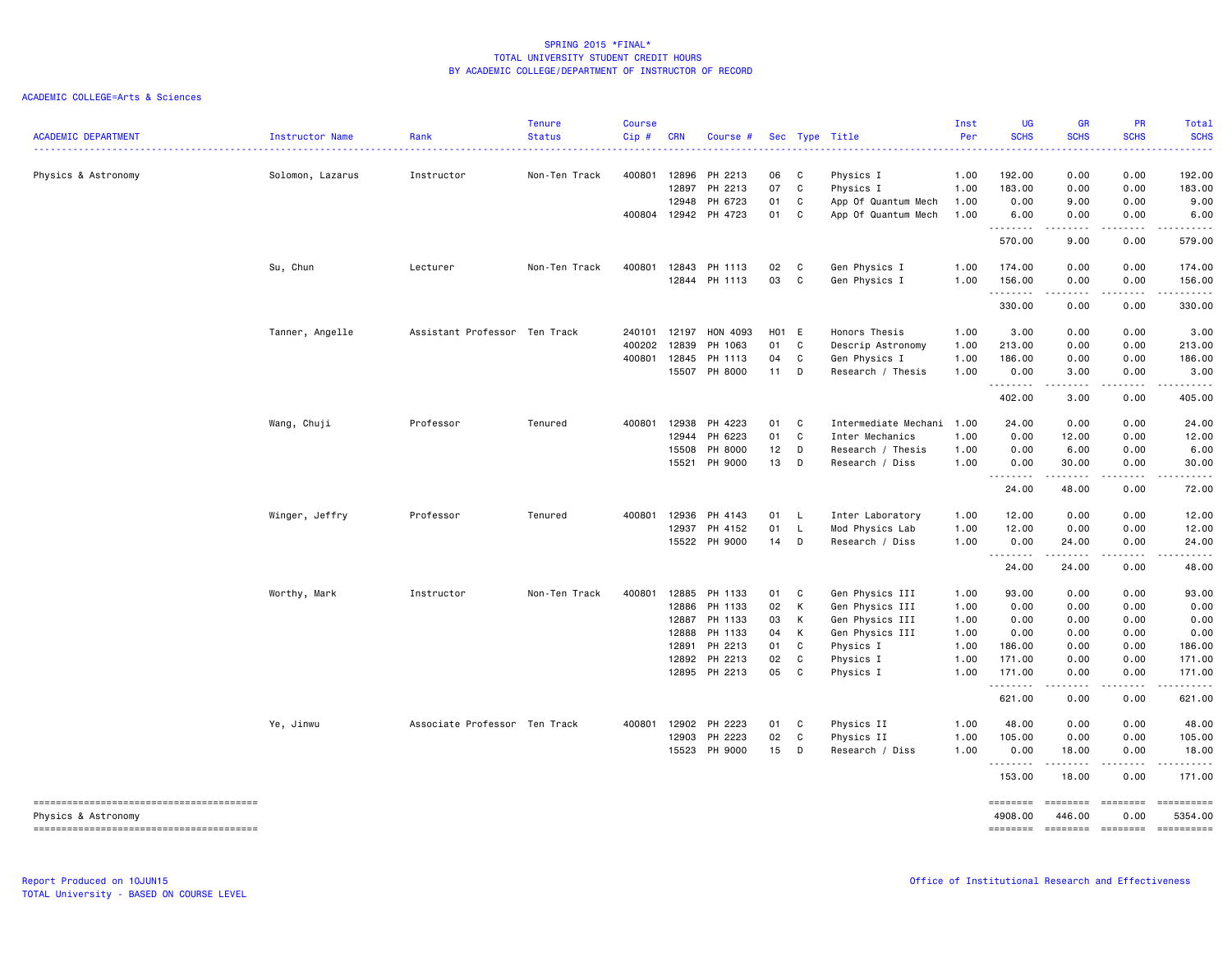| <b>ACADEMIC DEPARTMENT</b>                             | Instructor Name    | Rank                          | <b>Tenure</b><br><b>Status</b> | <b>Course</b><br>Cip# | <b>CRN</b>     | Course #                 |          |                   | Sec Type Title                          | Inst<br>Per  | <b>UG</b><br><b>SCHS</b>                                                                                                                                                                                                                                                                                                                                                                                                                                                                       | <b>GR</b><br><b>SCHS</b>                                                                                                                                                                                                                                                                                                                     | <b>PR</b><br><b>SCHS</b> | <b>Total</b><br><b>SCHS</b><br>2.22222 |
|--------------------------------------------------------|--------------------|-------------------------------|--------------------------------|-----------------------|----------------|--------------------------|----------|-------------------|-----------------------------------------|--------------|------------------------------------------------------------------------------------------------------------------------------------------------------------------------------------------------------------------------------------------------------------------------------------------------------------------------------------------------------------------------------------------------------------------------------------------------------------------------------------------------|----------------------------------------------------------------------------------------------------------------------------------------------------------------------------------------------------------------------------------------------------------------------------------------------------------------------------------------------|--------------------------|----------------------------------------|
| Political Science & Public Administratio Ammon, Wesley |                    | Non-Faculty                   | Not Applicable                 |                       |                | 451002 13024 PS 1113     | 03       | $\mathbf{C}$      | American Government                     | 1.00         | 357.00<br>.                                                                                                                                                                                                                                                                                                                                                                                                                                                                                    | 0.00<br>.                                                                                                                                                                                                                                                                                                                                    | 0.00<br>.                | 357.00<br>.                            |
|                                                        |                    |                               |                                |                       |                |                          |          |                   |                                         |              | 357.00                                                                                                                                                                                                                                                                                                                                                                                                                                                                                         | 0.00                                                                                                                                                                                                                                                                                                                                         | 0.00                     | 357.00                                 |
|                                                        | Baker, Leslie      | Instructor                    | Non-Ten Track                  | 451001                | 13032          | PS 1313                  | 01       | C                 | Intro Intnl Relatns                     | 1.00         | 195.00                                                                                                                                                                                                                                                                                                                                                                                                                                                                                         | 0.00                                                                                                                                                                                                                                                                                                                                         | 0.00                     | 195.00                                 |
|                                                        |                    |                               |                                |                       | 14687          | PS 4990                  | 01       | C.                | Special Topic In PS                     | 1.00         | 51.00                                                                                                                                                                                                                                                                                                                                                                                                                                                                                          | 0.00                                                                                                                                                                                                                                                                                                                                         | 0.00                     | 51.00                                  |
|                                                        |                    |                               |                                | 451002                |                | 13027 PS 1113            | 06       | C                 | American Government                     | 1.00         | 225.00<br>.                                                                                                                                                                                                                                                                                                                                                                                                                                                                                    | 0.00<br>$\frac{1}{2} \left( \begin{array}{ccc} 1 & 0 & 0 & 0 \\ 0 & 0 & 0 & 0 \\ 0 & 0 & 0 & 0 \\ 0 & 0 & 0 & 0 \\ 0 & 0 & 0 & 0 \\ 0 & 0 & 0 & 0 \\ 0 & 0 & 0 & 0 \\ 0 & 0 & 0 & 0 \\ 0 & 0 & 0 & 0 \\ 0 & 0 & 0 & 0 \\ 0 & 0 & 0 & 0 & 0 \\ 0 & 0 & 0 & 0 & 0 \\ 0 & 0 & 0 & 0 & 0 \\ 0 & 0 & 0 & 0 & 0 \\ 0 & 0 & 0 & 0 & 0 \\ 0 & 0 & 0$ | 0.00<br>.                | 225.00<br>.                            |
|                                                        |                    |                               |                                |                       |                |                          |          |                   |                                         |              | 471.00                                                                                                                                                                                                                                                                                                                                                                                                                                                                                         | 0.00                                                                                                                                                                                                                                                                                                                                         | 0.00                     | 471.00                                 |
|                                                        | Carlan, Hannah     | Grad Teach Assist             | Not Applicable                 |                       |                | 451001 13054 PS 4703     | 01       | $\mathbf{C}$      | Prin Pub Adm                            | 1.00         | 45.00<br>. <b>.</b>                                                                                                                                                                                                                                                                                                                                                                                                                                                                            | 0.00<br>.                                                                                                                                                                                                                                                                                                                                    | 0.00<br>.                | 45.00<br>.                             |
|                                                        |                    |                               |                                |                       |                |                          |          |                   |                                         |              | 45.00                                                                                                                                                                                                                                                                                                                                                                                                                                                                                          | 0.00                                                                                                                                                                                                                                                                                                                                         | 0.00                     | 45.00                                  |
|                                                        | Chamberlain, James | Assistant Professor Ten Track |                                | 440401                |                | 15248 PPA 9000           | 01       | D                 | Research / Diss                         | 1.00         | 0.00                                                                                                                                                                                                                                                                                                                                                                                                                                                                                           | 1.00                                                                                                                                                                                                                                                                                                                                         | 0.00                     | 1.00                                   |
|                                                        |                    |                               |                                | 451001                |                | 14453 PS 4423            | 01       | C                 | 20th Cen Pol Thought 1.00               |              | 27.00                                                                                                                                                                                                                                                                                                                                                                                                                                                                                          | 0.00                                                                                                                                                                                                                                                                                                                                         | 0.00                     | 27.00                                  |
|                                                        |                    |                               |                                |                       |                |                          |          |                   |                                         |              | .<br>27.00                                                                                                                                                                                                                                                                                                                                                                                                                                                                                     | .<br>1.00                                                                                                                                                                                                                                                                                                                                    | 0.00                     | .<br>28.00                             |
|                                                        | Denton, Joseph     | Grad Teach Assist             | Not Applicable                 |                       |                | 451002 13023 PS 1113     | 02       | $\mathbf{C}$      | American Government                     | 1.00         | 108.00                                                                                                                                                                                                                                                                                                                                                                                                                                                                                         | 0.00                                                                                                                                                                                                                                                                                                                                         | 0.00                     | 108.00                                 |
|                                                        |                    |                               |                                |                       |                |                          |          |                   |                                         |              | .<br>108.00                                                                                                                                                                                                                                                                                                                                                                                                                                                                                    | 0.00                                                                                                                                                                                                                                                                                                                                         | 0.00                     | .<br>108.00                            |
|                                                        | Emison, Gerald     | Professor                     | Tenured                        | 440401                | 14362          | PPA 8733                 | 01       | s                 | Public Program Eval                     | 1.00         | 0.00                                                                                                                                                                                                                                                                                                                                                                                                                                                                                           | 12.00                                                                                                                                                                                                                                                                                                                                        | 0.00                     | 12.00                                  |
|                                                        |                    |                               |                                |                       | 14519          | PPA 8703                 | 501 S    |                   | Gov Org&Adm Theory                      | 1.00         | 0.00                                                                                                                                                                                                                                                                                                                                                                                                                                                                                           | 33.00                                                                                                                                                                                                                                                                                                                                        | 0.00                     | 33.00                                  |
|                                                        |                    |                               |                                |                       | 15249          | PPA 9000                 | 02       | $\mathsf{D}$      | Research / Diss                         | 1.00         | 0.00<br>$\begin{array}{cccccccccccccc} \multicolumn{2}{c}{} & \multicolumn{2}{c}{} & \multicolumn{2}{c}{} & \multicolumn{2}{c}{} & \multicolumn{2}{c}{} & \multicolumn{2}{c}{} & \multicolumn{2}{c}{} & \multicolumn{2}{c}{} & \multicolumn{2}{c}{} & \multicolumn{2}{c}{} & \multicolumn{2}{c}{} & \multicolumn{2}{c}{} & \multicolumn{2}{c}{} & \multicolumn{2}{c}{} & \multicolumn{2}{c}{} & \multicolumn{2}{c}{} & \multicolumn{2}{c}{} & \multicolumn{2}{c}{} & \multicolumn{2}{c}{} & \$ | 4.00<br><u>.</u>                                                                                                                                                                                                                                                                                                                             | 0.00<br>.                | 4.00<br>.                              |
|                                                        |                    |                               |                                |                       |                |                          |          |                   |                                         |              | 0.00                                                                                                                                                                                                                                                                                                                                                                                                                                                                                           | 49.00                                                                                                                                                                                                                                                                                                                                        | 0.00                     | 49.00                                  |
|                                                        | Exmeyer, Patrick   | Grad Teach Assist             | Not Applicable                 |                       |                | 440501 13043 PS 2703     | 01       | $\mathbf{C}$      | Intro Public Policy                     | 1.00         | 114.00<br>.                                                                                                                                                                                                                                                                                                                                                                                                                                                                                    | 0.00<br>. <b>.</b>                                                                                                                                                                                                                                                                                                                           | 0.00<br>.                | 114.00<br>.                            |
|                                                        |                    |                               |                                |                       |                |                          |          |                   |                                         |              | 114.00                                                                                                                                                                                                                                                                                                                                                                                                                                                                                         | 0.00                                                                                                                                                                                                                                                                                                                                         | 0.00                     | 114.00                                 |
|                                                        | Fay, Daniel        | Assistant Professor Ten Track |                                | 440401                | 13017          | PPA 8903                 | 01       | - S               | Public Policy                           | 1.00         | 0.00                                                                                                                                                                                                                                                                                                                                                                                                                                                                                           | 30.00                                                                                                                                                                                                                                                                                                                                        | 0.00                     | 30.00                                  |
|                                                        |                    |                               |                                | 451001                |                | 13065 PS 8903            | 01       | <b>S</b>          | Public Policy                           | 1.00         | 0.00                                                                                                                                                                                                                                                                                                                                                                                                                                                                                           | 6.00                                                                                                                                                                                                                                                                                                                                         | 0.00                     | 6.00                                   |
|                                                        |                    |                               |                                |                       |                |                          |          |                   |                                         |              | 0.00                                                                                                                                                                                                                                                                                                                                                                                                                                                                                           | ------<br>36.00                                                                                                                                                                                                                                                                                                                              | 22222<br>0.00            | .<br>36.00                             |
|                                                        | French, Philip     | Professor                     | Tenured                        | 440401                | 13013          | PPA 8400                 | 01       | E                 | Public Ad Intern                        | 1.00         | 0.00                                                                                                                                                                                                                                                                                                                                                                                                                                                                                           | 12.00                                                                                                                                                                                                                                                                                                                                        | 0.00                     | 12.00                                  |
|                                                        |                    |                               |                                |                       |                | 13014 PPA 8713           | 01       | - S               | Pub Personnel Mgt                       | 1.00         | 0.00                                                                                                                                                                                                                                                                                                                                                                                                                                                                                           | 54.00                                                                                                                                                                                                                                                                                                                                        | 0.00                     | 54.00                                  |
|                                                        |                    |                               |                                |                       | 13018<br>15320 | PPA 8983<br>PPA 9000     | 01<br>11 | H<br>D            | Integrative Capstone<br>Research / Diss | 1.00<br>1.00 | 0.00<br>0.00                                                                                                                                                                                                                                                                                                                                                                                                                                                                                   | 33.00<br>35.00                                                                                                                                                                                                                                                                                                                               | 0.00<br>0.00             | 33.00<br>35.00                         |
|                                                        |                    |                               |                                |                       |                |                          |          |                   |                                         |              | $\sim$ $\sim$ $\sim$<br>$\frac{1}{2} \left( \frac{1}{2} \right) \left( \frac{1}{2} \right) \left( \frac{1}{2} \right) \left( \frac{1}{2} \right) \left( \frac{1}{2} \right)$<br>0.00                                                                                                                                                                                                                                                                                                           | 134.00                                                                                                                                                                                                                                                                                                                                       | 0.00                     | .<br>134.00                            |
|                                                        |                    |                               |                                |                       |                |                          |          |                   |                                         |              |                                                                                                                                                                                                                                                                                                                                                                                                                                                                                                |                                                                                                                                                                                                                                                                                                                                              |                          |                                        |
|                                                        | Kattelman, Kyle    | Instructor                    | Non-Ten Track                  | 450901<br>451001      | 13038          | 14372 PS 4363<br>PS 1513 | 01<br>01 | $\mathbf{C}$<br>C | Int'l Peacekeeping<br>Comparative Govt  | 1.00<br>1.00 | 72.00<br>207.00                                                                                                                                                                                                                                                                                                                                                                                                                                                                                | 0.00<br>0.00                                                                                                                                                                                                                                                                                                                                 | 0.00<br>0.00             | 72.00<br>207.00                        |
|                                                        |                    |                               |                                |                       | 14688          | PS 4990                  | 03       | C                 | Special Topic In PS                     | 1.00         | 84.00                                                                                                                                                                                                                                                                                                                                                                                                                                                                                          | 0.00                                                                                                                                                                                                                                                                                                                                         | 0.00                     | 84.00                                  |
|                                                        |                    |                               |                                |                       |                | 451002 13022 PS 1113     | 01       | <b>C</b>          | American Government                     | 1.00         | 450.00                                                                                                                                                                                                                                                                                                                                                                                                                                                                                         | 0.00                                                                                                                                                                                                                                                                                                                                         | 0.00                     | 450.00                                 |
|                                                        |                    |                               |                                |                       |                |                          |          |                   |                                         |              | .<br>813.00                                                                                                                                                                                                                                                                                                                                                                                                                                                                                    | $- - - - -$<br>0.00                                                                                                                                                                                                                                                                                                                          | .<br>0.00                | .<br>813.00                            |
|                                                        | Lu, Jiahuan        | Assistant Professor Ten Track |                                | 440401                |                | 13016 PPA 8803           | 01       | - s               | Rsch Meth Pub Affair 1.00               |              | 0.00                                                                                                                                                                                                                                                                                                                                                                                                                                                                                           | 12.00                                                                                                                                                                                                                                                                                                                                        | 0.00                     | 12.00                                  |
| Report Produced on 10JUN15                             |                    |                               |                                |                       |                |                          |          |                   |                                         |              |                                                                                                                                                                                                                                                                                                                                                                                                                                                                                                | Office of Institutional Research and Effectiveness                                                                                                                                                                                                                                                                                           |                          |                                        |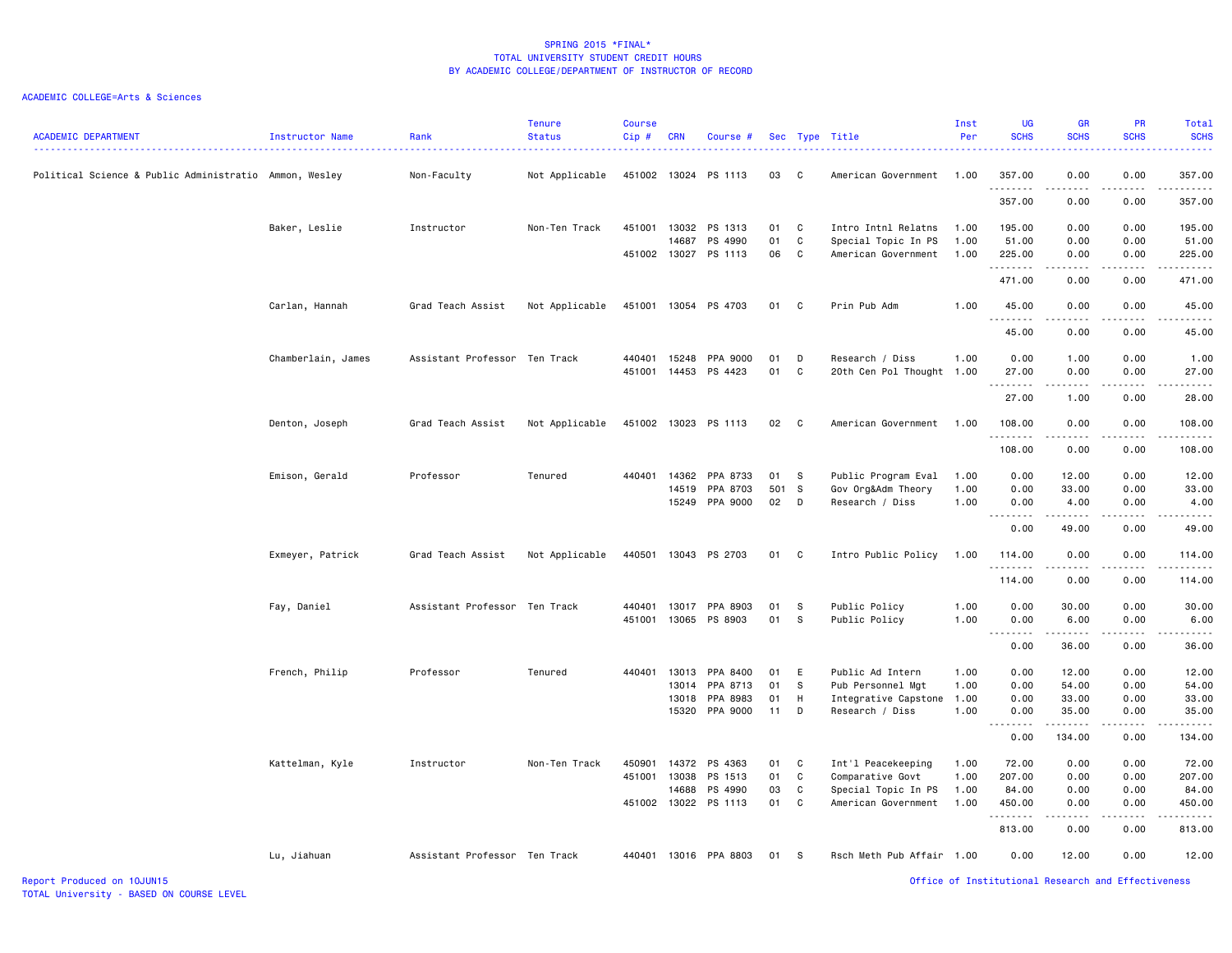| <b>ACADEMIC DEPARTMENT</b>                           | Instructor Name  | Rank                          | <b>Tenure</b><br><b>Status</b> | <b>Course</b><br>Cip# | CRN                   | Course #             |          |                  | Sec Type Title                                         | Inst<br>Per  | <b>UG</b><br><b>SCHS</b>       | GR<br><b>SCHS</b>                                                                                                                                                                       | PR<br><b>SCHS</b> | Total<br><b>SCHS</b><br>2222. |
|------------------------------------------------------|------------------|-------------------------------|--------------------------------|-----------------------|-----------------------|----------------------|----------|------------------|--------------------------------------------------------|--------------|--------------------------------|-----------------------------------------------------------------------------------------------------------------------------------------------------------------------------------------|-------------------|-------------------------------|
| Political Science & Public Administratio Lu, Jiahuan |                  | Assistant Professor Ten Track |                                |                       |                       | 451001 13064 PS 8803 | 01 S     |                  | Rsch Meth Pub Affair 1.00                              |              | 0.00<br>.                      | 6.00                                                                                                                                                                                    | 0.00<br>.         | 6.00<br>.                     |
|                                                      |                  |                               |                                |                       |                       |                      |          |                  |                                                        |              | 0.00                           | .<br>18.00                                                                                                                                                                              | 0.00              | 18.00                         |
|                                                      | Mellen, Robbin   | Assistant Professor Ten Track |                                | 451001                | 15261                 | PS 8000              | 03       | D                | Research / Thesis                                      | 1.00         | 0.00                           | 6.00                                                                                                                                                                                    | 0.00              | 6.00                          |
|                                                      |                  |                               |                                |                       | 16296<br>451002 13025 | PS 4000<br>PS 1113   | 01<br>04 | $\mathbf I$<br>C | Directed Indiv Study 1.00<br>American Government       | 1.00         | 3.00<br>165.00                 | 0.00<br>0.00                                                                                                                                                                            | 0.00<br>0.00      | 3.00<br>165.00                |
|                                                      |                  |                               |                                |                       |                       |                      |          |                  |                                                        |              | .<br>168.00                    | $\frac{1}{2} \left( \frac{1}{2} \right) \left( \frac{1}{2} \right) \left( \frac{1}{2} \right) \left( \frac{1}{2} \right) \left( \frac{1}{2} \right) \left( \frac{1}{2} \right)$<br>6.00 | .<br>0.00         | .<br>174.00                   |
|                                                      |                  |                               |                                |                       |                       |                      |          |                  |                                                        |              |                                |                                                                                                                                                                                         |                   |                               |
|                                                      | Morrison, K.     | Professor                     | Tenured                        | 440401                | 15252                 | PPA 9000             | 05       | D                | Research / Diss                                        | 1.00         | 0.00                           | 1.00                                                                                                                                                                                    | 0.00              | 1.00                          |
|                                                      |                  |                               |                                | 451001                | 13062<br>14376        | PS 8543<br>PS 4623   | 01<br>01 | E<br>C           | Rdgs In Comp Gov-Pol 1.00<br>Politic Of 3rd World 1.00 |              | 0.00<br>45.00                  | 3.00<br>0.00                                                                                                                                                                            | 0.00<br>0.00      | 3.00<br>45.00                 |
|                                                      |                  |                               |                                |                       | 14377                 | PS 6623              | 01       | C                | Politic Of 3rd World 1.00                              |              | 0.00                           | 9.00                                                                                                                                                                                    | 0.00              | 9.00                          |
|                                                      |                  |                               |                                |                       |                       |                      |          |                  |                                                        |              | .<br>45.00                     | 13.00                                                                                                                                                                                   | 0.00              | -----<br>58.00                |
|                                                      | Nealy, Lisa      | Lecturer                      | Non-Ten Track                  |                       |                       | 451001 14089 PS 3073 | 201 C    |                  | Civil Liberties                                        | 1.00         | 21.00                          | 0.00                                                                                                                                                                                    | 0.00              | 21.00                         |
|                                                      |                  |                               |                                |                       |                       |                      |          |                  |                                                        |              | .<br>21.00                     | $\frac{1}{2} \left( \frac{1}{2} \right) \left( \frac{1}{2} \right) \left( \frac{1}{2} \right) \left( \frac{1}{2} \right) \left( \frac{1}{2} \right)$<br>0.00                            | .<br>0.00         | .<br>21.00                    |
|                                                      |                  |                               |                                |                       |                       |                      |          |                  |                                                        |              |                                |                                                                                                                                                                                         |                   |                               |
|                                                      | Park, Johann     | Assistant Professor Ten Track |                                | 451001                | 14370<br>14374        | PS 4333<br>PS 4393   | 01<br>01 | C<br>C           | Theories Intern Rel<br>The Global Context              | 1.00<br>1.00 | 57.00<br>33.00                 | 0.00<br>0.00                                                                                                                                                                            | 0.00<br>0.00      | 57.00<br>33.00                |
|                                                      |                  |                               |                                |                       | 14375                 | PS 6393              | 01       | C                | The Global Context                                     | 1.00         | 0.00                           | 3.00                                                                                                                                                                                    | 0.00              | 3.00                          |
|                                                      |                  |                               |                                |                       |                       |                      |          |                  |                                                        |              | $- - - - - - - - - -$<br>90.00 | $\frac{1}{2} \left( \frac{1}{2} \right) \left( \frac{1}{2} \right) \left( \frac{1}{2} \right) \left( \frac{1}{2} \right) \left( \frac{1}{2} \right)$<br>3.00                            | .<br>0.00         | .<br>93.00                    |
|                                                      |                  |                               |                                |                       |                       |                      |          |                  |                                                        |              |                                |                                                                                                                                                                                         |                   |                               |
|                                                      | Perry, Ravi      | Assistant Professor Ten Track |                                | 050201                | 14902                 | AAS 4990             | 02       | $\mathbf{C}$     | Special Topic in Af. 1.00                              |              | 12.00                          | 0.00                                                                                                                                                                                    | 0.00              | 12.00                         |
|                                                      |                  |                               |                                | 451001 13060          |                       | PS 8523              | 01       | E                | Rdgs In St Gov-Pol                                     | 1.00         | 0.00                           | 3.00                                                                                                                                                                                    | 0.00              | 3.00                          |
|                                                      |                  |                               |                                |                       | 14689                 | PS 4990              | 02       | C                | Special Topic In PS                                    | 1.00         | 27.00                          | 0.00                                                                                                                                                                                    | 0.00              | 27.00                         |
|                                                      |                  |                               |                                |                       |                       | 451002 13026 PS 1113 | 05       | C                | American Government                                    | 1.00         | 84.00<br>--------              | 0.00<br>.                                                                                                                                                                               | 0.00<br>.         | 84.00<br>.                    |
|                                                      |                  |                               |                                |                       |                       |                      |          |                  |                                                        |              | 123.00                         | 3.00                                                                                                                                                                                    | 0.00              | 126.00                        |
|                                                      | Rush, Christine  | Assistant Professor Ten Track |                                | 440401                | 15253                 | PPA 9000             | 06       | D                | Research / Diss                                        | 1.00         | 0.00                           | 3.00                                                                                                                                                                                    | 0.00              | 3.00                          |
|                                                      |                  |                               |                                |                       | 451001 14363          | PPA 9203             | 01       | C                | Con & Pol Framework                                    | 1.00         | 0.00<br>.                      | 33.00                                                                                                                                                                                   | 0.00<br>.         | 33.00<br>.                    |
|                                                      |                  |                               |                                |                       |                       |                      |          |                  |                                                        |              | 0.00                           | 36.00                                                                                                                                                                                   | 0.00              | 36.00                         |
|                                                      | Shaffer, Stephen | Professor                     | Tenured                        |                       | 451001 14366          | PS 4203              | 01       | C                | Pol Part & Elec Prob 1.00                              |              | 69.00                          | 0.00                                                                                                                                                                                    | 0.00              | 69.00                         |
|                                                      |                  |                               |                                |                       | 14367                 | PS 6203              | 01       | C                | Pol Part & Elec Prob 1.00                              |              | 0.00                           | 3.00                                                                                                                                                                                    | 0.00              | 3.00                          |
|                                                      |                  |                               |                                |                       | 451002 13030          | PS 1113              | H01 C    |                  | Honors American Gove 1.00                              |              | 33.00<br>.                     | 0.00<br>.                                                                                                                                                                               | 0.00<br>.         | 33.00<br>.                    |
|                                                      |                  |                               |                                |                       |                       |                      |          |                  |                                                        |              | 102.00                         | 3.00                                                                                                                                                                                    | 0.00              | 105.00                        |
|                                                      | Shoup, Brian     | Assistant Professor Ten Track |                                |                       | 440401 16237          | PPA 9000             | 12       | D                | Research / Diss                                        | 1.00         | 0.00                           | 10.00                                                                                                                                                                                   | 0.00              | 10.00                         |
|                                                      |                  |                               |                                | 451001                | 13034                 | PS 1321              | 01       | E                | Mmsc International I 1.00                              |              | 10.00                          | 0.00                                                                                                                                                                                    | 0.00              | 10.00                         |
|                                                      |                  |                               |                                |                       | 13035                 | PS 1341              | 01       | E                | Mmsc Internship II                                     | 1.00         | 4.00                           | 0.00                                                                                                                                                                                    | 0.00              | 4.00                          |
|                                                      |                  |                               |                                |                       | 13036                 | PS 1361              | 01       | E                | Mmsc Internship III                                    | 1.00         | 7.00                           | 0.00                                                                                                                                                                                    | 0.00              | 7.00                          |
|                                                      |                  |                               |                                |                       | 13037                 | PS 1381              | 01       | E                | Mmsc Internship IV                                     | 1.00         | 6.00                           | 0.00                                                                                                                                                                                    | 0.00              | 6.00                          |
|                                                      |                  |                               |                                |                       | 13052                 | PS 4464              | 01       | B                | Political Analysis                                     | 1.00         | 92.00                          | 0.00                                                                                                                                                                                    | 0.00              | 92.00                         |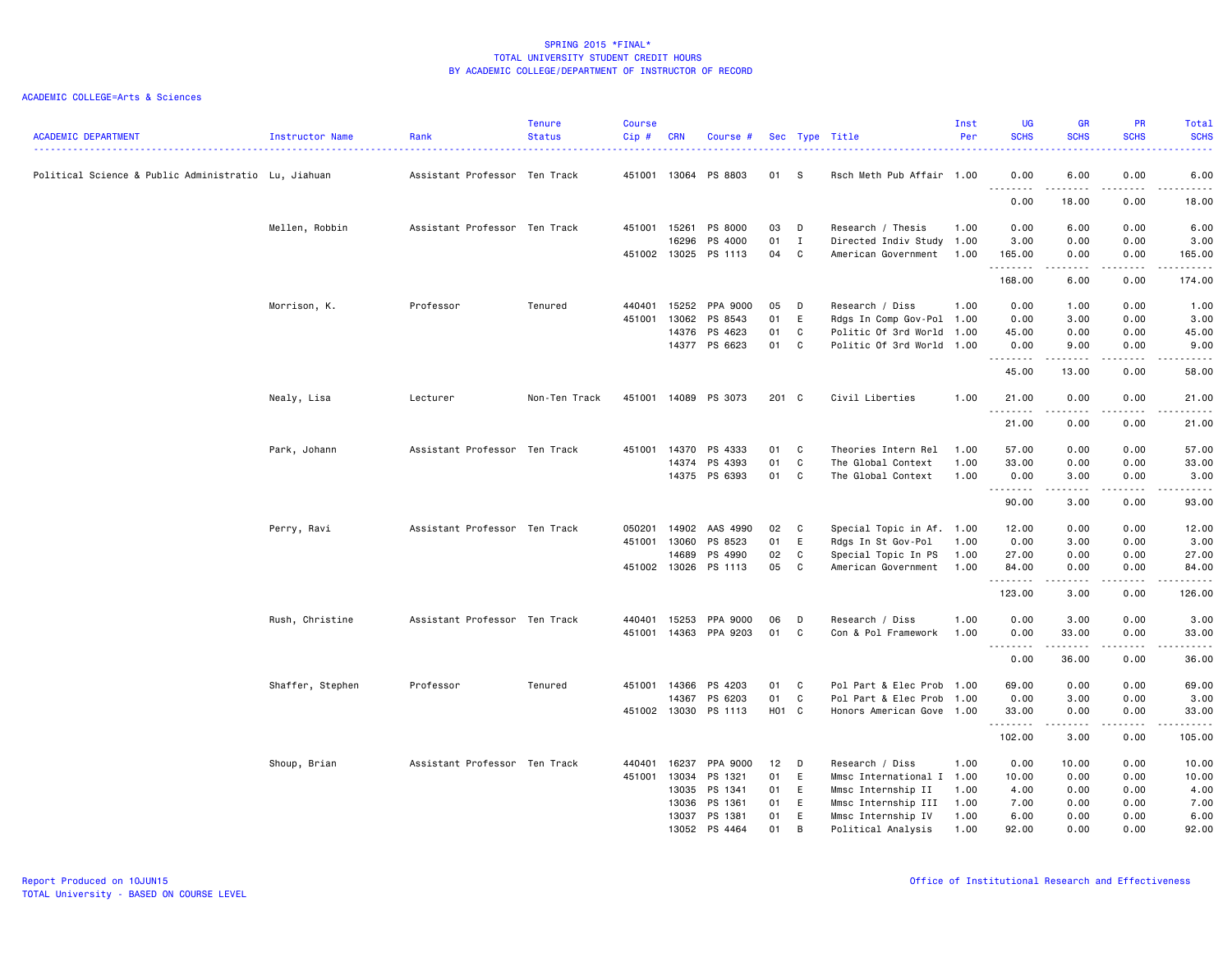| <b>ACADEMIC DEPARTMENT</b>                                   | Instructor Name  | Rank                          | <b>Tenure</b><br><b>Status</b> | <b>Course</b><br>Cip# | <b>CRN</b> | Course #             |               |              | Sec Type Title            | Inst<br>Per | UG<br><b>SCHS</b>   | <b>GR</b><br><b>SCHS</b> | <b>PR</b><br><b>SCHS</b> | Total<br><b>SCHS</b>        |
|--------------------------------------------------------------|------------------|-------------------------------|--------------------------------|-----------------------|------------|----------------------|---------------|--------------|---------------------------|-------------|---------------------|--------------------------|--------------------------|-----------------------------|
|                                                              |                  |                               |                                |                       |            |                      |               |              |                           |             | <u>.</u>            | .                        | .                        |                             |
|                                                              |                  |                               |                                |                       |            |                      |               |              |                           |             | 119.00              | 10.00                    | 0.00                     | 129.00                      |
| Political Science & Public Administratio Stanisevski, Dragan |                  | Associate Professor Tenured   |                                | 440401                | 14361      | PPA 8143             | 01            | $\mathbf{C}$ | Civ Rgts/Aff Action       | 1.00        | 0.00                | 24.00                    | 0.00                     | 24.00                       |
|                                                              |                  |                               |                                |                       | 15254      | PPA 9000             | 07            | D            | Research / Diss           | 1.00        | 0.00                | 21.00                    | 0.00                     | 21.00                       |
|                                                              |                  |                               |                                | 451001 14365          |            | PPA 9503             | 01            | $\mathbf{C}$ | Qual. Research for P 1.00 |             | 0.00                | 27.00                    | 0.00                     | 27.00                       |
|                                                              |                  |                               |                                |                       |            |                      |               |              |                           |             | --------<br>0.00    | .<br>72.00               | .<br>0.00                | .<br>72.00                  |
|                                                              | Waide, David     | Instructor                    | Non-Ten Track                  | 220101                | 13031      | PS 1192              | 01 C          |              | Introduction to Law       | 1.00        | 58.00               | 0.00                     | 0.00                     | 58.00                       |
|                                                              |                  |                               |                                | 451001 13015          |            | PPA 8743             | 01 S          |              | Administrative Law        | 1.00        | 0.00                | 24.00                    | 0.00                     | 24.00                       |
|                                                              |                  |                               |                                |                       | 13045      | PS 3073              | 01 C          |              | Civil Liberties           | 1.00        | 132.00              | 0.00                     | 0.00                     | 132.00                      |
|                                                              |                  |                               |                                |                       |            | 451002 13028 PS 1113 | 07            | $\mathbf{C}$ | American Government       | 1.00        | 390.00              | 0.00                     | 0.00                     | 390.00                      |
|                                                              |                  |                               |                                |                       |            |                      |               |              |                           |             | --------<br>580.00  | .<br>24.00               | -----<br>0.00            | .<br>604.00                 |
|                                                              | Wiseman, William | Lecturer                      | Not Applicable                 | 440401                | 14518      | PPA 9623             | 501 S         |              | Rural Gov Admin II        | 1.00        | 0.00                | 33.00                    | 0.00                     | 33.00                       |
|                                                              |                  |                               |                                |                       | 15256      | PPA 9000             | 09 D          |              | Research / Diss           | 1.00        | 0.00                | 1.00                     | 0.00                     | 1.00                        |
|                                                              |                  |                               |                                | 451001                | 14368      | PS 4263              | 30            | $\mathbf{C}$ | Miss Govern & Pol         | 1.00        | 87.00               | 0.00                     | 0.00                     | 87.00                       |
|                                                              |                  |                               |                                |                       |            | 14369 PS 6263        | 01 C          |              | Miss Govern & Pol         | 1.00        | 0.00                | 3.00                     | 0.00                     | 3,00                        |
|                                                              |                  |                               |                                |                       |            |                      |               |              |                           |             | 87.00               | .<br>37.00               | -----<br>0.00            | -------<br>124.00           |
|                                                              | Zavattaro, Staci | Assistant Professor Ten Track |                                | 440401                |            | 13012 PPA 8103       | 01 S          |              | Seminar In Pub Admin 1.00 |             | 0.00                | 15.00                    | 0.00                     | 15.00                       |
|                                                              |                  |                               |                                | 451001                | 14364      | PPA 9303             | 01 C          |              | Foundations of PA         | 1.00        | 0.00                | 18.00                    | 0.00                     | 18.00                       |
|                                                              |                  |                               |                                |                       |            | 16449 PS 4000        | $02 \qquad I$ |              | Directed Indiv Study 1.00 |             | 3.00                | 0.00                     | 0.00                     | 3.00                        |
|                                                              |                  |                               |                                |                       |            |                      |               |              |                           |             | --------<br>3.00    | . <u>.</u><br>33.00      | -----<br>0.00            | .<br>36.00                  |
| Political Science & Public Administratio                     |                  |                               |                                |                       |            |                      |               |              |                           |             | ========<br>3273.00 | ========<br>478.00       | ========<br>0.00         | <b>SERREBERS</b><br>3751.00 |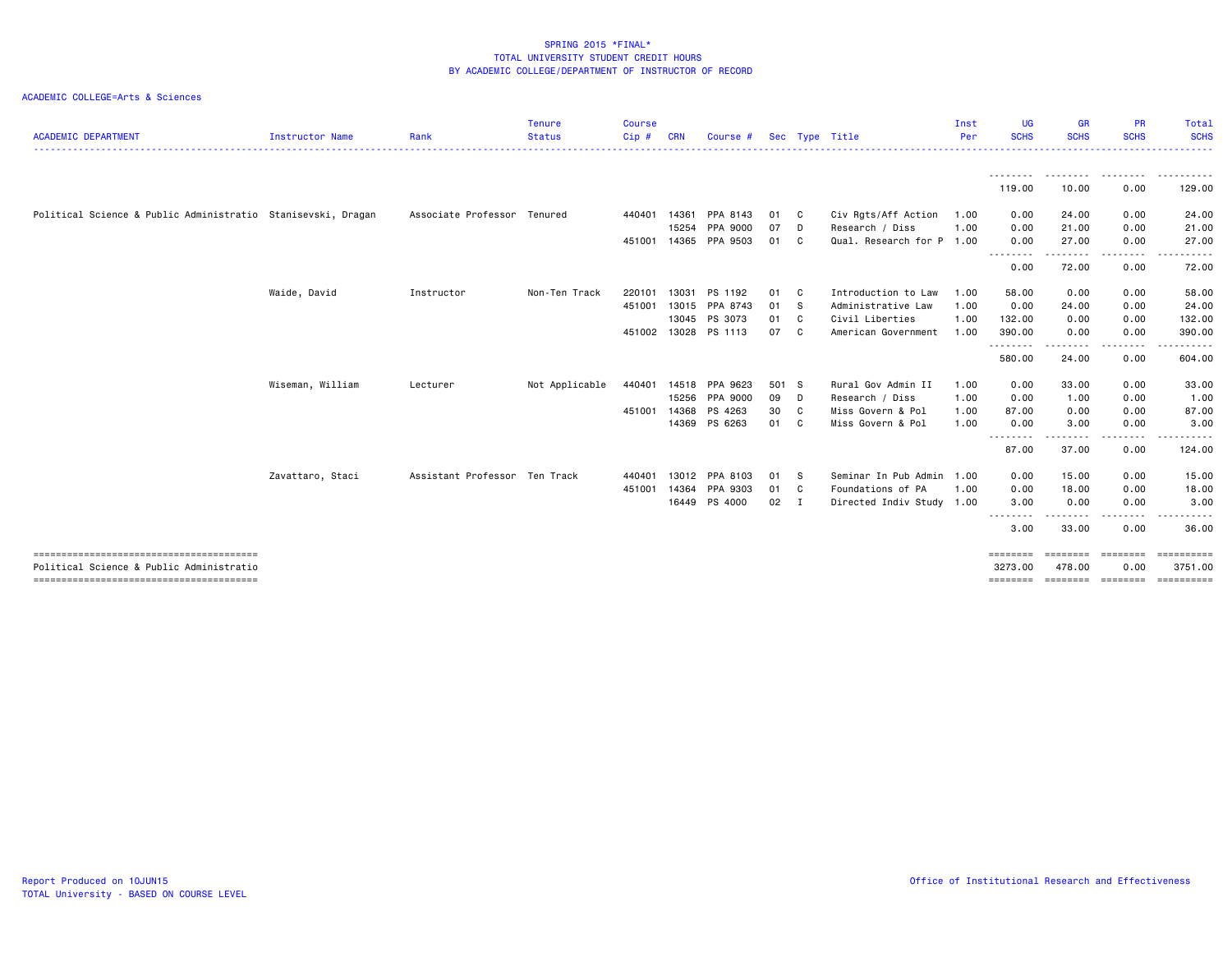| ACADEMIC DEPARTMENT        | <b>Instructor Name</b> | Rank                        | <b>Tenure</b><br><b>Status</b> | <b>Course</b><br>Cip# | <b>CRN</b> | Course #              |       |                | Sec Type Title            | Inst<br>Per | <b>UG</b><br><b>SCHS</b>                           | <b>GR</b><br><b>SCHS</b>                                                                                                          | PR<br><b>SCHS</b>   | Total<br><b>SCHS</b>                                                                                                                                                                      |
|----------------------------|------------------------|-----------------------------|--------------------------------|-----------------------|------------|-----------------------|-------|----------------|---------------------------|-------------|----------------------------------------------------|-----------------------------------------------------------------------------------------------------------------------------------|---------------------|-------------------------------------------------------------------------------------------------------------------------------------------------------------------------------------------|
| Psychology                 | Adams-Price, Carolyn   | Associate Professor Tenured |                                | 420101                | 16234      | PSY 4000              | 42    | $\blacksquare$ | Directed Indiv Study      | 1.00        | 3.00                                               | 0.00                                                                                                                              | 0.00                | 3.00                                                                                                                                                                                      |
|                            |                        |                             |                                |                       | 16325      | PSY 8000              | 16    | D              | Research / Thesis         | 1.00        | 0.00                                               | 3.00                                                                                                                              | 0.00                | 3.00                                                                                                                                                                                      |
|                            |                        |                             |                                | 422703                |            | 14403 PSY 8313        | 01 C  |                | Dev Psychology            | 1.00        | 0.00                                               | 21.00<br>.                                                                                                                        | 0.00<br>-----       | 21.00<br>.                                                                                                                                                                                |
|                            |                        |                             |                                |                       |            |                       |       |                |                           |             | 3.00                                               | 24.00                                                                                                                             | 0.00                | 27.00                                                                                                                                                                                     |
|                            | Armstrong, Kevin       | Associate Professor Tenured |                                | 420101                |            | 13160 PSY 3213        | 02 C  |                | Psych Of Ab Behavior 1.00 |             | 207.00                                             | 0.00                                                                                                                              | 0.00                | 207.00                                                                                                                                                                                    |
|                            |                        |                             |                                |                       | 13197      | PSY 4726              | 01    | E              | Internship In Psy I       | 1.00        | 6.00                                               | 0.00                                                                                                                              | 0.00                | 6.00                                                                                                                                                                                      |
|                            |                        |                             |                                |                       | 15594      | PSY 4000              | 08    | I              | Directed Indiv Study 1.00 |             | 2.00                                               | 0.00                                                                                                                              | 0.00                | 2.00                                                                                                                                                                                      |
|                            |                        |                             |                                |                       | 16066      | PSY 4000              | 21    | Ι.             | Directed Indiv Study      | 1.00        | 3.00                                               | 0.00                                                                                                                              | 0.00                | 3.00                                                                                                                                                                                      |
|                            |                        |                             |                                | 422801                |            | 13188 PSY 4333        | 01    | C              | Intro Clinical Psych 1.00 |             | 66.00                                              | 0.00                                                                                                                              | 0.00                | 66.00                                                                                                                                                                                     |
|                            |                        |                             |                                |                       |            |                       |       |                |                           |             | .<br>284.00                                        | .<br>0.00                                                                                                                         | 22222<br>0.00       | $\frac{1}{2} \left( \frac{1}{2} \right) \left( \frac{1}{2} \right) \left( \frac{1}{2} \right) \left( \frac{1}{2} \right) \left( \frac{1}{2} \right) \left( \frac{1}{2} \right)$<br>284.00 |
|                            | Armstrong, Rebecca     | Instructor                  | Non-Ten Track                  | 420101                |            | 13148 PSY 1013        | 04    | $\mathbf{C}$   | Gen Psychology            | 1.00        | 369.00                                             | 0.00                                                                                                                              | 0.00                | 369.00                                                                                                                                                                                    |
|                            |                        |                             |                                |                       | 13150      | PSY 1021              | 01    | C              | Career in Psychology      | 1.00        | 169.00                                             | 0.00                                                                                                                              | 0.00                | 169.00                                                                                                                                                                                    |
|                            |                        |                             |                                | 422703                | 13179      | PSY 3803              | 01    | C              | Int Dev Psychology        | 1.00        | 177.00                                             | 0.00                                                                                                                              | 0.00                | 177.00                                                                                                                                                                                    |
|                            |                        |                             |                                |                       |            | 13180 PSY 3803        | 02 C  |                | Int Dev Psychology        | 1.00        | 180.00                                             | 0.00                                                                                                                              | 0.00                | 180.00                                                                                                                                                                                    |
|                            |                        |                             |                                |                       |            |                       |       |                |                           |             | .                                                  | .                                                                                                                                 | -----               | .                                                                                                                                                                                         |
|                            |                        |                             |                                |                       |            |                       |       |                |                           |             | 895.00                                             | 0.00                                                                                                                              | 0.00                | 895.00                                                                                                                                                                                    |
|                            | Berman, Mitchell       | Professor                   | Ten Track                      | 420101                |            | 16157 PSY 1013        | 60    | $\mathbf{C}$   | Gen Psychology            | 1.00        | 36.00<br><u>.</u>                                  | 0.00<br>.                                                                                                                         | 0.00<br>$- - - - -$ | 36.00<br>.                                                                                                                                                                                |
|                            |                        |                             |                                |                       |            |                       |       |                |                           |             | 36.00                                              | 0.00                                                                                                                              | 0.00                | 36.00                                                                                                                                                                                     |
|                            | Bradshaw, Gary         | Professor                   | Tenured                        | 420101                |            | 15454 PSY 8000        | 01    | $\Box$         | Research / Thesis         | 1.00        | 0.00                                               | 9.00                                                                                                                              | 0.00                | 9.00                                                                                                                                                                                      |
|                            |                        |                             |                                |                       | 15570      | PSY 4000              | 05    | I              | Directed Indiv Study      | 1.00        | 4.00                                               | 0.00                                                                                                                              | 0.00                | 4.00                                                                                                                                                                                      |
|                            |                        |                             |                                |                       | 15597      | PSY 4000              | 10    | I              | Directed Indiv Study      | 1.00        | 4.00                                               | 0.00                                                                                                                              | 0.00                | 4.00                                                                                                                                                                                      |
|                            |                        |                             |                                |                       | 15849      | PSY 7000              | 02    | $\mathbf I$    | Directed Indiv Study      | 1.00        | 0.00                                               | 3.00                                                                                                                              | 0.00                | 3.00                                                                                                                                                                                      |
|                            |                        |                             |                                |                       | 16065      | PSY 4000              | 20    | $\mathbf{I}$   | Directed Indiv Study      | 1.00        | 3.00                                               | 0.00                                                                                                                              | 0.00                | 3.00                                                                                                                                                                                      |
|                            |                        |                             |                                |                       | 16069      | PSY 4000              | 24    | $\mathbf I$    | Directed Indiv Study      | 1.00        | 3.00                                               | 0.00                                                                                                                              | 0.00                | 3.00                                                                                                                                                                                      |
|                            |                        |                             |                                |                       | 16340      | PSY 4000              | 66    | $\mathbf{I}$   | Directed Indiv Study      | 1.00        | 2.00                                               | 0.00                                                                                                                              | 0.00                | 2.00                                                                                                                                                                                      |
|                            |                        |                             |                                |                       | 16357      | PSY 4000              | 68    | $\mathbf I$    | Directed Indiv Study      | 1.00        | 3.00                                               | 0.00                                                                                                                              | 0.00                | 3.00                                                                                                                                                                                      |
|                            |                        |                             |                                | 420301                | 15444      | PSY 9000              | 03    | D              | Research/Diss             | 1.00        | 0.00                                               | 12.00                                                                                                                             | 0.00                | 12.00                                                                                                                                                                                     |
|                            |                        |                             |                                | 422704                |            | 13162 PSY 3314        | 01    | C              | Experimental Psych        | 1.00        | 144.00                                             | 0.00                                                                                                                              | 0.00                | 144.00                                                                                                                                                                                    |
|                            |                        |                             |                                |                       | 13163      | PSY 3314              | 02    | К              | Experimental Psych        | 1.00        | 0.00                                               | 0.00                                                                                                                              | 0.00                | 0.00                                                                                                                                                                                      |
|                            |                        |                             |                                |                       | 13164      | PSY 3314              | 03    | К              | Experimental Psych        | 1.00        | 0.00                                               | 0.00                                                                                                                              | 0.00                | 0.00                                                                                                                                                                                      |
|                            |                        |                             |                                |                       | 13165      | PSY 3314              | 04    | К              | Experimental Psych        | 1.00        | 0.00                                               | 0.00                                                                                                                              | 0.00                | 0.00                                                                                                                                                                                      |
|                            |                        |                             |                                | 429999                |            | 15075 PSY 8990        | 02    | $\mathbf{C}$   | Special Topic In PSY 1.00 |             | 0.00<br>.                                          | 18.00<br>.                                                                                                                        | 0.00<br>.           | 18.00                                                                                                                                                                                     |
|                            |                        |                             |                                |                       |            |                       |       |                |                           |             | 163.00                                             | 42.00                                                                                                                             | 0.00                | 205.00                                                                                                                                                                                    |
|                            | Brown, Kimberly        | Lecturer                    | Non-Ten Track                  | 420101                |            | 13147 PSY 1013        | 03    | $\mathbf{C}$   | Gen Psychology            | 1.00        | 267.00                                             | 0.00                                                                                                                              | 0.00                | 267.00                                                                                                                                                                                    |
|                            |                        |                             |                                |                       |            | 422707 14388 PSY 3623 | 03    | $\mathbf{C}$   | Social Psychology         | 1.00        | 99.00                                              | 0.00                                                                                                                              | 0.00                | 99.00                                                                                                                                                                                     |
|                            |                        |                             |                                |                       |            |                       |       |                |                           |             | .<br>366.00                                        | $\sim$ $\sim$ $\sim$<br>0.00                                                                                                      | .<br>0.00           | 366.00                                                                                                                                                                                    |
|                            | Carskadon, Thomas      | Professor                   | Tenured                        | 422705                |            | 13183 PSY 4203        | 02 C  |                | Theories Of Pers          | 1.00        | 63.00                                              | 0.00                                                                                                                              | 0.00                | 63.00                                                                                                                                                                                     |
|                            |                        |                             |                                | 422707                |            | 13174 PSY 3623        | 01    | $\mathbf{C}$   | Social Psychology         | 1.00        | 177.00                                             | 0.00                                                                                                                              | 0.00                | 177.00                                                                                                                                                                                    |
|                            |                        |                             |                                |                       |            |                       |       |                |                           |             | <u>.</u><br>240.00                                 | $\frac{1}{2} \left( \frac{1}{2} \right) \left( \frac{1}{2} \right) \left( \frac{1}{2} \right) \left( \frac{1}{2} \right)$<br>0.00 | .<br>0.00           | .<br>240.00                                                                                                                                                                               |
|                            | Cooper, Stephanie      | Lecturer                    | Non-Ten Track                  | 420101                |            | 16356 PSY 7000        | 202 I |                | Directed Indiv Study 1.00 |             | 0.00                                               | 3.00                                                                                                                              | 0.00                | 3.00                                                                                                                                                                                      |
| Report Produced on 10JUN15 |                        |                             |                                |                       |            |                       |       |                |                           |             | Office of Institutional Research and Effectiveness |                                                                                                                                   |                     |                                                                                                                                                                                           |
|                            |                        |                             |                                |                       |            |                       |       |                |                           |             |                                                    |                                                                                                                                   |                     |                                                                                                                                                                                           |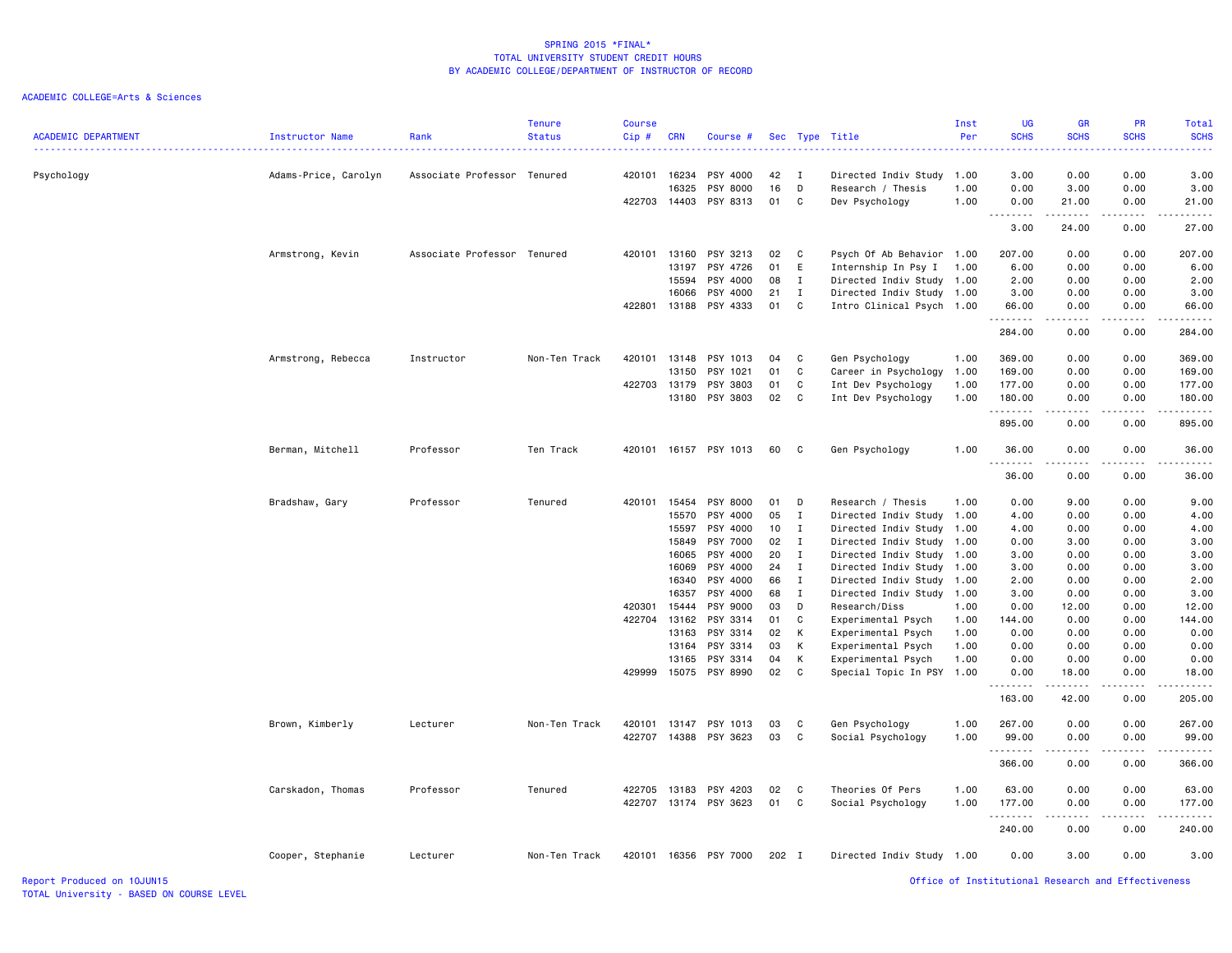# ACADEMIC COLLEGE=Arts & Sciences

| <b>ACADEMIC DEPARTMENT</b> | Instructor Name    | Rank                               | <b>Tenure</b><br><b>Status</b> | <b>Course</b><br>Cip# | <b>CRN</b>     | Course #                    |                |                   | Sec Type Title                                   | Inst<br>Per  | <b>UG</b><br><b>SCHS</b> | <b>GR</b><br><b>SCHS</b>                                                                                                          | <b>PR</b><br><b>SCHS</b> | <b>Total</b><br><b>SCHS</b><br>$\frac{1}{2} \left( \frac{1}{2} \right) \left( \frac{1}{2} \right) \left( \frac{1}{2} \right) \left( \frac{1}{2} \right)$ |
|----------------------------|--------------------|------------------------------------|--------------------------------|-----------------------|----------------|-----------------------------|----------------|-------------------|--------------------------------------------------|--------------|--------------------------|-----------------------------------------------------------------------------------------------------------------------------------|--------------------------|----------------------------------------------------------------------------------------------------------------------------------------------------------|
| Psychology                 | Cooper, Stephanie  | Lecturer                           | Non-Ten Track                  | 422705<br>440401      | 13613          | PSY 4203<br>13608 PSY 3073  | 201 C<br>201 C |                   | Theories Of Pers<br>Psy Interper Relat           | 1.00<br>1.00 | 57.00<br>39.00           | 0.00<br>0.00                                                                                                                      | 0.00<br>0.00             | 57.00<br>39.00                                                                                                                                           |
|                            |                    |                                    |                                |                       |                |                             |                |                   |                                                  |              | .<br>96.00               | $\frac{1}{2} \left( \frac{1}{2} \right) \left( \frac{1}{2} \right) \left( \frac{1}{2} \right) \left( \frac{1}{2} \right)$<br>3.00 | $-$ - $-$ -<br>0.00      | $\sim$ $\sim$ $\sim$ $\sim$<br>99.00                                                                                                                     |
|                            | Cranford, Edward   | Grad Research Assis Not Applicable |                                |                       |                | 422701 13177 PSY 3713       | 01             | C                 | Cognitive Psychology                             | 1.00         | 159.00                   | 0.00                                                                                                                              | 0.00                     | 159.00                                                                                                                                                   |
|                            |                    |                                    |                                |                       |                |                             |                |                   |                                                  |              | .<br>159.00              | $- - - - -$<br>0.00                                                                                                               | .<br>0.00                | 159.00                                                                                                                                                   |
|                            | Drumheller, Philip | Instructor                         | Non-Ten Track                  | 422803                | 13185          | PSY 4223                    | 01             | C                 | Drug Use And Abuse                               | 1.00         | 87.00                    | 0.00                                                                                                                              | 0.00                     | 87.00                                                                                                                                                    |
|                            |                    |                                    |                                |                       | 13186          | PSY 4223                    | 02             | C                 | Drug Use And Abuse                               | 1.00         | 81.00                    | 0.00                                                                                                                              | 0.00                     | 81.00                                                                                                                                                    |
|                            |                    |                                    |                                | 429999                | 13202          | PSY 6223                    | 02             | C                 | Drug Use And Abuse                               | 1.00         | 0.00                     | 3.00                                                                                                                              | 0.00                     | 3.00                                                                                                                                                     |
|                            |                    |                                    |                                | 440401                | 13151          | PSY 3073                    | 01             | C                 | Psy Interper Relat                               | 1.00         | 96.00                    | 0.00                                                                                                                              | 0.00                     | 96.00                                                                                                                                                    |
|                            |                    |                                    |                                |                       |                | 13152 PSY 3073              | 02             | C                 | Psy Interper Relat                               | 1.00         | 99.00<br>.               | 0.00<br>.                                                                                                                         | 0.00<br>.                | 99.00<br>.                                                                                                                                               |
|                            |                    |                                    |                                |                       |                |                             |                |                   |                                                  |              | 363.00                   | 3.00                                                                                                                              | 0.00                     | 366.00                                                                                                                                                   |
|                            | Eakin, Deborah     | Associate Professor Tenured        |                                | 420101                | 16228          | PSY 4000                    | 40             | $\mathbf{I}$      | Directed Indiv Study 1.00                        |              | 3.00                     | 0.00                                                                                                                              | 0.00                     | 3.00                                                                                                                                                     |
|                            |                    |                                    |                                |                       | 16231          | PSY 4000                    | 41             | $\mathbf{I}$      | Directed Indiv Study 1.00                        |              | 3.00                     | 0.00                                                                                                                              | 0.00                     | 3.00                                                                                                                                                     |
|                            |                    |                                    |                                |                       | 16236          | PSY 4000                    | 43             | $\mathbf{I}$      | Directed Indiv Study                             | 1.00         | 3.00                     | 0.00                                                                                                                              | 0.00                     | 3.00                                                                                                                                                     |
|                            |                    |                                    |                                |                       | 16247          | PSY 4000                    | 46             | $\mathbf{I}$      | Directed Indiv Study 1.00                        |              | 3.00                     | 0.00                                                                                                                              | 0.00                     | 3.00                                                                                                                                                     |
|                            |                    |                                    |                                |                       | 16248          | PSY 4000                    | 47             | $\bf{I}$          |                                                  |              | 3.00                     | 0.00                                                                                                                              | 0.00                     | 3.00                                                                                                                                                     |
|                            |                    |                                    |                                |                       | 16265          | PSY 4000                    | 50             | $\mathbf{I}$      | Directed Indiv Study 1.00                        |              | 3.00                     | 0.00                                                                                                                              | 0.00                     | 3.00                                                                                                                                                     |
|                            |                    |                                    |                                |                       |                |                             |                |                   | Directed Indiv Study 1.00                        |              |                          |                                                                                                                                   |                          |                                                                                                                                                          |
|                            |                    |                                    |                                |                       | 16280          | PSY 4000                    | 62             | $\mathbf{I}$      | Directed Indiv Study 1.00                        |              | 3.00                     | 0.00                                                                                                                              | 0.00                     | 3.00                                                                                                                                                     |
|                            |                    |                                    |                                |                       | 16281          | PSY 4000                    | 63             | $\mathbf{I}$      | Directed Indiv Study 1.00                        |              | 3.00                     | 0.00                                                                                                                              | 0.00                     | 3.00                                                                                                                                                     |
|                            |                    |                                    |                                |                       | 16341          | PSY 4000                    | 67             | $\mathbf{I}$      | Directed Indiv Study                             | 1.00         | 2.00                     | 0.00                                                                                                                              | 0.00                     | 2.00                                                                                                                                                     |
|                            |                    |                                    |                                |                       | 16419          | PSY 4000                    | 73             | $\mathbf{I}$      | Directed Indiv Study                             | 1.00         | 3.00                     | 0.00                                                                                                                              | 0.00                     | 3.00                                                                                                                                                     |
|                            |                    |                                    |                                | 420301                | 15446          | PSY 9000                    | 05             | D                 | Research/Diss                                    | 1.00         | 0.00                     | 36.00                                                                                                                             | 0.00                     | 36.00                                                                                                                                                    |
|                            |                    |                                    |                                | 429999                |                | 15074 PSY 8990              | 01             | C                 | Special Topic In PSY 1.00                        |              | 0.00<br>-----            | 18.00<br>.                                                                                                                        | 0.00<br>.                | 18.00<br>.                                                                                                                                               |
|                            |                    |                                    |                                |                       |                |                             |                |                   |                                                  |              | 29.00                    | 54.00                                                                                                                             | 0.00                     | 83.00                                                                                                                                                    |
|                            | Gier, Vicki        | Associate Professor Tenured        |                                | 420101                |                | 15612 PSY 7000              | $201$ I        |                   | Directed Indiv Study 1.00                        |              | 0.00                     | 3.00                                                                                                                              | 0.00                     | 3.00                                                                                                                                                     |
|                            |                    |                                    |                                |                       |                | 15613 PSY 4000              | 201 I          |                   | Directed Indiv Study 1.00                        |              | 3.00                     | 0.00                                                                                                                              | 0.00                     | 3.00                                                                                                                                                     |
|                            |                    |                                    |                                |                       |                |                             |                |                   |                                                  |              |                          | .                                                                                                                                 | .                        | $\cdots$                                                                                                                                                 |
|                            |                    |                                    |                                |                       |                |                             |                |                   |                                                  |              | 3.00                     | 3.00                                                                                                                              | 0.00                     | 6.00                                                                                                                                                     |
|                            | Giesen, James      | Research Professor                 | Not Applicable                 |                       |                | 422708 13220 PSY 8803       | 01             | C                 | Adv Quant I/O & Gen                              | 1.00         | 0.00<br>.                | 39.00<br>.                                                                                                                        | 0.00                     | 39.00<br>.                                                                                                                                               |
|                            |                    |                                    |                                |                       |                |                             |                |                   |                                                  |              | 0.00                     | 39.00                                                                                                                             | 0.00                     | 39.00                                                                                                                                                    |
|                            | Golding, Courtney  | Grad Teach Assist                  | Not Applicable                 |                       |                | 420101 13145 PSY 1013       | 01             | C                 | Gen Psychology                                   | 1.00         | 294.00<br>.              | 0.00<br>.                                                                                                                         | 0.00<br>$-$ - $-$ -      | 294.00<br>.                                                                                                                                              |
|                            |                    |                                    |                                |                       |                |                             |                |                   |                                                  |              | 294.00                   | 0.00                                                                                                                              | 0.00                     | 294.00                                                                                                                                                   |
|                            | Gresham, Courtney  | Non-Faculty                        | Not Applicable                 | 420101                | 13876          | PSY 3213                    | 501 C          |                   | Psych Of Ab Behavior 1.00                        |              | 114.00                   | 0.00                                                                                                                              | 0.00                     | 114.00                                                                                                                                                   |
|                            |                    |                                    |                                | 421801                | 13877          | PSY 3343                    | 501 C          |                   | Psych Of Learning                                | 1.00         | 87.00                    | 0.00                                                                                                                              | 0.00                     | 87.00                                                                                                                                                    |
|                            |                    |                                    |                                |                       |                |                             |                |                   |                                                  |              | 201.00                   | 0.00                                                                                                                              | 0.00                     | 201.00                                                                                                                                                   |
|                            |                    |                                    |                                |                       |                |                             |                |                   |                                                  |              |                          |                                                                                                                                   |                          |                                                                                                                                                          |
|                            | Hood, Kristina     | Assistant Professor Ten Track      |                                | 050201                | 15688          | AAS 4990                    | 03<br>05       | C                 | Special Topic in Af.                             | 1.00         | 24.00                    | 0.00                                                                                                                              | 0.00                     | 24.00                                                                                                                                                    |
|                            |                    |                                    |                                | 240101<br>420101      | 15813<br>14996 | <b>HON 4000</b><br>PSY 4000 | 01             | Ι<br>$\mathbf{I}$ | Directed Individual<br>Directed Indiv Study 1.00 | 1.00         | 3.00<br>2.00             | 0.00<br>0.00                                                                                                                      | 0.00<br>0.00             | 3.00<br>2.00                                                                                                                                             |

Report Produced on 10JUN15 Office of Institutional Research and Effectiveness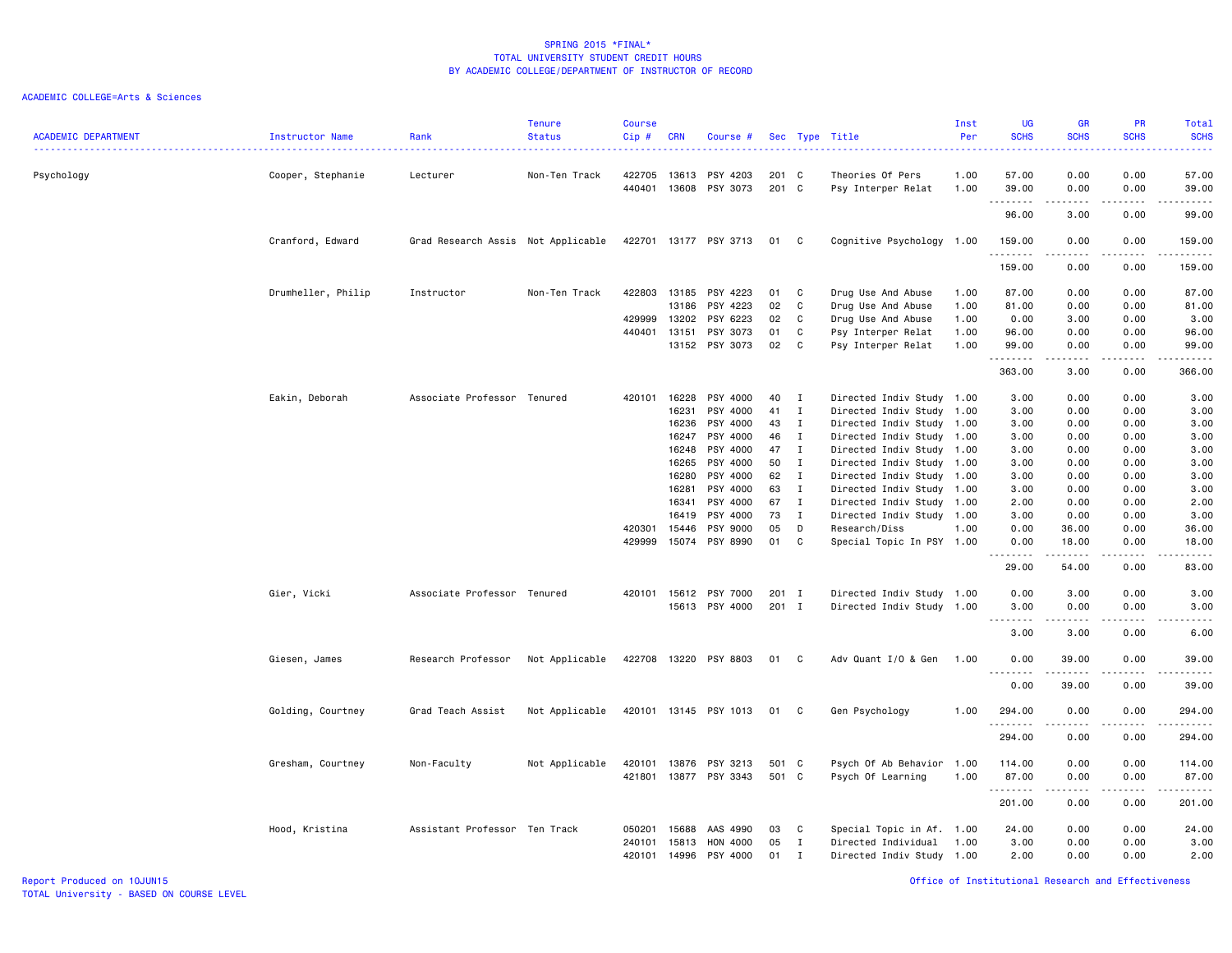| <b>ACADEMIC DEPARTMENT</b> | Instructor Name    | Rank                          | <b>Tenure</b><br><b>Status</b> | Course<br>Cip# | <b>CRN</b> | Course #              |                 |                | Sec Type Title            | Inst<br>Per | <b>UG</b><br><b>SCHS</b>                           | <b>GR</b><br><b>SCHS</b>                                                                                                                                      | PR<br><b>SCHS</b> | Total<br><b>SCHS</b>                                                                                                                                                                                                                                                                                                                         |
|----------------------------|--------------------|-------------------------------|--------------------------------|----------------|------------|-----------------------|-----------------|----------------|---------------------------|-------------|----------------------------------------------------|---------------------------------------------------------------------------------------------------------------------------------------------------------------|-------------------|----------------------------------------------------------------------------------------------------------------------------------------------------------------------------------------------------------------------------------------------------------------------------------------------------------------------------------------------|
| Psychology                 | Hood, Kristina     | Assistant Professor Ten Track |                                | 420101         | 15565      | PSY 4000              | 02              | $\blacksquare$ | Directed Indiv Study      | 1.00        | 2.00                                               | 0.00                                                                                                                                                          | 0.00              | 2.00                                                                                                                                                                                                                                                                                                                                         |
|                            |                    |                               |                                |                | 15567      | PSY 4000              | 03              | I              | Directed Indiv Study      | 1.00        | 3.00                                               | 0.00                                                                                                                                                          | 0.00              | 3.00                                                                                                                                                                                                                                                                                                                                         |
|                            |                    |                               |                                |                | 15568      | PSY 4000              | 04              | I              | Directed Indiv Study      | 1.00        | 3.00                                               | 0.00                                                                                                                                                          | 0.00              | 3.00                                                                                                                                                                                                                                                                                                                                         |
|                            |                    |                               |                                |                | 15571      | PSY 4000              | 06              | $\mathbf{I}$   | Directed Indiv Study      | 1.00        | 2.00                                               | 0.00                                                                                                                                                          | 0.00              | 2.00                                                                                                                                                                                                                                                                                                                                         |
|                            |                    |                               |                                |                | 15596      | PSY 4000              | 09              | I              | Directed Indiv Study      | 1.00        | 2.00                                               | 0.00                                                                                                                                                          | 0.00              | 2.00                                                                                                                                                                                                                                                                                                                                         |
|                            |                    |                               |                                |                | 15671      | PSY 8000              | 10 <sup>1</sup> | D              | Research / Thesis         | 1.00        | 0.00                                               | 6.00                                                                                                                                                          | 0.00              | 6.00                                                                                                                                                                                                                                                                                                                                         |
|                            |                    |                               |                                |                | 16063      | PSY 4000              | 18 I            |                | Directed Indiv Study      | 1.00        | 2.00                                               | 0.00                                                                                                                                                          | 0.00              | 2.00                                                                                                                                                                                                                                                                                                                                         |
|                            |                    |                               |                                |                | 16068      | PSY 4000              | 23              | $\mathbf{I}$   | Directed Indiv Study      | 1.00        | 3.00                                               | 0.00                                                                                                                                                          | 0.00              | 3.00                                                                                                                                                                                                                                                                                                                                         |
|                            |                    |                               |                                |                | 16191      | PSY 4000              | 26              | $\blacksquare$ | Directed Indiv Study      | 1.00        | 1.00                                               | 0.00                                                                                                                                                          | 0.00              | 1.00                                                                                                                                                                                                                                                                                                                                         |
|                            |                    |                               |                                | 420301         | 15447      | PSY 9000              | 06              | D              | Research/Diss             | 1.00        | 0.00                                               | 3.00                                                                                                                                                          | 0.00              | 3.00                                                                                                                                                                                                                                                                                                                                         |
|                            |                    |                               |                                | 429999         | 15488      | PSY 4990              | 01              | C              | Special Topic In PSY 1.00 |             | 45.00                                              | 0.00                                                                                                                                                          | 0.00              | 45.00                                                                                                                                                                                                                                                                                                                                        |
|                            |                    |                               |                                |                | 15941      | PSY 8990              | 03              | C              | Special Topic In PSY      | 1.00        | 0.00                                               | 24.00                                                                                                                                                         | 0.00              | 24.00                                                                                                                                                                                                                                                                                                                                        |
|                            |                    |                               |                                |                |            |                       |                 |                |                           |             | $- - - - -$<br>92.00                               | $\frac{1}{2} \left( \frac{1}{2} \right) \left( \frac{1}{2} \right) \left( \frac{1}{2} \right) \left( \frac{1}{2} \right) \left( \frac{1}{2} \right)$<br>33.00 | .<br>0.00         | $\frac{1}{2} \left( \frac{1}{2} \right) \left( \frac{1}{2} \right) \left( \frac{1}{2} \right) \left( \frac{1}{2} \right)$<br>125.00                                                                                                                                                                                                          |
|                            | Hubbard, Marlena   | Lecturer                      | Non-Ten Track                  | 422701         | 13198      | PSY 4733              | 01              | C.             | Memory                    | 1.00        | 48.00                                              | 0.00                                                                                                                                                          | 0.00              | 48.00                                                                                                                                                                                                                                                                                                                                        |
|                            |                    |                               |                                | 422803         | 13187      | PSY 4223              | 03              | C              | Drug Use And Abuse        | 1.00        | 147.00                                             | 0.00                                                                                                                                                          | 0.00              | 147.00                                                                                                                                                                                                                                                                                                                                       |
|                            |                    |                               |                                | 422809         |            | 13200 PSY 4983        | 01              | C              | Psychology Of Aging       | 1.00        | 138.00                                             | 0.00                                                                                                                                                          | 0.00              | 138.00                                                                                                                                                                                                                                                                                                                                       |
|                            |                    |                               |                                |                |            |                       |                 |                |                           |             | .<br>333.00                                        | -----<br>0.00                                                                                                                                                 | -----<br>0.00     | $\frac{1}{2} \left( \begin{array}{ccc} 1 & 0 & 0 & 0 & 0 \\ 0 & 0 & 0 & 0 & 0 \\ 0 & 0 & 0 & 0 & 0 \\ 0 & 0 & 0 & 0 & 0 \\ 0 & 0 & 0 & 0 & 0 \\ 0 & 0 & 0 & 0 & 0 \\ 0 & 0 & 0 & 0 & 0 \\ 0 & 0 & 0 & 0 & 0 \\ 0 & 0 & 0 & 0 & 0 \\ 0 & 0 & 0 & 0 & 0 \\ 0 & 0 & 0 & 0 & 0 \\ 0 & 0 & 0 & 0 & 0 \\ 0 & 0 & 0 & 0 & 0 \\ 0 & 0 & 0$<br>333.00 |
|                            | Jones, Lauren      | Grad Teach Assist             | Not Applicable                 |                |            | 420101 14385 PSY 1013 | 05 C            |                | Gen Psychology            | 1.00        | 192.00<br>.                                        | 0.00<br>.                                                                                                                                                     | 0.00<br>-----     | 192.00<br>$\begin{array}{cccccccccc} \bullet & \bullet & \bullet & \bullet & \bullet & \bullet & \bullet \end{array}$                                                                                                                                                                                                                        |
|                            |                    |                               |                                |                |            |                       |                 |                |                           |             | 192.00                                             | 0.00                                                                                                                                                          | 0.00              | 192.00                                                                                                                                                                                                                                                                                                                                       |
|                            | Keeley, Jared      | Assistant Professor Ten Track |                                | 420101         | 13214      | PSY 8464              | 01              | E              | Prof Practicum            | 1.00        | 0.00                                               | 28.00                                                                                                                                                         | 0.00              | 28.00                                                                                                                                                                                                                                                                                                                                        |
|                            |                    |                               |                                |                | 15672      | PSY 8000              | 11              | D              | Research / Thesis         | 1.00        | 0.00                                               | 7.00                                                                                                                                                          | 0.00              | 7.00                                                                                                                                                                                                                                                                                                                                         |
|                            |                    |                               |                                | 420301         |            | 15448 PSY 9000        | 07              | D              | Research/Diss             | 1.00        | 0.00                                               | 3.00                                                                                                                                                          | 0.00              | 3.00                                                                                                                                                                                                                                                                                                                                         |
|                            |                    |                               |                                |                |            |                       |                 |                |                           |             | .<br>0.00                                          | 38.00                                                                                                                                                         | 0.00              | $\sim 100$ and $\sim 100$<br>38.00                                                                                                                                                                                                                                                                                                           |
|                            | Kinman, Brittany   | Grad Teach Assist             | Not Applicable                 |                |            | 420101 14386 PSY 1013 | 06              | $\mathbf{C}$   | Gen Psychology            | 1.00        | 297.00<br>.                                        | 0.00<br>.                                                                                                                                                     | 0.00              | 297.00<br>$\frac{1}{2} \left( \frac{1}{2} \right) \left( \frac{1}{2} \right) \left( \frac{1}{2} \right) \left( \frac{1}{2} \right) \left( \frac{1}{2} \right)$                                                                                                                                                                               |
|                            |                    |                               |                                |                |            |                       |                 |                |                           |             | 297.00                                             | 0.00                                                                                                                                                          | 0.00              | 297.00                                                                                                                                                                                                                                                                                                                                       |
|                            | Klein, Stephen     | Professor                     | Tenured                        | 302501         | 14389      | PSY 4813              | H01 C           |                | Positive Psychology       | 1.00        | 45.00                                              | 0.00                                                                                                                                                          | 0.00              | 45.00                                                                                                                                                                                                                                                                                                                                        |
|                            |                    |                               |                                | 420101         | 13204      | PSY 6403              | 01              | $\mathbf{C}$   | Biological Psycholog      | 1.00        | 0.00                                               | 6.00                                                                                                                                                          | 0.00              | 6.00                                                                                                                                                                                                                                                                                                                                         |
|                            |                    |                               |                                | 421801         | 13166      | PSY 3343              | 01              | C              | Psych Of Learning         | 1.00        | 111.00                                             | 0.00                                                                                                                                                          | 0.00              | 111.00                                                                                                                                                                                                                                                                                                                                       |
|                            |                    |                               |                                | 422706         | 13191      | PSY 4403              | 01              | C              | Biological Psycholog      | 1.00        | 66.00<br><u>.</u>                                  | 0.00<br>$\sim$ $\sim$ $\sim$ $\sim$                                                                                                                           | 0.00              | 66.00                                                                                                                                                                                                                                                                                                                                        |
|                            |                    |                               |                                |                |            |                       |                 |                |                           |             | 222.00                                             | 6.00                                                                                                                                                          | 0.00              | 228.00                                                                                                                                                                                                                                                                                                                                       |
|                            | Marlow, Alisha     | Lecturer                      | Non-Ten Track                  | 421801         |            | 14779 PSY 3343        | 201 C           |                | Psych Of Learning         | 1.00        | 30.00<br>.                                         | 0.00<br>د د د د                                                                                                                                               | 0.00              | 30.00                                                                                                                                                                                                                                                                                                                                        |
|                            |                    |                               |                                |                |            |                       |                 |                |                           |             | 30.00                                              | 0.00                                                                                                                                                          | 0.00              | 30.00                                                                                                                                                                                                                                                                                                                                        |
|                            | McKinney, Clifford | Assistant Professor Ten Track |                                | 420101         | 13213      | PSY 8454              | 01              | E              | Prof Practicum            | 1.00        | 0.00                                               | 8.00                                                                                                                                                          | 0.00              | 8.00                                                                                                                                                                                                                                                                                                                                         |
|                            |                    |                               |                                | 420301         | 15449      | PSY 9000              | 08              | D              | Research/Diss             | 1.00        | 0.00                                               | 6.00                                                                                                                                                          | 0.00              | 6.00                                                                                                                                                                                                                                                                                                                                         |
|                            |                    |                               |                                | 422805         | 14408      | PSY 8354              | 01              | C              | Intelligence Testing      | 1.00        | 0.00<br>.                                          | 20.00<br>.                                                                                                                                                    | 0.00<br>.         | 20.00<br>.                                                                                                                                                                                                                                                                                                                                   |
|                            |                    |                               |                                |                |            |                       |                 |                |                           |             | 0.00                                               | 34.00                                                                                                                                                         | 0.00              | 34.00                                                                                                                                                                                                                                                                                                                                        |
|                            | McMillen, David    | Research Professor            | Not Applicable                 | 420101         | 16058      | PSY 4000              | 15              | $\mathbf{I}$   | Directed Indiv Study 1.00 |             | 1.00                                               | 0.00                                                                                                                                                          | 0.00              | 1.00                                                                                                                                                                                                                                                                                                                                         |
| Report Produced on 10JUN15 |                    |                               |                                |                |            |                       |                 |                |                           |             | Office of Institutional Research and Effectiveness |                                                                                                                                                               |                   |                                                                                                                                                                                                                                                                                                                                              |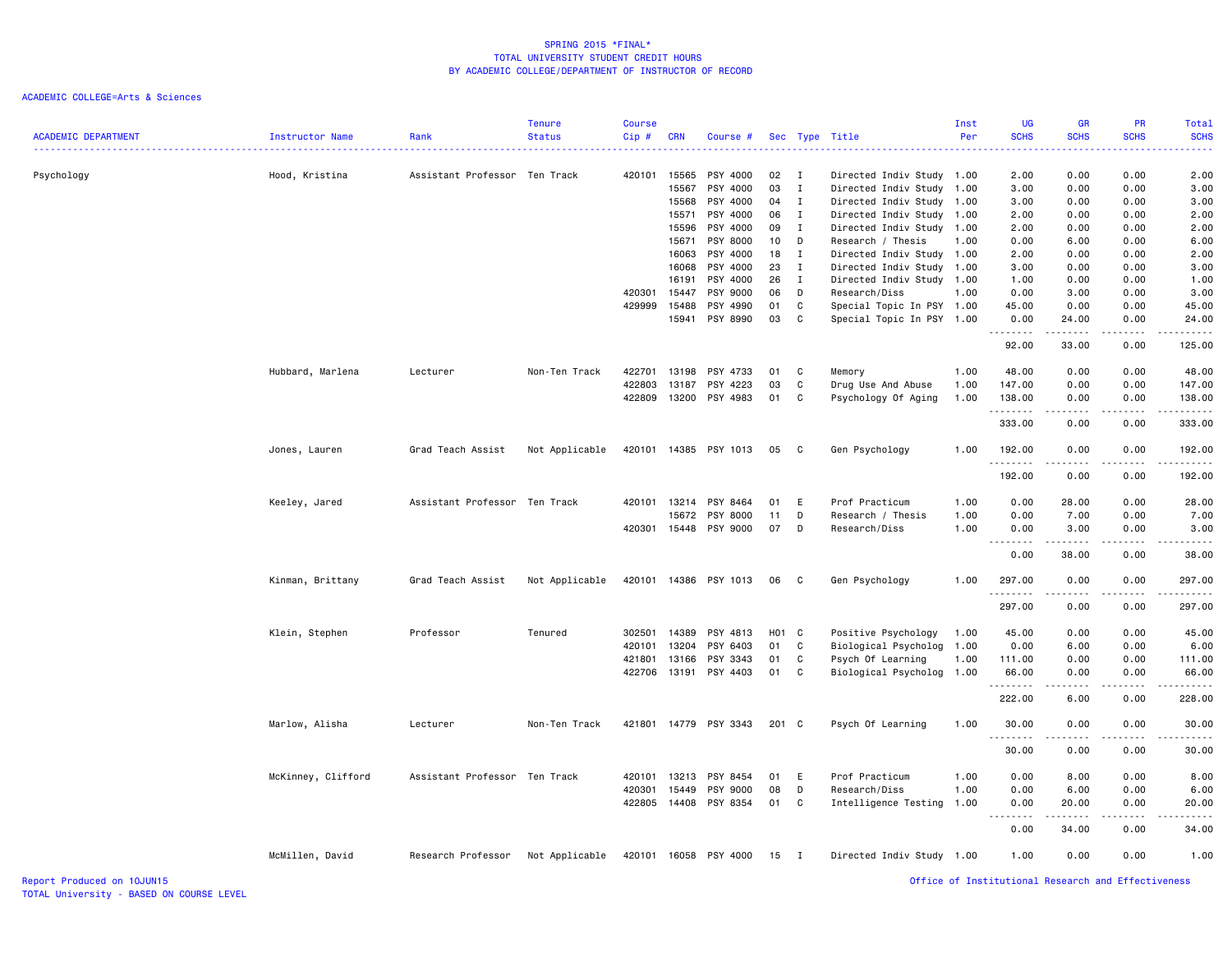| <b>ACADEMIC DEPARTMENT</b> | Instructor Name    | Rank                          | <b>Tenure</b><br><b>Status</b> | <b>Course</b><br>Cip# | <b>CRN</b> | Course #              |    |              | Sec Type Title            | Inst<br>Per | <b>UG</b><br><b>SCHS</b><br>$\sim$ $\sim$ $\sim$ $\sim$ $\sim$ | <b>GR</b><br><b>SCHS</b>                                                                                                                             | PR<br><b>SCHS</b>            | Total<br><b>SCHS</b><br>2222.                                                                                                                                                                                                                                                                                                                                                                                                                                                                    |
|----------------------------|--------------------|-------------------------------|--------------------------------|-----------------------|------------|-----------------------|----|--------------|---------------------------|-------------|----------------------------------------------------------------|------------------------------------------------------------------------------------------------------------------------------------------------------|------------------------------|--------------------------------------------------------------------------------------------------------------------------------------------------------------------------------------------------------------------------------------------------------------------------------------------------------------------------------------------------------------------------------------------------------------------------------------------------------------------------------------------------|
| Psychology                 | McMillen, David    | Research Professor            | Not Applicable                 | 420101                | 16060      | PSY 4000              | 16 | I            | Directed Indiv Study 1.00 |             | 2.00                                                           | 0.00                                                                                                                                                 | 0.00                         | 2.00                                                                                                                                                                                                                                                                                                                                                                                                                                                                                             |
|                            |                    |                               |                                |                       | 16200      | PSY 4000              | 27 | $\mathbf{I}$ | Directed Indiv Study 1.00 |             | 1.00                                                           | 0.00                                                                                                                                                 | 0.00                         | 1.00                                                                                                                                                                                                                                                                                                                                                                                                                                                                                             |
|                            |                    |                               |                                |                       | 16201      | PSY 4000              | 28 | $\mathbf{I}$ | Directed Indiv Study 1.00 |             | 1.00                                                           | 0.00                                                                                                                                                 | 0.00                         | 1.00                                                                                                                                                                                                                                                                                                                                                                                                                                                                                             |
|                            |                    |                               |                                |                       | 16202      | PSY 4000              | 29 | I            | Directed Indiv Study 1.00 |             | 2.00                                                           | 0.00                                                                                                                                                 | 0.00                         | 2.00                                                                                                                                                                                                                                                                                                                                                                                                                                                                                             |
|                            |                    |                               |                                |                       | 16203      | PSY 4000              | 30 | $\mathbf{I}$ | Directed Indiv Study 1.00 |             | 2.00                                                           | 0.00                                                                                                                                                 | 0.00                         | 2.00                                                                                                                                                                                                                                                                                                                                                                                                                                                                                             |
|                            |                    |                               |                                |                       | 16204      | PSY 4000              | 31 | $\mathbf{I}$ | Directed Indiv Study 1.00 |             | 2.00                                                           | 0.00                                                                                                                                                 | 0.00                         | 2.00                                                                                                                                                                                                                                                                                                                                                                                                                                                                                             |
|                            |                    |                               |                                |                       | 16205      | PSY 4000              | 32 | I            | Directed Indiv Study 1.00 |             | 3.00                                                           | 0.00                                                                                                                                                 | 0.00                         | 3.00                                                                                                                                                                                                                                                                                                                                                                                                                                                                                             |
|                            |                    |                               |                                |                       | 16206      | PSY 4000              | 33 | $\mathbf{I}$ | Directed Indiv Study 1.00 |             | 1.00                                                           | 0.00                                                                                                                                                 | 0.00                         | 1.00                                                                                                                                                                                                                                                                                                                                                                                                                                                                                             |
|                            |                    |                               |                                |                       | 16208      | PSY 4000              | 35 | $\mathbf{I}$ | Directed Indiv Study 1.00 |             | 1.00                                                           | 0.00                                                                                                                                                 | 0.00                         | 1.00                                                                                                                                                                                                                                                                                                                                                                                                                                                                                             |
|                            |                    |                               |                                |                       | 16209      | PSY 4000              | 36 | $\mathbf{I}$ | Directed Indiv Study 1.00 |             | 2.00                                                           | 0.00                                                                                                                                                 | 0.00                         | 2.00                                                                                                                                                                                                                                                                                                                                                                                                                                                                                             |
|                            |                    |                               |                                |                       | 16210      | PSY 4000              | 37 | $\mathbf{I}$ | Directed Indiv Study 1.00 |             | 2.00                                                           | 0.00                                                                                                                                                 | 0.00                         | 2.00                                                                                                                                                                                                                                                                                                                                                                                                                                                                                             |
|                            |                    |                               |                                |                       | 16211      | PSY 4000              | 38 | $\mathbf{I}$ | Directed Indiv Study 1.00 |             | 3.00<br>$\cdots \cdots$                                        | 0.00<br>$\sim$ $\sim$ $\sim$ $\sim$                                                                                                                  | 0.00<br>$\sim$ $\sim$ $\sim$ | 3.00<br>.                                                                                                                                                                                                                                                                                                                                                                                                                                                                                        |
|                            |                    |                               |                                |                       |            |                       |    |              |                           |             | 23.00                                                          | 0.00                                                                                                                                                 | 0.00                         | 23.00                                                                                                                                                                                                                                                                                                                                                                                                                                                                                            |
|                            | McMillen, Robert   | Associate Professor Tenured   |                                |                       |            | 422810 13173 PSY 3503 | 01 | C.           | Health Psychology         | 1.00        | 201.00<br>.                                                    | 0.00                                                                                                                                                 | 0.00                         | 201.00<br>$\begin{array}{cccccccccccccc} \multicolumn{2}{c}{} & \multicolumn{2}{c}{} & \multicolumn{2}{c}{} & \multicolumn{2}{c}{} & \multicolumn{2}{c}{} & \multicolumn{2}{c}{} & \multicolumn{2}{c}{} & \multicolumn{2}{c}{} & \multicolumn{2}{c}{} & \multicolumn{2}{c}{} & \multicolumn{2}{c}{} & \multicolumn{2}{c}{} & \multicolumn{2}{c}{} & \multicolumn{2}{c}{} & \multicolumn{2}{c}{} & \multicolumn{2}{c}{} & \multicolumn{2}{c}{} & \multicolumn{2}{c}{} & \multicolumn{2}{c}{} & \$ |
|                            |                    |                               |                                |                       |            |                       |    |              |                           |             | 201.00                                                         | 0.00                                                                                                                                                 | 0.00                         | 201.00                                                                                                                                                                                                                                                                                                                                                                                                                                                                                           |
|                            | Mitchell, Sheridan | Lecturer                      | Non-Ten Track                  | 422706                | 13192      | PSY 4403              | 02 | C.           | Biological Psycholog      | 1.00        | 81.00                                                          | 0.00                                                                                                                                                 | 0.00                         | 81.00                                                                                                                                                                                                                                                                                                                                                                                                                                                                                            |
|                            |                    |                               |                                | 422707                | 13158      | PSY 3203              | 01 | C            | Gender Differences        | 1.00        | 129.00                                                         | 0.00                                                                                                                                                 | 0.00                         | 129.00                                                                                                                                                                                                                                                                                                                                                                                                                                                                                           |
|                            |                    |                               |                                |                       |            | 13169 PSY 3363        | 01 | C            | Behav Modification        | 1.00        | 123.00                                                         | 0.00                                                                                                                                                 | 0.00                         | 123.00                                                                                                                                                                                                                                                                                                                                                                                                                                                                                           |
|                            |                    |                               |                                |                       |            |                       |    |              |                           |             | .                                                              | $\frac{1}{2} \left( \frac{1}{2} \right) \left( \frac{1}{2} \right) \left( \frac{1}{2} \right) \left( \frac{1}{2} \right) \left( \frac{1}{2} \right)$ | $\sim$ $\sim$ $\sim$         | بالمحامين                                                                                                                                                                                                                                                                                                                                                                                                                                                                                        |
|                            |                    |                               |                                |                       |            |                       |    |              |                           |             | 333.00                                                         | 0.00                                                                                                                                                 | 0.00                         | 333.00                                                                                                                                                                                                                                                                                                                                                                                                                                                                                           |
|                            | Moss, Robert       | Associate Professor Tenured   |                                | 420101                | 14394      | PSY 4713              | 01 | C            | Language & Thought        | 1.00        | 15.00                                                          | 0.00                                                                                                                                                 | 0.00                         | 15.00                                                                                                                                                                                                                                                                                                                                                                                                                                                                                            |
|                            |                    |                               |                                |                       | 14397      | PSY 6713              | 01 | $\mathbb C$  | Language & Thought        | 1.00        | 0.00                                                           | 15.00                                                                                                                                                | 0.00                         | 15.00                                                                                                                                                                                                                                                                                                                                                                                                                                                                                            |
|                            |                    |                               |                                |                       | 15803      | PSY 7000              | 01 | I            | Directed Indiv Study 1.00 |             | 0.00                                                           | 3.00                                                                                                                                                 | 0.00                         | 3.00                                                                                                                                                                                                                                                                                                                                                                                                                                                                                             |
|                            |                    |                               |                                |                       | 15848      | PSY 4000              | 12 | I            | Directed Indiv Study 1.00 |             | 3.00                                                           | 0.00                                                                                                                                                 | 0.00                         | 3.00                                                                                                                                                                                                                                                                                                                                                                                                                                                                                             |
|                            |                    |                               |                                |                       | 15850      | PSY 4000              | 13 | $\mathbf{I}$ | Directed Indiv Study      | 1.00        | 3.00                                                           | 0.00                                                                                                                                                 | 0.00                         | 3.00                                                                                                                                                                                                                                                                                                                                                                                                                                                                                             |
|                            |                    |                               |                                |                       | 16061      | PSY 4000              | 17 | $\mathbf{I}$ | Directed Indiv Study 1.00 |             | 3.00                                                           | 0.00                                                                                                                                                 | 0.00                         | 3.00                                                                                                                                                                                                                                                                                                                                                                                                                                                                                             |
|                            |                    |                               |                                |                       | 16092      | PSY 4000              | 25 | I            | Directed Indiv Study      | 1.00        | 3.00                                                           | 0.00                                                                                                                                                 | 0.00                         | 3.00                                                                                                                                                                                                                                                                                                                                                                                                                                                                                             |
|                            |                    |                               |                                | 420301                | 15451      | PSY 9000              | 10 | D            | Research/Diss             | 1.00        | 0.00                                                           | 33.00                                                                                                                                                | 0.00                         | 33.00                                                                                                                                                                                                                                                                                                                                                                                                                                                                                            |
|                            |                    |                               |                                | 422701                | 13219      | PSY 8731              | 01 | C            | Appl Cognitive Resea 1.00 |             | 0.00<br><u>.</u>                                               | 11.00<br>.                                                                                                                                           | 0.00<br>.                    | 11.00<br>.                                                                                                                                                                                                                                                                                                                                                                                                                                                                                       |
|                            |                    |                               |                                |                       |            |                       |    |              |                           |             | 27.00                                                          | 62.00                                                                                                                                                | 0.00                         | 89.00                                                                                                                                                                                                                                                                                                                                                                                                                                                                                            |
|                            | Nadorff, Danielle  | Instructor                    | Non-Ten Track                  | 421801                | 13167      | PSY 3343              | 02 | C            | Psych Of Learning         | 1.00        | 123.00                                                         | 0.00                                                                                                                                                 | 0.00                         | 123.00                                                                                                                                                                                                                                                                                                                                                                                                                                                                                           |
|                            |                    |                               |                                | 422703                |            | 13181 PSY 3803        | 03 | C            | Int Dev Psychology        | 1.00        | 126.00                                                         | 0.00                                                                                                                                                 | 0.00                         | 126.00<br>.                                                                                                                                                                                                                                                                                                                                                                                                                                                                                      |
|                            |                    |                               |                                |                       |            |                       |    |              |                           |             | .<br>249.00                                                    | 0.00                                                                                                                                                 | $- - - -$<br>0.00            | 249.00                                                                                                                                                                                                                                                                                                                                                                                                                                                                                           |
|                            | Nadorff, Michael   | Assistant Professor Ten Track |                                | 420101                | 16377      | PSY 4000              | 69 | Ι.           | Directed Indiv Study 1.00 |             | 2.00                                                           | 0.00                                                                                                                                                 | 0.00                         | 2.00                                                                                                                                                                                                                                                                                                                                                                                                                                                                                             |
|                            |                    |                               |                                |                       | 16383      | PSY 4000              | 70 | $\mathbf{I}$ | Directed Indiv Study      | 1.00        | 1.00                                                           | 0.00                                                                                                                                                 | 0.00                         | 1.00                                                                                                                                                                                                                                                                                                                                                                                                                                                                                             |
|                            |                    |                               |                                |                       | 16384      | PSY 4000              | 71 | $\mathbf{I}$ | Directed Indiv Study      | 1.00        | 1.00                                                           | 0.00                                                                                                                                                 | 0.00                         | 1.00                                                                                                                                                                                                                                                                                                                                                                                                                                                                                             |
|                            |                    |                               |                                | 420301                | 15452      | PSY 9000              | 11 | D            | Research/Diss             | 1.00        | 0.00                                                           | 1.00                                                                                                                                                 | 0.00                         | 1.00                                                                                                                                                                                                                                                                                                                                                                                                                                                                                             |
|                            |                    |                               |                                | 422709                |            | 13217 PSY 8573        | 01 | C            | Psychopharmacology        | 1.00        | 0.00<br>.                                                      | 15.00<br>.                                                                                                                                           | 0.00<br>.                    | 15.00<br>.                                                                                                                                                                                                                                                                                                                                                                                                                                                                                       |
|                            |                    |                               |                                |                       |            |                       |    |              |                           |             | 4.00                                                           | 16.00                                                                                                                                                | 0.00                         | 20.00                                                                                                                                                                                                                                                                                                                                                                                                                                                                                            |
|                            | Oliveros, Arazais  | Assistant Professor Ten Track |                                | 420101                | 13216      | PSY 8533              | 01 | C            | Clinic Pract In Psy       | 1.00        | 0.00                                                           | 15.00                                                                                                                                                | 0.00                         | 15.00                                                                                                                                                                                                                                                                                                                                                                                                                                                                                            |
|                            |                    |                               |                                |                       | 16249      | PSY 4000              | 48 | Ι.           | Directed Indiv Study 1.00 |             | 2.00                                                           | 0.00                                                                                                                                                 | 0.00                         | 2.00                                                                                                                                                                                                                                                                                                                                                                                                                                                                                             |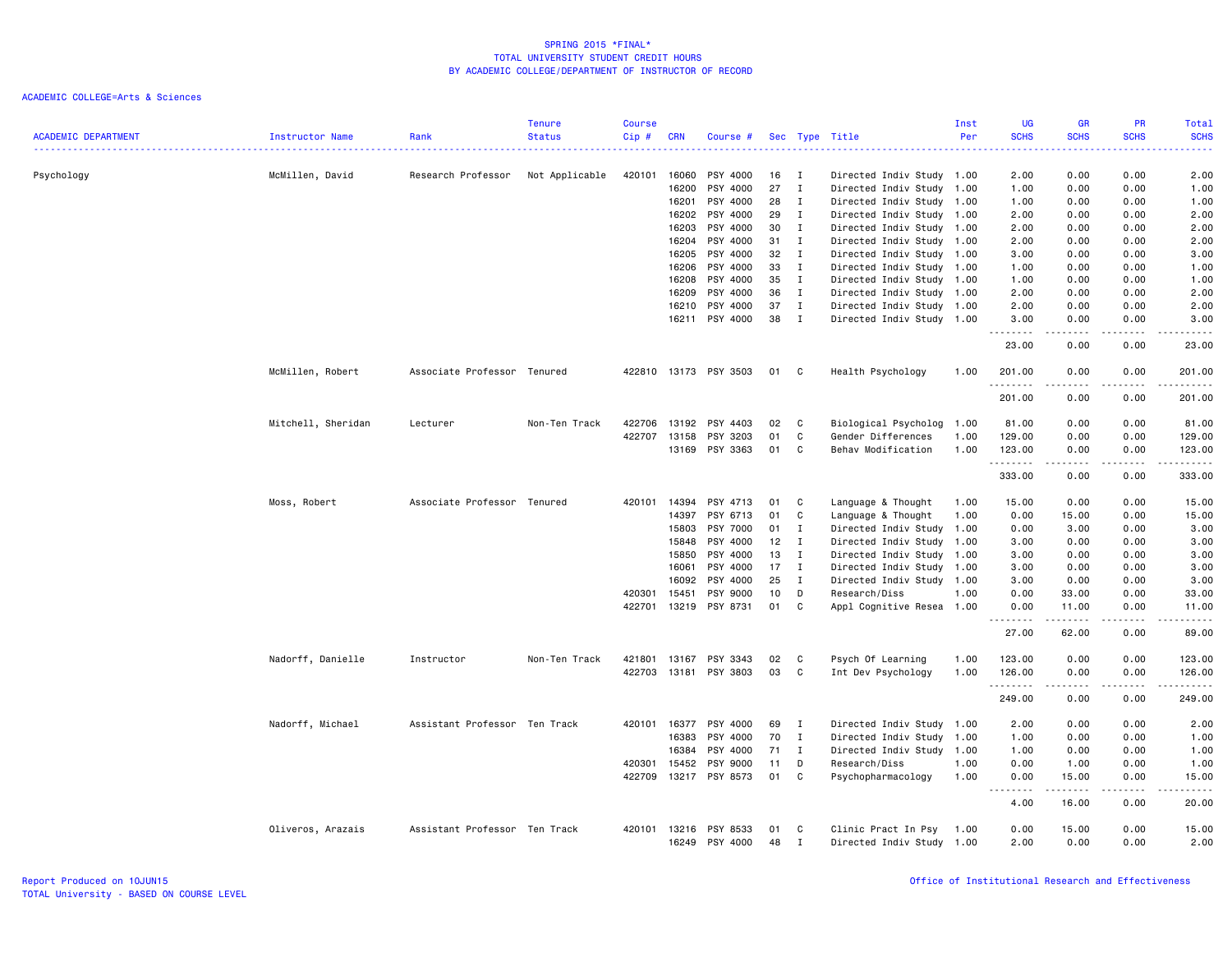| <b>ACADEMIC DEPARTMENT</b> | Instructor Name    | Rank                          | <b>Tenure</b><br><b>Status</b> | <b>Course</b><br>Cip# | <b>CRN</b>   | Course #              |         |              | Sec Type Title            | Inst<br>Per | <b>UG</b><br><b>SCHS</b><br><u>.</u> | GR<br><b>SCHS</b>    | PR<br><b>SCHS</b>                                                                                                                                            | Total<br><b>SCHS</b><br>. |
|----------------------------|--------------------|-------------------------------|--------------------------------|-----------------------|--------------|-----------------------|---------|--------------|---------------------------|-------------|--------------------------------------|----------------------|--------------------------------------------------------------------------------------------------------------------------------------------------------------|---------------------------|
|                            |                    |                               |                                |                       |              |                       |         |              |                           |             | .                                    |                      | ----                                                                                                                                                         |                           |
|                            |                    |                               |                                |                       |              |                       |         |              |                           |             | 2.00                                 | 15.00                | 0.00                                                                                                                                                         | 17.00                     |
| Psychology                 | Pollard, Mary      | Grad Teach Assist             | Not Applicable                 |                       |              | 420101 14387 PSY 1013 | 07      | C            | Gen Psychology            | 1.00        | 300.00<br>.                          | 0.00<br>-----        | 0.00<br>$\frac{1}{2} \left( \frac{1}{2} \right) \left( \frac{1}{2} \right) \left( \frac{1}{2} \right) \left( \frac{1}{2} \right) \left( \frac{1}{2} \right)$ | 300.00<br>.               |
|                            |                    |                               |                                |                       |              |                       |         |              |                           |             | 300.00                               | 0.00                 | 0.00                                                                                                                                                         | 300.00                    |
|                            | Shumate, James     | Lecturer                      | Non-Ten Track                  |                       | 420101 13616 | PSY 4726              | 201 E   |              | Internship In Psy I       | 1.00        | 12.00                                | 0.00                 | 0.00                                                                                                                                                         | 12.00                     |
|                            |                    |                               |                                |                       | 14081        | PSY 3023              | $201$ C |              | Applied Psychology        | 1.00        | 24.00                                | 0.00                 | 0.00                                                                                                                                                         | 24.00                     |
|                            |                    |                               |                                | 421601                | 14088        | PSY 6353              | 201 C   |              | Psychology and the 1 1.00 |             | 0.00                                 | 6.00                 | 0.00                                                                                                                                                         | 6.00                      |
|                            |                    |                               |                                | 422707                | 14087        | PSY 4353              | 201 C   |              | Psychology and the L 1.00 |             | 48.00                                | 0.00                 | 0.00                                                                                                                                                         | 48.00                     |
|                            |                    |                               |                                | 422801                | 13488        | COE 8633              | 201 C   |              | Psychosocial Rehab        | 1.00        | 0.00<br>.                            | 33.00<br>.           | 0.00<br>.                                                                                                                                                    | 33.00<br>.                |
|                            |                    |                               |                                |                       |              |                       |         |              |                           |             | 84.00                                | 39.00                | 0.00                                                                                                                                                         | 123.00                    |
|                            | Sinclair, Hillary  | Associate Professor Tenured   |                                | 420101                | 15834        | PSY 4000              | 11      | $\mathbf{I}$ | Directed Indiv Study 1.00 |             | 3.00                                 | 0.00                 | 0.00                                                                                                                                                         | 3.00                      |
|                            |                    |                               |                                |                       | 16064        | PSY 4000              | 19      | Ι.           | Directed Indiv Study 1.00 |             | 3.00                                 | 0.00                 | 0.00                                                                                                                                                         | 3.00                      |
|                            |                    |                               |                                | 422707 13190          |              | PSY 4353              | 01      | C            | Psychology and the L 1.00 |             | 60.00                                | 0.00                 | 0.00                                                                                                                                                         | 60.00                     |
|                            |                    |                               |                                |                       | 14409        | PSY 8613              | 01      | C            | Adv Social Psyc           | 1.00        | 0.00<br>.                            | 24.00<br>$- - - - -$ | 0.00<br>.                                                                                                                                                    | 24.00<br>.                |
|                            |                    |                               |                                |                       |              |                       |         |              |                           |             | 66.00                                | 24.00                | 0.00                                                                                                                                                         | 90.00                     |
|                            | Valentine, Michael | Instructor                    | Non-Ten Track                  | 420101                | 13171        | PSY 3413              | 01      | C            | Human Sexual Behavio 1.00 |             | 222.00                               | 0.00                 | 0.00                                                                                                                                                         | 222.00                    |
|                            |                    |                               |                                |                       | 13172        | PSY 3413              | 02      | C            | Human Sexual Behavio 1.00 |             | 240.00                               | 0.00                 | 0.00                                                                                                                                                         | 240.00                    |
|                            |                    |                               |                                | 422707                | 13168        | PSY 3353              | 01      | C            | Motivation                | 1.00        | 240.00                               | 0.00                 | 0.00                                                                                                                                                         | 240.00                    |
|                            |                    |                               |                                |                       | 13175        | PSY 3623              | 02      | C            | Social Psychology         | 1.00        | 210.00                               | 0.00                 | 0.00                                                                                                                                                         | 210.00                    |
|                            |                    |                               |                                |                       |              | 13878 PSY 3353        | 501 C   |              | Motivation                | 1.00        | 114.00<br>.                          | 0.00<br>-----        | 0.00<br>.                                                                                                                                                    | 114.00<br>.               |
|                            |                    |                               |                                |                       |              |                       |         |              |                           |             | 1026.00                              | 0.00                 | 0.00                                                                                                                                                         | 1026.00                   |
|                            | Webb, Christopher  | Grad Teach Assist             | Not Applicable                 |                       |              | 420101 13146 PSY 1013 | 02 C    |              | Gen Psychology            | 1.00        | 291.00<br>.                          | 0.00<br>.            | 0.00<br>.                                                                                                                                                    | 291.00<br>.               |
|                            |                    |                               |                                |                       |              |                       |         |              |                           |             | 291.00                               | 0.00                 | 0.00                                                                                                                                                         | 291.00                    |
|                            | Wilson, Rodney     | Assistant Professor Ten Track |                                | 420101                | 13607        | PSY 1021              | 201 C   |              | Career in Psychology 1.00 |             | 22.00                                | 0.00                 | 0.00                                                                                                                                                         | 22.00                     |
|                            |                    |                               |                                |                       | 13609        | PSY 3213              | 201 C   |              | Psych Of Ab Behavior 1.00 |             | 51.00                                | 0.00                 | 0.00                                                                                                                                                         | 51.00                     |
|                            |                    |                               |                                |                       | 13618        | PSY 6403              | 201 C   |              | Biological Psycholog 1.00 |             | 0.00                                 | 6.00                 | 0.00                                                                                                                                                         | 6.00                      |
|                            |                    |                               |                                | 422704                | 13610        | PSY 3314              | 201 B   |              | Experimental Psych        | 1.00        | 56.00                                | 0.00                 | 0.00                                                                                                                                                         | 56.00                     |
|                            |                    |                               |                                | 422706                | 13614        | PSY 4403              | 201 C   |              | Biological Psycholog 1.00 |             | 60.00                                | 0.00                 | 0.00                                                                                                                                                         | 60.00                     |
|                            |                    |                               |                                | 429999                | 14077        | PSY 4990              | 201 C   |              | Special Topic In PSY 1.00 |             | 39.00                                | 0.00                 | 0.00                                                                                                                                                         | 39.00                     |
|                            |                    |                               |                                |                       |              | 14078 PSY 6990        | 201 C   |              | Special Topic In PSY 1.00 |             | 0.00<br>.                            | 6.00<br>.            | 0.00<br>.                                                                                                                                                    | 6.00<br>.                 |
|                            |                    |                               |                                |                       |              |                       |         |              |                           |             | 228.00                               | 12.00                | 0.00                                                                                                                                                         | 240.00                    |
|                            | Winer, Eric        | Assistant Professor Ten Track |                                | 420101                | 15572        | PSY 4000              | 07      | $\mathbf{I}$ | Directed Indiv Study 1.00 |             | 3.00                                 | 0.00                 | 0.00                                                                                                                                                         | 3.00                      |
|                            |                    |                               |                                |                       | 15677        | PSY 8000              | 15      | D            | Research / Thesis         | 1.00        | 0.00                                 | 10.00                | 0.00                                                                                                                                                         | 10.00                     |
|                            |                    |                               |                                |                       | 15851        | PSY 4000              | 14      | Ι.           | Directed Indiv Study 1.00 |             | 1.00                                 | 0.00                 | 0.00                                                                                                                                                         | 1.00                      |
|                            |                    |                               |                                |                       | 16221        | PSY 4000              | 39      | $\mathbf{I}$ | Directed Indiv Study 1.00 |             | 3.00                                 | 0.00                 | 0.00                                                                                                                                                         | 3.00                      |
|                            |                    |                               |                                |                       | 16240        | PSY 4000              | 44      | I            | Directed Indiv Study 1.00 |             | 3.00                                 | 0.00                 | 0.00                                                                                                                                                         | 3.00                      |
|                            |                    |                               |                                |                       | 16246        | PSY 4000              | 45      | $\bf{I}$     | Directed Indiv Study 1.00 |             | 3.00                                 | 0.00                 | 0.00                                                                                                                                                         | 3.00                      |
|                            |                    |                               |                                |                       | 16264        | PSY 4000              | 49      | $\mathbf{I}$ | Directed Indiv Study 1.00 |             | 3.00                                 | 0.00                 | 0.00                                                                                                                                                         | 3.00                      |
|                            |                    |                               |                                |                       | 16339        | PSY 4000              | 65      | I            | Directed Indiv Study 1.00 |             | 3.00                                 | 0.00                 | 0.00                                                                                                                                                         | 3.00                      |
|                            |                    |                               |                                |                       | 16416        | PSY 4000              | 72      | $\mathbf{I}$ | Directed Indiv Study 1.00 |             | 3.00                                 | 0.00                 | 0.00                                                                                                                                                         | 3.00                      |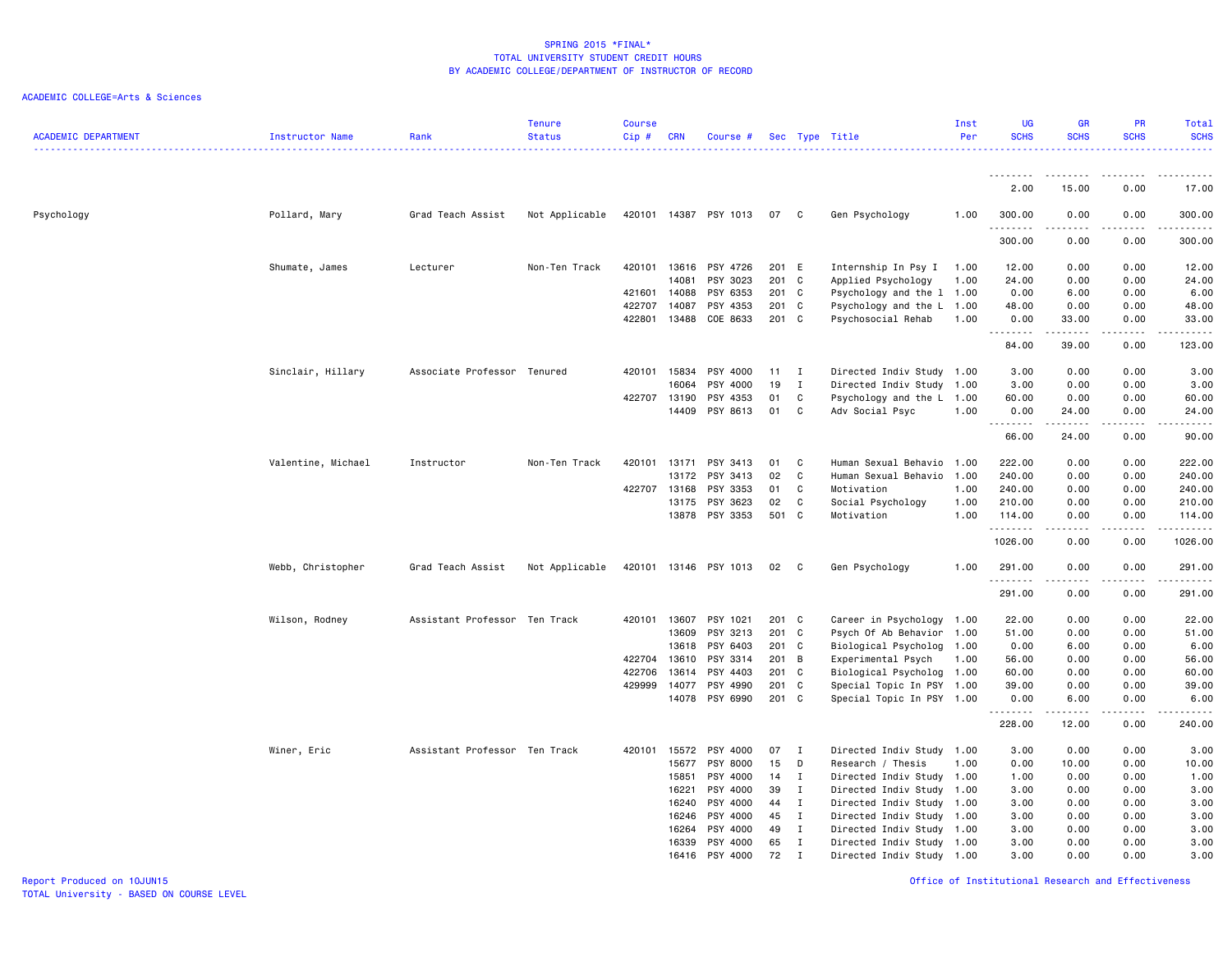| <b>ACADEMIC DEPARTMENT</b>                    | Instructor Name | Rank                          | Tenure<br><b>Status</b> | Course<br>Cip# | <b>CRN</b> | Course # Sec Type Title |      |                      | Inst<br>Per | <b>SCHS</b>           | <b>GR</b><br><b>SCHS</b> | <b>PR</b><br><b>SCHS</b> | <b>Total</b><br><b>SCHS</b> |
|-----------------------------------------------|-----------------|-------------------------------|-------------------------|----------------|------------|-------------------------|------|----------------------|-------------|-----------------------|--------------------------|--------------------------|-----------------------------|
| Psychology                                    | Winer, Eric     | Assistant Professor Ten Track |                         |                |            | 422810 14402 PSY 8333   | 01 C | Sys Of Psychotherapy | 1.00        | 0.00<br>.             | 30.00                    | 0.00<br>---------        | 30.00<br>. <b>.</b>         |
|                                               |                 |                               |                         |                |            |                         |      |                      |             | 22.00                 | 40.00                    | 0.00                     | 62.00                       |
| .===================================<br>----- |                 |                               |                         |                |            |                         |      |                      |             | --------              | ========                 | ========                 | ==========                  |
| Psychology                                    |                 |                               |                         |                |            |                         |      |                      |             | 7154.00               | 487.00                   | 0.00                     | 7641.00                     |
|                                               |                 |                               |                         |                |            |                         |      |                      |             | ---------<br>-------- | ---------<br>--------    | ========                 | $=$ = = = = = = = = =       |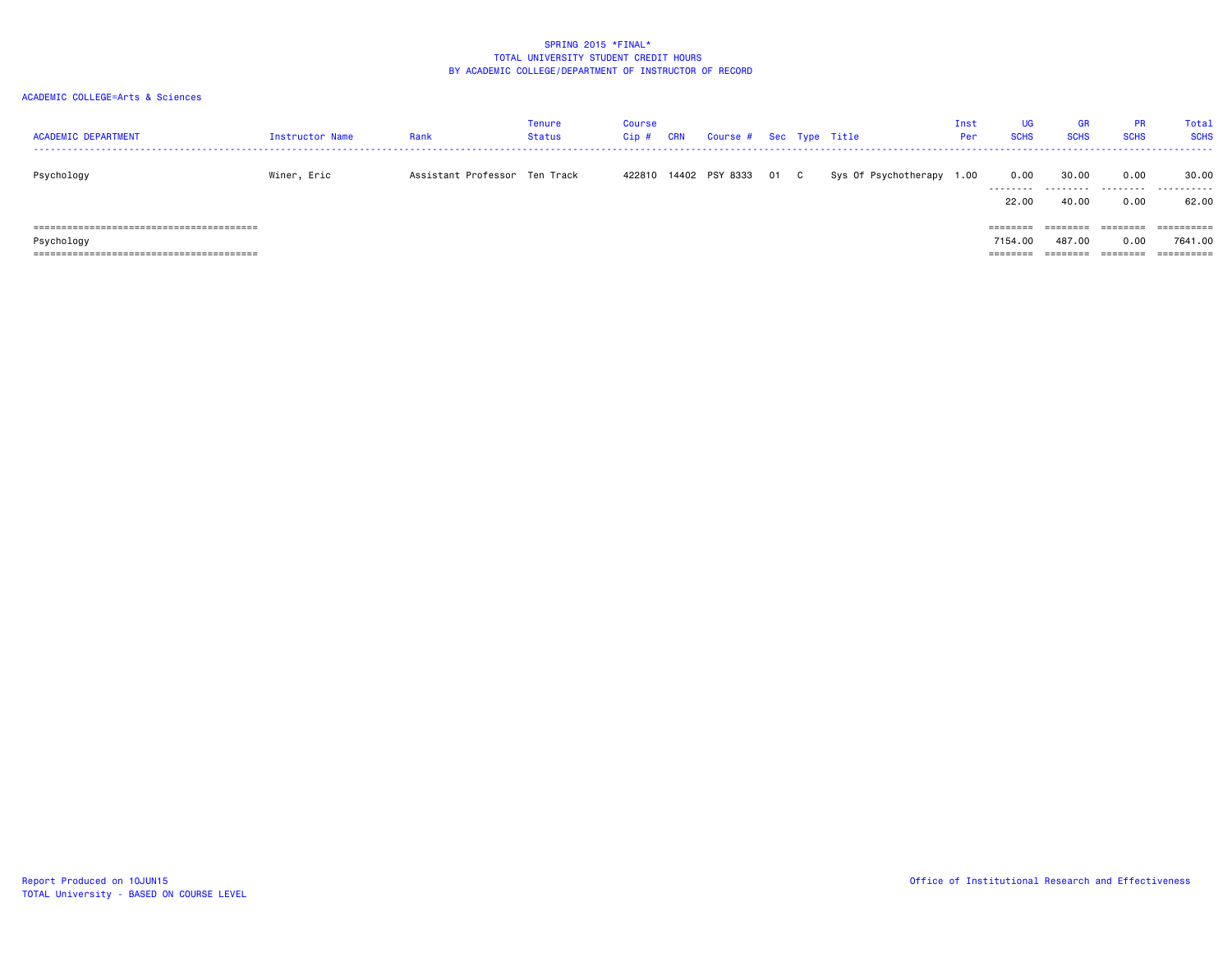| <b>ACADEMIC DEPARTMENT</b> | Instructor Name | Rank                          | Tenure<br>Status | <b>Course</b><br>$Cip$ # | CRN   | Course # Sec Type Title    |               |                               | Inst<br><b>Per</b> | UG<br><b>SCHS</b>              | GR<br><b>SCHS</b>            | <b>PR</b><br><b>SCHS</b>  | <b>Total</b><br><b>SCHS</b>    |
|----------------------------|-----------------|-------------------------------|------------------|--------------------------|-------|----------------------------|---------------|-------------------------------|--------------------|--------------------------------|------------------------------|---------------------------|--------------------------------|
| Shackouls Honors College   | Boyce, Kristin  | Assistant Professor Ten Track |                  | 240101<br>380102         | 12180 | HON 1163<br>12962 PHI 1113 | H02 S<br>03 C | The Quest I<br>Intro To Logic | 1.00<br>1.00       | 30.00<br>108.00<br>.<br>138,00 | 0.00<br>0.00<br>.<br>0.00    | 0.00<br>0.00<br>.<br>0.00 | 30.00<br>108,00<br>.<br>138.00 |
| Shackouls Honors College   |                 |                               |                  |                          |       |                            |               |                               |                    | ========<br>138,00<br>======== | ========<br>0.00<br>======== | 0.00<br>========          | 138,00                         |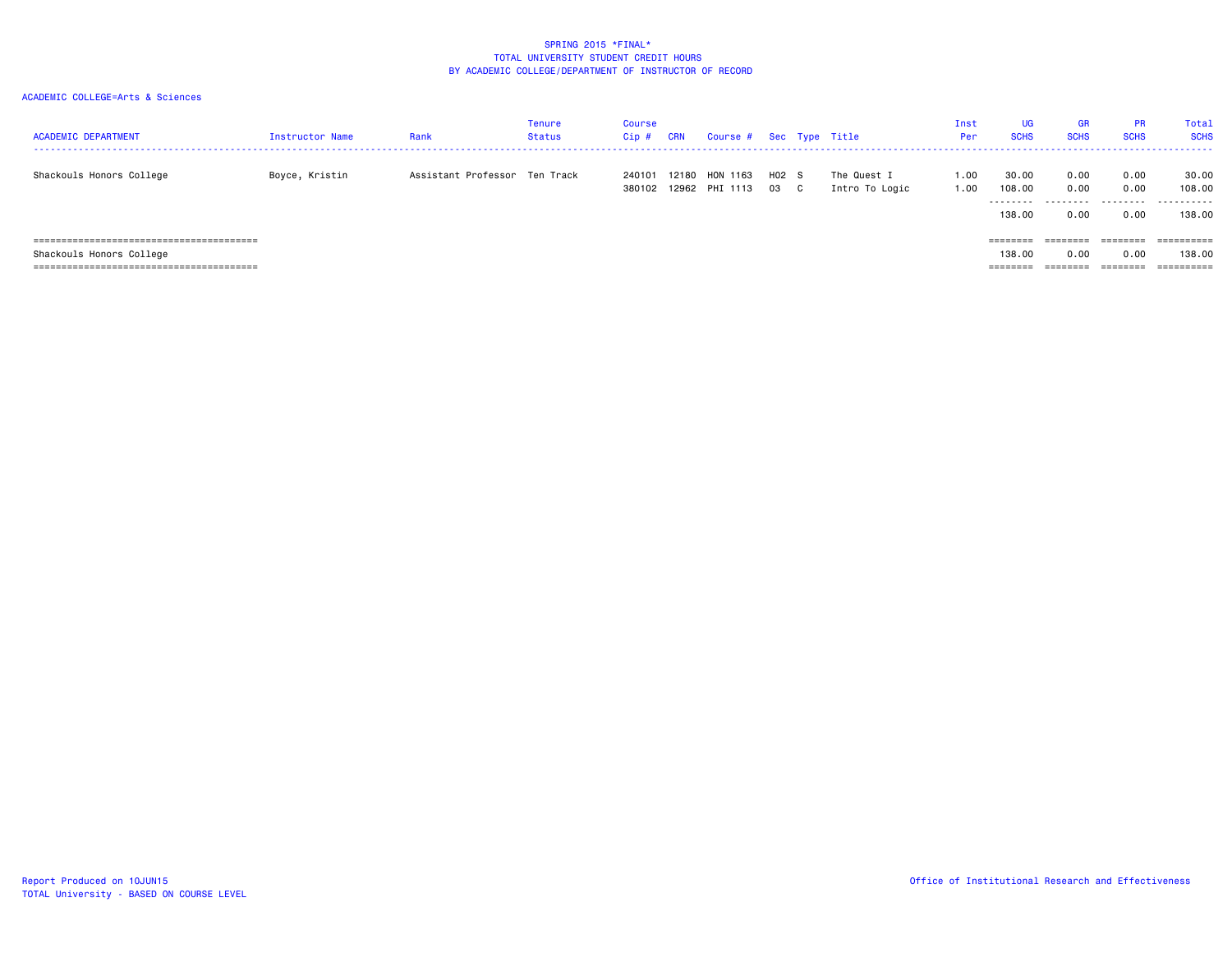| <b>ACADEMIC DEPARTMENT</b> | Instructor Name   | Rank                              | <b>Tenure</b><br><b>Status</b> | Course<br>Cip# | <b>CRN</b>   | Course #                 |          |              | Sec Type Title                     | Inst<br>Per  | <b>UG</b><br><b>SCHS</b> | <b>GR</b><br><b>SCHS</b><br>.       | PR<br><b>SCHS</b>                   | Total<br><b>SCHS</b><br>$\frac{1}{2} \left( \frac{1}{2} \right) \left( \frac{1}{2} \right) \left( \frac{1}{2} \right) \left( \frac{1}{2} \right)$                                         |
|----------------------------|-------------------|-----------------------------------|--------------------------------|----------------|--------------|--------------------------|----------|--------------|------------------------------------|--------------|--------------------------|-------------------------------------|-------------------------------------|-------------------------------------------------------------------------------------------------------------------------------------------------------------------------------------------|
| Sociology                  | Allison, Rachel   | Assistant Professor Ten Track     |                                | 451101         | 13294        | SO 3213                  | 01       | C            | Intr To Social Res                 | 1.00         | 72.00                    | 0.00                                | 0.00                                | 72.00                                                                                                                                                                                     |
|                            |                   |                                   |                                |                | 13301        | SO 4403                  | 01       | C            | Sociology of Gender                | 1.00         | 111.00                   | 0.00                                | 0.00                                | 111.00                                                                                                                                                                                    |
|                            |                   |                                   |                                |                | 13309        | SO 6403                  | 01       | C            | Sociology of Gender                | 1.00         | 0.00<br>.                | 6.00<br>.                           | 0.00<br>. <b>.</b>                  | 6.00<br>$\frac{1}{2} \left( \frac{1}{2} \right) \left( \frac{1}{2} \right) \left( \frac{1}{2} \right) \left( \frac{1}{2} \right) \left( \frac{1}{2} \right) \left( \frac{1}{2} \right)$   |
|                            |                   |                                   |                                |                |              |                          |          |              |                                    |              | 183.00                   | 6.00                                | 0.00                                | 189.00                                                                                                                                                                                    |
|                            | Baker, Ashley     | Grad Teach Assist                 | Not Applicable                 | 050207         | 10174        | AN 1173                  | 01       | - C          | Intro Gender Studies 1.00          |              | 36.00                    | 0.00                                | 0.00                                | 36.00                                                                                                                                                                                     |
|                            |                   |                                   |                                |                | 12078        | GS 1173                  | 01       | C            | Introduction to Gend               | 1.00         | 60.00                    | 0.00                                | 0.00                                | 60.00                                                                                                                                                                                     |
|                            |                   |                                   |                                |                |              | 13280 SO 1173            | 01 C     |              | Intro Gender Studies 1.00          |              | 27.00                    | 0.00                                | 0.00                                | 27.00                                                                                                                                                                                     |
|                            |                   |                                   |                                |                |              |                          |          |              |                                    |              | .<br>123.00              | المتمالين<br>0.00                   | .<br>0.00                           | .<br>123.00                                                                                                                                                                               |
|                            | Barranco, Raymond | Assistant Professor Ten Track     |                                |                | 451101 13296 | SO 3313                  | 01       | $\mathbf{C}$ | Deviant Behavior                   | 1.00         | 48.00                    | 0.00                                | 0.00                                | 48.00                                                                                                                                                                                     |
|                            |                   |                                   |                                |                | 13313        | SO 8274                  | 01       | B            | Grad Soc Stat I                    | 1.00         | 0.00                     | 44.00                               | 0.00                                | 44.00                                                                                                                                                                                     |
|                            |                   |                                   |                                |                | 14221        | CRM 3313                 | 01       | C            | Deviant Behavior.                  | 1.00         | 117.00                   | 0.00                                | 0.00                                | 117.00                                                                                                                                                                                    |
|                            |                   |                                   |                                |                |              |                          |          |              |                                    |              | .<br>165.00              | .<br>44.00                          | .<br>0.00                           | $\frac{1}{2} \left( \frac{1}{2} \right) \left( \frac{1}{2} \right) \left( \frac{1}{2} \right) \left( \frac{1}{2} \right) \left( \frac{1}{2} \right) \left( \frac{1}{2} \right)$<br>209.00 |
|                            |                   |                                   |                                |                |              |                          |          |              |                                    |              |                          |                                     |                                     |                                                                                                                                                                                           |
|                            | Boyd, Robert      | Professor                         | Tenured                        | 451101         | 13269        | SO 1003                  | 07       | <b>C</b>     | Intro To Sociology                 | 1.00         | 237.00                   | 0.00                                | 0.00                                | 237.00                                                                                                                                                                                    |
|                            |                   |                                   |                                |                | 13300        | SO 4303                  | 01<br>01 | C            | Urban Sociology                    | 1.00         | 33.00                    | 0.00                                | 0.00                                | 33.00                                                                                                                                                                                     |
|                            |                   |                                   |                                |                | 13308        | SO 6303<br>15771 SO 9000 | 04       | C<br>D       | Urban Sociology<br>Research / Diss | 1.00<br>1.00 | 0.00<br>0.00             | 6.00<br>24.00                       | 0.00<br>0.00                        | 6.00<br>24.00                                                                                                                                                                             |
|                            |                   |                                   |                                |                |              |                          |          |              |                                    |              | .<br>270.00              | .<br>30.00                          | د د د د<br>0.00                     | .<br>300.00                                                                                                                                                                               |
|                            |                   |                                   |                                |                |              |                          |          |              |                                    |              |                          |                                     |                                     |                                                                                                                                                                                           |
|                            | Boydstun, Jamie   | Lecturer                          | Non-Ten Track                  | 451101         | 13276        | SO 1103                  | 01       | C            | Contemp Social Prob                | 1.00         | 234.00                   | 0.00                                | 0.00                                | 234.00                                                                                                                                                                                    |
|                            |                   |                                   |                                |                | 13277        | SO 1103                  | 02       | $\mathbf C$  | Contemp Social Prob                | 1.00         | 234.00                   | 0.00                                | 0.00                                | 234.00                                                                                                                                                                                    |
|                            |                   |                                   |                                |                | 13278        | SO 1103                  | 03       | C            | Contemp Social Prob                | 1.00         | 183.00                   | 0.00                                | 0.00                                | 183.00                                                                                                                                                                                    |
|                            |                   |                                   |                                |                |              | 13305 SO 4803            | 02       | $\mathbf{C}$ | Social Research Prac 1.00          |              | 57.00<br>.               | 0.00<br>.                           | 0.00<br>$\sim$ $\sim$ $\sim$ $\sim$ | 57.00<br>.                                                                                                                                                                                |
|                            |                   |                                   |                                |                |              |                          |          |              |                                    |              | 708.00                   | 0.00                                | 0.00                                | 708.00                                                                                                                                                                                    |
|                            | Carr, Rhonda      | Assistant Professor Non-Ten Track |                                | 440701         | 13632        | SW 2323                  | 201 C    |              | Social Welfare Polic 1.00          |              | 111.00                   | 0.00                                | 0.00                                | 111.00                                                                                                                                                                                    |
|                            |                   |                                   |                                |                | 13637        | SW 4613                  | 201 C    |              | Child Welf Services                | 1.00         | 99.00                    | 0.00                                | 0.00                                | 99.00                                                                                                                                                                                     |
|                            |                   |                                   |                                |                | 14073        | SW 4643                  | 201 C    |              | S W Services in Scho               | 1.00         | 42.00                    | 0.00                                | 0.00                                | 42.00                                                                                                                                                                                     |
|                            |                   |                                   |                                |                |              | 16213 SW 4000            | 201 I    |              | Directed Indiv Study 1.00          |              | 3.00                     | 0.00                                | 0.00                                | 3.00                                                                                                                                                                                      |
|                            |                   |                                   |                                |                |              |                          |          |              |                                    |              | .<br>255.00              | .<br>0.00                           | .<br>0.00                           | 255.00                                                                                                                                                                                    |
|                            | Cheek, Jennifer   | Grad Teach Assist                 | Not Applicable                 | 451101         | 13268        | SO 1003                  | 06       | C            | Intro To Sociology                 | 1.00         | 156.00                   | 0.00                                | 0.00                                | 156.00                                                                                                                                                                                    |
|                            |                   |                                   |                                |                |              | 13270 SO 1003            | 08       | <b>C</b>     | Intro To Sociology                 | 1.00         | 240.00                   | 0.00                                | 0.00                                | 240.00                                                                                                                                                                                    |
|                            |                   |                                   |                                |                |              |                          |          |              |                                    |              | .<br>396.00              | $\sim$ $\sim$ $\sim$ $\sim$<br>0.00 | .<br>0.00                           | .<br>396.00                                                                                                                                                                               |
|                            |                   |                                   |                                |                |              |                          |          |              |                                    |              |                          |                                     |                                     |                                                                                                                                                                                           |
|                            | Cook, Amanda      | Lecturer                          | Non-Ten Track                  | 450401         | 13500        | CRM 2003                 | 201 C    |              | Crime Justice Inequa 1.00          |              | 54.00                    | 0.00                                | 0.00                                | 54.00                                                                                                                                                                                     |
|                            |                   |                                   |                                |                | 13506        | CRM 4803                 | 201 C    |              | Senior Sem in Crimin               | 1.00         | 30.00                    | 0.00                                | 0.00                                | 30.00                                                                                                                                                                                     |
|                            |                   |                                   |                                |                | 14083        | CRM 3103                 | 201 C    |              | Contemp Issues in CJ               | 1.00         | 63.00                    | 0.00                                | 0.00                                | 63.00                                                                                                                                                                                     |
|                            |                   |                                   |                                |                | 14085        | CRM 1003                 | 201 C    |              | Crime & Justice in A 1.00          |              | 39.00                    | 0.00                                | 0.00                                | 39.00                                                                                                                                                                                     |
|                            |                   |                                   |                                |                | 14984        | CRM 4233                 | 201 C    |              | Juvenile Delinquency 1.00          |              | 3.00<br>.                | 0.00                                | 0.00                                | 3.00                                                                                                                                                                                      |
|                            |                   |                                   |                                |                |              |                          |          |              |                                    |              | 189.00                   | 0.00                                | 0.00                                | 189.00                                                                                                                                                                                    |
|                            | Crudden, Adele    | Professor                         | Tenured                        |                |              | 440701 13364 SW 3213     | 01       | $\mathbf{C}$ | Research Meth in SW                | 1.00         | 36.00                    | 0.00                                | 0.00                                | 36.00                                                                                                                                                                                     |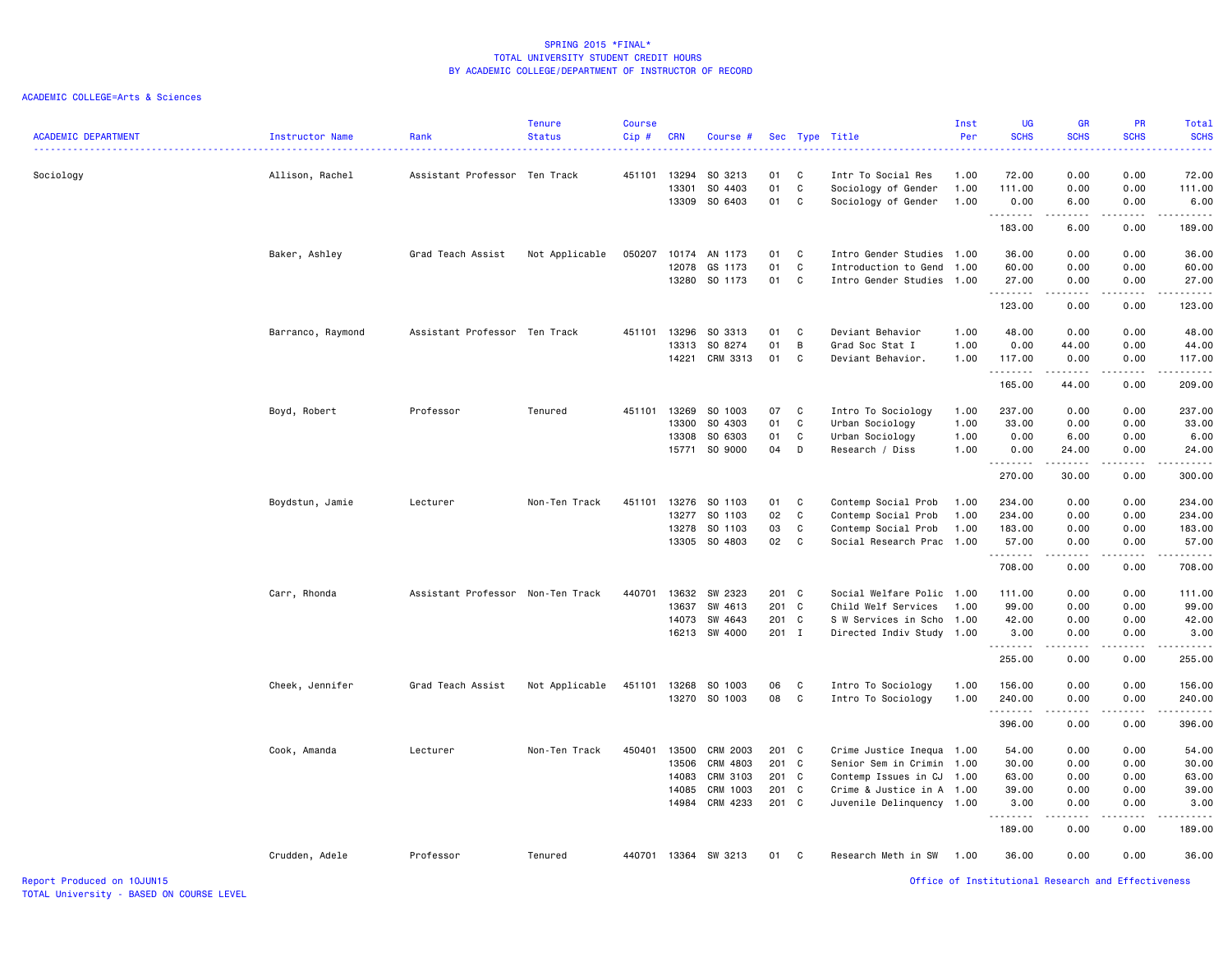|                            |                     |                               | <b>Tenure</b> | <b>Course</b> |              |                      |       |              |                           | Inst | <b>UG</b>                        | <b>GR</b>                                                                                                                                                                                                          | <b>PR</b>                                                                                                                         | Total                                                                                                                                                         |
|----------------------------|---------------------|-------------------------------|---------------|---------------|--------------|----------------------|-------|--------------|---------------------------|------|----------------------------------|--------------------------------------------------------------------------------------------------------------------------------------------------------------------------------------------------------------------|-----------------------------------------------------------------------------------------------------------------------------------|---------------------------------------------------------------------------------------------------------------------------------------------------------------|
| <b>ACADEMIC DEPARTMENT</b> | Instructor Name     | Rank<br>.                     | <b>Status</b> | Cip#          | <b>CRN</b>   | Course #             |       |              | Sec Type Title<br>.       | Per  | <b>SCHS</b>                      | <b>SCHS</b>                                                                                                                                                                                                        | <b>SCHS</b>                                                                                                                       | <b>SCHS</b><br>2222.                                                                                                                                          |
| Sociology                  | Crudden, Adele      | Professor                     | Tenured       | 440701        |              | 13365 SW 3513        | 01    | C            | Social Work Pract I 1.00  |      | 42.00                            | 0.00                                                                                                                                                                                                               | 0.00                                                                                                                              | 42.00                                                                                                                                                         |
|                            |                     |                               |               |               |              |                      |       |              |                           |      | . <b>.</b><br>78.00              | .<br>0.00                                                                                                                                                                                                          | $\sim$ $\sim$ $\sim$ $\sim$<br>0.00                                                                                               | $\frac{1}{2} \left( \frac{1}{2} \right) \left( \frac{1}{2} \right) \left( \frac{1}{2} \right) \left( \frac{1}{2} \right) \left( \frac{1}{2} \right)$<br>78.00 |
|                            | Dunaway, R. Gregory | Non-Faculty                   | Tenured       |               |              | 451101 16156 SO 9000 | 08    | D            | Research / Diss           | 1.00 | 0.00<br>.                        | 4.00                                                                                                                                                                                                               | 0.00                                                                                                                              | 4.00<br>.                                                                                                                                                     |
|                            |                     |                               |               |               |              |                      |       |              |                           |      | $\overline{\phantom{a}}$<br>0.00 | 4.00                                                                                                                                                                                                               | 0.00                                                                                                                              | 4.00                                                                                                                                                          |
|                            | Evans, David        | Lecturer                      | Non-Ten Track | 050201        | 10006        | AAS 2203             | 01    | C            | Racial Minorities         | 1.00 | 54.00                            | 0.00                                                                                                                                                                                                               | 0.00                                                                                                                              | 54.00                                                                                                                                                         |
|                            |                     |                               |               | 450201        | 13291        | SO 2203              | 01    | C            | Racial Minorities         | 1.00 | 45.00                            | 0.00                                                                                                                                                                                                               | 0.00                                                                                                                              | 45.00                                                                                                                                                         |
|                            |                     |                               |               |               | 14262        | AN 2203              | 01    | C            | Racial Minorities         | 1.00 | 15.00                            | 0.00                                                                                                                                                                                                               | 0.00                                                                                                                              | 15.00                                                                                                                                                         |
|                            |                     |                               |               |               |              | 451101 13263 SO 1003 | 01    | C            | Intro To Sociology        | 1.00 | 207.00<br>.                      | 0.00                                                                                                                                                                                                               | 0.00<br>$- - - -$                                                                                                                 | 207.00<br>د د د د د                                                                                                                                           |
|                            |                     |                               |               |               |              |                      |       |              |                           |      | 321.00                           | 0.00                                                                                                                                                                                                               | 0.00                                                                                                                              | 321.00                                                                                                                                                        |
|                            | Farragher, Abigail  | Lecturer                      | Non-Ten Track | 451101        |              | 13288 SO 1203        | 07    | C.           | Marriage & Family         | 1.00 | 228.00<br>.                      | 0.00<br>.                                                                                                                                                                                                          | 0.00<br>$\frac{1}{2} \left( \frac{1}{2} \right) \left( \frac{1}{2} \right) \left( \frac{1}{2} \right) \left( \frac{1}{2} \right)$ | 228.00<br>. <b>.</b>                                                                                                                                          |
|                            |                     |                               |               |               |              |                      |       |              |                           |      | 228.00                           | 0.00                                                                                                                                                                                                               | 0.00                                                                                                                              | 228.00                                                                                                                                                        |
|                            | Gochanour, Amanda   | Lecturer                      | Non-Ten Track | 451101        | 13271        | SO 1003              | 09    | C            | Intro To Sociology        | 1.00 | 237.00                           | 0.00                                                                                                                                                                                                               | 0.00                                                                                                                              | 237.00                                                                                                                                                        |
|                            |                     |                               |               |               | 13295        | SO 3213              | 02 C  |              | Intr To Social Res        | 1.00 | 75.00                            | 0.00                                                                                                                                                                                                               | 0.00                                                                                                                              | 75.00                                                                                                                                                         |
|                            |                     |                               |               |               |              |                      |       |              |                           |      | .<br>312.00                      | $\frac{1}{2} \left( \frac{1}{2} \right) \left( \frac{1}{2} \right) \left( \frac{1}{2} \right) \left( \frac{1}{2} \right) \left( \frac{1}{2} \right) \left( \frac{1}{2} \right) \left( \frac{1}{2} \right)$<br>0.00 | .<br>0.00                                                                                                                         | .<br>312.00                                                                                                                                                   |
|                            | Hagerman, Margaret  | Assistant Professor Ten Track |               | 451101        | 14214        | SO 4273              | 01    | C            | Soc of Education          | 1.00 | 45.00                            | 0.00                                                                                                                                                                                                               | 0.00                                                                                                                              | 45.00                                                                                                                                                         |
|                            |                     |                               |               |               | 14216        | SO 6273              | 01    | C            | Soc of Education          | 1.00 | 0.00                             | 15.00                                                                                                                                                                                                              | 0.00                                                                                                                              | 15.00                                                                                                                                                         |
|                            |                     |                               |               |               | 14218        | SO 8403              | 01    | - S          | Seminar In Race Rel       | 1.00 | 0.00                             | 21.00                                                                                                                                                                                                              | 0.00                                                                                                                              | 21.00                                                                                                                                                         |
|                            |                     |                               |               |               |              | 16106 SO 7000        | 03    | $\mathbf{I}$ | Directed Indiv Study 1.00 |      | 0.00<br>.                        | 3.00<br>.                                                                                                                                                                                                          | 0.00<br>د د د د                                                                                                                   | 3.00<br>المتمامين                                                                                                                                             |
|                            |                     |                               |               |               |              |                      |       |              |                           |      | 45.00                            | 39.00                                                                                                                                                                                                              | 0.00                                                                                                                              | 84.00                                                                                                                                                         |
|                            | Haynes, Stacy       | Assistant Professor Ten Track |               | 450401        | 10936        | CRM 4803             | 01    | C.           | Senior Sem in Crimin 1.00 |      | 93.00                            | 0.00                                                                                                                                                                                                               | 0.00                                                                                                                              | 93.00                                                                                                                                                         |
|                            |                     |                               |               | 451101        | 14217        | SO 8223              | 01    | C            | Adv Quantitative Met 1.00 |      | 0.00                             | 30.00                                                                                                                                                                                                              | 0.00                                                                                                                              | 30.00                                                                                                                                                         |
|                            |                     |                               |               |               | 15963        | SO 9000              | 06    | D            | Research / Diss           | 1.00 | 0.00                             | 4.00                                                                                                                                                                                                               | 0.00                                                                                                                              | 4.00                                                                                                                                                          |
|                            |                     |                               |               |               |              | 16032 SO 7000        | 02    | $\mathbf{I}$ | Directed Indiv Study 1.00 |      | 0.00<br>.                        | 3.00<br>.                                                                                                                                                                                                          | 0.00<br>د د د د                                                                                                                   | 3.00<br>.                                                                                                                                                     |
|                            |                     |                               |               |               |              |                      |       |              |                           |      | 93.00                            | 37.00                                                                                                                                                                                                              | 0.00                                                                                                                              | 130.00                                                                                                                                                        |
|                            | Hopson, Latanya     | Lecturer                      | Non-Ten Track |               | 440701 13640 | SW 4926              | 201 E |              | Sw Fld Prac/Sem II        | 1.00 | 132.00<br>.                      | 0.00<br>.                                                                                                                                                                                                          | 0.00<br>. <b>.</b> .                                                                                                              | 132.00<br>.                                                                                                                                                   |
|                            |                     |                               |               |               |              |                      |       |              |                           |      | 132.00                           | 0.00                                                                                                                                                                                                               | 0.00                                                                                                                              | 132.00                                                                                                                                                        |
|                            | Hunter, Frederick   | Lecturer                      | Non-Ten Track |               | 451101 13286 | SO 1203              | 05    | C            | Marriage & Family         | 1.00 | 201.00                           | 0.00                                                                                                                                                                                                               | 0.00                                                                                                                              | 201.00                                                                                                                                                        |
|                            |                     |                               |               |               | 13287        | SO 1203              | 06    | C            | Marriage & Family         | 1.00 | 234.00                           | 0.00                                                                                                                                                                                                               | 0.00                                                                                                                              | 234.00                                                                                                                                                        |
|                            |                     |                               |               |               |              |                      |       |              |                           |      | .<br>435.00                      | 0.00                                                                                                                                                                                                               | 0.00                                                                                                                              | .<br>435.00                                                                                                                                                   |
|                            | Husain, Jonelle     | Lecturer                      | Non-Ten Track | 451101        | 13265        | SO 1003              | 03    | C            | Intro To Sociology        | 1.00 | 213.00                           | 0.00                                                                                                                                                                                                               | 0.00                                                                                                                              | 213.00                                                                                                                                                        |
|                            |                     |                               |               |               | 13266        | SO 1003              | 04    | C            | Intro To Sociology        | 1.00 | 201.00                           | 0.00                                                                                                                                                                                                               | 0.00                                                                                                                              | 201.00                                                                                                                                                        |
|                            |                     |                               |               |               | 13267        | SO 1003              | 05    | C            | Intro To Sociology        | 1.00 | 150.00                           | 0.00                                                                                                                                                                                                               | 0.00                                                                                                                              | 150.00                                                                                                                                                        |
|                            |                     |                               |               |               | 13890        | SO 1203              | 501   | C.           | Marriage & Family         | 0.90 | 72.90                            | 0.00                                                                                                                                                                                                               | 0.00                                                                                                                              | 72.90                                                                                                                                                         |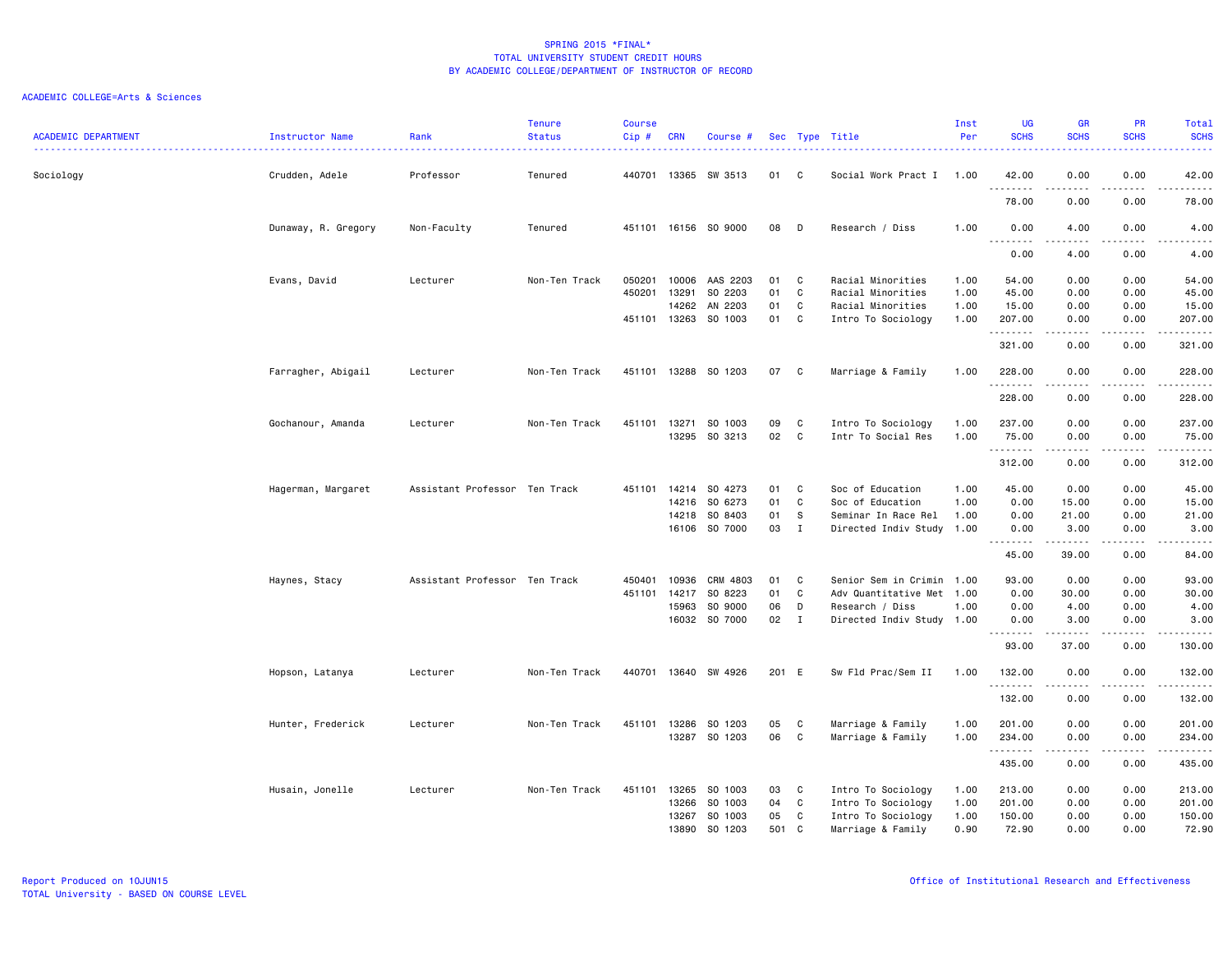| <b>ACADEMIC DEPARTMENT</b> | Instructor Name  | Rank                          | <b>Tenure</b><br><b>Status</b> | <b>Course</b><br>Cip# | <b>CRN</b> | Course #      |       |                | Sec Type Title             | Inst<br>Per | <b>UG</b><br><b>SCHS</b> | <b>GR</b><br><b>SCHS</b>            | PR<br><b>SCHS</b>   | Total<br><b>SCHS</b><br>. د د د د |
|----------------------------|------------------|-------------------------------|--------------------------------|-----------------------|------------|---------------|-------|----------------|----------------------------|-------------|--------------------------|-------------------------------------|---------------------|-----------------------------------|
|                            |                  |                               |                                |                       |            |               |       |                |                            |             | <u>.</u>                 | $- - - -$                           | .                   | .                                 |
|                            |                  |                               |                                |                       |            |               |       |                |                            |             | 636.90                   | 0.00                                | 0.00                | 636.90                            |
| Sociology                  | Johnson, Jada    | Instructor                    | Non-Ten Track                  | 440701                | 13368      | SW 4713       | 01    | - S            | Sen Sem Social Work        | 1.00        | 30.00                    | 0.00                                | 0.00                | 30.00                             |
|                            |                  |                               |                                |                       | 13369      | SW 4916       | 01    | E              | Sw Fld Prac/Sem I          | 1.00        | 54.00                    | 0.00                                | 0.00                | 54.00                             |
|                            |                  |                               |                                |                       | 13370      | SW 4926       | 01    | E              | Sw Fld Prac/Sem II         | 1.00        | 54.00                    | 0.00                                | 0.00                | 54.00                             |
|                            |                  |                               |                                |                       | 15342      | SW 4000       | 01    | $\blacksquare$ | Directed Indiv Study       | 1.00        | 1.00                     | 0.00                                | 0.00                | 1.00                              |
|                            |                  |                               |                                |                       | 15904      | SW 4000       | 02    | $\mathbf{I}$   | Directed Indiv Study 1.00  |             | 1.00                     | 0.00                                | 0.00                | 1.00                              |
|                            |                  |                               |                                |                       |            | 16090 SW 4000 | 03    | $\mathbf{I}$   | Directed Indiv Study 1.00  |             | 1.00<br>.                | 0.00<br>$\sim$ $\sim$ $\sim$ $\sim$ | 0.00<br>.           | 1.00<br>.                         |
|                            |                  |                               |                                |                       |            |               |       |                |                            |             | 141.00                   | 0.00                                | 0.00                | 141.00                            |
|                            | Keith, Shelley   | Assistant Professor Ten Track |                                | 450401                | 10934      | CRM 3603      | 01    | C              | Criminological Theor 1.00  |             | 81.00                    | 0.00                                | 0.00                | 81.00                             |
|                            |                  |                               |                                |                       | 14222      | CRM 3343      | 01    | C              | Gender, Crime & Justi 1.00 |             | 108.00                   | 0.00                                | 0.00                | 108.00                            |
|                            |                  |                               |                                | 451101                |            | 14212 SO 3343 | 01    | C              | Gender, Crime & Just 1.00  |             | 57.00<br>.               | 0.00<br>.                           | 0.00<br>.           | 57.00<br>.                        |
|                            |                  |                               |                                |                       |            |               |       |                |                            |             | 246.00                   | 0.00                                | 0.00                | 246.00                            |
|                            | Kelly, Kimberly  | Assistant Professor Ten Track |                                | 380201                | 14211      | SO 3333       | 01    | C              | Society And Religion 1.00  |             | 96.00                    | 0.00                                | 0.00                | 96.00                             |
|                            |                  |                               |                                | 451101                | 14960      | SO 4000       | 01    | $\mathbf{I}$   | Directed Indiv Study       | 1.00        | 3.00                     | 0.00                                | 0.00                | 3.00                              |
|                            |                  |                               |                                |                       | 15496      | SO 9000       | 03    | D              | Research / Diss            | 1.00        | 0.00                     | 24.00                               | 0.00                | 24.00                             |
|                            |                  |                               |                                |                       | 15598      | SO 7000       | 01 I  |                | Directed Indiv Study 1.00  |             | 0.00<br><u>.</u>         | 3.00<br>.                           | 0.00<br>.           | 3.00<br>.                         |
|                            |                  |                               |                                |                       |            |               |       |                |                            |             | 99.00                    | 27.00                               | 0.00                | 126.00                            |
|                            | Lay, David       | Lecturer                      | Non-Ten Track                  | 450401                | 15279      | CRM 1003      | 501 C |                | Crime & Justice in A 1.00  |             | 51.00                    | 0.00                                | 0.00                | 51.00                             |
|                            |                  |                               |                                | 451101                | 13889      | SO 1003       | 501 C |                | Intro To Sociology         | 1.00        | 75.00<br>.               | 0.00<br>.                           | 0.00<br>.           | 75.00<br>.                        |
|                            |                  |                               |                                |                       |            |               |       |                |                            |             | 126.00                   | 0.00                                | 0.00                | 126.00                            |
|                            | Louine, Jeannice | Lecturer                      | Non-Ten Track                  | 450401                | 14220      | CRM 3123      | 01    | C              | Policing and Society 1.00  |             | 81.00                    | 0.00                                | 0.00                | 81.00                             |
|                            |                  |                               |                                | 451101                |            | 13264 SO 1003 | 02    | $\mathbf c$    | Intro To Sociology         | 1.00        | 207.00                   | 0.00                                | 0.00                | 207.00                            |
|                            |                  |                               |                                |                       |            |               |       |                |                            |             | .<br>288.00              | المتمام المتعاد<br>0.00             | .<br>0.00           | 288.00                            |
|                            | May, David       | Associate Professor Tenured   |                                | 451101 14219          |            | SO 8433       | 01    | - S            | Sem In Criminology         | 1.00        | 0.00                     | 27.00                               | 0.00                | 27.00                             |
|                            |                  |                               |                                |                       | 15200      | SO 9000       | 01    | D              | Research / Diss            | 1.00        | 0.00                     | 3.00                                | 0.00                | 3.00                              |
|                            |                  |                               |                                |                       | 15619      | SO 4000       | 02    | $\mathbf{I}$   | Directed Indiv Study       | 1.00        | 3.00                     | 0.00                                | 0.00                | 3.00                              |
|                            |                  |                               |                                |                       | 15707      | SO 4000       | 03    | $\mathbf{I}$   | Directed Indiv Study 1.00  |             | 3.00                     | 0.00                                | 0.00                | 3.00                              |
|                            |                  |                               |                                |                       | 15817      | SO 8000       | 03    | D              | Research / Thesis          | 1.00        | 0.00                     | 3.00                                | 0.00                | 3.00                              |
|                            |                  |                               |                                |                       | 15906      | SO 4000       | 04 I  |                | Directed Indiv Study       | 1.00        | 3.00                     | 0.00                                | 0.00                | 3.00                              |
|                            |                  |                               |                                |                       | 16346      | SO 4000       | 05    | $\mathbf{I}$   | Directed Indiv Study 1.00  |             | 1.00                     | 0.00                                | 0.00                | 1.00                              |
|                            |                  |                               |                                |                       |            | 16347 SO 4000 | 06    | $\mathbf{I}$   | Directed Indiv Study 1.00  |             | 1.00                     | 0.00                                | 0.00                | 1.00                              |
|                            |                  |                               |                                |                       |            |               |       |                |                            |             | <u>.</u><br>11.00        | .<br>33.00                          | $- - - - -$<br>0.00 | .<br>44.00                        |
|                            | McKee, Colleen   | Non-Faculty                   | Not Applicable                 | 450201                |            | 14944 SO 4173 | 501 C |                | Environment-Society        | 1.00        | 48.00                    | 0.00                                | 0.00                | 48.00                             |
|                            |                  |                               |                                | 451101                |            | 13893 SO 4333 | 501 C |                | Sociology Of Sports        | 1.00        | 63.00                    | 0.00                                | 0.00                | 63.00                             |
|                            |                  |                               |                                |                       |            |               |       |                |                            |             | <u>.</u><br>111.00       | .<br>0.00                           | 0.00                | 111.00                            |
|                            | McKinley, Kenya  | Assistant Professor Ten Track |                                | 440701                | 13359      | SW 2313       | 01    | C              | Int Soc Work/Soc Wel       | 1.00        | 72.00                    | 0.00                                | 0.00                | 72.00                             |
|                            |                  |                               |                                |                       |            | 13361 SW 3003 | 01    | C              | Populations at-risk        | 1.00        | 75.00                    | 0.00                                | 0.00                | 75.00                             |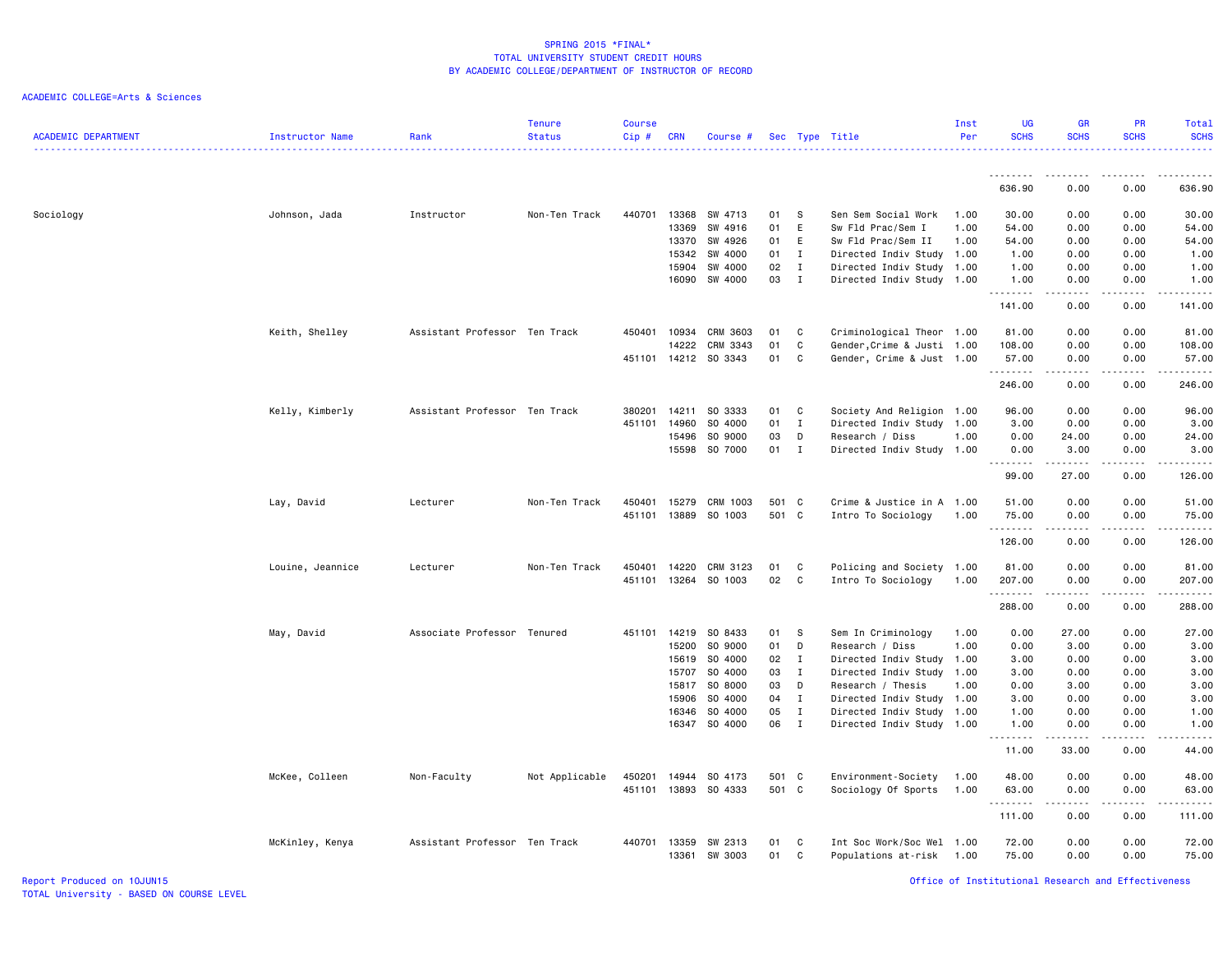| <b>ACADEMIC DEPARTMENT</b> | Instructor Name    | Rank                          | <b>Tenure</b><br><b>Status</b> | <b>Course</b><br>Cip# | <b>CRN</b> | Course #              |        |              | Sec Type Title             | Inst<br>Per | UG<br><b>SCHS</b> | <b>GR</b><br><b>SCHS</b>            | <b>PR</b><br><b>SCHS</b>                           | Total<br><b>SCHS</b>      |
|----------------------------|--------------------|-------------------------------|--------------------------------|-----------------------|------------|-----------------------|--------|--------------|----------------------------|-------------|-------------------|-------------------------------------|----------------------------------------------------|---------------------------|
| Sociology                  | McKinley, Kenya    | Assistant Professor Ten Track |                                | 440701                |            | 13367 SW 4613         | 01     | $\mathbf{C}$ | Child Welf Services        | 1.00        | 117.00            | 0.00                                | 0.00                                               | 117.00                    |
|                            |                    |                               |                                |                       |            |                       |        |              |                            |             | 264.00            | 0.00                                | 0.00                                               | 264.00                    |
|                            | Netadj, Mehrzad    | Instructor                    | Non-Ten Track                  | 451101                |            | 13282 SO 1203         | 01     | C            | Marriage & Family          | 1.00        | 57.00             | 0.00                                | 0.00                                               | 57.00                     |
|                            |                    |                               |                                |                       | 13283      | SO 1203               | 02     | C            | Marriage & Family          | 1.00        | 174.00            | 0.00                                | 0.00                                               | 174.00                    |
|                            |                    |                               |                                |                       | 13284      | SO 1203               | 03     | C            | Marriage & Family          | 1.00        | 234.00            | 0.00                                | 0.00                                               | 234.00                    |
|                            |                    |                               |                                |                       |            | 13285 SO 1203         | 04     | C            | Marriage & Family          | 1.00        | 219.00<br>.       | 0.00<br>.                           | 0.00<br>-----                                      | 219.00                    |
|                            |                    |                               |                                |                       |            |                       |        |              |                            |             | 684.00            | 0.00                                | 0.00                                               | 684.00                    |
|                            | Parisi, Domenico   | Non-Faculty                   | Tenured                        |                       |            | 451101 15881 SO 9000  | 05 D   |              | Research / Diss            | 1.00        | 0.00<br>.         | 9.00                                | 0.00                                               | 9.00                      |
|                            |                    |                               |                                |                       |            |                       |        |              |                            |             | 0.00              | 9.00                                | 0.00                                               | 9.00                      |
|                            | Perry, Ashley      | Instructor                    | Non-Ten Track                  | 450401                | 10928      | CRM 1003              | 01     | C            | Crime & Justice in A 1.00  |             | 111.00            | 0.00                                | 0.00                                               | 111.00                    |
|                            |                    |                               |                                |                       | 10929      | CRM 1003              | 02     | C            | Crime & Justice in A       | 1.00        | 231.00            | 0.00                                | 0.00                                               | 231.00                    |
|                            |                    |                               |                                |                       |            | 10932 CRM 3363        | 01     | C            | Globalization and Cr 1.00  |             | 126.00            | 0.00                                | 0.00<br>د د د د د                                  | 126.00<br>.               |
|                            |                    |                               |                                |                       |            |                       |        |              |                            |             | .<br>468.00       | .<br>0.00                           | 0.00                                               | 468.00                    |
|                            | Peterson, Lindsey  | Assistant Professor Ten Track |                                | 451101                | 13304      | SO 4803               | 01     | C            | Social Research Prac       | 1.00        | 42.00             | 0.00                                | 0.00                                               | 42.00                     |
|                            |                    |                               |                                |                       |            | 13311 SO 8113         | 01     | s            | Gr Social Theory II        | 1.00        | 0.00              | 15.00                               | 0.00                                               | 15.00                     |
|                            |                    |                               |                                |                       | 16019      | SO 9000               | 07     | D            | Research / Diss            | 1.00        | 0.00              | 6.00                                | 0.00                                               | 6.00                      |
|                            |                    |                               |                                |                       |            | 16215 SO 8000         | 04     | D            | Research / Thesis          | 1.00        | 0.00              | 4.00                                | 0.00                                               | 4.00                      |
|                            |                    |                               |                                |                       |            |                       |        |              |                            |             | <b></b><br>42.00  | -----<br>25.00                      | -----<br>0.00                                      | 67.00                     |
|                            | Pilkinton, Melinda | Associate Professor Tenured   |                                |                       |            | 440701 13362 SW 3023  | 01     | C            | Hum Beh Soc Envir II 1.00  |             | 114.00            | 0.00                                | 0.00                                               | 114.00                    |
|                            |                    |                               |                                |                       |            | 14226 SW 4533         | 01     | C            | Sub Abuse in SW Svcs       | 1.00        | 75.00<br>.        | 0.00                                | 0.00                                               | 75.00                     |
|                            |                    |                               |                                |                       |            |                       |        |              |                            |             | 189.00            | .<br>0.00                           | $- - - - -$<br>0.00                                | $- - - - - - -$<br>189.00 |
|                            | Rader, Nicole      | Associate Professor Tenured   |                                | 451101                | 15226      | SO 8000               | 01     | D            | Research / Thesis          | 1.00        | 0.00              | 14.00                               | 0.00                                               | 14.00                     |
|                            |                    |                               |                                |                       | 15227      | SO 9000               | $02$ D |              | Research / Diss            | 1.00        | 0.00              | 31.00                               | 0.00                                               | 31.00                     |
|                            |                    |                               |                                |                       |            |                       |        |              |                            |             | .<br>0.00         | .<br>45.00                          | .<br>0.00                                          | .<br>45.00                |
|                            | Ralston, Margaret  | Assistant Professor Ten Track |                                | 450401                | 13685      | CRM 3343              | 501 C  |              | Gender, Crime & Justi 0.10 |             | 6.30              | 0.00                                | 0.00                                               | 6.30                      |
|                            |                    |                               |                                |                       |            | 451101 13890 SO 1203  | 501 C  |              | Marriage & Family          | 0.10        | 8.10              | 0.00                                | 0.00                                               | 8.10                      |
|                            |                    |                               |                                |                       |            |                       |        |              |                            |             | .<br>14.40        | .<br>0.00                           | .<br>0.00                                          | 14.40                     |
|                            | Rogers, Sarah      | Grad Teach Assist             | Not Applicable                 |                       |            | 450401 10930 CRM 2003 | 01 C   |              | Crime Justice Inequa 1.00  |             | 165.00            | 0.00                                | 0.00                                               | 165.00                    |
|                            |                    |                               |                                |                       |            |                       |        |              |                            |             | .                 | .                                   | $- - - - -$                                        |                           |
|                            |                    |                               |                                |                       |            |                       |        |              |                            |             | 165.00            | 0.00                                | 0.00                                               | 165.00                    |
|                            | Savage, Angela     | Instructor                    | Non-Ten Track                  |                       |            | 440701 13636 SW 3513  | 201 C  |              | Social Work Pract I        | 1.00        | 105.00            | 0.00                                | 0.00                                               | 105.00                    |
|                            |                    |                               |                                |                       | 13639      | SW 4916               | 201 E  |              | Sw Fld Prac/Sem I          | 1.00        | 132.00<br>.       | 0.00<br>$\sim$ $\sim$ $\sim$ $\sim$ | 0.00<br>$- - - - -$                                | 132.00<br>.               |
|                            |                    |                               |                                |                       |            |                       |        |              |                            |             | 237.00            | 0.00                                | 0.00                                               | 237.00                    |
|                            | Sparks, Jessica    | Lecturer                      | Non-Ten Track                  | 451101                |            | 13892 SO 4233         | 501 C  |              | Juvenile Delinquency 1.00  |             | 69.00             | 0.00                                | 0.00                                               | 69.00                     |
| Report Produced on 10JUN15 |                    |                               |                                |                       |            |                       |        |              |                            |             |                   |                                     | Office of Institutional Research and Effectiveness |                           |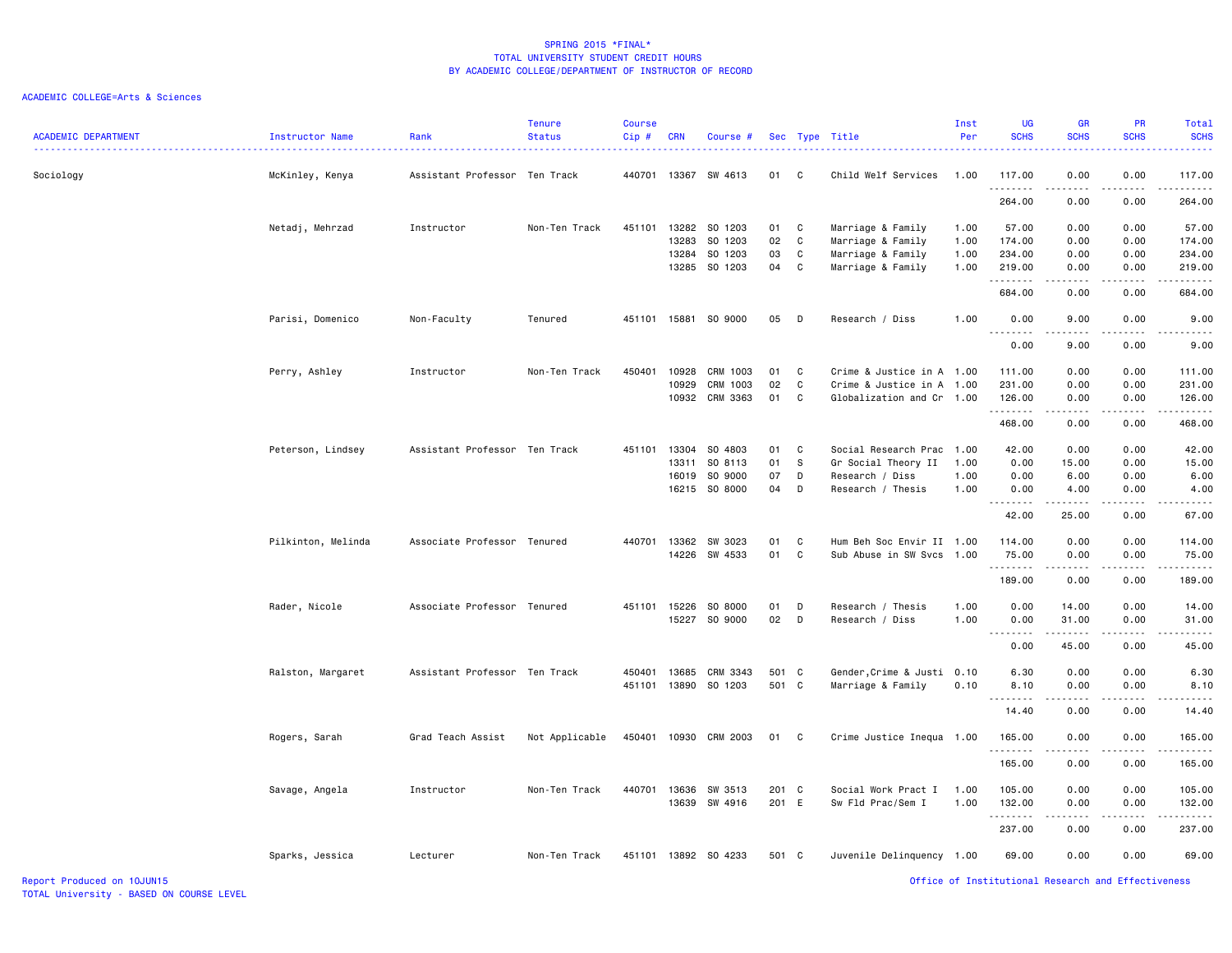| <b>ACADEMIC DEPARTMENT</b> | Instructor Name   | Rank                        | <b>Tenure</b><br><b>Status</b> | <b>Course</b><br>Cip# | <b>CRN</b> | Course #              |       |              | Sec Type Title             | Inst<br>Per | <b>UG</b><br><b>SCHS</b> | <b>GR</b><br><b>SCHS</b>                                                                                                                                     | PR<br><b>SCHS</b>                          | Total<br><b>SCHS</b>                                                                                                                                                                                                                                                                                                                                                                                                          |
|----------------------------|-------------------|-----------------------------|--------------------------------|-----------------------|------------|-----------------------|-------|--------------|----------------------------|-------------|--------------------------|--------------------------------------------------------------------------------------------------------------------------------------------------------------|--------------------------------------------|-------------------------------------------------------------------------------------------------------------------------------------------------------------------------------------------------------------------------------------------------------------------------------------------------------------------------------------------------------------------------------------------------------------------------------|
|                            |                   |                             |                                |                       |            |                       |       |              |                            |             |                          | - - - -                                                                                                                                                      |                                            | . <b>.</b> .                                                                                                                                                                                                                                                                                                                                                                                                                  |
|                            |                   |                             |                                |                       |            |                       |       |              |                            |             | 69.00                    | 0.00                                                                                                                                                         | 0.00                                       | 69.00                                                                                                                                                                                                                                                                                                                                                                                                                         |
| Sociology                  | Swan, Courtney    | Lecturer                    | Non-Ten Track                  | 440701                |            | 13360 SW 2323         | 01 C  |              | Social Welfare Polic 1.00  |             | 114.00<br>.              | 0.00<br>. <u>.</u> .                                                                                                                                         | 0.00                                       | 114.00                                                                                                                                                                                                                                                                                                                                                                                                                        |
|                            |                   |                             |                                |                       |            |                       |       |              |                            |             | 114.00                   | 0.00                                                                                                                                                         | 0.00                                       | 114.00                                                                                                                                                                                                                                                                                                                                                                                                                        |
|                            | Swindell, Marian  | Associate Professor Tenured |                                | 440701                | 13633      | SW 3023               | 201 C |              | Hum Beh Soc Envir II 1.00  |             | 111.00                   | 0.00                                                                                                                                                         | 0.00                                       | 111.00                                                                                                                                                                                                                                                                                                                                                                                                                        |
|                            |                   |                             |                                |                       |            | 13634 SW 3213         | 201 C |              | Research Meth in SW        | 1.00        | 33.00                    | 0.00                                                                                                                                                         | 0.00                                       | 33.00                                                                                                                                                                                                                                                                                                                                                                                                                         |
|                            |                   |                             |                                |                       | 13635      | SW 3213               | 202 C |              | Research Meth in SW        | 1.00        | 33.00                    | 0.00                                                                                                                                                         | 0.00                                       | 33.00                                                                                                                                                                                                                                                                                                                                                                                                                         |
|                            |                   |                             |                                |                       | 13638      | SW 4623               | 201 C |              | Sw With The Aged           | 1.00        | 30.00                    | 0.00                                                                                                                                                         | 0.00                                       | 30.00                                                                                                                                                                                                                                                                                                                                                                                                                         |
|                            |                   |                             |                                | 451101                | 13626      | SO 3213               | 201 C |              | Intr To Social Res         | 1.00        | 21.00                    | 0.00                                                                                                                                                         | 0.00                                       | 21.00                                                                                                                                                                                                                                                                                                                                                                                                                         |
|                            |                   |                             |                                |                       |            | 13627 SO 3213         | 202 C |              | Intr To Social Res         | 1.00        | 9.00<br>.                | 0.00<br>.                                                                                                                                                    | 0.00<br>.                                  | 9.00                                                                                                                                                                                                                                                                                                                                                                                                                          |
|                            |                   |                             |                                |                       |            |                       |       |              |                            |             | 237.00                   | 0.00                                                                                                                                                         | 0.00                                       | 237.00                                                                                                                                                                                                                                                                                                                                                                                                                        |
|                            | Tatch, Andrew     | Grad Teach Assist           | Not Applicable                 |                       |            | 451101 13272 SO 1003  | 10 C  |              | Intro To Sociology         | 1.00        | 237.00<br>.              | 0.00<br>$  -$                                                                                                                                                | 0.00                                       | 237.00                                                                                                                                                                                                                                                                                                                                                                                                                        |
|                            |                   |                             |                                |                       |            |                       |       |              |                            |             | 237.00                   | 0.00                                                                                                                                                         | 0.00                                       | 237.00                                                                                                                                                                                                                                                                                                                                                                                                                        |
|                            | Vasquez, Lauren   | Lecturer                    | Non-Ten Track                  |                       |            | 450401 13685 CRM 3343 | 501 C |              | Gender, Crime & Justi 0.90 |             | 56.70                    | 0.00                                                                                                                                                         | 0.00                                       | 56.70                                                                                                                                                                                                                                                                                                                                                                                                                         |
|                            |                   |                             |                                |                       |            |                       |       |              |                            |             | 56.70                    | .<br>0.00                                                                                                                                                    | -----<br>0.00                              | .<br>56.70                                                                                                                                                                                                                                                                                                                                                                                                                    |
|                            | Wells, Makeela    | Grad Teach Assist           | Not Applicable                 | 450401                | 10933      | CRM 3503              | 01    | C            | Violence in the US         | 1.00        | 105.00                   | 0.00                                                                                                                                                         | 0.00                                       | 105.00                                                                                                                                                                                                                                                                                                                                                                                                                        |
|                            |                   |                             |                                |                       | 14790      | CRM 3103              | 01    | C            | Contemp Issues in CJ       | 1.00        | 156.00                   | 0.00                                                                                                                                                         | 0.00                                       | 156.00                                                                                                                                                                                                                                                                                                                                                                                                                        |
|                            |                   |                             |                                | 451101                |            | 13297 SO 3503         | 01    | $\mathbf c$  | Violence In The U.S. 1.00  |             | 51.00                    | 0.00<br>$\frac{1}{2} \left( \frac{1}{2} \right) \left( \frac{1}{2} \right) \left( \frac{1}{2} \right) \left( \frac{1}{2} \right)$                            | 0.00                                       | 51.00                                                                                                                                                                                                                                                                                                                                                                                                                         |
|                            |                   |                             |                                |                       |            |                       |       |              |                            |             | 312.00                   | 0.00                                                                                                                                                         | 0.00                                       | 312.00                                                                                                                                                                                                                                                                                                                                                                                                                        |
|                            | Whetstone, Tamara | Lecturer                    | Non-Ten Track                  | 440701                |            | 13898 SW 3013         | 501 C |              | Hum Beh Soc Envir I        | 1.00        | 45.00                    | 0.00                                                                                                                                                         | 0.00                                       | 45.00                                                                                                                                                                                                                                                                                                                                                                                                                         |
|                            |                   |                             |                                |                       |            |                       |       |              |                            |             | 45.00                    | 0.00                                                                                                                                                         | 0.00                                       | 45.00                                                                                                                                                                                                                                                                                                                                                                                                                         |
|                            | Yigit, Ismail     | Grad Teach Assist           | Not Applicable                 | 050201                | 10007      | AAS 2203              | 02 C  |              | Racial Minorities          | 1.00        | 57.00                    | 0.00                                                                                                                                                         | 0.00                                       | 57.00                                                                                                                                                                                                                                                                                                                                                                                                                         |
|                            |                   |                             |                                | 450201                | 13292      | SO 2203               | 02    | $\mathbf{C}$ | Racial Minorities          | 1.00        | 51.00                    | 0.00                                                                                                                                                         | 0.00                                       | 51.00                                                                                                                                                                                                                                                                                                                                                                                                                         |
|                            |                   |                             |                                |                       |            | 14263 AN 2203         | 02 C  |              | Racial Minorities          | 1.00        | 3.00<br>.                | 0.00<br>.                                                                                                                                                    | 0.00<br>$\sim$ $\sim$ $\sim$ $\sim$ $\sim$ | 3.00<br>.                                                                                                                                                                                                                                                                                                                                                                                                                     |
|                            |                   |                             |                                |                       |            |                       |       |              |                            |             | 111.00                   | 0.00                                                                                                                                                         | 0.00                                       | 111.00                                                                                                                                                                                                                                                                                                                                                                                                                        |
|                            | Young, Sarah      | Lecturer                    | Non-Ten Track                  | 440701                | 13897      | SW 3003               | 501 C |              | Populations at-risk        | 1.00        | 39.00                    | 0.00                                                                                                                                                         | 0.00                                       | 39.00                                                                                                                                                                                                                                                                                                                                                                                                                         |
|                            |                   |                             |                                |                       |            | 14903 SW 4643         | 501 C |              | S W Services in Scho       | 1.00        | 33.00<br>.               | 0.00<br>$\frac{1}{2} \left( \frac{1}{2} \right) \left( \frac{1}{2} \right) \left( \frac{1}{2} \right) \left( \frac{1}{2} \right) \left( \frac{1}{2} \right)$ | 0.00                                       | 33.00                                                                                                                                                                                                                                                                                                                                                                                                                         |
|                            |                   |                             |                                |                       |            |                       |       |              |                            |             | 72.00                    | 0.00                                                                                                                                                         | 0.00                                       | 72.00                                                                                                                                                                                                                                                                                                                                                                                                                         |
|                            |                   |                             |                                |                       |            |                       |       |              |                            |             | ========                 | ========                                                                                                                                                     | $=$ ========                               | $\begin{minipage}{0.9\linewidth} \hspace*{-0.2cm} \textbf{1} & \textbf{2} & \textbf{3} & \textbf{5} & \textbf{6} & \textbf{7} & \textbf{8} \\ \textbf{5} & \textbf{6} & \textbf{7} & \textbf{8} & \textbf{8} & \textbf{9} & \textbf{10} & \textbf{10} & \textbf{10} \\ \textbf{6} & \textbf{8} & \textbf{8} & \textbf{8} & \textbf{8} & \textbf{9} & \textbf{10} & \textbf{10} & \textbf{10} & \textbf{10} \\ \textbf{7} & \$ |
| Sociology                  |                   |                             |                                |                       |            |                       |       |              |                            |             | 8909.00                  | 299.00                                                                                                                                                       | 0.00                                       | 9208.00                                                                                                                                                                                                                                                                                                                                                                                                                       |
|                            |                   |                             |                                |                       |            |                       |       |              |                            |             | ========                 | ========                                                                                                                                                     |                                            | $\begin{minipage}{0.9\linewidth} \hspace*{-0.2cm} \textbf{1} & \textbf{2} & \textbf{3} & \textbf{5} & \textbf{6} & \textbf{7} & \textbf{8} \\ \textbf{5} & \textbf{6} & \textbf{7} & \textbf{8} & \textbf{8} & \textbf{9} & \textbf{10} & \textbf{10} & \textbf{10} \\ \textbf{6} & \textbf{8} & \textbf{8} & \textbf{8} & \textbf{8} & \textbf{9} & \textbf{10} & \textbf{10} & \textbf{10} & \textbf{10} \\ \textbf{7} & \$ |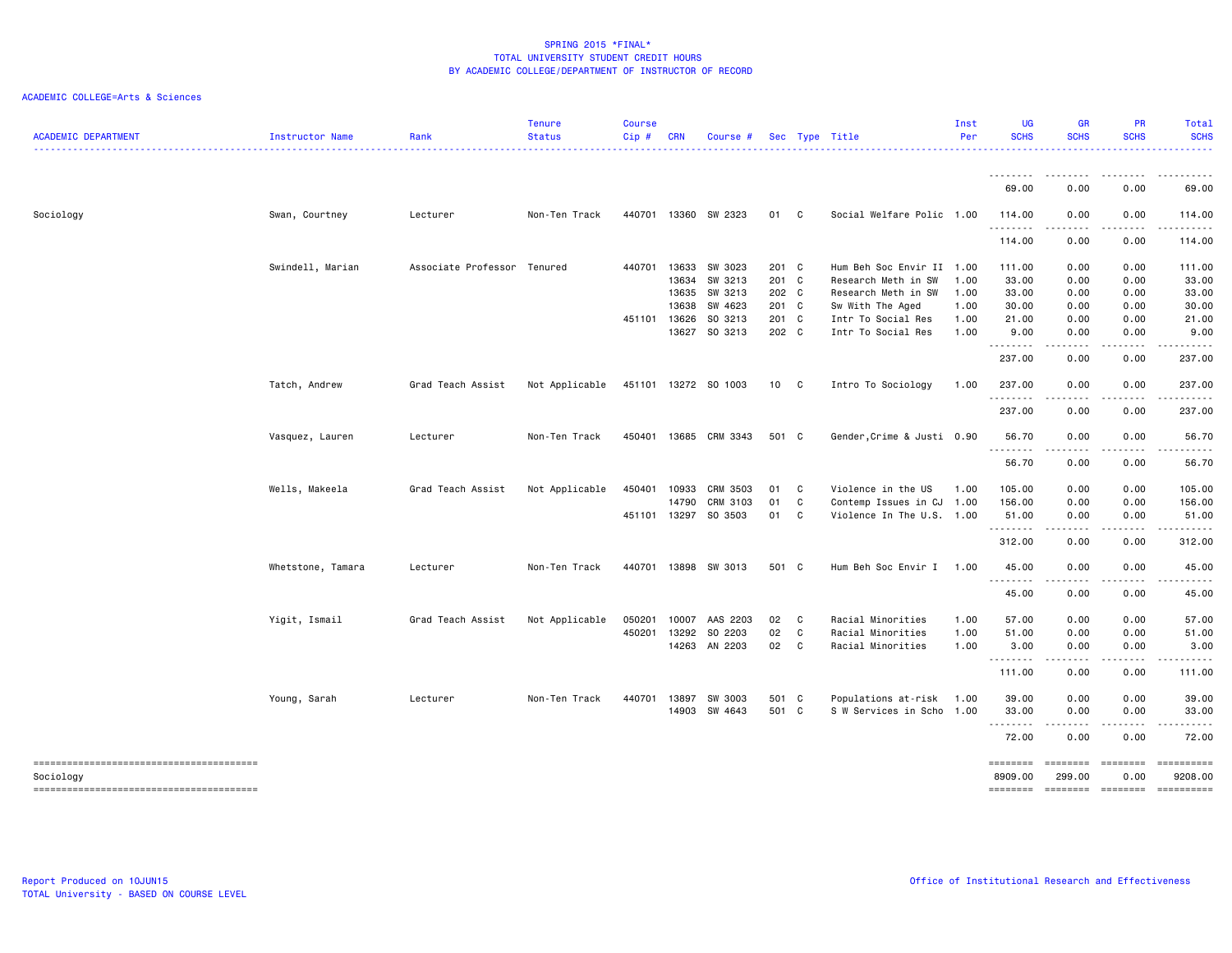| <b>ACADEMIC DEPARTMENT</b> | Instructor Name    | Rank                        | <b>Tenure</b><br><b>Status</b> | <b>Course</b><br>Cip# | <b>CRN</b> | Course #                   |          |              | Sec Type Title                                         | Inst<br>Per | <b>UG</b><br><b>SCHS</b> | <b>GR</b><br><b>SCHS</b> | <b>PR</b><br><b>SCHS</b>            | <b>Total</b><br><b>SCHS</b> |
|----------------------------|--------------------|-----------------------------|--------------------------------|-----------------------|------------|----------------------------|----------|--------------|--------------------------------------------------------|-------------|--------------------------|--------------------------|-------------------------------------|-----------------------------|
| Finance & Economics        | Byrd, Charles      | Lecturer                    | Non-Ten Track                  | 521501                | 13240      | REF 3433<br>14118 REF 3333 | 01<br>01 | C<br>C       | Real Property Evalua 1.00<br>Principles of Real E 1.00 |             | 48.00<br>120.00          | 0.00<br>0.00             | 0.00<br>0.00                        | 48.00<br>120.00             |
|                            |                    |                             |                                |                       |            |                            |          |              |                                                        |             | .<br>168.00              | .<br>0.00                | .<br>0.00                           | .<br>168.00                 |
|                            |                    |                             |                                |                       |            |                            |          |              |                                                        |             |                          |                          |                                     |                             |
|                            | Campbell, Randall  | Associate Professor Tenured |                                | 450601                | 14106      | EC 2123                    | 06       | C            | Prin Of Microecon                                      | 1.00        | 114.00                   | 0.00                     | 0.00                                | 114.00                      |
|                            |                    |                             |                                |                       | 16374      | EC 9000                    | 02       | D            | Research / Diss                                        | 1.00        | 0.00                     | 1.00                     | 0.00                                | 1.00                        |
|                            |                    |                             |                                | 450603                | 11171      | EC 4643                    | 01       | C            | Econ Forecasting & A 1.00                              |             | 78.00                    | 0.00                     | 0.00                                | 78.00                       |
|                            |                    |                             |                                | 520601 11173          |            | EC 6643                    | 01       | C            | Econ Forecasting & A 1.00                              |             | 0.00<br>.                | 3.00<br>.                | 0.00<br>$\sim$ $\sim$ $\sim$ $\sim$ | 3.00<br>المستما             |
|                            |                    |                             |                                |                       |            |                            |          |              |                                                        |             | 192.00                   | 4.00                     | 0.00                                | 196.00                      |
|                            | Cheng, Jun         | Grad Teach Assist           | Not Applicable                 |                       |            | 450601 11164 EC 2123       | 03       | - C          | Prin Of Microecon                                      | 1.00        | 195.00<br>.              | 0.00<br>.                | 0.00                                | 195.00<br><u>.</u>          |
|                            |                    |                             |                                |                       |            |                            |          |              |                                                        |             | 195.00                   | 0.00                     | 0.00                                | 195.00                      |
|                            | Cline, Brandon     | Associate Professor Tenured |                                | 520201                | 16018      | FIN 4000                   | 02       | $\mathbf{I}$ | Directed Indiv Study 1.00                              |             | 2.00                     | 0.00                     | 0.00                                | 2.00                        |
|                            |                    |                             |                                |                       | 16051      | FIN 4000                   | 03       | $\mathbf{I}$ | Directed Indiv Study                                   | 1.00        | 2.00                     | 0.00                     | 0.00                                | 2.00                        |
|                            |                    |                             |                                |                       | 16155      | FIN 4000                   | 04       | $\mathbf{I}$ | Directed Indiv Study 1.00                              |             | 2.00                     | 0.00                     | 0.00                                | 2.00                        |
|                            |                    |                             |                                |                       | 16159      | FIN 4000                   | 05       | $\mathbf{I}$ | Directed Indiv Study 1.00                              |             | 2.00                     | 0.00                     | 0.00                                | 2.00                        |
|                            |                    |                             |                                |                       | 16161      | FIN 4000                   | 06       | $\mathbf{I}$ | Directed Indiv Study 1.00                              |             | 2.00                     | 0.00                     | 0.00                                | 2.00                        |
|                            |                    |                             |                                |                       | 16162      | FIN 4000                   | 07       | I            | Directed Indiv Study 1.00                              |             | 2.00                     | 0.00                     | 0.00                                | 2.00                        |
|                            |                    |                             |                                |                       | 16214      | FIN 4000                   | 08       | I            | Directed Indiv Study                                   | 1.00        | 2.00                     | 0.00                     | 0.00                                | 2.00                        |
|                            |                    |                             |                                |                       | 16282      | FIN 4000                   | 09       | $\mathbf{I}$ | Directed Indiv Study 1.00                              |             | 2.00                     | 0.00                     | 0.00                                | 2.00                        |
|                            |                    |                             |                                |                       | 16318      | <b>FIN 7000</b>            | 01       | $\mathbf{I}$ | Directed Indiv Study 1.00                              |             | 0.00                     | 2.00                     | 0.00                                | 2.00                        |
|                            |                    |                             |                                |                       | 16460      | FIN 4000                   | 11       | $\mathbf{I}$ | Directed Indiv Study                                   | 1.00        | 3.00                     | 0.00                     | 0.00                                | 3.00                        |
|                            |                    |                             |                                | 520801 11729          |            | FIN 8113                   | 01       | C            | Corporate Finance                                      | 1.00        | 0.00                     | 81.00                    | 0.00                                | 81.00                       |
|                            |                    |                             |                                |                       |            | 14117 FIN 9733             | 01       | S            | Sem Fin Mkts And Ins                                   | 1.00        | 0.00<br>.                | 9.00<br>د د د د د        | 0.00                                | 9.00<br>.                   |
|                            |                    |                             |                                |                       |            |                            |          |              |                                                        |             | 19.00                    | 92.00                    | 0.00                                | 111.00                      |
|                            | Garner, Jacqueline | Professor                   | Tenured                        | 520801 11711          |            | FIN 3123                   | 02       | C            | Financial Management 1.00                              |             | 225.00                   | 0.00                     | 0.00                                | 225.00                      |
|                            |                    |                             |                                | 520806                |            | 11718 FIN 4223             | 01       | C            | Intermediate Financi 1.00                              |             | 138.00<br>.              | 0.00<br>.                | 0.00<br>.                           | 138.00                      |
|                            |                    |                             |                                |                       |            |                            |          |              |                                                        |             | 363.00                   | 0.00                     | 0.00                                | 363.00                      |
|                            | He, Wei            | Instructor                  | Non-Ten Track                  | 520801                | 11707      | FIN 3113                   | 01       | C            | Financial Systems                                      | 1.00        | 213.00                   | 0.00                     | 0.00                                | 213.00                      |
|                            |                    |                             |                                |                       | 11708      | FIN 3113                   | 02       | C            | Financial Systems                                      | 1.00        | 216.00                   | 0.00                     | 0.00                                | 216.00                      |
|                            |                    |                             |                                |                       | 13751      | FIN 3113                   | 506      | $\mathbf{C}$ | Financial Systems                                      | 1.00        | 45.00                    | 0.00                     | 0.00                                | 45.00                       |
|                            |                    |                             |                                | 520806                | 11726      | FIN 4923                   | 01       | C            | International Fin Mg                                   | 1.00        | 102.00                   | 0.00                     | 0.00                                | 102.00                      |
|                            |                    |                             |                                |                       |            |                            |          |              |                                                        |             | .<br>576.00              | 0.00                     | 0.00                                | 576.00                      |
|                            | Henry, Thomas      | Lecturer                    | Non-Ten Track                  |                       |            | 450601 13693 EC 2123       | 504 C    |              | Prin Of Microecon                                      | 1.00        | 39.00                    | 0.00                     | 0.00                                | 39.00                       |
|                            |                    |                             |                                |                       |            |                            |          |              |                                                        |             | <u>.</u><br>39.00        | .<br>0.00                | 0.00                                | $\cdots$<br>39.00           |
|                            | Highfield, Michael | Associate Professor Tenured |                                |                       |            | 520801 11710 FIN 3123      | 01 C     |              | Financial Management 1.00                              |             | 189.00                   | 0.00                     | 0.00                                | 189.00                      |
|                            |                    |                             |                                |                       |            |                            |          |              |                                                        |             | .<br>189.00              | . <u>.</u><br>0.00       | .<br>0.00                           | .<br>189.00                 |
|                            | King, Priscilla    | Lecturer                    | Non-Ten Track                  |                       |            | 521701 12309 INS 3203      | 01       | C            | Prop And Cas Ins                                       | 1.00        | 123.00                   | 0.00                     | 0.00                                | 123.00                      |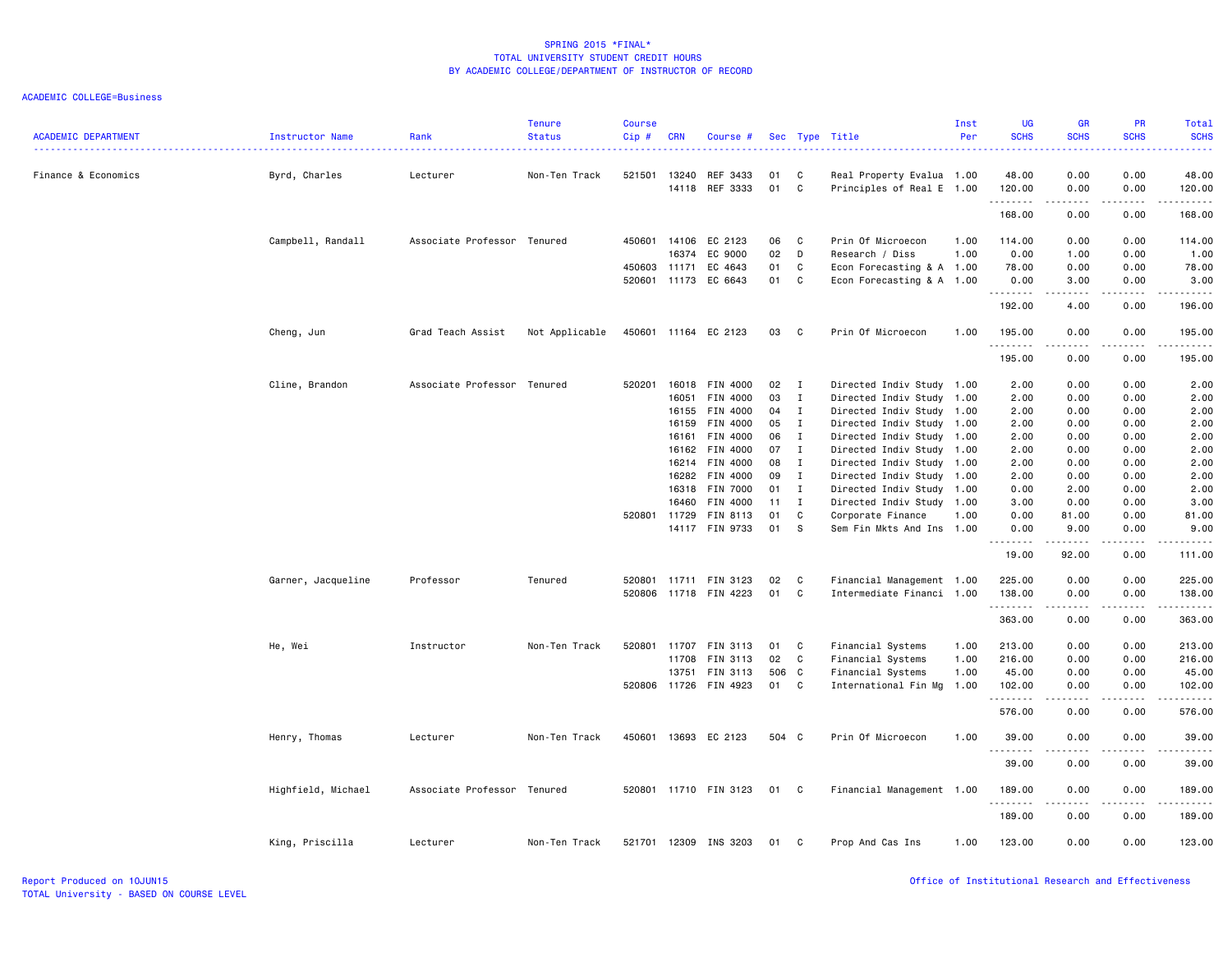| <b>ACADEMIC DEPARTMENT</b> | Instructor Name       | Rank                              | Tenure<br><b>Status</b> | <b>Course</b><br>Cip#      | <b>CRN</b>                       | Course #                                     |                         |                        | Sec Type Title                                                                         | Inst<br>Per                  | <b>UG</b><br><b>SCHS</b>          | <b>GR</b><br><b>SCHS</b>                                                                                                                                             | PR<br><b>SCHS</b>                                                                                                                                            | Total<br><b>SCHS</b><br>.         |
|----------------------------|-----------------------|-----------------------------------|-------------------------|----------------------------|----------------------------------|----------------------------------------------|-------------------------|------------------------|----------------------------------------------------------------------------------------|------------------------------|-----------------------------------|----------------------------------------------------------------------------------------------------------------------------------------------------------------------|--------------------------------------------------------------------------------------------------------------------------------------------------------------|-----------------------------------|
|                            |                       |                                   |                         |                            |                                  |                                              |                         |                        |                                                                                        |                              | .<br>123.00                       | 0.00                                                                                                                                                                 | 0.00                                                                                                                                                         | 123.00                            |
| Finance & Economics        | Levant, Jared         | Visiting Assist Pro Non-Ten Track |                         | 450601<br>450603           |                                  | 14104 EC 2113<br>14110 EC 8643               | 04<br>01                | C<br>$\mathbf c$       | Prin Of Macroecon<br>Adv. Estimation Ec.                                               | 1.00<br>1.00                 | 207.00<br>0.00                    | 0.00<br>21.00                                                                                                                                                        | 0.00<br>0.00                                                                                                                                                 | 207.00<br>21.00                   |
|                            |                       |                                   |                         |                            |                                  |                                              |                         |                        |                                                                                        |                              | .<br>207.00                       | المستمال<br>21.00                                                                                                                                                    | 0.00                                                                                                                                                         | 228.00                            |
|                            | Liano, Kartono        | Professor                         | Tenured                 |                            | 520807 11722                     | FIN 4423<br>14116 FIN 9433                   | 01<br>01                | C<br>S                 | Investments<br>Sem Portfolio Theory                                                    | 1.00<br>1.00                 | 117.00<br>0.00                    | 0.00<br>9.00                                                                                                                                                         | 0.00<br>0.00                                                                                                                                                 | 117.00<br>9.00                    |
|                            |                       |                                   |                         |                            |                                  |                                              |                         |                        |                                                                                        |                              | .<br>117.00                       | 9.00                                                                                                                                                                 | 0.00                                                                                                                                                         | 126.00                            |
|                            | Mallory, Lewis        | Lecturer                          | Non-Ten Track           |                            |                                  | 520803 11725 FIN 4723                        | 01 C                    |                        | Bank Management                                                                        | 1.00                         | 57.00<br><u>.</u>                 | 0.00                                                                                                                                                                 | 0.00                                                                                                                                                         | 57.00                             |
|                            |                       |                                   |                         |                            |                                  |                                              |                         |                        |                                                                                        |                              | 57.00                             | 0.00                                                                                                                                                                 | 0.00                                                                                                                                                         | 57.00                             |
|                            | McAfee, Matthew       | Lecturer                          | Non-Ten Track           | 521701                     |                                  | 12310 INS 3303                               | 01                      | C)                     | Life Insurance                                                                         | 1.00                         | 81.00<br>.                        | 0.00<br>.                                                                                                                                                            | 0.00                                                                                                                                                         | 81.00                             |
|                            |                       |                                   |                         |                            |                                  |                                              |                         |                        |                                                                                        |                              | 81.00                             | 0.00                                                                                                                                                                 | 0.00                                                                                                                                                         | 81.00                             |
|                            | Metz, Tammi           | Instructor                        | Non-Ten Track           | 240101<br>520801<br>520804 | 16334<br>11706<br>12307<br>13835 | HON 4000<br>FIN 2003<br>INS 2003<br>INS 3503 | 15<br>01<br>01<br>506 C | $\mathbf{I}$<br>C<br>C | Directed Individual<br>Personal Money Mgt<br>Personal Money Manag<br>Employee Benefits | 1.00<br>1.00<br>1.00<br>1.00 | 3.00<br>201.00<br>18.00<br>141.00 | 0.00<br>0.00<br>0.00<br>0.00                                                                                                                                         | 0.00<br>0.00<br>0.00<br>0.00                                                                                                                                 | 3.00<br>201.00<br>18.00<br>141.00 |
|                            |                       |                                   |                         | 521701 12308               | 13834                            | INS 3103<br>INS 3103                         | 01 C<br>506 C           |                        | Prin Of Insurance<br>Prin Of Insurance                                                 | 1.00<br>1.00                 | 144.00<br>129.00                  | 0.00<br>0.00                                                                                                                                                         | 0.00<br>0.00                                                                                                                                                 | 144.00<br>129.00                  |
|                            |                       |                                   |                         |                            |                                  |                                              |                         |                        |                                                                                        |                              | .<br>636.00                       | .<br>0.00                                                                                                                                                            | .<br>0.00                                                                                                                                                    | .<br>636.00                       |
|                            | Millea, Meghan        | Professor                         | Tenured                 | 450601                     | 11157<br>11167                   | EC 2113<br>EC 3113<br>15711 EC 9000          | 01<br>01<br>01          | $\mathbf{C}$<br>C<br>D | Prin Of Macroecon<br>Interm Macroeconomic 1.00<br>Research / Diss                      | 1.00<br>1.00                 | 666.00<br>135.00<br>0.00          | 0.00<br>0.00<br>9.00                                                                                                                                                 | 0.00<br>0.00<br>0.00                                                                                                                                         | 666.00<br>135.00<br>9.00          |
|                            |                       |                                   |                         |                            |                                  |                                              |                         |                        |                                                                                        |                              | .<br>801.00                       | .<br>9.00                                                                                                                                                            | $\frac{1}{2} \left( \frac{1}{2} \right) \left( \frac{1}{2} \right) \left( \frac{1}{2} \right) \left( \frac{1}{2} \right) \left( \frac{1}{2} \right)$<br>0.00 | .<br>810.00                       |
|                            | Miller, Thomas W.     | Professor                         | Tenured                 | 520801<br>520899           |                                  | 11713 FIN 3123<br>14112 FIN 4743             | 04<br>01                | C<br>C                 | Financial Management 1.00<br>Consumer Finance                                          | 1.00                         | 210.00<br>57.00<br>.              | 0.00<br>0.00                                                                                                                                                         | 0.00<br>0.00                                                                                                                                                 | 210.00<br>57.00<br>.              |
|                            |                       |                                   |                         |                            |                                  |                                              |                         |                        |                                                                                        |                              | 267.00                            | 0.00                                                                                                                                                                 | 0.00                                                                                                                                                         | 267.00                            |
|                            | Orozco Aleman, Sandra | Assistant Professor Ten Track     |                         |                            |                                  | 450601 11163 EC 2123<br>11169 EC 3123        | 02<br>01                | C<br>C                 | Prin Of Microecon<br>Interm Micro                                                      | 1.00<br>1.00                 | 114.00<br>102.00<br>.             | 0.00<br>0.00<br>.                                                                                                                                                    | 0.00<br>0.00<br>.                                                                                                                                            | 114.00<br>102.00<br>.             |
|                            |                       |                                   |                         |                            |                                  |                                              |                         |                        |                                                                                        |                              | 216.00                            | 0.00                                                                                                                                                                 | 0.00                                                                                                                                                         | 216.00                            |
|                            | Patton, Michaela      | Lecturer                          | Non-Ten Track           | 450601                     | 11158                            | EC 2113<br>11159 EC 2113                     | 02<br>03                | C<br>$\mathbf{C}$      | Prin Of Macroecon<br>Prin Of Macroecon                                                 | 1.00<br>1.00                 | 198.00<br>636.00<br>.             | 0.00<br>0.00<br>$\frac{1}{2} \left( \frac{1}{2} \right) \left( \frac{1}{2} \right) \left( \frac{1}{2} \right) \left( \frac{1}{2} \right) \left( \frac{1}{2} \right)$ | 0.00<br>0.00<br>.                                                                                                                                            | 198.00<br>636.00                  |
|                            |                       |                                   |                         |                            |                                  |                                              |                         |                        |                                                                                        |                              | 834.00                            | 0.00                                                                                                                                                                 | 0.00                                                                                                                                                         | 834.00                            |
|                            | Rhodes, Heather       | Visiting Assist Pro Non-Ten Track |                         | 520201                     | 15797                            | FIN 4000<br>520801 11712 FIN 3123            | 01<br>03                | I<br>$\mathbf{C}$      | Directed Indiv Study 1.00<br>Financial Management 1.00                                 |                              | 3.00<br>231.00                    | 0.00<br>0.00                                                                                                                                                         | 0.00<br>0.00                                                                                                                                                 | 3.00<br>231.00                    |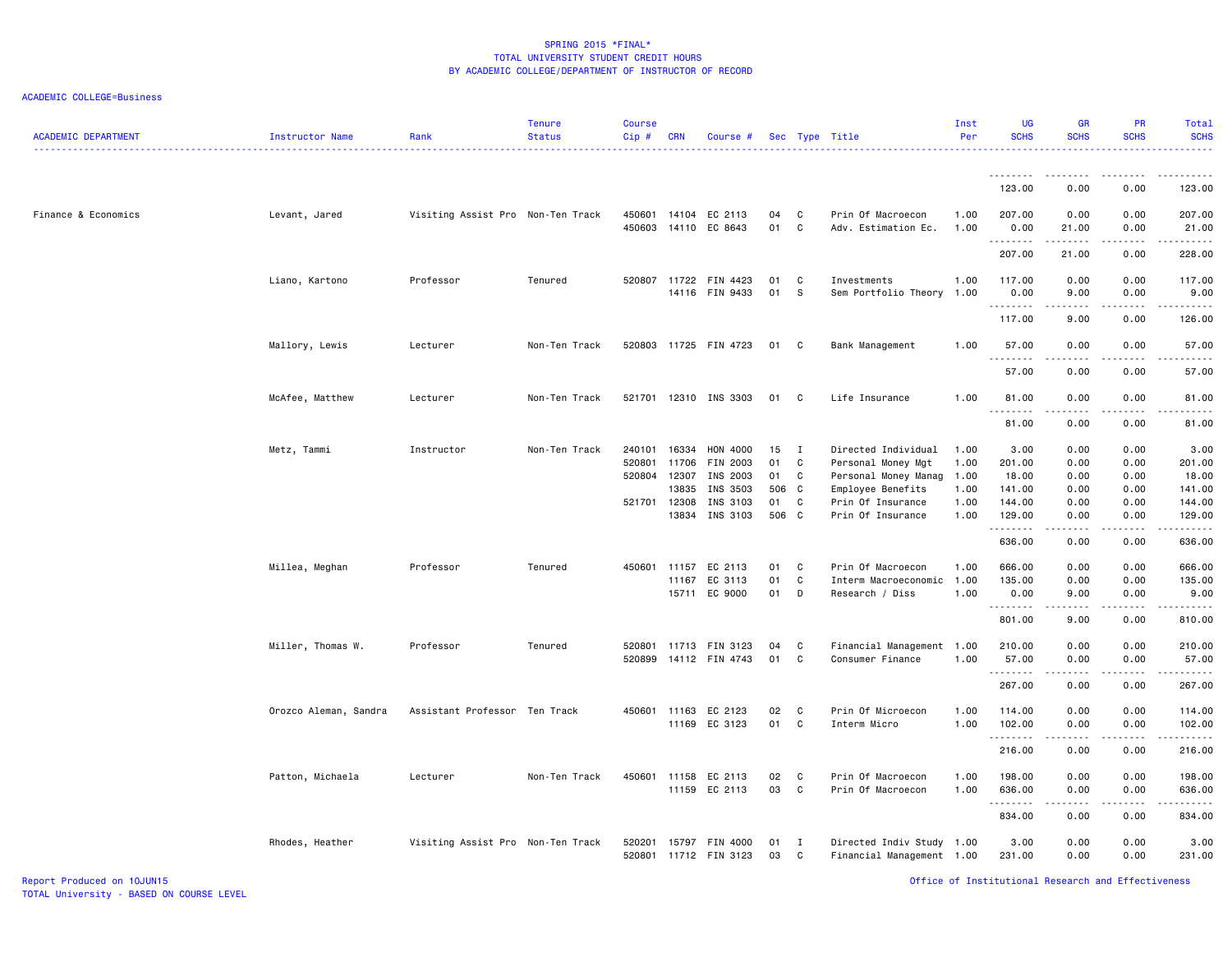| <b>ACADEMIC DEPARTMENT</b> | Instructor Name     | Rank                              | <b>Tenure</b><br><b>Status</b> | <b>Course</b><br>Cip# | <b>CRN</b>            | Course #              |          |              | Sec Type Title                        | Inst<br>Per  | <b>UG</b><br><b>SCHS</b> | <b>GR</b><br><b>SCHS</b>                                                                                                                                     | <b>PR</b><br><b>SCHS</b> | Total<br><b>SCHS</b><br><u>.</u> |
|----------------------------|---------------------|-----------------------------------|--------------------------------|-----------------------|-----------------------|-----------------------|----------|--------------|---------------------------------------|--------------|--------------------------|--------------------------------------------------------------------------------------------------------------------------------------------------------------|--------------------------|----------------------------------|
| Finance & Economics        | Rhodes, Heather     | Visiting Assist Pro Non-Ten Track |                                |                       |                       | 520801 11720 FIN 4243 | 01 C     |              | Senior Seminar in Fi 1.00             |              | 87.00                    | 0.00                                                                                                                                                         | 0.00                     | 87.00                            |
|                            |                     |                                   |                                |                       |                       |                       |          |              |                                       |              | .<br>321.00              | $\frac{1}{2} \left( \frac{1}{2} \right) \left( \frac{1}{2} \right) \left( \frac{1}{2} \right) \left( \frac{1}{2} \right) \left( \frac{1}{2} \right)$<br>0.00 | د د د د<br>0.00          | .<br>321.00                      |
|                            | Rogers, Kevin       | Non-Faculty                       | Tenured                        | 450601                | 14107                 | EC 3333               | 01       | C            | Managerial Economics 1.00             |              | 72.00                    | 0.00                                                                                                                                                         | 0.00                     | 72.00                            |
|                            |                     |                                   |                                |                       |                       | 16362 EC 4000         | 04       | $\mathbf{I}$ | Directed Indiv Study 1.00             |              | 3.00<br>.                | 0.00                                                                                                                                                         | 0.00<br>$  -$            | 3.00<br>.                        |
|                            |                     |                                   |                                |                       |                       |                       |          |              |                                       |              | 75.00                    | 0.00                                                                                                                                                         | 0.00                     | 75.00                            |
|                            | Roskelley, Kenneth  | Associate Professor Tenured       |                                | 520201                | 16418                 | FIN 9000              | 01       | D            | Research / Diss                       | 1.00         | 0.00                     | 1.00                                                                                                                                                         | 0.00                     | 1.00                             |
|                            |                     |                                   |                                | 520801                | 13752                 | FIN 3123              | 504 C    |              | Financial Management 1.00             |              | 93.00                    | 0.00                                                                                                                                                         | 0.00                     | 93.00                            |
|                            |                     |                                   |                                |                       |                       | 13753 FIN 8113        | 501 C    |              | Corporate Finance                     | 1.00         | 0.00<br>.                | 57.00<br>.                                                                                                                                                   | 0.00<br>.                | 57.00<br>.                       |
|                            |                     |                                   |                                |                       |                       |                       |          |              |                                       |              | 93.00                    | 58.00                                                                                                                                                        | 0.00                     | 151.00                           |
|                            | Smith, Rebecca      | Extension Assist Pr Non-Ten Track |                                | 010103                | 10120                 | AEC 2713              | 01       | C            | Intro to Food & Reso 1.00             |              | 321.00                   | 0.00                                                                                                                                                         | 0.00                     | 321.00                           |
|                            |                     |                                   |                                |                       |                       | 10121 AEC 2713        | H01 C    |              | Honors Intro Food & 1.00              |              | 15.00                    | 0.00                                                                                                                                                         | 0.00                     | 15.00                            |
|                            |                     |                                   |                                |                       |                       |                       |          |              |                                       |              | .<br>336.00              | .<br>0.00                                                                                                                                                    | $\frac{1}{2}$<br>0.00    | .<br>336.00                      |
|                            | Spurlin, William    | Assistant Professor Ten Track     |                                | 520601                | 13694                 | EC 8103               | 501 C    |              | Econ for Managers                     | 1.00         | 0.00                     | 60.00                                                                                                                                                        | 0.00                     | 60.00                            |
|                            |                     |                                   |                                | 520801                | 13561                 | FIN 3113              | 201 C    |              | Financial Systems                     | 1.00         | 54.00                    | 0.00                                                                                                                                                         | 0.00                     | 54.00                            |
|                            |                     |                                   |                                |                       |                       | 13562 FIN 3123        | 201 C    |              | Financial Management 1.00             |              | 36.00                    | 0.00                                                                                                                                                         | 0.00                     | 36.00                            |
|                            |                     |                                   |                                |                       |                       |                       |          |              |                                       |              | .<br>90.00               | .<br>60.00                                                                                                                                                   | .<br>0.00                | .<br>150.00                      |
|                            | Thomas, Mary        | Associate Professor Tenured       |                                | 450601                | 11162                 | EC 2123               | 01       | C            | Prin Of Microecon                     | 1.00         | 507.00                   | 0.00                                                                                                                                                         | 0.00                     | 507.00                           |
|                            |                     |                                   |                                |                       | 14227                 | EC 4990               | 01       | C            | Special Topic In EC                   | 1.00         | 24.00                    | 0.00                                                                                                                                                         | 0.00                     | 24.00                            |
|                            |                     |                                   |                                |                       |                       | 14228 EC 6990         | 01       | C            | Special Topic In EC                   | 1.00         | 0.00<br>.                | 3.00<br>$\frac{1}{2} \left( \frac{1}{2} \right) \left( \frac{1}{2} \right) \left( \frac{1}{2} \right) \left( \frac{1}{2} \right) \left( \frac{1}{2} \right)$ | 0.00<br>د د د د          | 3.00<br>.                        |
|                            |                     |                                   |                                |                       |                       |                       |          |              |                                       |              | 531.00                   | 3.00                                                                                                                                                         | 0.00                     | 534.00                           |
|                            | Wade, Lloyd         | Assistant Professor Ten Track     |                                | 520801                | 11717                 | FIN 3723              | 01       | C            | Financial Markets                     | 1.00         | 141.00                   | 0.00                                                                                                                                                         | 0.00                     | 141.00                           |
|                            |                     |                                   |                                | 520804                |                       | 12311 INS 4503        | 01       | C            | Enterprise Risk Mgmt 1.00             |              | 36.00                    | 0.00                                                                                                                                                         | 0.00<br>.                | 36.00                            |
|                            |                     |                                   |                                |                       |                       |                       |          |              |                                       |              | --------<br>177.00       | -----<br>0.00                                                                                                                                                | 0.00                     | ------<br>177.00                 |
|                            | Williamson, Claudia | Assistant Professor Ten Track     |                                | 450601                | 11165                 | EC 2123               | 04       | C            | Prin Of Microecon                     | 1.00         | 198.00                   | 0.00                                                                                                                                                         | 0.00                     | 198.00                           |
|                            |                     |                                   |                                |                       | 14105                 | EC 2123               | 05       | C            | Prin Of Microecon                     | 1.00         | 207.00                   | 0.00                                                                                                                                                         | 0.00                     | 207.00                           |
|                            |                     |                                   |                                |                       |                       | 16219 EC 7000         | 01 I     |              | Directed Indiv Study 1.00             |              | 0.00<br>.                | 3.00<br>-----                                                                                                                                                | 0.00<br>د د د د          | 3.00<br>.                        |
|                            |                     |                                   |                                |                       |                       |                       |          |              |                                       |              | 405.00                   | 3.00                                                                                                                                                         | 0.00                     | 408.00                           |
|                            | Wiseman, Travis     | Clinical Assist Pro Non-Ten Track |                                | 450601                | 14109                 | EC 6323               | 01       | C            | International Econom 1.00             |              | 0.00                     | 6.00                                                                                                                                                         | 0.00                     | 6.00                             |
|                            |                     |                                   |                                |                       | 14953                 | EC 4000               | 01       | $\mathbf{I}$ | Directed Indiv Study 1.00             |              | 3.00                     | 0.00                                                                                                                                                         | 0.00                     | 3.00                             |
|                            |                     |                                   |                                |                       | 15072                 | EC 4000               | 02       | $\mathbf{I}$ | Directed Indiv Study 1.00             |              | 3.00                     | 0.00                                                                                                                                                         | 0.00                     | 3.00                             |
|                            |                     |                                   |                                |                       | 15269                 | EC 4000               | 03       | $\mathbf{I}$ | Directed Indiv Study 1.00             |              | 3.00                     | 0.00                                                                                                                                                         | 0.00                     | 3.00                             |
|                            |                     |                                   |                                | 450605                | 14108                 | EC 4323               | 01       | C            | International Econom 1.00             |              | 108.00                   | 0.00                                                                                                                                                         | 0.00                     | 108.00                           |
|                            |                     |                                   |                                | 520601                | 14823                 | EC 4713               | 01       | C            | Industrial Orgs                       | 1.00         | 30.00                    | 0.00                                                                                                                                                         | 0.00                     | 30.00                            |
|                            |                     |                                   |                                |                       | 521101 12255<br>12256 | IB 3900<br>IB 4903    | 01<br>01 | E<br>E       | IB Intern Work<br>IB Intern Academics | 1.00<br>1.00 | 6.00<br>18.00            | 0.00<br>0.00                                                                                                                                                 | 0.00<br>0.00             | 6.00<br>18.00                    |
|                            |                     |                                   |                                |                       |                       |                       |          |              |                                       |              |                          |                                                                                                                                                              |                          |                                  |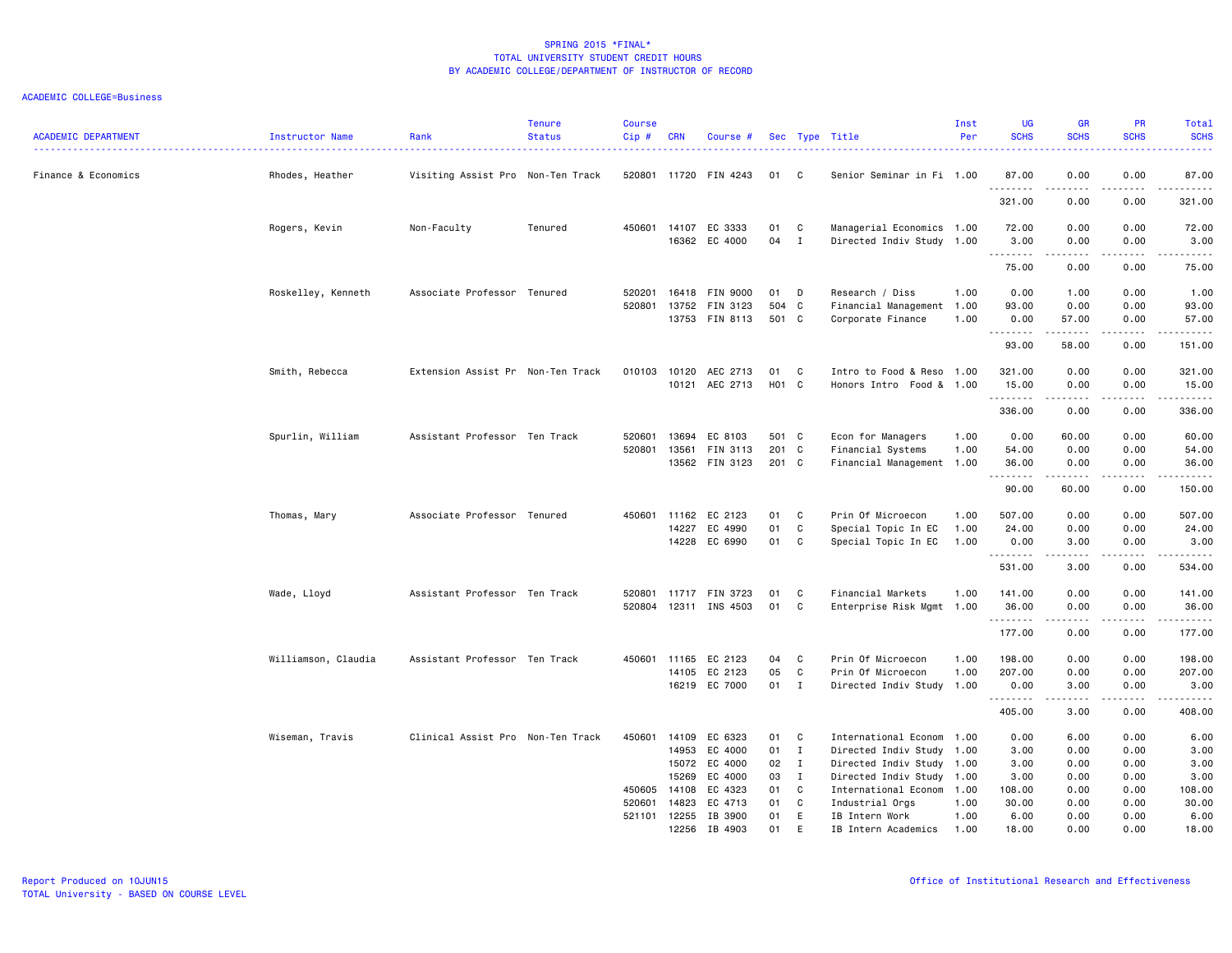| <b>ACADEMIC DEPARTMENT</b> | Instructor Name | Rank | Tenure<br>Status | Course<br>Cip # | CRN | Course # Sec Type Title |  | Inst<br>Per | <b>UG</b><br><b>SCHS</b> | <b>GR</b><br><b>SCHS</b> | <b>PR</b><br><b>SCHS</b> | Total<br><b>SCHS</b> |
|----------------------------|-----------------|------|------------------|-----------------|-----|-------------------------|--|-------------|--------------------------|--------------------------|--------------------------|----------------------|
|                            |                 |      |                  |                 |     |                         |  |             | .<br>171.00              | .<br>6.00                | .<br>0.00                | .<br>177.00          |
| ======                     |                 |      |                  |                 |     |                         |  |             | ========                 | ========                 | ========                 | ----------           |
| Finance & Economics        |                 |      |                  |                 |     |                         |  |             | 7279.00                  | 265,00                   | 0.00                     | 7544.00              |
|                            |                 |      |                  |                 |     |                         |  |             | ========                 | ========                 | --------                 | -----------          |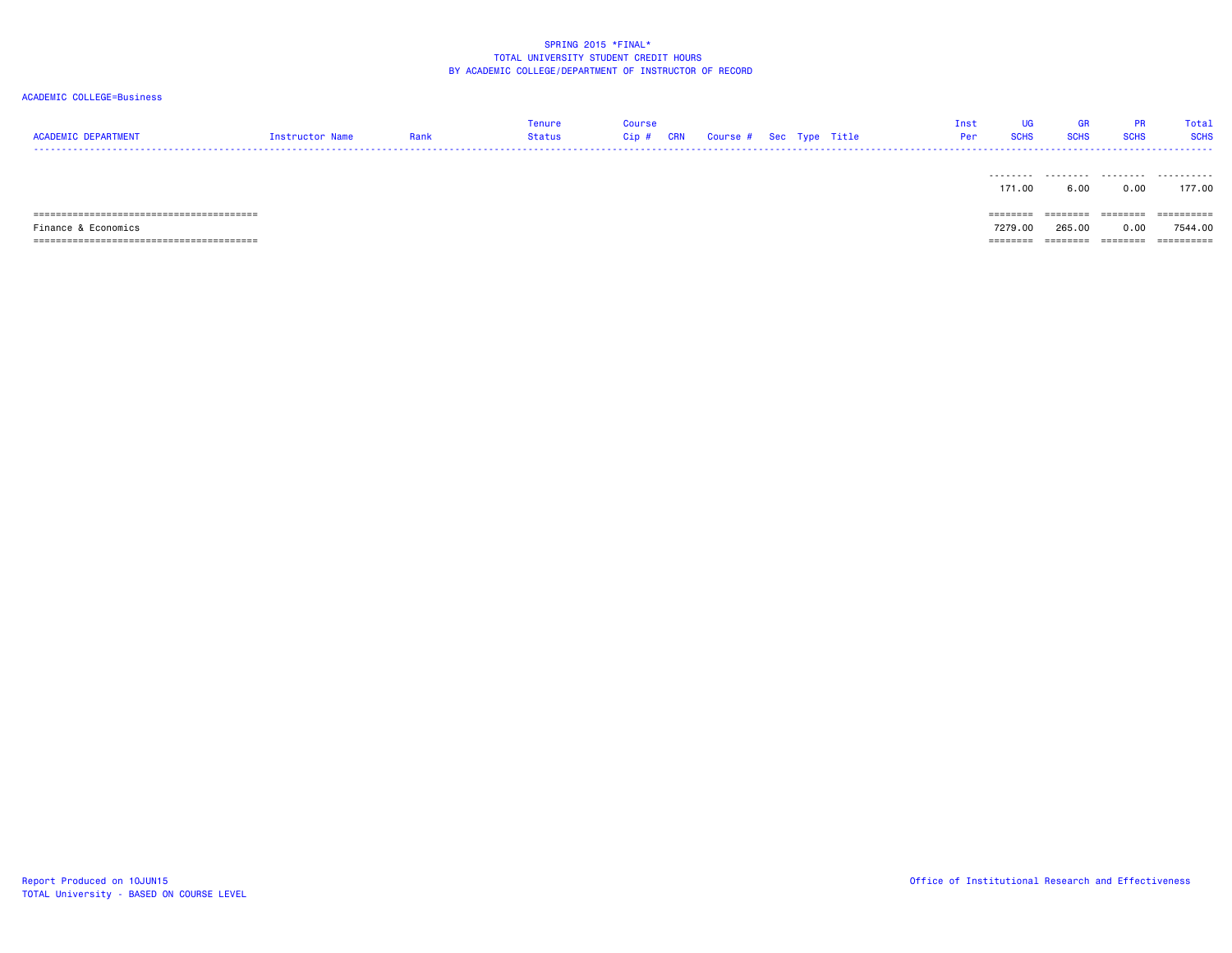| <b>ACADEMIC DEPARTMENT</b>       | Instructor Name    | Rank                          | <b>Tenure</b><br><b>Status</b> | Course<br>$Cip$ #          | <b>CRN</b>                       | Course #                                     |                       |                              | Sec Type Title                                                                                              | Inst<br>Per          | <b>UG</b><br><b>SCHS</b>           | <b>GR</b><br><b>SCHS</b>                                                                                                          | <b>PR</b><br><b>SCHS</b>            | <b>Total</b><br><b>SCHS</b>         |
|----------------------------------|--------------------|-------------------------------|--------------------------------|----------------------------|----------------------------------|----------------------------------------------|-----------------------|------------------------------|-------------------------------------------------------------------------------------------------------------|----------------------|------------------------------------|-----------------------------------------------------------------------------------------------------------------------------------|-------------------------------------|-------------------------------------|
| Management & Information Systems | Barnett, Timothy   | Professor                     | Tenured                        | 520201<br>521301<br>521302 | 12573<br>12556<br>16078          | MGT 3823<br>MGT 3114<br>MGT 9000             | 01<br>01<br>03        | C<br>C<br>D                  | Responsible Leadersh<br>Prin of Mgt & Prod<br>Research / Diss                                               | 1.00<br>1.00<br>1.00 | 150.00<br>644.00<br>0.00           | 0.00<br>0.00<br>1.00                                                                                                              | 0.00<br>0.00<br>0.00                | 150.00<br>644.00<br>1.00            |
|                                  |                    |                               |                                |                            |                                  |                                              |                       |                              |                                                                                                             |                      | .<br>794.00                        | <b>.</b><br>1.00                                                                                                                  | .<br>0.00                           | 795.00                              |
|                                  | Canfield, Stephen  | Instructor                    | Non-Ten Track                  | 521201                     | 10503<br>10504<br>10505<br>10506 | BIS 1733<br>BIS 1733<br>BIS 1733<br>BIS 1753 | 01<br>02<br>03<br>01  | C<br>$\mathbb{C}$<br>C<br>C  | Visual Basic Program 1.00<br>Visual Basic Program 1.00<br>Visual Basic Program<br>Intro to Business CO 1.00 | 1.00                 | 144.00<br>93.00<br>132.00<br>84.00 | 0.00<br>0.00<br>0.00<br>0.00                                                                                                      | 0.00<br>0.00<br>0.00<br>0.00        | 144.00<br>93.00<br>132.00<br>84.00  |
|                                  |                    |                               |                                |                            |                                  |                                              |                       |                              |                                                                                                             |                      | 453.00                             | $\sim$ $\sim$ $\sim$ $\sim$<br>0.00                                                                                               | $\sim$ $\sim$ $\sim$ $\sim$<br>0.00 | .<br>453.00                         |
|                                  | Chrisman, James    | Professor                     | Tenured                        | 520201<br>521302 15888     | 14051<br>15870                   | MGT 9933<br>MGT 9143<br>MGT 9000             | 01<br>01<br>01        | C<br>C<br>D                  | Strategy Implement<br>Dev Of Mgt Theory<br>Research / Diss                                                  | 1.00<br>1.00<br>1.00 | 0.00<br>0.00<br>0.00               | 9.00<br>6.00<br>18.00<br>د د د د د                                                                                                | 0.00<br>0.00<br>0.00<br>$- - - -$   | 9.00<br>6.00<br>18.00<br>.          |
|                                  |                    |                               |                                |                            |                                  |                                              |                       |                              |                                                                                                             |                      | 0.00                               | 33.00                                                                                                                             | 0.00                                | 33.00                               |
|                                  | Crossler, Robert   | Assistant Professor Ten Track |                                | 521201                     | 10500<br>10518<br>13652<br>16036 | BIS 1012<br>BIS 8313<br>BIS 8313<br>BIS 9000 | 01<br>01<br>501<br>03 | C.<br>C<br>$\mathbf{C}$<br>D | Intro to Bus Info Sy 1.00<br>Adv Database Des Adm<br>Adv Database Des Adm<br>Research / Diss                | 1.00<br>1.00<br>1.00 | 562.00<br>0.00<br>0.00<br>0.00     | 0.00<br>33.00<br>24.00<br>9.00                                                                                                    | 0.00<br>0.00<br>0.00<br>0.00        | 562.00<br>33.00<br>24.00<br>9.00    |
|                                  |                    |                               |                                |                            |                                  |                                              |                       |                              |                                                                                                             |                      | 562.00                             | ------<br>66.00                                                                                                                   | .<br>0.00                           | .<br>628.00                         |
|                                  | Daspit, Joshua     | Assistant Professor Ten Track |                                | 520101                     | 10547                            | <b>BUS 4853</b>                              | 01                    | C.                           | <b>Business Policy</b>                                                                                      | 1.00                 | 129.00<br>.                        | 0.00                                                                                                                              | 0.00                                | 129.00<br>.                         |
|                                  |                    |                               |                                |                            |                                  |                                              |                       |                              |                                                                                                             |                      | 129.00                             | 0.00                                                                                                                              | 0.00                                | 129.00                              |
|                                  | Fang, Hanging      | Grad Teach Assist             | Not Applicable                 | 520101                     | 10551                            | <b>BUS 4853</b><br>10552 BUS 4853            | 05<br>06              | C<br>$\mathbf{C}$            | <b>Business Policy</b><br><b>Business Policy</b>                                                            | 1.00<br>1.00         | 138.00<br>138.00<br>.              | 0.00<br>0.00<br>.                                                                                                                 | 0.00<br>0.00<br>.                   | 138.00<br>138.00<br>$- - - - - - -$ |
|                                  |                    |                               |                                |                            |                                  |                                              |                       |                              |                                                                                                             |                      | 276.00                             | 0.00                                                                                                                              | 0.00                                | 276.00                              |
|                                  | Githinji, Martin   | Grad Teach Assist             | Not Applicable                 | 521201                     | 10501                            | BIS 1012                                     | 02                    | $\mathbf{C}$                 | Intro to Bus Info Sy 1.00                                                                                   |                      | 150.00<br>.                        | 0.00                                                                                                                              | 0.00                                | 150.00<br>.                         |
|                                  |                    |                               |                                |                            |                                  |                                              |                       |                              |                                                                                                             |                      | 150.00                             | 0.00                                                                                                                              | 0.00                                | 150.00                              |
|                                  | Hammond, Nathaniel | Grad Teach Assist             | Not Applicable                 | 521301                     |                                  | 12557 MGT 3114                               | 02                    | C C                          | Prin of Mgt & Prod                                                                                          | 1.00                 | 644.00<br><u>.</u>                 | 0.00                                                                                                                              | 0.00                                | 644.00<br>.                         |
|                                  |                    |                               |                                |                            |                                  |                                              |                       |                              |                                                                                                             |                      | 644.00                             | 0.00                                                                                                                              | 0.00                                | 644.00                              |
|                                  | Holt, Daniel       | Assistant Professor Ten Track |                                | 520701                     | 12566<br>12567                   | MGT 3323<br>MGT 3323                         | 01<br>02              | C<br>$\mathbf c$             | Entrepreneurship<br>Entrepreneurship                                                                        | 1.00<br>1.00         | 96.00<br>84.00                     | 0.00<br>0.00                                                                                                                      | 0.00<br>0.00                        | 96.00<br>84.00                      |
|                                  |                    |                               |                                |                            |                                  |                                              |                       |                              |                                                                                                             |                      | 180.00                             | $\frac{1}{2} \left( \frac{1}{2} \right) \left( \frac{1}{2} \right) \left( \frac{1}{2} \right) \left( \frac{1}{2} \right)$<br>0.00 | $\sim$ $\sim$ $\sim$ $\sim$<br>0.00 | .<br>180.00                         |
|                                  | Lack, Susan        | Instructor                    | Non-Ten Track                  | 520201                     | 12558<br>12561                   | MGT 3213<br>MGT 3213                         | 01<br>04              | C<br>C                       | Org Communications<br>Org Communications                                                                    | 1.00<br>1.00         | 135.00<br>135.00                   | 0.00<br>0.00                                                                                                                      | 0.00<br>0.00                        | 135.00<br>135.00                    |
|                                  |                    |                               |                                |                            |                                  |                                              |                       |                              |                                                                                                             |                      | .<br>270.00                        | -----<br>0.00                                                                                                                     | .<br>0.00                           | .<br>270.00                         |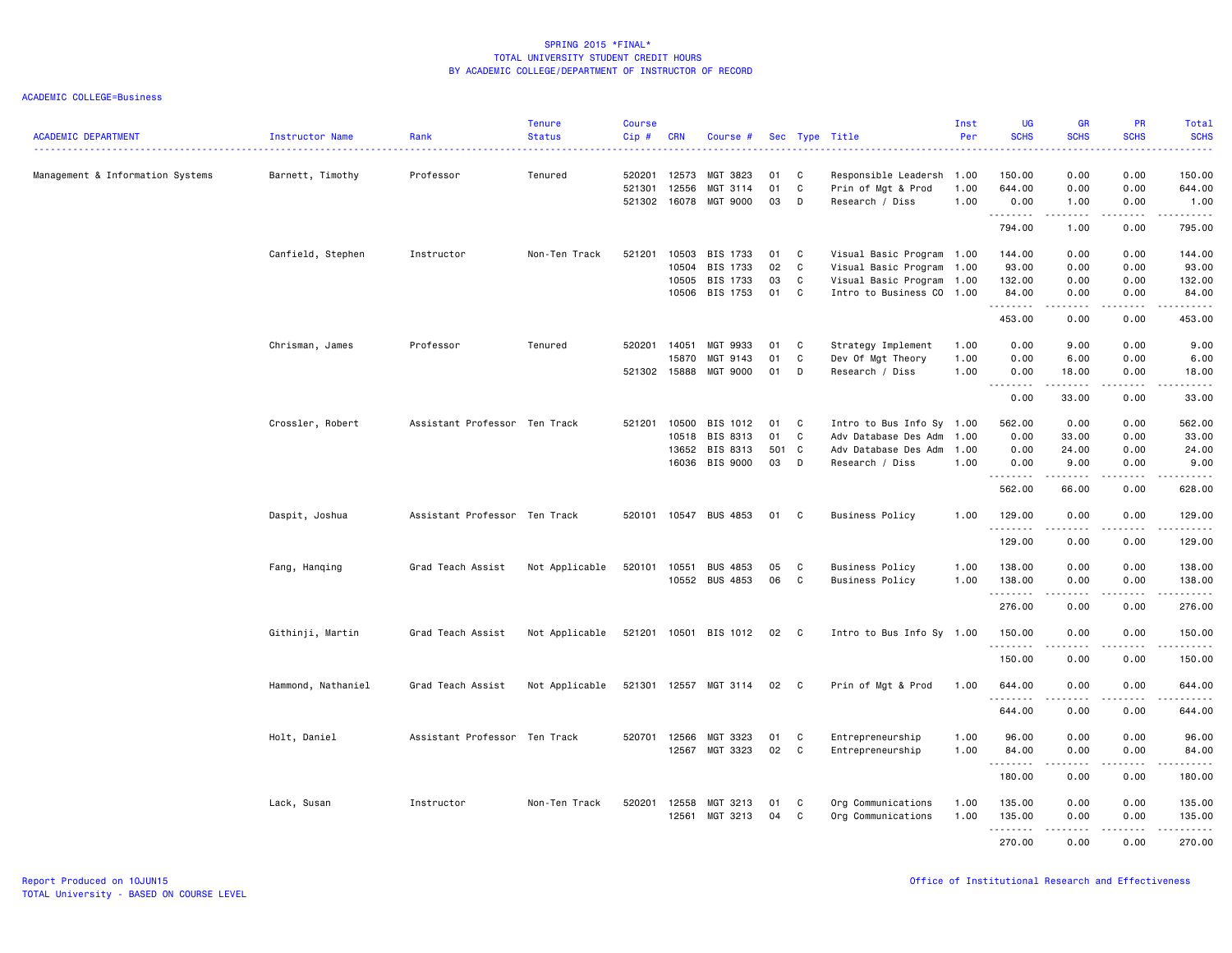# ACADEMIC COLLEGE=Business

| <b>ACADEMIC DEPARTMENT</b>       | Instructor Name  | Rank                          | <b>Tenure</b><br><b>Status</b> | <b>Course</b><br>$Cip$ # | <b>CRN</b>     | Course #                           |             |              | Sec Type Title                            | Inst<br>Per  | <b>UG</b><br><b>SCHS</b> | <b>GR</b><br><b>SCHS</b>                                                                                                                                     | <b>PR</b><br><b>SCHS</b> | Total<br><b>SCHS</b>   |
|----------------------------------|------------------|-------------------------------|--------------------------------|--------------------------|----------------|------------------------------------|-------------|--------------|-------------------------------------------|--------------|--------------------------|--------------------------------------------------------------------------------------------------------------------------------------------------------------|--------------------------|------------------------|
| Management & Information Systems | Li, Zonghui      | Grad Teach Assist             | Not Applicable                 | 520101                   | 10549<br>10550 | <b>BUS 4853</b><br><b>BUS 4853</b> | 03<br>04    | C<br>C       | Business Policy<br><b>Business Policy</b> | 1.00<br>1.00 | 138.00<br>78.00          | 0.00<br>0.00                                                                                                                                                 | 0.00<br>0.00             | 138.00<br>78.00        |
|                                  |                  |                               |                                |                          |                |                                    |             |              |                                           |              | .<br>216.00              | 0.00                                                                                                                                                         | .<br>0.00                | .<br>216.00            |
|                                  | Long, Rebecca    | Non-Faculty                   | Tenured                        | 521302                   | 16055          | MGT 9000                           | 02          | D            | Research / Diss                           | 1.00         | 0.00                     | 9.00                                                                                                                                                         | 0.00                     | 9.00                   |
|                                  |                  |                               |                                |                          |                |                                    |             |              |                                           |              | .<br>0.00                | -----<br>9.00                                                                                                                                                | .<br>0.00                | د د د د د<br>9.00      |
|                                  | Madison, Kristen | Assistant Professor Ten Track |                                | 520101                   |                | 10548 BUS 4853                     | 02          | $\mathbf{C}$ | Business Policy                           | 1.00         | 135.00<br>.              | 0.00                                                                                                                                                         | 0.00                     | 135.00<br>.            |
|                                  |                  |                               |                                |                          |                |                                    |             |              |                                           |              | 135.00                   | 0.00                                                                                                                                                         | 0.00                     | 135.00                 |
|                                  | Marett, Emily    | Instructor                    | Non-Ten Track                  | 520201                   | 12562          | MGT 3213                           | 05          | C            | Org Communications                        | 1.00         | 477.00                   | 0.00                                                                                                                                                         | 0.00                     | 477.00                 |
|                                  |                  |                               |                                |                          | 13851          | MGT 3213                           | 506         | $\mathbf{C}$ | Org Communications                        | 1.00         | 93.00                    | 0.00                                                                                                                                                         | 0.00                     | 93.00                  |
|                                  |                  |                               |                                | 521001                   | 12575          | MGT 4533                           | 01          | C            | Advanced Hrm                              | 1.00         | 165.00                   | 0.00                                                                                                                                                         | 0.00                     | 165.00                 |
|                                  |                  |                               |                                | 521003                   | 12572          | MGT 3813                           | 01          | C            | Organizational Behav 1.00                 |              | 171.00<br>.              | 0.00<br>.                                                                                                                                                    | 0.00<br>$- - - -$        | 171.00<br>.            |
|                                  |                  |                               |                                |                          |                |                                    |             |              |                                           |              | 906.00                   | 0.00                                                                                                                                                         | 0.00                     | 906.00                 |
|                                  | Marett, Lawrence | Associate Professor Tenured   |                                | 111003                   | 10511          | BIS 4113                           | 01          | C            | BIS Security Managem                      | 1.00         | 90.00                    | 0.00                                                                                                                                                         | 0.00                     | 90.00                  |
|                                  |                  |                               |                                | 521201                   | 10514          | BIS 4763                           | 01          | $\mathbf{C}$ | BIS Senior Seminar                        | 1.00         | 54.00                    | 0.00                                                                                                                                                         | 0.00                     | 54.00                  |
|                                  |                  |                               |                                |                          | 10515          | BIS 6113                           | 01          | C            | BIS Security Managem                      | 1.00         | 0.00                     | 18.00                                                                                                                                                        | 0.00                     | 18.00                  |
|                                  |                  |                               |                                |                          | 13650          | BIS 6113                           | 501         | C            | BIS Security Managem                      | 1.00         | 0.00                     | 24.00                                                                                                                                                        | 0.00                     | 24.00                  |
|                                  |                  |                               |                                |                          | 15864          | BIS 9000                           | 02          | D            | Research / Diss                           | 1.00         | 0.00<br>.                | 9.00<br>.                                                                                                                                                    | 0.00                     | 9.00<br>.              |
|                                  |                  |                               |                                |                          |                |                                    |             |              |                                           |              | 144.00                   | 51.00                                                                                                                                                        | 0.00                     | 195.00                 |
|                                  | Menard, Philip   | Lecturer                      | Non-Ten Track                  | 521201                   |                | 10510 BIS 3753                     | 01 C        |              | Business Database Sy 1.00                 |              | 63.00<br><u>.</u>        | 0.00<br>.                                                                                                                                                    | 0.00<br>$- - - -$        | 63.00<br>$\frac{1}{2}$ |
|                                  |                  |                               |                                |                          |                |                                    |             |              |                                           |              | 63.00                    | 0.00                                                                                                                                                         | 0.00                     | 63.00                  |
|                                  | Otondo, Robert   | Associate Professor Tenured   |                                | 521201 14049             |                | BIS 8413                           | 01          | C            | Data Analytics                            | 1.00         | 0.00                     | 18.00                                                                                                                                                        | 0.00                     | 18.00                  |
|                                  |                  |                               |                                |                          | 14050          | BIS 9113                           | 01          | C            | Mis Seminar                               | 1.00         | 0.00<br>.                | 12.00<br><b>.</b>                                                                                                                                            | 0.00<br>.                | 12.00<br>.             |
|                                  |                  |                               |                                |                          |                |                                    |             |              |                                           |              | 0.00                     | 30.00                                                                                                                                                        | 0.00                     | 30.00                  |
|                                  | Pearson, Allison | Non-Faculty                   | Tenured                        | 521003                   | 14311          | FYE 1001                           | F01 C       |              | Freshman Year Experi                      | 0.25         | 60.00                    | 0.00                                                                                                                                                         | 0.00                     | 60.00                  |
|                                  |                  |                               |                                |                          | 15559          | FYE 1001                           | F02 C       |              | Freshman Year Experi                      | 0.25         | 39.50                    | 0.00                                                                                                                                                         | 0.00                     | 39.50                  |
|                                  |                  |                               |                                | 521302 16378             |                | MGT 9000                           | 04          | D            | Research / Diss                           | 1.00         | 0.00<br>.                | 1.00                                                                                                                                                         | 0.00<br>.                | 1.00<br>.              |
|                                  |                  |                               |                                |                          |                |                                    |             |              |                                           |              | 99.50                    | $\frac{1}{2} \left( \frac{1}{2} \right) \left( \frac{1}{2} \right) \left( \frac{1}{2} \right) \left( \frac{1}{2} \right) \left( \frac{1}{2} \right)$<br>1.00 | 0.00                     | 100.50                 |
|                                  | Pearson, Rodney  | Professor                     | Tenured                        | 521003 14311             |                | FYE 1001                           | F01 C       |              | Freshman Year Experi 0.50                 |              | 120.00                   | 0.00                                                                                                                                                         | 0.00                     | 120.00                 |
|                                  |                  |                               |                                |                          | 15559          | FYE 1001                           | F02 C       |              | Freshman Year Experi                      | 0.50         | 79.00                    | 0.00                                                                                                                                                         | 0.00                     | 79.00                  |
|                                  |                  |                               |                                | 521201                   | 10509          | BIS 3523                           | 01          | C            | Advanced Languages                        | 1.00         | 60.00                    | 0.00                                                                                                                                                         | 0.00                     | 60.00                  |
|                                  |                  |                               |                                | 521202 10512             |                | BIS 4523                           | 01          | C            | Adv Languages II                          | 1.00         | 15.00                    | 0.00                                                                                                                                                         | 0.00                     | 15.00                  |
|                                  |                  |                               |                                |                          | 10516          | BIS 6523<br>BIS 6523               | 01<br>501 C | C            | Adv Languages II                          | 1.00         | 0.00                     | 3.00                                                                                                                                                         | 0.00<br>0.00             | 3.00                   |
|                                  |                  |                               |                                |                          | 14407          |                                    |             |              | Adv Languages II                          | 1.00         | 0.00                     | 12.00<br>$- - - - -$                                                                                                                                         |                          | 12.00<br>.             |
|                                  |                  |                               |                                |                          |                |                                    |             |              |                                           |              | 274.00                   | 15.00                                                                                                                                                        | 0.00                     | 289.00                 |
|                                  | Randle, Vikki    | Associate Professor Tenured   |                                |                          |                | 521001 13592 MGT 4533              | 201 C       |              | Advanced Hrm                              | 1.00         | 48.00                    | 0.00                                                                                                                                                         | 0.00                     | 48.00                  |

Report Produced on 10JUN15 Office of Institutional Research and Effectiveness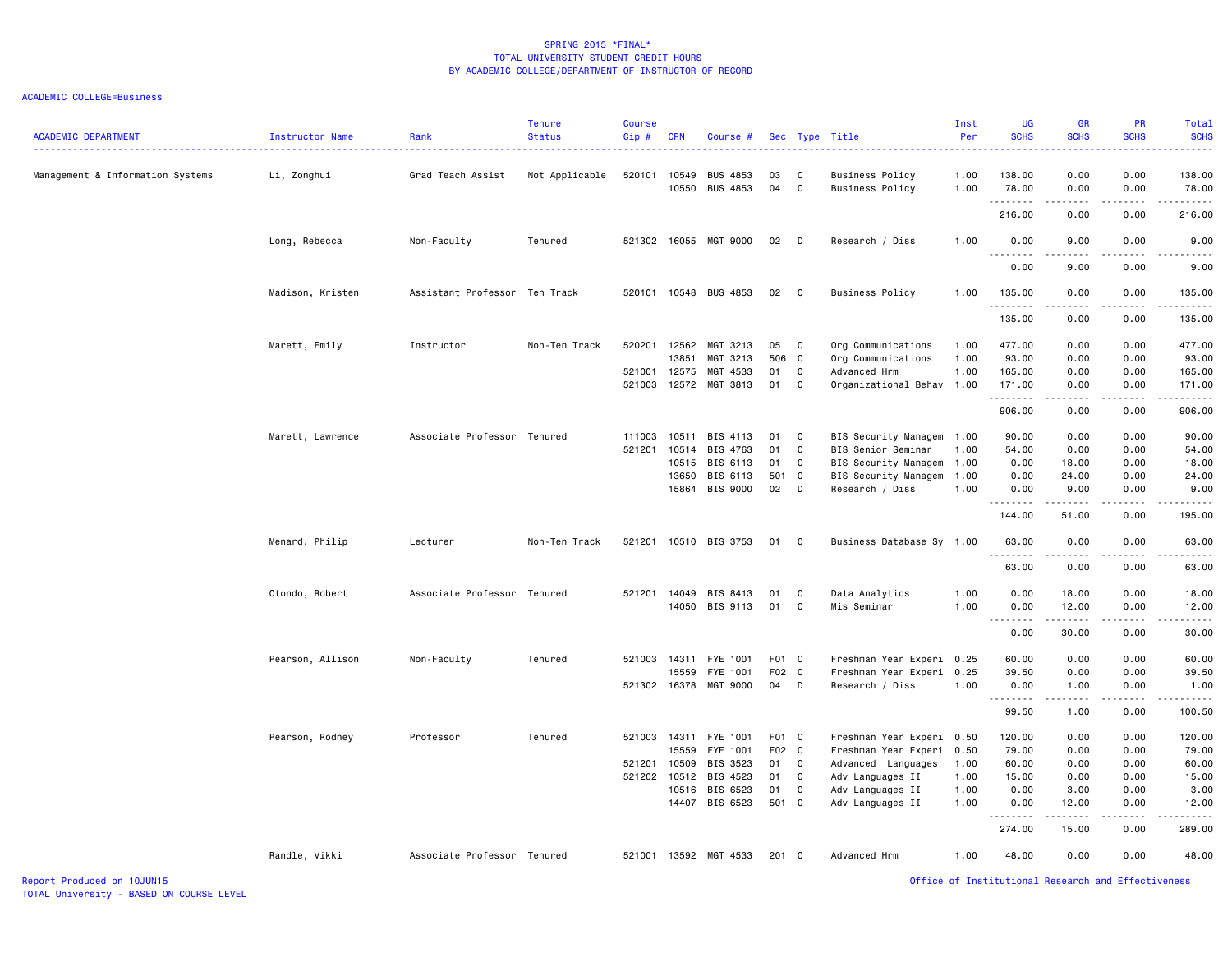| <b>ACADEMIC DEPARTMENT</b>       | Instructor Name    | Rank                          | <b>Tenure</b><br><b>Status</b> | <b>Course</b><br>Cip# | <b>CRN</b>            | Course #                               |                       |                   | Sec Type Title                                                              | Inst<br>Per  | <b>UG</b><br><b>SCHS</b><br>بالمحام           | <b>GR</b><br><b>SCHS</b>                                                                                                                                      | PR<br><b>SCHS</b><br>المتمام        | Total<br><b>SCHS</b><br>.                                                                                                                                     |
|----------------------------------|--------------------|-------------------------------|--------------------------------|-----------------------|-----------------------|----------------------------------------|-----------------------|-------------------|-----------------------------------------------------------------------------|--------------|-----------------------------------------------|---------------------------------------------------------------------------------------------------------------------------------------------------------------|-------------------------------------|---------------------------------------------------------------------------------------------------------------------------------------------------------------|
| Management & Information Systems | Randle, Vikki      | Associate Professor Tenured   |                                | 521001<br>521003      | 13852<br>13855        | MGT 8111<br>MGT 8112<br>14243 MGT 3813 | 511 C<br>521<br>201 C | $\mathbf{C}$      | Human Resource Issue 1.00<br>Leadership Skills<br>Organizational Behav 1.00 | 1.00         | 0.00<br>0.00<br>21.00                         | 11.00<br>20.00<br>0.00                                                                                                                                        | 0.00<br>0.00<br>0.00                | 11.00<br>20.00<br>21.00                                                                                                                                       |
|                                  |                    |                               |                                |                       |                       |                                        |                       |                   |                                                                             |              | .<br>69.00                                    | $- - - - -$<br>31.00                                                                                                                                          | .<br>0.00                           | .<br>100.00                                                                                                                                                   |
|                                  | Richardson, Jimmy  | Lecturer                      | Not Applicable                 |                       |                       | 520201 12574 MGT 4153                  | 01 C                  |                   | Management Seminar                                                          | 1.00         | 117.00<br>.                                   | 0.00<br>.                                                                                                                                                     | 0.00<br>$\sim$ $\sim$ $\sim$ $\sim$ | 117.00<br>.                                                                                                                                                   |
|                                  |                    |                               |                                |                       |                       |                                        |                       |                   |                                                                             |              | 117,00                                        | 0.00                                                                                                                                                          | 0.00                                | 117.00                                                                                                                                                        |
|                                  | Rogers, Bryan      | Grad Teach Assist             | Not Applicable                 |                       |                       | 521001 12569 MGT 3513                  | 01 C                  |                   | Intro Human Res Mgt                                                         | 1.00         | 249.00<br>.                                   | 0.00<br>.                                                                                                                                                     | 0.00<br>$\frac{1}{2}$               | 249,00<br>.                                                                                                                                                   |
|                                  |                    |                               |                                |                       |                       |                                        |                       |                   |                                                                             |              | 249.00                                        | 0.00                                                                                                                                                          | 0.00                                | 249.00                                                                                                                                                        |
|                                  | Sharma, Shwadhin   | Grad Teach Assist             | Not Applicable                 |                       |                       | 521201 10508 BIS 3233                  | 02 C                  |                   | Management Informati 1.00                                                   |              | 501.00<br>.                                   | 0.00<br>.                                                                                                                                                     | 0.00                                | 501.00<br>.                                                                                                                                                   |
|                                  |                    |                               |                                |                       |                       |                                        |                       |                   |                                                                             |              | 501.00                                        | 0.00                                                                                                                                                          | 0.00                                | 501.00                                                                                                                                                        |
|                                  | Shin, Seungjae     | Associate Professor Tenured   |                                | 520209<br>521201      | 14244<br>13456        | MKT 4033<br>BIS 3233                   | 201<br>201 C          | $\mathbf{C}$      | International Transp 1.00<br>Management Informati 1.00                      |              | 48.00<br>60.00                                | 0.00<br>0.00                                                                                                                                                  | 0.00<br>0.00                        | 48.00<br>60.00                                                                                                                                                |
|                                  |                    |                               |                                |                       |                       |                                        |                       |                   |                                                                             |              | .<br>108.00                                   | -----<br>0.00                                                                                                                                                 | .<br>0.00                           | .<br>108.00                                                                                                                                                   |
|                                  | Spencer, Barbara   | Professor                     | Tenured                        | 520201                | 13856<br>521101 12576 | MGT 8123<br>MGT 4613                   | 501<br>01             | $\mathbf{C}$<br>C | Strategic Bus Consul 1.00<br>Cross-Cultural Mgt                             | 1.00         | 0.00<br>81.00                                 | 90.00<br>0.00                                                                                                                                                 | 0.00<br>0.00                        | 90.00<br>81.00                                                                                                                                                |
|                                  |                    |                               |                                |                       |                       |                                        |                       |                   |                                                                             |              | .<br>81.00                                    | $\frac{1}{2} \left( \frac{1}{2} \right) \left( \frac{1}{2} \right) \left( \frac{1}{2} \right) \left( \frac{1}{2} \right) \left( \frac{1}{2} \right)$<br>90.00 | $\sim$ $\sim$ $\sim$ $\sim$<br>0.00 | .<br>171.00                                                                                                                                                   |
|                                  | Templeton, Gary    | Associate Professor Tenured   |                                | 521201                | 10507                 | BIS 3233                               | 01                    | C.                | Management Informati 1.00                                                   |              | 621.00                                        | 0.00                                                                                                                                                          | 0.00                                | 621.00                                                                                                                                                        |
|                                  |                    |                               |                                |                       | 10517                 | BIS 8112<br>13651 BIS 8112             | 01<br>521 C           | C                 | Mgt Info Tech & Sys<br>Mgt Info Tech & Sys 1.00                             | 1.00         | 0.00<br>0.00                                  | 74.00<br>62.00                                                                                                                                                | 0.00<br>0.00                        | 74.00<br>62.00                                                                                                                                                |
|                                  |                    |                               |                                |                       |                       |                                        |                       |                   |                                                                             |              | .<br>621.00                                   | 136.00                                                                                                                                                        | $\sim$ $\sim$ $\sim$<br>0.00        | .<br>757.00                                                                                                                                                   |
|                                  | Templeton, Laura   | Associate Professor Tenured   |                                | 520201                | 14052                 | MGT 4543                               | 01                    | C                 | Compensation Mgt                                                            | 1.00         | 135.00                                        | 0.00                                                                                                                                                          | 0.00                                | 135.00                                                                                                                                                        |
|                                  |                    |                               |                                | 521001                |                       | 12570 MGT 3513                         | 02                    | C                 | Intro Human Res Mgt                                                         | 1.00         | 246.00<br>.                                   | 0.00                                                                                                                                                          | 0.00                                | 246.00                                                                                                                                                        |
|                                  |                    |                               |                                |                       |                       |                                        |                       |                   |                                                                             |              | 381.00                                        | 0.00                                                                                                                                                          | 0.00                                | 381.00                                                                                                                                                        |
|                                  | Vardaman, James    | Assistant Professor Ten Track |                                |                       | 521001 12577          | MGT 8111                               | 01                    | C                 | Human Resource Issue 1.00                                                   |              | 0.00                                          | 17.00                                                                                                                                                         | 0.00                                | 17.00                                                                                                                                                         |
|                                  |                    |                               |                                |                       | 13853                 | MGT 8111                               | 521                   | $\mathbf{C}$      | Human Resource Issue                                                        | 1.00         | 0.00                                          | 13.00                                                                                                                                                         | 0.00                                | 13.00                                                                                                                                                         |
|                                  |                    |                               |                                | 521003 12580          | 13854                 | MGT 8112<br>MGT 8112                   | 01<br>511 C           | C                 | Leadership Skills<br>Leadership Skills                                      | 1.00<br>1.00 | 0.00<br>0.00                                  | 36.00<br>24.00                                                                                                                                                | 0.00<br>0.00                        | 36.00<br>24.00                                                                                                                                                |
|                                  |                    |                               |                                |                       |                       |                                        |                       |                   |                                                                             |              | $\omega$ $\omega$ $\omega$<br>بالمحام<br>0.00 | .<br>90.00                                                                                                                                                    | $\sim$ $\sim$ $\sim$ $\sim$<br>0.00 | $\frac{1}{2} \left( \frac{1}{2} \right) \left( \frac{1}{2} \right) \left( \frac{1}{2} \right) \left( \frac{1}{2} \right) \left( \frac{1}{2} \right)$<br>90.00 |
|                                  | Warkentin, Merrill | Professor                     | Tenured                        |                       | 521201 10513          | BIS 4753                               | 01                    | C                 | Struc Sys Analysis                                                          | 1.00         | 51.00                                         | 0.00                                                                                                                                                          | 0.00                                | 51.00                                                                                                                                                         |
|                                  |                    |                               |                                |                       | 10520                 | BIS 8753                               | 01                    | C                 | Inf Sys Collabrtve P 1.00                                                   |              | 0.00                                          | 15.00                                                                                                                                                         | 0.00                                | 15.00                                                                                                                                                         |
|                                  |                    |                               |                                |                       | 13654                 | BIS 8753                               | 501                   | C                 | Inf Sys Collabrtve P 1.00                                                   |              | 0.00                                          | 24.00                                                                                                                                                         | 0.00                                | 24.00                                                                                                                                                         |
|                                  |                    |                               |                                |                       | 15713                 | <b>BIS 9000</b>                        | 01                    | D                 | Research / Diss                                                             | 1.00         | 0.00<br>.                                     | 15.00<br>.                                                                                                                                                    | 0.00<br>.                           | 15.00<br><u>.</u>                                                                                                                                             |
|                                  |                    |                               |                                |                       |                       |                                        |                       |                   |                                                                             |              | 51.00                                         | 54.00                                                                                                                                                         | 0.00                                | 105.00                                                                                                                                                        |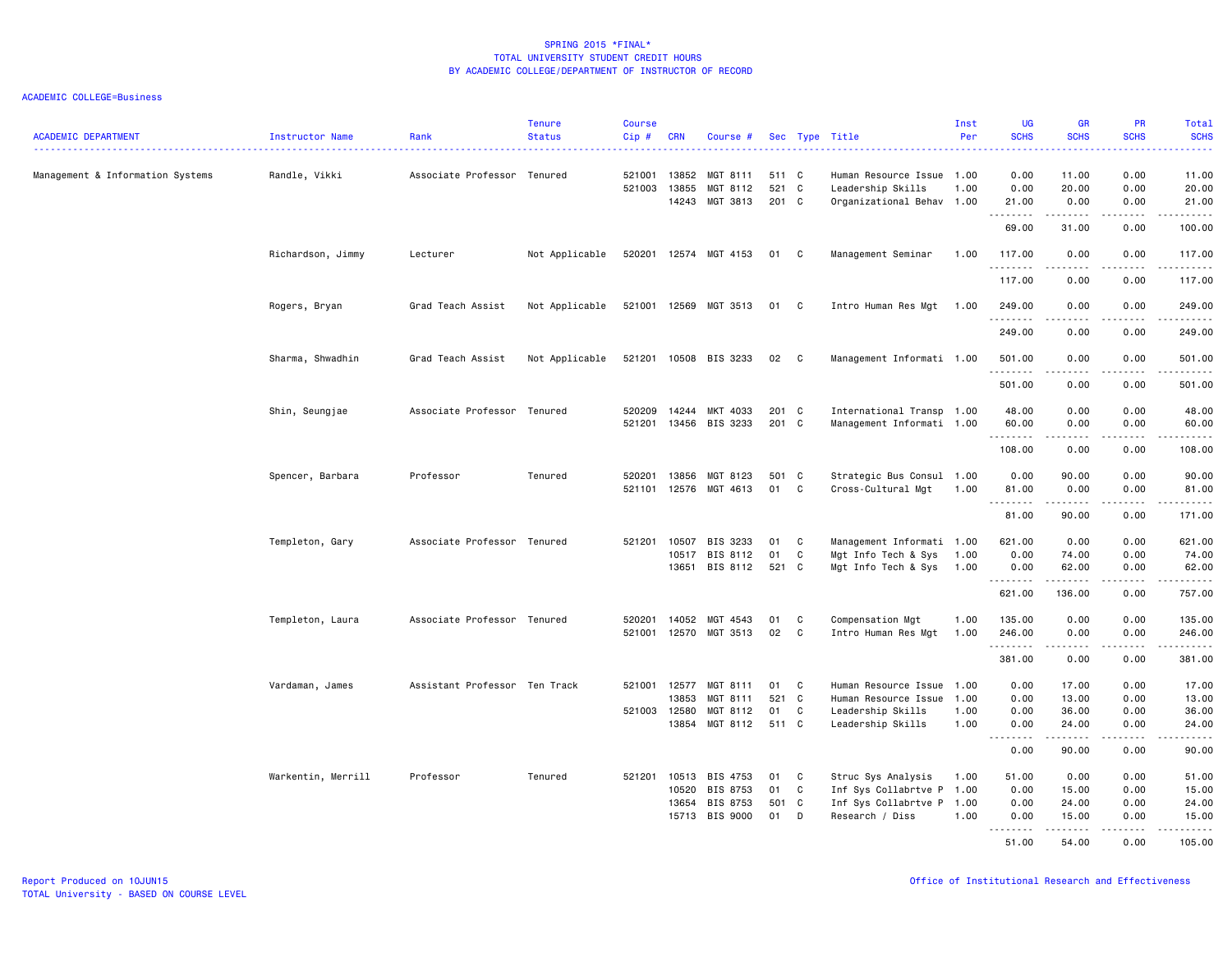| <b>ACADEMIC DEPARTMENT</b>       | <b>Instructor Name</b> | Rank                | Tenure<br><b>Status</b> | Course<br>Cip#             | <b>CRN</b>                       | Course # Sec Type Title                      |                                  |                                                                                   | Inst<br>Per                  | UG<br><b>SCHS</b>                      | <b>GR</b><br><b>SCHS</b>     | <b>PR</b><br><b>SCHS</b>     | Total<br><b>SCHS</b>               |
|----------------------------------|------------------------|---------------------|-------------------------|----------------------------|----------------------------------|----------------------------------------------|----------------------------------|-----------------------------------------------------------------------------------|------------------------------|----------------------------------------|------------------------------|------------------------------|------------------------------------|
| Management & Information Systems | White, Harold          | Instructor          | Non-Ten Track           | 520101<br>520201<br>521301 | 13463<br>13590<br>13591<br>13589 | BUS 4853<br>MGT 3213<br>MGT 4153<br>MGT 3114 | 201 C<br>201 C<br>201 C<br>201 C | Business Policy<br>Org Communications<br>Management Seminar<br>Prin of Mgt & Prod | 1.00<br>1.00<br>1.00<br>1.00 | 51.00<br>78.00<br>36.00<br>132.00      | 0.00<br>0.00<br>0.00<br>0.00 | 0.00<br>0.00<br>0.00<br>0.00 | 51.00<br>78.00<br>36.00<br>132.00  |
|                                  |                        |                     |                         |                            |                                  |                                              |                                  |                                                                                   |                              | --------<br>297.00                     | ---------<br>0.00            | .<br>0.00                    | . <u>.</u> .<br>297.00             |
|                                  | Young, Carlton         | Associate Professor | Tenured                 | 220205<br>510701           | 13461<br>13569<br>13571<br>15957 | BL 3223<br>HCA 4243<br>HCA 4803<br>HCA 4443  | 201 C<br>201 C<br>201 C<br>201 E | Law Of Comm Trans<br>Managed Care<br>Heathcare Policy<br>Healthcare Internshi     | 1.00<br>1.00<br>1.00<br>1.00 | 69.00<br>90.00<br>54.00<br>3.00        | 0.00<br>0.00<br>0.00<br>0.00 | 0.00<br>0.00<br>0.00<br>0.00 | 69.00<br>90.00<br>54.00<br>3.00    |
|                                  |                        |                     |                         |                            |                                  |                                              |                                  |                                                                                   |                              | --------<br>216.00                     | ---------<br>0.00            | ---------<br>0.00            | ----------<br>216.00               |
| Management & Information Systems |                        |                     |                         |                            |                                  |                                              |                                  |                                                                                   |                              | <b>ESSESSES</b><br>7986.50<br>======== | ========<br>607.00           | 0.00<br>========             | ==========<br>8593.50<br>essessess |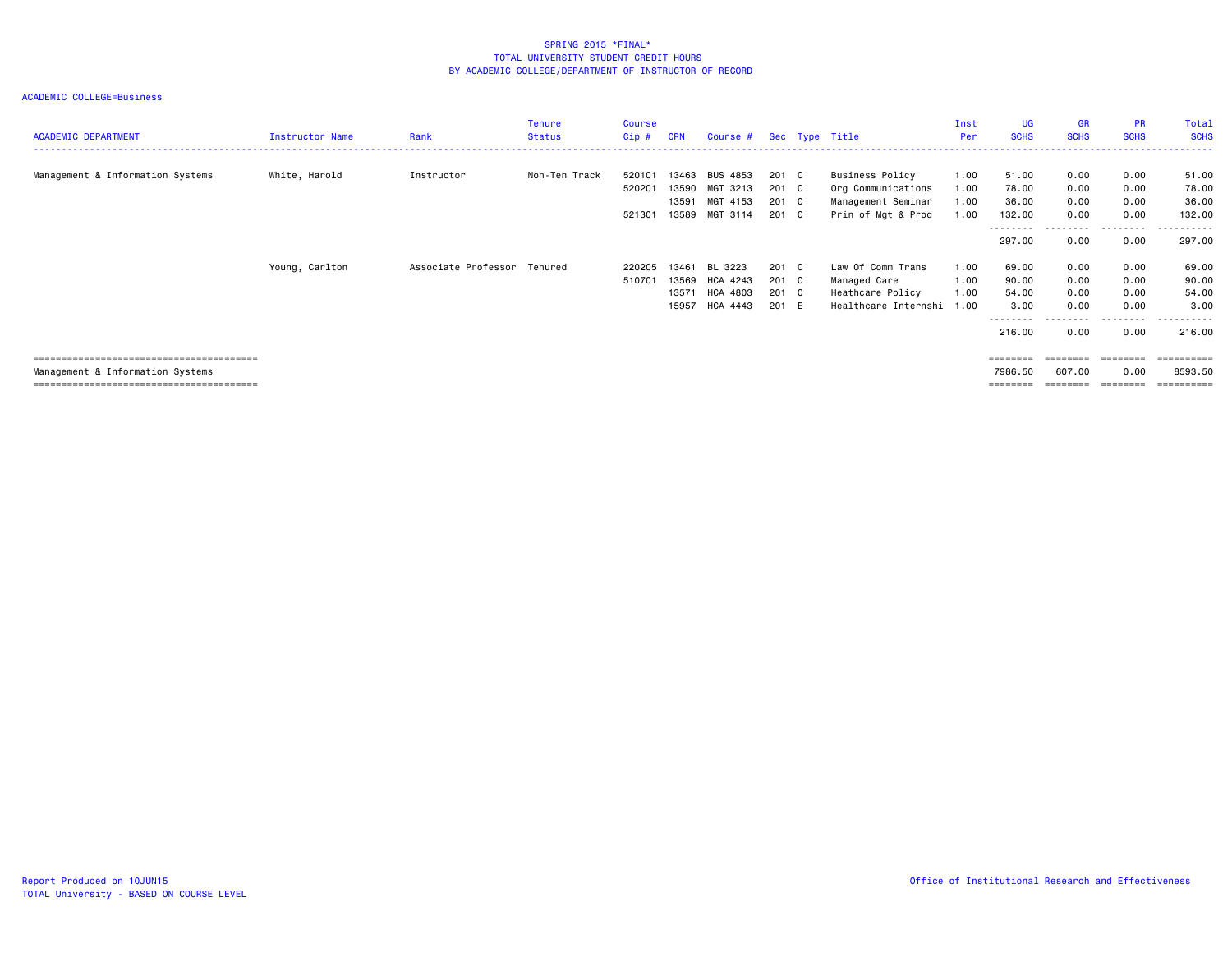| <b>ACADEMIC DEPARTMENT</b>                            | Instructor Name     | Rank                          | <b>Tenure</b><br><b>Status</b> | Course<br>Cip# | <b>CRN</b> | Course #                   |            |                   | Sec Type Title                                    | Inst<br>Per | <b>UG</b><br><b>SCHS</b> | <b>GR</b><br><b>SCHS</b> | <b>PR</b><br><b>SCHS</b> | Total<br><b>SCHS</b><br>.                                                                                                                                      |
|-------------------------------------------------------|---------------------|-------------------------------|--------------------------------|----------------|------------|----------------------------|------------|-------------------|---------------------------------------------------|-------------|--------------------------|--------------------------|--------------------------|----------------------------------------------------------------------------------------------------------------------------------------------------------------|
| Marketing, Quantitative Analysis & Busin Adams, Frank |                     | Assistant Professor Ten Track |                                | 521401         | 12602      | MKT 4333<br>12612 MKT 4813 | 01<br>03   | C<br>$\mathbf{C}$ | International Sup Ch 1.00<br>Marketing-Mgt        | 1.00        | 114.00<br>129.00         | 0.00<br>0.00             | 0.00<br>0.00             | 114.00<br>129.00                                                                                                                                               |
|                                                       |                     |                               |                                |                |            |                            |            |                   |                                                   |             | .<br>243.00              | .<br>0.00                | .<br>0.00                | .<br>243.00                                                                                                                                                    |
|                                                       |                     |                               |                                |                |            |                            |            |                   |                                                   |             |                          |                          |                          |                                                                                                                                                                |
|                                                       | Adkerson, Jeffrey   | Non-Faculty                   | Not Applicable                 | 310302 12587   | 12589      | MKT 2221<br>MKT 2311       | 01 L<br>01 | L                 | Golf Professional De 1.00<br>Golf Professional De | 1.00        | 31.00<br>17.00           | 0.00<br>0.00             | 0.00<br>0.00             | 31.00<br>17.00                                                                                                                                                 |
|                                                       |                     |                               |                                | 521401 16409   |            | MKT 4000                   | 03         | $\mathbf{I}$      | Directed Indiv Study 1.00                         |             | 2.00                     | 0.00                     | 0.00                     | 2.00                                                                                                                                                           |
|                                                       |                     |                               |                                |                |            |                            |            |                   |                                                   |             |                          | .                        |                          |                                                                                                                                                                |
|                                                       |                     |                               |                                |                |            |                            |            |                   |                                                   |             | 50.00                    | 0.00                     | 0.00                     | 50.00                                                                                                                                                          |
|                                                       | Barnwell, Robert    | Grad Teach Assist             | Not Applicable                 |                |            | 521401 12598 MKT 4123      | 01         | $\mathbf{C}$      | Advertising                                       | 1.00        | 135.00<br>.              | 0.00<br>.                | 0.00<br>.                | 135.00<br>$\frac{1}{2} \left( \frac{1}{2} \right) \left( \frac{1}{2} \right) \left( \frac{1}{2} \right) \left( \frac{1}{2} \right) \left( \frac{1}{2} \right)$ |
|                                                       |                     |                               |                                |                |            |                            |            |                   |                                                   |             | 135.00                   | 0.00                     | 0.00                     | 135.00                                                                                                                                                         |
|                                                       | Breazeale, Michael  | Assistant Professor Ten Track |                                | 521401         | 12596      | MKT 4113                   | 01         | C                 | Personal Selling                                  | 1.00        | 138.00                   | 0.00                     | 0.00                     | 138.00                                                                                                                                                         |
|                                                       |                     |                               |                                |                | 12597      | MKT 4113                   | 02         | C                 | Personal Selling                                  | 1.00        | 135.00                   | 0.00                     | 0.00                     | 135.00                                                                                                                                                         |
|                                                       |                     |                               |                                |                | 14974      | <b>MKT 7000</b>            | 01         | $\mathbf{I}$      | Directed Indiv Study                              | 1.00        | 0.00                     | 3.00                     | 0.00                     | 3.00                                                                                                                                                           |
|                                                       |                     |                               |                                |                | 15683      | MKT 4000                   | $01$ I     |                   | Directed Indiv Study 1.00                         |             | 3.00                     | 0.00                     | 0.00                     | 3.00                                                                                                                                                           |
|                                                       |                     |                               |                                |                |            |                            |            |                   |                                                   |             | .<br>276.00              | . <b>.</b><br>3.00       | .<br>0.00                | $- - - - - -$<br>279.00                                                                                                                                        |
|                                                       |                     |                               |                                |                |            |                            |            |                   |                                                   |             |                          |                          |                          |                                                                                                                                                                |
|                                                       | Brown, Haley-Lavell | Instructor                    | Non-Ten Track                  | 080301         | 14140      | BL 4243                    | 01         | C                 | Entrepreneur Law                                  | 1.00        | 45.00                    | 0.00                     | 0.00                     | 45.00                                                                                                                                                          |
|                                                       |                     |                               |                                |                | 14141      | BL 6243                    | 01         | C                 | Entrepreneur Law                                  | 1.00        | 0.00                     | 33.00                    | 0.00                     | 33.00                                                                                                                                                          |
|                                                       |                     |                               |                                | 521501         | 10529      | BL 4333                    | 01         | C                 | Real Estate Law                                   | 1.00        | 105.00                   | 0.00                     | 0.00                     | 105.00                                                                                                                                                         |
|                                                       |                     |                               |                                |                | 10531      | BL 6333                    | 01         | C                 | Real Estate Law                                   | 1.00        | 0.00                     | 18.00                    | 0.00                     | 18.00                                                                                                                                                          |
|                                                       |                     |                               |                                |                |            | 14138 BL 4333              | 02         | C                 | Real Estate Law                                   | 1.00        | 69.00<br>.               | 0.00<br>.                | 0.00<br>.                | 69.00<br>.                                                                                                                                                     |
|                                                       |                     |                               |                                |                |            |                            |            |                   |                                                   |             | 219.00                   | 51.00                    | 0.00                     | 270.00                                                                                                                                                         |
|                                                       | Bryant, James       | Lecturer                      | Non-Ten Track                  | 220199         |            | 13655 BL 8112              | 511 C      |                   | Law Ethics Disp Res                               | 1.00        | 0.00<br>. <b>.</b>       | 24.00<br>.               | 0.00<br>.                | 24.00<br>.                                                                                                                                                     |
|                                                       |                     |                               |                                |                |            |                            |            |                   |                                                   |             | 0.00                     | 24.00                    | 0.00                     | 24.00                                                                                                                                                          |
|                                                       | Collier, Joel       | Associate Professor           | Tenured                        | 521401         | 13859      | MKT 8153                   | 511 C      |                   | Strategic Marketing                               | 1.00        | 0.00                     | 81.00                    | 0.00                     | 81.00                                                                                                                                                          |
|                                                       |                     |                               |                                |                | 15587      | <b>MKT 9000</b>            | 01         | D                 | Research / Diss                                   | 1.00        | 0.00                     | 10.00                    | 0.00                     | 10.00                                                                                                                                                          |
|                                                       |                     |                               |                                |                |            | 521402 14144 MKT 8543      | 01         | - S               | Quant Mkt Sem                                     | 1.00        | 0.00                     | 24.00                    | 0.00                     | 24.00                                                                                                                                                          |
|                                                       |                     |                               |                                |                |            |                            |            |                   |                                                   |             | .<br>0.00                | .<br>115.00              | .<br>0.00                | .<br>115.00                                                                                                                                                    |
|                                                       | Cook, Cecelia       | Instructor                    | Non-Ten Track                  | 220205         |            | 10522 BL 2413              | 01         | C                 | Legal Envt Bus                                    | 1.00        | 576.00                   | 0.00                     | 0.00                     | 576.00                                                                                                                                                         |
|                                                       |                     |                               |                                |                | 10523      | BL 2413                    | 02         | C                 | Legal Envt Bus                                    | 1.00        | 588.00                   | 0.00                     | 0.00                     | 588.00                                                                                                                                                         |
|                                                       |                     |                               |                                |                |            | 10526 BL 3223              | 01         | C                 | Law Of Comm Trans                                 | 1.00        | 198.00                   | 0.00                     | 0.00                     | 198.00                                                                                                                                                         |
|                                                       |                     |                               |                                |                |            | 10527 BL 3223              | 02 C       |                   | Law Of Comm Trans                                 | 1.00        | 54.00                    | 0.00                     | 0.00                     | 54.00                                                                                                                                                          |
|                                                       |                     |                               |                                |                |            |                            |            |                   |                                                   |             | .<br>1416.00             | .<br>0.00                | .<br>0.00                | .<br>1416.00                                                                                                                                                   |
|                                                       |                     |                               |                                |                |            |                            |            |                   |                                                   |             |                          |                          |                          |                                                                                                                                                                |
|                                                       | Esmark, Carol       | Assistant Professor Ten Track |                                | 521302 10545   |            | BQA 8233                   | 01         | C                 | Quant Analysis & Bus 1.00                         |             | 0.00                     | 72.00                    | 0.00                     | 72.00                                                                                                                                                          |
|                                                       |                     |                               |                                |                | 13657      | BQA 8233                   | 501 C      |                   | Quant Analysis & Bus 1.00                         |             | 0.00<br><u>.</u>         | 75.00<br>$- - - - - - -$ | 0.00<br>.                | 75.00<br>.                                                                                                                                                     |
|                                                       |                     |                               |                                |                |            |                            |            |                   |                                                   |             | 0.00                     | 147.00                   | 0.00                     | 147.00                                                                                                                                                         |
|                                                       | Farmer, Robert      | Assistant Professor Ten Track |                                |                |            | 521302 10546 BQA 9533      | 01         | C                 | Adv Stat Bus Dec                                  | 0.50        | 0.00                     | 12.00                    | 0.00                     | 12.00                                                                                                                                                          |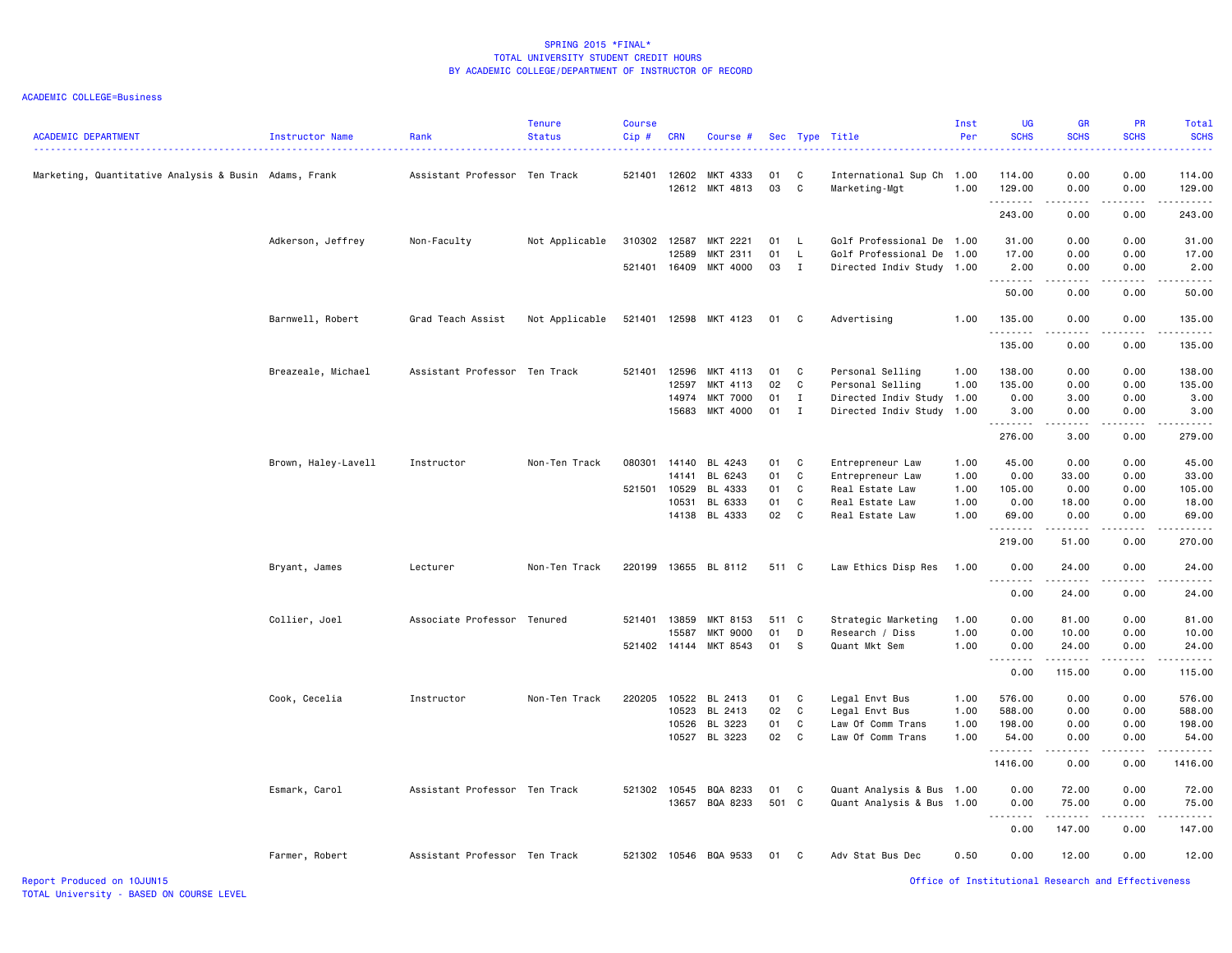| <b>ACADEMIC DEPARTMENT</b>                              | Instructor Name     | Rank                          | <b>Tenure</b><br><b>Status</b> | <b>Course</b><br>Cip# | <b>CRN</b> | Course #              |       |              | Sec Type Title            | Inst<br>Per | <b>UG</b><br><b>SCHS</b>                                                                                                                                      | <b>GR</b><br><b>SCHS</b>                                                                                                                                     | PR<br><b>SCHS</b>                   | Total<br><b>SCHS</b><br>$\frac{1}{2} \left( \frac{1}{2} \right) \left( \frac{1}{2} \right) \left( \frac{1}{2} \right) \left( \frac{1}{2} \right)$             |
|---------------------------------------------------------|---------------------|-------------------------------|--------------------------------|-----------------------|------------|-----------------------|-------|--------------|---------------------------|-------------|---------------------------------------------------------------------------------------------------------------------------------------------------------------|--------------------------------------------------------------------------------------------------------------------------------------------------------------|-------------------------------------|---------------------------------------------------------------------------------------------------------------------------------------------------------------|
| Marketing, Quantitative Analysis & Busin Farmer, Robert |                     | Assistant Professor Ten Track |                                | 521402                |            | 12607 MKT 4533        | 02    | $\mathbf{C}$ | Marketing Research        | 1.00        | 81.00<br>.                                                                                                                                                    | 0.00<br>$\frac{1}{2} \left( \frac{1}{2} \right) \left( \frac{1}{2} \right) \left( \frac{1}{2} \right) \left( \frac{1}{2} \right) \left( \frac{1}{2} \right)$ | 0.00<br>.                           | 81.00<br>$\frac{1}{2} \left( \frac{1}{2} \right) \left( \frac{1}{2} \right) \left( \frac{1}{2} \right) \left( \frac{1}{2} \right) \left( \frac{1}{2} \right)$ |
|                                                         |                     |                               |                                |                       |            |                       |       |              |                           |             | 81.00                                                                                                                                                         | 12.00                                                                                                                                                        | 0.00                                | 93.00                                                                                                                                                         |
|                                                         | Goree, Michael      | Instructor                    | Non-Ten Track                  | 521499                | 12608      | MKT 4613              | 01    | C            | Services Marketing        | 1.00        | 225.00                                                                                                                                                        | 0.00                                                                                                                                                         | 0.00                                | 225.00                                                                                                                                                        |
|                                                         |                     |                               |                                |                       | 12609      | MKT 4613              | 02    | C            | Services Marketing        | 1.00        | 159.00                                                                                                                                                        | 0.00                                                                                                                                                         | 0.00                                | 159.00                                                                                                                                                        |
|                                                         |                     |                               |                                | 521803                | 12593      | MKT 3213              | 01    | C            | Retailing                 | 1.00        | 177.00                                                                                                                                                        | 0.00                                                                                                                                                         | 0.00                                | 177.00                                                                                                                                                        |
|                                                         |                     |                               |                                |                       | 12594      | MKT 3213              | 02    | C            | Retailing                 | 1.00        | 198.00<br>.                                                                                                                                                   | 0.00<br>$\frac{1}{2} \left( \frac{1}{2} \right) \left( \frac{1}{2} \right) \left( \frac{1}{2} \right) \left( \frac{1}{2} \right) \left( \frac{1}{2} \right)$ | 0.00<br>المتماما                    | 198.00<br>.                                                                                                                                                   |
|                                                         |                     |                               |                                |                       |            |                       |       |              |                           |             | 759.00                                                                                                                                                        | 0.00                                                                                                                                                         | 0.00                                | 759.00                                                                                                                                                        |
|                                                         | Graham, Kenneth     | Grad Teach Assist             | Not Applicable                 | 521401                | 12611      | MKT 4813              | 02    | C            | Marketing-Mgt             | 1.00        | 132.00                                                                                                                                                        | 0.00                                                                                                                                                         | 0.00                                | 132.00                                                                                                                                                        |
|                                                         |                     |                               |                                | 521403                | 12595      | MKT 3933              | 01    | C            | International Mkt         | 1.00        | 129.00<br>.                                                                                                                                                   | 0.00<br>$\frac{1}{2} \left( \frac{1}{2} \right) \left( \frac{1}{2} \right) \left( \frac{1}{2} \right) \left( \frac{1}{2} \right) \left( \frac{1}{2} \right)$ | 0.00<br>.                           | 129.00                                                                                                                                                        |
|                                                         |                     |                               |                                |                       |            |                       |       |              |                           |             | 261.00                                                                                                                                                        | 0.00                                                                                                                                                         | 0.00                                | 261.00                                                                                                                                                        |
|                                                         | Hill, William       | Associate Professor Tenured   |                                |                       |            | 521401 13858 MKT 6143 | 501 C |              | Sales Management          | 1.00        | 0.00                                                                                                                                                          | 93.00                                                                                                                                                        | 0.00                                | 93.00<br>.                                                                                                                                                    |
|                                                         |                     |                               |                                |                       |            |                       |       |              |                           |             | .<br>0.00                                                                                                                                                     | .<br>93.00                                                                                                                                                   | $\sim$ $\sim$ $\sim$ $\sim$<br>0.00 | 93.00                                                                                                                                                         |
|                                                         | Krallman, Alexandra | Grad Teach Assist             | Not Applicable                 | 521401                |            | 13857 MKT 3013        | 504 C |              | Principles Of Mkt         | 1.00        | 102.00                                                                                                                                                        | 0.00                                                                                                                                                         | 0.00                                | 102.00                                                                                                                                                        |
|                                                         |                     |                               |                                |                       |            |                       |       |              |                           |             | .<br>102.00                                                                                                                                                   | 0.00                                                                                                                                                         | 0.00                                | .<br>102.00                                                                                                                                                   |
|                                                         | Lam, Wai-Cheong     | Instructor                    | Non-Ten Track                  | 521302                | 10533      | BQA 2113              | 01    | C            | Bus Stat Methods I        | 1.00        | 222.00                                                                                                                                                        | 0.00                                                                                                                                                         | 0.00                                | 222.00                                                                                                                                                        |
|                                                         |                     |                               |                                |                       | 10534      | BQA 2113              | 02    | C            | Bus Stat Methods I        | 1.00        | 192.00                                                                                                                                                        | 0.00                                                                                                                                                         | 0.00                                | 192.00                                                                                                                                                        |
|                                                         |                     |                               |                                |                       | 10537      | BQA 2113              | 05    | C            | Bus Stat Methods I        | 1.00        | 51.00                                                                                                                                                         | 0.00                                                                                                                                                         | 0.00                                | 51.00                                                                                                                                                         |
|                                                         |                     |                               |                                |                       | 10542      | BQA 3123              | 04    | C            | Bus Stat Methods II       | 1.00        | 126.00<br>.                                                                                                                                                   | 0.00<br>.                                                                                                                                                    | 0.00<br>د د د د                     | 126.00<br>.                                                                                                                                                   |
|                                                         |                     |                               |                                |                       |            |                       |       |              |                           |             | 591.00                                                                                                                                                        | 0.00                                                                                                                                                         | 0.00                                | 591.00                                                                                                                                                        |
|                                                         | Lueg, Jason         | Professor                     | Tenured                        | 521401                | 12615      | MKT 6313              | 01    | C            | Physical Distributio 1.00 |             | 0.00                                                                                                                                                          | 6.00                                                                                                                                                         | 0.00                                | 6.00                                                                                                                                                          |
|                                                         |                     |                               |                                |                       | 15716      | MKT 4000              | 02    | $\mathbf I$  | Directed Indiv Study 1.00 |             | 3.00                                                                                                                                                          | 0.00                                                                                                                                                         | 0.00                                | 3.00                                                                                                                                                          |
|                                                         |                     |                               |                                | 521801 12601          |            | MKT 4313              | 01    | C            | Physical Distrib Mgt 1.00 |             | 63.00<br>$\frac{1}{2} \left( \frac{1}{2} \right) \left( \frac{1}{2} \right) \left( \frac{1}{2} \right) \left( \frac{1}{2} \right) \left( \frac{1}{2} \right)$ | 0.00                                                                                                                                                         | 0.00                                | 63.00                                                                                                                                                         |
|                                                         |                     |                               |                                |                       |            |                       |       |              |                           |             | 66.00                                                                                                                                                         | 6.00                                                                                                                                                         | 0.00                                | 72.00                                                                                                                                                         |
|                                                         | Lueg, Nicole        | Professor                     | Tenured                        | 521401 12603          |            | MKT 4413              | 01    | C            | Consumer Behavior         | 1.00        | 225.00                                                                                                                                                        | 0.00                                                                                                                                                         | 0.00                                | 225.00                                                                                                                                                        |
|                                                         |                     |                               |                                |                       | 15825      | MKT 9000              | 04    | D            | Research / Diss           | 1.00        | 0.00<br>.                                                                                                                                                     | 1.00<br>.                                                                                                                                                    | 0.00                                | 1.00<br>.                                                                                                                                                     |
|                                                         |                     |                               |                                |                       |            |                       |       |              |                           |             | 225.00                                                                                                                                                        | 1.00                                                                                                                                                         | 0.00                                | 226.00                                                                                                                                                        |
|                                                         | Mallette, Stephanie | Instructor                    | Non-Ten Track                  | 220199                | 10532      | BL 8112               | 01    | C            | Law Ethics Disp Res       | 1.00        | 0.00                                                                                                                                                          | 56.00                                                                                                                                                        | 0.00                                | 56.00                                                                                                                                                         |
|                                                         |                     |                               |                                |                       | 13656      | BL 8112               | 521 C |              | Law Ethics Disp Res       | 1.00        | 0.00                                                                                                                                                          | 40.00                                                                                                                                                        | 0.00                                | 40.00                                                                                                                                                         |
|                                                         |                     |                               |                                | 220205                |            | 10524 BL 2413         | 03    | $\mathbf{C}$ | Legal Envt Bus            | 1.00        | 186.00<br>.                                                                                                                                                   | 0.00<br>$- - - - -$                                                                                                                                          | 0.00<br>$\frac{1}{2}$               | 186.00<br>.                                                                                                                                                   |
|                                                         |                     |                               |                                |                       |            |                       |       |              |                           |             | 186.00                                                                                                                                                        | 96.00                                                                                                                                                        | 0.00                                | 282.00                                                                                                                                                        |
|                                                         | Moore, Melissa      | Professor                     | Tenured                        | 521401 12590          |            | MKT 3013              | 01    | C            | Principles Of Mkt         | 1.00        | 804.00                                                                                                                                                        | 0.00                                                                                                                                                         | 0.00                                | 804.00                                                                                                                                                        |
|                                                         |                     |                               |                                |                       | 12591      | MKT 3013              | 02    | C            | Principles Of Mkt         | 1.00        | 474.00                                                                                                                                                        | 0.00                                                                                                                                                         | 0.00                                | 474.00                                                                                                                                                        |
|                                                         |                     |                               |                                |                       |            |                       |       |              |                           |             | .                                                                                                                                                             | $\frac{1}{2} \left( \frac{1}{2} \right) \left( \frac{1}{2} \right) \left( \frac{1}{2} \right) \left( \frac{1}{2} \right) \left( \frac{1}{2} \right)$         | المتماما                            | .                                                                                                                                                             |
|                                                         |                     |                               |                                |                       |            |                       |       |              |                           |             | 1278.00                                                                                                                                                       | 0.00                                                                                                                                                         | 0.00                                | 1278.00                                                                                                                                                       |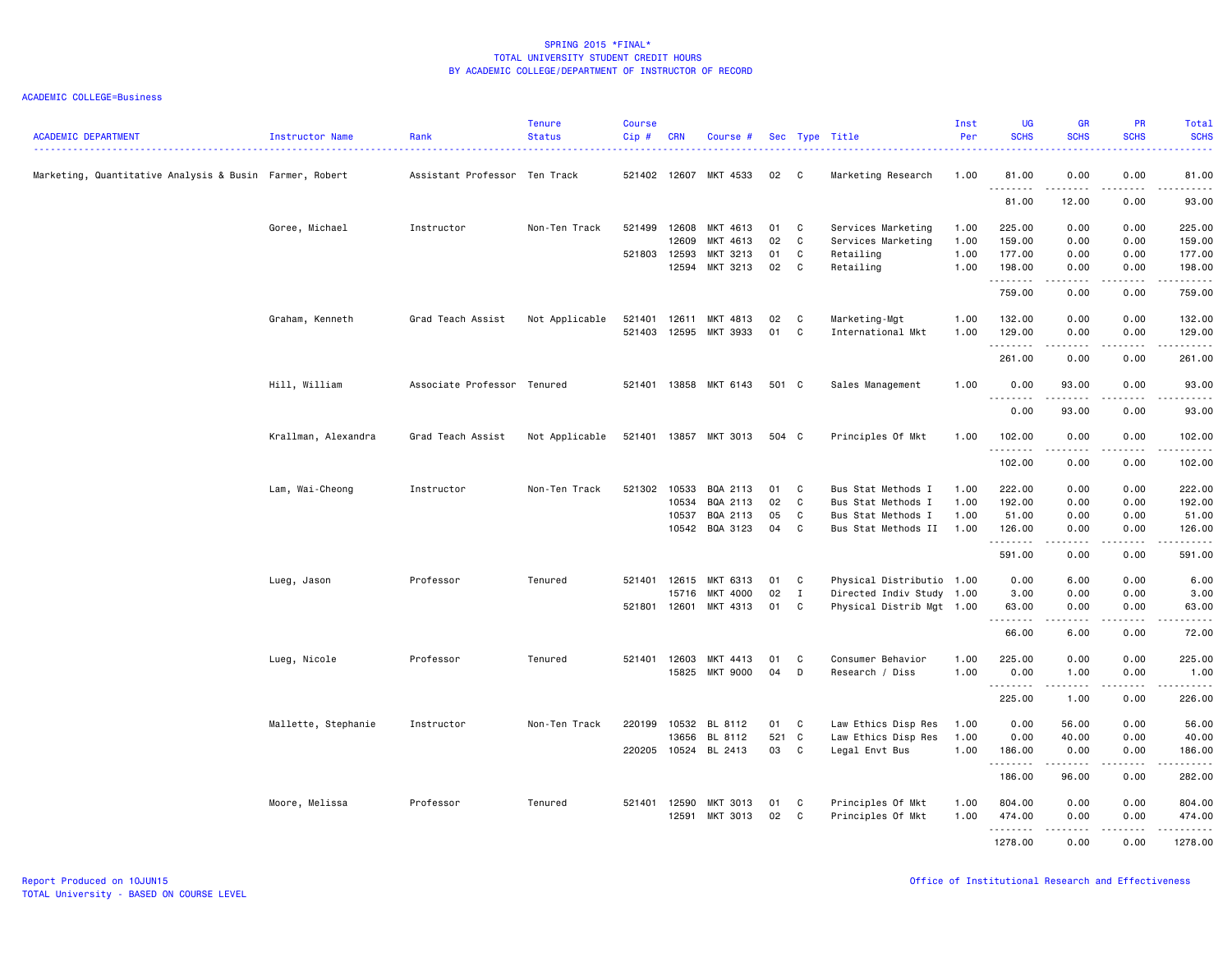| <b>ACADEMIC DEPARTMENT</b>                                                         | Instructor Name | Rank                          | <b>Tenure</b><br><b>Status</b> | <b>Course</b><br>Cip# | <b>CRN</b> | Course #              |        |              | Sec Type Title            | Inst<br>Per | <b>UG</b><br><b>SCHS</b> | <b>GR</b><br><b>SCHS</b>                                                                                                                                      | <b>PR</b><br><b>SCHS</b> | Total<br><b>SCHS</b>      |
|------------------------------------------------------------------------------------|-----------------|-------------------------------|--------------------------------|-----------------------|------------|-----------------------|--------|--------------|---------------------------|-------------|--------------------------|---------------------------------------------------------------------------------------------------------------------------------------------------------------|--------------------------|---------------------------|
|                                                                                    |                 |                               |                                |                       |            |                       |        |              |                           |             |                          | $\frac{1}{2} \left( \frac{1}{2} \right) \left( \frac{1}{2} \right) \left( \frac{1}{2} \right) \left( \frac{1}{2} \right) \left( \frac{1}{2} \right)$          |                          |                           |
| Marketing, Quantitative Analysis & Busin Moore, Robert                             |                 | Professor                     | Tenured                        | 521401                | 12599      | MKT 4213              | 01 C   |              | Internet Marketing        | 1.00        | 105.00                   | 0.00                                                                                                                                                          | 0.00                     | 105.00                    |
|                                                                                    |                 |                               |                                |                       | 12613      | MKT 6213              | 01 C   |              | Internet Marketing        | 1.00        | 0.00                     | 3.00                                                                                                                                                          | 0.00                     | 3.00                      |
|                                                                                    |                 |                               |                                |                       |            | 14145 MKT 9333        | 01 S   |              | Adv Mkt Theory            | 1.00        | 0.00                     | 9.00                                                                                                                                                          | 0.00                     | 9.00                      |
|                                                                                    |                 |                               |                                |                       |            | 15588 MKT 9000        | $02$ D |              | Research / Diss           | 1.00        | 0.00<br>.                | 9.00<br>.                                                                                                                                                     | 0.00                     | 9.00                      |
|                                                                                    |                 |                               |                                |                       |            |                       |        |              |                           |             | 105.00                   | 21.00                                                                                                                                                         | 0.00                     | 126.00                    |
|                                                                                    | Pelletier, Mark | Grad Teach Assist             | Not Applicable                 | 521401                | 12604      | MKT 4413              | 02     | $\mathbf{C}$ | Consumer Behavior         | 1.00        | 189.00                   | 0.00                                                                                                                                                          | 0.00                     | 189.00                    |
|                                                                                    |                 |                               |                                |                       |            | 521801 14143 MKT 4143 | 01 C   |              | Sales Management          | 1.00        | 153.00<br>--------       | 0.00<br>.                                                                                                                                                     | 0.00<br>.                | 153.00                    |
|                                                                                    |                 |                               |                                |                       |            |                       |        |              |                           |             | 342.00                   | 0.00                                                                                                                                                          | 0.00                     | 342.00                    |
|                                                                                    | Qu, Yingge      | Assistant Professor Ten Track |                                | 521401                | 13594      | MKT 3013              | 201 C  |              | Principles Of Mkt         | 1.00        | 30.00                    | 0.00                                                                                                                                                          | 0.00                     | 30.00                     |
|                                                                                    |                 |                               |                                |                       | 14261      | MKT 4213              | 201 C  |              | Internet Marketing        | 1.00        | 48.00<br>--------        | 0.00<br>$- - -$                                                                                                                                               | 0.00                     | 48.00                     |
|                                                                                    |                 |                               |                                |                       |            |                       |        |              |                           |             | 78.00                    | 0.00                                                                                                                                                          | 0.00                     | 78.00                     |
|                                                                                    | Scott, Adam     | Non-Faculty                   | Not Applicable                 | 310302                | 12588      | MKT 2241              | 01 L   |              | Golf Professional De 1.00 |             | 22.00                    | 0.00                                                                                                                                                          | 0.00                     | 22.00                     |
|                                                                                    |                 |                               |                                | 529999                |            | 14142 MKT 2223        | 01     | C            | Intro to Golf Instru 1.00 |             | 93.00<br>.               | 0.00<br>$\begin{array}{cccccccccccccc} \bullet & \bullet & \bullet & \bullet & \bullet & \bullet & \bullet \end{array}$                                       | 0.00                     | 93.00                     |
|                                                                                    |                 |                               |                                |                       |            |                       |        |              |                           |             | 115.00                   | 0.00                                                                                                                                                          | 0.00                     | 115.00                    |
|                                                                                    | Shanahan, Kevin | Associate Professor Tenured   |                                | 089999                | 15700      | MKT 4990              | 801 A  |              | Special Topic In MKT 1.00 |             | 72.00                    | 0.00                                                                                                                                                          | 0.00                     | 72.00                     |
|                                                                                    |                 |                               |                                |                       | 15701      | MKT 6990              | 801 A  |              | Special Topic In MKT      | 1.00        | 0.00                     | 3.00                                                                                                                                                          | 0.00                     | 3.00                      |
|                                                                                    |                 |                               |                                |                       | 16014      | MKT 6990              | 501 A  |              | Special Topic In MKT      | 1.00        | 0.00                     | 3.00                                                                                                                                                          | 0.00                     | 3.00                      |
|                                                                                    |                 |                               |                                | 521302                | 10536      | BQA 2113              | 04 C   |              | Bus Stat Methods I        | 1.00        | 180.00                   | 0.00                                                                                                                                                          | 0.00                     | 180.00                    |
|                                                                                    |                 |                               |                                | 521401                | 15589      | <b>MKT 9000</b>       | 03     | D            | Research / Diss           | 1.00        | 0.00                     | 9.00                                                                                                                                                          | 0.00                     | 9.00                      |
|                                                                                    |                 |                               |                                | 521402                |            | 12606 MKT 4533        | 01 C   |              | Marketing Research        | 1.00        | 81.00<br><u>.</u>        | 0.00<br>$\frac{1}{2}$                                                                                                                                         | 0.00                     | 81.00                     |
|                                                                                    |                 |                               |                                |                       |            |                       |        |              |                           |             | 333.00                   | 15.00                                                                                                                                                         | 0.00                     | 348.00                    |
|                                                                                    | Taylor, Ronald  | Lecturer                      | Non-Ten Track                  | 521302                |            | 10546 BQA 9533        | 01     | C            | Adv Stat Bus Dec          | 0.50        | 0.00                     | 12.00                                                                                                                                                         | 0.00                     | 12.00                     |
|                                                                                    |                 |                               |                                |                       |            |                       |        |              |                           |             | <b></b><br>0.00          | $\frac{1}{2} \left( \frac{1}{2} \right) \left( \frac{1}{2} \right) \left( \frac{1}{2} \right) \left( \frac{1}{2} \right) \left( \frac{1}{2} \right)$<br>12.00 | <u>.</u><br>0.00         | 12.00                     |
| --------------------------------------<br>Marketing, Quantitative Analysis & Busin |                 |                               |                                |                       |            |                       |        |              |                           |             | ========<br>6861,00      | ========<br>596,00                                                                                                                                            | ========<br>0.00         | $=$ ==========<br>7457.00 |
| --------------------------------------                                             |                 |                               |                                |                       |            |                       |        |              |                           |             | ========                 |                                                                                                                                                               | ======== ========        |                           |
|                                                                                    |                 |                               |                                |                       |            |                       |        |              |                           |             |                          |                                                                                                                                                               |                          |                           |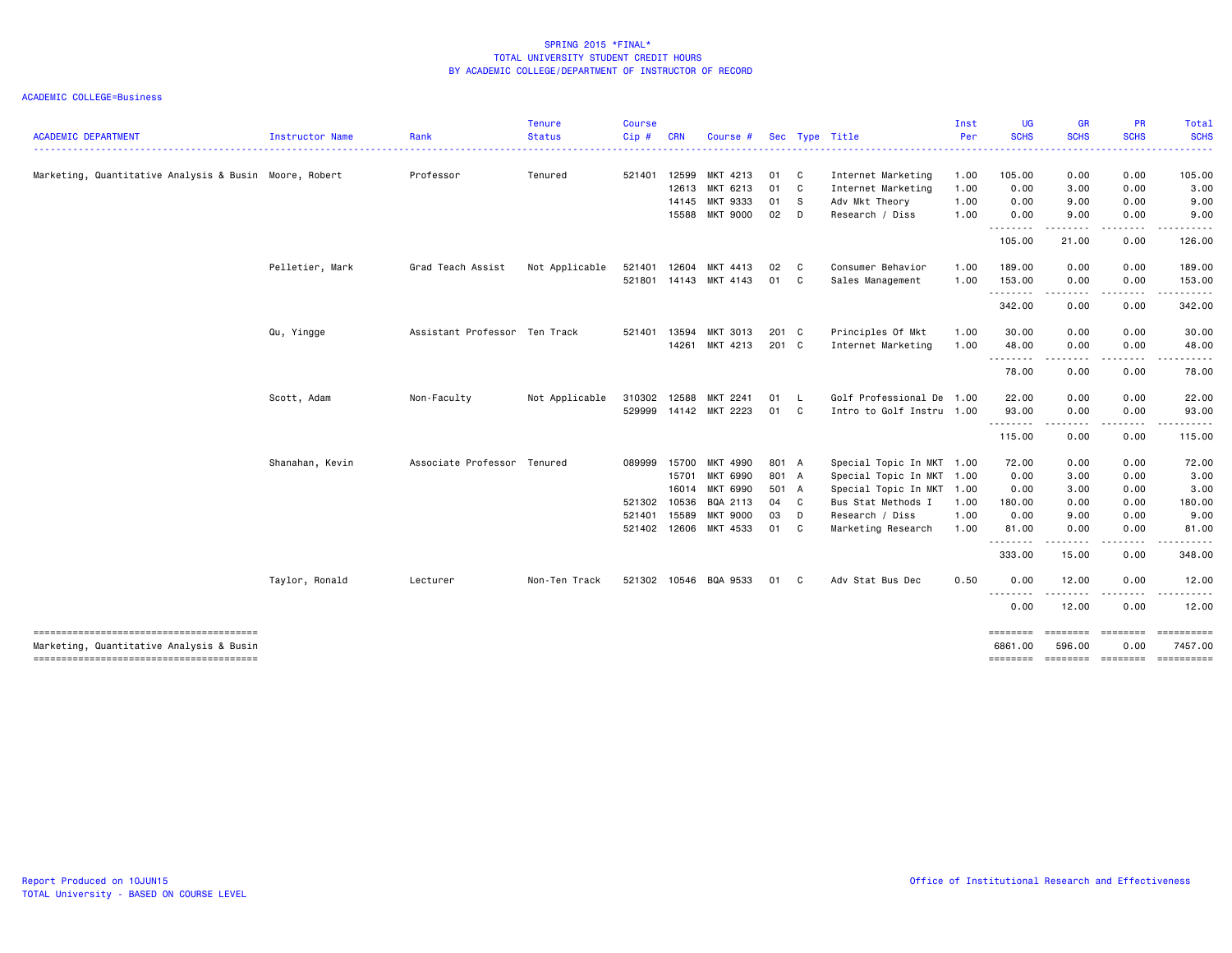ACADEMIC COLLEGE=Business

| <b>ACADEMIC DEPARTMENT</b> | Instructor Name    | Rank                          | <b>Tenure</b><br><b>Status</b> | <b>Course</b><br>Cip# | <b>CRN</b>            | Course #              |             |              | Sec Type Title                             | Inst<br>Per  | <b>UG</b><br><b>SCHS</b>                                                                                                                                                                                                                                                                                                                                                                                                                                                                        | <b>GR</b><br><b>SCHS</b> | PR<br><b>SCHS</b> | <b>Total</b><br><b>SCHS</b><br>.            |
|----------------------------|--------------------|-------------------------------|--------------------------------|-----------------------|-----------------------|-----------------------|-------------|--------------|--------------------------------------------|--------------|-------------------------------------------------------------------------------------------------------------------------------------------------------------------------------------------------------------------------------------------------------------------------------------------------------------------------------------------------------------------------------------------------------------------------------------------------------------------------------------------------|--------------------------|-------------------|---------------------------------------------|
| School of Accountancy      | Addy, Noel         | Associate Professor Tenured   |                                |                       | 520301 10062<br>10063 | ACC 3033<br>ACC 3033  | 01<br>02    | C<br>C       | Intermediate Acc II<br>Intermediate Acc II | 1.00<br>1.00 | 120.00<br>159.00                                                                                                                                                                                                                                                                                                                                                                                                                                                                                | 0.00<br>0.00             | 0.00<br>0.00      | 120.00<br>159.00                            |
|                            |                    |                               |                                | 520399                | 10075<br>13641        | ACC 8053<br>ACC 8112  | 01<br>511 C | C            | Fin Acc Policy<br>Fin & Acc Rpt Anal       | 1.00<br>1.00 | 0.00<br>0.00                                                                                                                                                                                                                                                                                                                                                                                                                                                                                    | 105.00<br>70.00          | 0.00<br>0.00      | 105.00<br>70.00                             |
|                            |                    |                               |                                |                       |                       |                       |             |              |                                            |              | .<br>279.00                                                                                                                                                                                                                                                                                                                                                                                                                                                                                     | 175.00                   | .<br>0.00         | 454.00                                      |
|                            | Carraway, Janet    | Non-Faculty                   | Not Applicable                 |                       |                       | 520301 10045 ACC 2013 | 01          | $\mathbf{C}$ | Prin Financial Acct                        | 1.00         | 225.00<br>.                                                                                                                                                                                                                                                                                                                                                                                                                                                                                     | 0.00<br><u>.</u>         | 0.00<br>.         | 225.00<br>$- - - - - -$                     |
|                            |                    |                               |                                |                       |                       |                       |             |              |                                            |              | 225.00                                                                                                                                                                                                                                                                                                                                                                                                                                                                                          | 0.00                     | 0.00              | 225.00                                      |
|                            | Collum, Nina       | Lecturer                      | Non-Ten Track                  | 520301                | 10046                 | ACC 2013              | 02          | C            | Prin Financial Acct                        | 1.00         | 228.00                                                                                                                                                                                                                                                                                                                                                                                                                                                                                          | 0.00                     | 0.00              | 228.00                                      |
|                            |                    |                               |                                |                       | 10053                 | ACC 2023              | 06          | C            | Prin Managerial Acct 1.00                  |              | 189.00                                                                                                                                                                                                                                                                                                                                                                                                                                                                                          | 0.00                     | 0.00              | 189.00                                      |
|                            |                    |                               |                                |                       | 10056                 | ACC 2023              | H01 C       |              | Honors Prin Manageri                       | 1.00         | 18.00                                                                                                                                                                                                                                                                                                                                                                                                                                                                                           | 0.00                     | 0.00              | 18.00                                       |
|                            |                    |                               |                                |                       | 10066                 | ACC 4023              | 01          | C            | Advanced ACC                               | 1.00         | 33.00                                                                                                                                                                                                                                                                                                                                                                                                                                                                                           | 0.00                     | 0.00              | 33.00                                       |
|                            |                    |                               |                                |                       | 10070                 | ACC 6023              | 01          | C            | Advanced ACC                               | 1.00         | 0.00<br>.                                                                                                                                                                                                                                                                                                                                                                                                                                                                                       | 24.00<br>.               | 0.00<br>.         | 24.00<br>.                                  |
|                            |                    |                               |                                |                       |                       |                       |             |              |                                            |              | 468.00                                                                                                                                                                                                                                                                                                                                                                                                                                                                                          | 24.00                    | 0.00              | 492.00                                      |
|                            | Ennis, Kevin       | Associate Professor Tenured   |                                | 520301                | 13453                 | ACC 4033              | 201 C       |              | Auditing                                   | 1.00         | 21.00                                                                                                                                                                                                                                                                                                                                                                                                                                                                                           | 0.00                     | 0.00              | 21.00                                       |
|                            |                    |                               |                                | 521601                |                       | 13452 ACC 4013        | 201 C       |              | Income Tax I                               | 1.00         | 48.00<br>$\begin{array}{cccccccccccccc} \multicolumn{2}{c}{} & \multicolumn{2}{c}{} & \multicolumn{2}{c}{} & \multicolumn{2}{c}{} & \multicolumn{2}{c}{} & \multicolumn{2}{c}{} & \multicolumn{2}{c}{} & \multicolumn{2}{c}{} & \multicolumn{2}{c}{} & \multicolumn{2}{c}{} & \multicolumn{2}{c}{} & \multicolumn{2}{c}{} & \multicolumn{2}{c}{} & \multicolumn{2}{c}{} & \multicolumn{2}{c}{} & \multicolumn{2}{c}{} & \multicolumn{2}{c}{} & \multicolumn{2}{c}{} & \multicolumn{2}{c}{} & \$ | 0.00<br>-----            | 0.00              | 48.00<br>.                                  |
|                            |                    |                               |                                |                       |                       |                       |             |              |                                            |              | 69.00                                                                                                                                                                                                                                                                                                                                                                                                                                                                                           | 0.00                     | 0.00              | 69.00                                       |
|                            | Faello, Joseph     | Assistant Professor Ten Track |                                |                       | 520301 13450          | ACC 3033              | 201 C       |              | Intermediate Acc II                        | 1.00         | 54.00                                                                                                                                                                                                                                                                                                                                                                                                                                                                                           | 0.00                     | 0.00              | 54.00                                       |
|                            |                    |                               |                                |                       | 14241                 | ACC 3003              | 201 C       |              | Acct Systems I                             | 1.00         | 42.00                                                                                                                                                                                                                                                                                                                                                                                                                                                                                           | 0.00                     | 0.00              | 42.00                                       |
|                            |                    |                               |                                |                       | 14242                 | ACC 3023              | 201 C       |              | Intermediate Acc I                         | 1.00         | 39.00<br>.                                                                                                                                                                                                                                                                                                                                                                                                                                                                                      | 0.00                     | 0.00              | 39.00<br>$\sim$ $\sim$ $\sim$ $\sim$ $\sim$ |
|                            |                    |                               |                                |                       |                       |                       |             |              |                                            |              | 135.00                                                                                                                                                                                                                                                                                                                                                                                                                                                                                          | 0.00                     | 0.00              | 135.00                                      |
|                            | Gardner, Virginia  | Non-Faculty                   | Not Applicable                 |                       |                       | 520301 10057 ACC 2203 | 01          | C            | Survey of Accounting 1.00                  |              | 147.00<br>.                                                                                                                                                                                                                                                                                                                                                                                                                                                                                     | 0.00                     | 0.00<br>.         | 147.00                                      |
|                            |                    |                               |                                |                       |                       |                       |             |              |                                            |              | 147.00                                                                                                                                                                                                                                                                                                                                                                                                                                                                                          | 0.00                     | 0.00              | 147.00                                      |
|                            | Henderson, Belinda | Assistant Professor Ten Track |                                | 520301                | 10047                 | ACC 2013              | 03          | C            | Prin Financial Acct                        | 1.00         | 231.00                                                                                                                                                                                                                                                                                                                                                                                                                                                                                          | 0.00                     | 0.00              | 231.00                                      |
|                            |                    |                               |                                |                       | 10072                 | ACC 6063              | 01          | C            | Income Tax II                              | 1.00         | 0.00                                                                                                                                                                                                                                                                                                                                                                                                                                                                                            | 24.00                    | 0.00              | 24.00                                       |
|                            |                    |                               |                                | 521601                | 10068                 | ACC 4063              | 01          | C            | Income Tax II                              | 1.00         | 45.00<br><u>.</u>                                                                                                                                                                                                                                                                                                                                                                                                                                                                               | 0.00<br>$- - - - -$      | 0.00<br>$\cdots$  | 45.00<br>. <u>.</u> .                       |
|                            |                    |                               |                                |                       |                       |                       |             |              |                                            |              | 276.00                                                                                                                                                                                                                                                                                                                                                                                                                                                                                          | 24.00                    | 0.00              | 300.00                                      |
|                            | Lehman, Mark       | Lecturer                      | Not Applicable                 | 520301                | 10064                 | ACC 3053              | 01          | C            | Acct Systems II                            | 1.00         | 141.00                                                                                                                                                                                                                                                                                                                                                                                                                                                                                          | 0.00                     | 0.00              | 141.00                                      |
|                            |                    |                               |                                |                       |                       | 10065 ACC 3053        | 02          | C            | Acct Systems II                            | 1.00         | 144.00                                                                                                                                                                                                                                                                                                                                                                                                                                                                                          | 0.00                     | 0.00              | 144.00                                      |
|                            |                    |                               |                                |                       |                       |                       |             |              |                                            |              | .                                                                                                                                                                                                                                                                                                                                                                                                                                                                                               | .                        | .                 | .                                           |
|                            |                    |                               |                                |                       |                       |                       |             |              |                                            |              | 285.00                                                                                                                                                                                                                                                                                                                                                                                                                                                                                          | 0.00                     | 0.00              | 285.00                                      |
|                            | McNair, Frances    | Professor                     | Tenured                        | 520301                | 10069                 | ACC 4200              | 01          | E            | Accounting Internshi 1.00                  |              | 150.00                                                                                                                                                                                                                                                                                                                                                                                                                                                                                          | 0.00                     | 0.00              | 150.00                                      |
|                            |                    |                               |                                |                       | 15793                 | ACC 9000              | 01          | D            | Research / Diss                            | 1.00         | 0.00                                                                                                                                                                                                                                                                                                                                                                                                                                                                                            | 1.00                     | 0.00              | 1.00                                        |
|                            |                    |                               |                                | 521601                |                       | 10076 ACC 8093        | 01          | C            | Taxation of Part                           | 1.00         | 0.00<br>.                                                                                                                                                                                                                                                                                                                                                                                                                                                                                       | 36.00<br>.               | 0.00<br>.         | 36.00<br>------                             |
|                            |                    |                               |                                |                       |                       |                       |             |              |                                            |              | 150.00                                                                                                                                                                                                                                                                                                                                                                                                                                                                                          | 37.00                    | 0.00              | 187.00                                      |
|                            | Pannell, Angela    | Instructor                    | Non-Ten Track                  | 520301                | 10050                 | ACC 2023              | 01          | C            | Prin Managerial Acct 1.00                  |              | 213.00                                                                                                                                                                                                                                                                                                                                                                                                                                                                                          | 0.00                     | 0.00              | 213.00                                      |
|                            |                    |                               |                                |                       | 10051                 | ACC 2023              | 02          | C            | Prin Managerial Acct 1.00                  |              | 183.00                                                                                                                                                                                                                                                                                                                                                                                                                                                                                          | 0.00                     | 0.00              | 183.00                                      |

Report Produced on 10JUN15 Office of Institutional Research and Effectiveness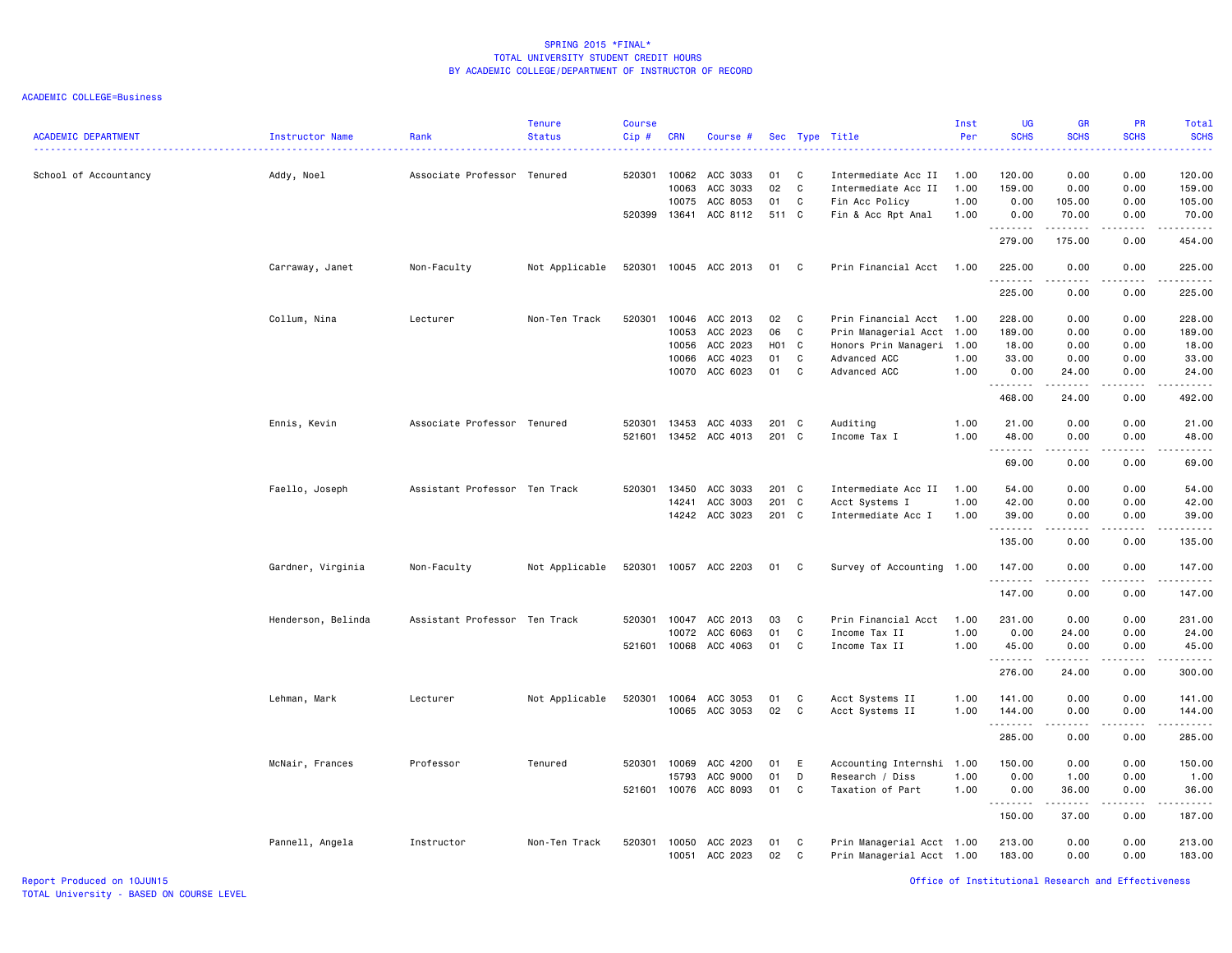| <b>ACADEMIC DEPARTMENT</b>             | Instructor Name   | Rank                          | <b>Tenure</b><br><b>Status</b> | <b>Course</b><br>Cip# | <b>CRN</b> | Course #                   |          |                   | Sec Type Title                                         | Inst<br>Per | <b>UG</b><br><b>SCHS</b>   | <b>GR</b><br><b>SCHS</b><br>. <b>.</b>                                                                                                                                                   | <b>PR</b><br><b>SCHS</b>                                                                                                                                                                                                                                                                                                                                                                                                                                                                     | Total<br><b>SCHS</b><br>$\frac{1}{2} \left( \frac{1}{2} \right) \left( \frac{1}{2} \right) \left( \frac{1}{2} \right) \left( \frac{1}{2} \right)$ |
|----------------------------------------|-------------------|-------------------------------|--------------------------------|-----------------------|------------|----------------------------|----------|-------------------|--------------------------------------------------------|-------------|----------------------------|------------------------------------------------------------------------------------------------------------------------------------------------------------------------------------------|----------------------------------------------------------------------------------------------------------------------------------------------------------------------------------------------------------------------------------------------------------------------------------------------------------------------------------------------------------------------------------------------------------------------------------------------------------------------------------------------|---------------------------------------------------------------------------------------------------------------------------------------------------|
| School of Accountancy                  | Pannell, Angela   | Instructor                    | Non-Ten Track                  | 520301                | 10052      | ACC 2023<br>10054 ACC 2023 | 04<br>07 | C<br>$\mathbf{C}$ | Prin Managerial Acct 1.00<br>Prin Managerial Acct 1.00 |             | 216.00<br>222.00           | 0.00<br>0.00                                                                                                                                                                             | 0.00<br>0.00                                                                                                                                                                                                                                                                                                                                                                                                                                                                                 | 216.00<br>222.00                                                                                                                                  |
|                                        |                   |                               |                                |                       |            |                            |          |                   |                                                        |             | .                          | .                                                                                                                                                                                        | .                                                                                                                                                                                                                                                                                                                                                                                                                                                                                            | .                                                                                                                                                 |
|                                        |                   |                               |                                |                       |            |                            |          |                   |                                                        |             | 834.00                     | 0.00                                                                                                                                                                                     | 0.00                                                                                                                                                                                                                                                                                                                                                                                                                                                                                         | 834.00                                                                                                                                            |
|                                        | Rigsby, John      | Associate Professor           | Tenured                        | 520301                | 10067      | ACC 4043                   | 01       | $\mathbf{C}$      | Municipal & Govt Acc 1.00                              |             | 117.00                     | 0.00                                                                                                                                                                                     | 0.00                                                                                                                                                                                                                                                                                                                                                                                                                                                                                         | 117.00                                                                                                                                            |
|                                        |                   |                               |                                |                       | 10071      | ACC 6043                   | 01       | $\mathbf{C}$      | Municipal & Govt Acc                                   | 1.00        | 0.00                       | 12.00                                                                                                                                                                                    | 0.00                                                                                                                                                                                                                                                                                                                                                                                                                                                                                         | 12.00                                                                                                                                             |
|                                        |                   |                               |                                |                       | 10074      | ACC 8033                   | 01       | <b>S</b>          | Business Assurance                                     | 1.00        | 0.00<br>.                  | 21.00<br>. <b>.</b> .                                                                                                                                                                    | 0.00<br>.                                                                                                                                                                                                                                                                                                                                                                                                                                                                                    | 21.00<br>.                                                                                                                                        |
|                                        |                   |                               |                                |                       |            |                            |          |                   |                                                        |             | 117.00                     | 33.00                                                                                                                                                                                    | 0.00                                                                                                                                                                                                                                                                                                                                                                                                                                                                                         | 150.00                                                                                                                                            |
|                                        | Sanders, Steve    | Lecturer                      | Non-Ten Track                  | 520301                |            | 10048 ACC 2013             | 04       | $\mathbf{C}$      | Prin Financial Acct                                    | 1.00        | 240.00                     | 0.00                                                                                                                                                                                     | 0.00                                                                                                                                                                                                                                                                                                                                                                                                                                                                                         | 240.00                                                                                                                                            |
|                                        |                   |                               |                                |                       |            |                            |          |                   |                                                        |             | .<br>240.00                | .<br>0.00                                                                                                                                                                                | $\frac{1}{2} \left( \frac{1}{2} \right) \left( \frac{1}{2} \right) \left( \frac{1}{2} \right) \left( \frac{1}{2} \right)$<br>0.00                                                                                                                                                                                                                                                                                                                                                            | .<br>240.00                                                                                                                                       |
|                                        | Summers, Nirmalee | Grad Teach Assist             | Not Applicable                 |                       |            | 520399 10077 ACC 8112      | 01 C     |                   | Fin & Acc Rpt Anal                                     | 1.00        | 0.00<br>.                  | 54.00                                                                                                                                                                                    | 0.00<br>.                                                                                                                                                                                                                                                                                                                                                                                                                                                                                    | 54.00                                                                                                                                             |
|                                        |                   |                               |                                |                       |            |                            |          |                   |                                                        |             | 0.00                       | .<br>54.00                                                                                                                                                                               | 0.00                                                                                                                                                                                                                                                                                                                                                                                                                                                                                         | 54.00                                                                                                                                             |
|                                        | Trinkle, Bradley  | Assistant Professor Ten Track |                                | 520301                | 10059      | ACC 3013                   | 01       | $\mathbf{C}$      | Cost Accounting                                        | 1.00        | 78.00                      | 0.00                                                                                                                                                                                     | 0.00                                                                                                                                                                                                                                                                                                                                                                                                                                                                                         | 78.00                                                                                                                                             |
|                                        |                   |                               |                                |                       | 10060      | ACC 3013                   | 02 C     |                   | Cost Accounting                                        | 1.00        | 168.00                     | 0.00                                                                                                                                                                                     | 0.00                                                                                                                                                                                                                                                                                                                                                                                                                                                                                         | 168.00                                                                                                                                            |
|                                        |                   |                               |                                |                       |            |                            |          |                   |                                                        |             | .<br>246.00                | 0.00                                                                                                                                                                                     | -----<br>0.00                                                                                                                                                                                                                                                                                                                                                                                                                                                                                | ------<br>246.00                                                                                                                                  |
|                                        | Usrey, Spencer    | Assistant Professor Ten Track |                                | 521601                | 10078      | ACC 8113                   | 01       | $\mathbf{C}$      | Advanced Individual                                    | 1.00        | 0.00                       | 63.00                                                                                                                                                                                    | 0.00                                                                                                                                                                                                                                                                                                                                                                                                                                                                                         | 63.00                                                                                                                                             |
|                                        |                   |                               |                                |                       |            |                            |          |                   |                                                        |             | .<br>0.00                  | $\frac{1}{2} \left( \frac{1}{2} \right) \left( \frac{1}{2} \right) \left( \frac{1}{2} \right) \left( \frac{1}{2} \right) \left( \frac{1}{2} \right) \left( \frac{1}{2} \right)$<br>63.00 | .<br>0.00                                                                                                                                                                                                                                                                                                                                                                                                                                                                                    | . <b>.</b><br>63.00                                                                                                                               |
|                                        | Watson, Marcia    | Associate Professor Tenured   |                                |                       |            | 520301 10058 ACC 3003      | 01 C     |                   | Acct Systems I                                         | 1.00        | 108.00                     | 0.00                                                                                                                                                                                     | 0.00                                                                                                                                                                                                                                                                                                                                                                                                                                                                                         | 108.00                                                                                                                                            |
|                                        |                   |                               |                                |                       |            |                            |          |                   |                                                        |             | .<br>108.00                | 0.00                                                                                                                                                                                     | 0.00                                                                                                                                                                                                                                                                                                                                                                                                                                                                                         | . <b>.</b> .<br>108.00                                                                                                                            |
|                                        | Webb, Thomas      | Assistant Professor Ten Track |                                | 520301                |            | 10061 ACC 3023             | 01       | C.                | Intermediate Acc I                                     | 1.00        | 138.00                     | 0.00                                                                                                                                                                                     | 0.00                                                                                                                                                                                                                                                                                                                                                                                                                                                                                         | 138.00                                                                                                                                            |
|                                        |                   |                               |                                |                       |            |                            |          |                   |                                                        |             | .<br>138.00                | .<br>0.00                                                                                                                                                                                | $\frac{1}{2} \left( \frac{1}{2} \right) \left( \frac{1}{2} \right) \left( \frac{1}{2} \right) \left( \frac{1}{2} \right) \left( \frac{1}{2} \right)$<br>0.00                                                                                                                                                                                                                                                                                                                                 | .<br>138.00                                                                                                                                       |
| School of Accountancy                  |                   |                               |                                |                       |            |                            |          |                   |                                                        |             | <b>EDESESSE</b><br>3717.00 | $= 10000000000$<br>410.00                                                                                                                                                                | $\begin{array}{cccccc} \multicolumn{2}{c}{} & \multicolumn{2}{c}{} & \multicolumn{2}{c}{} & \multicolumn{2}{c}{} & \multicolumn{2}{c}{} & \multicolumn{2}{c}{} & \multicolumn{2}{c}{} & \multicolumn{2}{c}{} & \multicolumn{2}{c}{} & \multicolumn{2}{c}{} & \multicolumn{2}{c}{} & \multicolumn{2}{c}{} & \multicolumn{2}{c}{} & \multicolumn{2}{c}{} & \multicolumn{2}{c}{} & \multicolumn{2}{c}{} & \multicolumn{2}{c}{} & \multicolumn{2}{c}{} & \multicolumn{2}{c}{} & \multic$<br>0.00 | ==========<br>4127.00                                                                                                                             |
| -------------------------------------- |                   |                               |                                |                       |            |                            |          |                   |                                                        |             | ========                   |                                                                                                                                                                                          |                                                                                                                                                                                                                                                                                                                                                                                                                                                                                              | ======== ======== ==========                                                                                                                      |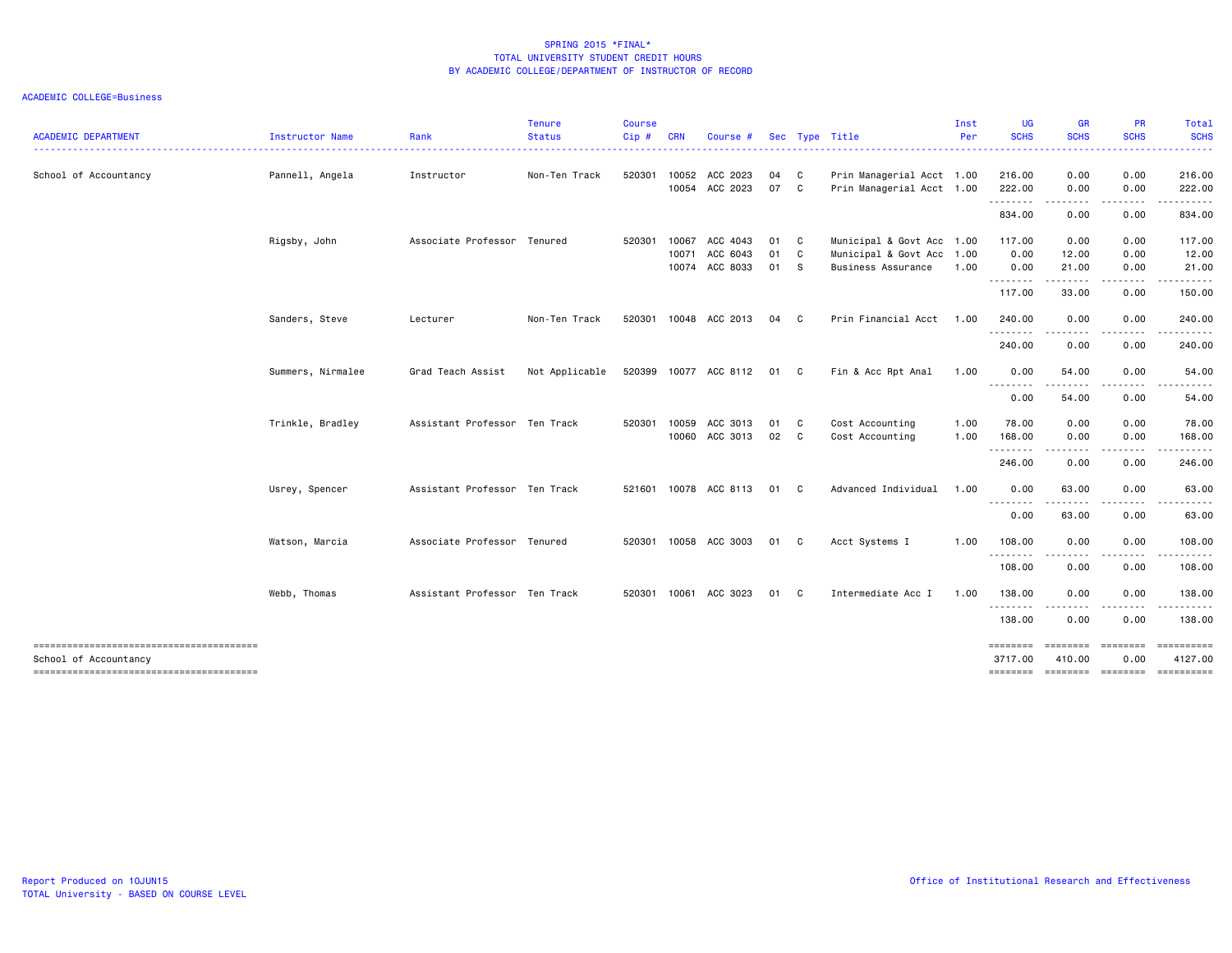#### ACADEMIC COLLEGE=Education

| <b>ACADEMIC DEPARTMENT</b>          | Instructor Name     | Rank                              | <b>Tenure</b><br><b>Status</b> | <b>Course</b><br>$Cip$ #     | <b>CRN</b>     | Course #                   |          |                   | Sec Type Title                                          | Inst<br>Per  | <b>UG</b><br><b>SCHS</b>         | <b>GR</b><br><b>SCHS</b>     | PR<br><b>SCHS</b>                   | Total<br><b>SCHS</b>                                                                                                                                                                                                 |
|-------------------------------------|---------------------|-----------------------------------|--------------------------------|------------------------------|----------------|----------------------------|----------|-------------------|---------------------------------------------------------|--------------|----------------------------------|------------------------------|-------------------------------------|----------------------------------------------------------------------------------------------------------------------------------------------------------------------------------------------------------------------|
| Counseling & Educational Psychology | Abernathy, Larry    | Research Assist Pro Non-Ten Track |                                | 422806<br>422807             | 11632          | EPY 2513<br>11646 EPY 3543 | 01<br>01 | C<br>C            | Human Growth & Devel 1.00<br>Psych Of Adoles            | 1.00         | 300.00<br>114.00                 | 0.00<br>0.00                 | 0.00<br>0.00                        | 300.00<br>114.00                                                                                                                                                                                                     |
|                                     |                     |                                   |                                |                              |                |                            |          |                   |                                                         |              | .<br>414.00                      | .<br>0.00                    | .<br>0.00                           | $- - - - - - -$<br>414.00                                                                                                                                                                                            |
|                                     | Atwood, Kelly       | Non-Faculty                       | Not Applicable                 | 520201                       |                | 12564 MGT 3213             | 07       | C                 | Org Communications                                      | 1.00         | 135.00                           | 0.00                         | 0.00                                | 135.00                                                                                                                                                                                                               |
|                                     |                     |                                   |                                |                              |                |                            |          |                   |                                                         |              | .<br>135.00                      | $\sim$ $\sim$ $\sim$<br>0.00 | $\sim$ $\sim$ $\sim$ $\sim$<br>0.00 | .<br>135.00                                                                                                                                                                                                          |
|                                     | Ball, Kimberly      | Grad Teach Assist                 | Not Applicable                 | 130603                       | 11649<br>11650 | EPY 4214<br>EPY 4214       | 01<br>02 | C<br>к            | Ed & Psy Statistics<br>Ed & Psy Statistics              | 1.00<br>1.00 | 104.00<br>0.00                   | 0.00<br>0.00                 | 0.00<br>0.00                        | 104.00<br>0.00                                                                                                                                                                                                       |
|                                     |                     |                                   |                                |                              |                |                            |          |                   |                                                         |              | .<br>104.00                      | 0.00                         | 0.00                                | $\frac{1}{2} \left( \frac{1}{2} \right) \left( \frac{1}{2} \right) \left( \frac{1}{2} \right) \left( \frac{1}{2} \right) \left( \frac{1}{2} \right) \left( \frac{1}{2} \right) \left( \frac{1}{2} \right)$<br>104.00 |
|                                     | Boafo-Arthur, Susan | Non-Faculty                       | Not Applicable                 |                              |                | 422803 10879 COE 4013      | 01       | C                 | Fac Skills Dev                                          | 1.00         | 42.00                            | 0.00                         | 0.00                                | 42.00                                                                                                                                                                                                                |
|                                     |                     |                                   |                                |                              |                |                            |          |                   |                                                         |              | .<br>42.00                       | 0.00                         | .<br>0.00                           | -----<br>42.00                                                                                                                                                                                                       |
|                                     | Boyles, Caragh      | Non-Faculty                       | Not Applicable                 |                              |                | 350103 11695 EXL 0190      | 03       | E                 | Experiential Learnin 1.00                               |              | 3.00                             | 0.00                         | 0.00                                | 3.00                                                                                                                                                                                                                 |
|                                     |                     |                                   |                                |                              |                |                            |          |                   |                                                         |              | 3.00                             | 0.00                         | 0.00                                | 3.00                                                                                                                                                                                                                 |
|                                     | Brown, Audri        | Lecturer                          | Non-Ten Track                  | 131004<br>231303             | 11647<br>11644 | EPY 3553<br>EPY 3513       | 01<br>01 | C<br>C            | Gifted/Creativity<br>Behavioral Sci Writi 1.00          | 1.00         | 117.00<br>69.00                  | 0.00<br>0.00                 | 0.00<br>0.00                        | 117.00<br>69.00                                                                                                                                                                                                      |
|                                     |                     |                                   |                                | 422806                       | 11641          | EPY 3503                   | 01       | C                 | Prin Of Ed Psych                                        | 1.00         | 111.00<br>.                      | 0.00<br>.                    | 0.00                                | 111.00<br>$\frac{1}{2} \left( \frac{1}{2} \right) \left( \frac{1}{2} \right) \left( \frac{1}{2} \right) \left( \frac{1}{2} \right) \left( \frac{1}{2} \right) \left( \frac{1}{2} \right)$                            |
|                                     |                     |                                   |                                |                              |                |                            |          |                   |                                                         |              | 297.00                           | 0.00                         | 0.00                                | 297.00                                                                                                                                                                                                               |
|                                     | Capella, Julie      | Non-Faculty                       | Not Applicable                 | 320105                       | 11154          | DSS 0713                   | 01       | C                 | Basic Employment Ski 1.00                               |              | 9.00                             | 0.00                         | 0.00                                | 9.00                                                                                                                                                                                                                 |
|                                     |                     |                                   |                                | 350103 11155<br>360118 11151 |                | DSS 0813<br>DSS 0413       | 01<br>01 | E<br>C            | Employment - On Campu 1.00<br>Basic Writing/Litera 1.00 |              | 9.00<br>9.00                     | 0.00<br>0.00                 | 0.00<br>0.00                        | 9.00<br>9.00                                                                                                                                                                                                         |
|                                     |                     |                                   |                                |                              |                |                            |          |                   |                                                         |              | .<br>27.00                       | 0.00                         | - - - -<br>0.00                     | .<br>27.00                                                                                                                                                                                                           |
|                                     |                     |                                   |                                |                              |                |                            |          |                   |                                                         |              |                                  |                              |                                     |                                                                                                                                                                                                                      |
|                                     | Dooley, Kathy       | Professor                         | Tenured                        | 131101                       | 10901          | COE 8730                   | 02       | Ε                 | Internship-Mental He                                    | 1.00         | 0.00                             | 51.00                        | 0.00                                | 51.00                                                                                                                                                                                                                |
|                                     |                     |                                   |                                | 420601                       | 15306<br>15715 | COE 9000<br>COE 7000       | 01<br>01 | D<br>$\mathbf{I}$ | Research / Diss<br>Directed Indiv Study 1.00            | 1.00         | 0.00<br>0.00                     | 16.00<br>3.00                | 0.00<br>0.00                        | 16.00<br>3.00                                                                                                                                                                                                        |
|                                     |                     |                                   |                                | 422801                       | 10899          | COE 8633                   | 01       | C                 | Psychosocial Rehab                                      | 1.00         | 0.00                             | 57.00                        | 0.00                                | 57.00                                                                                                                                                                                                                |
|                                     |                     |                                   |                                |                              |                |                            |          |                   |                                                         |              |                                  |                              | .                                   | $- - - -$                                                                                                                                                                                                            |
|                                     |                     |                                   |                                |                              |                |                            |          |                   |                                                         |              | 0.00                             | 127.00                       | 0.00                                | 127.00                                                                                                                                                                                                               |
|                                     | Elder, Anastasia    | Associate Professor Tenured       |                                | 130499                       | 16073          | EPY 7000                   | 07       | $\mathbf{I}$      | Directed Indiv Study 1.00                               |              | 0.00                             | 3.00                         | 0.00                                | 3.00                                                                                                                                                                                                                 |
|                                     |                     |                                   |                                |                              | 16150          | EPY 4000                   | 04       | $\mathbf{I}$      | Directed Indiv Study 1.00                               |              | 3.00                             | 0.00                         | 0.00                                | 3.00                                                                                                                                                                                                                 |
|                                     |                     |                                   |                                |                              | 16462          | EPY 4000                   | 08       | $\mathbf{I}$      | Directed Indiv Study 1.00                               |              | 3.00                             | 0.00                         | 0.00                                | 3.00                                                                                                                                                                                                                 |
|                                     |                     |                                   |                                | 422806 14057                 |                | EPY 8223                   | 01       | C                 | Psy Educ Foundations 1.00                               |              | 0.00<br>$\sim$ $\sim$<br>د د د د | 27.00                        | 0.00<br>$\sim$ $\sim$ $\sim$ $\sim$ | 27.00<br>.                                                                                                                                                                                                           |
|                                     |                     |                                   |                                |                              |                |                            |          |                   |                                                         |              | 6.00                             | 30.00                        | 0.00                                | 36.00                                                                                                                                                                                                                |
|                                     | Forrester, Kylie    | Non-Faculty                       | Not Applicable                 | 131101 10885                 |                | COE 4513                   | 02       | $\mathbf{C}$      | Paro Prof Stud Dev                                      | 1.00         | 63.00<br>.                       | 0.00                         | 0.00                                | 63.00                                                                                                                                                                                                                |
|                                     |                     |                                   |                                |                              |                |                            |          |                   |                                                         |              | 63.00                            | 0.00                         | 0.00                                | 63.00                                                                                                                                                                                                                |
|                                     | Gadke, Daniel       | Assistant Professor Ten Track     |                                |                              |                | 130604 11663 EPY 8773      | 01       | C.                | Acad Assess & Interv 1.00                               |              | 0.00                             | 24.00                        | 0.00                                | 24.00                                                                                                                                                                                                                |

Report Produced on 10JUN15 Office of Institutional Research and Effectiveness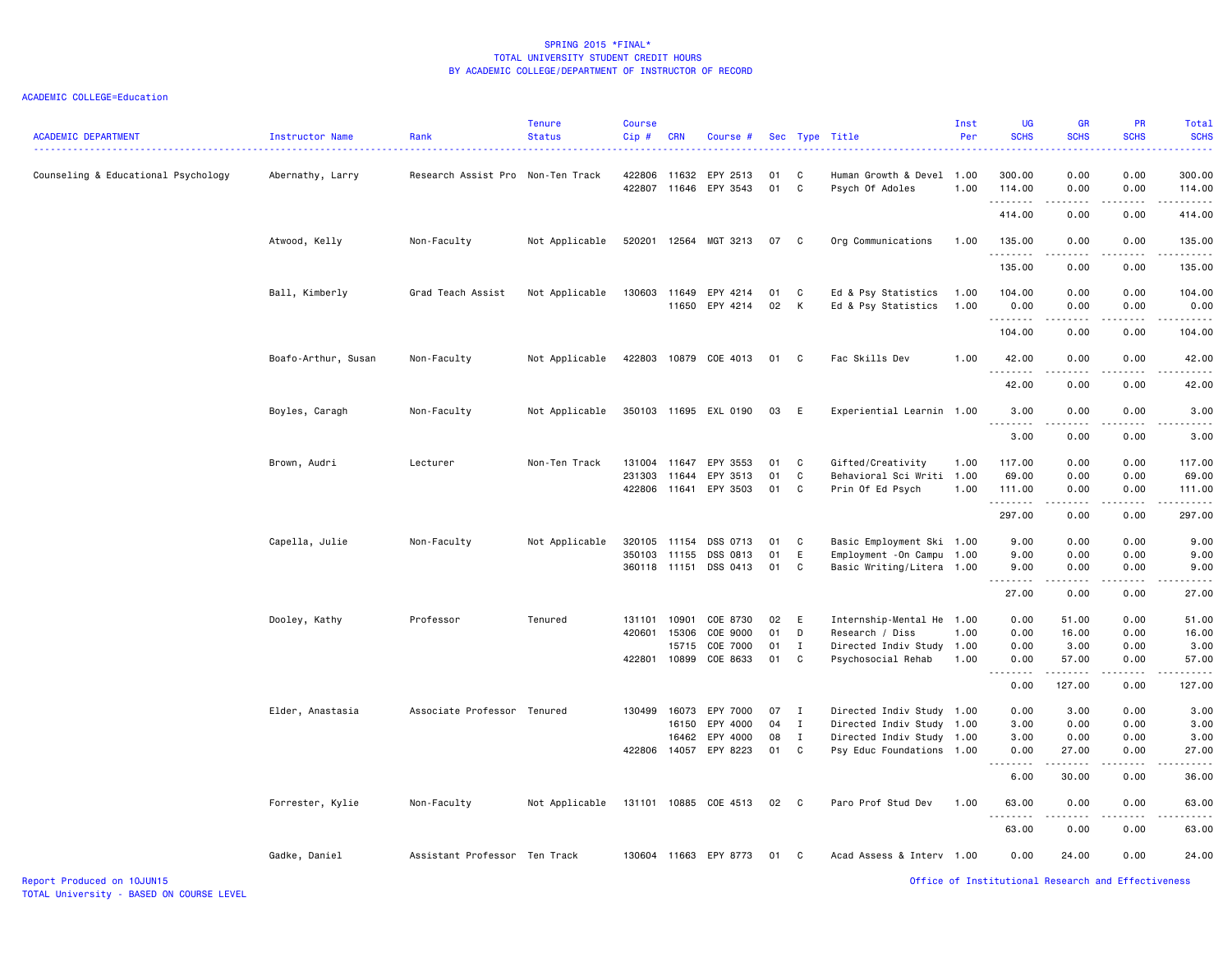# ACADEMIC COLLEGE=Education

| <b>ACADEMIC DEPARTMENT</b>          | Instructor Name   | Rank                          | <b>Tenure</b><br><b>Status</b> | <b>Course</b><br>$Cip \#$ | <b>CRN</b>     | Course #              |                |                   | Sec Type Title                                         | Inst<br>Per | UG<br><b>SCHS</b>                 | <b>GR</b><br><b>SCHS</b>                                                                                                                                      | PR<br><b>SCHS</b> | Total<br><b>SCHS</b><br>$\frac{1}{2} \left( \frac{1}{2} \right) \left( \frac{1}{2} \right) \left( \frac{1}{2} \right) \left( \frac{1}{2} \right) \left( \frac{1}{2} \right)$ |
|-------------------------------------|-------------------|-------------------------------|--------------------------------|---------------------------|----------------|-----------------------|----------------|-------------------|--------------------------------------------------------|-------------|-----------------------------------|---------------------------------------------------------------------------------------------------------------------------------------------------------------|-------------------|------------------------------------------------------------------------------------------------------------------------------------------------------------------------------|
| Counseling & Educational Psychology | Gadke, Daniel     | Assistant Professor Ten Track |                                |                           |                | 429999 11667 EPY 8790 | 03             | E                 | School Psy Practicum 1.00                              |             | 0.00                              | 15.00<br>.                                                                                                                                                    | 0.00<br>.         | 15.00<br>د د د د د                                                                                                                                                           |
|                                     |                   |                               |                                |                           |                |                       |                |                   |                                                        |             | 0.00                              | 39.00                                                                                                                                                         | 0.00              | 39.00                                                                                                                                                                        |
|                                     | Gainer, Donna     | Instructor                    | Non-Ten Track                  |                           | 130101 11634   | EPY 3143              | 01             | C                 | Human Develop And Le 1.00                              |             | 30.00                             | 0.00                                                                                                                                                          | 0.00              | 30.00                                                                                                                                                                        |
|                                     |                   |                               |                                |                           | 11635          | EPY 3143              | 02             | C                 | Human Develop And Le 1.00                              |             | 54.00                             | 0.00                                                                                                                                                          | 0.00              | 54.00                                                                                                                                                                        |
|                                     |                   |                               |                                |                           | 130499 11652   | EPY 4313              | 01             | C                 | Measure & Eval                                         | 1.00        | 102.00                            | 0.00                                                                                                                                                          | 0.00              | 102.00                                                                                                                                                                       |
|                                     |                   |                               |                                | 130604                    | 11637          | EPY 3253              | 01             | C                 | Evaluating Learning                                    | 1.00        | 48.00                             | 0.00                                                                                                                                                          | 0.00              | 48.00                                                                                                                                                                        |
|                                     |                   |                               |                                |                           | 11638          | EPY 3253              | 02             | C                 | Evaluating Learning                                    | 1.00        | 33.00<br>.                        | 0.00<br>-----                                                                                                                                                 | 0.00<br>.         | 33.00<br>.                                                                                                                                                                   |
|                                     |                   |                               |                                |                           |                |                       |                |                   |                                                        |             | 267.00                            | 0.00                                                                                                                                                          | 0.00              | 267.00                                                                                                                                                                       |
|                                     | Goldberg, Rebecca | Assistant Professor Ten Track |                                |                           | 131101 10894   | COE 8203              | 01             | C                 | Place & Career Dev                                     | 1.00        | 0.00                              | 51.00                                                                                                                                                         | 0.00              | 51.00                                                                                                                                                                        |
|                                     |                   |                               |                                |                           | 10895          | COE 8203              | 02             | C                 | Place & Career Dev                                     | 1.00        | 0.00                              | 39.00                                                                                                                                                         | 0.00              | 39.00                                                                                                                                                                        |
|                                     |                   |                               |                                |                           |                | 420601 16170 COE 7000 | 03             | I                 | Directed Indiv Study 1.00                              |             | 0.00                              | 3.00<br>.                                                                                                                                                     | 0.00<br>.         | 3.00<br>.                                                                                                                                                                    |
|                                     |                   |                               |                                |                           |                |                       |                |                   |                                                        |             | 0.00                              | 93.00                                                                                                                                                         | 0.00              | 93.00                                                                                                                                                                        |
|                                     | Golson, Angela    | Instructor                    | Non-Ten Track                  | 420101                    | 13159          | PSY 3213              | 01             | C                 | Psych Of Ab Behavior 1.00                              |             | 237.00                            | 0.00                                                                                                                                                          | 0.00              | 237.00                                                                                                                                                                       |
|                                     |                   |                               |                                |                           | 13161          | PSY 3213              | 03             | C                 | Psych Of Ab Behavior 1.00                              |             | 234.00                            | 0.00                                                                                                                                                          | 0.00              | 234.00                                                                                                                                                                       |
|                                     |                   |                               |                                | 422705                    | 13182          | PSY 4203              | 01             | C                 | Theories Of Pers                                       | 1.00        | 84.00                             | 0.00                                                                                                                                                          | 0.00              | 84.00                                                                                                                                                                        |
|                                     |                   |                               |                                |                           | 13184          | PSY 4203              | 03             | C                 | Theories Of Pers                                       | 1.00        | 87.00<br>.                        | 0.00                                                                                                                                                          | 0.00<br>.         | 87.00                                                                                                                                                                        |
|                                     |                   |                               |                                |                           |                |                       |                |                   |                                                        |             | 642.00                            | 0.00                                                                                                                                                          | 0.00              | 642.00                                                                                                                                                                       |
|                                     | Hall, Kimberly    | Associate Professor Tenured   |                                | 130499                    | 16160          | EPY 7000              | $201$ I        |                   | Directed Indiv Study 1.00                              |             | 0.00                              | 3.00                                                                                                                                                          | 0.00              | 3.00                                                                                                                                                                         |
|                                     |                   |                               |                                | 130603                    | 14576          | EPY 6214              | 201            | $\mathbf{C}$      | Ed & Psy Statistics                                    | 1.00        | 0.00                              | 20.00                                                                                                                                                         | 0.00              | 20.00                                                                                                                                                                        |
|                                     |                   |                               |                                | 420601                    | 15171          | COE 7000              | 201 I          |                   | Directed Indiv Study 1.00                              |             | 0.00                              | 3.00                                                                                                                                                          | 0.00              | 3.00                                                                                                                                                                         |
|                                     |                   |                               |                                |                           | 15478          | COE 7000              | 202 I          |                   | Directed Indiv Study 1.00                              |             | 0.00                              | 3.00                                                                                                                                                          | 0.00              | 3.00                                                                                                                                                                         |
|                                     |                   |                               |                                |                           | 15773          | COE 9000              | 201 D          |                   | Research / Diss                                        | 1.00        | 0.00                              | 2.00                                                                                                                                                          | 0.00              | 2.00                                                                                                                                                                         |
|                                     |                   |                               |                                |                           | 15885          | COE 7000              | 205 I          |                   | Directed Indiv Study 1.00                              |             | 0.00                              | 1.00                                                                                                                                                          | 0.00              | 1.00                                                                                                                                                                         |
|                                     |                   |                               |                                |                           | 15903<br>16006 | COE 7000<br>COE 7000  | 206 I<br>207 I |                   | Directed Indiv Study 1.00<br>Directed Indiv Study 1.00 |             | 0.00<br>0.00                      | 3.00<br>3.00                                                                                                                                                  | 0.00<br>0.00      | 3.00<br>3.00                                                                                                                                                                 |
|                                     |                   |                               |                                |                           |                |                       |                |                   |                                                        |             | .<br>0.00                         | $\frac{1}{2} \left( \frac{1}{2} \right) \left( \frac{1}{2} \right) \left( \frac{1}{2} \right) \left( \frac{1}{2} \right) \left( \frac{1}{2} \right)$<br>38.00 | .<br>0.00         | -----<br>38.00                                                                                                                                                               |
|                                     | Heiselt, April    | Associate Professor Tenured   |                                | 131101                    | 10900          | COE 8730              | 01             | E                 | Internship-Student A 1.00                              |             | 0.00                              | 96.00                                                                                                                                                         | 0.00              | 96.00                                                                                                                                                                        |
|                                     |                   |                               |                                | 420601                    | 16040          | COE 9000              | 05             | D                 | Research / Diss                                        | 1.00        | 0.00                              | 9.00                                                                                                                                                          | 0.00              | 9.00                                                                                                                                                                         |
|                                     |                   |                               |                                |                           |                |                       |                |                   |                                                        |             | .<br>$\sim$ $\sim$ $\sim$<br>0.00 | .<br>105.00                                                                                                                                                   | .<br>0.00         | <u>.</u><br>105.00                                                                                                                                                           |
|                                     | Henington, Carlen | Associate Professor Tenured   |                                | 130499                    | 15694          | EPY 7000              | 01             | I                 | Directed Indiv Study 1.00                              |             | 0.00                              | 3.00                                                                                                                                                          | 0.00              | 3.00                                                                                                                                                                         |
|                                     |                   |                               |                                |                           | 15695          | EPY 7000              | 02             | $\mathbf{I}$      | Directed Indiv Study 1.00                              |             | 0.00                              | 3.00                                                                                                                                                          | 0.00              | 3.00                                                                                                                                                                         |
|                                     |                   |                               |                                |                           | 15696          | EPY 7000              | 03             | $\mathbf{I}$      | Directed Indiv Study 1.00                              |             | 0.00                              | 3.00                                                                                                                                                          | 0.00              | 3.00                                                                                                                                                                         |
|                                     |                   |                               |                                |                           | 15697          | EPY 7000              | 04             | I                 | Directed Indiv Study 1.00                              |             | 0.00                              | 3.00                                                                                                                                                          | 0.00              | 3.00                                                                                                                                                                         |
|                                     |                   |                               |                                |                           | 15698          | EPY 7000              | 05             | $\mathbf{I}$      | Directed Indiv Study 1.00                              |             | 0.00                              | 3.00                                                                                                                                                          | 0.00              | 3.00                                                                                                                                                                         |
|                                     |                   |                               |                                |                           | 15699          | EPY 7000              | 06             | $\mathbf{I}$      | Directed Indiv Study 1.00                              |             | 0.00                              | 3.00                                                                                                                                                          | 0.00              | 3.00                                                                                                                                                                         |
|                                     |                   |                               |                                |                           | 15890          | EPY 4000              | 02             | $\mathbf{I}$      | Directed Indiv Study 1.00                              |             | 3.00                              | 0.00                                                                                                                                                          | 0.00              | 3.00                                                                                                                                                                         |
|                                     |                   |                               |                                | 422805                    | 16169<br>11664 | EPY 4000<br>EPY 8780  | 05<br>01       | $\mathbf{I}$<br>C | Directed Indiv Study 1.00                              | 1.00        | 3.00<br>0.00                      | 0.00<br>36.00                                                                                                                                                 | 0.00<br>0.00      | 3.00<br>36.00                                                                                                                                                                |
|                                     |                   |                               |                                | 422806                    | 11669          | EPY 9713              | 01             | B                 | Internship Sch Psy<br>Adv Psy Consultation 1.00        |             | 0.00                              | 15.00                                                                                                                                                         | 0.00              | 15.00                                                                                                                                                                        |
|                                     |                   |                               |                                | 429999                    | 15304          | EPY 9000              | 02             | D                 | Research / Diss                                        | 1.00        | 0.00                              | 47.00                                                                                                                                                         | 0.00              | 47.00                                                                                                                                                                        |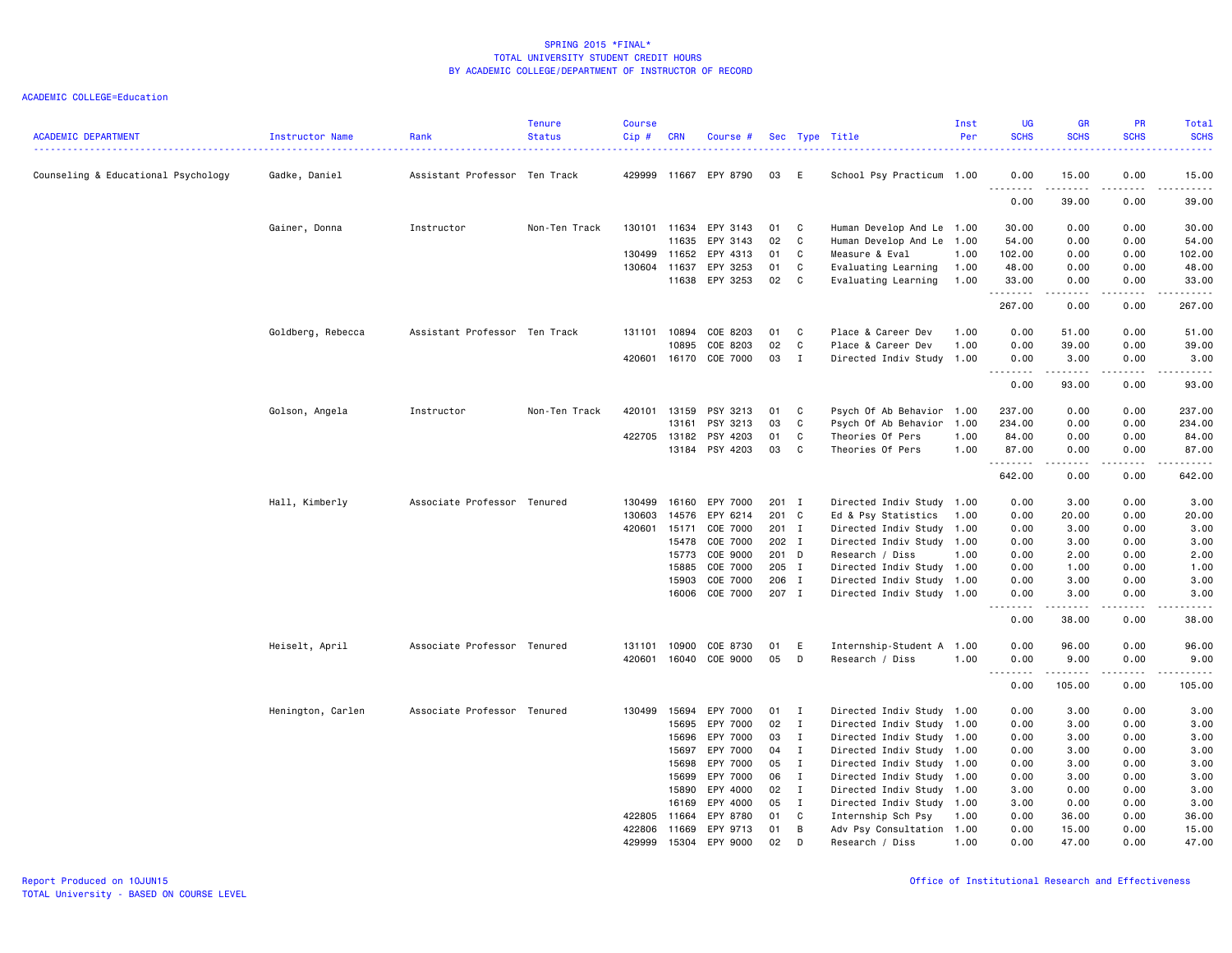ACADEMIC COLLEGE=Education

| <b>ACADEMIC DEPARTMENT</b>          | Instructor Name    | Rank                          | <b>Tenure</b><br><b>Status</b> | <b>Course</b><br>$Cip \#$ | <b>CRN</b>   | Course #       |       |              | Sec Type Title            | Inst<br>Per | <b>UG</b><br><b>SCHS</b> | <b>GR</b><br><b>SCHS</b>            | PR<br><b>SCHS</b>     | Total<br><b>SCHS</b> |
|-------------------------------------|--------------------|-------------------------------|--------------------------------|---------------------------|--------------|----------------|-------|--------------|---------------------------|-------------|--------------------------|-------------------------------------|-----------------------|----------------------|
|                                     |                    |                               |                                |                           |              |                |       |              |                           |             | <u>.</u>                 | -----                               | .                     |                      |
|                                     |                    |                               |                                |                           |              |                |       |              |                           |             | 6.00                     | 116.00                              | 0.00                  | 122.00               |
| Counseling & Educational Psychology | Hill, Dante        | Non-Faculty                   | Not Applicable                 | 131101                    | 10884        | COE 4513       | 01    | <b>C</b>     | Paro Prof Stud Dev        | 1.00        | 24.00                    | 0.00                                | 0.00                  | 24.00                |
|                                     |                    |                               |                                |                           | 15919        | COE 4000       | 01    | $\mathbf I$  | Directed Indiv Study 1.00 |             | 3.00                     | 0.00                                | 0.00                  | 3.00                 |
|                                     |                    |                               |                                |                           | 15920        | COE 4000       | 02    | $\mathbf{I}$ | Directed Indiv Study 1.00 |             | 3.00<br>د د د د          | 0.00                                | 0.00                  | 3.00                 |
|                                     |                    |                               |                                |                           |              |                |       |              |                           |             | 30.00                    | 0.00                                | 0.00                  | 30.00                |
|                                     | Jackson, Deborah   | Assistant Professor Ten Track |                                | 422803                    | 14053        | COE 9083       | 01    | $\mathbf{C}$ | Adv Assessment Tech       | 1.00        | 0.00                     | 12.00                               | 0.00                  | 12.00                |
|                                     |                    |                               |                                | 511508                    |              | 14054 COE 8743 | 01 C  |              | Counseling LGBTQ          | 1.00        | 0.00                     | 27.00                               | 0.00                  | 27.00                |
|                                     |                    |                               |                                |                           |              |                |       |              |                           |             | .<br>0.00                | .<br>39.00                          | .<br>0.00             | .<br>39.00           |
|                                     | Justice, Cheryl    | Assistant Professor Ten Track |                                | 131101                    | 10904        | COE 8740       | 02    | E            | Acad Yr Field ExpII- 1.00 |             | 0.00                     | 60.00                               | 0.00                  | 60.00                |
|                                     |                    |                               |                                | 422803                    | 10891        | COE 8043       | 01    | $\mathbf{C}$ | Group Tech & Proced       | 1.00        | 0.00                     | 33.00                               | 0.00                  | 33.00                |
|                                     |                    |                               |                                |                           |              |                |       |              |                           |             | .<br>0.00                | 93.00                               | 0.00                  | 93.00                |
|                                     | Lampton, Debberra  | Non-Faculty                   | Not Applicable                 | 422707                    |              | 15987 COE 4990 | 01    | $\mathbf{C}$ | Special Topic In COE 1.00 |             | 114.00                   | 0.00                                | 0.00                  | 114.00               |
|                                     |                    |                               |                                |                           |              |                |       |              |                           |             | .<br>114.00              | .<br>0.00                           | 0.00                  | 114.00               |
|                                     | Latimer, Cassandra | Non-Faculty                   | Not Applicable                 | 131101                    | 10873        | COE 1323       | 01    | $\mathbf{C}$ | Career Planning           | 0.50        | 25.50                    | 0.00                                | 0.00                  | 25.50                |
|                                     |                    |                               |                                |                           | 10875        | COE 1323       | 03    | $\mathbf{C}$ | Career Planning           | 1.00        | 54.00                    | 0.00                                | 0.00                  | 54.00                |
|                                     |                    |                               |                                |                           |              | 10876 COE 1323 | 04    | $\mathbf{C}$ | Career Planning           | 0.50        | 25.50                    | 0.00                                | 0.00                  | 25.50                |
|                                     |                    |                               |                                |                           |              | 10877 COE 1323 | 05    | $\mathbf{C}$ | Career Planning           | 1.00        | 57.00                    | 0.00                                | 0.00                  | 57.00                |
|                                     |                    |                               |                                |                           |              |                |       |              |                           |             | .<br>162.00              | $\sim$ $\sim$ $\sim$ $\sim$<br>0.00 | $\frac{1}{2}$<br>0.00 | .<br>162.00          |
|                                     | LeJeune, Bonnie    | Non-Faculty                   | Not Applicable                 |                           | 131009 13683 | COE 6303       | 501 C |              | Re Hab Visual Impair 1.00 |             | 0.00                     | 36.00                               | 0.00                  | 36.00                |
|                                     |                    |                               |                                |                           | 13684        | COE 6323       | 501 C |              | Sensory Aid Technlgy 1.00 |             | 0.00                     | 39.00                               | 0.00                  | 39.00                |
|                                     |                    |                               |                                |                           |              |                |       |              |                           |             | .<br>0.00                | $- - - - -$<br>75.00                | .<br>0.00             | .<br>75.00           |
|                                     | Leach, Nicole      | Assistant Professor Ten Track |                                | 130499                    | 16412        | EPY 4000       | 06    | $\mathbf{I}$ | Directed Indiv Study 1.00 |             | 3.00                     | 0.00                                | 0.00                  | 3.00                 |
|                                     |                    |                               |                                | 130601                    | 11653        | EPY 4513       | 01    | C            | Ed Research               | 1.00        | 69.00                    | 0.00                                | 0.00                  | 69.00                |
|                                     |                    |                               |                                | 130603                    |              | 13722 EDF 9373 | 503 C |              | Ed Res Design             | 1.00        | 0.00                     | 39.00<br>.                          | 0.00<br>.             | 39.00                |
|                                     |                    |                               |                                |                           |              |                |       |              |                           |             | <u>.</u><br>72.00        | 39.00                               | 0.00                  | .<br>111.00          |
|                                     | Looby, Eugenie     | Professor                     | Tenured                        | 420601                    | 15307        | COE 9000       | 02    | D            | Research / Diss           | 1.00        | 0.00                     | 5.00                                | 0.00                  | 5.00                 |
|                                     |                    |                               |                                | 422707                    | 10893        | COE 8073       | 01    | C            | Cultural Found/Couns      | 1.00        | 0.00                     | 36.00                               | 0.00                  | 36.00                |
|                                     |                    |                               |                                | 511508                    |              | 10905 COE 8763 | 01 C  |              | Coun Sex Abuse Clien 1.00 |             | 0.00<br><u>.</u>         | 30.00                               | 0.00<br><u>.</u>      | 30.00<br><u>.</u>    |
|                                     |                    |                               |                                |                           |              |                |       |              |                           |             | 0.00                     | .<br>71.00                          | 0.00                  | 71.00                |
|                                     | Maynard, Scott     | Non-Faculty                   | Not Applicable                 | 350103                    | 10910        | CP 2103        | 01 E  |              | First Work Sem            | 1.00        | 255.00                   | 0.00                                | 0.00                  | 255.00               |
|                                     |                    |                               |                                |                           | 10911        | CP 2103        | H01 E |              | Honors First Work Se      | 1.00        | 48.00                    | 0.00                                | 0.00                  | 48.00                |
|                                     |                    |                               |                                |                           |              | 10912 CP 2203  | 01 E  |              | Second Work Sem           | 1.00        | 99.00                    | 0.00                                | 0.00                  | 99.00                |
|                                     |                    |                               |                                |                           | 10913        | CP 2203        | H01 E |              | Honors Second Work S 1.00 |             | 30.00                    | 0.00                                | 0.00                  | 30.00                |
|                                     |                    |                               |                                |                           |              | 10914 CP 3303  | 01 E  |              | Third Work Sem            | 1.00        | 81.00                    | 0.00                                | 0.00                  | 81.00                |
|                                     |                    |                               |                                |                           |              | 10915 CP 3303  | H01 E |              | Honors Third Work Se 1.00 |             | 15.00                    | 0.00                                | 0.00                  | 15.00                |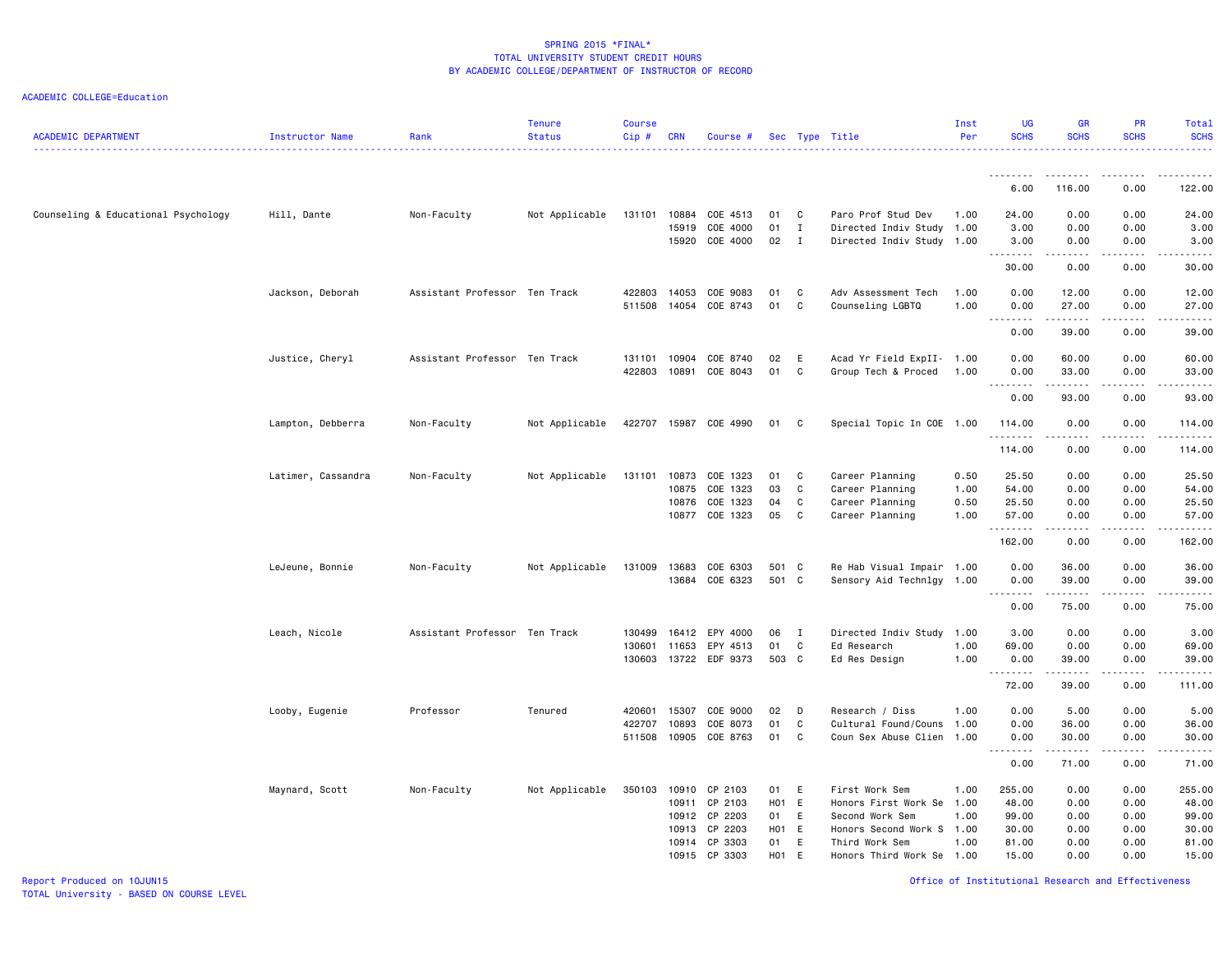ACADEMIC COLLEGE=Education

| <b>ACADEMIC DEPARTMENT</b>          | Instructor Name    | Rank                          | <b>Tenure</b><br><b>Status</b> | <b>Course</b><br>$Cip$ # | <b>CRN</b> | Course #              |       |                            | Sec Type Title            | Inst<br>Per | <b>UG</b><br><b>SCHS</b> | <b>GR</b><br><b>SCHS</b>                                                                                                                                      | PR<br><b>SCHS</b>                                  | Total<br><b>SCHS</b> |
|-------------------------------------|--------------------|-------------------------------|--------------------------------|--------------------------|------------|-----------------------|-------|----------------------------|---------------------------|-------------|--------------------------|---------------------------------------------------------------------------------------------------------------------------------------------------------------|----------------------------------------------------|----------------------|
| Counseling & Educational Psychology | Maynard, Scott     | Non-Faculty                   | Not Applicable                 | 350103                   | 10916      | CP 3403               | 01    | E                          | Fourth Work Sem           | 1.00        | 60.00                    | 0.00                                                                                                                                                          | 0.00                                               | 60.00                |
|                                     |                    |                               |                                |                          | 11693      | EXL 0190              | 01    | E                          | Experiential Learnin      | 1.00        | 57.00                    | 0.00                                                                                                                                                          | 0.00                                               | 57.00                |
|                                     |                    |                               |                                |                          |            | 11702 EXL 3100        | 01    | E                          | CCPP Internship I         | 1.00        | 18.00                    | 0.00                                                                                                                                                          | 0.00                                               | 18.00                |
|                                     |                    |                               |                                |                          | 11703      | EXL 3100              | H01 E |                            | CCPP Internship I         | 1.00        | 3.00                     | 0.00                                                                                                                                                          | 0.00                                               | 3.00                 |
|                                     |                    |                               |                                | 521001                   | 10923      | CP 8013               | 01    | E                          | First Work Sem            | 1.00        | 0.00                     | 6.00                                                                                                                                                          | 0.00                                               | 6.00                 |
|                                     |                    |                               |                                |                          | 10925      | CP 8033               | 01    | E                          | Third Work Sem            | 1.00        | 0.00                     | 3.00                                                                                                                                                          | 0.00                                               | 3.00                 |
|                                     |                    |                               |                                |                          | 11704      | EXL 3200              | 01    | E                          | CCPP Internship I         | 1.00        | 3.00                     | 0.00                                                                                                                                                          | 0.00                                               | 3.00                 |
|                                     |                    |                               |                                |                          |            | 11705 EXL 3200        | H01 E |                            | CCPP Internship I         | 1.00        | 6.00<br>.                | 0.00<br>.                                                                                                                                                     | 0.00<br>.                                          | 6.00                 |
|                                     |                    |                               |                                |                          |            |                       |       |                            |                           |             | 675.00                   | 9.00                                                                                                                                                          | 0.00                                               | 684.00               |
|                                     | Mazahreh, Laith    | Assistant Professor Ten Track |                                | 131101                   | 10906      | COE 8923              | 01    | $\mathbf{C}$               | Seminar School Couns 1.00 |             | 0.00                     | 12.00                                                                                                                                                         | 0.00                                               | 12.00                |
|                                     |                    |                               |                                | 422803                   |            | 10888 COE 8013        | 01    | <b>C</b>                   | Couns Skills              | 1.00        | 0.00                     | 33.00                                                                                                                                                         | 0.00                                               | 33.00                |
|                                     |                    |                               |                                |                          |            |                       |       |                            |                           |             | <u>.</u><br>0.00         | .<br>45.00                                                                                                                                                    | .<br>0.00                                          | .<br>45.00           |
|                                     | McCleon, Tawny     | Assistant Professor Ten Track |                                | 422801                   | 11661      | EPY 8493              | 01    | C                          | Personality Assessme 1.00 |             | 0.00                     | 21.00                                                                                                                                                         | 0.00                                               | 21.00                |
|                                     |                    |                               |                                | 429999                   |            | 11665 EPY 8790        | 01    | E                          | School Psy Practicum 1.00 |             | 0.00                     | 15.00                                                                                                                                                         | 0.00                                               | 15.00                |
|                                     |                    |                               |                                |                          |            |                       |       |                            |                           |             | $\omega$ is a set        | .                                                                                                                                                             | .                                                  | .                    |
|                                     |                    |                               |                                |                          |            |                       |       |                            |                           |             | 0.00                     | 36.00                                                                                                                                                         | 0.00                                               | 36.00                |
|                                     | Molina, Danielle   | Assistant Professor Ten Track |                                | 130406                   | 12080      | HED 8113              | 01    | B                          | Admin Of Stud Serv        | 1.00        | 0.00                     | 48.00                                                                                                                                                         | 0.00                                               | 48.00                |
|                                     |                    |                               |                                |                          |            | 14055 COE 8563        | 01    | E                          | Intro Assesmt Stud A      | 1.00        | 0.00                     | 39.00                                                                                                                                                         | 0.00                                               | 39.00                |
|                                     |                    |                               |                                |                          |            |                       |       |                            |                           |             | .<br>0.00                | .<br>87.00                                                                                                                                                    | 0.00                                               | 87.00                |
|                                     | Morse, David       | Professor                     | Tenured                        | 421701                   | 14056      | EPY 8513              | 01    | $\mathbf{C}$               | Psychometric Theory       | 1.00        | 0.00                     | 30.00                                                                                                                                                         | 0.00                                               | 30.00                |
|                                     |                    |                               |                                | 429999                   |            | 15305 EPY 9000        | 03    | D                          | Research / Diss           | 1.00        | 0.00                     | 10.00                                                                                                                                                         | 0.00                                               | 10.00                |
|                                     |                    |                               |                                |                          |            |                       |       |                            |                           |             | .                        | .                                                                                                                                                             | .                                                  | .                    |
|                                     |                    |                               |                                |                          |            |                       |       |                            |                           |             | 0.00                     | 40.00                                                                                                                                                         | 0.00                                               | 40.00                |
|                                     | Morse, Linda       | Professor                     | Tenured                        |                          |            | 130101 11648 EPY 4033 | 01    | $\mathbf{C}$               | Lear Theo Ed Rel Set 1.00 |             | 57.00                    | 0.00                                                                                                                                                          | 0.00                                               | 57.00                |
|                                     |                    |                               |                                |                          |            |                       |       |                            |                           |             | <u>.</u><br>57.00        | .<br>0.00                                                                                                                                                     | . <b>.</b><br>0.00                                 | .<br>57.00           |
|                                     |                    |                               |                                |                          |            |                       |       |                            |                           |             |                          |                                                                                                                                                               |                                                    |                      |
|                                     | Mylroie, Robika    | Lecturer                      | Non-Ten Track                  | 130301                   |            | 12370 LSK 1033        | 04    | $\overline{\phantom{a}}$ C | Fund of Achievement       | 1.00        | 72.00<br>.               | 0.00<br>$\sim$ $\sim$ $\sim$                                                                                                                                  | 0.00                                               | 72.00                |
|                                     |                    |                               |                                |                          |            |                       |       |                            |                           |             | 72.00                    | 0.00                                                                                                                                                          | 0.00                                               | 72.00                |
|                                     | Olivieri, Kathleen | Non-Faculty                   | Not Applicable                 | 231303                   | 15489      | GE 3513               | 12    | $\mathbf{C}$               | Technical Writing         | 1.00        | 63.00                    | 0.00                                                                                                                                                          | 0.00                                               | 63.00                |
|                                     |                    |                               |                                | 520201                   | 12559      | MGT 3213              | 02    | $\mathbf{C}$               | Org Communications        | 1.00        | 132.00                   | 0.00                                                                                                                                                          | 0.00                                               | 132.00               |
|                                     |                    |                               |                                |                          | 12560      | MGT 3213              | 03    | C                          | Org Communications        | 1.00        | 132.00                   | 0.00                                                                                                                                                          | 0.00                                               | 132.00               |
|                                     |                    |                               |                                |                          |            | 12563 MGT 3213        | 06    | $\mathbf{C}$               | Org Communications        | 1.00        | 135.00<br>.              | 0.00<br>$- - - - -$                                                                                                                                           | 0.00<br>.                                          | 135.00<br>.          |
|                                     |                    |                               |                                |                          |            |                       |       |                            |                           |             | 462.00                   | 0.00                                                                                                                                                          | 0.00                                               | 462.00               |
|                                     | Palmer, Charles    | Associate Professor Tenured   |                                | 420601                   | 15308      | COE 9000              | 03    | D                          | Research / Diss           | 1.00        | 0.00                     | 12.00                                                                                                                                                         | 0.00                                               | 12.00                |
|                                     |                    |                               |                                | 422803                   | 10909      | COE 9033              | 01    | s                          | Adv Seminar               | 1.00        | 0.00                     | 6.00                                                                                                                                                          | 0.00                                               | 6.00                 |
|                                     |                    |                               |                                | 512310                   | 10896      | COE 8363              | 01    | $\mathbf{C}$               | Psyc Aspects/Disabil 1.00 |             | 0.00                     | 18.00                                                                                                                                                         | 0.00                                               | 18.00                |
|                                     |                    |                               |                                |                          |            |                       |       |                            |                           |             | .<br>0.00                | $\frac{1}{2} \left( \frac{1}{2} \right) \left( \frac{1}{2} \right) \left( \frac{1}{2} \right) \left( \frac{1}{2} \right) \left( \frac{1}{2} \right)$<br>36.00 | .<br>0.00                                          | .<br>36.00           |
|                                     | Porter, Julia      | Professor                     | Tenured                        | 130407                   |            | 15823 CCL 9000        | 505 D |                            | Diss./Dissertation R 1.00 |             | 0.00                     | 1.00                                                                                                                                                          | 0.00                                               | 1.00                 |
| Report Produced on 10JUN15          |                    |                               |                                |                          |            |                       |       |                            |                           |             |                          |                                                                                                                                                               | Office of Institutional Research and Effectiveness |                      |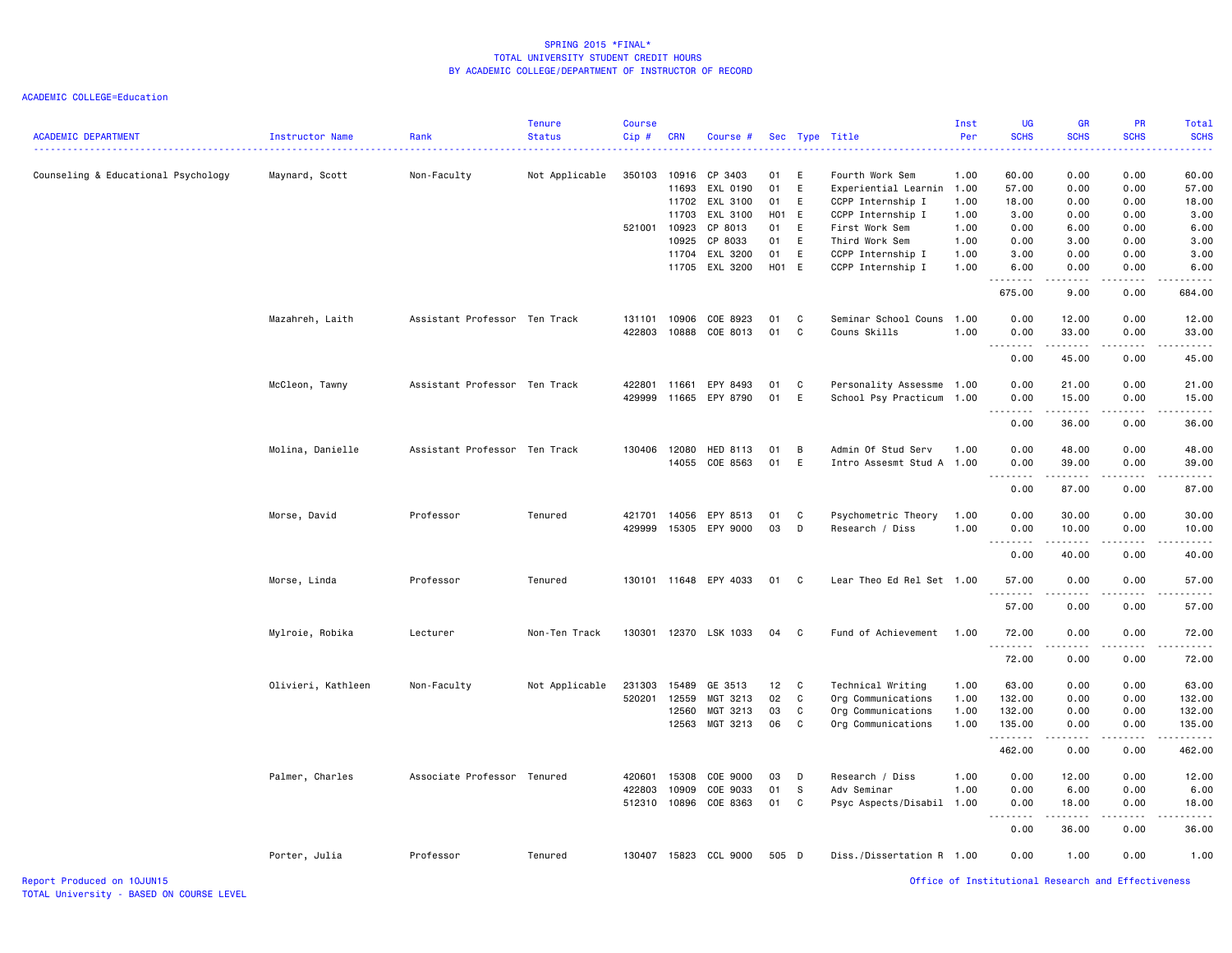| <b>ACADEMIC DEPARTMENT</b>          | Instructor Name  | Rank                          | <b>Tenure</b><br><b>Status</b> | <b>Course</b><br>$Cip$ # | <b>CRN</b>   | Course #              |       |              | Sec Type Title            | Inst<br>Per | <b>UG</b><br><b>SCHS</b><br>$\frac{1}{2} \left( \frac{1}{2} \right) \left( \frac{1}{2} \right) \left( \frac{1}{2} \right) \left( \frac{1}{2} \right)$ | <b>GR</b><br><b>SCHS</b>                                                                                                                                     | <b>PR</b><br><b>SCHS</b><br>$\frac{1}{2} \left( \frac{1}{2} \right) \left( \frac{1}{2} \right) \left( \frac{1}{2} \right) \left( \frac{1}{2} \right)$ | <b>Total</b><br><b>SCHS</b><br>ولايتان                                                                                                                                                  |
|-------------------------------------|------------------|-------------------------------|--------------------------------|--------------------------|--------------|-----------------------|-------|--------------|---------------------------|-------------|-------------------------------------------------------------------------------------------------------------------------------------------------------|--------------------------------------------------------------------------------------------------------------------------------------------------------------|-------------------------------------------------------------------------------------------------------------------------------------------------------|-----------------------------------------------------------------------------------------------------------------------------------------------------------------------------------------|
| Counseling & Educational Psychology | Porter, Julia    | Professor                     | Tenured                        | 131101 13490             |              | COE 8730              | 202 E |              | Internship                | 1.00        | 0.00                                                                                                                                                  | 6.00                                                                                                                                                         | 0.00                                                                                                                                                  | 6.00                                                                                                                                                                                    |
|                                     |                  |                               |                                |                          | 13492        | COE 8730              | 204 E |              | Internship                | 1.00        | 0.00                                                                                                                                                  | 18.00                                                                                                                                                        | 0.00                                                                                                                                                  | 18.00                                                                                                                                                                                   |
|                                     |                  |                               |                                |                          | 13493        | COE 8740              | 201 E |              | Acad Yr Field ExpII-      | 1.00        | 0.00                                                                                                                                                  | 3.00                                                                                                                                                         | 0.00                                                                                                                                                  | 3.00                                                                                                                                                                                    |
|                                     |                  |                               |                                |                          | 13494        | COE 8740              | 202 E |              | Acad Yr Field ExpII-      | 1.00        | 0.00                                                                                                                                                  | 12.00                                                                                                                                                        | 0.00                                                                                                                                                  | 12.00                                                                                                                                                                                   |
|                                     |                  |                               |                                | 422803                   | 13482        | COE 8053              | 202 E |              | Practicum                 | 1.00        | 0.00<br>$\sim$ $\sim$ $\sim$ $\sim$ $\sim$<br>$\sim$ $\sim$ $\sim$                                                                                    | 3.00<br>$\frac{1}{2} \left( \frac{1}{2} \right) \left( \frac{1}{2} \right) \left( \frac{1}{2} \right) \left( \frac{1}{2} \right) \left( \frac{1}{2} \right)$ | 0.00<br>$\omega$ $\omega$ $\omega$ $\omega$                                                                                                           | 3.00<br>$\frac{1}{2} \left( \frac{1}{2} \right) \left( \frac{1}{2} \right) \left( \frac{1}{2} \right) \left( \frac{1}{2} \right) \left( \frac{1}{2} \right) \left( \frac{1}{2} \right)$ |
|                                     |                  |                               |                                |                          |              |                       |       |              |                           |             | 0.00                                                                                                                                                  | 43.00                                                                                                                                                        | 0.00                                                                                                                                                  | 43.00                                                                                                                                                                                   |
|                                     | Savell, Megan    | Grad Teach Assist             | Not Applicable                 | 131101                   | 10873        | COE 1323              | 01    | C            | Career Planning           | 0.50        | 25.50                                                                                                                                                 | 0.00                                                                                                                                                         | 0.00                                                                                                                                                  | 25.50                                                                                                                                                                                   |
|                                     |                  |                               |                                |                          |              | 10876 COE 1323        | 04    | C            | Career Planning           | 0.50        | 25.50                                                                                                                                                 | 0.00                                                                                                                                                         | 0.00                                                                                                                                                  | 25.50                                                                                                                                                                                   |
|                                     |                  |                               |                                |                          |              |                       |       |              |                           |             | .<br>51.00                                                                                                                                            | $\frac{1}{2} \left( \frac{1}{2} \right) \left( \frac{1}{2} \right) \left( \frac{1}{2} \right) \left( \frac{1}{2} \right) \left( \frac{1}{2} \right)$<br>0.00 | .                                                                                                                                                     | .<br>51.00                                                                                                                                                                              |
|                                     |                  |                               |                                |                          |              |                       |       |              |                           |             |                                                                                                                                                       |                                                                                                                                                              | 0.00                                                                                                                                                  |                                                                                                                                                                                         |
|                                     | Sellers, Jabari  | Grad Teach Assist             | Not Applicable                 | 050201                   |              | 10003 AAS 1063        | 02    | $\mathbf{C}$ | Intro to African Ame 1.00 |             | 153.00<br><u>.</u>                                                                                                                                    | 0.00<br>$  -$                                                                                                                                                | 0.00<br>$  -$                                                                                                                                         | 153.00<br>.                                                                                                                                                                             |
|                                     |                  |                               |                                |                          |              |                       |       |              |                           |             | 153.00                                                                                                                                                | 0.00                                                                                                                                                         | 0.00                                                                                                                                                  | 153.00                                                                                                                                                                                  |
|                                     | Seymour, Dana    | Non-Faculty                   | Not Applicable                 |                          |              | 130604 13749 EPY 8473 | 501 C |              | Mid Level Assessment 1.00 |             | 0.00<br>1.1.1.1.1.1.1                                                                                                                                 | 54.00<br>.                                                                                                                                                   | 0.00<br>$\sim$ $\sim$ $\sim$ $\sim$                                                                                                                   | 54.00<br>.                                                                                                                                                                              |
|                                     |                  |                               |                                |                          |              |                       |       |              |                           |             | 0.00                                                                                                                                                  | 54.00                                                                                                                                                        | 0.00                                                                                                                                                  | 54.00                                                                                                                                                                                   |
|                                     | Stratton, Kasee  | Assistant Professor Ten Track |                                | 429999                   | 11666        | EPY 8790              | 02    | E            | School Psy Practicum 1.00 |             | 0.00                                                                                                                                                  | 16.00                                                                                                                                                        | 0.00                                                                                                                                                  | 16.00                                                                                                                                                                                   |
|                                     |                  |                               |                                |                          | 11670        | EPY 9723              | 01    | -S           | Sem Contemp Sch Psy       | 1.00        | 0.00                                                                                                                                                  | 21.00                                                                                                                                                        | 0.00                                                                                                                                                  | 21.00                                                                                                                                                                                   |
|                                     |                  |                               |                                |                          |              |                       |       |              |                           |             | .<br>0.00                                                                                                                                             | .<br>37.00                                                                                                                                                   | $- - - -$<br>0.00                                                                                                                                     | .<br>37.00                                                                                                                                                                              |
|                                     | Thomas, George   | Lecturer                      | Non-Ten Track                  | 130604                   | 13559        | EPY 6313              | 201 C |              | Measure & Eval            | 1.00        | 0.00                                                                                                                                                  | 18.00                                                                                                                                                        | 0.00                                                                                                                                                  | 18.00                                                                                                                                                                                   |
|                                     |                  |                               |                                | 301101                   |              | 13498 COE 8813        | 201 C |              | Couns Elderly Client 1.00 |             | 0.00                                                                                                                                                  | 15.00                                                                                                                                                        | 0.00                                                                                                                                                  | 15.00                                                                                                                                                                                   |
|                                     |                  |                               |                                |                          |              |                       |       |              |                           |             | .<br>0.00                                                                                                                                             | ------<br>33.00                                                                                                                                              | -----<br>0.00                                                                                                                                         | .<br>33.00                                                                                                                                                                              |
|                                     | Vincent, Chelsey | Non-Faculty                   | Not Applicable                 |                          |              | 131101 15109 COE 1323 | 06    | $\mathbf{C}$ | Career Planning           | 0.50        | 19.50                                                                                                                                                 | 0.00                                                                                                                                                         | 0.00                                                                                                                                                  | 19.50                                                                                                                                                                                   |
|                                     |                  |                               |                                |                          |              |                       |       |              |                           |             | 19.50                                                                                                                                                 | <u>.</u><br>0.00                                                                                                                                             | .<br>0.00                                                                                                                                             | .<br>19.50                                                                                                                                                                              |
|                                     | Wang, Chih-Hsuan | Lecturer                      | Non-Ten Track                  |                          | 130603 13747 | EPY 6214              | 501 C |              | Ed & Psy Statistics       | 1.00        | 0.00                                                                                                                                                  | 60.00                                                                                                                                                        | 0.00                                                                                                                                                  | 60.00                                                                                                                                                                                   |
|                                     |                  |                               |                                |                          |              | 13748 EPY 8214        | 501 B |              | Adv Ed & Psy Stat         | 1.00        | 0.00                                                                                                                                                  | 72.00                                                                                                                                                        | 0.00                                                                                                                                                  | 72.00                                                                                                                                                                                   |
|                                     |                  |                               |                                |                          |              |                       |       |              |                           |             | $\sim$ $\sim$<br>$\sim$ $\sim$ $\sim$ $\sim$                                                                                                          | .                                                                                                                                                            | .                                                                                                                                                     | .                                                                                                                                                                                       |
|                                     |                  |                               |                                |                          |              |                       |       |              |                           |             | 0.00                                                                                                                                                  | 132.00                                                                                                                                                       | 0.00                                                                                                                                                  | 132.00                                                                                                                                                                                  |
|                                     | Wei, Tianlan     | Assistant Professor Ten Track |                                | 130603 11654             |              | EPY 6214              | 01    | C            | Ed & Psy Statistics       | 1.00        | 0.00                                                                                                                                                  | 48.00                                                                                                                                                        | 0.00                                                                                                                                                  | 48.00                                                                                                                                                                                   |
|                                     |                  |                               |                                |                          | 11655        | EPY 6214              | 02    | K            | Ed & Psy Statistics       | 1.00        | 0.00                                                                                                                                                  | 0.00                                                                                                                                                         | 0.00                                                                                                                                                  | 0.00                                                                                                                                                                                    |
|                                     |                  |                               |                                |                          |              | 422803 11660 EPY 8263 | 01    | C            | Psy Test Ed Rel Set       | 1.00        | 0.00<br>$-$ - - - $-$<br>$\sim$ $\sim$                                                                                                                | 30.00<br>. <u>.</u>                                                                                                                                          | 0.00<br>.                                                                                                                                             | 30.00<br>$    -$                                                                                                                                                                        |
|                                     |                  |                               |                                |                          |              |                       |       |              |                           |             | 0.00                                                                                                                                                  | 78.00                                                                                                                                                        | 0.00                                                                                                                                                  | 78.00                                                                                                                                                                                   |
|                                     | Wells, Debbie    | Lecturer                      | Non-Ten Track                  | 131101                   | 15932        | COE 4000              | 03    | $\mathbf{I}$ | Directed Indiv Study 1.00 |             | 3.00                                                                                                                                                  | 0.00                                                                                                                                                         | 0.00                                                                                                                                                  | 3.00                                                                                                                                                                                    |
|                                     |                  |                               |                                | 422803                   | 10880        | COE 4013              | 02    | C            | Fac Skills Dev            | 1.00        | 51.00                                                                                                                                                 | 0.00                                                                                                                                                         | 0.00                                                                                                                                                  | 51.00                                                                                                                                                                                   |
|                                     |                  |                               |                                |                          | 10881        | COE 4013              | 03    | C            | Fac Skills Dev            | 1.00        | 48.00                                                                                                                                                 | 0.00                                                                                                                                                         | 0.00                                                                                                                                                  | 48.00                                                                                                                                                                                   |
|                                     |                  |                               |                                |                          | 10890        | COE 8013              | 03    | C            | Couns Skills              | 1.00        | 0.00                                                                                                                                                  | 42.00                                                                                                                                                        | 0.00                                                                                                                                                  | 42.00                                                                                                                                                                                   |
|                                     |                  |                               |                                |                          |              |                       |       |              |                           |             | 102.00                                                                                                                                                | .<br>42.00                                                                                                                                                   | .<br>0.00                                                                                                                                             | $- - - - - - -$<br>144.00                                                                                                                                                               |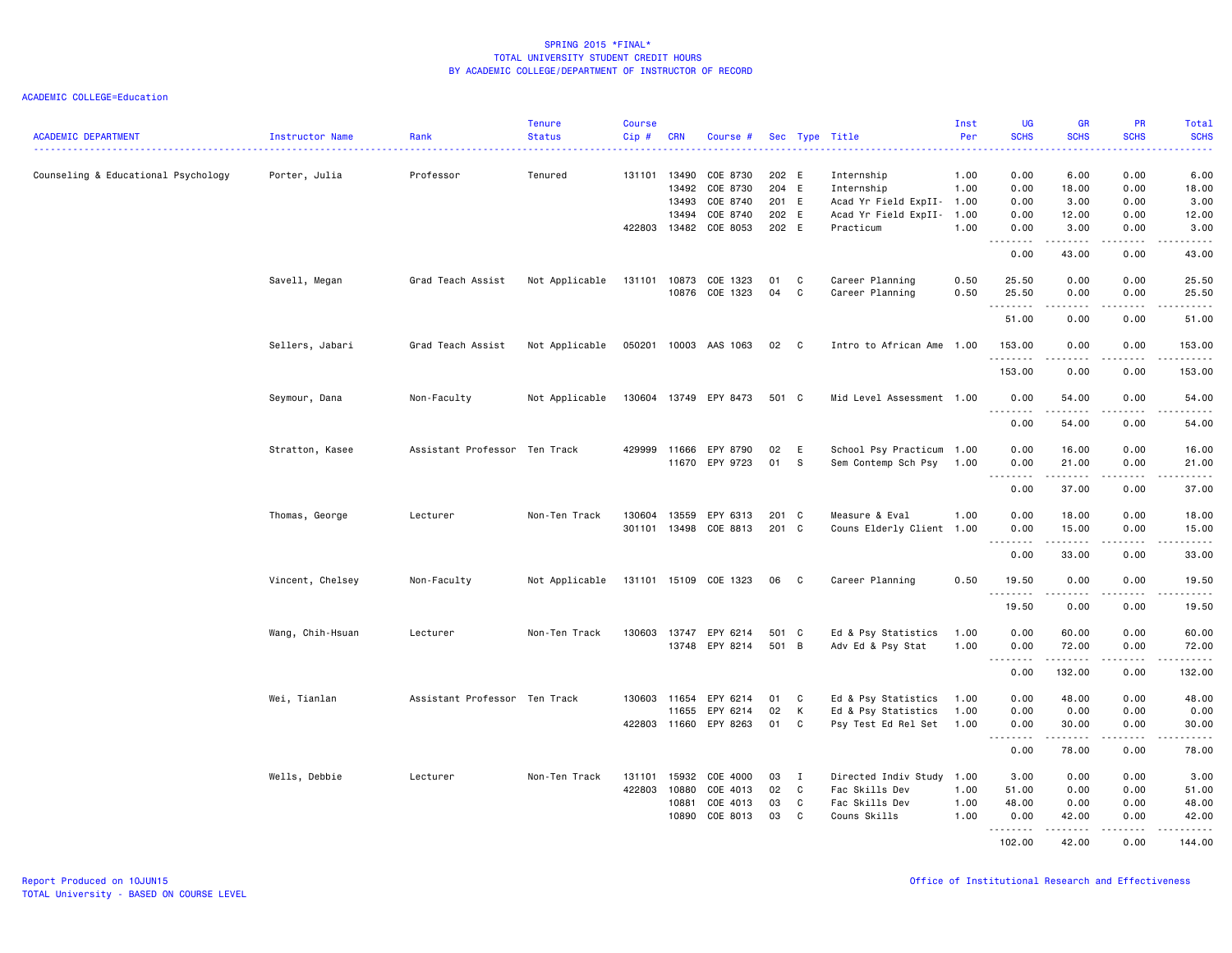| <b>ACADEMIC DEPARTMENT</b>                                                    | <b>Instructor Name</b> | Rank                               | <b>Tenure</b><br><b>Status</b> | <b>Course</b><br>Cip# | <b>CRN</b> | Course #           |               |              | Sec Type Title            | Inst<br>Per | <b>UG</b><br><b>SCHS</b> | <b>GR</b><br><b>SCHS</b>                                                                                                           | <b>PR</b><br><b>SCHS</b>                                                                                                                                                                | Total<br><b>SCHS</b>  |
|-------------------------------------------------------------------------------|------------------------|------------------------------------|--------------------------------|-----------------------|------------|--------------------|---------------|--------------|---------------------------|-------------|--------------------------|------------------------------------------------------------------------------------------------------------------------------------|-----------------------------------------------------------------------------------------------------------------------------------------------------------------------------------------|-----------------------|
| Counseling & Educational Psychology                                           | Wheeler, Charles       | Grad Research Assis Not Applicable |                                | 422803                | 10882      | COE 4023           | 01            | C.           | Intro To Counseling       | 1.00        | 96.00                    | 0.00                                                                                                                               | 0.00                                                                                                                                                                                    | 96.00                 |
|                                                                               |                        |                                    |                                |                       |            |                    |               |              |                           |             | --------<br>96.00        | -----<br>0.00                                                                                                                      | 0.00                                                                                                                                                                                    | 96.00                 |
|                                                                               | Wilcher, Lori          | Lecturer                           | Non-Ten Track                  | 131101                | 13487      | COE 8203           | 201 C         |              | Place & Career Dev        | 1.00        | 0.00                     | 33.00                                                                                                                              | 0.00                                                                                                                                                                                    | 33.00                 |
|                                                                               |                        |                                    |                                |                       | 14573      | COE 8903           | 201 C         |              | School Couns Service 1.00 |             | 0.00<br>.                | 24.00<br>-----                                                                                                                     | 0.00                                                                                                                                                                                    | 24.00                 |
|                                                                               |                        |                                    |                                |                       |            |                    |               |              |                           |             | 0.00                     | 57.00                                                                                                                              | 0.00                                                                                                                                                                                    | 57.00                 |
|                                                                               | Wilder, Carmen         | Non-Faculty                        | Not Applicable                 | 131101                | 15109      | COE 1323           | 06            | $\mathbf{C}$ | Career Planning           | 0.50        | 19.50                    | 0.00                                                                                                                               | 0.00                                                                                                                                                                                    | 19.50                 |
|                                                                               |                        |                                    |                                | 521003                | 13261      | SLCE 3412          | 01            | C            | Montgomery Ldshp Pro 1.00 |             | 86.00                    | 0.00                                                                                                                               | 0.00                                                                                                                                                                                    | 86.00                 |
|                                                                               |                        |                                    |                                |                       |            | 13262 SLCE 4812 01 |               | $\mathbf{C}$ | Montgomery Ldshp Pr 1.00  |             | 74.00<br>.               | 0.00<br>$\frac{1}{2} \left( \frac{1}{2} \right) \left( \frac{1}{2} \right) \left( \frac{1}{2} \right) \left( \frac{1}{2} \right)$  | 0.00<br>.                                                                                                                                                                               | 74.00<br>.            |
|                                                                               |                        |                                    |                                |                       |            |                    |               |              |                           |             | 179.50                   | 0.00                                                                                                                               | 0.00                                                                                                                                                                                    | 179.50                |
|                                                                               | Wilder, Charles        | Non-Faculty                        | Not Applicable                 | 131101                | 10874      | COE 1323           | 02            | $\mathbf{C}$ | Career Planning           | 1.00        | 54.00                    | 0.00                                                                                                                               | 0.00                                                                                                                                                                                    | 54.00                 |
|                                                                               |                        |                                    |                                | 141901                | 12532      | ME 4111            | 01 C          |              | Professional Develop 1.00 |             | 73.00                    | 0.00                                                                                                                               | 0.00                                                                                                                                                                                    | 73.00                 |
|                                                                               |                        |                                    |                                |                       |            |                    |               |              |                           |             | <u>.</u><br>127.00       | .<br>0.00                                                                                                                          | .<br>0.00                                                                                                                                                                               | .<br>127.00           |
|                                                                               | Wong, Daniel           | Professor                          | Tenured                        | 131101                | 10902      | COE 8730           | 04            | E            | Internship - Rehab        | 1.00        | 0.00                     | 27.00                                                                                                                              | 0.00                                                                                                                                                                                    | 27.00                 |
|                                                                               |                        |                                    |                                | 420601                | 15309      | COE 9000           | 04            | D            | Research / Diss           | 1.00        | 0.00                     | 8.00                                                                                                                               | 0.00                                                                                                                                                                                    | 8.00                  |
|                                                                               |                        |                                    |                                |                       | 15835      | COE 7000           | $02 \qquad I$ |              | Directed Indiv Study 1.00 |             | 0.00                     | 1.00                                                                                                                               | 0.00                                                                                                                                                                                    | 1.00                  |
|                                                                               |                        |                                    |                                | 512310                | 10897      | COE 8383           | 01            | C            | Job Plcmnt In Rehab       | 1.00        | 0.00                     | 12.00<br>$\frac{1}{2} \left( \frac{1}{2} \right) \left( \frac{1}{2} \right) \left( \frac{1}{2} \right) \left( \frac{1}{2} \right)$ | 0.00<br>$\frac{1}{2} \left( \frac{1}{2} \right) \left( \frac{1}{2} \right) \left( \frac{1}{2} \right) \left( \frac{1}{2} \right)$                                                       | 12.00                 |
|                                                                               |                        |                                    |                                |                       |            |                    |               |              |                           |             | 0.00                     | 48.00                                                                                                                              | 0.00                                                                                                                                                                                    | 48.00                 |
|                                                                               | Wong, Lucy             | Lecturer                           | Non-Ten Track                  | 190705                | 10887      | COE 6713           | 01            | $\mathbf{C}$ | Issues In Aging           | 1.00        | 0.00                     | 3.00                                                                                                                               | 0.00                                                                                                                                                                                    | 3.00                  |
|                                                                               |                        |                                    |                                | 301101                | 10886      | COE 4713           | 01            | C            | Issues In Aging           | 1.00        | 90.00                    | 0.00                                                                                                                               | 0.00                                                                                                                                                                                    | 90.00                 |
|                                                                               |                        |                                    |                                | 512399                | 10878      | COE 3313           | 01            | C.           | Rehabilitation Servs      | 1.00        | 81.00                    | 0.00                                                                                                                               | 0.00                                                                                                                                                                                    | 81.00                 |
|                                                                               |                        |                                    |                                |                       |            |                    |               |              |                           |             | . <b>.</b><br>171.00     | $- - - -$<br>3.00                                                                                                                  | 0.00                                                                                                                                                                                    | 174.00                |
|                                                                               | Wozny, Darren          | Associate Professor Tenured        |                                | 131101                | 13499      | COE 8913           | 201 C         |              | Counseling Children       | 1.00        | 0.00                     | 42.00                                                                                                                              | 0.00                                                                                                                                                                                    | 42.00                 |
|                                                                               |                        |                                    |                                | 420601 15778          |            | COE 7000           | 203 I         |              | Directed Indiv Study 1.00 |             | 0.00                     | 1.00                                                                                                                               | 0.00                                                                                                                                                                                    | 1.00                  |
|                                                                               |                        |                                    |                                |                       | 15782      | COE 7000           | 204 I         |              | Directed Indiv Study 1.00 |             | 0.00                     | 3.00                                                                                                                               | 0.00                                                                                                                                                                                    | 3.00                  |
|                                                                               |                        |                                    |                                | 422803                | 13479      | COE 8013           | 201 C         |              | Couns Skills              | 1.00        | 0.00<br>--------         | 30.00<br>.                                                                                                                         | 0.00<br>$\frac{1}{2} \left( \frac{1}{2} \right) \left( \frac{1}{2} \right) \left( \frac{1}{2} \right) \left( \frac{1}{2} \right) \left( \frac{1}{2} \right) \left( \frac{1}{2} \right)$ | 30.00<br>.            |
|                                                                               |                        |                                    |                                |                       |            |                    |               |              |                           |             | 0.00                     | 76.00                                                                                                                              | 0.00                                                                                                                                                                                    | 76.00                 |
| --------------------------------------                                        |                        |                                    |                                |                       |            |                    |               |              |                           |             | ========                 | ========                                                                                                                           | <b>ESSESSES</b>                                                                                                                                                                         |                       |
| Counseling & Educational Psychology<br>-------------------------------------- |                        |                                    |                                |                       |            |                    |               |              |                           |             | 4549.00<br>========      | 1721.00<br>========                                                                                                                | 0.00<br>========                                                                                                                                                                        | 6270.00<br>========== |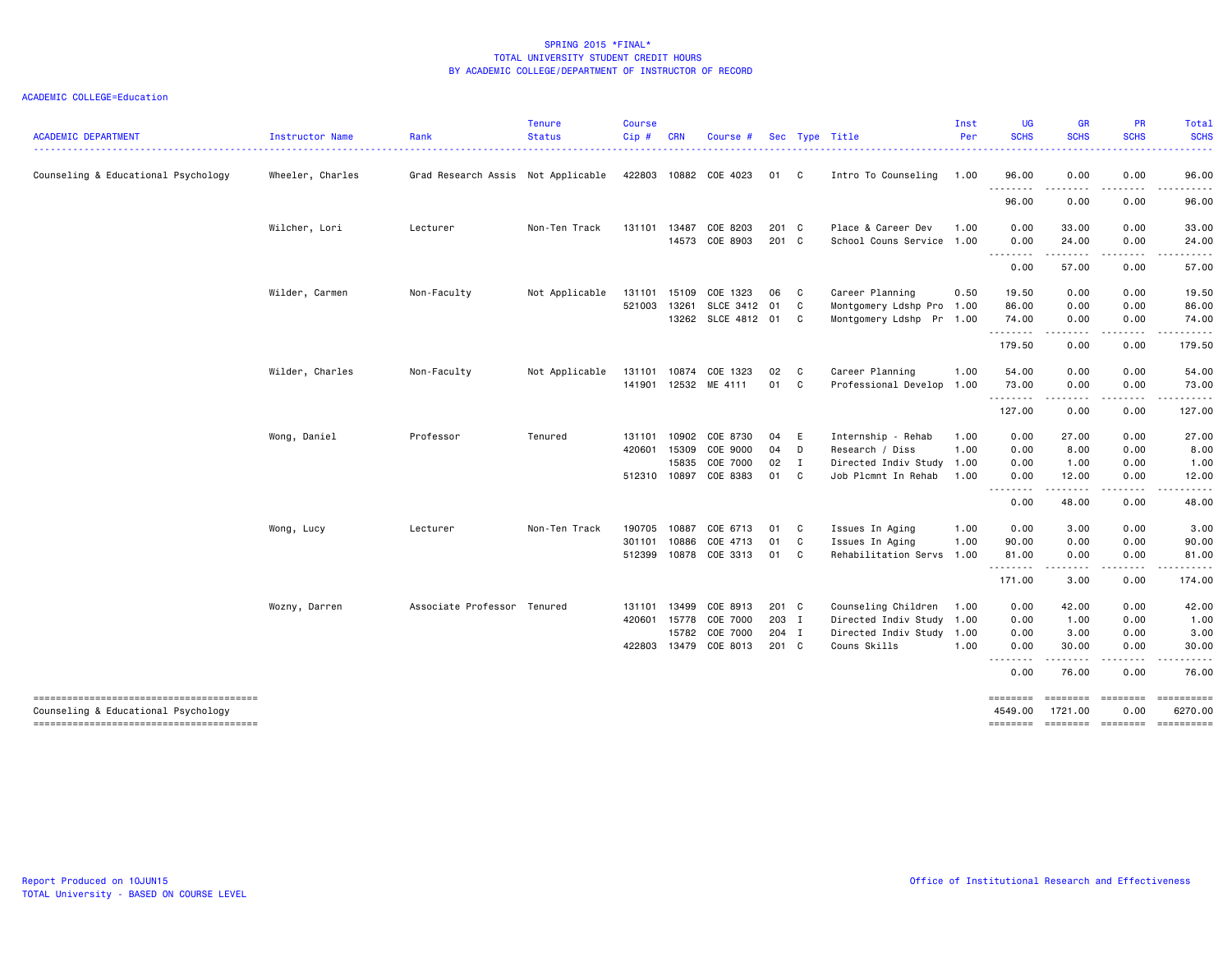| <b>ACADEMIC DEPARTMENT</b>                               | Instructor Name    | Rank                          | <b>Tenure</b><br><b>Status</b> | <b>Course</b><br>$Cip$ # | <b>CRN</b>     | Course #             |          |                | Sec Type Title                                    | Inst<br>Per | <b>UG</b><br><b>SCHS</b> | <b>GR</b><br><b>SCHS</b> | <b>PR</b><br><b>SCHS</b>                    | Total<br><b>SCHS</b>                         |
|----------------------------------------------------------|--------------------|-------------------------------|--------------------------------|--------------------------|----------------|----------------------|----------|----------------|---------------------------------------------------|-------------|--------------------------|--------------------------|---------------------------------------------|----------------------------------------------|
| Curriculum, Instruction & Special Educat Alley, Kathleen |                    | Assistant Professor Ten Track |                                | 131202 15958             |                | EDE 9000             | 02       | D              | Research / Diss                                   | 1.00        | 0.00                     | 6.00                     | 0.00                                        | 6.00                                         |
|                                                          |                    |                               |                                |                          | 16393          | EDE 7000             | 05       | $\mathbf{I}$   | Directed Indiv Study 1.00                         |             | 0.00                     | 3.00                     | 0.00                                        | 3.00                                         |
|                                                          |                    |                               |                                |                          | 16394          | EDE 7000             | 06       | $\mathbf{I}$   | Directed Indiv Study                              | 1.00        | 0.00                     | 3.00                     | 0.00                                        | 3.00                                         |
|                                                          |                    |                               |                                | 131203                   | 14537          | RDG 8123             | 501 C    |                | Sup MidSch Lit Learn 1.00                         |             | 0.00                     | 45.00                    | 0.00                                        | 45.00                                        |
|                                                          |                    |                               |                                | 131205                   | 16404          | EDS 8663             | 201 C    |                | Improving Instructio                              | 1.00        | 0.00                     | 18.00                    | 0.00                                        | 18.00                                        |
|                                                          |                    |                               |                                | 240101                   | 16376          | HON 4000             | 17       | $\blacksquare$ | Directed Individual                               | 1.00        | 3.00<br><b></b>          | 0.00<br><b>.</b> .       | 0.00<br>.                                   | 3.00<br>.                                    |
|                                                          |                    |                               |                                |                          |                |                      |          |                |                                                   |             | 3.00                     | 75.00                    | 0.00                                        | 78.00                                        |
|                                                          | Anthony, Kenneth   | Assistant Professor Ten Track |                                | 131318                   | 11288          | EDE 4143             | 01       | B              | Teach Elem/Mid Lvl S 1.00                         |             | 42.00                    | 0.00                     | 0.00                                        | 42.00                                        |
|                                                          |                    |                               |                                |                          | 11289          | EDE 4143             | 02       | B              | Teach Elem/Mid Lvl S 1.00                         |             | 42.00                    | 0.00                     | 0.00                                        | 42.00                                        |
|                                                          |                    |                               |                                |                          |                | 11331 EDS 3643       | 01       | C              | Secondary Soc Studie 1.00                         |             | 51.00<br><u>.</u>        | 0.00<br>$- - - - -$      | 0.00<br>.                                   | 51.00<br>.                                   |
|                                                          |                    |                               |                                |                          |                |                      |          |                |                                                   |             | 135.00                   | 0.00                     | 0.00                                        | 135.00                                       |
|                                                          | Bennett, Kelly     | Instructor                    | Non-Ten Track                  | 130101                   | 13726          | EDS 8103             | 501 C    |                | Adv Meth in Mid/Sec                               | 1.00        | 0.00                     | 36.00                    | 0.00                                        | 36.00                                        |
|                                                          |                    |                               |                                | 131203                   | 13727          | EDS 8243             | 501 C    |                | Adv. Plan Manage Lea                              | 1.00        | 0.00                     | 33.00                    | 0.00                                        | 33.00                                        |
|                                                          |                    |                               |                                | 131205                   | 13731          | EDS 8623             | 501 C    |                | Effective Instructio 1.00                         |             | 0.00                     | 39.00                    | 0.00                                        | 39.00                                        |
|                                                          |                    |                               |                                |                          |                |                      |          |                |                                                   |             | .<br>0.00                | د د د د د<br>108.00      | $\sim$ $\sim$ $\sim$ $\sim$<br>0.00         | $\sim$ $\sim$ $\sim$ $\sim$ $\sim$<br>108,00 |
|                                                          | Bennett, Stephanie | Assistant Professor Ten Track |                                | 131202 11277             |                | EDE 3343             | 01       | $\mathbf{C}$   | Teach Adoles Lit                                  | 1.00        | 45.00                    | 0.00                     | 0.00                                        | 45.00                                        |
|                                                          |                    |                               |                                |                          | 15744          | EDE 7000             | 02       | $\mathbf{I}$   | Directed Indiv Study 1.00                         |             | 0.00                     | 3.00                     | 0.00                                        | 3.00                                         |
|                                                          |                    |                               |                                |                          | 16080          | EDE 7000             | 04       | I              | Directed Indiv Study 1.00                         |             | 0.00                     | 3.00                     | 0.00                                        | 3.00                                         |
|                                                          |                    |                               |                                | 131305 13237             |                | RDG 4133             | 01       | B              | Integrat Lang Art In 1.00                         |             | 45.00                    | 0.00                     | 0.00                                        | 45.00                                        |
|                                                          |                    |                               |                                |                          | 13238          | RDG 4133             | 02       | B              | Integrat Lang Art In 1.00                         |             | 42.00<br>.               | 0.00<br>. <b>.</b>       | 0.00<br>.                                   | 42.00<br>.                                   |
|                                                          |                    |                               |                                |                          |                |                      |          |                |                                                   |             | 132.00                   | 6.00                     | 0.00                                        | 138.00                                       |
|                                                          | Brasher, Chelsi    | Lecturer                      | Non-Ten Track                  | 131311                   | 11281          | EDE 3523             | 01       | C              | Found EL/ML Math Edu 1.00                         |             | 81.00                    | 0.00                     | 0.00                                        | 81.00                                        |
|                                                          |                    |                               |                                |                          | 11282          | EDE 3523             | 02       | C              | Found EL/ML Math Edu 1.00                         |             | 75.00                    | 0.00                     | 0.00                                        | 75.00                                        |
|                                                          |                    |                               |                                |                          | 11283          | EDE 3523             | 03       | C              | Found EL/ML Math Edu                              | 1.00        | 72.00                    | 0.00                     | 0.00                                        | 72.00                                        |
|                                                          |                    |                               |                                |                          | 11286          | EDE 4123             | 01       | B              | Teach Elem/Mid Level 1.00                         |             | 48.00<br>.               | 0.00                     | 0.00<br>$\omega$ $\omega$ $\omega$ $\omega$ | 48.00<br>المتمام                             |
|                                                          |                    |                               |                                |                          |                |                      |          |                |                                                   |             | 276.00                   | 0.00                     | 0.00                                        | 276.00                                       |
|                                                          | Brenner, Devon     | Professor                     | Tenured                        | 131001                   | 13733          | <b>EDS 8886</b>      | 501 H    |                | Dimensions of Learni 1.00                         |             | 0.00                     | 108.00                   | 0.00                                        | 108.00                                       |
|                                                          |                    |                               |                                |                          | 13734          | EDS 8896             | 501 H    |                | Dimensions of Learni                              | 1.00        | 0.00                     | 132.00                   | 0.00                                        | 132.00                                       |
|                                                          |                    |                               |                                | 131202 14908             |                | EDE 4000             | 01       | $\mathbf{I}$   | Directed Indiv Study                              | 1.00        | 2.00                     | 0.00                     | 0.00                                        | 2.00                                         |
|                                                          |                    |                               |                                |                          | 15712          | EDE 9000             | 01       | D              | Research / Diss                                   | 1.00        | 0.00                     | 5.00                     | 0.00                                        | 5.00                                         |
|                                                          |                    |                               |                                |                          | 16395          | EDE 7000             | 07       | $\mathbf{I}$   | Directed Indiv Study 1.00                         |             | 0.00                     | 3.00                     | 0.00                                        | 3.00                                         |
|                                                          |                    |                               |                                | 131203 13718             |                | EDE 8143             | 501 H    |                | Middle Level Intersh                              | 0.90        | 0.00                     | 89.10                    | 0.00                                        | 89.10                                        |
|                                                          |                    |                               |                                | 131205                   | 15535          | EDS 9000             | 02       | D              | Research / Diss                                   | 1.00        | 0.00                     | 4.00                     | 0.00                                        | 4.00                                         |
|                                                          |                    |                               |                                |                          | 16093          | <b>EDS 7000</b>      | 03       | $\mathbf{I}$   | Directed Indiv Study 1.00                         |             | 0.00                     | 3.00                     | 0.00                                        | 3.00                                         |
|                                                          |                    |                               |                                | 131206 11299             |                | EDE 9553             | 01<br>01 | -S<br>s        | Teaching/Teacher EDU                              | 0.50        | 0.00                     | 1.50                     | 0.00                                        | 1.50                                         |
|                                                          |                    |                               |                                |                          | 11342<br>11365 | EDS 9553<br>EDX 9553 | 01       | s              | Teaching/Teacher EDU<br>Teaching/Teacher EDU 1.00 | 1.00        | 0.00<br>0.00             | 12.00<br>3.00            | 0.00<br>0.00                                | 12.00<br>3.00                                |
|                                                          |                    |                               |                                |                          |                |                      |          |                |                                                   |             | <b></b>                  |                          |                                             | .                                            |
|                                                          |                    |                               |                                |                          |                |                      |          |                |                                                   |             | 2.00                     | 360.60                   | 0.00                                        | 362.60                                       |
|                                                          | Brown, Karen       | Instructor                    | Non-Ten Track                  | 131202 11279             |                | EDE 3443             | 01       | C              | Creat Arts Elem / Mid 1.00                        |             | 54.00                    | 0.00                     | 0.00                                        | 54.00                                        |
|                                                          |                    |                               |                                |                          | 11280          | EDE 3443             | 02       | C              | Creat Arts Elem / Mid                             | 1.00        | 33.00                    | 0.00                     | 0.00                                        | 33.00                                        |
|                                                          |                    |                               |                                | 131203                   | 13227          | RDG 3413             | 01       | C              | Middle Lvl Lit I                                  | 1.00        | 75.00                    | 0.00                     | 0.00                                        | 75.00                                        |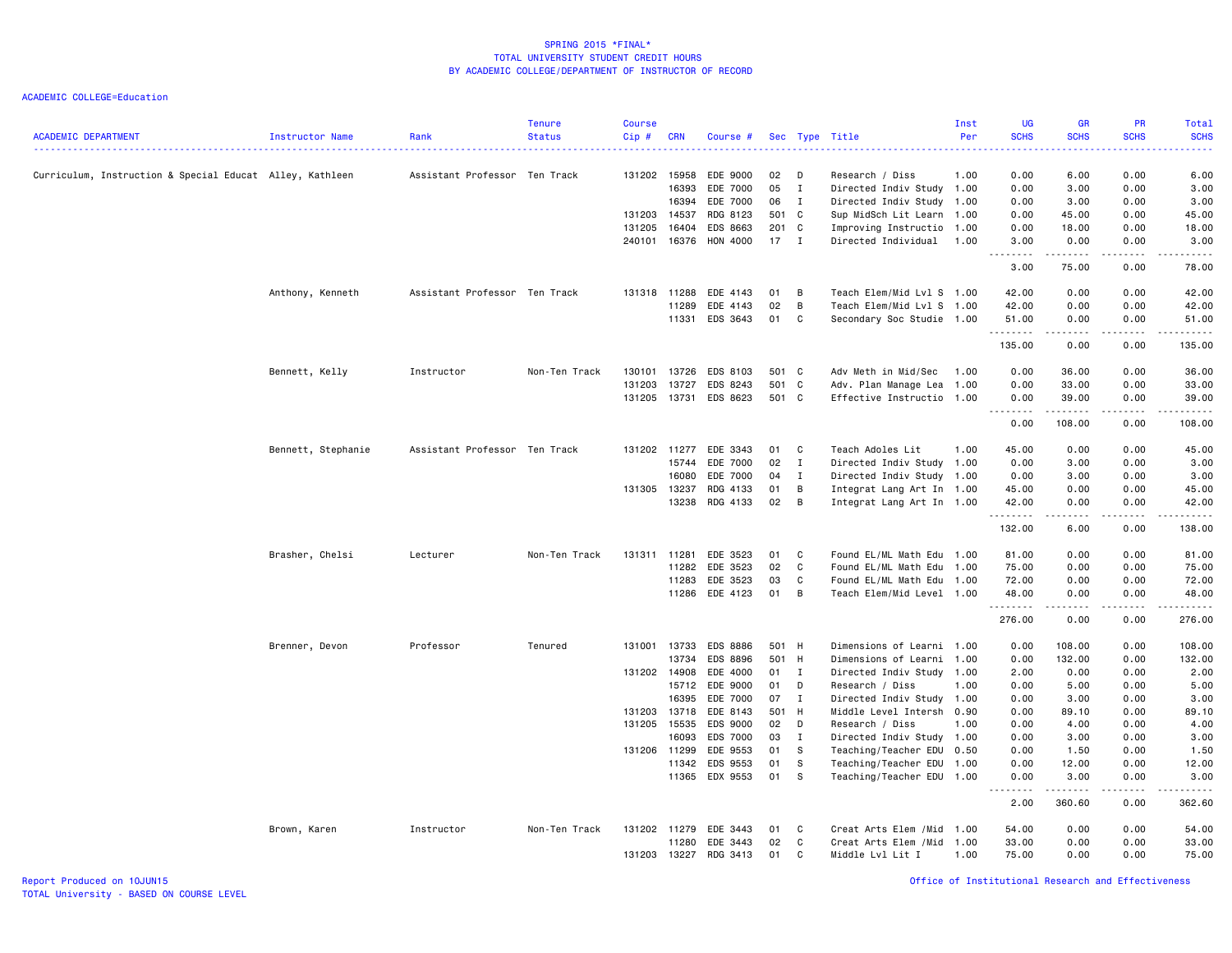| <b>ACADEMIC DEPARTMENT</b>                            | Instructor Name      | Rank                          | <b>Tenure</b><br><b>Status</b> | <b>Course</b><br>Cip# | <b>CRN</b>   | Course #              |       |                | Sec Type Title                              | Inst<br>Per | <b>UG</b><br><b>SCHS</b> | <b>GR</b><br><b>SCHS</b> | <b>PR</b><br><b>SCHS</b>     | Total<br><b>SCHS</b>                                                                                                                                          |
|-------------------------------------------------------|----------------------|-------------------------------|--------------------------------|-----------------------|--------------|-----------------------|-------|----------------|---------------------------------------------|-------------|--------------------------|--------------------------|------------------------------|---------------------------------------------------------------------------------------------------------------------------------------------------------------|
| Curriculum, Instruction & Special Educat Brown, Karen |                      | Instructor                    | Non-Ten Track                  | 131203                | 13231        | RDG 3423              | 01    | C              | Middle Lvl Lit II                           | 1.00        | 75.00                    | 0.00                     | 0.00                         | <u>.</u><br>75.00                                                                                                                                             |
|                                                       |                      |                               |                                |                       |              |                       |       |                |                                             |             | .<br>237.00              | .<br>0.00                | .<br>0.00                    | .<br>237.00                                                                                                                                                   |
|                                                       | Burroughs, Charlotte | Lecturer                      | Non-Ten Track                  |                       |              | 131318 14549 EDS 6643 | 501 C |                | Soc Studies Educ Ped 1.00                   |             | 0.00                     | 21.00                    | 0.00                         | 21.00                                                                                                                                                         |
|                                                       |                      |                               |                                |                       |              |                       |       |                |                                             |             | .<br>0.00                | .<br>21.00               | .<br>0.00                    | .<br>21.00                                                                                                                                                    |
|                                                       | Campbell, Traci      | Non-Faculty                   | Not Applicable                 | 131001                |              | 16158 EDX 4000        | 501 I |                | Directed Indiv Study 1.00                   |             | 18.00                    | 0.00                     | 0.00                         | 18.00                                                                                                                                                         |
|                                                       |                      |                               |                                |                       |              |                       |       |                |                                             |             | .<br>18.00               | .<br>0.00                | .<br>0.00                    | $\frac{1}{2} \left( \frac{1}{2} \right) \left( \frac{1}{2} \right) \left( \frac{1}{2} \right) \left( \frac{1}{2} \right) \left( \frac{1}{2} \right)$<br>18.00 |
|                                                       | Cash, Jon            | Instructor                    | Non-Ten Track                  | 131001                | 13539        | EDX 4413              | 201 C |                | Wk W/Parents Ex Chil 1.00                   |             | 27.00                    | 0.00                     | 0.00                         | 27.00                                                                                                                                                         |
|                                                       |                      |                               |                                | 422814                | 13535        | EDX 3213              | 201 C |                | Indiv Inst Except Ch 1.00                   |             | 36.00                    | 0.00                     | 0.00                         | 36.00                                                                                                                                                         |
|                                                       |                      |                               |                                |                       | 13536        | EDX 3223              | 201 C |                | Intro To Em/Bd                              | 1.00        | 33.00                    | 0.00                     | 0.00                         | 33.00                                                                                                                                                         |
|                                                       |                      |                               |                                |                       | 13537        | EDX 3233              | 201 C |                | Contin Mgt W/Ex Chld 1.00                   |             | 27.00<br>.               | 0.00                     | 0.00<br>$\sim$ $\sim$ $\sim$ | 27.00<br>.                                                                                                                                                    |
|                                                       |                      |                               |                                |                       |              |                       |       |                |                                             |             | 123.00                   | 0.00                     | 0.00                         | 123.00                                                                                                                                                        |
|                                                       | Cirlot-New, Laura    | Non-Faculty                   | Not Applicable                 |                       | 130101 11352 | EDX 4353              | 01    | C              | Assistive Tech in Sp 1.00                   |             | 66.00                    | 0.00                     | 0.00                         | 66.00                                                                                                                                                         |
|                                                       |                      |                               |                                |                       | 11359        | EDX 6353              | 01    | C              | Assistive Tech in Sp 1.00                   |             | 0.00                     | 3.00                     | 0.00                         | 3.00                                                                                                                                                          |
|                                                       |                      |                               |                                |                       | 512308 10883 | COE 4353              | 01    | C              | Adapt Tech & Disabil 1.00                   |             | 24.00                    | 0.00                     | 0.00                         | 24.00                                                                                                                                                         |
|                                                       |                      |                               |                                |                       |              |                       |       |                |                                             |             | .<br>90.00               | 3.00                     | .<br>0.00                    | .<br>93.00                                                                                                                                                    |
|                                                       |                      | Professor                     | Tenured                        | 130101                | 15938        |                       | 03    | C              |                                             | 1.00        |                          |                          |                              |                                                                                                                                                               |
|                                                       | Coffey, Kenneth      |                               |                                | 131001                | 11350        | EDF 4243<br>EDX 4123  | 01    | C              | Plan for Diverse Lea<br>Methods El/Disabled | 1.00        | 39.00<br>45.00           | 0.00<br>0.00             | 0.00<br>0.00                 | 39.00<br>45.00                                                                                                                                                |
|                                                       |                      |                               |                                | 131008                | 14135        | EDX 4613              | 01    | C              | Teaching Phys/Mul                           | 1.00        | 15.00                    | 0.00                     | 0.00                         | 15.00                                                                                                                                                         |
|                                                       |                      |                               |                                |                       | 14136        | EDX 6613              | 01    | C              | Teaching Phys/Mul                           | 1.00        | 0.00                     | 6.00                     | 0.00                         | 6.00                                                                                                                                                          |
|                                                       |                      |                               |                                |                       |              |                       |       |                |                                             |             | .                        | د د د د د                | .                            | .                                                                                                                                                             |
|                                                       |                      |                               |                                |                       |              |                       |       |                |                                             |             | 99.00                    | 6.00                     | 0.00                         | 105.00                                                                                                                                                        |
|                                                       | Craven, Penny        | Assistant Professor Ten Track |                                | 131001                | 14815        | EDX 6813              | 501   | C <sub>c</sub> | Intro Assmt Spec Ed                         | 1.00        | 0.00                     | 24.00                    | 0.00                         | 24.00                                                                                                                                                         |
|                                                       |                      |                               |                                |                       | 422814 11349 | EDX 3233              | 01    | C              | Contin Mgt W/Ex Chld 1.00                   |             | 75.00<br>.               | 0.00                     | 0.00<br>.                    | 75.00<br>.                                                                                                                                                    |
|                                                       |                      |                               |                                |                       |              |                       |       |                |                                             |             | 75.00                    | 24.00                    | 0.00                         | 99.00                                                                                                                                                         |
|                                                       | Crowe, Margie        | Lecturer                      | Non-Ten Track                  | 130901                | 13517        | EDF 3333              | 201 C |                | Social Foundation Ed 1.00                   |             | 30.00                    | 0.00                     | 0.00                         | 30.00                                                                                                                                                         |
|                                                       |                      |                               |                                | 131001                | 13540        | EDX 4873              | 201 S |                | Prof Sem In Sp Ed                           | 1.00        | 3.00                     | 0.00                     | 0.00                         | 3.00                                                                                                                                                          |
|                                                       |                      |                               |                                |                       | 131202 13507 | EDE 3123              | 201 C |                | Early Childhood Ed                          | 1.00        | 18.00                    | 0.00                     | 0.00                         | 18.00                                                                                                                                                         |
|                                                       |                      |                               |                                |                       | 13512        | EDE 4883              | 201 C |                | Manag Elem/Mid Lvl C 1.00                   |             | 87.00                    | 0.00                     | 0.00                         | 87.00                                                                                                                                                         |
|                                                       |                      |                               |                                | 131203                | 13623        | RDG 3423              | 201 C |                | Middle Lvl Lit II                           | 1.00        | 21.00                    | 0.00                     | 0.00                         | 21.00                                                                                                                                                         |
|                                                       |                      |                               |                                | 131205                | 16405        | EDS 8663              | 202 C |                | Improving Instructio 1.00                   |             | 0.00<br>.                | 21.00<br>.               | 0.00<br>.                    | 21.00<br>.                                                                                                                                                    |
|                                                       |                      |                               |                                |                       |              |                       |       |                |                                             |             | 159.00                   | 21.00                    | 0.00                         | 180.00                                                                                                                                                        |
|                                                       | Devlin, Sandy        | Professor                     | Tenured                        | 131001                | 11363        | EDX 8780              | 01    | E              | Intern-Sp Ed                                | 1.00        | 0.00                     | 30.00                    | 0.00                         | 30.00                                                                                                                                                         |
|                                                       |                      |                               |                                |                       | 15795        | EDX 7000              | 01    | I              | Directed Indiv Study 1.00                   |             | 0.00                     | 1.00                     | 0.00                         | 1.00                                                                                                                                                          |
|                                                       |                      |                               |                                |                       | 15861        | EDX 9000              | 02    | D              | Research / Diss                             | 1.00        | 0.00                     | 9.00                     | 0.00                         | 9.00                                                                                                                                                          |
|                                                       |                      |                               |                                |                       | 16072        | EDX 7000              | 02    | $\mathbf{I}$   | Directed Indiv Study 1.00                   |             | 0.00                     | 3.00                     | 0.00                         | 3.00                                                                                                                                                          |
|                                                       |                      |                               |                                | 131005                | 11362        | EDX 8403              | 01    | C              | Teaching Em/Bd                              | 1.00        | 0.00                     | 39.00                    | 0.00                         | 39.00                                                                                                                                                         |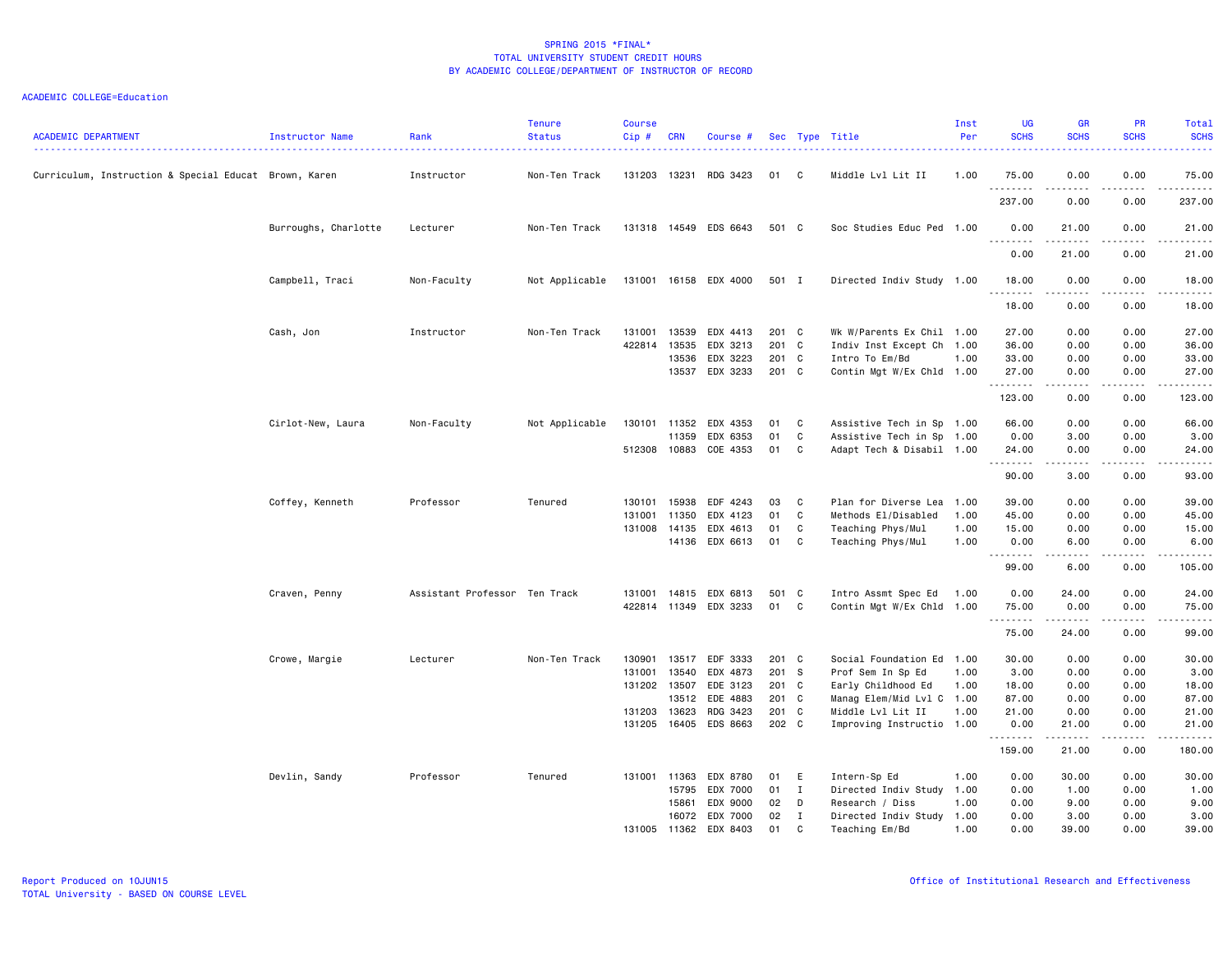| <b>SCHS</b><br><b>SCHS</b><br><b>SCHS</b><br><b>SCHS</b><br><b>ACADEMIC DEPARTMENT</b><br>Cip#<br>Per<br><b>Instructor Name</b><br>Rank<br><b>Status</b><br><b>CRN</b><br>Sec Type Title<br>Course #<br>$\frac{1}{2} \left( \frac{1}{2} \right) \left( \frac{1}{2} \right) \left( \frac{1}{2} \right) \left( \frac{1}{2} \right)$<br>82.00<br>0.00<br>0.00<br>82.00<br>Early Literacy Instr 1.00<br>Curriculum, Instruction & Special Educat Dycus, Brooke<br>Lecturer<br>Non-Ten Track<br>131315<br>13879<br>RDG 3113<br>501 C<br>30.00<br>0.00<br>0.00<br>30.00<br>13881 RDG 3123<br>501 C<br>Early Lit Instruct I 1.00<br>0.00<br>30.00<br>0.00<br>30.00<br>.<br>$\frac{1}{2} \left( \frac{1}{2} \right) \left( \frac{1}{2} \right) \left( \frac{1}{2} \right) \left( \frac{1}{2} \right) \left( \frac{1}{2} \right) \left( \frac{1}{2} \right)$<br>.<br>$\cdots \cdots \cdots$<br>60.00<br>0.00<br>0.00<br>60.00<br>Feasel, Mandy<br>EDS 3673<br>201 C<br>Second Language Arts 1.00<br>21.00<br>0.00<br>Lecturer<br>Non-Ten Track<br>131305<br>14594<br>0.00<br>21.00<br>131315<br>13624 RDG 3513<br>201 C<br>Rdg Strag Second Sch 1.00<br>24.00<br>0.00<br>0.00<br>24.00<br>.<br>.<br>$\sim$ $\sim$ $\sim$ $\sim$<br>د د د د د<br>45.00<br>0.00<br>0.00<br>45.00<br>Fondren, Patricia<br>Non-Ten Track<br>131001<br>14814 EDX 6193<br>501 C<br>Adv. Plan Special Ed 1.00<br>0.00<br>15.00<br>0.00<br>15.00<br>Lecturer<br>422814<br>11343<br>EDX 3213<br>01<br>Indiv Inst Except Ch 1.00<br>0.00<br>108.00<br>C<br>108.00<br>0.00<br>EDX 3213<br>105.00<br>11344<br>02<br>C<br>Indiv Inst Except Ch 1.00<br>105.00<br>0.00<br>0.00<br>EDX 3213<br>0.00<br>11345<br>03<br>C<br>102.00<br>0.00<br>102.00<br>Indiv Inst Except Ch 1.00<br>EDX 3213<br>04<br>102.00<br>11346<br>C<br>Indiv Inst Except Ch 1.00<br>102.00<br>0.00<br>0.00<br>.<br>.<br>.<br>417.00<br>15.00<br>432.00<br>0.00<br>Franz, Dana<br>Associate Professor Tenured<br>131205<br>14791<br>EDS 8683<br>02<br>C<br>Disposition & Reflec 1.00<br>0.00<br>15.00<br>0.00<br>15.00<br>15321<br>EDS 9000<br>01<br>D<br>1.00<br>0.00<br>16.00<br>0.00<br>16.00<br>Research / Diss<br>EDS 7000<br>02<br>Directed Indiv Study 1.00<br>0.00<br>0.00<br>3.00<br>15915<br>$\mathbf{I}$<br>3.00<br>131299<br>15787<br>EDS 2990<br>01<br>C<br>Special Topic In EDS 1.00<br>13.00<br>0.00<br>0.00<br>13.00<br>EDS 2990<br>02<br>C.<br>15788<br>Special Topic In EDS 1.00<br>19.00<br>0.00<br>0.00<br>19.00<br>.<br>.<br>المتمامين<br>.<br>32.00<br>34.00<br>0.00<br>66.00<br>Harper, Sallie<br>Associate Professor Tenured<br>EDE 7000<br>131202<br>14907<br>201 I<br>Directed Indiv Study 1.00<br>0.00<br>1.00<br>0.00<br>1.00<br>EDE 7000<br>203 I<br>0.00<br>1.00<br>15480<br>Directed Indiv Study 1.00<br>0.00<br>1.00<br>131311 13510<br>EDE 3523<br>201 C<br>Found EL/ML Math Edu 1.00<br>21.00<br>0.00<br>0.00<br>21.00<br>EDE 8763<br>27.00<br>14608<br>201 C<br>Elem/Mid Math Educ<br>1.00<br>0.00<br>27.00<br>0.00<br>201 C<br>131315 13620<br>RDG 3113<br>Early Literacy Instr 1.00<br>30.00<br>0.00<br>0.00<br>30.00<br>.<br>$\sim$ $\sim$ $\sim$<br>$\frac{1}{2} \left( \frac{1}{2} \right) \left( \frac{1}{2} \right) \left( \frac{1}{2} \right) \left( \frac{1}{2} \right) \left( \frac{1}{2} \right)$<br>$\frac{1}{2} \left( \frac{1}{2} \right) \left( \frac{1}{2} \right) \left( \frac{1}{2} \right) \left( \frac{1}{2} \right) \left( \frac{1}{2} \right)$<br>51.00<br>29.00<br>0.00<br>80.00<br>Henderson, Shannon<br>Lecturer<br>Non-Ten Track<br>131203<br>15940 RDG 8113<br>501 C<br>Mid Level Literacy I 1.00<br>0.00<br>39.00<br>0.00<br>39.00<br>$\frac{1}{2}$<br>.<br>$- - - - -$<br>$- - - -$<br>0.00<br>39.00<br>39.00<br>0.00<br>131203<br>13705 EDE 3223<br>501 C<br>Middle Level Educati 1.00<br>0.00<br>0.00<br>45.00<br>Holley, Kenne<br>Lecturer<br>Non-Ten Track<br>45.00<br>.<br>.<br>45.00<br>0.00<br>0.00<br>45.00<br>Hollis, Anitra<br>Lecturer<br>Non-Ten Track<br>131318<br>13712 EDE 4143<br>501 B<br>Teach Elem/Mid Lvl S 1.00<br>42.00<br>0.00<br>0.00<br>42.00<br>.<br>.<br>$\frac{1}{2} \left( \frac{1}{2} \right) \left( \frac{1}{2} \right) \left( \frac{1}{2} \right) \left( \frac{1}{2} \right) \left( \frac{1}{2} \right)$<br>.<br>42.00<br>0.00<br>0.00<br>42.00<br>14546 EDE 3343<br>Teach Adoles Lit<br>48.00<br>0.00<br>0.00<br>Hood, Laura<br>Lecturer<br>Non-Ten Track<br>131202<br>501 C<br>1.00<br>48.00<br>.<br>$\frac{1}{2}$ |  | <b>Tenure</b> | <b>Course</b> |  |  | Inst | <b>UG</b> | <b>GR</b> | <b>PR</b> | Total |
|----------------------------------------------------------------------------------------------------------------------------------------------------------------------------------------------------------------------------------------------------------------------------------------------------------------------------------------------------------------------------------------------------------------------------------------------------------------------------------------------------------------------------------------------------------------------------------------------------------------------------------------------------------------------------------------------------------------------------------------------------------------------------------------------------------------------------------------------------------------------------------------------------------------------------------------------------------------------------------------------------------------------------------------------------------------------------------------------------------------------------------------------------------------------------------------------------------------------------------------------------------------------------------------------------------------------------------------------------------------------------------------------------------------------------------------------------------------------------------------------------------------------------------------------------------------------------------------------------------------------------------------------------------------------------------------------------------------------------------------------------------------------------------------------------------------------------------------------------------------------------------------------------------------------------------------------------------------------------------------------------------------------------------------------------------------------------------------------------------------------------------------------------------------------------------------------------------------------------------------------------------------------------------------------------------------------------------------------------------------------------------------------------------------------------------------------------------------------------------------------------------------------------------------------------------------------------------------------------------------------------------------------------------------------------------------------------------------------------------------------------------------------------------------------------------------------------------------------------------------------------------------------------------------------------------------------------------------------------------------------------------------------------------------------------------------------------------------------------------------------------------------------------------------------------------------------------------------------------------------------------------------------------------------------------------------------------------------------------------------------------------------------------------------------------------------------------------------------------------------------------------------------------------------------------------------------------------------------------------------------------------------------------------------------------------------------------------------------------------------------------------------------------------------------------------------------------------------------------------------------------------------------------------------------------------------------------------------------------------------------------------------------------------------------------------------------------------------------------------------------------------------------------------------------------------------------------------------------------------------------------------------------------------------------------------------------------------------------------------------------------------------------------------------------------------------------------|--|---------------|---------------|--|--|------|-----------|-----------|-----------|-------|
|                                                                                                                                                                                                                                                                                                                                                                                                                                                                                                                                                                                                                                                                                                                                                                                                                                                                                                                                                                                                                                                                                                                                                                                                                                                                                                                                                                                                                                                                                                                                                                                                                                                                                                                                                                                                                                                                                                                                                                                                                                                                                                                                                                                                                                                                                                                                                                                                                                                                                                                                                                                                                                                                                                                                                                                                                                                                                                                                                                                                                                                                                                                                                                                                                                                                                                                                                                                                                                                                                                                                                                                                                                                                                                                                                                                                                                                                                                                                                                                                                                                                                                                                                                                                                                                                                                                                                                                                                                                    |  |               |               |  |  |      |           |           |           |       |
|                                                                                                                                                                                                                                                                                                                                                                                                                                                                                                                                                                                                                                                                                                                                                                                                                                                                                                                                                                                                                                                                                                                                                                                                                                                                                                                                                                                                                                                                                                                                                                                                                                                                                                                                                                                                                                                                                                                                                                                                                                                                                                                                                                                                                                                                                                                                                                                                                                                                                                                                                                                                                                                                                                                                                                                                                                                                                                                                                                                                                                                                                                                                                                                                                                                                                                                                                                                                                                                                                                                                                                                                                                                                                                                                                                                                                                                                                                                                                                                                                                                                                                                                                                                                                                                                                                                                                                                                                                                    |  |               |               |  |  |      |           |           |           |       |
|                                                                                                                                                                                                                                                                                                                                                                                                                                                                                                                                                                                                                                                                                                                                                                                                                                                                                                                                                                                                                                                                                                                                                                                                                                                                                                                                                                                                                                                                                                                                                                                                                                                                                                                                                                                                                                                                                                                                                                                                                                                                                                                                                                                                                                                                                                                                                                                                                                                                                                                                                                                                                                                                                                                                                                                                                                                                                                                                                                                                                                                                                                                                                                                                                                                                                                                                                                                                                                                                                                                                                                                                                                                                                                                                                                                                                                                                                                                                                                                                                                                                                                                                                                                                                                                                                                                                                                                                                                                    |  |               |               |  |  |      |           |           |           |       |
|                                                                                                                                                                                                                                                                                                                                                                                                                                                                                                                                                                                                                                                                                                                                                                                                                                                                                                                                                                                                                                                                                                                                                                                                                                                                                                                                                                                                                                                                                                                                                                                                                                                                                                                                                                                                                                                                                                                                                                                                                                                                                                                                                                                                                                                                                                                                                                                                                                                                                                                                                                                                                                                                                                                                                                                                                                                                                                                                                                                                                                                                                                                                                                                                                                                                                                                                                                                                                                                                                                                                                                                                                                                                                                                                                                                                                                                                                                                                                                                                                                                                                                                                                                                                                                                                                                                                                                                                                                                    |  |               |               |  |  |      |           |           |           |       |
|                                                                                                                                                                                                                                                                                                                                                                                                                                                                                                                                                                                                                                                                                                                                                                                                                                                                                                                                                                                                                                                                                                                                                                                                                                                                                                                                                                                                                                                                                                                                                                                                                                                                                                                                                                                                                                                                                                                                                                                                                                                                                                                                                                                                                                                                                                                                                                                                                                                                                                                                                                                                                                                                                                                                                                                                                                                                                                                                                                                                                                                                                                                                                                                                                                                                                                                                                                                                                                                                                                                                                                                                                                                                                                                                                                                                                                                                                                                                                                                                                                                                                                                                                                                                                                                                                                                                                                                                                                                    |  |               |               |  |  |      |           |           |           |       |
|                                                                                                                                                                                                                                                                                                                                                                                                                                                                                                                                                                                                                                                                                                                                                                                                                                                                                                                                                                                                                                                                                                                                                                                                                                                                                                                                                                                                                                                                                                                                                                                                                                                                                                                                                                                                                                                                                                                                                                                                                                                                                                                                                                                                                                                                                                                                                                                                                                                                                                                                                                                                                                                                                                                                                                                                                                                                                                                                                                                                                                                                                                                                                                                                                                                                                                                                                                                                                                                                                                                                                                                                                                                                                                                                                                                                                                                                                                                                                                                                                                                                                                                                                                                                                                                                                                                                                                                                                                                    |  |               |               |  |  |      |           |           |           |       |
|                                                                                                                                                                                                                                                                                                                                                                                                                                                                                                                                                                                                                                                                                                                                                                                                                                                                                                                                                                                                                                                                                                                                                                                                                                                                                                                                                                                                                                                                                                                                                                                                                                                                                                                                                                                                                                                                                                                                                                                                                                                                                                                                                                                                                                                                                                                                                                                                                                                                                                                                                                                                                                                                                                                                                                                                                                                                                                                                                                                                                                                                                                                                                                                                                                                                                                                                                                                                                                                                                                                                                                                                                                                                                                                                                                                                                                                                                                                                                                                                                                                                                                                                                                                                                                                                                                                                                                                                                                                    |  |               |               |  |  |      |           |           |           |       |
|                                                                                                                                                                                                                                                                                                                                                                                                                                                                                                                                                                                                                                                                                                                                                                                                                                                                                                                                                                                                                                                                                                                                                                                                                                                                                                                                                                                                                                                                                                                                                                                                                                                                                                                                                                                                                                                                                                                                                                                                                                                                                                                                                                                                                                                                                                                                                                                                                                                                                                                                                                                                                                                                                                                                                                                                                                                                                                                                                                                                                                                                                                                                                                                                                                                                                                                                                                                                                                                                                                                                                                                                                                                                                                                                                                                                                                                                                                                                                                                                                                                                                                                                                                                                                                                                                                                                                                                                                                                    |  |               |               |  |  |      |           |           |           |       |
|                                                                                                                                                                                                                                                                                                                                                                                                                                                                                                                                                                                                                                                                                                                                                                                                                                                                                                                                                                                                                                                                                                                                                                                                                                                                                                                                                                                                                                                                                                                                                                                                                                                                                                                                                                                                                                                                                                                                                                                                                                                                                                                                                                                                                                                                                                                                                                                                                                                                                                                                                                                                                                                                                                                                                                                                                                                                                                                                                                                                                                                                                                                                                                                                                                                                                                                                                                                                                                                                                                                                                                                                                                                                                                                                                                                                                                                                                                                                                                                                                                                                                                                                                                                                                                                                                                                                                                                                                                                    |  |               |               |  |  |      |           |           |           |       |
|                                                                                                                                                                                                                                                                                                                                                                                                                                                                                                                                                                                                                                                                                                                                                                                                                                                                                                                                                                                                                                                                                                                                                                                                                                                                                                                                                                                                                                                                                                                                                                                                                                                                                                                                                                                                                                                                                                                                                                                                                                                                                                                                                                                                                                                                                                                                                                                                                                                                                                                                                                                                                                                                                                                                                                                                                                                                                                                                                                                                                                                                                                                                                                                                                                                                                                                                                                                                                                                                                                                                                                                                                                                                                                                                                                                                                                                                                                                                                                                                                                                                                                                                                                                                                                                                                                                                                                                                                                                    |  |               |               |  |  |      |           |           |           |       |
|                                                                                                                                                                                                                                                                                                                                                                                                                                                                                                                                                                                                                                                                                                                                                                                                                                                                                                                                                                                                                                                                                                                                                                                                                                                                                                                                                                                                                                                                                                                                                                                                                                                                                                                                                                                                                                                                                                                                                                                                                                                                                                                                                                                                                                                                                                                                                                                                                                                                                                                                                                                                                                                                                                                                                                                                                                                                                                                                                                                                                                                                                                                                                                                                                                                                                                                                                                                                                                                                                                                                                                                                                                                                                                                                                                                                                                                                                                                                                                                                                                                                                                                                                                                                                                                                                                                                                                                                                                                    |  |               |               |  |  |      |           |           |           |       |
|                                                                                                                                                                                                                                                                                                                                                                                                                                                                                                                                                                                                                                                                                                                                                                                                                                                                                                                                                                                                                                                                                                                                                                                                                                                                                                                                                                                                                                                                                                                                                                                                                                                                                                                                                                                                                                                                                                                                                                                                                                                                                                                                                                                                                                                                                                                                                                                                                                                                                                                                                                                                                                                                                                                                                                                                                                                                                                                                                                                                                                                                                                                                                                                                                                                                                                                                                                                                                                                                                                                                                                                                                                                                                                                                                                                                                                                                                                                                                                                                                                                                                                                                                                                                                                                                                                                                                                                                                                                    |  |               |               |  |  |      |           |           |           |       |
|                                                                                                                                                                                                                                                                                                                                                                                                                                                                                                                                                                                                                                                                                                                                                                                                                                                                                                                                                                                                                                                                                                                                                                                                                                                                                                                                                                                                                                                                                                                                                                                                                                                                                                                                                                                                                                                                                                                                                                                                                                                                                                                                                                                                                                                                                                                                                                                                                                                                                                                                                                                                                                                                                                                                                                                                                                                                                                                                                                                                                                                                                                                                                                                                                                                                                                                                                                                                                                                                                                                                                                                                                                                                                                                                                                                                                                                                                                                                                                                                                                                                                                                                                                                                                                                                                                                                                                                                                                                    |  |               |               |  |  |      |           |           |           |       |
|                                                                                                                                                                                                                                                                                                                                                                                                                                                                                                                                                                                                                                                                                                                                                                                                                                                                                                                                                                                                                                                                                                                                                                                                                                                                                                                                                                                                                                                                                                                                                                                                                                                                                                                                                                                                                                                                                                                                                                                                                                                                                                                                                                                                                                                                                                                                                                                                                                                                                                                                                                                                                                                                                                                                                                                                                                                                                                                                                                                                                                                                                                                                                                                                                                                                                                                                                                                                                                                                                                                                                                                                                                                                                                                                                                                                                                                                                                                                                                                                                                                                                                                                                                                                                                                                                                                                                                                                                                                    |  |               |               |  |  |      |           |           |           |       |
|                                                                                                                                                                                                                                                                                                                                                                                                                                                                                                                                                                                                                                                                                                                                                                                                                                                                                                                                                                                                                                                                                                                                                                                                                                                                                                                                                                                                                                                                                                                                                                                                                                                                                                                                                                                                                                                                                                                                                                                                                                                                                                                                                                                                                                                                                                                                                                                                                                                                                                                                                                                                                                                                                                                                                                                                                                                                                                                                                                                                                                                                                                                                                                                                                                                                                                                                                                                                                                                                                                                                                                                                                                                                                                                                                                                                                                                                                                                                                                                                                                                                                                                                                                                                                                                                                                                                                                                                                                                    |  |               |               |  |  |      |           |           |           |       |
|                                                                                                                                                                                                                                                                                                                                                                                                                                                                                                                                                                                                                                                                                                                                                                                                                                                                                                                                                                                                                                                                                                                                                                                                                                                                                                                                                                                                                                                                                                                                                                                                                                                                                                                                                                                                                                                                                                                                                                                                                                                                                                                                                                                                                                                                                                                                                                                                                                                                                                                                                                                                                                                                                                                                                                                                                                                                                                                                                                                                                                                                                                                                                                                                                                                                                                                                                                                                                                                                                                                                                                                                                                                                                                                                                                                                                                                                                                                                                                                                                                                                                                                                                                                                                                                                                                                                                                                                                                                    |  |               |               |  |  |      |           |           |           |       |
|                                                                                                                                                                                                                                                                                                                                                                                                                                                                                                                                                                                                                                                                                                                                                                                                                                                                                                                                                                                                                                                                                                                                                                                                                                                                                                                                                                                                                                                                                                                                                                                                                                                                                                                                                                                                                                                                                                                                                                                                                                                                                                                                                                                                                                                                                                                                                                                                                                                                                                                                                                                                                                                                                                                                                                                                                                                                                                                                                                                                                                                                                                                                                                                                                                                                                                                                                                                                                                                                                                                                                                                                                                                                                                                                                                                                                                                                                                                                                                                                                                                                                                                                                                                                                                                                                                                                                                                                                                                    |  |               |               |  |  |      |           |           |           |       |
|                                                                                                                                                                                                                                                                                                                                                                                                                                                                                                                                                                                                                                                                                                                                                                                                                                                                                                                                                                                                                                                                                                                                                                                                                                                                                                                                                                                                                                                                                                                                                                                                                                                                                                                                                                                                                                                                                                                                                                                                                                                                                                                                                                                                                                                                                                                                                                                                                                                                                                                                                                                                                                                                                                                                                                                                                                                                                                                                                                                                                                                                                                                                                                                                                                                                                                                                                                                                                                                                                                                                                                                                                                                                                                                                                                                                                                                                                                                                                                                                                                                                                                                                                                                                                                                                                                                                                                                                                                                    |  |               |               |  |  |      |           |           |           |       |
|                                                                                                                                                                                                                                                                                                                                                                                                                                                                                                                                                                                                                                                                                                                                                                                                                                                                                                                                                                                                                                                                                                                                                                                                                                                                                                                                                                                                                                                                                                                                                                                                                                                                                                                                                                                                                                                                                                                                                                                                                                                                                                                                                                                                                                                                                                                                                                                                                                                                                                                                                                                                                                                                                                                                                                                                                                                                                                                                                                                                                                                                                                                                                                                                                                                                                                                                                                                                                                                                                                                                                                                                                                                                                                                                                                                                                                                                                                                                                                                                                                                                                                                                                                                                                                                                                                                                                                                                                                                    |  |               |               |  |  |      |           |           |           |       |
|                                                                                                                                                                                                                                                                                                                                                                                                                                                                                                                                                                                                                                                                                                                                                                                                                                                                                                                                                                                                                                                                                                                                                                                                                                                                                                                                                                                                                                                                                                                                                                                                                                                                                                                                                                                                                                                                                                                                                                                                                                                                                                                                                                                                                                                                                                                                                                                                                                                                                                                                                                                                                                                                                                                                                                                                                                                                                                                                                                                                                                                                                                                                                                                                                                                                                                                                                                                                                                                                                                                                                                                                                                                                                                                                                                                                                                                                                                                                                                                                                                                                                                                                                                                                                                                                                                                                                                                                                                                    |  |               |               |  |  |      |           |           |           |       |
|                                                                                                                                                                                                                                                                                                                                                                                                                                                                                                                                                                                                                                                                                                                                                                                                                                                                                                                                                                                                                                                                                                                                                                                                                                                                                                                                                                                                                                                                                                                                                                                                                                                                                                                                                                                                                                                                                                                                                                                                                                                                                                                                                                                                                                                                                                                                                                                                                                                                                                                                                                                                                                                                                                                                                                                                                                                                                                                                                                                                                                                                                                                                                                                                                                                                                                                                                                                                                                                                                                                                                                                                                                                                                                                                                                                                                                                                                                                                                                                                                                                                                                                                                                                                                                                                                                                                                                                                                                                    |  |               |               |  |  |      |           |           |           |       |
|                                                                                                                                                                                                                                                                                                                                                                                                                                                                                                                                                                                                                                                                                                                                                                                                                                                                                                                                                                                                                                                                                                                                                                                                                                                                                                                                                                                                                                                                                                                                                                                                                                                                                                                                                                                                                                                                                                                                                                                                                                                                                                                                                                                                                                                                                                                                                                                                                                                                                                                                                                                                                                                                                                                                                                                                                                                                                                                                                                                                                                                                                                                                                                                                                                                                                                                                                                                                                                                                                                                                                                                                                                                                                                                                                                                                                                                                                                                                                                                                                                                                                                                                                                                                                                                                                                                                                                                                                                                    |  |               |               |  |  |      |           |           |           |       |
|                                                                                                                                                                                                                                                                                                                                                                                                                                                                                                                                                                                                                                                                                                                                                                                                                                                                                                                                                                                                                                                                                                                                                                                                                                                                                                                                                                                                                                                                                                                                                                                                                                                                                                                                                                                                                                                                                                                                                                                                                                                                                                                                                                                                                                                                                                                                                                                                                                                                                                                                                                                                                                                                                                                                                                                                                                                                                                                                                                                                                                                                                                                                                                                                                                                                                                                                                                                                                                                                                                                                                                                                                                                                                                                                                                                                                                                                                                                                                                                                                                                                                                                                                                                                                                                                                                                                                                                                                                                    |  |               |               |  |  |      |           |           |           |       |
|                                                                                                                                                                                                                                                                                                                                                                                                                                                                                                                                                                                                                                                                                                                                                                                                                                                                                                                                                                                                                                                                                                                                                                                                                                                                                                                                                                                                                                                                                                                                                                                                                                                                                                                                                                                                                                                                                                                                                                                                                                                                                                                                                                                                                                                                                                                                                                                                                                                                                                                                                                                                                                                                                                                                                                                                                                                                                                                                                                                                                                                                                                                                                                                                                                                                                                                                                                                                                                                                                                                                                                                                                                                                                                                                                                                                                                                                                                                                                                                                                                                                                                                                                                                                                                                                                                                                                                                                                                                    |  |               |               |  |  |      |           |           |           |       |
|                                                                                                                                                                                                                                                                                                                                                                                                                                                                                                                                                                                                                                                                                                                                                                                                                                                                                                                                                                                                                                                                                                                                                                                                                                                                                                                                                                                                                                                                                                                                                                                                                                                                                                                                                                                                                                                                                                                                                                                                                                                                                                                                                                                                                                                                                                                                                                                                                                                                                                                                                                                                                                                                                                                                                                                                                                                                                                                                                                                                                                                                                                                                                                                                                                                                                                                                                                                                                                                                                                                                                                                                                                                                                                                                                                                                                                                                                                                                                                                                                                                                                                                                                                                                                                                                                                                                                                                                                                                    |  |               |               |  |  |      |           |           |           |       |
|                                                                                                                                                                                                                                                                                                                                                                                                                                                                                                                                                                                                                                                                                                                                                                                                                                                                                                                                                                                                                                                                                                                                                                                                                                                                                                                                                                                                                                                                                                                                                                                                                                                                                                                                                                                                                                                                                                                                                                                                                                                                                                                                                                                                                                                                                                                                                                                                                                                                                                                                                                                                                                                                                                                                                                                                                                                                                                                                                                                                                                                                                                                                                                                                                                                                                                                                                                                                                                                                                                                                                                                                                                                                                                                                                                                                                                                                                                                                                                                                                                                                                                                                                                                                                                                                                                                                                                                                                                                    |  |               |               |  |  |      |           |           |           |       |
|                                                                                                                                                                                                                                                                                                                                                                                                                                                                                                                                                                                                                                                                                                                                                                                                                                                                                                                                                                                                                                                                                                                                                                                                                                                                                                                                                                                                                                                                                                                                                                                                                                                                                                                                                                                                                                                                                                                                                                                                                                                                                                                                                                                                                                                                                                                                                                                                                                                                                                                                                                                                                                                                                                                                                                                                                                                                                                                                                                                                                                                                                                                                                                                                                                                                                                                                                                                                                                                                                                                                                                                                                                                                                                                                                                                                                                                                                                                                                                                                                                                                                                                                                                                                                                                                                                                                                                                                                                                    |  |               |               |  |  |      |           |           |           |       |
|                                                                                                                                                                                                                                                                                                                                                                                                                                                                                                                                                                                                                                                                                                                                                                                                                                                                                                                                                                                                                                                                                                                                                                                                                                                                                                                                                                                                                                                                                                                                                                                                                                                                                                                                                                                                                                                                                                                                                                                                                                                                                                                                                                                                                                                                                                                                                                                                                                                                                                                                                                                                                                                                                                                                                                                                                                                                                                                                                                                                                                                                                                                                                                                                                                                                                                                                                                                                                                                                                                                                                                                                                                                                                                                                                                                                                                                                                                                                                                                                                                                                                                                                                                                                                                                                                                                                                                                                                                                    |  |               |               |  |  |      |           |           |           |       |
|                                                                                                                                                                                                                                                                                                                                                                                                                                                                                                                                                                                                                                                                                                                                                                                                                                                                                                                                                                                                                                                                                                                                                                                                                                                                                                                                                                                                                                                                                                                                                                                                                                                                                                                                                                                                                                                                                                                                                                                                                                                                                                                                                                                                                                                                                                                                                                                                                                                                                                                                                                                                                                                                                                                                                                                                                                                                                                                                                                                                                                                                                                                                                                                                                                                                                                                                                                                                                                                                                                                                                                                                                                                                                                                                                                                                                                                                                                                                                                                                                                                                                                                                                                                                                                                                                                                                                                                                                                                    |  |               |               |  |  |      |           |           |           |       |
|                                                                                                                                                                                                                                                                                                                                                                                                                                                                                                                                                                                                                                                                                                                                                                                                                                                                                                                                                                                                                                                                                                                                                                                                                                                                                                                                                                                                                                                                                                                                                                                                                                                                                                                                                                                                                                                                                                                                                                                                                                                                                                                                                                                                                                                                                                                                                                                                                                                                                                                                                                                                                                                                                                                                                                                                                                                                                                                                                                                                                                                                                                                                                                                                                                                                                                                                                                                                                                                                                                                                                                                                                                                                                                                                                                                                                                                                                                                                                                                                                                                                                                                                                                                                                                                                                                                                                                                                                                                    |  |               |               |  |  |      |           |           |           |       |
|                                                                                                                                                                                                                                                                                                                                                                                                                                                                                                                                                                                                                                                                                                                                                                                                                                                                                                                                                                                                                                                                                                                                                                                                                                                                                                                                                                                                                                                                                                                                                                                                                                                                                                                                                                                                                                                                                                                                                                                                                                                                                                                                                                                                                                                                                                                                                                                                                                                                                                                                                                                                                                                                                                                                                                                                                                                                                                                                                                                                                                                                                                                                                                                                                                                                                                                                                                                                                                                                                                                                                                                                                                                                                                                                                                                                                                                                                                                                                                                                                                                                                                                                                                                                                                                                                                                                                                                                                                                    |  |               |               |  |  |      |           |           |           |       |
|                                                                                                                                                                                                                                                                                                                                                                                                                                                                                                                                                                                                                                                                                                                                                                                                                                                                                                                                                                                                                                                                                                                                                                                                                                                                                                                                                                                                                                                                                                                                                                                                                                                                                                                                                                                                                                                                                                                                                                                                                                                                                                                                                                                                                                                                                                                                                                                                                                                                                                                                                                                                                                                                                                                                                                                                                                                                                                                                                                                                                                                                                                                                                                                                                                                                                                                                                                                                                                                                                                                                                                                                                                                                                                                                                                                                                                                                                                                                                                                                                                                                                                                                                                                                                                                                                                                                                                                                                                                    |  |               |               |  |  |      |           |           |           |       |
|                                                                                                                                                                                                                                                                                                                                                                                                                                                                                                                                                                                                                                                                                                                                                                                                                                                                                                                                                                                                                                                                                                                                                                                                                                                                                                                                                                                                                                                                                                                                                                                                                                                                                                                                                                                                                                                                                                                                                                                                                                                                                                                                                                                                                                                                                                                                                                                                                                                                                                                                                                                                                                                                                                                                                                                                                                                                                                                                                                                                                                                                                                                                                                                                                                                                                                                                                                                                                                                                                                                                                                                                                                                                                                                                                                                                                                                                                                                                                                                                                                                                                                                                                                                                                                                                                                                                                                                                                                                    |  |               |               |  |  |      |           |           |           |       |
|                                                                                                                                                                                                                                                                                                                                                                                                                                                                                                                                                                                                                                                                                                                                                                                                                                                                                                                                                                                                                                                                                                                                                                                                                                                                                                                                                                                                                                                                                                                                                                                                                                                                                                                                                                                                                                                                                                                                                                                                                                                                                                                                                                                                                                                                                                                                                                                                                                                                                                                                                                                                                                                                                                                                                                                                                                                                                                                                                                                                                                                                                                                                                                                                                                                                                                                                                                                                                                                                                                                                                                                                                                                                                                                                                                                                                                                                                                                                                                                                                                                                                                                                                                                                                                                                                                                                                                                                                                                    |  |               |               |  |  |      |           |           |           |       |
|                                                                                                                                                                                                                                                                                                                                                                                                                                                                                                                                                                                                                                                                                                                                                                                                                                                                                                                                                                                                                                                                                                                                                                                                                                                                                                                                                                                                                                                                                                                                                                                                                                                                                                                                                                                                                                                                                                                                                                                                                                                                                                                                                                                                                                                                                                                                                                                                                                                                                                                                                                                                                                                                                                                                                                                                                                                                                                                                                                                                                                                                                                                                                                                                                                                                                                                                                                                                                                                                                                                                                                                                                                                                                                                                                                                                                                                                                                                                                                                                                                                                                                                                                                                                                                                                                                                                                                                                                                                    |  |               |               |  |  |      |           |           |           |       |
|                                                                                                                                                                                                                                                                                                                                                                                                                                                                                                                                                                                                                                                                                                                                                                                                                                                                                                                                                                                                                                                                                                                                                                                                                                                                                                                                                                                                                                                                                                                                                                                                                                                                                                                                                                                                                                                                                                                                                                                                                                                                                                                                                                                                                                                                                                                                                                                                                                                                                                                                                                                                                                                                                                                                                                                                                                                                                                                                                                                                                                                                                                                                                                                                                                                                                                                                                                                                                                                                                                                                                                                                                                                                                                                                                                                                                                                                                                                                                                                                                                                                                                                                                                                                                                                                                                                                                                                                                                                    |  |               |               |  |  |      |           |           |           |       |
|                                                                                                                                                                                                                                                                                                                                                                                                                                                                                                                                                                                                                                                                                                                                                                                                                                                                                                                                                                                                                                                                                                                                                                                                                                                                                                                                                                                                                                                                                                                                                                                                                                                                                                                                                                                                                                                                                                                                                                                                                                                                                                                                                                                                                                                                                                                                                                                                                                                                                                                                                                                                                                                                                                                                                                                                                                                                                                                                                                                                                                                                                                                                                                                                                                                                                                                                                                                                                                                                                                                                                                                                                                                                                                                                                                                                                                                                                                                                                                                                                                                                                                                                                                                                                                                                                                                                                                                                                                                    |  |               |               |  |  |      | 48.00     | 0.00      | 0.00      | 48.00 |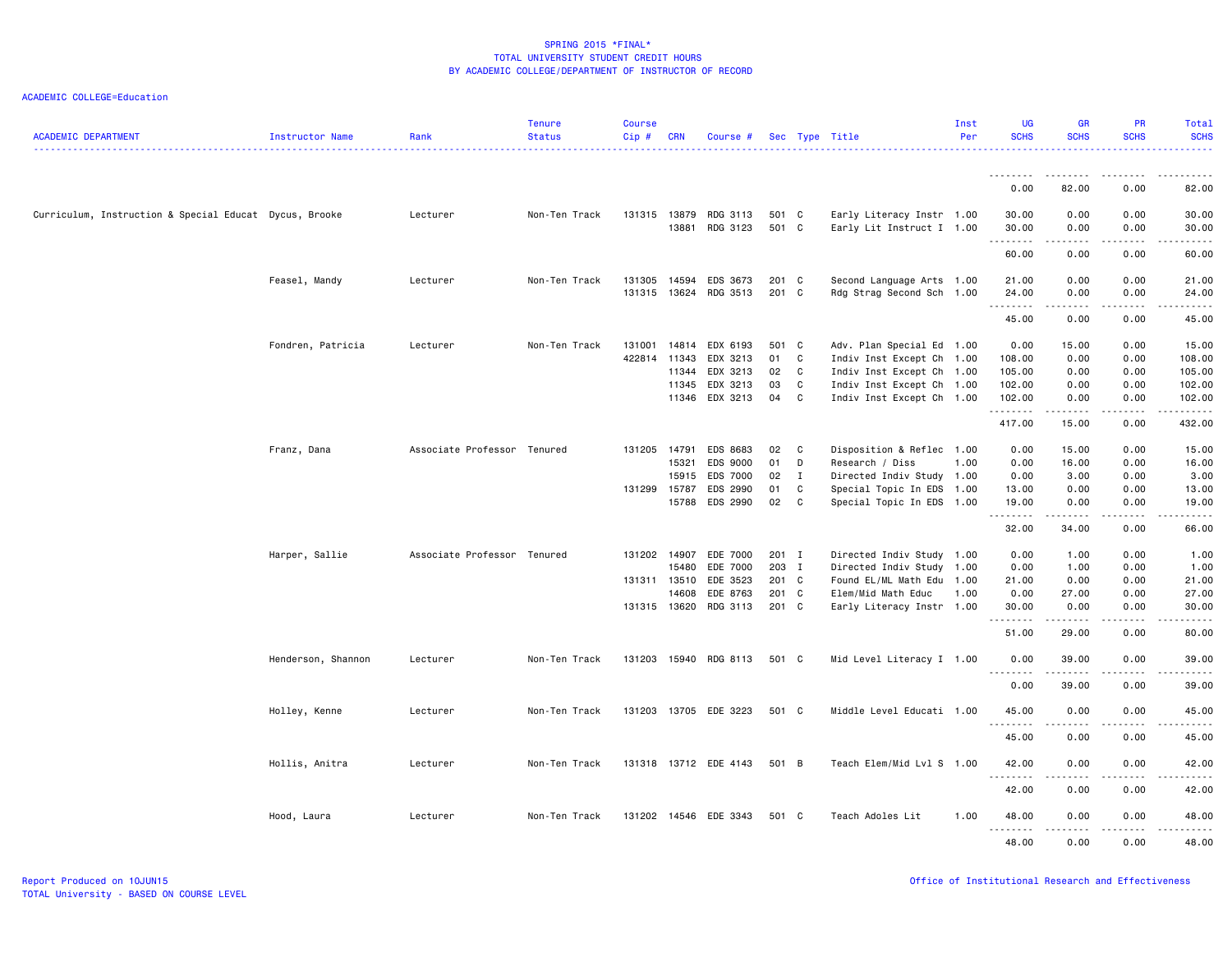ACADEMIC COLLEGE=Education

| <b>ACADEMIC DEPARTMENT</b>                             | Instructor Name     | Rank                          | <b>Tenure</b><br><b>Status</b> | <b>Course</b><br>Cip# | <b>CRN</b> | Course #              |       |              | Sec Type Title            | Inst<br>Per | <b>UG</b><br><b>SCHS</b>          | <b>GR</b><br><b>SCHS</b>                                                                                                                                      | <b>PR</b><br><b>SCHS</b> | <b>Total</b><br><b>SCHS</b> |
|--------------------------------------------------------|---------------------|-------------------------------|--------------------------------|-----------------------|------------|-----------------------|-------|--------------|---------------------------|-------------|-----------------------------------|---------------------------------------------------------------------------------------------------------------------------------------------------------------|--------------------------|-----------------------------|
| Curriculum, Instruction & Special Educat Hopper, Peggy |                     | Associate Professor Tenured   |                                | 131205 16307          |            | EDS 9000              | 05    | D            | Research / Diss           | 1.00        | 0.00                              | 4.00                                                                                                                                                          | 0.00                     | 4.00                        |
|                                                        |                     |                               |                                |                       | 16353      | EDS 4000              | 05    | I            | Directed Indiv Study 1.00 |             | 3.00                              | 0.00                                                                                                                                                          | 0.00                     | 3.00                        |
|                                                        |                     |                               |                                | 131305 11334          |            | EDS 3673              | 01    | C            | Second Language Arts      | 1.00        | 21.00                             | 0.00                                                                                                                                                          | 0.00                     | 21.00                       |
|                                                        |                     |                               |                                | 131315 13888          |            | RDG 8653              | 501 C |              | Teach Read Sec Sch        | 1.00        | 0.00                              | 45.00<br>.                                                                                                                                                    | 0.00<br>.                | 45.00<br>.                  |
|                                                        |                     |                               |                                |                       |            |                       |       |              |                           |             | 24.00                             | 49.00                                                                                                                                                         | 0.00                     | 73.00                       |
|                                                        | Huffman, Suzanne    | Lecturer                      | Non-Ten Track                  | 131001                | 11354      | EDX 4873              | 01    | s            | Prof Sem In Sp Ed         | 1.00        | 30.00                             | 0.00                                                                                                                                                          | 0.00                     | 30.00                       |
|                                                        |                     |                               |                                |                       | 13737      | EDX 4873              | 501 S |              | Prof Sem In Sp Ed         | 1.00        | 3.00                              | 0.00                                                                                                                                                          | 0.00                     | 3.00                        |
|                                                        |                     |                               |                                | 422814                | 13735      | EDX 3213              | 501 C |              | Indiv Inst Except Ch 1.00 |             | 45.00                             | 0.00                                                                                                                                                          | 0.00                     | 45.00                       |
|                                                        |                     |                               |                                |                       | 13736      | EDX 3213              | 502 C |              | Indiv Inst Except Ch 1.00 |             | 27.00<br>.                        | 0.00<br>د د د د د                                                                                                                                             | 0.00<br>.                | 27.00<br>.                  |
|                                                        |                     |                               |                                |                       |            |                       |       |              |                           |             | 105.00                            | 0.00                                                                                                                                                          | 0.00                     | 105.00                      |
|                                                        | Ivy, Jessica        | Assistant Professor Ten Track |                                | 131205 11335          |            | EDS 4873              | 01    | C            | Managing Secondary C 1.00 |             | 66.00                             | 0.00                                                                                                                                                          | 0.00                     | 66.00                       |
|                                                        |                     |                               |                                |                       | 14545      | EDS 4873              | 501 C |              | Managing Secondary C 1.00 |             | 9.00                              | 0.00                                                                                                                                                          | 0.00                     | 9.00                        |
|                                                        |                     |                               |                                | 131311 11330          |            | EDS 3633              | 01    | C            | Secondary Math Ed         | 1.00        | 15.00                             | 0.00                                                                                                                                                          | 0.00                     | 15.00                       |
|                                                        |                     |                               |                                |                       | 14550      | EDS 6633              | 501 C |              | Math Education Pedag 1.00 |             | 0.00<br><u>.</u>                  | 48.00<br>$\frac{1}{2} \left( \frac{1}{2} \right) \left( \frac{1}{2} \right) \left( \frac{1}{2} \right) \left( \frac{1}{2} \right) \left( \frac{1}{2} \right)$ | 0.00<br>$\frac{1}{2}$    | 48.00<br>.                  |
|                                                        |                     |                               |                                |                       |            |                       |       |              |                           |             | 90.00                             | 48.00                                                                                                                                                         | 0.00                     | 138.00                      |
|                                                        | Jackson, Krystjan   | Lecturer                      | Non-Ten Track                  |                       |            | 422814 11347 EDX 3213 | 05    | $\mathbf{C}$ | Indiv Inst Except Ch 1.00 |             | 81.00<br><u>.</u>                 | 0.00<br>.                                                                                                                                                     | 0.00<br>.                | 81,00<br>. <u>.</u> .       |
|                                                        |                     |                               |                                |                       |            |                       |       |              |                           |             | 81.00                             | 0.00                                                                                                                                                          | 0.00                     | 81.00                       |
|                                                        | Javorsky, Kristin   | Assistant Professor Ten Track |                                | 131315 11276          |            | EDE 3233              | 01    | C            | Teach Lit at Elem/Mi 1.00 |             | 72.00                             | 0.00                                                                                                                                                          | 0.00                     | 72.00                       |
|                                                        |                     |                               |                                |                       | 16105      | EDE 3233              | 02    | C            | Teach Lit at Elem/Mi 1.00 |             | 24.00                             | 0.00                                                                                                                                                          | 0.00                     | 24.00                       |
|                                                        |                     |                               |                                |                       |            |                       |       |              |                           |             |                                   |                                                                                                                                                               |                          | .                           |
|                                                        |                     |                               |                                |                       |            |                       |       |              |                           |             | 96.00                             | 0.00                                                                                                                                                          | 0.00                     | 96.00                       |
|                                                        | Johnson, Lisa       | Assistant Professor Ten Track |                                | 131001                | 13538      | EDX 4113              | 201 C |              | Method Earl/Disabled 1.00 |             | 12.00                             | 0.00                                                                                                                                                          | 0.00                     | 12.00                       |
|                                                        |                     |                               |                                |                       | 14822      | EDX 4103              | 201 C |              | Intro to Intell/Dev       | 1.00        | 30.00                             | 0.00                                                                                                                                                          | 0.00                     | 30.00                       |
|                                                        |                     |                               |                                | 422814 13534          |            | EDX 3203              | 201 C |              | Intro To Learn Disab      | 1.00        | 21.00                             | 0.00                                                                                                                                                          | 0.00                     | 21.00<br>.                  |
|                                                        |                     |                               |                                |                       |            |                       |       |              |                           |             | 63.00                             | $\frac{1}{2} \left( \frac{1}{2} \right) \left( \frac{1}{2} \right) \left( \frac{1}{2} \right) \left( \frac{1}{2} \right) \left( \frac{1}{2} \right)$<br>0.00  | .<br>0.00                | 63.00                       |
|                                                        | Lowery, David       | Lecturer                      | Non-Ten Track                  | 131305                |            | 14547 EDS 6673        | 501 C |              | Language Arts Educ P 1.00 |             | 0.00                              | 18,00                                                                                                                                                         | 0.00                     | 18,00                       |
|                                                        |                     |                               |                                |                       |            |                       |       |              |                           |             | $\sim$ $\sim$ $\sim$<br>.<br>0.00 | 18.00                                                                                                                                                         | 0.00                     | .<br>18.00                  |
|                                                        |                     |                               |                                |                       |            |                       |       |              |                           |             |                                   |                                                                                                                                                               |                          |                             |
|                                                        | McDaniel, Christina | Non-Faculty                   | Not Applicable                 | 131316 11332          |            | EDS 3653              | 01    | C            | Secondary Science Ed 1.00 |             | 21.00                             | 0.00                                                                                                                                                          | 0.00                     | 21.00                       |
|                                                        |                     |                               |                                |                       |            | 14548 EDS 6653        | 501 C |              | Science Educ Pedago 1.00  |             | 0.00<br>1.1.1.1.1.1.1             | 12.00<br>.                                                                                                                                                    | 0.00<br>.                | 12.00<br>.                  |
|                                                        |                     |                               |                                |                       |            |                       |       |              |                           |             | 21.00                             | 12.00                                                                                                                                                         | 0.00                     | 33.00                       |
|                                                        | McDowell, Teresa    | Lecturer                      | Not Applicable                 | 131315                | 12361      | LSK 1013              | 01    | C            | Effective Reading         | 1.00        | 99.00                             | 0.00                                                                                                                                                          | 0.00                     | 99.00                       |
|                                                        |                     |                               |                                |                       |            | 12362 LSK 1013        | 02    | C            | Effective Reading         | 1.00        | 99.00                             | 0.00                                                                                                                                                          | 0.00                     | 99.00                       |
|                                                        |                     |                               |                                |                       |            |                       |       |              |                           |             | 1.1.1.1.1.1.1<br>198.00           | 0.00                                                                                                                                                          | 0.00                     | 198.00                      |
|                                                        |                     |                               |                                |                       |            |                       |       |              |                           |             |                                   |                                                                                                                                                               |                          |                             |
|                                                        | McGinnis, Brecken   | Lecturer                      | Non-Ten Track                  | 131001                | 13740      | EDX 8173              | 501 C |              | Sp Ed In Reg Classrm 1.00 |             | 0.00                              | 48.00                                                                                                                                                         | 0.00                     | 48.00                       |
|                                                        |                     |                               |                                |                       | 13741      | EDX 8173              | 502 C |              | Sp Ed In Reg Classrm      | 1.00        | 0.00                              | 33.00                                                                                                                                                         | 0.00                     | 33.00                       |
|                                                        |                     |                               |                                |                       |            | 15462 EDX 8173        | 503 C |              | Sp Ed In Reg Classrm 1.00 |             | 0.00                              | 9.00                                                                                                                                                          | 0.00                     | 9.00                        |

Report Produced on 10JUN15 Office of Institutional Research and Effectiveness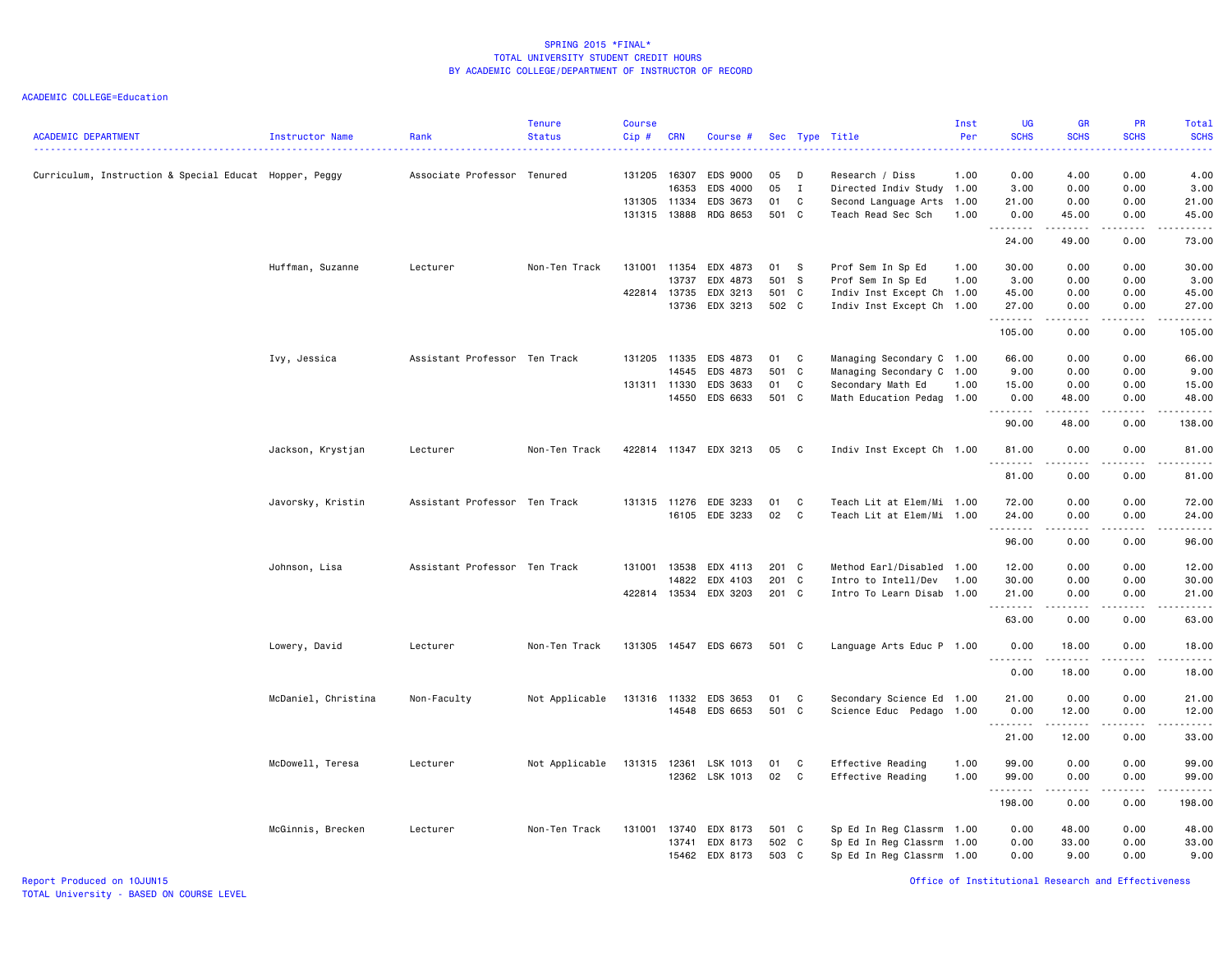| <b>ACADEMIC DEPARTMENT</b>                                  | Instructor Name   | Rank                          | <b>Tenure</b><br><b>Status</b> | <b>Course</b><br>Cip# | <b>CRN</b> | Course #                                |                    |             | Sec Type Title                               | Inst<br>Per  | <b>UG</b><br><b>SCHS</b>                           | <b>GR</b><br><b>SCHS</b> | <b>PR</b><br><b>SCHS</b>                                                                                                                                     | Total<br><b>SCHS</b> |
|-------------------------------------------------------------|-------------------|-------------------------------|--------------------------------|-----------------------|------------|-----------------------------------------|--------------------|-------------|----------------------------------------------|--------------|----------------------------------------------------|--------------------------|--------------------------------------------------------------------------------------------------------------------------------------------------------------|----------------------|
|                                                             |                   |                               |                                |                       |            |                                         |                    |             |                                              |              | <u>.</u>                                           | .                        |                                                                                                                                                              |                      |
|                                                             |                   |                               |                                |                       |            |                                         |                    |             |                                              |              | 0.00                                               | 90.00                    | 0.00                                                                                                                                                         | 90.00                |
| Curriculum, Instruction & Special Educat McKissick, Bethany |                   | Assistant Professor Ten Track |                                | 130604                | 11639      | EPY 3253                                | 03                 | C           | Evaluating Learning                          | 1.00         | 39.00                                              | 0.00                     | 0.00                                                                                                                                                         | 39.00                |
|                                                             |                   |                               |                                | 131001                | 11351      | EDX 4133                                | 01                 | B           | Methods Sec/Disabled                         | 1.00         | 39.00                                              | 0.00                     | 0.00                                                                                                                                                         | 39.00                |
|                                                             |                   |                               |                                |                       | 16154      | EDX 4000                                | 01                 | $\mathbf I$ | Directed Indiv Study                         | 1.00         | 3.00                                               | 0.00                     | 0.00                                                                                                                                                         | 3.00                 |
|                                                             |                   |                               |                                | 429999                | 11361      | EDX 8183                                | 01                 | S           | Sem In Learn Disab                           | 1.00         | 0.00                                               | 33.00                    | 0.00                                                                                                                                                         | 33.00                |
|                                                             |                   |                               |                                |                       |            |                                         |                    |             |                                              |              | .<br>81.00                                         | .<br>33.00               | $\frac{1}{2} \left( \frac{1}{2} \right) \left( \frac{1}{2} \right) \left( \frac{1}{2} \right) \left( \frac{1}{2} \right) \left( \frac{1}{2} \right)$<br>0.00 | .<br>114.00          |
|                                                             | McMillen, Carrie  | Lecturer                      | Non-Ten Track                  |                       |            | 131203 11273 EDE 3223                   | 02 C               |             | Middle Level Educati 1.00                    |              | 66.00<br>.                                         | 0.00<br>2.2.2.2.2        | 0.00<br>$\frac{1}{2} \left( \frac{1}{2} \right) \left( \frac{1}{2} \right) \left( \frac{1}{2} \right) \left( \frac{1}{2} \right) \left( \frac{1}{2} \right)$ | 66.00<br>.           |
|                                                             |                   |                               |                                |                       |            |                                         |                    |             |                                              |              | 66.00                                              | 0.00                     | 0.00                                                                                                                                                         | 66.00                |
|                                                             | Miller, Nicole    | Assistant Professor Ten Track |                                | 131202                | 15463      | EDE 7000                                | 501 I              |             | Directed Indiv Study 1.00                    |              | 0.00                                               | 1.00                     | 0.00                                                                                                                                                         | 1.00                 |
|                                                             |                   |                               |                                | 131203                | 13716      | EDE 8113                                | 501 C              |             | Mid Level Mgmt & Y. 1.00                     |              | 0.00                                               | 42.00                    | 0.00                                                                                                                                                         | 42.00                |
|                                                             |                   |                               |                                |                       | 13718      | EDE 8143                                | 501 H              |             | Middle Level Intersh                         | 0.10         | 0.00                                               | 9.90                     | 0.00                                                                                                                                                         | 9.90                 |
|                                                             |                   |                               |                                |                       |            | 131205 15828 EDS 9000                   | 04 D               |             | Research / Diss                              | 1.00         | 0.00<br>.                                          | 7.00<br>.                | 0.00<br>$\frac{1}{2} \left( \frac{1}{2} \right) \left( \frac{1}{2} \right) \left( \frac{1}{2} \right) \left( \frac{1}{2} \right) \left( \frac{1}{2} \right)$ | 7.00<br>.            |
|                                                             |                   |                               |                                |                       |            |                                         |                    |             |                                              |              | 0.00                                               | 59.90                    | 0.00                                                                                                                                                         | 59.90                |
|                                                             | Moran, Laura      | Instructor                    | Non-Ten Track                  | 130301                |            | 12367 LSK 1033                          | 01                 | C           | Fund of Achievement                          | 1.00         | 33.00                                              | 0.00                     | 0.00                                                                                                                                                         | 33.00                |
|                                                             |                   |                               |                                |                       | 12368      | LSK 1033                                | 02                 | C           | Fund of Achievement                          | 1.00         | 90.00                                              | 0.00                     | 0.00                                                                                                                                                         | 90.00                |
|                                                             |                   |                               |                                |                       | 12369      | LSK 1033                                | 03                 | C           | Fund of Achievement                          | 1.00         | 96.00                                              | 0.00                     | 0.00                                                                                                                                                         | 96.00                |
|                                                             |                   |                               |                                |                       |            | 12371 LSK 1131                          | 01                 | C           | Fund of Success                              | 1.00         | 14.00                                              | 0.00                     | 0.00                                                                                                                                                         | 14.00                |
|                                                             |                   |                               |                                |                       |            |                                         |                    |             |                                              |              | <u>.</u><br>233.00                                 | د د د د<br>0.00          | -----<br>0.00                                                                                                                                                | 233.00               |
|                                                             | Moser, Kelly      | Assistant Professor Ten Track |                                | 131206                |            | 11299 EDE 9553                          | 01                 | - S         | Teaching/Teacher EDU 0.50                    |              | 0.00                                               | 1.50                     | 0.00                                                                                                                                                         | 1.50                 |
|                                                             |                   |                               |                                | 131306                |            | 11333 EDS 3663                          | 01                 | C           | Methods in FL Teachi                         | 1.00         | 12.00<br>.                                         | 0.00<br>.                | 0.00                                                                                                                                                         | 12.00                |
|                                                             |                   |                               |                                |                       |            |                                         |                    |             |                                              |              | 12.00                                              | 1.50                     | $- - - - -$<br>0.00                                                                                                                                          | .<br>13.50           |
|                                                             | Mulkana, Angela   | Lecturer                      | Non-Ten Track                  | 131203                | 13883      | RDG 3413                                | 501 C              |             | Middle Lvl Lit I                             | 1.00         | 48.00                                              | 0.00                     | 0.00                                                                                                                                                         | 48.00                |
|                                                             |                   |                               |                                |                       |            | 13885 RDG 3423                          | 501 C              |             | Middle Lvl Lit II                            | 1.00         | 48.00                                              | 0.00                     | 0.00                                                                                                                                                         | 48.00                |
|                                                             |                   |                               |                                |                       |            |                                         |                    |             |                                              |              | .<br>96.00                                         | .<br>0.00                | د د د د د<br>0.00                                                                                                                                            | 96.00                |
|                                                             | Mulrooney, Amanda | Lecturer                      | Non-Ten Track                  |                       |            | 131203 11272 EDE 3223                   | 01 C               |             | Middle Level Educati 1.00                    |              | 81.00                                              | 0.00                     | 0.00                                                                                                                                                         | 81.00                |
|                                                             |                   |                               |                                |                       |            |                                         |                    |             |                                              |              | .<br>81.00                                         | .<br>0.00                | 0.00                                                                                                                                                         | 81.00                |
|                                                             | Nichols, Ashley   | Non-Faculty                   | Not Applicable                 |                       |            | 422814 11348 EDX 3213                   | 06 C               |             | Indiv Inst Except Ch 1.00                    |              | 90.00                                              | 0.00                     | 0.00                                                                                                                                                         | 90.00                |
|                                                             |                   |                               |                                |                       |            |                                         |                    |             |                                              |              | .<br>90.00                                         | $\frac{1}{2}$<br>0.00    | 0.00                                                                                                                                                         | 90.00                |
|                                                             |                   |                               |                                |                       |            |                                         |                    |             |                                              |              |                                                    |                          |                                                                                                                                                              |                      |
|                                                             | Nobles, Dena      | Lecturer                      | Non-Ten Track                  |                       |            | 131316 11284 EDE 4113<br>11285 EDE 4113 | 01<br>$02 \quad B$ | B           | Teach Elem/Mid Level<br>Teach Elem/Mid Level | 1.00<br>1.00 | 45.00<br>42.00                                     | 0.00<br>0.00             | 0.00<br>0.00                                                                                                                                                 | 45.00<br>42.00       |
|                                                             |                   |                               |                                |                       |            | 13710 EDE 4113                          | 501 B              |             | Teach Elem/Mid Level                         | 1.00         | 42.00                                              | 0.00                     | 0.00                                                                                                                                                         | 42.00                |
|                                                             |                   |                               |                                |                       |            |                                         |                    |             |                                              |              | .                                                  | الدامات بال              | $- - - - -$                                                                                                                                                  | .                    |
|                                                             |                   |                               |                                |                       |            |                                         |                    |             |                                              |              | 129.00                                             | 0.00                     | 0.00                                                                                                                                                         | 129.00               |
|                                                             | Parsons, Marcia   | Lecturer                      | Non-Ten Track                  |                       |            | 131315 13235 RDG 3513                   | 01 C               |             | Rdg Strag Second Sch 1.00                    |              | 33.00                                              | 0.00                     | 0.00                                                                                                                                                         | 33.00                |
| Report Produced on 10JUN15                                  |                   |                               |                                |                       |            |                                         |                    |             |                                              |              | Office of Institutional Research and Effectiveness |                          |                                                                                                                                                              |                      |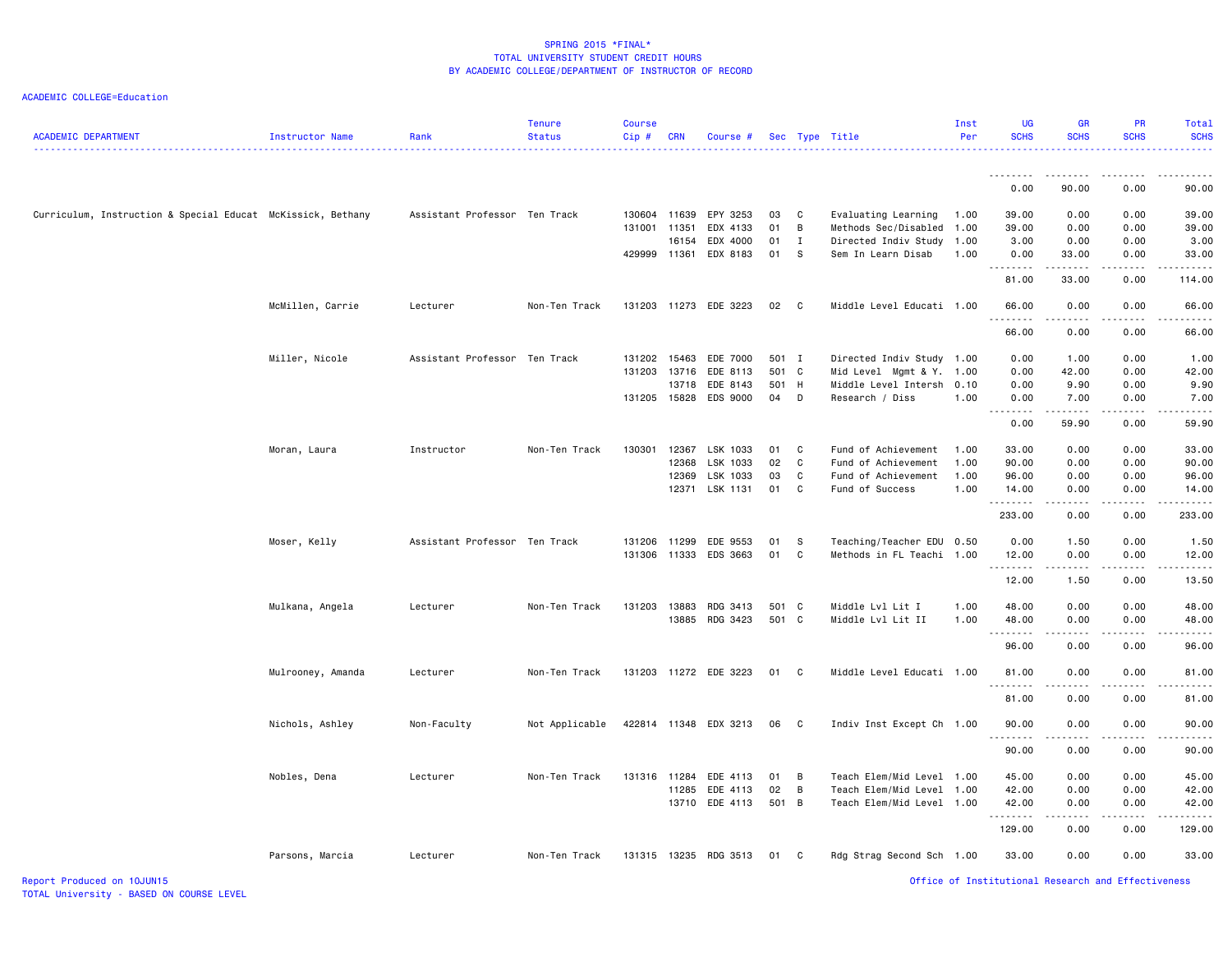| <b>ACADEMIC DEPARTMENT</b>                               | Instructor Name                                     | Rank                          | <b>Tenure</b><br><b>Status</b> | <b>Course</b><br>Cip#      | <b>CRN</b>              | Course #                          |                         |          | Sec Type Title                                                         | Inst<br>Per  | <b>UG</b><br><b>SCHS</b> | <b>GR</b><br><b>SCHS</b> | PR<br><b>SCHS</b>                   | Total<br><b>SCHS</b>   |
|----------------------------------------------------------|-----------------------------------------------------|-------------------------------|--------------------------------|----------------------------|-------------------------|-----------------------------------|-------------------------|----------|------------------------------------------------------------------------|--------------|--------------------------|--------------------------|-------------------------------------|------------------------|
|                                                          |                                                     |                               |                                |                            |                         |                                   |                         |          |                                                                        |              | --------                 | .                        | $\cdots$                            |                        |
|                                                          |                                                     |                               |                                |                            |                         |                                   |                         |          |                                                                        |              | 33.00                    | 0.00                     | 0.00                                | 33.00                  |
| Curriculum, Instruction & Special Educat Platt, Jennifer |                                                     | Lecturer                      | Non-Ten Track                  | 131202                     | 13713                   | EDE 4883<br>131315 13707 EDE 3233 | 501 C<br>501 C          |          | Manag Elem/Mid Lvl C 1.00<br>Teach Lit at Elem/Mi 1.00                 |              | 63.00<br>42.00<br>.      | 0.00<br>0.00             | 0.00<br>0.00                        | 63.00<br>42.00         |
|                                                          |                                                     |                               |                                |                            |                         |                                   |                         |          |                                                                        |              | 105.00                   | 0.00                     | 0.00                                | 105.00                 |
|                                                          | Pope, Margaret                                      | Associate Professor Tenured   |                                | 131202<br>131316 11297     | 16052                   | EDE 9000<br>EDE 8733              | 03<br>01                | D<br>C   | Research / Diss<br>Tchg Science in Emem                                | 1.00<br>1.00 | 0.00<br>0.00             | 2.00<br>15.00            | 0.00<br>0.00                        | 2.00<br>15.00          |
|                                                          |                                                     |                               |                                |                            |                         |                                   |                         |          |                                                                        |              | -----<br>0.00            | .<br>17.00               | .<br>0.00                           | والمناصبات<br>17.00    |
|                                                          | Ratliff, Lindon                                     | Assistant Professor Ten Track |                                | 130101<br>130601<br>130901 | 13520<br>15824<br>13719 | EDF 8353<br>EDF 8553<br>EDF 3333  | 201 C<br>502 C<br>501 C |          | Prin Of Cur Devel<br>Research in the Clas 1.00<br>Social Foundation Ed | 1.00<br>1.00 | 0.00<br>0.00<br>78.00    | 3.00<br>27.00<br>0.00    | 0.00<br>0.00<br>0.00                | 3.00<br>27.00<br>78.00 |
|                                                          |                                                     |                               |                                | 131205                     | 13527<br>16457          | EDS 4873<br>EDS 7000              | 201 C<br>202 I          |          | Managing Secondary C<br>Directed Indiv Study 1.00                      | 1.00         | 6.00<br>0.00             | 0.00<br>1.00             | 0.00<br>0.00                        | 6.00<br>1.00           |
|                                                          |                                                     |                               |                                | 131318 13526               |                         | EDS 3643                          | 201 C                   |          | Secondary Soc Studie 1.00                                              |              | 12.00<br>.               | 0.00                     | 0.00<br>$\sim$ $\sim$ $\sim$ $\sim$ | 12.00                  |
|                                                          |                                                     |                               |                                |                            |                         |                                   |                         |          |                                                                        |              | 96.00                    | 31.00                    | 0.00                                | 127.00                 |
|                                                          | Robichaux-Davis, Rebecc Associate Professor Tenured |                               |                                | 131202<br>131311 11287     | 16272                   | EDE 9000<br>EDE 4123              | 05<br>02                | D<br>B   | Research / Diss<br>Teach Elem/Mid Level                                | 1.00<br>1.00 | 0.00<br>42.00            | 1.00<br>0.00             | 0.00<br>0.00                        | 1.00<br>42.00          |
|                                                          |                                                     |                               |                                |                            |                         |                                   |                         |          |                                                                        |              | 42.00                    | .<br>1.00                | .<br>0.00                           | $    -$<br>43.00       |
|                                                          | Shea, Donna                                         | Non-Faculty                   | Not Applicable                 | 131001                     | 11355<br>11356          | EDX 4886<br>EDX 4896              | 01<br>01                | - F<br>F | Teach Internship in<br>Teach Internship in                             | 1.00<br>1.00 | 48.00<br>48.00           | 0.00<br>0.00             | 0.00<br>0.00                        | 48.00<br>48.00         |
|                                                          |                                                     |                               |                                |                            | 13541<br>13542          | EDX 4886<br>EDX 4896              | 201 F<br>201 F          |          | Teach Internship in<br>Teach Internship in                             | 1.00<br>1.00 | 6.00<br>6.00             | 0.00<br>0.00             | 0.00<br>0.00                        | 6.00<br>6.00           |
|                                                          |                                                     |                               |                                |                            | 13738<br>13739          | EDX 4886<br>EDX 4896              | 501 F<br>501 F          |          | Teach Internship in<br>Teach Internship in                             | 1.00<br>1.00 | 18.00<br>18.00           | 0.00<br>0.00             | 0.00<br>0.00                        | 18.00<br>18.00         |
|                                                          |                                                     |                               |                                | 131202 11292               | 11293                   | EDE 4886<br>EDE 4896              | 01<br>01                | E<br>E   | Elem.Mid Lvl Interns<br>Elem/Mid Levl Intern                           | 1.00<br>1.00 | 330.00<br>330.00         | 0.00<br>0.00             | 0.00<br>0.00                        | 330.00<br>330.00       |
|                                                          |                                                     |                               |                                |                            | 13514                   | EDE 4886                          | 201 E                   |          | Elem.Mid Lvl Interns 1.00                                              |              | 168.00                   | 0.00                     | 0.00                                | 168.00                 |
|                                                          |                                                     |                               |                                |                            | 13515<br>13714          | EDE 4896<br>EDE 4886              | 201 E<br>501 E          |          | Elem/Mid Levl Intern 1.00                                              |              | 168.00<br>174.00         | 0.00<br>0.00             | 0.00<br>0.00                        | 168.00<br>174.00       |
|                                                          |                                                     |                               |                                |                            | 13715                   | EDE 4896                          | 501 E                   |          | Elem.Mid Lvl Interns<br>Elem/Mid Levl Intern                           | 1.00<br>1.00 | 180.00                   | 0.00                     | 0.00                                | 180.00                 |
|                                                          |                                                     |                               |                                | 131205 11337               |                         | EDS 4886                          | 01                      | -F       | Teach Intern in Sec                                                    | 1.00         | 114.00                   | 0.00                     | 0.00                                | 114.00                 |
|                                                          |                                                     |                               |                                |                            | 11338                   | EDS 4896                          | 01                      | $-F$     | Teach Intern in Sec                                                    | 1.00         | 114.00                   | 0.00                     | 0.00                                | 114.00                 |
|                                                          |                                                     |                               |                                |                            | 13528                   | EDS 4886                          | 201 F                   |          | Teach Intern in Sec                                                    | 1.00         | 12.00                    | 0.00                     | 0.00                                | 12.00                  |
|                                                          |                                                     |                               |                                |                            | 13529                   | EDS 4896                          | 201 F                   |          | Teach Intern in Sec                                                    | 1.00         | 12.00                    | 0.00                     | 0.00                                | 12.00                  |
|                                                          |                                                     |                               |                                |                            | 13723                   | EDS 4886                          | 501 F                   |          | Teach Intern in Sec                                                    | 1.00         | 36.00                    | 0.00                     | 0.00                                | 36.00                  |
|                                                          |                                                     |                               |                                | 131314                     | 13724<br>12803          | EDS 4896<br>PE 4886               | 501 F<br>01             | -F       | Teach Intern in Sec<br>Teach Intern in PE                              | 1.00<br>1.00 | 36.00<br>54.00           | 0.00<br>0.00             | 0.00<br>0.00                        | 36.00<br>54.00         |
|                                                          |                                                     |                               |                                |                            | 12808                   | PE 4896                           | 01                      | -F       | Teach Intern in PE                                                     | 1.00         | 54.00                    | 0.00                     | 0.00                                | 54.00                  |
|                                                          |                                                     |                               |                                |                            | 13864                   | PE 4886                           | 501 F                   |          | Teach Intern in PE                                                     | 1.00         | 18.00                    | 0.00                     | 0.00                                | 18,00                  |
|                                                          |                                                     |                               |                                |                            | 13867                   | PE 4896                           | 501 F                   |          | Teach Intern in PE                                                     | 1.00         | 18.00<br>.               | 0.00                     | 0.00                                | 18.00                  |
|                                                          |                                                     |                               |                                |                            |                         |                                   |                         |          |                                                                        |              | 1962.00                  | 0.00                     | 0.00                                | 1962.00                |
|                                                          | Shirley, Tory                                       | Assistant Professor Ten Track |                                | 131202                     |                         | 15020 EDE 7000                    | $202$ I                 |          | Directed Indiv Study 1.00                                              |              | 0.00                     | 3.00                     | 0.00                                | 3.00                   |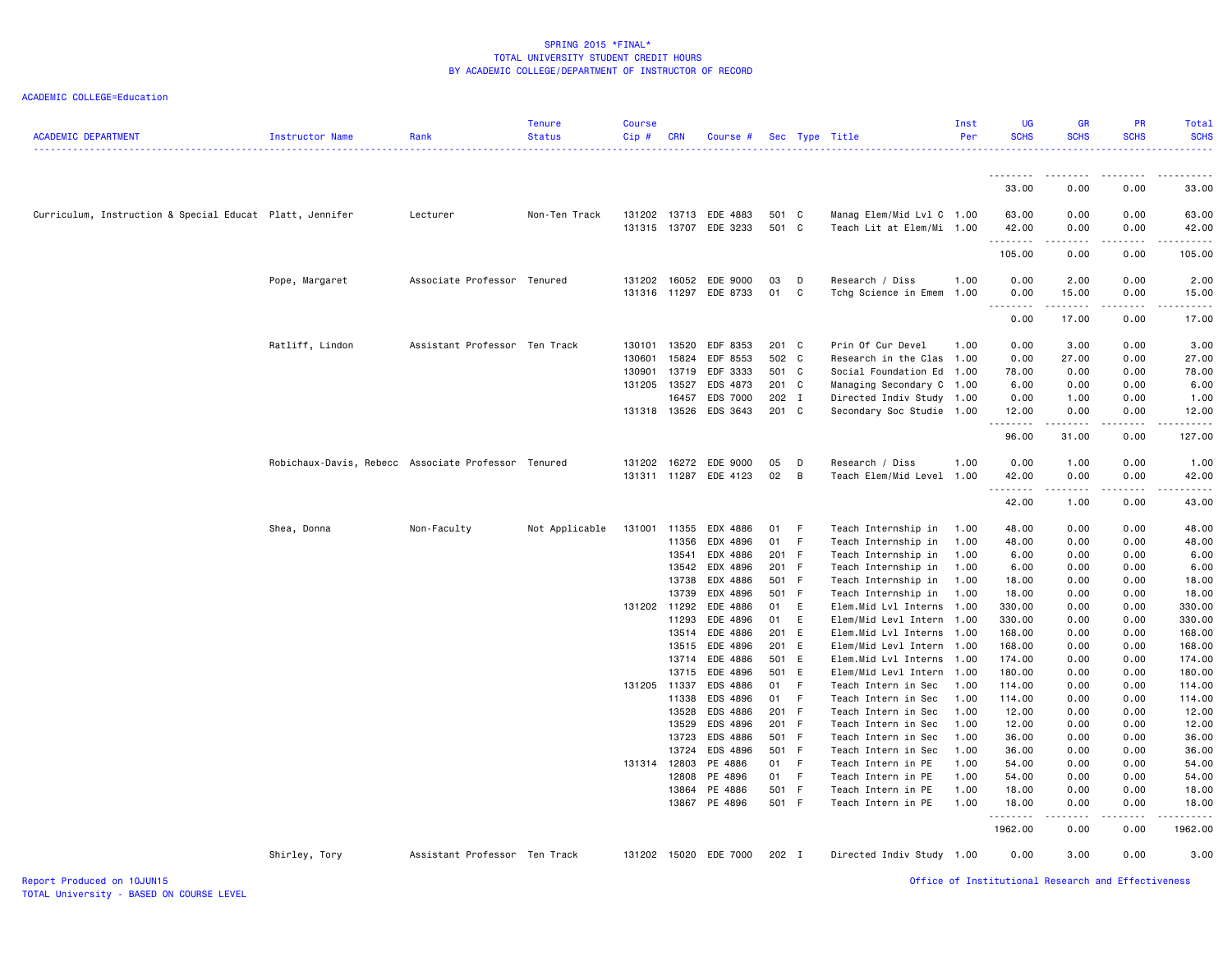ACADEMIC COLLEGE=Education

| <b>ACADEMIC DEPARTMENT</b>                             | Instructor Name   | Rank                          | <b>Tenure</b><br><b>Status</b> | <b>Course</b><br>Cip# | <b>CRN</b> | Course #              |       |              | Sec Type Title            | Inst<br>Per | <b>UG</b><br><b>SCHS</b> | <b>GR</b><br><b>SCHS</b>                                                                                                                                     | <b>PR</b><br><b>SCHS</b> | Total<br><b>SCHS</b><br>. |
|--------------------------------------------------------|-------------------|-------------------------------|--------------------------------|-----------------------|------------|-----------------------|-------|--------------|---------------------------|-------------|--------------------------|--------------------------------------------------------------------------------------------------------------------------------------------------------------|--------------------------|---------------------------|
| Curriculum, Instruction & Special Educat Shirley, Tory |                   | Assistant Professor Ten Track |                                | 131203 13508          |            | EDE 3223              | 201 C |              | Middle Level Educati 1.00 |             | 21.00                    | 0.00                                                                                                                                                         | 0.00                     | 21.00                     |
|                                                        |                   |                               |                                |                       | 13622      | RDG 3413              | 201 C |              | Middle Lvl Lit I          | 1.00        | 21.00                    | 0.00                                                                                                                                                         | 0.00                     | 21.00                     |
|                                                        |                   |                               |                                | 131315 13621          |            | RDG 3123              | 201 C |              | Early Lit Instruct I 1.00 |             | 27.00<br>.               | 0.00<br>$\frac{1}{2} \left( \frac{1}{2} \right) \left( \frac{1}{2} \right) \left( \frac{1}{2} \right) \left( \frac{1}{2} \right) \left( \frac{1}{2} \right)$ | 0.00<br>.                | 27.00<br>.                |
|                                                        |                   |                               |                                |                       |            |                       |       |              |                           |             | 69.00                    | 3.00                                                                                                                                                         | 0.00                     | 72.00                     |
|                                                        | Slater, Latonya   | Lecturer                      | Non-Ten Track                  | 131202                | 11278      | EDE 3343              | 02    | C            | Teach Adoles Lit          | 1.00        | 54.00                    | 0.00                                                                                                                                                         | 0.00                     | 54.00                     |
|                                                        |                   |                               |                                | 131315                | 13224      | RDG 3123              | 01    | C            | Early Lit Instruct I 1.00 |             | 33.00                    | 0.00                                                                                                                                                         | 0.00                     | 33.00                     |
|                                                        |                   |                               |                                |                       | 13225      | RDG 3123              | 02    | C            | Early Lit Instruct I 1.00 |             | 63.00<br>.               | 0.00                                                                                                                                                         | 0.00<br>.                | 63.00<br>.                |
|                                                        |                   |                               |                                |                       |            |                       |       |              |                           |             | 150.00                   | .<br>0.00                                                                                                                                                    | 0.00                     | 150.00                    |
|                                                        | Smith, Kimberly   | Lecturer                      | Non-Ten Track                  | 131099                | 12357      | LSK 0103              | 01    | C            | Intermediate Reading 1.00 |             | 45.00                    | 0.00                                                                                                                                                         | 0.00                     | 45.00                     |
|                                                        |                   |                               |                                | 131202 11290          |            | EDE 4883              | 01    | C            | Manag Elem/Mid Lvl C      | 1.00        | 108.00                   | 0.00                                                                                                                                                         | 0.00                     | 108.00                    |
|                                                        |                   |                               |                                |                       | 11291      | EDE 4883              | 02    | $\mathbb C$  | Manag Elem/Mid Lvl C 1.00 |             | 78.00                    | 0.00                                                                                                                                                         | 0.00                     | 78.00                     |
|                                                        |                   |                               |                                | 131315 12359          |            | LSK 1011              | 01    | C            | Study Skills              | 1.00        | 33.00                    | 0.00                                                                                                                                                         | 0.00                     | 33.00                     |
|                                                        |                   |                               |                                |                       | 12360      | LSK 1011              | 02    | C            | Study Skills              | 1.00        | 31.00                    | 0.00                                                                                                                                                         | 0.00                     | 31.00                     |
|                                                        |                   |                               |                                |                       | 12366      | LSK 1023              | 04    | C            | Col Read/Study Skill 1.00 |             | 126.00                   | 0.00                                                                                                                                                         | 0.00                     | 126.00                    |
|                                                        |                   |                               |                                |                       |            | 14060 LSK 1023        | 03    | C            | Col Read/Study Skill 1.00 |             | 93.00                    | 0.00                                                                                                                                                         | 0.00                     | 93.00                     |
|                                                        |                   |                               |                                |                       |            |                       |       |              |                           |             | .<br>514.00              | .<br>0.00                                                                                                                                                    | .<br>0.00                | .<br>514.00               |
|                                                        | Suggs, Sophia     | Lecturer                      | Non-Ten Track                  |                       |            | 131205 11329 EDS 3411 | 01 E  |              | Prac In Secondary Ed 1.00 |             | 18.00                    | 0.00                                                                                                                                                         | 0.00                     | 18.00                     |
|                                                        |                   |                               |                                |                       |            |                       |       |              |                           |             | .<br>18.00               | .<br>0.00                                                                                                                                                    | .<br>0.00                | .<br>18.00                |
|                                                        | Vines, Courtney   | Instructor                    | Non-Ten Track                  |                       |            | 131202 13703 EDE 3123 | 501 C |              | Early Childhood Ed        | 1.00        | 27.00                    | 0.00                                                                                                                                                         | 0.00                     | 27.00                     |
|                                                        |                   |                               |                                |                       |            |                       |       |              |                           |             | 27.00                    | 0.00                                                                                                                                                         | 0.00                     | 27.00                     |
|                                                        |                   | Lecturer                      | Non-Ten Track                  | 131311                | 13708      | EDE 3523              | 501 C |              | Found EL/ML Math Edu 1.00 |             | 60.00                    | 0.00                                                                                                                                                         | 0.00                     | 60.00                     |
|                                                        | Virden, Jennifer  |                               |                                |                       |            | 13711 EDE 4123        | 501 B |              | Teach Elem/Mid Level 1.00 |             | 48.00                    | 0.00                                                                                                                                                         | 0.00                     | 48.00                     |
|                                                        |                   |                               |                                |                       |            |                       |       |              |                           |             | .                        | .                                                                                                                                                            | .                        | .                         |
|                                                        |                   |                               |                                |                       |            |                       |       |              |                           |             | 108.00                   | 0.00                                                                                                                                                         | 0.00                     | 108.00                    |
|                                                        | Walker, Ryan      | Assistant Professor Ten Track |                                | 130301                | 11340      | EDS 9413              | 01    | E            | Prac College Teach        | 1.00        | 0.00                     | 3.00                                                                                                                                                         | 0.00                     | 3.00                      |
|                                                        |                   |                               |                                | 131205                | 11339      | EDS 8663              | 01    | C            | Improving Instructio      | 1.00        | 0.00                     | 33.00                                                                                                                                                        | 0.00                     | 33.00                     |
|                                                        |                   |                               |                                |                       | 15783      | EDS 9000              | 03    | D            | Research / Diss           | 1.00        | 0.00                     | 1.00                                                                                                                                                         | 0.00                     | 1.00                      |
|                                                        |                   |                               |                                |                       | 16288      | EDS 4000              | 02    | $\mathbf{I}$ | Directed Indiv Study 1.00 |             | 3.00                     | 0.00                                                                                                                                                         | 0.00                     | 3.00                      |
|                                                        |                   |                               |                                |                       | 16291      | EDS 7000              | 05    | $\mathbf{I}$ | Directed Indiv Study 1.00 |             | 0.00                     | 3.00                                                                                                                                                         | 0.00                     | 3.00                      |
|                                                        |                   |                               |                                |                       | 16292      | EDS 7000              | 06    | $\mathbf{I}$ | Directed Indiv Study 1.00 |             | 0.00                     | 3.00                                                                                                                                                         | 0.00                     | 3.00                      |
|                                                        |                   |                               |                                |                       |            |                       |       |              |                           |             | $\sim$ $\sim$<br>3.00    | -----<br>43.00                                                                                                                                               | 0.00                     | وبالمسامين<br>46.00       |
|                                                        |                   |                               |                                |                       |            |                       |       |              |                           |             |                          |                                                                                                                                                              |                          |                           |
|                                                        | Wiley, Holly      | Instructor                    | Non-Ten Track                  | 131307                | 12802      | PE 4883               | 01    | C            | School Health Ed          | 1.00        | 42.00                    | 0.00                                                                                                                                                         | 0.00                     | 42.00                     |
|                                                        |                   |                               |                                | 310501                | 12317      | KI 2023               | 02    | $\mathbf c$  | Found of Health Educ 1.00 |             | 183.00                   | 0.00                                                                                                                                                         | 0.00                     | 183.00                    |
|                                                        |                   |                               |                                |                       | 12793      | PE 3153               | 01    | C            | Methods of Elem PE        | 1.00        | 72.00                    | 0.00                                                                                                                                                         | 0.00                     | 72.00                     |
|                                                        |                   |                               |                                |                       |            | 310505 12322 KI 2603  | 01    | $\mathbf c$  | Medical Terminology       | 1.00        | 513.00<br>.              | 0.00<br>.                                                                                                                                                    | 0.00<br>.                | 513.00<br>.               |
|                                                        |                   |                               |                                |                       |            |                       |       |              |                           |             | 810.00                   | 0.00                                                                                                                                                         | 0.00                     | 810.00                    |
|                                                        | Wofford, Jennifer | Instructor                    | Non-Ten Track                  | 131203                | 13228      | RDG 3413              | 02    | C            | Middle Lvl Lit I          | 1.00        | 78.00                    | 0.00                                                                                                                                                         | 0.00                     | 78.00                     |
|                                                        |                   |                               |                                |                       | 13229      | RDG 3413              | 03    | C            | Middle Lvl Lit I          | 1.00        | 75.00                    | 0.00                                                                                                                                                         | 0.00                     | 75.00                     |

Report Produced on 10JUN15 Office of Institutional Research and Effectiveness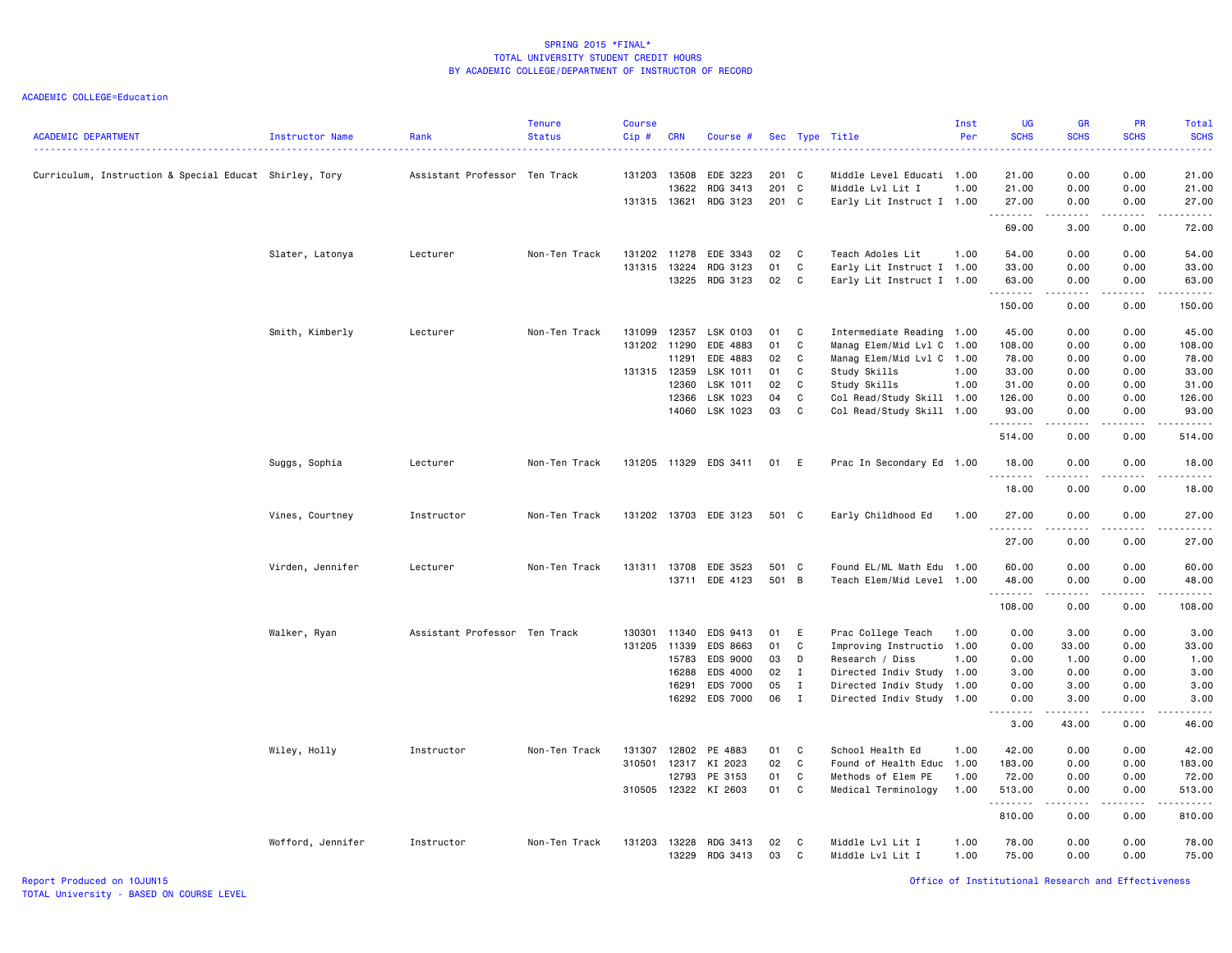| <b>ACADEMIC DEPARTMENT</b>                                 | Instructor Name | Rank       | Tenure<br><b>Status</b> | <b>Course</b><br>Cip# | <b>CRN</b>              | Course # Sec Type Title                |                       |                                                                              | Inst<br>Per  | <b>UG</b><br><b>SCHS</b>                      | <b>GR</b><br><b>SCHS</b>     | <b>PR</b><br><b>SCHS</b>                  | Total<br><b>SCHS</b>                   |
|------------------------------------------------------------|-----------------|------------|-------------------------|-----------------------|-------------------------|----------------------------------------|-----------------------|------------------------------------------------------------------------------|--------------|-----------------------------------------------|------------------------------|-------------------------------------------|----------------------------------------|
| Curriculum, Instruction & Special Educat Wofford, Jennifer |                 | Instructor | Non-Ten Track           | 131203<br>131305      | 13232<br>13233<br>13887 | RDG 3423<br>RDG 3423<br>RDG 4133       | 02 C<br>03 C<br>501 B | Middle Lvl Lit II<br>Middle Lvl Lit II<br>Integrat Lang Art In 1.00          | 1.00<br>1.00 | 78.00<br>75.00<br>48.00                       | 0.00<br>0.00<br>0.00         | 0.00<br>0.00<br>0.00                      | 78.00<br>75.00<br>48.00                |
|                                                            |                 |            |                         |                       |                         |                                        |                       |                                                                              |              | - - - - - - - -<br>354.00                     | 0.00                         | 0.00                                      | 354.00                                 |
|                                                            | Yuan, Ruiping   | Instructor | Non-Ten Track           | 131202<br>131315      | 11270<br>13221          | EDE 3123<br>RDG 3113<br>13222 RDG 3113 | 02 C<br>01 C<br>02 C  | Early Childhood Ed<br>Early Literacy Instr 1.00<br>Early Literacy Instr 1.00 | 1.00         | 87.00<br>33.00<br>60.00<br>--------<br>180.00 | 0.00<br>0.00<br>0.00<br>0.00 | 0.00<br>0.00<br>0.00<br>---------<br>0.00 | 87.00<br>33.00<br>60.00<br>.<br>180.00 |
| Curriculum, Instruction & Special Educat                   |                 |            |                         |                       |                         |                                        |                       |                                                                              |              | ========<br>8026.00                           | ========<br>1230.00          | ========<br>0.00<br>========              | 9256.00                                |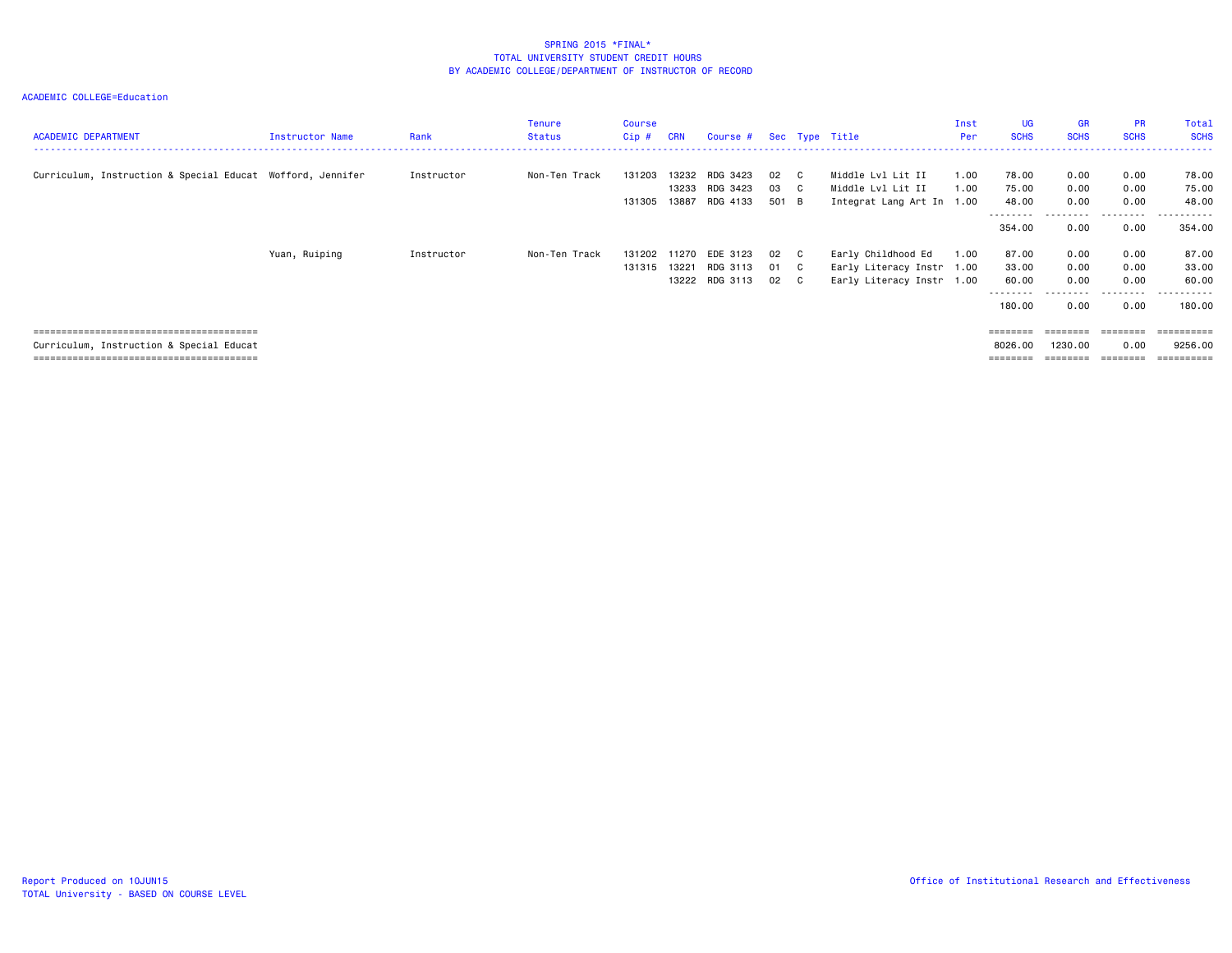| <b>ACADEMIC DEPARTMENT</b> | <b>Instructor Name</b> | Rank                               | <b>Tenure</b><br><b>Status</b> | <b>Course</b><br>Cip# | <b>CRN</b> | Course #              |      |              | Sec Type Title            | Inst<br>Per | <b>UG</b><br><b>SCHS</b> | <b>GR</b><br><b>SCHS</b> | <b>PR</b><br><b>SCHS</b> | Total<br><b>SCHS</b>                                                                                                                                                                                                                                                                                                                                                                                                                                                                   |
|----------------------------|------------------------|------------------------------------|--------------------------------|-----------------------|------------|-----------------------|------|--------------|---------------------------|-------------|--------------------------|--------------------------|--------------------------|----------------------------------------------------------------------------------------------------------------------------------------------------------------------------------------------------------------------------------------------------------------------------------------------------------------------------------------------------------------------------------------------------------------------------------------------------------------------------------------|
| Dean of Education          | Bradford, Courtney     | Grad Service Assist Not Applicable |                                |                       |            | 130301 12375 LSK 1141 | 05   | $\mathbf{C}$ | College Success II        | 1.00        | 15.00                    | 0.00                     | 0.00                     | 15.00                                                                                                                                                                                                                                                                                                                                                                                                                                                                                  |
|                            |                        |                                    |                                |                       |            |                       |      |              |                           |             | --------<br>15.00        | 0.00                     | - - - - -<br>0.00        | 15.00                                                                                                                                                                                                                                                                                                                                                                                                                                                                                  |
|                            | King, Mary             | Instructor                         | Non-Ten Track                  | 130301                | 12372      | LSK 1141              | 01   | <b>C</b>     | College Success II        | 1.00        | 19.00                    | 0.00                     | 0.00                     | 19.00                                                                                                                                                                                                                                                                                                                                                                                                                                                                                  |
|                            |                        |                                    |                                |                       | 12374      | LSK 1141              | 04   | C.           | College Success II        | 1.00        | 22.00                    | 0.00                     | 0.00                     | 22.00                                                                                                                                                                                                                                                                                                                                                                                                                                                                                  |
|                            |                        |                                    |                                |                       | 14058      | LSK 1041              | 01 C |              | College Success I         | 1.00        | 6.00                     | 0.00                     | 0.00                     | 6.00                                                                                                                                                                                                                                                                                                                                                                                                                                                                                   |
|                            |                        |                                    |                                |                       | 14059      | LSK 1141              | 03   | $\mathbf{C}$ | College Success II        | 1.00        | 17.00                    | 0.00                     | 0.00                     | 17.00                                                                                                                                                                                                                                                                                                                                                                                                                                                                                  |
|                            |                        |                                    |                                | 131315                | 12365      | LSK 1023              | 02 C |              | Col Read/Study Skill 1.00 |             | 105.00                   | 0.00                     | 0.00                     | 105.00                                                                                                                                                                                                                                                                                                                                                                                                                                                                                 |
|                            |                        |                                    |                                |                       |            | 16085 LSK 1023        | 05   | $\mathbf{C}$ | Col Read/Study Skill 1.00 |             | 81.00                    | 0.00                     | 0.00                     | 81.00                                                                                                                                                                                                                                                                                                                                                                                                                                                                                  |
|                            |                        |                                    |                                |                       |            |                       |      |              |                           |             | --------<br>250.00       | 0.00                     | 0.00                     | 250.00                                                                                                                                                                                                                                                                                                                                                                                                                                                                                 |
|                            | Pfleegor, Erica        | Lecturer                           | Non-Ten Track                  | 130301                |            | 12377 LSK 2010        | 01   | $\mathbf{C}$ | Praxis: Acad Core En 1.00 |             | 67.00                    | 0.00                     | 0.00                     | 67.00                                                                                                                                                                                                                                                                                                                                                                                                                                                                                  |
|                            |                        |                                    |                                |                       |            |                       |      |              |                           |             | --------<br>67.00        | 0.00                     | .<br>0.00                | 67.00                                                                                                                                                                                                                                                                                                                                                                                                                                                                                  |
|                            |                        |                                    |                                |                       |            |                       |      |              |                           |             | ========                 | ========                 | ========                 | ==========                                                                                                                                                                                                                                                                                                                                                                                                                                                                             |
| Dean of Education          |                        |                                    |                                |                       |            |                       |      |              |                           |             | 332.00                   | 0.00                     | 0.00                     | 332.00                                                                                                                                                                                                                                                                                                                                                                                                                                                                                 |
|                            |                        |                                    |                                |                       |            |                       |      |              |                           |             | ========                 | ========                 | ========                 | $\begin{array}{cccccccccc} \multicolumn{2}{c}{} & \multicolumn{2}{c}{} & \multicolumn{2}{c}{} & \multicolumn{2}{c}{} & \multicolumn{2}{c}{} & \multicolumn{2}{c}{} & \multicolumn{2}{c}{} & \multicolumn{2}{c}{} & \multicolumn{2}{c}{} & \multicolumn{2}{c}{} & \multicolumn{2}{c}{} & \multicolumn{2}{c}{} & \multicolumn{2}{c}{} & \multicolumn{2}{c}{} & \multicolumn{2}{c}{} & \multicolumn{2}{c}{} & \multicolumn{2}{c}{} & \multicolumn{2}{c}{} & \multicolumn{2}{c}{} & \mult$ |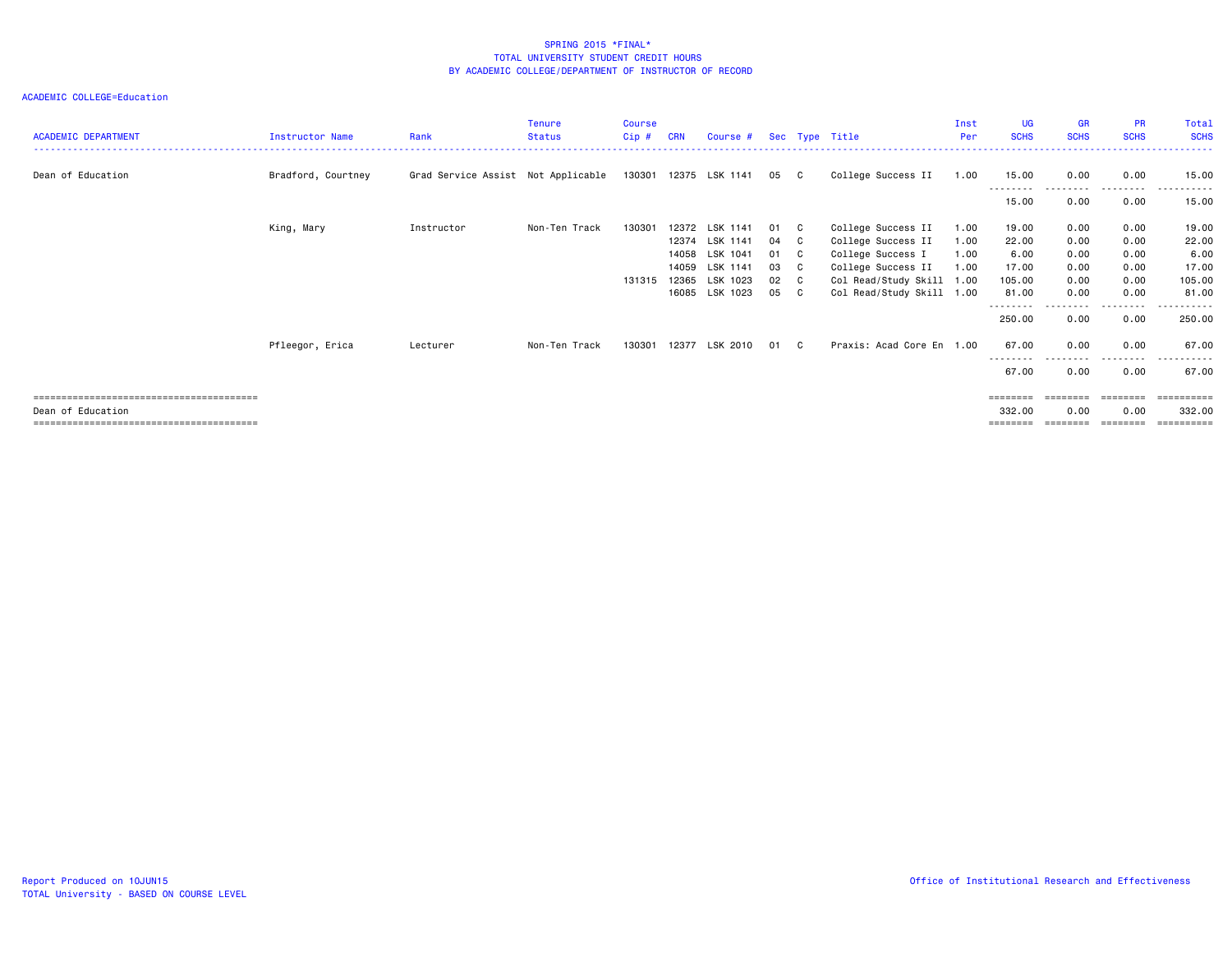| <b>ACADEMIC DEPARTMENT</b>                            | Instructor Name   | Rank                          | <b>Tenure</b><br><b>Status</b> | <b>Course</b><br>Cip# | <b>CRN</b>   | Course #              |       |              | Sec Type Title            | Inst<br>Per | <b>UG</b><br><b>SCHS</b> | <b>GR</b><br><b>SCHS</b>                                                                                                                                     | PR<br><b>SCHS</b>           | Total<br><b>SCHS</b>                                                                                                                                          |
|-------------------------------------------------------|-------------------|-------------------------------|--------------------------------|-----------------------|--------------|-----------------------|-------|--------------|---------------------------|-------------|--------------------------|--------------------------------------------------------------------------------------------------------------------------------------------------------------|-----------------------------|---------------------------------------------------------------------------------------------------------------------------------------------------------------|
| Instructional Systems & Workforce Develo Adams, James |                   | Associate Professor Tenured   |                                | 131309                | 13907        | TKT 4143              | 501 C |              | His & Phil Career &       | 1.00        | 18.00                    | 0.00                                                                                                                                                         | 0.00                        | 18.00                                                                                                                                                         |
|                                                       |                   |                               |                                |                       | 13915        | TKT 6143              | 501 C |              | His & Phil Career &       | 1.00        | 0.00                     | 21.00                                                                                                                                                        | 0.00                        | 21.00                                                                                                                                                         |
|                                                       |                   |                               |                                | 131319 15006          |              | <b>TKT 9000</b>       | 01    | D            | Research / Diss           | 1.00        | 0.00                     | 32.00                                                                                                                                                        | 0.00                        | 32.00                                                                                                                                                         |
|                                                       |                   |                               |                                |                       | 16366        | <b>TKT 7000</b>       | 04    | $\mathbf{I}$ | Directed Indiv Study 1.00 |             | 0.00                     | 3.00                                                                                                                                                         | 0.00                        | 3.00                                                                                                                                                          |
|                                                       |                   |                               |                                | 131399 14064          |              | TKT 4263              | 501 C |              | Diverse Wrk & Ed Env      | 1.00        | 21.00                    | 0.00                                                                                                                                                         | 0.00                        | 21.00                                                                                                                                                         |
|                                                       |                   |                               |                                |                       | 14825        | TKT 6263              | 501 C |              | Diverse Wrk & Ed Env 1.00 |             | 0.00                     | 42.00                                                                                                                                                        | 0.00                        | 42.00                                                                                                                                                         |
|                                                       |                   |                               |                                |                       | 150612 14017 | TKI 3063              | 01 C  |              | Ind Human Relations       | 1.00        | 45.00<br>.               | 0.00<br>.                                                                                                                                                    | 0.00<br>.                   | 45.00<br>.                                                                                                                                                    |
|                                                       |                   |                               |                                |                       |              |                       |       |              |                           |             | 84.00                    | 98.00                                                                                                                                                        | 0.00                        | 182.00                                                                                                                                                        |
|                                                       | Baham, Jeremy     | Non-Faculty                   | Not Applicable                 | 300000                | 13908        | TKT 4423              | 501 C |              | History of Veterans' 1.00 |             | 45.00                    | 0.00                                                                                                                                                         | 0.00                        | 45.00                                                                                                                                                         |
|                                                       |                   |                               |                                |                       | 13909        | TKT 4433              | 501 C |              | Dev of Veteran's Ben      | 1.00        | 39.00                    | 0.00                                                                                                                                                         | 0.00                        | 39.00                                                                                                                                                         |
|                                                       |                   |                               |                                |                       | 13917        | TKT 6423              | 501 C |              | History of Veterans'      | 1.00        | 0.00                     | 24.00                                                                                                                                                        | 0.00                        | 24.00                                                                                                                                                         |
|                                                       |                   |                               |                                |                       |              | 13918 TKT 6433        | 501 C |              | Dev of Veterans' Ben      | 1.00        | 0.00<br>.                | 33.00<br>.                                                                                                                                                   | 0.00<br>.                   | 33.00<br>$\frac{1}{2} \left( \frac{1}{2} \right) \left( \frac{1}{2} \right) \left( \frac{1}{2} \right) \left( \frac{1}{2} \right) \left( \frac{1}{2} \right)$ |
|                                                       |                   |                               |                                |                       |              |                       |       |              |                           |             | 84.00                    | 57.00                                                                                                                                                        | 0.00                        | 141.00                                                                                                                                                        |
|                                                       | Ballard, Iva      | Instructor                    | Non-Ten Track                  | 521302                | 10535        | BQA 2113              | 03    | C            | Bus Stat Methods I        | 1.00        | 171.00                   | 0.00                                                                                                                                                         | 0.00                        | 171.00                                                                                                                                                        |
|                                                       |                   |                               |                                |                       | 10539        | BQA 3123              | 01    | $\mathtt{C}$ | Bus Stat Methods II       | 1.00        | 201.00                   | 0.00                                                                                                                                                         | 0.00                        | 201.00                                                                                                                                                        |
|                                                       |                   |                               |                                |                       | 10543        | BQA 3123              | 05    | C            | Bus Stat Methods II       | 1.00        | 168.00                   | 0.00                                                                                                                                                         | 0.00                        | 168.00                                                                                                                                                        |
|                                                       |                   |                               |                                |                       | 13658        | BQA 8443              | 501 C |              | Stat Analy Bus Dec        | 1.00        | 0.00                     | 78.00                                                                                                                                                        | 0.00                        | 78.00                                                                                                                                                         |
|                                                       |                   |                               |                                |                       |              |                       |       |              |                           |             | .<br>540.00              | .<br>78.00                                                                                                                                                   | .<br>0.00                   | .<br>618.00                                                                                                                                                   |
|                                                       | Bass, Amy         | Lecturer                      | Non-Ten Track                  | 130301                | 13838        | LSK 2010              | 501 C |              | Praxis: Acad Core En 1.00 |             | 46.00                    | 0.00                                                                                                                                                         | 0.00                        | 46.00                                                                                                                                                         |
|                                                       |                   |                               |                                |                       |              | 131315 13837 LSK 1023 | 501 C |              | Col Read/Study Skill 1.00 |             | 123.00                   | 0.00                                                                                                                                                         | 0.00                        | 123.00                                                                                                                                                        |
|                                                       |                   |                               |                                |                       |              |                       |       |              |                           |             | .                        | .                                                                                                                                                            | $\sim$ $\sim$ $\sim$ $\sim$ | ------                                                                                                                                                        |
|                                                       |                   |                               |                                |                       |              |                       |       |              |                           |             | 169.00                   | 0.00                                                                                                                                                         | 0.00                        | 169.00                                                                                                                                                        |
|                                                       | Beriswill, Joanne | Assistant Professor Ten Track |                                | 131309                |              | 13402 TKT 3623        | 01    | C            | Dsgn Technology Trai 1.00 |             | 48.00                    | 0.00                                                                                                                                                         | 0.00                        | 48.00                                                                                                                                                         |
|                                                       |                   |                               |                                |                       | 13404        | TKT 4623              | 01    | C            | Del/Eval Tech Traini 1.00 |             | 42.00                    | 0.00                                                                                                                                                         | 0.00                        | 42.00                                                                                                                                                         |
|                                                       |                   |                               |                                | 131319 15168          |              | TKT 7000              | 01    | Ι.           | Directed Indiv Study 1.00 |             | 0.00                     | 3.00                                                                                                                                                         | 0.00                        | 3.00                                                                                                                                                          |
|                                                       |                   |                               |                                |                       | 15912        | <b>TKT 7000</b>       | 02    | I            | Directed Indiv Study 1.00 |             | 0.00                     | 3.00                                                                                                                                                         | 0.00                        | 3.00                                                                                                                                                          |
|                                                       |                   |                               |                                |                       |              | 16382 TKT 7000        | 05    | $\mathbf{I}$ | Directed Indiv Study 1.00 |             | 0.00<br>.                | 3.00<br>.                                                                                                                                                    | 0.00<br>.                   | 3.00<br>.                                                                                                                                                     |
|                                                       |                   |                               |                                |                       |              |                       |       |              |                           |             | 90.00                    | 9.00                                                                                                                                                         | 0.00                        | 99.00                                                                                                                                                         |
|                                                       | Berryhill, Amy    | Non-Faculty                   | Not Applicable                 |                       |              | 110301 13904 TKT 1273 | 502 C |              | Computer Application 1.00 |             | 99.00<br>.               | 0.00                                                                                                                                                         | 0.00                        | 99.00<br>والمناصبات                                                                                                                                           |
|                                                       |                   |                               |                                |                       |              |                       |       |              |                           |             | 99.00                    | .<br>0.00                                                                                                                                                    | 0.00                        | 99.00                                                                                                                                                         |
|                                                       | Cornelious, Linda | Professor                     | Tenured                        | 131309                | 13922        | TKT 8200              | 501 E |              | Intern Career & Tech 1.00 |             | 0.00                     | 12.00                                                                                                                                                        | 0.00                        | 12.00                                                                                                                                                         |
|                                                       |                   |                               |                                | 131319                |              | 15008 TKT 9000        | 03    | D            | Research / Diss           | 1.00        | 0.00                     | 15.00                                                                                                                                                        | 0.00                        | 15.00                                                                                                                                                         |
|                                                       |                   |                               |                                |                       |              |                       |       |              |                           |             | .<br>0.00                | .<br>27.00                                                                                                                                                   | .<br>0.00                   | .<br>27.00                                                                                                                                                    |
|                                                       |                   |                               |                                |                       |              |                       |       |              |                           |             |                          |                                                                                                                                                              |                             |                                                                                                                                                               |
|                                                       | Crawford, Amie    | Grad Teach Assist             | Not Applicable                 | 110301                | 13394        | TKT 1273              | 01    | C            | Computer Application 1.00 |             | 99.00                    | 0.00                                                                                                                                                         | 0.00                        | 99.00                                                                                                                                                         |
|                                                       |                   |                               |                                |                       |              | 13397 TKT 1273        | 04    | C            | Computer Application 1.00 |             | 102.00<br>.              | 0.00<br>$\frac{1}{2} \left( \frac{1}{2} \right) \left( \frac{1}{2} \right) \left( \frac{1}{2} \right) \left( \frac{1}{2} \right) \left( \frac{1}{2} \right)$ | 0.00<br>.                   | 102.00                                                                                                                                                        |
|                                                       |                   |                               |                                |                       |              |                       |       |              |                           |             | 201.00                   | 0.00                                                                                                                                                         | 0.00                        | 201.00                                                                                                                                                        |
|                                                       | Earle, Marie      | Assistant Professor Ten Track |                                | 110301                | 13903        | TKT 1273              | 501 C |              | Computer Application 1.00 |             | 87.00                    | 0.00                                                                                                                                                         | 0.00                        | 87.00                                                                                                                                                         |
|                                                       |                   |                               |                                | 131309                |              | 13910 TKT 4483        | 501 C |              | Methods of Teaching       | 1.00        | 3.00                     | 0.00                                                                                                                                                         | 0.00                        | 3.00                                                                                                                                                          |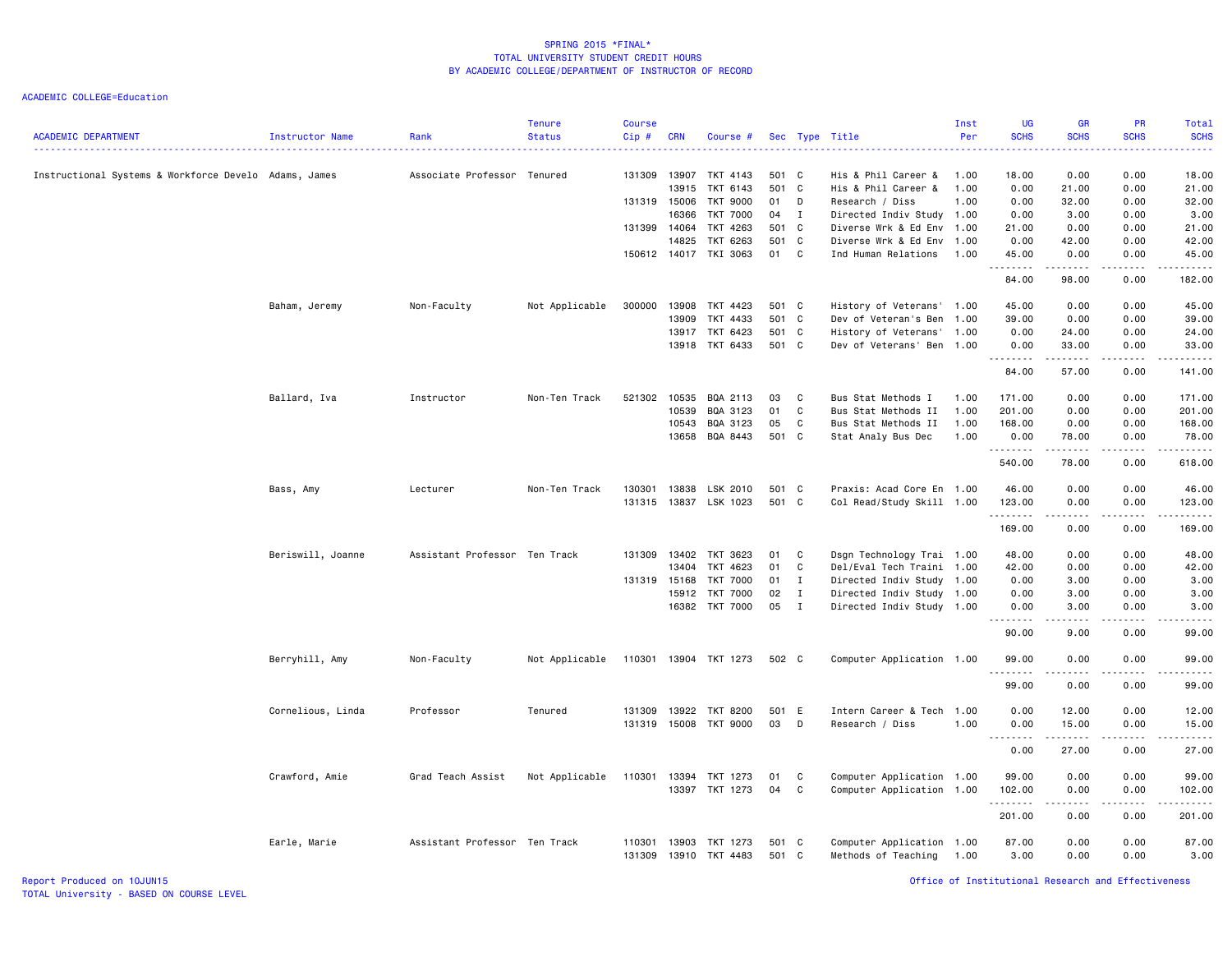| <b>ACADEMIC DEPARTMENT</b>                            | Instructor Name  | Rank                          | <b>Tenure</b><br><b>Status</b> | Course<br>$Cip \#$ | <b>CRN</b>   | Course #              |       |                | Sec Type Title            | Inst<br>Per | <b>UG</b><br><b>SCHS</b><br>. | <b>GR</b><br><b>SCHS</b>         | PR<br><b>SCHS</b>                                                                                                                                            | Total<br><b>SCHS</b><br>.                                                                                                                                                                |
|-------------------------------------------------------|------------------|-------------------------------|--------------------------------|--------------------|--------------|-----------------------|-------|----------------|---------------------------|-------------|-------------------------------|----------------------------------|--------------------------------------------------------------------------------------------------------------------------------------------------------------|------------------------------------------------------------------------------------------------------------------------------------------------------------------------------------------|
| Instructional Systems & Workforce Develo Earle, Marie |                  | Assistant Professor Ten Track |                                | 131309             | 13919        | TKT 6483              | 501 C |                | Methods of Teaching       | 1.00        | 0.00                          | 12.00                            | 0.00                                                                                                                                                         | 12.00                                                                                                                                                                                    |
|                                                       |                  |                               |                                | 131321             | 13912        | TKT 4803              | 501 C |                | Integ Tech for Learn      | 1.00        | 24.00                         | 0.00                             | 0.00                                                                                                                                                         | 24.00                                                                                                                                                                                    |
|                                                       |                  |                               |                                |                    | 13921        | TKT 6803              | 501 C |                | Integ Tech for Learn      | 1.00        | 0.00<br>.                     | 18.00<br>.                       | 0.00<br>.                                                                                                                                                    | 18.00<br>.                                                                                                                                                                               |
|                                                       |                  |                               |                                |                    |              |                       |       |                |                           |             | 114.00                        | 30.00                            | 0.00                                                                                                                                                         | 144.00                                                                                                                                                                                   |
|                                                       | Ewing, Carlos    | Grad Teach Assist             | Not Applicable                 | 110301             | 13395        | TKT 1273              | 02    | $\mathbf{C}$   | Computer Application 1.00 |             | 93.00                         | 0.00                             | 0.00                                                                                                                                                         | 93.00                                                                                                                                                                                    |
|                                                       |                  |                               |                                | 131309             | 13400        | TKT 3463              | 01    | B              | Computer Repair/Main 1.00 |             | 51.00<br>.                    | 0.00<br>$\sim$ $\sim$ $\sim$     | 0.00<br>-----                                                                                                                                                | 51.00                                                                                                                                                                                    |
|                                                       |                  |                               |                                |                    |              |                       |       |                |                           |             | 144.00                        | 0.00                             | 0.00                                                                                                                                                         | 144.00                                                                                                                                                                                   |
|                                                       | Forde, Connie    | Professor                     | Tenured                        | 131303             | 14022        | TKT 4153              | 01    | $\mathbf{C}$   | Meth Tchn Econ/Bus P 1.00 |             | 6.00                          | 0.00                             | 0.00                                                                                                                                                         | 6.00                                                                                                                                                                                     |
|                                                       |                  |                               |                                |                    | 14063        | TKT 4153              | 501 C |                | Meth Tchn Econ/Bus P      | 1.00        | 6.00                          | 0.00                             | 0.00                                                                                                                                                         | 6.00                                                                                                                                                                                     |
|                                                       |                  |                               |                                |                    | 131319 15009 | TKT 9000              | 04    | D              | Research / Diss           | 1.00        | 0.00<br>.                     | 16.00<br>.                       | 0.00<br>$\frac{1}{2} \left( \frac{1}{2} \right) \left( \frac{1}{2} \right) \left( \frac{1}{2} \right) \left( \frac{1}{2} \right) \left( \frac{1}{2} \right)$ | 16.00<br>.                                                                                                                                                                               |
|                                                       |                  |                               |                                |                    |              |                       |       |                |                           |             | 12.00                         | 16.00                            | 0.00                                                                                                                                                         | 28.00                                                                                                                                                                                    |
|                                                       | Giordano, Mickey | Instructor                    | Non-Ten Track                  | 150505             | 13391        | TKI 4213              | 01    | C              | Energy Source&Power       | 1.00        | 117.00                        | 0.00                             | 0.00                                                                                                                                                         | 117.00                                                                                                                                                                                   |
|                                                       |                  |                               |                                | 150603             | 13384        | TKI 3104              | 01    | B              | Adv Ind Ele, Electro 1.00 |             | 112.00                        | 0.00                             | 0.00                                                                                                                                                         | 112.00                                                                                                                                                                                   |
|                                                       |                  |                               |                                |                    | 150612 13379 | TKI 2113              | 01    | C              | Intro to PLC Program      | 1.00        | 120.00                        | 0.00                             | 0.00                                                                                                                                                         | 120.00                                                                                                                                                                                   |
|                                                       |                  |                               |                                |                    | 13390        | TKI 4203              | 01    | B              | Automated Systems         | 1.00        | 57.00<br>.                    | 0.00<br>.                        | 0.00<br>-----                                                                                                                                                | 57.00<br>------                                                                                                                                                                          |
|                                                       |                  |                               |                                |                    |              |                       |       |                |                           |             | 406.00                        | 0.00                             | 0.00                                                                                                                                                         | 406.00                                                                                                                                                                                   |
|                                                       | Huang, Kun       | Assistant Professor Ten Track |                                | 110301             | 13373        | TKB 4283              | 01    | $\overline{B}$ | Advanced Office Syst 1.00 |             | 21.00                         | 0.00                             | 0.00                                                                                                                                                         | 21.00                                                                                                                                                                                    |
|                                                       |                  |                               |                                | 131309             | 13911        | TKT 4763              | 501 C |                | Digital Tools/Learni 1.00 |             | 54.00                         | 0.00                             | 0.00                                                                                                                                                         | 54.00                                                                                                                                                                                    |
|                                                       |                  |                               |                                |                    | 13920        | TKT 6763              | 501 C |                | Digital Tools/Learni 1.00 |             | 0.00                          | 24.00                            | 0.00                                                                                                                                                         | 24.00                                                                                                                                                                                    |
|                                                       |                  |                               |                                |                    |              | 131319 16312 TKT 7000 | 03    | $\mathbf I$    | Directed Indiv Study 1.00 |             | 0.00<br>.                     | 3.00<br>.                        | 0.00<br>$\omega$ is a set of                                                                                                                                 | 3.00<br>.                                                                                                                                                                                |
|                                                       |                  |                               |                                |                    |              |                       |       |                |                           |             | 75.00                         | 27.00                            | 0.00                                                                                                                                                         | 102.00                                                                                                                                                                                   |
|                                                       | Keel, Vicki      | Instructor                    | Non-Ten Track                  | 110301             |              | 13374 TKB 4543        | 01    | $\overline{B}$ | Advanced Info Proces 1.00 |             | 42.00                         | 0.00                             | 0.00                                                                                                                                                         | 42.00                                                                                                                                                                                    |
|                                                       |                  |                               |                                | 110401             | 13899        | TKB 2122              | 501 B |                | Intro Database Mgt        | 1.00        | 40.00                         | 0.00                             | 0.00                                                                                                                                                         | 40.00                                                                                                                                                                                    |
|                                                       |                  |                               |                                | 131303             | 14065        | TKB 2132              | 501 B |                | Intro Sprdsht Desgn       | 1.00        | 50.00                         | 0.00                             | 0.00                                                                                                                                                         | 50.00                                                                                                                                                                                    |
|                                                       |                  |                               |                                | 131309             | 13399        | TKT 3213              | 01 C  |                | Call Center Manageme 1.00 |             | 96.00<br>.                    | 0.00<br>$\omega = \omega/\omega$ | 0.00<br>. <b>.</b>                                                                                                                                           | 96.00<br>.                                                                                                                                                                               |
|                                                       |                  |                               |                                |                    |              |                       |       |                |                           |             | 228.00                        | 0.00                             | 0.00                                                                                                                                                         | 228.00                                                                                                                                                                                   |
|                                                       | Latham, Angela   | Instructor                    | Non-Ten Track                  | 500799             | 13380        | TKI 2413              | 01    | $\mathbf{C}$   | Hi & Appr Artcrafts       | 1.00        | 75.00                         | 0.00                             | 0.00                                                                                                                                                         | 75.00                                                                                                                                                                                    |
|                                                       |                  |                               |                                |                    | 13381        | TKI 2413              | 02    | $\mathbf{C}$   | Hi & Appr Artcrafts       | 1.00        | 75.00                         | 0.00                             | 0.00                                                                                                                                                         | 75.00                                                                                                                                                                                    |
|                                                       |                  |                               |                                |                    | 13382        | TKI 2413              | 03    | C              | Hi & Appr Artcrafts       | 1.00        | 72.00                         | 0.00                             | 0.00                                                                                                                                                         | 72.00                                                                                                                                                                                    |
|                                                       |                  |                               |                                |                    |              | 13383 TKI 2413        | H04 C |                | Honors Hi & Appr Art 1.00 |             | 75.00<br><u>.</u>             | 0.00<br>.                        | 0.00<br>$- - - - -$                                                                                                                                          | 75.00<br><u>.</u>                                                                                                                                                                        |
|                                                       |                  |                               |                                |                    |              |                       |       |                |                           |             | 297.00                        | 0.00                             | 0.00                                                                                                                                                         | 297.00                                                                                                                                                                                   |
|                                                       | Lee, Sang Joon   | Assistant Professor Ten Track |                                | 110301             | 13406        | TKT 4743              | 01    | B              | Desktop Publishing        | 1.00        | 72.00                         | 0.00                             | 0.00                                                                                                                                                         | 72.00                                                                                                                                                                                    |
|                                                       |                  |                               |                                |                    | 13411        | TKT 6743              | 01    | B              | Desktop Publishing        | 1.00        | 0.00                          | 6.00                             | 0.00                                                                                                                                                         | 6.00                                                                                                                                                                                     |
|                                                       |                  |                               |                                | 110801             | 13375        | TKB 4583              | 01    | B              | Graphics and Web Des 1.00 |             | 72.00                         | 0.00                             | 0.00                                                                                                                                                         | 72.00                                                                                                                                                                                    |
|                                                       |                  |                               |                                | 131303             |              | 13377 TKB 6583        | 01    | B              | Graphics and Web Des 1.00 |             | 0.00<br>.                     | 15.00<br>د د د د د               | 0.00<br>-----                                                                                                                                                | 15.00<br>$\frac{1}{2} \left( \frac{1}{2} \right) \left( \frac{1}{2} \right) \left( \frac{1}{2} \right) \left( \frac{1}{2} \right) \left( \frac{1}{2} \right) \left( \frac{1}{2} \right)$ |
|                                                       |                  |                               |                                |                    |              |                       |       |                |                           |             | 144.00                        | 21.00                            | 0.00                                                                                                                                                         | 165.00                                                                                                                                                                                   |
|                                                       | Mize, Mervin     | Instructor                    | Non-Ten Track                  |                    |              | 131319 15624 TKI 4000 | 01 I  |                | Directed Indiv Study 1.00 |             | 3.00                          | 0.00                             | 0.00                                                                                                                                                         | 3.00                                                                                                                                                                                     |
|                                                       |                  |                               |                                |                    |              |                       |       |                |                           |             |                               |                                  |                                                                                                                                                              |                                                                                                                                                                                          |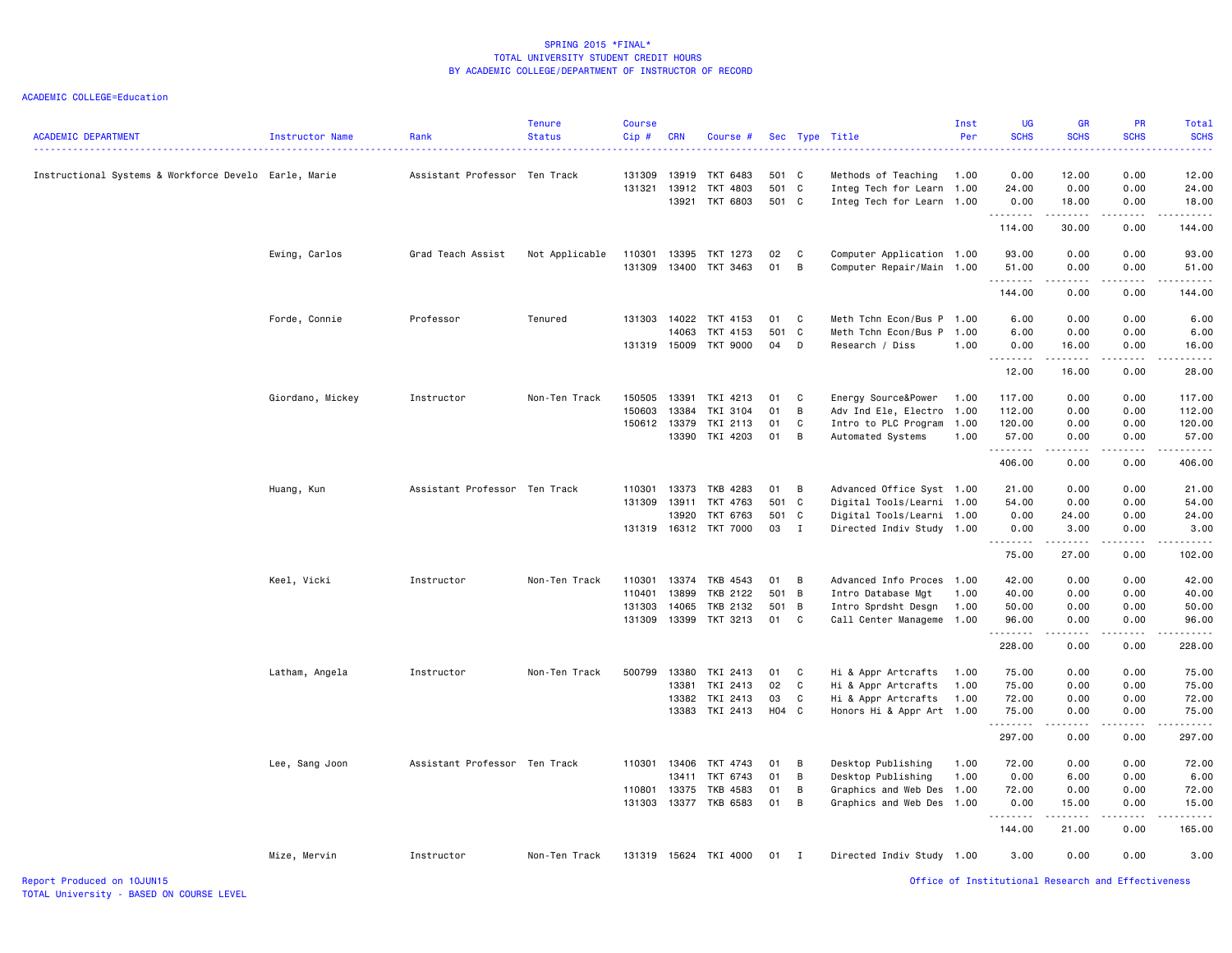| <b>ACADEMIC DEPARTMENT</b>                            | Instructor Name      | Rank                          | <b>Tenure</b><br><b>Status</b> | <b>Course</b><br>$Cip$ # | <b>CRN</b> | Course #              |       |              | Sec Type Title            | Inst<br>Per | <b>UG</b><br><b>SCHS</b> | <b>GR</b><br><b>SCHS</b>                                                                                                                                     | PR<br><b>SCHS</b> | <b>Total</b><br><b>SCHS</b>                                                                                           |
|-------------------------------------------------------|----------------------|-------------------------------|--------------------------------|--------------------------|------------|-----------------------|-------|--------------|---------------------------|-------------|--------------------------|--------------------------------------------------------------------------------------------------------------------------------------------------------------|-------------------|-----------------------------------------------------------------------------------------------------------------------|
| Instructional Systems & Workforce Develo Mize, Mervin |                      | Instructor                    | Non-Ten Track                  | 131319                   | 15911      | TKI 4000              | 03    | $\mathbf{I}$ | Directed Indiv Study 1.00 |             | 3.00                     | 0.00                                                                                                                                                         | 0.00              | 3.00                                                                                                                  |
|                                                       |                      |                               |                                |                          | 16426      | TKI 4000              | 05    | $\mathbf{I}$ | Directed Indiv Study 1.00 |             | 3.00                     | 0.00                                                                                                                                                         | 0.00              | 3.00                                                                                                                  |
|                                                       |                      |                               |                                |                          | 16427      | TKI 4000              | 06    | $\mathbf{I}$ | Directed Indiv Study 1.00 |             | 3.00                     | 0.00                                                                                                                                                         | 0.00              | 3.00                                                                                                                  |
|                                                       |                      |                               |                                |                          | 16428      | TKI 4000              | 07    | $\mathbf{I}$ | Directed Indiv Study 1.00 |             | 3.00                     | 0.00                                                                                                                                                         | 0.00              | 3.00                                                                                                                  |
|                                                       |                      |                               |                                |                          | 16429      | TKI 4000              | 08    | $\mathbf{I}$ | Directed Indiv Study 1.00 |             | 3.00                     | 0.00                                                                                                                                                         | 0.00              | 3.00                                                                                                                  |
|                                                       |                      |                               |                                |                          | 16430      | TKI 4000              | 09    | $\mathbf{I}$ | Directed Indiv Study 1.00 |             | 3.00                     | 0.00                                                                                                                                                         | 0.00              | 3.00                                                                                                                  |
|                                                       |                      |                               |                                |                          | 16432      | TKI 4000              | 10    | $\mathbf{I}$ | Directed Indiv Study 1.00 |             | 3.00                     | 0.00                                                                                                                                                         | 0.00              | 3.00                                                                                                                  |
|                                                       |                      |                               |                                | 150603                   | 13386      | TKI 3224              | 01    | B            | Ind Materials Tech        | 1.00        | 148.00                   | 0.00                                                                                                                                                         | 0.00              | 148.00                                                                                                                |
|                                                       |                      |                               |                                | 150612                   | 13388      | TKI 3363              | 01    | B            | Motion & Time Study       | 1.00        | 108.00                   | 0.00                                                                                                                                                         | 0.00              | 108.00                                                                                                                |
|                                                       |                      |                               |                                |                          | 13389      | TKI 4113              | 01    | В            | Indust Fluid Power        | 1.00        | 78.00                    | 0.00                                                                                                                                                         | 0.00              | 78.00                                                                                                                 |
|                                                       |                      |                               |                                |                          | 13392      | TKI 4233              | 01    | C            | Maintenance Mgt           | 1.00        | 114.00<br>.              | 0.00<br>$\frac{1}{2} \left( \frac{1}{2} \right) \left( \frac{1}{2} \right) \left( \frac{1}{2} \right) \left( \frac{1}{2} \right) \left( \frac{1}{2} \right)$ | 0.00<br>.         | 114.00<br>$\begin{array}{cccccccccc} \bullet & \bullet & \bullet & \bullet & \bullet & \bullet & \bullet \end{array}$ |
|                                                       |                      |                               |                                |                          |            |                       |       |              |                           |             | 472.00                   | 0.00                                                                                                                                                         | 0.00              | 472.00                                                                                                                |
|                                                       | Okojie, Mabel        | Professor                     | Tenured                        | 131309                   | 14021      | TKT 8273              | 01    | C            | Con Iss Cur Pla ISWE      | 1.00        | 0.00                     | 27.00                                                                                                                                                        | 0.00              | 27.00                                                                                                                 |
|                                                       |                      |                               |                                |                          | 14062      | TKT 8233              | 501   | C            | Anal & Survey Resear      | 1.00        | 0.00                     | 12.00                                                                                                                                                        | 0.00              | 12.00                                                                                                                 |
|                                                       |                      |                               |                                | 131319 15010             |            | <b>TKT 9000</b>       | 05    | D            | Research / Diss           | 1.00        | 0.00                     | 14.00<br>------                                                                                                                                              | 0.00<br>.         | 14.00<br>.                                                                                                            |
|                                                       |                      |                               |                                |                          |            |                       |       |              |                           |             | 0.00                     | 53.00                                                                                                                                                        | 0.00              | 53.00                                                                                                                 |
|                                                       | Olinzock, Anthony    | Professor                     | Tenured                        | 110301                   | 13407      | TKT 4753              | 01    | C            | Presenting with Medi 1.00 |             | 39.00                    | 0.00                                                                                                                                                         | 0.00              | 39.00                                                                                                                 |
|                                                       |                      |                               |                                |                          | 13412      | TKT 6753              | 01    | C            | Presenting with Medi 1.00 |             | 0.00                     | 18.00                                                                                                                                                        | 0.00              | 18.00                                                                                                                 |
|                                                       |                      |                               |                                | 131319 15011             |            | TKT 9000              | 06    | D            | Research / Diss           | 1.00        | 0.00                     | 19.00                                                                                                                                                        | 0.00              | 19.00                                                                                                                 |
|                                                       |                      |                               |                                |                          | 16293      | TKT 4000              | 01    | $\mathbf{I}$ | Directed Indiv Study 1.00 |             | 3.00                     | 0.00                                                                                                                                                         | 0.00              | 3.00                                                                                                                  |
|                                                       |                      |                               |                                |                          |            | 150613 13413 TKT 8713 | 01    | B            | Sem Ind Res & Devel       | 1.00        | 0.00                     | 27.00                                                                                                                                                        | 0.00              | 27.00                                                                                                                 |
|                                                       |                      |                               |                                |                          |            |                       |       |              |                           |             | .<br>42.00               | . <u>.</u><br>64.00                                                                                                                                          | $- - - -$<br>0.00 | .<br>106.00                                                                                                           |
|                                                       | Pannell, Myra        | Non-Faculty                   | Not Applicable                 |                          |            | 131203 11274 EDE 3223 | 03    | $\mathbf{C}$ | Middle Level Educati 1.00 |             | 81.00                    | 0.00                                                                                                                                                         | 0.00              | 81.00                                                                                                                 |
|                                                       |                      |                               |                                |                          |            |                       |       |              |                           |             | .<br>81.00               | $\frac{1}{2} \left( \frac{1}{2} \right) \left( \frac{1}{2} \right) \left( \frac{1}{2} \right) \left( \frac{1}{2} \right) \left( \frac{1}{2} \right)$<br>0.00 | .<br>0.00         | .<br>81.00                                                                                                            |
|                                                       | Scott-Bracey, Pamela | Assistant Professor Ten Track |                                | 131303                   | 13900      | TKB 3133              | 501 C |              | Admin Management & P      | 1.00        | 93.00                    | 0.00                                                                                                                                                         | 0.00              | 93.00                                                                                                                 |
|                                                       |                      |                               |                                | 131309                   | 13405      | TKT 4683              | 01    | - S          | Senior Seminar            | 1.00        | 51.00                    | 0.00                                                                                                                                                         | 0.00              | 51.00                                                                                                                 |
|                                                       |                      |                               |                                |                          |            |                       |       |              |                           |             | <u>.</u>                 | .                                                                                                                                                            |                   | .                                                                                                                     |
|                                                       |                      |                               |                                |                          |            |                       |       |              |                           |             | 144.00                   | 0.00                                                                                                                                                         | 0.00              | 144.00                                                                                                                |
|                                                       | Wyatt, John          | Associate Professor Tenured   |                                | 131319 15784             |            | TKI 4000              | 02    | $\mathbf{I}$ | Directed Indiv Study 1.00 |             | 3.00                     | 0.00                                                                                                                                                         | 0.00              | 3.00                                                                                                                  |
|                                                       |                      |                               |                                |                          | 16125      | TKI 4000              | 04    | $\mathbf{I}$ | Directed Indiv Study 1.00 |             | 3.00                     | 0.00                                                                                                                                                         | 0.00              | 3.00                                                                                                                  |
|                                                       |                      |                               |                                | 150603                   | 13385      | TKI 3183              | 01    | L.           | Machine Metal Proc        | 1.00        | 57.00                    | 0.00                                                                                                                                                         | 0.00              | 57.00                                                                                                                 |
|                                                       |                      |                               |                                |                          |            | 150612 14016 TKI 3243 | 01    | B            | Industrial Metrology 1.00 |             | 93.00<br><u>.</u>        | 0.00<br>-----                                                                                                                                                | 0.00<br>.         | 93.00<br>.                                                                                                            |
|                                                       |                      |                               |                                |                          |            |                       |       |              |                           |             | 156.00                   | 0.00                                                                                                                                                         | 0.00              | 156.00                                                                                                                |
|                                                       | Yarbrough, Steven    | Grad Teach Assist             | Not Applicable                 | 110301                   | 13396      | TKT 1273              | 03    | C            | Computer Application 1.00 |             | 102.00                   | 0.00                                                                                                                                                         | 0.00              | 102.00                                                                                                                |
|                                                       |                      |                               |                                |                          |            | 13398 TKT 1273        | 05    | C            | Computer Application 1.00 |             | 102.00                   | 0.00                                                                                                                                                         | 0.00              | 102.00                                                                                                                |
|                                                       |                      |                               |                                |                          |            |                       |       |              |                           |             | .<br>204.00              | $\frac{1}{2} \left( \frac{1}{2} \right) \left( \frac{1}{2} \right) \left( \frac{1}{2} \right) \left( \frac{1}{2} \right) \left( \frac{1}{2} \right)$<br>0.00 | 0.00              | 204.00                                                                                                                |
|                                                       | Yu, Chien            | Associate Professor Tenured   |                                | 110301                   | 13414      | TKT 8803              | 01    | B            | Des Eval Inst Softwa      | 1.00        | 0.00                     | 15.00                                                                                                                                                        | 0.00              | 15.00                                                                                                                 |
|                                                       |                      |                               |                                | 131319                   | 15013      | <b>TKT 9000</b>       | 08    | D            | Research / Diss           | 1.00        | 0.00                     | 17.00                                                                                                                                                        | 0.00              | 17.00                                                                                                                 |
|                                                       |                      |                               |                                | 139999                   | 14562      | <b>TKT 8990</b>       | 01    | C            | Special Topic In TKT 1.00 |             | 0.00                     | 18.00                                                                                                                                                        | 0.00              | 18.00                                                                                                                 |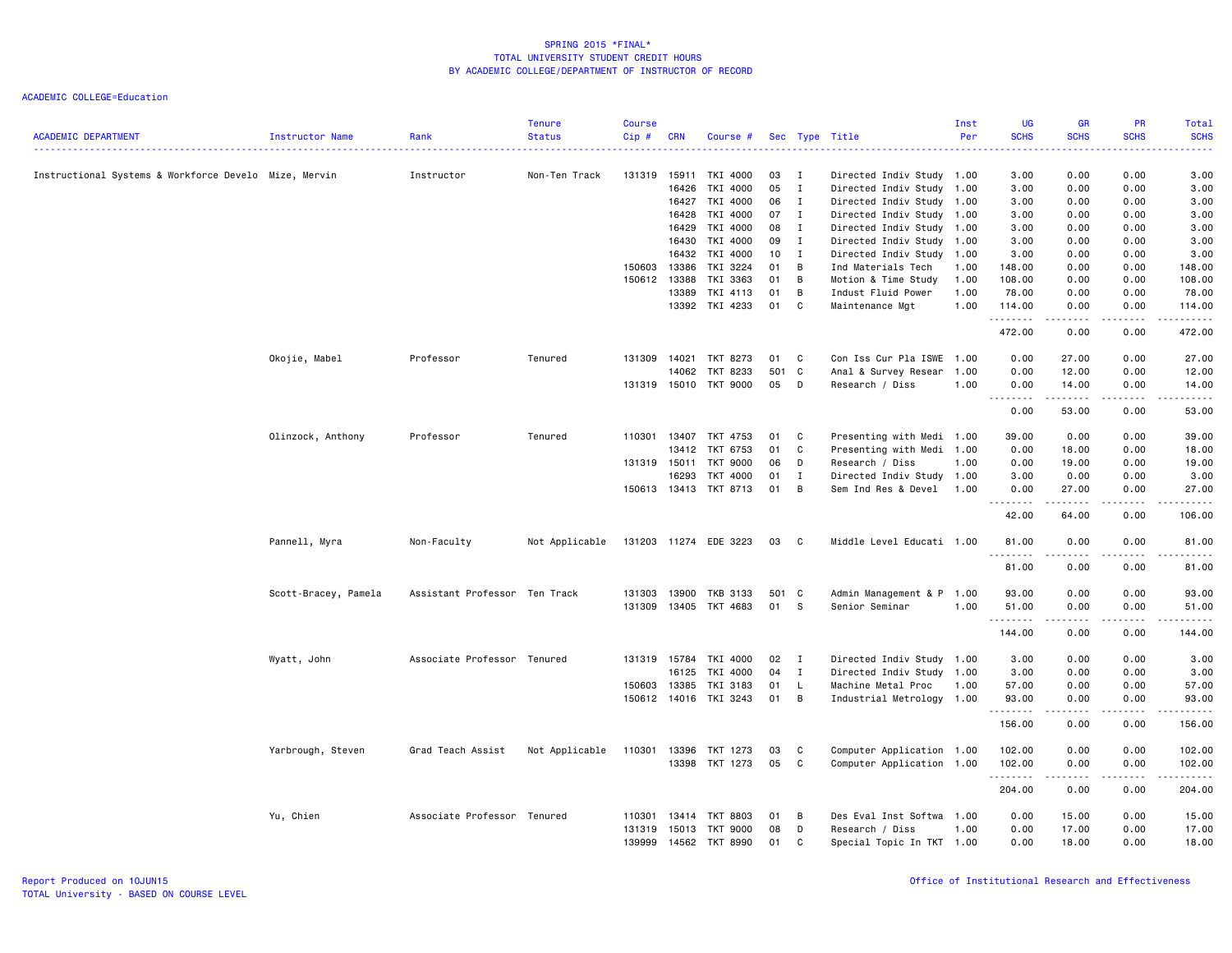| <b>ACADEMIC DEPARTMENT</b>                    | Instructor Name | Rank | Tenure<br>Status | Course<br>$Cip$ #<br>CRN | Course # Sec Type Title |  | Inst<br>Per | UG<br><b>SCHS</b> | <b>GR</b><br><b>SCHS</b> | <b>PR</b><br><b>SCHS</b> | Total<br><b>SCHS</b> |
|-----------------------------------------------|-----------------|------|------------------|--------------------------|-------------------------|--|-------------|-------------------|--------------------------|--------------------------|----------------------|
|                                               |                 |      |                  |                          |                         |  |             | .<br>0.00         | .<br>50.00               | .<br>0.00                | .<br>50.00           |
|                                               |                 |      |                  |                          |                         |  |             | ========          | ========                 | ========                 | ==========           |
| Instructional Systems & Workforce Develo      |                 |      |                  |                          |                         |  |             | 3786.00           | 530.00                   | 0.00                     | 4316,00              |
| .==================================<br>====== |                 |      |                  |                          |                         |  |             | =======           |                          |                          | ==========           |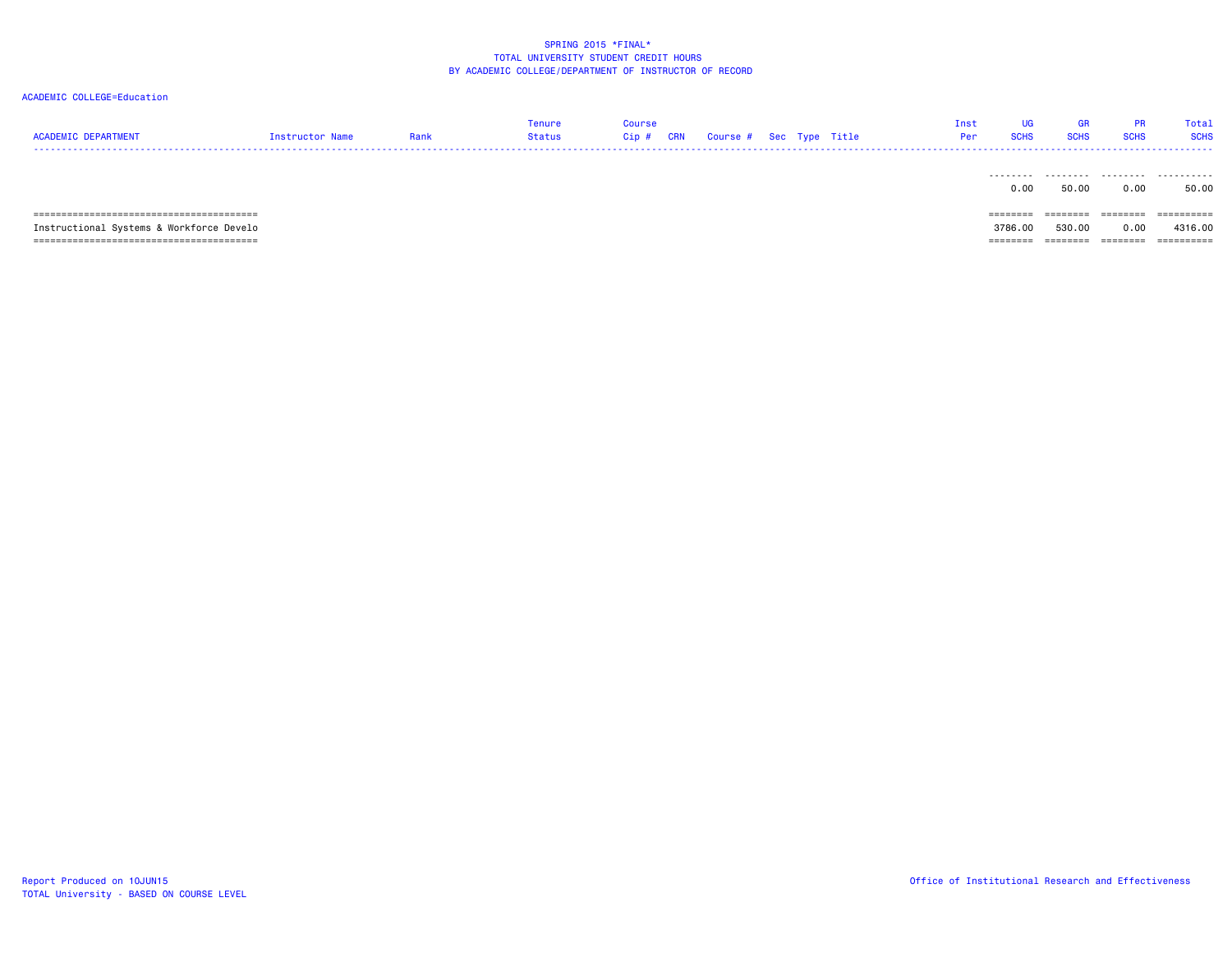| <b>ACADEMIC DEPARTMENT</b> | Instructor Name        | Rank                          | <b>Tenure</b><br><b>Status</b> | <b>Course</b><br>Cip# | <b>CRN</b>     | Course #           |          |                  | Sec Type Title                                   | Inst<br>Per | <b>UG</b><br><b>SCHS</b> | <b>GR</b><br><b>SCHS</b>                                                                                                                                     | <b>PR</b><br><b>SCHS</b>     | Total<br><b>SCHS</b>   |
|----------------------------|------------------------|-------------------------------|--------------------------------|-----------------------|----------------|--------------------|----------|------------------|--------------------------------------------------|-------------|--------------------------|--------------------------------------------------------------------------------------------------------------------------------------------------------------|------------------------------|------------------------|
|                            |                        |                               |                                |                       |                |                    |          |                  |                                                  |             |                          |                                                                                                                                                              |                              |                        |
| Kinesiology                | Abadie, Ben            | Professor                     | Tenured                        | 310504<br>310505      | 14034<br>11578 | EP 8423<br>EP 3613 | 01<br>01 | В<br>$\mathbb C$ | Gr Exercise Testing<br>Exercise Electrocard 1.00 | 1.00        | 0.00<br>138.00           | 39.00<br>0.00                                                                                                                                                | 0.00<br>0.00                 | 39.00<br>138.00        |
|                            |                        |                               |                                |                       | 11579          | EP 3613            | 02       | C                | Exercise Electrocard 1.00                        |             | 120.00                   | 0.00                                                                                                                                                         | 0.00                         | 120.00                 |
|                            |                        |                               |                                |                       | 16467          | KI 4000            | $17$ I   |                  | Directed Indiv Study 1.00                        |             | 3.00                     | 0.00                                                                                                                                                         | 0.00                         | 3.00                   |
|                            |                        |                               |                                |                       |                |                    |          |                  |                                                  |             | .<br>261.00              | .<br>39.00                                                                                                                                                   | $- - -$<br>0.00              | والمناصبات<br>300.00   |
|                            | Agiovlasitis, Stamatis | Assistant Professor Ten Track |                                | 240101                | 16241          | HON 4000           | 11       | $\mathbf{I}$     | Directed Individual 1.00                         |             | 3.00                     | 0.00                                                                                                                                                         | 0.00                         | 3.00                   |
|                            |                        |                               |                                | 260908                | 11587          | EP 4133            | 01       | $\mathbb C$      | Ex Prog Clinical Pop                             | 1.00        | 126.00                   | 0.00                                                                                                                                                         | 0.00                         | 126.00                 |
|                            |                        |                               |                                |                       | 11588          | EP 4133            | 02       | C                | Ex Prog Clinical Pop                             | 1.00        | 162.00                   | 0.00                                                                                                                                                         | 0.00                         | 162.00                 |
|                            |                        |                               |                                |                       | 14033          | EP 8243            | 01       | C                | Cardioresp Exer Phys 1.00                        |             | 0.00                     | 45.00                                                                                                                                                        | 0.00                         | 45.00                  |
|                            |                        |                               |                                | 310505                | 15278          | KI 8000            | 03       | D                | Research/Thesis                                  | 1.00        | 0.00                     | 6.00                                                                                                                                                         | 0.00                         | 6.00                   |
|                            |                        |                               |                                |                       | 16402          | KI 4000            | 15       | $\bf{I}$         | Directed Indiv Study 1.00                        |             | 1.00                     | 0.00                                                                                                                                                         | 0.00                         | 1.00                   |
|                            |                        |                               |                                |                       | 16415          | KI 4000            | 16       | $\mathbf{I}$     | Directed Indiv Study 1.00                        |             | 1.00                     | 0.00                                                                                                                                                         | 0.00                         | 1.00                   |
|                            |                        |                               |                                |                       |                |                    |          |                  |                                                  |             | .<br>293.00              | .<br>51.00                                                                                                                                                   | .<br>0.00                    | .<br>344.00            |
|                            | Brown, Stanley         | Professor                     | Tenured                        | 310505                | 11560          | EP 2013            | 01       | C                | Fundamentals of Kine                             | 1.00        | 339.00                   | 0.00                                                                                                                                                         | 0.00                         | 339.00                 |
|                            |                        |                               |                                |                       |                | 11580 EP 3613      | 03       | C                | Exercise Electrocard 1.00                        |             | 156.00                   | 0.00                                                                                                                                                         | 0.00                         | 156.00                 |
|                            |                        |                               |                                |                       |                |                    |          |                  |                                                  |             | .<br>495.00              | $\frac{1}{2} \left( \frac{1}{2} \right) \left( \frac{1}{2} \right) \left( \frac{1}{2} \right) \left( \frac{1}{2} \right)$<br>0.00                            | $\sim$ $\sim$ $\sim$<br>0.00 | .<br>495.00            |
|                            |                        |                               |                                |                       |                |                    |          |                  |                                                  |             | 7.60                     |                                                                                                                                                              | 0.00                         |                        |
|                            | Carlson, Benjamin      | Grad Teach Assist             | Not Applicable                 | 310501                |                | 12772 PE 1061      | 01       | - L              | Fitness Walking/ Jog 0.40                        |             | .                        | 0.00<br>.                                                                                                                                                    | $- - - -$                    | 7.60<br>$    -$        |
|                            |                        |                               |                                |                       |                |                    |          |                  |                                                  |             | 7.60                     | 0.00                                                                                                                                                         | 0.00                         | 7.60                   |
|                            | Chander, Harish        | Assistant Professor Ten Track |                                | 260908                | 11581          | EP 3643            | 01       | C                | Applied Anat & Patho 1.00                        |             | 204.00                   | 0.00                                                                                                                                                         | 0.00                         | 204.00                 |
|                            |                        |                               |                                | 310505                | 12799          | PE 4283            | 01       | C                | Sport Biomechanics                               | 1.00        | 69.00                    | 0.00                                                                                                                                                         | 0.00                         | 69.00                  |
|                            |                        |                               |                                |                       | 15989          | KI 4000            | 11       | $\mathbf{I}$     | Directed Indiv Study 1.00                        |             | 3.00                     | 0.00                                                                                                                                                         | 0.00                         | 3.00                   |
|                            |                        |                               |                                |                       | 16261          | KI 4000            | 14       | $\mathbf{I}$     | Directed Indiv Study 1.00                        |             | 3.00<br>.                | 0.00<br>$\frac{1}{2} \left( \frac{1}{2} \right) \left( \frac{1}{2} \right) \left( \frac{1}{2} \right) \left( \frac{1}{2} \right) \left( \frac{1}{2} \right)$ | 0.00<br>.                    | 3.00<br>------         |
|                            |                        |                               |                                |                       |                |                    |          |                  |                                                  |             | 279.00                   | 0.00                                                                                                                                                         | 0.00                         | 279.00                 |
|                            | Debusk, John           | Grad Teach Assist             | Not Applicable                 | 310501                | 12777          | PE 1151            | 02       | L                | Strength Training                                | 0.40        | 8.40                     | 0.00                                                                                                                                                         | 0.00                         | 8.40                   |
|                            |                        |                               |                                | 310505                | 15165          | KI 2213            | 02       | C                | Emergency Health Car                             | 0.40        | 38.40                    | 0.00                                                                                                                                                         | 0.00                         | 38.40                  |
|                            |                        |                               |                                |                       |                |                    |          |                  |                                                  |             | 46.80                    | .<br>0.00                                                                                                                                                    | $\frac{1}{2}$<br>0.00        | $\frac{1}{2}$<br>46.80 |
|                            | Downs, Benjamin        | Grad Teach Assist             | Not Applicable                 | 131314                | 14045          | PE 1371            | 01       | - L              | Adv Strength Cond                                | 0.40        | 6.40                     | 0.00                                                                                                                                                         | 0.00                         | 6.40                   |
|                            |                        |                               |                                |                       | 14046          | PE 1371            | 02       | $\mathsf{L}$     | Adv Strength Cond                                | 0.40        | 126.00                   | 0.00                                                                                                                                                         | 0.00                         | 126.00                 |
|                            |                        |                               |                                | 310501                | 14038          | PE 1061            | 04       | $\mathsf{L}$     | Fitness Walking/ Jog                             | 0.40        | 8.00                     | 0.00                                                                                                                                                         | 0.00                         | 8.00                   |
|                            |                        |                               |                                |                       | 14039          | PE 1061            | 05       | $\mathsf{L}$     | Fitness Walking/ Jog                             | 0.40        | 7.20                     | 0.00                                                                                                                                                         | 0.00                         | 7.20                   |
|                            |                        |                               |                                |                       | 14040          | PE 1061            | 06       | L.               | Fitness Walking/ Jog                             | 0.40        | 8.00                     | 0.00                                                                                                                                                         | 0.00                         | 8.00                   |
|                            |                        |                               |                                |                       | 15686          | PE 1021            | 01       | L.               | Volleyball                                       | 0.40        | 7.60                     | 0.00                                                                                                                                                         | 0.00                         | 7.60                   |
|                            |                        |                               |                                |                       |                |                    |          |                  |                                                  |             | .<br>163.20              | $\frac{1}{2} \left( \frac{1}{2} \right) \left( \frac{1}{2} \right) \left( \frac{1}{2} \right) \left( \frac{1}{2} \right) \left( \frac{1}{2} \right)$<br>0.00 | .<br>0.00                    | .<br>163.20            |
|                            | Funderburk, Deborah    | Instructor                    | Non-Ten Track                  | 310501                | 12786          | PE 1232            | 01       | B                | Teaching Rhythms                                 | 1.00        | 58.00                    | 0.00                                                                                                                                                         | 0.00                         | 58.00                  |
|                            |                        |                               |                                | 500301                | 12779          | PE 1161            | 01       | $\mathsf{L}$     | Modern Dance                                     | 1.00        | 33,00                    | 0.00                                                                                                                                                         | 0.00                         | 33,00                  |
|                            |                        |                               |                                |                       | 12787          | PE 1323            | 01       | C                | Hist & Apprec of Dan 1.00                        |             | 144.00                   | 0.00                                                                                                                                                         | 0.00                         | 144.00                 |
|                            |                        |                               |                                |                       |                |                    |          |                  |                                                  |             | .                        | .                                                                                                                                                            | .                            | <u>.</u>               |
|                            |                        |                               |                                |                       |                |                    |          |                  |                                                  |             | 235.00                   | 0.00                                                                                                                                                         | 0.00                         | 235.00                 |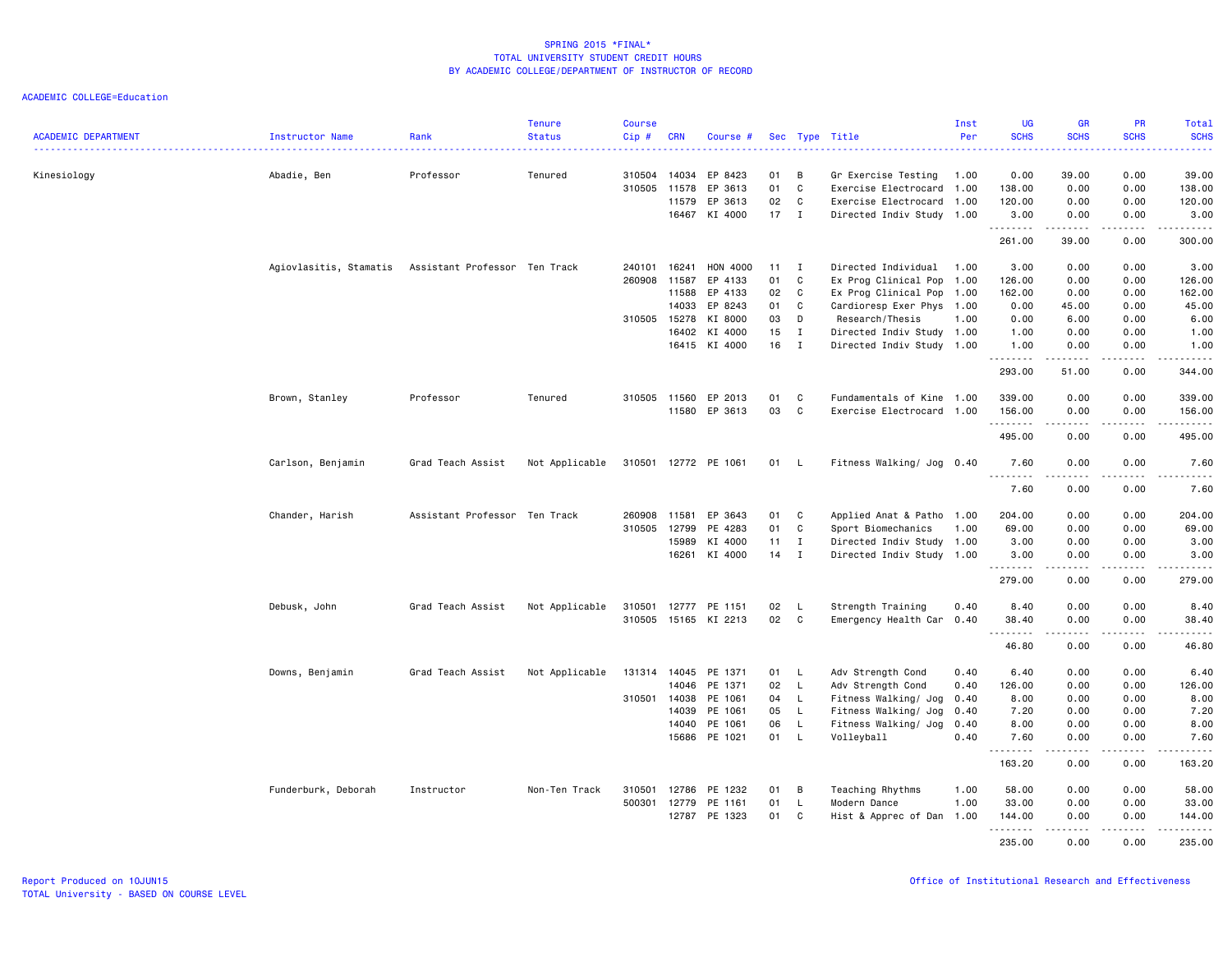| <b>ACADEMIC DEPARTMENT</b> | Instructor Name   | Rank                          | <b>Tenure</b><br><b>Status</b> | <b>Course</b><br>Cip# | <b>CRN</b> | Course #             |                 |              | Sec Type Title            | Inst<br>Per | <b>UG</b><br><b>SCHS</b>                           | <b>GR</b><br><b>SCHS</b> | <b>PR</b><br><b>SCHS</b> | Total<br><b>SCHS</b><br>. |
|----------------------------|-------------------|-------------------------------|--------------------------------|-----------------------|------------|----------------------|-----------------|--------------|---------------------------|-------------|----------------------------------------------------|--------------------------|--------------------------|---------------------------|
| Kinesiology                | Grant, Erin       | Instructor                    | Non-Ten Track                  | 260908                | 11591      | EP 4603              | 01              | C            | Physical Activity Ep 1.00 |             | 261.00                                             | 0.00                     | 0.00                     | 261.00                    |
|                            |                   |                               |                                | 310501                | 12316      | KI 2023              | 01              | $\mathbf{C}$ | Found of Health Educ      | 1.00        | 141.00                                             | 0.00                     | 0.00                     | 141.00                    |
|                            |                   |                               |                                | 310505                | 12318      | KI 2213              | 01              | $\mathtt{C}$ | Emergency Health Car 1.00 |             | 90.00                                              | 0.00                     | 0.00                     | 90.00                     |
|                            |                   |                               |                                |                       |            | 15962 KI 4000        | 10 <sub>1</sub> | $\mathbf{I}$ | Directed Indiv Study 1.00 |             | 3.00<br>.                                          | 0.00<br>.                | 0.00<br>.                | 3.00<br>.                 |
|                            |                   |                               |                                |                       |            |                      |                 |              |                           |             | 495.00                                             | 0.00                     | 0.00                     | 495.00                    |
|                            | Hill, Christopher | Grad Teach Assist             | Not Applicable                 | 310501                | 14037      | PE 1061              | 03              | <b>L</b>     | Fitness Walking/ Jog      | 0.40        | 8.00                                               | 0.00                     | 0.00                     | 8.00                      |
|                            |                   |                               |                                |                       |            | 15910 PE 1051        | 01 L            |              | Beginning Karate          | 0.40        | 5.20                                               | 0.00                     | 0.00                     | 5.20                      |
|                            |                   |                               |                                |                       |            |                      |                 |              |                           |             | .<br>13.20                                         | -----<br>0.00            | 0.00                     | وساعات<br>13.20           |
|                            | Hilton, Laura     | Instructor                    | Non-Ten Track                  | 260908                | 14567      | EP 4123              | 201 C           |              | Aging and Physical A 1.00 |             | 33.00                                              | 0.00                     | 0.00                     | 33.00                     |
|                            |                   |                               |                                |                       | 14571      | EP 4133              | 201 C           |              | Ex Prog Clinical Pop      | 1.00        | 36.00                                              | 0.00                     | 0.00                     | 36.00                     |
|                            |                   |                               |                                | 310501                | 14568      | EP 4113              | 201 B           |              | Fitness Prog & Testi 1.00 |             | 39.00                                              | 0.00                     | 0.00                     | 39.00                     |
|                            |                   |                               |                                | 310505                |            | 14569 EP 2013        | 201 C           |              | Fundamentals of Kine 1.00 |             | 24.00<br>.                                         | 0.00<br>.                | 0.00<br>.                | 24.00<br>.                |
|                            |                   |                               |                                |                       |            |                      |                 |              |                           |             | 132.00                                             | 0.00                     | 0.00                     | 132.00                    |
|                            | Holmes, Megan     | Assistant Professor Ten Track |                                |                       |            | 260908 11589 EP 4183 | 01              | B            | Exercise & Weight Co 1.00 |             | 114.00                                             | 0.00                     | 0.00                     | 114.00                    |
|                            |                   |                               |                                |                       | 11592      | EP 4603              | 02              | C            | Physical Activity Ep      | 1.00        | 99.00                                              | 0.00                     | 0.00                     | 99.00                     |
|                            |                   |                               |                                | 310501                | 11584      | EP 4113              | 01              | В            | Fitness Prog & Testi 1.00 |             | 96.00                                              | 0.00                     | 0.00                     | 96.00                     |
|                            |                   |                               |                                | 310505                | 15714      | KI 7000              | 09              | $\mathbf{I}$ | Directed Indiv Study      | 1.00        | 0.00                                               | 3.00                     | 0.00                     | 3.00                      |
|                            |                   |                               |                                |                       |            | 16331 KI 7000        | $15$ I          |              | Directed Indiv Study 1.00 |             | 0.00<br>.                                          | 6.00<br><b>.</b>         | 0.00<br>.                | 6.00                      |
|                            |                   |                               |                                |                       |            |                      |                 |              |                           |             | 309.00                                             | 9.00                     | 0.00                     | 318.00                    |
|                            | Joe, Lee          | Instructor                    | Non-Ten Track                  | 260908                | 11565      | EP 3304              | 01              | C            | Exercise Physiology       | 1.00        | 256.00                                             | 0.00                     | 0.00                     | 256.00                    |
|                            |                   |                               |                                |                       |            | 11593 EP 4803        | 01              | s            | Prof Seminar in Ex S 1.00 |             | 393.00                                             | 0.00                     | 0.00                     | 393.00                    |
|                            |                   |                               |                                |                       | 11594      | EP 4810              | 01              | H            | Clin Exercise Phys I 1.00 |             | 264.00                                             | 0.00                     | 0.00                     | 264.00                    |
|                            |                   |                               |                                |                       | 11595      | EP 4810              | 02              | H            | Clin Exercise Phys I 1.00 |             | 252.00                                             | 0.00                     | 0.00                     | 252.00                    |
|                            |                   |                               |                                | 310501                | 11590      | EP 4210              | 01              | E            | Hlth Fitness Stdies       | 1.00        | 51.00                                              | 0.00                     | 0.00                     | 51.00                     |
|                            |                   |                               |                                | 310505                |            | 15913 KI 4000        | 07 I            |              | Directed Indiv Study 1.00 |             | 3.00<br>.                                          | 0.00<br>.                | 0.00<br>$- - - - -$      | 3.00<br><u>.</u>          |
|                            |                   |                               |                                |                       |            |                      |                 |              |                           |             | 1219.00                                            | 0.00                     | 0.00                     | 1219.00                   |
|                            | Knight, Adam      | Assistant Professor Ten Track |                                | 131314                |            | 14032 EP 4503        | 01 C            |              | Mechanical Analysis       | 1.00        | 252.00                                             | 0.00                     | 0.00                     | 252.00                    |
|                            |                   |                               |                                | 240101                | 15992      | HON 4000             | 07              | $\mathbf{I}$ | Directed Individual       | 1.00        | 3.00                                               | 0.00                     | 0.00                     | 3.00                      |
|                            |                   |                               |                                | 260908                | 11562      | EP 3233              | 01              | C            | Anatomical Kinesiolo 1.00 |             | 204.00                                             | 0.00                     | 0.00                     | 204.00                    |
|                            |                   |                               |                                | 310505                |            | 12800 PE 4853        | 01              | C            | Motor Lrng and Skill 1.00 |             | 30.00                                              | 0.00                     | 0.00                     | 30.00                     |
|                            |                   |                               |                                |                       |            | 15297 KI 8000        | 04              | D            | Research/Thesis           | 1.00        | 0.00<br>.                                          | 1.00<br>.                | 0.00<br>.                | 1.00<br>.                 |
|                            |                   |                               |                                |                       |            |                      |                 |              |                           |             | 489.00                                             | 1.00                     | 0.00                     | 490.00                    |
|                            | Lamberth, John    | Associate Professor Tenured   |                                | 260908                | 11563      | EP 3233              | 02 C            |              | Anatomical Kinesiolo 1.00 |             | 99.00                                              | 0.00                     | 0.00                     | 99.00                     |
|                            |                   |                               |                                |                       | 11582      | EP 3643              | 02              | C            | Applied Anat & Patho      | 1.00        | 114.00                                             | 0.00                     | 0.00                     | 114.00                    |
|                            |                   |                               |                                |                       | 14026      | EP 3233              | 03              | C            | Anatomical Kinesiolo 1.00 |             | 258.00                                             | 0.00                     | 0.00                     | 258.00                    |
|                            |                   |                               |                                |                       |            | 310505 15708 KI 7000 | 06<br>08        | $\mathbf I$  | Directed Indiv Study 1.00 |             | 0.00                                               | 3.00                     | 0.00                     | 3.00                      |
|                            |                   |                               |                                |                       |            | 15710 KI 7000        |                 | $\mathbf{I}$ | Directed Indiv Study 1.00 |             | 0.00<br>.                                          | 3.00<br>.                | 0.00<br>$- - - - -$      | 3.00<br>. <u>.</u>        |
|                            |                   |                               |                                |                       |            |                      |                 |              |                           |             | 471.00                                             | 6.00                     | 0.00                     | 477.00                    |
|                            | Lee, Tanner       | Grad Teach Assist             | Not Applicable                 | 310501                |            | 12315 KI 1803        | 02              | $\mathbf{C}$ | Health Trends & Topi 1.00 |             | 237.00                                             | 0.00                     | 0.00                     | 237.00                    |
| Report Produced on 10JUN15 |                   |                               |                                |                       |            |                      |                 |              |                           |             | Office of Institutional Research and Effectiveness |                          |                          |                           |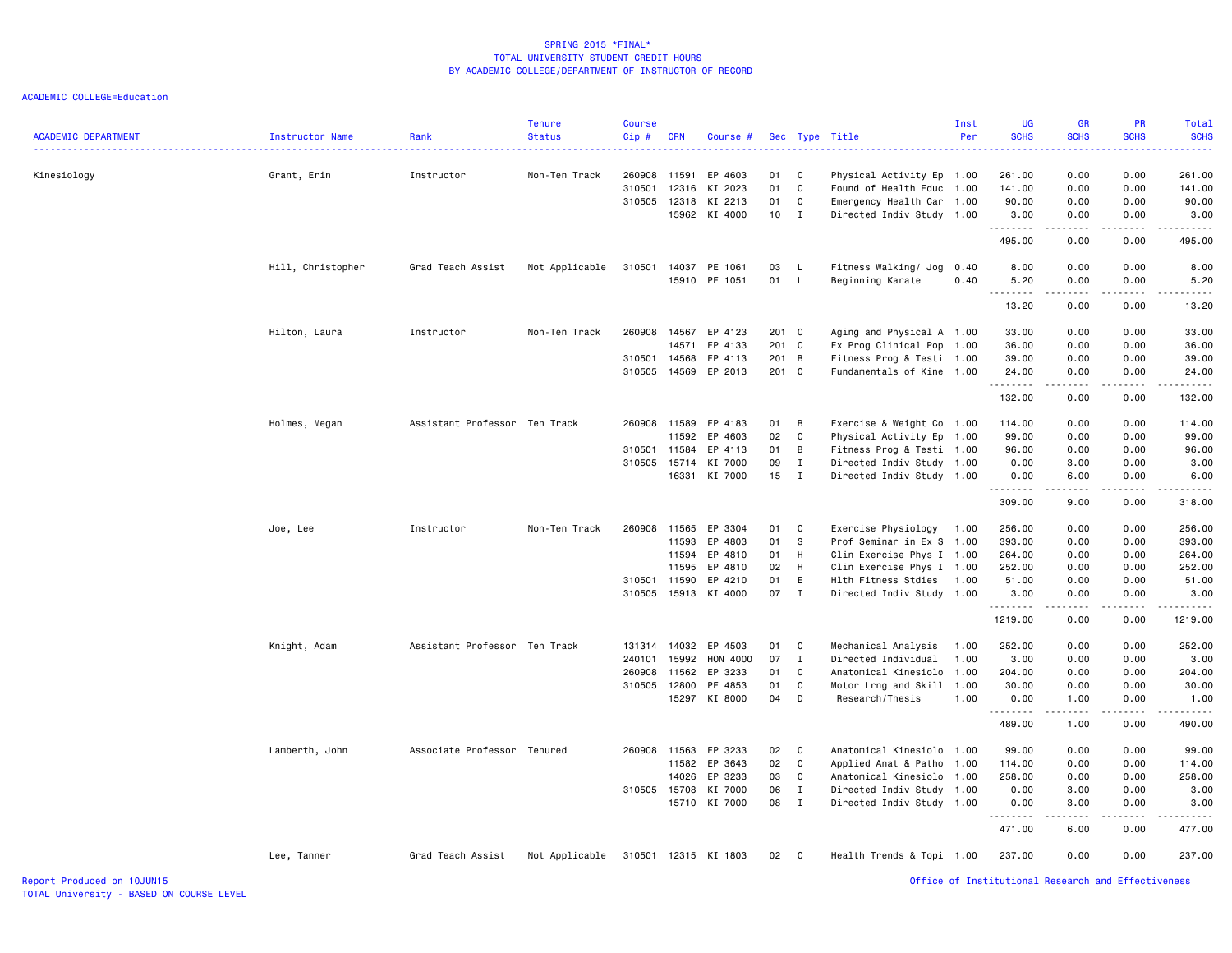| <b>ACADEMIC DEPARTMENT</b> | Instructor Name     | Rank                        | <b>Tenure</b><br><b>Status</b> | <b>Course</b><br>Cip# | <b>CRN</b> | Course #      |    |              | Sec Type Title            | Inst<br>Per | <b>UG</b><br><b>SCHS</b> | <b>GR</b><br><b>SCHS</b> | PR<br><b>SCHS</b> | Total<br><b>SCHS</b><br>. |
|----------------------------|---------------------|-----------------------------|--------------------------------|-----------------------|------------|---------------|----|--------------|---------------------------|-------------|--------------------------|--------------------------|-------------------|---------------------------|
| Kinesiology                | Lee, Tanner         | Grad Teach Assist           | Not Applicable                 | 310501                | 14042      | PE 1151       | 04 | L.           | Strength Training         | 1.00        | 17.00                    | 0.00                     | 0.00              | 17.00                     |
|                            |                     |                             |                                | 310505                |            | 15166 KI 2213 | 03 | C            | Emergency Health Car 1.00 |             | 90.00                    | 0.00                     | 0.00              | 90.00                     |
|                            |                     |                             |                                |                       |            |               |    |              |                           |             | .<br>344.00              | .<br>0.00                | .<br>0.00         | .<br>344.00               |
|                            | Love, Adam          | Associate Professor Tenured |                                | 310504                | 13317      | SS 4303       | 01 | C            | Globalization & Spor 1.00 |             | 111.00                   | 0.00                     | 0.00              | 111.00                    |
|                            |                     |                             |                                |                       | 13323      | SS 8883       | 01 | C            | Ethical Issues in Sp      | 1.00        | 0.00                     | 51.00                    | 0.00              | 51.00                     |
|                            |                     |                             |                                | 310505                |            | 15722 KI 4000 | 06 | $\mathbf{I}$ | Directed Indiv Study 1.00 |             | 3.00                     | 0.00                     | 0.00              | 3.00                      |
|                            |                     |                             |                                |                       |            |               |    |              |                           |             | .                        | .                        | .                 | .<br>165.00               |
|                            |                     |                             |                                |                       |            |               |    |              |                           |             | 114.00                   | 51.00                    | 0.00              |                           |
|                            | McAllister, Matthew | Instructor                  | Non-Ten Track                  | 131314                | 14045      | PE 1371       | 01 | - L          | Adv Strength Cond         | 0.60        | 9.60                     | 0.00                     | 0.00              | 9.60                      |
|                            |                     |                             |                                |                       | 14046      | PE 1371       | 02 | L            | Adv Strength Cond         | 0.60        | 189.00                   | 0.00                     | 0.00              | 189.00                    |
|                            |                     |                             |                                | 260908                | 11568      | EP 3304       | 04 | К            | Exercise Physiology       | 1.00        | 0.00                     | 0.00                     | 0.00              | 0.00                      |
|                            |                     |                             |                                |                       | 11569      | EP 3304       | 05 | K            | Exercise Physiology       | 1.00        | 0.00                     | 0.00                     | 0.00              | 0.00                      |
|                            |                     |                             |                                |                       | 11570      | EP 3304       | 06 | к            | Exercise Physiology       | 1.00        | 0.00                     | 0.00                     | 0.00              | 0.00                      |
|                            |                     |                             |                                |                       | 11572      | EP 3304       | 08 | К            | Exercise Physiology       | 1.00        | 0.00                     | 0.00                     | 0.00              | 0.00                      |
|                            |                     |                             |                                |                       | 11573      | EP 3304       | 09 | K            | Exercise Physiology       | 1.00        | 0.00                     | 0.00                     | 0.00              | 0.00                      |
|                            |                     |                             |                                |                       | 11576      | EP 3304       | 12 | К            | Exercise Physiology       | 1.00        | 0.00                     | 0.00                     | 0.00              | 0.00                      |
|                            |                     |                             |                                |                       | 14031      | EP 4183       | 02 | B            | Exercise & Weight Co      | 1.00        | 168.00                   | 0.00                     | 0.00              | 168.00                    |
|                            |                     |                             |                                | 310501                | 11585      | EP 4113       | 02 | B            | Fitness Prog & Testi 1.00 |             | 57.00                    | 0.00                     | 0.00              | 57.00                     |
|                            |                     |                             |                                |                       | 12772      | PE 1061       | 01 | L            | Fitness Walking/ Jog      | 0.60        | 11.40                    | 0.00                     | 0.00              | 11.40                     |
|                            |                     |                             |                                |                       | 12773      | PE 1061       | 02 | $\mathsf{L}$ | Fitness Walking/ Jog      | 0.60        | 10.20                    | 0.00                     | 0.00              | 10.20                     |
|                            |                     |                             |                                |                       | 12776      | PE 1151       | 01 | L            | Strength Training         | 0.60        | 9.00                     | 0.00                     | 0.00              | 9.00                      |
|                            |                     |                             |                                |                       | 12777      | PE 1151       | 02 | L            | Strength Training         | 0.60        | 12.60                    | 0.00                     | 0.00              | 12.60                     |
|                            |                     |                             |                                |                       | 12784      | PE 1222       | 01 | B            | Teaching Lifetime Ac      | 0.50        | 18.00                    | 0.00                     | 0.00              | 18.00                     |
|                            |                     |                             |                                |                       | 14027      | EP 4113       | 04 | B            | Fitness Prog & Testi      | 1.00        | 87.00                    | 0.00                     | 0.00              | 87.00                     |
|                            |                     |                             |                                |                       | 14035      | PE 1041       | 01 | - L          | Aerobics                  | 0.60        | 11.40                    | 0.00                     | 0.00              | 11.40                     |
|                            |                     |                             |                                |                       | 14036      | PE 1041       | 02 | $\mathsf{L}$ | Aerobics                  | 0.60        | 11.40                    | 0.00                     | 0.00              | 11.40                     |
|                            |                     |                             |                                |                       | 14037      | PE 1061       | 03 | L            | Fitness Walking/ Jog      | 0.60        | 12.00                    | 0.00                     | 0.00              | 12.00                     |
|                            |                     |                             |                                |                       | 14038      | PE 1061       | 04 | L            | Fitness Walking/ Jog      | 0.60        | 12.00                    | 0.00                     | 0.00              | 12.00                     |
|                            |                     |                             |                                |                       | 14039      | PE 1061       | 05 | $\mathsf{L}$ | Fitness Walking/ Jog      | 0.60        | 10.80                    | 0.00                     | 0.00              | 10.80                     |
|                            |                     |                             |                                |                       | 14040      | PE 1061       | 06 | L            | Fitness Walking/ Jog      | 0.60        | 12.00                    | 0.00                     | 0.00              | 12.00                     |
|                            |                     |                             |                                |                       | 14041      | PE 1151       | 03 | L            | Strength Training         | 0.60        | 10.80                    | 0.00                     | 0.00              | 10.80                     |
|                            |                     |                             |                                |                       | 14043      | PE 1151       | 05 | $\mathsf{L}$ | Strength Training         | 0.60        | 10.20                    | 0.00                     | 0.00              | 10.20                     |
|                            |                     |                             |                                |                       | 15686      | PE 1021       | 01 | $\mathsf{L}$ | Volleyball                | 0.60        | 11.40                    | 0.00                     | 0.00              | 11.40                     |
|                            |                     |                             |                                |                       | 15687      | PE 1071       | 01 | L.           | Soccer                    | 0.60        | 10.80                    | 0.00                     | 0.00              | 10.80                     |
|                            |                     |                             |                                |                       | 15910      | PE 1051       | 01 | L.           | Beginning Karate          | 0.60        | 7.80                     | 0.00                     | 0.00              | 7.80                      |
|                            |                     |                             |                                | 310505                |            | 15165 KI 2213 | 02 | C.           | Emergency Health Car 0.60 |             | 57.60                    | 0.00<br>.                | 0.00              | 57.60                     |
|                            |                     |                             |                                |                       |            |               |    |              |                           |             | 750.00                   | 0.00                     | 0.00              | 750.00                    |
|                            | Morse, Alan         | Associate Professor Tenured |                                | 310504                | 13319      | SS 4396       | 01 | E            | Sports Studies Inter 1.00 |             | 42.00                    | 0.00                     | 0.00              | 42.00                     |
|                            |                     |                             |                                |                       | 13320      | SS 4803       | 01 | C            | Seminar in Sports St 1.00 |             | 54.00                    | 0.00                     | 0.00              | 54.00                     |
|                            |                     |                             |                                |                       | 13322      | SS 8803       | 01 | C            | Sport Law                 | 1.00        | 0.00                     | 66.00                    | 0.00              | 66.00                     |
|                            |                     |                             |                                | 310505                | 12325      | KI 8710       | 01 | E            | Internship                | 1.00        | 0.00                     | 9.00                     | 0.00              | 9.00                      |
|                            |                     |                             |                                |                       | 15110      | KI 7000       | 03 | $\mathbf{I}$ | Directed Indiv Study 1.00 |             | 0.00                     | 3.00                     | 0.00              | 3.00                      |
|                            |                     |                             |                                |                       |            | 15536 KI 7000 | 05 | $\mathbf{I}$ | Directed Indiv Study 1.00 |             | 0.00                     | 3.00                     | 0.00              | 3.00                      |
|                            |                     |                             |                                |                       | 15854      | KI 7000       | 10 | $\mathbf{I}$ | Directed Indiv Study      | 1.00        | 0.00                     | 3.00                     | 0.00              | 3.00                      |
|                            |                     |                             |                                |                       | 16230      | KI 7000       | 12 | $\mathbf{I}$ | Directed Indiv Study 1.00 |             | 0.00                     | 3.00                     | 0.00              | 3.00                      |
|                            |                     |                             |                                |                       |            |               |    |              |                           |             | .<br>96.00               | .<br>87.00               | .<br>0.00         | .<br>183.00               |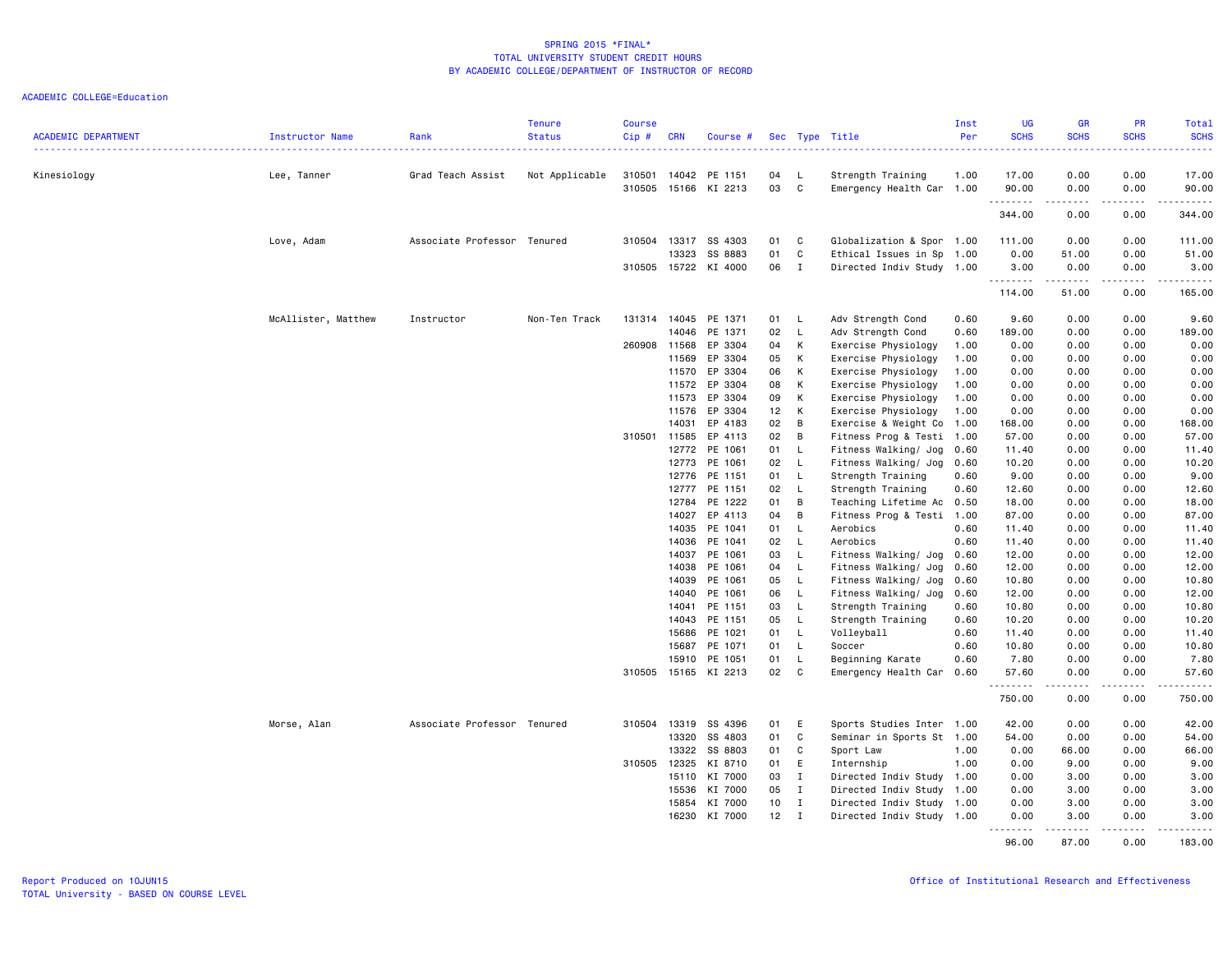| <b>ACADEMIC DEPARTMENT</b> | Instructor Name   | Rank                          | <b>Tenure</b><br><b>Status</b> | <b>Course</b><br>$Cip \#$ | CRN          | Course #                 |          |                              | Sec Type Title                                         | Inst<br>Per | <b>UG</b><br><b>SCHS</b> | GR<br><b>SCHS</b>                                                                                                                                             | PR<br><b>SCHS</b>                   | Total<br><b>SCHS</b><br>$\frac{1}{2} \left( \frac{1}{2} \right) \left( \frac{1}{2} \right) \left( \frac{1}{2} \right) \left( \frac{1}{2} \right)$ |
|----------------------------|-------------------|-------------------------------|--------------------------------|---------------------------|--------------|--------------------------|----------|------------------------------|--------------------------------------------------------|-------------|--------------------------|---------------------------------------------------------------------------------------------------------------------------------------------------------------|-------------------------------------|---------------------------------------------------------------------------------------------------------------------------------------------------|
| Kinesiology                | Palmer, Elizabeth | Non-Faculty                   | Not Applicable                 |                           |              | 310501 12792 PE 3133     | 01 B     |                              | Adapted Physical Ed                                    | 1.00        | 63.00                    | 0.00                                                                                                                                                          | 0.00                                | 63.00                                                                                                                                             |
|                            |                   |                               |                                |                           |              |                          |          |                              |                                                        |             | .<br>63.00               | -----<br>0.00                                                                                                                                                 | بالأباد<br>0.00                     | $\sim$ $\sim$ $\sim$ $\sim$ $\sim$<br>63.00                                                                                                       |
|                            | Pan, Zhujun       | Assistant Professor Ten Track |                                | 260908                    | 11561        | EP 3183                  | 01       | C                            | Exercise Psychology                                    | 1.00        | 564.00                   | 0.00                                                                                                                                                          | 0.00                                | 564.00                                                                                                                                            |
|                            |                   |                               |                                | 310505                    | 12324        | KI 8313                  | 01       | C                            | Interpret Data Kines 1.00                              |             | 0.00                     | 60.00                                                                                                                                                         | 0.00                                | 60.00                                                                                                                                             |
|                            |                   |                               |                                |                           |              |                          |          |                              |                                                        |             | .<br>564.00              | $\frac{1}{2} \left( \frac{1}{2} \right) \left( \frac{1}{2} \right) \left( \frac{1}{2} \right) \left( \frac{1}{2} \right) \left( \frac{1}{2} \right)$<br>60.00 | .<br>0.00                           | .<br>624.00                                                                                                                                       |
|                            | Pfleegor, Adam    | Assistant Professor Ten Track |                                | 131314 13321              |              | SS 8203                  | 01       | C                            | Funding of Sport                                       | 1.00        | 0.00                     | 66.00                                                                                                                                                         | 0.00                                | 66.00                                                                                                                                             |
|                            |                   |                               |                                | 310504                    | 13316        | SS 4203                  | 01       | C                            | Funding of Sport                                       | 1.00        | 96.00                    | 0.00                                                                                                                                                          | 0.00                                | 96.00                                                                                                                                             |
|                            |                   |                               |                                |                           | 14048        | SS 4103                  | 01       | C                            | Ethics in Sports Mgm                                   | 1.00        | 81.00                    | 0.00                                                                                                                                                          | 0.00                                | 81.00                                                                                                                                             |
|                            |                   |                               |                                | 310505 16332              |              | KI 7000                  | 16       | I                            | Directed Indiv Study 1.00                              |             | 0.00                     | 3.00                                                                                                                                                          | 0.00                                | 3.00                                                                                                                                              |
|                            |                   |                               |                                |                           |              |                          |          |                              |                                                        |             | .<br>177.00              | .<br>69.00                                                                                                                                                    | .<br>0.00                           | .<br>246.00                                                                                                                                       |
|                            | Rountree, Jaden   | Grad Teach Assist             | Not Applicable                 | 310501                    | 14035        | PE 1041                  | 01       | L                            | Aerobics                                               | 0.40        | 7.60                     | 0.00                                                                                                                                                          | 0.00                                | 7.60                                                                                                                                              |
|                            |                   |                               |                                |                           | 14036        | PE 1041                  | 02       | $\mathsf L$                  | Aerobics                                               | 0.40        | 7.60                     | 0.00                                                                                                                                                          | 0.00                                | 7.60                                                                                                                                              |
|                            |                   |                               |                                |                           |              | 15687 PE 1071            | 01       | $\mathsf{L}$                 | Soccer                                                 | 0.40        | 7.20                     | 0.00                                                                                                                                                          | 0.00                                | 7.20                                                                                                                                              |
|                            |                   |                               |                                |                           |              |                          |          |                              |                                                        |             | .                        | -----                                                                                                                                                         | .                                   | $\begin{array}{cccccccccccccc} \bullet & \bullet & \bullet & \bullet & \bullet & \bullet & \bullet \end{array}$                                   |
|                            |                   |                               |                                |                           |              |                          |          |                              |                                                        |             | 22.40                    | 0.00                                                                                                                                                          | 0.00                                | 22.40                                                                                                                                             |
|                            | Rudolph, William  | Grad Teach Assist             | Not Applicable                 | 310501                    | 12773        | PE 1061                  | 02       | - L                          | Fitness Walking/ Jog                                   | 0.40        | 6.80                     | 0.00                                                                                                                                                          | 0.00                                | 6.80                                                                                                                                              |
|                            |                   |                               |                                |                           | 12776        | PE 1151                  | 01       | $\mathsf{L}$                 | Strength Training                                      | 0.40        | 6.00                     | 0.00                                                                                                                                                          | 0.00                                | 6.00                                                                                                                                              |
|                            |                   |                               |                                |                           | 12784        | PE 1222                  | 01       | B                            | Teaching Lifetime Ac 0.50                              |             | 18.00                    | 0.00                                                                                                                                                          | 0.00                                | 18.00                                                                                                                                             |
|                            |                   |                               |                                |                           | 14041        | PE 1151                  | 03       | L.                           | Strength Training                                      | 0.40        | 7.20                     | 0.00                                                                                                                                                          | 0.00                                | 7.20                                                                                                                                              |
|                            |                   |                               |                                |                           | 14043        | PE 1151                  | 05       | L.                           | Strength Training                                      | 0.40        | 6.80                     | 0.00<br>د د د د                                                                                                                                               | 0.00<br>$\sim$ $\sim$ $\sim$ $\sim$ | 6.80<br>.                                                                                                                                         |
|                            |                   |                               |                                |                           |              |                          |          |                              |                                                        |             | 44.80                    | 0.00                                                                                                                                                          | 0.00                                | 44.80                                                                                                                                             |
|                            | Rye, David        | Instructor                    | Non-Ten Track                  | 131314 12801              |              | PE 4873                  | 01       | C                            | Prof Sem In Physica 1.00                               |             | 27.00                    | 0.00                                                                                                                                                          | 0.00                                | 27.00                                                                                                                                             |
|                            |                   |                               |                                |                           | 13863        | PE 4873                  | 501      | $\mathbf{C}$                 | Prof Sem In Physica 1.00                               |             | 9.00                     | 0.00                                                                                                                                                          | 0.00                                | 9.00                                                                                                                                              |
|                            |                   |                               |                                | 310504 13314              |              | SS 3203                  | 01       | C                            | Sport Law                                              | 1.00        | 204.00                   | 0.00                                                                                                                                                          | 0.00                                | 204.00                                                                                                                                            |
|                            |                   |                               |                                |                           | 14047        | SS 2003                  | 01       | C                            | Foundations Sport Mg 1.00                              |             | 162.00                   | 0.00                                                                                                                                                          | 0.00                                | 162.00                                                                                                                                            |
|                            |                   |                               |                                | 310505 14200              |              | KI 4990                  | 01       | C                            | Special Topic in Kin 1.00                              |             | 114,00<br>.              | 0.00<br>$- - - - -$                                                                                                                                           | 0.00<br>.                           | 114.00<br>.                                                                                                                                       |
|                            |                   |                               |                                |                           |              |                          |          |                              |                                                        |             | 516.00                   | 0.00                                                                                                                                                          | 0.00                                | 516.00                                                                                                                                            |
|                            | Sample, Robert    | Lecturer                      | Non-Ten Track                  |                           |              | 310505 14786 KI 2603     | 201 C    |                              | Medical Terminology                                    | 1.00        | 36.00<br>.               | 0.00<br>-----                                                                                                                                                 | 0.00<br>.                           | 36.00<br>.                                                                                                                                        |
|                            |                   |                               |                                |                           |              |                          |          |                              |                                                        |             | 36.00                    | 0.00                                                                                                                                                          | 0.00                                | 36.00                                                                                                                                             |
|                            | Smith, JohnEric   | Assistant Professor Ten Track |                                |                           | 260908 11566 | EP 3304                  | 02       | $\mathbf{C}$                 | Exercise Physiology                                    | 1.00        | 48.00                    | 0.00                                                                                                                                                          | 0.00                                | 48.00                                                                                                                                             |
|                            |                   |                               |                                |                           | 14030        | EP 6153                  | 01       | C                            | Train Tech Exerc & S 1.00                              |             | 0.00                     | 9.00                                                                                                                                                          | 0.00                                | 9.00                                                                                                                                              |
|                            |                   |                               |                                | 310501                    | 14029        | EP 4153                  | 01       | C                            | Train Tech Exerc & S 1.00                              |             | 51.00                    | 0.00                                                                                                                                                          | 0.00                                | 51.00                                                                                                                                             |
|                            |                   |                               |                                | 310505 15275              |              | KI 8000                  | 01       | D                            | Research/Thesis                                        | 1.00        | 0.00                     | 3.00                                                                                                                                                          | 0.00                                | 3.00                                                                                                                                              |
|                            |                   |                               |                                |                           | 15985        | KI 7000                  | 11       | $\mathbf{I}$                 | Directed Indiv Study 1.00                              |             | 0.00                     | 3.00                                                                                                                                                          | 0.00                                | 3.00                                                                                                                                              |
|                            |                   |                               |                                |                           | 16116        | KI 4000                  | 12       | $\blacksquare$               | Directed Indiv Study 1.00                              |             | 1.00                     | 0.00                                                                                                                                                          | 0.00                                | 1.00                                                                                                                                              |
|                            |                   |                               |                                |                           | 16232        | KI 4000                  | 13       | $\mathbf{I}$                 | Directed Indiv Study 1.00                              |             | 3.00                     | 0.00                                                                                                                                                          | 0.00                                | 3.00                                                                                                                                              |
|                            |                   |                               |                                |                           | 16233        | KI 7000<br>16414 KI 7000 | 13<br>17 | $\mathbf{I}$<br>$\mathsf{T}$ | Directed Indiv Study 1.00<br>Directed Indiv Study 1.00 |             | 0.00<br>0.00             | 2.00<br>3.00                                                                                                                                                  | 0.00<br>0.00                        | 2.00<br>3.00                                                                                                                                      |
|                            |                   |                               |                                |                           |              |                          |          |                              |                                                        |             |                          |                                                                                                                                                               |                                     |                                                                                                                                                   |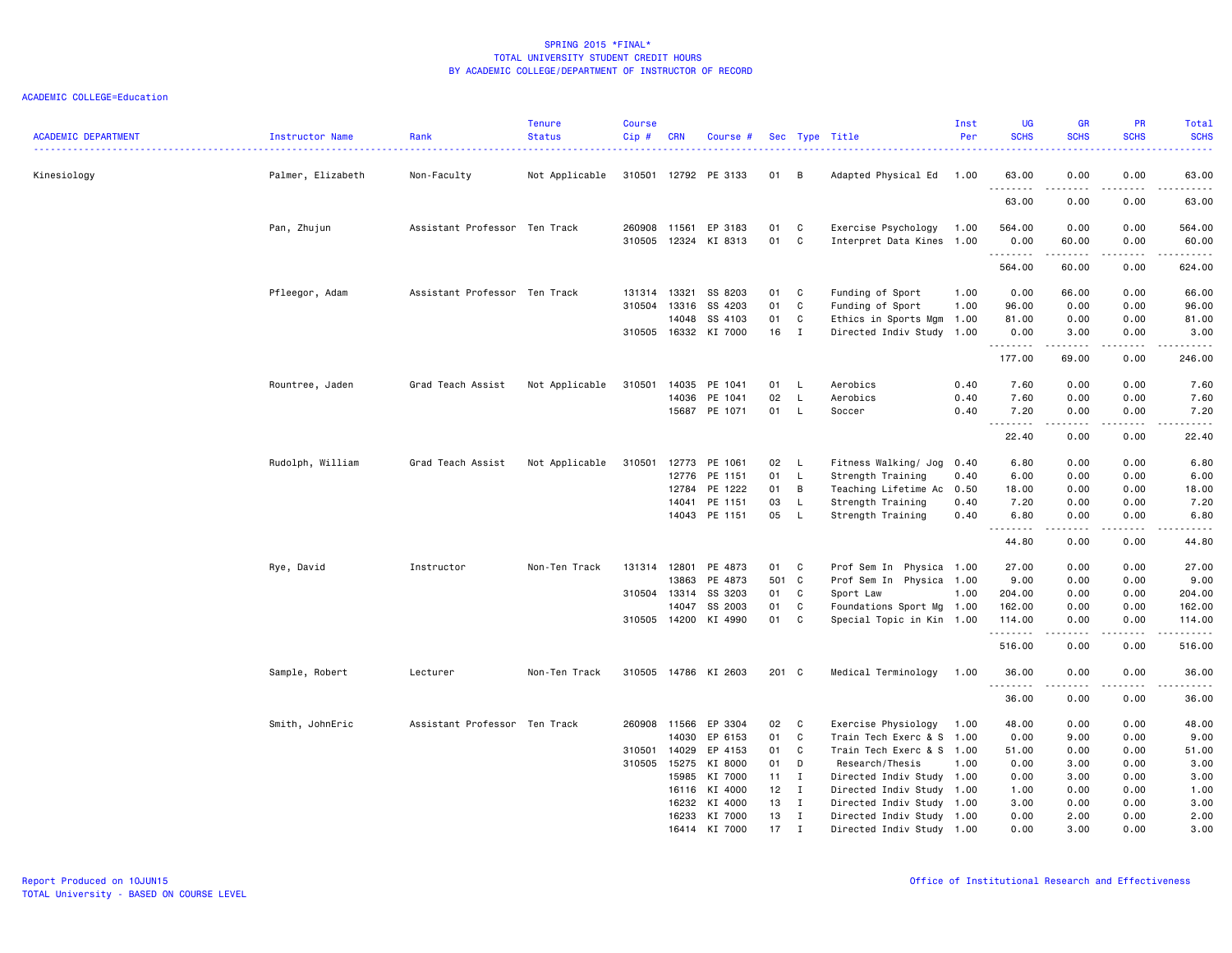| <b>ACADEMIC DEPARTMENT</b>             | <b>Instructor Name</b> | Rank                | Tenure<br><b>Status</b> | <b>Course</b><br>Cip# | <b>CRN</b> | Course #             |               |   | Sec Type Title            | Inst<br>Per | <b>UG</b><br><b>SCHS</b> | <b>GR</b><br><b>SCHS</b><br>. <u>.</u> .                                                                                                                                                                                                                                                                                                                                                             | <b>PR</b><br><b>SCHS</b> | Total<br><b>SCHS</b><br>. <u>.</u> . |
|----------------------------------------|------------------------|---------------------|-------------------------|-----------------------|------------|----------------------|---------------|---|---------------------------|-------------|--------------------------|------------------------------------------------------------------------------------------------------------------------------------------------------------------------------------------------------------------------------------------------------------------------------------------------------------------------------------------------------------------------------------------------------|--------------------------|--------------------------------------|
|                                        |                        |                     |                         |                       |            |                      |               |   |                           |             |                          | <u>.</u>                                                                                                                                                                                                                                                                                                                                                                                             |                          |                                      |
|                                        |                        |                     |                         |                       |            |                      |               |   |                           |             | 103.00                   | 20.00                                                                                                                                                                                                                                                                                                                                                                                                | 0.00                     | 123.00                               |
| Kinesiology                            | Vickers, J.            | Associate Professor | Tenured                 | 131314                | 12794      | PE 3163              | 01            | C | Sport Psychology          | 1.00        | 222.00                   | 0.00                                                                                                                                                                                                                                                                                                                                                                                                 | 0.00                     | 222.00                               |
|                                        |                        |                     |                         | 310505                | 14940      | KI 7000              | $01 \quad I$  |   | Directed Indiv Study 1.00 |             | 0.00                     | 3.00                                                                                                                                                                                                                                                                                                                                                                                                 | 0.00                     | 3.00                                 |
|                                        |                        |                     |                         |                       | 15017      | KI 7000              | $02 \qquad I$ |   | Directed Indiv Study 1.00 |             | 0.00                     | 3.00                                                                                                                                                                                                                                                                                                                                                                                                 | 0.00                     | 3.00                                 |
|                                        |                        |                     |                         |                       | 15474      | KI 8000              | 05            | D | Research/Thesis           | 1.00        | 0.00                     | 1.00                                                                                                                                                                                                                                                                                                                                                                                                 | 0.00                     | 1.00                                 |
|                                        |                        |                     |                         |                       | 16330      | KI 7000              | $14$ I        |   | Directed Indiv Study 1.00 |             | 0.00                     | 3.00                                                                                                                                                                                                                                                                                                                                                                                                 | 0.00                     | 3.00                                 |
|                                        |                        |                     |                         |                       |            |                      |               |   |                           |             | <u>.</u><br>222.00       | -----<br>10.00                                                                                                                                                                                                                                                                                                                                                                                       | .<br>0.00                | .<br>232.00                          |
|                                        | Wax, Benjamin          | Associate Professor | Tenured                 | 260908                | 14570      | EP 4603              | $201$ C       |   | Physical Activity Ep 1.00 |             | 27.00                    | 0.00                                                                                                                                                                                                                                                                                                                                                                                                 | 0.00                     | 27.00                                |
|                                        |                        |                     |                         |                       | 14582      | EP 4183              | 201 B         |   | Exercise & Weight Co 1.00 |             | 30.00                    | 0.00                                                                                                                                                                                                                                                                                                                                                                                                 | 0.00                     | 30.00                                |
|                                        |                        |                     |                         | 310501                | 14628      | KI 2023              | 201 C         |   | Found of Health Educ 1.00 |             | 24.00                    | 0.00                                                                                                                                                                                                                                                                                                                                                                                                 | 0.00                     | 24.00                                |
|                                        |                        |                     |                         |                       |            |                      |               |   |                           |             | - - - - - - - -<br>81.00 | $\frac{1}{2} \frac{1}{2} \frac{1}{2} \frac{1}{2} \frac{1}{2} \frac{1}{2} \frac{1}{2} \frac{1}{2} \frac{1}{2} \frac{1}{2} \frac{1}{2} \frac{1}{2} \frac{1}{2} \frac{1}{2} \frac{1}{2} \frac{1}{2} \frac{1}{2} \frac{1}{2} \frac{1}{2} \frac{1}{2} \frac{1}{2} \frac{1}{2} \frac{1}{2} \frac{1}{2} \frac{1}{2} \frac{1}{2} \frac{1}{2} \frac{1}{2} \frac{1}{2} \frac{1}{2} \frac{1}{2} \frac{$<br>0.00 | 0.00                     | .<br>81.00                           |
|                                        | Young, Glen            | Instructor          | Non-Ten Track           | 131314                |            | 12795 PE 3422        | 01 C          |   | Coach Football            | 1.00        | 102.00                   | 0.00                                                                                                                                                                                                                                                                                                                                                                                                 | 0.00                     | 102.00                               |
|                                        |                        |                     |                         | 310501                | 12781      | PE 1202              | 01 C          |   | Teaching Team Sports 1.00 |             | 64.00                    | 0.00                                                                                                                                                                                                                                                                                                                                                                                                 | 0.00                     | 64.00                                |
|                                        |                        |                     |                         | 310505                |            | 14986 KI 4000        | 03 I          |   | Directed Indiv Study 1.00 |             | 3.00                     | 0.00                                                                                                                                                                                                                                                                                                                                                                                                 | 0.00                     | 3.00                                 |
|                                        |                        |                     |                         |                       |            | 15936 KI 4000        | 08 I          |   | Directed Indiv Study 1.00 |             | 3.00                     | 0.00                                                                                                                                                                                                                                                                                                                                                                                                 | 0.00                     | 3.00                                 |
|                                        |                        |                     |                         |                       | 15937      | KI 4000              | 09 I          |   | Directed Indiv Study      | 1.00        | 3.00                     | 0.00                                                                                                                                                                                                                                                                                                                                                                                                 | 0.00                     | 3.00                                 |
|                                        |                        |                     |                         | 310506                |            | 12796 PE 3432        | 01 C          |   | Coach Basketball          | 1.00        | 92.00                    | 0.00                                                                                                                                                                                                                                                                                                                                                                                                 | 0.00                     | 92.00                                |
|                                        |                        |                     |                         |                       |            |                      |               |   |                           |             | .<br>267.00              | .<br>0.00                                                                                                                                                                                                                                                                                                                                                                                            | - - - - - - - -<br>0.00  | .<br>267.00                          |
|                                        | Zak, Roksana           | Non-Faculty         | Not Applicable          | 260908                | 14028      | EP 4123              | 01            | C | Aging and Physical A 1.00 |             | 150.00                   | 0.00                                                                                                                                                                                                                                                                                                                                                                                                 | 0.00                     | 150.00                               |
|                                        |                        |                     |                         |                       |            | 310501 11586 EP 4113 | 03            | B | Fitness Prog & Testi 1.00 |             | 93.00                    | 0.00                                                                                                                                                                                                                                                                                                                                                                                                 | 0.00                     | 93.00                                |
|                                        |                        |                     |                         |                       |            |                      |               |   |                           |             | <u>.</u><br>243.00       | $\cdots$<br>0.00                                                                                                                                                                                                                                                                                                                                                                                     | .<br>0.00                | .<br>243.00                          |
| -------------------------------------- |                        |                     |                         |                       |            |                      |               |   |                           |             | ========                 | ========                                                                                                                                                                                                                                                                                                                                                                                             | ========                 | ==========                           |
| Kinesiology                            |                        |                     |                         |                       |            |                      |               |   |                           |             | 8552.00                  | 403,00                                                                                                                                                                                                                                                                                                                                                                                               | 0.00                     | 8955.00                              |
| -------------------------------------- |                        |                     |                         |                       |            |                      |               |   |                           |             | ========                 |                                                                                                                                                                                                                                                                                                                                                                                                      | essesses essesses        | ==========                           |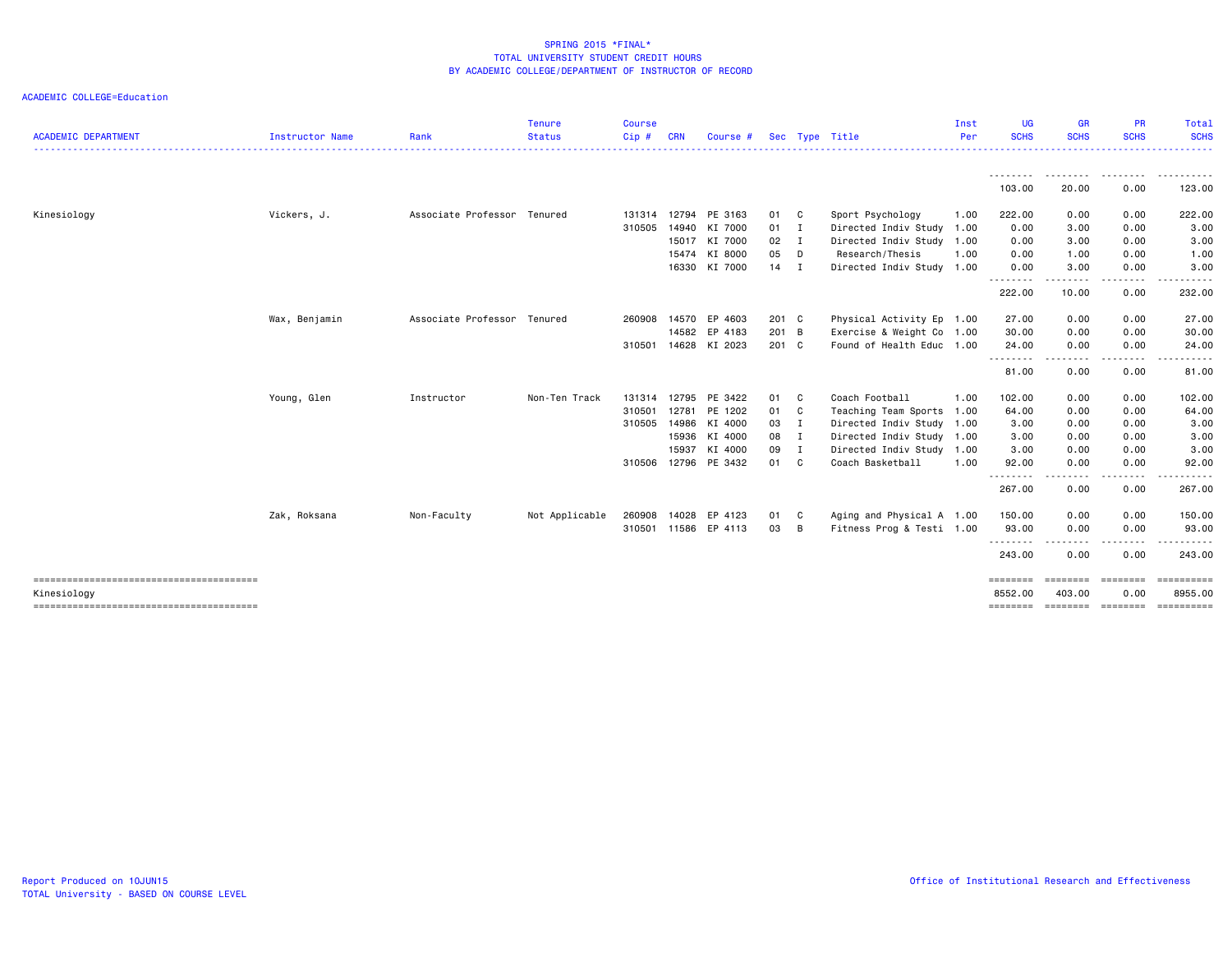| <b>ACADEMIC DEPARTMENT</b> | Instructor Name   | Rank                        | <b>Tenure</b><br><b>Status</b> | <b>Course</b><br>$Cip \#$ | <b>CRN</b>   | Course #              |       |              | Sec Type Title            | Inst<br>Per | <b>UG</b><br><b>SCHS</b>                                                                                                                                     | <b>GR</b><br><b>SCHS</b>                                                                                                                                     | PR<br><b>SCHS</b> | Total<br><b>SCHS</b> |
|----------------------------|-------------------|-----------------------------|--------------------------------|---------------------------|--------------|-----------------------|-------|--------------|---------------------------|-------------|--------------------------------------------------------------------------------------------------------------------------------------------------------------|--------------------------------------------------------------------------------------------------------------------------------------------------------------|-------------------|----------------------|
|                            |                   |                             |                                |                           |              |                       |       |              |                           |             |                                                                                                                                                              |                                                                                                                                                              |                   | 22222                |
| Leadership and Foundations | Blendinger, Jack  | Professor                   | Tenured                        |                           | 130401 15337 | EDA 9000              | 01    | D            | Research / Diss           | 1.00        | 0.00                                                                                                                                                         | 34.00                                                                                                                                                        | 0.00              | 34.00                |
|                            |                   |                             |                                |                           | 16098        | EDL 7000              | 01    | I            | Directed Indiv Study 1.00 |             | 0.00                                                                                                                                                         | 3.00                                                                                                                                                         | 0.00              | 3.00                 |
|                            |                   |                             |                                |                           | 16099        | EDL 7000              | 02    | I            | Directed Indiv Study 1.00 |             | 0.00                                                                                                                                                         | 3.00                                                                                                                                                         | 0.00              | 3.00                 |
|                            |                   |                             |                                |                           | 16101        | EDA 7000              | 03    | $\mathbf{I}$ | Directed Indiv Study 1.00 |             | 0.00                                                                                                                                                         | 3.00                                                                                                                                                         | 0.00              | 3.00                 |
|                            |                   |                             |                                |                           | 16355        | EDL 7000              | 04    | $\mathbf I$  | Directed Indiv Study 1.00 |             | 0.00                                                                                                                                                         | 3.00                                                                                                                                                         | 0.00              | 3.00                 |
|                            |                   |                             |                                |                           | 231101 11310 | EDF 3413              | 03    | B            | Writing For Thinking 1.00 |             | 90.00                                                                                                                                                        | 0.00                                                                                                                                                         | 0.00              | 90.00                |
|                            |                   |                             |                                |                           | 11311        | EDF 3413              | 04    | B            | Writing For Thinking 1.00 |             | 87.00<br>.                                                                                                                                                   | 0.00<br>$\begin{array}{cccccccccc} \bullet & \bullet & \bullet & \bullet & \bullet & \bullet & \bullet \end{array}$                                          | 0.00<br>.         | 87.00<br>.           |
|                            |                   |                             |                                |                           |              |                       |       |              |                           |             | 177.00                                                                                                                                                       | 46.00                                                                                                                                                        | 0.00              | 223.00               |
|                            | Boggan, Matthew   | Associate Professor Tenured |                                | 130401                    | 13522        | EDL 8613              | 201 H |              | Leadership Intern II 1.00 |             | 0.00                                                                                                                                                         | 24.00                                                                                                                                                        | 0.00              | 24.00                |
|                            |                   |                             |                                |                           | 15876        | EDL 7000              | 203   | $\mathbf{I}$ | Directed Indiv Study 1.00 |             | 0.00                                                                                                                                                         | 3.00                                                                                                                                                         | 0.00              | 3.00                 |
|                            |                   |                             |                                |                           | 15878        | EDL 7000              | 205 I |              | Directed Indiv Study 1.00 |             | 0.00<br>$\frac{1}{2} \left( \frac{1}{2} \right) \left( \frac{1}{2} \right) \left( \frac{1}{2} \right) \left( \frac{1}{2} \right) \left( \frac{1}{2} \right)$ | 3.00<br>$\frac{1}{2} \left( \frac{1}{2} \right) \left( \frac{1}{2} \right) \left( \frac{1}{2} \right) \left( \frac{1}{2} \right) \left( \frac{1}{2} \right)$ | 0.00<br>.         | 3.00<br>-----        |
|                            |                   |                             |                                |                           |              |                       |       |              |                           |             | 0.00                                                                                                                                                         | 30.00                                                                                                                                                        | 0.00              | 30.00                |
|                            | Bombly, Sarah     | Lecturer                    | Non-Ten Track                  |                           |              | 130601 13721 EDF 8553 | 501 C |              | Research in the Clas 1.00 |             | 0.00                                                                                                                                                         | 60.00<br>.                                                                                                                                                   | 0.00<br>.         | 60.00<br>د د د د د   |
|                            |                   |                             |                                |                           |              |                       |       |              |                           |             | 0.00                                                                                                                                                         | 60.00                                                                                                                                                        | 0.00              | 60.00                |
|                            | Brocato, Donna    | Associate Professor Tenured |                                |                           | 130101 11315 | EDF 4243              | 01    | C            | Plan for Diverse Lea 1.00 |             | 33.00                                                                                                                                                        | 0.00                                                                                                                                                         | 0.00              | 33.00                |
|                            |                   |                             |                                |                           | 11316        | EDF 4243              | 02    | C            | Plan for Diverse Lea 1.00 |             | 24.00                                                                                                                                                        | 0.00                                                                                                                                                         | 0.00              | 24.00                |
|                            |                   |                             |                                | 130401                    | 15338        | EDA 9000              | 02    | D            | Research / Diss           | 1.00        | 0.00                                                                                                                                                         | 13.00                                                                                                                                                        | 0.00              | 13.00                |
|                            |                   |                             |                                |                           | 130407 15871 | CCL 9000              | 506 D |              | Diss./Dissertation R 1.00 |             | 0.00                                                                                                                                                         | 1.00                                                                                                                                                         | 0.00              | 1.00                 |
|                            |                   |                             |                                |                           |              |                       |       |              |                           |             | .<br>57.00                                                                                                                                                   | <u>.</u><br>14.00                                                                                                                                            | .<br>0.00         | -----<br>71.00       |
|                            | Coats, Linda      | Professor                   | Tenured                        |                           | 130401 13701 | EDA 8190              | 501 S |              | Wkshp Ed Adm & Super 1.00 |             | 0.00                                                                                                                                                         | 3.00                                                                                                                                                         | 0.00              | 3.00                 |
|                            |                   |                             |                                |                           | 15339        | EDA 9000              | 03    | D            | Research / Diss           | 1.00        | 0.00                                                                                                                                                         | 5.00                                                                                                                                                         | 0.00              | 5.00                 |
|                            |                   |                             |                                | 130407                    | 13702        | EDA 8323              | 501 C |              | Ed Facilities Design 0.90 |             | 0.00                                                                                                                                                         | 29.70                                                                                                                                                        | 0.00              | 29.70                |
|                            |                   |                             |                                |                           | 15344        | CCL 9000              | 504 D |              | Diss./Dissertation R 1.00 |             | 0.00                                                                                                                                                         | 12.00                                                                                                                                                        | 0.00              | 12.00                |
|                            |                   |                             |                                |                           |              | 15855 CCL 9913        | 502 S |              | Dissertation Seminar 1.00 |             | 0.00                                                                                                                                                         | 15.00                                                                                                                                                        | 0.00              | 15.00                |
|                            |                   |                             |                                |                           |              |                       |       |              |                           |             | .<br>0.00                                                                                                                                                    | .<br>64.70                                                                                                                                                   | .<br>0.00         | .<br>64.70           |
|                            | Cottrell, William | Non-Faculty                 | Not Applicable                 | 450701                    | 14459        | GR 4263               | 01    | C            | Geography Of South        | 1.00        | 78.00                                                                                                                                                        | 0.00                                                                                                                                                         | 0.00              | 78.00                |
|                            |                   |                             |                                |                           |              | 14460 GR 6263         | 01    | C            | Geography Of South        | 1.00        | 0.00                                                                                                                                                         | 9.00                                                                                                                                                         | 0.00              | 9.00                 |
|                            |                   |                             |                                |                           |              |                       |       |              |                           |             | .                                                                                                                                                            | $\frac{1}{2} \left( \frac{1}{2} \right) \left( \frac{1}{2} \right) \left( \frac{1}{2} \right) \left( \frac{1}{2} \right) \left( \frac{1}{2} \right)$         | .                 | د د د د د            |
|                            |                   |                             |                                |                           |              |                       |       |              |                           |             | 78.00                                                                                                                                                        | 9.00                                                                                                                                                         | 0.00              | 87.00                |
|                            | Davis, James      | Associate Professor Tenured |                                | 130407                    | 13702        | EDA 8323              | 501   | $\mathbf{C}$ | Ed Facilities Design 0.10 |             | 0.00                                                                                                                                                         | 3.30                                                                                                                                                         | 0.00              | 3.30                 |
|                            |                   |                             |                                |                           | 15346        | CCL 9000              | 501 D |              | Diss./Dissertation R 1.00 |             | 0.00                                                                                                                                                         | 20.00                                                                                                                                                        | 0.00              | 20.00                |
|                            |                   |                             |                                |                           | 16379        | <b>CCL 7000</b>       | 01    | I            | Directed Individual 1.00  |             | 0.00                                                                                                                                                         | 3.00<br>.                                                                                                                                                    | 0.00<br>المتماما  | 3.00<br>د د د د د    |
|                            |                   |                             |                                |                           |              |                       |       |              |                           |             | 0.00                                                                                                                                                         | 26.30                                                                                                                                                        | 0.00              | 26.30                |
|                            | Derby, Christy    | Lecturer                    | Non-Ten Track                  | 130901                    | 11300        | EDF 3333              | 01    | C            | Social Foundation Ed 1.00 |             | 87.00                                                                                                                                                        | 0.00                                                                                                                                                         | 0.00              | 87.00                |
|                            |                   |                             |                                |                           | 11301        | EDF 3333              | 02    | C            | Social Foundation Ed 1.00 |             | 54.00                                                                                                                                                        | 0.00                                                                                                                                                         | 0.00              | 54.00                |
|                            |                   |                             |                                |                           | 11302        | EDF 3333              | 03    | C            | Social Foundation Ed 1.00 |             | 84.00                                                                                                                                                        | 0.00                                                                                                                                                         | 0.00              | 84.00                |
|                            |                   |                             |                                |                           | 11304        | EDF 3333              | 05    | C            | Social Foundation Ed 1.00 |             | 75.00                                                                                                                                                        | 0.00                                                                                                                                                         | 0.00              | 75.00                |
|                            |                   |                             |                                |                           |              | 11305 EDF 3333        | 06    | C            | Social Foundation Ed 1.00 |             | 78.00                                                                                                                                                        | 0.00                                                                                                                                                         | 0.00              | 78.00                |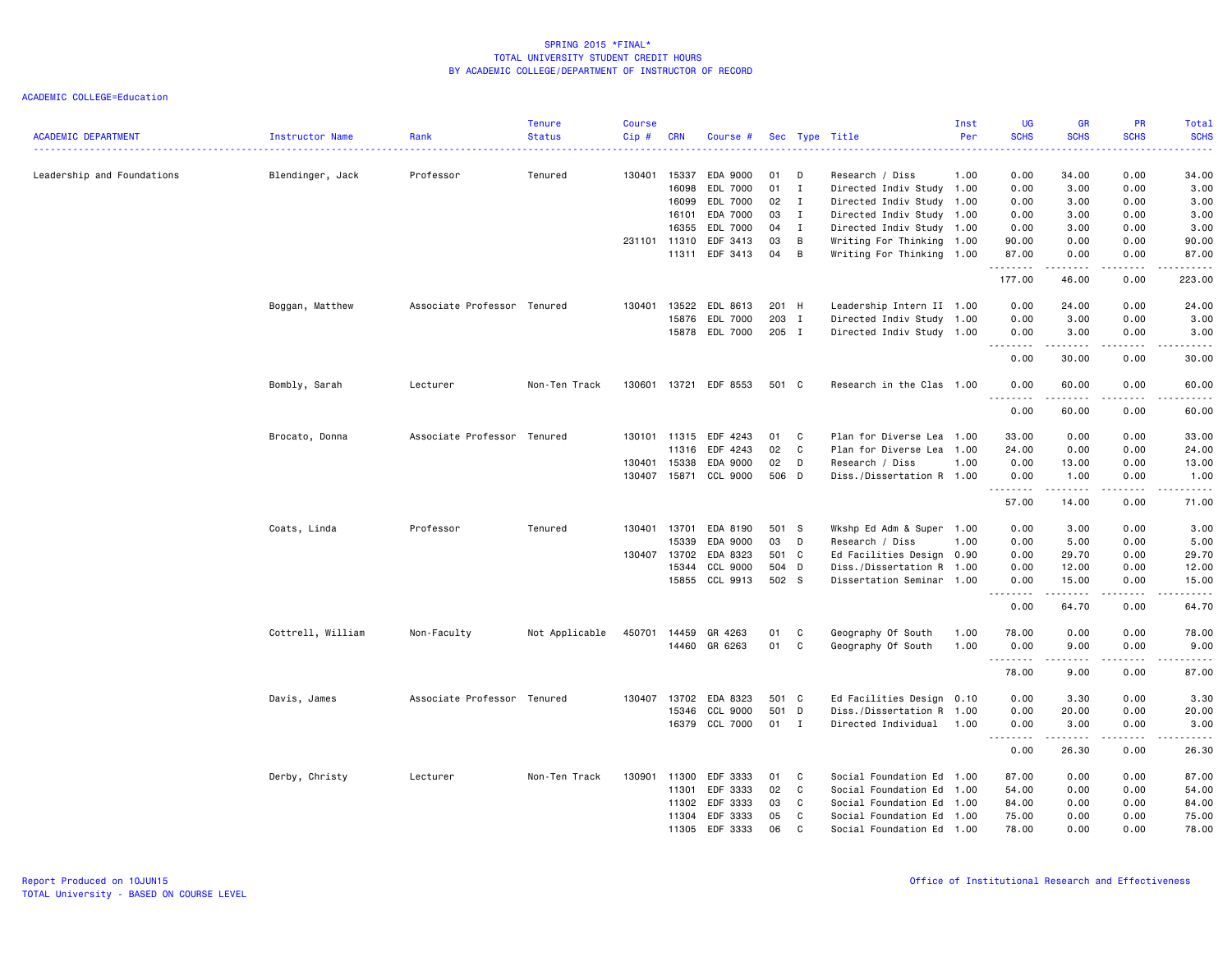ACADEMIC COLLEGE=Education

| <b>ACADEMIC DEPARTMENT</b> | Instructor Name       | Rank                          | <b>Tenure</b><br><b>Status</b> | <b>Course</b><br>Cip# | <b>CRN</b>   | Course #                                |                |                | Sec Type Title                                         | Inst<br>Per  | UG<br><b>SCHS</b>                                                                                                                                                               | <b>GR</b><br><b>SCHS</b>                      | PR<br><b>SCHS</b>                                                                                                                                                    | <b>Total</b><br><b>SCHS</b> |
|----------------------------|-----------------------|-------------------------------|--------------------------------|-----------------------|--------------|-----------------------------------------|----------------|----------------|--------------------------------------------------------|--------------|---------------------------------------------------------------------------------------------------------------------------------------------------------------------------------|-----------------------------------------------|----------------------------------------------------------------------------------------------------------------------------------------------------------------------|-----------------------------|
|                            |                       |                               |                                |                       |              |                                         |                |                |                                                        |              | .<br>378.00                                                                                                                                                                     | 0.00                                          | 0.00                                                                                                                                                                 | 378.00                      |
|                            |                       |                               |                                |                       |              |                                         |                |                |                                                        |              |                                                                                                                                                                                 |                                               |                                                                                                                                                                      |                             |
| Leadership and Foundations | Farmer, Angela        | Assistant Professor Ten Track |                                |                       |              | 130401 15939 EDA 8190<br>16011 EDL 8613 | 502 S<br>501 H |                | Wkshp Ed Adm & Super 1.00<br>Leadership Intern II 1.00 |              | 0.00<br>0.00<br>.                                                                                                                                                               | 33.00<br>18.00<br>.                           | 0.00<br>0.00<br>$\frac{1}{2} \left( \frac{1}{2} \right) \left( \frac{1}{2} \right) \left( \frac{1}{2} \right) \left( \frac{1}{2} \right) \left( \frac{1}{2} \right)$ | 33.00<br>18.00<br>.         |
|                            |                       |                               |                                |                       |              |                                         |                |                |                                                        |              | 0.00                                                                                                                                                                            | 51.00                                         | 0.00                                                                                                                                                                 | 51.00                       |
|                            | Fincher, Mark         | Assistant Professor Ten Track |                                | 130407                | 13466        | CCL 8243<br>131202 13518 EDF 3423       | 201 E<br>201 C |                | Intern Comm College<br>Exploring Diversity             | 1.00<br>1.00 | 0.00<br>21.00<br>.                                                                                                                                                              | 12.00<br>0.00                                 | 0.00<br>0.00                                                                                                                                                         | 12.00<br>21.00              |
|                            |                       |                               |                                |                       |              |                                         |                |                |                                                        |              | 21.00                                                                                                                                                                           | 12.00                                         | 0.00                                                                                                                                                                 | 33.00                       |
|                            | Hanson, Bruce         | Lecturer                      | Non-Ten Track                  |                       |              | 130407 14520 CCL 8343                   | 501 C          |                | Community Dev Resour 1.00                              |              | 0.00<br>.                                                                                                                                                                       | 33.00<br>.                                    | 0.00                                                                                                                                                                 | 33.00                       |
|                            |                       |                               |                                |                       |              |                                         |                |                |                                                        |              | 0.00                                                                                                                                                                            | 33.00                                         | 0.00                                                                                                                                                                 | 33.00                       |
|                            | Harris, Robert        | Lecturer                      | Non-Ten Track                  |                       |              | 130407 15343 CCL 8243                   | 501 E          |                | Intern Comm College                                    | 1.00         | 0.00<br>.                                                                                                                                                                       | 9.00<br>.                                     | 0.00                                                                                                                                                                 | 9.00                        |
|                            |                       |                               |                                |                       |              |                                         |                |                |                                                        |              | 0.00                                                                                                                                                                            | 9.00                                          | 0.00                                                                                                                                                                 | 9.00                        |
|                            | Johnson, Susan        | Lecturer                      | Non-Ten Track                  |                       |              | 130401 15980 EDA 8190                   | 503 S          |                | Wkshp Ed Adm & Super 1.00                              |              | 0.00<br>$\sim$ $\sim$ .<br>$\frac{1}{2} \left( \frac{1}{2} \right) \left( \frac{1}{2} \right) \left( \frac{1}{2} \right) \left( \frac{1}{2} \right) \left( \frac{1}{2} \right)$ | 21.00<br>.                                    | 0.00<br>.                                                                                                                                                            | 21.00                       |
|                            |                       |                               |                                |                       |              |                                         |                |                |                                                        |              | 0.00                                                                                                                                                                            | 21.00                                         | 0.00                                                                                                                                                                 | 21.00                       |
|                            | King, Stephanie       | Assistant Professor Ten Track |                                | 130407                | 13660        | CCL 8143                                | 501 C          |                | Program Planning and 1.00                              |              | 0.00                                                                                                                                                                            | 39.00                                         | 0.00                                                                                                                                                                 | 39.00                       |
|                            |                       |                               |                                |                       | 14523        | CCL 9913                                | 501 S          |                | Dissertation Seminar                                   | 1.00         | 0.00                                                                                                                                                                            | 15.00                                         | 0.00                                                                                                                                                                 | 15.00                       |
|                            |                       |                               |                                |                       |              | 15347 CCL 9000                          | 502 D          |                | Diss./Dissertation R 1.00                              |              | 0.00<br><u>.</u>                                                                                                                                                                | 93.00<br>.                                    | 0.00<br>.                                                                                                                                                            | 93.00                       |
|                            |                       |                               |                                |                       |              |                                         |                |                |                                                        |              | 0.00                                                                                                                                                                            | 147.00                                        | 0.00                                                                                                                                                                 | 147.00                      |
|                            | McReynolds, Ritalaine | Instructor                    | Non-Ten Track                  |                       | 131315 12378 | LSK 2013                                | 01             | C              | Speed Reading                                          | 1.00         | 87.00                                                                                                                                                                           | 0.00                                          | 0.00                                                                                                                                                                 | 87.00                       |
|                            |                       |                               |                                |                       | 12379        | LSK 2013                                | 02             | $\mathbf{C}$   | Speed Reading                                          | 1.00         | 84.00<br>.                                                                                                                                                                      | 0.00<br>$\omega_{\rm c}$ and $\omega_{\rm c}$ | 0.00<br>.                                                                                                                                                            | 84.00<br>. <u>.</u> .       |
|                            |                       |                               |                                |                       |              |                                         |                |                |                                                        |              | 171.00                                                                                                                                                                          | 0.00                                          | 0.00                                                                                                                                                                 | 171.00                      |
|                            | Miller, Marylyn       | Lecturer                      | Non-Ten Track                  | 131202                | 11314        | EDF 3423                                | 03             | $\mathbf{C}$   | Exploring Diversity                                    | 1.00         | 27.00                                                                                                                                                                           | 0.00                                          | 0.00                                                                                                                                                                 | 27.00                       |
|                            |                       |                               |                                | 231101                | 11308        | EDF 3413                                | 01             | B              | Writing For Thinking 1.00                              |              | 87.00                                                                                                                                                                           | 0.00                                          | 0.00                                                                                                                                                                 | 87.00                       |
|                            |                       |                               |                                |                       | 11309        | EDF 3413                                | 02             | $\overline{B}$ | Writing For Thinking 1.00                              |              | 90.00                                                                                                                                                                           | 0.00                                          | 0.00                                                                                                                                                                 | 90.00                       |
|                            |                       |                               |                                |                       |              | 11312 EDF 3413                          | 05             | $\mathbf{C}$   | Writing For Thinking 1.00                              |              | 90.00<br>.                                                                                                                                                                      | 0.00<br>.                                     | 0.00<br>د د د د                                                                                                                                                      | 90.00                       |
|                            |                       |                               |                                |                       |              |                                         |                |                |                                                        |              | 294.00                                                                                                                                                                          | 0.00                                          | 0.00                                                                                                                                                                 | 294.00                      |
|                            | Miller, Robert        | Lecturer                      | Non-Ten Track                  |                       |              | 130407 14521 CCL 8133                   | 501 C          |                | Lead Theory Pract in 1.00                              |              | 0.00<br><u>.</u>                                                                                                                                                                | 42.00                                         | 0.00                                                                                                                                                                 | 42.00                       |
|                            |                       |                               |                                |                       |              |                                         |                |                |                                                        |              | 0.00                                                                                                                                                                            | 42.00                                         | 0.00                                                                                                                                                                 | 42.00                       |
|                            | Musser, Madhurima     | Grad Teach Assist             | Not Applicable                 |                       |              | 131202 11313 EDF 3423                   | 01 C           |                | Exploring Diversity                                    | 1.00         | 81.00                                                                                                                                                                           | 0.00                                          | 0.00                                                                                                                                                                 | 81.00                       |
|                            |                       |                               |                                |                       |              |                                         |                |                |                                                        |              | 81.00                                                                                                                                                                           | 0.00                                          | 0.00                                                                                                                                                                 | 81.00                       |
|                            | Prince, Debra         | Associate Professor Tenured   |                                | 130401                | 15340        | EDA 9000                                | 04             | D              | Research / Diss                                        | 1.00         | 0.00                                                                                                                                                                            | 3.00                                          | 0.00                                                                                                                                                                 | 3.00                        |
|                            |                       |                               |                                | 130601                | 11323        | EDF 8363                                | 02             | C              | Func & Met Res In Ed 1.00                              |              | 0.00                                                                                                                                                                            | 30.00                                         | 0.00                                                                                                                                                                 | 30.00                       |

Report Produced on 10JUN15 Office of Institutional Research and Effectiveness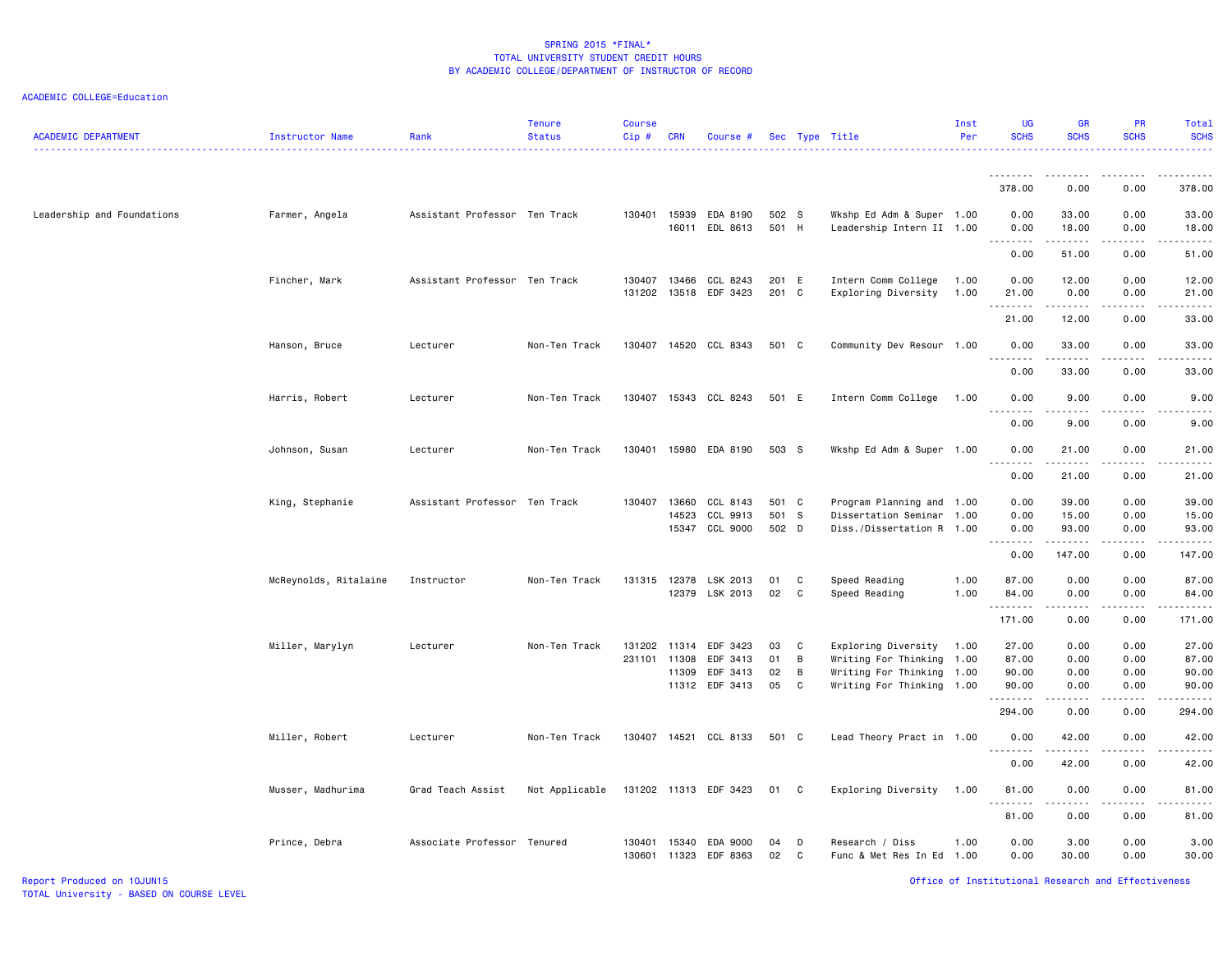| <b>ACADEMIC DEPARTMENT</b> | <b>Instructor Name</b> | Rank                          | <b>Tenure</b><br><b>Status</b> | <b>Course</b><br>$Cip$ # | <b>CRN</b> | Course #              |       |                | Sec Type Title            | Inst<br>Per | <b>UG</b><br><b>SCHS</b><br>. | <b>GR</b><br><b>SCHS</b>                                                                                                                                                                 | <b>PR</b><br><b>SCHS</b>                                                                                                          | <b>Total</b><br><b>SCHS</b><br>$\cdots$ |
|----------------------------|------------------------|-------------------------------|--------------------------------|--------------------------|------------|-----------------------|-------|----------------|---------------------------|-------------|-------------------------------|------------------------------------------------------------------------------------------------------------------------------------------------------------------------------------------|-----------------------------------------------------------------------------------------------------------------------------------|-----------------------------------------|
| Leadership and Foundations | Prince, Debra          | Associate Professor Tenured   |                                |                          |            | 130601 13720 EDF 8363 | 501 C |                | Func & Met Res In Ed 1.00 |             | 0.00                          | 39.00                                                                                                                                                                                    | 0.00                                                                                                                              | 39.00                                   |
|                            |                        |                               |                                |                          |            |                       |       |                |                           |             | --------<br>0.00              | -------<br>72.00                                                                                                                                                                         | .<br>0.00                                                                                                                         | .<br>72.00                              |
|                            | Stumpf, Arthur         | Associate Professor Tenured   |                                | 130407                   | 13664      | CCL 8353              | 501 C |                | Appl Org Theory CC L 1.00 |             | 0.00                          | 36.00                                                                                                                                                                                    | 0.00                                                                                                                              | 36.00                                   |
|                            |                        |                               |                                |                          | 13665      | CCL 8383              | 501 C |                | Ethical Decision CC       | 1.00        | 0.00                          | 24.00                                                                                                                                                                                    | 0.00                                                                                                                              | 24.00                                   |
|                            |                        |                               |                                |                          |            | 15345 CCL 9000        | 503 D |                | Diss./Dissertation R 1.00 |             | 0.00<br>$\cdots$              | 27.00                                                                                                                                                                                    | 0.00<br>.                                                                                                                         | 27.00                                   |
|                            |                        |                               |                                |                          |            |                       |       |                |                           |             | 0.00                          | 87.00                                                                                                                                                                                    | 0.00                                                                                                                              | 87.00                                   |
|                            | Wallin, Patsy          | Assistant Professor Ten Track |                                | 130101                   | 13519      | EDF 4243              | 201 C |                | Plan for Diverse Lea 1.00 |             | 9.00                          | 0.00                                                                                                                                                                                     | 0.00                                                                                                                              | 9.00                                    |
|                            |                        |                               |                                | 130401                   | 13524      | EDL 8623              | 201 C |                | Curric Leadership         | 1.00        | 0.00                          | 24.00                                                                                                                                                                                    | 0.00                                                                                                                              | 24.00                                   |
|                            |                        |                               |                                |                          | 15873      | <b>EDL 7000</b>       | 201 I |                | Directed Indiv Study 1.00 |             | 0.00                          | 3.00                                                                                                                                                                                     | 0.00                                                                                                                              | 3.00                                    |
|                            |                        |                               |                                |                          | 15874      | EDL 7000              | 202 I |                | Directed Indiv Study      | 1.00        | 0.00                          | 3.00                                                                                                                                                                                     | 0.00                                                                                                                              | 3.00                                    |
|                            |                        |                               |                                |                          | 15877      | EDL 7000              | 204 I |                | Directed Indiv Study      | 1.00        | 0.00                          | 3.00                                                                                                                                                                                     | 0.00                                                                                                                              | 3.00                                    |
|                            |                        |                               |                                |                          | 16012      | EDL 8623              | 501 C |                | Curric Leadership         | 1.00        | 0.00                          | 15.00                                                                                                                                                                                    | 0.00                                                                                                                              | 15.00                                   |
|                            |                        |                               |                                |                          |            |                       |       |                |                           |             | --------<br>9.00              | $\frac{1}{2} \left( \frac{1}{2} \right) \left( \frac{1}{2} \right) \left( \frac{1}{2} \right) \left( \frac{1}{2} \right) \left( \frac{1}{2} \right) \left( \frac{1}{2} \right)$<br>48.00 | $\frac{1}{2} \left( \frac{1}{2} \right) \left( \frac{1}{2} \right) \left( \frac{1}{2} \right) \left( \frac{1}{2} \right)$<br>0.00 | 57.00                                   |
|                            | Williams, Frankie      | Lecturer                      | Non-Ten Track                  | 130407                   | 13659      | CCL 8113              | 501 C |                | Comm Col Hist/Philos 1.00 |             | 0.00                          | 24.00                                                                                                                                                                                    | 0.00                                                                                                                              | 24.00                                   |
|                            |                        |                               |                                |                          |            |                       |       |                |                           |             | .<br>0.00                     | 24.00                                                                                                                                                                                    | 0.00                                                                                                                              | 24.00                                   |
|                            | Xu, Jianzhong          | Professor                     | Tenured                        | 130401                   | 15341      | EDA 9000              | 05    | D              | Research / Diss           | 1.00        | 0.00                          | 25.00                                                                                                                                                                                    | 0.00                                                                                                                              | 25.00                                   |
|                            |                        |                               |                                | 130601                   | 11326      | EDF 9473              | 01    | C <sub>c</sub> | Qual Data Anlys Prs       | 1.00        | 0.00                          | 18.00                                                                                                                                                                                    | 0.00                                                                                                                              | 18.00                                   |
|                            |                        |                               |                                | 130603                   | 11325      | EDF 9453              | 01    | C              | Intro Qual Research       | 1.00        | 0.00                          | 30.00                                                                                                                                                                                    | 0.00                                                                                                                              | 30.00                                   |
|                            |                        |                               |                                |                          |            |                       |       |                |                           |             | 0.00                          | 73.00                                                                                                                                                                                    | 0.00                                                                                                                              | 73.00                                   |
|                            |                        |                               |                                |                          |            |                       |       |                |                           |             | ========                      | ========                                                                                                                                                                                 | <b>EEEEEEE</b>                                                                                                                    |                                         |
| Leadership and Foundations |                        |                               |                                |                          |            |                       |       |                |                           |             | 1266.00                       | 869.00                                                                                                                                                                                   | 0.00                                                                                                                              | 2135.00                                 |
|                            |                        |                               |                                |                          |            |                       |       |                |                           |             |                               |                                                                                                                                                                                          |                                                                                                                                   | <b>CONSESSED</b>                        |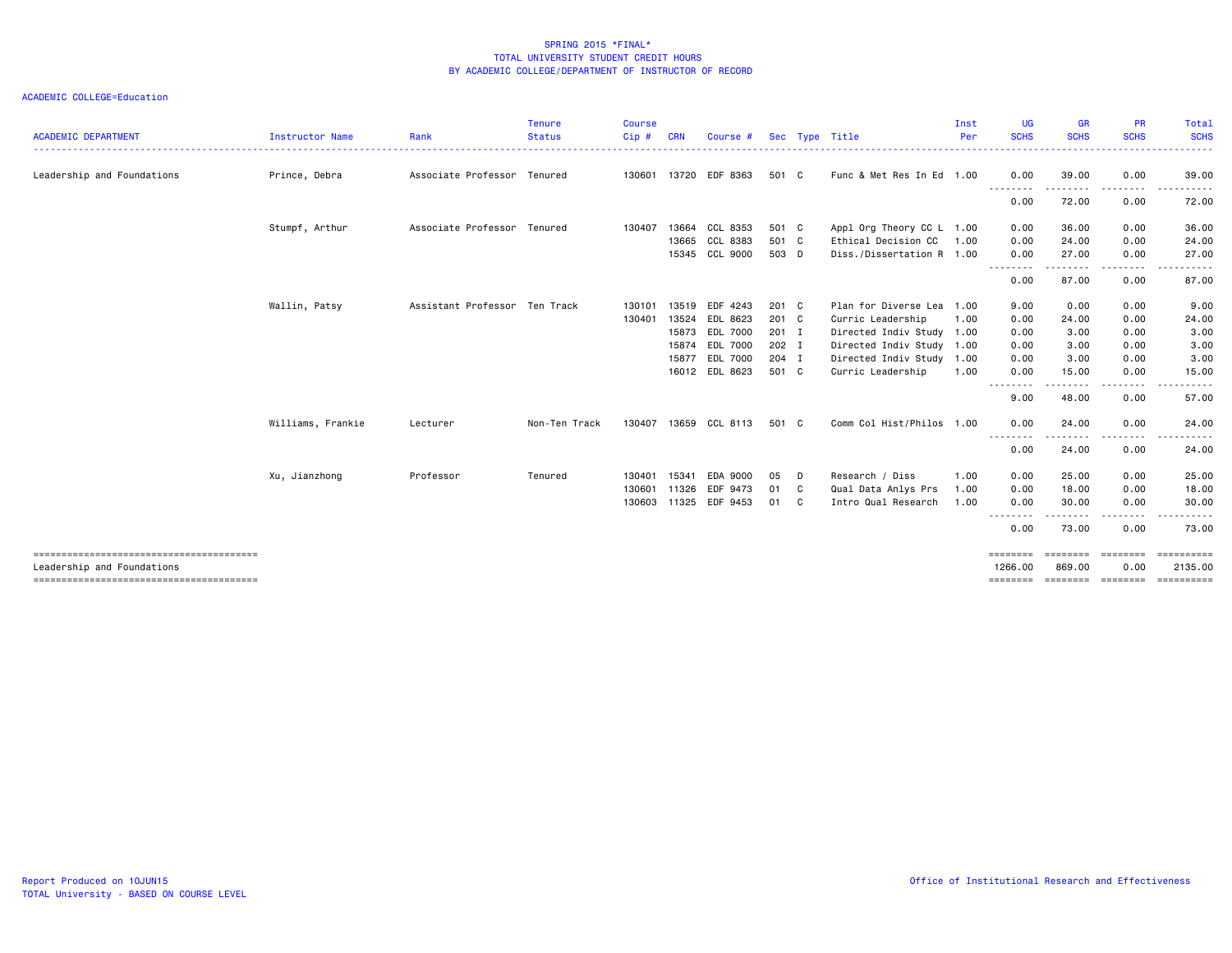| <b>ACADEMIC DEPARTMENT</b> | Instructor Name                   | Rank                          | <b>Tenure</b><br><b>Status</b> | Course<br>$Cip$ # | <b>CRN</b>     | Course #            |          |              | Sec Type Title                   | Inst<br>Per  | <b>UG</b><br><b>SCHS</b> | <b>GR</b><br><b>SCHS</b>                                                                                                                                     | <b>PR</b><br><b>SCHS</b>     | <b>Total</b><br><b>SCHS</b>          |
|----------------------------|-----------------------------------|-------------------------------|--------------------------------|-------------------|----------------|---------------------|----------|--------------|----------------------------------|--------------|--------------------------|--------------------------------------------------------------------------------------------------------------------------------------------------------------|------------------------------|--------------------------------------|
| Music                      | Aarhus, Craig                     | Associate Professor Ten Track |                                | 131312<br>500903  | 12759<br>12650 | MUE 3212<br>MU 2531 | 01<br>01 | - L<br>E     | Brass Techniques<br>Concert Band | 1.00<br>1.00 | 24.00<br>52.00           | 0.00<br>0.00                                                                                                                                                 | 0.00<br>0.00                 | 24.00<br>52.00                       |
|                            |                                   |                               |                                |                   | 12651          | MU 2531             | 02       | E            | Concert Band                     | 1.00         | 62.00                    | 0.00                                                                                                                                                         | 0.00                         | 62.00                                |
|                            |                                   |                               |                                |                   |                |                     |          |              |                                  |              | .<br>138.00              | .<br>0.00                                                                                                                                                    | $\sim$ $\sim$ $\sim$<br>0.00 | .<br>138.00                          |
|                            | Baker, Jason                      | Associate Professor Tenured   |                                | 131312 12652      |                | MU 2551             | 01       | E            | Percussion Ensemble              | 1.00         | 10.00                    | 0.00                                                                                                                                                         | 0.00                         | 10.00                                |
|                            |                                   |                               |                                |                   | 12760          | MUE 3242            | 01       | $\mathbb{C}$ | Percussion Class                 | 1.00         | 18.00                    | 0.00                                                                                                                                                         | 0.00                         | 18.00                                |
|                            |                                   |                               |                                | 500901            | 15982          | MU 2990             | 01       | L.           | Special Topic In MU              | 1.00         | 12.00                    | 0.00                                                                                                                                                         | 0.00                         | 12.00                                |
|                            |                                   |                               |                                | 500903            | 12706          | MUA 1610            | 01       | E            | Percussion - Non Maj             | 1.00         | 7.00                     | 0.00                                                                                                                                                         | 0.00                         | 7.00                                 |
|                            |                                   |                               |                                |                   | 12707          | MUA 1610            | 02       | E            | Percussion -Majors               | 1.00         | 5.00                     | 0.00                                                                                                                                                         | 0.00                         | 5.00                                 |
|                            |                                   |                               |                                |                   | 12739          | MUA 2610            | 01       | E            | Percussion - Non Maj             | 1.00         | 1.00                     | 0.00                                                                                                                                                         | 0.00                         | 1.00                                 |
|                            |                                   |                               |                                |                   | 12740          | MUA 2610            | 02       | E            | Percussion - Majors              | 1.00         | 9.00                     | 0.00                                                                                                                                                         | 0.00                         | 9.00                                 |
|                            |                                   |                               |                                |                   | 12756          | MUA 3610            | 02       | E            | Percussion - Majors              | 1.00         | 7.00<br>1.1.1.1.1.1.1    | 0.00<br>.                                                                                                                                                    | 0.00<br>.                    | 7.00<br>$    -$                      |
|                            |                                   |                               |                                |                   |                |                     |          |              |                                  |              | 69.00                    | 0.00                                                                                                                                                         | 0.00                         | 69.00                                |
|                            | Banks, Jessica                    | Lecturer                      | Non-Ten Track                  | 500903            | 12686          | MUA 1110            | 01       | E            | Flute-Non Majors                 | 1.00         | 2.00                     | 0.00                                                                                                                                                         | 0.00                         | 2.00                                 |
|                            |                                   |                               |                                |                   | 12687          | MUA 1110            | 02       | E            | Flute-Majors                     | 1.00         | 3.00                     | 0.00                                                                                                                                                         | 0.00                         | 3.00                                 |
|                            |                                   |                               |                                |                   | 12720          | MUA 2110            | 01       | E            | Flute-Majors                     | 1.00         | 2.00                     | 0.00                                                                                                                                                         | 0.00                         | 2.00                                 |
|                            |                                   |                               |                                |                   | 12746          | MUA 3110            | 02       | E            | Flute-Majors                     | 1.00         | 1.00                     | 0.00                                                                                                                                                         | 0.00                         | 1.00                                 |
|                            |                                   |                               |                                | 500904            | 12629          | MU 1003             | 01       | $\mathbb{C}$ | Fund of Music Theory             | 1.00         | 51.00                    | 0.00                                                                                                                                                         | 0.00                         | 51.00                                |
|                            |                                   |                               |                                | 500915            | 12642          | MU 2011             | 01       | E            | Woodwind Ensembles               | 1.00         | 5.00                     | 0.00                                                                                                                                                         | 0.00                         | 5.00                                 |
|                            |                                   |                               |                                |                   |                |                     |          |              |                                  |              | 64.00                    | $\frac{1}{2} \left( \frac{1}{2} \right) \left( \frac{1}{2} \right) \left( \frac{1}{2} \right) \left( \frac{1}{2} \right) \left( \frac{1}{2} \right)$<br>0.00 | .<br>0.00                    | .<br>64.00                           |
|                            | Brown, Michael R.                 | Professor                     | Tenured                        | 131312            | 14441          | MU 1123             | 501 C    |              | American Music App.              | 1.00         | 60.00                    | 0.00                                                                                                                                                         | 0.00                         | 60.00                                |
|                            |                                   |                               |                                | 500901            | 12633          | MU 1113             | 06       | $\mathbb{C}$ | His & Apprec Of Musi             | 1.00         | 978.00                   | 0.00                                                                                                                                                         | 0.00                         | 978.00                               |
|                            |                                   |                               |                                | 500903            | 12667          | MU 2951             | 01       | Q            | Philharmonia                     | 1.00         | 14.00                    | 0.00                                                                                                                                                         | 0.00                         | 14.00                                |
|                            |                                   |                               |                                |                   |                |                     |          |              |                                  |              | 1.1.1.1.1.1.1            | $-2 - 2 - 2 - 2$                                                                                                                                             | .                            | .                                    |
|                            |                                   |                               |                                |                   |                |                     |          |              |                                  |              | 1052.00                  | 0.00                                                                                                                                                         | 0.00                         | 1052.00                              |
|                            | Damm, Robert                      | Professor                     | Tenured                        | 050201            | 10005          | AAS 1103            | 01       | C            | African American Mus             | 1.00         | 42.00                    | 0.00                                                                                                                                                         | 0.00                         | 42.00                                |
|                            |                                   |                               |                                | 131312 12762      |                | MUE 4873            | 01       | s.           | Prof Sem Mus Ed                  | 1.00         | 21.00                    | 0.00                                                                                                                                                         | 0.00                         | 21.00                                |
|                            |                                   |                               |                                |                   | 13861          | MUE 4886            | 501 F    |              | Stu Teach Music Ed               | 1.00         | 12.00                    | 0.00                                                                                                                                                         | 0.00                         | 12.00                                |
|                            |                                   |                               |                                |                   | 13862          | <b>MUE 4896</b>     | 501 F    |              | Stu Teach Music Ed               | 1.00         | 6.00                     | 0.00                                                                                                                                                         | 0.00                         | 6.00                                 |
|                            |                                   |                               |                                | 500901            | 12631          | MU 1103             | 01       | C            | African-Amer Music               | 1.00         | 39.00                    | 0.00                                                                                                                                                         | 0.00                         | 39.00                                |
|                            |                                   |                               |                                |                   |                |                     |          |              |                                  |              | .<br>120.00              | $\frac{1}{2} \left( \frac{1}{2} \right) \left( \frac{1}{2} \right) \left( \frac{1}{2} \right) \left( \frac{1}{2} \right) \left( \frac{1}{2} \right)$<br>0.00 | .<br>0.00                    | .<br>120.00                          |
|                            | Edwards-Henry, Jacqueli Professor |                               | Tenured                        | 500903            | 12677          | MUA 1010            | 04       | E            | Piano - Majors                   | 1.00         | 5.00                     | 0.00                                                                                                                                                         | 0.00                         | 5.00                                 |
|                            |                                   |                               |                                |                   | 12713          | MUA 2010            | 04       | E            | Piano - Majors                   | 1.00         | 2.00                     | 0.00                                                                                                                                                         | 0.00                         | 2.00                                 |
|                            |                                   |                               |                                |                   | 12743          | MUA 3010            | 04       | E            | Piano - Majors                   | 1.00         | 4.00                     | 0.00                                                                                                                                                         | 0.00                         | 4.00                                 |
|                            |                                   |                               |                                | 500907            | 12669          | MU 3121             | 02       | L.           | Piano Class                      | 1.00         | 11.00                    | 0.00                                                                                                                                                         | 0.00                         | 11.00                                |
|                            |                                   |                               |                                |                   | 12670          | MU 3122             | 01       | $\mathsf{L}$ | Funct Skills Piano I 1.00        |              | 6.00                     | 0.00                                                                                                                                                         | 0.00                         | 6.00                                 |
|                            |                                   |                               |                                |                   |                |                     |          |              |                                  |              | .<br>28.00               | .<br>0.00                                                                                                                                                    | .<br>0.00                    | $\sim$ $\sim$ $\sim$ $\sim$<br>28.00 |
|                            | Falcone, Sheri                    | Instructor                    | Non-Ten Track                  | 131312            | 12761          | MUE 3262            | 01       | B            | Instrumental Class               | 1.00         | 8.00                     | 0.00                                                                                                                                                         | 0.00                         | 8.00                                 |
|                            |                                   |                               |                                | 500903            | 12630          | MU 1010             | 01       | E            | Recital Hour                     | 1.00         | 0.00                     | 0.00                                                                                                                                                         | 0.00                         | 0.00                                 |
|                            |                                   |                               |                                |                   | 12688          | MUA 1150            | 01       | E            | Clarinet-Non Majors              | 1.00         | 1.00                     | 0.00                                                                                                                                                         | 0.00                         | 1.00                                 |
|                            |                                   |                               |                                |                   | 12689          | MUA 1150            | 02       | E            | Clarinet-Majors                  | 1.00         | 1.00                     | 0.00                                                                                                                                                         | 0.00                         | 1.00                                 |
|                            |                                   |                               |                                |                   | 12690          | MUA 1210            | 01       | E            | Saxophone- Non Major 1.00        |              | 2.00                     | 0.00                                                                                                                                                         | 0.00                         | 2.00                                 |
|                            |                                   |                               |                                |                   |                |                     |          |              |                                  |              |                          |                                                                                                                                                              |                              |                                      |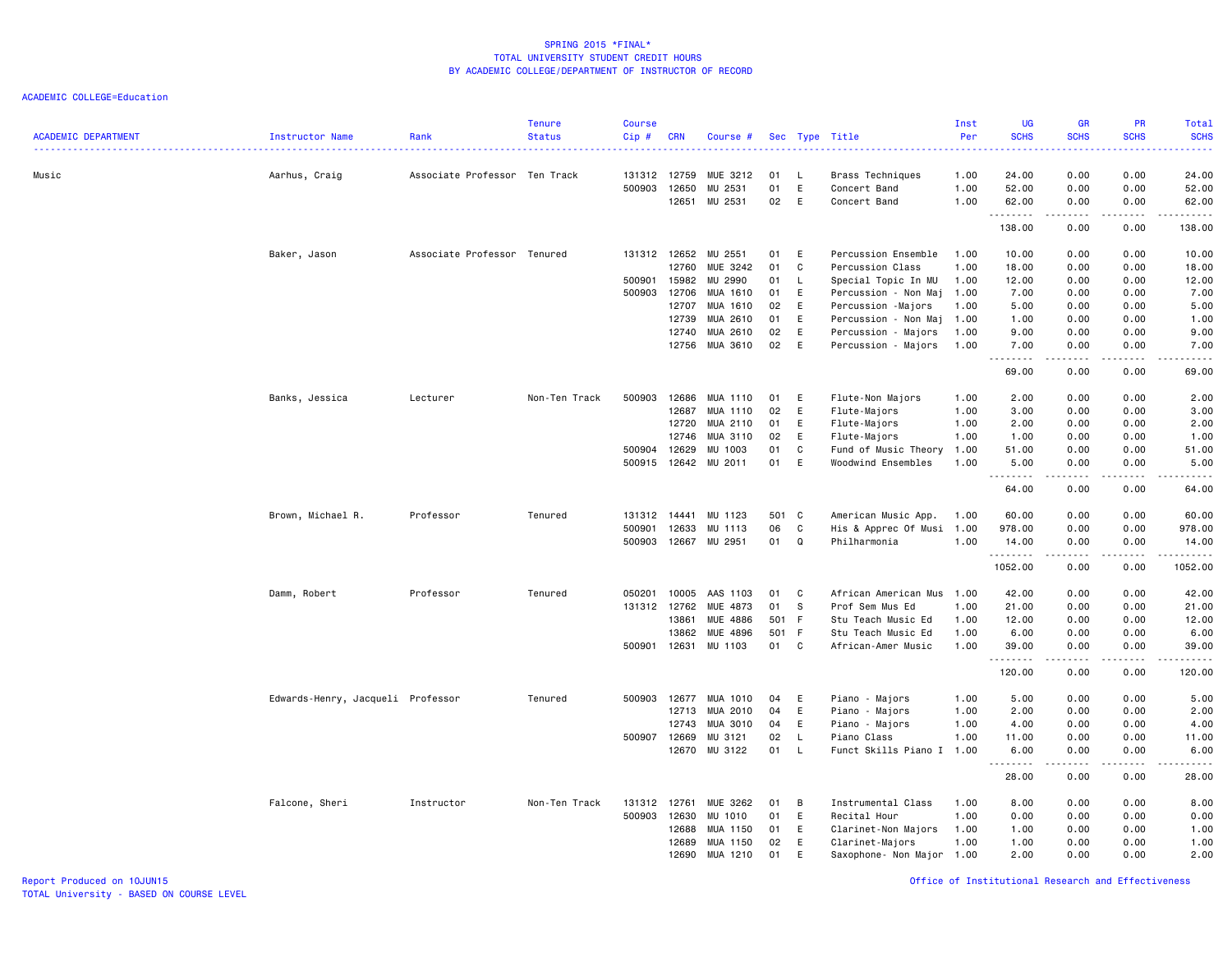| <b>ACADEMIC DEPARTMENT</b> | Instructor Name     | Rank                        | <b>Tenure</b><br><b>Status</b> | <b>Course</b><br>Cip# | <b>CRN</b> | Course #                   |    |     | Sec Type Title            | Inst<br>Per | <b>UG</b><br><b>SCHS</b> | <b>GR</b><br><b>SCHS</b>                                                                                                                                     | PR<br><b>SCHS</b>            | Total<br><b>SCHS</b>  |
|----------------------------|---------------------|-----------------------------|--------------------------------|-----------------------|------------|----------------------------|----|-----|---------------------------|-------------|--------------------------|--------------------------------------------------------------------------------------------------------------------------------------------------------------|------------------------------|-----------------------|
| Music                      | Falcone, Sheri      | Instructor                  | Non-Ten Track                  | 500903                | 12723      | MUA 2150                   | 02 | E   | Clarinet - Majors         | 1.00        | 4.00                     | 0.00                                                                                                                                                         | 0.00                         | 4.00                  |
|                            |                     |                             |                                |                       | 12724      | MUA 2210                   | 01 | E   | Saxophone- Non Major 1.00 |             | 1.00                     | 0.00                                                                                                                                                         | 0.00                         | 1.00                  |
|                            |                     |                             |                                |                       | 12725      | MUA 2210                   | 02 | E   | Saxophone - Majors        | 1.00        | 2.00                     | 0.00                                                                                                                                                         | 0.00                         | 2.00                  |
|                            |                     |                             |                                |                       | 12728      | MUA 2310                   | 01 | E   | Bassoon - Non Major       | 1.00        | 2.00                     | 0.00                                                                                                                                                         | 0.00                         | 2.00                  |
|                            |                     |                             |                                |                       | 12747      | MUA 3150                   | 02 | E   | Clarinet -Majors          | 1.00        | 2.00                     | 0.00                                                                                                                                                         | 0.00                         | 2.00                  |
|                            |                     |                             |                                |                       | 12748      | MUA 3210                   | 02 | E   | Saxophone - Majors        | 1.00        | 6.00                     | 0.00                                                                                                                                                         | 0.00                         | 6.00                  |
|                            |                     |                             |                                |                       | 12749      | MUA 3250                   | 02 | E   | Oboe - Majors             | 1.00        | 2.00                     | 0.00                                                                                                                                                         | 0.00                         | 2.00                  |
|                            |                     |                             |                                | 500915 12643          |            | MU 2011                    | 02 | E   | Woodwind Ensembles        | 1.00        | 5.00                     | 0.00                                                                                                                                                         | 0.00                         | 5.00                  |
|                            |                     |                             |                                |                       | 12645      | MU 2011                    | 04 | E   | Woodwind Ensembles        | 1.00        | 4.00<br><u>.</u>         | 0.00<br>المتمام المتعاد                                                                                                                                      | 0.00<br>.                    | 4.00<br>.             |
|                            |                     |                             |                                |                       |            |                            |    |     |                           |             | 40.00                    | 0.00                                                                                                                                                         | 0.00                         | 40.00                 |
|                            | Fontaine, Jeanette  | Lecturer                    | Non-Ten Track                  | 500903                | 12685      | MUA 1050                   | 05 | E   | Voice - Majors            | 0.50        | 3.50                     | 0.00                                                                                                                                                         | 0.00                         | 3.50                  |
|                            |                     |                             |                                |                       |            | 12716 MUA 2050             | 02 | E   | Voice - Non-majors        | 0.50        | 1.50                     | 0.00                                                                                                                                                         | 0.00                         | 1.50                  |
|                            |                     |                             |                                |                       | 12718      | MUA 2050                   | 05 | E   | Voice - Majors            | 0.50        | 5.00                     | 0.00                                                                                                                                                         | 0.00                         | 5.00                  |
|                            |                     |                             |                                |                       | 12745      | MUA 3050                   | 05 | E   | Voice - Majors            | 0.50        | 5.00                     | 0.00                                                                                                                                                         | 0.00                         | 5.00                  |
|                            |                     |                             |                                | 500908                | 12637      | MU 1141                    | 01 | S   | Seminar for Voice Ma      | 1.00        | 16.00<br><b></b>         | 0.00<br><u>.</u> .                                                                                                                                           | 0.00<br>.                    | 16.00<br>.            |
|                            |                     |                             |                                |                       |            |                            |    |     |                           |             | 31.00                    | 0.00                                                                                                                                                         | 0.00                         | 31.00                 |
|                            | Hause, Barry        | Lecturer                    | Non-Ten Track                  | 500903                |            | 12710 MUA 1710             | 01 | Q   | Guitar - Non Majors       | 1.00        | 27.00<br>.               | 0.00<br>$\frac{1}{2} \left( \frac{1}{2} \right) \left( \frac{1}{2} \right) \left( \frac{1}{2} \right) \left( \frac{1}{2} \right) \left( \frac{1}{2} \right)$ | 0.00                         | 27.00                 |
|                            |                     |                             |                                |                       |            |                            |    |     |                           |             | 27.00                    | 0.00                                                                                                                                                         | 0.00                         | 27.00                 |
|                            | Human, Richard      | Associate Professor Tenured |                                | 131312                | 12662      | MU 2851                    | 04 | E   | Brass Ensemble            | 1.00        | 6.00                     | 0.00                                                                                                                                                         | 0.00                         | 6.00                  |
|                            |                     |                             |                                | 500901                | 12632      | MU 1113                    | 04 | C   | His & Apprec Of Musi      | 1.00        | 204.00                   | 0.00                                                                                                                                                         | 0.00                         | 204.00                |
|                            |                     |                             |                                | 500903                | 12701      | MUA 1450                   | 02 | E   | Trombone - Majors         | 1.00        | 2.00                     | 0.00                                                                                                                                                         | 0.00                         | 2.00                  |
|                            |                     |                             |                                |                       | 12702      | MUA 1510                   | 01 | E   | Euphonium - Non Majo      | 1.00        | 1.00                     | 0.00                                                                                                                                                         | 0.00                         | 1.00                  |
|                            |                     |                             |                                |                       | 12703      | MUA 1510                   | 02 | E   | Euphonium - Majors        | 1.00        | 2.00                     | 0.00                                                                                                                                                         | 0.00                         | 2.00                  |
|                            |                     |                             |                                |                       | 12734      | MUA 2450                   | 02 | E   | Trombone - Majors         | 1.00        | 4.00                     | 0.00                                                                                                                                                         | 0.00                         | 4.00                  |
|                            |                     |                             |                                |                       | 12753      | MUA 3450                   | 02 | E   | Trombone - Majors         | 1.00        | 4.00                     | 0.00                                                                                                                                                         | 0.00                         | 4.00                  |
|                            |                     |                             |                                |                       | 12755      | MUA 3550                   | 02 | E   | Tuba - Majors             | 1.00        | 4.00<br>. <b>.</b>       | 0.00<br>$\frac{1}{2}$                                                                                                                                        | 0.00<br>$\sim$ $\sim$ $\sim$ | 4.00<br>$\frac{1}{2}$ |
|                            |                     |                             |                                |                       |            |                            |    |     |                           |             | 227.00                   | 0.00                                                                                                                                                         | 0.00                         | 227.00                |
|                            | Infanger, Peter     | Non-Faculty                 | Not Applicable                 | 500903                |            | 12681 MUA 1050             | 01 | E   | Voice - Non-majors        | 0.50        | 8.50<br><b></b>          | 0.00<br>.                                                                                                                                                    | 0.00                         | 8.50<br>$- - - -$     |
|                            |                     |                             |                                |                       |            |                            |    |     |                           |             | 8.50                     | 0.00                                                                                                                                                         | . <b>.</b><br>0.00           | 8.50                  |
|                            | Jackson, Terrell    | Non-Faculty                 | Not Applicable                 |                       |            | 500903 12676 MUA 1010 03 E |    |     | Piano-Non Majors          | 1.00        | 8.00                     | 0.00                                                                                                                                                         | 0.00                         | 8.00                  |
|                            |                     |                             |                                |                       |            |                            |    |     |                           |             | 1.1.1.1.1.1.1<br>8.00    | $\frac{1}{2} \left( \frac{1}{2} \right) \left( \frac{1}{2} \right) \left( \frac{1}{2} \right) \left( \frac{1}{2} \right) \left( \frac{1}{2} \right)$<br>0.00 | $- - - - -$<br>0.00          | .<br>8.00             |
|                            | Jordan, Christopher | Non-Faculty                 | Not Applicable                 | 500903                |            | 12682 MUA 1050             | 02 | - E | Voice - Non-majors        | 0.50        | 4.50                     | 0.00                                                                                                                                                         | 0.00                         | 4.50                  |
|                            |                     |                             |                                |                       |            |                            |    |     |                           |             | 4.50                     | 0.00                                                                                                                                                         | 0.00                         | 4.50                  |
|                            |                     | Non-Faculty                 | Not Applicable                 | 131312 12663          |            | MU 2851                    | 05 | E   | Brass Ensemble            | 1.00        | 8,00                     | 0.00                                                                                                                                                         | 0.00                         | 8.00                  |
|                            | King, Martin        |                             |                                | 500903                | 12698      | MUA 1410                   | 01 | E   | Horn-Non Majors           | 1.00        | 3.00                     | 0.00                                                                                                                                                         | 0.00                         | 3.00                  |
|                            |                     |                             |                                |                       | 12732      | MUA 2410                   | 02 | E   | Horn - Majors             | 1.00        | 2.00                     | 0.00                                                                                                                                                         | 0.00                         | 2.00                  |
|                            |                     |                             |                                |                       |            |                            |    |     |                           |             | .                        | <b></b>                                                                                                                                                      | .                            | .                     |
|                            |                     |                             |                                |                       |            |                            |    |     |                           |             | 13.00                    | 0.00                                                                                                                                                         | 0.00                         | 13.00                 |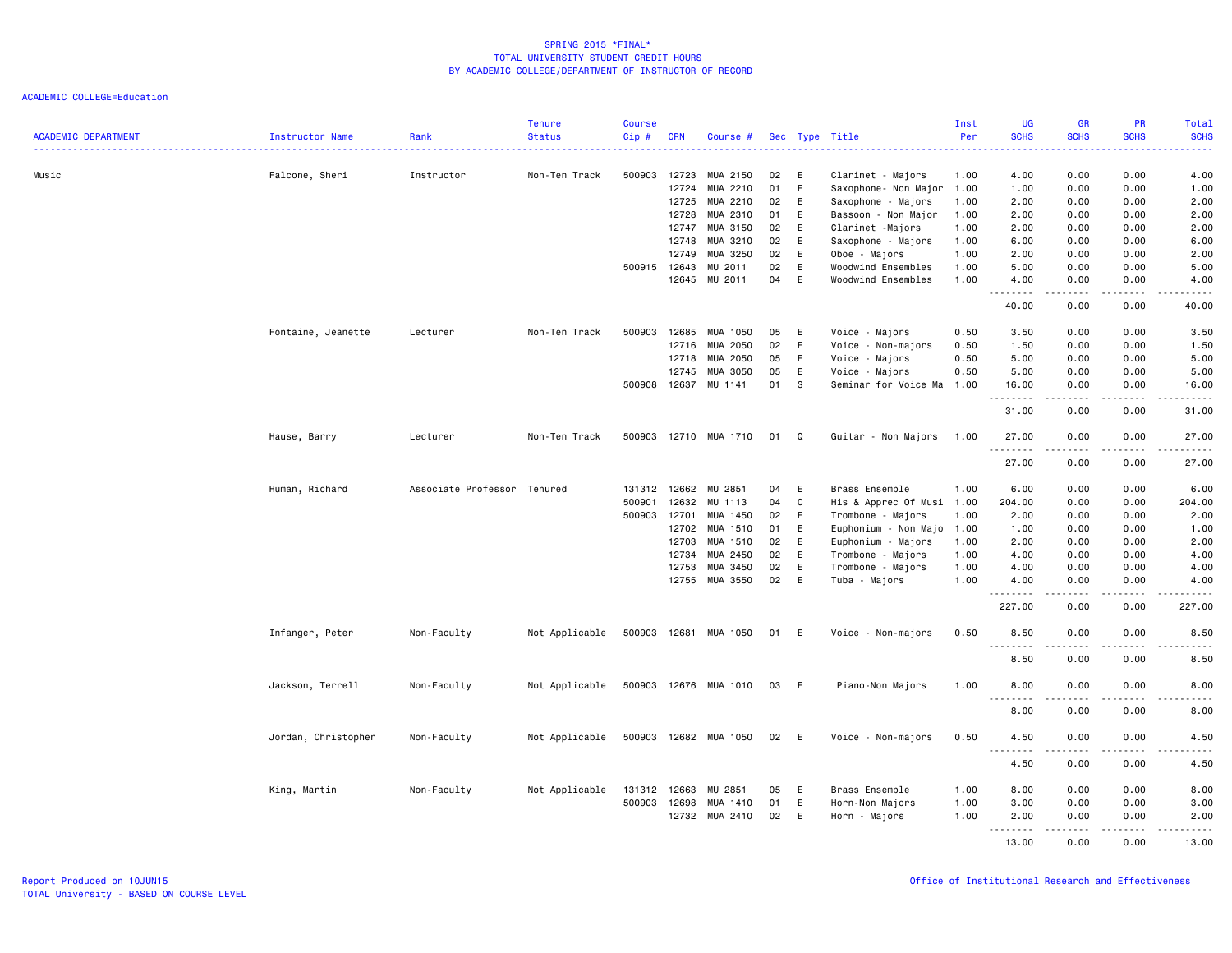| <b>ACADEMIC DEPARTMENT</b> | Instructor Name   | Rank                          | <b>Tenure</b><br><b>Status</b> | <b>Course</b><br>Cip#  | <b>CRN</b>                                | Course #                                                           |                                  |                                   | Sec Type Title                                                                                                       | Inst<br>Per<br>.                             | <b>UG</b><br><b>SCHS</b><br>$\frac{1}{2} \left( \frac{1}{2} \right) \left( \frac{1}{2} \right) \left( \frac{1}{2} \right) \left( \frac{1}{2} \right)$ | <b>GR</b><br><b>SCHS</b>                                                                                                                                                             | PR<br><b>SCHS</b>                                 | Total<br><b>SCHS</b><br>2222.                                                                                                                                                      |
|----------------------------|-------------------|-------------------------------|--------------------------------|------------------------|-------------------------------------------|--------------------------------------------------------------------|----------------------------------|-----------------------------------|----------------------------------------------------------------------------------------------------------------------|----------------------------------------------|-------------------------------------------------------------------------------------------------------------------------------------------------------|--------------------------------------------------------------------------------------------------------------------------------------------------------------------------------------|---------------------------------------------------|------------------------------------------------------------------------------------------------------------------------------------------------------------------------------------|
| Music                      | Kirkland, Anthony | Assistant Professor Ten Track |                                | 131312 12659<br>500903 | 12661<br>12696<br>12697<br>12731<br>12751 | MU 2851<br>MU 2851<br>MUA 1350<br>MUA 1350<br>MUA 2350<br>MUA 3350 | 01<br>03<br>01<br>02<br>02<br>02 | E<br>E<br>E<br>E<br>E<br>E        | Brass Ensemble<br>Brass Ensemble<br>Trumpet - Non Majors<br>Trumpet - Majors<br>Trumpet - Majors<br>Trumpet - Majors | 1.00<br>1.00<br>1.00<br>1.00<br>1.00<br>1.00 | 4.00<br>1.00<br>1.00<br>2.00<br>8.00<br>7.00<br>. <b>.</b>                                                                                            | 0.00<br>0.00<br>0.00<br>0.00<br>0.00<br>0.00<br><u>.</u> .                                                                                                                           | 0.00<br>0.00<br>0.00<br>0.00<br>0.00<br>0.00<br>. | 4.00<br>1.00<br>1.00<br>2.00<br>8.00<br>7.00<br>$\frac{1}{2}$                                                                                                                      |
|                            | Kopetz, Catherine | Lecturer                      | Non-Ten Track                  | 131312<br>500903       | 12656<br>14025                            | MU 2611<br>MUA 1010                                                | 02<br>08                         | E<br>E                            | Concert Choir<br>Applied Piano - Non                                                                                 | 0.50<br>1.00                                 | 23.00<br>35.00<br>6.00                                                                                                                                | 0.00<br>0.00<br>0.00<br>المتمام المتعاد                                                                                                                                              | 0.00<br>0.00<br>0.00<br>.                         | 23.00<br>35.00<br>6.00<br>.                                                                                                                                                        |
|                            | Lance, Elva       | Instructor                    | Non-Ten Track                  | 131312<br>500915 12654 | 12763<br>12764                            | <b>MUE 4886</b><br>MUE 4896<br>MU 2571                             | 01<br>01<br>01                   | F.<br>F<br>E                      | Stu Teach Music Ed<br>Stu Teach Music Ed<br>Wind Ensemble                                                            | 0.50<br>0.50<br>1.00                         | 41.00<br>15.00<br>18.00<br>66.00<br>.                                                                                                                 | 0.00<br>0.00<br>0.00<br>0.00<br>$\frac{1}{2} \left( \frac{1}{2} \right) \left( \frac{1}{2} \right) \left( \frac{1}{2} \right) \left( \frac{1}{2} \right) \left( \frac{1}{2} \right)$ | 0.00<br>0.00<br>0.00<br>0.00<br>.                 | 41.00<br>15.00<br>18.00<br>66.00<br>.                                                                                                                                              |
|                            | Landis, Ryan      | Lecturer                      | Non-Ten Track                  | 500903                 | 12683<br>12719<br>14023                   | MUA 1050<br>MUA 2050<br>MUA 1050                                   | 03<br>06<br>06                   | E<br>E<br>E                       | Voice - Non-majors<br>Voice - Majors<br>Voice- Majors                                                                | 0.50<br>0.50<br>0.50                         | 99.00<br>11.00<br>2.00<br>8.50                                                                                                                        | 0.00<br>0.00<br>0.00<br>0.00                                                                                                                                                         | 0.00<br>0.00<br>0.00<br>0.00                      | 99.00<br>11.00<br>2.00<br>8.50                                                                                                                                                     |
|                            | Melby, Cynthia    | Lecturer                      | Non-Ten Track                  | 500907                 | 14024<br>12646                            | MUA 3050<br>MU 2121<br>12647 MU 2121                               | 06<br>01<br>02                   | E<br>$\mathsf{L}$<br>$\mathsf{L}$ | Voice - Majors<br>Music Majors Piano I 1.00<br>Music Majors Piano I 1.00                                             | 0.50                                         | 1.00<br>.<br>22.50<br>11.00<br>6.00                                                                                                                   | 0.00<br>.<br>0.00<br>0.00<br>0.00                                                                                                                                                    | 0.00<br>0.00<br>0.00<br>0.00                      | 1.00<br>.<br>22.50<br>11.00<br>6.00                                                                                                                                                |
|                            | Murphy, Karen     | Instructor                    | Non-Ten Track                  | 500907                 |                                           | 12668 MU 3121                                                      | 01                               | - L                               | Piano Class                                                                                                          | 1.00                                         | .<br>17.00<br>6.00<br>6.00                                                                                                                            | $\frac{1}{2} \left( \frac{1}{2} \right) \left( \frac{1}{2} \right) \left( \frac{1}{2} \right) \left( \frac{1}{2} \right) \left( \frac{1}{2} \right)$<br>0.00<br>0.00<br>.<br>0.00    | .<br>0.00<br>0.00<br>.<br>0.00                    | .<br>17.00<br>6.00<br>$\frac{1}{2} \left( \frac{1}{2} \right) \left( \frac{1}{2} \right) \left( \frac{1}{2} \right) \left( \frac{1}{2} \right) \left( \frac{1}{2} \right)$<br>6.00 |
|                            | Packwood, Gary    | Assistant Professor Ten Track |                                | 131312<br>500903       | 12655<br>12656<br>12763<br>12764<br>12657 | MU 2611<br>MU 2611<br>MUE 4886<br>MUE 4896<br>MU 2731              | 01<br>02<br>01<br>01<br>01       | E<br>E<br>F<br>- F<br>E           | Concert Choir<br>Concert Choir<br>Stu Teach Music Ed<br>Stu Teach Music Ed<br>Chamber Singers                        | 1.00<br>0.50<br>0.50<br>0.50<br>1.00         | 45.00<br>35.00<br>15.00<br>18.00<br>64.00                                                                                                             | 0.00<br>0.00<br>0.00<br>0.00<br>0.00                                                                                                                                                 | 0.00<br>0.00<br>0.00<br>0.00<br>0.00              | 45.00<br>35.00<br>15.00<br>18.00<br>64.00                                                                                                                                          |
|                            | Patilla, Carol    | Lecturer                      | Non-Ten Track                  | 500906<br>500901       | 12672<br>13860                            | MU 3442<br>MU 1113                                                 | 01<br>501 C                      | C                                 | Advanced Conducting<br>His & Apprec Of Musi 1.00                                                                     | 0.50                                         | 16.00<br>.<br>193.00<br>42.00                                                                                                                         | 0.00<br>.<br>0.00<br>0.00                                                                                                                                                            | 0.00<br>$\frac{1}{2}$<br>0.00<br>0.00             | 16.00<br>.<br>193.00<br>42.00                                                                                                                                                      |
|                            | Patilla, Michael  | Associate Professor Tenured   |                                | 500903<br>500903       | 12674<br>12649                            | MUA 1010<br>MU 2411                                                | 01<br>01                         | E<br>Q                            | Piano-Non Majors<br>Guitar Ensemble                                                                                  | 1.00<br>1.00                                 | 23.00<br>65.00<br>6.00                                                                                                                                | 0.00<br>.<br>0.00<br>0.00                                                                                                                                                            | 0.00<br>.<br>0.00<br>0.00                         | 23.00<br>.<br>65.00<br>6.00                                                                                                                                                        |
|                            |                   |                               |                                |                        | 12711<br>12741                            | MUA 1710<br>MUA 2710                                               | 02<br>01                         | Q<br>Q                            | Guitar- Majors<br>Guitar - Major                                                                                     | 1.00<br>1.00                                 | 4.00<br>5.00                                                                                                                                          | 0.00<br>0.00                                                                                                                                                                         | 0.00<br>0.00                                      | 4.00<br>5.00                                                                                                                                                                       |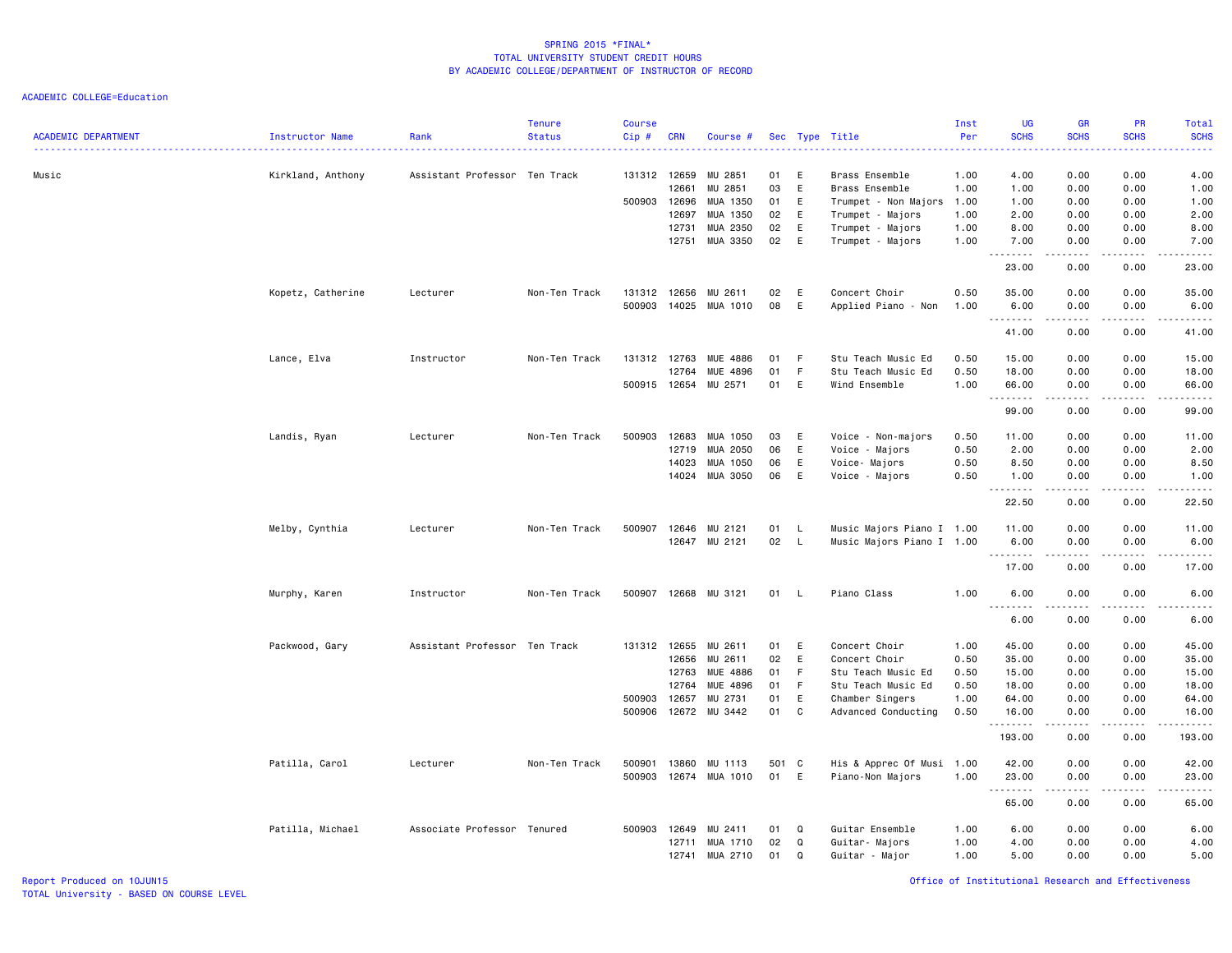| <b>ACADEMIC DEPARTMENT</b> | Instructor Name    | Rank                          | <b>Tenure</b><br><b>Status</b> | <b>Course</b><br>Cip# | <b>CRN</b>     | Course #             |          |             | Sec Type Title                       | Inst<br>Per  | <b>UG</b><br><b>SCHS</b>                                 | GR<br><b>SCHS</b>   | PR<br><b>SCHS</b>                                                                                                                 | Total<br><b>SCHS</b><br>$\frac{1}{2} \left( \frac{1}{2} \right) \left( \frac{1}{2} \right) \left( \frac{1}{2} \right) \left( \frac{1}{2} \right)$             |
|----------------------------|--------------------|-------------------------------|--------------------------------|-----------------------|----------------|----------------------|----------|-------------|--------------------------------------|--------------|----------------------------------------------------------|---------------------|-----------------------------------------------------------------------------------------------------------------------------------|---------------------------------------------------------------------------------------------------------------------------------------------------------------|
| Music                      | Patilla, Michael   | Associate Professor Tenured   |                                | 500903                |                | 12757 MUA 3710       | 02       | Q           | Guitar- Majors                       | 1.00         | 2.00                                                     | 0.00                | 0.00                                                                                                                              | 2.00                                                                                                                                                          |
|                            |                    |                               |                                |                       |                |                      |          |             |                                      |              | .<br>17.00                                               | 0.00                | $\sim$ $\sim$ $\sim$<br>0.00                                                                                                      | $\frac{1}{2} \left( \frac{1}{2} \right) \left( \frac{1}{2} \right) \left( \frac{1}{2} \right) \left( \frac{1}{2} \right) \left( \frac{1}{2} \right)$<br>17.00 |
|                            | Phillips, Shandy   | Lecturer                      | Non-Ten Track                  | 500903                | 12708<br>12709 | MUA 1650<br>MUA 1650 | 01<br>02 | E<br>E      | Strings Majors<br>Strings Non Majors | 1.00<br>1.00 | 6.00<br>7.00                                             | 0.00<br>0.00        | 0.00<br>0.00                                                                                                                      | 6.00<br>7.00                                                                                                                                                  |
|                            |                    |                               |                                |                       |                |                      |          |             |                                      |              | .<br>13.00                                               | 0.00                | $\frac{1}{2} \left( \frac{1}{2} \right) \left( \frac{1}{2} \right) \left( \frac{1}{2} \right) \left( \frac{1}{2} \right)$<br>0.00 | $\frac{1}{2} \left( \frac{1}{2} \right) \left( \frac{1}{2} \right) \left( \frac{1}{2} \right) \left( \frac{1}{2} \right) \left( \frac{1}{2} \right)$<br>13.00 |
|                            | Ross, Ryan         | Assistant Professor Ten Track |                                | 500901                | 12636          | MU 1113              | H01 C    |             | Honors His & Apprec                  | 1.00         | 78.00                                                    | 0.00                | 0.00                                                                                                                              | 78.00                                                                                                                                                         |
|                            |                    |                               |                                | 500902 12638          |                | MU 1162              | 01       | C           | Music History I                      | 1.00         | 52.00                                                    | 0.00                | 0.00                                                                                                                              | 52.00                                                                                                                                                         |
|                            |                    |                               |                                |                       | 12648          | MU 2323              | 01       | C           | Music History III                    | 1.00         | 42.00<br><u>.</u>                                        | 0.00<br>$- - - - -$ | 0.00<br>.                                                                                                                         | 42.00<br>. <b>.</b>                                                                                                                                           |
|                            |                    |                               |                                |                       |                |                      |          |             |                                      |              | 172.00                                                   | 0.00                | 0.00                                                                                                                              | 172.00                                                                                                                                                        |
|                            | Sebba, Rosangela   | Professor                     | Tenured                        | 500901                | 12641          | MU 1521              | 01       | L.          | Ear Training II                      | 1.00         | 21.00                                                    | 0.00                | 0.00                                                                                                                              | 21.00                                                                                                                                                         |
|                            |                    |                               |                                | 500902                | 12640          | MU 1413              | 01       | C           | Music Theory II                      | 1.00         | 69.00                                                    | 0.00                | 0.00                                                                                                                              | 69.00                                                                                                                                                         |
|                            |                    |                               |                                | 500903                | 12678          | MUA 1010<br>MUA 2010 | 05<br>05 | E<br>E      | Piano - Majors                       | 1.00<br>1.00 | 5.00<br>2.00                                             | 0.00<br>0.00        | 0.00<br>0.00                                                                                                                      | 5.00<br>2.00                                                                                                                                                  |
|                            |                    |                               |                                |                       | 12714          |                      |          |             | Piano - Majors                       |              | .                                                        | .                   | $\sim$ $\sim$ $\sim$                                                                                                              | د د د د د                                                                                                                                                     |
|                            |                    |                               |                                |                       |                |                      |          |             |                                      |              | 97.00                                                    | 0.00                | 0.00                                                                                                                              | 97.00                                                                                                                                                         |
|                            | Sobaskie, James    | Associate Professor Tenured   |                                | 500901                | 12666          | MU 2921              | 01       | L.          | Ear Training IV                      | 1.00         | 14.00                                                    | 0.00                | 0.00                                                                                                                              | 14.00                                                                                                                                                         |
|                            |                    |                               |                                | 500902                | 12658          | MU 2813              | 01       | C           | Music Theory IV                      | 1.00         | 39.00                                                    | 0.00                | 0.00                                                                                                                              | 39.00                                                                                                                                                         |
|                            |                    |                               |                                | 500904                | 12673          | MU 4313              | 01       | C           | Form And Analysis                    | 1.00         | 48.00                                                    | 0.00                | 0.00                                                                                                                              | 48.00                                                                                                                                                         |
|                            |                    |                               |                                |                       | 12758          | MUA 3810             | 01       | Q           | Music Composition                    | 1.00         | 1.00<br>.                                                | 0.00                | 0.00<br>.                                                                                                                         | 1.00<br>.                                                                                                                                                     |
|                            |                    |                               |                                |                       |                |                      |          |             |                                      |              | 102.00                                                   | 0.00                | 0.00                                                                                                                              | 102.00                                                                                                                                                        |
|                            | Taylor, Clifton    | Associate Professor Tenured   |                                | 131312 12653          |                | MU 2561              | 01       | E.          | Symphonic Band                       | 1.00         | 60.00                                                    | 0.00                | 0.00                                                                                                                              | 60.00                                                                                                                                                         |
|                            |                    |                               |                                |                       | 12664          | MU 2911              | 01       | E           | Jazz Ensemble                        | 1.00         | 20.00                                                    | 0.00                | 0.00                                                                                                                              | 20.00                                                                                                                                                         |
|                            |                    |                               |                                | 500906                |                | 12672 MU 3442        | 01       | C           | Advanced Conducting                  | 0.50         | 16.00<br>.                                               | 0.00<br>-----       | 0.00<br>.                                                                                                                         | 16.00<br>.                                                                                                                                                    |
|                            |                    |                               |                                |                       |                |                      |          |             |                                      |              | 96.00                                                    | 0.00                | 0.00                                                                                                                              | 96.00                                                                                                                                                         |
|                            | Wallace, Katherine | Non-Faculty                   | Not Applicable                 | 500903                | 12680          | MUA 1010             | 07       | E           | Applied Piano-Non Ma 1.00            |              | 4.00<br>$\omega_{\rm{eff}}$ and $\omega_{\rm{eff}}$<br>. | 0.00                | 0.00                                                                                                                              | 4.00<br>.                                                                                                                                                     |
|                            |                    |                               |                                |                       |                |                      |          |             |                                      |              | 4.00                                                     | 0.00                | 0.00                                                                                                                              | 4.00                                                                                                                                                          |
|                            | Warfield, Tara     | Assistant Professor Ten Track |                                | 500903 12681          |                | MUA 1050             | 01       | E           | Voice - Non-majors                   | 0.50         | 8.50                                                     | 0.00                | 0.00                                                                                                                              | 8.50                                                                                                                                                          |
|                            |                    |                               |                                |                       | 12682          | MUA 1050             | 02       | E           | Voice - Non-majors                   | 0.50         | 4.50                                                     | 0.00                | 0.00                                                                                                                              | 4.50                                                                                                                                                          |
|                            |                    |                               |                                |                       | 12683          | MUA 1050             | 03       | E           | Voice - Non-majors                   | 0.50         | 11.00                                                    | 0.00                | 0.00                                                                                                                              | 11.00                                                                                                                                                         |
|                            |                    |                               |                                |                       | 12684          | MUA 1050             | 04       | $\mathsf E$ | Voice - Majors                       | 1.00         | 10.00                                                    | 0.00                | 0.00                                                                                                                              | 10.00                                                                                                                                                         |
|                            |                    |                               |                                |                       | 12685          | MUA 1050             | 05       | E           | Voice - Majors                       | 0.50         | 3.50                                                     | 0.00                | 0.00                                                                                                                              | 3.50                                                                                                                                                          |
|                            |                    |                               |                                |                       | 12715          | MUA 2050             | 01       | E           | Voice - Non-majors                   | 1.00         | 1.00                                                     | 0.00                | 0.00                                                                                                                              | 1.00                                                                                                                                                          |
|                            |                    |                               |                                |                       | 12716          | MUA 2050             | 02       | E           | Voice - Non-majors                   | 0.50         | 1.50                                                     | 0.00                | 0.00                                                                                                                              | 1.50                                                                                                                                                          |
|                            |                    |                               |                                |                       | 12717          | MUA 2050             | 04       | E           | Voice - Majors                       | 1.00         | 7.00                                                     | 0.00                | 0.00                                                                                                                              | 7.00                                                                                                                                                          |
|                            |                    |                               |                                |                       | 12718          | MUA 2050             | 05       | E           | Voice - Majors                       | 0.50         | 5.00                                                     | 0.00                | 0.00                                                                                                                              | 5.00                                                                                                                                                          |
|                            |                    |                               |                                |                       | 12719<br>12744 | MUA 2050<br>MUA 3050 | 06<br>04 | E<br>E      | Voice - Majors                       | 0.50<br>1.00 | 2.00<br>8.00                                             | 0.00<br>0.00        | 0.00<br>0.00                                                                                                                      | 2.00<br>8.00                                                                                                                                                  |
|                            |                    |                               |                                |                       | 12745          | MUA 3050             | 05       | E           | Voice - Majors<br>Voice - Majors     | 0.50         | 5.00                                                     | 0.00                | 0.00                                                                                                                              | 5.00                                                                                                                                                          |
|                            |                    |                               |                                |                       | 14023          | MUA 1050             | 06       | E           | Voice- Majors                        | 0.50         | 8.50                                                     | 0.00                | 0.00                                                                                                                              | 8.50                                                                                                                                                          |
|                            |                    |                               |                                |                       | 14024          | MUA 3050             | 06       | E           | Voice - Majors                       | 0.50         | 1.00                                                     | 0.00                | 0.00                                                                                                                              | 1.00                                                                                                                                                          |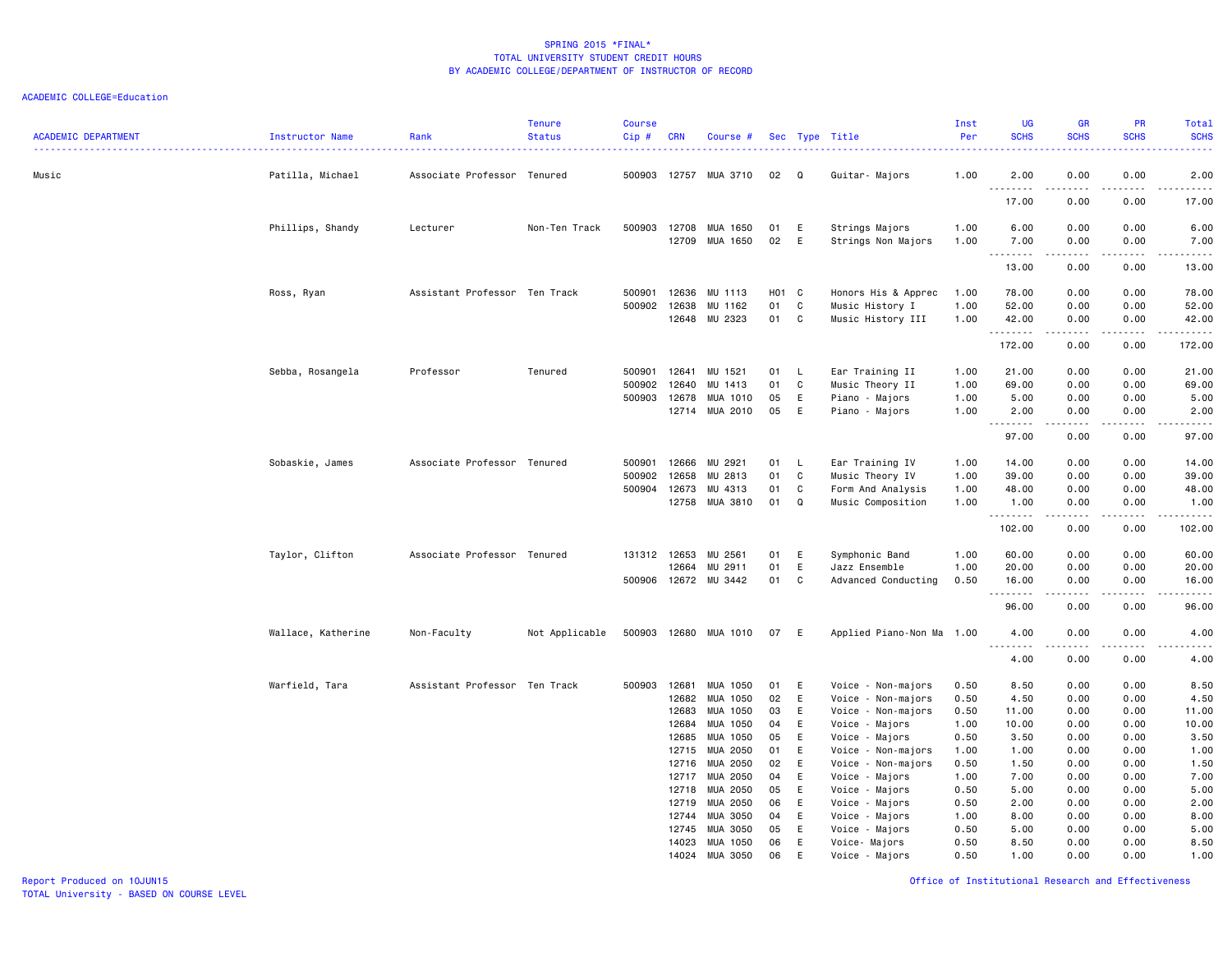| <b>ACADEMIC DEPARTMENT</b>               | Instructor Name | Rank | Tenure<br>Status | Course<br><b>CRN</b><br>Cip # | Course # Sec Type Title |  | Inst<br>Per | UG<br><b>SCHS</b>  | GR<br><b>SCHS</b> | <b>PR</b><br><b>SCHS</b> | Total<br><b>SCHS</b> |
|------------------------------------------|-----------------|------|------------------|-------------------------------|-------------------------|--|-------------|--------------------|-------------------|--------------------------|----------------------|
|                                          |                 |      |                  |                               |                         |  |             | ---------<br>76.50 | .<br>0.00         | ---------<br>0.00        | .<br>76.50           |
|                                          |                 |      |                  |                               |                         |  |             | ========           | ========          | ========                 | ==========           |
| Music                                    |                 |      |                  |                               |                         |  |             | 2874.00            | 0.00              | 0.00                     | 2874.00              |
| ,,,,,,,,,,,,,,,,,,,,,,,,,,,,,,,<br>----- |                 |      |                  |                               |                         |  |             | ========           | ========          | ========                 | ==========           |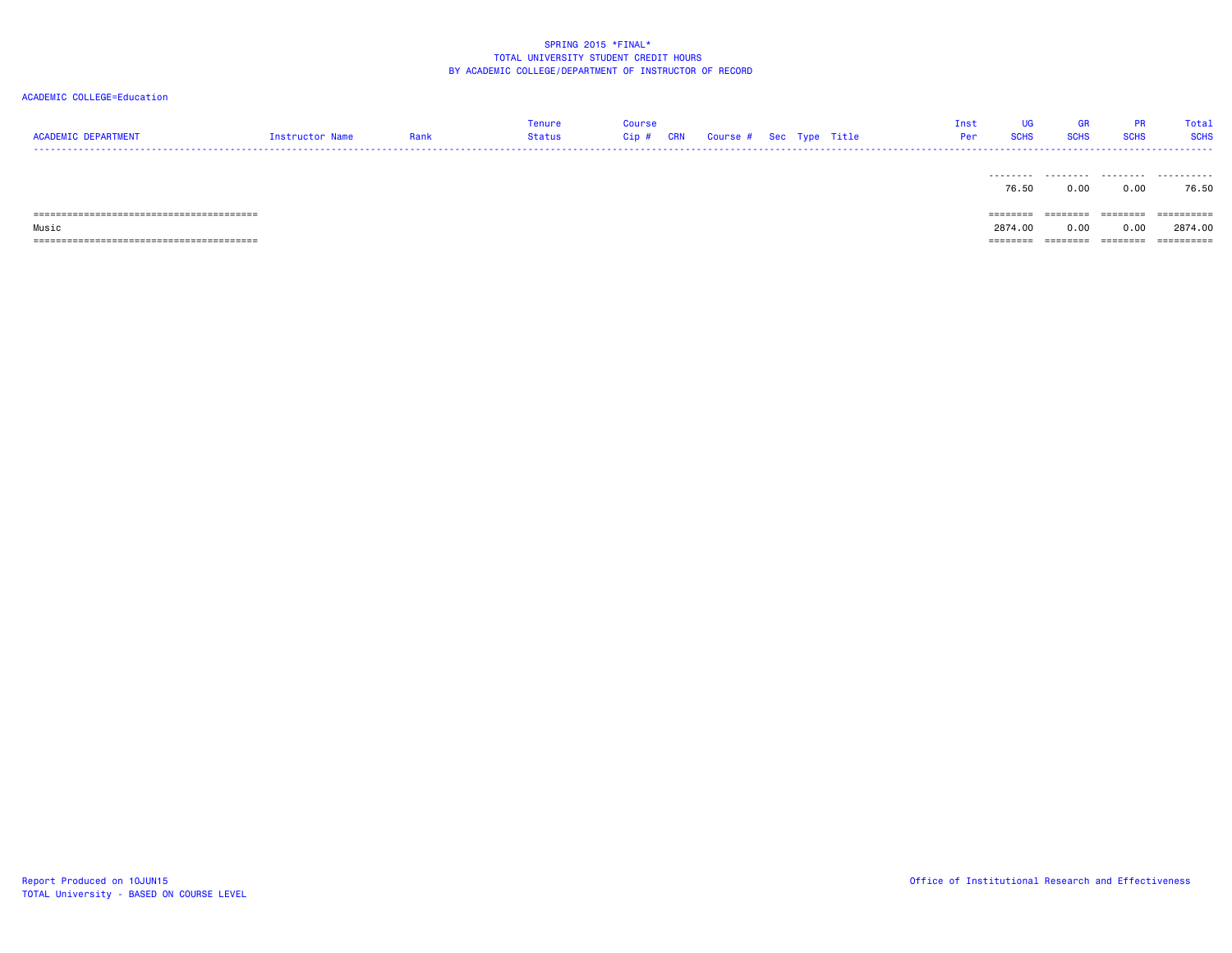| <b>ACADEMIC DEPARTMENT</b> | Instructor Name    | Rank                          | <b>Tenure</b><br><b>Status</b> | <b>Course</b><br>Cip# | <b>CRN</b>     | Course #             |          |                  | Sec Type Title                                         | Inst<br>Per | <b>UG</b><br><b>SCHS</b> | <b>GR</b><br><b>SCHS</b> | PR<br><b>SCHS</b>  | Total<br><b>SCHS</b>                                                                                                                                          |
|----------------------------|--------------------|-------------------------------|--------------------------------|-----------------------|----------------|----------------------|----------|------------------|--------------------------------------------------------|-------------|--------------------------|--------------------------|--------------------|---------------------------------------------------------------------------------------------------------------------------------------------------------------|
| Aerospace Engineering      | Bhatia, Manav      | Assistant Professor Ten Track |                                | 140201                | 15528<br>15529 | ASE 4990<br>ASE 6990 | 01<br>01 | C<br>$\mathbf C$ | Special Topic In ASE 1.00<br>Special Topic In ASE 1.00 |             | 33.00<br>0.00            | 0.00<br>21.00            | 0.00<br>0.00       | 33.00<br>21.00                                                                                                                                                |
|                            |                    |                               |                                |                       | 15530          | ASE 6990             | 501 C    |                  | Special Topic In ASE 1.00                              |             | 0.00<br>.<br>33.00       | 12.00<br>.<br>33.00      | 0.00<br>.<br>0.00  | 12.00<br>.<br>66.00                                                                                                                                           |
|                            | Cheng, Yang        | Assistant Professor Ten Track |                                | 140201                | 14309          | ASE 4813             | 01       | C                | Adv Orbital Mechanic 1.00                              |             | 36.00                    | 0.00                     | 0.00               | 36.00                                                                                                                                                         |
|                            |                    |                               |                                |                       | 14310          | ASE 6813             | 01       | C                | Adv Orbital Mechanic 1.00                              |             | 0.00                     | 6.00                     | 0.00               | 6.00                                                                                                                                                          |
|                            |                    |                               |                                |                       | 15547          | ASE 9000             | 01       | D                | Research/Diss                                          | 1.00        | 0.00                     | 8.00                     | 0.00               | 8.00                                                                                                                                                          |
|                            |                    |                               |                                |                       | 15564          | ASE 8990             | 01       | C                | Special Topic In ASE 1.00                              |             | 0.00                     | 6.00                     | 0.00               | 6.00                                                                                                                                                          |
|                            |                    |                               |                                |                       |                |                      |          |                  |                                                        |             | .<br>36.00               | -----<br>20.00           | 0.00               | $\frac{1}{2} \left( \frac{1}{2} \right) \left( \frac{1}{2} \right) \left( \frac{1}{2} \right) \left( \frac{1}{2} \right) \left( \frac{1}{2} \right)$<br>56.00 |
|                            | Cinnella, Pasquale | Professor                     | Tenured                        | 140201                | 15956          | ASE 8323             | 01       | C                | Adv Comp Aerodyn II                                    | 1.00        | 0.00                     | 15.00                    | 0.00               | 15.00                                                                                                                                                         |
|                            |                    |                               |                                |                       |                | 141101 11384 EM 3313 | 02       | C                | Fluid Mechanics                                        | 1.00        | 93.00<br><u>.</u>        | 0.00<br>.                | 0.00<br>.          | 93.00<br>.                                                                                                                                                    |
|                            |                    |                               |                                |                       |                |                      |          |                  |                                                        |             | 93.00                    | 15.00                    | 0.00               | 108.00                                                                                                                                                        |
|                            | Coley, Lorenzo     | Instructor                    | Non-Ten Track                  | 140201                | 10331          | ASE 4721             | 01       | L.               | Aero Engr Lab II                                       | 1.00        | 8.00                     | 0.00                     | 0.00               | 8.00                                                                                                                                                          |
|                            |                    |                               |                                |                       | 10332          | ASE 4721             | 02       | L.               | Aero Engr Lab II                                       | 1.00        | 8.00                     | 0.00                     | 0.00               | 8.00                                                                                                                                                          |
|                            |                    |                               |                                |                       | 10333          | ASE 4721             | 03       | L.               | Aero Engr Lab II                                       | 1.00        | 8.00                     | 0.00                     | 0.00               | 8.00                                                                                                                                                          |
|                            |                    |                               |                                |                       | 10334          | ASE 4721             | 04       | L                | Aero Engr Lab II                                       | 1.00        | 7.00<br>. <b>.</b>       | 0.00<br>المتمالين        | 0.00<br>.          | 7.00<br>المتمالين                                                                                                                                             |
|                            |                    |                               |                                |                       |                |                      |          |                  |                                                        |             | 31.00                    | 0.00                     | 0.00               | 31.00                                                                                                                                                         |
|                            | Hannigan, Thomas   | Instructor                    | Non-Ten Track                  | 141101                | 11383          | EM 3313              | 01       | C                | Fluid Mechanics                                        | 1.00        | 135.00                   | 0.00                     | 0.00               | 135.00                                                                                                                                                        |
|                            |                    |                               |                                |                       | 11385          | EM 3313              | 03       | $\mathbf C$      | Fluid Mechanics                                        | 1.00        | 138.00                   | 0.00                     | 0.00               | 138.00                                                                                                                                                        |
|                            |                    |                               |                                |                       |                | 11386 EM 3313        | 04 C     |                  | Fluid Mechanics                                        | 1.00        | 144.00<br>.              | 0.00<br>.                | 0.00<br>.          | 144.00                                                                                                                                                        |
|                            |                    |                               |                                |                       |                |                      |          |                  |                                                        |             | 417.00                   | 0.00                     | 0.00               | 417.00                                                                                                                                                        |
|                            | Janus, Jonathan    | Associate Professor Tenured   |                                | 140201                | 10326          | ASE 4413             | 01       | C                | Aircraft Propulsion                                    | 1.00        | 72.00                    | 0.00                     | 0.00               | 72.00                                                                                                                                                         |
|                            |                    |                               |                                |                       | 10336          | ASE 8423             | 01       | C                | Comput Fluid Dyn II                                    | 1.00        | 0.00                     | 18.00                    | 0.00               | 18.00                                                                                                                                                         |
|                            |                    |                               |                                |                       | 14439          | ASE 8423             | 501 C    |                  | Comput Fluid Dyn II                                    | 1.00        | 0.00<br>. <b>.</b>       | 3.00<br>$- - - - - - -$  | 0.00<br>.          | 3.00<br>.                                                                                                                                                     |
|                            |                    |                               |                                |                       |                |                      |          |                  |                                                        |             | 72.00                    | 21.00                    | 0.00               | 93.00                                                                                                                                                         |
|                            | Jha, Ratneshwar    | Associate Professor Tenured   |                                | 140201                | 15541          | ASE 8000             | 02       | D                | Research / Thesis                                      | 1.00        | 0.00                     | 10.00                    | 0.00               | 10.00                                                                                                                                                         |
|                            |                    |                               |                                |                       | 15549          | ASE 9000             | 03       | D                | Research/Diss                                          | 1.00        | 0.00<br><u>.</u>         | 20.00<br>.               | 0.00<br>.          | 20.00<br>.                                                                                                                                                    |
|                            |                    |                               |                                |                       |                |                      |          |                  |                                                        |             | 0.00                     | 30.00                    | 0.00               | 30.00                                                                                                                                                         |
|                            | Khalili, Ashkan    | Grad Teach Assist             | Not Applicable                 | 141101                | 11369          | EM 2413              | 02       | $\mathbf{C}$     | Engineering Mech I                                     | 1.00        | 135.00                   | 0.00                     | 0.00               | 135.00                                                                                                                                                        |
|                            |                    |                               |                                |                       |                | 11370 EM 2413        | 03       | C                | Engineering Mech I                                     | 1.00        | 120.00                   | 0.00                     | 0.00               | 120.00                                                                                                                                                        |
|                            |                    |                               |                                |                       |                |                      |          |                  |                                                        |             | .<br>255.00              | .<br>0.00                | . <b>.</b><br>0.00 | .<br>255.00                                                                                                                                                   |
|                            | Koenig, Keith      | Professor                     | Tenured                        | 140201 10319          |                | ASE 1501             | 02       | E                | Design Competition                                     | 1.00        | 16.00                    | 0.00                     | 0.00               | 16.00                                                                                                                                                         |
|                            |                    |                               |                                |                       | 10320          | ASE 2013             | 01       | C                | Astro, Propul, Struc                                   | 1.00        | 252.00                   | 0.00                     | 0.00               | 252.00                                                                                                                                                        |
|                            |                    |                               |                                |                       | 10328          | ASE 4443             | 01       | C                | Spacecraft Propulsio                                   | 1.00        | 60.00                    | 0.00                     | 0.00               | 60.00                                                                                                                                                         |
|                            |                    |                               |                                |                       | 10330          | ASE 4543             | 01       | C                | Spacecraft Design II 0.50                              |             | 12.00                    | 0.00                     | 0.00               | 12.00                                                                                                                                                         |
|                            |                    |                               |                                |                       | 15542          | ASE 8000             | 03       | D                | Research / Thesis                                      | 1.00        | 0.00                     | 12.00                    | 0.00               | 12.00                                                                                                                                                         |
|                            |                    |                               |                                |                       |                | 16192 ASE 7000       | 01       | $\mathbf{I}$     | Directed Indiv Study 1.00                              |             | 0.00                     | 3.00                     | 0.00               | 3.00                                                                                                                                                          |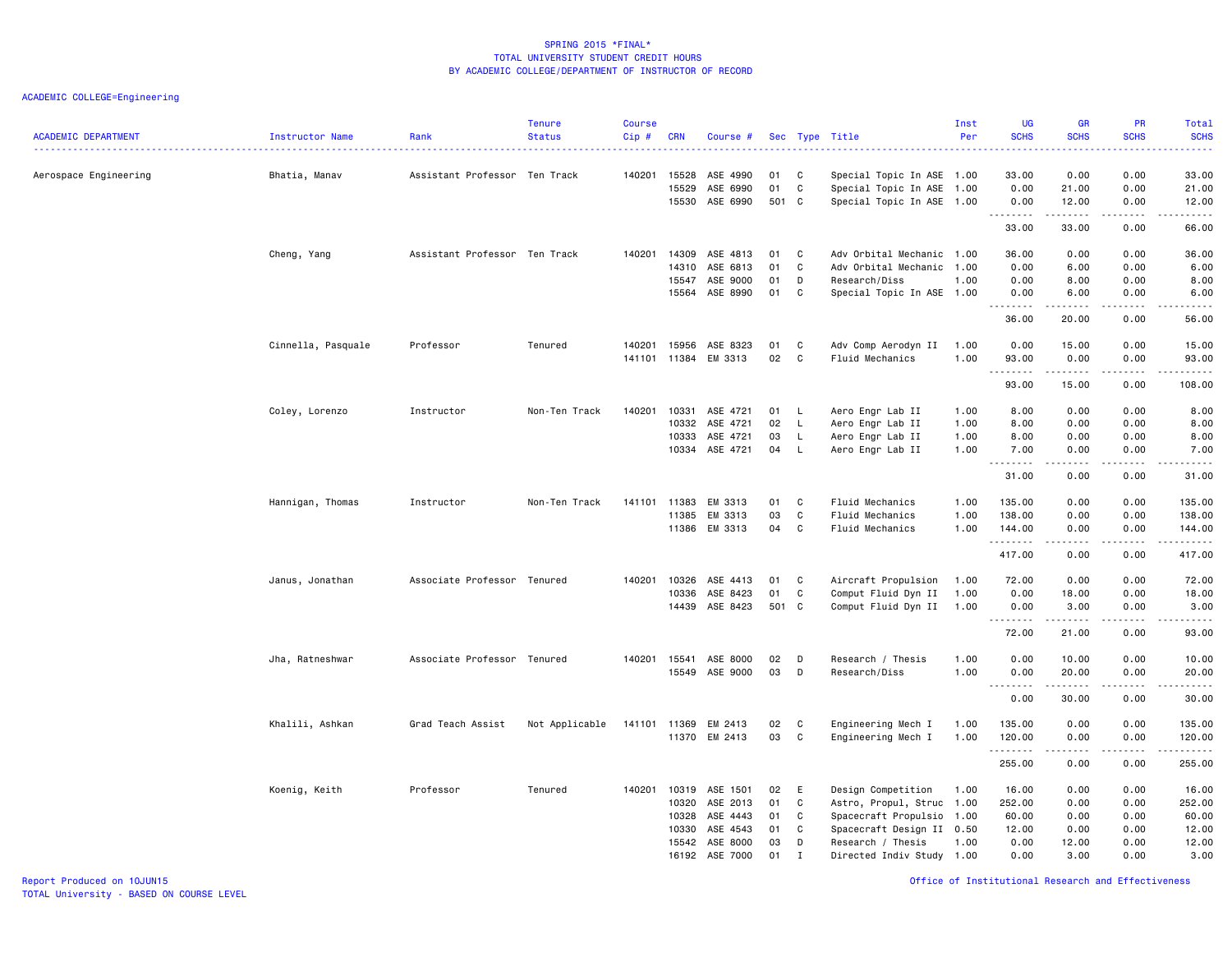| <b>ACADEMIC DEPARTMENT</b> | Instructor Name     | Rank                              | <b>Tenure</b><br><b>Status</b> | <b>Course</b><br>Cip# | <b>CRN</b> | Course #              |          |        | Sec Type Title                         | Inst<br>Per  | <b>UG</b><br><b>SCHS</b>                                    | <b>GR</b><br><b>SCHS</b>                                                                                                | <b>PR</b><br><b>SCHS</b>                                                                                                          | Total<br><b>SCHS</b> |
|----------------------------|---------------------|-----------------------------------|--------------------------------|-----------------------|------------|-----------------------|----------|--------|----------------------------------------|--------------|-------------------------------------------------------------|-------------------------------------------------------------------------------------------------------------------------|-----------------------------------------------------------------------------------------------------------------------------------|----------------------|
|                            |                     |                                   |                                |                       |            |                       |          |        |                                        |              |                                                             | ------                                                                                                                  | ----                                                                                                                              |                      |
|                            |                     |                                   |                                |                       |            |                       |          |        |                                        |              | 340.00                                                      | 15.00                                                                                                                   | 0.00                                                                                                                              | 355.00               |
| Aerospace Engineering      | Lacy, Thomas        | Professor                         | Tenured                        | 140201 15543          |            | ASE 8000              | 04       | D      | Research / Thesis                      | 1.00         | 0.00                                                        | 4.00                                                                                                                    | 0.00                                                                                                                              | 4.00                 |
|                            |                     |                                   |                                |                       | 15551      | ASE 9000              | 05       | D      | Research/Diss                          | 1.00         | 0.00<br>.                                                   | 24.00                                                                                                                   | 0.00<br>$\frac{1}{2} \left( \frac{1}{2} \right) \left( \frac{1}{2} \right) \left( \frac{1}{2} \right) \left( \frac{1}{2} \right)$ | 24.00<br>.           |
|                            |                     |                                   |                                |                       |            |                       |          |        |                                        |              | 0.00                                                        | 28.00                                                                                                                   | 0.00                                                                                                                              | 28.00                |
|                            | Moore, Timothy      | Instructor                        | Non-Ten Track                  | 141101 11371          |            | EM 2413               | 04       | C      | Engineering Mech I                     | 1.00         | 129.00                                                      | 0.00                                                                                                                    | 0.00                                                                                                                              | 129.00               |
|                            |                     |                                   |                                |                       | 11372      | EM 2413               | 05       | C      | Engineering Mech I                     | 1.00         | 144.00                                                      | 0.00                                                                                                                    | 0.00                                                                                                                              | 144.00               |
|                            |                     |                                   |                                |                       | 11374      | EM 2433               | 01       | C      | Engineering Mech II                    | 1.00         | 141.00                                                      | 0.00                                                                                                                    | 0.00                                                                                                                              | 141.00               |
|                            |                     |                                   |                                |                       | 11375      | EM 2433               | 02       | C      | Engineering Mech II                    | 1.00         | 144.00<br>.                                                 | 0.00<br>$\begin{array}{cccccccccccccc} \bullet & \bullet & \bullet & \bullet & \bullet & \bullet & \bullet \end{array}$ | 0.00<br>.                                                                                                                         | 144.00               |
|                            |                     |                                   |                                |                       |            |                       |          |        |                                        |              | 558.00                                                      | 0.00                                                                                                                    | 0.00                                                                                                                              | 558.00               |
|                            | Newman, James       | Professor                         | Tenured                        | 141101                | 14313      | EM 8213               | 01       | C      | Fracture Mechanics                     | 1.00         | 0.00                                                        | 63.00                                                                                                                   | 0.00                                                                                                                              | 63.00                |
|                            |                     |                                   |                                |                       | 14447      | EM 8213               | 501 C    |        | Fracture Mechanics                     | 1.00         | 0.00                                                        | 18.00                                                                                                                   | 0.00                                                                                                                              | 18.00                |
|                            |                     |                                   |                                |                       |            |                       |          |        |                                        |              | .<br>0.00                                                   | .<br>81.00                                                                                                              | .<br>0.00                                                                                                                         | .<br>81.00           |
|                            |                     |                                   |                                |                       |            |                       |          |        |                                        |              |                                                             |                                                                                                                         |                                                                                                                                   |                      |
|                            | Olsen, Gregory      | Instructor                        | Non-Ten Track                  | 140201                | 10324      | ASE 3823              | 01       | C      | Space Attitude Dynam                   | 1.00         | 57.00                                                       | 0.00                                                                                                                    | 0.00                                                                                                                              | 57.00                |
|                            |                     |                                   |                                | 141101 11381          | 11382      | EM 3213<br>EM 3213    | 03<br>04 | C<br>C | Mech Of Materials<br>Mech Of Materials | 1.00<br>1.00 | 144.00<br>141.00                                            | 0.00<br>0.00                                                                                                            | 0.00<br>0.00                                                                                                                      | 144.00<br>141.00     |
|                            |                     |                                   |                                |                       |            |                       |          |        |                                        |              | .                                                           | .                                                                                                                       | $-$ - $-$ -                                                                                                                       | .                    |
|                            |                     |                                   |                                |                       |            |                       |          |        |                                        |              | 342.00                                                      | 0.00                                                                                                                    | 0.00                                                                                                                              | 342.00               |
|                            | Oppedal, Andrew     | Research Assist Pro Non-Ten Track |                                | 141101 11389          |            | EM 4213               | 01       | C      | Adv Mec Of Mat                         | 1.00         | 21.00                                                       | 0.00                                                                                                                    | 0.00                                                                                                                              | 21.00                |
|                            |                     |                                   |                                |                       | 11392      | EM 6213               | 01       | C      | Adv Mec Of Mat                         | 1.00         | 0.00                                                        | 60.00                                                                                                                   | 0.00                                                                                                                              | 60.00                |
|                            |                     |                                   |                                |                       | 13743      | EM 6213               | 501 C    |        | Adv Mec Of Mat                         | 1.00         | 0.00                                                        | 12.00                                                                                                                   | 0.00                                                                                                                              | 12.00                |
|                            |                     |                                   |                                | 141901                | 16004      | ME 8000               | 19       | D      | Research / Thesis                      | 1.00         | 0.00<br>.                                                   | 7.00<br>.                                                                                                               | 0.00<br>.                                                                                                                         | 7.00<br>.            |
|                            |                     |                                   |                                |                       |            |                       |          |        |                                        |              | 21.00                                                       | 79.00                                                                                                                   | 0.00                                                                                                                              | 100.00               |
|                            | Rais-Rohani, Masoud | Non-Faculty                       | Tenured                        |                       |            | 140201 15553 ASE 9000 | 07       | D      | Research/Diss                          | 1.00         | 0.00                                                        | 6.00                                                                                                                    | 0.00                                                                                                                              | 6.00                 |
|                            |                     |                                   |                                |                       |            |                       |          |        |                                        |              | $\sim$ $\sim$ $\sim$<br>$\sim$ $\sim$ $\sim$ $\sim$<br>0.00 | 6.00                                                                                                                    | 0.00                                                                                                                              | 6.00                 |
|                            |                     |                                   |                                |                       |            |                       |          |        |                                        |              |                                                             |                                                                                                                         |                                                                                                                                   |                      |
|                            | Rhodes, Brooke      | Grad Teach Assist                 | Not Applicable                 | 140201                |            | 10330 ASE 4543        | 01       | C      | Spacecraft Design II 0.50              |              | 12.00<br>.                                                  | 0.00<br>.                                                                                                               | 0.00<br>د د د د                                                                                                                   | 12.00<br>.           |
|                            |                     |                                   |                                |                       |            |                       |          |        |                                        |              | 12.00                                                       | 0.00                                                                                                                    | 0.00                                                                                                                              | 12.00                |
|                            | Sescu, Adrian       | Assistant Professor Ten Track     |                                | 140201                | 10323      | ASE 3313              | 01       | C      | Incompress Aerodynam                   | 1.00         | 90.00                                                       | 0.00                                                                                                                    | 0.00                                                                                                                              | 90.00                |
|                            |                     |                                   |                                |                       | 15554      | ASE 9000              | 08       | D      | Research/Diss                          | 1.00         | 0.00                                                        | 14.00                                                                                                                   | 0.00                                                                                                                              | 14.00                |
|                            |                     |                                   |                                |                       | 16175      | ASE 9000              | 503 D    |        | Research/Diss                          | 1.00         | 0.00<br>.                                                   | 7.00<br>.                                                                                                               | 0.00<br>.                                                                                                                         | 7.00<br>.            |
|                            |                     |                                   |                                |                       |            |                       |          |        |                                        |              | 90.00                                                       | 21.00                                                                                                                   | 0.00                                                                                                                              | 111.00               |
|                            | Sullivan, Rani      | Associate Professor Tenured       |                                | 140201                | 10322      | ASE 3223              | 01       | C      | Aerospace Structural                   | 1.00         | 114.00                                                      | 0.00                                                                                                                    | 0.00                                                                                                                              | 114.00               |
|                            |                     |                                   |                                |                       | 15545      | ASE 8000              | 06       | D      | Research / Thesis                      | 1.00         | 0.00                                                        | 3.00                                                                                                                    | 0.00                                                                                                                              | 3.00                 |
|                            |                     |                                   |                                | 141101 11388          |            | EM 4133               | 01       | C      | Composite Materials                    | 1.00         | 33.00                                                       | 0.00                                                                                                                    | 0.00                                                                                                                              | 33.00                |
|                            |                     |                                   |                                |                       | 11391      | EM 6133               | 01       | C      | Composite Materials                    | 1.00         | 0.00                                                        | 6.00                                                                                                                    | 0.00                                                                                                                              | 6.00                 |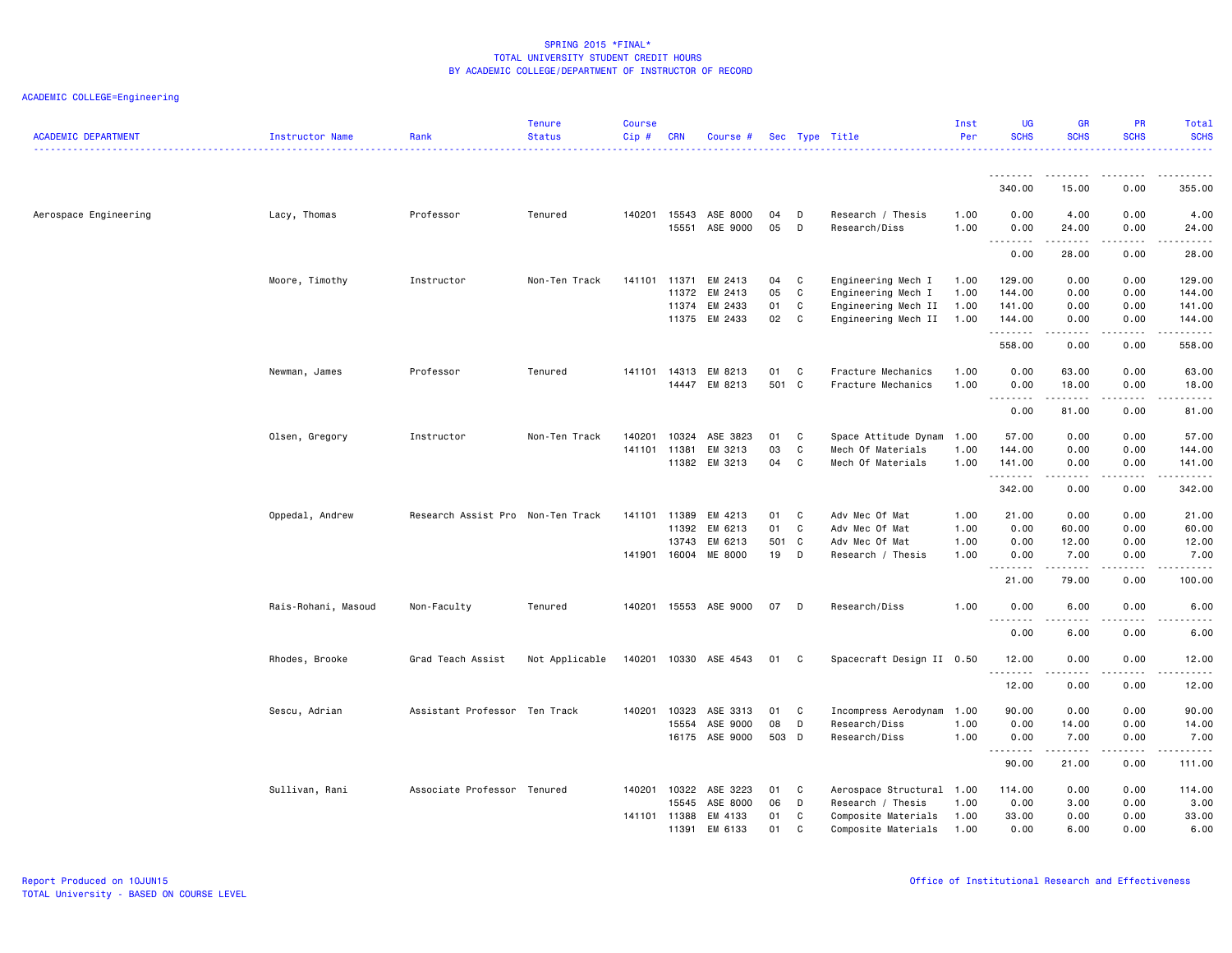| <b>ACADEMIC DEPARTMENT</b> | <b>Instructor Name</b> | Rank                              | <b>Tenure</b><br><b>Status</b> | <b>Course</b><br>$C$ ip $#$ | <b>CRN</b> | Course # |       |              | Sec Type Title       | Inst<br>Per | <b>UG</b><br><b>SCHS</b>        | <b>GR</b><br><b>SCHS</b> | <b>PR</b><br><b>SCHS</b>                                                                                                                                                                | Total<br><b>SCHS</b> |
|----------------------------|------------------------|-----------------------------------|--------------------------------|-----------------------------|------------|----------|-------|--------------|----------------------|-------------|---------------------------------|--------------------------|-----------------------------------------------------------------------------------------------------------------------------------------------------------------------------------------|----------------------|
|                            |                        |                                   |                                |                             |            |          |       |              |                      |             | .                               |                          |                                                                                                                                                                                         | . <b>.</b> .         |
|                            |                        |                                   |                                |                             |            |          |       |              |                      |             | 147.00                          | 9.00                     | .<br>0.00                                                                                                                                                                               | 156.00               |
| Aerospace Engineering      | Thompson, David        | Professor                         | Tenured                        | 140201                      | 10327      | ASE 4423 | 01    | $\mathbf{C}$ | Int Comput Fluid Dyn | 1.00        | 21.00                           | 0.00                     | 0.00                                                                                                                                                                                    | 21.00                |
|                            |                        |                                   |                                |                             | 10335      | ASE 6423 | 01 C  |              | Int Comput Fluid Dyn | 1.00        | 0.00                            | 18.00                    | 0.00                                                                                                                                                                                    | 18.00                |
|                            |                        |                                   |                                |                             | 14531      | ASE 9000 | 502 D |              | Research/Diss        | 1.00        | 0.00                            | 1.00                     | 0.00                                                                                                                                                                                    | 1.00                 |
|                            |                        |                                   |                                |                             | 15555      | ASE 9000 | 09 D  |              | Research/Diss        | 1.00        | 0.00                            | 11.00                    | 0.00                                                                                                                                                                                    | 11.00                |
|                            |                        |                                   |                                |                             |            |          |       |              |                      |             | --------                        | ---------                | <u>.</u>                                                                                                                                                                                | .                    |
|                            |                        |                                   |                                |                             |            |          |       |              |                      |             | 21.00                           | 30.00                    | 0.00                                                                                                                                                                                    | 51.00                |
|                            | Walker, Calvin         | Non-Faculty                       | Not Applicable                 | 140201                      | 10318      | ASE 1501 | 01    | E            | Design Competition   | 0.50        | 3.50                            | 0.00                     | 0.00                                                                                                                                                                                    | 3.50                 |
|                            |                        |                                   |                                |                             | 10321      | ASE 3123 | 01    | $\mathbf{C}$ | Aircraft Attitude Dy | 1.00        | 93.00                           | 0.00                     | 0.00                                                                                                                                                                                    | 93.00                |
|                            |                        |                                   |                                |                             | 10329      | ASE 4523 | 01    | B            | Aircraft Design II   | 1.00        | 78.00<br>---------              | 0.00<br>. <b>.</b>       | 0.00<br>- - - - - - - - -                                                                                                                                                               | 78.00<br>.           |
|                            |                        |                                   |                                |                             |            |          |       |              |                      |             | 174.50                          | 0.00                     | 0.00                                                                                                                                                                                    | 174.50               |
|                            | Walters, Andrew        | Instructor                        | Non-Ten Track                  | 141101                      | 11376      | EM 2433  | 03    | C            | Engineering Mech II  | 1.00        | 141.00                          | 0.00                     | 0.00                                                                                                                                                                                    | 141.00               |
|                            |                        |                                   |                                |                             | 11377      | EM 2433  | 04    | C            | Engineering Mech II  | 1.00        | 141.00                          | 0.00                     | 0.00                                                                                                                                                                                    | 141.00               |
|                            |                        |                                   |                                |                             | 11379      | EM 3213  | 01 C  |              | Mech Of Materials    | 1.00        | 144.00                          | 0.00                     | 0.00                                                                                                                                                                                    | 144.00               |
|                            |                        |                                   |                                |                             | 11380      | EM 3213  | 02    | $\mathbf{C}$ | Mech Of Materials    | 1.00        | 138,00                          | 0.00                     | 0.00                                                                                                                                                                                    | 138,00               |
|                            |                        |                                   |                                |                             |            |          |       |              |                      |             | ---------<br>564.00             | .<br>0.00                | $\frac{1}{2} \left( \frac{1}{2} \right) \left( \frac{1}{2} \right) \left( \frac{1}{2} \right) \left( \frac{1}{2} \right) \left( \frac{1}{2} \right) \left( \frac{1}{2} \right)$<br>0.00 | .<br>564.00          |
|                            | Weed, Richard          | Research Assoc Prof Non-Ten Track |                                | 140201 15546                |            | ASE 8000 | 07    | D.           | Research / Thesis    | 1.00        | 0.00                            | 7.00                     | 0.00                                                                                                                                                                                    | 7.00                 |
|                            |                        |                                   |                                |                             |            |          |       |              |                      |             | <u> - - - - - - - -</u><br>0.00 | 7.00                     | 0.00                                                                                                                                                                                    | 7.00                 |
|                            |                        |                                   |                                |                             |            |          |       |              |                      |             | $=$ = = = = = = =               |                          |                                                                                                                                                                                         | ==========           |
| Aerospace Engineering      |                        |                                   |                                |                             |            |          |       |              |                      |             | 3206.50                         | 395.00                   | 0.00                                                                                                                                                                                    | 3601.50              |
|                            |                        |                                   |                                |                             |            |          |       |              |                      |             | ========                        | ========                 | ========                                                                                                                                                                                | ==========           |
|                            |                        |                                   |                                |                             |            |          |       |              |                      |             |                                 |                          |                                                                                                                                                                                         |                      |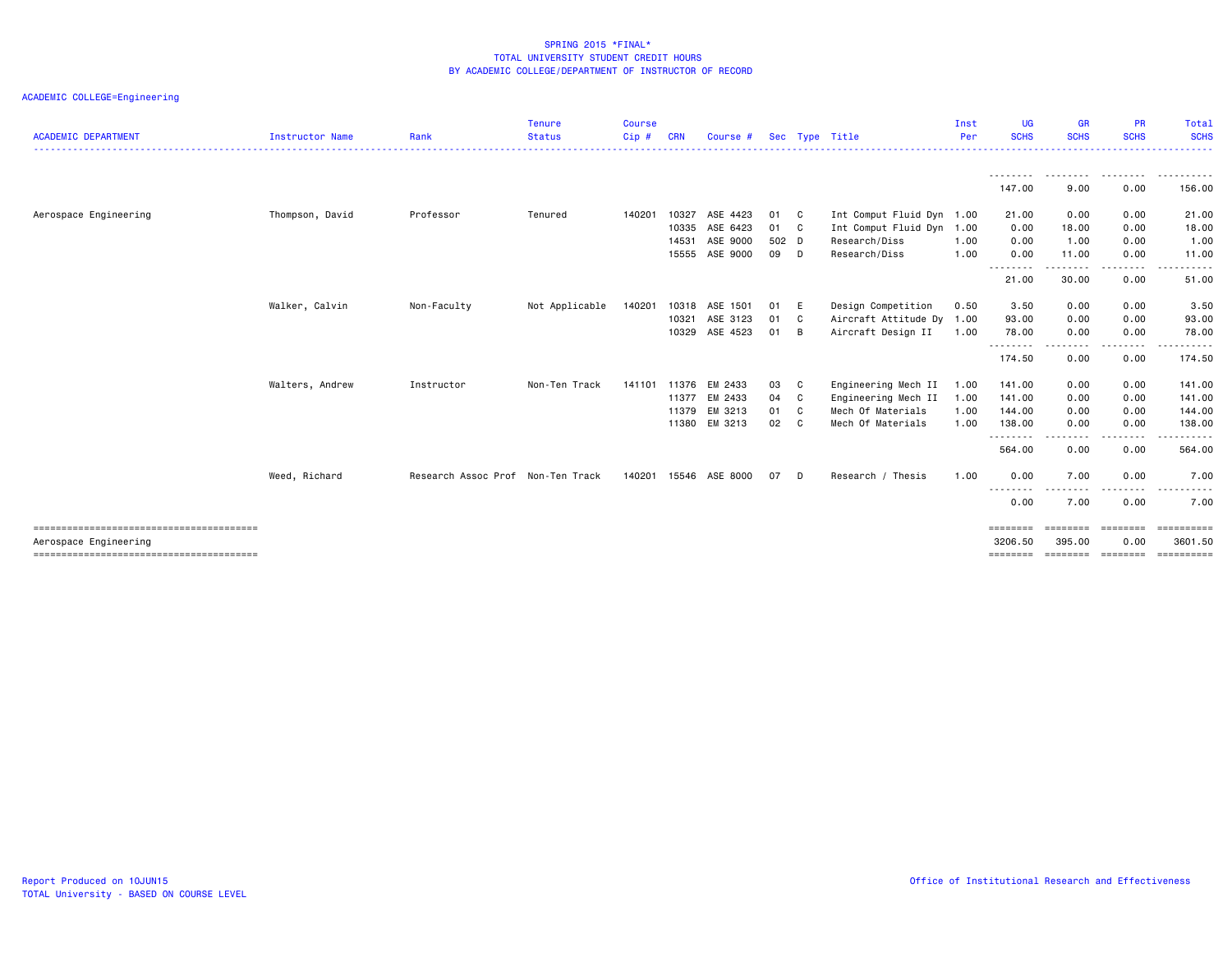|                            |                  |                                   | <b>Tenure</b> | <b>Course</b> |                |                       |          |              |                                | Inst         | <b>UG</b>    | <b>GR</b>                                                                                                                                                    | PR                                                                                       | Total               |
|----------------------------|------------------|-----------------------------------|---------------|---------------|----------------|-----------------------|----------|--------------|--------------------------------|--------------|--------------|--------------------------------------------------------------------------------------------------------------------------------------------------------------|------------------------------------------------------------------------------------------|---------------------|
| <b>ACADEMIC DEPARTMENT</b> | Instructor Name  | Rank                              | <b>Status</b> | Cip#          | <b>CRN</b>     | Course #              |          |              | Sec Type Title                 | Per          | <b>SCHS</b>  | <b>SCHS</b>                                                                                                                                                  | <b>SCHS</b>                                                                              | <b>SCHS</b><br>.    |
| Ag & Bio Engineering       | Cathcart, Thomas | Professor                         | Tenured       | 140301        | 15202          | ABE 9000              | 01       | D            | Research / Diss                | 1.00         | 0.00         | 1.00                                                                                                                                                         | 0.00                                                                                     | 1.00                |
|                            |                  |                                   |               | 140501        | 10021          | ABE 3303              | 01       | C            | Transport in Bio Eng 1.00      |              | 171.00       | 0.00                                                                                                                                                         | 0.00                                                                                     | 171.00              |
|                            |                  |                                   |               |               | 10031          | ABE 4803              | 01       | C            | Biosyst Simulation             | 1.00         | 138.00       | 0.00<br>$\frac{1}{2} \left( \frac{1}{2} \right) \left( \frac{1}{2} \right) \left( \frac{1}{2} \right) \left( \frac{1}{2} \right) \left( \frac{1}{2} \right)$ | 0.00<br>$\mathbf{1} \cdot \mathbf{1} \cdot \mathbf{1} \cdot \mathbf{1} \cdot \mathbf{1}$ | 138.00              |
|                            |                  |                                   |               |               |                |                       |          |              |                                |              | .<br>309.00  | 1.00                                                                                                                                                         | 0.00                                                                                     | .<br>310.00         |
|                            | Elder, Steven    | Professor                         | Tenured       | 140301        | 10013          | ABE 1921              | 01       | - L          | Intro to Engineer De 1.00      |              | 66.00        | 0.00                                                                                                                                                         | 0.00                                                                                     | 66.00               |
|                            |                  |                                   |               |               | 10014          | ABE 1921              | 02       | L.           | Intro to Engineer De 1.00      |              | 45.00        | 0.00                                                                                                                                                         | 0.00                                                                                     | 45.00               |
|                            |                  |                                   |               |               | 15203          | ABE 9000              | 02       | D            | Research / Diss                | 1.00         | 0.00         | 18.00                                                                                                                                                        | 0.00                                                                                     | 18.00               |
|                            |                  |                                   |               |               | 15215          | ABE 8000              | 04       | D            | Research / Thesis              | 1.00         | 0.00         | 4.00                                                                                                                                                         | 0.00                                                                                     | 4.00                |
|                            |                  |                                   |               |               | 16193          | ABE 4000              | 15       | $\mathbf{I}$ | Directed Indiv Study 1.00      |              | 2.00<br>.    | 0.00<br>$\frac{1}{2} \left( \frac{1}{2} \right) \left( \frac{1}{2} \right) \left( \frac{1}{2} \right) \left( \frac{1}{2} \right) \left( \frac{1}{2} \right)$ | 0.00<br>.                                                                                | 2.00<br>.           |
|                            |                  |                                   |               |               |                |                       |          |              |                                |              | 113.00       | 22.00                                                                                                                                                        | 0.00                                                                                     | 135.00              |
|                            | Gilbert, Jerome  | Non-Faculty                       | Tenured       | 309999        | 12765          | NSE 4200              | 01       | A            | Natl Student Exchang           | 1.00         | 24.00        | 0.00                                                                                                                                                         | 0.00                                                                                     | 24.00               |
|                            |                  |                                   |               |               | 12766          | NSE 4200              | 02       | A            | Natl Student Exch.             | 1.00         | 12.00        | 0.00                                                                                                                                                         | 0.00                                                                                     | 12.00               |
|                            |                  |                                   |               |               | 12767          | NSE 4200              | 03       | A            | Natl Student Exchang 1.00      |              | 12.00<br>.   | 0.00<br>.                                                                                                                                                    | 0.00<br>.                                                                                | 12.00<br>المتماليات |
|                            |                  |                                   |               |               |                |                       |          |              |                                |              | 48.00        | 0.00                                                                                                                                                         | 0.00                                                                                     | 48.00               |
|                            | Liao, Jun        | Associate Professor Tenured       |               | 140301        | 10043          | ABE 8911              | 01       | s            | Agr/Bio Engr Seminar 0.75      |              | 0.00         | 5.25                                                                                                                                                         | 0.00                                                                                     | 5.25                |
|                            |                  |                                   |               |               | 10044          | ABE 8921              | 01       | S            | Agr/Bio Engr Seminar 0.75      |              | 0.00         | 4.50                                                                                                                                                         | 0.00                                                                                     | 4.50                |
|                            |                  |                                   |               |               | 15204          | ABE 9000              | 03       | D            | Research / Diss                | 1.00         | 0.00         | 33.00                                                                                                                                                        | 0.00                                                                                     | 33.00               |
|                            |                  |                                   |               |               | 140501 10041   | ABE 8723              | 01       | C            | Cell & Tissue Biomec 1.00      |              | 0.00<br>.    | 21.00<br>.                                                                                                                                                   | 0.00<br>$- - - - -$                                                                      | 21.00<br>.          |
|                            |                  |                                   |               |               |                |                       |          |              |                                |              | 0.00         | 63.75                                                                                                                                                        | 0.00                                                                                     | 63.75               |
|                            | Parajuli, Prem   | Assistant Professor Ten Track     |               | 140301        | 10022          | ABE 3513              | 01       | C            | GPS/GIS - AG. & ENG            | 1.00         | 60.00        | 0.00                                                                                                                                                         | 0.00                                                                                     | 60.00               |
|                            |                  |                                   |               |               | 15206          | ABE 9000              | 05       | D            | Research / Diss                | 1.00         | 0.00         | 8.00                                                                                                                                                         | 0.00                                                                                     | 8.00                |
|                            |                  |                                   |               |               | 15217          | ABE 8000              | 06       | D            | Research / Thesis              | 1.00         | 0.00         | 5.00                                                                                                                                                         | 0.00                                                                                     | 5.00                |
|                            |                  |                                   |               |               | 140501 10032   | ABE 4803              | 02       | C            | Biosys Simulation- E           | 1.00         | 15.00        | 0.00                                                                                                                                                         | 0.00                                                                                     | 15.00               |
|                            |                  |                                   |               |               | 10040          | ABE 6803              | 02       | C            | Biosyst Simulation             | 1.00         | 0.00<br>.    | 12.00                                                                                                                                                        | 0.00<br>-----                                                                            | 12.00<br>.          |
|                            |                  |                                   |               |               |                |                       |          |              |                                |              | 75.00        | 25.00                                                                                                                                                        | 0.00                                                                                     | 100.00              |
|                            | Prabhu, Rajkumar | Research Assist Pro Non-Ten Track |               | 140301        | 15208          | ABE 9000              | 07       | D            | Research / Diss                | 1.00         | 0.00         | 19.00                                                                                                                                                        | 0.00                                                                                     | 19.00               |
|                            |                  |                                   |               |               | 16146          | ABE 4000              | 14       | $\mathbf{I}$ | Directed Indiv Study 1.00      |              | 3.00         | 0.00                                                                                                                                                         | 0.00                                                                                     | 3.00                |
|                            |                  |                                   |               |               | 16220          | ABE 4000              | 16       | $\mathbf{I}$ | Directed Indiv Study 1.00      |              | 3.00         | 0.00                                                                                                                                                         | 0.00                                                                                     | 3.00                |
|                            |                  |                                   |               |               |                | 240101 15994 HON 4003 | H06 I    |              | Oxbridge Tutorial              | 1.00         | 3.00<br>.    | 0.00<br>.                                                                                                                                                    | 0.00<br>.                                                                                | 3.00<br>.           |
|                            |                  |                                   |               |               |                |                       |          |              |                                |              | 9.00         | 19.00                                                                                                                                                        | 0.00                                                                                     | 28.00               |
|                            | To, Suminto      | Professor                         | Tenured       |               | 140301 15105   | ABE 4000              | 01       | $\mathbf{I}$ | Directed Indiv Study 1.00      |              | 3.00         | 0.00                                                                                                                                                         | 0.00                                                                                     | 3.00                |
|                            |                  |                                   |               |               | 15465          | ABE 4000              | 06       | $\mathbf{I}$ | Directed Indiv Study 1.00      |              | 3.00         | 0.00                                                                                                                                                         | 0.00                                                                                     | 3.00                |
|                            |                  |                                   |               |               | 15466          | ABE 4000              | 07       | $\mathbf{I}$ | Directed Indiv Study 1.00      |              | 3.00         | 0.00                                                                                                                                                         | 0.00                                                                                     | 3.00                |
|                            |                  |                                   |               |               | 15625          | ABE 4000              | 11       | $\mathbf{I}$ | Directed Indiv Study 1.00      |              | 3.00         | 0.00                                                                                                                                                         | 0.00                                                                                     | 3.00                |
|                            |                  |                                   |               |               | 140501 10028   | ABE 4423              | 01       | C            | Bioinstrum II                  | 1.00         | 210.00       | 0.00                                                                                                                                                         | 0.00                                                                                     | 210.00              |
|                            |                  |                                   |               |               | 10029          | ABE 4423              | 02       | К            | Bioinstrum II                  | 1.00         | 0.00         | 0.00                                                                                                                                                         | 0.00                                                                                     | 0.00                |
|                            |                  |                                   |               |               | 10030          | ABE 4423              | 03       | К            | Bioinstrum II                  | 1.00         | 0.00         | 0.00                                                                                                                                                         | 0.00                                                                                     | 0.00                |
|                            |                  |                                   |               |               | 10036<br>10038 | ABE 6423<br>ABE 6423  | 01<br>03 | C            | Bioinstrum II<br>Bioinstrum II | 1.00<br>1.00 | 0.00<br>0.00 | 3.00<br>0.00                                                                                                                                                 | 0.00<br>0.00                                                                             | 3.00<br>0.00        |
|                            |                  |                                   |               |               |                |                       |          |              |                                |              |              |                                                                                                                                                              |                                                                                          |                     |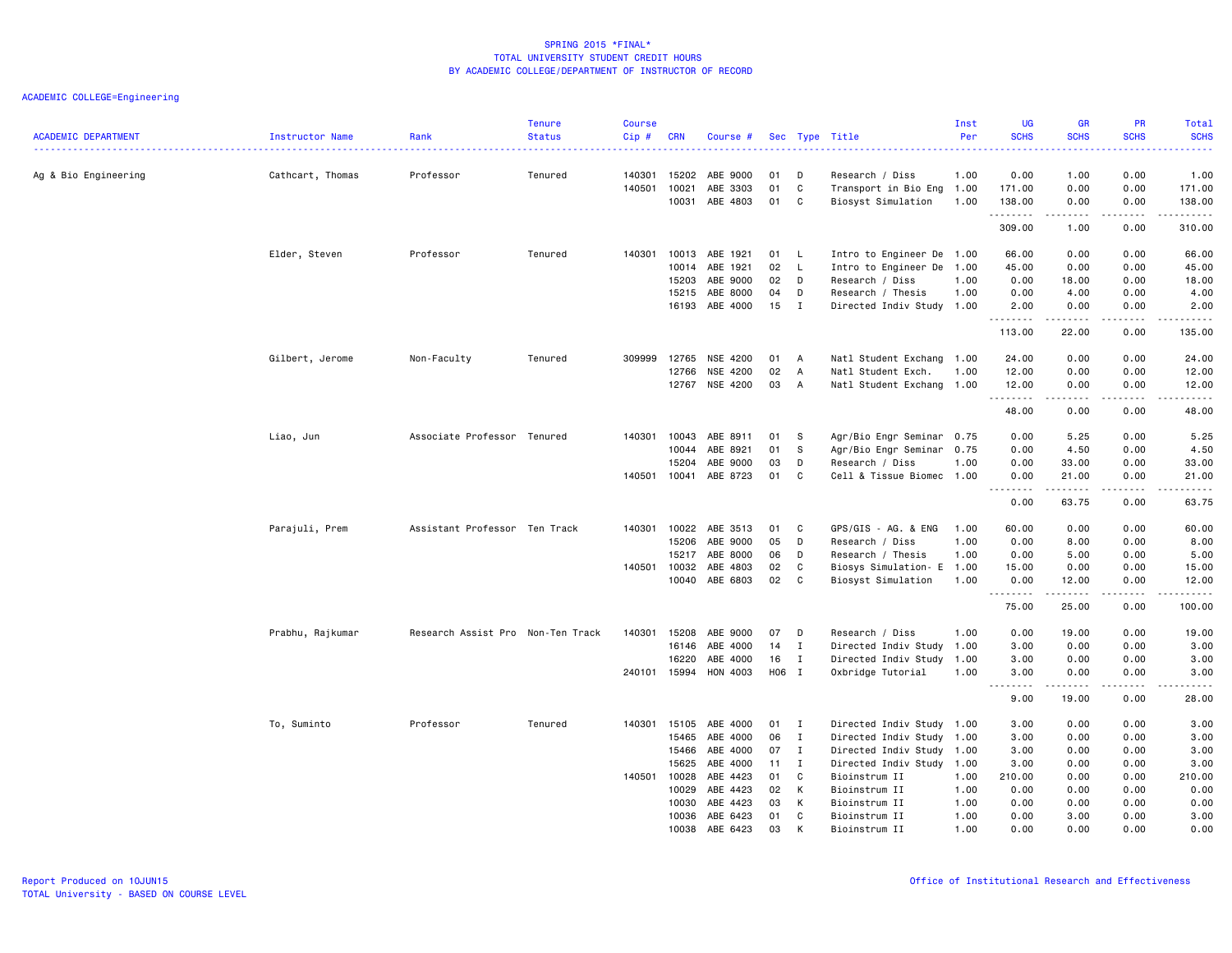| <b>ACADEMIC DEPARTMENT</b> | Instructor Name    | Rank                        | <b>Tenure</b><br><b>Status</b> | <b>Course</b><br>Cip # | <b>CRN</b> | Course #       |    |                | Sec Type Title            | Inst<br>Per | <b>UG</b><br><b>SCHS</b> | <b>GR</b><br><b>SCHS</b> | <b>PR</b><br><b>SCHS</b> | Total<br><b>SCHS</b> |
|----------------------------|--------------------|-----------------------------|--------------------------------|------------------------|------------|----------------|----|----------------|---------------------------|-------------|--------------------------|--------------------------|--------------------------|----------------------|
|                            |                    |                             |                                |                        |            |                |    |                |                           |             |                          |                          |                          |                      |
|                            |                    |                             |                                |                        |            |                |    |                |                           |             | ---------<br>222.00      | .<br>3.00                | .<br>0.00                | .<br>225.00          |
| Ag & Bio Engineering       | Warnock, James     | Non-Faculty                 | Tenured                        | 140301                 |            | 15485 ABE 9000 | 13 | <b>D</b>       | Research / Diss           | 1.00        | 0.00                     | 2.00                     | 0.00                     | 2.00                 |
|                            |                    |                             |                                |                        |            |                |    |                |                           |             | ---------<br>0.00        | .<br>2.00                | .<br>0.00                | .<br>2.00            |
|                            | Williams, Lakiesha | Associate Professor Tenured |                                | 140301                 | 10033      | ABE 4833       | 01 | $\overline{B}$ | Practice of Engr Des 1.00 |             | 159.00                   | 0.00                     | 0.00                     | 159.00               |
|                            |                    |                             |                                |                        |            | 15019 ABE 7000 | 01 | $\mathbf{I}$   | Directed Indiv Study 1.00 |             | 0.00                     | 3.00                     | 0.00                     | 3.00                 |
|                            |                    |                             |                                |                        |            | 15212 ABE 8000 | 01 | $\Box$         | Research / Thesis         | 1.00        | 0.00                     | 13.00                    | 0.00                     | 13.00                |
|                            |                    |                             |                                |                        | 15224      | ABE 9000       | 11 | <b>D</b>       | Research / Diss           | 1.00        | 0.00                     | 21.00                    | 0.00                     | 21.00                |
|                            |                    |                             |                                |                        | 15484      | ABE 4000       | 09 | п              | Directed Indiv Study      | 1.00        | 2.00<br>---------        | 0.00                     | 0.00<br>.                | 2.00<br>----------   |
|                            |                    |                             |                                |                        |            |                |    |                |                           |             | 161.00                   | 37.00                    | 0.00                     | 198.00               |
|                            |                    |                             |                                |                        |            |                |    |                |                           |             | $=$ = = = = = = =        | =======                  | ========                 | ==========           |
| Ag & Bio Engineering       |                    |                             |                                |                        |            |                |    |                |                           |             | 937.00                   | 172.75                   | 0.00                     | 1109.75              |
|                            |                    |                             |                                |                        |            |                |    |                |                           |             |                          |                          |                          |                      |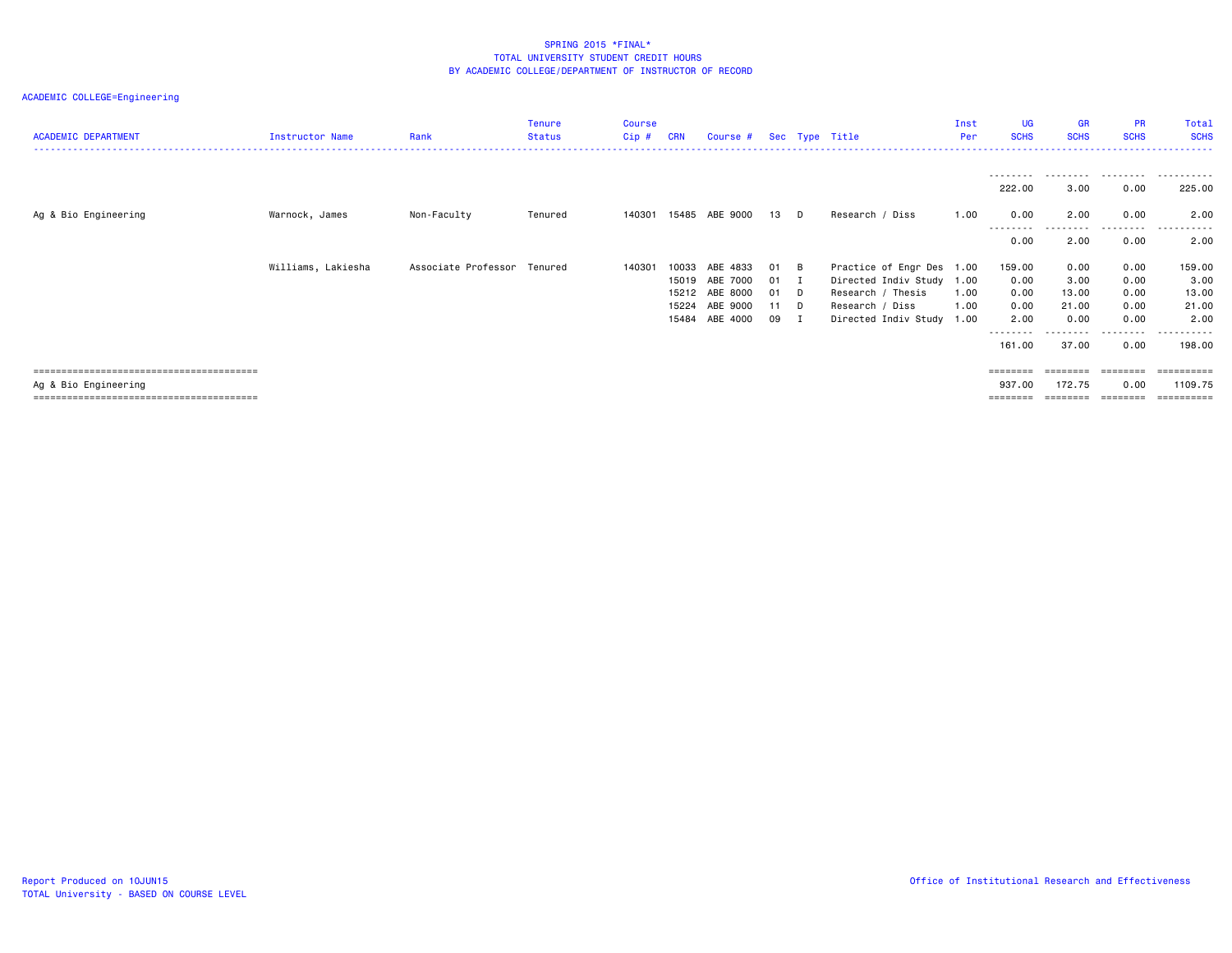| <b>ACADEMIC DEPARTMENT</b>        | Instructor Name | Rank                          | <b>Tenure</b><br><b>Status</b> | <b>Course</b><br>$Cip$ # | <b>CRN</b>     | Course #           |          |              | Sec Type Title                                         | Inst<br>Per | <b>UG</b><br><b>SCHS</b> | <b>GR</b><br><b>SCHS</b> | <b>PR</b><br><b>SCHS</b>            | Total<br><b>SCHS</b> |
|-----------------------------------|-----------------|-------------------------------|--------------------------------|--------------------------|----------------|--------------------|----------|--------------|--------------------------------------------------------|-------------|--------------------------|--------------------------|-------------------------------------|----------------------|
|                                   |                 |                               |                                |                          |                |                    |          |              |                                                        |             |                          |                          |                                     | .                    |
| Civil & Environmental Engineering | Aleithawe, Imad | Lecturer                      | Non-Ten Track                  | 140801                   | 10592<br>10600 | CE 4743<br>CE 6743 | 01<br>01 | C<br>C       | Analysis Mitigat. Of 1.00<br>Analysis Mitigat. Of 1.00 |             | 105.00<br>0.00           | 0.00<br>3.00             | 0.00<br>0.00                        | 105.00<br>3.00       |
|                                   |                 |                               |                                |                          |                |                    |          |              |                                                        |             | .<br>105.00              | .<br>3.00                | .<br>0.00                           | .<br>108.00          |
|                                   | Freyne, Seamus  | Assistant Professor Ten Track |                                | 140801                   | 10595          | CE 4953            | 01       | C            | Concrete and Steel S 1.00                              |             | 129.00                   | 0.00                     | 0.00                                | 129.00               |
|                                   |                 |                               |                                |                          | 14185          | CE 8503            | 01       | C            | Data Analysis for CE                                   | 1.00        | 0.00                     | 9.00                     | 0.00                                | 9.00                 |
|                                   |                 |                               |                                |                          | 14417          | CE 8503            | 501 C    |              | Data Analysis for CE                                   | 1.00        | 0.00                     | 36.00                    | 0.00                                | 36.00                |
|                                   |                 |                               |                                |                          | 14583          | CE 8000            | 502 D    |              | Research / Thesis                                      | 1.00        | 0.00<br>.                | 3.00<br>.                | 0.00<br>$\sim$ $\sim$ $\sim$ $\sim$ | 3.00<br>.            |
|                                   |                 |                               |                                |                          |                |                    |          |              |                                                        |             | 129.00                   | 48.00                    | 0.00                                | 177.00               |
|                                   | Gude, Veera     | Assistant Professor Ten Track |                                | 140801                   | 10593          | CE 4863            | 01       | C            | Water & Waste Engr.                                    | 1.00        | 129.00                   | 0.00                     | 0.00                                | 129.00               |
|                                   |                 |                               |                                |                          | 14188          | CE 8823            | 01       | C            | Un Pro-Op Env Eng II 1.00                              |             | 0.00                     | 6.00                     | 0.00                                | 6.00                 |
|                                   |                 |                               |                                |                          | 14411          | CE 6863            | 501 C    |              | Water & Waster Engr. 1.00                              |             | 0.00                     | 15.00                    | 0.00                                | 15.00                |
|                                   |                 |                               |                                |                          | 14413          | CE 8823            | 501 C    |              | Un Pro-Op Env Eng II 1.00                              |             | 0.00                     | 3.00                     | 0.00                                | 3.00                 |
|                                   |                 |                               |                                |                          | 14584          | CE 8000            | 503 D    |              | Research / Thesis                                      | 1.00        | 0.00                     | 3.00                     | 0.00                                | 3.00                 |
|                                   |                 |                               |                                |                          | 15080          | CE 8000            | 02 D     |              | Research / Thesis                                      | 1.00        | 0.00                     | 3.00                     | 0.00                                | 3.00                 |
|                                   |                 |                               |                                |                          | 15092          | CE 9000            | 02       | D            | Research / Diss                                        | 1.00        | 0.00                     | 15.00                    | 0.00                                | 15.00                |
|                                   |                 |                               |                                |                          |                | 15618 CE 4000      | 01 I     |              | Directed Indiv Study 1.00                              |             | 3.00<br><u>.</u>         | 0.00<br>$- - - - -$      | 0.00<br>$\frac{1}{2}$               | 3.00<br>.            |
|                                   |                 |                               |                                |                          |                |                    |          |              |                                                        |             | 132.00                   | 45.00                    | 0.00                                | 177.00               |
|                                   | Gullett, Philip | Associate Professor Tenured   |                                | 140801                   | 14181          | CE 4913            | 01       | C            | Matrix Struct Analys 1.00                              |             | 51.00                    | 0.00                     | 0.00                                | 51.00                |
|                                   |                 |                               |                                |                          | 14182          | CE 6913            | 01       | C            | Matrix Struct Analy 1.00                               |             | 0.00                     | 6.00                     | 0.00                                | 6.00                 |
|                                   |                 |                               |                                |                          | 14414          | CE 6913            | 501 C    |              | Matrix Struct Analy 1.00                               |             | 0.00                     | 6.00                     | 0.00                                | 6.00                 |
|                                   |                 |                               |                                |                          | 14585          | CE 8000            | 504 D    |              | Research / Thesis                                      | 1.00        | 0.00                     | 3.00                     | 0.00                                | 3.00                 |
|                                   |                 |                               |                                |                          | 14597          | CE 9000            | 504 D    |              | Research / Diss                                        | 1.00        | 0.00                     | 2.00                     | 0.00                                | 2.00                 |
|                                   |                 |                               |                                | 141101 11387             |                | EM 4123            | 01       | C            | Intro Finite Element 1.00                              |             | 54.00                    | 0.00                     | 0.00                                | 54.00                |
|                                   |                 |                               |                                |                          | 11390          | EM 6123            | 01       | C            | Intro Finite Element 1.00                              |             | 0.00                     | 27.00                    | 0.00                                | 27.00                |
|                                   |                 |                               |                                |                          |                | 13742 EM 6123      | 501 C    |              | Intro Finite Element 1.00                              |             | 0.00<br>.                | 9.00<br>.                | 0.00<br>.                           | 9.00                 |
|                                   |                 |                               |                                |                          |                |                    |          |              |                                                        |             | 105.00                   | 53.00                    | 0.00                                | 158.00               |
|                                   | Howard, Isaac   | Associate Professor Tenured   |                                | 140801                   | 10579          | CE 3311            | 01       | $\mathsf{L}$ | Construction Matls L 0.40                              |             | 8.80                     | 0.00                     | 0.00                                | 8.80                 |
|                                   |                 |                               |                                |                          | 10580          | CE 3311            | 02       | L.           | Construction Matls L                                   | 0.40        | 8.80                     | 0.00                     | 0.00                                | 8.80                 |
|                                   |                 |                               |                                |                          | 10581          | CE 3311            | 03       | L.           | Construction Matls L                                   | 0.40        | 11.20                    | 0.00                     | 0.00                                | 11.20                |
|                                   |                 |                               |                                |                          | 10582          | CE 3313            | 01       | C            | Construction Materia                                   | 1.00        | 219.00                   | 0.00                     | 0.00                                | 219.00               |
|                                   |                 |                               |                                |                          | 14586          | CE 8000            | 505 D    |              | Research / Thesis                                      | 1.00        | 0.00                     | 1.00                     | 0.00                                | 1.00                 |
|                                   |                 |                               |                                |                          | 14598          | CE 9000            | 505 D    |              | Research / Diss                                        | 1.00        | 0.00                     | 3.00                     | 0.00                                | 3.00                 |
|                                   |                 |                               |                                |                          | 15082          | CE 8000            | 04       | D            | Research / Thesis                                      | 1.00        | 0.00                     | 1.00                     | 0.00                                | 1.00                 |
|                                   |                 |                               |                                |                          | 15094          | CE 9000            | 04       | D            | Research / Diss                                        | 1.00        | 0.00                     | 12.00                    | 0.00                                | 12.00                |
|                                   |                 |                               |                                | 140899 14183             |                | CE 8303            | 01       | C            | Mat'l Characterizati 1.00                              |             | 0.00                     | 15.00                    | 0.00                                | 15.00                |
|                                   |                 |                               |                                |                          |                | 14412 CE 8303      | 501 C    |              | Mat'l Characterizati 1.00                              |             | 0.00<br>.                | 15.00<br>.               | 0.00<br>.                           | 15.00<br>.           |
|                                   |                 |                               |                                |                          |                |                    |          |              |                                                        |             | 247.80                   | 47.00                    | 0.00                                | 294.80               |
|                                   | Jiang, Yi       | Grad Teach Assist             | Not Applicable                 | 140802                   | 10583          | CE 3501            | 01       | $\mathsf{L}$ | Water Res. Engr Lab                                    | 0.90        | 20.70                    | 0.00                     | 0.00                                | 20.70                |
|                                   |                 |                               |                                |                          | 10584          | CE 3501            | 02       | L.           | Water Res. Engr Lab                                    | 0.90        | 20.70                    | 0.00                     | 0.00                                | 20.70                |
|                                   |                 |                               |                                |                          | 10585          | CE 3501            | 03       | L.           | Water Res. Engr Lab                                    | 0.90        | 20.70                    | 0.00                     | 0.00                                | 20.70                |
|                                   |                 |                               |                                |                          | 10586          | CE 3501            | 04       | L            | Water Res. Engr Lab                                    | 0.90        | 20.70                    | 0.00                     | 0.00                                | 20.70                |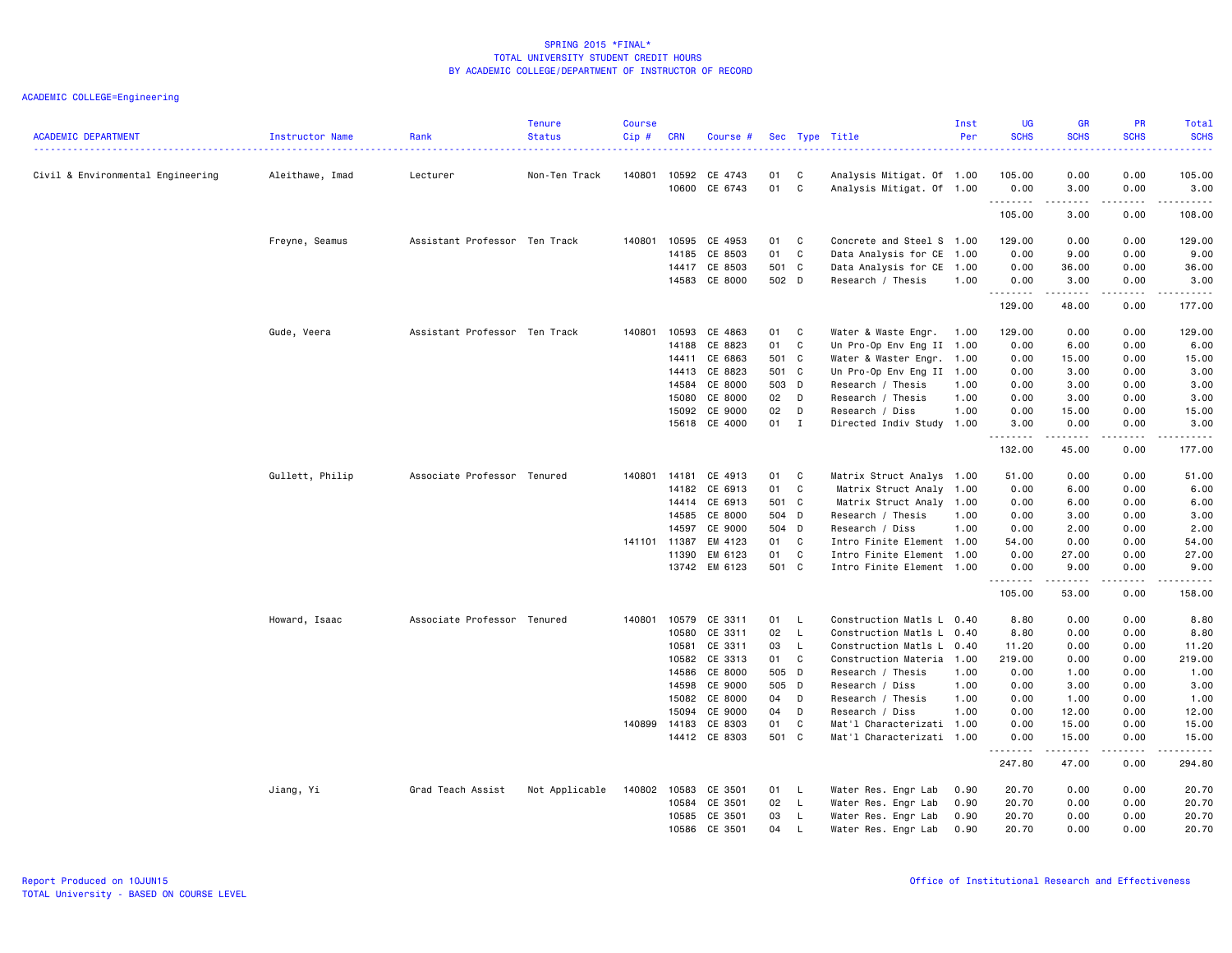| <b>ACADEMIC DEPARTMENT</b>        | Instructor Name       | Rank                               | <b>Tenure</b><br><b>Status</b> | <b>Course</b><br>Cip#  | <b>CRN</b>     | Course #           |          |                | Sec Type Title                                    | Inst<br>Per  | <b>UG</b><br><b>SCHS</b> | <b>GR</b><br><b>SCHS</b> | <b>PR</b><br><b>SCHS</b>                    | Total<br><b>SCHS</b><br><u>.</u> |
|-----------------------------------|-----------------------|------------------------------------|--------------------------------|------------------------|----------------|--------------------|----------|----------------|---------------------------------------------------|--------------|--------------------------|--------------------------|---------------------------------------------|----------------------------------|
|                                   |                       |                                    |                                |                        |                |                    |          |                |                                                   |              |                          |                          |                                             |                                  |
|                                   |                       |                                    |                                |                        |                |                    |          |                |                                                   |              | 82.80                    | 0.00                     | 0.00                                        | 82.80                            |
| Civil & Environmental Engineering | King, Herbert         | Instructor                         | Non-Ten Track                  | 143801<br>151102 10589 | 10573          | CE 2213<br>CE 4243 | 01<br>01 | C<br>C         | Surveying<br>Land Surveys                         | 1.00<br>1.00 | 198.00<br>42.00<br>.     | 0.00<br>0.00             | 0.00<br>0.00<br>$\sim$ $\sim$ $\sim$ $\sim$ | 198.00<br>42.00<br>.             |
|                                   |                       |                                    |                                |                        |                |                    |          |                |                                                   |              | 240.00                   | 0.00                     | 0.00                                        | 240.00                           |
|                                   | Li, Xiaopeng          | Assistant Professor Ten Track      |                                | 140801                 | 10578          | CE 3113            | 01       | C              | Transportation Engr                               | 1.00         | 270.00                   | 0.00                     | 0.00                                        | 270.00                           |
|                                   |                       |                                    |                                |                        | 14189          | CE 8133            | 01       | C              | Traffic Flow Theory                               | 1.00         | 0.00                     | 9.00                     | 0.00                                        | 9.00                             |
|                                   |                       |                                    |                                |                        | 14410          | CE 8133            | 501      | C <sub>c</sub> | Traffic Flow Theory                               | 1.00         | 0.00                     | 12.00                    | 0.00                                        | 12.00                            |
|                                   |                       |                                    |                                |                        | 15083          | CE 8000            | 05       | D              | Research / Thesis                                 | 1.00         | 0.00                     | 6.00                     | 0.00                                        | 6.00                             |
|                                   |                       |                                    |                                |                        | 15095          | CE 9000            | 05       | D              | Research / Diss                                   | 1.00         | 0.00<br>.                | 9.00<br>$- - - - -$      | 0.00<br>$- - - -$                           | 9.00<br>.                        |
|                                   |                       |                                    |                                |                        |                |                    |          |                |                                                   |              | 270.00                   | 36.00                    | 0.00                                        | 306.00                           |
|                                   | Martin, James L.      | Professor                          | Tenured                        | 140801                 | 10577          | CE 2803            | 01       | C              | Environ Engr Issues                               | 1.00         | 135.00                   | 0.00                     | 0.00                                        | 135.00                           |
|                                   |                       |                                    |                                |                        | 14589          | CE 8000            | 508 D    |                | Research / Thesis                                 | 1.00         | 0.00                     | 1.00                     | 0.00                                        | 1.00                             |
|                                   |                       |                                    |                                |                        | 14600          | CE 9000            | 508 D    |                | Research / Diss                                   | 1.00         | 0.00                     | 3.00                     | 0.00                                        | 3.00                             |
|                                   |                       |                                    |                                |                        | 15085          | CE 8000            | 07       | D              | Research / Thesis                                 | 1.00         | 0.00                     | 9.00                     | 0.00                                        | 9.00                             |
|                                   |                       |                                    |                                |                        | 15998          | CE 7000            | 03       | $\mathbf{I}$   | Directed Indiv Study 1.00                         |              | 0.00                     | 3.00                     | 0.00                                        | 3.00                             |
|                                   |                       |                                    |                                |                        | 16009          | CE 7000            | 501 I    |                | Directed Indiv Study 1.00                         |              | 0.00                     | 3.00                     | 0.00                                        | 3.00                             |
|                                   |                       |                                    |                                |                        | 16075          | CE 7000            | 06       | $\mathbf{I}$   | Directed Indiv Study 1.00                         |              | 0.00                     | 3.00                     | 0.00                                        | 3.00                             |
|                                   |                       |                                    |                                | 140805                 | 14192          | CE 8933            | 01       | C              | Water Quality Modeli 1.00                         |              | 0.00                     | 21.00                    | 0.00                                        | 21.00                            |
|                                   |                       |                                    |                                |                        | 14193          | CE 8933            | 501 C    |                | Water Quality Modeli 1.00                         |              | 0.00<br>.                | 12.00<br>-----           | 0.00<br>$\sim$ $\sim$ $\sim$ $\sim$         | 12.00<br>والمناصبات              |
|                                   |                       |                                    |                                |                        |                |                    |          |                |                                                   |              | 135.00                   | 55.00                    | 0.00                                        | 190.00                           |
|                                   | Martinez Ortiz, Edith | Grad Teach Assist                  | Not Applicable                 | 143801                 | 10574          | CE 2213            | 02       | K              | Surveying                                         | 1.00         | 0.00                     | 0.00                     | 0.00                                        | 0.00                             |
|                                   |                       |                                    |                                |                        | 10575          | CE 2213            | 03       | К              | Surveying                                         | 1.00         | 0.00                     | 0.00                     | 0.00                                        | 0.00                             |
|                                   |                       |                                    |                                |                        |                | 10576 CE 2213      | 04       | K              | Surveying                                         | 1.00         | 0.00                     | 0.00                     | 0.00                                        | 0.00                             |
|                                   |                       |                                    |                                |                        |                |                    |          |                |                                                   |              | .<br>0.00                | .<br>0.00                | 0.00                                        | .<br>0.00                        |
|                                   | Ramirez Avila, John   | Research Assist Pro Non-Ten Track  |                                | 140801                 | 10587          | CE 3503            | 01       | C              | Water Resource Engr. 1.00                         |              | 279.00                   | 0.00                     | 0.00                                        | 279.00                           |
|                                   |                       |                                    |                                |                        | 14601          | CE 9000            | 509 D    |                | Research / Diss                                   | 1.00         | 0.00                     | 3.00                     | 0.00                                        | 3.00                             |
|                                   |                       |                                    |                                |                        | 15798          | CE 4000            | 02       | $\mathbf{I}$   | Directed Indiv Study 1.00                         |              | 3.00                     | 0.00                     | 0.00                                        | 3.00                             |
|                                   |                       |                                    |                                |                        | 15924          | CE 4000            | 03       | $\mathbf{I}$   | Directed Indiv Study 1.00                         |              | 6.00                     | 0.00                     | 0.00                                        | 6.00                             |
|                                   |                       |                                    |                                |                        | 16010          | CE 7000            | 502 I    |                | Directed Indiv Study 1.00                         |              | 0.00                     | 3.00                     | 0.00                                        | 3.00                             |
|                                   |                       |                                    |                                |                        | 16016          | CE 7000            | 04       | $\mathbf{I}$   | Directed Indiv Study                              | 1.00         | 0.00                     | 3.00                     | 0.00                                        | 3.00                             |
|                                   |                       |                                    |                                |                        | 16329          | CE 4000            | 04       | $\mathbf{I}$   | Directed Indiv Study                              | 1.00         | 3.00                     | 0.00                     | 0.00                                        | 3.00                             |
|                                   |                       |                                    |                                | 140802 10583           |                | CE 3501            | 01       | $\mathsf{L}$   | Water Res. Engr Lab                               | 0.10         | 2.30                     | 0.00                     | 0.00                                        | 2.30                             |
|                                   |                       |                                    |                                |                        | 10584          | CE 3501            | 02       | $\mathsf{L}$   | Water Res. Engr Lab                               | 0.10         | 2.30                     | 0.00                     | 0.00                                        | 2.30                             |
|                                   |                       |                                    |                                |                        | 10585          | CE 3501            | 03       | $\mathsf{L}$   | Water Res. Engr Lab                               | 0.10         | 2.30                     | 0.00                     | 0.00                                        | 2.30                             |
|                                   |                       |                                    |                                | 140805                 | 10586<br>10591 | CE 3501<br>CE 4513 | 04<br>01 | $\mathsf{L}$   | Water Res. Engr Lab                               | 0.10         | 2.30                     | 0.00<br>0.00             | 0.00<br>0.00                                | 2.30                             |
|                                   |                       |                                    |                                |                        | 10599          | CE 6513            | 01       | C<br>C         | Engr. Hydrology<br>Engr. Hydrology                | 1.00<br>1.00 | 87.00<br>0.00            | 3.00                     | 0.00                                        | 87.00<br>3.00                    |
|                                   |                       |                                    |                                |                        |                | 14415 CE 6513      | 501 C    |                | Engr. Hydrology                                   | 1.00         | 0.00                     | 12.00                    | 0.00                                        | 12.00                            |
|                                   |                       |                                    |                                |                        |                |                    |          |                |                                                   |              | .<br>387.20              | $   -$<br>24.00          | $- - - -$<br>0.00                           | .<br>411.20                      |
|                                   |                       |                                    |                                |                        |                |                    |          |                |                                                   |              |                          |                          |                                             |                                  |
|                                   | Smith, Braden         | Grad Research Assis Not Applicable |                                | 140801                 | 10579<br>10580 | CE 3311<br>CE 3311 | 01<br>02 | L<br>L.        | Construction Matls L<br>Construction Matls L 0.60 | 0.60         | 13.20<br>13.20           | 0.00<br>0.00             | 0.00<br>0.00                                | 13.20<br>13.20                   |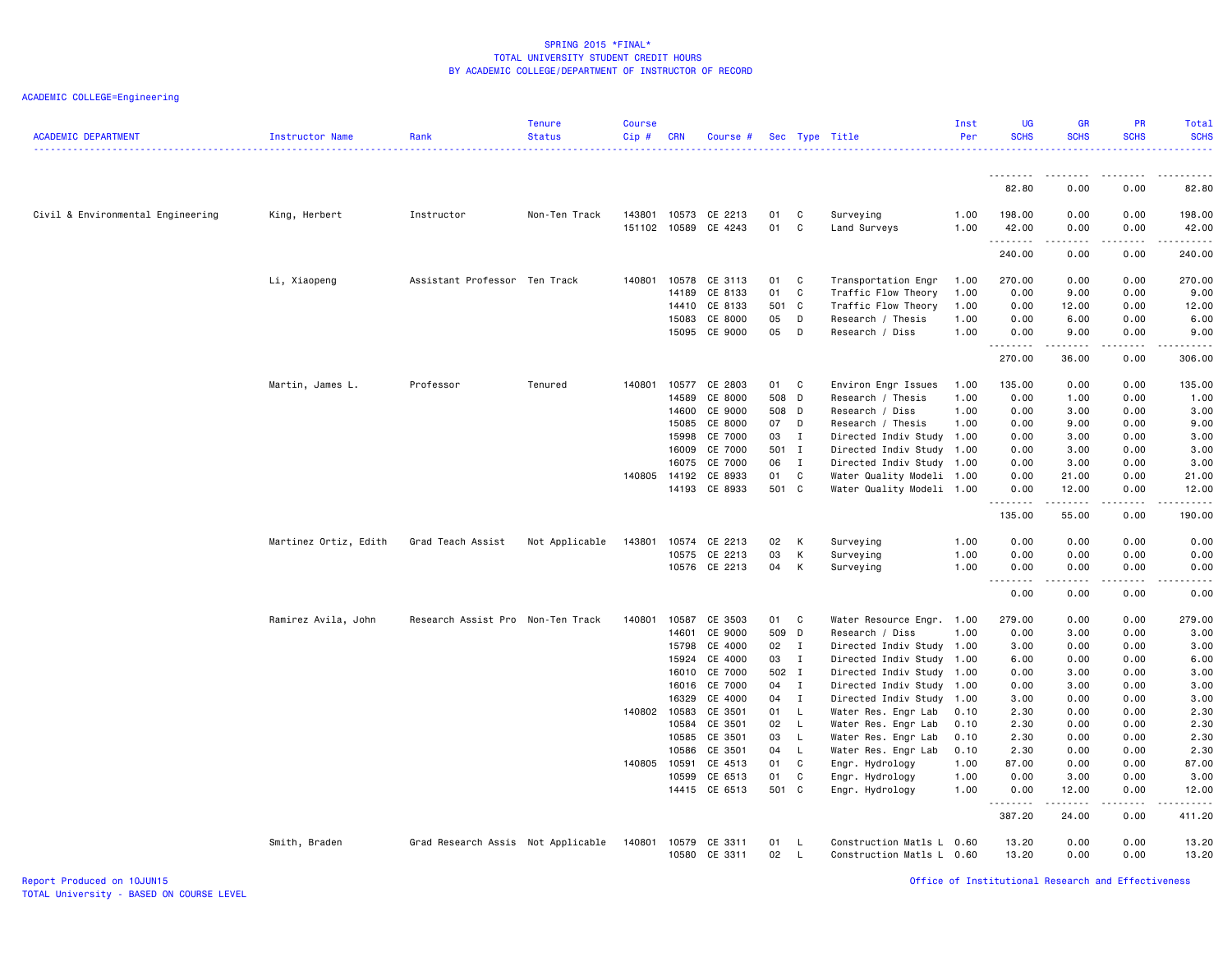|                                   |                     |                                    | <b>Tenure</b> | <b>Course</b> |            |                      |              |        |                           | Inst | <b>UG</b>               | <b>GR</b>                | <b>PR</b>            | <b>Total</b>              |
|-----------------------------------|---------------------|------------------------------------|---------------|---------------|------------|----------------------|--------------|--------|---------------------------|------|-------------------------|--------------------------|----------------------|---------------------------|
| <b>ACADEMIC DEPARTMENT</b>        | Instructor Name     | Rank                               | <b>Status</b> | Cip#          | <b>CRN</b> | Course #             |              |        | Sec Type Title            | Per  | <b>SCHS</b>             | <b>SCHS</b>              | <b>SCHS</b>          | <b>SCHS</b>               |
| Civil & Environmental Engineering | Smith, Braden       | Grad Research Assis Not Applicable |               |               |            | 140801 10581 CE 3311 | 03           | - L    | Construction Matls L 0.60 |      | 16.80                   | 0.00                     | 0.00                 | 16.80                     |
|                                   |                     |                                    |               |               |            |                      |              |        |                           |      | .<br>43.20              | -----<br>0.00            | -----<br>0.00        | .<br>43.20                |
|                                   | Truax, Dennis       | Professor                          | Tenured       |               |            | 140801 14187 CE 8803 | 01 C         |        | Un Pro-Op Env Eng I       | 1.00 | 0.00                    | 6.00                     | 0.00                 | 6.00                      |
|                                   |                     |                                    |               |               |            | 14602 CE 9000        | 510 D        |        | Research / Diss           | 1.00 | 0.00                    | 1.00                     | 0.00                 | 1.00                      |
|                                   |                     |                                    |               |               | 15099      | CE 9000              | 09 D         |        | Research / Diss           | 1.00 | 0.00                    | 9.00                     | 0.00                 | 9.00                      |
|                                   |                     |                                    |               |               |            | 15434 CE 7000        | $02 \quad I$ |        | Directed Indiv Study 1.00 |      | 0.00<br>- - - - - - - - | 3.00<br>.                | 0.00<br>.            | 3.00<br>.                 |
|                                   |                     |                                    |               |               |            |                      |              |        |                           |      | 0.00                    | 19.00                    | 0.00                 | 19.00                     |
|                                   | Vahedifard, Farshid | Assistant Professor Ten Track      |               | 140801        | 14184      | CE 8443              | 01 C         |        | Soil Behavior             | 1.00 | 0.00                    | 24.00                    | 0.00                 | 24.00                     |
|                                   |                     |                                    |               |               |            | 14416 CE 8443        | 501 C        |        | Soil Behavior             | 1.00 | 0.00                    | 21.00                    | 0.00                 | 21.00                     |
|                                   |                     |                                    |               |               |            | 14592 CE 8000        | 511 D        |        | Research / Thesis         | 1.00 | 0.00                    | 3.00                     | 0.00                 | 3.00                      |
|                                   |                     |                                    |               |               | 15088      | CE 8000              | $10$ D       |        | Research / Thesis         | 1.00 | 0.00                    | 6.00                     | 0.00                 | 6.00                      |
|                                   |                     |                                    |               |               | 15100      | CE 9000              | 10           | $\Box$ | Research / Diss           | 1.00 | 0.00                    | 24.00                    | 0.00                 | 24.00                     |
|                                   |                     |                                    |               |               |            | 16388 CE 4000        | 05 I         |        | Directed Indiv Study 1.00 |      | 3,00<br><u>.</u>        | 0.00                     | 0.00                 | 3.00                      |
|                                   |                     |                                    |               |               |            |                      |              |        |                           |      | 3.00                    | - - - - - - - -<br>78.00 | . <u>. .</u><br>0.00 | 81.00                     |
|                                   | White, Thomas       | Professor                          | Tenured       | 140801        | 10590      | CE 4433              | 01 C         |        | Foundations               | 1.00 | 69.00                   | 0.00                     | 0.00                 | 69.00                     |
|                                   |                     |                                    |               |               | 10594      | CE 4903              | 01 C         |        | Civil Engr Comp           | 1.00 | 81.00                   | 0.00                     | 0.00                 | 81.00                     |
|                                   |                     |                                    |               |               | 14593      | CE 8000              | 512 D        |        | Research / Thesis         | 1.00 | 0.00                    | 4.00                     | 0.00                 | 4.00                      |
|                                   |                     |                                    |               |               |            | 16433 CE 7000        | 512 I        |        | Directed Indiv Study 1.00 |      | 0.00                    | 6.00                     | 0.00                 | 6.00                      |
|                                   |                     |                                    |               |               |            |                      |              |        |                           |      | 150.00                  | 10.00                    | 0.00                 | 160.00                    |
|                                   | Zhang, Li           | Associate Professor Tenured        |               | 140801        | 15102      | CE 9000              | $12$ D       |        | Research / Diss           | 1.00 | 0.00                    | 15.00                    | 0.00                 | 15.00                     |
|                                   |                     |                                    |               |               | 16118      | CE 9000              | 513 D        |        | Research / Diss           | 1.00 | 0.00                    | 9.00                     | 0.00                 | 9.00                      |
|                                   |                     |                                    |               |               |            | 16413 CE 7000        | 513 I        |        | Directed Indiv Study 1.00 |      | 0.00                    | 3.00                     | 0.00                 | 3.00                      |
|                                   |                     |                                    |               |               | 16477      | CE 6143              | 501 C        |        | Traffic Engineering       | 1.00 | 0.00                    | 3.00                     | 0.00                 | 3.00                      |
|                                   |                     |                                    |               |               |            | 140804 14179 CE 4143 | 01 C         |        | Traffic Engineering       | 1.00 | 51.00                   | 0.00                     | 0.00                 | 51.00                     |
|                                   |                     |                                    |               |               |            |                      |              |        |                           |      | <u>.</u><br>51.00       | .<br>30.00               | $\cdots$<br>0.00     | . <b>.</b><br>81.00       |
| Civil & Environmental Engineering |                     |                                    |               |               |            |                      |              |        |                           |      | ========<br>2081.00     | ========<br>448.00       | ---------<br>0.00    | $=$ ==========<br>2529.00 |
|                                   |                     |                                    |               |               |            |                      |              |        |                           |      |                         |                          |                      | ==========                |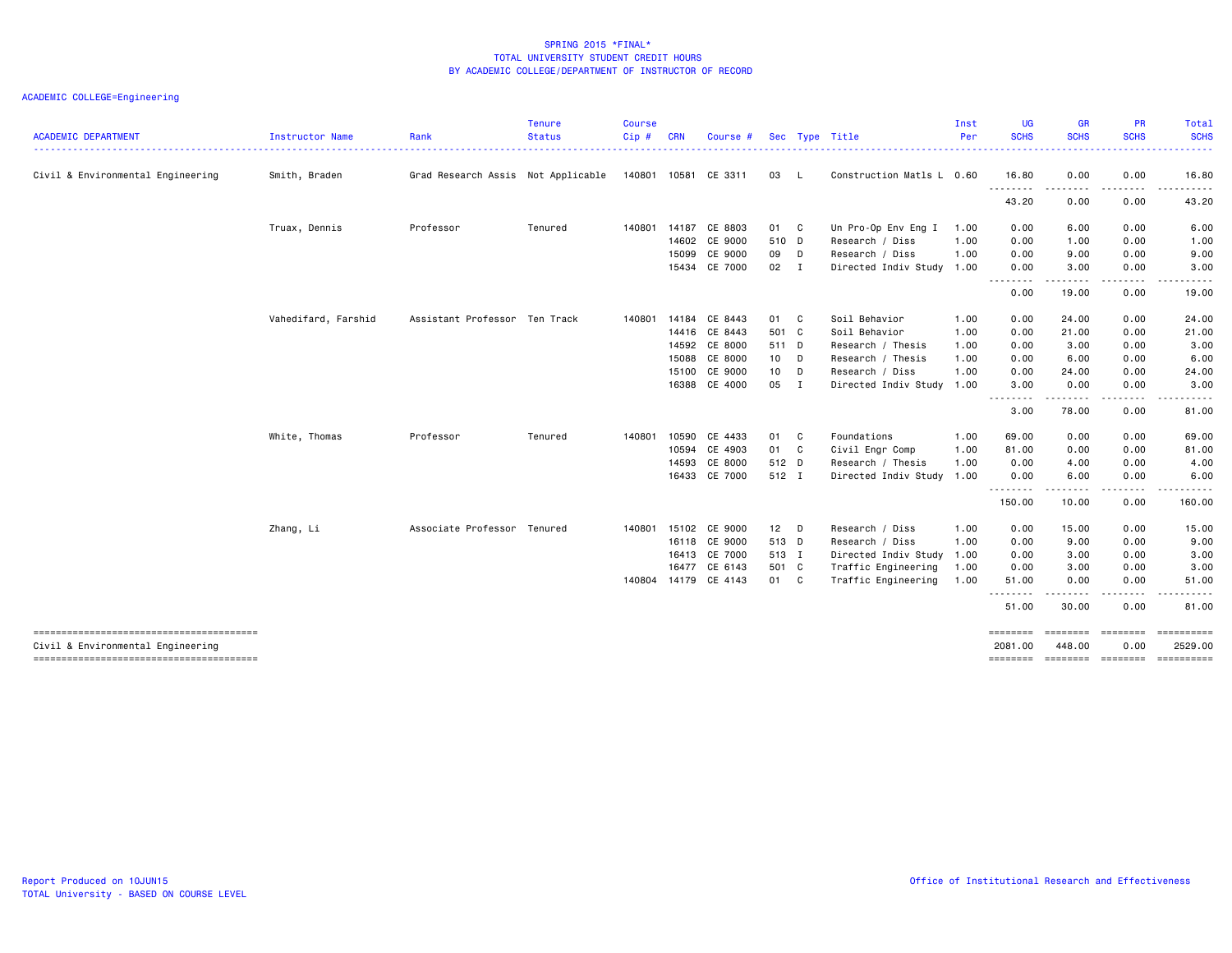| <b>ACADEMIC DEPARTMENT</b>     | Instructor Name        | Rank                          | <b>Tenure</b><br><b>Status</b> | Course<br>Cip# | <b>CRN</b>     | Course #              |          |              | Sec Type Title                        | Inst<br>Per  | <b>UG</b><br><b>SCHS</b>                                                                                                                                      | <b>GR</b><br><b>SCHS</b> | <b>PR</b><br><b>SCHS</b> | <b>Total</b><br><b>SCHS</b><br>.                                                                                                                               |
|--------------------------------|------------------------|-------------------------------|--------------------------------|----------------|----------------|-----------------------|----------|--------------|---------------------------------------|--------------|---------------------------------------------------------------------------------------------------------------------------------------------------------------|--------------------------|--------------------------|----------------------------------------------------------------------------------------------------------------------------------------------------------------|
| Computer Science & Engineering | Aldwairi, Tamer        | Grad Teach Assist             | Not Applicable                 | 110201         | 10938<br>15706 | CSE 1233<br>CSE 1233  | 02<br>03 | C<br>C       | Cmptr Prog-C<br>Cmptr Prog-C          | 1.00<br>1.00 | 180.00<br>102.00                                                                                                                                              | 0.00<br>0.00             | 0.00<br>0.00             | 180.00<br>102.00                                                                                                                                               |
|                                |                        |                               |                                |                |                |                       |          |              |                                       |              | .<br>282.00                                                                                                                                                   | .<br>0.00                | .<br>0.00                | $\frac{1}{2} \left( \frac{1}{2} \right) \left( \frac{1}{2} \right) \left( \frac{1}{2} \right) \left( \frac{1}{2} \right) \left( \frac{1}{2} \right)$<br>282.00 |
|                                |                        |                               |                                |                |                |                       |          |              |                                       |              |                                                                                                                                                               |                          |                          |                                                                                                                                                                |
|                                | Allen, Edward          | Associate Professor Tenured   |                                | 110101         | 10986          | CSE 4283              | 01       | C            | Software Testing and 1.00             |              | 42.00                                                                                                                                                         | 0.00                     | 0.00                     | 42.00                                                                                                                                                          |
|                                |                        |                               |                                |                | 11000<br>15322 | CSE 6283<br>CSE 9000  | 01<br>08 | C<br>D       | Software Testing and<br>Research/Diss | 1.00<br>1.00 | 0.00<br>0.00                                                                                                                                                  | 9.00<br>24.00            | 0.00<br>0.00             | 9.00<br>24.00                                                                                                                                                  |
|                                |                        |                               |                                | 110701 10981   |                | CSE 4214              | 01       | C            | Intro to Software En 1.00             |              | 84.00                                                                                                                                                         | 0.00                     | 0.00                     | 84.00                                                                                                                                                          |
|                                |                        |                               |                                |                | 10982          | CSE 4214              | 02       | К            | Intro to Software En                  | 1.00         | 0.00                                                                                                                                                          | 0.00                     | 0.00                     | 0.00                                                                                                                                                           |
|                                |                        |                               |                                |                | 10983          | CSE 4214              | 03       | К            | Intro to Software En                  | 1.00         | 0.00                                                                                                                                                          | 0.00                     | 0.00                     | 0.00                                                                                                                                                           |
|                                |                        |                               |                                |                | 10995          | CSE 6214              | 01       | C            | Intro to Software E 1.00              |              | 0.00                                                                                                                                                          | 20.00                    | 0.00                     | 20.00                                                                                                                                                          |
|                                |                        |                               |                                |                | 10996          | CSE 6214              | 02       | К            | Intro to Software E 1.00              |              | 0.00                                                                                                                                                          | 0.00                     | 0.00                     | 0.00                                                                                                                                                           |
|                                |                        |                               |                                |                | 10997          | CSE 6214              | 03       | К            | Intro to Software E 1.00              |              | 0.00                                                                                                                                                          | 0.00                     | 0.00                     | 0.00                                                                                                                                                           |
|                                |                        |                               |                                |                |                |                       |          |              |                                       |              | $\frac{1}{2} \left( \frac{1}{2} \right) \left( \frac{1}{2} \right) \left( \frac{1}{2} \right) \left( \frac{1}{2} \right)$<br>126.00                           | 53.00                    | 0.00                     | $\sim$ $\sim$ $\sim$ $\sim$<br>179.00                                                                                                                          |
|                                | Anderson, Richard      | Instructor                    | Non-Ten Track                  | 110201         | 10960          | CSE 1384              | H01 C    |              | Honors Intermed Comp 1.00             |              | 104.00                                                                                                                                                        | 0.00                     | 0.00                     | 104.00                                                                                                                                                         |
|                                |                        |                               |                                |                | 10964          | CSE 2383              | 01       | C            | Data Struc & Anal of 1.00             |              | 81.00                                                                                                                                                         | 0.00                     | 0.00                     | 81.00                                                                                                                                                          |
|                                |                        |                               |                                |                | 14162          | CSE 2383              | 02       | C            | Data Struc & Anal of 1.00             |              | 147.00                                                                                                                                                        | 0.00                     | 0.00                     | 147.00                                                                                                                                                         |
|                                |                        |                               |                                |                | 14163          | CSE 2383              | H02 C    |              | Data Struc & Anal of 1.00             |              | 9.00                                                                                                                                                          | 0.00                     | 0.00                     | 9.00                                                                                                                                                           |
|                                |                        |                               |                                |                |                |                       |          |              |                                       |              | .<br>341.00                                                                                                                                                   | .<br>0.00                | 0.00                     | .<br>341.00                                                                                                                                                    |
|                                | Archibald, Christopher | Assistant Professor Ten Track |                                | 110101         | 14788          | CSE 4990              | 01       | C            | Special Topic in CS 1.00              |              | 48.00                                                                                                                                                         | 0.00                     | 0.00                     | 48.00                                                                                                                                                          |
|                                |                        |                               |                                |                | 14789          | CSE 6990              | 01       | C            | Special Topic in CSE                  | 1.00         | 0.00                                                                                                                                                          | 30.00                    | 0.00                     | 30.00                                                                                                                                                          |
|                                |                        |                               |                                |                | 15229          | CSE 8000              | 02       | D            | Research /Thesis                      | 1.00         | 0.00                                                                                                                                                          | 8.00                     | 0.00                     | 8.00                                                                                                                                                           |
|                                |                        |                               |                                |                |                |                       |          |              |                                       |              | $\frac{1}{2} \left( \frac{1}{2} \right) \left( \frac{1}{2} \right) \left( \frac{1}{2} \right) \left( \frac{1}{2} \right) \left( \frac{1}{2} \right)$<br>48.00 | .<br>38.00               | .<br>0.00                | وعاعات<br>86.00                                                                                                                                                |
|                                | Banicescu, Ioana       | Professor                     | Tenured                        | 110101         | 14176          | CSE 8843              | 01       | C            | Seg/Parallel Alrthm                   | 1.00         | 0.00                                                                                                                                                          | 18.00                    | 0.00                     | 18.00                                                                                                                                                          |
|                                |                        |                               |                                |                | 15230          | CSE 8000              | 03       | D            | Research / Thesis                     | 1.00         | 0.00                                                                                                                                                          | 3.00                     | 0.00                     | 3.00                                                                                                                                                           |
|                                |                        |                               |                                |                | 15324          | CSE 9000              | 10       | D            | Research/Diss                         | 1.00         | 0.00                                                                                                                                                          | 9.00                     | 0.00                     | 9.00                                                                                                                                                           |
|                                |                        |                               |                                |                |                |                       |          |              |                                       |              | 0.00                                                                                                                                                          | 30.00                    | 0.00                     | 30.00                                                                                                                                                          |
|                                | Bethel, Cindy          | Assistant Professor Ten Track |                                | 110101 14146   |                | CSE 8990              | 01       | C            | Special Topic in CS                   | 1.00         | 0.00                                                                                                                                                          | 24.00                    | 0.00                     | 24.00                                                                                                                                                          |
|                                |                        |                               |                                |                | 14147          | CSE 8990              | 501 C    |              | Special Topic in CS                   | 1.00         | 0.00                                                                                                                                                          | 3.00                     | 0.00                     | 3.00                                                                                                                                                           |
|                                |                        |                               |                                |                | 15231          | CSE 8000              | 04       | D            | Research /Thesis                      | 1.00         | 0.00                                                                                                                                                          | 21.00                    | 0.00                     | 21.00                                                                                                                                                          |
|                                |                        |                               |                                |                | 15325          | CSE 9000              | 11       | D            | Research/Diss                         | 1.00         | 0.00                                                                                                                                                          | 19.00                    | 0.00                     | 19.00                                                                                                                                                          |
|                                |                        |                               |                                |                | 15693          | CSE 4000              | 02       | $\mathbf{I}$ | Directed Indiv Study                  | 1.00         | 3.00                                                                                                                                                          | 0.00                     | 0.00                     | 3.00                                                                                                                                                           |
|                                |                        |                               |                                | 240101         | 15810          | HON 4000              | 02       | $\mathbf{I}$ | Directed Individual                   | 1.00         | 3.00                                                                                                                                                          | 0.00                     | 0.00                     | 3.00                                                                                                                                                           |
|                                |                        |                               |                                |                | 15811          | HON 4000              | 03       | $\mathbf{I}$ | Directed Individual                   | 1.00         | 3.00                                                                                                                                                          | 0.00                     | 0.00                     | 3.00                                                                                                                                                           |
|                                |                        |                               |                                |                | 15993          | HON 4000              | 08       | $\mathbf{I}$ | Directed Individual                   | 1.00         | 3.00<br>$\frac{1}{2} \left( \frac{1}{2} \right) \left( \frac{1}{2} \right) \left( \frac{1}{2} \right) \left( \frac{1}{2} \right) \left( \frac{1}{2} \right)$  | 0.00<br>.                | 0.00<br>.                | 3.00<br>$\frac{1}{2}$                                                                                                                                          |
|                                |                        |                               |                                |                |                |                       |          |              |                                       |              | 12.00                                                                                                                                                         | 67.00                    | 0.00                     | 79.00                                                                                                                                                          |
|                                | Bhowmik, Tanmay        | Grad Teach Assist             | Not Applicable                 | 110201         | 10966          | CSE 2813              | 01       | C            | Discrete Structures                   | 1.00         | 138.00                                                                                                                                                        | 0.00                     | 0.00                     | 138.00                                                                                                                                                         |
|                                |                        |                               |                                |                | 10968          | CSE 2813              | H01 C    |              | Honors Discrete Stru                  | 1.00         | 21.00                                                                                                                                                         | 0.00                     | 0.00                     | 21.00                                                                                                                                                          |
|                                |                        |                               |                                |                |                |                       |          |              |                                       |              | 159.00                                                                                                                                                        | $\frac{1}{2}$<br>0.00    | 0.00                     | .<br>159.00                                                                                                                                                    |
|                                | Dampier, David         | Non-Faculty                   | Tenured                        |                |                | 110101 10970 CSE 3223 | 01       | - L          | Software Eng Sr Proj 1.00             |              | 57.00                                                                                                                                                         | 0.00                     | 0.00                     | 57.00                                                                                                                                                          |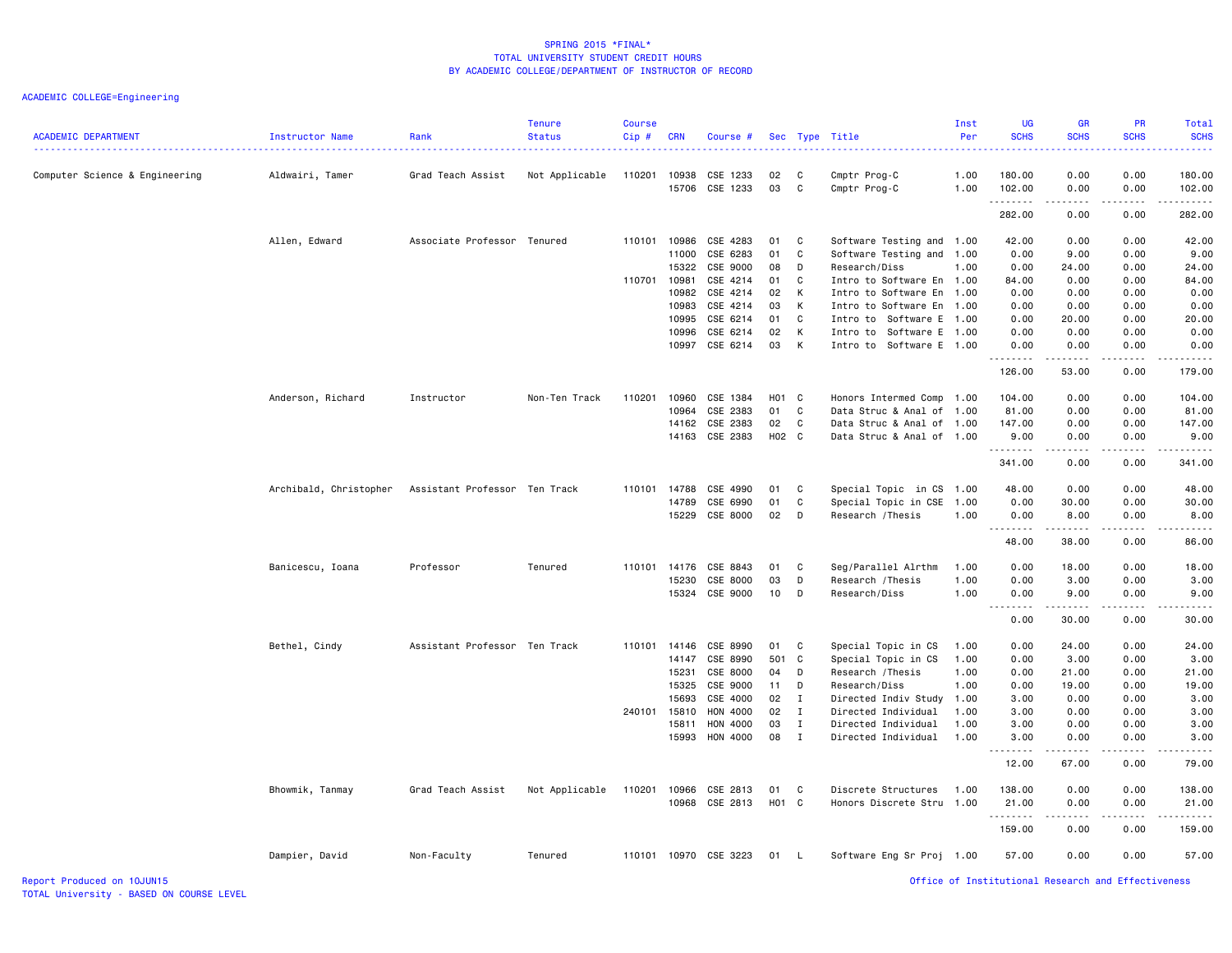| <b>ACADEMIC DEPARTMENT</b>     | Instructor Name      | Rank                        | <b>Tenure</b><br><b>Status</b> | <b>Course</b><br>Cip# | <b>CRN</b>                     | Course #                         |                           |                                  | Sec Type Title                                                                      | Inst<br>Per          | <b>UG</b><br><b>SCHS</b> | <b>GR</b><br><b>SCHS</b>                                                                                                                                     | PR<br><b>SCHS</b>    | Total<br><b>SCHS</b><br>د عام عام |
|--------------------------------|----------------------|-----------------------------|--------------------------------|-----------------------|--------------------------------|----------------------------------|---------------------------|----------------------------------|-------------------------------------------------------------------------------------|----------------------|--------------------------|--------------------------------------------------------------------------------------------------------------------------------------------------------------|----------------------|-----------------------------------|
| Computer Science & Engineering | Dampier, David       | Non-Faculty                 | Tenured                        |                       | 110101 15112<br>15113<br>15114 | CSE 7000<br>CSE 7000<br>CSE 7000 | 01<br>02<br>03            | I<br>$\mathbf I$<br>$\mathbf{I}$ | Directed Indiv Study 1.00<br>Directed Indiv Study 1.00<br>Directed Indiv Study 1.00 |                      | 0.00<br>0.00<br>0.00     | 3.00<br>3.00<br>3.00                                                                                                                                         | 0.00<br>0.00<br>0.00 | 3.00<br>3.00<br>3.00              |
|                                |                      |                             |                                |                       | 15232<br>15327<br>15789        | CSE 8000<br>CSE 9000<br>CSE 8000 | 05<br>13<br>501           | D<br>D<br>D                      | Research / Thesis<br>Research/Diss<br>Research / Thesis                             | 1.00<br>1.00<br>1.00 | 0.00<br>0.00<br>0.00     | 23.00<br>10.00<br>1.00                                                                                                                                       | 0.00<br>0.00<br>0.00 | 23.00<br>10.00<br>1.00            |
|                                |                      |                             |                                |                       |                                |                                  |                           |                                  |                                                                                     |                      | .<br>57.00               | .<br>43.00                                                                                                                                                   | .<br>0.00            | .<br>100.00                       |
|                                | Hansen, Eric         | Associate Professor Tenured |                                | 110101                | 10993<br>11008                 | CSE 4833<br>CSE 6833             | 01<br>01                  | C<br>C                           | Intro to Algorithms<br>Intro to Algorithms                                          | 1.00<br>1.00         | 156.00<br>0.00           | 0.00<br>15.00                                                                                                                                                | 0.00<br>0.00         | 156.00<br>15.00                   |
|                                |                      |                             |                                |                       | 11026                          | CSE 8813                         | 01                        | C                                | Theory of Computatio                                                                | 1.00                 | 0.00                     | 54.00                                                                                                                                                        | 0.00                 | 54.00                             |
|                                |                      |                             |                                |                       | 15234                          | CSE 8000                         | 07                        | D                                | Research / Thesis                                                                   | 1.00                 | 0.00                     | 6.00                                                                                                                                                         | 0.00                 | 6.00                              |
|                                |                      |                             |                                |                       | 15329                          | CSE 9000                         | 15                        | D                                | Research/Diss                                                                       | 1.00                 | 0.00<br>.                | 30.00<br>.                                                                                                                                                   | 0.00<br>.            | 30.00<br>.                        |
|                                |                      |                             |                                |                       |                                |                                  |                           |                                  |                                                                                     |                      | 156.00                   | 105.00                                                                                                                                                       | 0.00                 | 261.00                            |
|                                | Henderson, Lisa      | Instructor                  | Non-Ten Track                  | 110201                | 10948                          | CSE 1384                         | 01                        | C                                | Intermed Comp Prog                                                                  | 1.00                 | 128.00                   | 0.00                                                                                                                                                         | 0.00                 | 128.00                            |
|                                |                      |                             |                                |                       | 10949                          | CSE 1384                         | 02                        | C                                | Intermed Comp Prog                                                                  | 1.00                 | 172.00                   | 0.00                                                                                                                                                         | 0.00                 | 172.00                            |
|                                |                      |                             |                                |                       | 10950                          | CSE 1384                         | 03                        | C                                | Intermed Comp Prog                                                                  | 1.00                 | 112.00                   | 0.00                                                                                                                                                         | 0.00                 | 112.00                            |
|                                |                      |                             |                                |                       | 10951                          | CSE 1384                         | 04                        | C                                | Intermed Comp Prog                                                                  | 1.00                 | 152.00                   | 0.00                                                                                                                                                         | 0.00                 | 152.00                            |
|                                |                      |                             |                                |                       | 10952                          | CSE 1384                         | 05                        | К                                | Intermed Comp Prog                                                                  | 1.00                 | 0.00                     | 0.00                                                                                                                                                         | 0.00                 | 0.00                              |
|                                |                      |                             |                                |                       | 10953                          | CSE 1384                         | 06                        | К                                | Intermed Comp Prog                                                                  | 1.00                 | 0.00                     | 0.00                                                                                                                                                         | 0.00                 | 0.00                              |
|                                |                      |                             |                                |                       | 10954                          | CSE 1384<br>CSE 1384             | 07                        | К<br>к                           | Intermed Comp Prog                                                                  | 1.00                 | 0.00                     | 0.00                                                                                                                                                         | 0.00<br>0.00         | 0.00                              |
|                                |                      |                             |                                |                       | 10955<br>10956                 | CSE 1384                         | 08<br>09                  | К                                | Intermed Comp Prog<br>Intermed Comp Prog                                            | 1.00<br>1.00         | 0.00<br>0.00             | 0.00<br>0.00                                                                                                                                                 | 0.00                 | 0.00<br>0.00                      |
|                                |                      |                             |                                |                       | 10957                          | CSE 1384                         | 10                        | К                                | Intermed Comp Prog                                                                  | 1.00                 | 0.00                     | 0.00                                                                                                                                                         | 0.00                 | 0.00                              |
|                                |                      |                             |                                |                       | 10958                          | CSE 1384                         | 11                        | К                                | Intermed Comp Prog                                                                  | 1.00                 | 0.00                     | 0.00                                                                                                                                                         | 0.00                 | 0.00                              |
|                                |                      |                             |                                |                       | 10959                          | CSE 1384                         | 12                        | К                                | Intermed Comp Prog                                                                  | 1.00                 | 0.00<br>.                | 0.00<br>$\frac{1}{2} \left( \frac{1}{2} \right) \left( \frac{1}{2} \right) \left( \frac{1}{2} \right) \left( \frac{1}{2} \right) \left( \frac{1}{2} \right)$ | 0.00<br>.            | 0.00<br>.                         |
|                                |                      |                             |                                |                       |                                |                                  |                           |                                  |                                                                                     |                      | 564.00                   | 0.00                                                                                                                                                         | 0.00                 | 564.00                            |
|                                | Jankun-Kelly, Monika | Lecturer                    | Non-Ten Track                  | 110201                | 10939                          | CSE 1284                         | 01                        | C                                | Intro Comp Prog                                                                     | 1.00                 | 184.00                   | 0.00                                                                                                                                                         | 0.00                 | 184.00                            |
|                                |                      |                             |                                |                       | 10940                          | CSE 1284                         | 02                        | C                                | Intro Comp Prog                                                                     | 1.00                 | 200.00                   | 0.00                                                                                                                                                         | 0.00                 | 200.00                            |
|                                |                      |                             |                                |                       | 10941                          | CSE 1284                         | 03                        | К                                | Intro Comp Prog                                                                     | 1.00                 | 0.00                     | 0.00                                                                                                                                                         | 0.00                 | 0.00                              |
|                                |                      |                             |                                |                       | 10942                          | CSE 1284                         | 04                        | К                                | Intro Comp Prog                                                                     | 1.00                 | 0.00                     | 0.00                                                                                                                                                         | 0.00                 | 0.00                              |
|                                |                      |                             |                                |                       | 10943                          | CSE 1284                         | 05                        | K                                | Intro Comp Prog                                                                     | 1.00                 | 0.00                     | 0.00                                                                                                                                                         | 0.00                 | 0.00                              |
|                                |                      |                             |                                |                       | 10944                          | CSE 1284                         | 06                        | К                                | Intro Comp Prog                                                                     | 1.00                 | 0.00                     | 0.00                                                                                                                                                         | 0.00                 | 0.00                              |
|                                |                      |                             |                                |                       | 10945                          | CSE 1284                         | 07                        | К                                | Intro Comp Prog                                                                     | 1.00                 | 0.00                     | 0.00                                                                                                                                                         | 0.00                 | 0.00                              |
|                                |                      |                             |                                |                       | 10946<br>10947                 | CSE 1284<br>CSE 1284             | H <sub>0</sub> 1<br>H02 C | $\mathbf{C}$                     | Honors Intro Comp Pr<br>Honors Intro Comp Pr 1.00                                   | 1.00                 | 12.00<br>8.00            | 0.00<br>0.00                                                                                                                                                 | 0.00<br>0.00         | 12.00<br>8.00                     |
|                                |                      |                             |                                |                       |                                |                                  |                           |                                  |                                                                                     |                      | . <b>.</b><br>404.00     | .<br>0.00                                                                                                                                                    | $\cdots$<br>0.00     | .<br>404.00                       |
|                                | Jankun-Kelly, T.     | Associate Professor Tenured |                                |                       | 110101 15237                   | CSE 8000                         | 10                        | D                                | Research / Thesis                                                                   | 1.00                 | 0.00                     | 12.00                                                                                                                                                        | 0.00                 | 12.00                             |
|                                |                      |                             |                                |                       | 15332                          | CSE 9000                         | 18                        | D                                | Research/Diss                                                                       | 1.00                 | 0.00                     | 12.00                                                                                                                                                        | 0.00                 | 12.00                             |
|                                |                      |                             |                                | 110701                | 10988                          | CSE 4453                         | 01                        | C                                | Game Design                                                                         | 1.00                 | 63.00<br>-----           | 0.00                                                                                                                                                         | 0.00<br>د د د د      | 63.00<br>.                        |
|                                |                      |                             |                                |                       |                                |                                  |                           |                                  |                                                                                     |                      | 63.00                    | 24.00                                                                                                                                                        | 0.00                 | 87.00                             |
|                                | Lee, Sarah           | Instructor                  | Non-Ten Track                  | 110101                | 14165                          | CSE 4503                         | 01                        | C                                | Database Management                                                                 | 1.00                 | 117.00                   | 0.00                                                                                                                                                         | 0.00                 | 117.00                            |
|                                |                      |                             |                                |                       | 14173                          | CSE 8233                         | 01                        | C                                | Soft Engr Prog Mgt                                                                  | 1.00                 | 0.00                     | 39.00                                                                                                                                                        | 0.00                 | 39.00                             |
|                                |                      |                             |                                |                       | 14778                          | CSE 6503                         | 01                        | C                                | Database Management                                                                 | 1.00                 | 0.00                     | 6.00                                                                                                                                                         | 0.00                 | 6.00                              |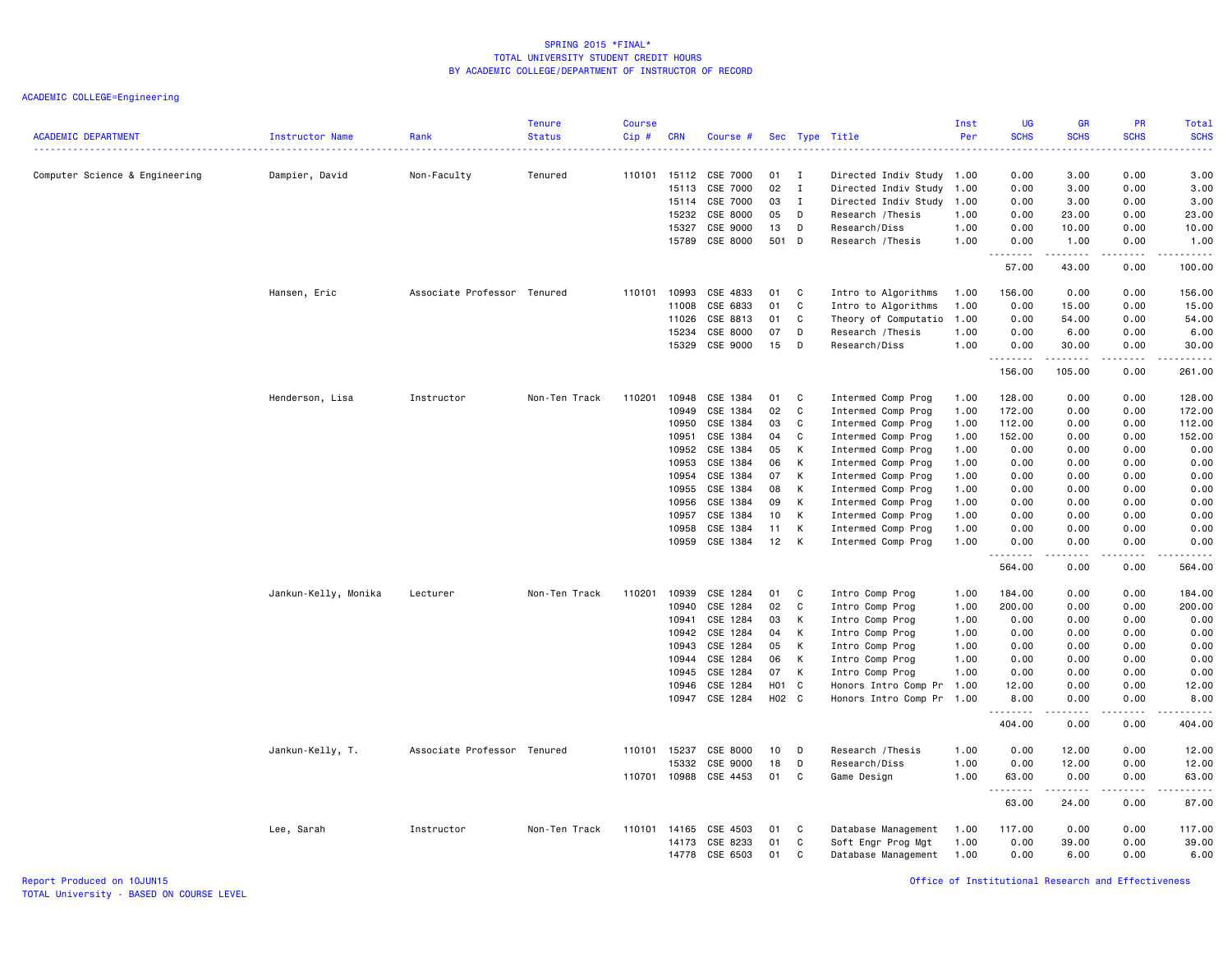| <b>ACADEMIC DEPARTMENT</b>     | Instructor Name      | Rank                              | <b>Tenure</b><br><b>Status</b> | <b>Course</b><br>$Cip$ #         | <b>CRN</b>                                         | Course #                                                                         |                                        |                                 | Sec Type Title                                                                                                                           | Inst<br>Per                                          | <b>UG</b><br><b>SCHS</b>                                              | <b>GB</b><br><b>SCHS</b>                                                      | PR<br><b>SCHS</b>                                                             | Total<br><b>SCHS</b><br>.                                                                                                                                                                                                 |
|--------------------------------|----------------------|-----------------------------------|--------------------------------|----------------------------------|----------------------------------------------------|----------------------------------------------------------------------------------|----------------------------------------|---------------------------------|------------------------------------------------------------------------------------------------------------------------------------------|------------------------------------------------------|-----------------------------------------------------------------------|-------------------------------------------------------------------------------|-------------------------------------------------------------------------------|---------------------------------------------------------------------------------------------------------------------------------------------------------------------------------------------------------------------------|
| Computer Science & Engineering | Lee, Sarah           | Instructor                        | Non-Ten Track                  | 110101 15411                     |                                                    | CSE 4000<br>16317 CSE 4000                                                       | 01<br>03                               | $\mathbf{I}$<br>$\mathbf{I}$    | Directed Indiv Study 1.00<br>Directed Indiv Study 1.00                                                                                   |                                                      | 3.00<br>1.00                                                          | 0.00<br>0.00                                                                  | 0.00<br>0.00                                                                  | 3.00<br>1.00                                                                                                                                                                                                              |
|                                |                      |                                   |                                |                                  |                                                    |                                                                                  |                                        |                                 |                                                                                                                                          |                                                      | .<br>121.00                                                           | .<br>45.00                                                                    | .<br>0.00                                                                     | .<br>166.00                                                                                                                                                                                                               |
|                                | Luke, Edward         | Professor                         | Tenured                        | 140201<br>309999                 | 15552<br>15820                                     | ASE 9000<br>CME 9000                                                             | 06<br>02                               | D<br>D                          | Research/Diss<br>Research/Dis                                                                                                            | 1.00<br>1.00                                         | 0.00<br>0.00<br>.                                                     | 12.00<br>9.00<br>-----                                                        | 0.00<br>0.00<br>.                                                             | 12.00<br>9.00<br>.                                                                                                                                                                                                        |
|                                |                      |                                   |                                |                                  |                                                    |                                                                                  |                                        |                                 |                                                                                                                                          |                                                      | 0.00                                                                  | 21.00                                                                         | 0.00                                                                          | 21.00                                                                                                                                                                                                                     |
|                                | McGrew, Robert       | Research Assist Pro Non-Ten Track |                                | 110101 15785                     |                                                    | CSE 4990<br>15786 CSE 6990                                                       | 02<br>02                               | C<br>$\mathbf{C}$               | Special Topic in CS 1.00<br>Special Topic in CSE 1.00                                                                                    |                                                      | 33.00<br>0.00<br>.                                                    | 0.00<br>6.00<br>.                                                             | 0.00<br>0.00<br>.                                                             | 33.00<br>6.00<br>د د د د د                                                                                                                                                                                                |
|                                |                      |                                   |                                |                                  |                                                    |                                                                                  |                                        |                                 |                                                                                                                                          |                                                      | 33.00                                                                 | 6.00                                                                          | 0.00                                                                          | 39.00                                                                                                                                                                                                                     |
|                                | Nadeem, Muhammad     | Grad Teach Assist                 | Not Applicable                 |                                  |                                                    | 110201 10937 CSE 1233                                                            | 01                                     | C                               | Cmptr Prog-C                                                                                                                             | 1.00                                                 | 177.00<br>.                                                           | 0.00<br><b>.</b>                                                              | 0.00<br>.                                                                     | 177.00<br>.                                                                                                                                                                                                               |
|                                |                      |                                   |                                |                                  |                                                    |                                                                                  |                                        |                                 |                                                                                                                                          |                                                      | 177.00                                                                | 0.00                                                                          | 0.00                                                                          | 177.00                                                                                                                                                                                                                    |
|                                | Perkins, Andy        | Associate Professor Tenured       |                                | 110101<br>260101 11003           | 10977<br>11022<br>15240                            | CSE 3813<br>CSE 8080<br>CSE 8000<br>CSE 6623                                     | 01<br>20<br>13<br>01                   | C<br>$\mathbf{I}$<br>D<br>C     | Intro to Formal Lang<br>Directed Project Cs<br>Research / Thesis<br>Computational Biolog 1.00                                            | 1.00<br>1.00<br>1.00                                 | 111.00<br>0.00<br>0.00<br>0.00                                        | 0.00<br>3.00<br>5.00<br>27.00                                                 | 0.00<br>0.00<br>0.00<br>0.00                                                  | 111.00<br>3.00<br>5.00<br>27.00                                                                                                                                                                                           |
|                                |                      |                                   |                                |                                  |                                                    |                                                                                  |                                        |                                 |                                                                                                                                          |                                                      | .<br>111.00                                                           | $\frac{1}{2}$<br>35.00                                                        | $- - - -$<br>0.00                                                             | $\frac{1}{2}$<br>146.00                                                                                                                                                                                                   |
|                                | Ramkumar, Mahalingam | Associate Professor Tenured       |                                | 110101<br>111003<br>141001 11248 | 10980<br>10994<br>11001<br>10987                   | CSE 4153<br>CSE 6153<br>CSE 6383<br>CSE 4383<br>ECE 4833                         | 01<br>01<br>01<br>01<br>01             | C<br>C<br>C<br>C<br>C           | Data Comm Networks<br>Data Comm Networks<br>Crypto & Network Sec 1.00<br>Crypto & Network Sec<br>Data Comm Networks                      | 1.00<br>1.00<br>1.00<br>1.00                         | 102.00<br>0.00<br>0.00<br>57.00<br>42.00<br>.                         | 0.00<br>6.00<br>36.00<br>0.00<br>0.00<br>.                                    | 0.00<br>0.00<br>0.00<br>0.00<br>0.00<br>.                                     | 102.00<br>6.00<br>36.00<br>57.00<br>42.00<br><u>.</u>                                                                                                                                                                     |
|                                |                      |                                   |                                |                                  |                                                    |                                                                                  |                                        |                                 |                                                                                                                                          |                                                      | 201.00                                                                | 42.00                                                                         | 0.00                                                                          | 243.00                                                                                                                                                                                                                    |
|                                | Reese, Donna         | Professor                         | Tenured                        | 110101<br>110201 14787           | 10978<br>10979<br>11006<br>15242<br>15584<br>15717 | CSE 3981<br>CSE 3981<br>CSE 6733<br>CSE 9000<br>CSE 3981<br>CSE 8000<br>CSE 1384 | 01<br>02<br>01<br>02<br>03<br>14<br>13 | C<br>C<br>C<br>D<br>C<br>D<br>B | Computer Ethics<br>Computer Ethics<br>Operating Systems I<br>Research/Diss<br>Computer Ethics<br>Research / Thesis<br>Intermed Comp Prog | 1.00<br>1.00<br>0.95<br>1.00<br>1.00<br>1.00<br>1.00 | 14.00<br>14.00<br>0.00<br>0.00<br>13.00<br>0.00<br>8.00<br>.<br>49.00 | 0.00<br>0.00<br>8.55<br>30.00<br>0.00<br>6.00<br>0.00<br>$- - - - -$<br>44.55 | 0.00<br>0.00<br>0.00<br>0.00<br>0.00<br>0.00<br>0.00<br>$\frac{1}{2}$<br>0.00 | 14.00<br>14.00<br>8.55<br>30.00<br>13.00<br>6.00<br>8.00<br>$\frac{1}{2} \left( \frac{1}{2} \right) \left( \frac{1}{2} \right) \left( \frac{1}{2} \right) \left( \frac{1}{2} \right) \left( \frac{1}{2} \right)$<br>93.55 |
|                                | Ritter, Thomas       | Non-Faculty                       | Not Applicable                 | 110101                           | 10992<br>11006                                     | CSE 4733<br>CSE 6733                                                             | 01<br>01                               | C<br>C                          | Operating Systems I<br>Operating Systems I                                                                                               | 1.00<br>0.05                                         | 120.00<br>0.00<br><u>.</u>                                            | 0.00<br>0.45<br>المتمام المتعاد                                               | 0.00<br>0.00<br>.                                                             | 120.00<br>0.45                                                                                                                                                                                                            |
|                                |                      |                                   |                                |                                  |                                                    |                                                                                  |                                        |                                 |                                                                                                                                          |                                                      | 120.00                                                                | 0.45                                                                          | 0.00                                                                          | 120.45                                                                                                                                                                                                                    |
|                                | Swan, John           | Professor                         | Tenured                        | 110101                           | 10991<br>11005<br>15243<br>15718                   | CSE 4713<br>CSE 6713<br>CSE 9000<br>CSE 8000                                     | 01<br>01<br>03<br>15                   | C<br>C<br>D<br>D                | Prog Languages<br>Prog Languages<br>Research/Diss<br>Research / Thesis                                                                   | 1.00<br>1.00<br>1.00<br>1.00                         | 93.00<br>0.00<br>0.00<br>0.00                                         | 0.00<br>6.00<br>39.00<br>3.00                                                 | 0.00<br>0.00<br>0.00<br>0.00                                                  | 93.00<br>6.00<br>39.00<br>3.00                                                                                                                                                                                            |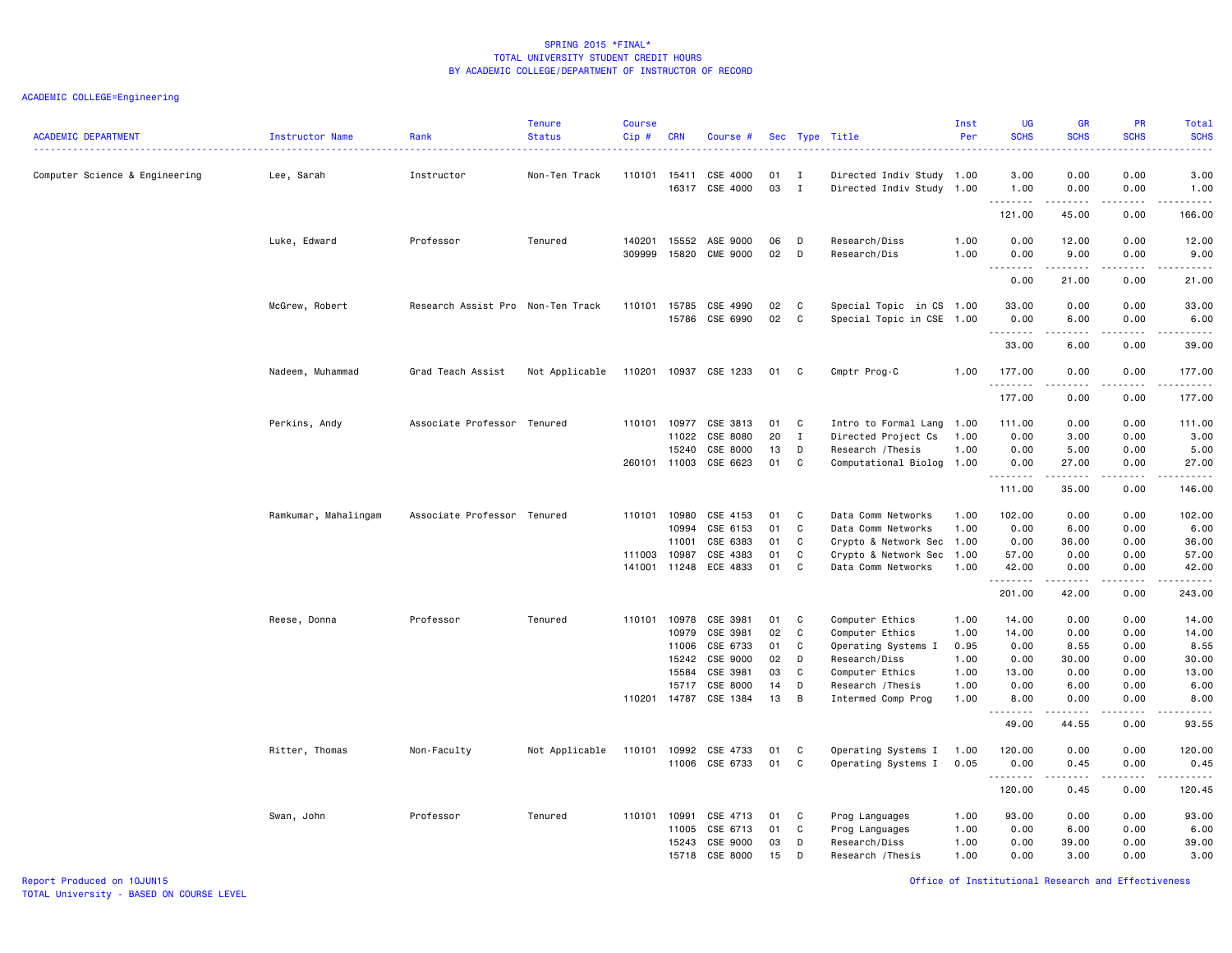| <b>ACADEMIC DEPARTMENT</b>     | <b>Instructor Name</b> | Rank                          | <b>Tenure</b><br><b>Status</b> | <b>Course</b><br>Cip# | CRN   | Course #       |       |                | Sec Type Title            | Inst<br>Per | UG.<br><b>SCHS</b>  | <b>GR</b><br><b>SCHS</b> | <b>PR</b><br><b>SCHS</b> | Total<br><b>SCHS</b>                                                                                                                                                                                                                                                                                                                                                                                                                                                                   |
|--------------------------------|------------------------|-------------------------------|--------------------------------|-----------------------|-------|----------------|-------|----------------|---------------------------|-------------|---------------------|--------------------------|--------------------------|----------------------------------------------------------------------------------------------------------------------------------------------------------------------------------------------------------------------------------------------------------------------------------------------------------------------------------------------------------------------------------------------------------------------------------------------------------------------------------------|
|                                |                        |                               |                                |                       |       |                |       |                |                           |             |                     |                          |                          |                                                                                                                                                                                                                                                                                                                                                                                                                                                                                        |
|                                |                        |                               |                                |                       |       |                |       |                |                           |             | --------<br>93.00   | 48.00                    | 0.00                     | 141.00                                                                                                                                                                                                                                                                                                                                                                                                                                                                                 |
| Computer Science & Engineering | Sween, Richard         | Non-Faculty                   | Not Applicable                 | 110701                | 10971 | CSE 3324       | 01    | - C            | Dist Client/Server P 1.00 |             | 192.00              | 0.00                     | 0.00                     | 192.00                                                                                                                                                                                                                                                                                                                                                                                                                                                                                 |
|                                |                        |                               |                                |                       | 10973 | CSE 3324       | 03    | K              | Dist Client/Server P 1.00 |             | 0.00                | 0.00                     | 0.00                     | 0.00                                                                                                                                                                                                                                                                                                                                                                                                                                                                                   |
|                                |                        |                               |                                |                       | 10974 | CSE 3324       | 04    | K              | Dist Client/Server P      | 1.00        | 0.00                | 0.00                     | 0.00                     | 0.00                                                                                                                                                                                                                                                                                                                                                                                                                                                                                   |
|                                |                        |                               |                                |                       |       | 14164 CSE 3324 | 02    | K              | Dist Client/Server P 1.00 |             | 0.00<br>---------   | 0.00<br>--------         | 0.00<br>. <b>.</b>       | 0.00<br>-------                                                                                                                                                                                                                                                                                                                                                                                                                                                                        |
|                                |                        |                               |                                |                       |       |                |       |                |                           |             | 192.00              | 0.00                     | 0.00                     | 192.00                                                                                                                                                                                                                                                                                                                                                                                                                                                                                 |
|                                | Williams, Byron        | Assistant Professor Ten Track |                                | 110101                | 14191 | CSE 8990       | 02    | - C            | Special Topic in CS       | 1.00        | 0.00                | 30.00                    | 0.00                     | 30.00                                                                                                                                                                                                                                                                                                                                                                                                                                                                                  |
|                                |                        |                               |                                |                       |       | 15244 CSE 9000 | 04    | D              | Research/Diss             | 1.00        | 0.00<br>--------    | 36.00<br>. <u>.</u>      | 0.00<br>.                | 36.00<br>.                                                                                                                                                                                                                                                                                                                                                                                                                                                                             |
|                                |                        |                               |                                |                       |       |                |       |                |                           |             | 0.00                | 66.00                    | 0.00                     | 66.00                                                                                                                                                                                                                                                                                                                                                                                                                                                                                  |
|                                | Zhang, Song            | Associate Professor Tenured   |                                | 110101                | 11021 | CSE 8080       | 19    | I              | Directed Project Cs       | 1.00        | 0.00                | 1.00                     | 0.00                     | 1.00                                                                                                                                                                                                                                                                                                                                                                                                                                                                                   |
|                                |                        |                               |                                |                       | 15246 | CSE 9000       | 06    | D              | Research/Diss             | 1.00        | 0.00                | 9.00                     | 0.00                     | 9.00                                                                                                                                                                                                                                                                                                                                                                                                                                                                                   |
|                                |                        |                               |                                |                       | 15720 | CSE 8000       | 17    | D              | Research / Thesis         | 1.00        | 0.00                | 6.00                     | 0.00                     | 6.00                                                                                                                                                                                                                                                                                                                                                                                                                                                                                   |
|                                |                        |                               |                                | 110201                | 10967 | CSE 2813       | 02    | C <sub>c</sub> | Discrete Structures       | 1.00        | 93.00               | 0.00                     | 0.00                     | 93,00                                                                                                                                                                                                                                                                                                                                                                                                                                                                                  |
|                                |                        |                               |                                |                       | 10969 | CSE 2813       | H02 C |                | Honors Discrete Stru 1.00 |             | 9.00<br>-------     | 0.00                     | 0.00                     | 9.00                                                                                                                                                                                                                                                                                                                                                                                                                                                                                   |
|                                |                        |                               |                                |                       |       |                |       |                |                           |             | 102.00              | 16.00                    | 0.00                     | 118,00                                                                                                                                                                                                                                                                                                                                                                                                                                                                                 |
|                                |                        |                               |                                |                       |       |                |       |                |                           |             | ========            | ========                 | ========                 | $\begin{array}{cccccccccc} \multicolumn{2}{c}{} & \multicolumn{2}{c}{} & \multicolumn{2}{c}{} & \multicolumn{2}{c}{} & \multicolumn{2}{c}{} & \multicolumn{2}{c}{} & \multicolumn{2}{c}{} & \multicolumn{2}{c}{} & \multicolumn{2}{c}{} & \multicolumn{2}{c}{} & \multicolumn{2}{c}{} & \multicolumn{2}{c}{} & \multicolumn{2}{c}{} & \multicolumn{2}{c}{} & \multicolumn{2}{c}{} & \multicolumn{2}{c}{} & \multicolumn{2}{c}{} & \multicolumn{2}{c}{} & \multicolumn{2}{c}{} & \mult$ |
| Computer Science & Engineering |                        |                               |                                |                       |       |                |       |                |                           |             | 3411.00<br>======== | 684.00<br>========       | 0.00<br>========         | 4095.00<br>==========                                                                                                                                                                                                                                                                                                                                                                                                                                                                  |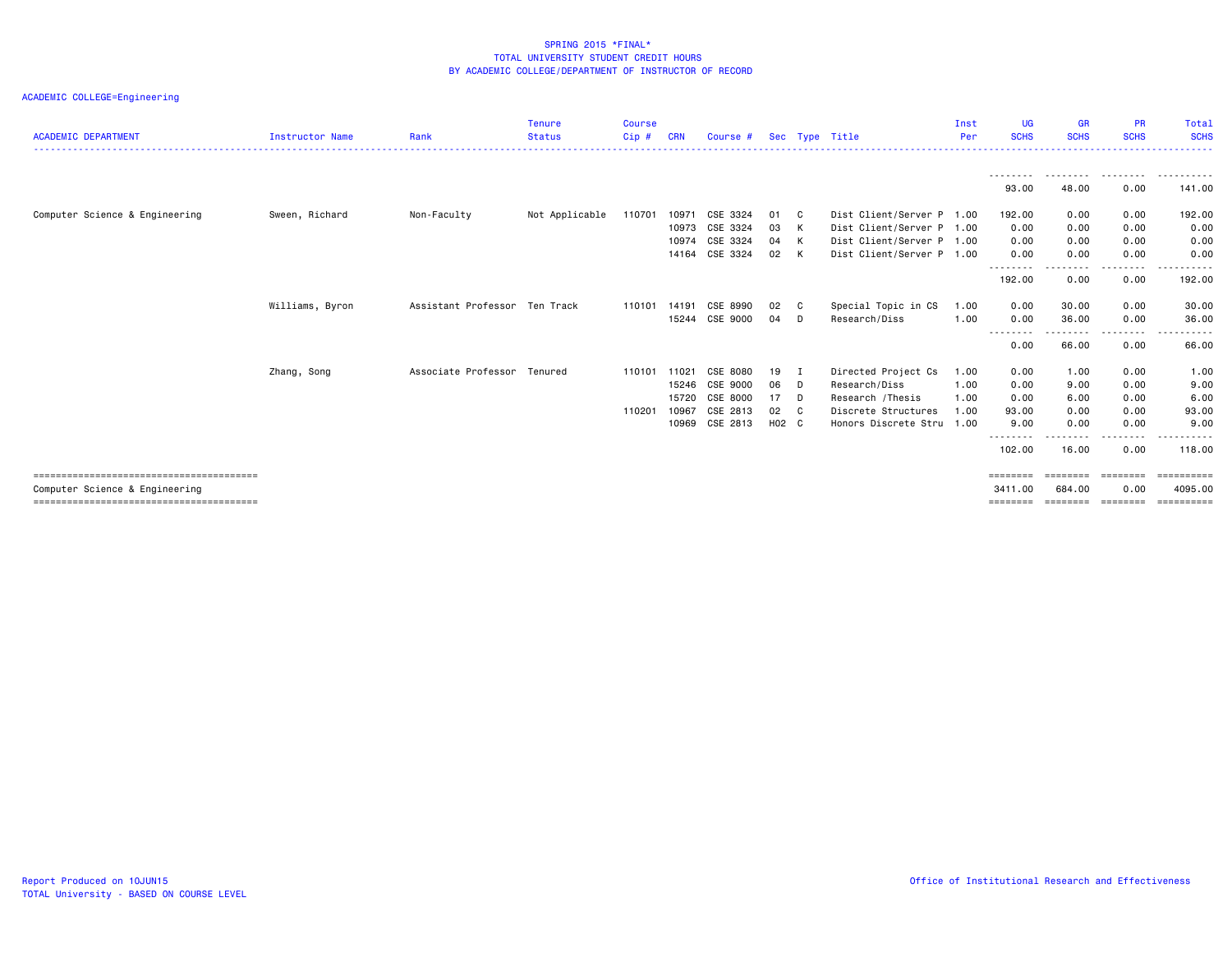ACADEMIC COLLEGE=Engineering

| <b>ACADEMIC DEPARTMENT</b>        | Instructor Name    | Rank                          | <b>Tenure</b><br><b>Status</b> | <b>Course</b><br>Cip# | <b>CRN</b>   | Course #              |       |                | Sec Type Title            | Inst<br>Per | <b>UG</b><br><b>SCHS</b><br>$   -$                                                                                                                                                   | <b>GR</b><br><b>SCHS</b>                                                                                                                                     | <b>PR</b><br><b>SCHS</b>            | <b>Total</b><br><b>SCHS</b><br>.    |
|-----------------------------------|--------------------|-------------------------------|--------------------------------|-----------------------|--------------|-----------------------|-------|----------------|---------------------------|-------------|--------------------------------------------------------------------------------------------------------------------------------------------------------------------------------------|--------------------------------------------------------------------------------------------------------------------------------------------------------------|-------------------------------------|-------------------------------------|
| Electrical & Computer Engineering | Abdelwahed, Sherif | Associate Professor Tenured   |                                | 140901                | 11243        | ECE 4713              | 01    | C              | Computer Architectur 1.00 |             | 99.00                                                                                                                                                                                | 0.00                                                                                                                                                         | 0.00                                | 99.00                               |
|                                   |                    |                               |                                | 141001                | 14733        | ECE 8000              | 01    | D              | Research/Thesis           | 1.00        | 0.00                                                                                                                                                                                 | 8.00                                                                                                                                                         | 0.00                                | 8.00                                |
|                                   |                    |                               |                                |                       | 14754        | ECE 9000              | 01    | D              | Research/Diss             | 1.00        | 0.00                                                                                                                                                                                 | 20.00                                                                                                                                                        | 0.00                                | 20.00                               |
|                                   |                    |                               |                                |                       | 15679        | ECE 9000              | 501 D |                | Research/Diss             | 1.00        | 0.00                                                                                                                                                                                 | 3.00<br>.                                                                                                                                                    | 0.00                                | 3.00                                |
|                                   |                    |                               |                                |                       |              |                       |       |                |                           |             | 99.00                                                                                                                                                                                | 31.00                                                                                                                                                        | 0.00                                | 130.00                              |
|                                   | Abuomar, Osama     | Non-Faculty                   | Not Applicable                 |                       |              | 141001 11206 ECE 3443 | 01    | C <sub>1</sub> | Signals and Systems       | 1.00        | 132.00<br>.                                                                                                                                                                          | 0.00<br>.                                                                                                                                                    | 0.00<br>$  -$                       | 132.00<br>.                         |
|                                   |                    |                               |                                |                       |              |                       |       |                |                           |             | 132.00                                                                                                                                                                               | 0.00                                                                                                                                                         | 0.00                                | 132.00                              |
|                                   | Anderson, Derek    | Assistant Professor Ten Track |                                |                       | 141001 14734 | ECE 8000              | 02    | D              | Research/Thesis           | 1.00        | 0.00                                                                                                                                                                                 | 5.00                                                                                                                                                         | 0.00                                | 5.00                                |
|                                   |                    |                               |                                |                       | 14755        | ECE 9000              | 02    | D              | Research/Diss             | 1.00        | 0.00                                                                                                                                                                                 | 8.00                                                                                                                                                         | 0.00                                | 8.00                                |
|                                   |                    |                               |                                |                       | 14998        | ECE 8990              | 04    | C              | Special Topic in ECE      | 1.00        | 0.00                                                                                                                                                                                 | 18.00                                                                                                                                                        | 0.00                                | 18.00                               |
|                                   |                    |                               |                                |                       | 15001        | ECE 8990              | 504   | C              | Special Topic in ECE      | 1.00        | 0.00                                                                                                                                                                                 | 9.00                                                                                                                                                         | 0.00                                | 9.00                                |
|                                   |                    |                               |                                |                       | 15666        | ECE 8000              | 502 D |                | Research/Thesis           | 1.00        | 0.00<br>$\frac{1}{2} \left( \frac{1}{2} \right) \left( \frac{1}{2} \right) \left( \frac{1}{2} \right) \left( \frac{1}{2} \right) \left( \frac{1}{2} \right)$<br>$\sim$ $\sim$ $\sim$ | 9.00                                                                                                                                                         | 0.00<br>.                           | 9.00<br>.                           |
|                                   |                    |                               |                                |                       |              |                       |       |                |                           |             | 0.00                                                                                                                                                                                 | 49.00                                                                                                                                                        | 0.00                                | 49.00                               |
|                                   | Ball, John         | Assistant Professor Ten Track |                                | 141001                | 14674        | ECE 8333              | 501 C |                | Radar Signal Process      | 1.00        | 0.00                                                                                                                                                                                 | 15.00                                                                                                                                                        | 0.00                                | 15.00                               |
|                                   |                    |                               |                                |                       | 14683        | ECE 8333              | 01    | C              | Radar Signal Process      | 1.00        | 0.00                                                                                                                                                                                 | 15.00                                                                                                                                                        | 0.00                                | 15.00                               |
|                                   |                    |                               |                                |                       | 14735        | ECE 8000              | 03    | D              | Research/Thesis           | 1.00        | 0.00                                                                                                                                                                                 | 14.00                                                                                                                                                        | 0.00                                | 14.00                               |
|                                   |                    |                               |                                |                       | 14756        | ECE 9000              | 03    | D              | Research/Diss             | 1.00        | 0.00<br>$\sim$ $\sim$ $\sim$                                                                                                                                                         | 4.00<br>$\frac{1}{2} \left( \frac{1}{2} \right) \left( \frac{1}{2} \right) \left( \frac{1}{2} \right) \left( \frac{1}{2} \right) \left( \frac{1}{2} \right)$ | 0.00<br>$\sim$ $\sim$ $\sim$ $\sim$ | 4.00<br>$\sim 100$ and $\sim 100$   |
|                                   |                    |                               |                                |                       |              |                       |       |                |                           |             | 0.00                                                                                                                                                                                 | 48.00                                                                                                                                                        | 0.00                                | 48,00                               |
|                                   | Bruce, Jerry       | Associate Professor Tenured   |                                | 141001                | 11177        | ECE 1002              | 01    | B              | Intro to ECE              | 1.00        | 110.00                                                                                                                                                                               | 0.00                                                                                                                                                         | 0.00                                | 110.00                              |
|                                   |                    |                               |                                |                       | 14736        | ECE 8000              | 04    | D              | Research/Thesis           | 1.00        | 0.00                                                                                                                                                                                 | 1.00                                                                                                                                                         | 0.00                                | 1.00                                |
|                                   |                    |                               |                                |                       |              | 14757 ECE 9000        | 04    | D              | Research/Diss             | 1.00        | 0.00<br>.                                                                                                                                                                            | 1.00<br>22222                                                                                                                                                | 0.00<br>.                           | 1.00<br><u>.</u>                    |
|                                   |                    |                               |                                |                       |              |                       |       |                |                           |             | 110.00                                                                                                                                                                               | 2.00                                                                                                                                                         | 0.00                                | 112.00                              |
|                                   | Donohoe, John      | Professor                     | Tenured                        | 141001                | 11184        | ECE 3323              | 01    | B              | Electromagnetics II       | 1.00        | 21.00                                                                                                                                                                                | 0.00                                                                                                                                                         | 0.00                                | 21.00                               |
|                                   |                    |                               |                                |                       | 11185        | ECE 3323              | 02    | B              | Electromagnetics II       | 1.00        | 18.00                                                                                                                                                                                | 0.00                                                                                                                                                         | 0.00                                | 18.00                               |
|                                   |                    |                               |                                |                       | 11187        | ECE 3323              | 04    | B              | Electromagnetics II       | 1.00        | 15.00                                                                                                                                                                                | 0.00                                                                                                                                                         | 0.00                                | 15.00                               |
|                                   |                    |                               |                                |                       | 14134        | ECE 3323              | 05    | B              | Electromagnetics II       | 1.00        | 12.00                                                                                                                                                                                | 0.00                                                                                                                                                         | 0.00                                | 12.00                               |
|                                   |                    |                               |                                |                       | 14758        | ECE 9000              | 05    | D              | Research/Diss             | 1.00        | 0.00                                                                                                                                                                                 | 13.00                                                                                                                                                        | 0.00                                | 13.00                               |
|                                   |                    |                               |                                |                       |              | 15902 ECE 8000        | 505 D |                | Research/Thesis           | 1.00        | 0.00<br>-----                                                                                                                                                                        | 3.00<br>$\frac{1}{2} \left( \frac{1}{2} \right) \left( \frac{1}{2} \right) \left( \frac{1}{2} \right) \left( \frac{1}{2} \right) \left( \frac{1}{2} \right)$ | 0.00<br>$\sim$ $\sim$ $\sim$ $\sim$ | 3.00<br>$\sim$ $\sim$ $\sim$ $\sim$ |
|                                   |                    |                               |                                |                       |              |                       |       |                |                           |             | 66.00                                                                                                                                                                                | 16.00                                                                                                                                                        | 0.00                                | 82.00                               |
|                                   | Du, Qian           | Professor                     | Tenured                        |                       | 141001 14685 | ECE 8803              | 01    | C              | Random Signals & Sys 1.00 |             | 0.00                                                                                                                                                                                 | 9.00                                                                                                                                                         | 0.00                                | 9.00                                |
|                                   |                    |                               |                                |                       | 14759        | ECE 9000              | 06    | D              | Research/Diss             | 1.00        | 0.00                                                                                                                                                                                 | 21.00                                                                                                                                                        | 0.00                                | 21.00                               |
|                                   |                    |                               |                                |                       | 15616        | ECE 7000              | 02    | I              | Directed Indiv Study      | 1.00        | 0.00                                                                                                                                                                                 | 3.00                                                                                                                                                         | 0.00                                | 3.00                                |
|                                   |                    |                               |                                |                       | 15617        | ECE 7000              | 03    | $\mathbf{I}$   | Directed Indiv Study      | 1.00        | 0.00                                                                                                                                                                                 | 3.00                                                                                                                                                         | 0.00                                | 3.00                                |
|                                   |                    |                               |                                |                       | 15680        | ECE 9000              | 506 D |                | Research/Diss             | 1.00        | 0.00<br>$- - - -$                                                                                                                                                                    | 1.00<br>.                                                                                                                                                    | 0.00<br>.                           | 1.00<br>.                           |
|                                   |                    |                               |                                |                       |              |                       |       |                |                           |             | 0.00                                                                                                                                                                                 | 37.00                                                                                                                                                        | 0.00                                | 37.00                               |
|                                   | Follett, Randolph  | Assistant Professor Tenured   |                                | 140201                | 10318        | ASE 1501              | 01    | E              | Design Competition        | 0.50        | 3.50                                                                                                                                                                                 | 0.00                                                                                                                                                         | 0.00                                | 3.50                                |
|                                   |                    |                               |                                |                       | 141001 11236 | ECE 4512              | 01    | B              | EE Design I               | 1.00        | 56.00                                                                                                                                                                                | 0.00                                                                                                                                                         | 0.00                                | 56.00                               |
|                                   |                    |                               |                                |                       | 11237        | ECE 4522              | 01    | B              | EE Design II              | 1.00        | 48.00                                                                                                                                                                                | 0.00                                                                                                                                                         | 0.00                                | 48.00                               |
|                                   |                    |                               |                                |                       | 11238        | ECE 4532              | 01    | B              | CPE Design I              | 1.00        | 20.00                                                                                                                                                                                | 0.00                                                                                                                                                         | 0.00                                | 20.00                               |

Report Produced on 10JUN15 Office of Institutional Research and Effectiveness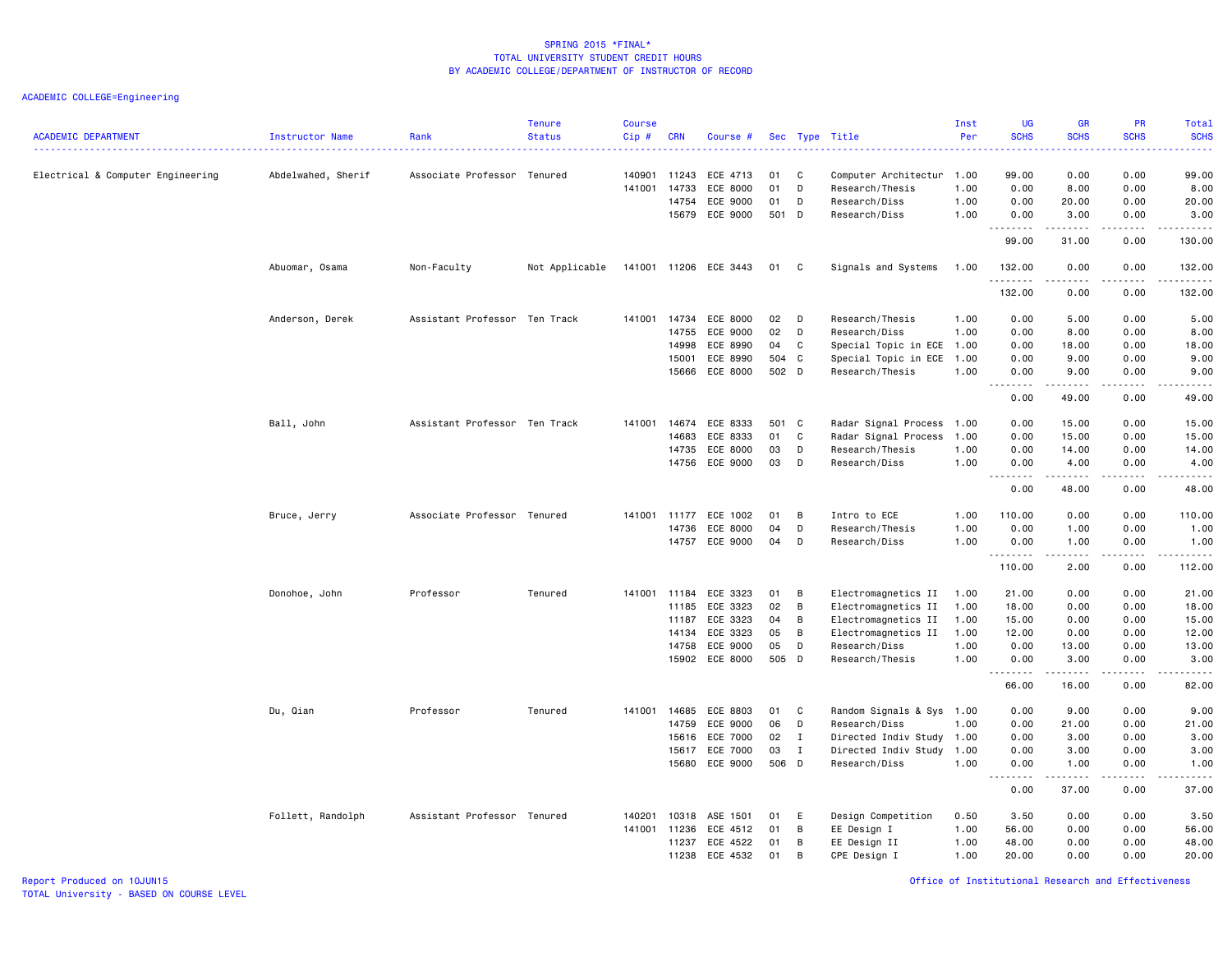| <b>ACADEMIC DEPARTMENT</b>        | Instructor Name                                       | Rank                        | <b>Tenure</b><br><b>Status</b> | <b>Course</b><br>Cip# | <b>CRN</b>     | Course #             |          |             | Sec Type Title                     | Inst<br>Per  | <b>UG</b><br><b>SCHS</b> | <b>GR</b><br><b>SCHS</b>                                                                                                                                     | <b>PR</b><br><b>SCHS</b>     | Total<br><b>SCHS</b><br><u>.</u> |
|-----------------------------------|-------------------------------------------------------|-----------------------------|--------------------------------|-----------------------|----------------|----------------------|----------|-------------|------------------------------------|--------------|--------------------------|--------------------------------------------------------------------------------------------------------------------------------------------------------------|------------------------------|----------------------------------|
| Electrical & Computer Engineering | Follett, Randolph                                     | Assistant Professor Tenured |                                | 141001                |                | 11239 ECE 4542       | 01       | B           | CPE Design II                      | 1.00         | 18.00                    | 0.00                                                                                                                                                         | 0.00                         | 18.00                            |
|                                   |                                                       |                             |                                |                       |                |                      |          |             |                                    |              | 145.50                   | $\frac{1}{2} \left( \frac{1}{2} \right) \left( \frac{1}{2} \right) \left( \frac{1}{2} \right) \left( \frac{1}{2} \right) \left( \frac{1}{2} \right)$<br>0.00 | $\sim$ $\sim$ $\sim$<br>0.00 | .<br>145.50                      |
|                                   | Fowler, James                                         | Professor                   | Tenured                        | 141001                | 14676          | ECE 8813             | 501 C    |             | Information Theory                 | 1.00         | 0.00                     | 3.00                                                                                                                                                         | 0.00                         | 3.00                             |
|                                   |                                                       |                             |                                |                       | 14686          | ECE 8813             | 01       | C           | Information Theory                 | 1.00         | 0.00                     | 21.00                                                                                                                                                        | 0.00                         | 21.00                            |
|                                   |                                                       |                             |                                |                       | 14740          | ECE 8000             | 08       | D           | Research/Thesis                    | 1.00         | 0.00                     | 3.00                                                                                                                                                         | 0.00                         | 3.00                             |
|                                   |                                                       |                             |                                |                       | 14761          | ECE 9000             | 08       | D           | Research/Diss                      | 1.00         | 0.00<br>$- - -$          | 14.00<br>.                                                                                                                                                   | 0.00<br>.                    | 14.00<br>. <u>.</u> .            |
|                                   |                                                       |                             |                                |                       |                |                      |          |             |                                    |              | 0.00                     | 41.00                                                                                                                                                        | 0.00                         | 41.00                            |
|                                   | Fu, Yong                                              | Associate Professor Tenured |                                | 141001                | 11240          | ECE 4633             | 01       | C           | Pwer Distrib Systems 1.00          |              | 93.00                    | 0.00                                                                                                                                                         | 0.00                         | 93.00                            |
|                                   |                                                       |                             |                                |                       | 11253          | ECE 6633             | 01       | C           | Pwer Distrib Systems               | 1.00         | 0.00                     | 15.00                                                                                                                                                        | 0.00                         | 15.00                            |
|                                   |                                                       |                             |                                |                       | 14675          | ECE 8683             | 501 C    |             | Power Sys Opt & Cont 1.00          |              | 0.00                     | 9.00                                                                                                                                                         | 0.00                         | 9.00                             |
|                                   |                                                       |                             |                                |                       | 14684          | ECE 8683             | 01       | C           | Power Sys Opt & Cont 1.00          |              | 0.00                     | 30.00                                                                                                                                                        | 0.00                         | 30.00                            |
|                                   |                                                       |                             |                                |                       | 14762          | ECE 9000             | 09       | D           | Research/Diss                      | 1.00         | 0.00                     | 43.00                                                                                                                                                        | 0.00                         | 43.00                            |
|                                   |                                                       |                             |                                |                       | 15526          | ECE 6633             | 501 C    |             | Pwer Distrib Systems               | 1.00         | 0.00                     | 21.00                                                                                                                                                        | 0.00                         | 21.00                            |
|                                   |                                                       |                             |                                |                       | 15667          | ECE 9000             | 509 D    |             | Research/Diss                      | 1.00         | 0.00<br>. <b>.</b>       | 3.00<br>.                                                                                                                                                    | 0.00<br>.                    | 3.00<br>.                        |
|                                   |                                                       |                             |                                |                       |                |                      |          |             |                                    |              | 93.00                    | 121.00                                                                                                                                                       | 0.00                         | 214.00                           |
|                                   | Jones, Bryan                                          | Associate Professor Tenured |                                | 141001                | 11221          | ECE 3724             | 01       | C           | Microprocessors                    | 1.00         | 148.00                   | 0.00                                                                                                                                                         | 0.00                         | 148.00                           |
|                                   |                                                       |                             |                                |                       | 11222          | ECE 3724             | 02       | $\mathbb C$ | Microprocessors                    | 1.00         | 168.00                   | 0.00                                                                                                                                                         | 0.00                         | 168.00                           |
|                                   |                                                       |                             |                                |                       | 11223          | ECE 3724             | 03       | K           | Microprocessors                    | 1.00         | 0.00                     | 0.00                                                                                                                                                         | 0.00                         | 0.00                             |
|                                   |                                                       |                             |                                |                       | 11224          | ECE 3724             | 04       | K           | Microprocessors                    | 1.00         | 0.00                     | 0.00                                                                                                                                                         | 0.00                         | 0.00                             |
|                                   |                                                       |                             |                                |                       | 11225          | ECE 3724             | 05       | К           | Microprocessors                    | 1.00         | 0.00                     | 0.00                                                                                                                                                         | 0.00                         | 0.00                             |
|                                   |                                                       |                             |                                |                       | 11226          | ECE 3724             | 06       | K           | Microprocessors                    | 1.00         | 0.00                     | 0.00                                                                                                                                                         | 0.00                         | 0.00                             |
|                                   |                                                       |                             |                                |                       | 11227<br>11228 | ECE 3724<br>ECE 3724 | 07<br>08 | K<br>К      | Microprocessors                    | 1.00         | 0.00                     | 0.00                                                                                                                                                         | 0.00<br>0.00                 | 0.00<br>0.00                     |
|                                   |                                                       |                             |                                |                       | 11229          | ECE 3724             | 09       | K           | Microprocessors<br>Microprocessors | 1.00<br>1.00 | 0.00<br>0.00             | 0.00<br>0.00                                                                                                                                                 | 0.00                         | 0.00                             |
|                                   |                                                       |                             |                                |                       | 11230          | ECE 3724             | 10       | K           | Microprocessors                    | 1.00         | 0.00                     | 0.00                                                                                                                                                         | 0.00                         | 0.00                             |
|                                   |                                                       |                             |                                |                       | 11231          | ECE 3724             | 11       | K           | Microprocessors                    | 1.00         | 0.00                     | 0.00                                                                                                                                                         | 0.00                         | 0.00                             |
|                                   |                                                       |                             |                                |                       | 14742          | ECE 8000             | 10       | D           | Research/Thesis                    | 1.00         | 0.00                     | 10.00                                                                                                                                                        | 0.00                         | 10.00                            |
|                                   |                                                       |                             |                                |                       | 14763          | ECE 9000             | 10       | D           | Research/Diss                      | 1.00         | 0.00                     | 7.00                                                                                                                                                         | 0.00                         | 7.00                             |
|                                   |                                                       |                             |                                |                       |                |                      |          |             |                                    |              | $  -$<br>316.00          | 17.00                                                                                                                                                        | 0.00                         | $\cdots$<br>333.00               |
|                                   | Karimi-Ghartemani, Maso Associate Professor Ten Track |                             |                                | 141001                | 11207          | ECE 3614             | 01       | C           | Fundamentals of Ener 1.00          |              | 124.00                   | 0.00                                                                                                                                                         | 0.00                         | 124.00                           |
|                                   |                                                       |                             |                                |                       | 11208          | ECE 3614             | 02       | K           | Fudamentals of Energ               | 1.00         | 0.00                     | 0.00                                                                                                                                                         | 0.00                         | 0.00                             |
|                                   |                                                       |                             |                                |                       | 11209          | ECE 3614             | 03       | К           | Fundamentals of Ener               | 1.00         | 0.00                     | 0.00                                                                                                                                                         | 0.00                         | 0.00                             |
|                                   |                                                       |                             |                                |                       | 11210          | ECE 3614             | 04       | K           | Fundamentals of Ener               | 1.00         | 0.00                     | 0.00                                                                                                                                                         | 0.00                         | 0.00                             |
|                                   |                                                       |                             |                                |                       | 11211          | ECE 3614             | 05       | К           | Fundamentals of Ener               | 1.00         | 0.00                     | 0.00                                                                                                                                                         | 0.00                         | 0.00                             |
|                                   |                                                       |                             |                                |                       | 11212          | ECE 3614             | 06       | K           | Fundamentals of Ener               | 1.00         | 0.00                     | 0.00                                                                                                                                                         | 0.00                         | 0.00                             |
|                                   |                                                       |                             |                                |                       | 11213          | ECE 3614             | 07       | K           | Fundamentals of Ener               | 1.00         | 0.00                     | 0.00                                                                                                                                                         | 0.00                         | 0.00                             |
|                                   |                                                       |                             |                                |                       | 11214          | ECE 3614             | 08       | K           | Fundamentals of Ener               | 1.00         | 0.00                     | 0.00                                                                                                                                                         | 0.00                         | 0.00                             |
|                                   |                                                       |                             |                                |                       | 14475          | ECE 8990             | 01       | C           | Special Topic in ECE               | 1.00         | 0.00                     | 24.00                                                                                                                                                        | 0.00                         | 24.00                            |
|                                   |                                                       |                             |                                |                       | 14743          | ECE 8000             | 11       | D           | Research/Thesis                    | 1.00         | 0.00                     | 1.00                                                                                                                                                         | 0.00                         | 1.00                             |
|                                   |                                                       |                             |                                |                       |                | 14764 ECE 9000       | 11       | D           | Research/Diss                      | 1.00         | 0.00<br>. <b>.</b>       | 14.00<br>.                                                                                                                                                   | 0.00<br>.                    | 14.00<br>.                       |
|                                   |                                                       |                             |                                |                       |                |                      |          |             |                                    |              | 124.00                   | 39.00                                                                                                                                                        | 0.00                         | 163.00                           |
|                                   | King, Roger                                           | Non-Faculty                 | Tenured                        | 309999                |                | 16375 CME 9000       | 06       | D           | Research/Dis                       | 1.00         | 0.00                     | 1.00                                                                                                                                                         | 0.00                         | 1.00                             |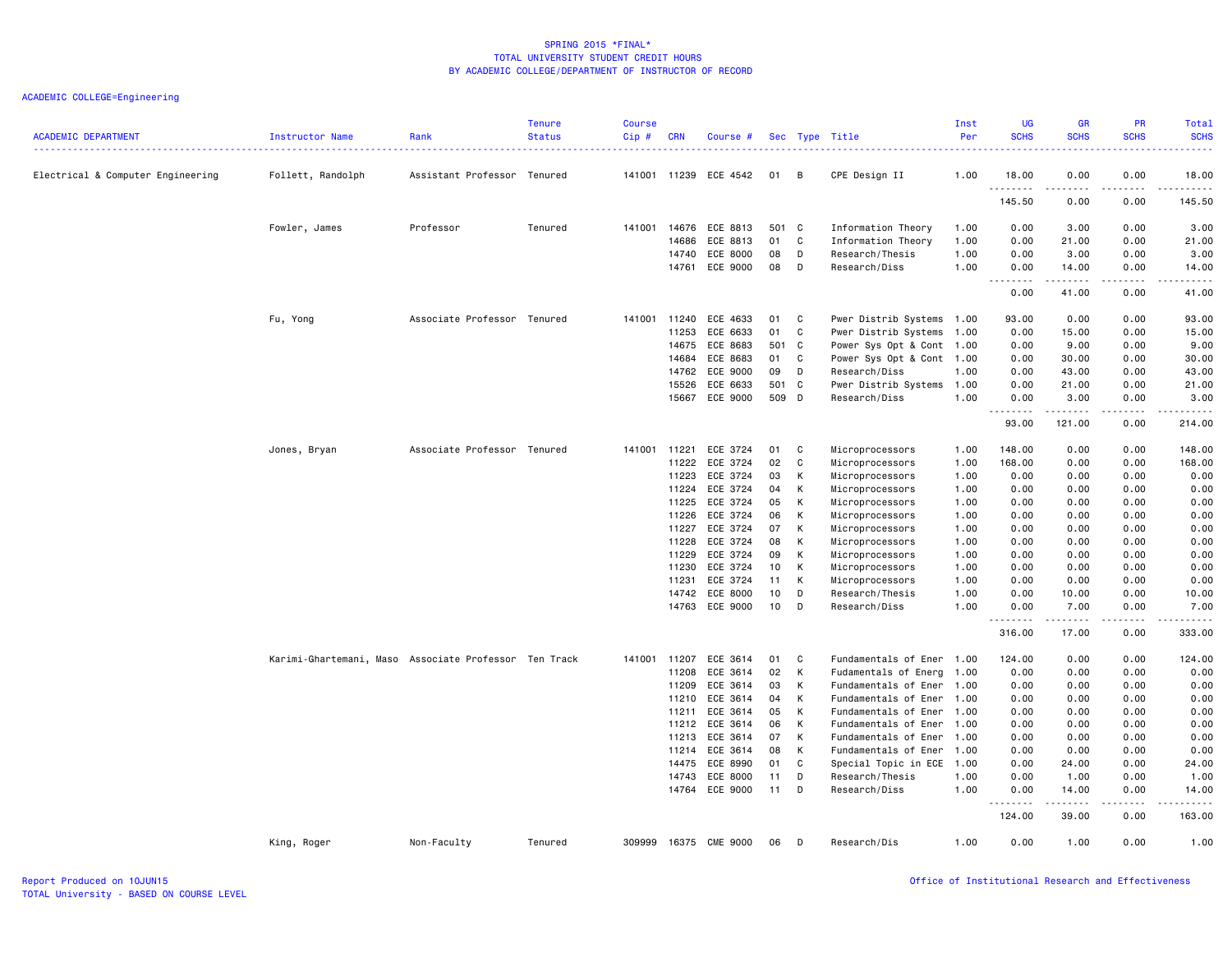| <b>ACADEMIC DEPARTMENT</b>        | <b>Instructor Name</b>                                    | Rank                          | <b>Tenure</b><br><b>Status</b> | Course<br>Cip# | <b>CRN</b> | Course #              |        |              | Sec Type Title            | Inst<br>Per | <b>UG</b><br><b>SCHS</b>   | GR<br><b>SCHS</b>                           | PR<br><b>SCHS</b> | Total<br><b>SCHS</b> |
|-----------------------------------|-----------------------------------------------------------|-------------------------------|--------------------------------|----------------|------------|-----------------------|--------|--------------|---------------------------|-------------|----------------------------|---------------------------------------------|-------------------|----------------------|
|                                   |                                                           |                               |                                |                |            |                       |        |              |                           |             | .                          | .                                           |                   |                      |
|                                   |                                                           |                               |                                |                |            |                       |        |              |                           |             | 0.00                       | 1.00                                        | 0.00              | 1.00                 |
| Electrical & Computer Engineering | Koshka, Yaroslav                                          | Professor                     | Tenured                        | 141001 11179   |            | ECE 3213              | 01     | $\mathbf{C}$ | Solid State Electron      | 1.00        | 87.00                      | 0.00                                        | 0.00              | 87.00                |
|                                   |                                                           |                               |                                |                | 14679      | ECE 4293              | 01     | C            | Nano-electronics          | 1.00        | 24.00                      | 0.00                                        | 0.00              | 24.00                |
|                                   |                                                           |                               |                                |                | 14681      | ECE 6293              | 01     | C            | Nano-electronics          | 1.00        | 0.00                       | 3.00                                        | 0.00              | 3.00                 |
|                                   |                                                           |                               |                                |                |            | 14744 ECE 8000        | 12     | D            | Research/Thesis           | 1.00        | 0.00<br>.                  | 1.00                                        | 0.00              | 1.00                 |
|                                   |                                                           |                               |                                |                |            |                       |        |              |                           |             | 111.00                     | 4.00                                        | 0.00              | 115.00               |
|                                   | Li, Pan                                                   | Assistant Professor Ten Track |                                | 141001         | 14745      | ECE 8000              | 13     | D            | Research/Thesis           | 1.00        | 0.00                       | 20.00                                       | 0.00              | 20.00                |
|                                   |                                                           |                               |                                |                | 14766      | ECE 9000              | 13     | D            | Research/Diss             | 1.00        | 0.00                       | 42.00                                       | 0.00              | 42.00                |
|                                   |                                                           |                               |                                |                | 14975      | ECE 8990              | 02     | C            | Special Topic in ECE 1.00 |             | 0.00                       | 39.00                                       | 0.00              | 39.00                |
|                                   |                                                           |                               |                                |                | 14997      | ECE 8990              | 03     | C            | Special Topic in ECE      | 1.00        | 0.00                       | 18.00                                       | 0.00              | 18.00                |
|                                   |                                                           |                               |                                |                | 14999      | ECE 8990              | 502 C  |              | Special Topic in ECE 1.00 |             | 0.00                       | 9.00                                        | 0.00              | 9.00                 |
|                                   |                                                           |                               |                                |                |            | 15000 ECE 8990        | 503 C  |              | Special Topic in ECE 1.00 |             | 0.00<br>.<br>$\frac{1}{2}$ | 3.00<br>.                                   | 0.00<br>-----     | 3.00<br>.            |
|                                   |                                                           |                               |                                |                |            |                       |        |              |                           |             | 0.00                       | 131.00                                      | 0.00              | 131.00               |
|                                   | Mazzola, Michael                                          | Professor                     | Tenured                        | 140101         | 11945      | GE 3011               | 01 S   |              | Engr Entrepreneur Se      | 0.60        | 69.00                      | 0.00                                        | 0.00              | 69.00                |
|                                   |                                                           |                               |                                | 141001         | 11241      | ECE 4653              | 01     | C.           | Intro to Power Elect      | 1.00        | 45.00                      | 0.00                                        | 0.00              | 45.00                |
|                                   |                                                           |                               |                                |                | 11254      | ECE 6653              | 01     | C.           | Intro to Power Elect 1.00 |             | 0.00                       | 9.00                                        | 0.00              | 9.00                 |
|                                   |                                                           |                               |                                |                | 13697      | ECE 6653              | 501 C  |              | Intro to Power Elect 1.00 |             | 0.00                       | 15.00                                       | 0.00              | 15.00                |
|                                   |                                                           |                               |                                |                | 14746      | ECE 8000              | 14     | D            | Research/Thesis           | 1.00        | 0.00                       | 8.00                                        | 0.00              | 8.00                 |
|                                   |                                                           |                               |                                |                | 14767      | ECE 9000              | $14$ D |              | Research/Diss             | 1.00        | 0.00<br>.                  | 30.00<br>$\sim$ $\sim$ $\sim$ $\sim$ $\sim$ | 0.00<br>.         | 30.00                |
|                                   |                                                           |                               |                                |                |            |                       |        |              |                           |             | 114.00                     | 62.00                                       | 0.00              | 176.00               |
|                                   | Mohammadi-Aragh, Mahnas Research Assist Pro Non-Ten Track |                               |                                |                |            | 141001 15988 ECE 4000 | 01     | $\mathbf{I}$ | Directed Indiv Study 1.00 |             | 3.00<br><u>.</u>           | 0.00<br>.                                   | 0.00              | 3.00                 |
|                                   |                                                           |                               |                                |                |            |                       |        |              |                           |             | 3.00                       | 0.00                                        | 0.00              | 3.00                 |
|                                   | Molen, G. Marshall                                        | Professor                     | Tenured                        | 141001 11178   |            | ECE 3183              | 01     | $\mathbf{C}$ | Electric Eng Systems      | 1.00        | 267.00                     | 0.00                                        | 0.00              | 267.00               |
|                                   |                                                           |                               |                                |                | 11190      | ECE 3424              | 01     | C            | Intm Electronic Circ      | 1.00        | 140.00                     | 0.00                                        | 0.00              | 140.00               |
|                                   |                                                           |                               |                                |                | 11195      | ECE 3424              | 06     | K            | Intm Electronic Circ      | 1.00        | 0.00                       | 0.00                                        | 0.00              | 0.00                 |
|                                   |                                                           |                               |                                |                | 11196      | ECE 3424              | 07     | $\mathsf{K}$ | Intm Electronic Circ      | 1.00        | 0.00                       | 0.00                                        | 0.00              | 0.00                 |
|                                   |                                                           |                               |                                |                | 11197      | ECE 3424              | 08     | K            | Intm Electronic Circ      | 1.00        | 0.00                       | 0.00                                        | 0.00              | 0.00                 |
|                                   |                                                           |                               |                                |                | 11198      | ECE 3424              | 09     | K            | Intm Electronic Circ 1.00 |             | 0.00                       | 0.00                                        | 0.00              | 0.00                 |
|                                   |                                                           |                               |                                |                | 14747      | ECE 8000              | 15     | D            | Research/Thesis           | 1.00        | 0.00                       | 10.00                                       | 0.00              | 10.00                |
|                                   |                                                           |                               |                                |                |            | 15615 ECE 7000        | 01 I   |              | Directed Indiv Study 1.00 |             | 0.00                       | 3.00<br>.                                   | 0.00              | 3.00                 |
|                                   |                                                           |                               |                                |                |            |                       |        |              |                           |             | 407.00                     | 13.00                                       | 0.00              | 420.00               |
|                                   | Moorhead, Jane                                            | Instructor                    | Non-Ten Track                  | 141001 11188   |            | ECE 3413              | 01     | C            | Intro to Electronic       | 1.00        | 135.00                     | 0.00                                        | 0.00              | 135.00               |
|                                   |                                                           |                               |                                |                | 11215      | ECE 3714              | 01     | C            | Digital Devices           | 1.00        | 360.00                     | 0.00                                        | 0.00              | 360.00               |
|                                   |                                                           |                               |                                |                | 11217      | ECE 3714              | 03     | K            | Digital Devices           | 1.00        | 0.00                       | 0.00                                        | 0.00              | 0.00                 |
|                                   |                                                           |                               |                                |                | 11218      | ECE 3714              | 04     | K            | Digital Devices           | 1.00        | 0.00                       | 0.00                                        | 0.00              | 0.00                 |
|                                   |                                                           |                               |                                |                | 11219      | ECE 3714              | 05     | K            | Digital Devices           | 1.00        | 0.00                       | 0.00                                        | 0.00              | 0.00                 |
|                                   |                                                           |                               |                                |                |            | 11220 ECE 3714        | 06     | K            | Digital Devices           | 1.00        | 0.00<br>.                  | 0.00                                        | 0.00              | 0.00                 |
|                                   |                                                           |                               |                                |                |            |                       |        |              |                           |             | 495.00                     | 0.00                                        | 0.00              | 495.00               |
|                                   | Morris, Thomas                                            | Associate Professor Tenured   |                                |                |            | 141001 14749 ECE 8000 | 17     | $\Box$       | Research/Thesis           | 1.00        | 0.00                       | 21.00                                       | 0.00              | 21.00                |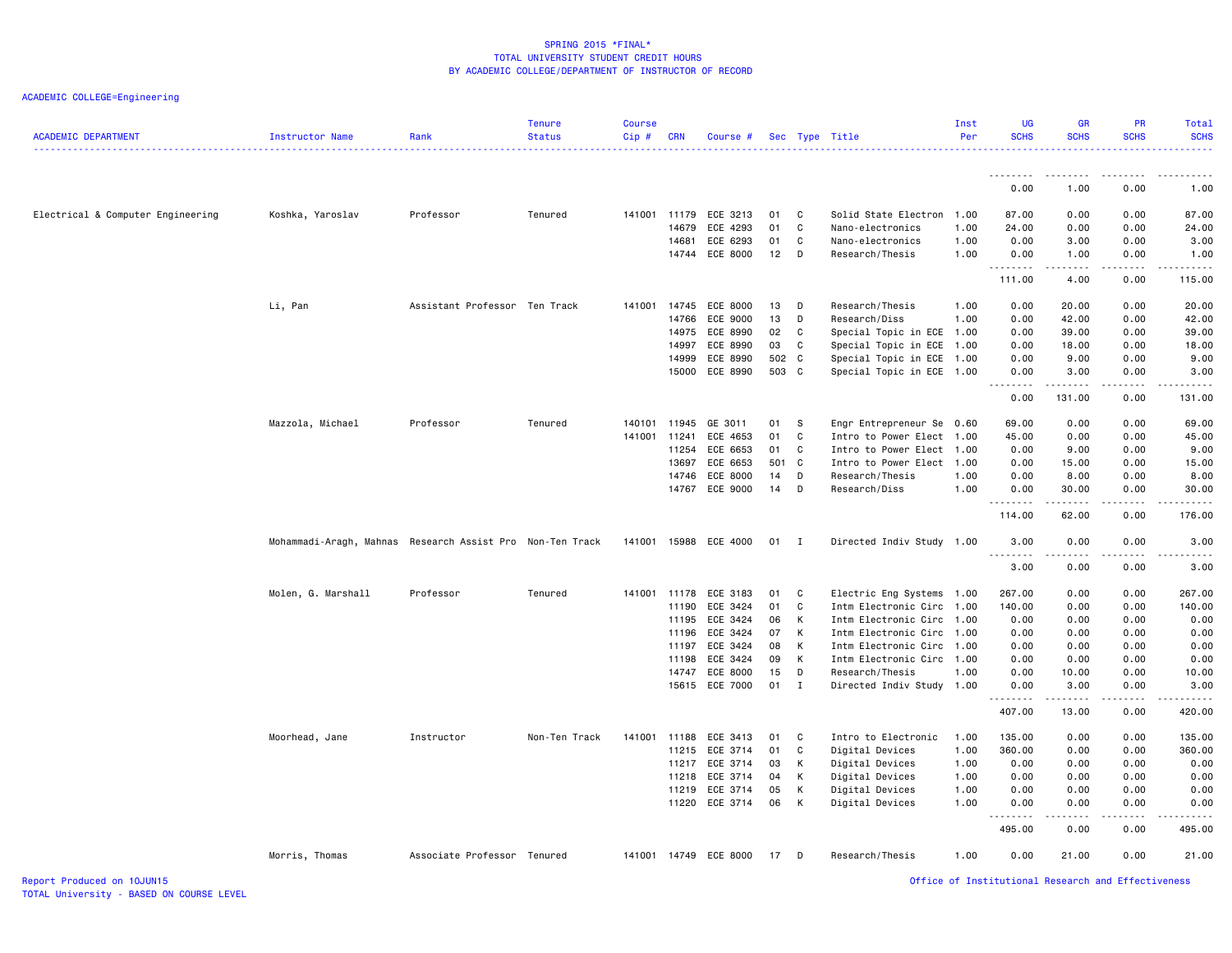| <b>ACADEMIC DEPARTMENT</b>        |                 | Rank                        | <b>Tenure</b> | <b>Course</b> | <b>CRN</b>   |                       |       |                |                           | Inst<br>Per | <b>UG</b><br><b>SCHS</b> | <b>GR</b><br><b>SCHS</b>      | PR<br><b>SCHS</b> | <b>Total</b><br><b>SCHS</b>                                                                                                                                                                                                                                                                                                                                                                                                                                                        |
|-----------------------------------|-----------------|-----------------------------|---------------|---------------|--------------|-----------------------|-------|----------------|---------------------------|-------------|--------------------------|-------------------------------|-------------------|------------------------------------------------------------------------------------------------------------------------------------------------------------------------------------------------------------------------------------------------------------------------------------------------------------------------------------------------------------------------------------------------------------------------------------------------------------------------------------|
|                                   | Instructor Name |                             | <b>Status</b> | Cip#          |              | Course #              |       |                | Sec Type Title            |             |                          |                               |                   |                                                                                                                                                                                                                                                                                                                                                                                                                                                                                    |
| Electrical & Computer Engineering | Morris, Thomas  | Associate Professor Tenured |               |               | 141001 14770 | ECE 9000              | 17    | <b>D</b>       | Research/Diss             | 1.00        | 0.00                     | 1.00                          | 0.00              | 1.00                                                                                                                                                                                                                                                                                                                                                                                                                                                                               |
|                                   |                 |                             |               |               | 15002        | ECE 8990              | 05    | $\overline{c}$ | Special Topic in ECE      | 1.00        | 0.00                     | 15.00                         | 0.00              | 15.00                                                                                                                                                                                                                                                                                                                                                                                                                                                                              |
|                                   |                 |                             |               |               | 15003        | ECE 8990              | 505 C |                | Special Topic in ECE      | 1.00        | 0.00                     | 15.00                         | 0.00              | 15.00                                                                                                                                                                                                                                                                                                                                                                                                                                                                              |
|                                   |                 |                             |               |               | 15664        | ECE 8000              | 517 D |                | Research/Thesis           | 1.00        | 0.00                     | 1.00                          | 0.00              | 1.00                                                                                                                                                                                                                                                                                                                                                                                                                                                                               |
|                                   |                 |                             |               |               | 15669        | ECE 9000              | 517 D |                | Research/Diss             | 1.00        | 0.00                     | 3.00                          | 0.00              | 3.00                                                                                                                                                                                                                                                                                                                                                                                                                                                                               |
|                                   |                 |                             |               |               |              | 141701 16351 IE 7000  | 501 I |                | Directed Indiv Study 0.95 |             | 0.00<br>.                | 2.85<br>.                     | 0.00<br>.         | 2.85<br>$\frac{1}{2} \left( \frac{1}{2} \right) \left( \frac{1}{2} \right) \left( \frac{1}{2} \right) \left( \frac{1}{2} \right)$                                                                                                                                                                                                                                                                                                                                                  |
|                                   |                 |                             |               |               |              |                       |       |                |                           |             | 0.00                     | 58.85                         | 0.00              | 58.85                                                                                                                                                                                                                                                                                                                                                                                                                                                                              |
|                                   | Reese, Robert   | Associate Professor Tenured |               | 140901        | 11244        | ECE 4743              | 01    | $\overline{B}$ | Digital Sys Design        | 1.00        | 33.00                    | 0.00                          | 0.00              | 33.00                                                                                                                                                                                                                                                                                                                                                                                                                                                                              |
|                                   |                 |                             |               |               | 14664        | ECE 6743              | 501 B |                | Digital Sys Design        | 1.00        | 0.00                     | 6.00                          | 0.00              | 6.00                                                                                                                                                                                                                                                                                                                                                                                                                                                                               |
|                                   |                 |                             |               | 141001        | 11234        | ECE 4263              | 01    | B              | Prin of VLSI Design       | 1.00        | 36.00                    | 0.00                          | 0.00              | 36.00                                                                                                                                                                                                                                                                                                                                                                                                                                                                              |
|                                   |                 |                             |               |               | 14771        | ECE 9000              | 18    | D              | Research/Diss             | 1.00        | 0.00<br>.                | 13.00<br>$\sim$ $\sim$ $\sim$ | 0.00              | 13.00                                                                                                                                                                                                                                                                                                                                                                                                                                                                              |
|                                   |                 |                             |               |               |              |                       |       |                |                           |             | 69.00                    | 19.00                         | 0.00              | 88.00                                                                                                                                                                                                                                                                                                                                                                                                                                                                              |
|                                   | Topsakal, Erdem | Professor                   | Tenured       |               | 141001 11180 | ECE 3313              | 01    | B              | Electromagnetics I        | 1.00        | 12.00                    | 0.00                          | 0.00              | 12.00                                                                                                                                                                                                                                                                                                                                                                                                                                                                              |
|                                   |                 |                             |               |               | 11181        | ECE 3313              | 02    | B              | Electromagnetics I        | 1.00        | 21.00                    | 0.00                          | 0.00              | 21.00                                                                                                                                                                                                                                                                                                                                                                                                                                                                              |
|                                   |                 |                             |               |               | 11183        | ECE 3313              | 04    | B              | Electromagnetics I        | 1.00        | 12.00                    | 0.00                          | 0.00              | 12.00                                                                                                                                                                                                                                                                                                                                                                                                                                                                              |
|                                   |                 |                             |               |               | 14133        | ECE 3313              | 05    | B              | Electromagnetics I        | 1.00        | 24.00                    | 0.00                          | 0.00              | 24.00                                                                                                                                                                                                                                                                                                                                                                                                                                                                              |
|                                   |                 |                             |               |               | 14751        | ECE 8000              | 19    | D              | Research/Thesis           | 1.00        | 0.00                     | 10.00                         | 0.00              | 10.00                                                                                                                                                                                                                                                                                                                                                                                                                                                                              |
|                                   |                 |                             |               |               |              | 14772 ECE 9000        | 19    | $\Box$         | Research/Diss             | 1.00        | 0.00<br>.                | 7.00<br>.                     | 0.00<br>.         | 7.00<br>$\frac{1}{2} \left( \frac{1}{2} \right) \left( \frac{1}{2} \right) \left( \frac{1}{2} \right) \left( \frac{1}{2} \right) \left( \frac{1}{2} \right) \left( \frac{1}{2} \right) \left( \frac{1}{2} \right) \left( \frac{1}{2} \right) \left( \frac{1}{2} \right) \left( \frac{1}{2} \right) \left( \frac{1}{2} \right) \left( \frac{1}{2} \right) \left( \frac{1}{2} \right) \left( \frac{1}{2} \right) \left( \frac{1}{2} \right) \left( \frac{1}{2} \right) \left( \frac$ |
|                                   |                 |                             |               |               |              |                       |       |                |                           |             | 69.00                    | 17.00                         | 0.00              | 86.00                                                                                                                                                                                                                                                                                                                                                                                                                                                                              |
|                                   | Winton, Raymond | Professor                   | Tenured       |               |              | 141001 11202 ECE 3434 | 01 C  |                | Adv Electronic Circu 1.00 |             | 128.00                   | 0.00                          | 0.00              | 128.00                                                                                                                                                                                                                                                                                                                                                                                                                                                                             |
|                                   |                 |                             |               |               | 11203        | ECE 3434              | 02    | K              | Adv Electronic Circu      | 1.00        | 0.00                     | 0.00                          | 0.00              | 0.00                                                                                                                                                                                                                                                                                                                                                                                                                                                                               |
|                                   |                 |                             |               |               | 11204        | ECE 3434              | 03 K  |                | Adv Electronic Circu 1.00 |             | 0.00                     | 0.00                          | 0.00              | 0.00                                                                                                                                                                                                                                                                                                                                                                                                                                                                               |
|                                   |                 |                             |               |               | 11205        | ECE 3434              | 04    | K              | Adv Electronic Circu      | 1.00        | 0.00                     | 0.00                          | 0.00              | 0.00                                                                                                                                                                                                                                                                                                                                                                                                                                                                               |
|                                   |                 |                             |               |               | 14677        | ECE 4273              | 01    | <b>C</b>       | Microelec Device Des 1.00 |             | 33.00                    | 0.00                          | 0.00              | 33.00                                                                                                                                                                                                                                                                                                                                                                                                                                                                              |
|                                   |                 |                             |               |               | 14680        | ECE 6273              | 01    | C              | Microelec Device De       | 1.00        | 0.00                     | 6.00                          | 0.00              | 6.00                                                                                                                                                                                                                                                                                                                                                                                                                                                                               |
|                                   |                 |                             |               |               |              | 14775 ECE 3434        | 05    | $\mathsf{K}$   | Adv Electronic Circu      | 1.00        | 0.00<br>.                | 0.00<br>.                     | 0.00              | 0.00                                                                                                                                                                                                                                                                                                                                                                                                                                                                               |
|                                   |                 |                             |               |               |              |                       |       |                |                           |             | 161.00                   | 6.00                          | 0.00              | 167.00                                                                                                                                                                                                                                                                                                                                                                                                                                                                             |
|                                   | Younan, Nicolas | Professor                   | Tenured       | 141001        | 14774        | ECE 9000              | 21    | <b>D</b>       | Research/Diss             | 1.00        | 0.00                     | 17.00                         | 0.00              | 17.00                                                                                                                                                                                                                                                                                                                                                                                                                                                                              |
|                                   |                 |                             |               |               | 15668        | ECE 7000              | 504 I |                | Directed Indiv Study      | 1.00        | 0.00                     | 3.00                          | 0.00              | 3.00                                                                                                                                                                                                                                                                                                                                                                                                                                                                               |
|                                   |                 |                             |               |               | 15676        | ECE 8000              | 521 D |                | Research/Thesis           | 1.00        | 0.00                     | 1.00                          | 0.00              | 1.00                                                                                                                                                                                                                                                                                                                                                                                                                                                                               |
|                                   |                 |                             |               |               |              | 15678 ECE 9000        | 521 D |                | Research/Diss             | 1.00        | 0.00<br>.                | 7.00<br>المستمال              | 0.00<br>.         | 7.00<br>المستمد                                                                                                                                                                                                                                                                                                                                                                                                                                                                    |
|                                   |                 |                             |               |               |              |                       |       |                |                           |             | 0.00                     | 28.00                         | 0.00              | 28.00                                                                                                                                                                                                                                                                                                                                                                                                                                                                              |
| Electrical & Computer Engineering |                 |                             |               |               |              |                       |       |                |                           |             | ========<br>2514.50      | ========<br>740.85            | ========<br>0.00  | 3255.35                                                                                                                                                                                                                                                                                                                                                                                                                                                                            |
|                                   |                 |                             |               |               |              |                       |       |                |                           |             |                          | ======== ======== ========    |                   |                                                                                                                                                                                                                                                                                                                                                                                                                                                                                    |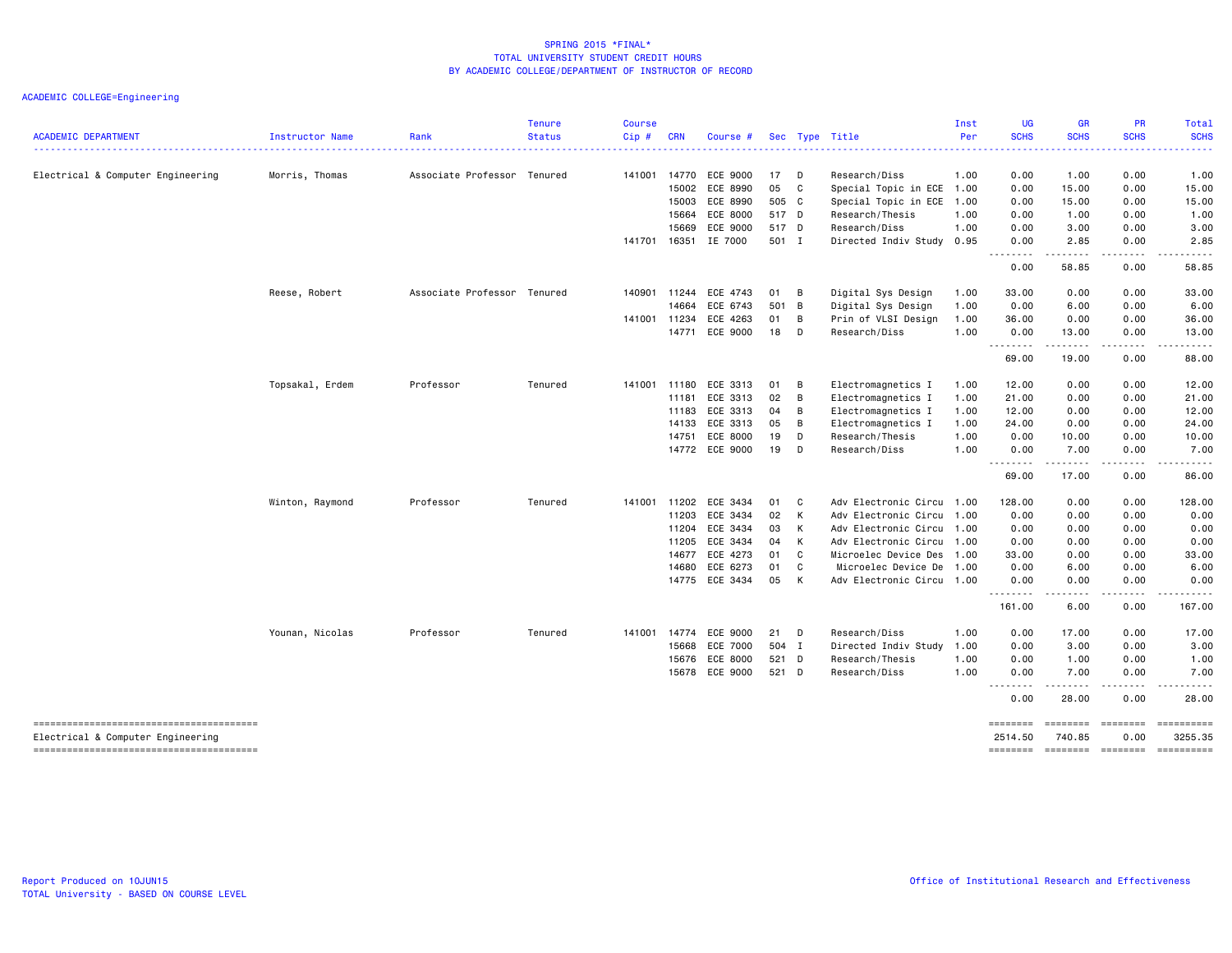| <b>ACADEMIC DEPARTMENT</b> | Instructor Name | Rank        | Tenure<br>Status | Course<br>Cip # | <b>CRN</b> | Course #                                        |                             |                           | Sec Type Title                                              | Inst<br>Per          | <b>UG</b><br><b>SCHS</b> | GR<br><b>SCHS</b>    | <b>PR</b><br><b>SCHS</b> | <b>Total</b><br><b>SCHS</b> |
|----------------------------|-----------------|-------------|------------------|-----------------|------------|-------------------------------------------------|-----------------------------|---------------------------|-------------------------------------------------------------|----------------------|--------------------------|----------------------|--------------------------|-----------------------------|
| General Engineering        | Agee, Kelly     | Instructor  | Non-Ten Track    | 231303          |            | 11947 GE 3513<br>11950 GE 3513<br>11955 GE 3513 | 02<br>05<br>10 <sup>1</sup> | C C<br>C.<br>$\mathbf{C}$ | Technical Writing<br>Technical Writing<br>Technical Writing | 1.00<br>1.00<br>1.00 | 60.00<br>60.00<br>63.00  | 0.00<br>0.00<br>0.00 | 0.00<br>0.00<br>0.00     | 60.00<br>60.00<br>63.00     |
|                            |                 |             |                  |                 |            |                                                 |                             |                           |                                                             |                      | ---------<br>183,00      | ---------<br>0.00    | .<br>0.00                | -------<br>183.00           |
|                            | Hill, Eric      | Non-Faculty | Not Applicable   |                 |            | 140101 11945 GE 3011                            | 01 S                        |                           | Engr Entrepreneur Se 0.40                                   |                      | 46.00<br>---------       | 0.00<br>.            | 0.00<br>.                | 46.00<br>.                  |
|                            |                 |             |                  |                 |            |                                                 |                             |                           |                                                             |                      | 46.00                    | 0.00                 | 0.00                     | 46.00                       |
|                            |                 |             |                  |                 |            |                                                 |                             |                           |                                                             |                      |                          | $=$ = = = = = = =    | ========                 | ==========                  |
| General Engineering        |                 |             |                  |                 |            |                                                 |                             |                           |                                                             |                      | 229,00                   | 0.00                 | 0.00                     | 229,00                      |
|                            |                 |             |                  |                 |            |                                                 |                             |                           |                                                             |                      | $=$ = = = = = = =        |                      | ========                 | ==========                  |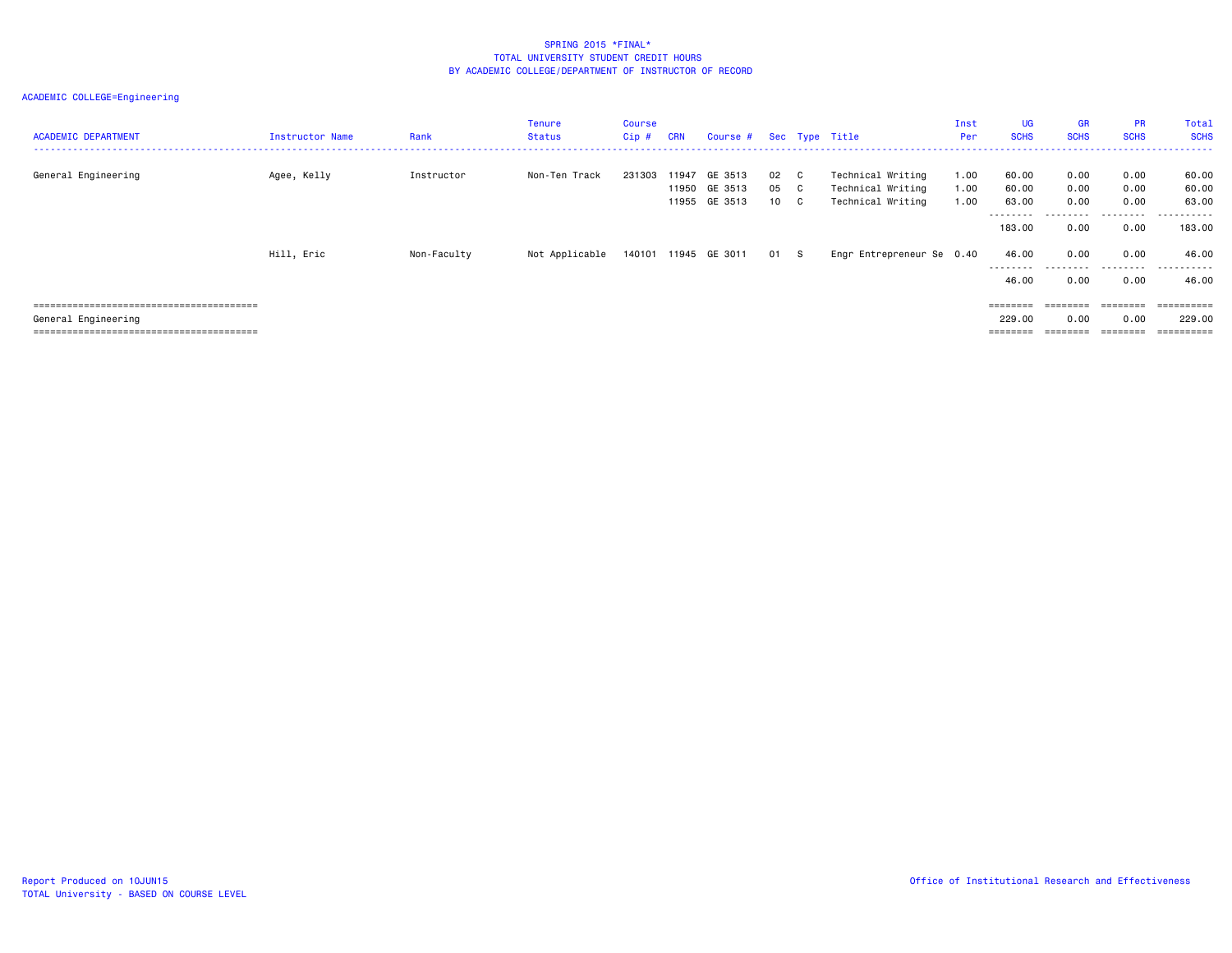ACADEMIC COLLEGE=Engineering

| <b>ACADEMIC DEPARTMENT</b>       | Instructor Name                                          | Rank                          | <b>Tenure</b><br><b>Status</b> | Course<br>Cip# | <b>CRN</b> | Course #             |             |              | Sec Type Title                          | Inst<br>Per  | <b>UG</b><br><b>SCHS</b><br>$\frac{1}{2} \left( \frac{1}{2} \right) \left( \frac{1}{2} \right) \left( \frac{1}{2} \right) \left( \frac{1}{2} \right)$ | <b>GR</b><br><b>SCHS</b> | PR<br><b>SCHS</b> | <b>Total</b><br><b>SCHS</b><br>$\frac{1}{2} \left( \frac{1}{2} \right) \left( \frac{1}{2} \right) \left( \frac{1}{2} \right) \left( \frac{1}{2} \right)$ |
|----------------------------------|----------------------------------------------------------|-------------------------------|--------------------------------|----------------|------------|----------------------|-------------|--------------|-----------------------------------------|--------------|-------------------------------------------------------------------------------------------------------------------------------------------------------|--------------------------|-------------------|----------------------------------------------------------------------------------------------------------------------------------------------------------|
| Industrial & Systems Engineering | Bian, Linkan                                             | Assistant Professor Ten Track |                                | 141701         | 12299      | IE 6623              | 01          | C            | Eng Statistics II                       | 1.00         | 0.00                                                                                                                                                  | 9.00                     | 0.00              | 9.00                                                                                                                                                     |
|                                  |                                                          |                               |                                |                |            | 14574 IE 6623        | 501         | C            | Eng Statistics II                       | 1.00         | 0.00                                                                                                                                                  | 33.00                    | 0.00              | 33.00                                                                                                                                                    |
|                                  |                                                          |                               |                                |                |            | IE 9000              | 502 D       |              | Research/DIss                           | 1.00         | 0.00                                                                                                                                                  | 8.00                     | 0.00              | 8.00                                                                                                                                                     |
|                                  |                                                          |                               |                                |                | 15289      | IE 9000              | 01          | D            | Research/DIss                           | 1.00         | 0.00                                                                                                                                                  | 17.00                    | 0.00              | 17.00                                                                                                                                                    |
|                                  |                                                          |                               |                                | 270301 12285   |            | IE 4623              | 01          | C            | Eng Statistics II                       | 1.00         | 126.00                                                                                                                                                | 0.00                     | 0.00              | 126.00                                                                                                                                                   |
|                                  |                                                          |                               |                                |                |            | 16054 IE 4623        | 501 C       |              | Eng Statistics II                       | 1.00         | 3.00<br>.                                                                                                                                             | 0.00<br>.                | 0.00<br>.         | 3.00<br>.                                                                                                                                                |
|                                  |                                                          |                               |                                |                |            |                      |             |              |                                         |              | 129.00                                                                                                                                                | 67.00                    | 0.00              | 196.00                                                                                                                                                   |
|                                  | Bostick, Lisa                                            | Lecturer                      | Not Applicable                 | 151302         | 11366      | EG 1142              | 01          | C            | Engineering Graphics 1.00               |              | 68.00                                                                                                                                                 | 0.00                     | 0.00              | 68.00                                                                                                                                                    |
|                                  |                                                          |                               |                                |                | 11367      | EG 1143              | 01          | B            | Graphic Com                             | 1.00         | 132.00<br><u>.</u>                                                                                                                                    | 0.00                     | 0.00<br>$\cdots$  | 132.00<br>.                                                                                                                                              |
|                                  |                                                          |                               |                                |                |            |                      |             |              |                                         |              | 200.00                                                                                                                                                | .<br>0.00                | 0.00              | 200.00                                                                                                                                                   |
|                                  | Bullington, Stanley                                      | Professor                     | Tenured                        | 141701         | 12296      | IE 6573              | 01          | C            | Process Imprvmnt Eng                    | 1.00         | 0.00                                                                                                                                                  | 30.00                    | 0.00              | 30.00                                                                                                                                                    |
|                                  |                                                          |                               |                                |                | 13828      | IE 6573              | 501 C       |              | Process Imprvmnt Eng                    | 1.00         | 0.00                                                                                                                                                  | 45.00                    | 0.00              | 45.00                                                                                                                                                    |
|                                  |                                                          |                               |                                |                | 14575      | IE 9000              | 503 D       |              | Research/DIss                           | 1.00         | 0.00                                                                                                                                                  | 2.00                     | 0.00              | 2.00                                                                                                                                                     |
|                                  |                                                          |                               |                                |                | 15290      | IE 9000              | 02          | D            | Research/DIss                           | 1.00         | 0.00                                                                                                                                                  | 1.00                     | 0.00              | 1.00                                                                                                                                                     |
|                                  |                                                          |                               |                                |                | 15853      | IE 7000              | 02          | $\mathbf{I}$ | Directed Indiv Study 1.00               |              | 0.00                                                                                                                                                  | 3.00                     | 0.00              | 3.00                                                                                                                                                     |
|                                  |                                                          |                               |                                | 142701 12288   |            | IE 4915              | 01          | C            | Design Of Ind Sys                       | 1.00         | 90.00                                                                                                                                                 | 0.00                     | 0.00              | 90.00                                                                                                                                                    |
|                                  |                                                          |                               |                                |                | 12289      | IE 4915              | 02          | К            | Design Of Ind Sys                       | 1.00         | 0.00                                                                                                                                                  | 0.00                     | 0.00              | 0.00                                                                                                                                                     |
|                                  |                                                          |                               |                                | 143501         | 12283      | IE 4573              | 01          | C            | Process Imprvmnt Eng                    | 1.00         | 54.00                                                                                                                                                 | 0.00                     | 0.00              | 54.00                                                                                                                                                    |
|                                  |                                                          |                               |                                |                | 14210      | IE 8333              | 01          | C            | Prod Control Sys II                     | 1.00         | 0.00                                                                                                                                                  | 3.00                     | 0.00              | 3.00                                                                                                                                                     |
|                                  |                                                          |                               |                                |                | 14425      | IE 8333              | 501 C       |              | Prod Control Sys II                     | 1.00         | 0.00                                                                                                                                                  | 27.00                    | 0.00              | 27.00                                                                                                                                                    |
|                                  |                                                          |                               |                                | 149999         |            | 15955 IE 4000        | 501 I       |              | Directed Indiv Study                    | 1.00         | 3.00<br>.                                                                                                                                             | 0.00<br><u>.</u>         | 0.00<br>.         | 3.00<br>.                                                                                                                                                |
|                                  |                                                          |                               |                                |                |            |                      |             |              |                                         |              | 147.00                                                                                                                                                | 111.00                   | 0.00              | 258.00                                                                                                                                                   |
|                                  | Dendy, Robert                                            | Lecturer                      | Non-Ten Track                  |                |            | 151302 11368 EG 1143 | 03          | B            | Graphic Com                             | 1.00         | 123.00<br>.                                                                                                                                           | 0.00                     | 0.00              | 123.00<br>$\begin{array}{cccccccccc} \bullet & \bullet & \bullet & \bullet & \bullet & \bullet & \bullet \end{array}$                                    |
|                                  |                                                          |                               |                                |                |            |                      |             |              |                                         |              | 123.00                                                                                                                                                | 0.00                     | 0.00              | 123.00                                                                                                                                                   |
|                                  | Green, Robert                                            | Non-Faculty                   | Not Applicable                 | 141701         | 12292      | IE 6513              | 01          | C            | Engineering Admin                       | 1.00         | 0.00                                                                                                                                                  | 9.00                     | 0.00              | 9.00                                                                                                                                                     |
|                                  |                                                          |                               |                                | 143501         | 12280      | IE 4513              | 01          | C            | Engineering Admin                       | 1.00         | 108.00                                                                                                                                                | 0.00                     | 0.00              | 108.00                                                                                                                                                   |
|                                  |                                                          |                               |                                | 521003         | 11699      | EXL 1191             | 02          | E            | Leadership Internshi                    | 1.00         | 4.00                                                                                                                                                  | 0.00                     | 0.00              | 4.00                                                                                                                                                     |
|                                  |                                                          |                               |                                |                |            |                      |             |              |                                         |              | .<br>112.00                                                                                                                                           | 9.00                     | 0.00              | $\sim$ $\sim$ $\sim$ $\sim$<br>121.00                                                                                                                    |
|                                  | Greenwood, Allen                                         | Professor                     | Tenured                        | 141701         | 14539      | IE 8000              | 504 D       |              | Research / Thesis                       | 1.00         | 0.00                                                                                                                                                  | 3.00                     | 0.00              | 3.00                                                                                                                                                     |
|                                  |                                                          |                               |                                |                |            | 14577 IE 9000        | 504 D       |              | Research/DIss                           | 1.00         | 0.00                                                                                                                                                  | 8.00                     | 0.00              | 8.00                                                                                                                                                     |
|                                  |                                                          |                               |                                |                |            |                      |             |              |                                         |              | .<br>0.00                                                                                                                                             | المتمام المتعاد<br>11.00 | .<br>0.00         | .<br>11.00                                                                                                                                               |
|                                  |                                                          |                               |                                |                |            |                      |             |              |                                         |              |                                                                                                                                                       |                          |                   |                                                                                                                                                          |
|                                  | Hu, Mengqi                                               | Assistant Professor Ten Track |                                | 141701 12298   |            | IE 6613              | 01          | C            | Eng Statistics I                        | 1.00         | 0.00                                                                                                                                                  | 12.00                    | 0.00              | 12.00                                                                                                                                                    |
|                                  |                                                          |                               |                                |                | 14578      | IE 9000              | 505 D       |              | Research/DIss                           | 1.00         | 0.00                                                                                                                                                  | 6.00                     | 0.00              | 6.00                                                                                                                                                     |
|                                  |                                                          |                               |                                |                | 15291      | IE 9000              | 03          | D            | Research/DIss                           | 1.00         | 0.00                                                                                                                                                  | 15.00                    | 0.00              | 15.00                                                                                                                                                    |
|                                  |                                                          |                               |                                | 143501 14225   | 14426      | IE 8990<br>IE 8990   | 01<br>501 C | C            | Special Topic In IE                     | 1.00<br>1.00 | 0.00<br>0.00                                                                                                                                          | 18.00<br>18.00           | 0.00<br>0.00      | 18.00<br>18.00                                                                                                                                           |
|                                  |                                                          |                               |                                | 270301         | 12284      | IE 4613              | 01          | C            | Special Topic In IE<br>Eng Statistics I | 1.00         | 357.00                                                                                                                                                | 0.00                     | 0.00              | 357.00                                                                                                                                                   |
|                                  |                                                          |                               |                                |                |            |                      |             |              |                                         |              | .<br>357.00                                                                                                                                           | 69.00                    | 0.00              | 426.00                                                                                                                                                   |
|                                  | Marufuzzaman, Mohammad Visiting Assist Pro Non-Ten Track |                               |                                |                |            | 141701 12290 IE 4934 | 01          | B            | Info Systems for IE 1.00                |              | 156.00                                                                                                                                                | 0.00                     | 0.00              | 156.00                                                                                                                                                   |
|                                  |                                                          |                               |                                |                |            |                      |             |              |                                         |              |                                                                                                                                                       |                          |                   |                                                                                                                                                          |

Report Produced on 10JUN15 Office of Institutional Research and Effectiveness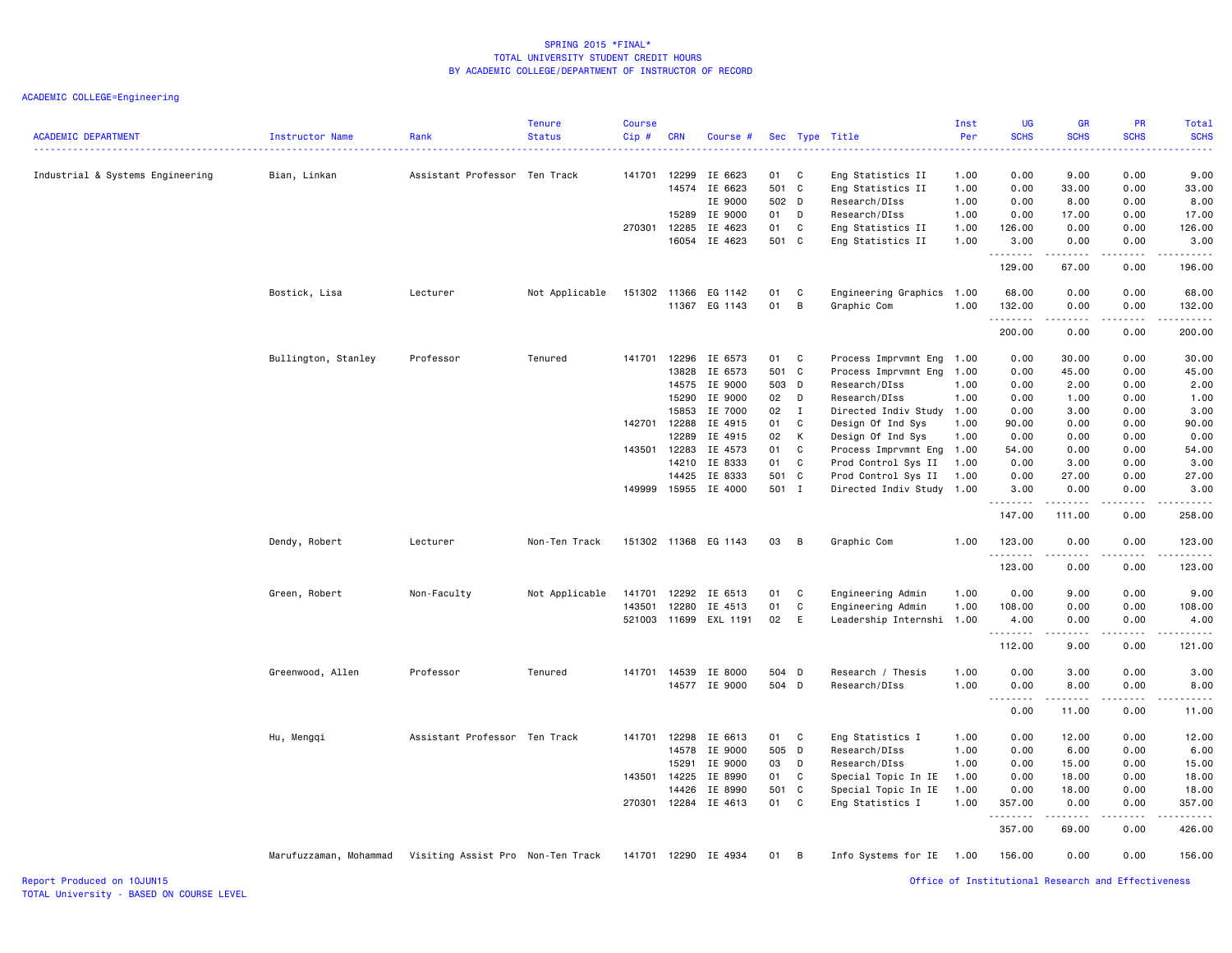ACADEMIC COLLEGE=Engineering

| <b>ACADEMIC DEPARTMENT</b>       | Instructor Name        | Rank<br>.                          | <b>Tenure</b><br><b>Status</b> | Course<br>Cip# | <b>CRN</b>     | Course #             |          |              | Sec Type Title                             | Inst<br>Per  | <b>UG</b><br><b>SCHS</b><br>المتمامين | <b>GR</b><br><b>SCHS</b><br>.                                                                                                                                | PR<br><b>SCHS</b> | <b>Total</b><br><b>SCHS</b><br>المتمامين |
|----------------------------------|------------------------|------------------------------------|--------------------------------|----------------|----------------|----------------------|----------|--------------|--------------------------------------------|--------------|---------------------------------------|--------------------------------------------------------------------------------------------------------------------------------------------------------------|-------------------|------------------------------------------|
| Industrial & Systems Engineering | Marufuzzaman, Mohammad | Visiting Assist Pro Non-Ten Track  |                                | 141701         | 12295          | IE 6543              | 01       | C            | Logistics Engineerin 1.00                  |              | 0.00                                  | 3.00                                                                                                                                                         | 0.00              | 3.00                                     |
|                                  |                        |                                    |                                | 143501         | 12276          | IE 3323              | 01       | C            | Mfg Processes                              | 1.00         | 54.00                                 | 0.00                                                                                                                                                         | 0.00              | 54.00                                    |
|                                  |                        |                                    |                                |                | 12277          | IE 3323              | 02       | К            | Mfg Processes                              | 1.00         | 0.00                                  | 0.00                                                                                                                                                         | 0.00              | 0.00                                     |
|                                  |                        |                                    |                                |                |                | 12282 IE 4543        | 01       | C            | Logistics Engineerin 1.00                  |              | 102.00<br>.                           | 0.00<br>.                                                                                                                                                    | 0.00              | 102.00                                   |
|                                  |                        |                                    |                                |                |                |                      |          |              |                                            |              | 312.00                                | 3.00                                                                                                                                                         | 0.00              | 315.00                                   |
|                                  | Medal, Hugh            | Assistant Professor Ten Track      |                                | 141701         | 14579          | IE 9000              | 506 D    |              | Research/DIss                              | 1.00         | 0.00                                  | 11.00                                                                                                                                                        | 0.00              | 11.00                                    |
|                                  |                        |                                    |                                |                | 15292          | IE 9000              | 04       | D            | Research/DIss                              | 1.00         | 0.00                                  | 24.00                                                                                                                                                        | 0.00              | 24.00                                    |
|                                  |                        |                                    |                                |                | 16351          | IE 7000              | 501 I    |              | Directed Indiv Study                       | 0.05         | 0.00                                  | 0.15                                                                                                                                                         | 0.00              | 0.15                                     |
|                                  |                        |                                    |                                | 143501         | 12278          | IE 3913              | 01 C     |              | Engr Economy I                             | 1.00         | 663.00                                | 0.00                                                                                                                                                         | 0.00              | 663.00                                   |
|                                  |                        |                                    |                                | 149999         | 16045          | IE 4000              | 02       | $\mathbf{I}$ | Directed Indiv Study 1.00                  |              | 3.00                                  | 0.00                                                                                                                                                         | 0.00              | 3.00                                     |
|                                  |                        |                                    |                                | 270101 12286   |                | IE 4733              | 01       | C            | Linear Programming I                       | 0.05         | 5.55                                  | 0.00                                                                                                                                                         | 0.00              | 5.55                                     |
|                                  |                        |                                    |                                |                | 12300<br>12514 | IE 6733<br>MA 6733   | 01<br>01 | C<br>C       | Linear Programming I<br>Linear Programming | 0.05<br>0.05 | 0.00<br>0.00                          | 0.30<br>0.15                                                                                                                                                 | 0.00<br>0.00      | 0.30<br>0.15                             |
|                                  |                        |                                    |                                |                |                |                      |          |              |                                            |              | 671.55                                | 35.60                                                                                                                                                        | 0.00              | 707.15                                   |
|                                  | Messac, Achille        | Professor                          | Tenured                        | 140201         | 14204          | IE 6743              | 01       | C            | Eng Design Optimizat 1.00                  |              | 0.00                                  | 6.00                                                                                                                                                         | 0.00              | 6.00                                     |
|                                  |                        |                                    |                                |                | 14205          | ASE 4553             | 01       | C            | Eng Design Optimizat 1.00                  |              | 3.00                                  | 0.00                                                                                                                                                         | 0.00              | 3.00                                     |
|                                  |                        |                                    |                                |                | 14206          | ASE 6553             | 01       | C            | Eng Design Optimizat 1.00                  |              | 0.00                                  | 15.00                                                                                                                                                        | 0.00              | 15.00                                    |
|                                  |                        |                                    |                                |                |                |                      |          |              |                                            |              | .                                     | المتمام المتعاد                                                                                                                                              | .                 | $\frac{1}{2}$                            |
|                                  |                        |                                    |                                |                |                |                      |          |              |                                            |              | 3.00                                  | 21.00                                                                                                                                                        | 0.00              | 24.00                                    |
|                                  | Nandi, Apurba          | Grad Research Assis Not Applicable |                                | 270101         | 12286          | IE 4733              | 01       | C            | Linear Programming I 0.95                  |              | 105.45                                | 0.00                                                                                                                                                         | 0.00              | 105.45                                   |
|                                  |                        |                                    |                                |                | 12300          | IE 6733              | 01       | C            | Linear Programming I                       | 0.95         | 0.00                                  | 5.70                                                                                                                                                         | 0.00              | 5.70                                     |
|                                  |                        |                                    |                                |                | 12507          | MA 4733              | 01       | C            | Linear Programming                         | 1.00         | 48.00                                 | 0.00                                                                                                                                                         | 0.00              | 48.00                                    |
|                                  |                        |                                    |                                |                |                | 12514 MA 6733        | 01       | C            | Linear Programming                         | 0.95         | 0.00<br>.                             | 2.85<br>$- - - -$                                                                                                                                            | 0.00<br>.         | 2.85<br>$\frac{1}{2}$                    |
|                                  |                        |                                    |                                |                |                |                      |          |              |                                            |              | 153.45                                | 8.55                                                                                                                                                         | 0.00              | 162.00                                   |
|                                  | Purnell, Raymond       | Lecturer                           | Non-Ten Track                  | 141701         | 12301          | IE 6773              | 01       | C            | Sys Simulation I                           | 0.50         | 0.00                                  | 1.50                                                                                                                                                         | 0.00              | 1.50                                     |
|                                  |                        |                                    |                                | 142701         |                | 12287 IE 4773        | 01       | C            | Sys Simulation I                           | 1.00         | 33.00<br>.                            | 0.00<br>$\frac{1}{2} \left( \frac{1}{2} \right) \left( \frac{1}{2} \right) \left( \frac{1}{2} \right) \left( \frac{1}{2} \right) \left( \frac{1}{2} \right)$ | 0.00<br>.         | 33.00<br>.                               |
|                                  |                        |                                    |                                |                |                |                      |          |              |                                            |              | 33.00                                 | 1.50                                                                                                                                                         | 0.00              | 34.50                                    |
|                                  | Reeves, Kari           | Associate Professor Non-Ten Track  |                                | 141701         | 14202          | IE 6173              | 01       | C            | Occup Safety Eng                           | 1.00         | 0.00                                  | 15.00                                                                                                                                                        | 0.00              | 15.00                                    |
|                                  |                        |                                    |                                |                | 14421          | IE 6173              | 501 C    |              | Occup Safety Eng                           | 1.00         | 0.00                                  | 51.00                                                                                                                                                        | 0.00              | 51.00                                    |
|                                  |                        |                                    |                                |                | 14533          | IE 8000              | 501 D    |              | Research / Thesis                          | 1.00         | 0.00                                  | 2.00                                                                                                                                                         | 0.00              | 2.00                                     |
|                                  |                        |                                    |                                |                | 14544          | IE 9000              | 501 D    |              | Research/DIss                              | 1.00         | 0.00                                  | 12.00                                                                                                                                                        | 0.00              | 12.00                                    |
|                                  |                        |                                    |                                |                | 15286          | IE 8000              | 05       | D            | Research / Thesis                          | 1.00         | 0.00                                  | 15.00                                                                                                                                                        | 0.00              | 15.00                                    |
|                                  |                        |                                    |                                |                | 15293          | IE 9000              | 05       | D            | Research/DIss                              | 1.00         | 0.00                                  | 2.00                                                                                                                                                         | 0.00              | 2.00                                     |
|                                  |                        |                                    |                                |                | 15621          | IE 7000              | 01       | $\mathbf{I}$ | Directed Indiv Study                       | 1.00         | 0.00                                  | 3.00                                                                                                                                                         | 0.00              | 3.00                                     |
|                                  |                        |                                    |                                |                |                | 143501 14201 IE 4173 | 01       | C.           | Occup Safety Eng                           | 1.00         | 63.00<br>.                            | 0.00                                                                                                                                                         | 0.00<br>.         | 63.00<br>.                               |
|                                  |                        |                                    |                                |                |                |                      |          |              |                                            |              | 63.00                                 | 100.00                                                                                                                                                       | 0.00              | 163.00                                   |
|                                  | Rosenhan, Alvin        | Lecturer                           | Not Applicable                 | 521302         | 10540          | BQA 3123             | 02       | C            | Bus Stat Methods II                        | 1.00         | 168.00                                | 0.00                                                                                                                                                         | 0.00              | 168.00                                   |
|                                  |                        |                                    |                                |                | 10541          | BQA 3123             | 03       | C            | Bus Stat Methods II                        | 1.00         | 228.00                                | 0.00                                                                                                                                                         | 0.00              | 228.00                                   |
|                                  |                        |                                    |                                |                |                |                      |          |              |                                            |              | .<br>396.00                           | 0.00                                                                                                                                                         | 0.00              | 396.00                                   |
|                                  | Strawderman, Lesley    | Associate Professor Tenured        |                                |                |                | 141701 14542 IE 8000 | 507 D    |              | Research / Thesis                          | 1.00         | 0.00                                  | 3.00                                                                                                                                                         | 0.00              | 3.00                                     |
|                                  |                        |                                    |                                |                |                |                      |          |              |                                            |              |                                       |                                                                                                                                                              |                   |                                          |

Report Produced on 10JUN15 Office of Institutional Research and Effectiveness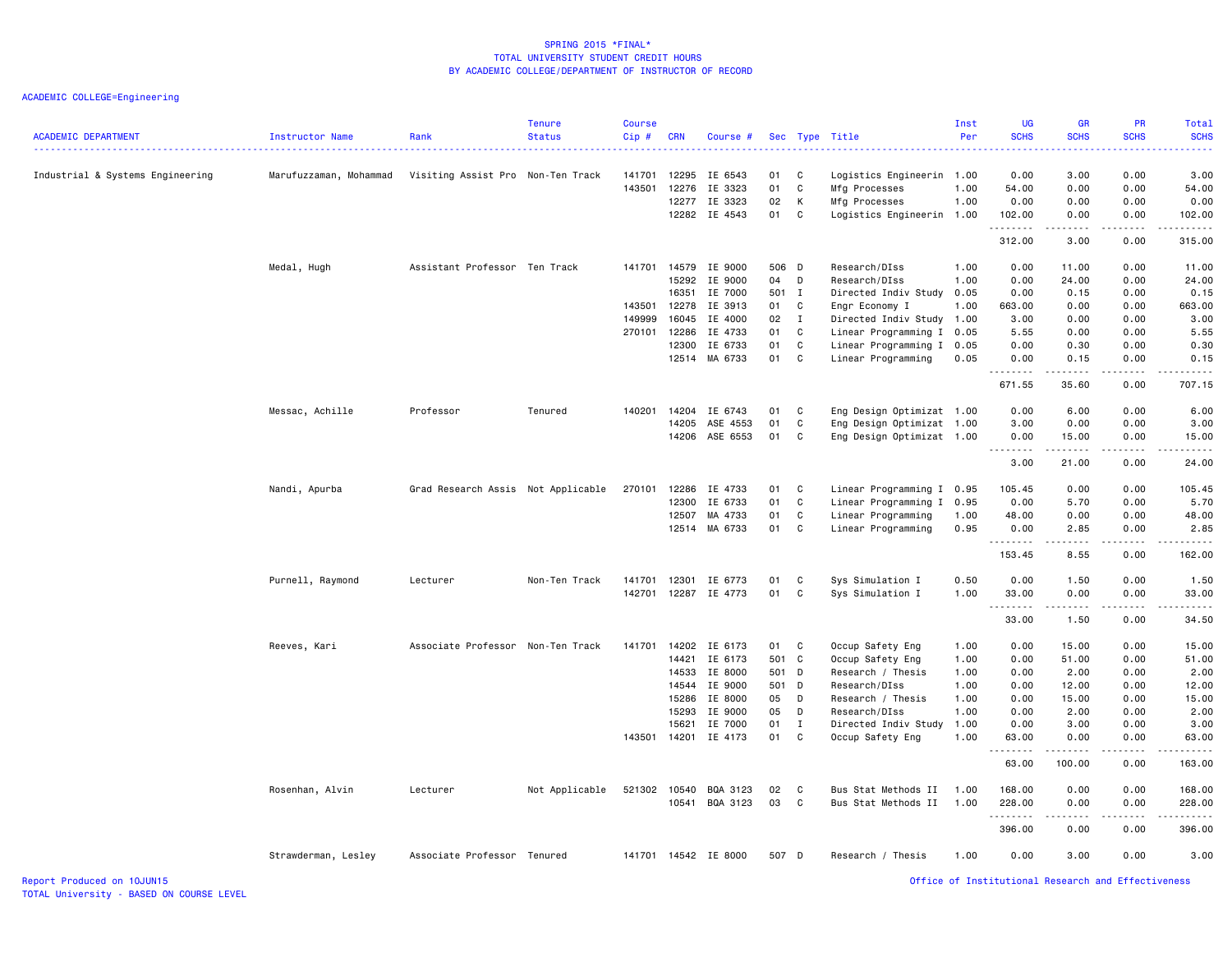| <b>ACADEMIC DEPARTMENT</b>       | Instructor Name     | Rank                | <b>Tenure</b><br><b>Status</b> | <b>Course</b><br>Cip# | <b>CRN</b> | Course # |               | Sec Type Title       | Inst<br>Per | UG<br><b>SCHS</b> | GR<br><b>SCHS</b> | <b>PR</b><br><b>SCHS</b> | Total<br><b>SCHS</b> |
|----------------------------------|---------------------|---------------------|--------------------------------|-----------------------|------------|----------|---------------|----------------------|-------------|-------------------|-------------------|--------------------------|----------------------|
| Industrial & Systems Engineering | Strawderman, Lesley | Associate Professor | Tenured                        | 141701                | 15287      | IE 8000  | 06 D          | Research / Thesis    | 1.00        | 0.00              | 5.00              | 0.00                     | 5.00                 |
|                                  |                     |                     |                                |                       | 15294      | IE 9000  | 06 D          | Research/DIss        | 1.00        | 0.00              | 14.00             | 0.00                     | 14.00                |
|                                  |                     |                     |                                | 143501                | 14209      | IE 8153  | 01 C          | Cognitive Engr       | 1.00        | 0.00              | 39.00             | 0.00                     | 39.00                |
|                                  |                     |                     |                                |                       | 14424      | IE 8153  | 501 C         | Cognitive Engr       | 1.00        | 0.00              | 42.00             | 0.00                     | 42.00                |
|                                  |                     |                     |                                | 149999                | 15486      | IE 4000  | $01 \qquad I$ | Directed Indiv Study | 1.00        | 3,00              | 0.00              | 0.00                     | 3,00                 |
|                                  |                     |                     |                                |                       |            |          |               |                      |             | ---------         | --------          | ---------                | ----------           |
|                                  |                     |                     |                                |                       |            |          |               |                      |             | 3.00              | 103.00            | 0.00                     | 106.00               |
|                                  | Usher, John         | Professor           | Tenured                        | 141701                | 12301      | IE 6773  | 01 C          | Sys Simulation I     | 0.50        | 0.00              | 1.50              | 0.00                     | 1.50                 |
|                                  |                     |                     |                                |                       | 14581      | IE 9000  | 508 D         | Research/DIss        | 1.00        | 0.00              | 3.00              | 0.00                     | 3.00                 |
|                                  |                     |                     |                                |                       | 15288      | IE 8000  | 07 D          | Research / Thesis    | 1.00        | 0.00              | 1.00              | 0.00                     | 1.00                 |
|                                  |                     |                     |                                |                       |            |          |               |                      |             | --------<br>0.00  | .<br>5.50         | 0.00                     | ----------<br>5.50   |
|                                  |                     |                     |                                |                       |            |          |               |                      |             | ========          | ========          | ---------                | -----------          |
| Industrial & Systems Engineering |                     |                     |                                |                       |            |          |               |                      |             | 2703.00           | 545.15            | 0.00                     | 3248.15              |
|                                  |                     |                     |                                |                       |            |          |               |                      |             | ========          | ======            |                          | ==========           |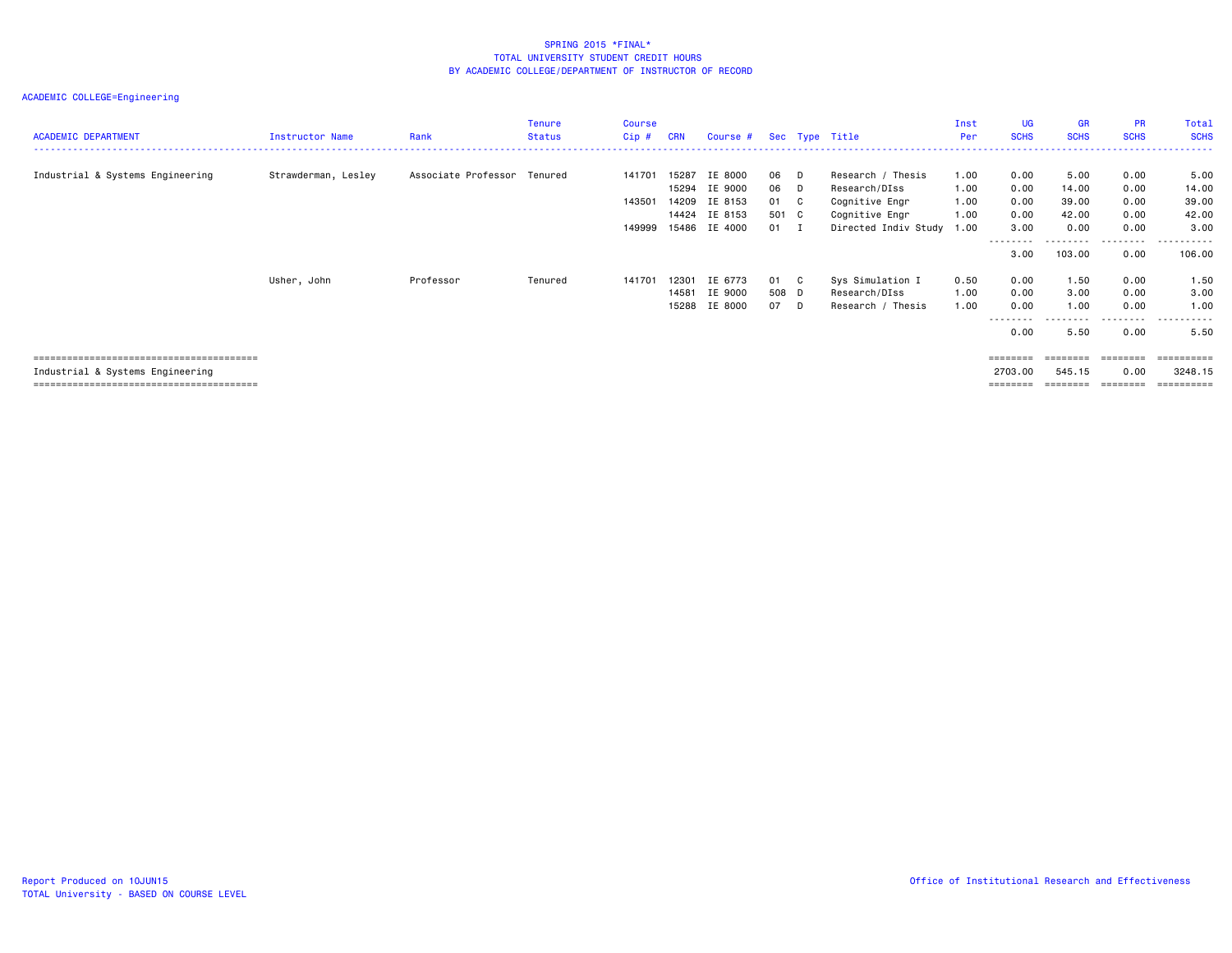| <b>ACADEMIC DEPARTMENT</b> | Instructor Name    | Rank                               | <b>Tenure</b><br><b>Status</b> | <b>Course</b><br>Cip# | <b>CRN</b>   | Course #        |       |              | Sec Type Title            | Inst<br>Per | <b>UG</b><br><b>SCHS</b>                                                                                                  | <b>GR</b><br><b>SCHS</b>                                                                                                                                     | PR<br><b>SCHS</b>    | Total<br><b>SCHS</b>                       |
|----------------------------|--------------------|------------------------------------|--------------------------------|-----------------------|--------------|-----------------|-------|--------------|---------------------------|-------------|---------------------------------------------------------------------------------------------------------------------------|--------------------------------------------------------------------------------------------------------------------------------------------------------------|----------------------|--------------------------------------------|
|                            |                    |                                    |                                |                       |              |                 |       |              |                           |             | $\frac{1}{2} \left( \frac{1}{2} \right) \left( \frac{1}{2} \right) \left( \frac{1}{2} \right) \left( \frac{1}{2} \right)$ |                                                                                                                                                              |                      | د د د د د                                  |
| Mechanical Engineering     | Cho, HeeJin        | Assistant Professor Ten Track      |                                |                       | 141901 15120 | ME 8000         | 02    | D            | Research / Thesis         | 1.00        | 0.00                                                                                                                      | 21.00                                                                                                                                                        | 0.00                 | 21.00                                      |
|                            |                    |                                    |                                |                       | 15138        | ME 9000         | 02    | D            | Research / Diss           | 1.00        | 0.00                                                                                                                      | 19.00                                                                                                                                                        | 0.00                 | 19.00                                      |
|                            |                    |                                    |                                |                       | 15600        | ME 4990         | 01    | C            | Special Topic In ME       | 1.00        | 24.00                                                                                                                     | 0.00                                                                                                                                                         | 0.00                 | 24.00                                      |
|                            |                    |                                    |                                |                       | 15601        | ME 6990         | 01    | $\mathbb C$  | Special Topic In ME       | 1.00        | 0.00                                                                                                                      | 24.00                                                                                                                                                        | 0.00                 | 24.00                                      |
|                            |                    |                                    |                                |                       | 16364        | ME 7000         | 31    | $\mathbf{I}$ | Directed Indiv Study 1.00 |             | 0.00<br>.                                                                                                                 | 3.00<br>.                                                                                                                                                    | 0.00<br>$\sim$ - - - | 3.00<br>$\sim$ $\sim$ $\sim$ $\sim$ $\sim$ |
|                            |                    |                                    |                                |                       |              |                 |       |              |                           |             | 24.00                                                                                                                     | 67.00                                                                                                                                                        | 0.00                 | 91.00                                      |
|                            | Daniewicz, Steven  | Professor                          | Tenured                        | 141901                | 15139        | ME 9000         | 03    | D            | Research / Diss           | 1.00        | 0.00                                                                                                                      | 13.00                                                                                                                                                        | 0.00                 | 13.00                                      |
|                            |                    |                                    |                                |                       | 16187        | ME 7000         | 24    | $\mathbf{I}$ | Directed Indiv Study 1.00 |             | 0.00                                                                                                                      | 3.00                                                                                                                                                         | 0.00                 | 3.00                                       |
|                            |                    |                                    |                                | 142701 12531          |              | ME 3613         | 01    | C            | System Dynamics           | 1.00        | 111.00<br>.                                                                                                               | 0.00<br>.                                                                                                                                                    | 0.00<br>د د د د      | 111.00<br>.                                |
|                            |                    |                                    |                                |                       |              |                 |       |              |                           |             | 111.00                                                                                                                    | 16.00                                                                                                                                                        | 0.00                 | 127.00                                     |
|                            | El Kadiri, Haitham | Assistant Professor Ten Track      |                                | 141901                | 12526        | ME 3403         | 01    | C            | Materials for ME Des 1.00 |             | 216.00                                                                                                                    | 0.00                                                                                                                                                         | 0.00                 | 216.00                                     |
|                            |                    |                                    |                                |                       | 15122        | ME 8000         | 04    | D            | Research / Thesis         | 1.00        | 0.00                                                                                                                      | 6.00                                                                                                                                                         | 0.00                 | 6.00                                       |
|                            |                    |                                    |                                |                       | 15140        | ME 9000         | 04    | D            | Research / Diss           | 1.00        | 0.00                                                                                                                      | 30.00                                                                                                                                                        | 0.00                 | 30.00                                      |
|                            |                    |                                    |                                |                       | 15943        | ME 7000         | 02    | $\mathbf{I}$ | Directed Indiv Study 1.00 |             | 0.00                                                                                                                      | 3.00                                                                                                                                                         | 0.00                 | 3.00                                       |
|                            |                    |                                    |                                |                       | 309999 15819 | <b>CME 9000</b> | 01    | D            | Research/Dis              | 1.00        | 0.00<br>.                                                                                                                 | 19.00                                                                                                                                                        | 0.00                 | 19.00<br>.                                 |
|                            |                    |                                    |                                |                       |              |                 |       |              |                           |             | 216.00                                                                                                                    | .<br>58.00                                                                                                                                                   | .<br>0.00            | 274.00                                     |
|                            | Hodge, B. Keith    | Lecturer                           | Not Applicable                 | 141901                | 12535        | ME 4333         | 01    | C            | Energy Sys Design         | 1.00        | 150.00                                                                                                                    | 0.00                                                                                                                                                         | 0.00                 | 150.00                                     |
|                            |                    |                                    |                                |                       | 12536        | ME 4353         | 01    | $\mathbf{C}$ | Alt Energy Sources        | 1.00        | 129.00                                                                                                                    | 0.00                                                                                                                                                         | 0.00                 | 129.00                                     |
|                            |                    |                                    |                                |                       |              | 12545 ME 6353   | 01    | C            | Alt Energy Sources        | 1.00        | 0.00                                                                                                                      | 21.00                                                                                                                                                        | 0.00                 | 21.00                                      |
|                            |                    |                                    |                                |                       |              |                 |       |              |                           |             | .<br>279.00                                                                                                               | 21.00                                                                                                                                                        | .<br>0.00            | .<br>300.00                                |
|                            | Horstemeyer, Mark  | Professor                          | Tenured                        | 141901                | 14240        | ME 8373         | 01    | C            | Integrate Comp Mat?1 1.00 |             | 0.00                                                                                                                      | 36.00                                                                                                                                                        | 0.00                 | 36.00                                      |
|                            |                    |                                    |                                |                       | 14420        | ME 8373         | 501 C |              | Integrate Comp Mat?1 1.00 |             | 0.00                                                                                                                      | 15.00                                                                                                                                                        | 0.00                 | 15.00                                      |
|                            |                    |                                    |                                |                       | 15123        | ME 8000         | 05    | D            | Research / Thesis         | 1.00        | 0.00                                                                                                                      | 15.00                                                                                                                                                        | 0.00                 | 15.00                                      |
|                            |                    |                                    |                                |                       | 15141        | ME 9000         | 05    | D            | Research / Diss           | 1.00        | 0.00                                                                                                                      | 91.00                                                                                                                                                        | 0.00                 | 91.00                                      |
|                            |                    |                                    |                                |                       | 15965        | ME 8000         | 501 D |              | Research / Thesis         | 1.00        | 0.00                                                                                                                      | 6.00                                                                                                                                                         | 0.00                 | 6.00                                       |
|                            |                    |                                    |                                |                       | 309999 15953 | <b>CME 9000</b> | 05    | D            | Research/Dis              | 1.00        | 0.00                                                                                                                      | 7.00                                                                                                                                                         | 0.00                 | 7.00                                       |
|                            |                    |                                    |                                |                       |              |                 |       |              |                           |             | .<br>0.00                                                                                                                 | .<br>170.00                                                                                                                                                  | .<br>0.00            | 170.00                                     |
|                            | Knizley, Alta      | Instructor                         | Non-Ten Track                  | 141901                | 12522        | ME 3103         | 01    | C            | Exp Meas and Techniq 1.00 |             | 138.00                                                                                                                    | 0.00                                                                                                                                                         | 0.00                 | 138.00                                     |
|                            |                    |                                    |                                |                       | 12524        | ME 3113         | 01    | C            | Engineering Analysis 1.00 |             | 171.00                                                                                                                    | 0.00                                                                                                                                                         | 0.00                 | 171.00                                     |
|                            |                    |                                    |                                |                       | 12529        | ME 3513         | 02    | C            | Thermodynamics I          | 1.00        | 219.00                                                                                                                    | 0.00                                                                                                                                                         | 0.00                 | 219.00                                     |
|                            |                    |                                    |                                |                       |              |                 |       |              |                           |             | .<br>528.00                                                                                                               | $\frac{1}{2} \left( \frac{1}{2} \right) \left( \frac{1}{2} \right) \left( \frac{1}{2} \right) \left( \frac{1}{2} \right) \left( \frac{1}{2} \right)$<br>0.00 | .<br>0.00            | .<br>528.00                                |
|                            | Kolassa, Alex      | Grad Research Assis Not Applicable |                                | 141901                | 14234        | ME 3523         | 02    | C.           | Thermodynamics II         | 1.00        | 111.00                                                                                                                    | 0.00                                                                                                                                                         | 0.00                 | 111.00                                     |
|                            |                    |                                    |                                |                       |              |                 |       |              |                           |             | .<br>111.00                                                                                                               | 0.00                                                                                                                                                         | 0.00                 | 111.00                                     |
|                            | Krishnan, Sundar   | Associate Professor Tenured        |                                |                       | 141901 12530 | ME 3523         | 01    | C            | Thermodynamics II         | 1.00        | 120.00                                                                                                                    | 0.00                                                                                                                                                         | 0.00                 | 120.00                                     |
|                            |                    |                                    |                                |                       | 15142        | ME 9000         | 06    | D            | Research / Diss           | 1.00        | 0.00                                                                                                                      | 11.00                                                                                                                                                        | 0.00                 | 11.00                                      |
|                            |                    |                                    |                                |                       | 16034        | ME 7000         | 08    | $\mathbf{I}$ | Directed Indiv Study      | 1.00        | 0.00                                                                                                                      | 3.00                                                                                                                                                         | 0.00                 | 3.00                                       |
|                            |                    |                                    |                                |                       |              |                 |       |              |                           |             | <u>.</u><br>120.00                                                                                                        | --------<br>14.00                                                                                                                                            | <u>.</u><br>0.00     | <u>.</u><br>134.00                         |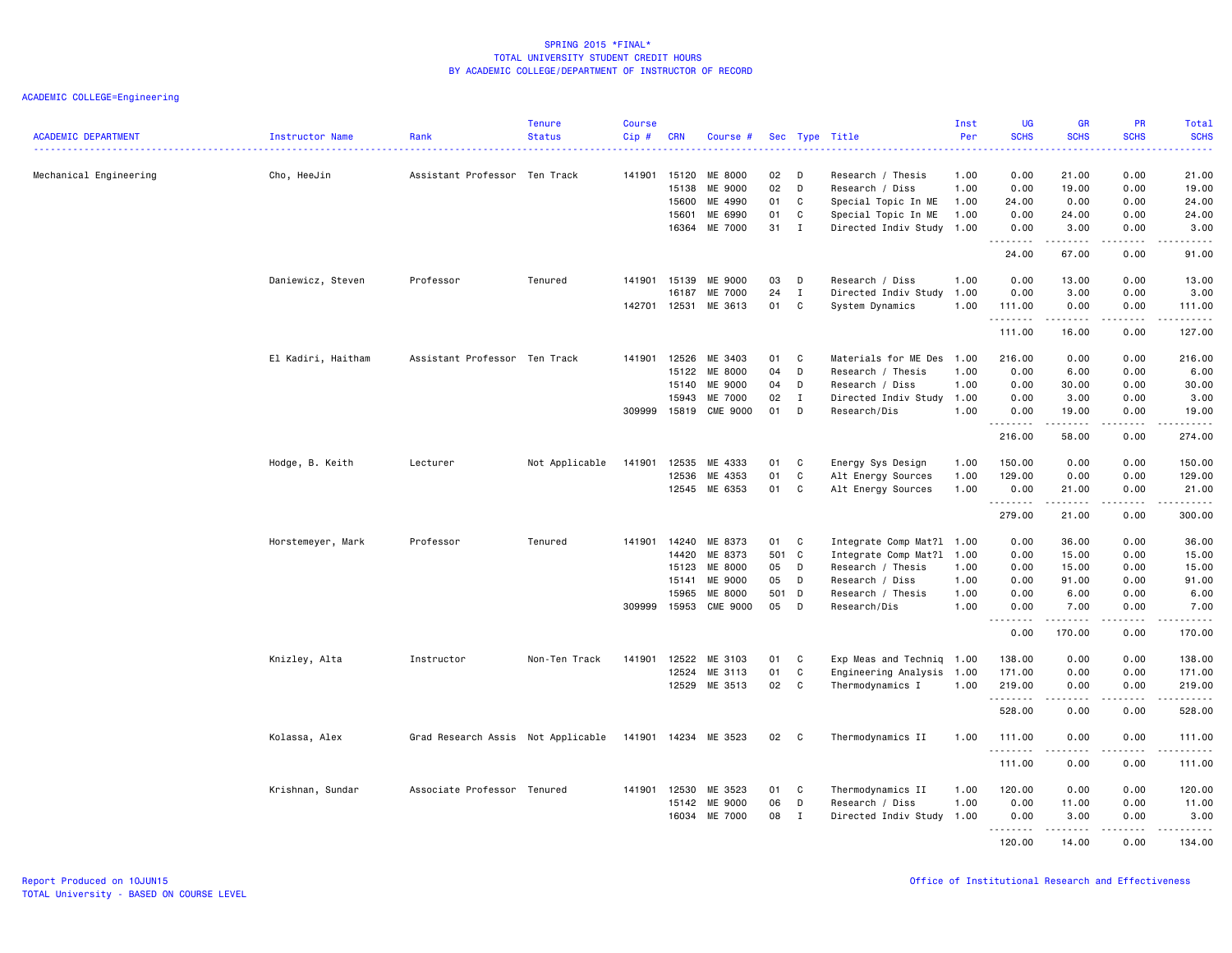| <b>ACADEMIC DEPARTMENT</b> | Instructor Name       | Rank                                                    | <b>Tenure</b><br><b>Status</b> | <b>Course</b><br>Cip# | <b>CRN</b>   | Course #                 |                 |                   | Sec Type Title                               | Inst<br>Per | <b>UG</b><br><b>SCHS</b> | <b>GR</b><br><b>SCHS</b>                                                                                                                                      | PR<br><b>SCHS</b>                   | Total<br><b>SCHS</b> |
|----------------------------|-----------------------|---------------------------------------------------------|--------------------------------|-----------------------|--------------|--------------------------|-----------------|-------------------|----------------------------------------------|-------------|--------------------------|---------------------------------------------------------------------------------------------------------------------------------------------------------------|-------------------------------------|----------------------|
|                            |                       |                                                         |                                |                       |              |                          |                 |                   |                                              |             |                          |                                                                                                                                                               |                                     |                      |
| Mechanical Engineering     | Liu, Yucheng          | Associate Professor Ten Track                           |                                |                       | 141901 12540 | ME 4443                  | 01              | C                 | Mech Systems Design                          | 1.00        | 186.00                   | 0.00                                                                                                                                                          | 0.00                                | 186.00               |
|                            |                       |                                                         |                                |                       | 15125        | ME 8000                  | 07              | D                 | Research / Thesis                            | 1.00        | 0.00                     | 4.00                                                                                                                                                          | 0.00                                | 4.00                 |
|                            |                       |                                                         |                                |                       | 15143        | ME 9000<br>16407 ME 7000 | 07<br>32        | D<br>$\mathbf{I}$ | Research / Diss<br>Directed Indiv Study 1.00 | 1.00        | 0.00<br>0.00             | 6.00<br>3.00                                                                                                                                                  | 0.00<br>0.00                        | 6.00<br>3.00         |
|                            |                       |                                                         |                                |                       |              |                          |                 |                   |                                              |             | <u>.</u>                 | .                                                                                                                                                             | .                                   | .                    |
|                            |                       |                                                         |                                |                       |              |                          |                 |                   |                                              |             | 186.00                   | 13.00                                                                                                                                                         | 0.00                                | 199.00               |
|                            | Long, William         | Grad Research Assis Not Applicable                      |                                |                       |              | 141901 15620 ME 3113     | 02              | $\mathbf{C}$      | Engineering Analysis 1.00                    |             | 90.00<br>--------        | 0.00<br>-----                                                                                                                                                 | 0.00<br>.                           | 90.00<br>.           |
|                            |                       |                                                         |                                |                       |              |                          |                 |                   |                                              |             | 90.00                    | 0.00                                                                                                                                                          | 0.00                                | 90.00                |
|                            | Luck, Rogelio         | Professor                                               | Tenured                        | 141901                | 15144        | ME 9000                  | 08              | D                 | Research / Diss                              | 1.00        | 0.00                     | 14.00                                                                                                                                                         | 0.00                                | 14.00                |
|                            |                       |                                                         |                                |                       | 142701 14237 | ME 8613                  | 01              | C                 | Dynamical Systems                            | 1.00        | 0.00                     | 24.00                                                                                                                                                         | 0.00                                | 24.00                |
|                            |                       |                                                         |                                |                       |              |                          |                 |                   |                                              |             | .<br>0.00                | <u>.</u><br>38.00                                                                                                                                             | .<br>0.00                           | .<br>38.00           |
|                            |                       |                                                         |                                |                       |              |                          |                 |                   |                                              |             |                          |                                                                                                                                                               |                                     |                      |
|                            | Lugo Camarena, Marcos | Research Assist Pro Non-Ten Track                       |                                |                       |              | 141901 12527 ME 3423     | 01              | C                 | Mech Of Machinery                            | 1.00        | 147.00<br>.              | 0.00<br>.                                                                                                                                                     | 0.00<br>$\sim$ $\sim$ $\sim$ $\sim$ | 147.00<br><u>.</u>   |
|                            |                       |                                                         |                                |                       |              |                          |                 |                   |                                              |             | 147.00                   | 0.00                                                                                                                                                          | 0.00                                | 147.00               |
|                            | Mago, Pedro           | Professor                                               | Tenured                        | 141901 15127          |              | ME 8000                  | 09              | D                 | Research / Thesis                            | 1.00        | 0.00                     | 12.00                                                                                                                                                         | 0.00                                | 12.00                |
|                            |                       |                                                         |                                |                       | 15145        | ME 9000                  | 09              | D                 | Research / Diss                              | 1.00        | 0.00                     | 13.00                                                                                                                                                         | 0.00                                | 13.00                |
|                            |                       |                                                         |                                |                       | 16050        | ME 7000                  | 09              | $\mathbf{I}$      | Directed Indiv Study 1.00                    |             | 0.00                     | 3.00                                                                                                                                                          | 0.00                                | 3.00                 |
|                            |                       |                                                         |                                |                       |              |                          |                 |                   |                                              |             | .<br>0.00                | .<br>28.00                                                                                                                                                    | $\sim$ $\sim$ $\sim$ $\sim$<br>0.00 | $\sim$<br>28.00      |
|                            | Monroe, John          | Grad Research Assis Not Applicable 141901 12525 ME 3313 |                                |                       |              |                          | 01 C            |                   | Heat Transfer                                | 1.00        | 186.00                   | 0.00                                                                                                                                                          | 0.00                                | 186.00               |
|                            |                       |                                                         |                                |                       |              |                          |                 |                   |                                              |             | .<br>186.00              | 0.00                                                                                                                                                          | $- - - -$<br>0.00                   | 186.00               |
|                            |                       |                                                         |                                |                       |              |                          |                 |                   |                                              |             |                          |                                                                                                                                                               |                                     |                      |
|                            | Patton, Richard       | Assistant Professor Tenured                             |                                | 141901 12521          |              | ME 2133                  | 01              | В                 | Modeling and Manuf                           | 1.00        | 138.00                   | 0.00                                                                                                                                                          | 0.00                                | 138.00               |
|                            |                       |                                                         |                                |                       | 12541        | ME 4643                  | 01              | C                 | Intro Vibration/Cont 1.00                    |             | 159.00<br>.              | 0.00                                                                                                                                                          | 0.00                                | 159.00<br>.          |
|                            |                       |                                                         |                                |                       |              |                          |                 |                   |                                              |             | 297.00                   | 0.00                                                                                                                                                          | 0.00                                | 297.00               |
|                            | Rhee, Hongjoo         | Research Assist Pro Non-Ten Track                       |                                |                       |              | 141901 15148 ME 9000     | 12 <sub>1</sub> | D                 | Research / Diss                              | 1.00        | 0.00                     | 10.00                                                                                                                                                         | 0.00                                | 10.00                |
|                            |                       |                                                         |                                |                       |              |                          |                 |                   |                                              |             | 1.1.1.1.1.1.1<br>0.00    | $\frac{1}{2} \left( \frac{1}{2} \right) \left( \frac{1}{2} \right) \left( \frac{1}{2} \right) \left( \frac{1}{2} \right) \left( \frac{1}{2} \right)$<br>10.00 | $\sim$ $\sim$ $\sim$<br>0.00        | .<br>10.00           |
|                            | Schneider, Judith     | Professor                                               | Tenured                        |                       | 141901 12537 | ME 4401                  | 01              | L.                | Solid Mechanics Lab                          | 1.00        | 61.00                    | 0.00                                                                                                                                                          | 0.00                                | 61.00                |
|                            |                       |                                                         |                                |                       | 15131        | ME 8000                  | 13              | D                 | Research / Thesis                            | 1.00        | 0.00                     | 15.00                                                                                                                                                         | 0.00                                | 15.00                |
|                            |                       |                                                         |                                |                       | 15149        | ME 9000                  | 13              | D                 | Research / Diss                              | 1.00        | 0.00                     | 21.00                                                                                                                                                         | 0.00                                | 21.00                |
|                            |                       |                                                         |                                |                       | 16138        | ME 7000                  | 14              | I                 | Directed Indiv Study 1.00                    |             | 0.00                     | 3.00                                                                                                                                                          | 0.00                                | 3.00                 |
|                            |                       |                                                         |                                |                       | 16139        | ME 7000                  | 15              | $\mathbf{I}$      | Directed Indiv Study 1.00                    |             | 0.00                     | 3.00                                                                                                                                                          | 0.00                                | 3.00                 |
|                            |                       |                                                         |                                |                       | 16140        | ME 7000                  | 16              | I                 | Directed Indiv Study 1.00                    |             | 0.00                     | 3.00                                                                                                                                                          | 0.00                                | 3.00                 |
|                            |                       |                                                         |                                |                       | 16142        | ME 7000                  | 17              | $\mathbf{I}$      | Directed Indiv Study 1.00                    |             | 0.00                     | 3.00                                                                                                                                                          | 0.00                                | 3.00                 |
|                            |                       |                                                         |                                |                       | 16143        | ME 7000                  | 18              | $\mathbf{I}$      | Directed Indiv Study 1.00                    |             | 0.00                     | 3.00                                                                                                                                                          | 0.00                                | 3.00                 |
|                            |                       |                                                         |                                |                       | 16181        | ME 7000                  | 22              | $\mathbf{I}$      | Directed Indiv Study 1.00                    |             | 0.00                     | 3.00                                                                                                                                                          | 0.00                                | 3.00                 |
|                            |                       |                                                         |                                |                       | 16183        | ME 4000                  | 03              | $\mathbf{I}$      | Directed Indiv Study 1.00                    |             | 3.00                     | 0.00                                                                                                                                                          | 0.00                                | 3.00                 |
|                            |                       |                                                         |                                |                       | 16184        | ME 4000                  | 04              | $\mathbf I$       | Directed Indiv Study 1.00                    |             | 3.00                     | 0.00                                                                                                                                                          | 0.00                                | 3.00                 |
|                            |                       |                                                         |                                |                       | 16185        | ME 4000                  | 05              | $\mathbf{I}$      | Directed Indiv Study 1.00                    |             | 3.00                     | 0.00                                                                                                                                                          | 0.00                                | 3.00                 |
|                            |                       |                                                         |                                |                       | 16186        | ME 4000                  | 06              | $\mathbf I$       | Directed Indiv Study 1.00                    |             | 3.00                     | 0.00                                                                                                                                                          | 0.00                                | 3.00                 |
|                            |                       |                                                         |                                |                       | 16188        | ME 4000                  | 07              | $\mathbf I$       | Directed Indiv Study 1.00                    |             | 3.00                     | 0.00                                                                                                                                                          | 0.00                                | 3.00                 |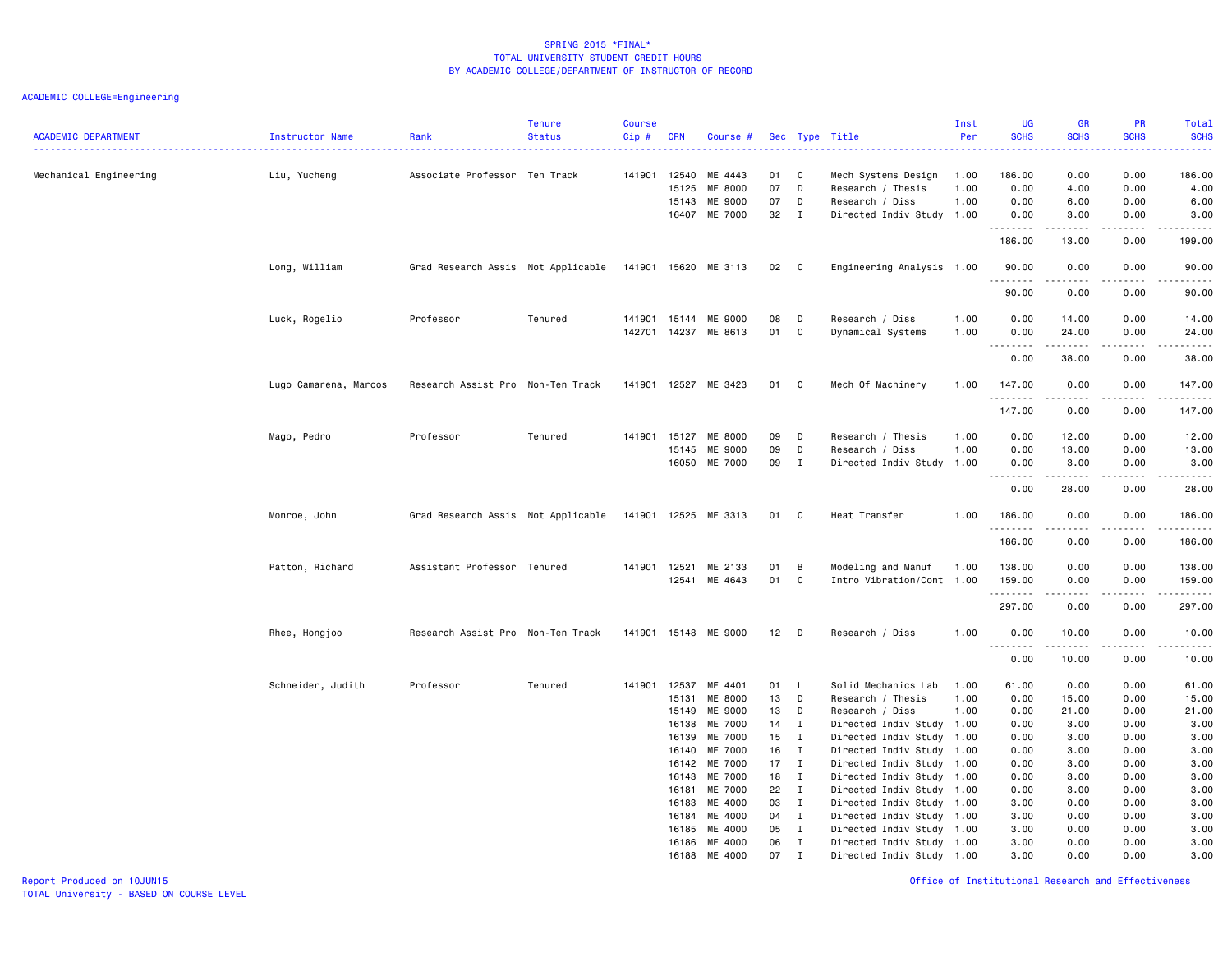| <b>ACADEMIC DEPARTMENT</b> | Instructor Name                                     | Rank                          | <b>Tenure</b><br><b>Status</b> | <b>Course</b><br>$Cip$ # | <b>CRN</b> | Course #        |                 |              | Sec Type Title            | Inst<br>Per | <b>UG</b><br><b>SCHS</b><br>$\sim$ $\sim$ $\sim$ $\sim$ | <b>GR</b><br><b>SCHS</b> | <b>PR</b><br><b>SCHS</b>     | Total<br><b>SCHS</b><br>2222. |
|----------------------------|-----------------------------------------------------|-------------------------------|--------------------------------|--------------------------|------------|-----------------|-----------------|--------------|---------------------------|-------------|---------------------------------------------------------|--------------------------|------------------------------|-------------------------------|
| Mechanical Engineering     | Schneider, Judith                                   | Professor                     | Tenured                        | 141901                   | 16387      | ME 4000         | 12 <sub>2</sub> | I            | Directed Indiv Study      | 1.00        | 3.00                                                    | 0.00                     | 0.00                         | 3.00                          |
|                            |                                                     |                               |                                | 260101                   | 11630      | EPP 8144        | 01              | C            | Transmission E M          | 0.40        | 0.00                                                    | 4.80                     | 0.00                         | 4.80                          |
|                            |                                                     |                               |                                |                          | 12550      | ME 8144         | 01              | C            | Transmission E M          | 0.40        | 0.00                                                    | 9.60                     | 0.00                         | 9.60                          |
|                            |                                                     |                               |                                |                          | 12551      | ME 8144         | 02              | K            | Transmission E M          | 0.40        | 0.00<br>.                                               | 0.00<br>-----            | 0.00                         | 0.00<br>.                     |
|                            |                                                     |                               |                                |                          |            |                 |                 |              |                           |             | 79.00                                                   | 68.40                    | 0.00                         | 147.40                        |
|                            | Shamsaei, Nima                                      | Assistant Professor Ten Track |                                | 141901                   | 12539      | ME 4403         | 01              | C            | Machine Design            | 1.00        | 162.00                                                  | 0.00                     | 0.00                         | 162.00                        |
|                            |                                                     |                               |                                |                          | 15150      | ME 9000         | 14              | D            | Research / Diss           | 1.00        | 0.00                                                    | 36.00                    | 0.00                         | 36.00                         |
|                            |                                                     |                               |                                |                          | 16178      | ME 7000         | 20              | $\mathbf{I}$ | Directed Indiv Study      | 1.00        | 0.00                                                    | 3.00                     | 0.00                         | 3.00                          |
|                            |                                                     |                               |                                |                          | 16189      | ME 4000         | 08              | $\mathbf{I}$ | Directed Indiv Study 1.00 |             | 3.00                                                    | 0.00                     | 0.00                         | 3.00                          |
|                            |                                                     |                               |                                |                          | 16294      | ME 4000         | 09              | $\mathbf{I}$ | Directed Indiv Study      | 1.00        | 3.00                                                    | 0.00                     | 0.00                         | 3.00                          |
|                            |                                                     |                               |                                |                          | 16295      | ME 4000         | 10 <sub>1</sub> | $\mathbf{I}$ | Directed Indiv Study      | 1.00        | 3.00                                                    | 0.00                     | 0.00                         | 3.00                          |
|                            |                                                     |                               |                                |                          | 16320      | ME 7000         | 29              | $\mathbf{I}$ | Directed Indiv Study      | 1.00        | 0.00                                                    | 3.00                     | 0.00                         | 3.00                          |
|                            |                                                     |                               |                                |                          | 16410      | ME 4000         | 13              | $\mathbf{I}$ | Directed Indiv Study      | 1.00        | 3.00                                                    | 0.00                     | 0.00                         | 3.00                          |
|                            |                                                     |                               |                                |                          | 16434      | ME 9000         | 502 D           |              | Research / Diss           | 1.00        | 0.00<br>.                                               | 3.00<br>-----            | 0.00<br>$\sim$ $\sim$ $\sim$ | 3.00<br>.                     |
|                            |                                                     |                               |                                |                          |            |                 |                 |              |                           |             | 174.00                                                  | 45.00                    | 0.00                         | 219.00                        |
|                            | Spayde, Dustin                                      | Instructor                    | Non-Ten Track                  | 141901                   | 12523      | ME 3103         | 02              | B            | Exp Meas and Techniq 1.00 |             | 27.00                                                   | 0.00                     | 0.00                         | 27.00                         |
|                            |                                                     |                               |                                |                          | 12534      | ME 4301         | 01              | L.           | Thermo-Fluids Labora      | 1.00        | 53.00                                                   | 0.00                     | 0.00                         | 53.00                         |
|                            |                                                     |                               |                                |                          | 14233      | ME 2133         | 02              | В            | Modeling and Manuf        | 1.00        | 141.00                                                  | 0.00                     | 0.00                         | 141.00                        |
|                            |                                                     |                               |                                |                          |            |                 |                 |              |                           |             | .<br>221.00                                             | .<br>0.00                | .<br>0.00                    | بالمحموم<br>221.00            |
|                            | Spayde, Emily                                       | Grad Teach Assist             | Not Applicable                 | 141901                   |            | 12528 ME 3513   | 01              | C            | Thermodynamics I          | 1.00        | 204.00<br>.                                             | 0.00                     | 0.00                         | 204.00                        |
|                            |                                                     |                               |                                |                          |            |                 |                 |              |                           |             | 204.00                                                  | 0.00                     | 0.00                         | 204.00                        |
|                            | Srinivasan, Kalyan Kuma Associate Professor Tenured |                               |                                | 141901                   | 14235      | ME 4543         | 01              | C            | Combustion Engines        | 1.00        | 69.00                                                   | 0.00                     | 0.00                         | 69.00                         |
|                            |                                                     |                               |                                |                          | 14236      | ME 6543         | 01              | C            | Combustion Engines        | 1.00        | 0.00                                                    | 33.00                    | 0.00                         | 33.00                         |
|                            |                                                     |                               |                                |                          | 15133      | ME 8000         | 15              | D            | Research / Thesis         | 1.00        | 0.00                                                    | 16.00                    | 0.00                         | 16.00                         |
|                            |                                                     |                               |                                |                          | 15151      | ME 9000         | 15              | D            | Research / Diss           | 1.00        | 0.00                                                    | 10.00                    | 0.00                         | 10.00                         |
|                            |                                                     |                               |                                |                          | 16033      | ME 7000         | 07              | $\mathbf{I}$ | Directed Indiv Study 1.00 |             | 0.00<br>$\sim$ $\sim$ $\sim$ $\sim$                     | 3.00<br>-----            | 0.00<br>$\frac{1}{2}$        | 3.00<br>.                     |
|                            |                                                     |                               |                                |                          |            |                 |                 |              |                           |             | 69.00                                                   | 62.00                    | 0.00                         | 131.00                        |
|                            | Stone, Tonya                                        | Assistant Professor Ten Track |                                | 141901                   | 15152      | ME 9000         | 16              | D            | Research / Diss           | 1.00        | 0.00                                                    | 7.00                     | 0.00                         | 7.00                          |
|                            |                                                     |                               |                                |                          | 16081      | ME 7000         | 10              | $\mathbf{I}$ | Directed Indiv Study      | 1.00        | 0.00                                                    | 3.00                     | 0.00                         | 3.00                          |
|                            |                                                     |                               |                                |                          | 16128      | ME 7000         | 11              | $\mathbf{I}$ | Directed Indiv Study      | 1.00        | 0.00                                                    | 3.00                     | 0.00                         | 3.00                          |
|                            |                                                     |                               |                                | 309999                   | 15821      | <b>CME 9000</b> | 03              | D            | Research/Dis              | 1.00        | 0.00<br>$\sim$ $\sim$<br>د د د د                        | 9.00<br>.                | 0.00<br>.                    | 9.00<br>.                     |
|                            |                                                     |                               |                                |                          |            |                 |                 |              |                           |             | 0.00                                                    | 22.00                    | 0.00                         | 22.00                         |
|                            | Thompson, Scott                                     | Assistant Professor Ten Track |                                | 141901                   | 14239      | ME 8313         | 01              | C            | Cond Heat Transfer        | 1.00        | 0.00                                                    | 33.00                    | 0.00                         | 33.00                         |
|                            |                                                     |                               |                                |                          | 15135      | ME 8000         | 17              | D            | Research / Thesis         | 1.00        | 0.00                                                    | 34.00                    | 0.00                         | 34.00                         |
|                            |                                                     |                               |                                |                          | 15153      | ME 9000         | 17              | D            | Research / Diss           | 1.00        | 0.00                                                    | 32.00                    | 0.00                         | 32.00                         |
|                            |                                                     |                               |                                |                          | 15481      | ME 4000         | 01              | $\mathbf{I}$ | Directed Indiv Study 1.00 |             | 3.00                                                    | 0.00                     | 0.00                         | 3.00                          |
|                            |                                                     |                               |                                |                          | 15607      | ME 4000         | 02              | $\mathbf{I}$ | Directed Indiv Study      | 1.00        | 3.00                                                    | 0.00                     | 0.00                         | 3.00                          |
|                            |                                                     |                               |                                |                          | 15944      | ME 7000         | 03              | $\mathbf{I}$ | Directed Indiv Study      | 1.00        | 0.00                                                    | 3.00                     | 0.00                         | 3.00                          |
|                            |                                                     |                               |                                |                          | 16020      | ME 7000         | 04              | $\mathbf{I}$ | Directed Indiv Study 1.00 |             | 0.00                                                    | 3.00                     | 0.00                         | 3.00                          |
|                            |                                                     |                               |                                |                          | 16022      | ME 7000         | 06              | $\mathbf{I}$ | Directed Indiv Study      | 1.00        | 0.00                                                    | 3.00                     | 0.00                         | 3.00                          |
|                            |                                                     |                               |                                |                          | 16133      | ME 7000         | 12              | $\mathbf I$  | Directed Indiv Study 1.00 |             | 0.00                                                    | 3.00                     | 0.00                         | 3.00                          |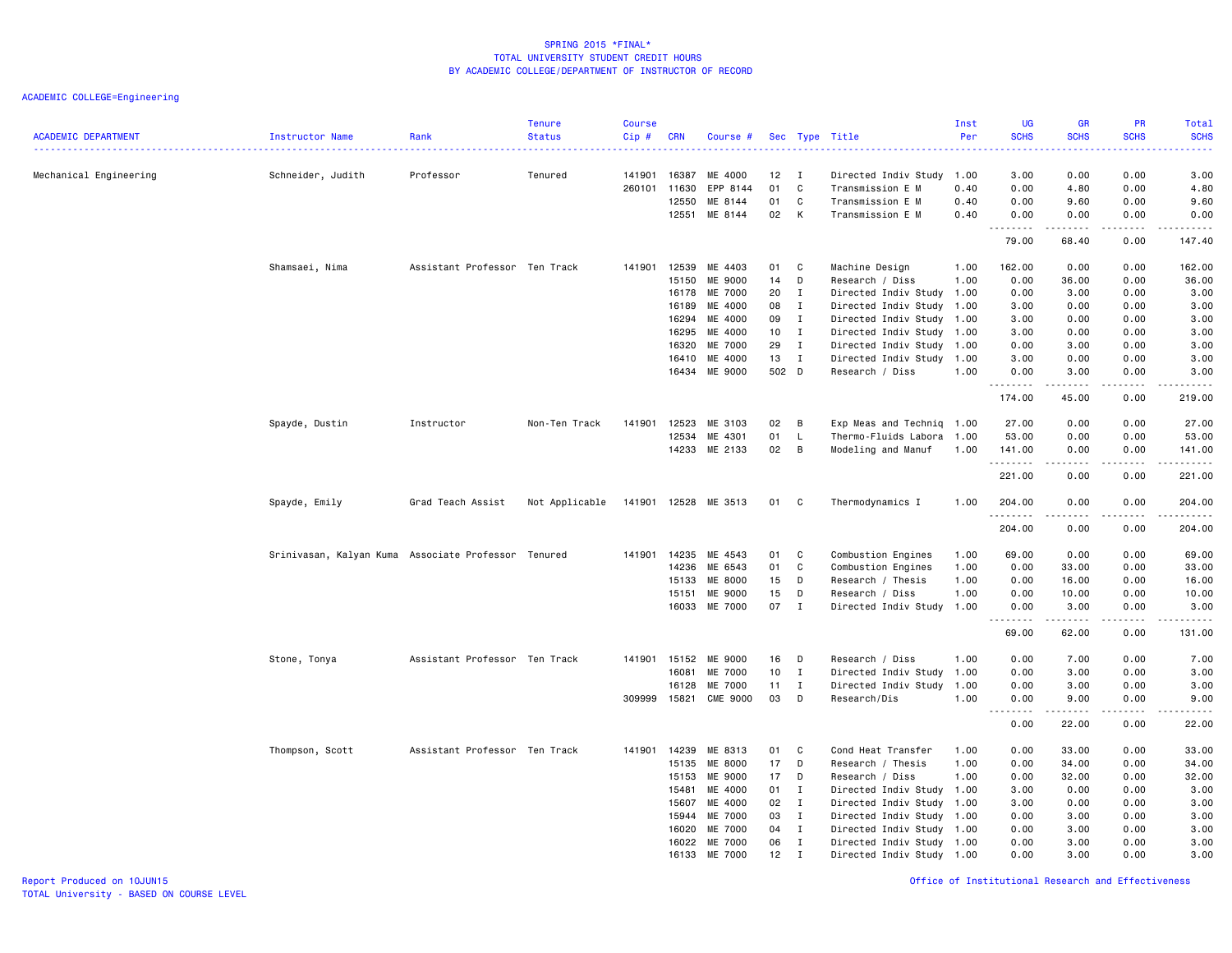| <b>ACADEMIC DEPARTMENT</b> | Instructor Name | Rank                          | <b>Tenure</b><br>Status | <b>Course</b><br>$Cip$ # | <b>CRN</b> | Course # Sec Type Title |        |                           | Inst<br>Per | <b>UG</b><br><b>SCHS</b> | <b>GR</b><br><b>SCHS</b> | <b>PR</b><br><b>SCHS</b> | Total<br><b>SCHS</b> |
|----------------------------|-----------------|-------------------------------|-------------------------|--------------------------|------------|-------------------------|--------|---------------------------|-------------|--------------------------|--------------------------|--------------------------|----------------------|
|                            |                 |                               |                         |                          |            |                         |        |                           |             |                          |                          |                          |                      |
| Mechanical Engineering     | Thompson, Scott | Assistant Professor Ten Track |                         | 141901                   | 16137      | ME 7000                 | 13 I   | Directed Indiv Study 1.00 |             | 0.00                     | 3.00                     | 0.00                     | 3.00                 |
|                            |                 |                               |                         |                          |            | 16305 ME 7000           | 26 I   | Directed Indiv Study 1.00 |             | 0.00                     | 3.00                     | 0.00                     | 3.00                 |
|                            |                 |                               |                         |                          |            | 16306 ME 7000           | $27$ I | Directed Indiv Study 1.00 |             | 0.00                     | 3.00                     | 0.00                     | 3.00                 |
|                            |                 |                               |                         |                          |            | 16308 ME 7000           | 28 I   | Directed Indiv Study 1.00 |             | 0.00<br>--------         | 3.00<br>--------         | 0.00<br>---------        | 3.00<br>.            |
|                            |                 |                               |                         |                          |            |                         |        |                           |             | 6.00                     | 123.00                   | 0.00                     | 129.00               |
|                            | Walters, Dibbon | Associate Professor Tenured   |                         | 141901                   | 14238      | ME 8813                 | 01 C   | Viscous Flow I            | 1.00        | 0.00                     | 30.00                    | 0.00                     | 30.00                |
|                            |                 |                               |                         |                          |            | 14419 ME 8813           | 501 C  | Viscous Flow I            | 1.00        | 0.00                     | 9.00                     | 0.00                     | 9.00                 |
|                            |                 |                               |                         |                          |            | 15136 ME 8000           | 18 D   | Research / Thesis         | 1.00        | 0.00                     | 16.00                    | 0.00                     | 16.00                |
|                            |                 |                               |                         |                          |            | 15154 ME 9000           | 18 D   | Research / Diss           | 1.00        | 0.00                     | 16.00                    | 0.00                     | 16.00                |
|                            |                 |                               |                         |                          |            | 16363 ME 7000           | 30 I   | Directed Indiv Study 1.00 |             | 0.00                     | 3.00                     | 0.00                     | 3,00                 |
|                            |                 |                               |                         |                          |            |                         |        |                           |             | --------<br>0.00         | 74.00                    | . <b>.</b><br>0.00       | ------<br>74.00      |
|                            |                 |                               |                         |                          |            |                         |        |                           |             | $=$ = = = = = = =        | $=$ = = = = = = =        | $=$ = = = = = = =        |                      |
| Mechanical Engineering     |                 |                               |                         |                          |            |                         |        |                           |             | 3048.00                  | 829.40                   | 0.00                     | 3877.40              |
|                            |                 |                               |                         |                          |            |                         |        |                           |             |                          |                          | ========                 |                      |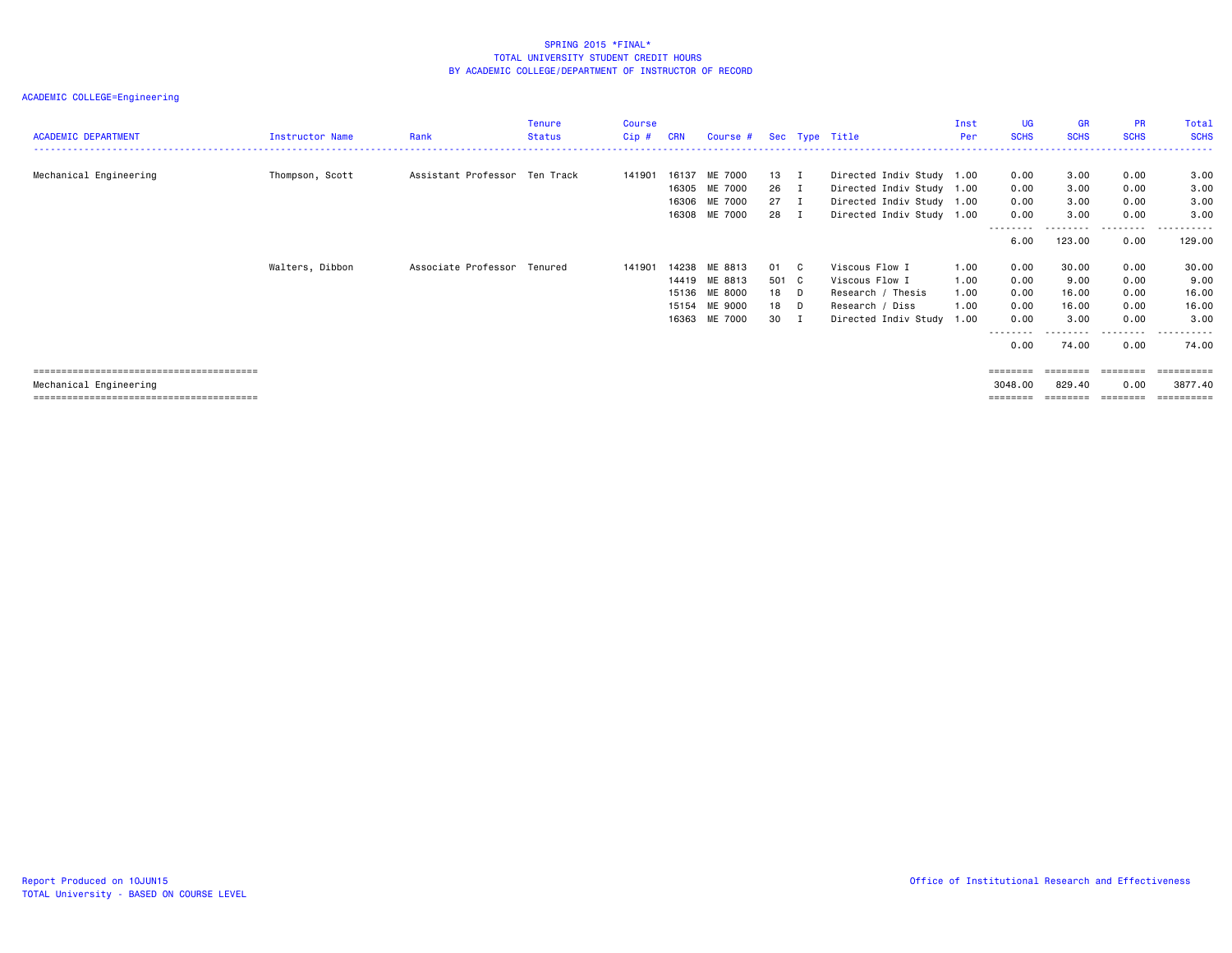| <b>ACADEMIC DEPARTMENT</b>     | Instructor Name                           | Rank                               | <b>Tenure</b><br><b>Status</b> | <b>Course</b><br>Cip# | <b>CRN</b>     | Course #              |          |         | Sec Type Title                             | Inst<br>Per  | <b>UG</b><br><b>SCHS</b>          | <b>GR</b><br><b>SCHS</b>                                                                                                                                      | PR<br><b>SCHS</b><br>المتمام        | Total<br><b>SCHS</b><br>المتمامين |
|--------------------------------|-------------------------------------------|------------------------------------|--------------------------------|-----------------------|----------------|-----------------------|----------|---------|--------------------------------------------|--------------|-----------------------------------|---------------------------------------------------------------------------------------------------------------------------------------------------------------|-------------------------------------|-----------------------------------|
| School of Chemical Engineering | Bricka, Ray                               | Associate Professor Tenured        |                                |                       | 140701 10740   | CHE 4233              | 01       | C       | Chemical Plant Desig 1.00                  |              | 198.00                            | 0.00                                                                                                                                                          | 0.00                                | 198.00                            |
|                                |                                           |                                    |                                |                       | 10743          | CHE 4633              | 01       | C       | Chemical Pro Safety                        | 1.00         | 249.00                            | 0.00                                                                                                                                                          | 0.00                                | 249.00                            |
|                                |                                           |                                    |                                |                       | 15173          | CHE 8000              | 01       | D       | Research / Thesis                          | 1.00         | 0.00                              | 1.00                                                                                                                                                          | 0.00                                | 1.00                              |
|                                |                                           |                                    |                                |                       | 15182          | CHE 9000              | 01       | D       | Research/Diss                              | 1.00         | 0.00                              | 13.00<br>$\frac{1}{2} \left( \frac{1}{2} \right) \left( \frac{1}{2} \right) \left( \frac{1}{2} \right) \left( \frac{1}{2} \right) \left( \frac{1}{2} \right)$ | 0.00<br>$\sim$ $\sim$ $\sim$ $\sim$ | 13.00<br>.                        |
|                                |                                           |                                    |                                |                       |                |                       |          |         |                                            |              | .<br>447.00                       | 14.00                                                                                                                                                         | 0.00                                | 461.00                            |
|                                | Dissanayake, Darshanama Grad Teach Assist |                                    | Not Applicable                 |                       |                | 140701 16129 CHE 3222 | 03       |         | Chem Eng Lab I                             | 0.95         | 1.90<br><u>.</u>                  | 0.00<br>.                                                                                                                                                     | 0.00<br>$\frac{1}{2}$               | 1.90<br><b>.</b>                  |
|                                |                                           |                                    |                                |                       |                |                       |          |         |                                            |              | 1.90                              | 0.00                                                                                                                                                          | 0.00                                | 1.90                              |
|                                | Elmore, Billy                             | Associate Professor Tenured        |                                | 140701                | 10729          | CHE 2213              | 01       | C       | Chemical Eng Analysi 1.00                  |              | 291.00                            | 0.00                                                                                                                                                          | 0.00                                | 291.00                            |
|                                |                                           |                                    |                                |                       | 10734          | CHE 3222              | 01       | L       | Chem Eng Lab I                             | 1.00         | 162.00                            | 0.00                                                                                                                                                          | 0.00                                | 162.00                            |
|                                |                                           |                                    |                                |                       | 10742          | CHE 4441              | 01       | C       | Fund of Engr Seminar 1.00                  |              | 13.00                             | 0.00                                                                                                                                                          | 0.00                                | 13.00                             |
|                                |                                           |                                    |                                |                       | 15183          | CHE 9000              | 02       | D       | Research/Diss                              | 1.00         | 0.00                              | 1.00                                                                                                                                                          | 0.00                                | 1.00                              |
|                                |                                           |                                    |                                |                       | 16129          | CHE 3222              | 03       | L.      | Chem Eng Lab I                             | 0.05         | 0.10                              | 0.00                                                                                                                                                          | 0.00                                | 0.10                              |
|                                |                                           |                                    |                                |                       | 16130          | CHE 3222              | 04       | L       | Chem Eng Lab I                             | 0.05         | 0.10                              | 0.00                                                                                                                                                          | 0.00                                | 0.10                              |
|                                |                                           |                                    |                                |                       | 16131          | CHE 3222              | 05       | L       | Chem Eng Lab I                             | 0.05         | 0.10                              | 0.00                                                                                                                                                          | 0.00                                | 0.10                              |
|                                |                                           |                                    |                                |                       | 16453          | CHE 4000              | 01       | I       | Directed Indiv Study                       | 1.00         | 3.00<br>.                         | 0.00<br>.                                                                                                                                                     | 0.00<br>$- - - -$                   | 3.00<br>-----                     |
|                                |                                           |                                    |                                |                       |                |                       |          |         |                                            |              | 469.30                            | 1.00                                                                                                                                                          | 0.00                                | 470.30                            |
|                                | French, William                           | Associate Professor Tenured        |                                |                       | 140701 10736   | CHE 3331              | 01       | -S      | Prof Develop Seminar 1.00                  |              | 73.00                             | 0.00                                                                                                                                                          | 0.00                                | 73.00                             |
|                                |                                           |                                    |                                |                       | 10750          | CHE 8011              | 01       | S.      | Chem En Seminar                            | 1.00         | 0.00                              | 15.00                                                                                                                                                         | 0.00                                | 15.00                             |
|                                |                                           |                                    |                                |                       | 14267          | CHE 6673              | 01       | C       | CHE Indust. Microbio 1.00                  |              | 0.00                              | 6.00                                                                                                                                                          | 0.00                                | 6.00                              |
|                                |                                           |                                    |                                |                       | 15184          | CHE 9000              | 03<br>01 | D<br>C  | Research/Diss                              | 1.00         | 0.00                              | 21.00                                                                                                                                                         | 0.00                                | 21.00<br>51.00                    |
|                                |                                           |                                    |                                |                       | 261201 14266   | CHE 4673              |          |         | CHE Indust. Microbio 1.00                  |              | 51.00<br>.                        | 0.00<br>$- - - - -$                                                                                                                                           | 0.00<br>.                           | .                                 |
|                                |                                           |                                    |                                |                       |                |                       |          |         |                                            |              | 124.00                            | 42.00                                                                                                                                                         | 0.00                                | 166.00                            |
|                                | Hill, Priscilla                           | Associate Professor Tenured        |                                |                       |                | 140701 10735 CHE 3223 | 01       | C       | Separation Processes 1.00                  |              | 213.00<br>.                       | 0.00                                                                                                                                                          | 0.00<br>.                           | 213.00<br>------                  |
|                                |                                           |                                    |                                |                       |                |                       |          |         |                                            |              | 213.00                            | 0.00                                                                                                                                                          | 0.00                                | 213.00                            |
|                                | Howlader, Md                              | Grad Research Assis Not Applicable |                                |                       |                | 140701 16130 CHE 3222 | 04       |         | Chem Eng Lab I                             | 0.95         | 1.90<br>.                         | 0.00                                                                                                                                                          | 0.00<br>$\frac{1}{2}$               | 1.90<br>-----                     |
|                                |                                           |                                    |                                |                       |                |                       |          |         |                                            |              | 1.90                              | .<br>0.00                                                                                                                                                     | 0.00                                | 1.90                              |
|                                | Keith, Jason                              | Non-Faculty                        | Tenured                        |                       |                | 140701 15186 CHE 9000 | 05       | D       | Research/Diss                              | 1.00         | 0.00                              | 9.00                                                                                                                                                          | 0.00                                | 9.00                              |
|                                |                                           |                                    |                                |                       |                |                       |          |         |                                            |              | $\sim$ $\sim$ $\sim$<br>.<br>0.00 | .<br>9.00                                                                                                                                                     | .<br>0.00                           | -----<br>9.00                     |
|                                | Kundu, Santanu                            | Assistant Professor Ten Track      |                                |                       | 140701 10752   | CHE 8523              | 01       | C       | Adv Tran Pheno                             | 1.00         | 0.00                              | 18.00                                                                                                                                                         | 0.00                                | 18.00                             |
|                                |                                           |                                    |                                |                       | 15187          | CHE 9000              | 06       | D       | Research/Diss                              | 1.00         | 0.00                              | 16.00                                                                                                                                                         | 0.00                                | 16.00                             |
|                                |                                           |                                    |                                |                       | 240101 16431   | HON 4000              | 18       | I       | Directed Individual                        | 1.00         | 3.00                              | 0.00                                                                                                                                                          | 0.00                                | 3.00                              |
|                                |                                           |                                    |                                |                       |                |                       |          |         |                                            |              | <u>.</u><br>3.00                  | <u>.</u><br>34.00                                                                                                                                             | $\frac{1}{2}$<br>0.00               | د د د د د<br>37.00                |
|                                |                                           |                                    |                                |                       |                |                       |          |         |                                            |              |                                   |                                                                                                                                                               |                                     |                                   |
|                                | Pearson, Larry                            | Instructor                         | Non-Ten Track                  | 140701                | 10728          | CHE 2114              | 01       | в       | Mass & Energy Bal                          | 1.00         | 92.00                             | 0.00                                                                                                                                                          | 0.00                                | 92.00                             |
|                                |                                           |                                    |                                |                       | 10731          | CHE 3123              | 01       | C       | Chem En Thermo II                          | 1.00         | 135.00                            | 0.00                                                                                                                                                          | 0.00                                | 135.00                            |
|                                |                                           |                                    |                                |                       | 10741<br>10748 | CHE 4313<br>CHE 6313  | 01<br>01 | C<br>C. | Transport Phenomena<br>Transport Phenomena | 1.00<br>1.00 | 102.00<br>0.00                    | 0.00<br>6.00                                                                                                                                                  | 0.00<br>0.00                        | 102.00<br>6.00                    |
|                                |                                           |                                    |                                |                       |                |                       |          |         |                                            |              |                                   |                                                                                                                                                               |                                     |                                   |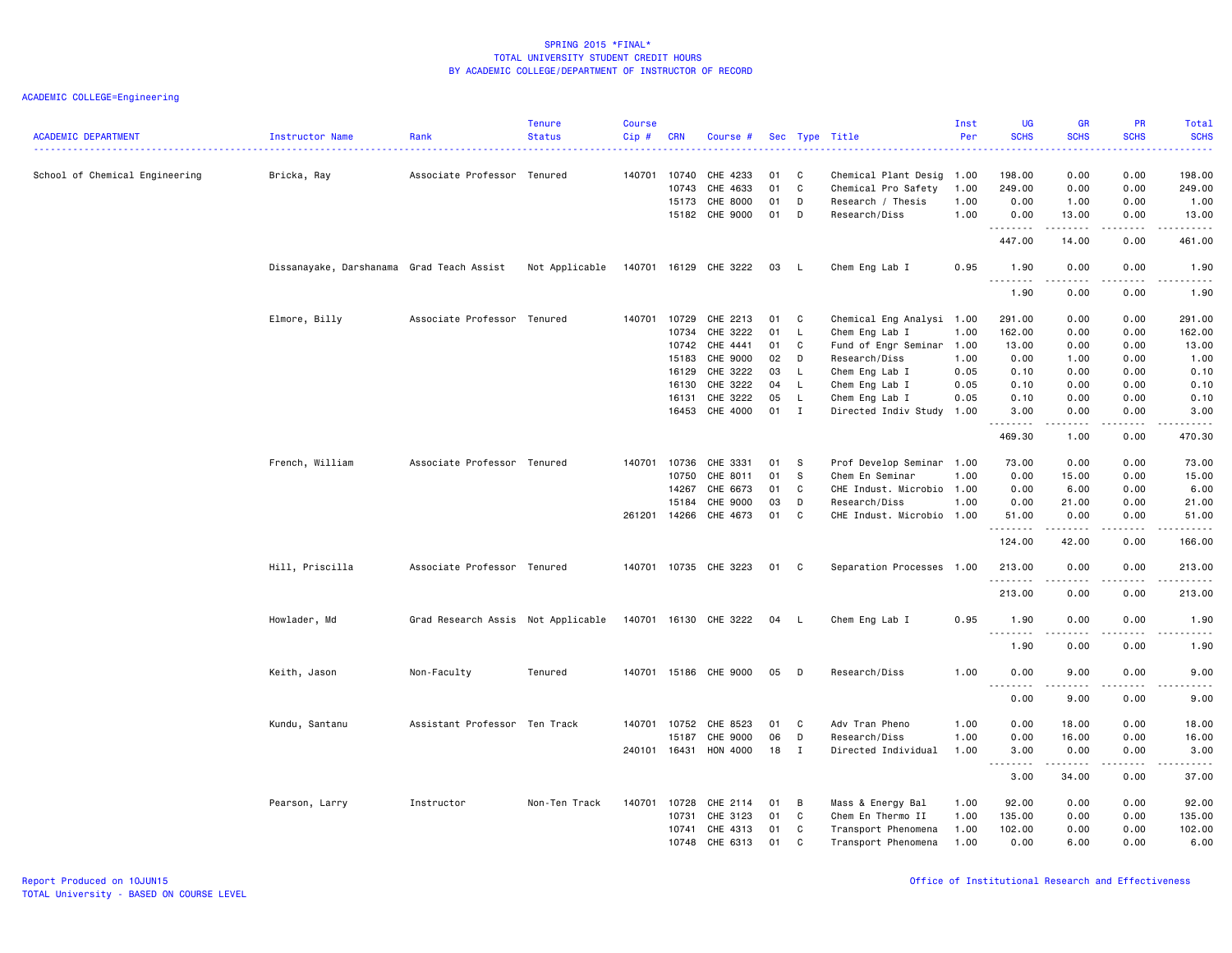| <b>ACADEMIC DEPARTMENT</b>     | <b>Instructor Name</b> | Rank                               | <b>Tenure</b><br><b>Status</b> | <b>Course</b><br>Cip# | <b>CRN</b> | Course #                   |    |              | Sec Type Title    | Inst<br>Per | <b>UG</b><br><b>SCHS</b>   | <b>GR</b><br><b>SCHS</b> | <b>PR</b><br><b>SCHS</b> | Total<br><b>SCHS</b>                                                                                                                                                                                                                                                                                                                                                                                                                                                                              |
|--------------------------------|------------------------|------------------------------------|--------------------------------|-----------------------|------------|----------------------------|----|--------------|-------------------|-------------|----------------------------|--------------------------|--------------------------|---------------------------------------------------------------------------------------------------------------------------------------------------------------------------------------------------------------------------------------------------------------------------------------------------------------------------------------------------------------------------------------------------------------------------------------------------------------------------------------------------|
|                                |                        |                                    |                                |                       |            |                            |    |              |                   |             |                            |                          |                          |                                                                                                                                                                                                                                                                                                                                                                                                                                                                                                   |
|                                |                        |                                    |                                |                       |            |                            |    |              |                   |             | --------<br>329.00         | .<br>6.00                | .<br>0.00                | - - - - - - -<br>335.00                                                                                                                                                                                                                                                                                                                                                                                                                                                                           |
| School of Chemical Engineering | Rai, Neeraj            | Assistant Professor Ten Track      |                                | 140701                | 10730      | CHE 3113                   | 01 | C.           | Chem En Thermo I  | 1.00        | 81.00                      | 0.00                     | 0.00                     | 81.00                                                                                                                                                                                                                                                                                                                                                                                                                                                                                             |
|                                |                        |                                    |                                |                       | 15179      | CHE 8000                   | 07 | D            | Research / Thesis | 1.00        | 0.00                       | 8.00                     | 0.00                     | 8.00                                                                                                                                                                                                                                                                                                                                                                                                                                                                                              |
|                                |                        |                                    |                                |                       | 15188      | CHE 9000                   | 07 | D            | Research/Diss     | 1.00        | 0.00                       | 19.00                    | 0.00                     | 19.00                                                                                                                                                                                                                                                                                                                                                                                                                                                                                             |
|                                |                        |                                    |                                |                       |            | 16042 CHE 3113             | 02 | C.           | Chem En Thermo I  | 1.00        | 51.00                      | 0.00                     | 0.00                     | 51.00                                                                                                                                                                                                                                                                                                                                                                                                                                                                                             |
|                                |                        |                                    |                                |                       |            |                            |    |              |                   |             | --------<br>132.00         | .<br>27.00               | .<br>0.00                | ------<br>159.00                                                                                                                                                                                                                                                                                                                                                                                                                                                                                  |
|                                | Toghiani, Hossein      | Professor                          | Tenured                        | 140701                | 10739      | CHE 4223                   | 01 | C.           | Pro Instr & Con   | 1.00        | 204.00                     | 0.00                     | 0.00                     | 204.00                                                                                                                                                                                                                                                                                                                                                                                                                                                                                            |
|                                |                        |                                    |                                |                       | 10751      | CHE 8123                   | 01 | $\mathbf{C}$ | Chem Kinetics Dyn | 1.00        | 0.00                       | 12.00                    | 0.00                     | 12.00                                                                                                                                                                                                                                                                                                                                                                                                                                                                                             |
|                                |                        |                                    |                                |                       | 15180      | CHE 8000                   | 08 | D            | Research / Thesis | 1.00        | 0.00                       | 8.00                     | 0.00                     | 8.00                                                                                                                                                                                                                                                                                                                                                                                                                                                                                              |
|                                |                        |                                    |                                |                       |            |                            |    |              |                   |             | --------<br>204.00         | --------<br>20.00        | --------<br>0.00         | $\begin{array}{cccccccccccccc} \bullet & \bullet & \bullet & \bullet & \bullet & \bullet & \bullet & \bullet \end{array}$<br>224.00                                                                                                                                                                                                                                                                                                                                                               |
|                                | Walters, Keisha        | Associate Professor Tenured        |                                | 140701                | 10733      | CHE 3213                   | 01 | $\mathbf{C}$ | Heat Transfer Op  | 1.00        | 207.00                     | 0.00                     | 0.00                     | 207.00                                                                                                                                                                                                                                                                                                                                                                                                                                                                                            |
|                                |                        |                                    |                                |                       | 15181      | CHE 8000                   | 09 | D            | Research / Thesis | 1.00        | 0.00                       | 9.00                     | 0.00                     | 9.00                                                                                                                                                                                                                                                                                                                                                                                                                                                                                              |
|                                |                        |                                    |                                |                       |            |                            |    |              |                   |             | --------<br>207.00         | .<br>9.00                | -----<br>0.00            | .<br>216.00                                                                                                                                                                                                                                                                                                                                                                                                                                                                                       |
|                                | Zabet, Mahla           | Grad Research Assis Not Applicable |                                |                       |            | 140701 16131 CHE 3222 05 L |    |              | Chem Eng Lab I    | 0.95        | 1.90                       | 0.00                     | 0.00                     | 1.90                                                                                                                                                                                                                                                                                                                                                                                                                                                                                              |
|                                |                        |                                    |                                |                       |            |                            |    |              |                   |             | --------<br>1.90           | .<br>0.00                | .<br>0.00                | 1.90                                                                                                                                                                                                                                                                                                                                                                                                                                                                                              |
| School of Chemical Engineering |                        |                                    |                                |                       |            |                            |    |              |                   |             | <b>ESSESSES</b><br>2134.00 | -------<br>162.00        | ========<br>0.00         | $\begin{array}{cccccccccc} \multicolumn{2}{c}{} & \multicolumn{2}{c}{} & \multicolumn{2}{c}{} & \multicolumn{2}{c}{} & \multicolumn{2}{c}{} & \multicolumn{2}{c}{} & \multicolumn{2}{c}{} & \multicolumn{2}{c}{} & \multicolumn{2}{c}{} & \multicolumn{2}{c}{} & \multicolumn{2}{c}{} & \multicolumn{2}{c}{} & \multicolumn{2}{c}{} & \multicolumn{2}{c}{} & \multicolumn{2}{c}{} & \multicolumn{2}{c}{} & \multicolumn{2}{c}{} & \multicolumn{2}{c}{} & \multicolumn{2}{c}{} & \mult$<br>2296.00 |
|                                |                        |                                    |                                |                       |            |                            |    |              |                   |             | ========                   | ========                 | ========                 |                                                                                                                                                                                                                                                                                                                                                                                                                                                                                                   |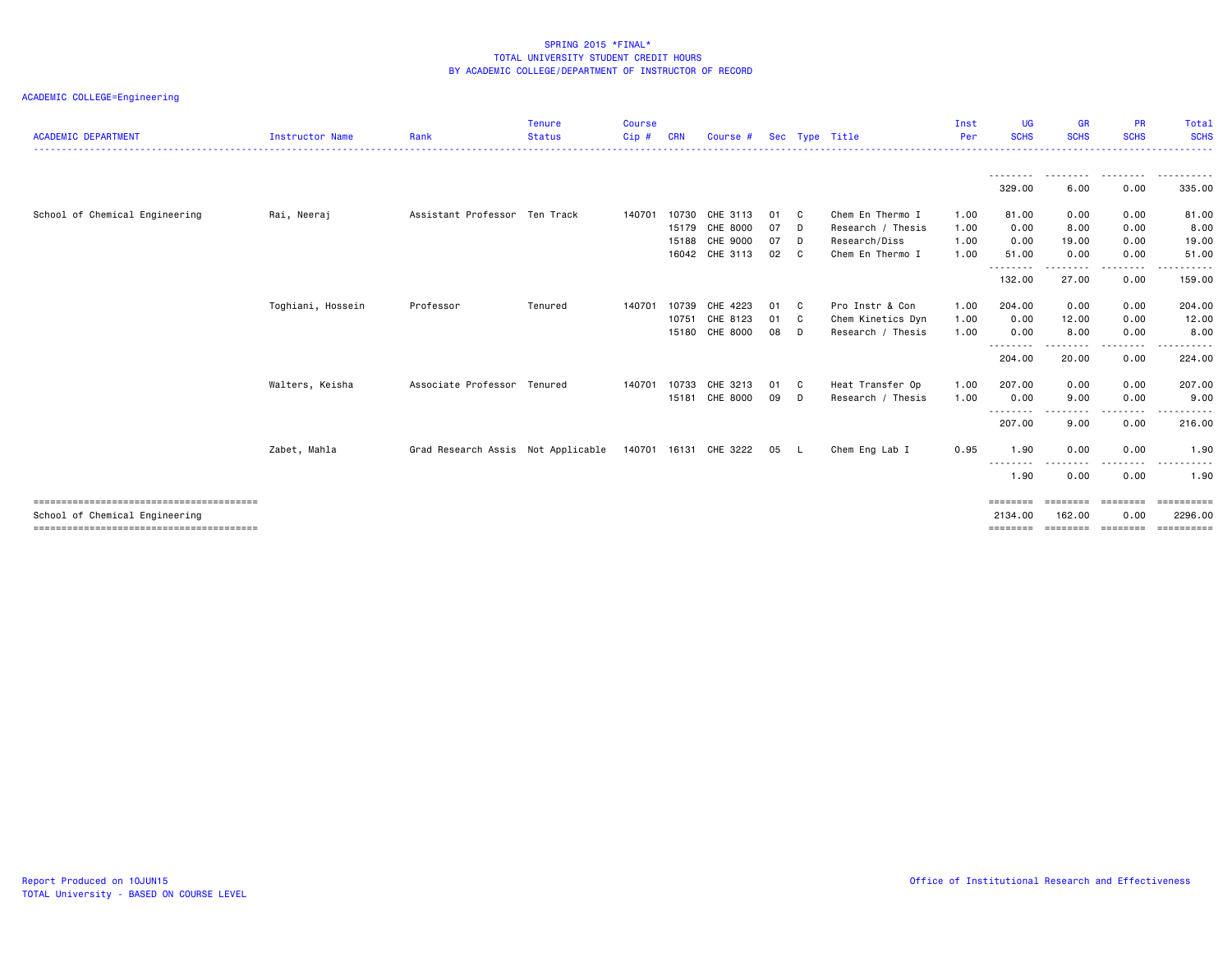| <b>ACADEMIC DEPARTMENT</b> | Instructor Name  | Rank                              | <b>Tenure</b><br><b>Status</b> | <b>Course</b><br>Cip# | <b>CRN</b>                     | Course #                      |                |                | Sec Type Title                                                 | Inst<br>Per          | UG<br><b>SCHS</b><br>$\omega = \omega / \omega$      | GR<br><b>SCHS</b>                                                                                                                                             | PR<br><b>SCHS</b><br>.       | <b>Total</b><br><b>SCHS</b><br>$\frac{1}{2} \left( \frac{1}{2} \right) \left( \frac{1}{2} \right) \left( \frac{1}{2} \right) \left( \frac{1}{2} \right)$     |
|----------------------------|------------------|-----------------------------------|--------------------------------|-----------------------|--------------------------------|-------------------------------|----------------|----------------|----------------------------------------------------------------|----------------------|------------------------------------------------------|---------------------------------------------------------------------------------------------------------------------------------------------------------------|------------------------------|--------------------------------------------------------------------------------------------------------------------------------------------------------------|
| Forestry                   | Evans, David     | Professor                         | Tenured                        |                       | 030501 11927<br>11928<br>15040 | F0 6451<br>F0 6452<br>F0 8000 | 01<br>01<br>01 | L.<br>C<br>D   | Remote Sensing Lab<br>Remote Sensing Appl<br>Research / Thesis | 1.00<br>1.00<br>1.00 | 0.00<br>0.00<br>0.00                                 | 7.00<br>14.00<br>7.00                                                                                                                                         | 0.00<br>0.00<br>0.00         | 7.00<br>14.00<br>7.00                                                                                                                                        |
|                            |                  |                                   |                                |                       | 15059                          | F0 9000                       | 01             | D              | Research / Diss                                                | 1.00                 | 0.00                                                 | 1.00                                                                                                                                                          | 0.00                         | 1.00                                                                                                                                                         |
|                            |                  |                                   |                                |                       | 450702 11914                   | F0 4451                       | 01             | L.             | Remote Sensing Lab                                             | 1.00                 | 18.00                                                | 0.00                                                                                                                                                          | 0.00                         | 18.00                                                                                                                                                        |
|                            |                  |                                   |                                |                       | 11915                          | F0 4452                       | 01             | C              | Remote Sensing Appl                                            | 1.00                 | 36.00<br>.                                           | 0.00<br>$\frac{1}{2} \left( \frac{1}{2} \right) \left( \frac{1}{2} \right) \left( \frac{1}{2} \right) \left( \frac{1}{2} \right) \left( \frac{1}{2} \right)$  | 0.00<br>$- - - -$            | 36.00<br>-----                                                                                                                                               |
|                            |                  |                                   |                                |                       |                                |                               |                |                |                                                                |                      | 54.00                                                | 29.00                                                                                                                                                         | 0.00                         | 83.00                                                                                                                                                        |
|                            | Ezell, Andrew    | Professor                         | Tenured                        | 030501                | 15041                          | F0 8000                       | 02             | D              | Research / Thesis                                              | 1.00                 | 0.00                                                 | 28.00                                                                                                                                                         | 0.00                         | 28.00                                                                                                                                                        |
|                            |                  |                                   |                                |                       | 15060                          | F0 9000                       | 02             | D              | Research / Diss                                                | 1.00                 | 0.00<br>$\sim$ $\sim$ $\sim$<br>-----                | 1.00<br>.                                                                                                                                                     | 0.00<br>.                    | 1.00<br>د د د د د                                                                                                                                            |
|                            |                  |                                   |                                |                       |                                |                               |                |                |                                                                |                      | 0.00                                                 | 29.00                                                                                                                                                         | 0.00                         | 29.00                                                                                                                                                        |
|                            | Frey, Brent      | Assistant Professor Ten Track     |                                | 030501                | 11907                          | F0 4221                       | 01             | L              | Prac Silv Lab                                                  | 1.00                 | 19.00                                                | 0.00                                                                                                                                                          | 0.00                         | 19.00                                                                                                                                                        |
|                            |                  |                                   |                                |                       | 11908                          | F0 4221                       | 02             | L              | Prac Silv Lab                                                  | 1.00                 | 22.00                                                | 0.00                                                                                                                                                          | 0.00                         | 22.00                                                                                                                                                        |
|                            |                  |                                   |                                |                       | 11909                          | F0 4223                       | 01             | C              | Prac Of Silviculture 1.00                                      |                      | 138.00                                               | 0.00                                                                                                                                                          | 0.00                         | 138.00                                                                                                                                                       |
|                            |                  |                                   |                                |                       | 11921                          | F0 6221                       | 01             | $\mathsf{L}$   | Prac Silv Lab                                                  | 1.00                 | 0.00                                                 | 1.00                                                                                                                                                          | 0.00                         | 1.00                                                                                                                                                         |
|                            |                  |                                   |                                |                       | 11923                          | F0 6223                       | 01             | C              | Prac Of Silviculture 1.00                                      |                      | 0.00                                                 | 3.00                                                                                                                                                          | 0.00                         | 3.00                                                                                                                                                         |
|                            |                  |                                   |                                |                       | 15042                          | F0 8000                       | 03             | D              | Research / Thesis                                              | 1.00                 | 0.00                                                 | 13.00                                                                                                                                                         | 0.00                         | 13.00                                                                                                                                                        |
|                            |                  |                                   |                                |                       | 16345                          | F0 4000                       | 02             | $\blacksquare$ | Directed Indiv Study 1.00                                      |                      | 3.00                                                 | 0.00<br>.                                                                                                                                                     | 0.00<br>.                    | 3.00<br>.                                                                                                                                                    |
|                            |                  |                                   |                                |                       |                                |                               |                |                |                                                                |                      | 182.00                                               | 17.00                                                                                                                                                         | 0.00                         | 199.00                                                                                                                                                       |
|                            | Gordon, Jason    | Extension Assist Pr Non-Ten Track |                                |                       |                                | 030501 15043 F0 8000          | 04             | D              | Research / Thesis                                              | 1.00                 | 0.00<br>.                                            | 3.00                                                                                                                                                          | 0.00                         | 3.00<br>$- - - - -$                                                                                                                                          |
|                            |                  |                                   |                                |                       |                                |                               |                |                |                                                                |                      | 0.00                                                 | 3.00                                                                                                                                                          | 0.00                         | 3.00                                                                                                                                                         |
|                            | Grado, Stephen   | Professor                         | Tenured                        |                       | 030501 15045                   | F0 8000                       | 06             | D              | Research / Thesis                                              | 1.00                 | 0.00                                                 | 12.00                                                                                                                                                         | 0.00                         | 12.00                                                                                                                                                        |
|                            |                  |                                   |                                |                       | 15062                          | F0 9000                       | 04             | D              | Research / Diss                                                | 1.00                 | 0.00                                                 | 1.00                                                                                                                                                          | 0.00                         | 1.00                                                                                                                                                         |
|                            |                  |                                   |                                |                       | 15159                          | F0 8000                       | 501 D          |                | Research / Thesis                                              | 1.00                 | 0.00<br>.                                            | 2.00                                                                                                                                                          | 0.00                         | 2.00<br>$\frac{1}{2} \left( \frac{1}{2} \right) \left( \frac{1}{2} \right) \left( \frac{1}{2} \right) \left( \frac{1}{2} \right) \left( \frac{1}{2} \right)$ |
|                            |                  |                                   |                                |                       |                                |                               |                |                |                                                                |                      | 0.00                                                 | 15.00                                                                                                                                                         | 0.00                         | 15.00                                                                                                                                                        |
|                            | Grala, Robert    | Associate Professor Tenured       |                                |                       | 030501 11905                   | F0 4113                       | 01             | C              | Forest Resource Econ 1.00                                      |                      | 102.00                                               | 0.00                                                                                                                                                          | 0.00                         | 102.00                                                                                                                                                       |
|                            |                  |                                   |                                |                       | 11919                          | F0 6113                       | 01             | C              | Forest Resource Econ                                           | 1.00                 | 0.00                                                 | 3.00                                                                                                                                                          | 0.00                         | 3.00                                                                                                                                                         |
|                            |                  |                                   |                                |                       | 13773                          | F0 6113                       | 501            | $\mathbf{C}$   | Forest Resource Econ 1.00                                      |                      | 0.00                                                 | 18.00                                                                                                                                                         | 0.00                         | 18.00                                                                                                                                                        |
|                            |                  |                                   |                                |                       | 15063                          | F0 9000                       | 05             | D              | Research / Diss                                                | 1.00                 | 0.00                                                 | 22.00                                                                                                                                                         | 0.00                         | 22.00                                                                                                                                                        |
|                            |                  |                                   |                                |                       |                                | 15950 F0 7000                 | 501 I          |                | Directed Indiv Study 1.00                                      |                      | 0.00<br>.                                            | 1.00<br>.                                                                                                                                                     | 0.00<br>.                    | 1.00<br><u>.</u>                                                                                                                                             |
|                            |                  |                                   |                                |                       |                                |                               |                |                |                                                                |                      | 102.00                                               | 44.00                                                                                                                                                         | 0.00                         | 146.00                                                                                                                                                       |
|                            | Grebner, Donald  | Professor                         | Tenured                        | 030501                | 15047                          | F0 8000                       | 08             | D              | Research / Thesis                                              | 1.00                 | 0.00                                                 | 4.00                                                                                                                                                          | 0.00                         | 4.00                                                                                                                                                         |
|                            |                  |                                   |                                |                       |                                | 15064 FO 9000                 | 06             | D              | Research / Diss                                                | 1.00                 | 0.00                                                 | 13.00                                                                                                                                                         | 0.00                         | 13.00                                                                                                                                                        |
|                            |                  |                                   |                                |                       |                                |                               |                |                |                                                                |                      | 0.00                                                 | $\frac{1}{2} \left( \frac{1}{2} \right) \left( \frac{1}{2} \right) \left( \frac{1}{2} \right) \left( \frac{1}{2} \right) \left( \frac{1}{2} \right)$<br>17.00 | د د د د<br>0.00              | د د د د د<br>17.00                                                                                                                                           |
|                            | Henderson, James | Extension Assoc Pro Non-Ten Track |                                |                       |                                | 030501 15048 F0 8000          | 09             | D              | Research / Thesis                                              | 1.00                 | 0.00                                                 | 2.00                                                                                                                                                          | 0.00                         | 2.00                                                                                                                                                         |
|                            |                  |                                   |                                |                       |                                |                               |                |                |                                                                |                      | $\sim$ $\sim$<br>$\sim$ $\sim$ $\sim$ $\sim$<br>0.00 | .<br>2.00                                                                                                                                                     | $\sim$ $\sim$ $\sim$<br>0.00 | .<br>2.00                                                                                                                                                    |
|                            | Kushla, John     | Extension Assoc Pro Non-Ten Track |                                | 030501                | 15049                          | F0 8000                       | 10             | D              | Research / Thesis                                              | 1.00                 | 0.00                                                 | 1.00                                                                                                                                                          | 0.00                         | 1.00                                                                                                                                                         |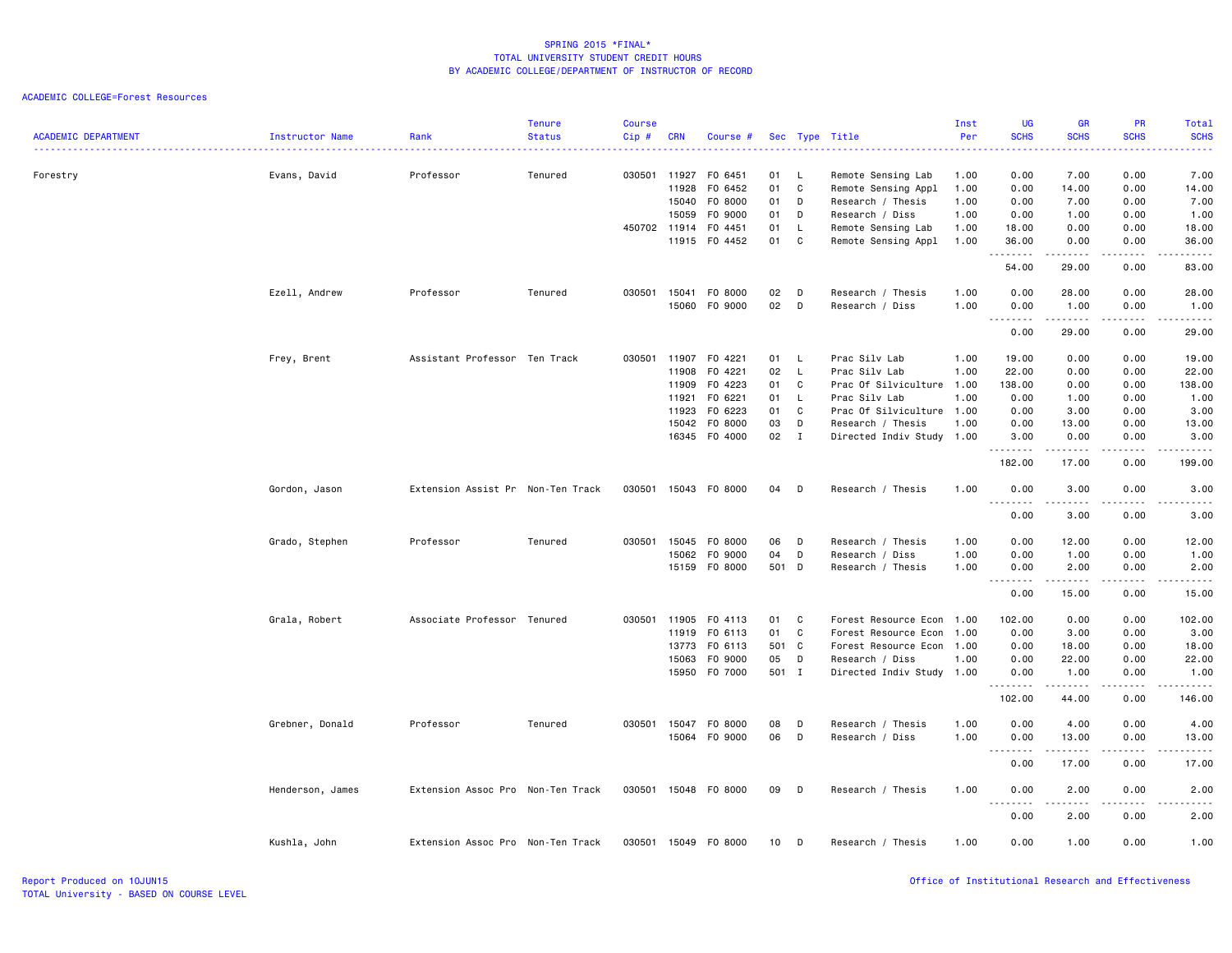| <b>ACADEMIC DEPARTMENT</b> | Instructor Name   | Rank                              | <b>Tenure</b><br><b>Status</b> | <b>Course</b><br>Cip# | <b>CRN</b>   | Course #                 |                 |                | Sec Type Title                                  | Inst<br>Per | <b>UG</b><br><b>SCHS</b> | <b>GR</b><br><b>SCHS</b> | <b>PR</b><br><b>SCHS</b> | Total<br><b>SCHS</b><br>.          |
|----------------------------|-------------------|-----------------------------------|--------------------------------|-----------------------|--------------|--------------------------|-----------------|----------------|-------------------------------------------------|-------------|--------------------------|--------------------------|--------------------------|------------------------------------|
|                            |                   |                                   |                                |                       |              |                          |                 |                |                                                 |             |                          | .                        |                          |                                    |
|                            |                   |                                   |                                |                       |              |                          |                 |                |                                                 |             | 0.00                     | 1.00                     | 0.00                     | 1.00                               |
| Forestry                   | Matney, Thomas    | Professor                         | Tenured                        | 030501                | 11920        | F0 6213                  | 01              | C              | Forest Biometrics                               | 1.00        | 0.00                     | 3.00                     | 0.00                     | 3.00                               |
|                            |                   |                                   |                                |                       | 11936        | F0 8233                  | 01              | C              | Adv Fo Inventory                                | 1.00        | 0.00                     | 6.00                     | 0.00                     | 6.00                               |
|                            |                   |                                   |                                |                       | 16223        | F0 7000                  | 02              | $\mathbf{I}$   | Directed Indiv Study 1.00                       |             | 0.00                     | 3.00                     | 0.00                     | 3.00                               |
|                            |                   |                                   |                                |                       | 261101 11906 | F0 4213                  | 01              | C              | Forest Biometrics                               | 1.00        | 114.00<br>.              | 0.00                     | 0.00                     | 114.00<br>$    -$                  |
|                            |                   |                                   |                                |                       |              |                          |                 |                |                                                 |             | 114.00                   | 12.00                    | 0.00                     | 126.00                             |
|                            | Measells, Marcus  | Non-Faculty                       | Not Applicable                 | 030501                | 14469        | F0 2113                  | 01              | C              | Dendrology                                      | 1.00        | 117.00                   | 0.00                     | 0.00                     | 117.00                             |
|                            |                   |                                   |                                |                       | 14470        | F0 2113                  | 02              | K              | Dendrology                                      | 1.00        | 0.00                     | 0.00                     | 0.00                     | 0.00                               |
|                            |                   |                                   |                                |                       |              | 14471 FO 2113            | 03              | K              | Dendrology                                      | 1.00        | 0.00<br>.                | 0.00<br><u>.</u>         | 0.00<br>.                | 0.00                               |
|                            |                   |                                   |                                |                       |              |                          |                 |                |                                                 |             | 117.00                   | 0.00                     | 0.00                     | 117.00                             |
|                            | Munn, Ian         | Non-Faculty                       | Tenured                        | 030501                | 15051        | F0 8000                  | 12              | D              | Research / Thesis                               | 1.00        | 0.00                     | 10.00                    | 0.00                     | 10.00                              |
|                            |                   |                                   |                                |                       | 15160        | F0 8000                  | 502 D           |                | Research / Thesis                               | 1.00        | 0.00                     | 1.00                     | 0.00                     | 1.00                               |
|                            |                   |                                   |                                | 030506                | 11913        | F0 4423                  | 01              | B              | Professional Practic 1.00                       |             | 93.00<br>.               | 0.00<br>$- - - - -$      | 0.00<br>$\frac{1}{2}$    | 93.00<br>.                         |
|                            |                   |                                   |                                |                       |              |                          |                 |                |                                                 |             | 93.00                    | 11.00                    | 0.00                     | 104.00                             |
|                            | Roberts, Scott    | Professor                         | Tenured                        | 030501                |              | 11904 FO 3203            | 01              | $\overline{B}$ | Forest Fire                                     | 1.00        | 48.00                    | 0.00                     | 0.00                     | 48.00                              |
|                            |                   |                                   |                                |                       | 13777        | F0 8211                  | 501             | <b>S</b>       | Graduate Seminar                                | 1.00        | 0.00                     | 5.00                     | 0.00                     | 5.00                               |
|                            |                   |                                   |                                |                       | 15052        | F0 8000                  | 13              | D              | Research / Thesis                               | 1.00        | 0.00                     | 12.00                    | 0.00                     | 12.00                              |
|                            |                   |                                   |                                |                       | 15068        | F0 9000                  | 10 <sub>1</sub> | D              | Research / Diss                                 | 1.00        | 0.00                     | 1.00                     | 0.00                     | 1.00                               |
|                            |                   |                                   |                                |                       | 16039        | F0 7000<br>16166 FO 8293 | 502 I<br>501 D  |                | Directed Indiv Study 1.00<br>Professional Paper | 1.00        | 0.00<br>0.00             | 3.00<br>3.00             | 0.00<br>0.00             | 3.00<br>3.00                       |
|                            |                   |                                   |                                |                       |              |                          |                 |                |                                                 |             | .                        | د د د د د                | $\sim$ - - -             | $\sim$ $\sim$ $\sim$ $\sim$ $\sim$ |
|                            |                   |                                   |                                |                       |              |                          |                 |                |                                                 |             | 48.00                    | 24.00                    | 0.00                     | 72.00                              |
|                            | Rousseau, Randall | Extension Professor Non-Ten Track |                                | 030501                |              | 15053 FO 8000            | 14              | D              | Research / Thesis                               | 1.00        | 0.00<br>.                | 17.00<br>$   -$          | 0.00<br>$- - -$          | 17.00<br>$    -$                   |
|                            |                   |                                   |                                |                       |              |                          |                 |                |                                                 |             | 0.00                     | 17.00                    | 0.00                     | 17.00                              |
|                            | Sabatia, Charles  | Assistant Professor Ten Track     |                                |                       |              | 030501 11898 FO 2213     | 01              | C              | Forest Measurements                             | 1.00        | 138.00                   | 0.00                     | 0.00                     | 138.00                             |
|                            |                   |                                   |                                |                       |              |                          |                 |                |                                                 |             | .<br>138.00              | 0.00                     | 0.00                     | .<br>138.00                        |
|                            | Schultz, Emily    | Professor                         | Tenured                        | 030104                | 14468        | NREC 3213                | 01              | B              | Environmental Measur 1.00                       |             | 12.00                    | 0.00                     | 0.00                     | 12.00                              |
|                            |                   |                                   |                                | 030501                | 11900        | F0 3103                  | 01              | C              | Comp Appl Fo Res                                | 1.00        | 162.00                   | 0.00                     | 0.00                     | 162.00                             |
|                            |                   |                                   |                                |                       | 11901        | F0 3103                  | 02              | K              | Comp Appl Fo Res                                | 1.00        | 0.00                     | 0.00                     | 0.00                     | 0.00                               |
|                            |                   |                                   |                                |                       | 11902        | F0 3103                  | 03              | K              | Comp Appl Fo Res                                | 1.00        | 0.00                     | 0.00                     | 0.00                     | 0.00                               |
|                            |                   |                                   |                                |                       | 11934        | FO 8211                  | 01              | S              | Graduate Seminar                                | 1.00        | 0.00                     | 9.00                     | 0.00                     | 9.00                               |
|                            |                   |                                   |                                |                       | 15070        | F0 9000                  | 12              | D              | Research / Diss                                 | 1.00        | 0.00<br><u>.</u>         | 7.00                     | 0.00                     | 7.00<br>.                          |
|                            |                   |                                   |                                |                       |              |                          |                 |                |                                                 |             | 174.00                   | 16.00                    | 0.00                     | 190.00                             |
|                            | Siegert, Courtney | Assistant Professor Ten Track     |                                | 030501                | 14473        | F0 4483                  | 01              | C              | Forest Soils                                    | 1.00        | 27.00                    | 0.00                     | 0.00                     | 27.00                              |
|                            |                   |                                   |                                |                       | 14474        | F0 6483                  | 01              | C              | Forest Soils                                    | 1.00        | 0.00                     | 6.00                     | 0.00                     | 6.00                               |
|                            |                   |                                   |                                |                       | 15056        | F0 8000                  | 17              | D              | Research / Thesis                               | 1.00        | 0.00                     | 4.00                     | 0.00                     | 4.00                               |
|                            |                   |                                   |                                |                       | 15115        | F0 4000                  | 01              | $\mathbf{I}$   | Directed Indiv Study 1.00                       |             | 3.00                     | 0.00                     | 0.00                     | 3.00                               |
|                            |                   |                                   |                                |                       |              | 15117 F0 7000            | 01              | $\mathbf I$    | Directed Indiv Study 1.00                       |             | 0.00                     | 3.00                     | 0.00                     | 3.00                               |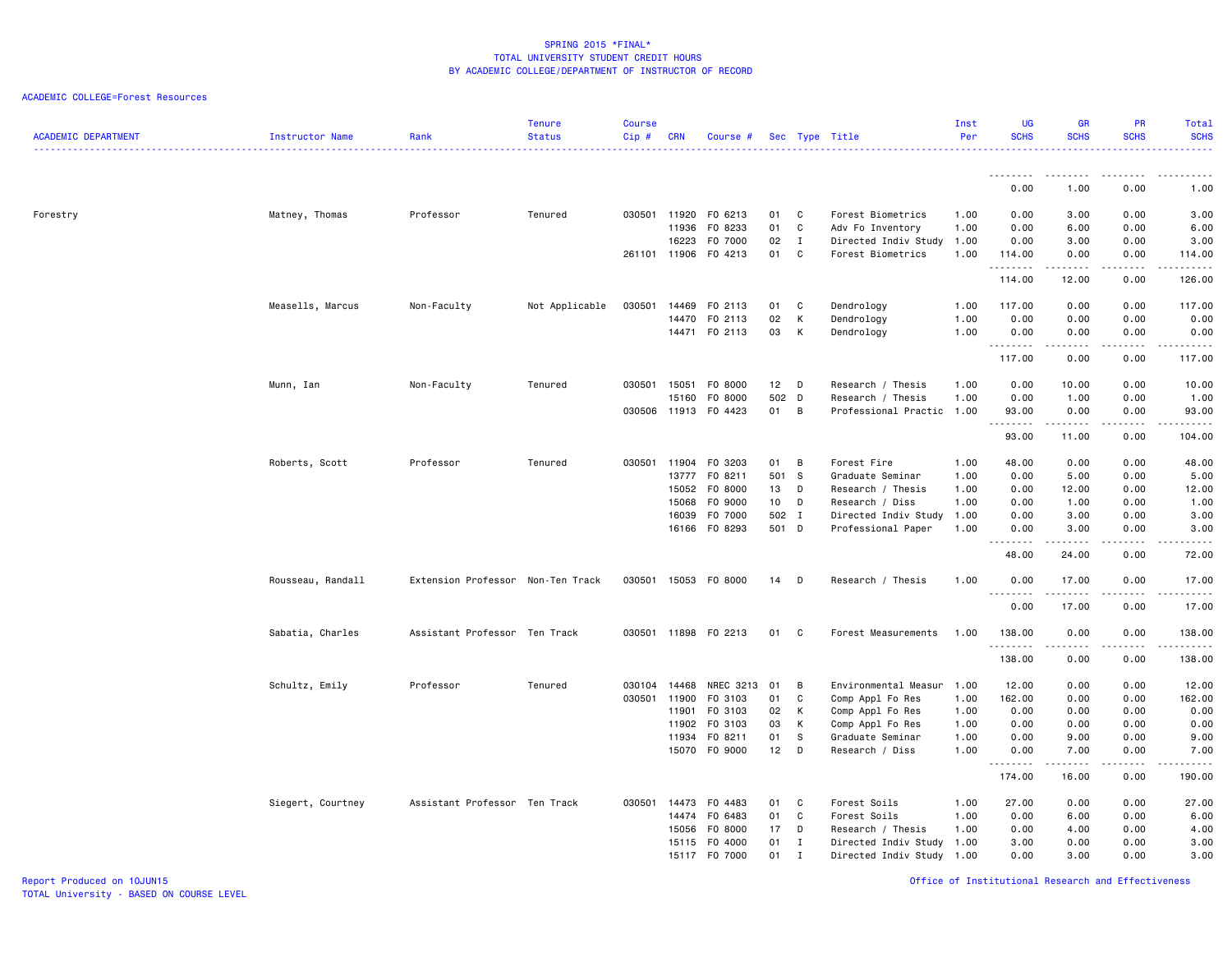| <b>ACADEMIC DEPARTMENT</b> | <b>Instructor Name</b> | Rank                          | <b>Tenure</b><br><b>Status</b> | Course<br>Cip# | <b>CRN</b>     | Course # Sec Type Title             |                       |                                                             | Inst<br>Per          | UG.<br><b>SCHS</b>   | <b>GR</b><br><b>SCHS</b> | <b>PR</b><br><b>SCHS</b>          | Total<br><b>SCHS</b>       |
|----------------------------|------------------------|-------------------------------|--------------------------------|----------------|----------------|-------------------------------------|-----------------------|-------------------------------------------------------------|----------------------|----------------------|--------------------------|-----------------------------------|----------------------------|
|                            |                        |                               |                                |                |                |                                     |                       |                                                             |                      | ---------<br>30.00   | 13.00                    | .<br>0.00                         | .<br>43.00                 |
| Forestry                   | Sun, Changyou          | Associate Professor Tenured   |                                | 030501         |                | 11912 F0 4413<br>11924 FO 6353      | 01 C<br>01 C          | Natural Res Policy<br>Natural Resource Law                  | 1.00<br>1.00         | 123.00<br>0.00       | 0.00<br>15.00            | 0.00<br>0.00                      | 123.00<br>15.00            |
|                            |                        |                               |                                |                | 14534<br>15071 | 11925 FO 6413<br>FO 6413<br>FO 9000 | 01 C<br>501 C<br>13 D | Natural Res Policy<br>Natural Res Policy<br>Research / Diss | 1.00<br>1.00<br>1.00 | 0.00<br>0.00<br>0.00 | 6.00<br>15.00<br>20.00   | 0.00<br>0.00<br>0.00              | 6.00<br>15.00<br>20.00     |
|                            |                        |                               |                                | 220207         |                | 11911 F0 4353                       | 01 C                  | Natural Resource Law                                        | 1.00                 | 60.00<br>183.00      | 0.00<br>56.00            | 0.00<br>- - - - - - - - -<br>0.00 | 60.00<br>-------<br>239.00 |
|                            | Willis, John           | Assistant Professor Ten Track |                                | 030501         |                | 15156 FO 6990                       | 01 C                  | Special Topic In FO                                         | 1.00                 | 0.00<br>---------    | 6.00<br>$- - -$<br>.     | 0.00<br>---------                 | 6.00<br>.                  |
|                            |                        |                               |                                |                |                |                                     |                       |                                                             |                      | 0.00                 | 6.00                     | 0.00                              | 6.00                       |
| Forestry                   |                        |                               |                                |                |                |                                     |                       |                                                             |                      | ========<br>1235.00  | ========<br>312,00       | ========<br>0.00                  | 1547.00<br>==========      |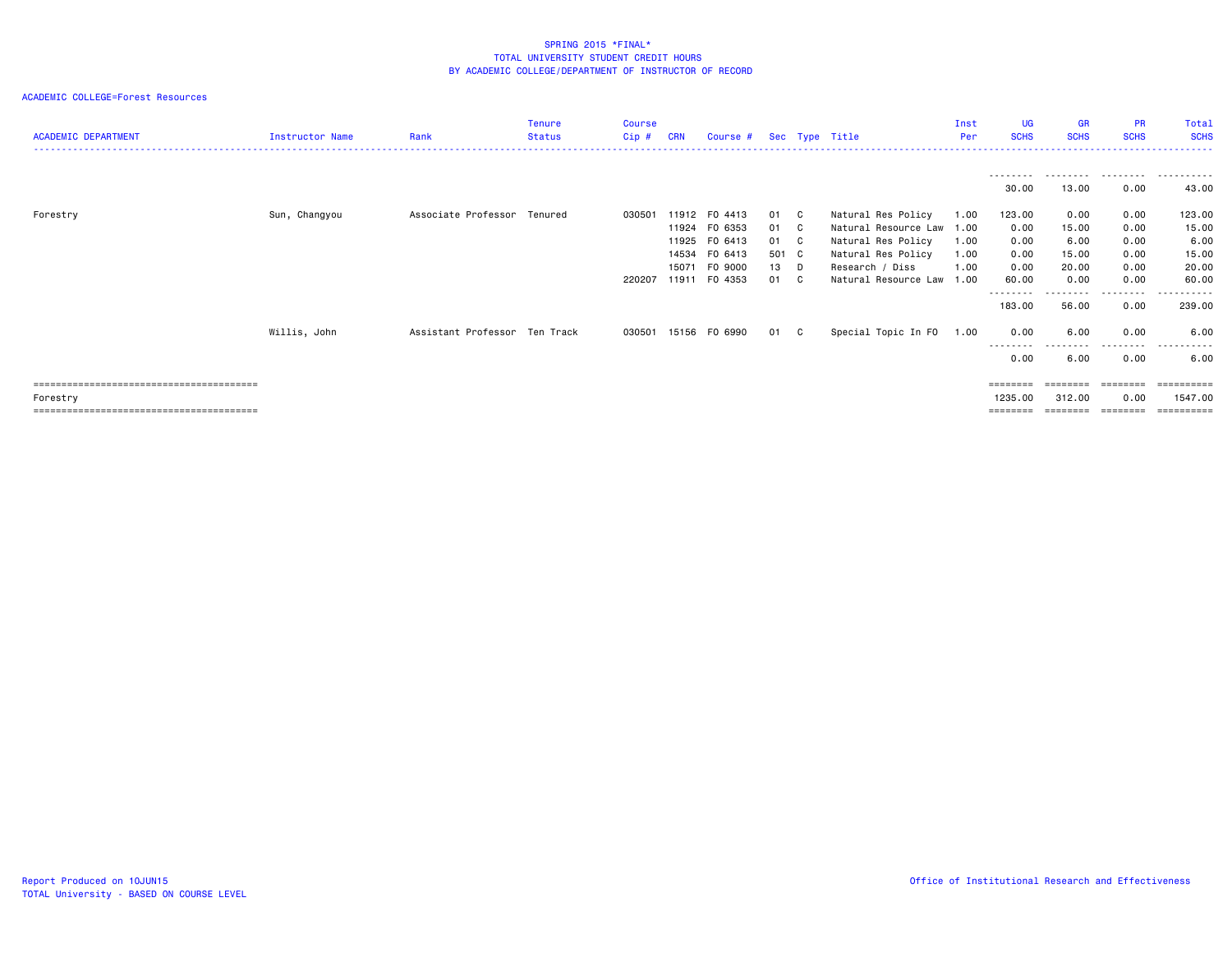| <b>ACADEMIC DEPARTMENT</b> | Instructor Name                                       | Rank                              | <b>Tenure</b><br><b>Status</b> | <b>Course</b><br>Cip# | <b>CRN</b>              | Course #                      |                |                   | Sec Type Title<br>.                                 | Inst<br>Per          | <b>UG</b><br><b>SCHS</b><br>.                        | <b>GR</b><br><b>SCHS</b> | <b>PR</b><br><b>SCHS</b>     | Total<br><b>SCHS</b><br>$\frac{1}{2} \left( \frac{1}{2} \right) \left( \frac{1}{2} \right) \left( \frac{1}{2} \right) \left( \frac{1}{2} \right)$ |
|----------------------------|-------------------------------------------------------|-----------------------------------|--------------------------------|-----------------------|-------------------------|-------------------------------|----------------|-------------------|-----------------------------------------------------|----------------------|------------------------------------------------------|--------------------------|------------------------------|---------------------------------------------------------------------------------------------------------------------------------------------------|
| Sustainable Bioproducts    | Barnes, H. Michael                                    | Professor                         | Tenured                        | 030501<br>030509      | 14803<br>14273          | FP 9000<br>FP 6213            | 01<br>01       | D<br>C            | Research / Diss<br>Wood Preservation                | 1.00<br>1.00         | 0.00<br>0.00                                         | 13.00<br>15.00           | 0.00<br>0.00                 | 13.00<br>15.00                                                                                                                                    |
|                            |                                                       |                                   |                                |                       | 14277<br>14281          | FP 8121<br>FP 6213            | 01<br>02       | s.<br>K           | Research Seminar II<br>Wood Preservation            | 1.00<br>1.00         | 0.00<br>0.00<br>.                                    | 11.00<br>0.00<br>.       | 0.00<br>0.00<br>د د د د      | 11.00<br>0.00<br>.                                                                                                                                |
|                            |                                                       |                                   |                                |                       |                         |                               |                |                   |                                                     |                      | 0.00                                                 | 39.00                    | 0.00                         | 39.00                                                                                                                                             |
|                            | Borazjani, Abdolhamid                                 | Professor                         | Tenured                        | 030501                |                         | 14793 FP 8000                 | 02             | D                 | Research / Thesis                                   | 1.00                 | 0.00                                                 | 13.00<br>-----           | 0.00                         | 13.00<br>$    -$                                                                                                                                  |
|                            |                                                       |                                   |                                |                       |                         |                               |                |                   |                                                     |                      | 0.00                                                 | 13.00                    | 0.00                         | 13.00                                                                                                                                             |
|                            | Diehl, Susan                                          | Professor                         | Tenured                        | 030501 14794          | 14805                   | FP 8000<br>FP 9000            | 03<br>03       | D<br>D            | Research / Thesis<br>Research / Diss                | 1.00<br>1.00         | 0.00<br>0.00                                         | 7.00<br>38.00            | 0.00<br>0.00                 | 7.00<br>38.00                                                                                                                                     |
|                            |                                                       |                                   |                                | 240101 16297          |                         | HON 4000                      | 12             | $\mathbf{I}$      | Directed Individual                                 | 1.00                 | 3.00<br>$\sim$ $\sim$<br>$\sim$ $\sim$ $\sim$ $\sim$ | 0.00                     | 0.00<br>$\sim$ $\sim$ $\sim$ | 3.00<br>.                                                                                                                                         |
|                            |                                                       |                                   |                                |                       |                         |                               |                |                   |                                                     |                      | 3.00                                                 | 45.00                    | 0.00                         | 48.00                                                                                                                                             |
|                            | Hassan, El Barbary                                    | Assistant Professor Ten Track     |                                | 030501<br>030509      | 14806<br>14268<br>14269 | FP 9000<br>FP 4023<br>FP 6023 | 04<br>01<br>01 | D<br>C<br>C       | Research / Diss<br>Wood Chemistry<br>Wood Chemistry | 1.00<br>1.00<br>1.00 | 0.00<br>3.00<br>0.00                                 | 6.00<br>0.00<br>18.00    | 0.00<br>0.00<br>0.00         | 6.00<br>3.00<br>18.00                                                                                                                             |
|                            |                                                       |                                   |                                |                       |                         |                               |                |                   |                                                     |                      | .<br>$\sim$ $\sim$<br>3.00                           | .<br>24.00               | .<br>0.00                    | $\sim$ $\sim$ $\sim$ $\sim$<br>27.00                                                                                                              |
|                            | Jeremic Nikolic, Dragic Assistant Professor Ten Track |                                   |                                | 030501 14796          | 15563                   | FP 8000<br>FP 4000            | 05<br>01       | D<br>$\mathbf{I}$ | Research / Thesis<br>Directed Indiv Study           | 1.00<br>1.00         | 0.00<br>1.00                                         | 3.00<br>0.00             | 0.00<br>0.00                 | 3.00<br>1.00                                                                                                                                      |
|                            |                                                       |                                   |                                | 030509                | 14270                   | FP 4323                       | 01             | C                 | Wood Physics                                        | 1.00                 | 12.00                                                | 0.00                     | 0.00                         | 12.00                                                                                                                                             |
|                            |                                                       |                                   |                                |                       | 14271                   | FP 4323                       | 02             | K                 | Wood Physics                                        | 1.00                 | 0.00                                                 | 0.00                     | 0.00                         | 0.00                                                                                                                                              |
|                            |                                                       |                                   |                                |                       | 14274                   | FP 6323                       | 01             | C                 | Wood Physics                                        | 1.00                 | 0.00                                                 | 24.00                    | 0.00                         | 24.00                                                                                                                                             |
|                            |                                                       |                                   |                                |                       |                         | 14275 FP 6323                 | 02             | K                 | Wood Physics                                        | 1.00                 | 0.00                                                 | 0.00<br>.                | 0.00<br>$\sim$ $\sim$ $\sim$ | 0.00<br>د د د د د                                                                                                                                 |
|                            |                                                       |                                   |                                |                       |                         |                               |                |                   |                                                     |                      | 13.00                                                | 27.00                    | 0.00                         | 40.00                                                                                                                                             |
|                            | Jones, Paul                                           | Extension Assoc Pro Non-Ten Track |                                | 030501                |                         | 14808 FP 9000                 | 06             | D                 | Research / Diss                                     | 1.00                 | 0.00<br>.                                            | 9.00                     | 0.00                         | 9.00                                                                                                                                              |
|                            |                                                       |                                   |                                |                       |                         |                               |                |                   |                                                     |                      | 0.00                                                 | 9.00                     | 0.00                         | 9.00                                                                                                                                              |
|                            | Nejad, Mojgan                                         | Assistant Professor Ten Track     |                                |                       |                         | 030501 16436 FP 8000          | $12$ D         |                   | Research / Thesis                                   | 1.00                 | 0.00<br><b></b>                                      | 10.00<br>$- - - - - - -$ | 0.00<br>.                    | 10.00<br>.                                                                                                                                        |
|                            |                                                       |                                   |                                |                       |                         |                               |                |                   |                                                     |                      | 0.00                                                 | 10.00                    | 0.00                         | 10.00                                                                                                                                             |
|                            | Seale, Roy                                            | Professor                         | Tenured                        | 030501<br>030509      | 14810                   | FP 9000<br>FP 4353            | 08<br>01       | D<br>C            | Research / Diss                                     | 1.00<br>1.00         | 0.00                                                 | 10.00<br>0.00            | 0.00<br>0.00                 | 10.00<br>18.00                                                                                                                                    |
|                            |                                                       |                                   |                                |                       | 14272                   | 14276 FP 6353                 | 01             | C                 | FP Marketing<br>Fp Marketing                        | 1.00                 | 18.00<br>0.00                                        | 15.00                    | 0.00                         | 15.00                                                                                                                                             |
|                            |                                                       |                                   |                                |                       |                         |                               |                |                   |                                                     |                      | .                                                    | .                        | .<br>0.00                    | .                                                                                                                                                 |
|                            |                                                       |                                   |                                |                       |                         |                               |                |                   |                                                     |                      | 18.00                                                | 25.00                    |                              | 43.00                                                                                                                                             |
|                            | Shmulsky, Rubin                                       | Professor                         | Tenured                        | 030501                | 14800<br>14811          | FP 8000<br>FP 9000            | 09<br>09       | D<br>D            | Research / Thesis<br>Research / Diss                | 1.00<br>1.00         | 0.00<br>0.00                                         | 9.00<br>16.00            | 0.00<br>0.00                 | 9.00<br>16.00                                                                                                                                     |
|                            |                                                       |                                   |                                |                       | 16401                   | FP 7000                       | 01 I           |                   | Directed Indiv Study                                | 1.00                 | 0.00<br><u>.</u>                                     | 1.00<br>$- - - - -$      | 0.00<br>$- - - -$            | 1.00<br>.                                                                                                                                         |
|                            |                                                       |                                   |                                |                       |                         |                               |                |                   |                                                     |                      | 0.00                                                 | 26.00                    | 0.00                         | 26.00                                                                                                                                             |
|                            | Wan, Hui                                              | Associate Professor Ten Track     |                                |                       |                         | 030501 14812 FP 9000          | 10             | D                 | Research / Diss                                     | 1.00                 | 0.00                                                 | 12.00                    | 0.00                         | 12.00                                                                                                                                             |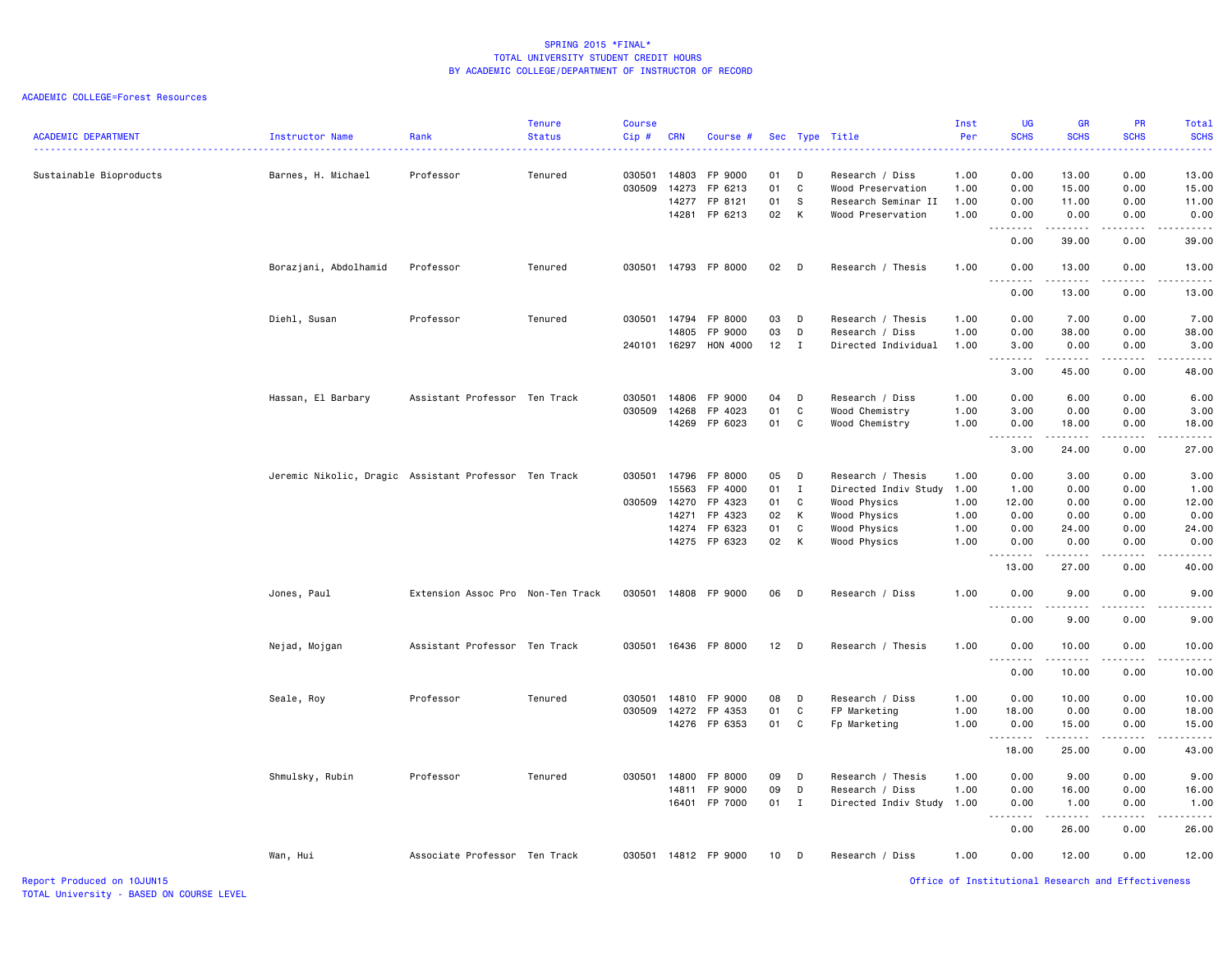| <b>ACADEMIC DEPARTMENT</b> | Instructor Name | Rank      | Tenure<br>Status | Course<br>Cip #  | <b>CRN</b> | Course # Sec Type Title                         |                |               |                                                            | Inst<br>Per          | <b>UG</b><br><b>SCHS</b>                                       | <b>GR</b><br><b>SCHS</b>                           | <b>PR</b><br><b>SCHS</b>                  | Total<br><b>SCHS</b>                               |
|----------------------------|-----------------|-----------|------------------|------------------|------------|-------------------------------------------------|----------------|---------------|------------------------------------------------------------|----------------------|----------------------------------------------------------------|----------------------------------------------------|-------------------------------------------|----------------------------------------------------|
| Sustainable Bioproducts    | Zhang, Jilei    | Professor | Tenured          | 030501<br>030509 |            | 14802 FP 8000<br>14813 FP 9000<br>14278 FP 8213 | 11<br>11<br>01 | D.<br>D.<br>B | Research / Thesis<br>Research / Diss<br>Adv Wood Mechanics | 1.00<br>1.00<br>1.00 | ---------<br>0.00<br>0.00<br>0.00<br>0.00<br>---------<br>0.00 | .<br>12.00<br>3.00<br>29.00<br>15.00<br>.<br>47.00 | 0.00<br>0.00<br>0.00<br>0.00<br>.<br>0.00 | .<br>12.00<br>3.00<br>29.00<br>15.00<br>.<br>47.00 |
|                            |                 |           |                  |                  |            |                                                 |                |               |                                                            |                      | $=$ = = = = = = =                                              | $=$ = = = = = = =                                  | ========                                  | ==========                                         |
| Sustainable Bioproducts    |                 |           |                  |                  |            |                                                 |                |               |                                                            |                      | 37.00                                                          | 277.00                                             | 0.00                                      | 314,00                                             |
|                            |                 |           |                  |                  |            |                                                 |                |               |                                                            |                      |                                                                |                                                    |                                           | ==========                                         |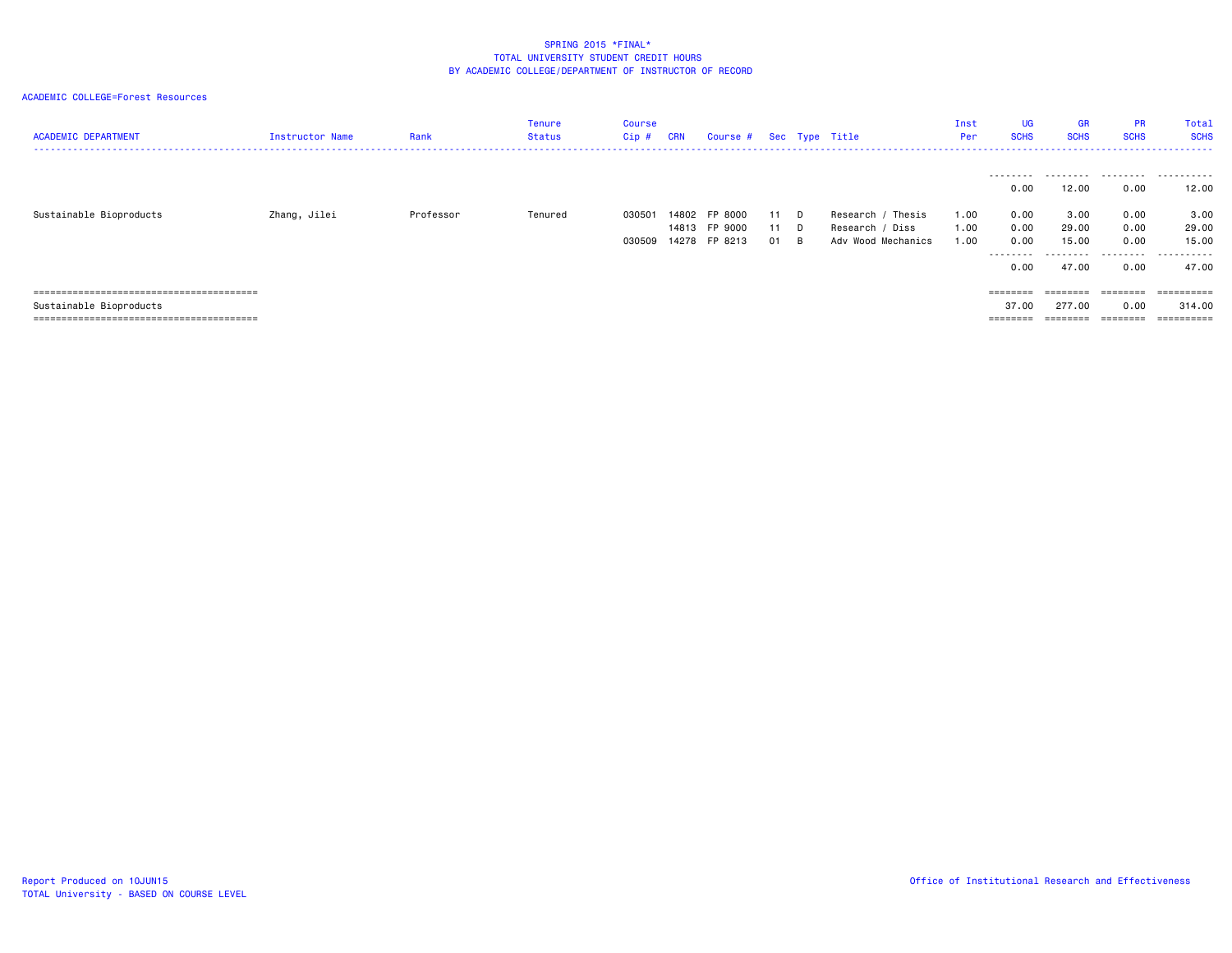| <b>ACADEMIC DEPARTMENT</b>        | Instructor Name   | Rank                              | <b>Tenure</b><br><b>Status</b> | <b>Course</b><br>Cip # | <b>CRN</b>     | Course #                           |          |              | Sec Type Title                       | Inst<br>Per  | <b>UG</b><br><b>SCHS</b>       | <b>GR</b><br><b>SCHS</b> | <b>PR</b><br><b>SCHS</b> | Total<br><b>SCHS</b> |
|-----------------------------------|-------------------|-----------------------------------|--------------------------------|------------------------|----------------|------------------------------------|----------|--------------|--------------------------------------|--------------|--------------------------------|--------------------------|--------------------------|----------------------|
| Wildlife, Fisheries & Aquaculture | Allen, Peter      | Assistant Professor Ten Track     |                                | 030601                 | 14909<br>14923 | <b>WFA 8000</b><br><b>WFA 9000</b> | 01<br>01 | D<br>D       | Research / Thesis<br>Research / Diss | 1.00<br>1.00 | 0.00<br>0.00                   | 11.00<br>11.00           | 0.00<br>0.00             | 11.00<br>11.00       |
|                                   |                   |                                   |                                |                        | 15604          | WFA 4000                           | 02       | $\mathbf{I}$ | Directed Indiv Study                 | 1.00         | 3.00                           | 0.00                     | 0.00                     | 3.00                 |
|                                   |                   |                                   |                                |                        | 15611          | WFA 4000                           | 03       | $\mathbf{I}$ | Directed Indiv Study 1.00            |              | 3.00<br>$\sim$ $\sim$<br>----- | 0.00<br>.                | 0.00                     | 3.00<br>.            |
|                                   |                   |                                   |                                |                        |                |                                    |          |              |                                      |              | 6.00                           | 22.00                    | 0.00                     | 28.00                |
|                                   | Belant, Jerrold   | Associate Professor Tenured       |                                | 030601                 | 14910          | <b>WFA 8000</b>                    | 02       | D            | Research / Thesis                    | 1.00         | 0.00                           | 19.00                    | 0.00                     | 19.00                |
|                                   |                   |                                   |                                |                        |                | 14924 WFA 9000                     | 02       | D            | Research / Diss                      | 1.00         | 0.00<br>.                      | 45.00<br>.               | 0.00<br>.                | 45.00<br>.           |
|                                   |                   |                                   |                                |                        |                |                                    |          |              |                                      |              | 0.00                           | 64.00                    | 0.00                     | 64.00                |
|                                   | Burger, Leslie    | Extension Instructo Non-Ten Track |                                | 030601                 | 13426          | WFA 4243                           | 01       | C            | Wildlife Tech                        | 1.00         | 183.00                         | 0.00                     | 0.00                     | 183.00               |
|                                   |                   |                                   |                                |                        | 13427          | WFA 4243                           | 02       | K            | Wildlife Tech                        | 1.00         | 0.00                           | 0.00                     | 0.00                     | 0.00                 |
|                                   |                   |                                   |                                |                        | 13428          | WFA 4243                           | 03       | К            | Wildlife Tech                        | 1.00         | 0.00                           | 0.00                     | 0.00                     | 0.00                 |
|                                   |                   |                                   |                                |                        | 16380          | <b>WFA 7000</b>                    | 08       | $\mathbf{I}$ | Directed Indiv Study 1.00            |              | 0.00<br><u>.</u>               | 3.00<br><u>.</u>         | 0.00<br>.                | 3.00<br>.            |
|                                   |                   |                                   |                                |                        |                |                                    |          |              |                                      |              | 183.00                         | 3.00                     | 0.00                     | 186.00               |
|                                   | Burger, Loren     | Non-Faculty                       | Tenured                        | 030601                 | 14925          | WFA 9000                           | 03       | D            | Research / Diss                      | 1.00         | 0.00<br>.                      | 13.00<br>.               | 0.00<br>.                | 13.00<br>.           |
|                                   |                   |                                   |                                |                        |                |                                    |          |              |                                      |              | 0.00                           | 13.00                    | 0.00                     | 13.00                |
|                                   | Colvin, Michael   | Assistant Professor Ten Track     |                                | 030201                 | 13424          | WFA 4133                           | 01       | В            | Fisheries Science                    | 1.00         | 51.00                          | 0.00                     | 0.00                     | 51.00                |
|                                   |                   |                                   |                                |                        | 15887          | WFA 8990                           | 01       | $\mathbb C$  | Special Topics in WF                 | 0.50         | 0.00                           | 19.50                    | 0.00                     | 19.50                |
|                                   |                   |                                   |                                |                        |                |                                    |          |              |                                      |              | 51.00                          | .<br>19.50               | .<br>0.00                | .<br>70.50           |
|                                   | Davis, John       | Assistant Professor Ten Track     |                                | 030201                 | 13439          | WFA 4473                           | 01       | C            | Wild And Fish Prac                   | 1.00         | 150.00                         | 0.00                     | 0.00                     | 150.00               |
|                                   |                   |                                   |                                |                        | 13440          | WFA 4473                           | 02       | K            | Wild And Fish Prac                   | 1.00         | 0.00                           | 0.00                     | 0.00                     | 0.00                 |
|                                   |                   |                                   |                                |                        | 15472          | WFA 4473                           | 03       | К            | Wild And Fish Prac                   | 1.00         | 0.00                           | 0.00                     | 0.00                     | 0.00                 |
|                                   |                   |                                   |                                | 030601                 | 14911          | <b>WFA 8000</b>                    | 03       | D            | Research / Thesis                    | 1.00         | 0.00                           | 6.00                     | 0.00                     | 6.00                 |
|                                   |                   |                                   |                                |                        | 14926          | <b>WFA 9000</b>                    | 04       | D            | Research / Diss                      | 1.00         | 0.00                           | 23.00                    | 0.00                     | 23.00                |
|                                   |                   |                                   |                                |                        | 16283          | <b>WFA 7000</b>                    | 07       | $\mathbf{I}$ | Directed Indiv Study 1.00            |              | 0.00                           | 1.00                     | 0.00                     | 1.00                 |
|                                   |                   |                                   |                                |                        |                |                                    |          |              |                                      |              | 150.00                         | .<br>30.00               | .<br>0.00                | .<br>180.00          |
|                                   | Demarais, Stephen | Professor                         | Tenured                        | 030601                 | 14464          | WFA 4323                           | 01       | C            | Wildl Nut & Phy                      | 1.00         | 75.00                          | 0.00                     | 0.00                     | 75.00                |
|                                   |                   |                                   |                                |                        | 14465          | WFA 6323                           | 01       | B            | Wildl Nut & Phy                      | 1.00         | 0.00                           | 3.00                     | 0.00                     | 3.00                 |
|                                   |                   |                                   |                                |                        | 14912          | <b>WFA 8000</b>                    | 04       | D            | Research / Thesis                    | 1.00         | 0.00                           | 5.00                     | 0.00                     | 5.00                 |
|                                   |                   |                                   |                                |                        | 14927          | <b>WFA 9000</b>                    | 05       | D            | Research / Diss                      | 1.00         | 0.00                           | 8.00                     | 0.00                     | 8.00                 |
|                                   |                   |                                   |                                |                        |                |                                    |          |              |                                      |              | 75.00                          | <b>.</b> .<br>16.00      | .<br>0.00                | $    -$<br>91.00     |
|                                   | Dibble, Eric      | Professor                         | Tenured                        | 030601                 | 14913          | WFA 8000                           | 05       | D            | Research / Thesis                    | 1.00         | 0.00                           | 17.00                    | 0.00                     | 17.00                |
|                                   |                   |                                   |                                |                        | 14928          | <b>WFA 9000</b>                    | 06       | D            | Research / Diss                      | 1.00         | 0.00                           | 1.00                     | 0.00                     | 1.00                 |
|                                   |                   |                                   |                                |                        | 15826          | <b>WFA 7000</b>                    | 03       | $\mathbf I$  | Directed Indiv Study 1.00            |              | 0.00                           | 3.00                     | 0.00                     | 3.00                 |
|                                   |                   |                                   |                                |                        | 15827          | <b>WFA 7000</b>                    | 04       | $\mathbf{I}$ | Directed Indiv Study 1.00            |              | 0.00                           | 3.00                     | 0.00                     | 3.00                 |
|                                   |                   |                                   |                                |                        | 16260          | WFA 4000                           | 08       | $\mathbf{I}$ | Directed Indiv Study                 | 1.00         | 3.00                           | 0.00                     | 0.00                     | 3.00                 |
|                                   |                   |                                   |                                |                        |                |                                    |          |              |                                      |              | 3.00                           | 24.00                    | 0.00                     | 27.00                |
|                                   | Griffin, Robert   | Non-Faculty                       | Not Applicable                 | 030201                 |                | 13430 WFA 4363                     | 01       | B            | W & F Admin and Comm 1.00            |              | 129.00                         | 0.00                     | 0.00                     | 129.00               |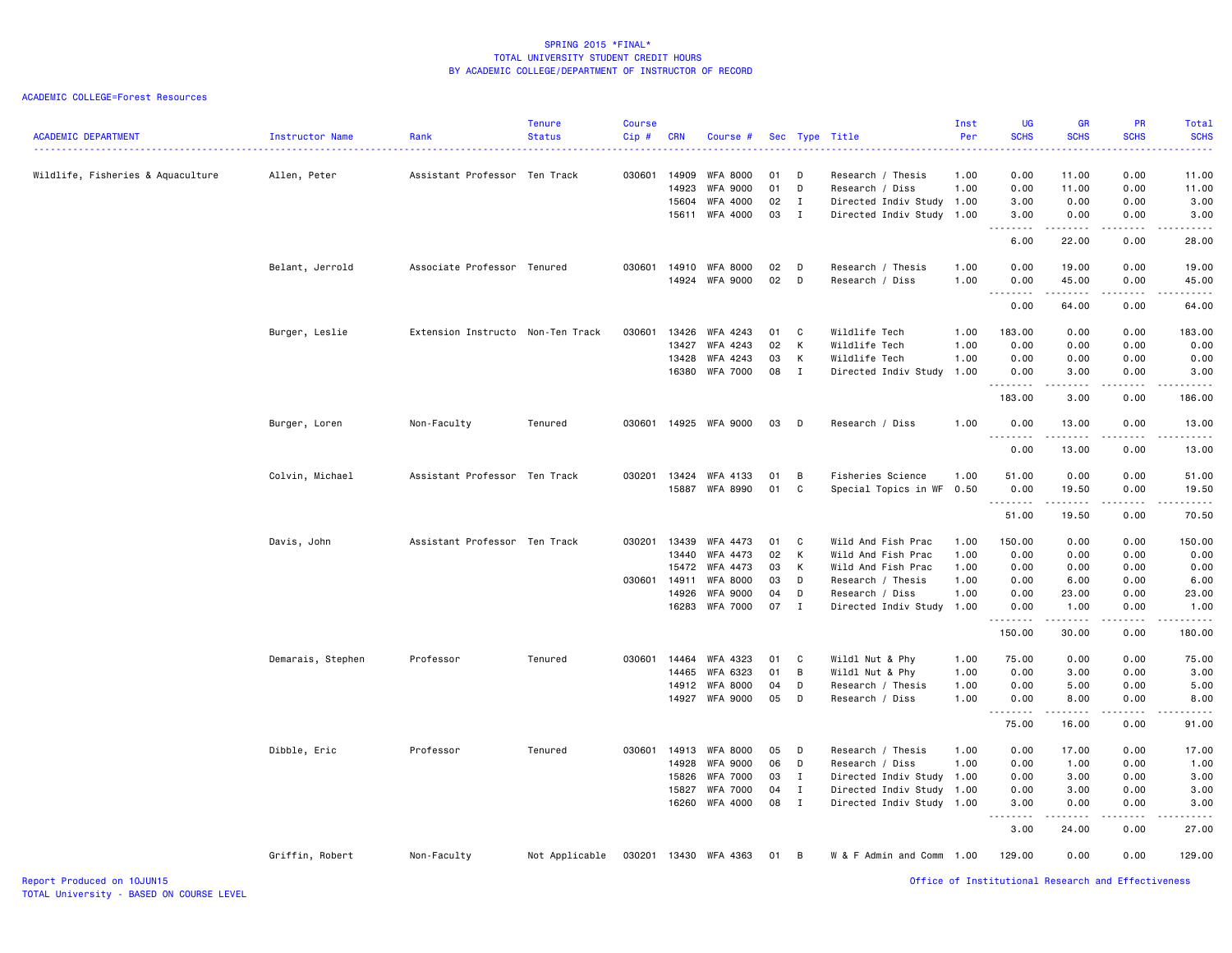| <b>ACADEMIC DEPARTMENT</b>        | Instructor Name  | Rank                               | <b>Tenure</b><br><b>Status</b> | <b>Course</b><br>Cip# | <b>CRN</b>     | Course #                           |          |                | Sec Type Title                          | Inst<br>Per  | <b>UG</b><br><b>SCHS</b>                                                                                                          | <b>GR</b><br><b>SCHS</b> | <b>PR</b><br><b>SCHS</b>            | Total<br><b>SCHS</b>                                                                                                                                         |
|-----------------------------------|------------------|------------------------------------|--------------------------------|-----------------------|----------------|------------------------------------|----------|----------------|-----------------------------------------|--------------|-----------------------------------------------------------------------------------------------------------------------------------|--------------------------|-------------------------------------|--------------------------------------------------------------------------------------------------------------------------------------------------------------|
|                                   |                  |                                    |                                |                       |                |                                    |          |                |                                         |              | .                                                                                                                                 |                          |                                     |                                                                                                                                                              |
|                                   |                  |                                    |                                |                       |                |                                    |          |                |                                         |              | 129.00                                                                                                                            | 0.00                     | 0.00                                | 129.00                                                                                                                                                       |
| Wildlife, Fisheries & Aquaculture | Hunt, Kevin      | Professor                          | Tenured                        | 030201<br>030601      | 13422<br>15336 | WFA 3000<br>WFA 4000               | 01<br>01 | E<br>I         | Internship<br>Directed Indiv Study 1.00 | 1.00         | 6.00<br>3.00                                                                                                                      | 0.00<br>0.00             | 0.00<br>0.00                        | 6.00<br>3.00                                                                                                                                                 |
|                                   |                  |                                    |                                |                       |                |                                    |          |                |                                         |              | $\frac{1}{2} \left( \frac{1}{2} \right) \left( \frac{1}{2} \right) \left( \frac{1}{2} \right) \left( \frac{1}{2} \right)$<br>9.00 | .<br>0.00                | $\sim$ $\sim$ $\sim$<br>0.00        | .<br>9.00                                                                                                                                                    |
|                                   | Jones, Jeanne    | Professor                          | Tenured                        | 030601                | 14915<br>14929 | <b>WFA 8000</b><br><b>WFA 9000</b> | 07<br>07 | D<br>D         | Research / Thesis<br>Research / Diss    | 1.00<br>1.00 | 0.00<br>0.00                                                                                                                      | 3.00<br>6.00             | 0.00<br>0.00                        | 3.00<br>6.00                                                                                                                                                 |
|                                   |                  |                                    |                                |                       | 16254          | <b>WFA 7000</b>                    | 06       | $\mathbf{I}$   | Directed Indiv Study 1.00               |              | 0.00                                                                                                                              | 2.00                     | 0.00                                | 2.00                                                                                                                                                         |
|                                   |                  |                                    |                                |                       | 16442          | WFA 4000                           | 11       | $\mathbf{I}$   | Directed Indiv Study 1.00               |              | 3.00<br>.                                                                                                                         | 0.00<br>$   -$           | 0.00<br>.                           | 3.00<br>.                                                                                                                                                    |
|                                   |                  |                                    |                                |                       |                |                                    |          |                |                                         |              | 3.00                                                                                                                              | 11.00                    | 0.00                                | 14.00                                                                                                                                                        |
|                                   | Jones, Walter    | Extension Professor Non-Ten Track  |                                | 030601                | 14930          | <b>WFA 9000</b>                    | 08       | D              | Research / Diss                         | 1.00         | 0.00<br>.<br>$\sim$ $\sim$ $\sim$                                                                                                 | 1.00<br>.                | 0.00<br>$- - - -$                   | 1.00<br>.                                                                                                                                                    |
|                                   |                  |                                    |                                |                       |                |                                    |          |                |                                         |              | 0.00                                                                                                                              | 1.00                     | 0.00                                | 1.00                                                                                                                                                         |
|                                   | Leopold, Bruce   | Professor                          | Tenured                        | 030601                | 14932          | <b>WFA 9000</b>                    | 10       | D              | Research / Diss                         | 1.00         | 0.00                                                                                                                              | 1.00                     | 0.00                                | 1.00                                                                                                                                                         |
|                                   |                  |                                    |                                |                       | 16035          | <b>WFA 8000</b>                    | 15       | D              | Research / Thesis                       | 1.00         | 0.00                                                                                                                              | 3.00                     | 0.00                                | 3.00                                                                                                                                                         |
|                                   |                  |                                    |                                |                       | 16222          | WFA 4000                           | 06       | $\mathbf{I}$   | Directed Indiv Study 1.00               |              | 2.00<br>د د د د<br>$\sim$ $\sim$                                                                                                  | 0.00<br>.                | 0.00<br>$\sim$ $\sim$ $\sim$ $\sim$ | 2.00<br>.                                                                                                                                                    |
|                                   |                  |                                    |                                |                       |                |                                    |          |                |                                         |              | 2.00                                                                                                                              | 4.00                     | 0.00                                | 6.00                                                                                                                                                         |
|                                   | Lloyd, Michael   | Grad Research Assis Not Applicable |                                | 030201                | 13436          | WFA 4453                           | 01       | C              | Icthyology                              | 1.00         | 63.00                                                                                                                             | 0.00                     | 0.00                                | 63.00                                                                                                                                                        |
|                                   |                  |                                    |                                |                       | 13437          | WFA 4453                           | 02       | K              | Icthyology                              | 1.00         | 0.00<br>.                                                                                                                         | 0.00<br>.                | 0.00<br>$- - - -$                   | 0.00<br>د د د د د                                                                                                                                            |
|                                   |                  |                                    |                                |                       |                |                                    |          |                |                                         |              | 63.00                                                                                                                             | 0.00                     | 0.00                                | 63.00                                                                                                                                                        |
|                                   | Loman, Zachary   | Grad Research Assis Not Applicable |                                | 030201                | 13432          | WFA 4443                           | 01       | C              | Ornithology                             | 1.00         | 129.00                                                                                                                            | 0.00                     | 0.00                                | 129.00                                                                                                                                                       |
|                                   |                  |                                    |                                |                       | 13433          | WFA 4443                           | 02       | K              | Ornithology                             | 1.00         | 0.00                                                                                                                              | 0.00                     | 0.00                                | 0.00                                                                                                                                                         |
|                                   |                  |                                    |                                |                       | 13434          | WFA 4443                           | 03       | K              | Ornithology                             | 1.00         | 0.00                                                                                                                              | 0.00                     | 0.00                                | 0.00                                                                                                                                                         |
|                                   |                  |                                    |                                |                       | 15487          | WFA 4443                           | 04       | K              | Ornithology                             | 1.00         | 0.00                                                                                                                              | 0.00                     | 0.00                                | 0.00                                                                                                                                                         |
|                                   |                  |                                    |                                |                       |                |                                    |          |                |                                         |              | 129.00                                                                                                                            | 0.00                     | 0.00                                | 129.00                                                                                                                                                       |
|                                   | Miranda, Leandro | Non-Employee                       | Not Applicable                 | 030301                | 14467          | WFA 8413                           | 01       | C              | Adv Fishery Science                     | 1.00         | 0.00                                                                                                                              | 12.00                    | 0.00                                | 12.00                                                                                                                                                        |
|                                   |                  |                                    |                                | 030601                | 14916          | <b>WFA 8000</b>                    | 08       | D              | Research / Thesis                       | 1.00         | 0.00<br>.                                                                                                                         | 3.00                     | 0.00                                | 3.00<br>$\frac{1}{2} \left( \frac{1}{2} \right) \left( \frac{1}{2} \right) \left( \frac{1}{2} \right) \left( \frac{1}{2} \right) \left( \frac{1}{2} \right)$ |
|                                   |                  |                                    |                                |                       |                |                                    |          |                |                                         |              | 0.00                                                                                                                              | 15.00                    | 0.00                                | 15.00                                                                                                                                                        |
|                                   | Neal, Jason      | Extension Assoc Pro Non-Ten Track  |                                | 030601                | 14917          | <b>WFA 8000</b>                    | 09       | D              | Research / Thesis                       | 1.00         | 0.00                                                                                                                              | 13.00                    | 0.00                                | 13.00                                                                                                                                                        |
|                                   |                  |                                    |                                |                       | 14933          | <b>WFA 9000</b>                    | 11       | D              | Research / Diss                         | 1.00         | 0.00                                                                                                                              | 8.00                     | 0.00                                | 8.00                                                                                                                                                         |
|                                   |                  |                                    |                                |                       |                |                                    |          |                |                                         |              | $\sim$ $\sim$<br>.<br>0.00                                                                                                        | .<br>21.00               | .<br>0.00                           | د د د د د<br>21.00                                                                                                                                           |
|                                   | Rush, Scott      | Assistant Professor Ten Track      |                                | 030101                | 13431          | WFA 4423                           | 01       | $\overline{B}$ | Herpetology                             | 1.00         | 63.00                                                                                                                             | 0.00                     | 0.00                                | 63.00                                                                                                                                                        |
|                                   |                  |                                    |                                | 030201                | 15887          | WFA 8990                           | 01       | C              | Special Topics in WF                    | 0.50         | 0.00                                                                                                                              | 19.50                    | 0.00                                | 19.50                                                                                                                                                        |
|                                   |                  |                                    |                                |                       | 030601 14918   | <b>WFA 8000</b>                    | 10       | D              | Research / Thesis                       | 1.00         | 0.00                                                                                                                              | 61.00                    | 0.00                                | 61.00                                                                                                                                                        |
|                                   |                  |                                    |                                |                       | 14934          | <b>WFA 9000</b>                    | 12       | D              | Research / Diss                         | 1.00         | 0.00                                                                                                                              | 25.00                    | 0.00                                | 25.00                                                                                                                                                        |
|                                   |                  |                                    |                                |                       | 15296          | <b>WFA 7000</b>                    | 01       | $\mathbf{I}$   | Directed Indiv Study 1.00               |              | 0.00                                                                                                                              | 3.00                     | 0.00                                | 3.00                                                                                                                                                         |
|                                   |                  |                                    |                                |                       | 15433          | <b>WFA 7000</b>                    | 02       | $\mathbf{I}$   | Directed Indiv Study 1.00               |              | 0.00                                                                                                                              | 3.00                     | 0.00                                | 3.00                                                                                                                                                         |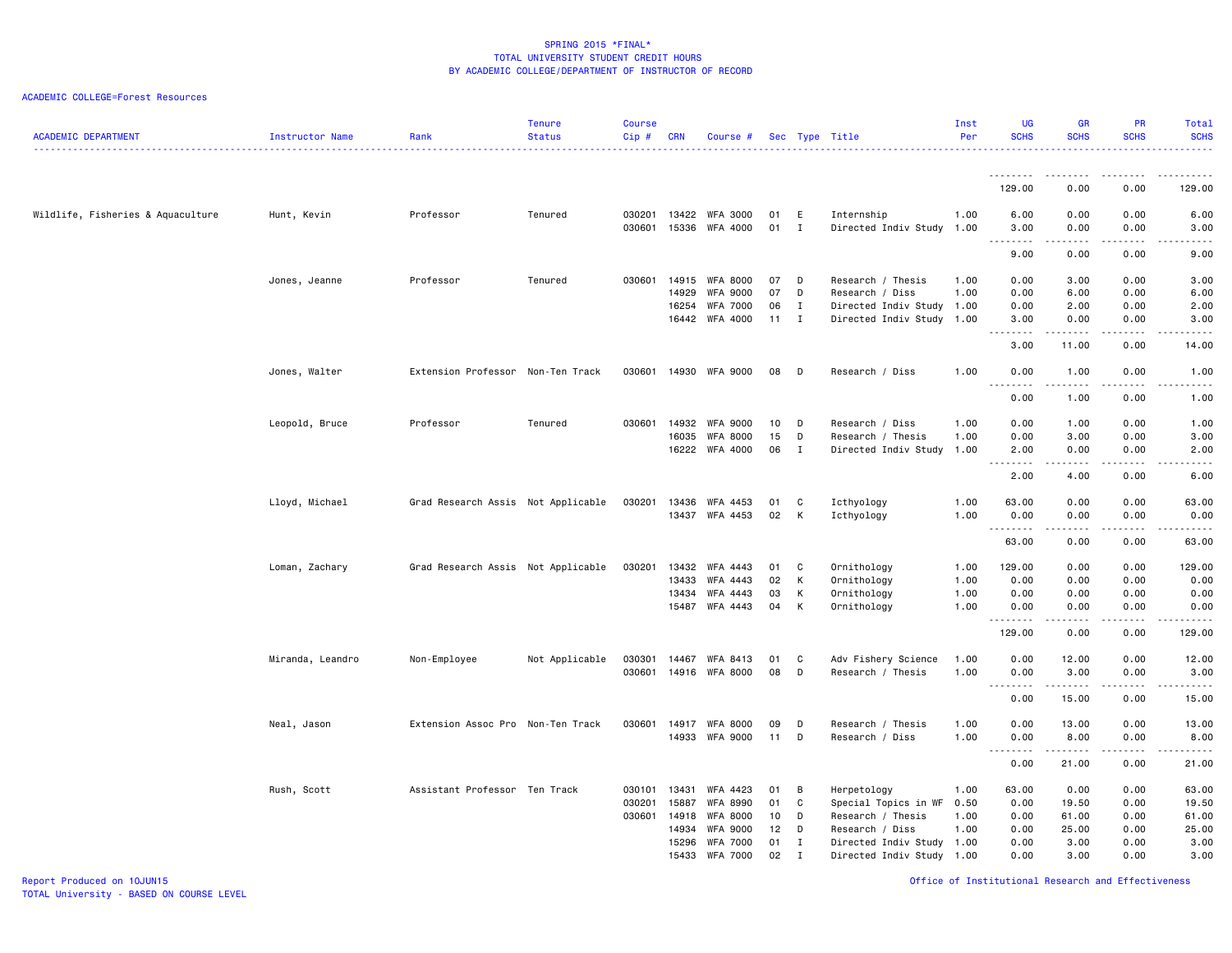| <b>ACADEMIC DEPARTMENT</b>             | Instructor Name     | Rank                              | <b>Tenure</b><br><b>Status</b> | <b>Course</b><br>Cip# | CRN   | Course #        |        |                | Sec Type Title            | Inst<br>Per | <b>UG</b><br><b>SCHS</b> | <b>GR</b><br><b>SCHS</b>                                                                                                                                     | PR<br><b>SCHS</b>      | Total<br><b>SCHS</b>  |
|----------------------------------------|---------------------|-----------------------------------|--------------------------------|-----------------------|-------|-----------------|--------|----------------|---------------------------|-------------|--------------------------|--------------------------------------------------------------------------------------------------------------------------------------------------------------|------------------------|-----------------------|
| Wildlife, Fisheries & Aquaculture      | Rush, Scott         | Assistant Professor Ten Track     |                                | 030601                | 16315 | WFA 4000        | 09     | $\blacksquare$ | Directed Indiv Study 1.00 |             | .<br>3.00                | .<br>0.00                                                                                                                                                    | 0.00                   | -----<br>3.00         |
|                                        |                     |                                   |                                |                       | 16361 | WFA 4000        | $10$ I |                | Directed Indiv Study 1.00 |             | 3.00                     | 0.00                                                                                                                                                         | 0.00                   | 3.00                  |
|                                        |                     |                                   |                                |                       |       |                 |        |                |                           |             | <u>.</u><br>69.00        | <u>.</u><br>111.50                                                                                                                                           | . <b>.</b><br>0.00     | 180.50                |
|                                        | Schramm, Harold     | Non-Employee                      | Not Applicable                 | 030601                | 14919 | <b>WFA 8000</b> | 11     | D              | Research / Thesis         | 1.00        | 0.00                     | 22.00                                                                                                                                                        | 0.00                   | 22.00                 |
|                                        |                     |                                   |                                |                       | 14935 | WFA 9000        | 13     | D              | Research / Diss           | 1.00        | 0.00                     | 12.00                                                                                                                                                        | 0.00                   | 12.00                 |
|                                        |                     |                                   |                                |                       |       |                 |        |                |                           |             | --------<br>0.00         | .<br>34.00                                                                                                                                                   | .<br>0.00              | 34.00                 |
|                                        | Strickland, Bronson | Extension Assoc Pro Non-Ten Track |                                | 030601                | 14920 | WFA 8000        | 12     | D              | Research / Thesis         | 1.00        | 0.00                     | 1.00                                                                                                                                                         | 0.00                   | 1.00                  |
|                                        |                     |                                   |                                |                       |       |                 |        |                |                           |             | 0.00                     | - - -<br>1.00                                                                                                                                                | 0.00                   | 1.00                  |
|                                        | Tegt, Jessica       | Extension Assist Pr Non-Ten Track |                                | 030601                | 16152 | WFA 4000        | 04     | $\blacksquare$ | Directed Indiv Study 1.00 |             | 3.00                     | 0.00                                                                                                                                                         | 0.00                   | 3.00                  |
|                                        |                     |                                   |                                |                       | 16153 | WFA 4000        | 05     | $\mathbf{I}$   | Directed Indiv Study 1.00 |             | 1.00                     | 0.00                                                                                                                                                         | 0.00                   | 1.00                  |
|                                        |                     |                                   |                                |                       |       |                 |        |                |                           |             | .<br>4.00                | $\sim$ $\sim$ $\sim$<br>0.00                                                                                                                                 | 0.00                   | .<br>4.00             |
|                                        | Tucker, Craig       | Research Professor                | Non-Ten Track                  | 030601                |       | 16001 WFA 7000  | 05     | $\mathbf I$    | Directed Indiv Study 1.00 |             | 0.00                     | 4.00                                                                                                                                                         | 0.00                   | 4.00                  |
|                                        |                     |                                   |                                |                       |       |                 |        |                |                           |             | --------<br>0.00         | $\frac{1}{2} \left( \frac{1}{2} \right) \left( \frac{1}{2} \right) \left( \frac{1}{2} \right) \left( \frac{1}{2} \right) \left( \frac{1}{2} \right)$<br>4.00 | 0.00                   | <u>.</u><br>4.00      |
|                                        | Vilella, Francisco  | Non-Employee                      | Not Applicable                 | 030601                | 14921 | <b>WFA 8000</b> | 13     | D              | Research / Thesis         | 1.00        | 0.00                     | 19.00                                                                                                                                                        | 0.00                   | 19.00                 |
|                                        |                     |                                   |                                |                       | 14936 | <b>WFA 9000</b> | 14     | $\mathsf{D}$   | Research / Diss           | 1.00        | 0.00                     | 23.00                                                                                                                                                        | 0.00                   | 23.00                 |
|                                        |                     |                                   |                                | 039999                | 14524 | WFA 4623        | 01     | C              | Conservation Biology 1.00 |             | 54.00                    | 0.00                                                                                                                                                         | 0.00                   | 54.00                 |
|                                        |                     |                                   |                                |                       | 14526 | WFA 6623        | 01     | $\mathbf{C}$   | Conservation Biology 1.00 |             | 0.00<br><u>.</u>         | 15.00<br>. <u>.</u>                                                                                                                                          | 0.00<br>.              | 15.00<br>.            |
|                                        |                     |                                   |                                |                       |       |                 |        |                |                           |             | 54.00                    | 57.00                                                                                                                                                        | 0.00                   | 111.00                |
|                                        | Wang, Guiming       | Associate Professor Tenured       |                                | 030601                | 14922 | WFA 8000        | 14     | D              | Research / Thesis         | 1.00        | 0.00                     | 36.00                                                                                                                                                        | 0.00                   | 36.00                 |
|                                        |                     |                                   |                                |                       |       |                 |        |                |                           |             | .<br>0.00                | .<br>36.00                                                                                                                                                   | 0.00                   | .<br>36.00            |
| Wildlife, Fisheries & Aquaculture      |                     |                                   |                                |                       |       |                 |        |                |                           |             | <b>EDESSER</b><br>930.00 | $=$ = = = = = = =<br>487.00                                                                                                                                  | <b>EEEEEEE</b><br>0.00 | ==========<br>1417.00 |
| -------------------------------------- |                     |                                   |                                |                       |       |                 |        |                |                           |             | ========                 |                                                                                                                                                              | ==================     | -----------           |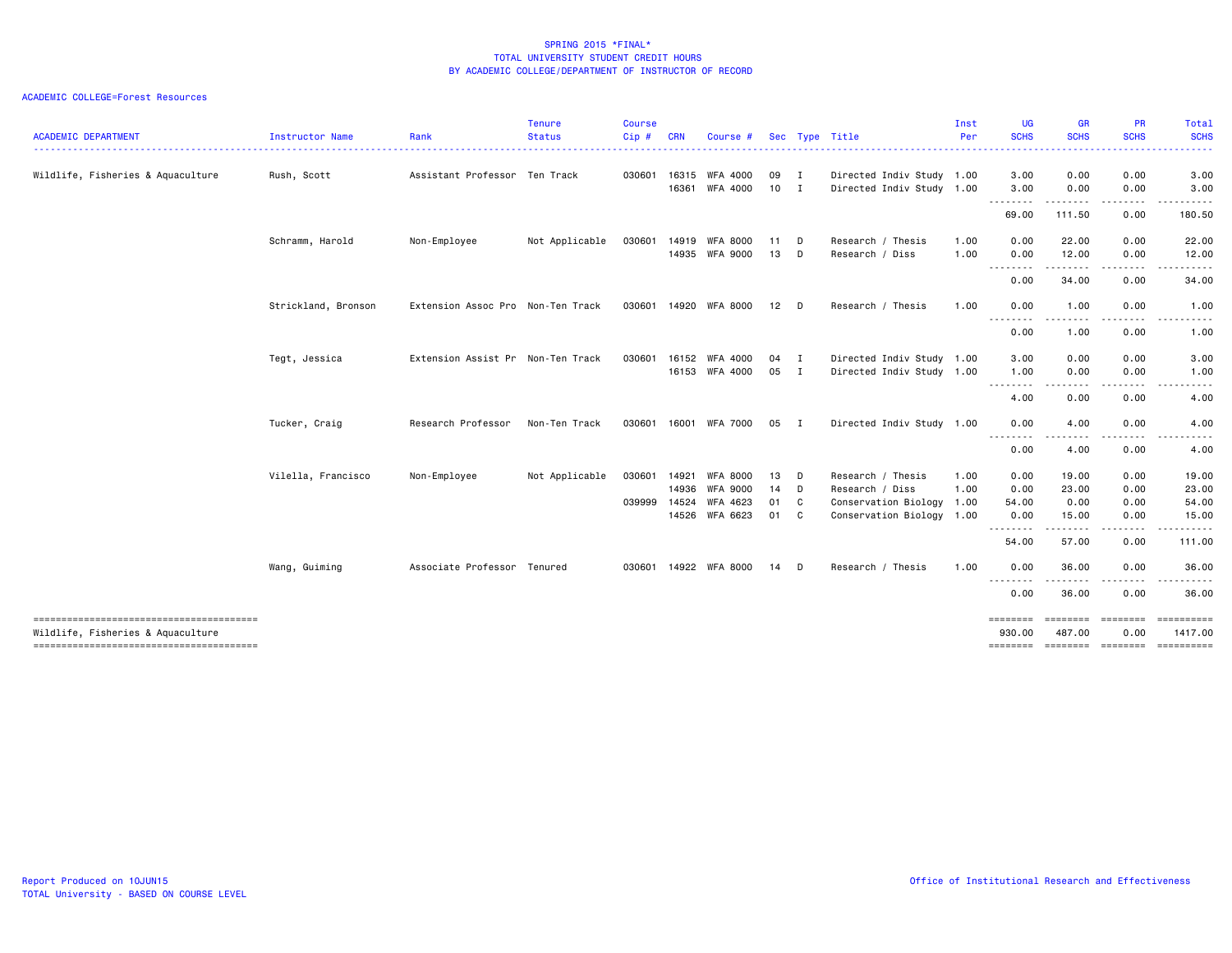# ACADEMIC COLLEGE=Veterinary Medicine

| <b>ACADEMIC DEPARTMENT</b> | Instructor Name   | Rank                              | <b>Tenure</b><br><b>Status</b> | <b>Course</b><br>Cip# | <b>CRN</b> | Course #              |    |              | Sec Type Title            | Inst<br>Per | <b>UG</b><br><b>SCHS</b>                                                                                                                                                     | <b>GR</b><br><b>SCHS</b>                                                                                                                                     | PR<br><b>SCHS</b> | Total<br><b>SCHS</b><br>.                                                                                                       |
|----------------------------|-------------------|-----------------------------------|--------------------------------|-----------------------|------------|-----------------------|----|--------------|---------------------------|-------------|------------------------------------------------------------------------------------------------------------------------------------------------------------------------------|--------------------------------------------------------------------------------------------------------------------------------------------------------------|-------------------|---------------------------------------------------------------------------------------------------------------------------------|
| Veterinary Medicine        | Archer, Todd      | Assistant Professor Ten Track     |                                | 512401                | 11078      | CVM 5380              | 01 | E            | Small Anim Int Med        | 1.00        | 0.00                                                                                                                                                                         | 0.00                                                                                                                                                         | 272.00            | 272.00                                                                                                                          |
|                            |                   |                                   |                                | 512501                | 11125      | <b>CVM 8081</b>       | 01 | C            | Clin Sci Journal Rev      | 1.00        | 0.00                                                                                                                                                                         | 3.00                                                                                                                                                         | 0.00              | 3.00                                                                                                                            |
|                            |                   |                                   |                                |                       | 15525      | CVM 9000              | 07 | D            | Research / Diss           | 1.00        | 0.00                                                                                                                                                                         | 3.00<br>$\frac{1}{2} \left( \frac{1}{2} \right) \left( \frac{1}{2} \right) \left( \frac{1}{2} \right) \left( \frac{1}{2} \right) \left( \frac{1}{2} \right)$ | 0.00<br>.         | 3.00                                                                                                                            |
|                            |                   |                                   |                                |                       |            |                       |    |              |                           |             | .<br>0.00                                                                                                                                                                    | 6.00                                                                                                                                                         | 272.00            | 278.00                                                                                                                          |
|                            | Austin, Frank     | Professor                         | Tenured                        | 512401                | 11062      | CVM 5183              | 01 | C            | Special Species           | 1.00        | 0.00                                                                                                                                                                         | 0.00                                                                                                                                                         | 243.00            | 243.00                                                                                                                          |
|                            |                   |                                   |                                |                       | 11063      | CVM 5193              | 01 | C            | Infectious Agents I 1.00  |             | 0.00                                                                                                                                                                         | 0.00                                                                                                                                                         | 246.00            | 246.00                                                                                                                          |
|                            |                   |                                   |                                |                       |            |                       |    |              |                           |             | .<br>0.00                                                                                                                                                                    | 0.00                                                                                                                                                         | 489.00            | $\begin{array}{cccccccccc} \bullet & \bullet & \bullet & \bullet & \bullet & \bullet & \bullet & \bullet \end{array}$<br>489.00 |
|                            | Bailey, R. Hart   | Professor                         | Tenured                        | 190501 14103          |            | CVM 8333              | 01 | C            | Food Safe & Sec Pub       | 1.00        | 0.00                                                                                                                                                                         | 9.00                                                                                                                                                         | 0.00              | 9.00                                                                                                                            |
|                            |                   |                                   |                                |                       | 14282      | FNH 8333              | 01 | $\mathbf c$  | Food Safe & Sec Pub       | 1.00        | 0.00                                                                                                                                                                         | 12.00                                                                                                                                                        | 0.00              | 12.00                                                                                                                           |
|                            |                   |                                   |                                | 512401                | 11057      | CVM 5133              | 01 | C            | Vet Preventive Med        | 0.25        | 0.00                                                                                                                                                                         | 0.00                                                                                                                                                         | 60.75             | 60.75                                                                                                                           |
|                            |                   |                                   |                                | 512501                | 11126      | CVM 8091              | 01 | -S           | Top Prod Animal Med       | 1.00        | 0.00                                                                                                                                                                         | 4.00                                                                                                                                                         | 0.00              | 4.00                                                                                                                            |
|                            |                   |                                   |                                |                       | 16352      | <b>CVM 9000</b>       | 28 | D            | Research / Diss           | 1.00        | 0.00                                                                                                                                                                         | 5.00                                                                                                                                                         | 0.00              | 5.00                                                                                                                            |
|                            |                   |                                   |                                |                       |            |                       |    |              |                           |             | $\sim$ $\sim$<br>-----<br>0.00                                                                                                                                               | .<br>30.00                                                                                                                                                   | .<br>60.75        | .<br>90.75                                                                                                                      |
|                            | Banda, Alejandro  | Clinical Professor                | Non-Ten Track                  | 512401                | 11145      | <b>CVM 8890</b>       | 07 | C            | EC & Preformance Med      | 1.00        | 0.00                                                                                                                                                                         | 11.00                                                                                                                                                        | 0.00              | 11.00                                                                                                                           |
|                            |                   |                                   |                                | 512501                | 11128      | CVM 8105              | 01 | E            | Avian Extern Ship         | 1.00        | 0.00                                                                                                                                                                         | 5.00                                                                                                                                                         | 0.00              | 5.00                                                                                                                            |
|                            |                   |                                   |                                |                       | 11136      | CVM 8790              | 01 | L.           | Lab Diag Services         | 1.00        | 0.00                                                                                                                                                                         | 2.00                                                                                                                                                         | 0.00              | 2.00                                                                                                                            |
|                            |                   |                                   |                                |                       | 15948      | CVM 8113              | 01 | C            | Adv Dis Of Poultry        | 1.00        | 0.00                                                                                                                                                                         | 3.00                                                                                                                                                         | 0.00              | 3.00                                                                                                                            |
|                            |                   |                                   |                                | 512504                | 14102      | CVM 8013              | 01 | C            | Poultry Virology          | 1.00        | 0.00                                                                                                                                                                         | 3.00                                                                                                                                                         | 0.00              | 3.00                                                                                                                            |
|                            |                   |                                   |                                |                       |            |                       |    |              |                           |             | $\sim$ $\sim$<br>.<br>0.00                                                                                                                                                   | .<br>24.00                                                                                                                                                   | $- - - -$<br>0.00 | .<br>24.00                                                                                                                      |
|                            | Betbeze, Caroline | Clinical Assist Pro Non-Ten Track |                                | 512401                | 11065      | CVM 5210              | 01 | H            | ACR Vet Ophthalmolog 1.00 |             | 0.00                                                                                                                                                                         | 0.00                                                                                                                                                         | 2.00              | 2.00                                                                                                                            |
|                            |                   |                                   |                                |                       | 11107      | CVM 5682              | 01 | C            | Veterninary Ophthalm 1.00 |             | 0.00                                                                                                                                                                         | 0.00                                                                                                                                                         | 10.00             | 10.00                                                                                                                           |
|                            |                   |                                   |                                |                       |            |                       |    |              |                           |             | $\sim$ $\sim$ $\sim$<br>$\frac{1}{2} \left( \frac{1}{2} \right) \left( \frac{1}{2} \right) \left( \frac{1}{2} \right) \left( \frac{1}{2} \right) \left( \frac{1}{2} \right)$ | . <u>.</u> .                                                                                                                                                 | .                 | .                                                                                                                               |
|                            |                   |                                   |                                |                       |            |                       |    |              |                           |             | 0.00                                                                                                                                                                         | 0.00                                                                                                                                                         | 12.00             | 12.00                                                                                                                           |
|                            | Brashier, Michael | Associate Professor Tenured       |                                | 512401 11060          |            | CVM 5173              | 01 | B            | Equine Med & Surgery 1.00 |             | 0.00<br>.                                                                                                                                                                    | 0.00                                                                                                                                                         | 243.00<br>.       | 243.00                                                                                                                          |
|                            |                   |                                   |                                |                       |            |                       |    |              |                           |             | 0.00                                                                                                                                                                         | 0.00                                                                                                                                                         | 243.00            | 243.00                                                                                                                          |
|                            | Brinkman, Erin    | Clinical Assist Pro Non-Ten Track |                                | 512401                | 11058      | CVM 5162              | 01 | C            | Diagnostic Imaging        | 1.00        | 0.00                                                                                                                                                                         | 0.00                                                                                                                                                         | 162.00            | 162.00                                                                                                                          |
|                            |                   |                                   |                                |                       | 11068      | CVM 5224              | 01 | E            | Radiology                 | 1.00        | 0.00                                                                                                                                                                         | 0.00                                                                                                                                                         | 80.00             | 80.00                                                                                                                           |
|                            |                   |                                   |                                |                       | 11080      | CVM 5420              | 01 | E            | Adv Rot in Radiology 1.00 |             | 0.00                                                                                                                                                                         | 0.00                                                                                                                                                         | 37.00             | 37.00                                                                                                                           |
|                            |                   |                                   |                                |                       | 15923      | <b>CVM 8990</b>       | 03 | C            | Special Topic In CVM 1.00 |             | 0.00                                                                                                                                                                         | 2.00                                                                                                                                                         | 0.00              | 2.00                                                                                                                            |
|                            |                   |                                   |                                | 512501                | 11122      | CVM 8041              | 01 | н            | Adv Clin Rad Seminar 1.00 |             | 0.00                                                                                                                                                                         | 7.00                                                                                                                                                         | 0.00              | 7.00                                                                                                                            |
|                            |                   |                                   |                                |                       | 14101      | CVM 8081              | 04 | C            | Clin Sci Journal Rev 1.00 |             | 0.00                                                                                                                                                                         | 1.00                                                                                                                                                         | 0.00              | 1.00                                                                                                                            |
|                            |                   |                                   |                                |                       | 15818      | <b>CVM 7000</b>       | 01 | I            | Directed Indiv Study      | 1.00        | 0.00                                                                                                                                                                         | 1.00                                                                                                                                                         | 0.00              | 1.00                                                                                                                            |
|                            |                   |                                   |                                |                       | 16398      | <b>CVM 8000</b>       | 10 | D            | Research / Thesis         | 1.00        | 0.00<br>.                                                                                                                                                                    | 2.00<br>.                                                                                                                                                    | 0.00              | 2.00                                                                                                                            |
|                            |                   |                                   |                                |                       |            |                       |    |              |                           |             | 0.00                                                                                                                                                                         | 13.00                                                                                                                                                        | 279.00            | 292.00                                                                                                                          |
|                            | Bryan, Christine  | Clinical Assist Pro Non-Ten Track |                                | 512401                | 11076      | CVM 5302              | 01 | B            | Clinicopathologic Co 1.00 |             | 0.00                                                                                                                                                                         | 0.00                                                                                                                                                         | 158.00            | 158.00                                                                                                                          |
|                            |                   |                                   |                                |                       | 16438      | <b>CVM 5000</b>       | 04 | $\mathbf{I}$ | Directed Indiv Study 1.00 |             | 0.00                                                                                                                                                                         | 0.00                                                                                                                                                         | 2.00              | 2.00                                                                                                                            |
|                            |                   |                                   |                                |                       |            |                       |    |              |                           |             | $\sim$ $\sim$<br>0.00                                                                                                                                                        | 0.00                                                                                                                                                         | .<br>160.00       | 160.00                                                                                                                          |
|                            | Bulla, Camillo    | Associate Professor Tenured       |                                |                       |            | 512401 11066 CVM 5214 | 01 | E            | Lab Services              | 1.00        | 0.00                                                                                                                                                                         | 0.00                                                                                                                                                         | 80.00             | 80.00                                                                                                                           |

Report Produced on 10JUN15 Office of Institutional Research and Effectiveness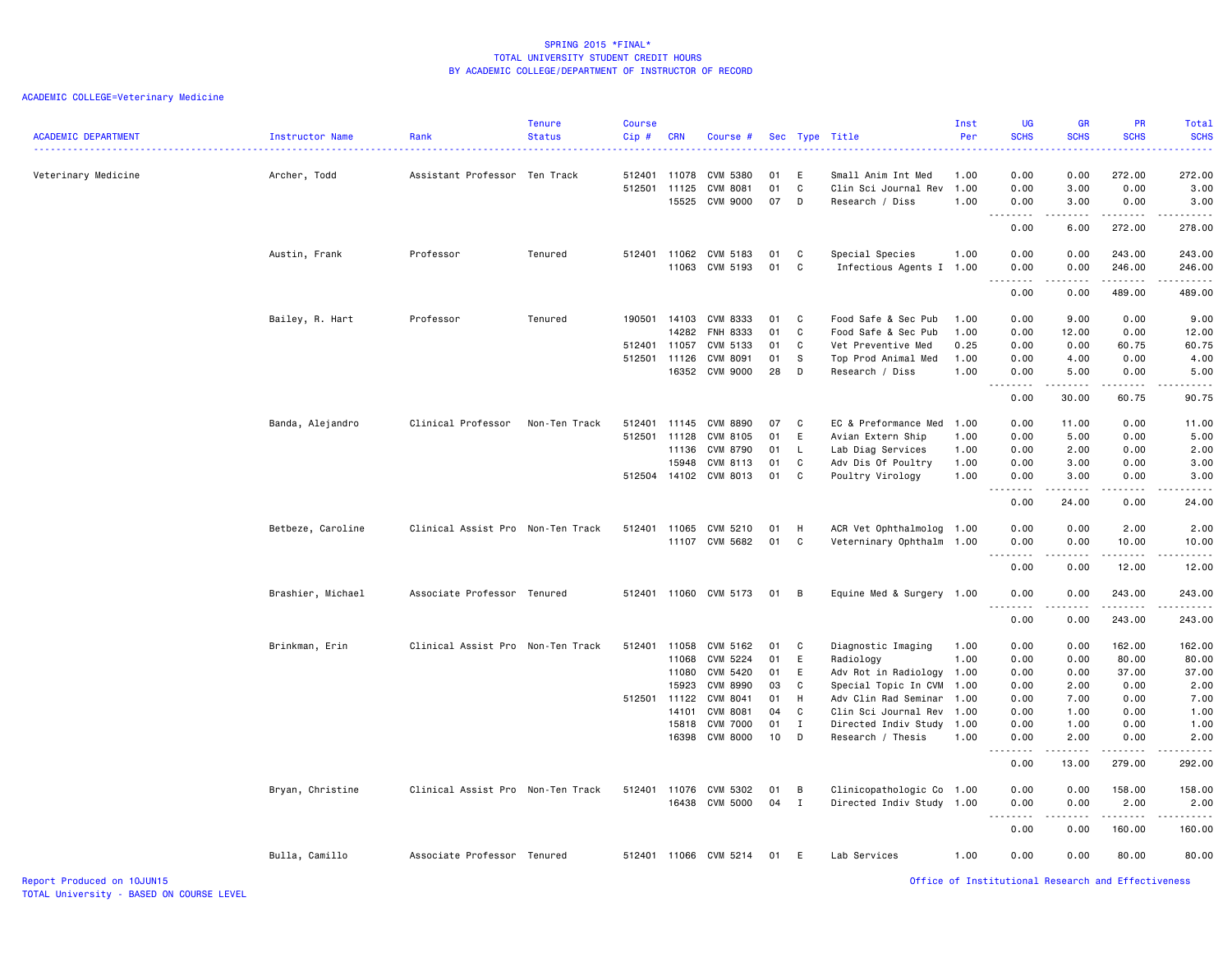| <b>ACADEMIC DEPARTMENT</b> | <b>Instructor Name</b> | Rank                              | <b>Tenure</b><br><b>Status</b> | <b>Course</b><br>Cip # | <b>CRN</b>     | Course #                    |          |              | Sec Type Title                                  | Inst<br>Per | <b>UG</b><br><b>SCHS</b>                                    | <b>GR</b><br><b>SCHS</b>                                                                                                                                      | PR<br><b>SCHS</b>                                                                                                                                             | Total<br><b>SCHS</b><br>.                                                                                                                                                                |
|----------------------------|------------------------|-----------------------------------|--------------------------------|------------------------|----------------|-----------------------------|----------|--------------|-------------------------------------------------|-------------|-------------------------------------------------------------|---------------------------------------------------------------------------------------------------------------------------------------------------------------|---------------------------------------------------------------------------------------------------------------------------------------------------------------|------------------------------------------------------------------------------------------------------------------------------------------------------------------------------------------|
| Veterinary Medicine        | Bulla, Camillo         | Associate Professor Tenured       |                                | 512501 15490           | 15852          | <b>CVM 9000</b><br>CVM 8733 | 01<br>01 | D<br>C       | Research / Diss<br>Path Basis of Diseas 1.00    | 1.00        | 0.00<br>0.00                                                | 10.00<br>9.00                                                                                                                                                 | 0.00<br>0.00                                                                                                                                                  | 10.00<br>9.00                                                                                                                                                                            |
|                            |                        |                                   |                                |                        |                |                             |          |              |                                                 |             | د د د د<br>0.00                                             | .<br>19.00                                                                                                                                                    | .<br>80.00                                                                                                                                                    | $\omega_{\alpha}=\omega_{\alpha}=\omega_{\alpha}$<br>99.00                                                                                                                               |
|                            |                        |                                   |                                |                        |                |                             |          |              |                                                 |             |                                                             |                                                                                                                                                               |                                                                                                                                                               |                                                                                                                                                                                          |
|                            | Burt, Gary             | Clinical Assist Pro Non-Ten Track |                                |                        |                | 512401 11108 CVM 5692       | 01       | $\mathbf{C}$ | Vet Art & Business M 1.00                       |             | 0.00<br>$\sim$ $\sim$                                       | 0.00                                                                                                                                                          | 50.00                                                                                                                                                         | 50.00<br>د د د د د                                                                                                                                                                       |
|                            |                        |                                   |                                |                        |                |                             |          |              |                                                 |             | 0.00                                                        | 0.00                                                                                                                                                          | 50.00                                                                                                                                                         | 50.00                                                                                                                                                                                    |
|                            | Butler, James          | Assistant Professor Ten Track     |                                |                        |                | 140501 10042 ABE 8801       | 01       | E            | Clin Exp for Biomed                             | 1.00        | 0.00                                                        | 4.00                                                                                                                                                          | 0.00                                                                                                                                                          | 4.00                                                                                                                                                                                     |
|                            |                        |                                   |                                |                        |                |                             |          |              |                                                 |             | $\sim$ $\sim$ $\sim$<br>$\sim$ $\sim$ $\sim$ $\sim$<br>0.00 | 4.00                                                                                                                                                          | .<br>0.00                                                                                                                                                     | .<br>4.00                                                                                                                                                                                |
|                            | Cade, Jeb              | Clinical Assist Pro Non-Ten Track |                                |                        |                | 512401 15917 CVM 5000       | 02       | $\mathbf{I}$ | Directed Indiv Study 1.00                       |             | 0.00                                                        | 0.00                                                                                                                                                          | 2.00                                                                                                                                                          | 2.00                                                                                                                                                                                     |
|                            |                        |                                   |                                |                        |                |                             |          |              |                                                 |             | .<br>0.00                                                   | .<br>0.00                                                                                                                                                     | .<br>2.00                                                                                                                                                     | .<br>2.00                                                                                                                                                                                |
|                            | Carr, Russell          | Associate Professor Tenured       |                                | 512501                 | 14098          | CVM 8533                    | 01       | C            | Organ Systems Tox II 1.00                       |             | 0.00                                                        | 12.00                                                                                                                                                         | 0.00                                                                                                                                                          | 12.00                                                                                                                                                                                    |
|                            |                        |                                   |                                |                        |                | 16122 CVM 9000              | 25       | D            | Research / Diss                                 | 1.00        | 0.00                                                        | 1.00                                                                                                                                                          | 0.00                                                                                                                                                          | 1.00                                                                                                                                                                                     |
|                            |                        |                                   |                                |                        |                |                             |          |              |                                                 |             | $\omega$ $\omega$ $\omega$<br>.<br>0.00                     | $\frac{1}{2} \left( \frac{1}{2} \right) \left( \frac{1}{2} \right) \left( \frac{1}{2} \right) \left( \frac{1}{2} \right) \left( \frac{1}{2} \right)$<br>13.00 | $\sim$ $\sim$ $\sim$ $\sim$<br>0.00                                                                                                                           | $\frac{1}{2} \left( \frac{1}{2} \right) \left( \frac{1}{2} \right) \left( \frac{1}{2} \right) \left( \frac{1}{2} \right) \left( \frac{1}{2} \right) \left( \frac{1}{2} \right)$<br>13.00 |
|                            | Chambers, Janice       | Professor                         | Tenured                        | 512401                 | 15470          | CVM 8990                    | 01       | C            | Special Topic In CVM 1.00                       |             | 0.00                                                        | 10.00                                                                                                                                                         | 0.00                                                                                                                                                          | 10.00                                                                                                                                                                                    |
|                            |                        |                                   |                                | 512501 11127           |                | CVM 8101                    | 01       | S            | Case Studies Res Eth 1.00                       |             | 0.00                                                        | 10.00                                                                                                                                                         | 0.00                                                                                                                                                          | 10.00                                                                                                                                                                                    |
|                            |                        |                                   |                                |                        | 15524          | CVM 8000                    | 01       | D            | Research / Thesis                               | 1.00        | 0.00                                                        | 4.00                                                                                                                                                          | 0.00                                                                                                                                                          | 4.00                                                                                                                                                                                     |
|                            |                        |                                   |                                |                        | 15533          | CVM 9000                    | 08       | D            | Research / Diss                                 | 1.00        | 0.00<br>.                                                   | 21.00<br>المتمامين                                                                                                                                            | 0.00<br>.                                                                                                                                                     | 21.00<br>.                                                                                                                                                                               |
|                            |                        |                                   |                                |                        |                |                             |          |              |                                                 |             | 0.00                                                        | 45.00                                                                                                                                                         | 0.00                                                                                                                                                          | 45.00                                                                                                                                                                                    |
|                            | Christiansen, David    | Clinical Assist Pro Non-Ten Track |                                |                        |                | 512401 11102 CVM 5580       | 05       | C            | Adv Clin Rot 3                                  | 1.00        | 0.00                                                        | 0.00                                                                                                                                                          | 8.00                                                                                                                                                          | 8.00                                                                                                                                                                                     |
|                            |                        |                                   |                                |                        |                | 512501 11074 CVM 5282       | 01       | E            | Lg Animal/Ambulatory                            | 1.00        | 0.00                                                        | 0.00                                                                                                                                                          | 74.00                                                                                                                                                         | 74.00                                                                                                                                                                                    |
|                            |                        |                                   |                                |                        |                |                             |          |              |                                                 |             | $\sim$ $\sim$ $\sim$<br>$\sim$ $\sim$ $\sim$ $\sim$<br>0.00 | .<br>0.00                                                                                                                                                     | $\frac{1}{2} \left( \frac{1}{2} \right) \left( \frac{1}{2} \right) \left( \frac{1}{2} \right) \left( \frac{1}{2} \right) \left( \frac{1}{2} \right)$<br>82.00 | $\frac{1}{2} \left( \frac{1}{2} \right) \left( \frac{1}{2} \right) \left( \frac{1}{2} \right) \left( \frac{1}{2} \right) \left( \frac{1}{2} \right)$<br>82.00                            |
|                            | Claude, Andrew         | Assistant Professor Ten Track     |                                |                        | 512401 11069   | CVM 5234                    | 01       | E            | Anesthesiolgy                                   | 1.00        | 0.00                                                        | 0.00                                                                                                                                                          | 76.00                                                                                                                                                         | 76.00                                                                                                                                                                                    |
|                            |                        |                                   |                                |                        | 11081          | CVM 5430                    | 01       | E            | Adv Rot in Anesth                               | 1.00        | 0.00                                                        | 0.00                                                                                                                                                          | 2.00                                                                                                                                                          | 2.00                                                                                                                                                                                     |
|                            |                        |                                   |                                | 512501 15895           |                | <b>CVM 8000</b>             | 06       | D            | Research / Thesis                               | 1.00        | 0.00                                                        | 3.00                                                                                                                                                          | 0.00                                                                                                                                                          | 3.00                                                                                                                                                                                     |
|                            |                        |                                   |                                |                        | 15949          | <b>CVM 8081</b>             | 05       | C            | Clin Sci Journal Rev 1.00                       |             | 0.00                                                        | 1.00                                                                                                                                                          | 0.00                                                                                                                                                          | 1.00                                                                                                                                                                                     |
|                            |                        |                                   |                                |                        |                |                             |          |              |                                                 |             | .<br>0.00                                                   | .<br>4.00                                                                                                                                                     | .<br>78.00                                                                                                                                                    | $\frac{1}{2} \left( \frac{1}{2} \right) \left( \frac{1}{2} \right) \left( \frac{1}{2} \right) \left( \frac{1}{2} \right) \left( \frac{1}{2} \right)$<br>82.00                            |
|                            | Cooper, Dana           | Non-Faculty                       | Not Applicable                 | 510808 11028           |                | CVM 3031                    | 01       | L.           | Fd Anim Tech Skls &                             | 0.50        | 8.00                                                        | 0.00                                                                                                                                                          | 0.00                                                                                                                                                          | 8.00                                                                                                                                                                                     |
|                            |                        |                                   |                                |                        | 11040          | CVM 4003                    | 01       | Ε            | Internship Experienc 0.50                       |             | 18.00                                                       | 0.00                                                                                                                                                          | 0.00                                                                                                                                                          | 18.00                                                                                                                                                                                    |
|                            |                        |                                   |                                |                        | 11042          | CVM 4103                    | 01       | H            | Large Animal Exp I                              | 0.50        | 6.00                                                        | 0.00                                                                                                                                                          | 0.00                                                                                                                                                          | 6.00                                                                                                                                                                                     |
|                            |                        |                                   |                                |                        | 11044          | CVM 4201                    | 01       | H            | Clinical Experience                             | 0.50        | 5.00                                                        | 0.00                                                                                                                                                          | 0.00                                                                                                                                                          | 5.00                                                                                                                                                                                     |
|                            |                        |                                   |                                |                        | 11045          | CVM 4206                    | 01       | H            | Small Animal Clinica 0.50                       |             | 12.00                                                       | 0.00                                                                                                                                                          | 0.00                                                                                                                                                          | 12.00                                                                                                                                                                                    |
|                            |                        |                                   |                                |                        | 11046          | CVM 4213                    | 01       | H            | Sm Anim Surg & Anes                             | 0.50        | 7.50                                                        | 0.00                                                                                                                                                          | 0.00                                                                                                                                                          | 7.50                                                                                                                                                                                     |
|                            |                        |                                   |                                |                        | 11047          | CVM 4223                    | 01       | H            | Small Animal Clinica 0.50                       |             | 12.00                                                       | 0.00                                                                                                                                                          | 0.00                                                                                                                                                          | 12.00                                                                                                                                                                                    |
|                            |                        |                                   |                                |                        | 11048<br>11049 | CVM 4333<br>CVM 4501        | 01<br>01 | H<br>H       | Emergency/ICU Clinic 0.50<br>Diagnostic Lab Exp | 0.50        | 6.00<br>2.00                                                | 0.00<br>0.00                                                                                                                                                  | 0.00<br>0.00                                                                                                                                                  | 6.00<br>2.00                                                                                                                                                                             |
|                            |                        |                                   |                                |                        | 11051          | CVM 4601                    | 01       | H            | Anl Emerg & Refer Ct 0.50                       |             | 1.50                                                        | 0.00                                                                                                                                                          | 0.00                                                                                                                                                          | 1.50                                                                                                                                                                                     |
|                            |                        |                                   |                                |                        | 512501 11043   | CVM 4113                    | 01       | H            | Large Animal Clin El 0.50                       |             | 6.00                                                        | 0.00                                                                                                                                                          | 0.00                                                                                                                                                          | 6.00                                                                                                                                                                                     |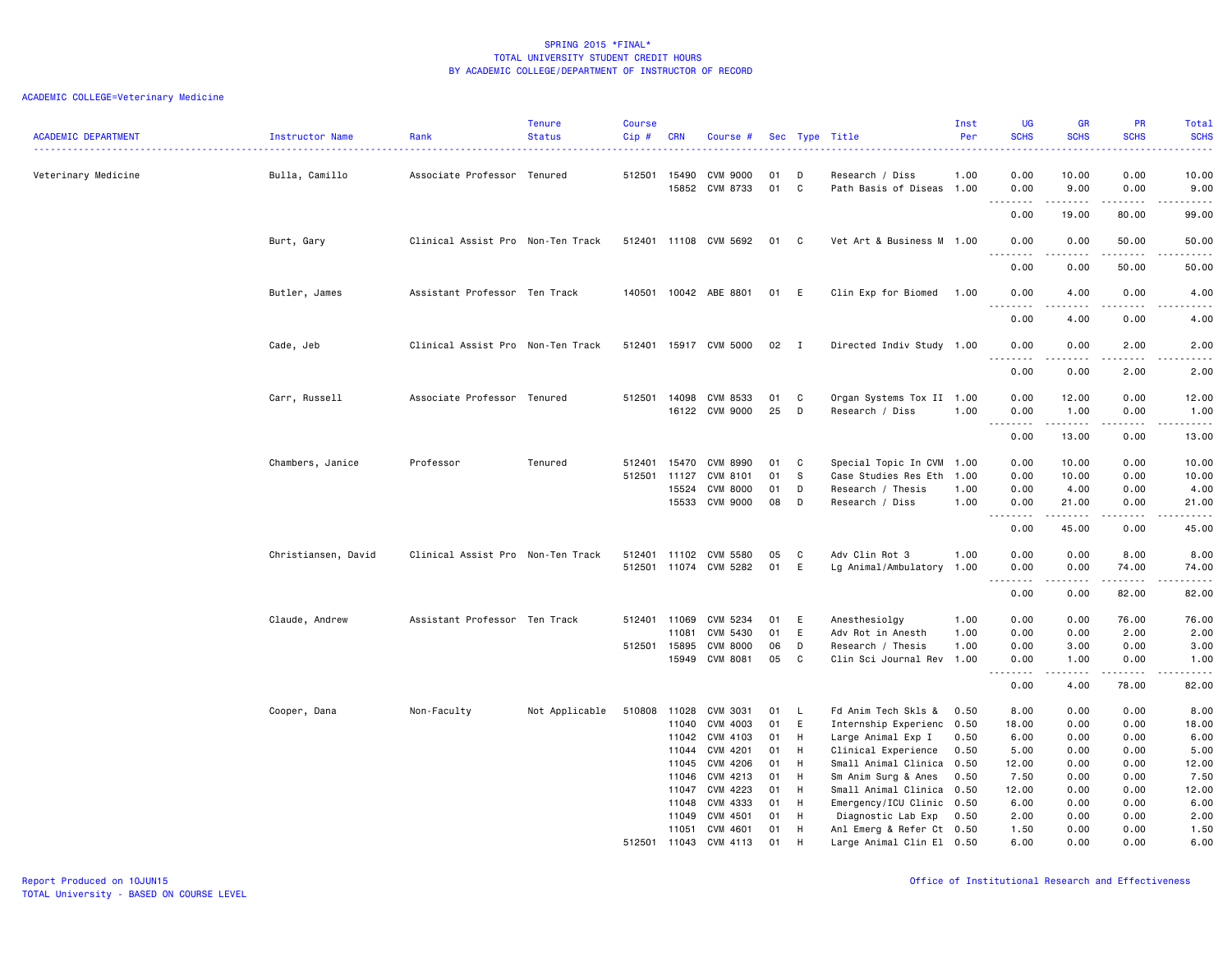| <b>ACADEMIC DEPARTMENT</b> | Instructor Name   | Rank                              | Tenure<br><b>Status</b> | <b>Course</b><br>$Cip \#$ | CRN            | Course #              |          |                  | Sec Type Title                                 | Inst<br>Per  | UG<br><b>SCHS</b>                                                                                                                                                                                                                                                                                                                                                                                                                                                                              | <b>GR</b><br><b>SCHS</b>                                                                                                                                      | PR<br><b>SCHS</b>                                                                                                                                             | Total<br><b>SCHS</b><br><u>.</u> |
|----------------------------|-------------------|-----------------------------------|-------------------------|---------------------------|----------------|-----------------------|----------|------------------|------------------------------------------------|--------------|------------------------------------------------------------------------------------------------------------------------------------------------------------------------------------------------------------------------------------------------------------------------------------------------------------------------------------------------------------------------------------------------------------------------------------------------------------------------------------------------|---------------------------------------------------------------------------------------------------------------------------------------------------------------|---------------------------------------------------------------------------------------------------------------------------------------------------------------|----------------------------------|
|                            |                   |                                   |                         |                           |                |                       |          |                  |                                                |              | --------                                                                                                                                                                                                                                                                                                                                                                                                                                                                                       | 0.00                                                                                                                                                          | 0.00                                                                                                                                                          | 84.00                            |
|                            |                   |                                   |                         |                           |                |                       |          |                  |                                                |              | 84.00                                                                                                                                                                                                                                                                                                                                                                                                                                                                                          |                                                                                                                                                               |                                                                                                                                                               |                                  |
| Veterinary Medicine        | Coyne, Cody       | Professor                         | Tenured                 |                           |                | 512401 11067 CVM 5223 | 01       | $\mathbf{C}$     | Pharmacology I                                 | 1.00         | 0.00<br>.                                                                                                                                                                                                                                                                                                                                                                                                                                                                                      | 0.00<br>$\frac{1}{2}$                                                                                                                                         | 246.00<br>.                                                                                                                                                   | 246.00<br>.                      |
|                            |                   |                                   |                         |                           |                |                       |          |                  |                                                |              | 0.00                                                                                                                                                                                                                                                                                                                                                                                                                                                                                           | 0.00                                                                                                                                                          | 246.00                                                                                                                                                        | 246.00                           |
|                            | Eddy, Alison      | Clinical Assoc Prof Non-Ten Track |                         | 510808<br>512401          | 11032<br>11072 | CVM 3042<br>CVM 5266  | 01<br>01 | C<br>$\mathbf C$ | Equine Disease & Mgt 0.50<br>Equine Med & Surg | 1.00         | 16.00<br>0.00                                                                                                                                                                                                                                                                                                                                                                                                                                                                                  | 0.00<br>0.00                                                                                                                                                  | 0.00<br>240.00                                                                                                                                                | 16.00<br>240.00                  |
|                            |                   |                                   |                         |                           | 11093          | CVM 5560              | 04       | E                | Adv Clin Rot 1                                 | 1.00         | 0.00                                                                                                                                                                                                                                                                                                                                                                                                                                                                                           | 0.00                                                                                                                                                          | 7.00                                                                                                                                                          | 7.00                             |
|                            |                   |                                   |                         |                           |                |                       |          |                  |                                                |              | .<br>16.00                                                                                                                                                                                                                                                                                                                                                                                                                                                                                     | -----<br>0.00                                                                                                                                                 | .<br>247.00                                                                                                                                                   | .<br>263.00                      |
|                            | Edelmann, Mariola | Assistant Professor Ten Track     |                         | 512501                    | 16079          | CVM 9000              | 22       | D                | Research / Diss                                | 1.00         | 0.00                                                                                                                                                                                                                                                                                                                                                                                                                                                                                           | 2.00                                                                                                                                                          | 0.00                                                                                                                                                          | 2.00                             |
|                            |                   |                                   |                         |                           |                | 16089 CVM 7000        | 07       | $\mathbf I$      | Directed Indiv Study                           | 1.00         | 0.00<br>$\sim$ $\sim$ $\sim$<br>$\frac{1}{2} \left( \frac{1}{2} \right) \left( \frac{1}{2} \right) \left( \frac{1}{2} \right) \left( \frac{1}{2} \right) \left( \frac{1}{2} \right)$                                                                                                                                                                                                                                                                                                           | 3.00<br>$\frac{1}{2} \left( \frac{1}{2} \right) \left( \frac{1}{2} \right) \left( \frac{1}{2} \right) \left( \frac{1}{2} \right) \left( \frac{1}{2} \right)$  | 0.00<br>.                                                                                                                                                     | 3.00<br>.                        |
|                            |                   |                                   |                         |                           |                |                       |          |                  |                                                |              | 0.00                                                                                                                                                                                                                                                                                                                                                                                                                                                                                           | 5.00                                                                                                                                                          | 0.00                                                                                                                                                          | 5.00                             |
|                            | Eells, Jeffrey    | Associate Professor Tenured       |                         | 512501                    |                | 15856 CVM 8000        | 05       | D                | Research / Thesis                              | 1.00         | 0.00<br>$\begin{array}{cccccccccccccc} \multicolumn{2}{c}{} & \multicolumn{2}{c}{} & \multicolumn{2}{c}{} & \multicolumn{2}{c}{} & \multicolumn{2}{c}{} & \multicolumn{2}{c}{} & \multicolumn{2}{c}{} & \multicolumn{2}{c}{} & \multicolumn{2}{c}{} & \multicolumn{2}{c}{} & \multicolumn{2}{c}{} & \multicolumn{2}{c}{} & \multicolumn{2}{c}{} & \multicolumn{2}{c}{} & \multicolumn{2}{c}{} & \multicolumn{2}{c}{} & \multicolumn{2}{c}{} & \multicolumn{2}{c}{} & \multicolumn{2}{c}{} & \$ | 8.00<br>$\frac{1}{2} \left( \frac{1}{2} \right) \left( \frac{1}{2} \right) \left( \frac{1}{2} \right) \left( \frac{1}{2} \right) \left( \frac{1}{2} \right)$  | 0.00<br>.                                                                                                                                                     | 8.00<br>.                        |
|                            |                   |                                   |                         |                           |                |                       |          |                  |                                                |              | 0.00                                                                                                                                                                                                                                                                                                                                                                                                                                                                                           | 8.00                                                                                                                                                          | 0.00                                                                                                                                                          | 8.00                             |
|                            | Epperson, William | Professor                         | Tenured                 | 512401                    | 11056          | CVM 5121              | 01       | C                | Prof Develop IV                                | 1.00         | 0.00                                                                                                                                                                                                                                                                                                                                                                                                                                                                                           | 0.00                                                                                                                                                          | 81.00                                                                                                                                                         | 81.00                            |
|                            |                   |                                   |                         | 512501                    | 11120          | CVM 8011              | 01       | -S               | Seminar                                        | 1.00         | 0.00                                                                                                                                                                                                                                                                                                                                                                                                                                                                                           | 16.00                                                                                                                                                         | 0.00                                                                                                                                                          | 16.00                            |
|                            |                   |                                   |                         |                           | 13416<br>13417 | VS 2033<br>VS 2033    | 01<br>02 | C<br>К           | Diseases Of Poultry<br>Diseases Of Poultry     | 0.50<br>0.50 | 34.50<br>0.00                                                                                                                                                                                                                                                                                                                                                                                                                                                                                  | 0.00<br>0.00                                                                                                                                                  | 0.00<br>0.00                                                                                                                                                  | 34.50<br>0.00                    |
|                            |                   |                                   |                         |                           | 15741          | CVM 8000              | 04       | D                | Research / Thesis                              | 1.00         | 0.00                                                                                                                                                                                                                                                                                                                                                                                                                                                                                           | 1.00                                                                                                                                                          | 0.00                                                                                                                                                          | 1.00                             |
|                            |                   |                                   |                         |                           |                |                       |          |                  |                                                |              | .<br>34.50                                                                                                                                                                                                                                                                                                                                                                                                                                                                                     | $\frac{1}{2} \left( \frac{1}{2} \right) \left( \frac{1}{2} \right) \left( \frac{1}{2} \right) \left( \frac{1}{2} \right) \left( \frac{1}{2} \right)$<br>17.00 | $\frac{1}{2} \left( \frac{1}{2} \right) \left( \frac{1}{2} \right) \left( \frac{1}{2} \right) \left( \frac{1}{2} \right) \left( \frac{1}{2} \right)$<br>81.00 | بالمحموم<br>132.50               |
|                            | Eubanks, Diana    | Clinical Assoc Prof Non-Ten Track |                         | 512401 11070              |                | CVM 5246              | 01       | E                | Community Veterinary 1.00                      |              | 0.00                                                                                                                                                                                                                                                                                                                                                                                                                                                                                           | 0.00                                                                                                                                                          | 186.00                                                                                                                                                        | 186.00                           |
|                            |                   |                                   |                         |                           | 11095          | CVM 5570              | 02       | E                | Adv Clin Rot 2                                 | 1.00         | 0.00                                                                                                                                                                                                                                                                                                                                                                                                                                                                                           | 0.00                                                                                                                                                          | 12.00                                                                                                                                                         | 12.00                            |
|                            |                   |                                   |                         |                           | 11106          | CVM 5672              | 01       | E                | Veterinary Dentistry 1.00                      |              | 0.00<br>.                                                                                                                                                                                                                                                                                                                                                                                                                                                                                      | 0.00<br>.                                                                                                                                                     | 6.00<br>.                                                                                                                                                     | 6.00                             |
|                            |                   |                                   |                         |                           |                |                       |          |                  |                                                |              | 0.00                                                                                                                                                                                                                                                                                                                                                                                                                                                                                           | 0.00                                                                                                                                                          | 204.00                                                                                                                                                        | 204.00                           |
|                            | Fleming, Sherrill | Associate Professor Tenured       |                         | 512401 11061              |                | CVM 5175              | 01       | C                | Food Animal Med & Su 1.00                      |              | 0.00                                                                                                                                                                                                                                                                                                                                                                                                                                                                                           | 0.00                                                                                                                                                          | 405.00                                                                                                                                                        | 405.00                           |
|                            |                   |                                   |                         |                           | 11073          | CVM 5276              | 01       | C                | Food Animal Practice 1.00                      |              | 0.00                                                                                                                                                                                                                                                                                                                                                                                                                                                                                           | 0.00                                                                                                                                                          | 246.00                                                                                                                                                        | 246.00                           |
|                            |                   |                                   |                         |                           | 11109          | CVM 5722              | 01       | E                | Small Ruminant Prod                            | 1.00         | 0.00                                                                                                                                                                                                                                                                                                                                                                                                                                                                                           | 0.00<br>$\frac{1}{2}$                                                                                                                                         | 12.00<br>2.2.2.2.2.2                                                                                                                                          | 12.00<br>.                       |
|                            |                   |                                   |                         |                           |                |                       |          |                  |                                                |              | 0.00                                                                                                                                                                                                                                                                                                                                                                                                                                                                                           | 0.00                                                                                                                                                          | 663.00                                                                                                                                                        | 663.00                           |
|                            | Fontenot, Robin   | Clinical Assist Pro Non-Ten Track |                         |                           |                | 512501 14100 CVM 8081 | 03       | C                | Clin Sci Journal Rev 1.00                      |              | 0.00<br>.<br>$\sim$ $\sim$                                                                                                                                                                                                                                                                                                                                                                                                                                                                     | 1.00<br>.                                                                                                                                                     | 0.00                                                                                                                                                          | 1.00<br>-----                    |
|                            |                   |                                   |                         |                           |                |                       |          |                  |                                                |              | 0.00                                                                                                                                                                                                                                                                                                                                                                                                                                                                                           | 1.00                                                                                                                                                          | 0.00                                                                                                                                                          | 1.00                             |
|                            | Gardner, Allison  | Clinical Assist Pro Non-Ten Track |                         | 510808                    | 11030          | CVM 3041              | 01       | В                | Equine Tech Slks & N 1.00                      |              | 13.00                                                                                                                                                                                                                                                                                                                                                                                                                                                                                          | 0.00                                                                                                                                                          | 0.00                                                                                                                                                          | 13.00                            |
|                            |                   |                                   |                         |                           | 11031          | CVM 3041              | 02       | B                | Equine Tech Slks & N 1.00                      |              | 3.00                                                                                                                                                                                                                                                                                                                                                                                                                                                                                           | 0.00                                                                                                                                                          | 0.00                                                                                                                                                          | 3.00                             |
|                            |                   |                                   |                         |                           | 11032          | CVM 3042              | 01       | C                | Equine Disease & Mgt 0.50                      |              | 16.00                                                                                                                                                                                                                                                                                                                                                                                                                                                                                          | 0.00                                                                                                                                                          | 0.00                                                                                                                                                          | 16.00                            |
|                            |                   |                                   |                         |                           | 11033          | CVM 3101              | 01       | C                | Vet Tech Med Termino 1.00                      |              | 31.00                                                                                                                                                                                                                                                                                                                                                                                                                                                                                          | 0.00                                                                                                                                                          | 0.00                                                                                                                                                          | 31.00                            |
|                            |                   |                                   |                         |                           | 11038          | CVM 3201              | 01       | <b>L</b>         | Dental Principles fo 0.50                      |              | 6.00                                                                                                                                                                                                                                                                                                                                                                                                                                                                                           | 0.00                                                                                                                                                          | 0.00                                                                                                                                                          | 6.00                             |
|                            |                   |                                   |                         |                           | 11039          | CVM 3232              | 01       | C                | Pharm/Toxi:Vet Tech                            | 0.50         | 16.00                                                                                                                                                                                                                                                                                                                                                                                                                                                                                          | 0.00                                                                                                                                                          | 0.00                                                                                                                                                          | 16.00                            |
|                            |                   |                                   |                         |                           |                | 11040 CVM 4003        | 01       | E                | Internship Experienc 0.50                      |              | 18.00                                                                                                                                                                                                                                                                                                                                                                                                                                                                                          | 0.00                                                                                                                                                          | 0.00                                                                                                                                                          | 18.00                            |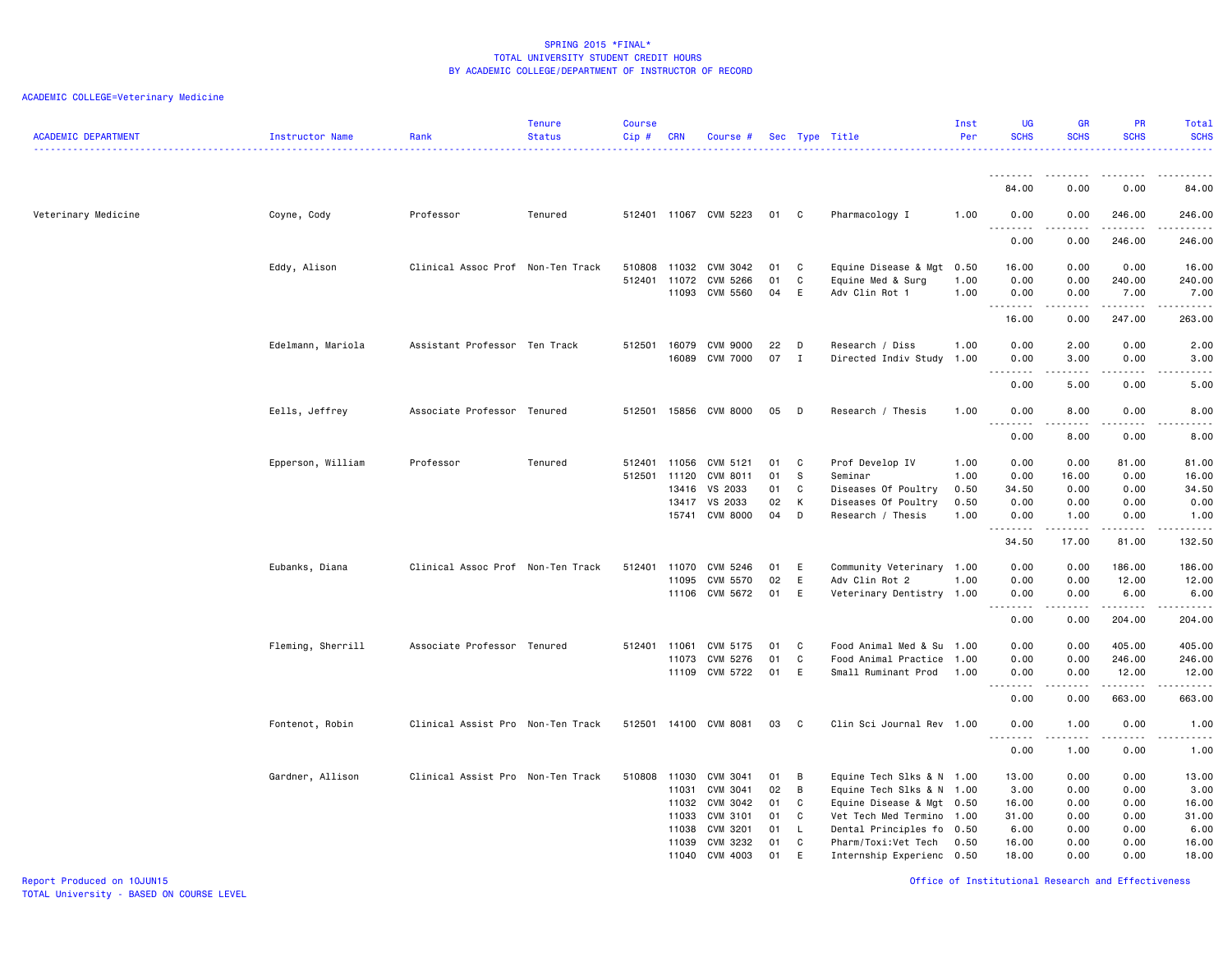| <b>ACADEMIC DEPARTMENT</b> | Instructor Name  | Rank                              | <b>Tenure</b><br><b>Status</b> | <b>Course</b><br>Cip# | <b>CRN</b>   | Course #              |      |                | Sec Type Title            | Inst<br>Per | <b>UG</b><br><b>SCHS</b>              | <b>GR</b><br><b>SCHS</b>                                                                                                                                     | <b>PR</b><br><b>SCHS</b>            | Total<br><b>SCHS</b>                                                                                                                                         |
|----------------------------|------------------|-----------------------------------|--------------------------------|-----------------------|--------------|-----------------------|------|----------------|---------------------------|-------------|---------------------------------------|--------------------------------------------------------------------------------------------------------------------------------------------------------------|-------------------------------------|--------------------------------------------------------------------------------------------------------------------------------------------------------------|
|                            |                  |                                   |                                |                       |              |                       |      |                |                           |             | .                                     |                                                                                                                                                              | $\sim$ $\sim$ $\sim$ $\sim$         | $\frac{1}{2} \left( \frac{1}{2} \right) \left( \frac{1}{2} \right) \left( \frac{1}{2} \right) \left( \frac{1}{2} \right)$                                    |
| Veterinary Medicine        | Gardner, Allison | Clinical Assist Pro Non-Ten Track |                                | 510808                | 11042        | CVM 4103              | 01   | H              | Large Animal Exp I        | 0.50        | 6.00                                  | 0.00                                                                                                                                                         | 0.00                                | 6.00                                                                                                                                                         |
|                            |                  |                                   |                                |                       | 11045        | CVM 4206              | 01   | H              | Small Animal Clinica      | 0.50        | 12.00                                 | 0.00                                                                                                                                                         | 0.00                                | 12.00                                                                                                                                                        |
|                            |                  |                                   |                                |                       | 11048        | CVM 4333              | 01   | H              | Emergency/ICU Clinic      | 0.50        | 6.00                                  | 0.00                                                                                                                                                         | 0.00                                | 6.00                                                                                                                                                         |
|                            |                  |                                   |                                |                       | 11049        | CVM 4501              | 01   | H              | Diagnostic Lab Exp        | 0.50        | 2.00<br>.                             | 0.00                                                                                                                                                         | 0.00<br>$\sim$ $\sim$ $\sim$ $\sim$ | 2.00<br>والمناصبات                                                                                                                                           |
|                            |                  |                                   |                                |                       |              |                       |      |                |                           |             | 129.00                                | 0.00                                                                                                                                                         | 0.00                                | 129.00                                                                                                                                                       |
|                            | Grace, Sharon    | Clinical Professor                | Non-Ten Track                  | 512401                | 11052        | CVM 5021              | 01   | $\mathbf{s}$   | Professional Develop 1.00 |             | 0.00                                  | 0.00                                                                                                                                                         | 82.00                               | 82.00                                                                                                                                                        |
|                            |                  |                                   |                                |                       | 11064        | CVM 5196              | 01   | B              | Small Anim Med & Sur      | 1.00        | 0.00                                  | 0.00                                                                                                                                                         | 486.00                              | 486.00                                                                                                                                                       |
|                            |                  |                                   |                                |                       | 16440        | <b>CVM 5000</b>       | 06   | $\mathbf{I}$   | Directed Indiv Study 1.00 |             | 0.00                                  | 0.00                                                                                                                                                         | 2.00                                | 2.00                                                                                                                                                         |
|                            |                  |                                   |                                |                       | 16444        | <b>CVM 5000</b>       | 07   | $\mathbf{I}$   | Directed Indiv Study 1.00 |             | 0.00                                  | 0.00                                                                                                                                                         | 2.00                                | 2.00                                                                                                                                                         |
|                            |                  |                                   |                                |                       | 16445        | <b>CVM 5000</b>       | 08   | $\mathbf{I}$   | Directed Indiv Study 1.00 |             | 0.00                                  | 0.00                                                                                                                                                         | 2.00                                | 2.00                                                                                                                                                         |
|                            |                  |                                   |                                |                       | 16452        | <b>CVM 5000</b>       | 09   | $\mathbf{I}$   | Directed Indiv Study 1.00 |             | 0.00                                  | 0.00                                                                                                                                                         | 2.00                                | 2.00                                                                                                                                                         |
|                            |                  |                                   |                                | 512501                | 13418        | VS 3014               | 01   | $\overline{B}$ | Anatomy & Physiology 1.00 |             | 120.00                                | 0.00                                                                                                                                                         | 0.00                                | 120.00                                                                                                                                                       |
|                            |                  |                                   |                                |                       | 13419        | VS 3014               | 02 B |                | Anatomy & Physiology 1.00 |             | 96.00<br>.                            | 0.00<br>.                                                                                                                                                    | 0.00<br>.                           | 96.00<br>.                                                                                                                                                   |
|                            |                  |                                   |                                |                       |              |                       |      |                |                           |             | 216.00                                | 0.00                                                                                                                                                         | 576.00                              | 792.00                                                                                                                                                       |
|                            | Griffin, Matthew | Research Assoc Prof Non-Ten Track |                                | 512501                |              | 15990 CVM 7000        | 05 I |                | Directed Indiv Study 1.00 |             | 0.00                                  | 4.00                                                                                                                                                         | 0.00                                | 4.00                                                                                                                                                         |
|                            |                  |                                   |                                |                       |              |                       |      |                |                           |             | .<br>0.00                             | .<br>4.00                                                                                                                                                    | .<br>0.00                           | $\frac{1}{2} \left( \frac{1}{2} \right) \left( \frac{1}{2} \right) \left( \frac{1}{2} \right) \left( \frac{1}{2} \right) \left( \frac{1}{2} \right)$<br>4.00 |
|                            | Gunter, Miriam   | Clinical Assist Pro Non-Ten Track |                                |                       |              | 512401 11092 CVM 5560 | 03 E |                | Adv Clin Rot 1            | 1.00        | 0.00                                  | 0.00                                                                                                                                                         | 12.00                               | 12.00                                                                                                                                                        |
|                            |                  |                                   |                                |                       |              |                       |      |                |                           |             | .<br>0.00                             | $\frac{1}{2} \left( \frac{1}{2} \right) \left( \frac{1}{2} \right) \left( \frac{1}{2} \right) \left( \frac{1}{2} \right) \left( \frac{1}{2} \right)$<br>0.00 | .<br>12.00                          | .<br>12.00                                                                                                                                                   |
|                            | Hanson, Larry    | Professor                         | Tenured                        |                       | 512501 15076 | CVM 8134              | 01   | B              | Adv Fish Diseases         | 1.00        | 0.00                                  | 16.00                                                                                                                                                        | 0.00                                | 16.00                                                                                                                                                        |
|                            |                  |                                   |                                |                       | 16037        | <b>CVM 9000</b>       | 19   | D              | Research / Diss           | 1.00        | 0.00                                  | 8.00                                                                                                                                                         | 0.00                                | 8.00                                                                                                                                                         |
|                            |                  |                                   |                                |                       | 16417        | <b>CVM 8000</b>       | 11   | D              | Research / Thesis         | 1.00        | 0.00                                  | 6.00                                                                                                                                                         | 0.00                                | 6.00                                                                                                                                                         |
|                            |                  |                                   |                                |                       |              |                       |      |                |                           |             | $\sim$ $\sim$ $\sim$<br>.             |                                                                                                                                                              |                                     | $\frac{1}{2} \left( \frac{1}{2} \right) \left( \frac{1}{2} \right) \left( \frac{1}{2} \right) \left( \frac{1}{2} \right) \left( \frac{1}{2} \right)$         |
|                            |                  |                                   |                                |                       |              |                       |      |                |                           |             | 0.00                                  | 30.00                                                                                                                                                        | 0.00                                | 30.00                                                                                                                                                        |
|                            | Hopper, Richard  | Professor                         | Tenured                        | 512501 16041          |              | <b>CVM 9000</b>       | 20   | D              | Research / Diss           | 1.00        | 0.00                                  | 2.00                                                                                                                                                         | 0.00                                | 2.00                                                                                                                                                         |
|                            |                  |                                   |                                |                       | 16070        | CVM 8000              | 08   | D              | Research / Thesis         | 1.00        | 0.00<br>$\sim$ $\sim$ $\sim$<br>.     | 1.00<br>-----                                                                                                                                                | 0.00<br>د د د د                     | 1.00<br>.                                                                                                                                                    |
|                            |                  |                                   |                                |                       |              |                       |      |                |                           |             | 0.00                                  | 3.00                                                                                                                                                         | 0.00                                | 3.00                                                                                                                                                         |
|                            | Howell, George   | Assistant Professor Ten Track     |                                | 261001 15960          |              | CVM 6193              | 01   | C              | Medical Pharmacology      | 0.50        | 0.00                                  | 3.00                                                                                                                                                         | 0.00                                | 3.00                                                                                                                                                         |
|                            |                  |                                   |                                |                       | 16003        | CVM 4193              | 01   | C              | Medical Pharmacology      | 0.50        | 3.00                                  | 0.00                                                                                                                                                         | 0.00                                | 3.00                                                                                                                                                         |
|                            |                  |                                   |                                | 512501 16031          |              | CVM 9000              | 18   | D              | Research / Diss           | 1.00        | 0.00                                  | 2.00                                                                                                                                                         | 0.00                                | 2.00                                                                                                                                                         |
|                            |                  |                                   |                                |                       |              |                       |      |                |                           |             | $\sim$ $\sim$<br>. <u>.</u> .<br>3.00 | .<br>5.00                                                                                                                                                    | 0.00                                | .<br>8.00                                                                                                                                                    |
|                            | Huston, Carla    | Associate Professor Tenured       |                                | 512401 11057          |              | CVM 5133              | 01   | C              | Vet Preventive Med        | 0.75        | 0.00                                  | 0.00                                                                                                                                                         | 182.25                              | 182.25                                                                                                                                                       |
|                            |                  |                                   |                                |                       | 11118        | CVM 6180              | 01   | C              | Emerg Prep Animal He 1.00 |             | 0.00                                  | 2.00                                                                                                                                                         | 0.00                                | 2.00                                                                                                                                                         |
|                            |                  |                                   |                                |                       | 16403        | CVM 4180              | 01   | C              | Emerg Prep Anim Heal 1.00 |             | 3.00                                  | 0.00                                                                                                                                                         | 0.00                                | 3.00                                                                                                                                                         |
|                            |                  |                                   |                                |                       |              | 16448 CVM 5182        | 01   | C              | Vet Disaster Managem 1.00 |             | 0.00                                  | 0.00                                                                                                                                                         | 4.00                                | 4.00                                                                                                                                                         |
|                            |                  |                                   |                                |                       |              |                       |      |                |                           |             | .<br>$\sim$ $\sim$                    | $- - - - -$                                                                                                                                                  | .                                   | .                                                                                                                                                            |
|                            |                  |                                   |                                |                       |              |                       |      |                |                           |             | 3.00                                  | 2.00                                                                                                                                                         | 186.25                              | 191.25                                                                                                                                                       |
|                            | Jack, Sherman    | Professor                         | Tenured                        |                       |              | 512401 11146 CVM 8890 | 08   | C              | EC & Preformance Med 1.00 |             | 0.00                                  | 1.00                                                                                                                                                         | 0.00                                | 1.00                                                                                                                                                         |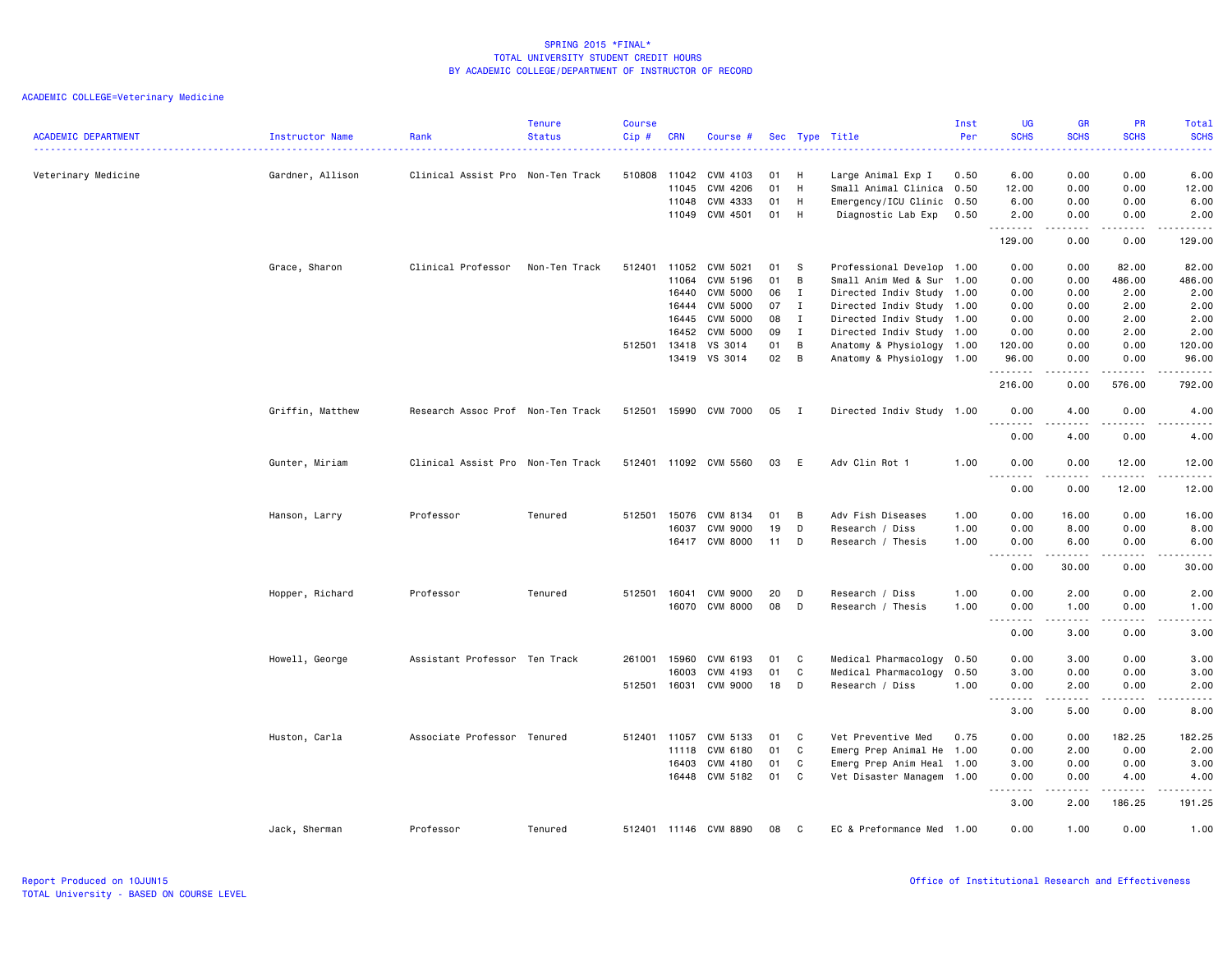# ACADEMIC COLLEGE=Veterinary Medicine

| <b>ACADEMIC DEPARTMENT</b> | Instructor Name    | Rank                              | <b>Tenure</b><br><b>Status</b> | <b>Course</b><br>Cip# | <b>CRN</b> | Course #              |      |                | Sec Type Title            | Inst<br>Per | <b>UG</b><br><b>SCHS</b>                                                                                                                                     | <b>GR</b><br><b>SCHS</b>                                                                                                          | PR<br><b>SCHS</b> | Total<br><b>SCHS</b>                                                                                                                                                            |
|----------------------------|--------------------|-----------------------------------|--------------------------------|-----------------------|------------|-----------------------|------|----------------|---------------------------|-------------|--------------------------------------------------------------------------------------------------------------------------------------------------------------|-----------------------------------------------------------------------------------------------------------------------------------|-------------------|---------------------------------------------------------------------------------------------------------------------------------------------------------------------------------|
|                            |                    |                                   |                                |                       |            |                       |      |                |                           |             | <u>.</u>                                                                                                                                                     | $\frac{1}{2}$                                                                                                                     |                   | $\frac{1}{2} \left( \frac{1}{2} \right) \left( \frac{1}{2} \right) \left( \frac{1}{2} \right) \left( \frac{1}{2} \right) \left( \frac{1}{2} \right) \left( \frac{1}{2} \right)$ |
|                            |                    |                                   |                                |                       |            |                       |      |                |                           |             | 0.00                                                                                                                                                         | 1.00                                                                                                                              | 0.00              | 1.00                                                                                                                                                                            |
| Veterinary Medicine        | Jackson, Elizabeth | Clinical Instructor Non-Ten Track |                                | 510808 11027          |            | CVM 3013              | 01   | C <sub>c</sub> | Sm Anim Diseases & M 1.00 |             | 48.00                                                                                                                                                        | 0.00                                                                                                                              | 0.00              | 48.00                                                                                                                                                                           |
|                            |                    |                                   |                                |                       | 11028      | CVM 3031              | 01   | L              | Fd Anim Tech Skls &       | 0.50        | 8.00                                                                                                                                                         | 0.00                                                                                                                              | 0.00              | 8.00                                                                                                                                                                            |
|                            |                    |                                   |                                |                       | 11029      | CVM 3032              | 01   | $\mathbf{C}$   | Food Anim Diseases & 1.00 |             | 32.00                                                                                                                                                        | 0.00                                                                                                                              | 0.00              | 32.00                                                                                                                                                                           |
|                            |                    |                                   |                                |                       | 11038      | CVM 3201              | 01   | - L            | Dental Principles fo      | 0.50        | 6.00                                                                                                                                                         | 0.00                                                                                                                              | 0.00              | 6.00                                                                                                                                                                            |
|                            |                    |                                   |                                |                       | 11039      | CVM 3232              | 01   | C              | Pharm/Toxi:Vet Tech       | 0.50        | 16.00                                                                                                                                                        | 0.00                                                                                                                              | 0.00              | 16.00                                                                                                                                                                           |
|                            |                    |                                   |                                |                       | 11044      | CVM 4201              | 01   | H              | Clinical Experience       | 0.50        | 5.00                                                                                                                                                         | 0.00                                                                                                                              | 0.00              | 5.00                                                                                                                                                                            |
|                            |                    |                                   |                                |                       | 11046      | CVM 4213              | 01   | H              | Sm Anim Surg & Anes       | 0.50        | 7.50                                                                                                                                                         | 0.00                                                                                                                              | 0.00              | 7.50                                                                                                                                                                            |
|                            |                    |                                   |                                |                       | 11047      | CVM 4223              | 01   | H              | Small Animal Clinica 0.50 |             | 12.00                                                                                                                                                        | 0.00                                                                                                                              | 0.00              | 12.00                                                                                                                                                                           |
|                            |                    |                                   |                                |                       | 11051      | CVM 4601              | 01   | H              | Anl Emerg & Refer Ct 0.50 |             | 1.50                                                                                                                                                         | 0.00                                                                                                                              | 0.00              | 1.50                                                                                                                                                                            |
|                            |                    |                                   |                                | 512501 11043          |            | CVM 4113              | 01   | H              | Large Animal Clin El 0.50 |             | 6.00<br>.                                                                                                                                                    | 0.00<br>$\omega$ is a $\omega$                                                                                                    | 0.00<br>.         | 6.00<br>.                                                                                                                                                                       |
|                            |                    |                                   |                                |                       |            |                       |      |                |                           |             | 142.00                                                                                                                                                       | 0.00                                                                                                                              | 0.00              | 142.00                                                                                                                                                                          |
|                            | Johnson, Melanie   | Clinical Assist Pro Non-Ten Track |                                | 512401                | 11091      | CVM 5560              | 02   | E              | Adv Clin Rot 1            | 1.00        | 0.00                                                                                                                                                         | 0.00                                                                                                                              | 45.00             | 45.00                                                                                                                                                                           |
|                            |                    |                                   |                                | 512501                |            | 16316 CVM 7000        | 08   | $\mathbf{I}$   | Directed Indiv Study      | 1.00        | 0.00                                                                                                                                                         | 1.00                                                                                                                              | 0.00              | 1.00                                                                                                                                                                            |
|                            |                    |                                   |                                |                       |            |                       |      |                |                           |             |                                                                                                                                                              |                                                                                                                                   |                   |                                                                                                                                                                                 |
|                            |                    |                                   |                                |                       |            |                       |      |                |                           |             | 0.00                                                                                                                                                         | 1.00                                                                                                                              | 45.00             | 46.00                                                                                                                                                                           |
|                            | Kaplan, Barbara    | Assistant Professor Ten Track     |                                | 261001                |            | 15960 CVM 6193        | 01   | $\mathbf{C}$   | Medical Pharmacology 0.50 |             | 0.00                                                                                                                                                         | 3.00                                                                                                                              | 0.00              | 3.00                                                                                                                                                                            |
|                            |                    |                                   |                                |                       |            | 16003 CVM 4193        | 01 C |                | Medical Pharmacology 0.50 |             | 3.00                                                                                                                                                         | 0.00                                                                                                                              | 0.00              | 3.00                                                                                                                                                                            |
|                            |                    |                                   |                                |                       |            |                       |      |                |                           |             | .                                                                                                                                                            | .                                                                                                                                 | .                 | $\frac{1}{2}$                                                                                                                                                                   |
|                            |                    |                                   |                                |                       |            |                       |      |                |                           |             | 3.00                                                                                                                                                         | 3.00                                                                                                                              | 0.00              | 6.00                                                                                                                                                                            |
|                            | Karsi, Attila      | Research Assoc Prof Non-Ten Track |                                |                       |            | 512501 15493 CVM 9000 | 04   | $\Box$         | Research / Diss           | 1.00        | 0.00                                                                                                                                                         | 30.00                                                                                                                             | 0.00              | 30.00                                                                                                                                                                           |
|                            |                    |                                   |                                |                       |            |                       |      |                |                           |             | .<br>0.00                                                                                                                                                    | .<br>30.00                                                                                                                        | .<br>0.00         | 30.00                                                                                                                                                                           |
|                            |                    |                                   |                                |                       |            |                       |      |                |                           |             |                                                                                                                                                              |                                                                                                                                   |                   |                                                                                                                                                                                 |
|                            | King, Elmer        | Clinical Assist Pro Non-Ten Track |                                |                       |            | 512401 11111 CVM 5764 | 01   | C              | Adv Equine Repro          | 0.50        | 0.00                                                                                                                                                         | 0.00                                                                                                                              | 8.00              | 8.00                                                                                                                                                                            |
|                            |                    |                                   |                                |                       |            | 11116 CVM 5874        | 01   | E              | Bovine Theriogenolog      | 1.00        | 0.00<br>.                                                                                                                                                    | 0.00<br>.                                                                                                                         | 12.00             | 12.00                                                                                                                                                                           |
|                            |                    |                                   |                                |                       |            |                       |      |                |                           |             | 0.00                                                                                                                                                         | 0.00                                                                                                                              | 20.00             | 20.00                                                                                                                                                                           |
|                            | Kohler, Amanda     | Clinical Instructor Non-Ten Track |                                | 510808                | 11034      | CVM 3121              | 01   | C              | Hematology: Vet Tech      | 1.00        | 16.00                                                                                                                                                        | 0.00                                                                                                                              | 0.00              | 16.00                                                                                                                                                                           |
|                            |                    |                                   |                                |                       | 11035      | CVM 3141              | 01   | C              | Anatomical Path Lab       | 1.00        | 16.00                                                                                                                                                        | 0.00                                                                                                                              | 0.00              | 16.00                                                                                                                                                                           |
|                            |                    |                                   |                                |                       | 11036      | CVM 3141              | 02   | $\mathsf{K}$   | Anatomical Path Lab       | 1.00        | 0.00                                                                                                                                                         | 0.00                                                                                                                              | 0.00              | 0.00                                                                                                                                                                            |
|                            |                    |                                   |                                |                       | 11037      | CVM 3141              | 03   | K              | Anatomical Path Lab       | 1.00        | 0.00                                                                                                                                                         | 0.00                                                                                                                              | 0.00              | 0.00                                                                                                                                                                            |
|                            |                    |                                   |                                |                       |            | 512401 13415 VS 1012  | 02 C |                | Intro Vet Med Career 1.00 |             | 102.00                                                                                                                                                       | 0.00                                                                                                                              | 0.00              | 102.00                                                                                                                                                                          |
|                            |                    |                                   |                                |                       |            |                       |      |                |                           |             | .<br>134.00                                                                                                                                                  | $\frac{1}{2}$<br>0.00                                                                                                             | .<br>0.00         | .<br>134.00                                                                                                                                                                     |
|                            |                    |                                   |                                |                       |            |                       |      |                |                           |             |                                                                                                                                                              |                                                                                                                                   |                   |                                                                                                                                                                                 |
|                            | Langston, Vernon   | Professor                         | Tenured                        |                       |            | 512401 11077 CVM 5310 | 01   | E              | SM Critical Care Med      | 1.00        | 0.00                                                                                                                                                         | 0.00                                                                                                                              | 200.00            | 200.00                                                                                                                                                                          |
|                            |                    |                                   |                                |                       |            | 11101 CVM 5580        | 04   | E              | Adv Clin Rot 3            | 1.00        | 0.00                                                                                                                                                         | 0.00                                                                                                                              | 10.00             | 10.00                                                                                                                                                                           |
|                            |                    |                                   |                                |                       |            |                       |      |                |                           |             | .                                                                                                                                                            | .                                                                                                                                 | .                 | $\frac{1}{2} \left( \frac{1}{2} \right) \left( \frac{1}{2} \right) \left( \frac{1}{2} \right) \left( \frac{1}{2} \right) \left( \frac{1}{2} \right)$                            |
|                            |                    |                                   |                                |                       |            |                       |      |                |                           |             | 0.00                                                                                                                                                         | 0.00                                                                                                                              | 210.00            | 210.00                                                                                                                                                                          |
|                            | Lathan, Patricia   | Associate Professor Tenured       |                                | 512501                |            | 15532 CVM 8000        | 02   | $\Box$         | Research / Thesis         | 1.00        | 0.00<br>$\frac{1}{2} \left( \frac{1}{2} \right) \left( \frac{1}{2} \right) \left( \frac{1}{2} \right) \left( \frac{1}{2} \right) \left( \frac{1}{2} \right)$ | 1.00<br>$\frac{1}{2} \left( \frac{1}{2} \right) \left( \frac{1}{2} \right) \left( \frac{1}{2} \right) \left( \frac{1}{2} \right)$ | 0.00<br>.         | 1.00<br>.                                                                                                                                                                       |
|                            |                    |                                   |                                |                       |            |                       |      |                |                           |             | 0.00                                                                                                                                                         | 1.00                                                                                                                              | 0.00              | 1.00                                                                                                                                                                            |
|                            | Lawrence, Mark     | Non-Faculty                       | Tenured                        |                       |            | 512501 15566 CVM 9000 | 11   | D              | Research / Diss           | 1.00        | 0.00                                                                                                                                                         | 14.00                                                                                                                             | 0.00              | 14.00                                                                                                                                                                           |
|                            |                    |                                   |                                |                       |            |                       |      |                |                           |             |                                                                                                                                                              |                                                                                                                                   |                   |                                                                                                                                                                                 |

Report Produced on 10JUN15 Office of Institutional Research and Effectiveness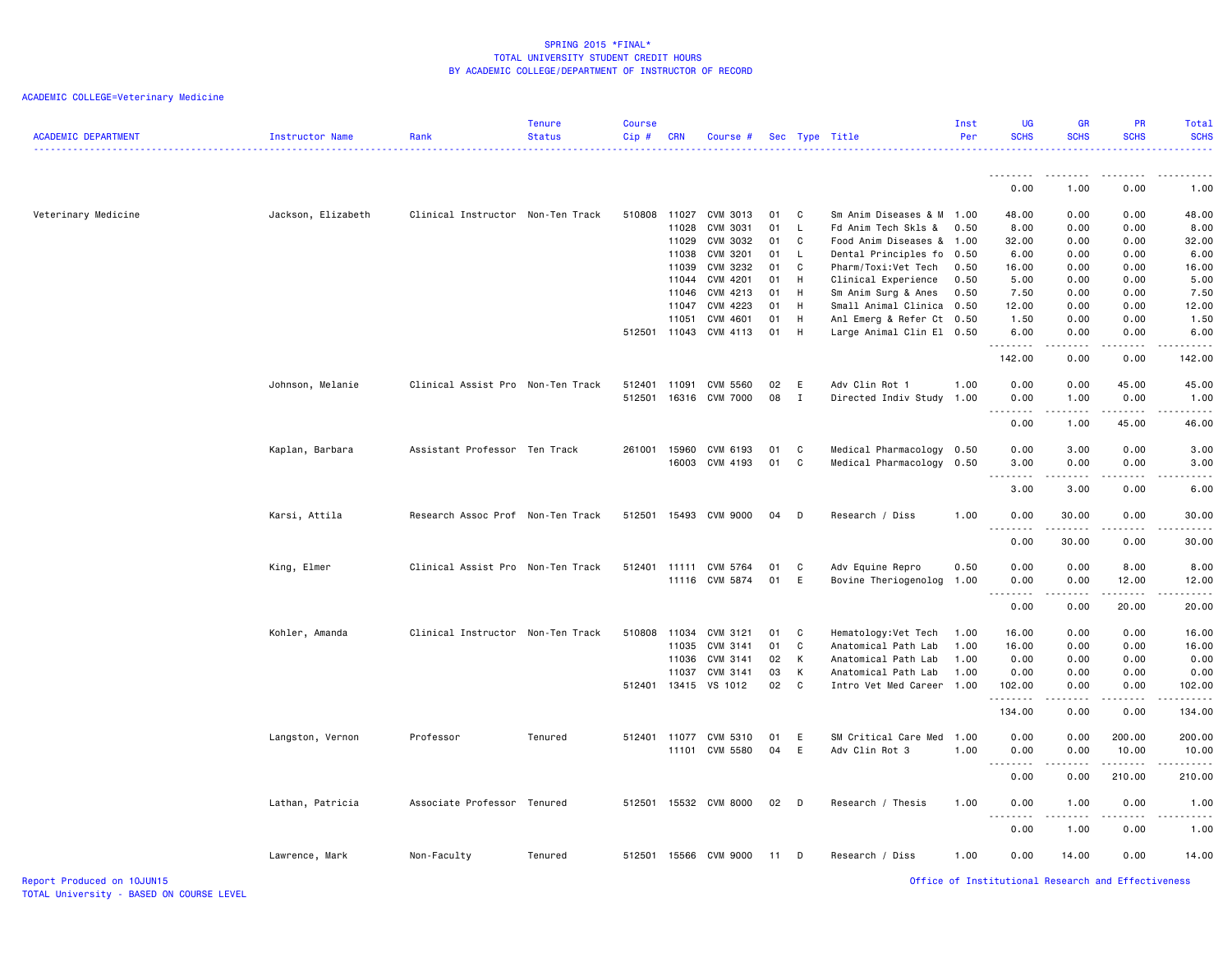| <b>ACADEMIC DEPARTMENT</b> | <b>Instructor Name</b> | Rank                              | <b>Tenure</b><br><b>Status</b> | <b>Course</b><br>Cip# | <b>CRN</b> | Course #                    |          |                   | Sec Type Title                               | Inst<br>Per | <b>UG</b><br><b>SCHS</b>               | <b>GR</b><br><b>SCHS</b>            | <b>PR</b><br><b>SCHS</b>  | Total<br><b>SCHS</b>                                                                                                                                         |
|----------------------------|------------------------|-----------------------------------|--------------------------------|-----------------------|------------|-----------------------------|----------|-------------------|----------------------------------------------|-------------|----------------------------------------|-------------------------------------|---------------------------|--------------------------------------------------------------------------------------------------------------------------------------------------------------|
|                            |                        |                                   |                                |                       |            |                             |          |                   |                                              |             | .                                      | ------                              | ----                      | .                                                                                                                                                            |
|                            |                        |                                   |                                |                       |            |                             |          |                   |                                              |             | 0.00                                   | 14.00                               | 0.00                      | 14.00                                                                                                                                                        |
| Veterinary Medicine        | Linford, Robert        | Professor                         | Tenured                        | 512401 11055          |            | CVM 5072                    | 01       | B                 | Veterinary Anatomy I 1.00                    |             | 0.00                                   | 0.00                                | 164.00                    | 164.00                                                                                                                                                       |
|                            |                        |                                   |                                | 512501 15608          | 16437      | <b>CVM 5000</b><br>CVM 9000 | 03<br>13 | $\mathbf{I}$<br>D | Directed Indiv Study 1.00<br>Research / Diss | 1.00        | 0.00<br>0.00                           | 0.00<br>6.00                        | 2.00<br>0.00              | 2.00<br>6.00                                                                                                                                                 |
|                            |                        |                                   |                                |                       |            |                             |          |                   |                                              |             | .                                      | -----                               | .                         | .                                                                                                                                                            |
|                            |                        |                                   |                                |                       |            |                             |          |                   |                                              |             | 0.00                                   | 6.00                                | 166.00                    | 172.00                                                                                                                                                       |
|                            | Lunsford, Kari         | Associate Professor Tenured       |                                |                       |            | 512401 11113 CVM 5802       | 01       | C                 | Pract. Clin. Onc.                            | 0.50        | 0.00<br>$\sim$ $\sim$<br>$\frac{1}{2}$ | 0.00<br>$\sim$ $\sim$ $\sim$ $\sim$ | 22.00<br>.                | 22.00<br>$    -$                                                                                                                                             |
|                            |                        |                                   |                                |                       |            |                             |          |                   |                                              |             | 0.00                                   | 0.00                                | 22.00                     | 22.00                                                                                                                                                        |
|                            | Mackin, Andrew         | Professor                         | Tenured                        |                       |            | 512501 15983 CVM 9000       | 17 D     |                   | Research / Diss                              | 1.00        | 0.00                                   | 2.00                                | 0.00                      | 2.00                                                                                                                                                         |
|                            |                        |                                   |                                |                       |            |                             |          |                   |                                              |             | $\sim$ $\sim$ $\sim$<br>0.00           | .<br>2.00                           | .<br>0.00                 | $- - - - -$<br>2.00                                                                                                                                          |
|                            | Mauel, Michael         | Professor                         | Tenured                        | 512401                | 16049      | <b>CVM 8990</b>             | 06       | C                 | Special Topic In CVM                         | 1.00        | 0.00                                   | 3.00                                | 0.00                      | 3.00                                                                                                                                                         |
|                            |                        |                                   |                                | 512501                | 15831      | CVM 9000                    | 14       | D                 | Research / Diss                              | 1.00        | 0.00                                   | 9.00                                | 0.00                      | 9.00                                                                                                                                                         |
|                            |                        |                                   |                                |                       |            |                             |          |                   |                                              |             | .<br>0.00                              | $- - - - -$<br>12.00                | $- - - -$<br>0.00         | $- - - - -$<br>12.00                                                                                                                                         |
|                            | Meyer, Robert          | Professor                         | Tenured                        |                       |            | 512501 11138 CVM 8801       | 01 S     |                   | Seminars in Vet Anes 1.00                    |             | 0.00                                   | 3.00                                | 0.00                      | 3.00                                                                                                                                                         |
|                            |                        |                                   |                                |                       |            |                             |          |                   |                                              |             | .<br>0.00                              | .<br>3.00                           | .<br>0.00                 | $\frac{1}{2} \left( \frac{1}{2} \right) \left( \frac{1}{2} \right) \left( \frac{1}{2} \right) \left( \frac{1}{2} \right) \left( \frac{1}{2} \right)$<br>3.00 |
|                            | Mochal, Cathleen       | Clinical Assist Pro Non-Ten Track |                                | 512401                | 15869      | CVM 8990                    | 02 C     |                   | Special Topic In CVM 1.00                    |             | 0.00                                   | 2.00                                | 0.00                      | 2.00                                                                                                                                                         |
|                            |                        |                                   |                                |                       |            |                             |          |                   |                                              |             | المنابذة<br>0.00                       | 2.00                                | 0.00                      | 2.00                                                                                                                                                         |
|                            | Morgan, Timothy        | Associate Professor Ten Track     |                                |                       |            | 512401 15258 CVM 5044       | 01       | $\mathbf{C}$      | Intro Vet Pathology                          | 1.00        | 0.00                                   | 0.00                                | 328.00                    | 328.00                                                                                                                                                       |
|                            |                        |                                   |                                |                       |            |                             |          |                   |                                              |             | .<br>0.00                              | -----<br>0.00                       | $- - - - - - -$<br>328.00 | .<br>328.00                                                                                                                                                  |
|                            | Nanduri, Bindumadhavi  | Assistant Professor Ten Track     |                                | 512501 15894          |            | CVM 9000                    | 16       | D                 | Research / Diss                              | 1.00        | 0.00                                   | 9.00                                | 0.00                      | 9.00                                                                                                                                                         |
|                            |                        |                                   |                                |                       | 16088      | <b>CVM 7000</b>             | 06       | $\mathbf{I}$      | Directed Indiv Study                         | 1.00        | 0.00                                   | 3.00                                | 0.00                      | 3.00                                                                                                                                                         |
|                            |                        |                                   |                                |                       |            |                             |          |                   |                                              |             | .<br>$\sim$ $\sim$ $\sim$              |                                     | $\sim$ $\sim$ $\sim$      | د د د د د                                                                                                                                                    |
|                            |                        |                                   |                                |                       |            |                             |          |                   |                                              |             | 0.00                                   | 12.00                               | 0.00                      | 12.00                                                                                                                                                        |
|                            | Petrie-Hanson, Lora    | Associate Professor Tenured       |                                | 512501                | 11130      | CVM 8190                    | 01       | E                 | Aquatic Diagn                                | 1.00        | 0.00                                   | 1.00                                | 0.00                      | 1.00                                                                                                                                                         |
|                            |                        |                                   |                                |                       |            | 15494 CVM 9000              | 05       | D                 | Research / Diss                              | 1.00        | 0.00<br>.<br>$\sim$ $\sim$             | 15.00<br>.                          | 0.00<br>.                 | 15.00<br>.                                                                                                                                                   |
|                            |                        |                                   |                                |                       |            |                             |          |                   |                                              |             | 0.00                                   | 16.00                               | 0.00                      | 16.00                                                                                                                                                        |
|                            | Pharr, Gregory         | Associate Professor Tenured       |                                | 512501 11131          |            | CVM 8303                    | 01       | C                 | Advanced Immunology                          | 1.00        | 0.00                                   | 45.00                               | 0.00                      | 45.00                                                                                                                                                        |
|                            |                        |                                   |                                |                       |            | 15491 CVM 9000              | 02       | D                 | Research / Diss                              | 1.00        | 0.00                                   | 6.00<br>.                           | 0.00<br>.                 | 6.00<br>د د د د د                                                                                                                                            |
|                            |                        |                                   |                                |                       |            |                             |          |                   |                                              |             | 0.00                                   | 51.00                               | 0.00                      | 51.00                                                                                                                                                        |
|                            | Pinchuk, Lesya         | Associate Professor Tenured       |                                |                       |            | 512501 16091 CVM 9000       | 23       | D                 | Research / Diss                              | 1.00        | 0.00<br><u>.</u>                       | 2.00<br>-----                       | 0.00<br>.                 | 2.00<br>$- - - - -$                                                                                                                                          |
|                            |                        |                                   |                                |                       |            |                             |          |                   |                                              |             | 0.00                                   | 2.00                                | 0.00                      | 2.00                                                                                                                                                         |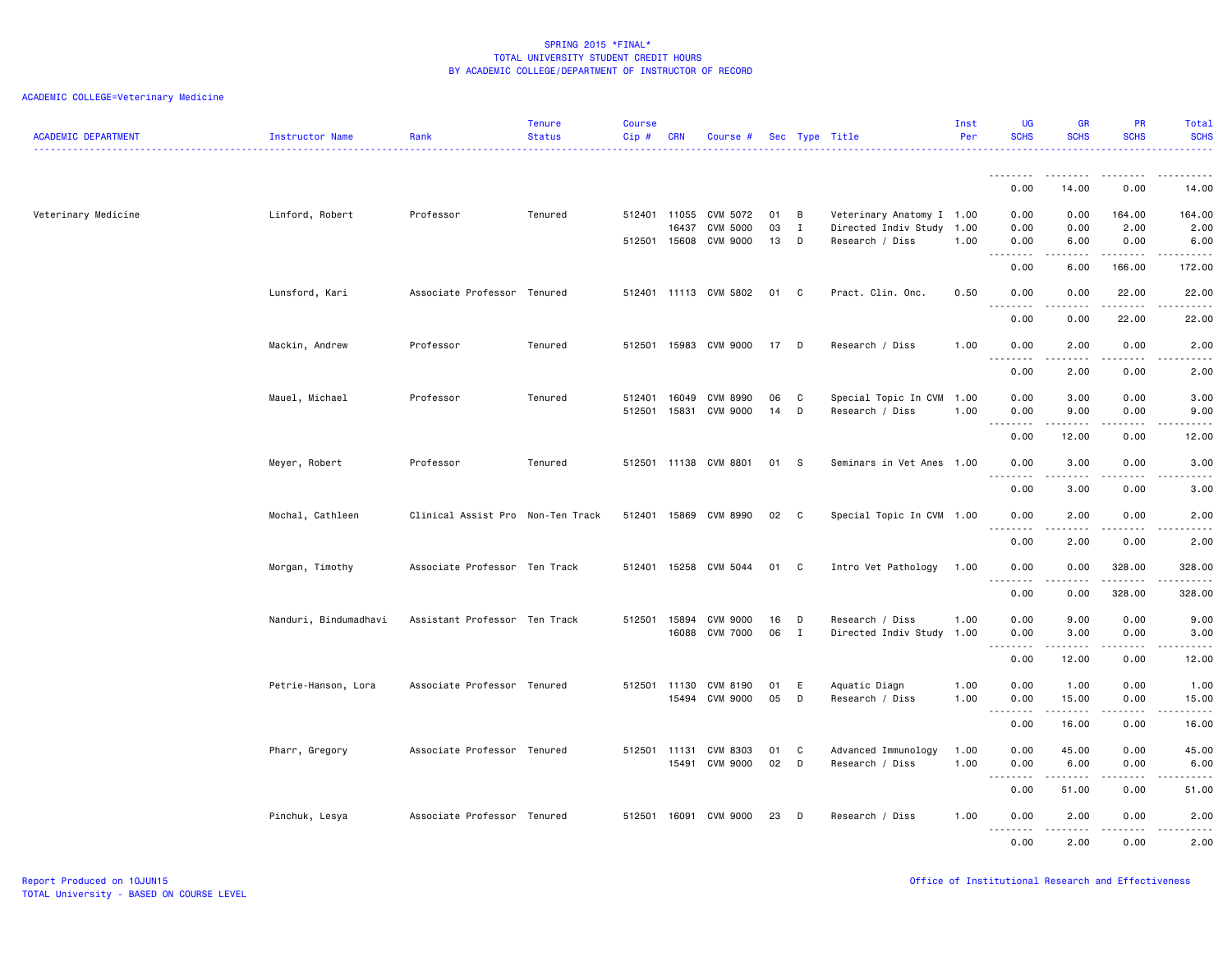| <b>ACADEMIC DEPARTMENT</b> | Instructor Name      | Rank                          | <b>Tenure</b><br><b>Status</b> | <b>Course</b><br>Cip# | <b>CRN</b>            | Course #                           |          |        | Sec Type Title                                  | Inst<br>Per  | <b>UG</b><br><b>SCHS</b>                                                                                                                                                                                                                                                                                                                                                                                                                                                                       | <b>GR</b><br><b>SCHS</b>                    | PR<br><b>SCHS</b>                | Total<br><b>SCHS</b>                 |
|----------------------------|----------------------|-------------------------------|--------------------------------|-----------------------|-----------------------|------------------------------------|----------|--------|-------------------------------------------------|--------------|------------------------------------------------------------------------------------------------------------------------------------------------------------------------------------------------------------------------------------------------------------------------------------------------------------------------------------------------------------------------------------------------------------------------------------------------------------------------------------------------|---------------------------------------------|----------------------------------|--------------------------------------|
| Veterinary Medicine        | Pote, Linda          | Professor                     | Tenured                        |                       | 512501 15591          | CVM 9000                           | 12       | D      | Research / Diss                                 | 1.00         | 0.00<br>$\sim$ $\sim$<br>.                                                                                                                                                                                                                                                                                                                                                                                                                                                                     | 12.00                                       | 0.00                             | 12.00<br>.                           |
|                            |                      |                               |                                |                       |                       |                                    |          |        |                                                 |              | 0.00                                                                                                                                                                                                                                                                                                                                                                                                                                                                                           | 12.00                                       | 0.00                             | 12.00                                |
|                            | Pruett, Stephen      | Professor                     | Tenured                        |                       |                       | 512501 16094 CVM 9000              | 24       | D      | Research / Diss                                 | 1.00         | 0.00<br>$ -$<br>.                                                                                                                                                                                                                                                                                                                                                                                                                                                                              | 8.00<br>.                                   | 0.00<br>$\frac{1}{2}$            | 8.00<br>.                            |
|                            |                      |                               |                                |                       |                       |                                    |          |        |                                                 |              | 0.00                                                                                                                                                                                                                                                                                                                                                                                                                                                                                           | 8.00                                        | 0.00                             | 8.00                                 |
|                            | Ross, Matthew        | Associate Professor Tenured   |                                | 512501                |                       | 15492 CVM 9000                     | 03       | D      | Research / Diss                                 | 1.00         | 0.00                                                                                                                                                                                                                                                                                                                                                                                                                                                                                           | 18.00<br>-----                              | 0.00                             | 18.00<br>د د د د د                   |
|                            |                      |                               |                                |                       |                       |                                    |          |        |                                                 |              | 0.00                                                                                                                                                                                                                                                                                                                                                                                                                                                                                           | 18.00                                       | 0.00                             | 18.00                                |
|                            | Sadler, Clarence     | Non-Faculty                   | Not Applicable                 | 512501                | 13416<br>13417        | VS 2033<br>VS 2033                 | 01<br>02 | C<br>К | Diseases Of Poultry<br>Diseases Of Poultry      | 0.50<br>0.50 | 34.50<br>0.00                                                                                                                                                                                                                                                                                                                                                                                                                                                                                  | 0.00<br>0.00                                | 0.00<br>0.00                     | 34.50<br>0.00                        |
|                            |                      |                               |                                |                       |                       |                                    |          |        |                                                 |              | 34.50                                                                                                                                                                                                                                                                                                                                                                                                                                                                                          | 0.00                                        | $\sim$ $\sim$ $\sim$<br>0.00     | $\cdots \cdots$<br>34.50             |
|                            | Seo, Keun Seok       | Assistant Professor Ten Track |                                | 512501                | 15562<br>15569        | <b>CVM 9000</b><br><b>CVM 8000</b> | 10<br>03 | D<br>D | Research / Diss<br>Research / Thesis            | 1.00<br>1.00 | 0.00<br>0.00                                                                                                                                                                                                                                                                                                                                                                                                                                                                                   | 15.00<br>4.00                               | 0.00<br>0.00                     | 15.00<br>4.00                        |
|                            |                      |                               |                                |                       |                       |                                    |          |        |                                                 |              | $\begin{array}{cccccccccccccc} \multicolumn{2}{c}{} & \multicolumn{2}{c}{} & \multicolumn{2}{c}{} & \multicolumn{2}{c}{} & \multicolumn{2}{c}{} & \multicolumn{2}{c}{} & \multicolumn{2}{c}{} & \multicolumn{2}{c}{} & \multicolumn{2}{c}{} & \multicolumn{2}{c}{} & \multicolumn{2}{c}{} & \multicolumn{2}{c}{} & \multicolumn{2}{c}{} & \multicolumn{2}{c}{} & \multicolumn{2}{c}{} & \multicolumn{2}{c}{} & \multicolumn{2}{c}{} & \multicolumn{2}{c}{} & \multicolumn{2}{c}{} & \$<br>0.00 | $\sim$ $\sim$ $\sim$ $\sim$ $\sim$<br>19.00 | $\omega = \omega/\omega$<br>0.00 | $\sim$ $\sim$ $\sim$ $\sim$<br>19.00 |
|                            | Shores, James        | Clinical Professor            | Non-Ten Track                  | 512401                | 11105<br>15280        | CVM 5662<br><b>CVM 5364</b>        | 01<br>01 | C<br>H | Clinical Neurology<br>VSC Clinical Rotatio 1.00 | 1.00         | 0.00<br>0.00                                                                                                                                                                                                                                                                                                                                                                                                                                                                                   | 0.00<br>0.00                                | 6.00<br>144.00<br>$   -$         | 6.00<br>144.00<br>-----              |
|                            |                      |                               |                                |                       |                       |                                    |          |        |                                                 |              | .<br>0.00                                                                                                                                                                                                                                                                                                                                                                                                                                                                                      | 0.00                                        | 150.00                           | 150.00                               |
|                            | Smith, David         | Professor                     | Tenured                        | 512501                | 15858                 | CVM 9000                           | 15       | D      | Research / Diss                                 | 1.00         | 0.00<br>$ -$<br>$- - - -$                                                                                                                                                                                                                                                                                                                                                                                                                                                                      | 2.00<br>.                                   | 0.00<br>$\frac{1}{2}$            | 2.00<br>.                            |
|                            |                      |                               |                                |                       |                       |                                    |          |        |                                                 |              | 0.00                                                                                                                                                                                                                                                                                                                                                                                                                                                                                           | 2.00                                        | 0.00                             | 2.00                                 |
|                            | Smith, Jack          | Associate Professor Tenured   |                                |                       | 512401 11075<br>11085 | CVM 5292<br>CVM 5510               | 01<br>01 | Ε<br>E | Flowood/MVRDL Extern<br>Vm An Externship 1      | 1.00<br>1.00 | 0.00<br>0.00                                                                                                                                                                                                                                                                                                                                                                                                                                                                                   | 0.00<br>0.00                                | 70.00<br>172.00                  | 70.00<br>172.00                      |
|                            |                      |                               |                                |                       | 11086                 | CVM 5520                           | 01       | E      | Vm An Externship 2                              | 1.00         | 0.00                                                                                                                                                                                                                                                                                                                                                                                                                                                                                           | 0.00                                        | 74.00                            | 74.00                                |
|                            |                      |                               |                                |                       | 11087<br>11088        | CVM 5530<br>CVM 5540               | 01<br>01 | E<br>E | Vm An Externship 3<br>Vm An Externship 4        | 1.00<br>1.00 | 0.00<br>0.00                                                                                                                                                                                                                                                                                                                                                                                                                                                                                   | 0.00<br>0.00                                | 14.00<br>2.00                    | 14.00<br>2.00                        |
|                            |                      |                               |                                |                       | 11090                 | CVM 5560                           | 01       | E      | Adv Clin Rot 1                                  | 1.00         | 0.00                                                                                                                                                                                                                                                                                                                                                                                                                                                                                           | 0.00                                        | 43.00                            | 43.00                                |
|                            |                      |                               |                                |                       | 11094                 | CVM 5570                           | 01       | E      | Adv Clin Rot 2                                  | 1.00         | 0.00                                                                                                                                                                                                                                                                                                                                                                                                                                                                                           | 0.00                                        | 4.00                             | 4.00                                 |
|                            |                      |                               |                                |                       | 11098                 | CVM 5580                           | 01       | E      | Adv Clin Rot 3                                  | 1.00         | 0.00                                                                                                                                                                                                                                                                                                                                                                                                                                                                                           | 0.00                                        | 2.00                             | 2.00                                 |
|                            |                      |                               |                                |                       | 11112                 | CVM 5772                           | 01       | C      | Canine Theriogenolog                            | 1.00         | 0.00                                                                                                                                                                                                                                                                                                                                                                                                                                                                                           | 0.00                                        | 8.00                             | 8.00                                 |
|                            |                      |                               |                                |                       | 15106                 | CVM 5552                           | 01       | C      | Veterinary Cardiolog 1.00                       |              | 0.00                                                                                                                                                                                                                                                                                                                                                                                                                                                                                           | 0.00                                        | 38.00                            | 38.00                                |
|                            |                      |                               |                                |                       | 15576                 | <b>CVM 5000</b>                    | 01       | Ι.     | Directed Indiv Study 1.00                       |              | 0.00<br>-----<br>$\sim$ $\sim$ $\sim$                                                                                                                                                                                                                                                                                                                                                                                                                                                          | 0.00<br>.                                   | 2.00<br>.                        | 2.00<br>------                       |
|                            |                      |                               |                                |                       |                       |                                    |          |        |                                                 |              | 0.00                                                                                                                                                                                                                                                                                                                                                                                                                                                                                           | 0.00                                        | 429.00                           | 429.00                               |
|                            | Swanson, Elizabeth   | Assistant Professor Ten Track |                                | 512401                | 16002                 | CVM 8990                           | 05       | C      | Special Topic In CVM 1.00                       |              | 0.00                                                                                                                                                                                                                                                                                                                                                                                                                                                                                           | 2.00                                        | 0.00                             | 2.00                                 |
|                            |                      |                               |                                |                       | 512501 15896          | CVM 8000                           | 07       | D      | Research / Thesis                               | 1.00         | 0.00<br>$\sim$ $\sim$ $\sim$<br>د د د د                                                                                                                                                                                                                                                                                                                                                                                                                                                        | 3.00<br>.                                   | 0.00<br>$\frac{1}{2}$            | 3.00<br>.                            |
|                            |                      |                               |                                |                       |                       |                                    |          |        |                                                 |              | 0.00                                                                                                                                                                                                                                                                                                                                                                                                                                                                                           | 5.00                                        | 0.00                             | 5.00                                 |
|                            | Swiderski, Cyprianna | Associate Professor Tenured   |                                |                       |                       | 512501 15495 CVM 9000              | 06       | D      | Research / Diss                                 | 1.00         | 0.00                                                                                                                                                                                                                                                                                                                                                                                                                                                                                           | 13.00                                       | 0.00                             | 13.00                                |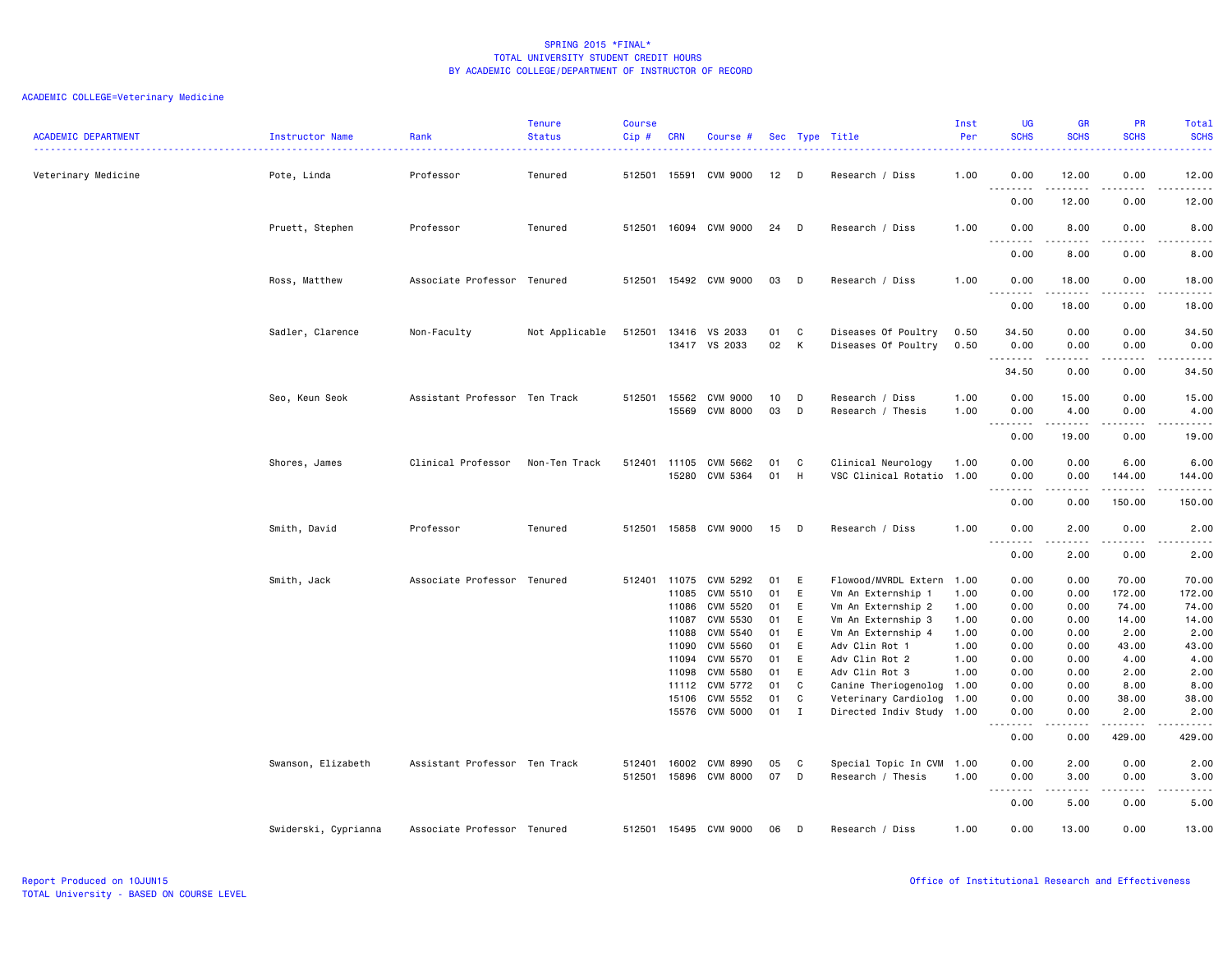# ACADEMIC COLLEGE=Veterinary Medicine

| <b>ACADEMIC DEPARTMENT</b> | Instructor Name       | Rank                              | <b>Tenure</b><br><b>Status</b> | <b>Course</b><br>Cip# | <b>CRN</b> | Course #              |    |                | Sec Type Title            | Inst<br>Per | <b>UG</b><br><b>SCHS</b>                              | <b>GR</b><br><b>SCHS</b>                                                                                                                                     | <b>PR</b><br><b>SCHS</b>                           | Total<br><b>SCHS</b>                                                                                                                                                                                                                                                                                                                                                                                                                |
|----------------------------|-----------------------|-----------------------------------|--------------------------------|-----------------------|------------|-----------------------|----|----------------|---------------------------|-------------|-------------------------------------------------------|--------------------------------------------------------------------------------------------------------------------------------------------------------------|----------------------------------------------------|-------------------------------------------------------------------------------------------------------------------------------------------------------------------------------------------------------------------------------------------------------------------------------------------------------------------------------------------------------------------------------------------------------------------------------------|
|                            |                       |                                   |                                |                       |            |                       |    |                |                           |             | 0.00                                                  | 13.00                                                                                                                                                        | 0.00                                               | 13.00                                                                                                                                                                                                                                                                                                                                                                                                                               |
|                            |                       |                                   |                                |                       |            |                       |    |                |                           |             |                                                       |                                                                                                                                                              |                                                    |                                                                                                                                                                                                                                                                                                                                                                                                                                     |
| Veterinary Medicine        | Syrcle, Jason         | Clinical Assist Pro Non-Ten Track |                                | 512401 11097          |            | CVM 5570              | 04 | E              | Adv Clin Rot 2            | 1.00        | 0.00                                                  | 0.00                                                                                                                                                         | 6.00                                               | 6.00                                                                                                                                                                                                                                                                                                                                                                                                                                |
|                            |                       |                                   |                                |                       | 11110      | CVM 5754              | 01 | B              | Adv Sm Anim Surgery       | 1.00        | 0.00                                                  | 0.00                                                                                                                                                         | 60.00                                              | 60.00                                                                                                                                                                                                                                                                                                                                                                                                                               |
|                            |                       |                                   |                                |                       | 11123      | CVM 8061              | 01 | S              | Small Anim Surg Lit       | 1.00        | 0.00                                                  | 2.00                                                                                                                                                         | 0.00                                               | 2.00                                                                                                                                                                                                                                                                                                                                                                                                                                |
|                            |                       |                                   |                                | 512501 11071          |            | CVM 5256              | 01 | E              | Small Animal Surgery 1.00 |             | 0.00<br>.                                             | 0.00<br>.                                                                                                                                                    | 192.00<br>.                                        | 192.00<br>.                                                                                                                                                                                                                                                                                                                                                                                                                         |
|                            |                       |                                   |                                |                       |            |                       |    |                |                           |             | 0.00                                                  | 2.00                                                                                                                                                         | 258.00                                             | 260.00                                                                                                                                                                                                                                                                                                                                                                                                                              |
|                            | Thomason, John        | Assistant Professor Ten Track     |                                | 512401                | 11113      | CVM 5802              | 01 | C              | Pract. Clin. Onc.         | 0.50        | 0.00                                                  | 0.00                                                                                                                                                         | 22.00                                              | 22.00                                                                                                                                                                                                                                                                                                                                                                                                                               |
|                            |                       |                                   |                                | 512508                | 11124      | CVM 8071              | 01 | C              | Small Animal In Med       | 1.00        | 0.00<br>.<br>$\frac{1}{2} \left( \frac{1}{2} \right)$ | 3.00<br>.                                                                                                                                                    | 0.00<br>.                                          | 3.00<br>$\cdots$                                                                                                                                                                                                                                                                                                                                                                                                                    |
|                            |                       |                                   |                                |                       |            |                       |    |                |                           |             | 0.00                                                  | 3.00                                                                                                                                                         | 22.00                                              | 25.00                                                                                                                                                                                                                                                                                                                                                                                                                               |
|                            | Varela-Stokes, Andrea | Associate Professor Tenured       |                                | 260505                | 11147      | CVM 8971              | 01 | C              | Parasit Journal Club      | 1.00        | 0.00                                                  | 6.00                                                                                                                                                         | 0.00                                               | 6.00                                                                                                                                                                                                                                                                                                                                                                                                                                |
|                            |                       |                                   |                                | 512401                | 11059      | CVM 5163              | 01 | B              | Vet Parasitology          | 0.50        | 0.00                                                  | 0.00                                                                                                                                                         | 123.00                                             | 123.00                                                                                                                                                                                                                                                                                                                                                                                                                              |
|                            |                       |                                   |                                | 512501                | 15558      | <b>CVM 9000</b>       | 09 | D              | Research / Diss           | 1.00        | 0.00                                                  | 4.00                                                                                                                                                         | 0.00                                               | 4.00                                                                                                                                                                                                                                                                                                                                                                                                                                |
|                            |                       |                                   |                                |                       | 15951      | <b>CVM 7000</b>       | 03 | $\mathbf{I}$   | Directed Indiv Study      | 1.00        | 0.00                                                  | 2.00                                                                                                                                                         | 0.00                                               | 2.00                                                                                                                                                                                                                                                                                                                                                                                                                                |
|                            |                       |                                   |                                |                       | 15959      | <b>CVM 7000</b>       | 04 | $\mathbf{I}$   | Directed Indiv Study 1.00 |             | 0.00                                                  | 3.00                                                                                                                                                         | 0.00                                               | 3.00                                                                                                                                                                                                                                                                                                                                                                                                                                |
|                            |                       |                                   |                                |                       |            |                       |    |                |                           |             | 0.00                                                  | 15.00                                                                                                                                                        | 123.00                                             | $\frac{1}{2} \left( \frac{1}{2} \right) \left( \frac{1}{2} \right) \left( \frac{1}{2} \right) \left( \frac{1}{2} \right) \left( \frac{1}{2} \right)$<br>138.00                                                                                                                                                                                                                                                                      |
|                            | Walters, Kevin        | Clinical Assist Pro Non-Ten Track |                                |                       |            | 512401 11111 CVM 5764 | 01 | C              | Adv Equine Repro          | 0.50        | 0.00                                                  | 0.00                                                                                                                                                         | 8.00                                               | 8.00                                                                                                                                                                                                                                                                                                                                                                                                                                |
|                            |                       |                                   |                                |                       |            |                       |    |                |                           |             | 0.00                                                  | 0.00                                                                                                                                                         | 8.00                                               | 8.00                                                                                                                                                                                                                                                                                                                                                                                                                                |
|                            | Wan, Xiufeng          | Associate Professor Ten Track     |                                | 512501                | 16077      | CVM 9000              | 21 | D              | Research / Diss           | 1.00        | 0.00                                                  | 30.00                                                                                                                                                        | 0.00                                               | 30.00                                                                                                                                                                                                                                                                                                                                                                                                                               |
|                            |                       |                                   |                                |                       | 16447      | <b>CVM 7000</b>       | 09 | $\mathbf{I}$   | Directed Indiv Study 1.00 |             | 0.00                                                  | 3.00                                                                                                                                                         | 0.00                                               | 3.00                                                                                                                                                                                                                                                                                                                                                                                                                                |
|                            |                       |                                   |                                |                       |            |                       |    |                |                           |             | $- - - - -$<br>0.00                                   | .<br>33.00                                                                                                                                                   | .<br>0.00                                          | .<br>33.00                                                                                                                                                                                                                                                                                                                                                                                                                          |
|                            | Wang, Chinling        | Associate Professor Tenured       |                                | 512501                |            | 16349 CVM 9000        | 27 | D              | Research / Diss           | 1.00        | 0.00                                                  | 2.00                                                                                                                                                         | 0.00                                               | 2.00                                                                                                                                                                                                                                                                                                                                                                                                                                |
|                            |                       |                                   |                                |                       |            |                       |    |                |                           |             | $-$ - - - $-$<br>0.00                                 | $\frac{1}{2} \left( \frac{1}{2} \right) \left( \frac{1}{2} \right) \left( \frac{1}{2} \right) \left( \frac{1}{2} \right) \left( \frac{1}{2} \right)$<br>2.00 | .<br>0.00                                          | والمناصبات<br>2.00                                                                                                                                                                                                                                                                                                                                                                                                                  |
|                            |                       |                                   |                                |                       |            |                       |    |                |                           |             |                                                       |                                                                                                                                                              |                                                    |                                                                                                                                                                                                                                                                                                                                                                                                                                     |
|                            | Wills, Robert         | Professor                         | Tenured                        | 512401                | 11053      | CVM 5022              | 01 | C              | Veterinary Epidemiol 1.00 |             | 0.00                                                  | 0.00                                                                                                                                                         | 164.00                                             | 164.00                                                                                                                                                                                                                                                                                                                                                                                                                              |
|                            |                       |                                   |                                | 512501 11132          |            | CVM 8503              | 01 | C              | Epidemiology/Biostat      | 1.00        | 0.00                                                  | 27.00                                                                                                                                                        | 0.00                                               | 27.00                                                                                                                                                                                                                                                                                                                                                                                                                               |
|                            |                       |                                   |                                |                       | 16199      | CVM 9000              | 26 | D              | Research / Diss           | 1.00        | 0.00<br>.                                             | 1.00<br>.                                                                                                                                                    | 0.00<br>.                                          | 1.00<br><u>.</u>                                                                                                                                                                                                                                                                                                                                                                                                                    |
|                            |                       |                                   |                                |                       |            |                       |    |                |                           |             | 0.00                                                  | 28.00                                                                                                                                                        | 164.00                                             | 192.00                                                                                                                                                                                                                                                                                                                                                                                                                              |
|                            | Wilson, Floyd         | Clinical Professor                | Non-Ten Track                  | 512401 15981          |            | CVM 8990              | 04 | C <sub>1</sub> | Special Topic In CVM 1.00 |             | 0.00<br>$\cdots$                                      | 9.00<br>.                                                                                                                                                    | 0.00<br>.                                          | 9.00<br>$\frac{1}{2}$                                                                                                                                                                                                                                                                                                                                                                                                               |
|                            |                       |                                   |                                |                       |            |                       |    |                |                           |             | 0.00                                                  | 9.00                                                                                                                                                         | 0.00                                               | 9.00                                                                                                                                                                                                                                                                                                                                                                                                                                |
|                            | Woodruff, Kimberly    | Clinical Assist Pro Non-Ten Track |                                |                       |            | 512401 11103 CVM 5640 | 01 | H              | Shelter Medicine          | 1.00        | 0.00                                                  | 0.00                                                                                                                                                         | 68.00                                              | 68.00                                                                                                                                                                                                                                                                                                                                                                                                                               |
|                            |                       |                                   |                                |                       |            |                       |    |                |                           |             | .<br>0.00                                             | $\frac{1}{2}$<br>0.00                                                                                                                                        | .<br>68.00                                         | $\cdots$<br>68.00                                                                                                                                                                                                                                                                                                                                                                                                                   |
|                            |                       |                                   |                                |                       |            |                       |    |                |                           |             | ========                                              | ========                                                                                                                                                     | ========                                           | $\begin{minipage}{0.9\linewidth} \hspace*{-0.2cm} \textbf{1} & \textbf{2} & \textbf{3} & \textbf{5} & \textbf{6} & \textbf{7} & \textbf{8} \\ \textbf{1} & \textbf{2} & \textbf{3} & \textbf{5} & \textbf{5} & \textbf{7} & \textbf{8} & \textbf{8} \\ \textbf{3} & \textbf{4} & \textbf{5} & \textbf{5} & \textbf{6} & \textbf{7} & \textbf{8} & \textbf{8} \\ \textbf{5} & \textbf{5} & \textbf{6} & \textbf{7} & \textbf{8} & \$ |
| Veterinary Medicine        |                       |                                   |                                |                       |            |                       |    |                |                           |             | 799.00                                                | 558.00                                                                                                                                                       | 6036.00<br><b>ESSESSE</b>                          | 7393.00<br>==========                                                                                                                                                                                                                                                                                                                                                                                                               |
| Report Produced on 10JUN15 |                       |                                   |                                |                       |            |                       |    |                |                           |             |                                                       |                                                                                                                                                              | Office of Institutional Research and Effectiveness |                                                                                                                                                                                                                                                                                                                                                                                                                                     |

TOTAL University - BASED ON COURSE LEVEL